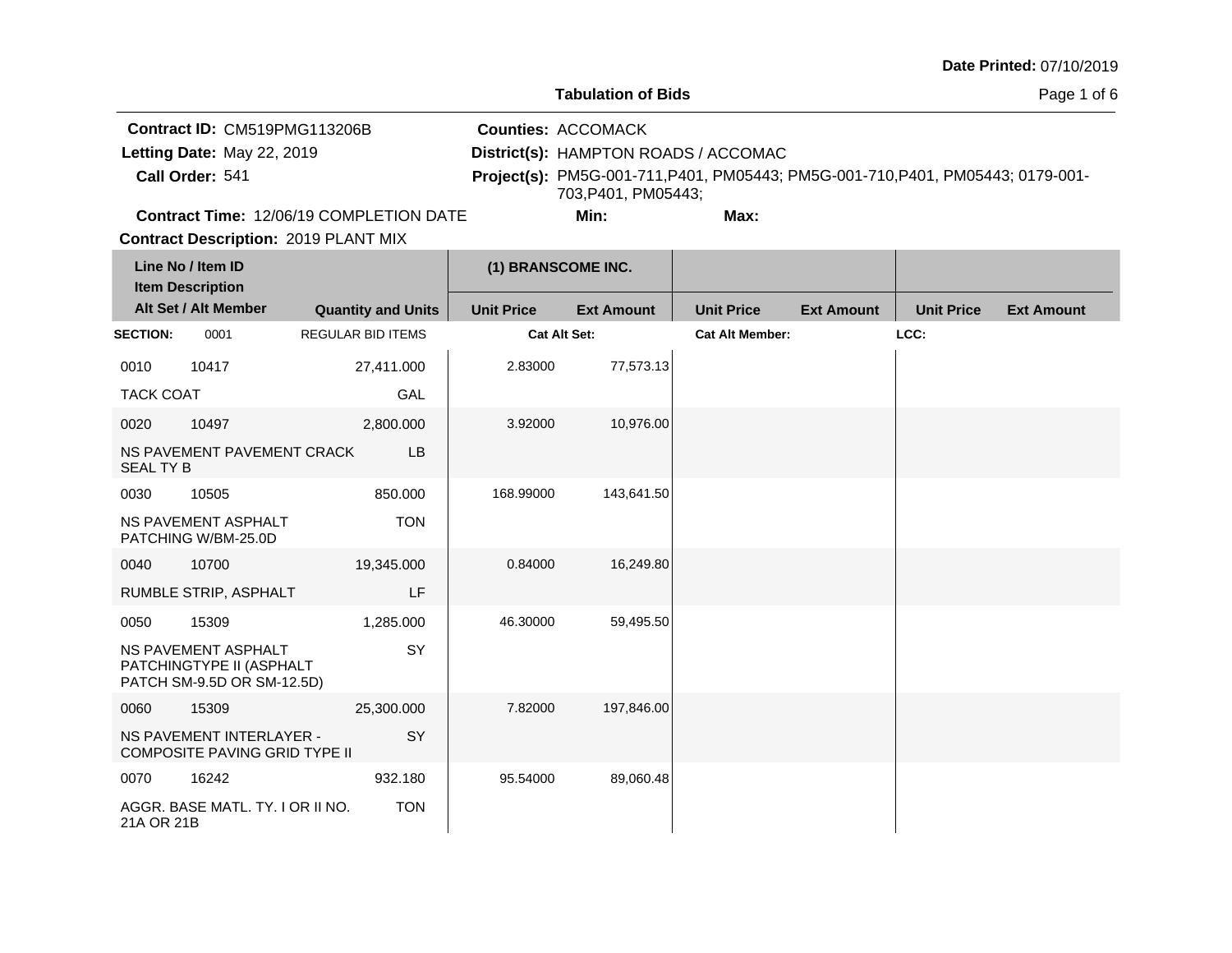المنازل

#### **Tabulation of Bids**

**The Co** 

Page 2 of 6

|                 | <b>Contract ID: CM519PMG113206B</b>            | <b>Counties: ACCOMACK</b>            |      |                                                                                 |
|-----------------|------------------------------------------------|--------------------------------------|------|---------------------------------------------------------------------------------|
|                 | Letting Date: May 22, 2019                     | District(s): HAMPTON ROADS / ACCOMAC |      |                                                                                 |
| Call Order: 541 |                                                |                                      |      | Project(s): PM5G-001-711, P401, PM05443; PM5G-001-710, P401, PM05443; 0179-001- |
|                 |                                                | 703.P401. PM05443:                   |      |                                                                                 |
|                 | <b>Contract Time: 12/06/19 COMPLETION DATE</b> | Min:                                 | Max: |                                                                                 |

**Contract Description: 2019 PLANT MIX** 

| Line No / Item ID<br><b>Item Description</b> |                                                     | (1) BRANSCOME INC.        |                     |                   |                        |                   |                   |                   |
|----------------------------------------------|-----------------------------------------------------|---------------------------|---------------------|-------------------|------------------------|-------------------|-------------------|-------------------|
|                                              | Alt Set / Alt Member                                | <b>Quantity and Units</b> | <b>Unit Price</b>   | <b>Ext Amount</b> | <b>Unit Price</b>      | <b>Ext Amount</b> | <b>Unit Price</b> | <b>Ext Amount</b> |
| <b>SECTION:</b>                              | 0001                                                | <b>REGULAR BID ITEMS</b>  | <b>Cat Alt Set:</b> |                   | <b>Cat Alt Member:</b> |                   | LCC:              |                   |
| 0080                                         | 16340                                               | 2,859.790                 | 119.20000           | 340,886.97        |                        |                   |                   |                   |
|                                              | ASPHALT CONC. TY. SM-9.5D                           | <b>TON</b>                |                     |                   |                        |                   |                   |                   |
| 0090                                         | 16355                                               | 20,412.320                | 100.47000           | 2,050,825.79      |                        |                   |                   |                   |
|                                              | ASPHALT CONC. TY. SM-12.5D                          | <b>TON</b>                |                     |                   |                        |                   |                   |                   |
| 0100                                         | 16516                                               | 352.000                   | 15.94000            | 5,610.88          |                        |                   |                   |                   |
| $0" - 2"$                                    | FLEXIBLE PAVE, TIE-IN PLANING                       | SY                        |                     |                   |                        |                   |                   |                   |
| 0110                                         | 16522                                               | 133,979.410               | 1.95000             | 261,259.85        |                        |                   |                   |                   |
| $-2"$                                        | FLEXIBLE PAVEMENT PLANING 0"                        | SY                        |                     |                   |                        |                   |                   |                   |
| 0120                                         | 16523                                               | 4,376.530                 | 4.40000             | 19,256.73         |                        |                   |                   |                   |
| ABOVE 2" - 4"                                | FLEXIBLE PAVEMENT PLANING                           | SY                        |                     |                   |                        |                   |                   |                   |
| 0130                                         | 24265                                               | (1)                       | 253,866.85000       | 253,866.85        |                        |                   |                   |                   |
|                                              | NS MAINTENANCE OF TRAFFIC<br>MAINTENANCE OF TRAFFIC | LS                        |                     |                   |                        |                   |                   |                   |
| 0140                                         | 24282                                               | 433.000                   | 22.45000            | 9,720.85          |                        |                   |                   |                   |
|                                              | <b>FLAGGER SERVICE</b>                              | HR                        |                     |                   |                        |                   |                   |                   |
| 0150                                         | 51615                                               | 440.000                   | 2.81000             | 1,236.40          |                        |                   |                   |                   |
|                                              | 14/1 ENCLOSED COND. CABLE                           | LF                        |                     |                   |                        |                   |                   |                   |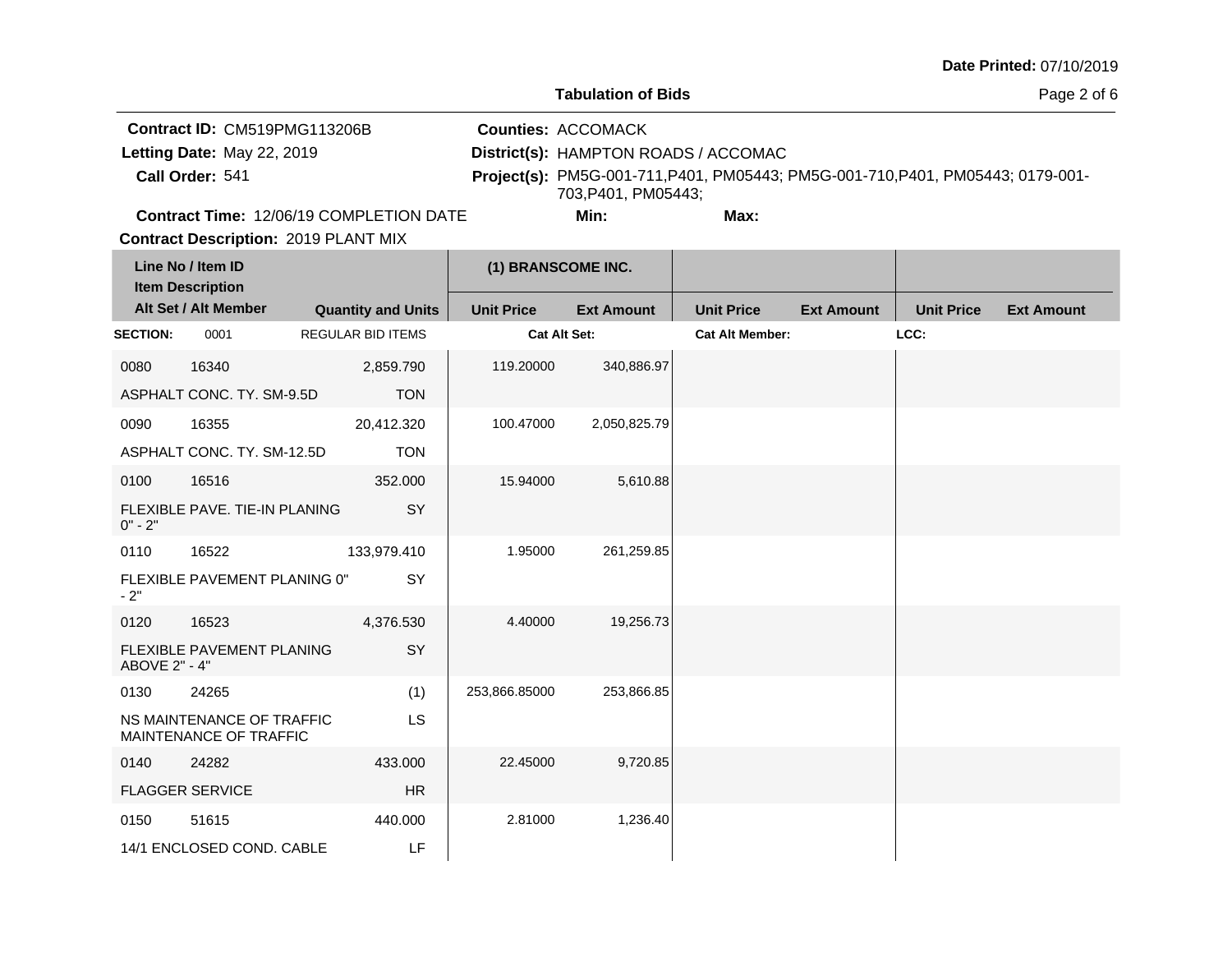**Tabulation of Bids**

Page 3 of 6

|                 | <b>Contract ID: CM519PMG113206B</b>            | <b>Counties: ACCOMACK</b>                                                                             |      |  |
|-----------------|------------------------------------------------|-------------------------------------------------------------------------------------------------------|------|--|
|                 | Letting Date: May 22, 2019                     | District(s): HAMPTON ROADS / ACCOMAC                                                                  |      |  |
| Call Order: 541 |                                                | Project(s): PM5G-001-711, P401, PM05443; PM5G-001-710, P401, PM05443; 0179-001-<br>703.P401. PM05443: |      |  |
|                 | <b>Contract Time: 12/06/19 COMPLETION DATE</b> | Min:                                                                                                  | Max: |  |

**Contract Time:** 12/06/19 COMPLETION DATE

|  | ı       |
|--|---------|
|  | wĸ<br>ı |

|                                              | <b>Contract Description: 2019 PLANT MIX</b> |                           |                     |                   |                        |                   |                   |                   |  |
|----------------------------------------------|---------------------------------------------|---------------------------|---------------------|-------------------|------------------------|-------------------|-------------------|-------------------|--|
| Line No / Item ID<br><b>Item Description</b> |                                             |                           | (1) BRANSCOME INC.  |                   |                        |                   |                   |                   |  |
|                                              | Alt Set / Alt Member                        | <b>Quantity and Units</b> | <b>Unit Price</b>   | <b>Ext Amount</b> | <b>Unit Price</b>      | <b>Ext Amount</b> | <b>Unit Price</b> | <b>Ext Amount</b> |  |
| <b>SECTION:</b>                              | 0001                                        | <b>REGULAR BID ITEMS</b>  | <b>Cat Alt Set:</b> |                   | <b>Cat Alt Member:</b> |                   | LCC:              |                   |  |
| 0160                                         | 51912                                       | 15.000                    | 67.35000            | 1,010.25          |                        |                   |                   |                   |  |
|                                              | LOOP SAW CUT 3/8"                           | LF                        |                     |                   |                        |                   |                   |                   |  |
| 0170                                         | 51913                                       | 132.000                   | 67.35000            | 8,890.20          |                        |                   |                   |                   |  |
|                                              | LOOP SAWCUT 5/8"                            | LF                        |                     |                   |                        |                   |                   |                   |  |
| 0180                                         | 54020                                       | 39,705.000                | 0.33000             | 13,102.65         |                        |                   |                   |                   |  |
|                                              | TYPE A PVMT LINE MRKG 4"                    | LF                        |                     |                   |                        |                   |                   |                   |  |
| 0190                                         | 54022                                       | 11,493.000                | 0.38000             | 4,367.34          |                        |                   |                   |                   |  |
|                                              | TYPE A PVMT LINE MRKG 6"                    | LF                        |                     |                   |                        |                   |                   |                   |  |
| 0200                                         | 54026                                       | 98.000                    | 3.36000             | 329.28            |                        |                   |                   |                   |  |
| 12"                                          | TYPE A PAVEMENT LINE MRKG                   | LF                        |                     |                   |                        |                   |                   |                   |  |
| 0210                                         | 54032                                       | 51,785.000                | 0.61000             | 31,588.85         |                        |                   |                   |                   |  |
| 4"                                           | TYPE B CLASS I PVMT LINE MRKG               | LF                        |                     |                   |                        |                   |                   |                   |  |
| 0220                                         | 54034                                       | 58,751.000                | 0.83000             | 48,763.33         |                        |                   |                   |                   |  |
| 6"                                           | TYPE B CLASS I PVMT LINE MRKG               | LF                        |                     |                   |                        |                   |                   |                   |  |
| 0230                                         | 54042                                       | 227.000                   | 5.60000             | 1,271.20          |                        |                   |                   |                   |  |
| <b>MARKING 24"</b>                           | TYPE B CLASS I PAVE. LINE                   | <b>LF</b>                 |                     |                   |                        |                   |                   |                   |  |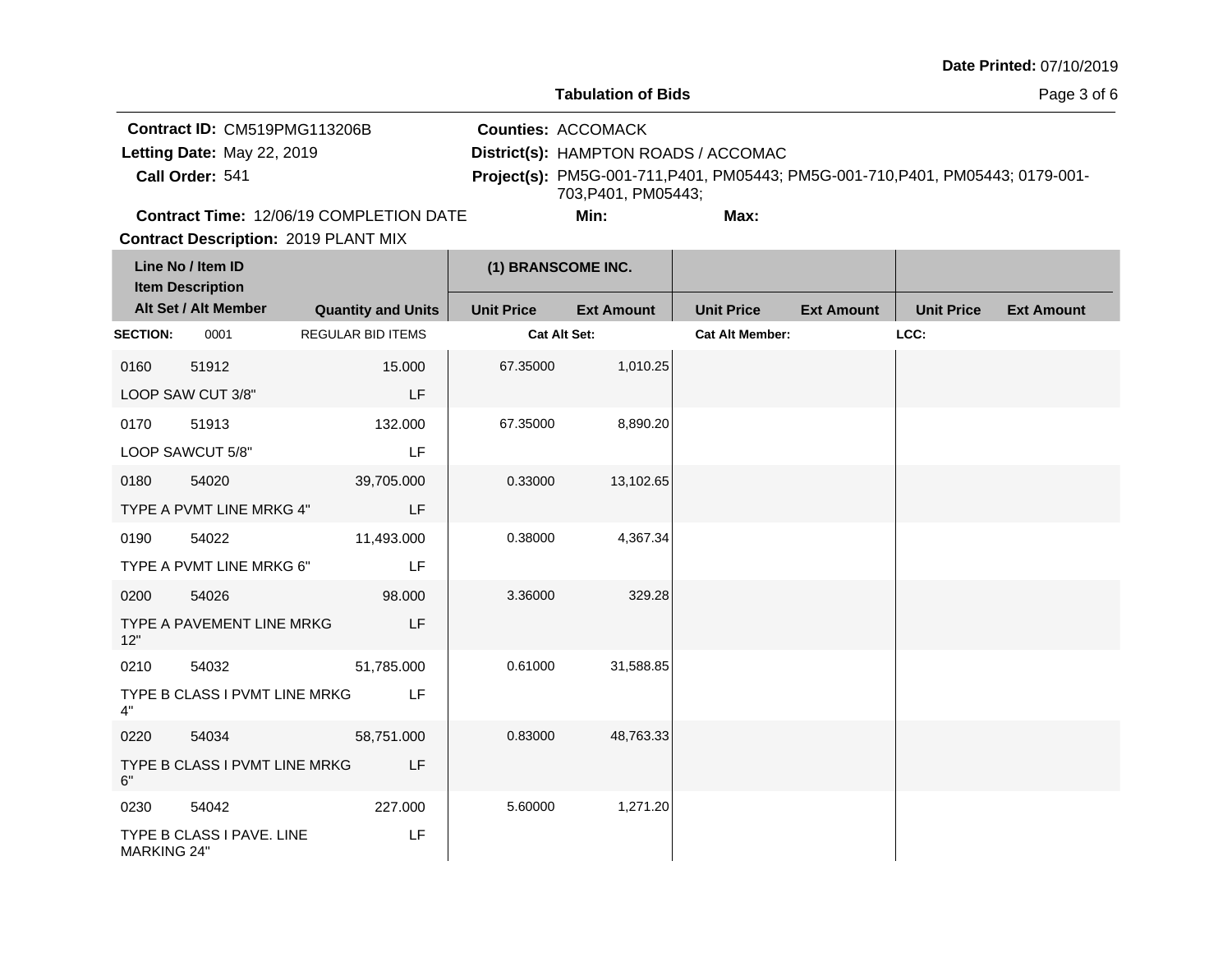**Tabulation of Bids**

Page 4 of 6

|                            | Contract ID: CM519PMG113206B                   | <b>Counties: ACCOMACK</b>            |      |                                                                                 |
|----------------------------|------------------------------------------------|--------------------------------------|------|---------------------------------------------------------------------------------|
| Letting Date: May 22, 2019 |                                                | District(s): HAMPTON ROADS / ACCOMAC |      |                                                                                 |
| Call Order: 541            |                                                |                                      |      | Project(s): PM5G-001-711, P401, PM05443; PM5G-001-710, P401, PM05443; 0179-001- |
|                            |                                                | 703.P401. PM05443:                   |      |                                                                                 |
|                            | <b>Contract Time: 12/06/19 COMPLETION DATE</b> | Min:                                 | Max: |                                                                                 |

**Contract Description: 2019 PLANT MIX Contract Time:** 12/06/19 COMPLETION DATE

|                  | Line No / Item ID<br><b>Item Description</b>       |                          |                           | (1) BRANSCOME INC.  |                   |                        |                   |                   |                   |
|------------------|----------------------------------------------------|--------------------------|---------------------------|---------------------|-------------------|------------------------|-------------------|-------------------|-------------------|
|                  | Alt Set / Alt Member                               |                          | <b>Quantity and Units</b> | <b>Unit Price</b>   | <b>Ext Amount</b> | <b>Unit Price</b>      | <b>Ext Amount</b> | <b>Unit Price</b> | <b>Ext Amount</b> |
| <b>SECTION:</b>  | 0001                                               | <b>REGULAR BID ITEMS</b> |                           | <b>Cat Alt Set:</b> |                   | <b>Cat Alt Member:</b> |                   | LCC:              |                   |
| 0240             | 54105                                              |                          | 30,876.000                | 0.53000             | 16,364.28         |                        |                   |                   |                   |
| <b>MARKING</b>   | <b>ERADICATE EXIST, LINEAR PVMT</b>                |                          | LF                        |                     |                   |                        |                   |                   |                   |
| 0250             | 54106                                              |                          | 435.000                   | 5.60000             | 2,436.00          |                        |                   |                   |                   |
| <b>PVMT MRKG</b> | <b>ERADICATE EXIST, NONLINEAR</b>                  |                          | <b>SF</b>                 |                     |                   |                        |                   |                   |                   |
| 0260             | 54217                                              |                          | 427.000                   | 33.62000            | 14,355.74         |                        |                   |                   |                   |
|                  | SNOW PLOW. RAISED PAVE.<br>MARKER ASPH.CONC        |                          | EA                        |                     |                   |                        |                   |                   |                   |
| 0270             | 54401                                              |                          | 2.000                     | 561.28000           | 1,122.56          |                        |                   |                   |                   |
| ZONE             | PVMT MESSAGE MARK. SCHOOL                          |                          | EA                        |                     |                   |                        |                   |                   |                   |
| 0280             | 54402                                              |                          | 3.000                     | 218.90000           | 656.70            |                        |                   |                   |                   |
|                  | NS PAVE. MESSAGE MARKING<br>HANDICAP SYMBOL (BLUE) |                          | EA                        |                     |                   |                        |                   |                   |                   |
| 0290             | 54402                                              |                          | 1.000                     | 218.90000           | 218.90            |                        |                   |                   |                   |
|                  | NS PAVE. MESSAGE MARKING<br>HANDICAP SYMBOL (BLUE) |                          | EA                        |                     |                   |                        |                   |                   |                   |
| 0300             | 54404                                              |                          | 2.000                     | 729.67000           | 1,459.34          |                        |                   |                   |                   |
| <b>CROSSING</b>  | <b>PVMT MESSAGE MARK, R/R</b>                      |                          | EA                        |                     |                   |                        |                   |                   |                   |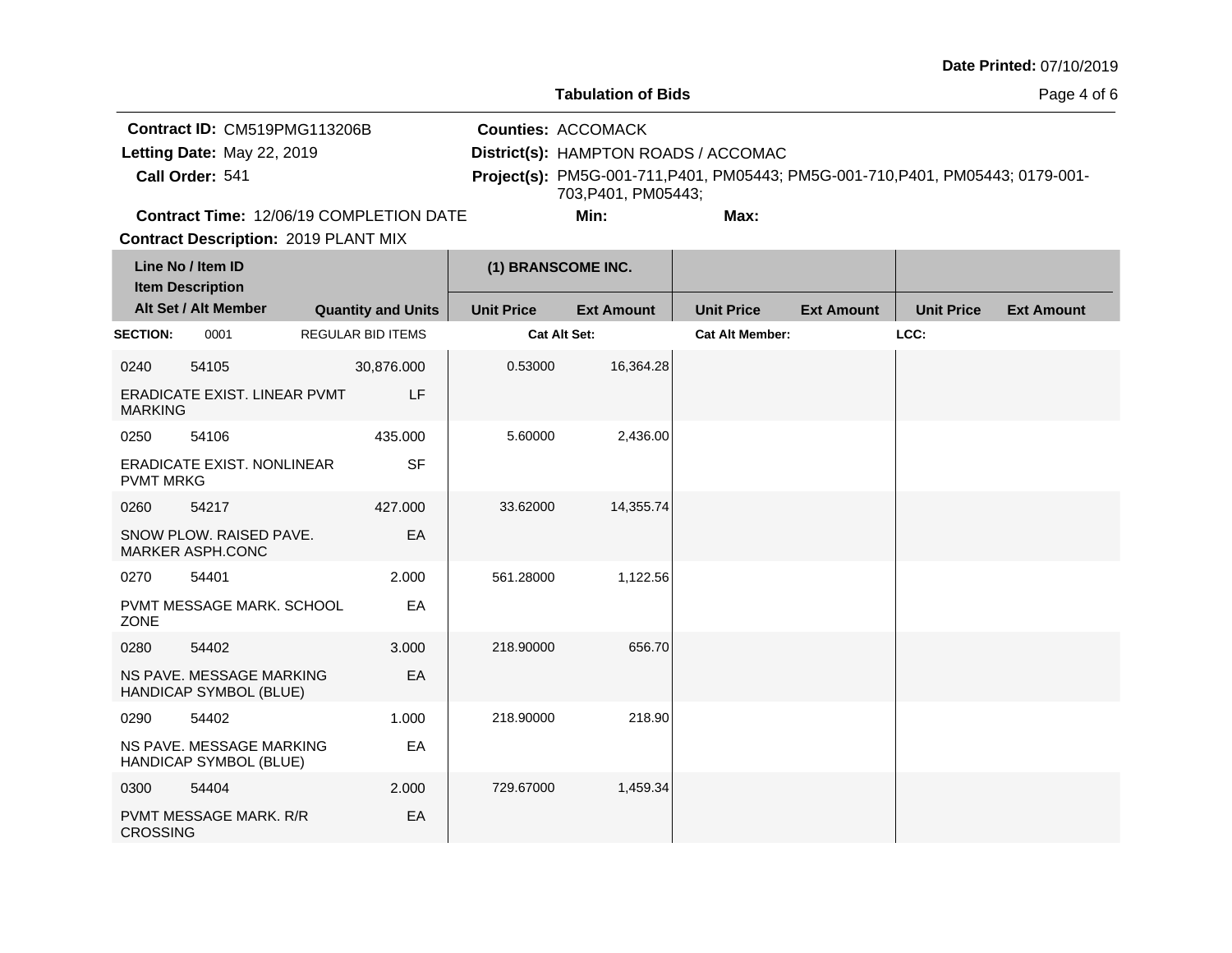a ba

# **Tabulation of Bids**

Page 5 of 6

| Contract ID: CM519PMG113206B                                                                                       | <b>Counties: ACCOMACK</b>            |                                                                                 |
|--------------------------------------------------------------------------------------------------------------------|--------------------------------------|---------------------------------------------------------------------------------|
| Letting Date: May 22, 2019                                                                                         | District(s): HAMPTON ROADS / ACCOMAC |                                                                                 |
| Call Order: 541                                                                                                    | 703.P401. PM05443:                   | Project(s): PM5G-001-711, P401, PM05443; PM5G-001-710, P401, PM05443; 0179-001- |
| $\sqrt{2}$ . $\sqrt{2}$ . $\sqrt{2}$ . $\sqrt{2}$ . $\sqrt{2}$ . $\sqrt{2}$ . $\sqrt{2}$ . $\sqrt{2}$ . $\sqrt{2}$ |                                      |                                                                                 |

**Contract Time:** 12/06/19 COMPLETION DATE

**Min: Max:**

T.

**Contract Description: 2019 PLANT MIX** 

|                 | Line No / Item ID<br><b>Item Description</b>       |                           | (1) BRANSCOME INC. |                   |                        |                   |                   |                   |
|-----------------|----------------------------------------------------|---------------------------|--------------------|-------------------|------------------------|-------------------|-------------------|-------------------|
|                 | Alt Set / Alt Member                               | <b>Quantity and Units</b> | <b>Unit Price</b>  | <b>Ext Amount</b> | <b>Unit Price</b>      | <b>Ext Amount</b> | <b>Unit Price</b> | <b>Ext Amount</b> |
| <b>SECTION:</b> | 0001                                               | <b>REGULAR BID ITEMS</b>  | Cat Alt Set:       |                   | <b>Cat Alt Member:</b> |                   | LCC:              |                   |
| 0310            | 54428                                              | 4,674.000                 | 0.21000            | 981.54            |                        |                   |                   |                   |
|                 | TEMP. PVMT MRKG, TY. A, 4"                         | LF                        |                    |                   |                        |                   |                   |                   |
| 0320            | 54430                                              | 11,493.000                | 0.21000            | 2,413.53          |                        |                   |                   |                   |
|                 | TEMP. PVMT MRKG, TY. A, 6"                         | LF                        |                    |                   |                        |                   |                   |                   |
| 0330            | 54436                                              | 16.000                    | 5.61000            | 89.76             |                        |                   |                   |                   |
|                 | TEMP. PVMT MRKG, TY. A, 12"                        | LF                        |                    |                   |                        |                   |                   |                   |
| 0340            | 54574                                              | 40.000                    | 84.19000           | 3,367.60          |                        |                   |                   |                   |
|                 | <b>PVMT SYMB MRKG SGL TURN</b><br>ARROW TY B, CL I | EA                        |                    |                   |                        |                   |                   |                   |
| 0350            | 56021                                              | 25.000                    | 16.84000           | 421.00            |                        |                   |                   |                   |
| 1" PVC CONDUIT  |                                                    | LF                        |                    |                   |                        |                   |                   |                   |
|                 | <b>Section Totals:</b>                             |                           |                    | \$3,690,716.78    |                        |                   |                   |                   |
|                 | Life Cycle Costs:                                  |                           |                    |                   |                        |                   |                   |                   |
|                 | <b>Section Total with LCC:</b>                     |                           |                    | \$3,690,716.78    |                        |                   |                   |                   |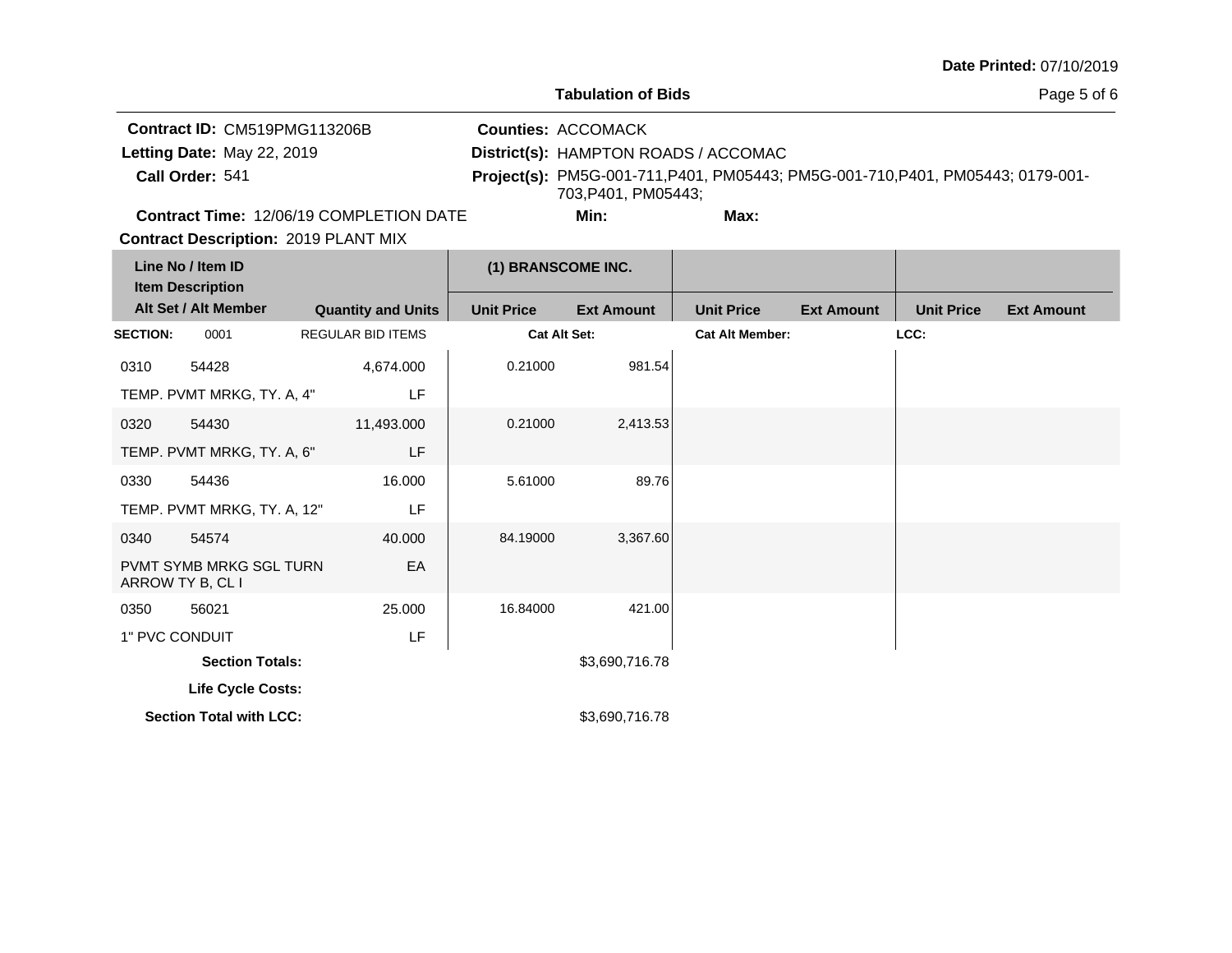**Tabulation of Bids**

Page 6 of 6

|                            | Contract ID: CM519PMG113206B                   | <b>Counties: ACCOMACK</b>            |                                                                                 |  |
|----------------------------|------------------------------------------------|--------------------------------------|---------------------------------------------------------------------------------|--|
| Letting Date: May 22, 2019 |                                                | District(s): HAMPTON ROADS / ACCOMAC |                                                                                 |  |
| Call Order: 541            |                                                |                                      | Project(s): PM5G-001-711, P401, PM05443; PM5G-001-710, P401, PM05443; 0179-001- |  |
|                            |                                                | 703.P401. PM05443:                   |                                                                                 |  |
|                            | <b>Contract Time: 12/06/19 COMPLETION DATE</b> | Min:                                 | Max:                                                                            |  |

**Contract Time:** 12/06/19 COMPLETION DATE

**Contract Description: 2019 PLANT MIX** 

| Line No / Item ID<br><b>Item Description</b> |                                          |                                      | (1) BRANSCOME INC.  |                   |                        |                   |                   |                   |
|----------------------------------------------|------------------------------------------|--------------------------------------|---------------------|-------------------|------------------------|-------------------|-------------------|-------------------|
|                                              | Alt Set / Alt Member                     | <b>Quantity and Units</b>            | <b>Unit Price</b>   | <b>Ext Amount</b> | <b>Unit Price</b>      | <b>Ext Amount</b> | <b>Unit Price</b> | <b>Ext Amount</b> |
| <b>SECTION:</b>                              | 0002                                     | ALTERNATE BID ITEM                   | <b>Cat Alt Set:</b> |                   | <b>Cat Alt Member:</b> |                   | LCC:              |                   |
| 0360                                         | 00306                                    | 1.000                                | 92.73000            | 92.73             |                        |                   |                   |                   |
| <b>MATERIAL</b>                              | NS SELECT MATERIAL<br>ALTERNATE SHOULDER | <b>TON</b>                           |                     |                   |                        |                   |                   |                   |
| <b>Section Totals:</b>                       |                                          |                                      |                     | \$92.73           |                        |                   |                   |                   |
|                                              | <b>Life Cycle Costs:</b>                 |                                      |                     |                   |                        |                   |                   |                   |
|                                              | <b>Section Total with LCC:</b>           |                                      |                     | \$92.73           |                        |                   |                   |                   |
|                                              |                                          | <b>Contract Item Totals</b>          |                     | \$3,690,809.51    |                        |                   |                   |                   |
| <b>Contract Time Totals</b>                  |                                          |                                      |                     |                   |                        |                   |                   |                   |
| <b>Contract Life Cycle Costs Totals</b>      |                                          |                                      |                     | \$0.00            |                        |                   |                   |                   |
| <b>Contract Grand Totals</b>                 |                                          |                                      | \$3,690,809.51      |                   |                        |                   |                   |                   |
|                                              |                                          | () indicates item is bid as Lump Sum |                     |                   |                        |                   |                   |                   |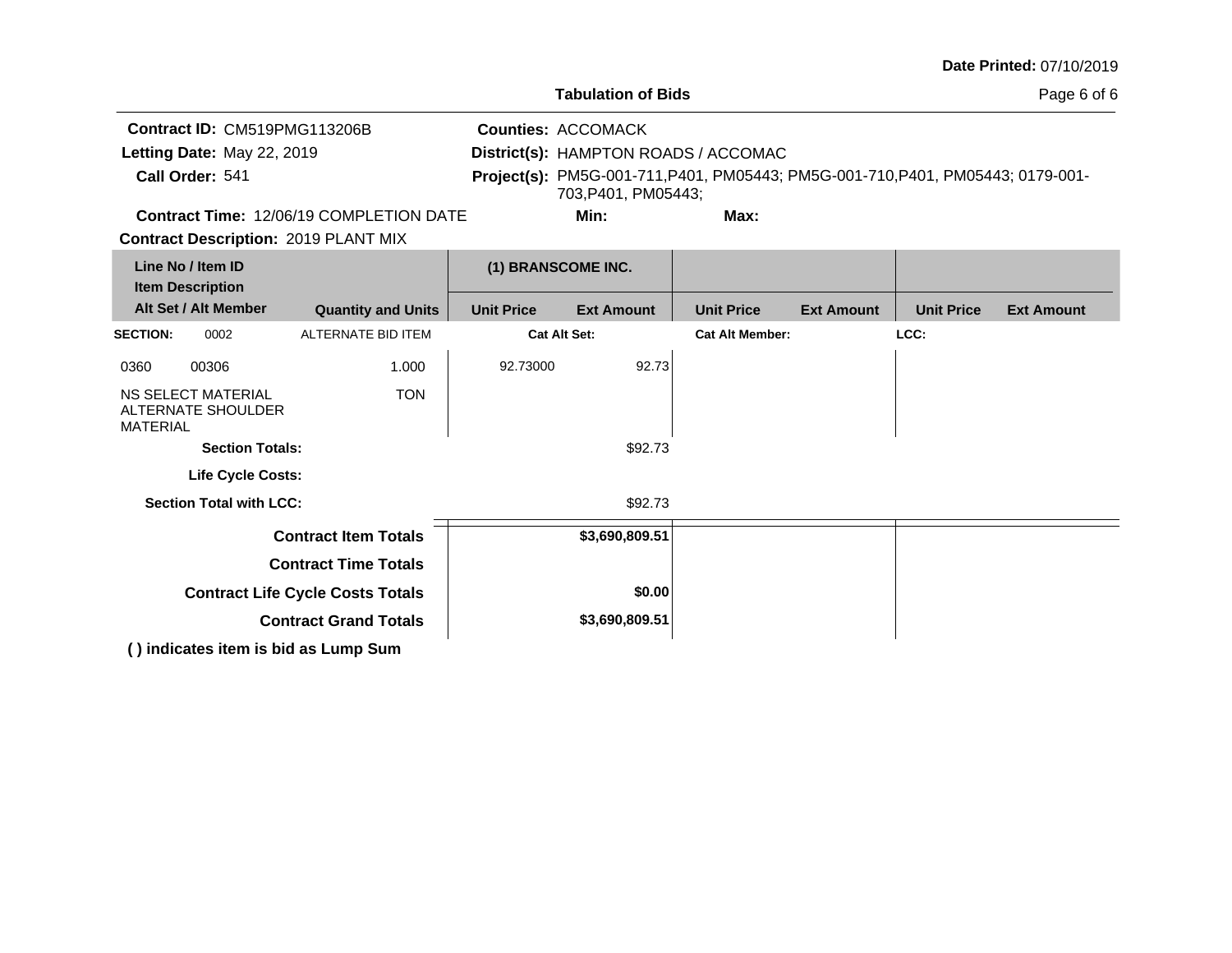|  |  | Date Printed: 07/10/2019 |  |
|--|--|--------------------------|--|
|--|--|--------------------------|--|

**Contract ID:** CM519PMG113206B **Contract Description: 2019 PLANT MIX Letting Date:** May 22, 2019 10:00 AM **District(s): HAMPTON ROADS / ACCOMAC** Contract Time: 12/06/19 COMPLETION DATE Letting Date: May 22, 2019 10:00 AM Project(s): PM5G-001-711, P401, PM05443; PM5G-001-710, P401, PM05443; 0179-001-703,P401, PM05443; 541  $Call$  Order: **Min: Max:**

| Rank        | <b>Vendor ID/Name</b> | <b>Total Bid</b> | <b>Percent Of Low</b><br><b>Bid</b> |
|-------------|-----------------------|------------------|-------------------------------------|
| <b>B850</b> | <b>BRANSCOME INC.</b> | \$3,690,809.51   | 100.00%                             |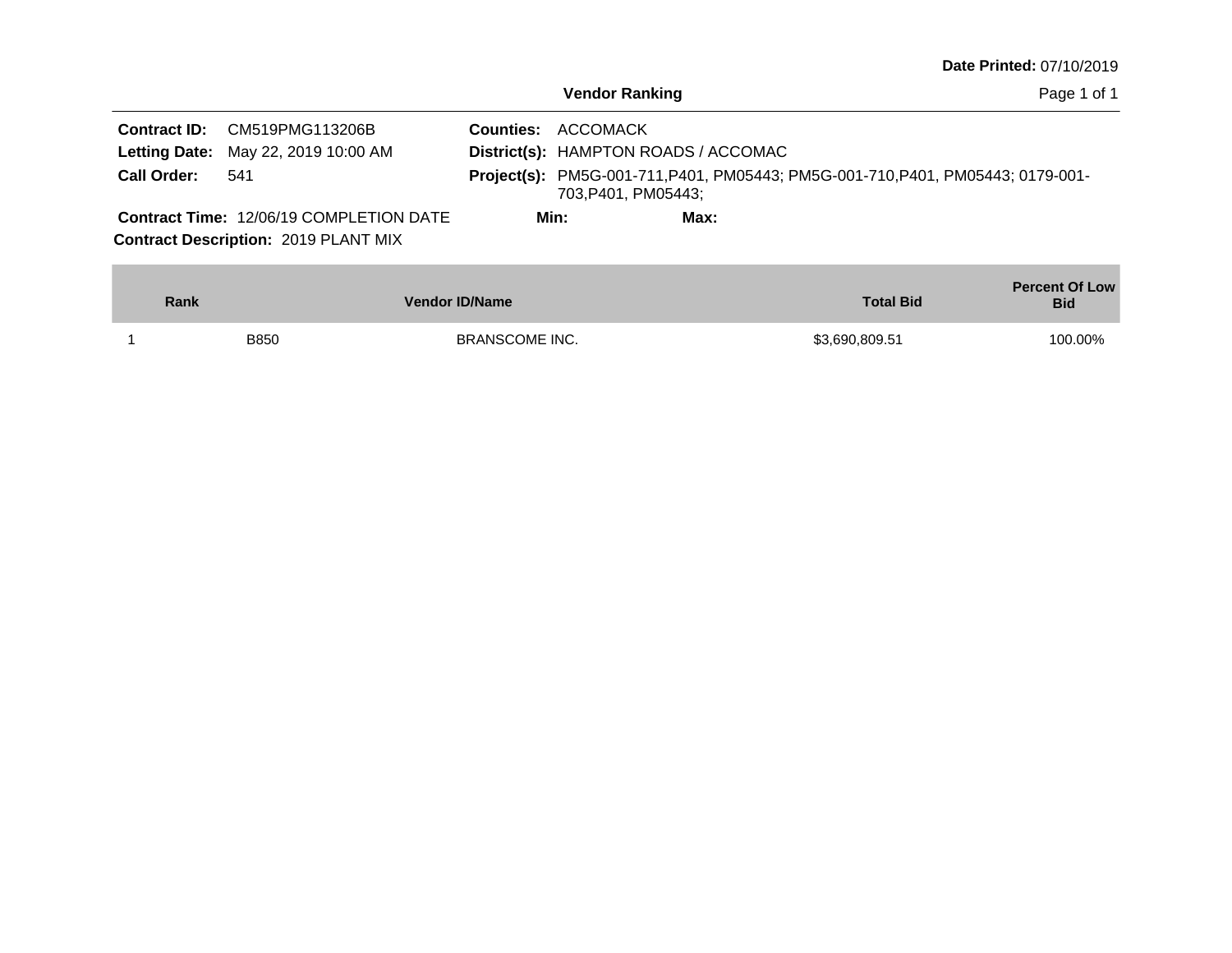| <b>Date Printed: 07/10/2019</b> |  |
|---------------------------------|--|
|---------------------------------|--|

Page 1 of 22

| <b>Contract ID: C000093087B60</b>              | <b>Counties: RICHMOND CITY</b>                 |      |                                                                                       |  |
|------------------------------------------------|------------------------------------------------|------|---------------------------------------------------------------------------------------|--|
| Letting Date: May 22, 2019                     | District(s): RICHMOND / DISTRICTWIDE OR OFFICE |      |                                                                                       |  |
| Call Order: A48                                |                                                |      | Project(s): 0195-127-599, C501, NHPP-195-6(025); 0195-127-599, B660, NHPP-195-6(025); |  |
| <b>Contract Time: 03/03/21 COMPLETION DATE</b> | Min:                                           | Max: |                                                                                       |  |

| Line No / Item ID<br><b>Item Description</b> |                                | (1) CORMAN KOKOSING<br><b>CONSTRUCTION COMPANY</b> |                     | (2) WAGMAN HEAVY CIVIL,<br>INC. |                        | (3) ALLAN MYERS VA, INC. |                   |                   |
|----------------------------------------------|--------------------------------|----------------------------------------------------|---------------------|---------------------------------|------------------------|--------------------------|-------------------|-------------------|
|                                              | Alt Set / Alt Member           | <b>Quantity and Units</b>                          | <b>Unit Price</b>   | <b>Ext Amount</b>               | <b>Unit Price</b>      | <b>Ext Amount</b>        | <b>Unit Price</b> | <b>Ext Amount</b> |
| <b>SECTION:</b>                              | 0001                           | <b>REGULAR BID ITEMS</b>                           | <b>Cat Alt Set:</b> |                                 | <b>Cat Alt Member:</b> |                          | LCC:              |                   |
| 0010                                         | 00100                          | (1)                                                | 450,000.00000       | 450,000.00                      | 500,000.00000          | 500,000.00               | 600,000.00000     | 600,000.00        |
| <b>MOBILIZATION</b>                          |                                | LS                                                 |                     |                                 |                        |                          |                   |                   |
| 0020                                         | 00101                          | (1)                                                | 60,000.00000        | 60,000.00                       | 80,000.00000           | 80,000.00                | 80,000.00000      | 80,000.00         |
| <b>CONSTRUCTION</b>                          | <b>CONSTRUCTION SURVEYING</b>  | LS                                                 |                     |                                 |                        |                          |                   |                   |
| 0030                                         | 00110                          | (1)                                                | 20,000.00000        | 20.000.00                       | 19.000.00000           | 19,000.00                | 75.000.00000      | 75,000.00         |
|                                              | <b>CLEARING AND GRUBBING</b>   | LS                                                 |                     |                                 |                        |                          |                   |                   |
| 0040                                         | 00120                          | 71.000                                             | 100.00000           | 7,100.00                        | 335.00000              | 23,785.00                | 175.00000         | 12,425.00         |
|                                              | <b>REGULAR EXCAVATION</b>      | <b>CY</b>                                          |                     |                                 |                        |                          |                   |                   |
| 0050                                         | 00150                          | 70.000                                             | 100.00000           | 7,000.00                        | 77.00000               | 5,390.00                 | 75.00000          | 5,250.00          |
| <b>EMBANKMENT</b>                            |                                | <b>CY</b>                                          |                     |                                 |                        |                          |                   |                   |
| 0060                                         | 10128                          | 727.000                                            | 45.00000            | 32,715.00                       | 41.50000               | 30,170.50                | 60.00000          | 43,620.00         |
|                                              | AGGR, BASE MATL, TY, I NO, 21B | <b>TON</b>                                         |                     |                                 |                        |                          |                   |                   |
| 0070                                         | 10608                          | 241.000                                            | 200.00000           | 48,200.00                       | 217.00000              | 52,297.00                | 150.00000         | 36,150.00         |
| 12.5D                                        | ASPHALT CONCRETE TY. SM-       | <b>TON</b>                                         |                     |                                 |                        |                          |                   |                   |
| 0080                                         | 10611                          | 238,000                                            | 200.00000           | 47,600.00                       | 209.00000              | 49,742.00                | 150.00000         | 35,700.00         |
|                                              | ASPHALT CONCRETE TY. IM-19.0D  | <b>TON</b>                                         |                     |                                 |                        |                          |                   |                   |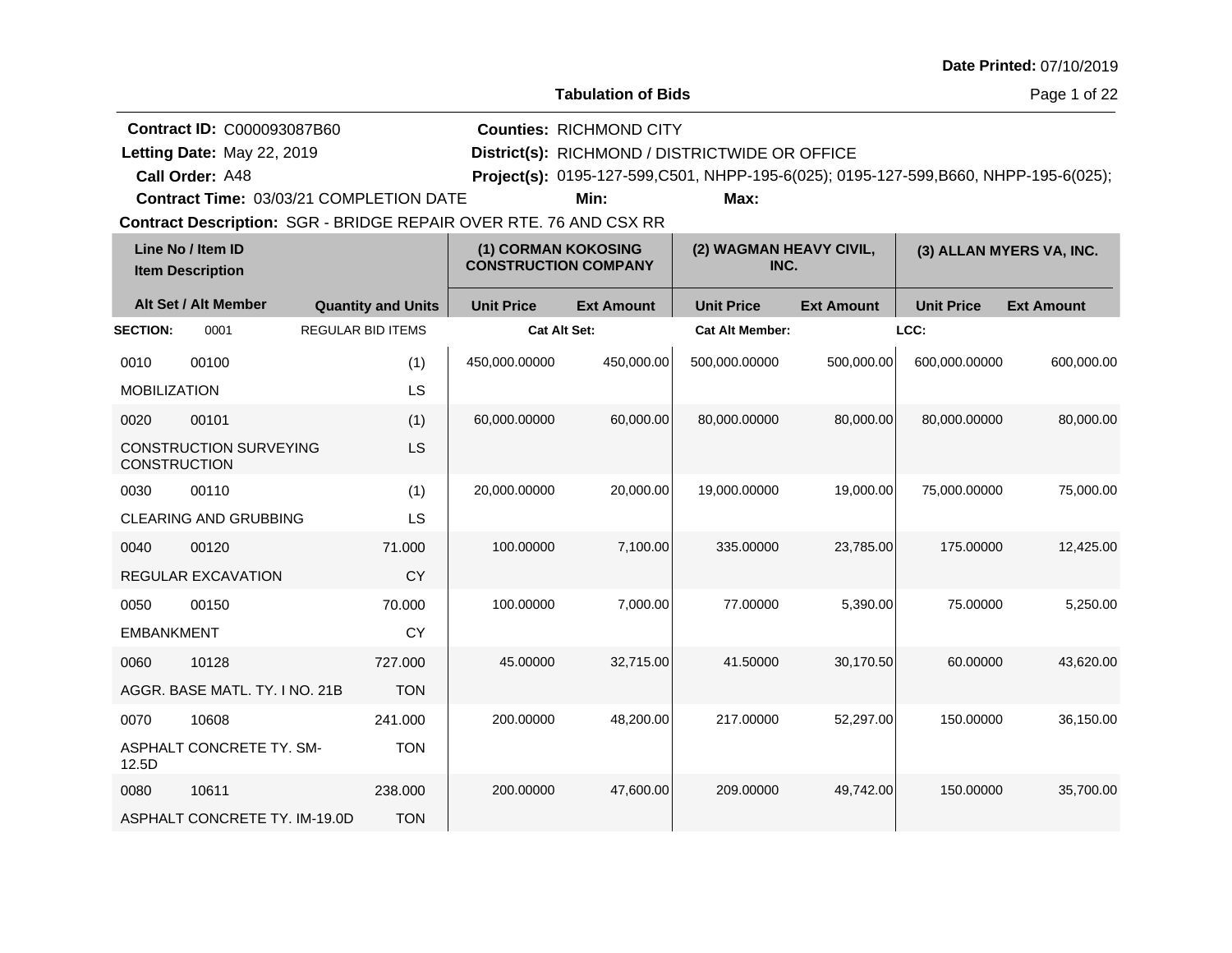**Tabulation of Bids**

Page 2 of 22

| <b>Contract ID: C000093087B60</b> | <b>Counties: RICHMOND CITY</b>                                                      |
|-----------------------------------|-------------------------------------------------------------------------------------|
| Letting Date: May 22, 2019        | District(s): RICHMOND / DISTRICTWIDE OR OFFICE                                      |
| <b>Call Order: A48</b>            | Project(s): 0195-127-599,C501, NHPP-195-6(025); 0195-127-599,B660, NHPP-195-6(025); |

**Contract Time:** 03/03/21 COMPLETION DATE

**Min: Max:**

| Line No / Item ID<br><b>Item Description</b> |                                                    | (1) CORMAN KOKOSING<br><b>CONSTRUCTION COMPANY</b> |                     | (2) WAGMAN HEAVY CIVIL,<br>INC. |                        | (3) ALLAN MYERS VA, INC. |                   |                   |
|----------------------------------------------|----------------------------------------------------|----------------------------------------------------|---------------------|---------------------------------|------------------------|--------------------------|-------------------|-------------------|
|                                              | Alt Set / Alt Member                               | <b>Quantity and Units</b>                          | <b>Unit Price</b>   | <b>Ext Amount</b>               | <b>Unit Price</b>      | <b>Ext Amount</b>        | <b>Unit Price</b> | <b>Ext Amount</b> |
| <b>SECTION:</b>                              | 0001                                               | <b>REGULAR BID ITEMS</b>                           | <b>Cat Alt Set:</b> |                                 | <b>Cat Alt Member:</b> |                          | LCC:              |                   |
| 0090                                         | 10642                                              | 538.000                                            | 175.00000           | 94.150.00                       | 209.00000              | 112,442.00               | 150.00000         | 80,700.00         |
| 25.0A                                        | ASPHALT CONCRETE TY. BM-                           | <b>TON</b>                                         |                     |                                 |                        |                          |                   |                   |
| 0100                                         | 11070                                              | 694.000                                            | 6.00000             | 4,164.00                        | 12.00000               | 8,328.00                 | 6.00000           | 4,164.00          |
| <b>DEPTH</b>                                 | NS SAW-CUT ASPH CONC FULL                          | LF                                                 |                     |                                 |                        |                          |                   |                   |
| 0110                                         | 12020                                              | 245.000                                            | 30.00000            | 7,350.00                        | 65.00000               | 15,925.00                | 80.00000          | 19,600.00         |
| STD. CURB CG-2                               |                                                    | LF                                                 |                     |                                 |                        |                          |                   |                   |
| 0120                                         | 13495                                              | 1,362.000                                          | 35.00000            | 47,670.00                       | 60.00000               | 81,720.00                | 126.00000         | 171,612.00        |
|                                              | TRAF. BARR. SER. CONC. SINGLE<br>FACE PAR.MB-10A   | LF                                                 |                     |                                 |                        |                          |                   |                   |
| 0130                                         | 13604                                              | 4.000                                              | 8,000.00000         | 32,000.00                       | 11,500.00000           | 46,000.00                | 29,000.00000      | 116,000.00        |
| $>=$ 40 MPH                                  | IMPACT ATTEN. SER. TY. 1 TL-3,                     | EA                                                 |                     |                                 |                        |                          |                   |                   |
| 0140                                         | 13750                                              | 1,776.000                                          | 1.00000             | 1,776.00                        | 0.01000                | 17.76                    | 0.10000           | 177.60            |
|                                              | SOUND WALL COLOR COATING                           | <b>SY</b>                                          |                     |                                 |                        |                          |                   |                   |
| 0150                                         | 13752                                              | 8,870.000                                          | 45.00000            | 399,150.00                      | 73.00000               | 647,510.00               | 18.00000          | 159,660.00        |
|                                              | <b>STR.MOUNTED SOUND</b><br>BARR.WALL - ABSORPTIVE | <b>SF</b>                                          |                     |                                 |                        |                          |                   |                   |
| 0160                                         | 21020                                              | 9.000                                              | 140.00000           | 1,260.00                        | 225.00000              | 2,025.00                 | 550.00000         | 4,950.00          |
|                                              | <b>MEDIAN STRIP MS-1</b>                           | SY                                                 |                     |                                 |                        |                          |                   |                   |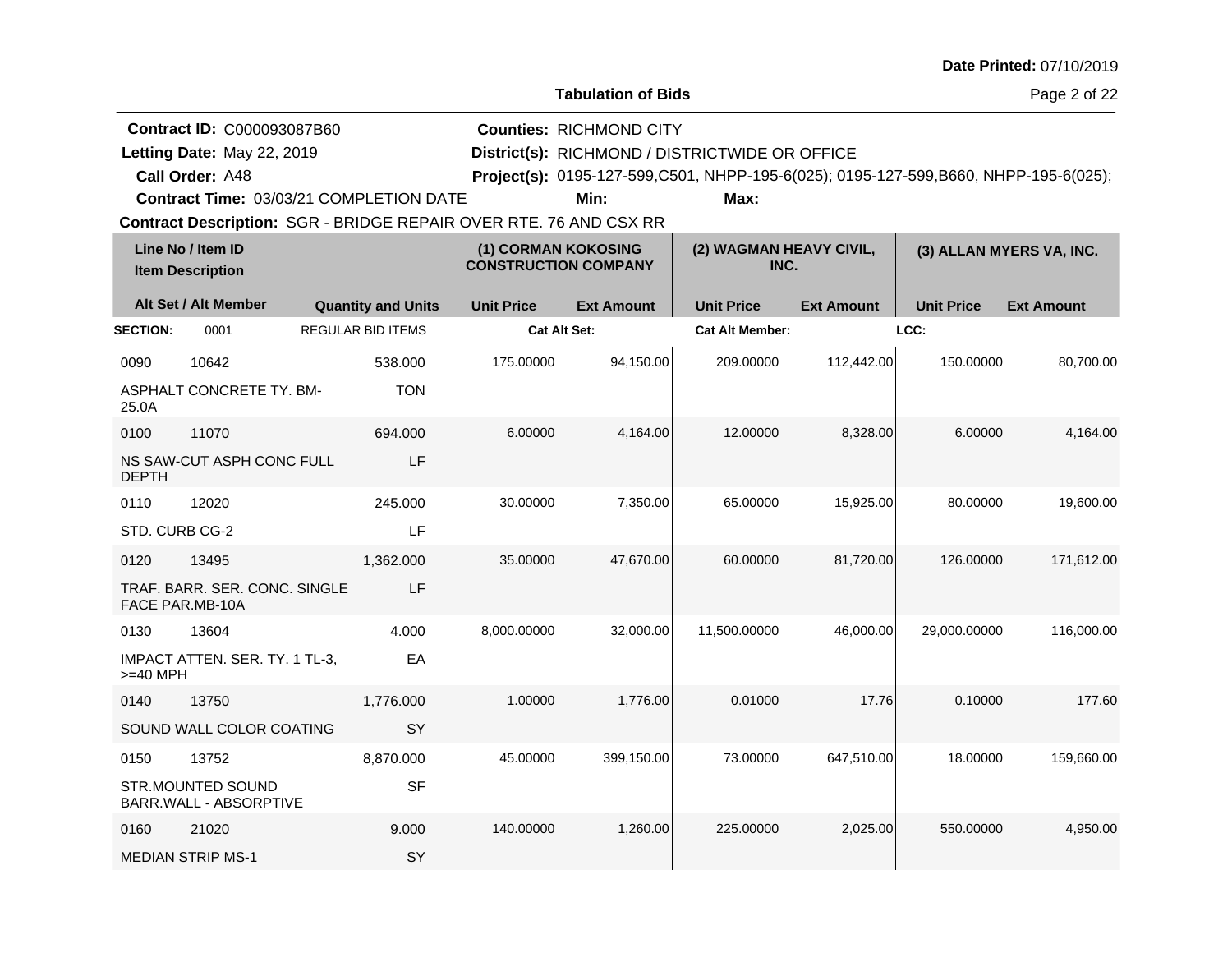**Tabulation of Bids**

Page 3 of 22

| <b>Contract ID: C000093087B60</b> | <b>Counties: RICHMOND CITY</b>                                                               |
|-----------------------------------|----------------------------------------------------------------------------------------------|
| Letting Date: May 22, 2019        | District(s): RICHMOND / DISTRICTWIDE OR OFFICE                                               |
| <b>Call Order: A48</b>            | <b>Project(s):</b> 0195-127-599, C501, NHPP-195-6(025); 0195-127-599, B660, NHPP-195-6(025); |

**Contract Time:** 03/03/21 COMPLETION DATE

**Min: Max:**

| Line No / Item ID<br><b>Item Description</b> |                                | (1) CORMAN KOKOSING<br><b>CONSTRUCTION COMPANY</b> |                   | (2) WAGMAN HEAVY CIVIL,<br>INC. |                        | (3) ALLAN MYERS VA, INC. |                   |                   |
|----------------------------------------------|--------------------------------|----------------------------------------------------|-------------------|---------------------------------|------------------------|--------------------------|-------------------|-------------------|
|                                              | Alt Set / Alt Member           | <b>Quantity and Units</b>                          | <b>Unit Price</b> | <b>Ext Amount</b>               | <b>Unit Price</b>      | <b>Ext Amount</b>        | <b>Unit Price</b> | <b>Ext Amount</b> |
| <b>SECTION:</b>                              | 0001                           | <b>REGULAR BID ITEMS</b>                           | Cat Alt Set:      |                                 | <b>Cat Alt Member:</b> |                          | LCC:              |                   |
| 0170                                         | 21215                          | 324.000                                            | 25.00000          | 8,100.00                        | 85.00000               | 27,540.00                | 20.00000          | 6,480.00          |
|                                              | <b>MEDIAN STRIP MS-2</b>       | LF                                                 |                   |                                 |                        |                          |                   |                   |
| 0180                                         | 24150                          | 2.000                                              | 700.00000         | 1,400.00                        | 440.00000              | 880.00                   | 600.00000         | 1,200.00          |
|                                              | <b>TYPE 3 BARRICADE 4'</b>     | EA                                                 |                   |                                 |                        |                          |                   |                   |
| 0190                                         | 24160                          | 1,076.000                                          | 30.00000          | 32,280.00                       | 32.00000               | 34,432.00                | 70.00000          | 75,320.00         |
| <b>SIGN</b>                                  | TEMPORARY (CONSTRUCTION)       | <b>SF</b>                                          |                   |                                 |                        |                          |                   |                   |
| 0200                                         | 24272                          | 2,160.000                                          | 20.00000          | 43,200.00                       | 22.00000               | 47,520.00                | 125.00000         | 270,000.00        |
|                                              | TRUCK MOUNTED ATTENUATOR       | <b>HR</b>                                          |                   |                                 |                        |                          |                   |                   |
| 0210                                         | 24278                          | 31,665.000                                         | 0.30000           | 9,499.50                        | 6.65000                | 210,572.25               | 0.10000           | 3,166.50          |
| <b>DEVICES</b>                               | <b>GROUP 2 CHANNELIZING</b>    | <b>DAY</b>                                         |                   |                                 |                        |                          |                   |                   |
| 0220                                         | 24279                          | 71,280.000                                         | 1.00000           | 71,280.00                       | 1.42000                | 101,217.60               | 0.10000           | 7,128.00          |
| <b>MESSAGE SIGN</b>                          | PORTABLE CHANGEABLE            | <b>HR</b>                                          |                   |                                 |                        |                          |                   |                   |
| 0230                                         | 24281                          | 2,160.000                                          | 1.00000           | 2,160.00                        | 1.00000                | 2,160.00                 | 12.00000          | 25,920.00         |
|                                              | ELECTRONIC ARROW BOARD         | <b>HR</b>                                          |                   |                                 |                        |                          |                   |                   |
| 0240                                         | 24290                          | 620.000                                            | 20.00000          | 12,400.00                       | 29.00000               | 17,980.00                | 90.00000          | 55,800.00         |
| CONC. MB-7D PC                               | <b>TRAFFIC BARRIER SERVICE</b> | LF                                                 |                   |                                 |                        |                          |                   |                   |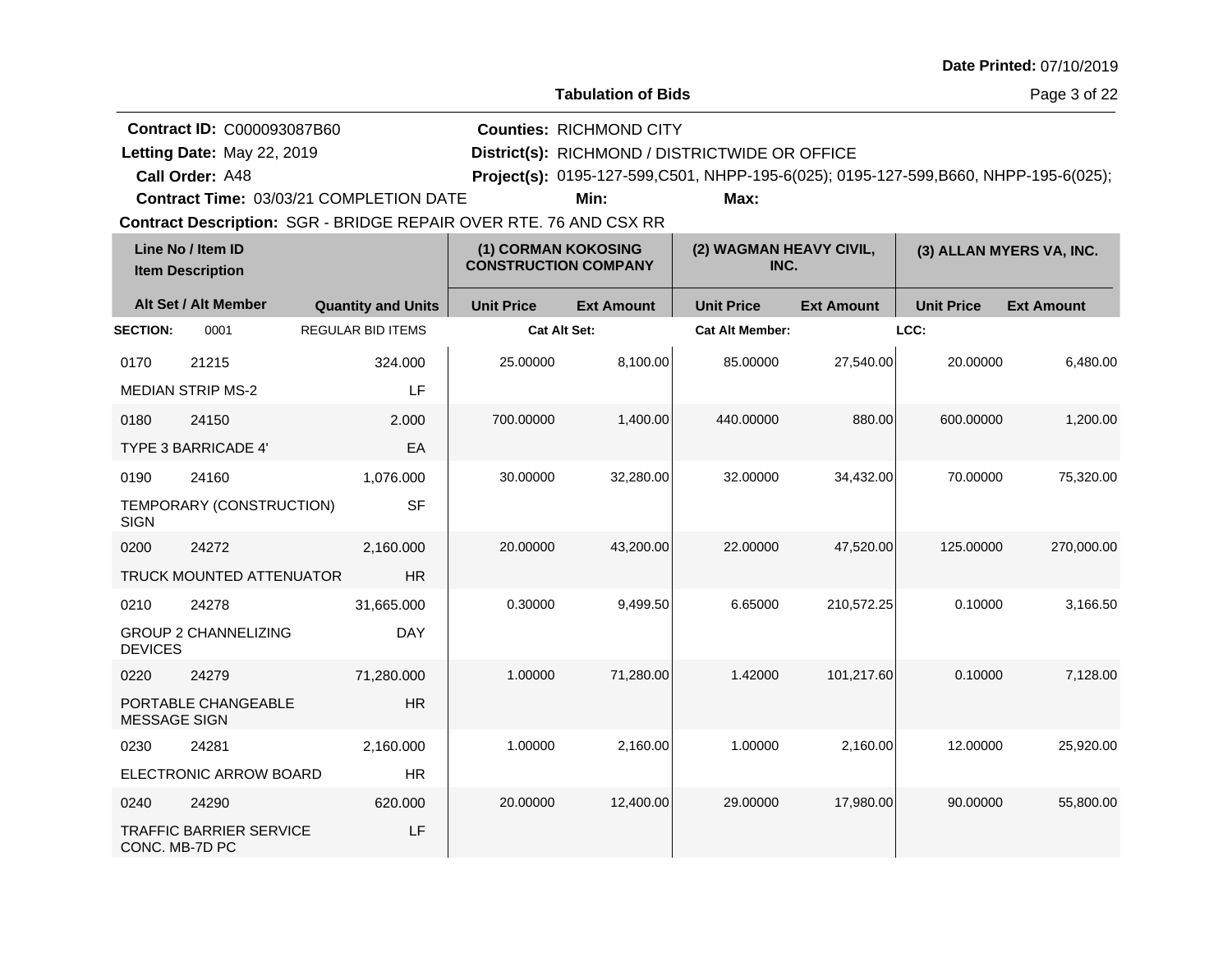**Tabulation of Bids**

Page 4 of 22

| <b>Contract ID: C000093087B60</b> | <b>Counties: RICHMOND CITY</b>                                                        |
|-----------------------------------|---------------------------------------------------------------------------------------|
| Letting Date: May 22, 2019        | District(s): RICHMOND / DISTRICTWIDE OR OFFICE                                        |
| <b>Call Order: A48</b>            | Project(s): 0195-127-599, C501, NHPP-195-6(025); 0195-127-599, B660, NHPP-195-6(025); |

**Contract Time:** 03/03/21 COMPLETION DATE

**Min: Max:**

| Line No / Item ID<br><b>Item Description</b> |                                                                                                              |                           | (1) CORMAN KOKOSING<br><b>CONSTRUCTION COMPANY</b> |                     | (2) WAGMAN HEAVY CIVIL,<br>INC. |                   | (3) ALLAN MYERS VA, INC. |                   |
|----------------------------------------------|--------------------------------------------------------------------------------------------------------------|---------------------------|----------------------------------------------------|---------------------|---------------------------------|-------------------|--------------------------|-------------------|
|                                              | Alt Set / Alt Member                                                                                         | <b>Quantity and Units</b> | <b>Unit Price</b>                                  | <b>Ext Amount</b>   | <b>Unit Price</b>               | <b>Ext Amount</b> | <b>Unit Price</b>        | <b>Ext Amount</b> |
| <b>SECTION:</b>                              | 0001                                                                                                         | <b>REGULAR BID ITEMS</b>  |                                                    | <b>Cat Alt Set:</b> | <b>Cat Alt Member:</b>          |                   | LCC:                     |                   |
| 0250                                         | 24333                                                                                                        | (1)                       | 35,000.00000                                       | 35,000.00           | 90,000.00000                    | 90,000.00         | 225,000.00000            | 225,000.00        |
|                                              | NS TEMPORARY TRAFFIC<br><b>CONTROL SIGNAL - DETOUR</b>                                                       | LS                        |                                                    |                     |                                 |                   |                          |                   |
| 0260                                         | 24420                                                                                                        | 33,000                    | 50.00000                                           | 1,650.00            | 99.00000                        | 3,267.00          | 170.00000                | 5,610.00          |
|                                              | DEMOLITION OF PAVEMENT RIGID                                                                                 | SY                        |                                                    |                     |                                 |                   |                          |                   |
| 0270                                         | 24430                                                                                                        | 1,419.000                 | 20.00000                                           | 28,380.00           | 21.00000                        | 29,799.00         | 22.00000                 | 31,218.00         |
| <b>FLEXIBLE</b>                              | DEMOLITION OF PAVEMENT                                                                                       | SY                        |                                                    |                     |                                 |                   |                          |                   |
| 0280                                         | 24500                                                                                                        | 9.000                     | 50.00000                                           | 450.00              | 129.00000                       | 1,161.00          | 500.00000                | 4,500.00          |
|                                              | <b>NS REMOVE EXIST, MS-1</b>                                                                                 | SY                        |                                                    |                     |                                 |                   |                          |                   |
| 0290                                         | 24502                                                                                                        | 1.000                     | 10,000.00000                                       | 10,000.00           | 1.640.58000                     | 1,640.58          | 6,500.00000              | 6,500.00          |
| <b>STRUCTURE</b>                             | NS REMOVE EXIST. AND DISPOSE<br>OF BR. MOUNTED SIGN                                                          | EA                        |                                                    |                     |                                 |                   |                          |                   |
| 0300                                         | 24840                                                                                                        | 1.000                     | 10,000.00000                                       | 10,000.00           | 55,000.00000                    | 55,000.00         | 35,000.00000             | 35,000.00         |
|                                              | NS RECONSTRUCT EXIST.<br>REMOVE, SALVAGE, STORE AND<br><b>RE-INSTALL EXISTING LIGHT</b><br>POLE AND FIXTURES | EA                        |                                                    |                     |                                 |                   |                          |                   |
| 0310                                         | 25505                                                                                                        | 19.000                    | 3,000.00000                                        | 57,000.00           | 2,850.00000                     | 54,150.00         | 7,000.00000              | 133,000.00        |
|                                              | FIELD OFFICE TY.I                                                                                            | <b>MO</b>                 |                                                    |                     |                                 |                   |                          |                   |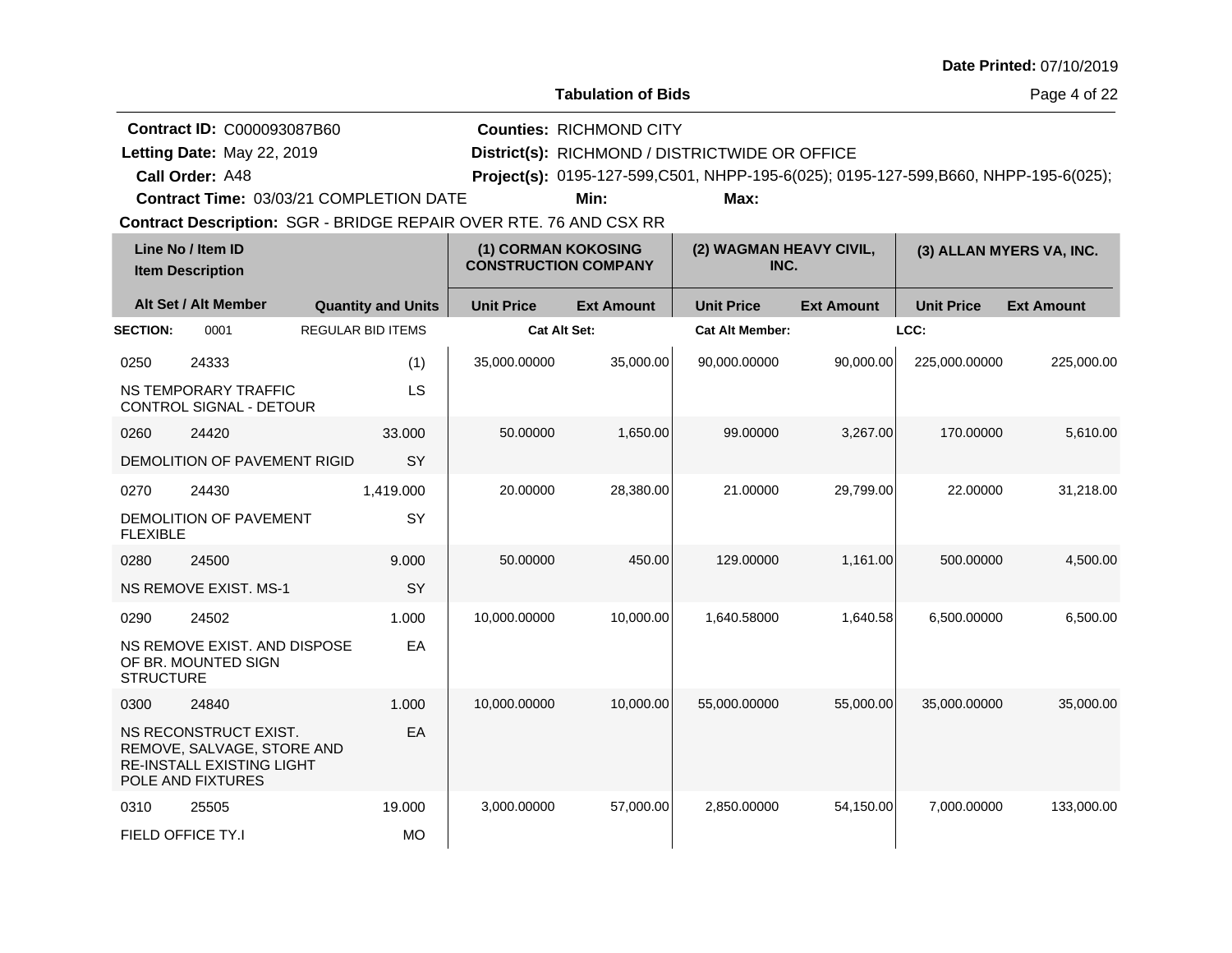| <b>Date Printed: 07/10/2019</b> |  |
|---------------------------------|--|
|---------------------------------|--|

Page 5 of 22

| <b>Contract ID: C000093087B60</b>              | <b>Counties: RICHMOND CITY</b>                 |      |                                                                                       |  |
|------------------------------------------------|------------------------------------------------|------|---------------------------------------------------------------------------------------|--|
| Letting Date: May 22, 2019                     | District(s): RICHMOND / DISTRICTWIDE OR OFFICE |      |                                                                                       |  |
| <b>Call Order: A48</b>                         |                                                |      | Project(s): 0195-127-599, C501, NHPP-195-6(025); 0195-127-599, B660, NHPP-195-6(025); |  |
| <b>Contract Time: 03/03/21 COMPLETION DATE</b> | Min:                                           | Max: |                                                                                       |  |

|                   | Line No / Item ID<br><b>Item Description</b> |                           | (1) CORMAN KOKOSING<br><b>CONSTRUCTION COMPANY</b> |                   | (2) WAGMAN HEAVY CIVIL,<br>INC. |                   | (3) ALLAN MYERS VA, INC. |                   |
|-------------------|----------------------------------------------|---------------------------|----------------------------------------------------|-------------------|---------------------------------|-------------------|--------------------------|-------------------|
|                   | Alt Set / Alt Member                         | <b>Quantity and Units</b> | <b>Unit Price</b>                                  | <b>Ext Amount</b> | <b>Unit Price</b>               | <b>Ext Amount</b> | <b>Unit Price</b>        | <b>Ext Amount</b> |
| <b>SECTION:</b>   | 0001                                         | <b>REGULAR BID ITEMS</b>  | <b>Cat Alt Set:</b>                                |                   | <b>Cat Alt Member:</b>          |                   | LCC:                     |                   |
| 0320              | 25565                                        | (1)                       | 5,000.00000                                        | 5,000.00          | 10,000.00000                    | 10,000.00         | 250,000.00000            | 250,000.00        |
|                   | PROGRESS SCHEDULE BASELINE                   | <b>LS</b>                 |                                                    |                   |                                 |                   |                          |                   |
| 0330              | 25567                                        | 19.000                    | 500.00000                                          | 9,500.00          | 700.00000                       | 13,300.00         | 500.00000                | 9,500.00          |
|                   | PROGRESS SCHEDULE UPDATES                    | EA                        |                                                    |                   |                                 |                   |                          |                   |
| 0340              | 27430                                        | 127.000                   | 100.00000                                          | 12,700.00         | 1.00000                         | 127.00            | 1.00000                  | 127.00            |
| <b>EXCAVATION</b> | <b>SILTATION CONTROL</b>                     | <b>CY</b>                 |                                                    |                   |                                 |                   |                          |                   |
| 0350              | 27461                                        | 4.000                     | 400.00000                                          | 1,600.00          | 540.00000                       | 2,160.00          | 750.00000                | 3,000.00          |
|                   | <b>INLET PROTECTION TYPE B</b>               | EA                        |                                                    |                   |                                 |                   |                          |                   |
| 0360              | 27505                                        | 628.000                   | 5.00000                                            | 3,140.00          | 8.50000                         | 5,338.00          | 6.00000                  | 3,768.00          |
|                   | TEMP. SILT FENCE TYPE A                      | LF                        |                                                    |                   |                                 |                   |                          |                   |
| 0370              | 50108                                        | 10.000                    | 50.00000                                           | 500.00            | 51.00000                        | 510.00            | 100.00000                | 1,000.00          |
| <b>SIGN PANEL</b> |                                              | <b>SF</b>                 |                                                    |                   |                                 |                   |                          |                   |
| 0400              | 54075                                        | 62,000                    | 4.00000                                            | 248.00            | 6.00000                         | 372.00            | 5.00000                  | 310.00            |
| MRKG 4"           | TYPE B CLASS VI PVMT LINE                    | LF                        |                                                    |                   |                                 |                   |                          |                   |
| 0410              | 54076                                        | 2,470.000                 | 5.00000                                            | 12,350.00         | 6.00000                         | 14,820.00         | 5.00000                  | 12,350.00         |
| MRKG 6"           | TYPE B CLASS VI PVMT LINE                    | LF                        |                                                    |                   |                                 |                   |                          |                   |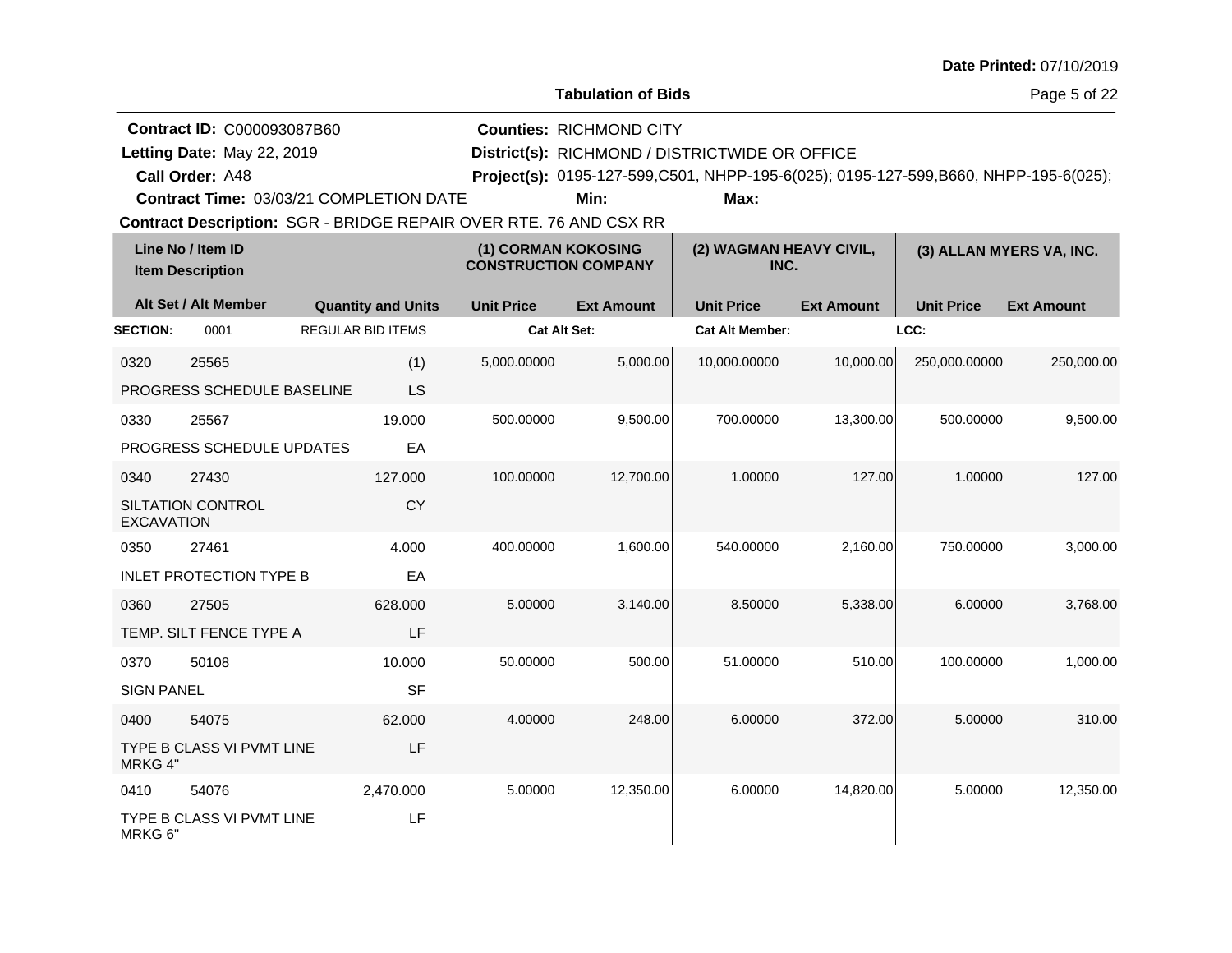| <b>Date Printed: 07/10/2019</b> |  |
|---------------------------------|--|
|---------------------------------|--|

Page 6 of 22

| <b>Contract ID: C000093087B60</b>       | <b>Counties: RICHMOND CITY</b>                 |      |                                                                                     |  |
|-----------------------------------------|------------------------------------------------|------|-------------------------------------------------------------------------------------|--|
| Letting Date: May 22, 2019              | District(s): RICHMOND / DISTRICTWIDE OR OFFICE |      |                                                                                     |  |
| <b>Call Order: A48</b>                  |                                                |      | Project(s): 0195-127-599,C501, NHPP-195-6(025); 0195-127-599,B660, NHPP-195-6(025); |  |
| Contract Time: 03/03/21 COMPLETION DATE | Min:                                           | Max: |                                                                                     |  |

**Contract Description: SGR - BRIDGE REPAIR OVER RTE. 76 AND CSX RR Contract Time:** 03/03/21 COMPLETION DATE

|                     | Line No / Item ID<br><b>Item Description</b>         | (1) CORMAN KOKOSING<br><b>CONSTRUCTION COMPANY</b> |                     |                   | (2) WAGMAN HEAVY CIVIL,<br>INC. |                   | (3) ALLAN MYERS VA, INC. |                   |
|---------------------|------------------------------------------------------|----------------------------------------------------|---------------------|-------------------|---------------------------------|-------------------|--------------------------|-------------------|
|                     | Alt Set / Alt Member                                 | <b>Quantity and Units</b>                          | <b>Unit Price</b>   | <b>Ext Amount</b> | <b>Unit Price</b>               | <b>Ext Amount</b> | <b>Unit Price</b>        | <b>Ext Amount</b> |
| <b>SECTION:</b>     | 0001                                                 | <b>REGULAR BID ITEMS</b>                           | <b>Cat Alt Set:</b> |                   | <b>Cat Alt Member:</b>          |                   | LCC:                     |                   |
| 0420                | 54077                                                | 619.000                                            | 7.00000             | 4,333.00          | 11.50000                        | 7,118.50          | 7.00000                  | 4,333.00          |
| MRKG 8"             | TYPE B CLASS VI PVMT LINE                            | LF                                                 |                     |                   |                                 |                   |                          |                   |
| 0430                | 54218                                                | 12.000                                             | 300.00000           | 3,600.00          | 34.00000                        | 408.00            | 75.00000                 | 900.00            |
|                     | SNOW PLOW. RAISED PAVE.<br><b>MARKER HYD, CONC</b>   | EA                                                 |                     |                   |                                 |                   |                          |                   |
| 0440                | 54430                                                | 6,915.000                                          | 2.00000             | 13,830.00         | 0.40000                         | 2,766.00          | 1.25000                  | 8,643.75          |
|                     | TEMP. PVMT MRKG, TY. A, 6"                           | LF                                                 |                     |                   |                                 |                   |                          |                   |
| 0450                | 55140                                                | 1.000                                              | 4,000.00000         | 4,000.00          | 4,300.00000                     | 4,300.00          | 4,500.00000              | 4,500.00          |
| Α                   | <b>CONCRETE FOUNDATION LF-1 TY.</b>                  | EA                                                 |                     |                   |                                 |                   |                          |                   |
| 0460                | 61800                                                | (1)                                                | 5.000.00000         | 5.000.00          | 11.000.00000                    | 11.000.00         | 11.000.00000             | 11.000.00         |
|                     | NS STRUCT. STEEL STEEL PLATE<br>FOR INLET PROTECTION | LS                                                 |                     |                   |                                 |                   |                          |                   |
| 0470                | 67904                                                | (1)                                                | 400,000.00000       | 400,000.00        | 1,250,000.00000                 | 1,250,000.00      | 1,910,000.00000          | 1,910,000.00      |
| <b>SHIELDING</b>    | NS BRIDGE INCIDENTALS SAFETY                         | LS                                                 |                     |                   |                                 |                   |                          |                   |
| 0480                | 67910                                                | 2.000                                              | 6,000.00000         | 12,000.00         | 12,480.00000                    | 24,960.00         | 3,000.00000              | 6,000.00          |
| <b>STR. NO 2855</b> | NS NBIS ACCESS, UNDER BRIDGE                         | <b>DAY</b>                                         |                     |                   |                                 |                   |                          |                   |
| 0490                | 68010                                                | 606.000                                            | 170.00000           | 103,020.00        | 345.00000                       | 209,070.00        | 200.00000                | 121,200.00        |
|                     | <b>CONCRETE PARAPET</b>                              | LF                                                 |                     |                   |                                 |                   |                          |                   |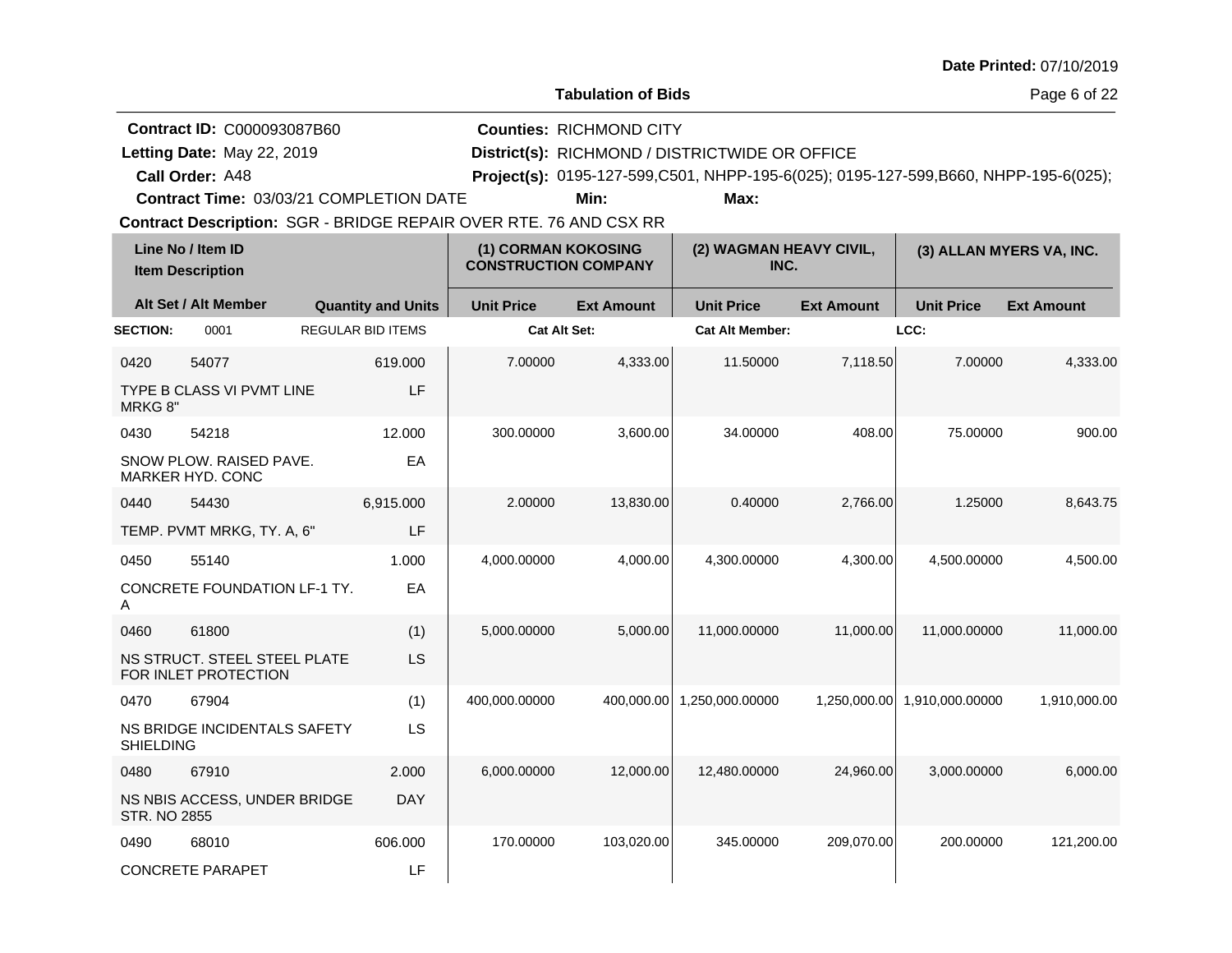| <b>Date Printed: 07/10/2019</b> |  |
|---------------------------------|--|
|---------------------------------|--|

Page 7 of 22

| <b>Contract ID: C000093087B60</b>              | <b>Counties: RICHMOND CITY</b>                 |      |                                                                                       |  |
|------------------------------------------------|------------------------------------------------|------|---------------------------------------------------------------------------------------|--|
| Letting Date: May 22, 2019                     | District(s): RICHMOND / DISTRICTWIDE OR OFFICE |      |                                                                                       |  |
| Call Order: A48                                |                                                |      | Project(s): 0195-127-599, C501, NHPP-195-6(025); 0195-127-599, B660, NHPP-195-6(025); |  |
| <b>Contract Time: 03/03/21 COMPLETION DATE</b> | Min:                                           | Max: |                                                                                       |  |

|                  | Line No / Item ID<br>(1) CORMAN KOKOSING<br><b>CONSTRUCTION COMPANY</b><br><b>Item Description</b> |                           |                     | (2) WAGMAN HEAVY CIVIL,<br>INC. |                        | (3) ALLAN MYERS VA, INC. |                   |                   |
|------------------|----------------------------------------------------------------------------------------------------|---------------------------|---------------------|---------------------------------|------------------------|--------------------------|-------------------|-------------------|
|                  | Alt Set / Alt Member                                                                               | <b>Quantity and Units</b> | <b>Unit Price</b>   | <b>Ext Amount</b>               | <b>Unit Price</b>      | <b>Ext Amount</b>        | <b>Unit Price</b> | <b>Ext Amount</b> |
| <b>SECTION:</b>  | 0001                                                                                               | <b>REGULAR BID ITEMS</b>  | <b>Cat Alt Set:</b> |                                 | <b>Cat Alt Member:</b> |                          | LCC:              |                   |
| 0500             | 68011                                                                                              | 638,000                   | 220.00000           | 140,360.00                      | 510.00000              | 325,380.00               | 200.00000         | 127,600.00        |
|                  | <b>NS PARAPET CONCRETE</b><br>PARAPET BLOCKED BACK                                                 | LF                        |                     |                                 |                        |                          |                   |                   |
| 0510             | 68043                                                                                              | 603.100                   | 1,425.00000         | 859,417.50                      | 1,780.00000            | 1,073,518.00             | 1,100.00000       | 663,410.00        |
| <b>SHRINKAGE</b> | CONC. CLASS A4 MOD.LOW                                                                             | <b>CY</b>                 |                     |                                 |                        |                          |                   |                   |
| 0520             | 68085                                                                                              | 3,685.000                 | 5.00000             | 18,425.00                       | 2.00000                | 7,370.00                 | 3.00000           | 11,055.00         |
|                  | <b>COVER DEPTH SURVEY</b>                                                                          | SY                        |                     |                                 |                        |                          |                   |                   |
| 0530             | 68093                                                                                              | 135,820.000               | 4.00000             | 543,280.00                      | 5.25000                | 713,055.00               | 1.75000           | 237,685.00        |
| STEEL CL. III    | <b>CORROSION RESISTANT REINF.</b>                                                                  | LB                        |                     |                                 |                        |                          |                   |                   |
| 0540             | 68115                                                                                              | 10,000.000                | 20.00000            | 200,000.00                      | 19.40000               | 194,000.00               | 30.00000          | 300,000.00        |
| <b>REPAIRS</b>   | NS STRUCT. STEEL MISC. STEEL                                                                       | LB                        |                     |                                 |                        |                          |                   |                   |
| 0550             | 68172                                                                                              | 100.000                   | 350.00000           | 35,000.00                       | 130.00000              | 13,000.00                | 150.00000         | 15,000.00         |
|                  | <b>CRACK REPAIR TYPE B</b>                                                                         | LF                        |                     |                                 |                        |                          |                   |                   |
| 0560             | 68180                                                                                              | 1,580.000                 | 90.00000            | 142,200.00                      | 32.13000               | 50,765.40                | 25.00000          | 39,500.00         |
|                  | <b>EMBEDDED GALVANIC ANODES</b>                                                                    | EA                        |                     |                                 |                        |                          |                   |                   |
| 0570             | 68315                                                                                              | 1,754.000                 | 18.00000            | 31,572.00                       | 28.00000               | 49,112.00                | 15.00000          | 26,310.00         |
|                  | TYPE A MILLING 1-1/2"                                                                              | SY                        |                     |                                 |                        |                          |                   |                   |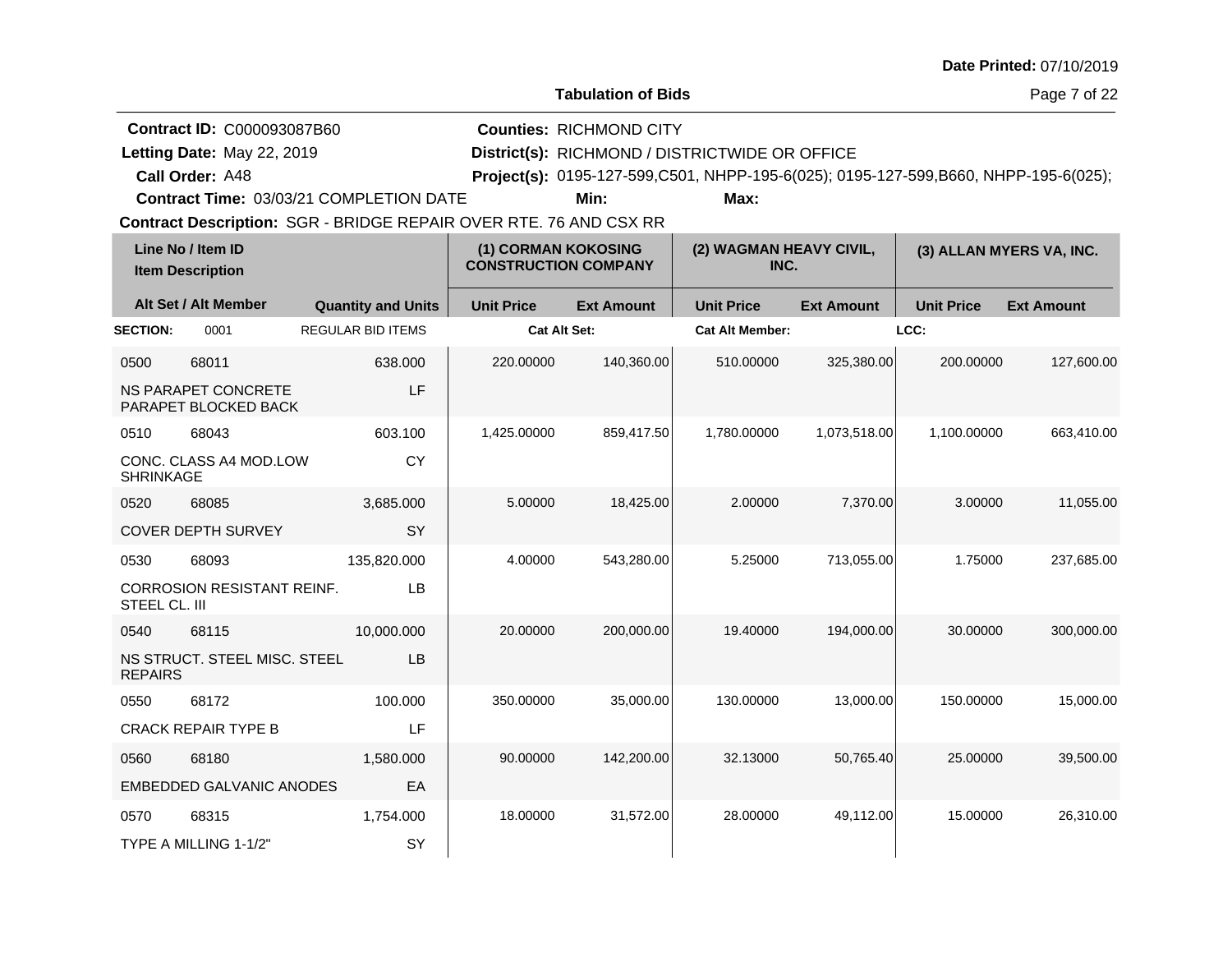| <b>Date Printed: 07/10/2019</b> |  |
|---------------------------------|--|
|---------------------------------|--|

Page 8 of 22

| <b>Contract ID: C000093087B60</b>              | <b>Counties: RICHMOND CITY</b> |                                                |                                                                                     |
|------------------------------------------------|--------------------------------|------------------------------------------------|-------------------------------------------------------------------------------------|
| Letting Date: May 22, 2019                     |                                | District(s): RICHMOND / DISTRICTWIDE OR OFFICE |                                                                                     |
| Call Order: A48                                |                                |                                                | Project(s): 0195-127-599,C501, NHPP-195-6(025); 0195-127-599,B660, NHPP-195-6(025); |
| <b>Contract Time: 03/03/21 COMPLETION DATE</b> | Min:                           | Max:                                           |                                                                                     |

|                     | Line No / Item ID<br><b>Item Description</b>         |                           | (1) CORMAN KOKOSING<br><b>CONSTRUCTION COMPANY</b> |                   | (2) WAGMAN HEAVY CIVIL,<br>INC. |                   |                   | (3) ALLAN MYERS VA, INC. |
|---------------------|------------------------------------------------------|---------------------------|----------------------------------------------------|-------------------|---------------------------------|-------------------|-------------------|--------------------------|
|                     | Alt Set / Alt Member                                 | <b>Quantity and Units</b> | <b>Unit Price</b>                                  | <b>Ext Amount</b> | <b>Unit Price</b>               | <b>Ext Amount</b> | <b>Unit Price</b> | <b>Ext Amount</b>        |
| <b>SECTION:</b>     | 0001                                                 | <b>REGULAR BID ITEMS</b>  | Cat Alt Set:                                       |                   | <b>Cat Alt Member:</b>          |                   | LCC:              |                          |
| 0580                | 68339                                                | 35.000                    | 350.00000                                          | 12,250.00         | 2,600.00000                     | 91,000.00         | 1,500.00000       | 52,500.00                |
|                     | <b>DECK SLAB CLOSURE</b>                             | SY                        |                                                    |                   |                                 |                   |                   |                          |
| 0590                | 68472                                                | (1)                       | 1,700,000.00000                                    | 1,700,000.00      | 1,779,650.00000                 | 1,779,650.00      | 950,000.00000     | 950,000.00               |
|                     | NS RECOAT EX. STR. NO. 2855                          | LS                        |                                                    |                   |                                 |                   |                   |                          |
| 0600                | 68476                                                | (1)                       | 15,000.00000                                       | 15,000.00         | 112,000.00000                   | 112,000.00        | 550,000.00000     | 550,000.00               |
| <b>STR. NO 2855</b> | <b>NS ENV.&amp; WORKER PROTECTION</b>                | LS                        |                                                    |                   |                                 |                   |                   |                          |
| 0610                | 68492                                                | (1)                       | 5,000.00000                                        | 5,000.00          | 25,150.00000                    | 25,150.00         | 18,000.00000      | 18,000.00                |
| 2855 TYPE B         | NS MATERIAL DISPOSAL STR. NO                         | LS                        |                                                    |                   |                                 |                   |                   |                          |
| 0620                | 68550                                                | 232.000                   | 500.00000                                          | 116,000.00        | 280.00000                       | 64,960.00         | 250.00000         | 58,000.00                |
| 0" TO 2"            | ELASTOMERIC EXPANSION DAM                            | LF                        |                                                    |                   |                                 |                   |                   |                          |
| 0630                | 68573                                                | 162.000                   | 60.00000                                           | 9,720.00          | 542.00000                       | 87,804.00         | 400.00000         | 64,800.00                |
| JOINT, HES          | RECONSTRUCT EXPANSION                                | LF                        |                                                    |                   |                                 |                   |                   |                          |
| 0640                | 68579                                                | 115,000                   | 400.00000                                          | 46,000.00         | 633.00000                       | 72,795.00         | 800.00000         | 92,000.00                |
|                     | RECONSTRUCT BACK WALL, HES                           | LF                        |                                                    |                   |                                 |                   |                   |                          |
| 0650                | 68616                                                | 1,488.000                 | 25.00000                                           | 37,200.00         | 32.85000                        | 48,880.80         | 110.00000         | 163,680.00               |
| <b>OVERLAY</b>      | PLACE VERY EARLY STRENGTH<br>LATEX MODIFIED CONCRETE | SY                        |                                                    |                   |                                 |                   |                   |                          |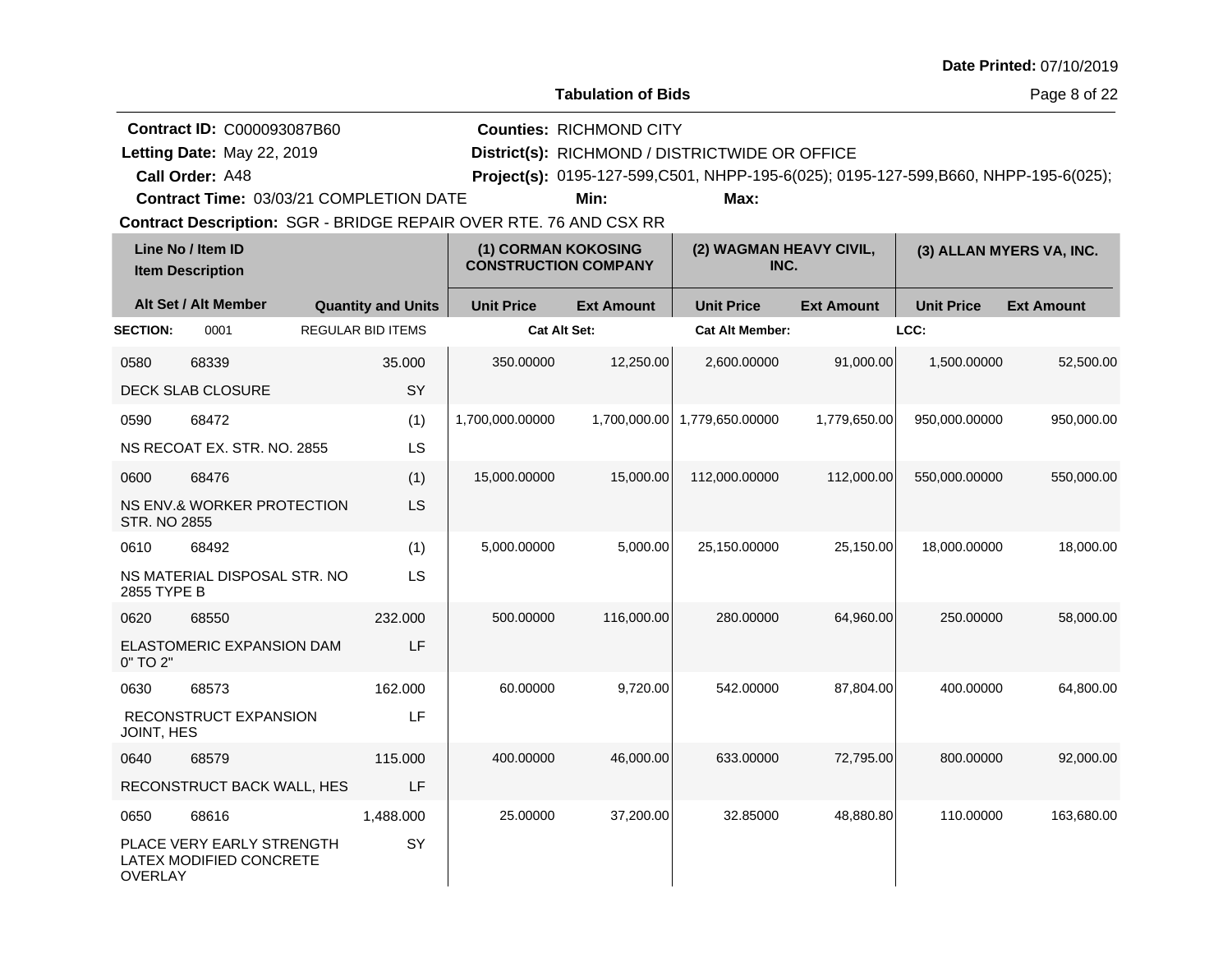| <b>Date Printed: 07/10/2019</b> |  |
|---------------------------------|--|
|---------------------------------|--|

Page 9 of 22

| <b>Contract ID: C000093087B60</b>              | <b>Counties: RICHMOND CITY</b>                 |      |                                                                                     |  |
|------------------------------------------------|------------------------------------------------|------|-------------------------------------------------------------------------------------|--|
| Letting Date: May 22, 2019                     | District(s): RICHMOND / DISTRICTWIDE OR OFFICE |      |                                                                                     |  |
| <b>Call Order: A48</b>                         |                                                |      | Project(s): 0195-127-599,C501, NHPP-195-6(025); 0195-127-599,B660, NHPP-195-6(025); |  |
| <b>Contract Time: 03/03/21 COMPLETION DATE</b> | Min:                                           | Max: |                                                                                     |  |

|                 | Line No / Item ID<br><b>Item Description</b>              |                           | (1) CORMAN KOKOSING<br><b>CONSTRUCTION COMPANY</b> |                   | (2) WAGMAN HEAVY CIVIL,<br>INC. |                   | (3) ALLAN MYERS VA, INC. |                   |
|-----------------|-----------------------------------------------------------|---------------------------|----------------------------------------------------|-------------------|---------------------------------|-------------------|--------------------------|-------------------|
|                 | Alt Set / Alt Member                                      | <b>Quantity and Units</b> | <b>Unit Price</b>                                  | <b>Ext Amount</b> | <b>Unit Price</b>               | <b>Ext Amount</b> | <b>Unit Price</b>        | <b>Ext Amount</b> |
| <b>SECTION:</b> | 0001                                                      | <b>REGULAR BID ITEMS</b>  | <b>Cat Alt Set:</b>                                |                   | <b>Cat Alt Member:</b>          |                   | LCC:                     |                   |
| 0660            | 68619                                                     | 112.000                   | 1.000.00000                                        | 112,000.00        | 985.00000                       | 110,320.00        | 880.00000                | 98.560.00         |
| CONCRETE.       | NS FURNISH HIGH EARLY<br>STRENGTH LATEX MODIFIED          | <b>CY</b>                 |                                                    |                   |                                 |                   |                          |                   |
| 0670            | 68642                                                     | 1,488.000                 | 100.00000                                          | 148,800.00        | 92.00000                        | 136,896.00        | 15.00000                 | 22,320.00         |
|                 | TYPE A HYDRO-DEMOLITION 1/2"                              | SY                        |                                                    |                   |                                 |                   |                          |                   |
| 0680            | 68648                                                     | 266,000                   | 250.00000                                          | 66,500.00         | 367.00000                       | 97,622.00         | 45.00000                 | 11,970.00         |
| 3"              | NS TYPE B HYDRO-DEMOLITION                                | SY                        |                                                    |                   |                                 |                   |                          |                   |
| 0690            | 68900                                                     | (1)                       | 1,600,000.00000                                    | 1,600,000.00      | 1,370,000.00000                 | 1,370,000.00      | 2,756,682.00000          | 2,756,682.00      |
| 2855            | NS REM. PORT. OF EX.STR. NO                               | LS                        |                                                    |                   |                                 |                   |                          |                   |
| 0700            | 68904                                                     | 40.000                    | 15,000.00000                                       | 600,000.00        | 30,000.00000                    | 1,200,000.00      | 25,000.00000             | 1,000,000.00      |
|                 | NS BR. SUPERSTR. WID./REPAIR<br>CAP BEAM BRACKET REPAIR   | EA                        |                                                    |                   |                                 |                   |                          |                   |
| 0710            | 68904                                                     | 16.000                    | 6,000.00000                                        | 96,000.00         | 3,800.00000                     | 60,800.00         | 1,500.00000              | 24,000.00         |
|                 | NS BR. SUPERSTR. WID./REPAIR<br>REPLACE EXPANSION BEARING | EA                        |                                                    |                   |                                 |                   |                          |                   |
| 0720            | 68908                                                     | (1)                       | 200,000.00000                                      | 200,000.00        | 690,000.00000                   | 690,000.00        | 635,807.15000            | 635,807.15        |
|                 | NS BR. SUPERSTR. WID./REPAIR<br><b>TEMPORARY SUPPORT</b>  | LS                        |                                                    |                   |                                 |                   |                          |                   |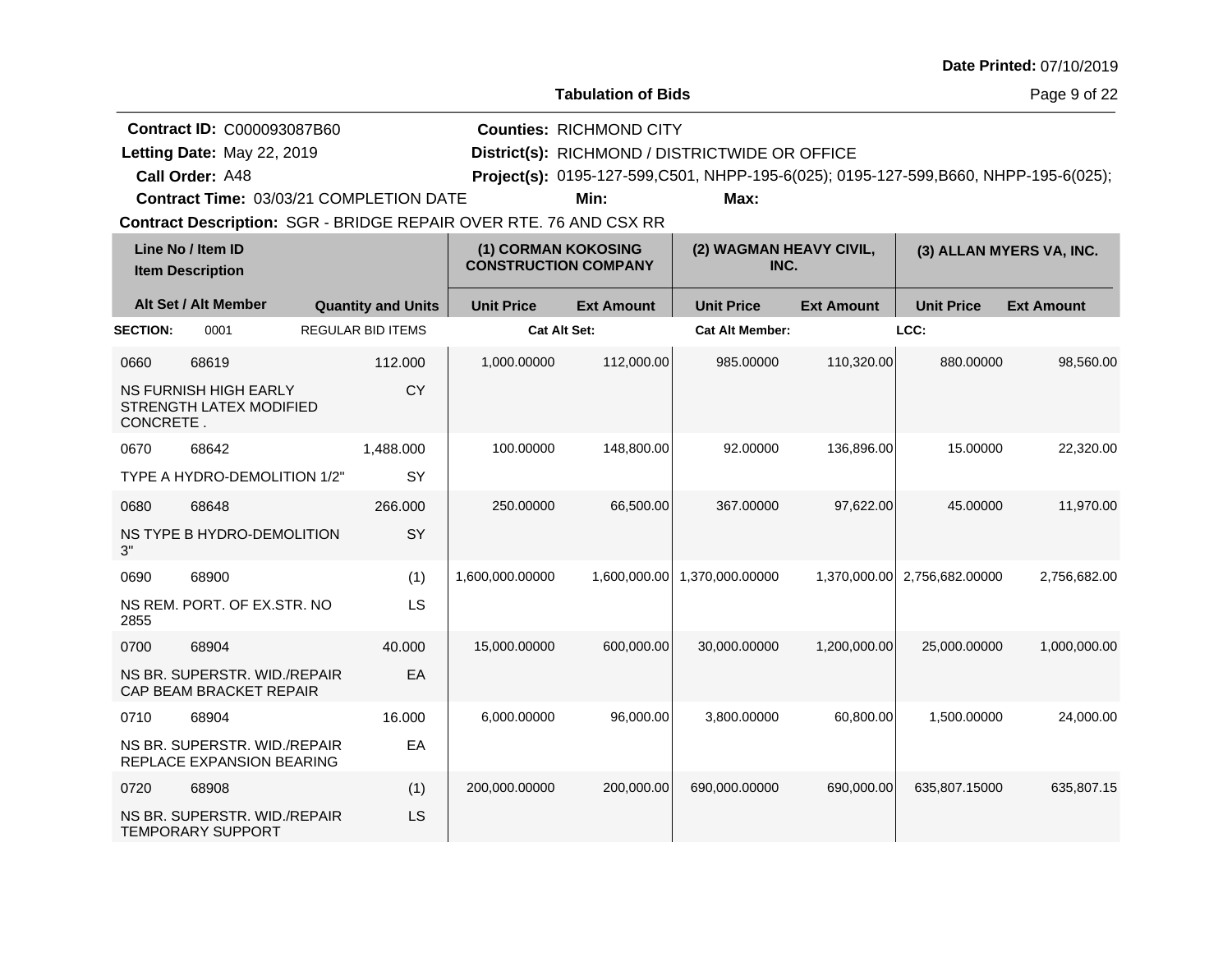**Tabulation of Bids**

Page 10 of 22

| <b>Contract ID: C000093087B60</b> | <b>Counties: RICHMOND CITY</b>                                                        |
|-----------------------------------|---------------------------------------------------------------------------------------|
| Letting Date: May 22, 2019        | District(s): RICHMOND / DISTRICTWIDE OR OFFICE                                        |
| <b>Call Order: A48</b>            | Project(s): 0195-127-599, C501, NHPP-195-6(025); 0195-127-599, B660, NHPP-195-6(025); |

**Contract Time:** 03/03/21 COMPLETION DATE

**Min: Max:**

|                 | Line No / Item ID<br><b>Item Description</b>                    |                           | (1) CORMAN KOKOSING<br><b>CONSTRUCTION COMPANY</b> |                   | (2) WAGMAN HEAVY CIVIL,<br>INC. |                   | (3) ALLAN MYERS VA, INC. |                   |
|-----------------|-----------------------------------------------------------------|---------------------------|----------------------------------------------------|-------------------|---------------------------------|-------------------|--------------------------|-------------------|
|                 | Alt Set / Alt Member                                            | <b>Quantity and Units</b> | <b>Unit Price</b>                                  | <b>Ext Amount</b> | <b>Unit Price</b>               | <b>Ext Amount</b> | <b>Unit Price</b>        | <b>Ext Amount</b> |
| <b>SECTION:</b> | 0001                                                            | <b>REGULAR BID ITEMS</b>  | <b>Cat Alt Set:</b>                                |                   | <b>Cat Alt Member:</b>          |                   | LCC:                     |                   |
| 0730            | 68910                                                           | 3,685.000                 | 6.00000                                            | 22,110.00         | 11.00000                        | 40,535.00         | 4.00000                  | 14,740.00         |
|                 | NS BR. SUPERSTR. WID./REPAIR<br><b>DIAMOND GRINDING</b>         | SY                        |                                                    |                   |                                 |                   |                          |                   |
| 0740            | 69009                                                           | 11.000                    | 120.00000                                          | 1,320.00          | 215.00000                       | 2,365.00          | 450.00000                | 4,950.00          |
|                 | <b>POROUS BACKFILL</b>                                          | <b>CY</b>                 |                                                    |                   |                                 |                   |                          |                   |
| 0750            | 69011                                                           | 55.000                    | 50.00000                                           | 2,750.00          | 176.00000                       | 9.680.00          | 150.00000                | 8,250.00          |
|                 | STRUCTURE EXCAVATION                                            | <b>CY</b>                 |                                                    |                   |                                 |                   |                          |                   |
| 0760            | 69091                                                           | 1,410.000                 | 3.00000                                            | 4,230.00          | 9.00000                         | 12,690.00         | 10.00000                 | 14,100.00         |
| STEEL CL. I     | <b>CORROSION RESISTANT REINF.</b>                               | LB                        |                                                    |                   |                                 |                   |                          |                   |
| 0770            | 69500                                                           | 24.000                    | 3,000.00000                                        | 72,000.00         | 3,100.00000                     | 74,400.00         | 1,300.00000              | 31,200.00         |
|                 | CONCRETE SUBSTRUCT.<br><b>SURFACE REPAIR</b>                    | SY                        |                                                    |                   |                                 |                   |                          |                   |
| 0780            | 69822                                                           | 16.000                    | 3,000.00000                                        | 48,000.00         | 8,400.00000                     | 134,400.00        | 9,000.00000              | 144,000.00        |
| <b>HES</b>      | NS RECONSTRUCT BRIDGE SEAT                                      | EA                        |                                                    |                   |                                 |                   |                          |                   |
| 0790            | 69905                                                           | 755.000                   | 90.00000                                           | 67,950.00         | 121.00000                       | 91,355.00         | 85.00000                 | 64,175.00         |
| TYPE 2          | NS BR. SUBSTR. WID. / REPAIR<br><b>EMBEDDED GALVANIC ANODES</b> | EA                        |                                                    |                   |                                 |                   |                          |                   |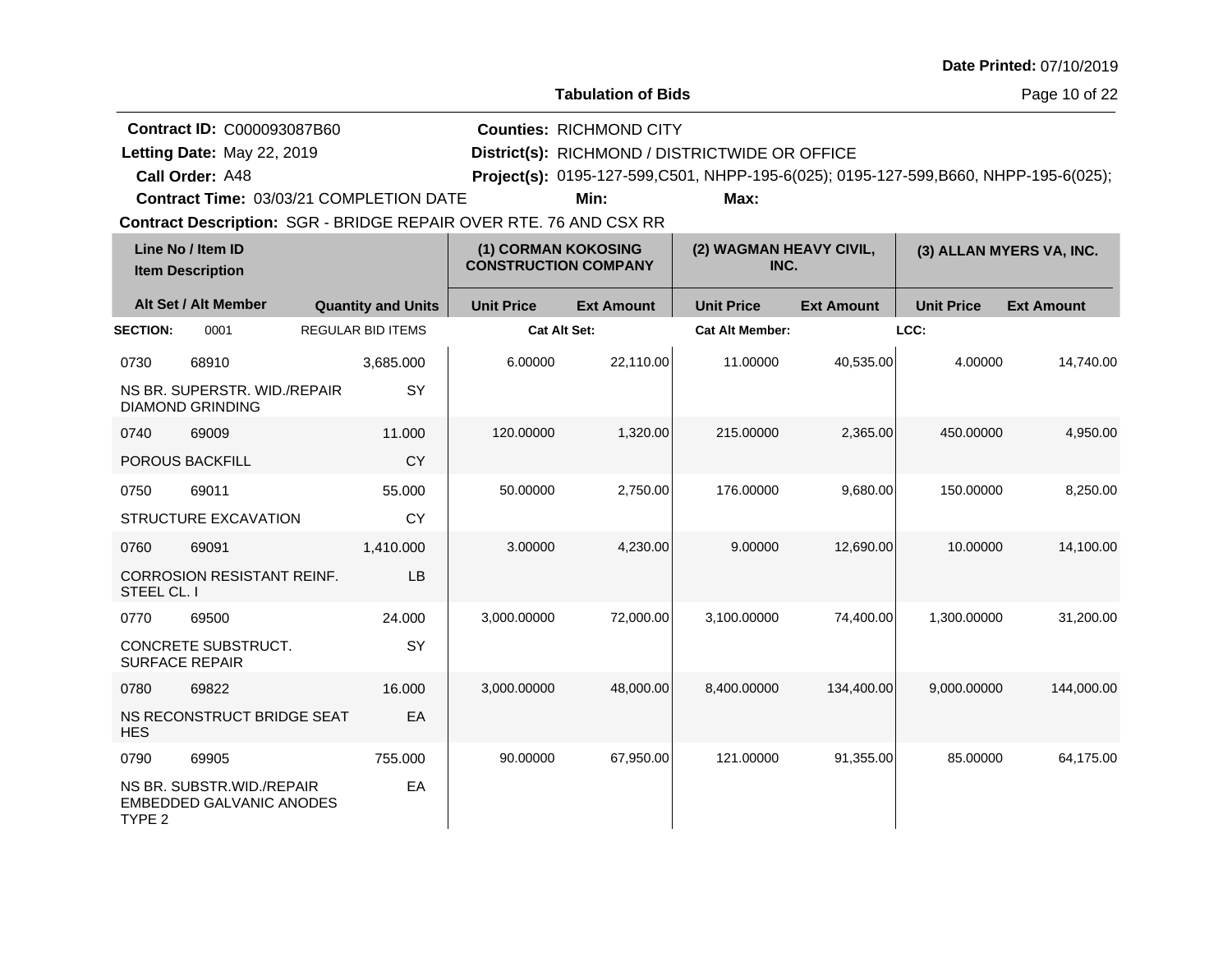| <b>Date Printed: 07/10/2019</b> |  |
|---------------------------------|--|
|---------------------------------|--|

| <b>Tabulation of Bids</b> |  |
|---------------------------|--|

Page 11 of 22

| <b>Contract ID: C000093087B60</b>                                        | <b>Counties: RICHMOND CITY</b>          |                   |                                                    |                   |                                 |                   |                                                                                     |  |  |
|--------------------------------------------------------------------------|-----------------------------------------|-------------------|----------------------------------------------------|-------------------|---------------------------------|-------------------|-------------------------------------------------------------------------------------|--|--|
| Letting Date: May 22, 2019                                               |                                         |                   | District(s): RICHMOND / DISTRICTWIDE OR OFFICE     |                   |                                 |                   |                                                                                     |  |  |
| Call Order: A48                                                          |                                         |                   |                                                    |                   |                                 |                   | Project(s): 0195-127-599,C501, NHPP-195-6(025); 0195-127-599,B660, NHPP-195-6(025); |  |  |
| <b>Contract Time: 03/03/21 COMPLETION DATE</b>                           |                                         |                   | Min:                                               | Max:              |                                 |                   |                                                                                     |  |  |
| <b>Contract Description: SGR - BRIDGE REPAIR OVER RTE. 76 AND CSX RR</b> |                                         |                   |                                                    |                   |                                 |                   |                                                                                     |  |  |
| Line No / Item ID<br><b>Item Description</b>                             |                                         |                   | (1) CORMAN KOKOSING<br><b>CONSTRUCTION COMPANY</b> |                   | (2) WAGMAN HEAVY CIVIL,<br>INC. |                   | (3) ALLAN MYERS VA, INC.                                                            |  |  |
| Alt Set / Alt Member                                                     | <b>Quantity and Units</b>               | <b>Unit Price</b> | <b>Ext Amount</b>                                  | <b>Unit Price</b> | <b>Ext Amount</b>               | <b>Unit Price</b> | <b>Ext Amount</b>                                                                   |  |  |
| <b>Section Totals:</b>                                                   |                                         |                   | \$9,126,840.00                                     |                   | \$12,647,424.39                 |                   | \$12,877,777.00                                                                     |  |  |
| <b>Life Cycle Costs:</b>                                                 |                                         |                   |                                                    |                   |                                 |                   |                                                                                     |  |  |
| <b>Section Total with LCC:</b>                                           |                                         |                   | \$9,126,840.00                                     | \$12,647,424.39   |                                 | \$12,877,777.00   |                                                                                     |  |  |
|                                                                          | <b>Contract Item Totals</b>             | \$9,126,840.00    |                                                    | \$12,647,424.39   |                                 |                   | \$12,877,777.00                                                                     |  |  |
|                                                                          | <b>Contract Time Totals</b>             |                   |                                                    |                   |                                 |                   |                                                                                     |  |  |
|                                                                          | <b>Contract Life Cycle Costs Totals</b> |                   | \$0.00                                             |                   | \$0.00                          |                   | \$0.00                                                                              |  |  |
| <b>Contract Grand Totals</b>                                             |                                         | \$9,126,840.00    |                                                    | \$12,647,424.39   |                                 | 12,877,777.00     |                                                                                     |  |  |
| () indicates item is bid as Lump Sum                                     |                                         |                   |                                                    |                   |                                 |                   |                                                                                     |  |  |
|                                                                          |                                         |                   |                                                    |                   |                                 |                   |                                                                                     |  |  |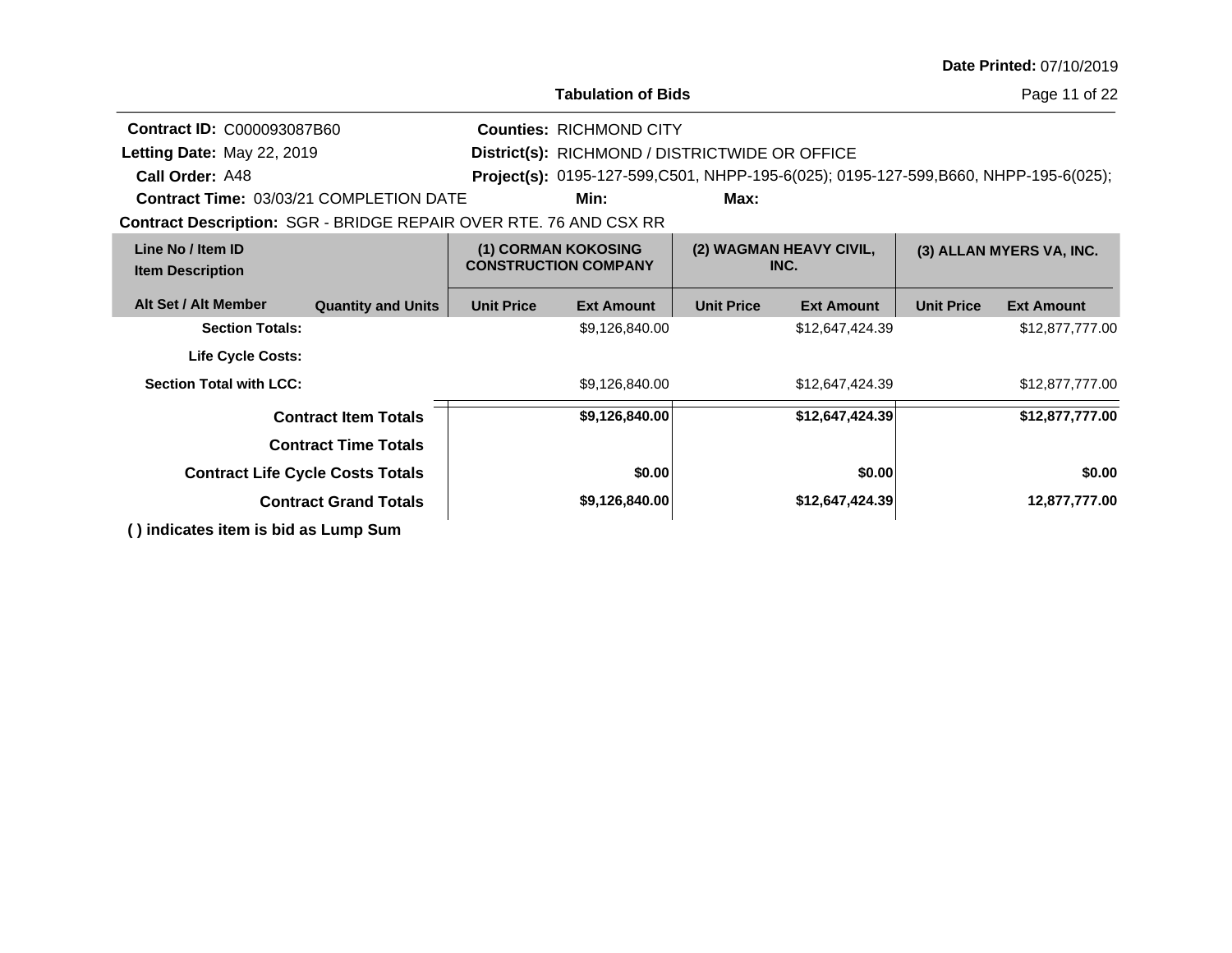Page 12 of 22

**Call Order: Letting Date:** May 22, 2019 **District(s):** RICHMOND / DISTRICTWIDE OR OFFICE **Contract ID:** C000093087B60 **Counties:** RICHMOND CITY Letting Date: May 22, 2019

A48 **Project(s):** 0195-127-599,C501, NHPP-195-6(025); 0195-127-599,B660, NHPP-195-6(025);

**Contract Time:** 03/03/21 COMPLETION DATE

**Min: Max:**

|                     | Line No / Item ID<br><b>Item Description</b> |                           | (4) KIEWIT INFRASTRUCTURE<br>SOUTH CO. |                   |                        |                   |                   |                   |
|---------------------|----------------------------------------------|---------------------------|----------------------------------------|-------------------|------------------------|-------------------|-------------------|-------------------|
|                     | Alt Set / Alt Member                         | <b>Quantity and Units</b> | <b>Unit Price</b>                      | <b>Ext Amount</b> | <b>Unit Price</b>      | <b>Ext Amount</b> | <b>Unit Price</b> | <b>Ext Amount</b> |
| <b>SECTION:</b>     | 0001                                         | <b>REGULAR BID ITEMS</b>  | <b>Cat Alt Set:</b>                    |                   | <b>Cat Alt Member:</b> |                   | LCC:              |                   |
| 0010                | 00100                                        | (1)                       | 655,000.00000                          | 655,000.00        |                        |                   |                   |                   |
| <b>MOBILIZATION</b> |                                              | LS                        |                                        |                   |                        |                   |                   |                   |
| 0020                | 00101                                        | (1)                       | 50,000.00000                           | 50,000.00         |                        |                   |                   |                   |
| <b>CONSTRUCTION</b> | <b>CONSTRUCTION SURVEYING</b>                | LS                        |                                        |                   |                        |                   |                   |                   |
| 0030                | 00110                                        | (1)                       | 250,000.00000                          | 250,000.00        |                        |                   |                   |                   |
|                     | <b>CLEARING AND GRUBBING</b>                 | LS                        |                                        |                   |                        |                   |                   |                   |
| 0040                | 00120                                        | 71.000                    | 88.00000                               | 6,248.00          |                        |                   |                   |                   |
|                     | REGULAR EXCAVATION                           | <b>CY</b>                 |                                        |                   |                        |                   |                   |                   |
| 0050                | 00150                                        | 70.000                    | 85.00000                               | 5,950.00          |                        |                   |                   |                   |
| <b>EMBANKMENT</b>   |                                              | <b>CY</b>                 |                                        |                   |                        |                   |                   |                   |
| 0060                | 10128                                        | 727.000                   | 148.00000                              | 107,596.00        |                        |                   |                   |                   |
|                     | AGGR. BASE MATL. TY. I NO. 21B               | <b>TON</b>                |                                        |                   |                        |                   |                   |                   |
| 0070                | 10608                                        | 241.000                   | 147.00000                              | 35,427.00         |                        |                   |                   |                   |
| 12.5D               | ASPHALT CONCRETE TY. SM-                     | <b>TON</b>                |                                        |                   |                        |                   |                   |                   |
| 0080                | 10611                                        | 238.000                   | 136.00000                              | 32,368.00         |                        |                   |                   |                   |
|                     | ASPHALT CONCRETE TY. IM-19.0D                | <b>TON</b>                |                                        |                   |                        |                   |                   |                   |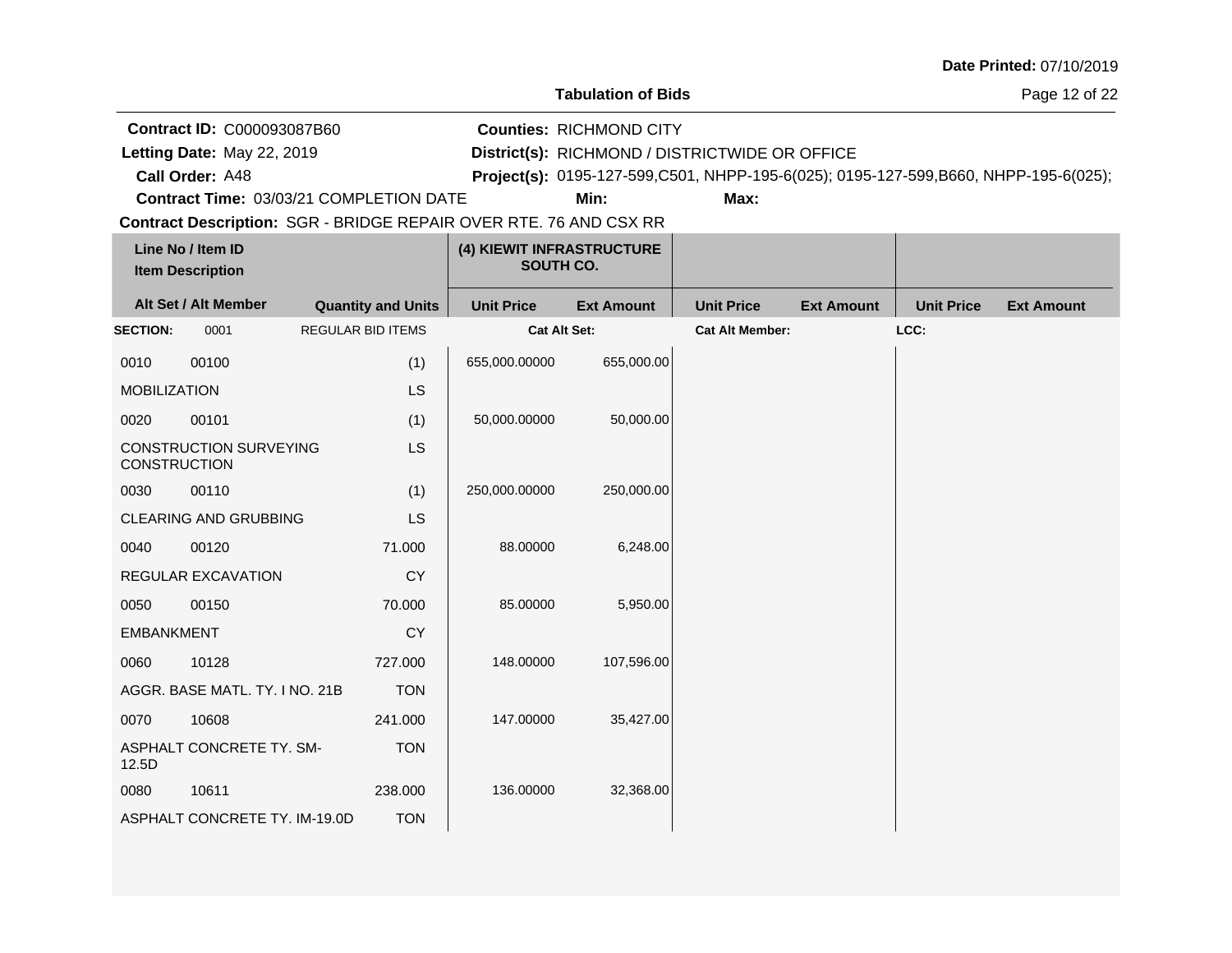**Tabulation of Bids**

Page 13 of 22

**Call Order: Letting Date:** May 22, 2019 **District(s):** RICHMOND / DISTRICTWIDE OR OFFICE **Contract ID:** C000093087B60 **Counties:** RICHMOND CITY A48 **Project(s):** 0195-127-599,C501, NHPP-195-6(025); 0195-127-599,B660, NHPP-195-6(025);**Contract Time:** 03/03/21 COMPLETION DATE Letting Date: May 22, 2019 **Min: Max:**

|                 | Line No / Item ID<br><b>Item Description</b>     |                           | (4) KIEWIT INFRASTRUCTURE<br>SOUTH CO. |                   |                        |                   |                   |                   |
|-----------------|--------------------------------------------------|---------------------------|----------------------------------------|-------------------|------------------------|-------------------|-------------------|-------------------|
|                 | Alt Set / Alt Member                             | <b>Quantity and Units</b> | <b>Unit Price</b>                      | <b>Ext Amount</b> | <b>Unit Price</b>      | <b>Ext Amount</b> | <b>Unit Price</b> | <b>Ext Amount</b> |
| <b>SECTION:</b> | 0001                                             | <b>REGULAR BID ITEMS</b>  | <b>Cat Alt Set:</b>                    |                   | <b>Cat Alt Member:</b> |                   | LCC:              |                   |
| 0090            | 10642                                            | 538.000                   | 136.00000                              | 73,168.00         |                        |                   |                   |                   |
| 25.0A           | ASPHALT CONCRETE TY. BM-                         | <b>TON</b>                |                                        |                   |                        |                   |                   |                   |
| 0100            | 11070                                            | 694.000                   | 2.00000                                | 1,388.00          |                        |                   |                   |                   |
| <b>DEPTH</b>    | NS SAW-CUT ASPH CONC FULL                        | LF                        |                                        |                   |                        |                   |                   |                   |
| 0110            | 12020                                            | 245.000                   | 35.00000                               | 8,575.00          |                        |                   |                   |                   |
| STD. CURB CG-2  |                                                  | LF                        |                                        |                   |                        |                   |                   |                   |
| 0120            | 13495                                            | 1,362.000                 | 52.00000                               | 70,824.00         |                        |                   |                   |                   |
|                 | TRAF. BARR. SER. CONC. SINGLE<br>FACE PAR.MB-10A | LF                        |                                        |                   |                        |                   |                   |                   |
| 0130            | 13604                                            | 4.000                     | 6,900.00000                            | 27,600.00         |                        |                   |                   |                   |
| $>=$ 40 MPH     | IMPACT ATTEN. SER. TY. 1 TL-3,                   | EA                        |                                        |                   |                        |                   |                   |                   |
| 0140            | 13750                                            | 1,776.000                 | 28.00000                               | 49,728.00         |                        |                   |                   |                   |
|                 | SOUND WALL COLOR COATING                         | SY                        |                                        |                   |                        |                   |                   |                   |
| 0150            | 13752                                            | 8,870.000                 | 61.60000                               | 546,392.00        |                        |                   |                   |                   |
|                 | STR.MOUNTED SOUND<br>BARR.WALL - ABSORPTIVE      | <b>SF</b>                 |                                        |                   |                        |                   |                   |                   |
| 0160            | 21020                                            | 9.000                     | 164.00000                              | 1,476.00          |                        |                   |                   |                   |
|                 | <b>MEDIAN STRIP MS-1</b>                         | SY                        |                                        |                   |                        |                   |                   |                   |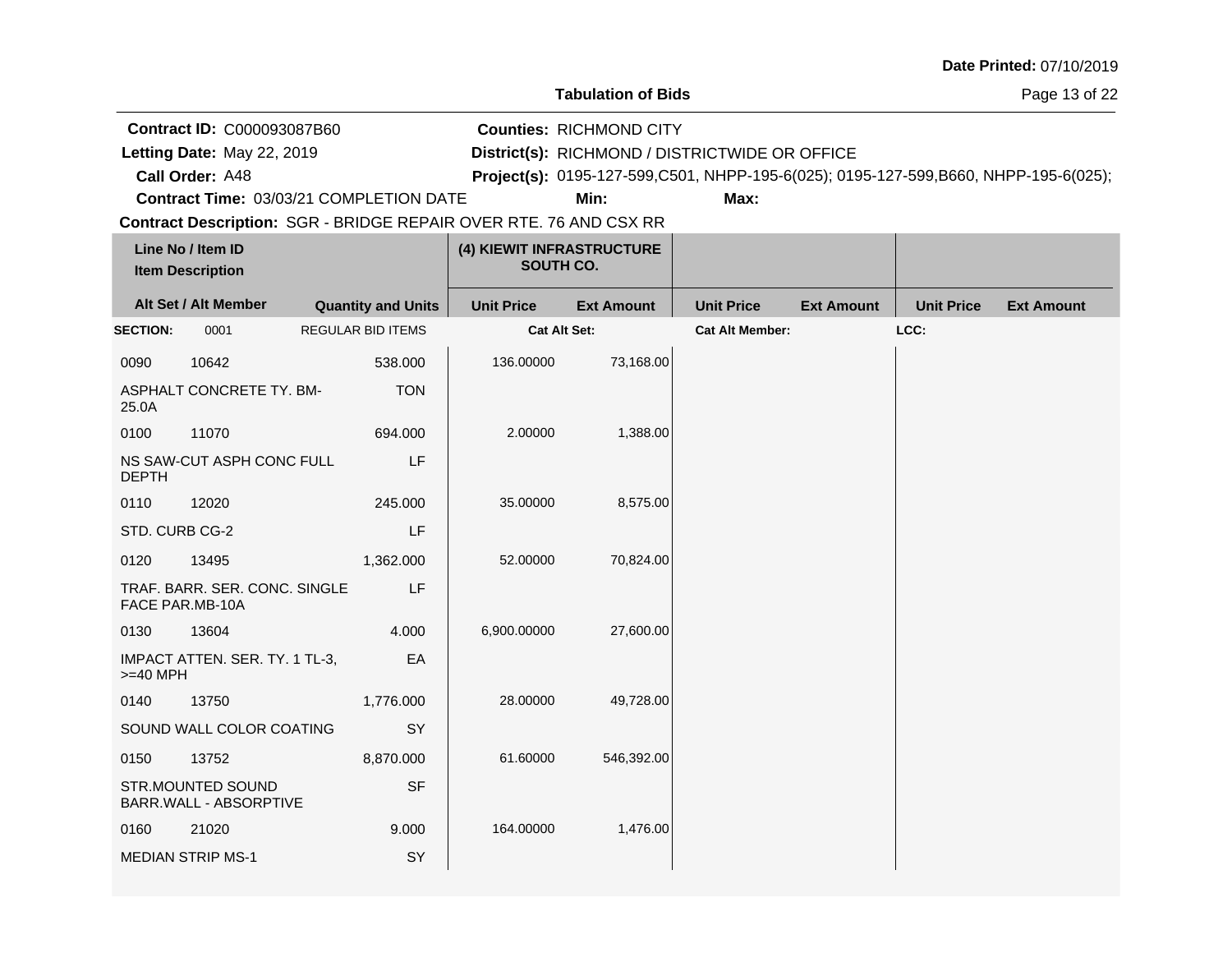**Tabulation of Bids**

Page 14 of 22

**Call Order: Letting Date:** May 22, 2019 **District(s):** RICHMOND / DISTRICTWIDE OR OFFICE **Contract ID:** C000093087B60 **Counties:** RICHMOND CITY A48 **Project(s):** 0195-127-599,C501, NHPP-195-6(025); 0195-127-599,B660, NHPP-195-6(025);**Contract Time:** 03/03/21 COMPLETION DATE Letting Date: May 22, 2019 **Min: Max:**

| Line No / Item ID<br><b>Item Description</b> |                                | (4) KIEWIT INFRASTRUCTURE<br>SOUTH CO. |                     |                   |                        |                   |                   |                   |
|----------------------------------------------|--------------------------------|----------------------------------------|---------------------|-------------------|------------------------|-------------------|-------------------|-------------------|
|                                              | Alt Set / Alt Member           | <b>Quantity and Units</b>              | <b>Unit Price</b>   | <b>Ext Amount</b> | <b>Unit Price</b>      | <b>Ext Amount</b> | <b>Unit Price</b> | <b>Ext Amount</b> |
| <b>SECTION:</b>                              | 0001                           | <b>REGULAR BID ITEMS</b>               | <b>Cat Alt Set:</b> |                   | <b>Cat Alt Member:</b> |                   | LCC:              |                   |
| 0170                                         | 21215                          | 324.000                                | 30.50000            | 9,882.00          |                        |                   |                   |                   |
|                                              | <b>MEDIAN STRIP MS-2</b>       | LF                                     |                     |                   |                        |                   |                   |                   |
| 0180                                         | 24150                          | 2.000                                  | 256.00000           | 512.00            |                        |                   |                   |                   |
|                                              | <b>TYPE 3 BARRICADE 4'</b>     | EA                                     |                     |                   |                        |                   |                   |                   |
| 0190                                         | 24160                          | 1,076.000                              | 21.00000            | 22,596.00         |                        |                   |                   |                   |
| <b>SIGN</b>                                  | TEMPORARY (CONSTRUCTION)       | <b>SF</b>                              |                     |                   |                        |                   |                   |                   |
| 0200                                         | 24272                          | 2,160.000                              | 5.25000             | 11,340.00         |                        |                   |                   |                   |
|                                              | TRUCK MOUNTED ATTENUATOR       | HR                                     |                     |                   |                        |                   |                   |                   |
| 0210                                         | 24278                          | 31,665.000                             | 0.01000             | 316.65            |                        |                   |                   |                   |
| <b>DEVICES</b>                               | <b>GROUP 2 CHANNELIZING</b>    | <b>DAY</b>                             |                     |                   |                        |                   |                   |                   |
| 0220                                         | 24279                          | 71,280.000                             | 0.01000             | 712.80            |                        |                   |                   |                   |
| MESSAGE SIGN                                 | PORTABLE CHANGEABLE            | <b>HR</b>                              |                     |                   |                        |                   |                   |                   |
| 0230                                         | 24281                          | 2,160.000                              | 0.01000             | 21.60             |                        |                   |                   |                   |
|                                              | ELECTRONIC ARROW BOARD         | <b>HR</b>                              |                     |                   |                        |                   |                   |                   |
| 0240                                         | 24290                          | 620.000                                | 23.00000            | 14,260.00         |                        |                   |                   |                   |
| CONC. MB-7D PC                               | <b>TRAFFIC BARRIER SERVICE</b> | LF                                     |                     |                   |                        |                   |                   |                   |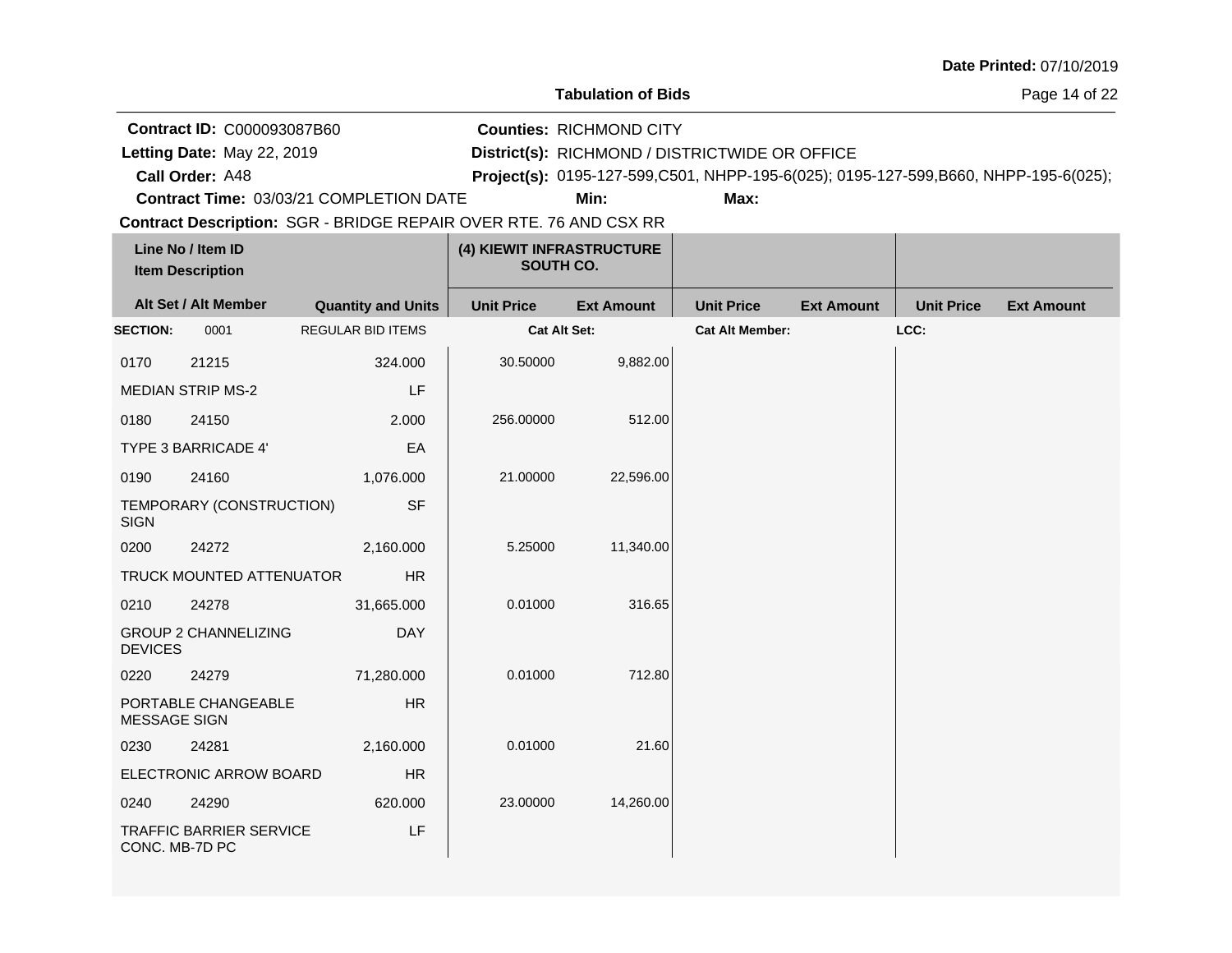Page 15 of 22

**Call Order: Letting Date:** May 22, 2019 **District(s):** RICHMOND / DISTRICTWIDE OR OFFICE **Contract ID:** C000093087B60 **Counties:** RICHMOND CITY A48 **Project(s):** 0195-127-599,C501, NHPP-195-6(025); 0195-127-599,B660, NHPP-195-6(025);Letting Date: May 22, 2019

**Contract Time:** 03/03/21 COMPLETION DATE

**Min: Max:**

| Line No / Item ID<br><b>Item Description</b> |                                                                                                              | (4) KIEWIT INFRASTRUCTURE<br>SOUTH CO. |                     |                   |                        |                   |                   |                   |
|----------------------------------------------|--------------------------------------------------------------------------------------------------------------|----------------------------------------|---------------------|-------------------|------------------------|-------------------|-------------------|-------------------|
| Alt Set / Alt Member                         |                                                                                                              | <b>Quantity and Units</b>              | <b>Unit Price</b>   | <b>Ext Amount</b> | <b>Unit Price</b>      | <b>Ext Amount</b> | <b>Unit Price</b> | <b>Ext Amount</b> |
| <b>SECTION:</b>                              | 0001                                                                                                         | <b>REGULAR BID ITEMS</b>               | <b>Cat Alt Set:</b> |                   | <b>Cat Alt Member:</b> |                   | LCC:              |                   |
| 0250                                         | 24333                                                                                                        | (1)                                    | 175,000.00000       | 175,000.00        |                        |                   |                   |                   |
|                                              | NS TEMPORARY TRAFFIC<br>CONTROL SIGNAL - DETOUR                                                              | LS                                     |                     |                   |                        |                   |                   |                   |
| 0260                                         | 24420                                                                                                        | 33.000                                 | 115.00000           | 3,795.00          |                        |                   |                   |                   |
|                                              | DEMOLITION OF PAVEMENT RIGID                                                                                 | SY                                     |                     |                   |                        |                   |                   |                   |
| 0270                                         | 24430                                                                                                        | 1,419.000                              | 30.00000            | 42,570.00         |                        |                   |                   |                   |
| <b>FLEXIBLE</b>                              | DEMOLITION OF PAVEMENT                                                                                       | SY                                     |                     |                   |                        |                   |                   |                   |
| 0280                                         | 24500                                                                                                        | 9.000                                  | 150.00000           | 1,350.00          |                        |                   |                   |                   |
|                                              | <b>NS REMOVE EXIST. MS-1</b>                                                                                 | SY                                     |                     |                   |                        |                   |                   |                   |
| 0290                                         | 24502                                                                                                        | 1.000                                  | 5,000.00000         | 5,000.00          |                        |                   |                   |                   |
| <b>STRUCTURE</b>                             | NS REMOVE EXIST. AND DISPOSE<br>OF BR. MOUNTED SIGN                                                          | EA                                     |                     |                   |                        |                   |                   |                   |
| 0300                                         | 24840                                                                                                        | 1.000                                  | 3,500.00000         | 3,500.00          |                        |                   |                   |                   |
|                                              | NS RECONSTRUCT EXIST.<br>REMOVE, SALVAGE, STORE AND<br><b>RE-INSTALL EXISTING LIGHT</b><br>POLE AND FIXTURES | EA                                     |                     |                   |                        |                   |                   |                   |
| 0310                                         | 25505                                                                                                        | 19.000                                 | 3,000.00000         | 57,000.00         |                        |                   |                   |                   |
|                                              | FIELD OFFICE TY.I                                                                                            | <b>MO</b>                              |                     |                   |                        |                   |                   |                   |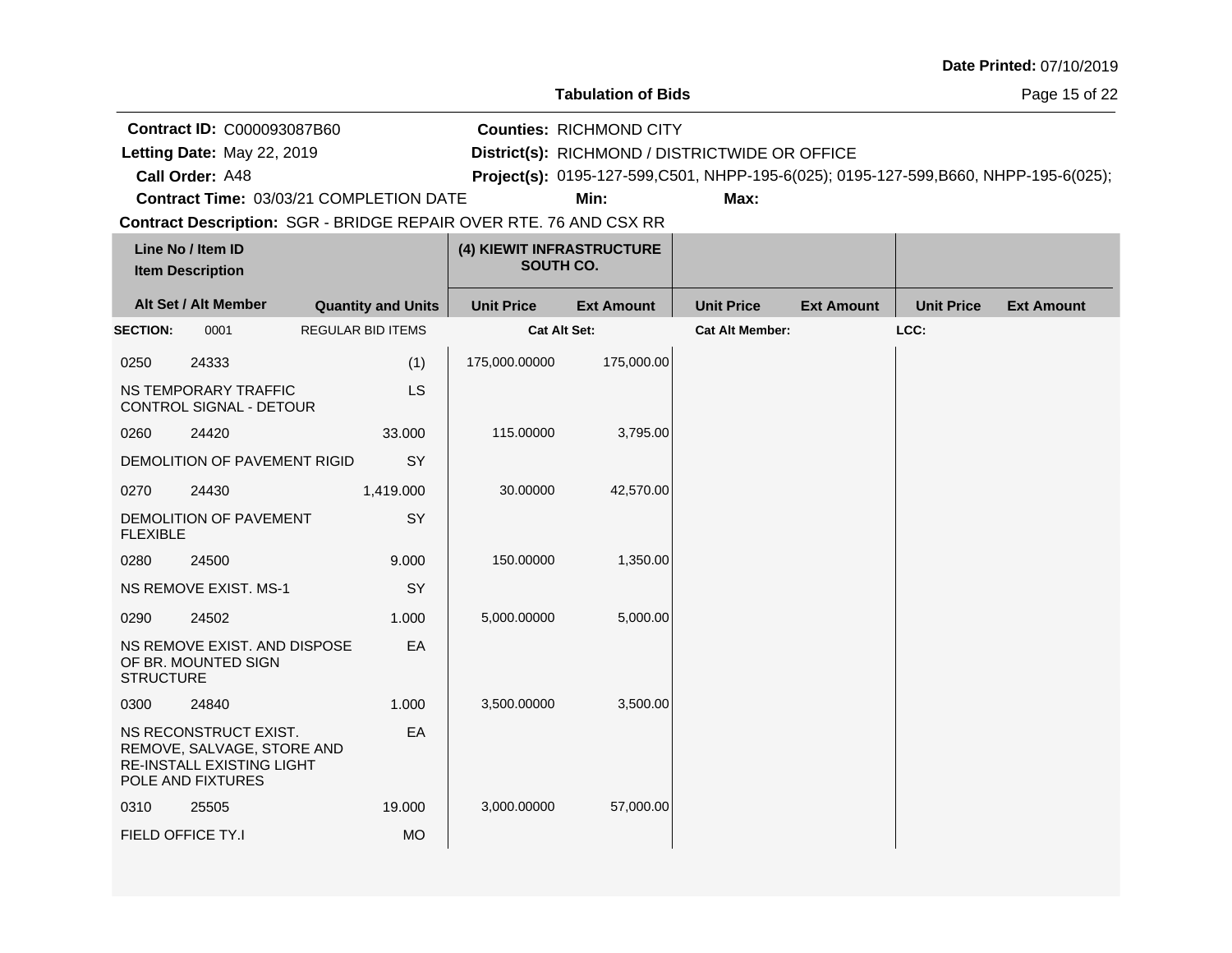Page 16 of 22

**Call Order: Letting Date:** May 22, 2019 **District(s):** RICHMOND / DISTRICTWIDE OR OFFICE **Contract ID:** C000093087B60 **Counties:** RICHMOND CITY A48 **Project(s):** 0195-127-599,C501, NHPP-195-6(025); 0195-127-599,B660, NHPP-195-6(025);Letting Date: May 22, 2019

**Min: Max:**

**Contract Description: SGR - BRIDGE REPAIR OVER RTE. 76 AND CSX RR Contract Time:** 03/03/21 COMPLETION DATE

| Line No / Item ID<br><b>Item Description</b> |                                | (4) KIEWIT INFRASTRUCTURE<br>SOUTH CO. |                     |                   |                        |                   |                   |                   |
|----------------------------------------------|--------------------------------|----------------------------------------|---------------------|-------------------|------------------------|-------------------|-------------------|-------------------|
|                                              | Alt Set / Alt Member           | <b>Quantity and Units</b>              | <b>Unit Price</b>   | <b>Ext Amount</b> | <b>Unit Price</b>      | <b>Ext Amount</b> | <b>Unit Price</b> | <b>Ext Amount</b> |
| <b>SECTION:</b>                              | 0001                           | <b>REGULAR BID ITEMS</b>               | <b>Cat Alt Set:</b> |                   | <b>Cat Alt Member:</b> |                   | LCC:              |                   |
| 0320                                         | 25565                          | (1)                                    | 20,000.00000        | 20,000.00         |                        |                   |                   |                   |
|                                              | PROGRESS SCHEDULE BASELINE     | <b>LS</b>                              |                     |                   |                        |                   |                   |                   |
| 0330                                         | 25567                          | 19.000                                 | 1,000.00000         | 19,000.00         |                        |                   |                   |                   |
|                                              | PROGRESS SCHEDULE UPDATES      | EA                                     |                     |                   |                        |                   |                   |                   |
| 0340                                         | 27430                          | 127.000                                | 50.00000            | 6,350.00          |                        |                   |                   |                   |
| <b>EXCAVATION</b>                            | <b>SILTATION CONTROL</b>       | <b>CY</b>                              |                     |                   |                        |                   |                   |                   |
| 0350                                         | 27461                          | 4.000                                  | 275.00000           | 1,100.00          |                        |                   |                   |                   |
|                                              | <b>INLET PROTECTION TYPE B</b> | EA                                     |                     |                   |                        |                   |                   |                   |
| 0360                                         | 27505                          | 628.000                                | 4.50000             | 2,826.00          |                        |                   |                   |                   |
|                                              | TEMP. SILT FENCE TYPE A        | LF                                     |                     |                   |                        |                   |                   |                   |
| 0370                                         | 50108                          | 10.000                                 | 33.00000            | 330.00            |                        |                   |                   |                   |
| <b>SIGN PANEL</b>                            |                                | <b>SF</b>                              |                     |                   |                        |                   |                   |                   |
| 0400                                         | 54075                          | 62.000                                 | 3.00000             | 186.00            |                        |                   |                   |                   |
| MRKG 4"                                      | TYPE B CLASS VI PVMT LINE      | LF                                     |                     |                   |                        |                   |                   |                   |
| 0410                                         | 54076                          | 2,470.000                              | 4.60000             | 11,362.00         |                        |                   |                   |                   |
| MRKG 6"                                      | TYPE B CLASS VI PVMT LINE      | LF                                     |                     |                   |                        |                   |                   |                   |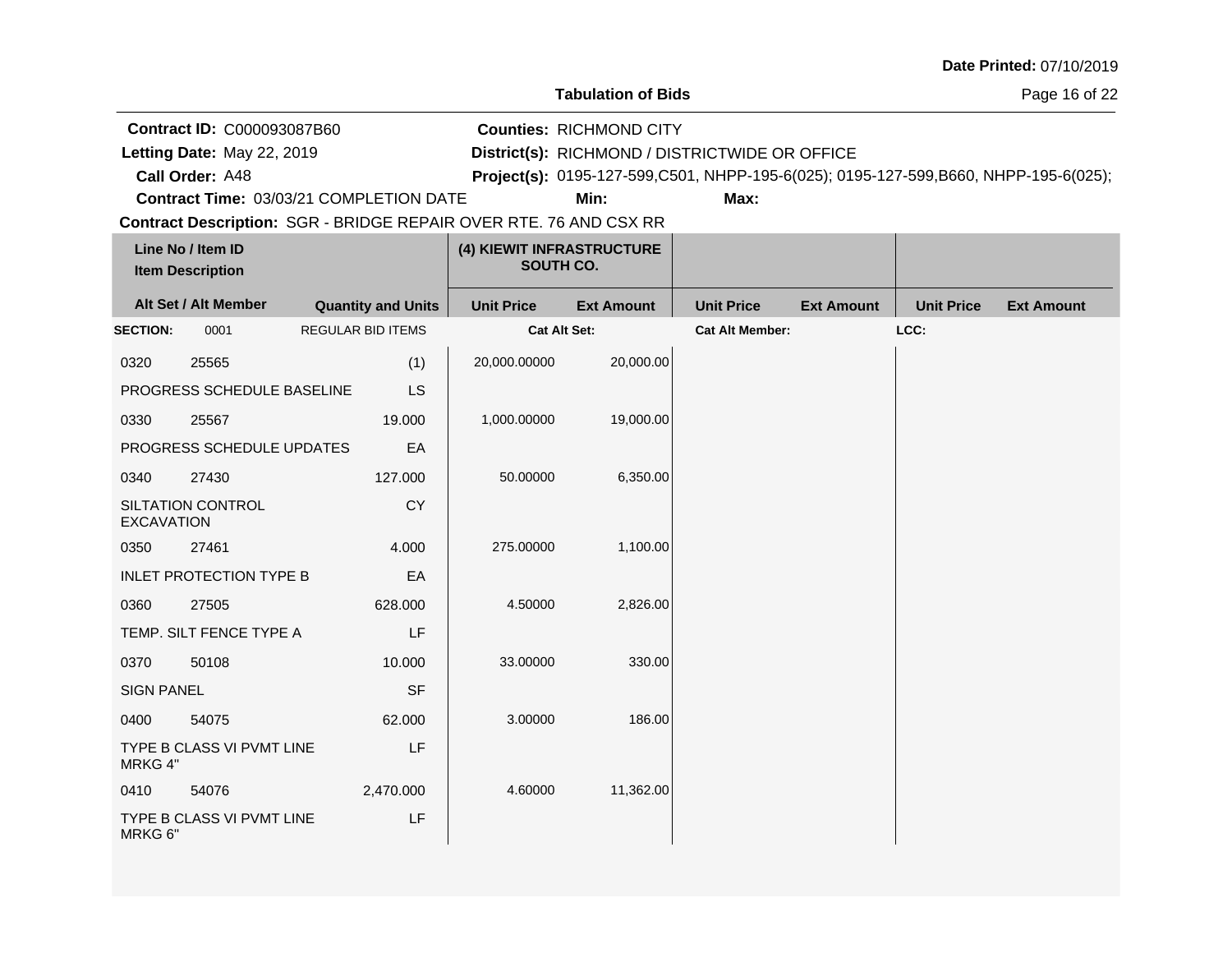$\mathbf{r}$ 

**Tabulation of Bids**

Page 17 of 22

| <b>Contract ID: C000093087B60</b>       | <b>Counties: RICHMOND CITY</b>                                                        |      |  |
|-----------------------------------------|---------------------------------------------------------------------------------------|------|--|
| Letting Date: May 22, 2019              | District(s): RICHMOND / DISTRICTWIDE OR OFFICE                                        |      |  |
| Call Order: A48                         | Project(s): 0195-127-599, C501, NHPP-195-6(025); 0195-127-599, B660, NHPP-195-6(025); |      |  |
| Contract Time: 03/03/21 COMPLETION DATE | Min:                                                                                  | Max: |  |

|                     | Line No / Item ID<br><b>Item Description</b>         |                           | (4) KIEWIT INFRASTRUCTURE<br>SOUTH CO. |                   |                        |                   |                   |                   |
|---------------------|------------------------------------------------------|---------------------------|----------------------------------------|-------------------|------------------------|-------------------|-------------------|-------------------|
|                     | Alt Set / Alt Member                                 | <b>Quantity and Units</b> | <b>Unit Price</b>                      | <b>Ext Amount</b> | <b>Unit Price</b>      | <b>Ext Amount</b> | <b>Unit Price</b> | <b>Ext Amount</b> |
| <b>SECTION:</b>     | 0001                                                 | <b>REGULAR BID ITEMS</b>  | <b>Cat Alt Set:</b>                    |                   | <b>Cat Alt Member:</b> |                   | LCC:              |                   |
| 0420                | 54077                                                | 619.000                   | 6.15000                                | 3,806.85          |                        |                   |                   |                   |
| MRKG 8"             | TYPE B CLASS VI PVMT LINE                            | LF                        |                                        |                   |                        |                   |                   |                   |
| 0430                | 54218                                                | 12.000                    | 40.00000                               | 480.00            |                        |                   |                   |                   |
|                     | SNOW PLOW. RAISED PAVE.<br>MARKER HYD. CONC          | EA                        |                                        |                   |                        |                   |                   |                   |
| 0440                | 54430                                                | 6,915.000                 | 0.60000                                | 4,149.00          |                        |                   |                   |                   |
|                     | TEMP. PVMT MRKG, TY. A, 6"                           | LF                        |                                        |                   |                        |                   |                   |                   |
| 0450                | 55140                                                | 1.000                     | 2,725.00000                            | 2,725.00          |                        |                   |                   |                   |
| A                   | CONCRETE FOUNDATION LF-1 TY.                         | EA                        |                                        |                   |                        |                   |                   |                   |
| 0460                | 61800                                                | (1)                       | 2,300.00000                            | 2,300.00          |                        |                   |                   |                   |
|                     | NS STRUCT. STEEL STEEL PLATE<br>FOR INLET PROTECTION | <b>LS</b>                 |                                        |                   |                        |                   |                   |                   |
| 0470                | 67904                                                | (1)                       | 210,000.00000                          | 210,000.00        |                        |                   |                   |                   |
| <b>SHIELDING</b>    | NS BRIDGE INCIDENTALS SAFETY                         | <b>LS</b>                 |                                        |                   |                        |                   |                   |                   |
| 0480                | 67910                                                | 2.000                     | 7,500.00000                            | 15,000.00         |                        |                   |                   |                   |
| <b>STR. NO 2855</b> | NS NBIS ACCESS, UNDER BRIDGE                         | <b>DAY</b>                |                                        |                   |                        |                   |                   |                   |
| 0490                | 68010                                                | 606.000                   | 198.00000                              | 119,988.00        |                        |                   |                   |                   |
|                     | <b>CONCRETE PARAPET</b>                              | LF                        |                                        |                   |                        |                   |                   |                   |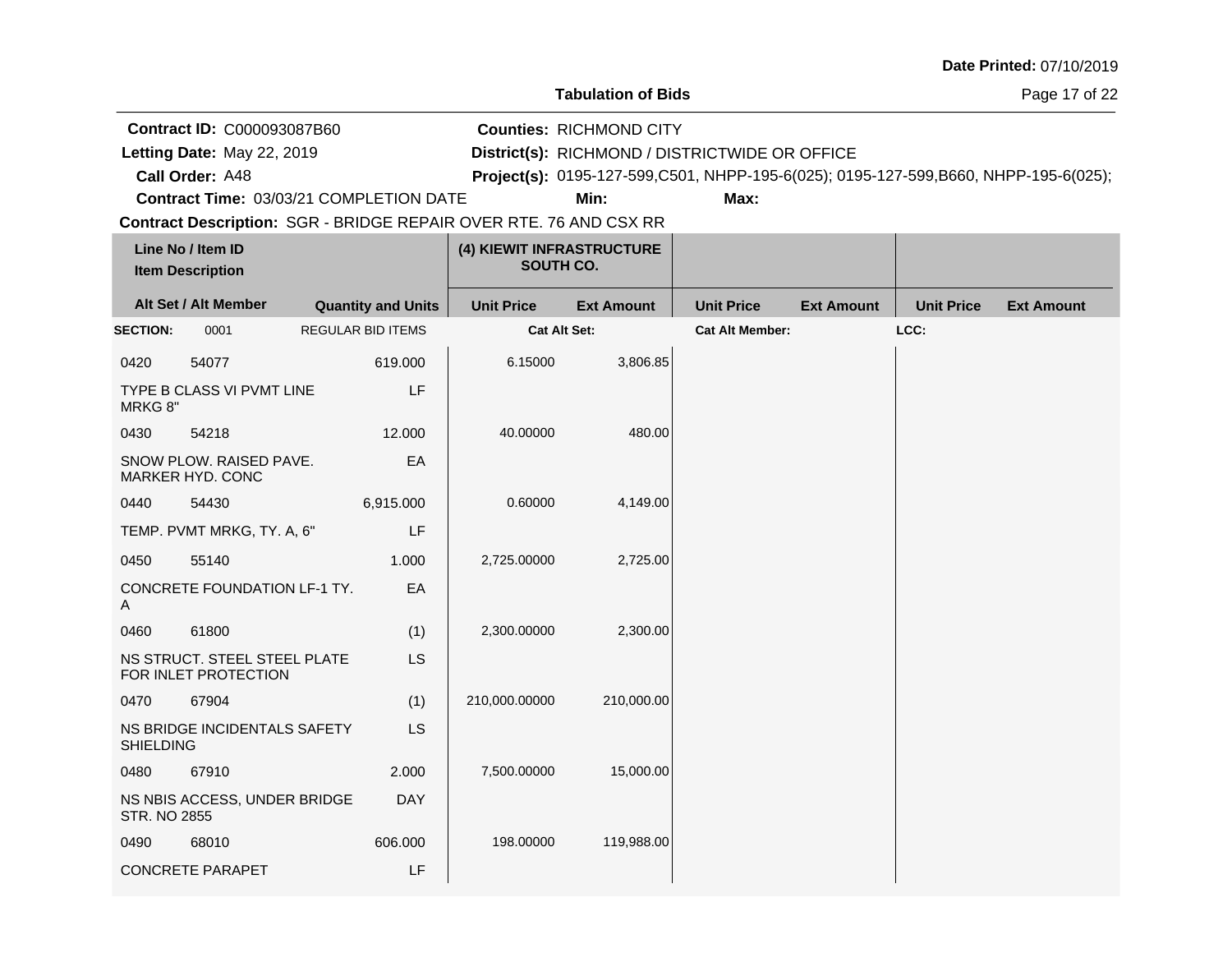**Tabulation of Bids**

Page 18 of 22

| <b>Contract ID: C000093087B60</b><br>Letting Date: May 22, 2019          |                           | <b>Counties: RICHMOND CITY</b><br>District(s): RICHMOND / DISTRICTWIDE OR OFFICE    |                   |                   |                   |                   |                   |
|--------------------------------------------------------------------------|---------------------------|-------------------------------------------------------------------------------------|-------------------|-------------------|-------------------|-------------------|-------------------|
| Call Order: A48                                                          |                           | Project(s): 0195-127-599,C501, NHPP-195-6(025); 0195-127-599,B660, NHPP-195-6(025); |                   |                   |                   |                   |                   |
| <b>Contract Time: 03/03/21 COMPLETION DATE</b>                           |                           |                                                                                     | Min:              | Max:              |                   |                   |                   |
| <b>Contract Description: SGR - BRIDGE REPAIR OVER RTE. 76 AND CSX RR</b> |                           |                                                                                     |                   |                   |                   |                   |                   |
| Line No / Item ID<br><b>Item Description</b>                             | SOUTH CO.                 | (4) KIEWIT INFRASTRUCTURE                                                           |                   |                   |                   |                   |                   |
| Alt Set / Alt Member                                                     | <b>Quantity and Units</b> | <b>Unit Price</b>                                                                   | <b>Ext Amount</b> | <b>Unit Price</b> | <b>Ext Amount</b> | <b>Unit Price</b> | <b>Ext Amount</b> |

| <b>SECTION:</b>  | 0001                                        | <b>REGULAR BID ITEMS</b> | <b>Cat Alt Set:</b> |              | <b>Cat Alt Member:</b> | LCC: |  |
|------------------|---------------------------------------------|--------------------------|---------------------|--------------|------------------------|------|--|
| 0500             | 68011                                       | 638.000                  | 325.00000           | 207,350.00   |                        |      |  |
|                  | NS PARAPET CONCRETE<br>PARAPET BLOCKED BACK | LF                       |                     |              |                        |      |  |
| 0510             | 68043                                       | 603.100                  | 2,500.00000         | 1,507,750.00 |                        |      |  |
| <b>SHRINKAGE</b> | CONC. CLASS A4 MOD.LOW                      | <b>CY</b>                |                     |              |                        |      |  |
| 0520             | 68085                                       | 3,685.000                | 6.00000             | 22,110.00    |                        |      |  |
|                  | <b>COVER DEPTH SURVEY</b>                   | SY                       |                     |              |                        |      |  |
| 0530             | 68093                                       | 135,820.000              | 4.50000             | 611,190.00   |                        |      |  |
| STEEL CL. III    | CORROSION RESISTANT REINF.                  | <b>LB</b>                |                     |              |                        |      |  |
| 0540             | 68115                                       | 10,000.000               | 32.00000            | 320,000.00   |                        |      |  |
| <b>REPAIRS</b>   | NS STRUCT. STEEL MISC. STEEL                | LB                       |                     |              |                        |      |  |
| 0550             | 68172                                       | 100.000                  | 75.00000            | 7,500.00     |                        |      |  |
|                  | <b>CRACK REPAIR TYPE B</b>                  | LF                       |                     |              |                        |      |  |
| 0560             | 68180                                       | 1,580.000                | 56.00000            | 88,480.00    |                        |      |  |
|                  | <b>EMBEDDED GALVANIC ANODES</b>             | EA                       |                     |              |                        |      |  |
| 0570             | 68315                                       | 1,754.000                | 21.00000            | 36,834.00    |                        |      |  |
|                  | TYPE A MILLING 1-1/2"                       | SY                       |                     |              |                        |      |  |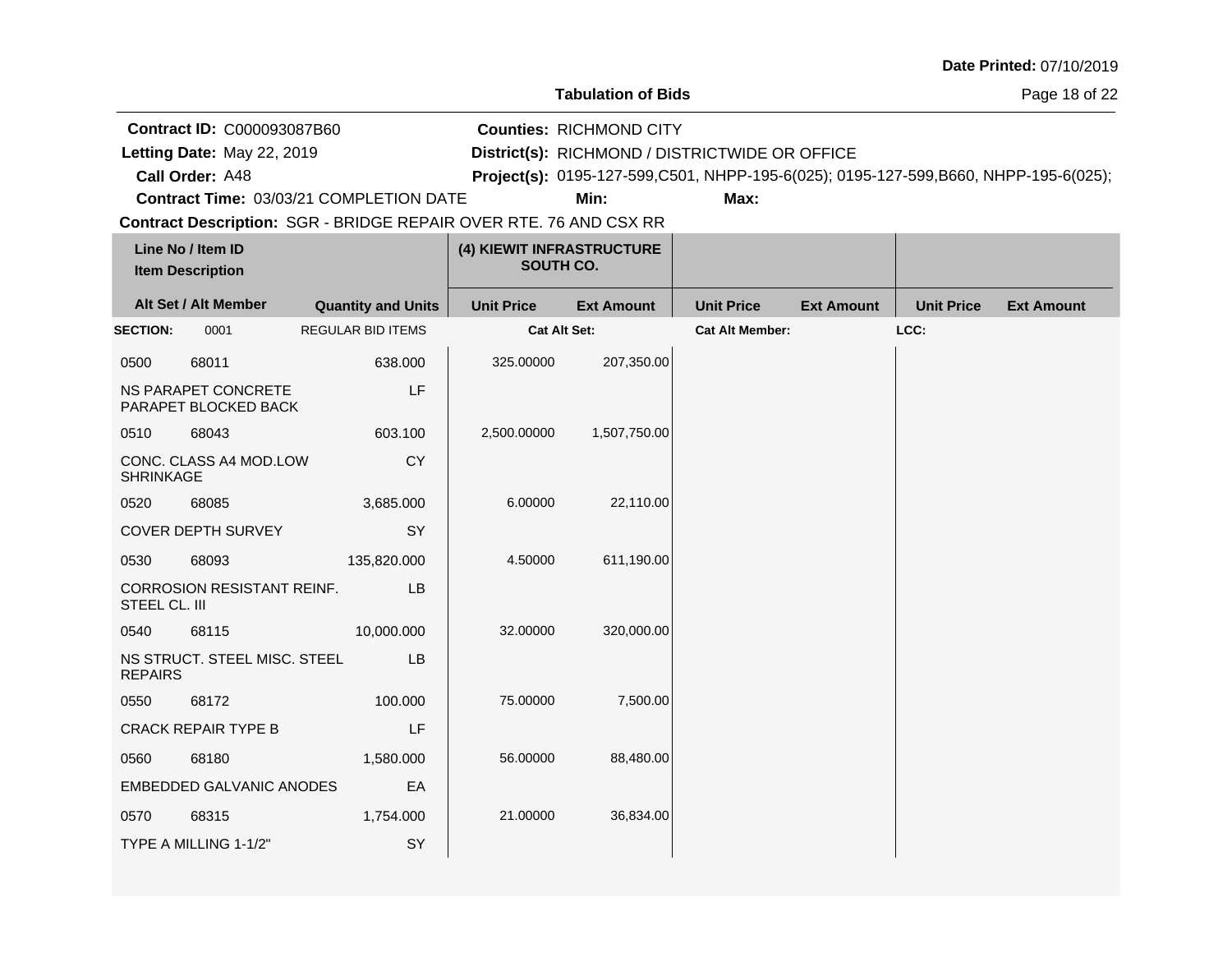Page 19 of 22

**Call Order: Letting Date:** May 22, 2019 **District(s):** RICHMOND / DISTRICTWIDE OR OFFICE **Contract ID:** C000093087B60 **Counties:** RICHMOND CITY A48 **Project(s):** 0195-127-599,C501, NHPP-195-6(025); 0195-127-599,B660, NHPP-195-6(025);Letting Date: May 22, 2019

**Contract Time:** 03/03/21 COMPLETION DATE

**Min: Max:**

| Line No / Item ID<br><b>Item Description</b> |                                                      | (4) KIEWIT INFRASTRUCTURE<br>SOUTH CO. |                   |                   |                        |                   |                   |                   |
|----------------------------------------------|------------------------------------------------------|----------------------------------------|-------------------|-------------------|------------------------|-------------------|-------------------|-------------------|
|                                              | Alt Set / Alt Member                                 | <b>Quantity and Units</b>              | <b>Unit Price</b> | <b>Ext Amount</b> | <b>Unit Price</b>      | <b>Ext Amount</b> | <b>Unit Price</b> | <b>Ext Amount</b> |
| <b>SECTION:</b>                              | 0001                                                 | <b>REGULAR BID ITEMS</b>               | Cat Alt Set:      |                   | <b>Cat Alt Member:</b> |                   | LCC:              |                   |
| 0580                                         | 68339                                                | 35.000                                 | 1,250.00000       | 43,750.00         |                        |                   |                   |                   |
|                                              | DECK SLAB CLOSURE                                    | SY                                     |                   |                   |                        |                   |                   |                   |
| 0590                                         | 68472                                                | (1)                                    | 1,760,000.00000   | 1,760,000.00      |                        |                   |                   |                   |
|                                              | NS RECOAT EX. STR. NO. 2855                          | <b>LS</b>                              |                   |                   |                        |                   |                   |                   |
| 0600                                         | 68476                                                | (1)                                    | 550,000.00000     | 550,000.00        |                        |                   |                   |                   |
| <b>STR. NO 2855</b>                          | NS ENV.& WORKER PROTECTION                           | <b>LS</b>                              |                   |                   |                        |                   |                   |                   |
| 0610                                         | 68492                                                | (1)                                    | 16,500.00000      | 16,500.00         |                        |                   |                   |                   |
| 2855 TYPE B                                  | NS MATERIAL DISPOSAL STR. NO                         | <b>LS</b>                              |                   |                   |                        |                   |                   |                   |
| 0620                                         | 68550                                                | 232.000                                | 385.00000         | 89,320.00         |                        |                   |                   |                   |
| 0" TO 2"                                     | ELASTOMERIC EXPANSION DAM                            | LF                                     |                   |                   |                        |                   |                   |                   |
| 0630                                         | 68573                                                | 162.000                                | 1,150.00000       | 186,300.00        |                        |                   |                   |                   |
| JOINT, HES                                   | RECONSTRUCT EXPANSION                                | LF                                     |                   |                   |                        |                   |                   |                   |
| 0640                                         | 68579                                                | 115.000                                | 280.00000         | 32,200.00         |                        |                   |                   |                   |
|                                              | RECONSTRUCT BACK WALL, HES                           | LF                                     |                   |                   |                        |                   |                   |                   |
| 0650                                         | 68616                                                | 1,488.000                              | 106.00000         | 157,728.00        |                        |                   |                   |                   |
| <b>OVERLAY</b>                               | PLACE VERY EARLY STRENGTH<br>LATEX MODIFIED CONCRETE | SY                                     |                   |                   |                        |                   |                   |                   |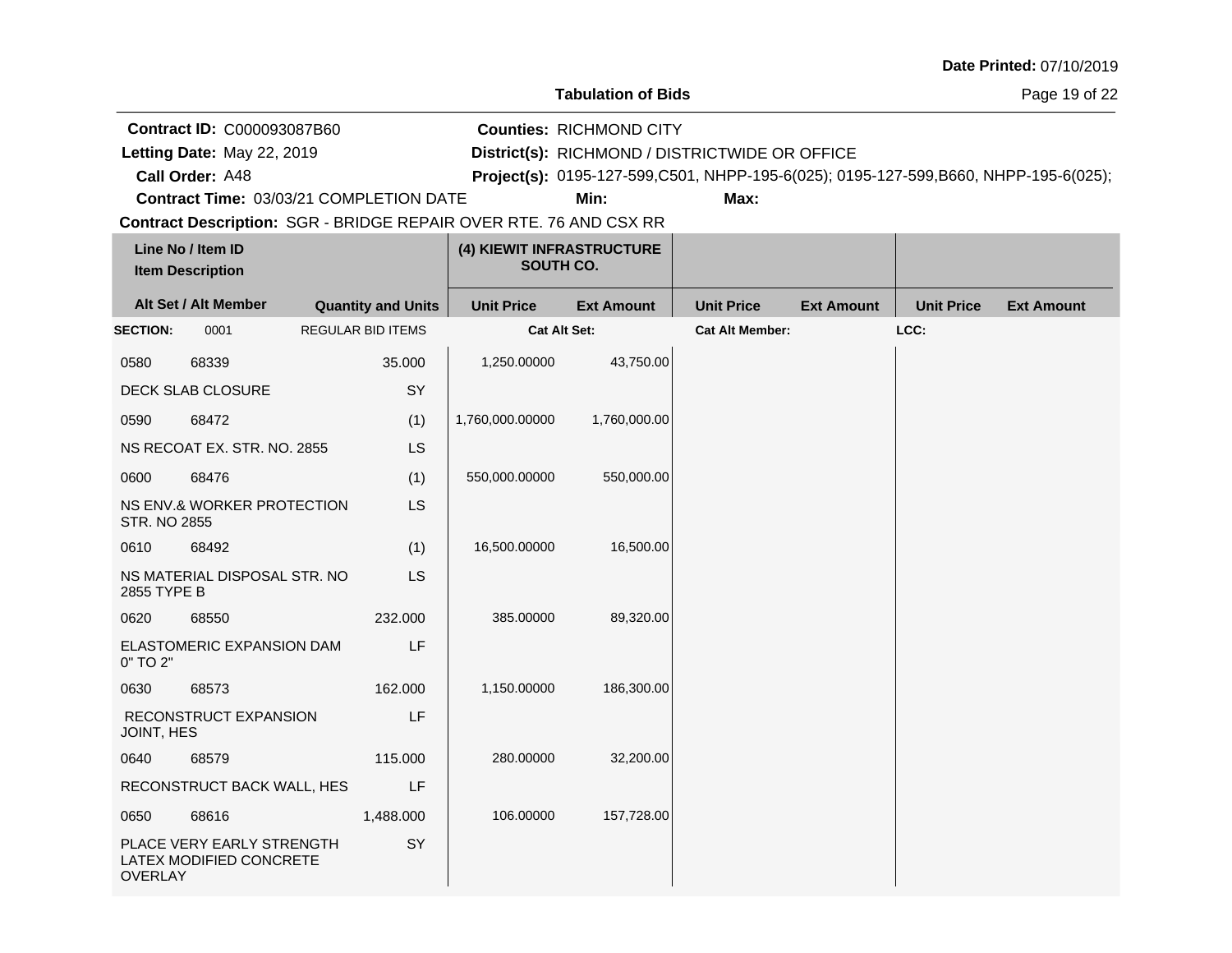**Tabulation of Bids**

Page 20 of 22

|                                              | <b>Contract ID: C000093087B60</b>                              |                                        |                           |                                                                   | <b>Counties: RICHMOND CITY</b> |                                                |                   |                   |                                                                                     |
|----------------------------------------------|----------------------------------------------------------------|----------------------------------------|---------------------------|-------------------------------------------------------------------|--------------------------------|------------------------------------------------|-------------------|-------------------|-------------------------------------------------------------------------------------|
|                                              | Letting Date: May 22, 2019                                     |                                        |                           |                                                                   |                                | District(s): RICHMOND / DISTRICTWIDE OR OFFICE |                   |                   |                                                                                     |
| Call Order: A48                              |                                                                |                                        |                           |                                                                   |                                |                                                |                   |                   | Project(s): 0195-127-599,C501, NHPP-195-6(025); 0195-127-599,B660, NHPP-195-6(025); |
|                                              | Contract Time: 03/03/21 COMPLETION DATE                        |                                        |                           |                                                                   | Min:                           | Max:                                           |                   |                   |                                                                                     |
|                                              |                                                                |                                        |                           | Contract Description: SGR - BRIDGE REPAIR OVER RTE. 76 AND CSX RR |                                |                                                |                   |                   |                                                                                     |
| Line No / Item ID<br><b>Item Description</b> |                                                                | (4) KIEWIT INFRASTRUCTURE<br>SOUTH CO. |                           |                                                                   |                                |                                                |                   |                   |                                                                                     |
|                                              | Alt Set / Alt Member                                           |                                        | <b>Quantity and Units</b> | <b>Unit Price</b>                                                 | <b>Ext Amount</b>              | <b>Unit Price</b>                              | <b>Ext Amount</b> | <b>Unit Price</b> | <b>Ext Amount</b>                                                                   |
| <b>SECTION:</b>                              | 0001                                                           |                                        | <b>REGULAR BID ITEMS</b>  | <b>Cat Alt Set:</b>                                               |                                | <b>Cat Alt Member:</b>                         |                   | LCC:              |                                                                                     |
| 0660                                         | 68619                                                          |                                        | 112.000                   | 1,500.00000                                                       | 168,000.00                     |                                                |                   |                   |                                                                                     |
| CONCRETE.                                    | <b>NS FURNISH HIGH EARLY</b><br><b>STRENGTH LATEX MODIFIED</b> |                                        | <b>CY</b>                 |                                                                   |                                |                                                |                   |                   |                                                                                     |
| 0670                                         | 68642                                                          |                                        | 1,488.000                 | 98.00000                                                          | 145,824.00                     |                                                |                   |                   |                                                                                     |
|                                              | TYPE A HYDRO-DEMOLITION 1/2"                                   |                                        | <b>SY</b>                 |                                                                   |                                |                                                |                   |                   |                                                                                     |
| 0680                                         | 68648                                                          |                                        | 266,000                   | 360.00000                                                         | 95,760.00                      |                                                |                   |                   |                                                                                     |
| 3"                                           | NS TYPE B HYDRO-DEMOLITION                                     |                                        | SY                        |                                                                   |                                |                                                |                   |                   |                                                                                     |
| 0690                                         | 68900                                                          |                                        | (1)                       | 1,462,000.00000                                                   | 1,462,000.00                   |                                                |                   |                   |                                                                                     |
| 2855                                         | NS REM. PORT. OF EX.STR. NO                                    |                                        | LS                        |                                                                   |                                |                                                |                   |                   |                                                                                     |
| 0700                                         | 68904                                                          |                                        | 40.000                    | 32,000.00000                                                      | 1,280,000.00                   |                                                |                   |                   |                                                                                     |
|                                              | NS BR. SUPERSTR. WID./REPAIR<br>CAP BEAM BRACKET REPAIR        |                                        | EA                        |                                                                   |                                |                                                |                   |                   |                                                                                     |
| 0710                                         | 68904                                                          |                                        | 16.000                    | 2,800.00000                                                       | 44,800.00                      |                                                |                   |                   |                                                                                     |
|                                              | NS BR. SUPERSTR. WID./REPAIR<br>REPLACE EXPANSION BEARING      |                                        | EA                        |                                                                   |                                |                                                |                   |                   |                                                                                     |
| 0720                                         | 68908                                                          |                                        | (1)                       | 1,840,000.00000                                                   | 1,840,000.00                   |                                                |                   |                   |                                                                                     |
|                                              | NS BR. SUPERSTR. WID./REPAIR<br><b>TEMPORARY SUPPORT</b>       |                                        | LS                        |                                                                   |                                |                                                |                   |                   |                                                                                     |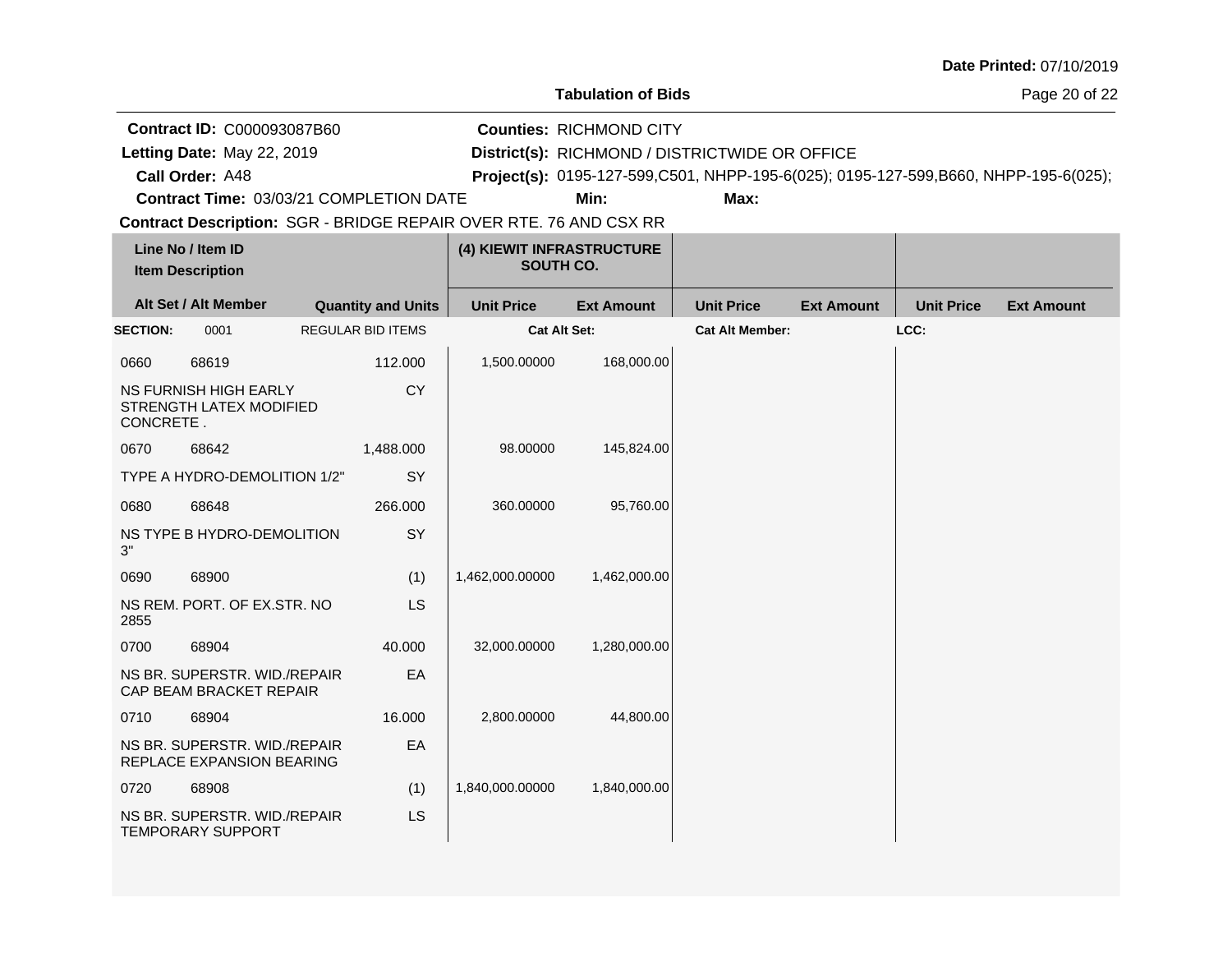**Tabulation of Bids**

Page 21 of 22

|                                              | Contract ID: C000093087B60                              |                                                                          |                     | <b>Counties: RICHMOND CITY</b>                 |                        |                   |                   |                                                                                     |  |
|----------------------------------------------|---------------------------------------------------------|--------------------------------------------------------------------------|---------------------|------------------------------------------------|------------------------|-------------------|-------------------|-------------------------------------------------------------------------------------|--|
| Letting Date: May 22, 2019                   |                                                         |                                                                          |                     | District(s): RICHMOND / DISTRICTWIDE OR OFFICE |                        |                   |                   |                                                                                     |  |
| Call Order: A48                              |                                                         |                                                                          |                     |                                                |                        |                   |                   | Project(s): 0195-127-599,C501, NHPP-195-6(025); 0195-127-599,B660, NHPP-195-6(025); |  |
|                                              |                                                         | Contract Time: 03/03/21 COMPLETION DATE                                  |                     | Min:                                           | Max:                   |                   |                   |                                                                                     |  |
|                                              |                                                         | <b>Contract Description: SGR - BRIDGE REPAIR OVER RTE. 76 AND CSX RR</b> |                     |                                                |                        |                   |                   |                                                                                     |  |
| Line No / Item ID<br><b>Item Description</b> |                                                         | (4) KIEWIT INFRASTRUCTURE<br>SOUTH CO.                                   |                     |                                                |                        |                   |                   |                                                                                     |  |
|                                              | Alt Set / Alt Member                                    | <b>Quantity and Units</b>                                                | <b>Unit Price</b>   | <b>Ext Amount</b>                              | <b>Unit Price</b>      | <b>Ext Amount</b> | <b>Unit Price</b> | <b>Ext Amount</b>                                                                   |  |
| <b>SECTION:</b>                              | 0001                                                    | <b>REGULAR BID ITEMS</b>                                                 | <b>Cat Alt Set:</b> |                                                | <b>Cat Alt Member:</b> |                   | LCC:              |                                                                                     |  |
| 0730                                         | 68910                                                   | 3,685.000                                                                | 12.00000            | 44,220.00                                      |                        |                   |                   |                                                                                     |  |
|                                              | NS BR. SUPERSTR. WID./REPAIR<br><b>DIAMOND GRINDING</b> | SY                                                                       |                     |                                                |                        |                   |                   |                                                                                     |  |
| 0740                                         | 69009                                                   | 11.000                                                                   | 150.00000           | 1,650.00                                       |                        |                   |                   |                                                                                     |  |
|                                              | POROUS BACKFILL                                         | <b>CY</b>                                                                |                     |                                                |                        |                   |                   |                                                                                     |  |
| 0750                                         | 69011                                                   | 55.000                                                                   | 150.00000           | 8,250.00                                       |                        |                   |                   |                                                                                     |  |
|                                              | STRUCTURE EXCAVATION                                    | <b>CY</b>                                                                |                     |                                                |                        |                   |                   |                                                                                     |  |
| 0760                                         | 69091                                                   | 1,410.000                                                                | 10.60000            | 14,946.00                                      |                        |                   |                   |                                                                                     |  |
| STEEL CL. I                                  | <b>CORROSION RESISTANT REINF.</b>                       | LB                                                                       |                     |                                                |                        |                   |                   |                                                                                     |  |
| 0770                                         | 69500                                                   | 24.000                                                                   | 2,500.00000         | 60,000.00                                      |                        |                   |                   |                                                                                     |  |
|                                              | CONCRETE SUBSTRUCT.<br><b>SURFACE REPAIR</b>            | SY                                                                       |                     |                                                |                        |                   |                   |                                                                                     |  |
| 0780                                         | 69822                                                   | 16.000                                                                   | 1,100.00000         | 17,600.00                                      |                        |                   |                   |                                                                                     |  |
| <b>HES</b>                                   | NS RECONSTRUCT BRIDGE SEAT                              | EA                                                                       |                     |                                                |                        |                   |                   |                                                                                     |  |
| 0790                                         | 69905                                                   | 755,000                                                                  | 185.00000           | 139,675.00                                     |                        |                   |                   |                                                                                     |  |
|                                              | NS BR. SUBSTR. WID./REPAIR                              | EA                                                                       |                     |                                                |                        |                   |                   |                                                                                     |  |

NS BR. SUBSTR.WID./REPAIR EMBEDDED GALVANIC ANODES TYPE 2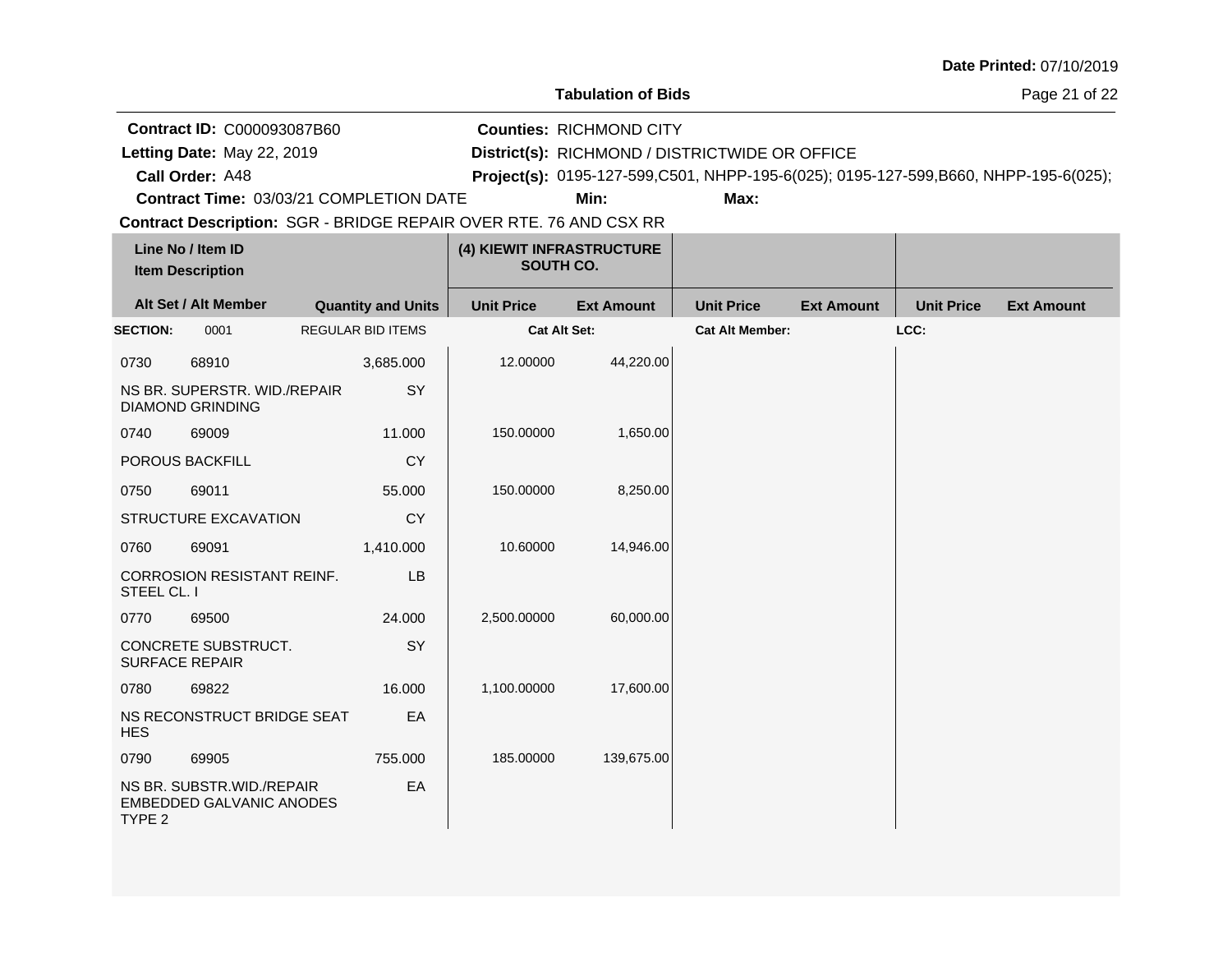|                                                                          |                              |                   |                                                                                     |                   |                   |                   | Date Printed: 07/10/2019 |
|--------------------------------------------------------------------------|------------------------------|-------------------|-------------------------------------------------------------------------------------|-------------------|-------------------|-------------------|--------------------------|
|                                                                          |                              |                   | <b>Tabulation of Bids</b>                                                           |                   |                   |                   | Page 22 of 22            |
| <b>Contract ID: C000093087B60</b>                                        |                              |                   | <b>Counties: RICHMOND CITY</b>                                                      |                   |                   |                   |                          |
| Letting Date: May 22, 2019                                               |                              |                   | District(s): RICHMOND / DISTRICTWIDE OR OFFICE                                      |                   |                   |                   |                          |
| Call Order: A48                                                          |                              |                   | Project(s): 0195-127-599,C501, NHPP-195-6(025); 0195-127-599,B660, NHPP-195-6(025); |                   |                   |                   |                          |
| <b>Contract Time: 03/03/21 COMPLETION DATE</b>                           |                              |                   | Min:                                                                                | Max:              |                   |                   |                          |
| <b>Contract Description: SGR - BRIDGE REPAIR OVER RTE. 76 AND CSX RR</b> |                              |                   |                                                                                     |                   |                   |                   |                          |
| Line No / Item ID<br><b>Item Description</b>                             |                              |                   | (4) KIEWIT INFRASTRUCTURE<br>SOUTH CO.                                              |                   |                   |                   |                          |
| Alt Set / Alt Member                                                     | <b>Quantity and Units</b>    | <b>Unit Price</b> | <b>Ext Amount</b>                                                                   | <b>Unit Price</b> | <b>Ext Amount</b> | <b>Unit Price</b> | <b>Ext Amount</b>        |
| <b>Section Totals:</b>                                                   |                              |                   | \$13,648,935.90                                                                     |                   |                   |                   |                          |
| <b>Life Cycle Costs:</b>                                                 |                              |                   |                                                                                     |                   |                   |                   |                          |
| <b>Section Total with LCC:</b>                                           |                              |                   | \$13,648,935.90                                                                     |                   |                   |                   |                          |
|                                                                          | <b>Contract Item Totals</b>  |                   | \$13,648,935.90                                                                     |                   |                   |                   |                          |
|                                                                          | <b>Contract Time Totals</b>  |                   |                                                                                     |                   |                   |                   |                          |
| <b>Contract Life Cycle Costs Totals</b>                                  |                              |                   | \$0.00                                                                              |                   |                   |                   |                          |
|                                                                          | <b>Contract Grand Totals</b> |                   | \$13,648,935.90                                                                     |                   |                   |                   |                          |
| () indicates item is bid as Lump Sum                                     |                              |                   |                                                                                     |                   |                   |                   |                          |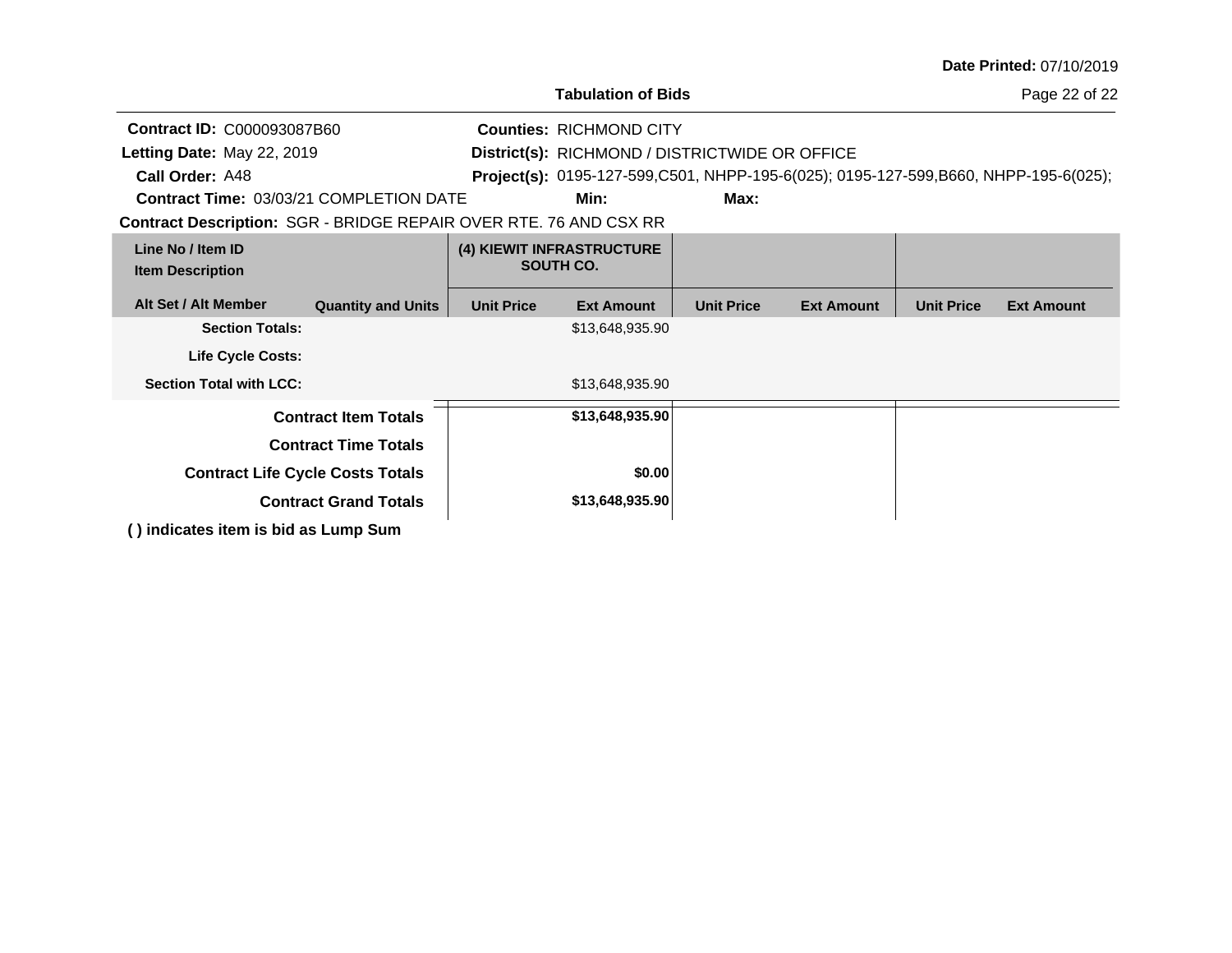Page 1 of 1

|                                                                   | <b>Contract ID: C000093087B60</b>              |      | <b>Counties: RICHMOND CITY</b>                 |      |                                                                                            |  |  |
|-------------------------------------------------------------------|------------------------------------------------|------|------------------------------------------------|------|--------------------------------------------------------------------------------------------|--|--|
|                                                                   | <b>Letting Date: May 22, 2019 10:00 AM</b>     |      | District(s): RICHMOND / DISTRICTWIDE OR OFFICE |      |                                                                                            |  |  |
| <b>Call Order: A48</b>                                            |                                                |      |                                                |      | <b>Project(s):</b> 0195-127-599,C501, NHPP-195-6(025); 0195-127-599,B660, NHPP-195-6(025); |  |  |
|                                                                   | <b>Contract Time: 03/03/21 COMPLETION DATE</b> | Min: |                                                | Max: |                                                                                            |  |  |
| Contract Description: SGR - BRIDGE REPAIR OVER RTE. 76 AND CSX RR |                                                |      |                                                |      |                                                                                            |  |  |

| Rank |       | <b>Vendor ID/Name</b>                | <b>Total Bid</b> | <b>Percent Of Low</b><br><b>Bid</b> |
|------|-------|--------------------------------------|------------------|-------------------------------------|
|      | C3607 | CORMAN KOKOSING CONSTRUCTION COMPANY | \$9,126,840.00   | 100.00%                             |
|      | W002  | WAGMAN HEAVY CIVIL, INC.             | \$12,647,424.39  | 138.57%                             |
|      | G303  | ALLAN MYERS VA, INC.                 | \$12,877,777.00  | 141.10%                             |
| 4    | G136  | KIEWIT INFRASTRUCTURE SOUTH CO.      | \$13,648,935.90  | 149.55%                             |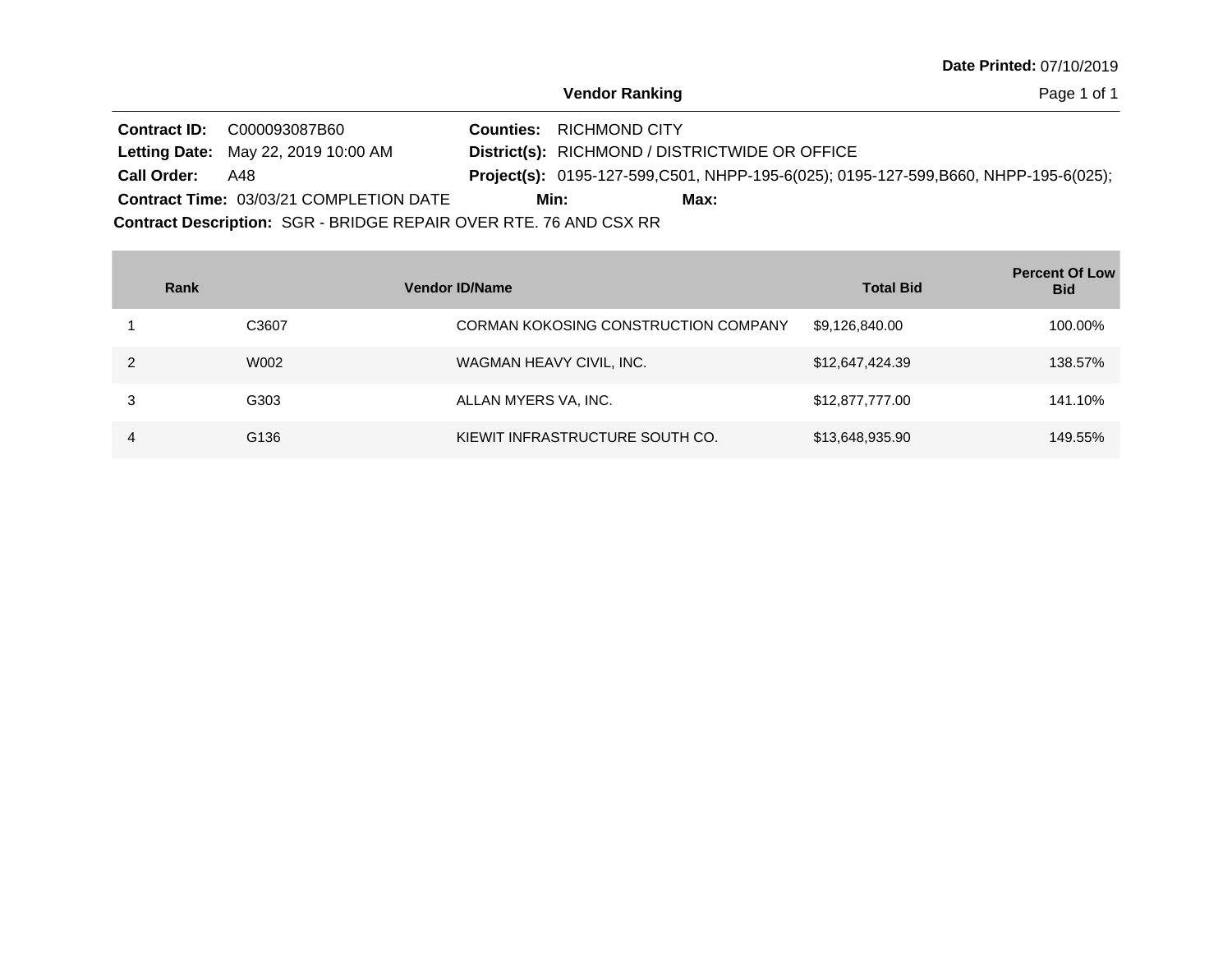**Tabulation of Bids**

Page 1 of 95

**Call Order: Letting Date:** May 22, 2019 **District(s): STAUNTON / HARRISONBURG Contract ID:** C0000097111B621 **Counties:** ROCKINGHAM A50 **Project(s):** (NFO) 0011-082-752, C-501, BR-5115(150); (NFO) 0011-082-752, B-621, BR-Letting Date: May 22, 2019 **Min: Max:** 5115(150);

**Contract Time:** 05/24/21 COMPLETION DATE

| Line No / Item ID<br><b>Item Description</b> |                                                 | (1) A & J DEVELOPMENT AND<br><b>EXCAVATION, INC.</b> |                     |                   | (2) KANAWHA STONE<br>(3) ARCHER WESTERN<br><b>COMPANY, INC.</b><br><b>CONSTRUCTION, LLC</b> |                   |                   |                   |
|----------------------------------------------|-------------------------------------------------|------------------------------------------------------|---------------------|-------------------|---------------------------------------------------------------------------------------------|-------------------|-------------------|-------------------|
|                                              | Alt Set / Alt Member                            | <b>Quantity and Units</b>                            | <b>Unit Price</b>   | <b>Ext Amount</b> | <b>Unit Price</b>                                                                           | <b>Ext Amount</b> | <b>Unit Price</b> | <b>Ext Amount</b> |
| <b>SECTION:</b>                              | 0001                                            | <b>REGULAR BID ITEMS</b>                             | <b>Cat Alt Set:</b> |                   | <b>Cat Alt Member:</b>                                                                      |                   | LCC:              |                   |
| 0010                                         | 00100                                           | (1)                                                  | 657,000.00000       | 657,000.00        | 680,000.00000                                                                               | 680,000.00        | 655.000.00000     | 655,000.00        |
| <b>MOBILIZATION</b>                          |                                                 | LS                                                   |                     |                   |                                                                                             |                   |                   |                   |
| 0020                                         | 00101                                           | (1)                                                  | 80,000.00000        | 80,000.00         | 255,000.00000                                                                               | 255,000.00        | 100,000.00000     | 100,000.00        |
| <b>CONSTRUCTION</b>                          | <b>CONSTRUCTION SURVEYING</b>                   | LS                                                   |                     |                   |                                                                                             |                   |                   |                   |
| 0030                                         | 00110                                           | (1)                                                  | 70,000.00000        | 70.000.00         | 100.000.00000                                                                               | 100.000.00        | 450.000.00000     | 450,000.00        |
|                                              | <b>CLEARING AND GRUBBING</b>                    | LS                                                   |                     |                   |                                                                                             |                   |                   |                   |
| 0040                                         | 00120                                           | 16,653.000                                           | 13.00000            | 216,489.00        | 22,00000                                                                                    | 366,366.00        | 27,00000          | 449,631.00        |
|                                              | <b>REGULAR EXCAVATION</b>                       | <b>CY</b>                                            |                     |                   |                                                                                             |                   |                   |                   |
| 0050                                         | 00137                                           | 45,259.000                                           | 26.00000            | 1,176,734.00      | 21.00000                                                                                    | 950,439.00        | 28.00000          | 1,267,252.00      |
| <b>CBR 10)</b>                               | NS BORROW EXCAVATION (MIN.                      | <b>CY</b>                                            |                     |                   |                                                                                             |                   |                   |                   |
| 0060                                         | 00154                                           | 467.000                                              | 3.00000             | 1.401.00          | 5.00000                                                                                     | 2,335.00          | 4.50000           | 2,101.50          |
|                                              | NS GEOTEXTILE (GEOGRID<br><b>REINFORCEMENT)</b> | SY                                                   |                     |                   |                                                                                             |                   |                   |                   |
| 0070                                         | 00211                                           | 223.000                                              | 25.00000            | 5,575.00          | 1.00000                                                                                     | 223.00            | 90.00000          | 20,070.00         |
| <b>CULVERT</b>                               | MINOR STRUCTURE EXCAV. PIPE                     | <b>CY</b>                                            |                     |                   |                                                                                             |                   |                   |                   |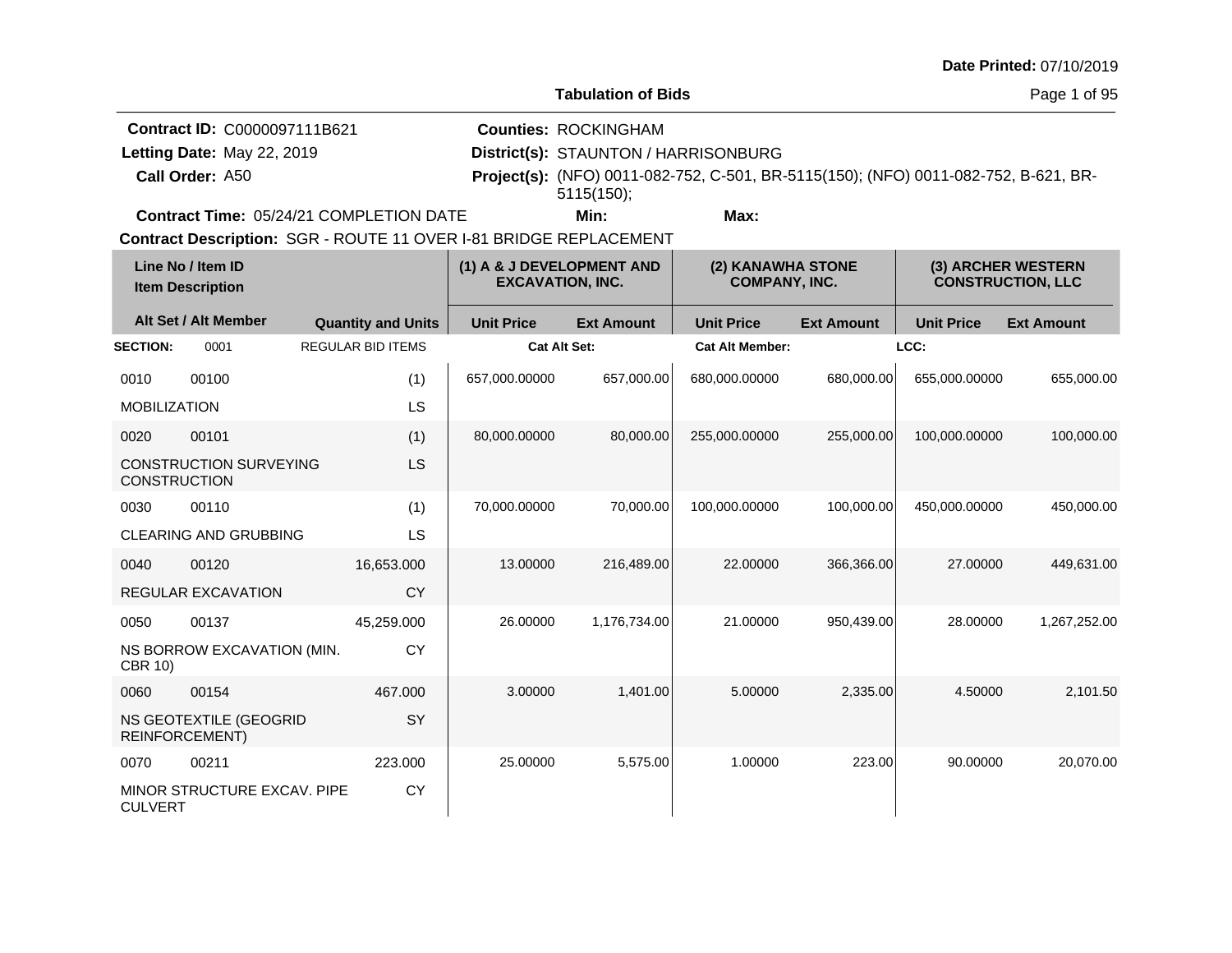**Tabulation of Bids**

Page 2 of 95

|                            | <b>Contract ID: C0000097111B621</b>            | <b>Counties: ROCKINGHAM</b>          |      |                                                                                     |  |
|----------------------------|------------------------------------------------|--------------------------------------|------|-------------------------------------------------------------------------------------|--|
| Letting Date: May 22, 2019 |                                                | District(s): STAUNTON / HARRISONBURG |      |                                                                                     |  |
| Call Order: A50            |                                                |                                      |      | Project(s): (NFO) 0011-082-752, C-501, BR-5115(150); (NFO) 0011-082-752, B-621, BR- |  |
|                            |                                                | 5115(150);                           |      |                                                                                     |  |
|                            | <b>Contract Time: 05/24/21 COMPLETION DATE</b> | Min:                                 | Max: |                                                                                     |  |

**Contract Time:** 05/24/21 COMPLETION DATE

| Line No / Item ID<br><b>Item Description</b> |                                 | (1) A & J DEVELOPMENT AND<br><b>EXCAVATION, INC.</b> |                     | (2) KANAWHA STONE<br><b>COMPANY, INC.</b> |                        |                   | (3) ARCHER WESTERN<br><b>CONSTRUCTION, LLC</b> |                   |
|----------------------------------------------|---------------------------------|------------------------------------------------------|---------------------|-------------------------------------------|------------------------|-------------------|------------------------------------------------|-------------------|
|                                              | Alt Set / Alt Member            | <b>Quantity and Units</b>                            | <b>Unit Price</b>   | <b>Ext Amount</b>                         | <b>Unit Price</b>      | <b>Ext Amount</b> | <b>Unit Price</b>                              | <b>Ext Amount</b> |
| <b>SECTION:</b>                              | 0001                            | <b>REGULAR BID ITEMS</b>                             | <b>Cat Alt Set:</b> |                                           | <b>Cat Alt Member:</b> |                   | LCC:                                           |                   |
| 0080                                         | 00306                           | 4,193.000                                            | 22.00000            | 92,246.00                                 | 25.00000               | 104,825.00        | 18.25000                                       | 76,522.25         |
|                                              | NS SELECT MATERIAL TYPE OGB     | <b>TON</b>                                           |                     |                                           |                        |                   |                                                |                   |
| 0090                                         | 00355                           | 18,106.000                                           | 2.00000             | 36,212.00                                 | 1.65000                | 29,874.90         | 1.75000                                        | 31,685.50         |
| <b>STABILIZATION</b>                         | <b>GEOTEXTILE SUBGRADE</b>      | SY                                                   |                     |                                           |                        |                   |                                                |                   |
| 0100                                         | 00525                           | 48.700                                               | 1,200.00000         | 58,440.00                                 | 1,275.00000            | 62,092.50         | 500.00000                                      | 24,350.00         |
|                                              | CONCRETE CLASS A3 MISC.         | <b>CY</b>                                            |                     |                                           |                        |                   |                                                |                   |
| 0110                                         | 00529                           | 71.800                                               | 225.00000           | 16,155.00                                 | 350.00000              | 25,130.00         | 200.00000                                      | 14,360.00         |
|                                              | <b>FLOWABLE BACKFILL</b>        | CY                                                   |                     |                                           |                        |                   |                                                |                   |
| 0120                                         | 00540                           | 1,535.000                                            | 10.00000            | 15,350.00                                 | 1.00000                | 1,535.00          | 1.15000                                        | 1,765.25          |
| <b>REINF. STEEL</b>                          |                                 | LB                                                   |                     |                                           |                        |                   |                                                |                   |
| 0130                                         | 00572                           | 16.000                                               | 400.00000           | 6,400.00                                  | 460.00000              | 7,360.00          | 300.00000                                      | 4,800.00          |
| <b>TYPE II</b>                               | <b>ENDWALL PIPE GRATE EW-11</b> | LF                                                   |                     |                                           |                        |                   |                                                |                   |
| 0140                                         | 00573                           | 19.000                                               | 450.00000           | 8,550.00                                  | 445.00000              | 8.455.00          | 352.00000                                      | 6,688.00          |
| <b>TYPE III</b>                              | <b>ENDWALL PIPE GRATE EW-11</b> | LF                                                   |                     |                                           |                        |                   |                                                |                   |
| 0150                                         | 00588                           | 3,094.000                                            | 9.00000             | 27,846.00                                 | 13.00000               | 40,222.00         | 7.85000                                        | 24,287.90         |
|                                              | <b>UNDERDRAIN UD-4</b>          | LF                                                   |                     |                                           |                        |                   |                                                |                   |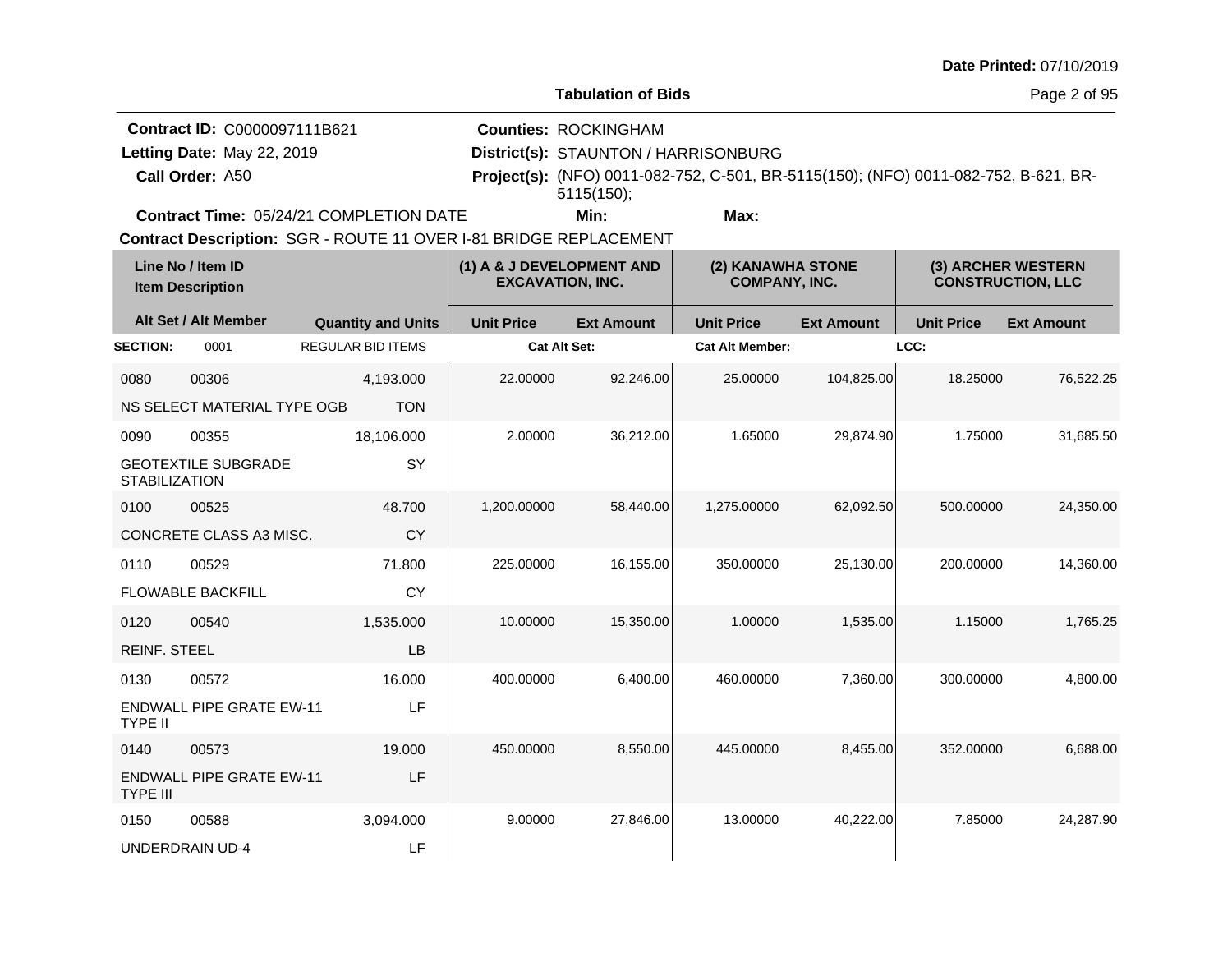**Tabulation of Bids**

Page 3 of 95

**Call Order: Letting Date:** May 22, 2019 **District(s): STAUNTON / HARRISONBURG Contract ID:** C0000097111B621 **Counties:** ROCKINGHAM A50 **Project(s):** (NFO) 0011-082-752, C-501, BR-5115(150); (NFO) 0011-082-752, B-621, BR-Letting Date: May 22, 2019 **Min: Max:** 5115(150);

**Contract Time:** 05/24/21 COMPLETION DATE

| Line No / Item ID<br><b>Item Description</b> |                         | (1) A & J DEVELOPMENT AND<br><b>EXCAVATION, INC.</b> |                     | (2) KANAWHA STONE<br><b>COMPANY, INC.</b> |                        |                   | (3) ARCHER WESTERN<br><b>CONSTRUCTION, LLC</b> |                   |
|----------------------------------------------|-------------------------|------------------------------------------------------|---------------------|-------------------------------------------|------------------------|-------------------|------------------------------------------------|-------------------|
|                                              | Alt Set / Alt Member    | <b>Quantity and Units</b>                            | <b>Unit Price</b>   | <b>Ext Amount</b>                         | <b>Unit Price</b>      | <b>Ext Amount</b> | <b>Unit Price</b>                              | <b>Ext Amount</b> |
| <b>SECTION:</b>                              | 0001                    | <b>REGULAR BID ITEMS</b>                             | <b>Cat Alt Set:</b> |                                           | <b>Cat Alt Member:</b> |                   | LCC:                                           |                   |
| 0160                                         | 00591                   | 330,000                                              | 10.00000            | 3,300.00                                  | 30.00000               | 9,900.00          | 15.75000                                       | 5,197.50          |
|                                              | <b>CROSSDRAIN CD-2</b>  | LF                                                   |                     |                                           |                        |                   |                                                |                   |
| 0170                                         | 00595                   | 361.000                                              | 18.00000            | 6,498.00                                  | 12.00000               | 4,332.00          | 15.60000                                       | 5,631.60          |
| <b>OUTLET PIPE</b>                           |                         | LF                                                   |                     |                                           |                        |                   |                                                |                   |
| 0180                                         | 00596                   | 17.000                                               | 350.00000           | 5,950.00                                  | 880.00000              | 14,960.00         | 550.00000                                      | 9,350.00          |
| <b>ENDWALL EW-12</b>                         |                         | EA                                                   |                     |                                           |                        |                   |                                                |                   |
| 0190                                         | 01122                   | 33.000                                               | 85.00000            | 2,805.00                                  | 64.00000               | 2,112.00          | 107.00000                                      | 3,531.00          |
| 12" CONC, PIPE                               |                         | LF                                                   |                     |                                           |                        |                   |                                                |                   |
| 0200                                         | 01150                   | 172.000                                              | 65.00000            | 11,180.00                                 | 49.00000               | 8,428.00          | 52.00000                                       | 8,944.00          |
| 15" PIPE                                     |                         | LF                                                   |                     |                                           |                        |                   |                                                |                   |
| 0210                                         | 01152                   | 197.000                                              | 65.00000            | 12,805.00                                 | 94.00000               | 18,518.00         | 112.00000                                      | 22,064.00         |
| 15" CONC. PIPE                               |                         | LF                                                   |                     |                                           |                        |                   |                                                |                   |
| 0220                                         | 01156                   | 27.000                                               | 65.00000            | 1,755.00                                  | 88.00000               | 2,376.00          | 86.00000                                       | 2,322.00          |
|                                              | STORM SEWER PIPE 15"    | LF                                                   |                     |                                           |                        |                   |                                                |                   |
| 0230                                         | 01240                   | 5.000                                                | 100.00000           | 500.00                                    | 177.00000              | 885.00            | 290.00000                                      | 1,450.00          |
| 24" PIPE                                     |                         | LF                                                   |                     |                                           |                        |                   |                                                |                   |
| 0240                                         | 01241                   | 137.000                                              | 925.00000           | 126,725.00                                | 600.00000              | 82,200.00         | 1,115.00000                                    | 152,755.00        |
|                                              | JACKED & BORED 24" PIPE | LF                                                   |                     |                                           |                        |                   |                                                |                   |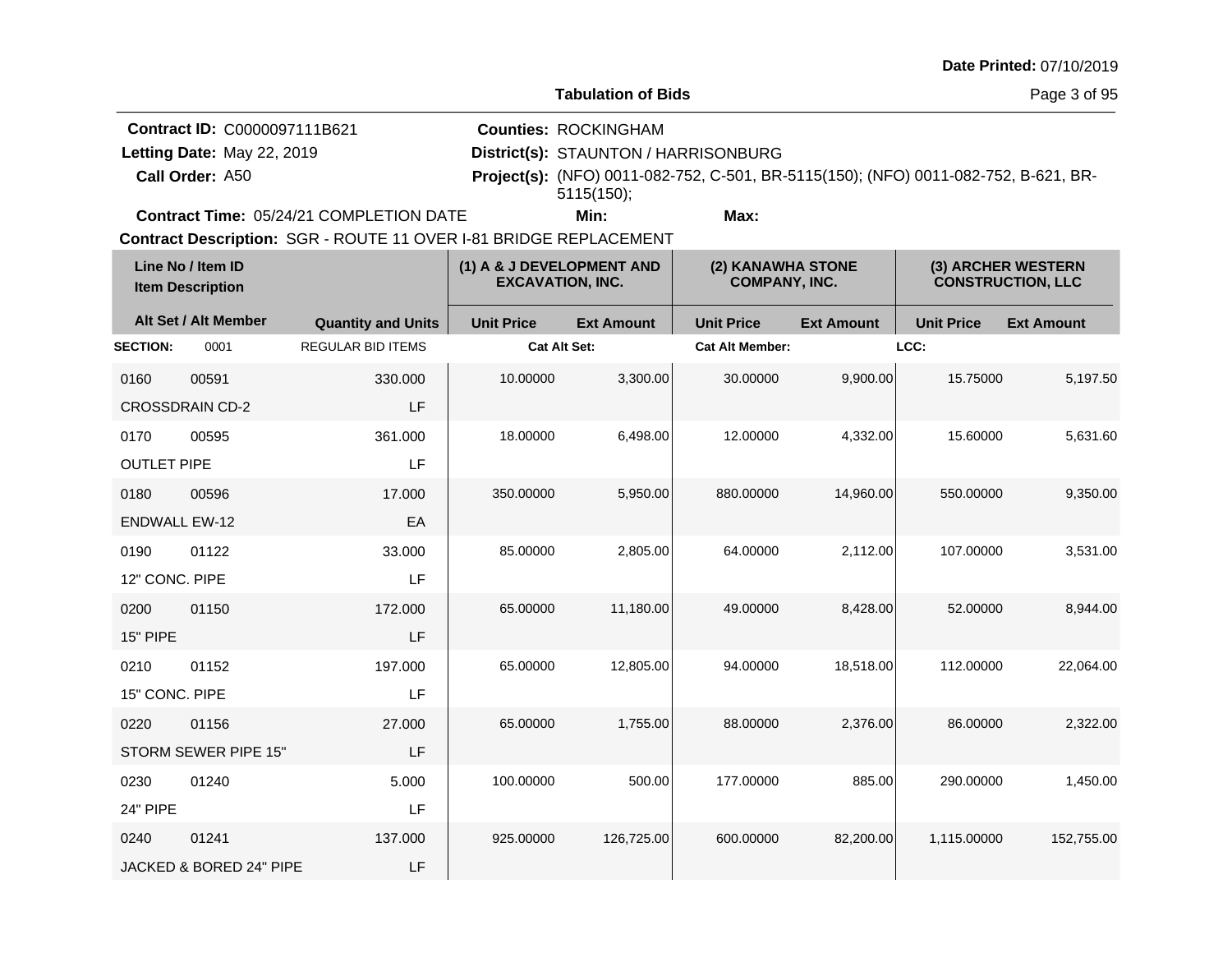**Tabulation of Bids**

Page 4 of 95

**Call Order: Letting Date:** May 22, 2019 **District(s): STAUNTON / HARRISONBURG Contract ID:** C0000097111B621 **Counties:** ROCKINGHAM A50 **Project(s):** (NFO) 0011-082-752, C-501, BR-5115(150); (NFO) 0011-082-752, B-621, BR-Letting Date: May 22, 2019 **Min: Max:** 5115(150);

**Contract Time:** 05/24/21 COMPLETION DATE

| Line No / Item ID<br><b>Item Description</b> |                           | (1) A & J DEVELOPMENT AND<br><b>EXCAVATION, INC.</b> |                     | (2) KANAWHA STONE<br>(3) ARCHER WESTERN<br><b>COMPANY, INC.</b><br><b>CONSTRUCTION, LLC</b> |                        |                   |                   |                   |
|----------------------------------------------|---------------------------|------------------------------------------------------|---------------------|---------------------------------------------------------------------------------------------|------------------------|-------------------|-------------------|-------------------|
|                                              | Alt Set / Alt Member      | <b>Quantity and Units</b>                            | <b>Unit Price</b>   | <b>Ext Amount</b>                                                                           | <b>Unit Price</b>      | <b>Ext Amount</b> | <b>Unit Price</b> | <b>Ext Amount</b> |
| <b>SECTION:</b>                              | 0001                      | <b>REGULAR BID ITEMS</b>                             | <b>Cat Alt Set:</b> |                                                                                             | <b>Cat Alt Member:</b> |                   | LCC:              |                   |
| 0250                                         | 01242                     | 359.000                                              | 95.00000            | 34,105.00                                                                                   | 90.95000               | 32,651.05         | 193.00000         | 69,287.00         |
| 24" CONC. PIPE                               |                           | LF                                                   |                     |                                                                                             |                        |                   |                   |                   |
| 0260                                         | 01302                     | 76.000                                               | 140.00000           | 10,640.00                                                                                   | 167.00000              | 12,692.00         | 222.00000         | 16,872.00         |
| 30" CONC. PIPE                               |                           | LF                                                   |                     |                                                                                             |                        |                   |                   |                   |
| 0270                                         | 01361                     | 59,000                                               | 2,140.00000         | 126,260.00                                                                                  | 675.00000              | 39,825.00         | 1,885.00000       | 111,215.00        |
|                                              | JACKED & BORED 36" PIPE   | LF                                                   |                     |                                                                                             |                        |                   |                   |                   |
| 0280                                         | 01362                     | 210.000                                              | 620.00000           | 130,200.00                                                                                  | 166.00000              | 34,860.00         | 323.00000         | 67,830.00         |
| 36" CONC, PIPE                               |                           | LF                                                   |                     |                                                                                             |                        |                   |                   |                   |
| 0290                                         | 01422                     | 208.000                                              | 160.00000           | 33,280.00                                                                                   | 347.00000              | 72,176.00         | 270.00000         | 56,160.00         |
| 42" CONC. PIPE                               |                           | LF                                                   |                     |                                                                                             |                        |                   |                   |                   |
| 0300                                         | 06121                     | 2.000                                                | 550.00000           | 1,100.00                                                                                    | 710.00000              | 1,420.00          | 2,330.00000       | 4,660.00          |
|                                              | 12" END SECTION ES-1      | EA                                                   |                     |                                                                                             |                        |                   |                   |                   |
| 0310                                         | 06151                     | 2.000                                                | 600.00000           | 1,200.00                                                                                    | 710.00000              | 1,420.00          | 2,374.00000       | 4,748.00          |
|                                              | 15" END SECTION ES-1      | EA                                                   |                     |                                                                                             |                        |                   |                   |                   |
| 0320                                         | 06240                     | 1.000                                                | 900.00000           | 900.00                                                                                      | 1,180.00000            | 1,180.00          | 2,734.00000       | 2,734.00          |
|                                              | 24" END SECTION ES-1 OR 2 | EA                                                   |                     |                                                                                             |                        |                   |                   |                   |
| 0330                                         | 06241                     | 1.000                                                | 900.00000           | 900.00                                                                                      | 1,180.00000            | 1,180.00          | 2,734.00000       | 2,734.00          |
|                                              | 24" END SECTION ES-1      | EA                                                   |                     |                                                                                             |                        |                   |                   |                   |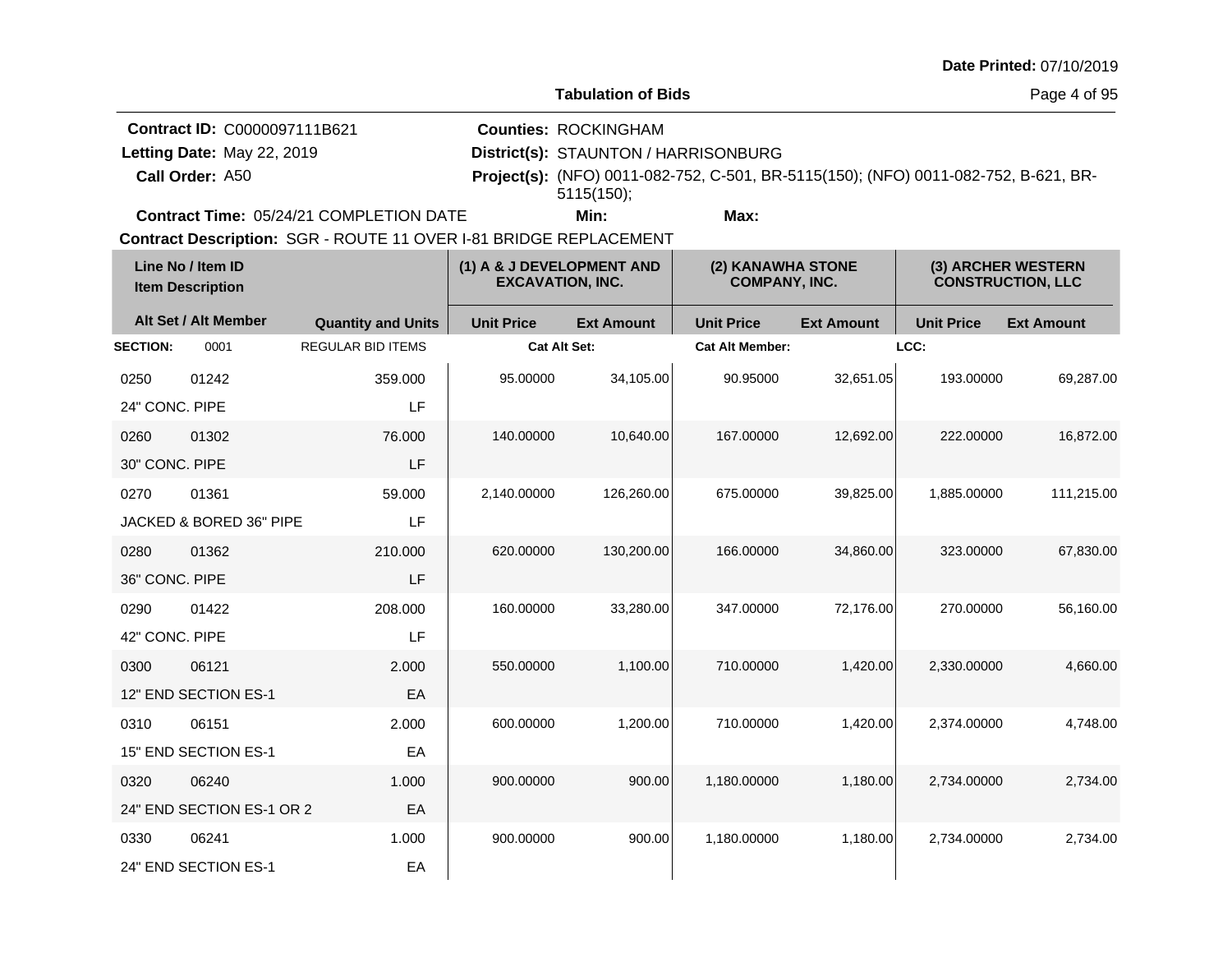**Tabulation of Bids**

Page 5 of 95

**Call Order: Letting Date:** May 22, 2019 **District(s): STAUNTON / HARRISONBURG Contract ID:** C0000097111B621 **Counties:** ROCKINGHAM A50 **Project(s):** (NFO) 0011-082-752, C-501, BR-5115(150); (NFO) 0011-082-752, B-621, BR-Letting Date: May 22, 2019 **Min: Max:** 5115(150);

**Contract Time:** 05/24/21 COMPLETION DATE

| Line No / Item ID<br><b>Item Description</b> |                               | (1) A & J DEVELOPMENT AND<br><b>EXCAVATION, INC.</b> |                     |                   | (3) ARCHER WESTERN<br>(2) KANAWHA STONE<br><b>COMPANY, INC.</b><br><b>CONSTRUCTION, LLC</b> |                   |                   |                   |
|----------------------------------------------|-------------------------------|------------------------------------------------------|---------------------|-------------------|---------------------------------------------------------------------------------------------|-------------------|-------------------|-------------------|
|                                              | Alt Set / Alt Member          | <b>Quantity and Units</b>                            | <b>Unit Price</b>   | <b>Ext Amount</b> | <b>Unit Price</b>                                                                           | <b>Ext Amount</b> | <b>Unit Price</b> | <b>Ext Amount</b> |
| <b>SECTION:</b>                              | 0001                          | <b>REGULAR BID ITEMS</b>                             | <b>Cat Alt Set:</b> |                   | <b>Cat Alt Member:</b>                                                                      |                   | LCC:              |                   |
| 0340                                         | 06361                         | 1.000                                                | 2,000.00000         | 2,000.00          | 2,580.00000                                                                                 | 2,580.00          | 3,927.00000       | 3,927.00          |
|                                              | 36" END SECTION ES-1          | EA                                                   |                     |                   |                                                                                             |                   |                   |                   |
| 0350                                         | 07508                         | 3.000                                                | 3,500.00000         | 10,500.00         | 3,395.00000                                                                                 | 10,185.00         | 3,864.00000       | 11,592.00         |
| <b>DROP INLET DI-7</b>                       |                               | EA                                                   |                     |                   |                                                                                             |                   |                   |                   |
| 0360                                         | 08965                         | 2.000                                                | 5,500.00000         | 11,000.00         | 5,210.00000                                                                                 | 10,420.00         | 5,850.00000       | 11,700.00         |
|                                              | DROP INLET DI-13 TY.II        | EA                                                   |                     |                   |                                                                                             |                   |                   |                   |
| 0370                                         | 09056                         | 36.200                                               | 400.00000           | 14.480.00         | 390.00000                                                                                   | 14,118.00         | 550.00000         | 19,910.00         |
|                                              | MANHOLE MH-1 OR 2             | LF                                                   |                     |                   |                                                                                             |                   |                   |                   |
| 0380                                         | 09057                         | 2.000                                                | 400.00000           | 800.00            | 620.00000                                                                                   | 1,240.00          | 1,344.00000       | 2,688.00          |
|                                              | <b>FRAME &amp; COVER MH-1</b> | EA                                                   |                     |                   |                                                                                             |                   |                   |                   |
| 0390                                         | 09148                         | 29.100                                               | 65.00000            | 1,891.50          | 69.00000                                                                                    | 2,007.90          | 87.00000          | 2,531.70          |
| CLASS A1 EC-1                                | <b>EROSION CONTROL STONE</b>  | <b>TON</b>                                           |                     |                   |                                                                                             |                   |                   |                   |
| 0400                                         | 09150                         | 109.100                                              | 68.00000            | 7,418.80          | 63.00000                                                                                    | 6,873.30          | 89.00000          | 9,709.90          |
| CLASS I, EC-1                                | <b>EROSION CONTROL STONE</b>  | <b>TON</b>                                           |                     |                   |                                                                                             |                   |                   |                   |
| 0410                                         | 09152                         | 91.800                                               | 70.00000            | 6,426.00          | 59.00000                                                                                    | 5,416.20          | 91.00000          | 8,353.80          |
| CLASS II, EC-1                               | <b>EROSION CONTROL STONE</b>  | <b>TON</b>                                           |                     |                   |                                                                                             |                   |                   |                   |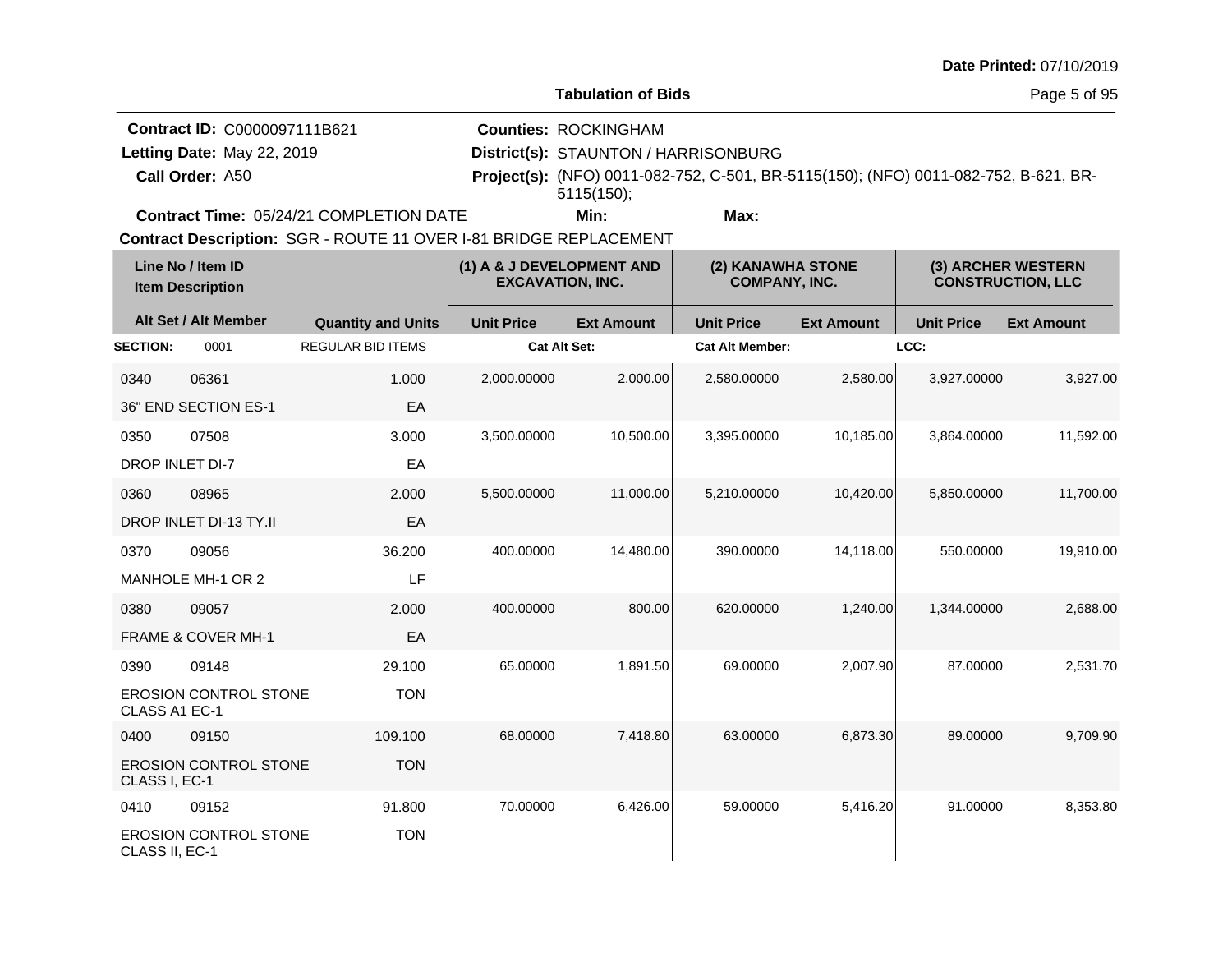**Tabulation of Bids**

Page 6 of 95

**Call Order: Letting Date:** May 22, 2019 **District(s): STAUNTON / HARRISONBURG Contract ID:** C0000097111B621 **Counties:** ROCKINGHAM A50 **Project(s):** (NFO) 0011-082-752, C-501, BR-5115(150); (NFO) 0011-082-752, B-621, BR-Letting Date: May 22, 2019 **Min: Max:** 5115(150);

**Contract Time:** 05/24/21 COMPLETION DATE

| Line No / Item ID<br><b>Item Description</b> |                                | (1) A & J DEVELOPMENT AND<br><b>EXCAVATION, INC.</b> |                     |                   | (2) KANAWHA STONE<br><b>COMPANY, INC.</b> |                   | (3) ARCHER WESTERN<br><b>CONSTRUCTION, LLC</b> |                   |
|----------------------------------------------|--------------------------------|------------------------------------------------------|---------------------|-------------------|-------------------------------------------|-------------------|------------------------------------------------|-------------------|
|                                              | Alt Set / Alt Member           | <b>Quantity and Units</b>                            | <b>Unit Price</b>   | <b>Ext Amount</b> | <b>Unit Price</b>                         | <b>Ext Amount</b> | <b>Unit Price</b>                              | <b>Ext Amount</b> |
| <b>SECTION:</b>                              | 0001                           | <b>REGULAR BID ITEMS</b>                             | <b>Cat Alt Set:</b> |                   | <b>Cat Alt Member:</b>                    |                   | LCC:                                           |                   |
| 0420                                         | 10103                          | 92.000                                               | 23.00000            | 2,116.00          | 72.00000                                  | 6,624.00          | 66.00000                                       | 6,072.00          |
|                                              | AGGR. MATL. NO. 25 OR 26       | <b>TON</b>                                           |                     |                   |                                           |                   |                                                |                   |
| 0430                                         | 10128                          | 9,327.000                                            | 23.00000            | 214,521.00        | 25.00000                                  | 233,175.00        | 22.00000                                       | 205,194.00        |
|                                              | AGGR. BASE MATL. TY. I NO. 21B | <b>TON</b>                                           |                     |                   |                                           |                   |                                                |                   |
| 0440                                         | 10610                          | 2,085.000                                            | 75.50000            | 157,417.50        | 91.00000                                  | 189,735.00        | 72.76000                                       | 151,704.60        |
|                                              | ASPHALT CONCRETE TY. IM-19.0A  | <b>TON</b>                                           |                     |                   |                                           |                   |                                                |                   |
| 0450                                         | 10628                          | 7,667.000                                            | 5.00000             | 38,335.00         | 3.30000                                   | 25,301.10         | 3.48000                                        | 26,681.16         |
| $-2"$                                        | FLEXIBLE PAVEMENT PLANING 0"   | SY                                                   |                     |                   |                                           |                   |                                                |                   |
| 0460                                         | 10635                          | 1,839.000                                            | 92,00000            | 169,188.00        | 88.00000                                  | 161,832.00        | 88.19000                                       | 162,181.41        |
|                                              | ASPHALT CONC.TY. SM-9.5A       | <b>TON</b>                                           |                     |                   |                                           |                   |                                                |                   |
| 0470                                         | 10642                          | 5,570.000                                            | 79.00000            | 440,030.00        | 82.00000                                  | 456,740.00        | 75.50000                                       | 420,535.00        |
| 25.0A                                        | ASPHALT CONCRETE TY. BM-       | <b>TON</b>                                           |                     |                   |                                           |                   |                                                |                   |
| 0480                                         | 11070                          | 5,507.000                                            | 4.00000             | 22,028.00         | 9.00000                                   | 49,563.00         | 2.10000                                        | 11,564.70         |
| <b>DEPTH</b>                                 | NS SAW-CUT ASPH CONC FULL      | LF                                                   |                     |                   |                                           |                   |                                                |                   |
| 0490                                         | 12030                          | 41.000                                               | 25.00000            | 1,025.00          | 55.00000                                  | 2,255.00          | 28.54000                                       | 1,170.14          |
| STD. CURB CG-3                               |                                | LF                                                   |                     |                   |                                           |                   |                                                |                   |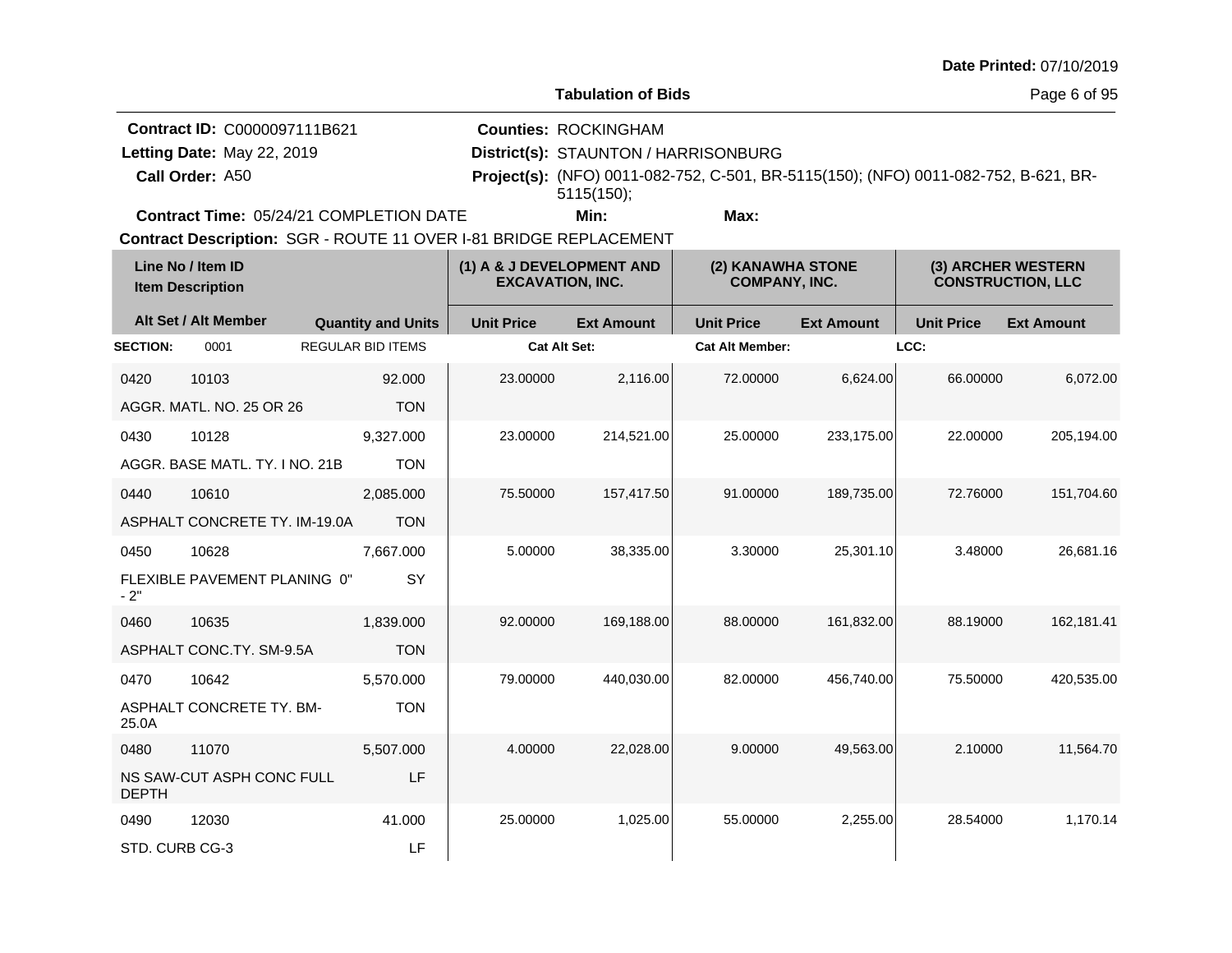**Tabulation of Bids**

Page 7 of 95

|                            | <b>Contract ID: C0000097111B621</b>            | <b>Counties: ROCKINGHAM</b>                                                         |      |  |  |
|----------------------------|------------------------------------------------|-------------------------------------------------------------------------------------|------|--|--|
| Letting Date: May 22, 2019 |                                                | District(s): STAUNTON / HARRISONBURG                                                |      |  |  |
| Call Order: A50            |                                                | Project(s): (NFO) 0011-082-752, C-501, BR-5115(150); (NFO) 0011-082-752, B-621, BR- |      |  |  |
|                            |                                                | 5115(150)                                                                           |      |  |  |
|                            | <b>Contract Time: 05/24/21 COMPLETION DATE</b> | Min:                                                                                | Max: |  |  |

**Contract Time:** 05/24/21 COMPLETION DATE

|                 | Line No / Item ID<br><b>Item Description</b>           |                           | (1) A & J DEVELOPMENT AND<br><b>EXCAVATION, INC.</b> |                   | (2) KANAWHA STONE<br><b>COMPANY, INC.</b> |                   |                   | (3) ARCHER WESTERN<br><b>CONSTRUCTION, LLC</b> |
|-----------------|--------------------------------------------------------|---------------------------|------------------------------------------------------|-------------------|-------------------------------------------|-------------------|-------------------|------------------------------------------------|
|                 | Alt Set / Alt Member                                   | <b>Quantity and Units</b> | <b>Unit Price</b>                                    | <b>Ext Amount</b> | <b>Unit Price</b>                         | <b>Ext Amount</b> | <b>Unit Price</b> | <b>Ext Amount</b>                              |
| <b>SECTION:</b> | 0001                                                   | <b>REGULAR BID ITEMS</b>  | <b>Cat Alt Set:</b>                                  |                   | <b>Cat Alt Member:</b>                    |                   | LCC:              |                                                |
| 0500            | 12032                                                  | 187.000                   | 25.00000                                             | 4,675.00          | 55.00000                                  | 10,285.00         | 28.54000          | 5,336.98                                       |
|                 | <b>RADIAL CURB CG-3</b>                                | LF                        |                                                      |                   |                                           |                   |                   |                                                |
| 0510            | 12322                                                  | 20,000                    | 200.00000                                            | 4,000.00          | 37.00000                                  | 740.00            | 44.82000          | 896.40                                         |
|                 | ASPHALT CONC. CURB TY. MC-3B                           | LF                        |                                                      |                   |                                           |                   |                   |                                                |
| 0520            | 12505                                                  | 5.000                     | 150.00000                                            | 750.00            | 323,00000                                 | 1,615.00          | 260.18000         | 1,300.90                                       |
|                 | ASPHALT CONCRETE, CURB<br><b>BACKUP MATERIAL</b>       | <b>TON</b>                |                                                      |                   |                                           |                   |                   |                                                |
| 0530            | 13212                                                  | 16.000                    | 250.00000                                            | 4,000.00          | 200.00000                                 | 3,200.00          | 102.00000         | 1,632.00                                       |
|                 | R/W MONUMENT RM-2                                      | EA                        |                                                      |                   |                                           |                   |                   |                                                |
| 0540            | 13262                                                  | 2.000                     | 112.00000                                            | 224.00            | 500.00000                                 | 1,000.00          | 102.00000         | 204.00                                         |
|                 | NS SALVAGE EXIST. GUARDRAIL<br><b>TERMINAL GR-MGS3</b> | EA                        |                                                      |                   |                                           |                   |                   |                                                |
| 0550            | 13280                                                  | 3.861.000                 | 20.25000                                             | 78.185.25         | 23.00000                                  | 88,803.00         | 18.36000          | 70.887.96                                      |
|                 | <b>GUARDRAIL GR-MGS1</b>                               | LF                        |                                                      |                   |                                           |                   |                   |                                                |
| 0560            | 13283                                                  | 864.000                   | 22.50000                                             | 19,440.00         | 20.00000                                  | 17,280.00         | 20.40000          | 17,625.60                                      |
|                 | RADIAL GUARDRAIL GR-MGS1                               | LF                        |                                                      |                   |                                           |                   |                   |                                                |
| 0570            | 13286                                                  | 10.000                    | 3,136.00000                                          | 31,360.00         | 2.800.00000                               | 28,000.00         | 2,550.00000       | 25,500.00                                      |
|                 | <b>GUARDRAIL TERMINAL GR-MGS2</b>                      | EA                        |                                                      |                   |                                           |                   |                   |                                                |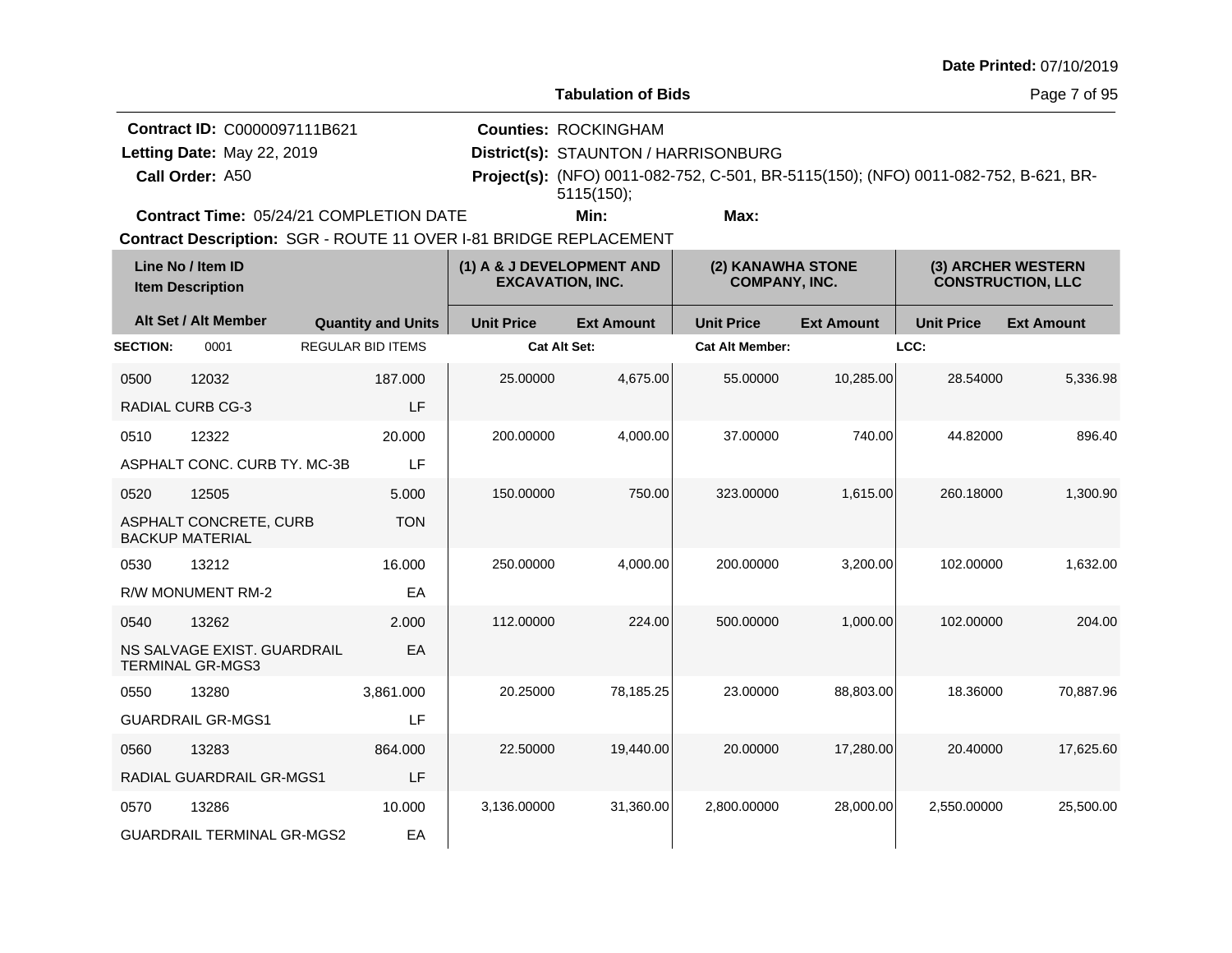**Tabulation of Bids**

Page 8 of 95

**Call Order: Letting Date:** May 22, 2019 **District(s): STAUNTON / HARRISONBURG Contract ID:** C0000097111B621 **Counties:** ROCKINGHAM A50 **Project(s):** (NFO) 0011-082-752, C-501, BR-5115(150); (NFO) 0011-082-752, B-621, BR-Letting Date: May 22, 2019 **Min: Max:** 5115(150);

**Contract Time:** 05/24/21 COMPLETION DATE

|                        | Line No / Item ID<br><b>Item Description</b>       |                           |        | (1) A & J DEVELOPMENT AND<br><b>EXCAVATION, INC.</b> |                   | (2) KANAWHA STONE<br><b>COMPANY, INC.</b> |                   |                   | (3) ARCHER WESTERN<br><b>CONSTRUCTION, LLC</b> |
|------------------------|----------------------------------------------------|---------------------------|--------|------------------------------------------------------|-------------------|-------------------------------------------|-------------------|-------------------|------------------------------------------------|
|                        | Alt Set / Alt Member                               | <b>Quantity and Units</b> |        | <b>Unit Price</b>                                    | <b>Ext Amount</b> | <b>Unit Price</b>                         | <b>Ext Amount</b> | <b>Unit Price</b> | <b>Ext Amount</b>                              |
| <b>SECTION:</b>        | 0001                                               | <b>REGULAR BID ITEMS</b>  |        | <b>Cat Alt Set:</b>                                  |                   | <b>Cat Alt Member:</b>                    |                   | LCC:              |                                                |
| 0580                   | 13287                                              |                           | 4.000  | 1,008.00000                                          | 4,032.00          | 900.00000                                 | 3,600.00          | 867.00000         | 3,468.00                                       |
| GR-MGS3                | <b>GUARDRAIL END ANCHORAGE</b>                     |                           | EA     |                                                      |                   |                                           |                   |                   |                                                |
| 0590                   | 13288                                              |                           | 12.000 | 784.00000                                            | 9,408.00          | 700.00000                                 | 8,400.00          | 663.00000         | 7,956.00                                       |
| GR-MGS4                | <b>GUARDRAIL HEIGHT TRANSITION</b>                 |                           | EA     |                                                      |                   |                                           |                   |                   |                                                |
| 0600                   | 13355                                              | 100.000                   |        | 28.00000                                             | 2,800.00          | 25.00000                                  | 2,500.00          | 25.50000          | 2,550.00                                       |
| <b>GUARDRAIL GR-10</b> |                                                    |                           | LF     |                                                      |                   |                                           |                   |                   |                                                |
| 0610                   | 13392                                              |                           | 2.000  | 2,464.00000                                          | 4,928.00          | 2.200.00000                               | 4,400.00          | 2,244.00000       | 4,488.00                                       |
| 2 TY. I                | FIXED OBJECT ATTACH. GR-FOA-                       |                           | EA     |                                                      |                   |                                           |                   |                   |                                                |
| 0620                   | 13393                                              |                           | 2.000  | 672.00000                                            | 1,344.00          | 600.00000                                 | 1,200.00          | 612.00000         | 1,224.00                                       |
| 2 TY. II               | FIXED OBJECT ATTACH. GR-FOA-                       |                           | EA     |                                                      |                   |                                           |                   |                   |                                                |
| 0630                   | 13401                                              |                           | 2.000  | 250.00000                                            | 500.00            | 1,000.00000                               | 2,000.00          | 1,020.00000       | 2,040.00                                       |
| MODERATE)              | NS GUARDRAIL TERMINAL SITE<br>PREPARATION (4 FT. - |                           | EA     |                                                      |                   |                                           |                   |                   |                                                |
| 0640                   | 13401                                              |                           | 8.000  | 400.00000                                            | 3,200.00          | 1.000.00000                               | 8,000.00          | 1.224.00000       | 9,792.00                                       |
| MODERATE)              | NS GUARDRAIL TERMINAL SITE<br>PREPARATION (6 FT. - |                           | EA     |                                                      |                   |                                           |                   |                   |                                                |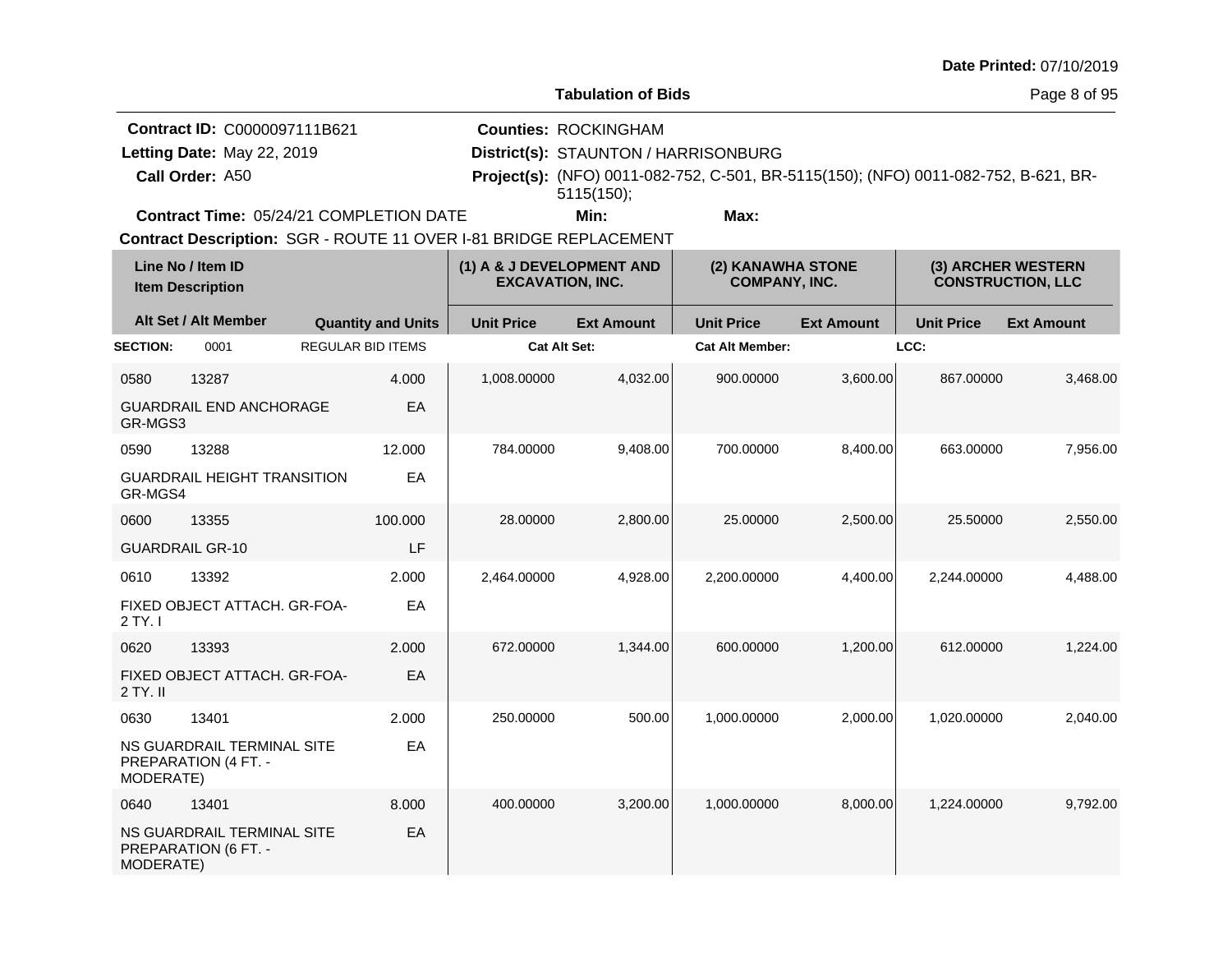**Tabulation of Bids**

Page 9 of 95

**Call Order: Letting Date:** May 22, 2019 **District(s): STAUNTON / HARRISONBURG Contract ID:** C0000097111B621 **Counties:** ROCKINGHAM A50 **Project(s):** (NFO) 0011-082-752, C-501, BR-5115(150); (NFO) 0011-082-752, B-621, BR-Letting Date: May 22, 2019 **Min: Max:** 5115(150);

**Contract Time:** 05/24/21 COMPLETION DATE

|                 | Line No / Item ID<br><b>Item Description</b>            |                          |                           | (1) A & J DEVELOPMENT AND<br><b>EXCAVATION, INC.</b> |                   | (2) KANAWHA STONE<br><b>COMPANY, INC.</b> |                   | (3) ARCHER WESTERN<br><b>CONSTRUCTION, LLC</b> |                   |
|-----------------|---------------------------------------------------------|--------------------------|---------------------------|------------------------------------------------------|-------------------|-------------------------------------------|-------------------|------------------------------------------------|-------------------|
|                 | Alt Set / Alt Member                                    |                          | <b>Quantity and Units</b> | <b>Unit Price</b>                                    | <b>Ext Amount</b> | <b>Unit Price</b>                         | <b>Ext Amount</b> | <b>Unit Price</b>                              | <b>Ext Amount</b> |
| <b>SECTION:</b> | 0001                                                    | <b>REGULAR BID ITEMS</b> |                           | <b>Cat Alt Set:</b>                                  |                   | <b>Cat Alt Member:</b>                    |                   | LCC:                                           |                   |
| 0650            | 13480                                                   |                          | 1.000                     | 2,000.00000                                          | 2,000.00          | 2,000.00000                               | 2,000.00          | 1,836.00000                                    | 1,836.00          |
|                 | <b>CABLE BARRICADE CR-1</b>                             |                          | EA                        |                                                      |                   |                                           |                   |                                                |                   |
| 0660            | 13496                                                   |                          | 5,128.000                 | 55.00000                                             | 282,040.00        | 54.00000                                  | 276,912.00        | 29.79000                                       | 152,763.12        |
|                 | TRAF. BARR. SER. CONC. DOUBLE<br><b>FACE PAR.MB-11A</b> |                          | LF                        |                                                      |                   |                                           |                   |                                                |                   |
| 0670            | 13604                                                   |                          | 17.000                    | 17,000.00000                                         | 289,000.00        | 8,000.00000                               | 136,000.00        | 14,400.00000                                   | 244,800.00        |
| $>=$ 40 MPH     | IMPACT ATTEN. SER. TY. 1 TL-3,                          |                          | EA                        |                                                      |                   |                                           |                   |                                                |                   |
| 0680            | 14411                                                   |                          | 1.000                     | 500.00000                                            | 500.00            | 1,250.00000                               | 1,250.00          | 712.38000                                      | 712.38            |
| PIPE TIE IN     |                                                         |                          | EA                        |                                                      |                   |                                           |                   |                                                |                   |
| 0690            | 22511                                                   |                          | 503.000                   | 16.20000                                             | 8,148.60          | 15.00000                                  | 7,545.00          | 15.30000                                       | 7,695.90          |
| FENCE FE-W2     |                                                         |                          | LF                        |                                                      |                   |                                           |                   |                                                |                   |
| 0700            | 22541                                                   |                          | 8.000                     | 450.00000                                            | 3,600.00          | 275.00000                                 | 2,200.00          | 408.00000                                      | 3,264.00          |
|                 | LINE BRACE UNIT FE-W1, FE-W2                            |                          | EA                        |                                                      |                   |                                           |                   |                                                |                   |
| 0710            | 22581                                                   |                          | 3.000                     | 550.00000                                            | 1,650.00          | 300.00000                                 | 900.00            | 510.00000                                      | 1,530.00          |
| W <sub>2</sub>  | CORNER BRACE UNIT FE-W1,FE-                             |                          | EA                        |                                                      |                   |                                           |                   |                                                |                   |
| 0720            | 23042                                                   |                          | 1.000                     | 1,100.00000                                          | 1,100.00          | 3,000.00000                               | 3,000.00          | 1,020.00000                                    | 1,020.00          |
|                 | <b>WATER GATE FE-4 TY.II</b>                            |                          | EA                        |                                                      |                   |                                           |                   |                                                |                   |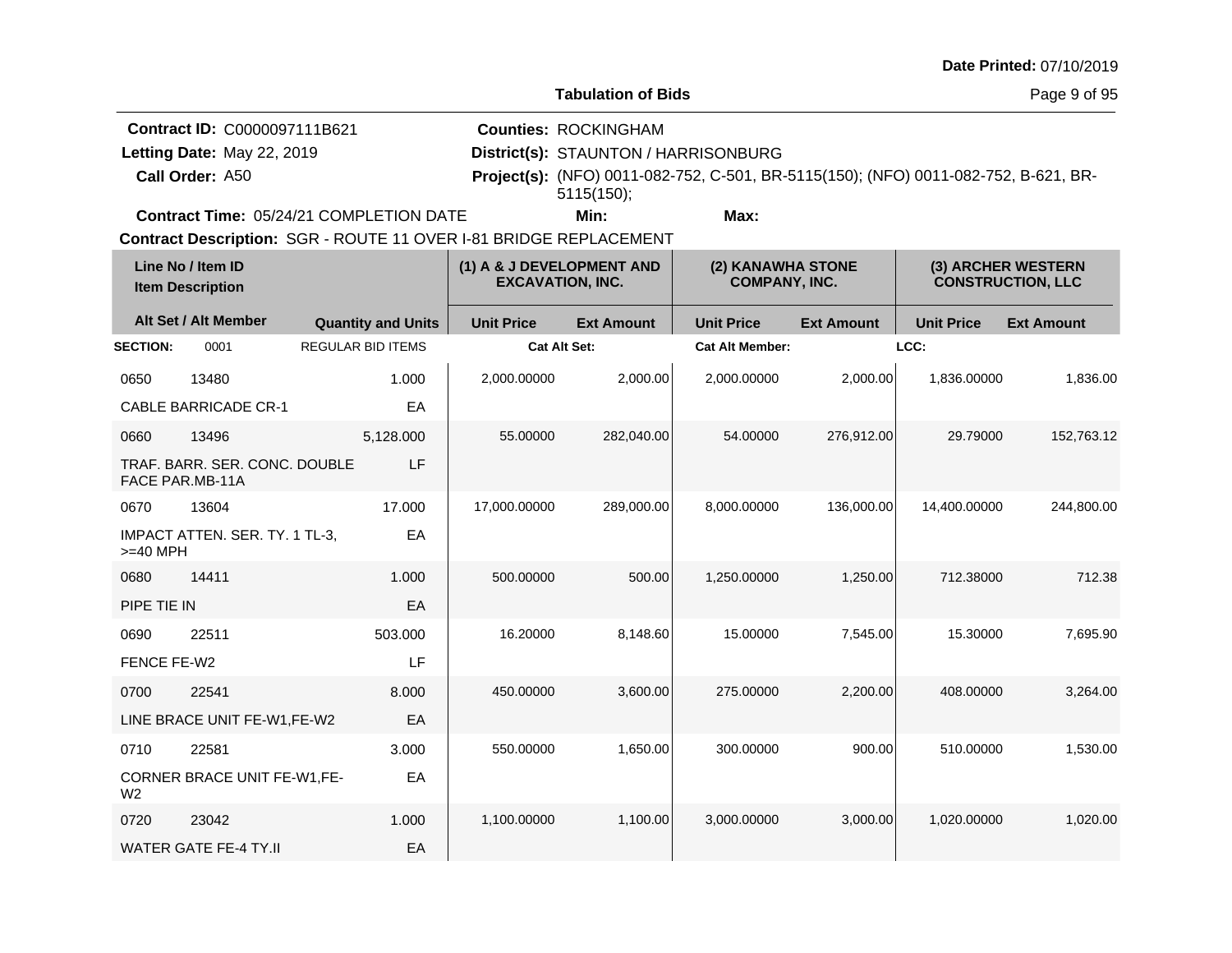**Tabulation of Bids**

**Counties:** ROCKINGHAM

**Contract ID:** C0000097111B621

Letting Date: May 22, 2019

**Call Order:**

**Letting Date:** May 22, 2019 **District(s): STAUNTON / HARRISONBURG** A50 **Project(s):** (NFO) 0011-082-752, C-501, BR-5115(150); (NFO) 0011-082-752, B-621, BR-5115(150);

**Contract Time:** 05/24/21 COMPLETION DATE

**Min: Max:**

|                      | Line No / Item ID<br><b>Item Description</b> |                           | (1) A & J DEVELOPMENT AND<br><b>EXCAVATION, INC.</b> |                   | (2) KANAWHA STONE<br><b>COMPANY, INC.</b> |                   | (3) ARCHER WESTERN<br><b>CONSTRUCTION, LLC</b> |                   |
|----------------------|----------------------------------------------|---------------------------|------------------------------------------------------|-------------------|-------------------------------------------|-------------------|------------------------------------------------|-------------------|
|                      | Alt Set / Alt Member                         | <b>Quantity and Units</b> | <b>Unit Price</b>                                    | <b>Ext Amount</b> | <b>Unit Price</b>                         | <b>Ext Amount</b> | <b>Unit Price</b>                              | <b>Ext Amount</b> |
| <b>SECTION:</b>      | 0001                                         | <b>REGULAR BID ITEMS</b>  | <b>Cat Alt Set:</b>                                  |                   | <b>Cat Alt Member:</b>                    |                   | LCC:                                           |                   |
| 0730                 | 24100                                        | 2,199.000                 | 2.00000                                              | 4,398.00          | 1.00000                                   | 2,199.00          | 58.00000                                       | 127,542.00        |
| <b>ALLAYING DUST</b> |                                              | <b>HR</b>                 |                                                      |                   |                                           |                   |                                                |                   |
| 0740                 | 24152                                        | 18.000                    | 900.00000                                            | 16,200.00         | 700.00000                                 | 12,600.00         | 350.00000                                      | 6,300.00          |
|                      | <b>TYPE 3 BARRICADE 8</b>                    | EA                        |                                                      |                   |                                           |                   |                                                |                   |
| 0750                 | 24160                                        | 11,207.000                | 22.00000                                             | 246,554.00        | 25.00000                                  | 280,175.00        | 14.30000                                       | 160,260.10        |
| <b>SIGN</b>          | TEMPORARY (CONSTRUCTION)                     | <b>SF</b>                 |                                                      |                   |                                           |                   |                                                |                   |
| 0770                 | 24272                                        | 3.958.000                 | 63.00000                                             | 249.354.00        | 20.00000                                  | 79,160.00         | 23.00000                                       | 91,034.00         |
|                      | <b>TRUCK MOUNTED ATTENUATOR</b>              | <b>HR</b>                 |                                                      |                   |                                           |                   |                                                |                   |
| 0780                 | 24278                                        | 98,670.000                | 1.50000                                              | 148,005.00        | 0.65000                                   | 64,135.50         | 0.30000                                        | 29.601.00         |
| <b>DEVICES</b>       | <b>GROUP 2 CHANNELIZING</b>                  | <b>DAY</b>                |                                                      |                   |                                           |                   |                                                |                   |
| 0790                 | 24279                                        | 5,656.000                 | 23.00000                                             | 130,088.00        | 5.00000                                   | 28,280.00         | 9.00000                                        | 50,904.00         |
| <b>MESSAGE SIGN</b>  | PORTABLE CHANGEABLE                          | <b>HR</b>                 |                                                      |                   |                                           |                   |                                                |                   |
| 0800                 | 24281                                        | 5,136.000                 | 15.00000                                             | 77,040.00         | 4.00000                                   | 20,544.00         | 2.45000                                        | 12,583.20         |
|                      | ELECTRONIC ARROW BOARD                       | <b>HR</b>                 |                                                      |                   |                                           |                   |                                                |                   |
| 0810                 | 24282                                        | 2,638.000                 | 36.00000                                             | 94,968.00         | 50.00000                                  | 131,900.00        | 27.00000                                       | 71,226.00         |
|                      | <b>FLAGGER SERVICE</b>                       | <b>HR</b>                 |                                                      |                   |                                           |                   |                                                |                   |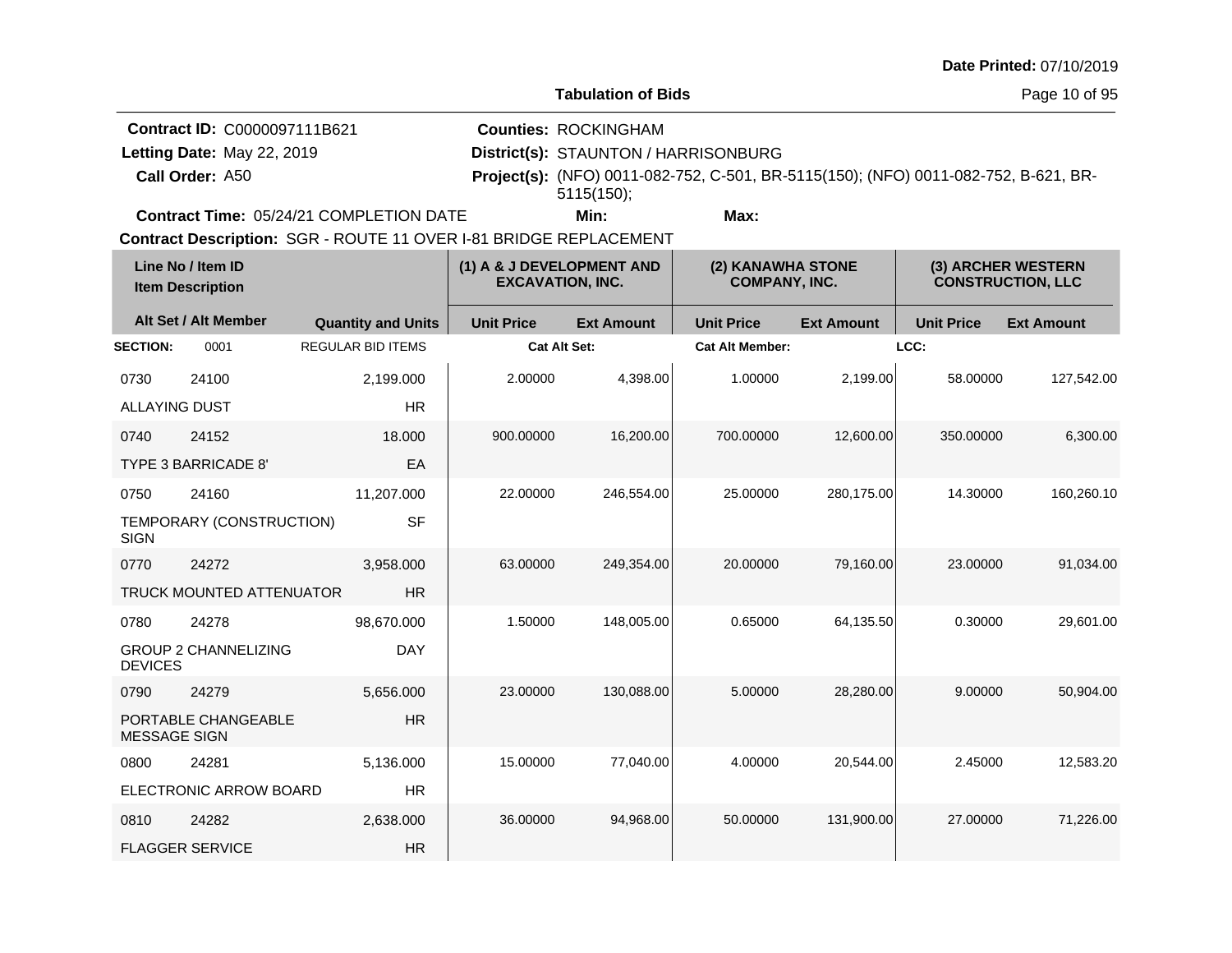**Tabulation of Bids**

Page 11 of 95

|                 | <b>Contract ID: C0000097111B621</b>            | <b>Counties: ROCKINGHAM</b>          |      |                                                                                            |  |
|-----------------|------------------------------------------------|--------------------------------------|------|--------------------------------------------------------------------------------------------|--|
|                 | Letting Date: May 22, 2019                     | District(s): STAUNTON / HARRISONBURG |      |                                                                                            |  |
| Call Order: A50 |                                                |                                      |      | <b>Project(s):</b> (NFO) 0011-082-752, C-501, BR-5115(150); (NFO) 0011-082-752, B-621, BR- |  |
|                 |                                                | 5115(150)                            |      |                                                                                            |  |
|                 | <b>Contract Time: 05/24/21 COMPLETION DATE</b> | Min:                                 | Max: |                                                                                            |  |

**Contract Time:** 05/24/21 COMPLETION DATE

| Line No / Item ID<br><b>Item Description</b> |                                                                                         | (1) A & J DEVELOPMENT AND<br><b>EXCAVATION, INC.</b> |                     | (2) KANAWHA STONE<br><b>COMPANY, INC.</b> |                        | (3) ARCHER WESTERN<br><b>CONSTRUCTION, LLC</b> |                   |                   |
|----------------------------------------------|-----------------------------------------------------------------------------------------|------------------------------------------------------|---------------------|-------------------------------------------|------------------------|------------------------------------------------|-------------------|-------------------|
|                                              | Alt Set / Alt Member                                                                    | <b>Quantity and Units</b>                            | <b>Unit Price</b>   | <b>Ext Amount</b>                         | <b>Unit Price</b>      | <b>Ext Amount</b>                              | <b>Unit Price</b> | <b>Ext Amount</b> |
| <b>SECTION:</b>                              | 0001                                                                                    | <b>REGULAR BID ITEMS</b>                             | <b>Cat Alt Set:</b> |                                           | <b>Cat Alt Member:</b> |                                                | LCC:              |                   |
| 0820                                         | 24290                                                                                   | 4,316.000                                            | 35.00000            | 151,060.00                                | 37,00000               | 159,692.00                                     | 35.00000          | 151,060.00        |
| CONC. MB-7D PC                               | <b>TRAFFIC BARRIER SERVICE</b>                                                          | LF                                                   |                     |                                           |                        |                                                |                   |                   |
| 0830                                         | 24330                                                                                   | 2.000                                                | 27,300.00000        | 54,600.00                                 | 25,300.00000           | 50,600.00                                      | 26,000.00000      | 52,000.00         |
| <b>HIGH VOLTAGE)</b>                         | NS TRAFFIC CONTROL ATC<br>CABINET - 5 DOOR<br><b>CONFIGURATION (16 CHANNEL</b>          | EA                                                   |                     |                                           |                        |                                                |                   |                   |
| 0840                                         | 24333                                                                                   | (1)                                                  | 45,667.00000        | 45,667.00                                 | 30,000.00000           | 30,000.00                                      | 45,000.00000      | 45,000.00         |
|                                              | NS TEMPORARY TRAFFIC<br>CONTROL SIGNAL - STAGE 1 & 2<br>ROUTE 11 AND ROUTE 259          | LS                                                   |                     |                                           |                        |                                                |                   |                   |
| 0850                                         | 24333                                                                                   | (1)                                                  | 45,667.00000        | 45,667.00                                 | 30,000.00000           | 30,000.00                                      | 31,000.00000      | 31,000.00         |
|                                              | <b>NS TEMPORARY TRAFFIC</b><br><b>CONTROL SIGNAL - STAGE 3</b><br>ROUTE 11 AND RAMP A/D | LS                                                   |                     |                                           |                        |                                                |                   |                   |
| 0860                                         | 24333                                                                                   | (1)                                                  | 45,667.00000        | 45,667.00                                 | 30,000.00000           | 30,000.00                                      | 31,000.00000      | 31,000.00         |
|                                              | NS TEMPORARY TRAFFIC<br><b>CONTROL SIGNAL - STAGE 3</b><br>ROUTE 11 AND ROUTE 259       | <b>LS</b>                                            |                     |                                           |                        |                                                |                   |                   |
| 0870                                         | 24355                                                                                   | 1,200.000                                            | 56.00000            | 67,200.00                                 | 50.00000               | 60,000.00                                      | 52.00000          | 62,400.00         |
| <b>FLAGGER</b>                               | NS POLICE PATROL UNIFORMED                                                              | <b>HR</b>                                            |                     |                                           |                        |                                                |                   |                   |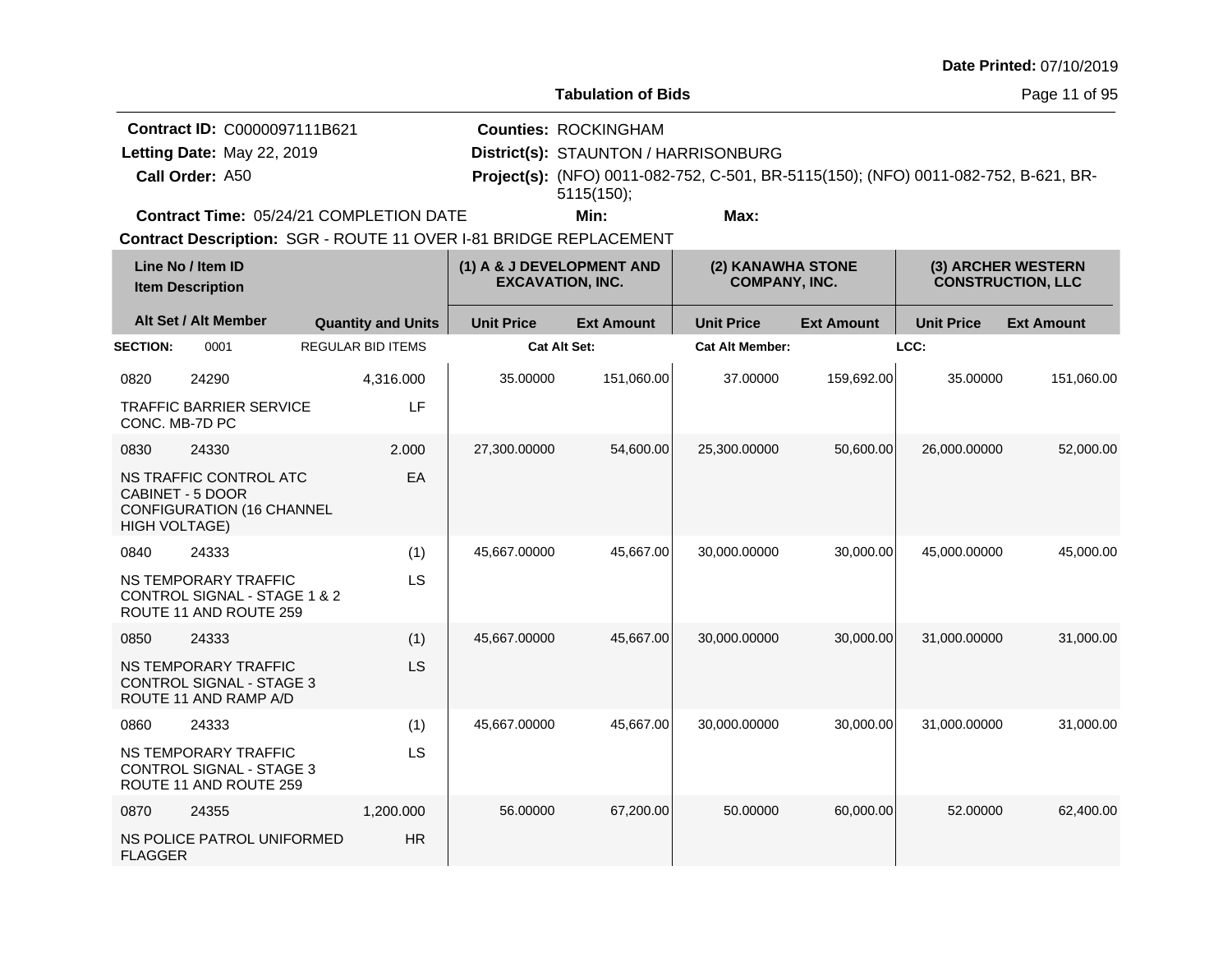**Tabulation of Bids**

Page 12 of 95

| <b>Contract ID: C0000097111B621</b>            | <b>Counties: ROCKINGHAM</b>          |                                                                                            |  |
|------------------------------------------------|--------------------------------------|--------------------------------------------------------------------------------------------|--|
| Letting Date: May 22, 2019                     | District(s): STAUNTON / HARRISONBURG |                                                                                            |  |
| Call Order: A50                                |                                      | <b>Project(s):</b> (NFO) 0011-082-752, C-501, BR-5115(150); (NFO) 0011-082-752, B-621, BR- |  |
|                                                | $5115(150)$ :                        |                                                                                            |  |
| <b>Contract Time: 05/24/21 COMPLETION DATE</b> | Min:                                 | Max:                                                                                       |  |

**Contract Time:** 05/24/21 COMPLETION DATE

|                 | Line No / Item ID<br><b>Item Description</b>         |                           | (1) A & J DEVELOPMENT AND<br><b>EXCAVATION, INC.</b> |                   | (2) KANAWHA STONE<br><b>COMPANY, INC.</b> |                   | (3) ARCHER WESTERN<br><b>CONSTRUCTION, LLC</b> |                   |
|-----------------|------------------------------------------------------|---------------------------|------------------------------------------------------|-------------------|-------------------------------------------|-------------------|------------------------------------------------|-------------------|
|                 | Alt Set / Alt Member                                 | <b>Quantity and Units</b> | <b>Unit Price</b>                                    | <b>Ext Amount</b> | <b>Unit Price</b>                         | <b>Ext Amount</b> | <b>Unit Price</b>                              | <b>Ext Amount</b> |
| <b>SECTION:</b> | 0001                                                 | <b>REGULAR BID ITEMS</b>  | <b>Cat Alt Set:</b>                                  |                   | <b>Cat Alt Member:</b>                    |                   | LCC:                                           |                   |
| 0880            | 24430                                                | 9,814.000                 | 5.00000                                              | 49,070.00         | 4.00000                                   | 39,256.00         | 8.00000                                        | 78,512.00         |
| <b>FLEXIBLE</b> | DEMOLITION OF PAVEMENT                               | SY                        |                                                      |                   |                                           |                   |                                                |                   |
| 0890            | 24503                                                | (1)                       | 750.00000                                            | 750.00            | 250.00000                                 | 250.00            | 1,163.39000                                    | 1,163.39          |
| D701)           | NS REMOVE EXIST. (DEMOLITION                         | LS                        |                                                      |                   |                                           |                   |                                                |                   |
| 0900            | 24503                                                | (1)                       | 750.00000                                            | 750.00            | 250.00000                                 | 250.00            | 1,163.39000                                    | 1,163.39          |
| D702)           | NS REMOVE EXIST. (DEMOLITION                         | LS                        |                                                      |                   |                                           |                   |                                                |                   |
| 0910            | 24505                                                | 1.000                     | 600.00000                                            | 600.00            | 1,700.00000                               | 1,700.00          | 412.08000                                      | 412.08            |
|                 | NS RELOCATE EXISTING SIGN<br><b>STRUCTURE TYPE 1</b> | EA                        |                                                      |                   |                                           |                   |                                                |                   |
| 0920            | 24600                                                | 5,045.000                 | 3.25000                                              | 16,396.25         | 3.00000                                   | 15,135.00         | 1.89000                                        | 9,535.05          |
|                 | <b>REMOVE EXISTING GUARDRAIL</b>                     | LF                        |                                                      |                   |                                           |                   |                                                |                   |
| 0930            | 24602                                                | 1,109.000                 | 3.00000                                              | 3,327.00          | 2.00000                                   | 2,218.00          | 4.08000                                        | 4,524.72          |
| <b>DISPOSE</b>  | NS REMOVE EXIST. FENCE AND                           | LF                        |                                                      |                   |                                           |                   |                                                |                   |
| 0940            | 25506                                                | 23.000                    | 3,000.00000                                          | 69,000.00         | 2,165.00000                               | 49,795.00         | 1,725.00000                                    | 39,675.00         |
|                 | FIELD OFFICE TY.II                                   | <b>MO</b>                 |                                                      |                   |                                           |                   |                                                |                   |
| 0950            | 25565                                                | (1)                       | 14,000.00000                                         | 14,000.00         | 10,000.00000                              | 10,000.00         | 100,000.00000                                  | 100,000.00        |
|                 | PROGRESS SCHEDULE BASELINE                           | LS                        |                                                      |                   |                                           |                   |                                                |                   |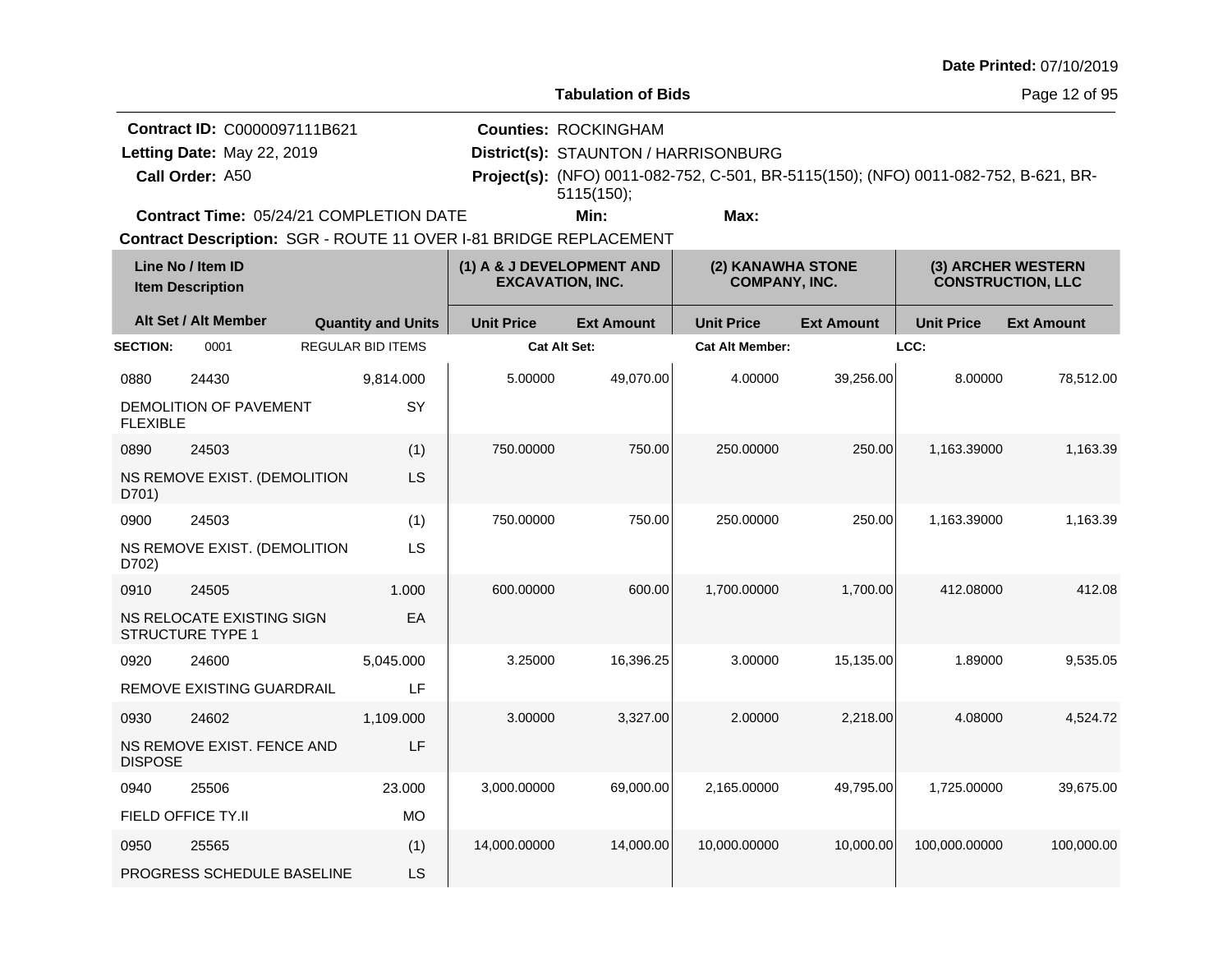**Tabulation of Bids**

**Counties:** ROCKINGHAM

**Contract ID:** C0000097111B621

Letting Date: May 22, 2019

**Call Order:**

**Letting Date:** May 22, 2019 **District(s): STAUNTON / HARRISONBURG** A50 **Project(s):** (NFO) 0011-082-752, C-501, BR-5115(150); (NFO) 0011-082-752, B-621, BR-5115(150);

**Contract Time:** 05/24/21 COMPLETION DATE

**Min: Max:**

|                       | Line No / Item ID<br><b>Item Description</b> |                           | (1) A & J DEVELOPMENT AND<br><b>EXCAVATION, INC.</b> |                   | (2) KANAWHA STONE<br><b>COMPANY, INC.</b> |                   |                   | (3) ARCHER WESTERN<br><b>CONSTRUCTION, LLC</b> |
|-----------------------|----------------------------------------------|---------------------------|------------------------------------------------------|-------------------|-------------------------------------------|-------------------|-------------------|------------------------------------------------|
|                       | Alt Set / Alt Member                         | <b>Quantity and Units</b> | <b>Unit Price</b>                                    | <b>Ext Amount</b> | <b>Unit Price</b>                         | <b>Ext Amount</b> | <b>Unit Price</b> | <b>Ext Amount</b>                              |
| <b>SECTION:</b>       | 0001                                         | <b>REGULAR BID ITEMS</b>  | <b>Cat Alt Set:</b>                                  |                   | <b>Cat Alt Member:</b>                    |                   | LCC:              |                                                |
| 0960                  | 25567                                        | 23.000                    | 300.00000                                            | 6,900.00          | 900.00000                                 | 20,700.00         | 1,500.00000       | 34,500.00                                      |
|                       | PROGRESS SCHEDULE UPDATES                    | EA                        |                                                      |                   |                                           |                   |                   |                                                |
| 0970                  | 27024                                        | 1.270                     | 25,000.00000                                         | 31,750.00         | 26,000.00000                              | 33,020.00         | 15,961.14000      | 20,270.65                                      |
|                       | NS TOPSOIL (CLASS B 3" DEPTH)                | <b>ACRE</b>               |                                                      |                   |                                           |                   |                   |                                                |
| 0980                  | 27101                                        | 575.000                   | 11.20000                                             | 6,440.00          | 12.10000                                  | 6,957.50          | 15.75000          | 9,056.25                                       |
|                       | <b>TEMPORARY SEED</b>                        | LB                        |                                                      |                   |                                           |                   |                   |                                                |
| 0990                  | 27102                                        | 863.000                   | 11.20000                                             | 9,665.60          | 8.30000                                   | 7,162.90          | 13.38000          | 11,546.94                                      |
| <b>REGULAR SEED</b>   |                                              | LB                        |                                                      |                   |                                           |                   |                   |                                                |
| 1000                  | 27103                                        | 690.000                   | 2.50000                                              | 1,725.00          | 12.90000                                  | 8,901.00          | 4.42000           | 3,049.80                                       |
| OVERSEEDING           |                                              | LB                        |                                                      |                   |                                           |                   |                   |                                                |
| 1010                  | 27111                                        | 12,584.000                | 1.00000                                              | 12,584.00         | 0.42000                                   | 5,285.28          | 0.44000           | 5,536.96                                       |
| <b>PRODUCT TYPE 2</b> | <b>HYDRAULIC EROSION CONTROL</b>             | SY                        |                                                      |                   |                                           |                   |                   |                                                |
| 1020                  | 27112                                        | 50,046.000                | 1.20000                                              | 60,055.20         | 0.52000                                   | 26,023.92         | 0.54000           | 27,024.84                                      |
| PRODUCT TYPE 3        | <b>HYDRAULIC EROSION CONTROL</b>             | SY                        |                                                      |                   |                                           |                   |                   |                                                |
| 1030                  | 27120                                        | 2,760.000                 | 8.00000                                              | 22,080.00         | 10.00000                                  | 27,600.00         | 12.46000          | 34,389.60                                      |
| <b>MIN</b>            | SEDIMENT RETENTION ROLL 18"                  | LF                        |                                                      |                   |                                           |                   |                   |                                                |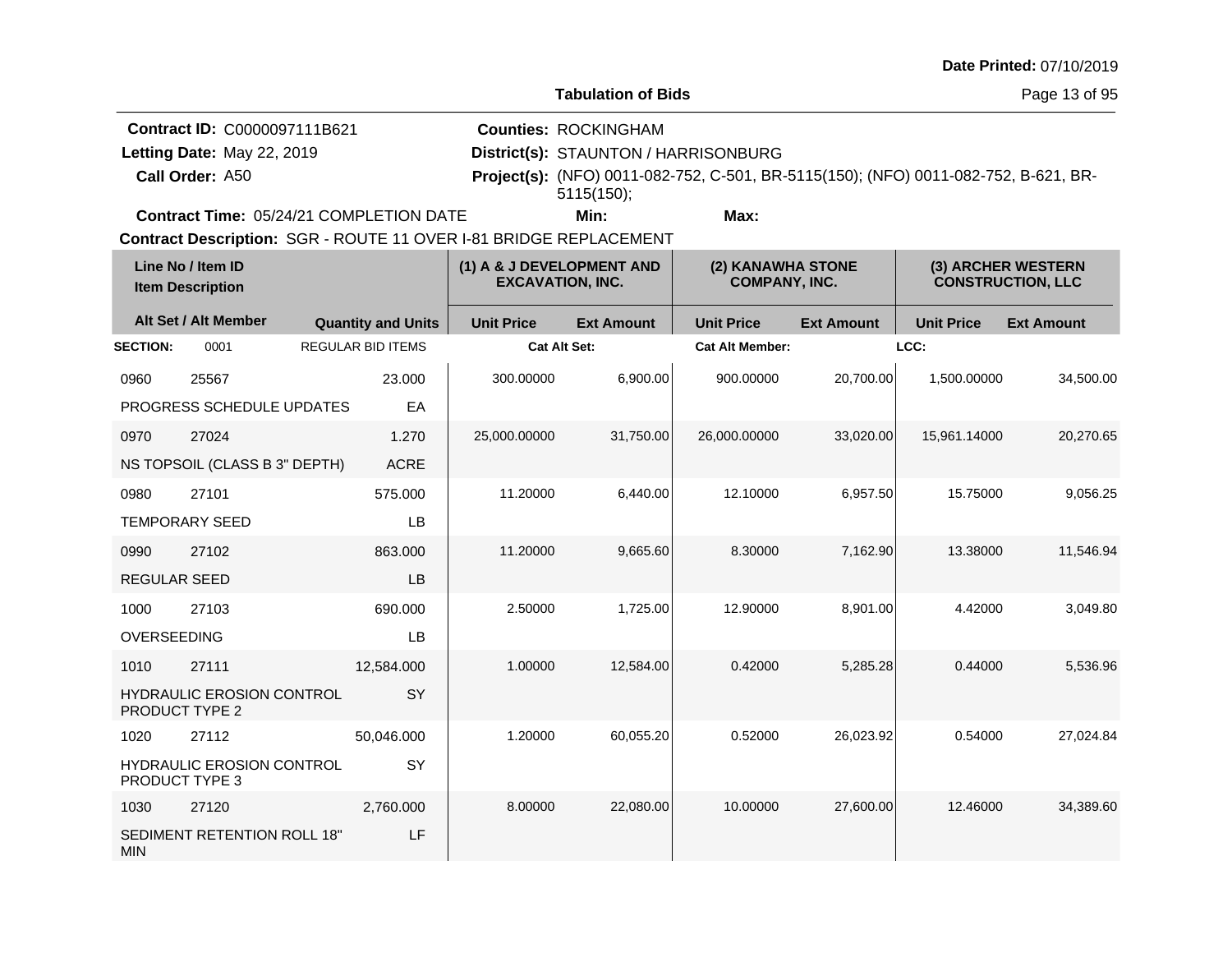**Tabulation of Bids**

**Counties:** ROCKINGHAM

**Contract ID:** C0000097111B621

Letting Date: May 22, 2019

**Call Order:**

**Letting Date:** May 22, 2019 **District(s): STAUNTON / HARRISONBURG** A50 **Project(s):** (NFO) 0011-082-752, C-501, BR-5115(150); (NFO) 0011-082-752, B-621, BR-5115(150);

**Contract Time:** 05/24/21 COMPLETION DATE

**Min: Max:**

|                 | Line No / Item ID<br><b>Item Description</b>      |                           | (1) A & J DEVELOPMENT AND<br><b>EXCAVATION, INC.</b> |                   | (2) KANAWHA STONE<br><b>COMPANY, INC.</b> |                   | (3) ARCHER WESTERN<br><b>CONSTRUCTION, LLC</b> |                   |
|-----------------|---------------------------------------------------|---------------------------|------------------------------------------------------|-------------------|-------------------------------------------|-------------------|------------------------------------------------|-------------------|
|                 | Alt Set / Alt Member                              | <b>Quantity and Units</b> | <b>Unit Price</b>                                    | <b>Ext Amount</b> | <b>Unit Price</b>                         | <b>Ext Amount</b> | <b>Unit Price</b>                              | <b>Ext Amount</b> |
| <b>SECTION:</b> | 0001                                              | <b>REGULAR BID ITEMS</b>  | <b>Cat Alt Set:</b>                                  |                   | <b>Cat Alt Member:</b>                    |                   | LCC:                                           |                   |
| 1040            | 27230                                             | 550.000                   | 1.50000                                              | 825.00            | 1.00000                                   | 550.00            | 1.00000                                        | 550.00            |
|                 | FERTILIZER NITROGEN - N                           | <b>LB</b>                 |                                                      |                   |                                           |                   |                                                |                   |
| 1050            | 27231                                             | 755.000                   | 1.50000                                              | 1,132.50          | 1.00000                                   | 755.00            | 1.00000                                        | 755.00            |
|                 | <b>FERTILIZER PHOSPHOROUS - P</b>                 | LB                        |                                                      |                   |                                           |                   |                                                |                   |
| 1060            | 27232                                             | 378,000                   | 3.00000                                              | 1,134.00          | 1.00000                                   | 378.00            | 1.00000                                        | 378.00            |
|                 | FERTILIZER POTASSIUM - K                          | LB                        |                                                      |                   |                                           |                   |                                                |                   |
| 1070            | 27250                                             | 27.000                    | 250.00000                                            | 6,750.00          | 176,00000                                 | 4,752.00          | 182.75000                                      | 4,934.25          |
| <b>LIME</b>     |                                                   | <b>TON</b>                |                                                      |                   |                                           |                   |                                                |                   |
| 1080            | 27318                                             | 1,892.000                 | 3.50000                                              | 6,622.00          | 2.00000                                   | 3.784.00          | 2.60000                                        | 4,919.20          |
|                 | ROLLED EROSION CTRL<br><b>PRODUCT EC-2 TYPE 1</b> | SY                        |                                                      |                   |                                           |                   |                                                |                   |
| 1090            | 27320                                             | 96.000                    | 6.50000                                              | 624.00            | 4.00000                                   | 384.00            | 4.08000                                        | 391.68            |
|                 | ROLLED EROSION CTRL<br>PRODUCT EC-2 TYPE 3        | SY                        |                                                      |                   |                                           |                   |                                                |                   |
| 1100            | 27327                                             | 8.000                     | 30.00000                                             | 240.00            | 6.10000                                   | 48.80             | 25.50000                                       | 204.00            |
|                 | <b>ROLLED EROSION CTRL</b><br>PRODUCT EC-3 TYPE 3 | SY                        |                                                      |                   |                                           |                   |                                                |                   |
| 1110            | 27336                                             | 304.000                   | 3.50000                                              | 1,064.00          | 11.00000                                  | 3,344.00          | 12.24000                                       | 3,720.96          |
| LINING CL. A    | <b>TEMP. DIVERSION CHANNEL</b>                    | SY                        |                                                      |                   |                                           |                   |                                                |                   |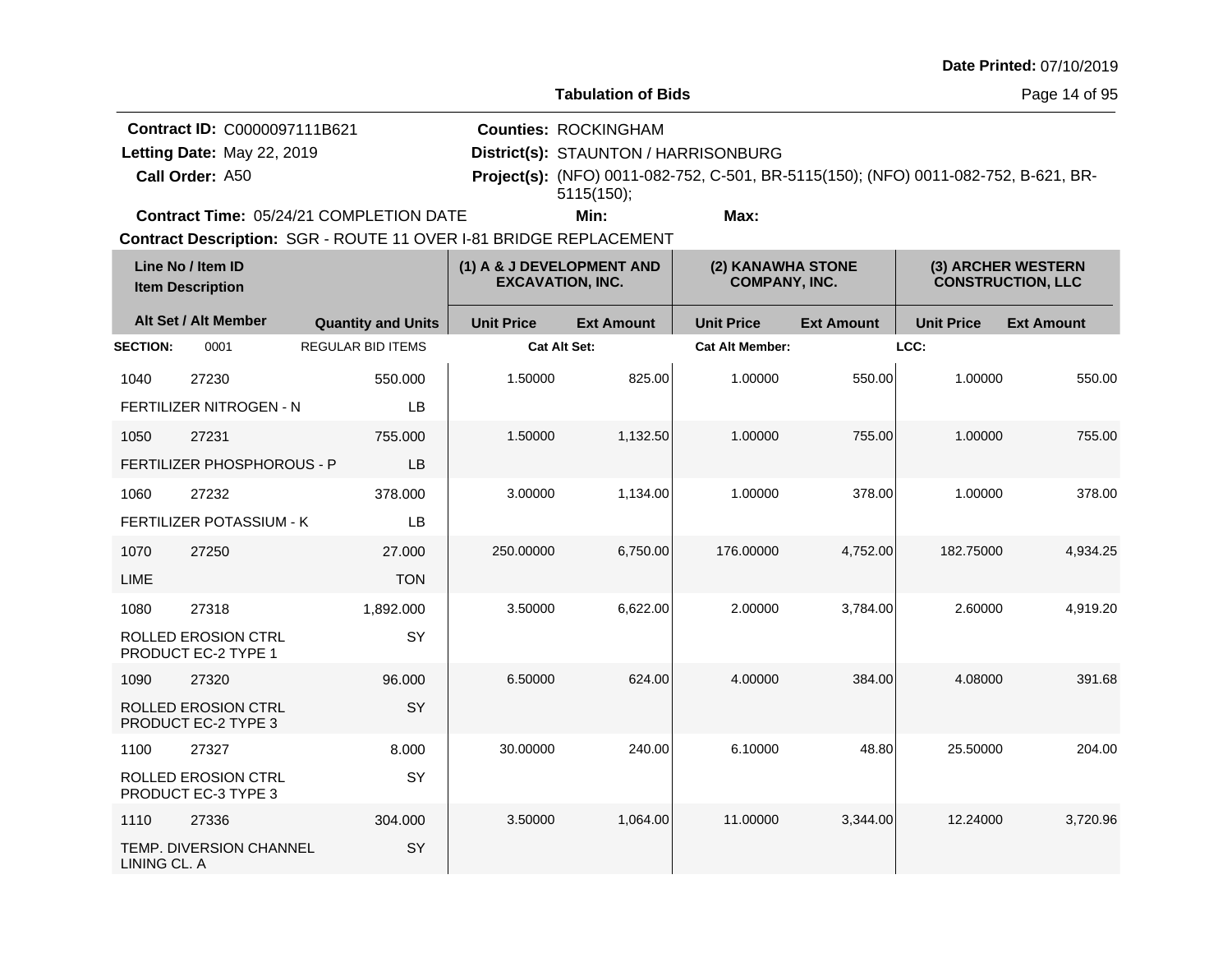**Tabulation of Bids**

**Counties:** ROCKINGHAM

**Contract ID:** C0000097111B621

Letting Date: May 22, 2019

**Call Order:**

**Letting Date:** May 22, 2019 **District(s): STAUNTON / HARRISONBURG** A50 **Project(s):** (NFO) 0011-082-752, C-501, BR-5115(150); (NFO) 0011-082-752, B-621, BR-5115(150);

**Contract Time:** 05/24/21 COMPLETION DATE

**Min: Max:**

|                   | Line No / Item ID<br><b>Item Description</b> |                           | (1) A & J DEVELOPMENT AND<br><b>EXCAVATION, INC.</b> |                   | (2) KANAWHA STONE<br><b>COMPANY, INC.</b> |                   | (3) ARCHER WESTERN<br><b>CONSTRUCTION, LLC</b> |                   |
|-------------------|----------------------------------------------|---------------------------|------------------------------------------------------|-------------------|-------------------------------------------|-------------------|------------------------------------------------|-------------------|
|                   | Alt Set / Alt Member                         | <b>Quantity and Units</b> | <b>Unit Price</b>                                    | <b>Ext Amount</b> | <b>Unit Price</b>                         | <b>Ext Amount</b> | <b>Unit Price</b>                              | <b>Ext Amount</b> |
| <b>SECTION:</b>   | 0001                                         | <b>REGULAR BID ITEMS</b>  | <b>Cat Alt Set:</b>                                  |                   | <b>Cat Alt Member:</b>                    |                   | LCC:                                           |                   |
| 1120              | 27337                                        | 91.000                    | 65.00000                                             | 5,915.00          | 35.00000                                  | 3,185.00          | 30.60000                                       | 2,784.60          |
| LINING CL. B      | <b>TEMP. DIVERSION CHANNEL</b>               | <b>SY</b>                 |                                                      |                   |                                           |                   |                                                |                   |
| 1130              | 27340                                        | 143.000                   | 18.00000                                             | 2,574.00          | 12.00000                                  | 1.716.00          | 13.11000                                       | 1,874.73          |
| <b>EXCAVATION</b> | TEMP. DIVERSION CHANNEL                      | <b>CY</b>                 |                                                      |                   |                                           |                   |                                                |                   |
| 1140              | 27345                                        | 484.000                   | 3.00000                                              | 1,452.00          | 4.00000                                   | 1,936.00          | 10.34000                                       | 5,004.56          |
|                   | <b>TEMPORARY DIVERSION DIKE</b>              | LF                        |                                                      |                   |                                           |                   |                                                |                   |
| 1150              | 27410                                        | 2.000                     | 400.00000                                            | 800.00            | 565.00000                                 | 1,130.00          | 944.76000                                      | 1,889.52          |
|                   | CHECK DAM, ROCK TY. I                        | EA                        |                                                      |                   |                                           |                   |                                                |                   |
| 1160              | 27415                                        | 95.000                    | 75.00000                                             | 7,125.00          | 195.00000                                 | 18,525.00         | 504.67000                                      | 47,943.65         |
|                   | CHECK DAM ROCK TY. II                        | EA                        |                                                      |                   |                                           |                   |                                                |                   |
| 1170              | 27422                                        | 4.000                     | 500.00000                                            | 2,000.00          | 385.00000                                 | 1,540.00          | 1,337.59000                                    | 5,350.36          |
|                   | <b>DEWATERING BASIN EC-8</b>                 | EA                        |                                                      |                   |                                           |                   |                                                |                   |
| 1180              | 27430                                        | 2,516.000                 | 2.00000                                              | 5,032.00          | 1.80000                                   | 4,528.80          | 27.13000                                       | 68,259.08         |
| <b>EXCAVATION</b> | SILTATION CONTROL                            | <b>CY</b>                 |                                                      |                   |                                           |                   |                                                |                   |
| 1190              | 27451                                        | 5.000                     | 100.00000                                            | 500.00            | 280.00000                                 | 1,400.00          | 309.75000                                      | 1,548.75          |
|                   | <b>INLET PROTECTION TYPE A</b>               | EA                        |                                                      |                   |                                           |                   |                                                |                   |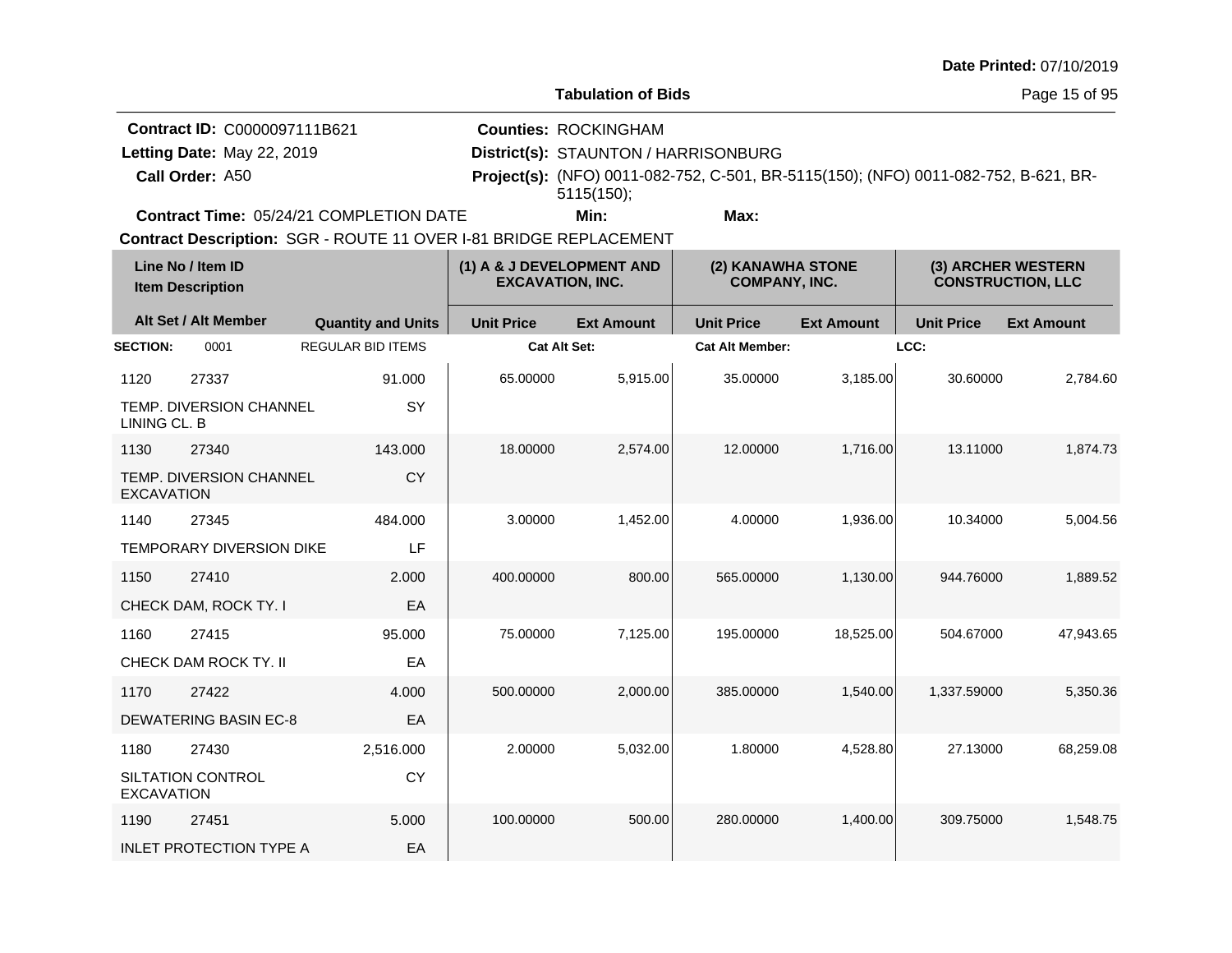**Tabulation of Bids**

Page 16 of 95

| <b>Contract ID: C0000097111B621</b>            | <b>Counties: ROCKINGHAM</b>          |                                                                                            |  |
|------------------------------------------------|--------------------------------------|--------------------------------------------------------------------------------------------|--|
| Letting Date: May 22, 2019                     | District(s): STAUNTON / HARRISONBURG |                                                                                            |  |
| Call Order: A50                                |                                      | <b>Project(s):</b> (NFO) 0011-082-752, C-501, BR-5115(150); (NFO) 0011-082-752, B-621, BR- |  |
|                                                | $5115(150)$ :                        |                                                                                            |  |
| <b>Contract Time: 05/24/21 COMPLETION DATE</b> | Min:                                 | Max:                                                                                       |  |

**Contract Time:** 05/24/21 COMPLETION DATE

|                   | Line No / Item ID<br><b>Item Description</b>                                       |                           | (1) A & J DEVELOPMENT AND<br><b>EXCAVATION, INC.</b> |                   | (2) KANAWHA STONE<br><b>COMPANY, INC.</b> |                   | (3) ARCHER WESTERN<br><b>CONSTRUCTION, LLC</b> |                   |
|-------------------|------------------------------------------------------------------------------------|---------------------------|------------------------------------------------------|-------------------|-------------------------------------------|-------------------|------------------------------------------------|-------------------|
|                   | Alt Set / Alt Member                                                               | <b>Quantity and Units</b> | <b>Unit Price</b>                                    | <b>Ext Amount</b> | <b>Unit Price</b>                         | <b>Ext Amount</b> | <b>Unit Price</b>                              | <b>Ext Amount</b> |
| <b>SECTION:</b>   | 0001                                                                               | <b>REGULAR BID ITEMS</b>  | <b>Cat Alt Set:</b>                                  |                   | <b>Cat Alt Member:</b>                    |                   | LCC:                                           |                   |
| 1200              | 27461                                                                              | 2.000                     | 100.00000                                            | 200.00            | 255.00000                                 | 510.00            | 288.75000                                      | 577.50            |
|                   | <b>INLET PROTECTION TYPE B</b>                                                     | EA                        |                                                      |                   |                                           |                   |                                                |                   |
| 1210              | 27504                                                                              | 8,337.000                 | 5.25000                                              | 43,769.25         | 7.00000                                   | 58,359.00         | 5.25000                                        | 43,769.25         |
|                   | TEMP. SILT FENCE TYPE B                                                            | LF                        |                                                      |                   |                                           |                   |                                                |                   |
| 1220              | 27544                                                                              | 238.000                   | 200.00000                                            | 47.600.00         | 70.00000                                  | 16.660.00         | 290.00000                                      | 69,020.00         |
|                   | NS STORM WATER MGT. LOW<br>PERMEABILITY LINER                                      | <b>CY</b>                 |                                                      |                   |                                           |                   |                                                |                   |
| 1230              | 27548                                                                              | (1)                       | 48,139.00000                                         | 48,139.00         | 20,000.00000                              | 20,000.00         | 61,500.00000                                   | 61,500.00         |
|                   | NS STORM WATER MANAGEMENT<br><b>MODIFIED EW-1 WITH WEIR WALL</b>                   | LS                        |                                                      |                   |                                           |                   |                                                |                   |
| 1240              | 27553                                                                              | (1)                       | 3,500.00000                                          | 3,500.00          | 2,560.00000                               | 2,560.00          | 5,000.00000                                    | 5,000.00          |
| DOCUMENTS)        | <b>NS PERMANENT SWM FACILITY</b><br>AS-BUILT DOCUMENTATION<br>(CONSTRUCTION RECORD | LS                        |                                                      |                   |                                           |                   |                                                |                   |
| 1250              | 27580                                                                              | 5,158.000                 | 15.00000                                             | 77,370.00         | 17.00000                                  | 87,686.00         | 14.56000                                       | 75,100.48         |
| <b>EXCAVATION</b> | TEMP. SEDIMENT BASIN                                                               | <b>CY</b>                 |                                                      |                   |                                           |                   |                                                |                   |
| 1260              | 50108                                                                              | 1,017.000                 | 30.00000                                             | 30,510.00         | 25.00000                                  | 25,425.00         | 26.78000                                       | 27,235.26         |
| <b>SIGN PANEL</b> |                                                                                    | <b>SF</b>                 |                                                      |                   |                                           |                   |                                                |                   |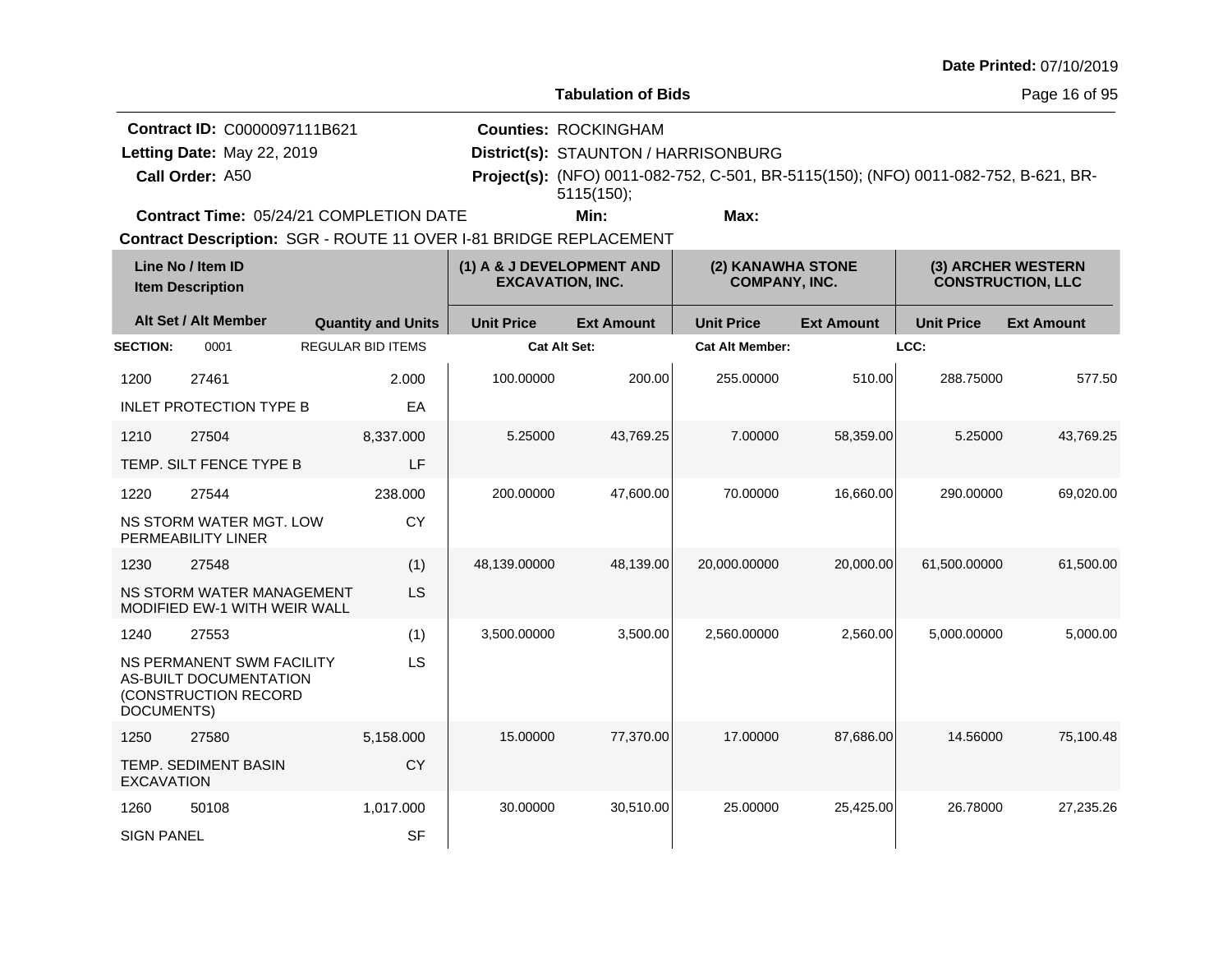**Tabulation of Bids**

**Call Order: Letting Date:** May 22, 2019 **District(s): STAUNTON / HARRISONBURG Contract ID:** C0000097111B621 **Counties:** ROCKINGHAM Letting Date: May 22, 2019

A50 **Project(s):** (NFO) 0011-082-752, C-501, BR-5115(150); (NFO) 0011-082-752, B-621, BR-**Min: Max:** 5115(150);

**Contract Time:** 05/24/21 COMPLETION DATE

| Line No / Item ID<br><b>Item Description</b> |                               | (1) A & J DEVELOPMENT AND<br><b>EXCAVATION, INC.</b> |                     | (2) KANAWHA STONE<br><b>COMPANY, INC.</b> |                        | (3) ARCHER WESTERN<br><b>CONSTRUCTION, LLC</b> |                   |                   |
|----------------------------------------------|-------------------------------|------------------------------------------------------|---------------------|-------------------------------------------|------------------------|------------------------------------------------|-------------------|-------------------|
|                                              | Alt Set / Alt Member          | <b>Quantity and Units</b>                            | <b>Unit Price</b>   | <b>Ext Amount</b>                         | <b>Unit Price</b>      | <b>Ext Amount</b>                              | <b>Unit Price</b> | <b>Ext Amount</b> |
| <b>SECTION:</b>                              | 0001                          | <b>REGULAR BID ITEMS</b>                             | <b>Cat Alt Set:</b> |                                           | <b>Cat Alt Member:</b> |                                                | LCC:              |                   |
| 1270                                         | 50410                         | 22,000                                               | 157.00000           | 3,454.00                                  | 96.00000               | 2,112.00                                       | 107.10000         | 2,356.20          |
|                                              | VIA SIGN POST, W10 X 12       | LF                                                   |                     |                                           |                        |                                                |                   |                   |
| 1280                                         | 50412                         | 72.000                                               | 195.00000           | 14,040.00                                 | 145.00000              | 10,440.00                                      | 159.12000         | 11,456.64         |
|                                              | VIA SIGN POST, W12 X 16       | LF                                                   |                     |                                           |                        |                                                |                   |                   |
| 1290                                         | 50414                         | 34.000                                               | 208.00000           | 7,072.00                                  | 150.00000              | 5,100.00                                       | 168.30000         | 5,722.20          |
|                                              | VIA SIGN POST, W14 X 22       | LF                                                   |                     |                                           |                        |                                                |                   |                   |
| 1300                                         | 50430                         | 229.000                                              | 34.00000            | 7,786.00                                  | 20.00000               | 4,580.00                                       | 9.89000           | 2,264.81          |
|                                              | SIGN POST STP-1, 2", 14 GAUGE | LF                                                   |                     |                                           |                        |                                                |                   |                   |
| 1310                                         | 50432                         | 204.000                                              | 38.00000            | 7,752.00                                  | 15.00000               | 3,060.00                                       | 14.52000          | 2,962.08          |
| <b>GAUGE</b>                                 | SIGN POST STP-1, 2 3/16", 10  | LF                                                   |                     |                                           |                        |                                                |                   |                   |
| 1320                                         | 50434                         | 282.000                                              | 38.00000            | 10,716.00                                 | 28.00000               | 7,896.00                                       | 15.66000          | 4,416.12          |
| <b>GAUGE</b>                                 | SIGN POST STP-1, 2 1/2", 10   | LF                                                   |                     |                                           |                        |                                                |                   |                   |
| 1330                                         | 50436                         | 50.000                                               | 36.00000            | 1,800.00                                  | 25.00000               | 1,250.00                                       | 13.26000          | 663.00            |
| <b>GAUGE</b>                                 | SIGN POST STP-1, 2 1/2", 12   | LF                                                   |                     |                                           |                        |                                                |                   |                   |
| 1340                                         | 50485                         | 29.000                                               | 830.00000           | 24,070.00                                 | 350.00000              | 10,150.00                                      | 448.80000         | 13,015.20         |
| STP-1, TYPE A                                | CONCRETE SIGN FOUNDATION      | EA                                                   |                     |                                           |                        |                                                |                   |                   |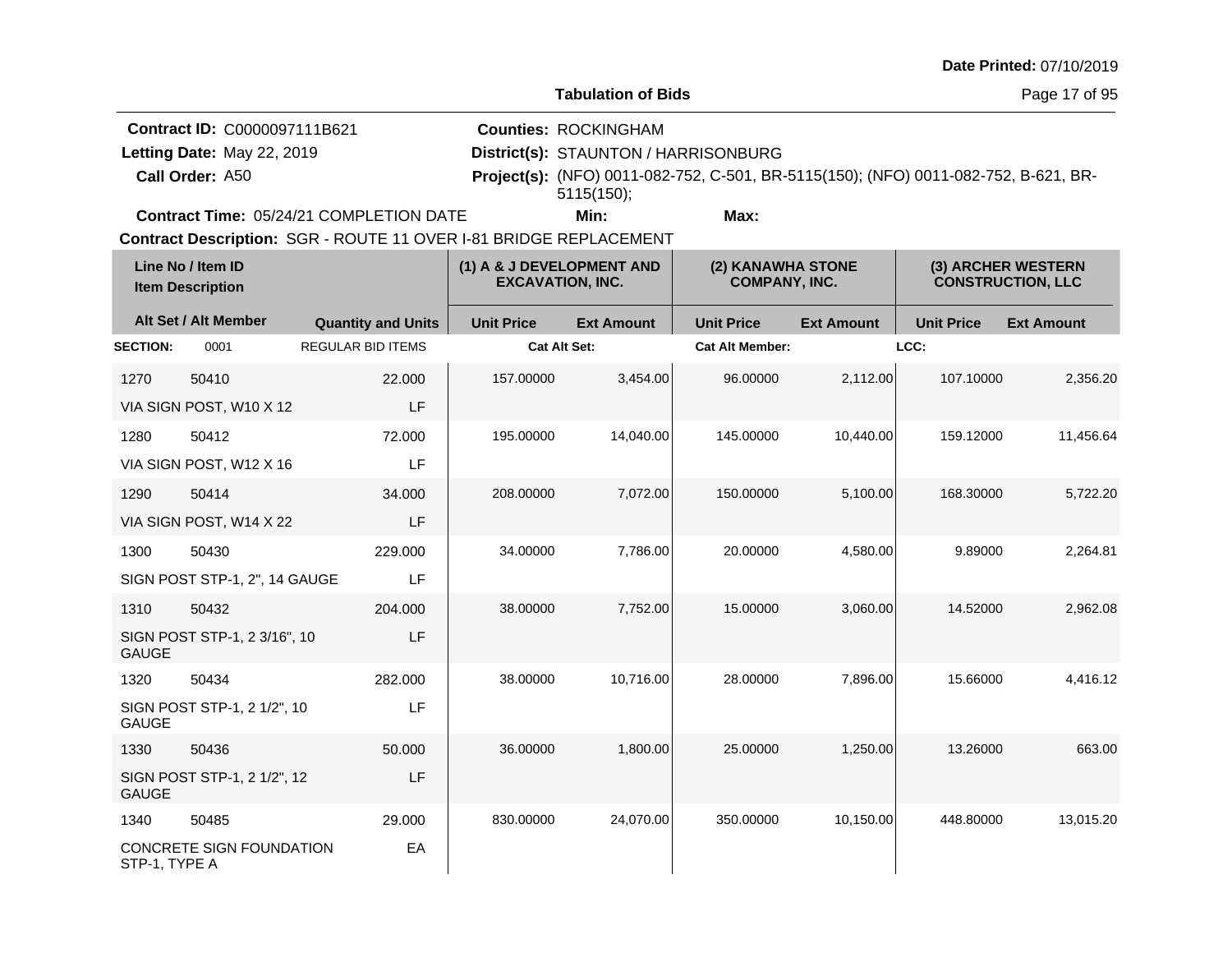**Tabulation of Bids**

Page 18 of 95

| <b>Contract ID: C0000097111B621</b>            | <b>Counties: ROCKINGHAM</b>          |                                                                                            |  |
|------------------------------------------------|--------------------------------------|--------------------------------------------------------------------------------------------|--|
| Letting Date: May 22, 2019                     | District(s): STAUNTON / HARRISONBURG |                                                                                            |  |
| Call Order: A50                                |                                      | <b>Project(s):</b> (NFO) 0011-082-752, C-501, BR-5115(150); (NFO) 0011-082-752, B-621, BR- |  |
|                                                | $5115(150)$ :                        |                                                                                            |  |
| <b>Contract Time: 05/24/21 COMPLETION DATE</b> | Min:                                 | Max:                                                                                       |  |

**Contract Time:** 05/24/21 COMPLETION DATE

|                 | Line No / Item ID<br><b>Item Description</b>            | (1) A & J DEVELOPMENT AND<br>(2) KANAWHA STONE<br><b>COMPANY, INC.</b><br><b>EXCAVATION, INC.</b> |                           | (3) ARCHER WESTERN<br><b>CONSTRUCTION, LLC</b> |                   |                        |                   |                   |                   |
|-----------------|---------------------------------------------------------|---------------------------------------------------------------------------------------------------|---------------------------|------------------------------------------------|-------------------|------------------------|-------------------|-------------------|-------------------|
|                 | Alt Set / Alt Member                                    |                                                                                                   | <b>Quantity and Units</b> | <b>Unit Price</b>                              | <b>Ext Amount</b> | <b>Unit Price</b>      | <b>Ext Amount</b> | <b>Unit Price</b> | <b>Ext Amount</b> |
| <b>SECTION:</b> | 0001                                                    | <b>REGULAR BID ITEMS</b>                                                                          |                           | <b>Cat Alt Set:</b>                            |                   | <b>Cat Alt Member:</b> |                   | LCC:              |                   |
| 1350            | 50486                                                   |                                                                                                   | 18.000                    | 863.00000                                      | 15,534.00         | 544.00000              | 9,792.00          | 661.98000         | 11,915.64         |
| STP-1, TYPE B   | CONCRETE SIGN FOUNDATION                                |                                                                                                   | EA                        |                                                |                   |                        |                   |                   |                   |
| 1360            | 50506                                                   |                                                                                                   | 2.000                     | 1,470.00000                                    | 2,940.00          | 1,125.00000            | 2,250.00          | 1,632.00000       | 3,264.00          |
|                 | CONC. SIGN FOUND., SSP-VI A 2'3"<br>DIA. X 4'6" DEPTH   |                                                                                                   | EA                        |                                                |                   |                        |                   |                   |                   |
| 1370            | 50528                                                   |                                                                                                   | 8.000                     | 1,978.00000                                    | 15,824.00         | 2,325.00000            | 18,600.00         | 2.737.68000       | 21.901.44         |
| DIA. X 7' DEPTH | CONC. SIGN FOUND., SSP-VI A 3'0"                        |                                                                                                   | EA                        |                                                |                   |                        |                   |                   |                   |
| 1380            | 51170                                                   |                                                                                                   | 2.000                     | 4,320.00000                                    | 8,640.00          | 4.000.00000            | 8,000.00          | 4,153.52000       | 8,307.04          |
|                 | ELECTRICAL SERVICE SE-5                                 |                                                                                                   | EA                        |                                                |                   |                        |                   |                   |                   |
| 1390            | 51185                                                   |                                                                                                   | 61.000                    | 250.00000                                      | 15,250.00         | 200.00000              | 12,200.00         | 209.71000         | 12,792.31         |
|                 | <b>TRAFFIC SIGNAL HEAD SECTION</b><br>12" HVS BACKPLATE |                                                                                                   | EA                        |                                                |                   |                        |                   |                   |                   |
| 1400            | 51212                                                   |                                                                                                   | 2.000                     | 825.00000                                      | 1.650.00          | 750.00000              | 1.500.00          | 778.79000         | 1,557.58          |
|                 | PEDESTAL POLE PF-2 12'                                  |                                                                                                   | EA                        |                                                |                   |                        |                   |                   |                   |
| 1410            | 51238                                                   |                                                                                                   | 40.000                    | 200.00000                                      | 8,000.00          | 150.00000              | 6,000.00          | 155.76000         | 6,230.40          |
| POLE PF-8       | CONCRETE FOUNDATION SIGNAL                              |                                                                                                   | <b>CY</b>                 |                                                |                   |                        |                   |                   |                   |
| 1420            | 51240                                                   |                                                                                                   | 2.000                     | 1,400.00000                                    | 2,800.00          | 1,250.00000            | 2,500.00          | 1,297.98000       | 2,595.96          |
|                 | <b>CONCRETE FOUNDATION PF-2</b>                         |                                                                                                   | EA                        |                                                |                   |                        |                   |                   |                   |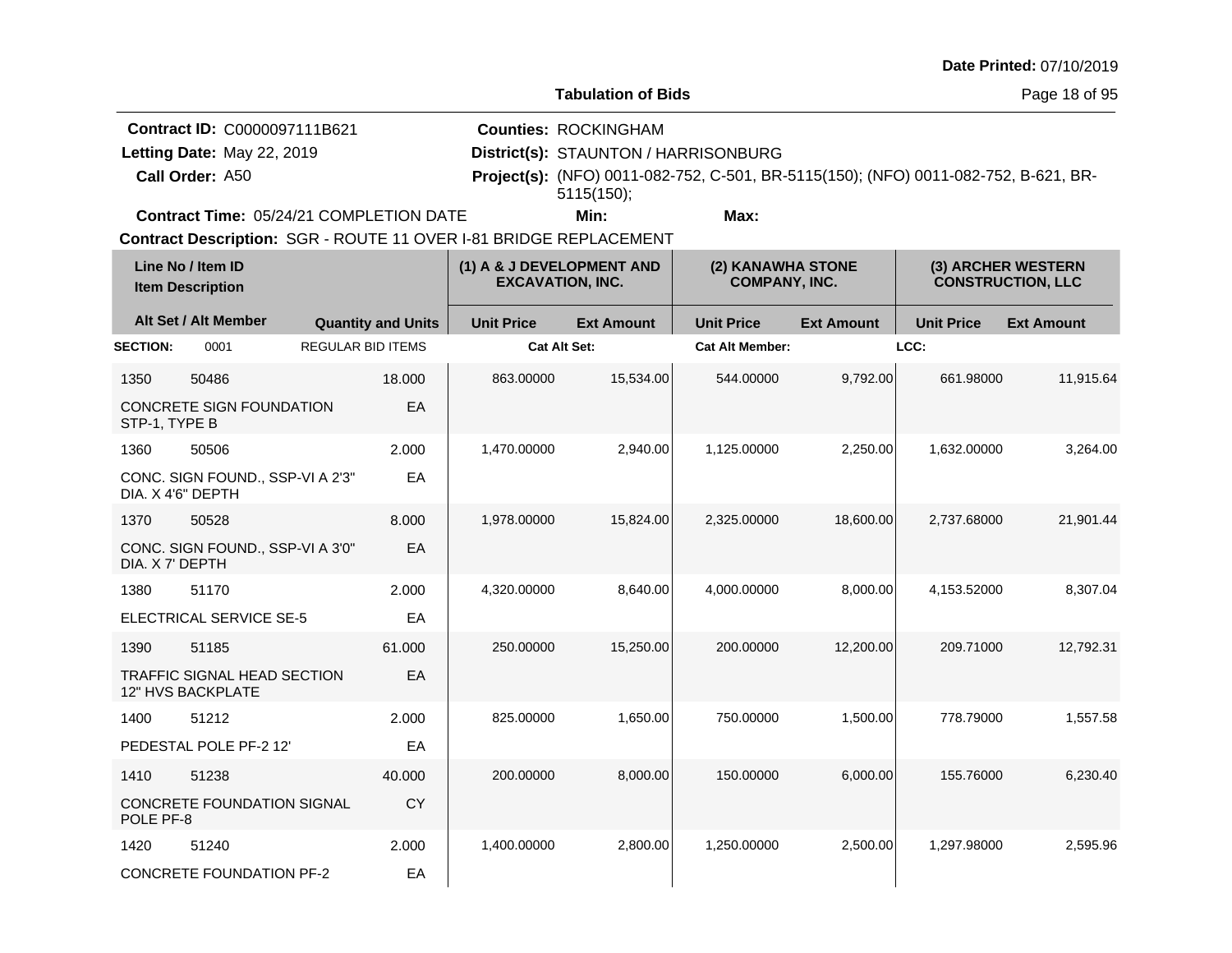**Tabulation of Bids**

Page 19 of 95

| <b>Contract ID: C0000097111B621</b>            | <b>Counties: ROCKINGHAM</b>          |                                                                                            |  |
|------------------------------------------------|--------------------------------------|--------------------------------------------------------------------------------------------|--|
| Letting Date: May 22, 2019                     | District(s): STAUNTON / HARRISONBURG |                                                                                            |  |
| Call Order: A50                                |                                      | <b>Project(s):</b> (NFO) 0011-082-752, C-501, BR-5115(150); (NFO) 0011-082-752, B-621, BR- |  |
|                                                | $5115(150)$ :                        |                                                                                            |  |
| <b>Contract Time: 05/24/21 COMPLETION DATE</b> | Min:                                 | Max:                                                                                       |  |

**Contract Time:** 05/24/21 COMPLETION DATE

|                     | Line No / Item ID<br><b>Item Description</b> | (1) A & J DEVELOPMENT AND<br><b>EXCAVATION, INC.</b> |                     | (2) KANAWHA STONE<br><b>COMPANY, INC.</b> |                        | (3) ARCHER WESTERN<br><b>CONSTRUCTION, LLC</b> |                   |                   |
|---------------------|----------------------------------------------|------------------------------------------------------|---------------------|-------------------------------------------|------------------------|------------------------------------------------|-------------------|-------------------|
|                     | Alt Set / Alt Member                         | <b>Quantity and Units</b>                            | <b>Unit Price</b>   | <b>Ext Amount</b>                         | <b>Unit Price</b>      | <b>Ext Amount</b>                              | <b>Unit Price</b> | <b>Ext Amount</b> |
| <b>SECTION:</b>     | 0001                                         | <b>REGULAR BID ITEMS</b>                             | <b>Cat Alt Set:</b> |                                           | <b>Cat Alt Member:</b> |                                                | LCC:              |                   |
| 1430                | 51243                                        | 2.000                                                | 3,850.00000         | 7,700.00                                  | 3,500.00000            | 7,000.00                                       | 3,634.33000       | 7,268.66          |
|                     | NS CONC FOUNDATION CF-5                      | EA                                                   |                     |                                           |                        |                                                |                   |                   |
| 1440                | 51475                                        | 1.000                                                | 30,000.00000        | 30,000.00                                 | 27,500.00000           | 27,500.00                                      | 28,555.43000      | 28,555.43         |
| <b>TYPE A</b>       | SIGNAL MAST ARM POLE MP-3,                   | EA                                                   |                     |                                           |                        |                                                |                   |                   |
| 1450                | 51476                                        | 1.000                                                | 32,500.00000        | 32,500.00                                 | 29,750.00000           | 29,750.00                                      | 30,891.78000      | 30,891.78         |
| TYPE B1             | SIGNAL MAST ARM POLE MP-3,                   | EA                                                   |                     |                                           |                        |                                                |                   |                   |
| 1460                | 51478                                        | 1.000                                                | 37.000.00000        | 37,000.00                                 | 34,000.00000           | 34,000.00                                      | 35.304.89000      | 35,304.89         |
| TYPE C              | SIGNAL MAST ARM POLE MP-3,                   | EA                                                   |                     |                                           |                        |                                                |                   |                   |
| 1470                | 51485                                        | 1.000                                                | 6,000.00000         | 6,000.00                                  | 5,500.00000            | 5,500.00                                       | 5.711.08000       | 5,711.08          |
| <b>MAST ARM 30'</b> |                                              | EA                                                   |                     |                                           |                        |                                                |                   |                   |
| 1480                | 51488                                        | 1.000                                                | 9,500.00000         | 9,500.00                                  | 8.750.00000            | 8.750.00                                       | 9.085.82000       | 9.085.82          |
| MAST ARM 60'        |                                              | EA                                                   |                     |                                           |                        |                                                |                   |                   |
| 1490                | 51489                                        | 1.000                                                | 10,000.00000        | 10,000.00                                 | 9.250.00000            | 9,250.00                                       | 9.605.01000       | 9,605.01          |
| MAST ARM 65'        |                                              | EA                                                   |                     |                                           |                        |                                                |                   |                   |
| 1500                | 51523                                        | 2.000                                                | 9,200.00000         | 18,400.00                                 | 8,500.00000            | 17,000.00                                      | 8.826.22000       | 17.652.44         |
|                     | EVP DETECTION SYSTEM 3-WAY                   | EA                                                   |                     |                                           |                        |                                                |                   |                   |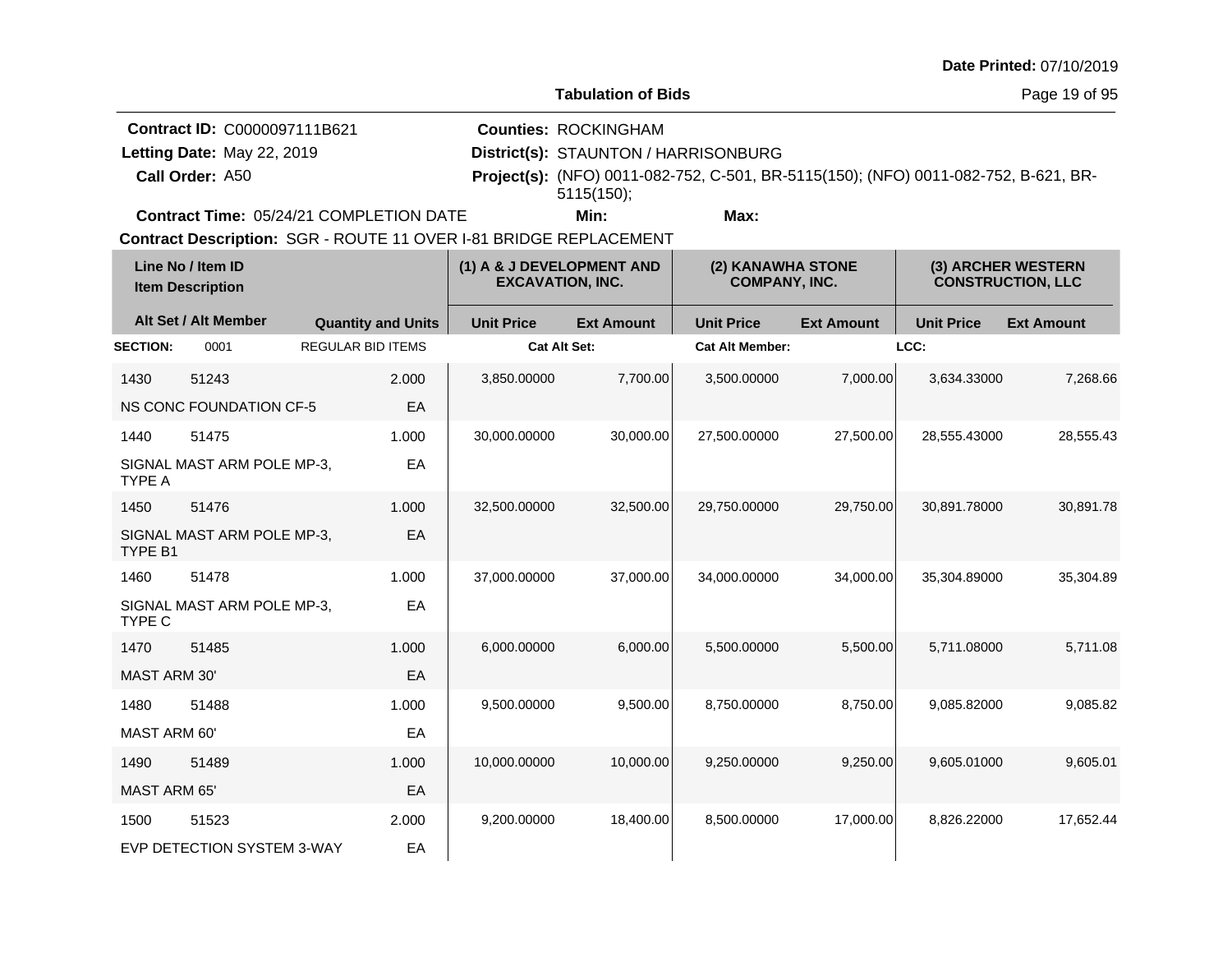**Tabulation of Bids**

Page 20 of 95

| <b>Contract ID: C0000097111B621</b>            | <b>Counties: ROCKINGHAM</b>          |                                                                                            |  |
|------------------------------------------------|--------------------------------------|--------------------------------------------------------------------------------------------|--|
| Letting Date: May 22, 2019                     | District(s): STAUNTON / HARRISONBURG |                                                                                            |  |
| Call Order: A50                                |                                      | <b>Project(s):</b> (NFO) 0011-082-752, C-501, BR-5115(150); (NFO) 0011-082-752, B-621, BR- |  |
|                                                | $5115(150)$ :                        |                                                                                            |  |
| <b>Contract Time: 05/24/21 COMPLETION DATE</b> | Min:                                 | Max:                                                                                       |  |

**Contract Time:** 05/24/21 COMPLETION DATE

| Line No / Item ID<br>(1) A & J DEVELOPMENT AND<br>(2) KANAWHA STONE<br><b>EXCAVATION, INC.</b><br><b>COMPANY, INC.</b><br><b>Item Description</b> |                            | (3) ARCHER WESTERN<br><b>CONSTRUCTION, LLC</b> |                     |                   |                        |                   |                   |                   |
|---------------------------------------------------------------------------------------------------------------------------------------------------|----------------------------|------------------------------------------------|---------------------|-------------------|------------------------|-------------------|-------------------|-------------------|
|                                                                                                                                                   | Alt Set / Alt Member       | <b>Quantity and Units</b>                      | <b>Unit Price</b>   | <b>Ext Amount</b> | <b>Unit Price</b>      | <b>Ext Amount</b> | <b>Unit Price</b> | <b>Ext Amount</b> |
| <b>SECTION:</b>                                                                                                                                   | 0001                       | <b>REGULAR BID ITEMS</b>                       | <b>Cat Alt Set:</b> |                   | <b>Cat Alt Member:</b> |                   | LCC:              |                   |
| 1510                                                                                                                                              | 51525                      | 1,914.000                                      | 0.62000             | 1,186.68          | 0.55000                | 1,052.70          | 0.57000           | 1,090.98          |
|                                                                                                                                                   | <b>EVP DETECTOR CABLE</b>  | LF                                             |                     |                   |                        |                   |                   |                   |
| 1520                                                                                                                                              | 51540                      | 16.000                                         | 275.00000           | 4,400.00          | 250.00000              | 4,000.00          | 259.60000         | 4,153.60          |
| (TYPE B)                                                                                                                                          | LOOP DETECTOR AMPLIFIER    | EA                                             |                     |                   |                        |                   |                   |                   |
| 1530                                                                                                                                              | 51602                      | 5,940.000                                      | 0.60000             | 3,564.00          | 0.50000                | 2,970.00          | 0.52000           | 3,088.80          |
|                                                                                                                                                   | 14/4 CONDUCTOR CABLE       | LF                                             |                     |                   |                        |                   |                   |                   |
| 1540                                                                                                                                              | 51615                      | 5,632.000                                      | 0.15000             | 844.80            | 0.12000                | 675.84            | 0.13000           | 732.16            |
|                                                                                                                                                   | 14/1 ENCLOSED COND. CABLE  | LF                                             |                     |                   |                        |                   |                   |                   |
| 1550                                                                                                                                              | 51700                      | 5,049.000                                      | 0.40000             | 2,019.60          | 0.34000                | 1,716.66          | 0.35000           | 1,767.15          |
| <b>SHIELDED</b>                                                                                                                                   | 14/2 CONDUCTOR CABLE       | LF                                             |                     |                   |                        |                   |                   |                   |
| 1560                                                                                                                                              | 51830                      | 16.000                                         | 300.00000           | 4,800.00          | 275.00000              | 4,400.00          | 285.55000         | 4,568.80          |
| <b>WAY</b>                                                                                                                                        | HANGER ASSEMBLY SM-3, ONE  | EA                                             |                     |                   |                        |                   |                   |                   |
| 1570                                                                                                                                              | 51832                      | 2.000                                          | 150.00000           | 300.00            | 125.00000              | 250.00            | 129.80000         | 259.60            |
| <b>WAY</b>                                                                                                                                        | HANGER ASSEMBLY SMB-1, ONE | EA                                             |                     |                   |                        |                   |                   |                   |
| 1580                                                                                                                                              | 51840                      | 13.000                                         | 200.00000           | 2,600.00          | 175.00000              | 2,275.00          | 181.72000         | 2,362.36          |
| <b>ONE WAY</b>                                                                                                                                    | NS HANGER ASSEMBLY SMD-2,  | EA                                             |                     |                   |                        |                   |                   |                   |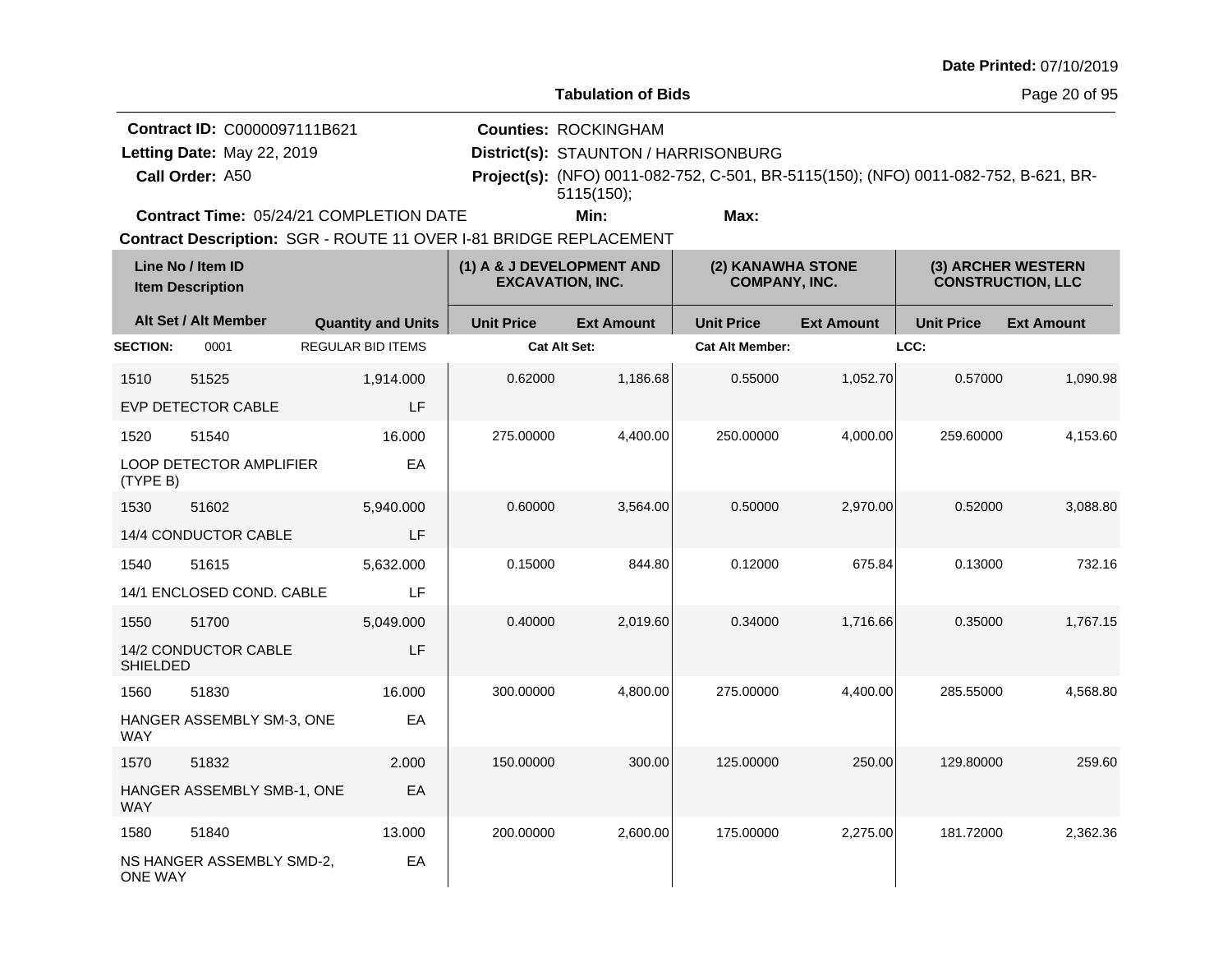**Tabulation of Bids**

Page 21 of 95

| <b>Contract ID: C0000097111B621</b>            | <b>Counties: ROCKINGHAM</b>          |                                                                                            |  |
|------------------------------------------------|--------------------------------------|--------------------------------------------------------------------------------------------|--|
| Letting Date: May 22, 2019                     | District(s): STAUNTON / HARRISONBURG |                                                                                            |  |
| Call Order: A50                                |                                      | <b>Project(s):</b> (NFO) 0011-082-752, C-501, BR-5115(150); (NFO) 0011-082-752, B-621, BR- |  |
|                                                | $5115(150)$ :                        |                                                                                            |  |
| <b>Contract Time: 05/24/21 COMPLETION DATE</b> | Min:                                 | Max:                                                                                       |  |

**Contract Time:** 05/24/21 COMPLETION DATE

|                 | Line No / Item ID<br><b>Item Description</b>                  |                           | (1) A & J DEVELOPMENT AND<br>(2) KANAWHA STONE<br><b>EXCAVATION, INC.</b><br><b>COMPANY, INC.</b> |                   |                        | (3) ARCHER WESTERN<br><b>CONSTRUCTION, LLC</b> |                   |                   |
|-----------------|---------------------------------------------------------------|---------------------------|---------------------------------------------------------------------------------------------------|-------------------|------------------------|------------------------------------------------|-------------------|-------------------|
|                 | Alt Set / Alt Member                                          | <b>Quantity and Units</b> | <b>Unit Price</b>                                                                                 | <b>Ext Amount</b> | <b>Unit Price</b>      | <b>Ext Amount</b>                              | <b>Unit Price</b> | <b>Ext Amount</b> |
| <b>SECTION:</b> | 0001                                                          | <b>REGULAR BID ITEMS</b>  | <b>Cat Alt Set:</b>                                                                               |                   | <b>Cat Alt Member:</b> |                                                | LCC:              |                   |
| 1590            | 51913                                                         | 1,860.000                 | 12.00000                                                                                          | 22,320.00         | 10.00000               | 18,600.00                                      | 10.38000          | 19,306.80         |
|                 | LOOP SAWCUT 5/8" 5/8"                                         | <b>LF</b>                 |                                                                                                   |                   |                        |                                                |                   |                   |
| 1600            | 51930                                                         | 1.000                     | 500.00000                                                                                         | 500.00            | 176.00000              | 176.00                                         | 624.24000         | 624.24            |
|                 | NS REMOVE EXISTING SIGN<br><b>STRUCTURE TYPE 1</b>            | EA                        |                                                                                                   |                   |                        |                                                |                   |                   |
| 1610            | 51930                                                         | 13.000                    | 600.00000                                                                                         | 7,800.00          | 170.00000              | 2,210.00                                       | 234.60000         | 3,049.80          |
|                 | <b>NS REMOVE EXISTING SIGN</b><br>STRUCTURE TYPE ST-1         | EA                        |                                                                                                   |                   |                        |                                                |                   |                   |
| 1620            | 51930                                                         | 1.000                     | 800.00000                                                                                         | 800.00            | 380.00000              | 380.00                                         | 312.12000         | 312.12            |
|                 | NS REMOVE EXISTING SIGN<br><b>STRUCTURE TYPE ST-2</b>         | EA                        |                                                                                                   |                   |                        |                                                |                   |                   |
| 1630            | 51930                                                         | 18,000                    | 525.00000                                                                                         | 9,450.00          | 95.00000               | 1,710.00                                       | 234.60000         | 4,222.80          |
|                 | <b>NS REMOVE EXISTING SIGN</b><br>STRUCTURE TYPE STP-1        | EA                        |                                                                                                   |                   |                        |                                                |                   |                   |
| 1640            | 51930                                                         | 2.000                     | 625.00000                                                                                         | 1,250.00          | 180.00000              | 360.00                                         | 312.12000         | 624.24            |
|                 | <b>NS REMOVE EXISTING SIGN</b><br><b>STRUCTURE TYPE STP-2</b> | EA                        |                                                                                                   |                   |                        |                                                |                   |                   |
| 1650            | 51930                                                         | 1.000                     | 800.00000                                                                                         | 800.00            | 280.00000              | 280.00                                         | 390.66000         | 390.66            |
|                 | NS REMOVE EXISTING SIGN<br>STRUCTURE TYPE STP-3               | EA                        |                                                                                                   |                   |                        |                                                |                   |                   |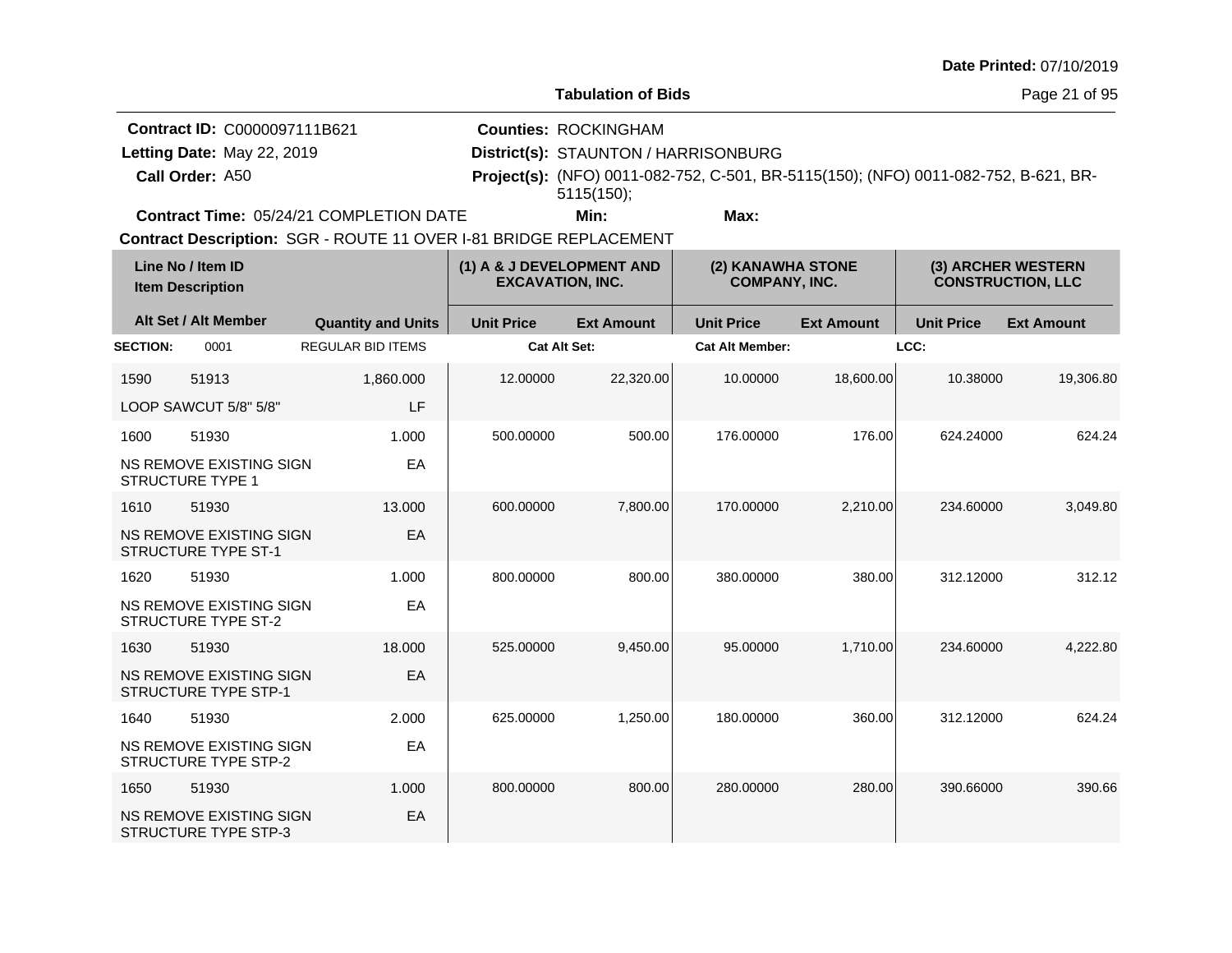**Tabulation of Bids**

Page 22 of 95

**Call Order: Letting Date:** May 22, 2019 **District(s): STAUNTON / HARRISONBURG Contract ID:** C0000097111B621 **Counties:** ROCKINGHAM A50 **Project(s):** (NFO) 0011-082-752, C-501, BR-5115(150); (NFO) 0011-082-752, B-621, BR-Letting Date: May 22, 2019 **Min: Max:** 5115(150);

**Contract Time:** 05/24/21 COMPLETION DATE

|                        | Line No / Item ID<br><b>Item Description</b>          |                           |                     | (1) A & J DEVELOPMENT AND<br><b>EXCAVATION, INC.</b> |                        | (2) KANAWHA STONE<br><b>COMPANY, INC.</b> |                   | (3) ARCHER WESTERN<br><b>CONSTRUCTION, LLC</b> |  |
|------------------------|-------------------------------------------------------|---------------------------|---------------------|------------------------------------------------------|------------------------|-------------------------------------------|-------------------|------------------------------------------------|--|
|                        | Alt Set / Alt Member                                  | <b>Quantity and Units</b> | <b>Unit Price</b>   | <b>Ext Amount</b>                                    | <b>Unit Price</b>      | <b>Ext Amount</b>                         | <b>Unit Price</b> | <b>Ext Amount</b>                              |  |
| <b>SECTION:</b>        | 0001                                                  | <b>REGULAR BID ITEMS</b>  | <b>Cat Alt Set:</b> |                                                      | <b>Cat Alt Member:</b> |                                           | LCC:              |                                                |  |
| 1660                   | 51930                                                 | 1.000                     | 1,500.00000         | 1,500.00                                             | 540.00000              | 540.00                                    | 2,495.94000       | 2,495.94                                       |  |
|                        | NS REMOVE EXISTING SIGN<br><b>STRUCTURE TYPE VIA</b>  | EA                        |                     |                                                      |                        |                                           |                   |                                                |  |
| 1670                   | 51930                                                 | 3.000                     | 600.00000           | 1,800.00                                             | 95.00000               | 285.00                                    | 78.54000          | 235.62                                         |  |
|                        | NS REMOVE EXISTING SIGN<br><b>STRUCTURE TYPE WP-1</b> | EA                        |                     |                                                      |                        |                                           |                   |                                                |  |
| 1680                   | 51930                                                 | 2.000                     | 700.00000           | 1,400.00                                             | 180.00000              | 360.00                                    | 156.06000         | 312.12                                         |  |
|                        | NS REMOVE EXISTING SIGN<br><b>STRUCTURE TYPE WP-2</b> | EA                        |                     |                                                      |                        |                                           |                   |                                                |  |
| 1690                   | 51931                                                 | 1.000                     | 350.00000           | 350.00                                               | 95.00000               | 95.00                                     | 312.12000         | 312.12                                         |  |
| <b>PANEL TYPE SP-1</b> | NS REMOVE EXISTING SIGN                               | EA                        |                     |                                                      |                        |                                           |                   |                                                |  |
| 1700                   | 51932                                                 | 2.000                     | 750.00000           | 1,500.00                                             | 200.00000              | 400.00                                    | 489.60000         | 979.20                                         |  |
| PANEL TYPE SP-1        | NS RELOCATE EXISTING SIGN                             | EA                        |                     |                                                      |                        |                                           |                   |                                                |  |
| 1710                   | 51932                                                 | 1.000                     | 800.00000           | 800.00                                               | 635.00000              | 635.00                                    | 312.12000         | 312.12                                         |  |
| PANEL TYPE SP-2        | NS RELOCATE EXISTING SIGN                             | EA                        |                     |                                                      |                        |                                           |                   |                                                |  |
| 1720                   | 51994                                                 | 2.000                     | 8,200.00000         | 16,400.00                                            | 7,500.00000            | 15,000.00                                 | 7,576.00000       | 15,152.00                                      |  |
| SUPPLY TYPE 2          | UNINTERRUPTIBLE POWER                                 | EA                        |                     |                                                      |                        |                                           |                   |                                                |  |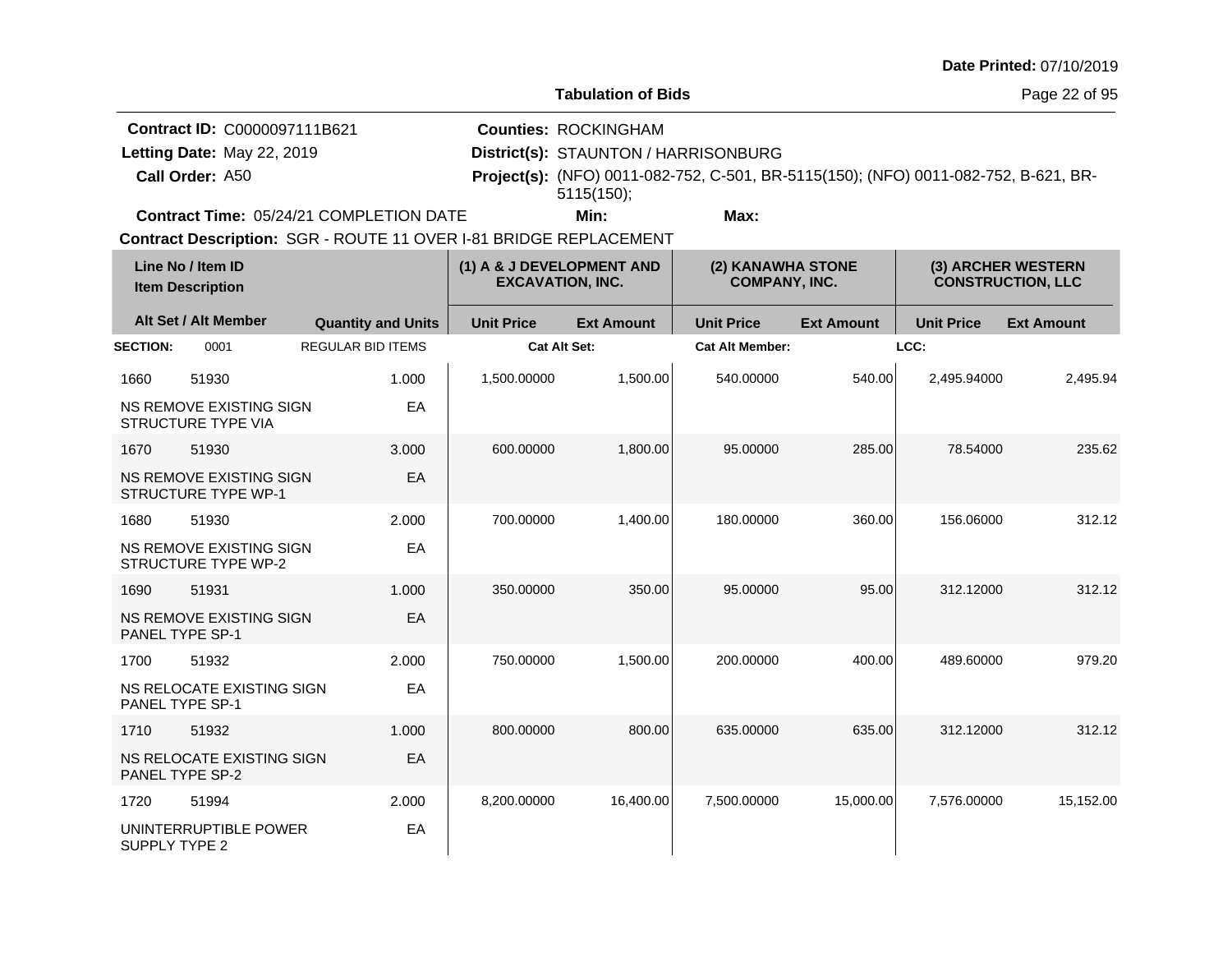**Tabulation of Bids**

Page 23 of 95

|                 | <b>Contract ID: C0000097111B621</b>            | <b>Counties: ROCKINGHAM</b>          |      |                                                                                            |  |
|-----------------|------------------------------------------------|--------------------------------------|------|--------------------------------------------------------------------------------------------|--|
|                 | Letting Date: May 22, 2019                     | District(s): STAUNTON / HARRISONBURG |      |                                                                                            |  |
| Call Order: A50 |                                                |                                      |      | <b>Project(s):</b> (NFO) 0011-082-752, C-501, BR-5115(150); (NFO) 0011-082-752, B-621, BR- |  |
|                 |                                                | 5115(150)                            |      |                                                                                            |  |
|                 | <b>Contract Time: 05/24/21 COMPLETION DATE</b> | Min:                                 | Max: |                                                                                            |  |

**Contract Time:** 05/24/21 COMPLETION DATE

| Line No / Item ID<br><b>Item Description</b> |                                                                            | (1) A & J DEVELOPMENT AND<br><b>EXCAVATION, INC.</b> |                     | (2) KANAWHA STONE<br><b>COMPANY, INC.</b> |                        | (3) ARCHER WESTERN<br><b>CONSTRUCTION, LLC</b> |                   |                   |
|----------------------------------------------|----------------------------------------------------------------------------|------------------------------------------------------|---------------------|-------------------------------------------|------------------------|------------------------------------------------|-------------------|-------------------|
|                                              | Alt Set / Alt Member                                                       | <b>Quantity and Units</b>                            | <b>Unit Price</b>   | <b>Ext Amount</b>                         | <b>Unit Price</b>      | <b>Ext Amount</b>                              | <b>Unit Price</b> | <b>Ext Amount</b> |
| <b>SECTION:</b>                              | 0001                                                                       | <b>REGULAR BID ITEMS</b>                             | <b>Cat Alt Set:</b> |                                           | <b>Cat Alt Member:</b> |                                                | LCC:              |                   |
| 1730                                         | 51995                                                                      | 2.000                                                | 3,800.00000         | 7,600.00                                  | 3,500.00000            | 7,000.00                                       | 3,536.00000       | 7,072.00          |
|                                              | UNINTERRUPTIBLE POWER<br>SUPPLY BATTERY PACK                               | EA                                                   |                     |                                           |                        |                                                |                   |                   |
| 1740                                         | 52002                                                                      | 2.000                                                | 16,500.00000        | 33,000.00                                 | 40,250.00000           | 80,500.00                                      | 41.447.25000      | 82.894.50         |
|                                              | NS TRAFFIC SIGNALIZATION<br><b>ADVANCED TRAFFIC</b><br>CONTROLLER (2070LX) | EA                                                   |                     |                                           |                        |                                                |                   |                   |
| 1750                                         | 52003                                                                      | 1,280.000                                            | 120.00000           | 153,600.00                                | 142,00000              | 181,760.00                                     | 153.00000         | 195,840.00        |
|                                              | <b>NS TRAFFIC ENGINEERING</b><br>QUEUE MANAGEMENT TEAM                     | <b>HR</b>                                            |                     |                                           |                        |                                                |                   |                   |
| 1760                                         | 54032                                                                      | 14,316.000                                           | 1.68000             | 24,050.88                                 | 1.50000                | 21,474.00                                      | 0.78000           | 11,166.48         |
| 4"                                           | TYPE B CLASS I PVMT LINE MRKG                                              | LF                                                   |                     |                                           |                        |                                                |                   |                   |
| 1770                                         | 54042                                                                      | 524.000                                              | 24.08000            | 12,617.92                                 | 21.50000               | 11,266.00                                      | 5.23000           | 2,740.52          |
| <b>MARKING 24"</b>                           | TYPE B CLASS I PAVE. LINE                                                  | LF                                                   |                     |                                           |                        |                                                |                   |                   |
| 1780                                         | 54075                                                                      | 725.000                                              | 3.08000             | 2,233.00                                  | 2.75000                | 1,993.75                                       | 2.85000           | 2.066.25          |
| MRKG 4"                                      | TYPE B CLASS VI PVMT LINE                                                  | LF                                                   |                     |                                           |                        |                                                |                   |                   |
| 1790                                         | 54076                                                                      | 827.000                                              | 4.65000             | 3,845.55                                  | 4.15000                | 3,432.05                                       | 4.29000           | 3,547.83          |
| MRKG 6"                                      | TYPE B CLASS VI PVMT LINE                                                  | LF                                                   |                     |                                           |                        |                                                |                   |                   |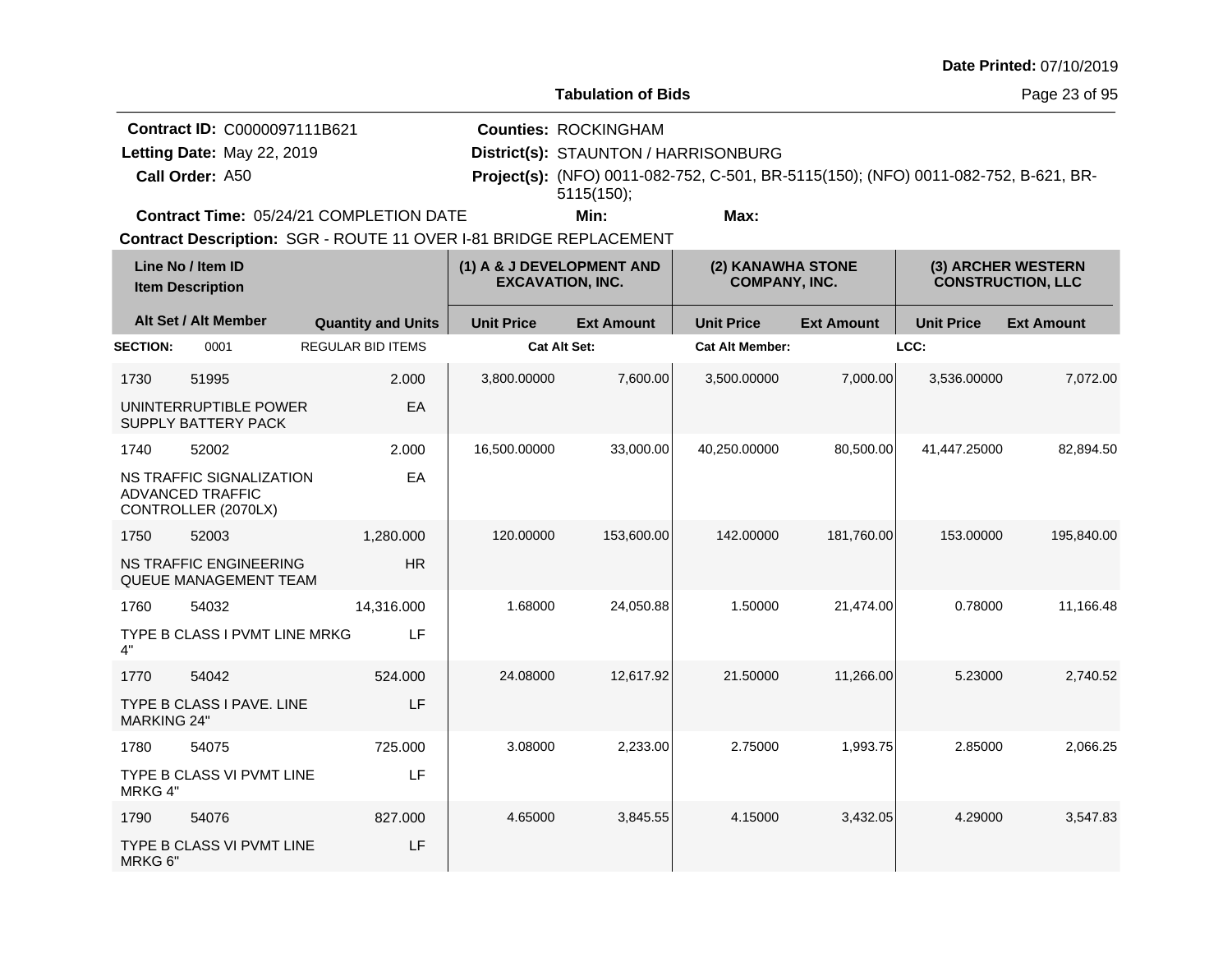**Tabulation of Bids**

**Call Order: Letting Date:** May 22, 2019 **District(s): STAUNTON / HARRISONBURG Contract ID:** C0000097111B621 **Counties:** ROCKINGHAM A50 **Project(s):** (NFO) 0011-082-752, C-501, BR-5115(150); (NFO) 0011-082-752, B-621, BR-Letting Date: May 22, 2019 **Min: Max:** 5115(150);

**Contract Time:** 05/24/21 COMPLETION DATE

| Line No / Item ID<br><b>Item Description</b> |                                                       |                           | (1) A & J DEVELOPMENT AND<br><b>EXCAVATION, INC.</b> |                     | (2) KANAWHA STONE<br><b>COMPANY, INC.</b> |                        | (3) ARCHER WESTERN<br><b>CONSTRUCTION, LLC</b> |                   |                   |
|----------------------------------------------|-------------------------------------------------------|---------------------------|------------------------------------------------------|---------------------|-------------------------------------------|------------------------|------------------------------------------------|-------------------|-------------------|
|                                              | Alt Set / Alt Member                                  | <b>Quantity and Units</b> |                                                      | <b>Unit Price</b>   | <b>Ext Amount</b>                         | <b>Unit Price</b>      | <b>Ext Amount</b>                              | <b>Unit Price</b> | <b>Ext Amount</b> |
| <b>SECTION:</b>                              | 0001                                                  | <b>REGULAR BID ITEMS</b>  |                                                      | <b>Cat Alt Set:</b> |                                           | <b>Cat Alt Member:</b> |                                                | LCC:              |                   |
| 1800                                         | 54079                                                 | 1,663.000                 |                                                      | 5.55000             | 9,229.65                                  | 4.95000                | 8,231.85                                       | 7.16000           | 11,907.08         |
| <b>PVMT MRKG 4"</b>                          | <b>TYPE B CLASS VI CONTRAST</b>                       |                           | LF                                                   |                     |                                           |                        |                                                |                   |                   |
| 1810                                         | 54105                                                 | 13,015.000                |                                                      | 1.68000             | 21,865.20                                 | 1.50000                | 19,522.50                                      | 0.78000           | 10,151.70         |
| <b>MARKING</b>                               | <b>ERADICATE EXIST. LINEAR PVMT</b>                   |                           | LF                                                   |                     |                                           |                        |                                                |                   |                   |
| 1820                                         | 54106                                                 | 561.000                   |                                                      | 8.40000             | 4,712.40                                  | 7.50000                | 4,207.50                                       | 2.62000           | 1.469.82          |
| <b>PVMT MRKG</b>                             | <b>ERADICATE EXIST, NONLINEAR</b>                     |                           | <b>SF</b>                                            |                     |                                           |                        |                                                |                   |                   |
| 1830                                         | 54210                                                 | 229.000                   |                                                      | 5.00000             | 1,145.00                                  | 27.00000               | 6,183.00                                       | 8.37000           | 1,916.73          |
|                                              | <b>REMOVE EXIST, RAISED</b><br><b>PAVEMENT MARKER</b> |                           | EA                                                   |                     |                                           |                        |                                                |                   |                   |
| 1840                                         | 54217                                                 | 183.000                   |                                                      | 42.00000            | 7,686.00                                  | 37.50000               | 6,862.50                                       | 33.48000          | 6,126.84          |
|                                              | SNOW PLOW. RAISED PAVE.<br>MARKER ASPH.CONC           |                           | EA                                                   |                     |                                           |                        |                                                |                   |                   |
| 1850                                         | 54218                                                 | 21.000                    |                                                      | 93.00000            | 1,953.00                                  | 77.50000               | 1,627.50                                       | 36.62000          | 769.02            |
|                                              | SNOW PLOW. RAISED PAVE.<br><b>MARKER HYD, CONC</b>    |                           | EA                                                   |                     |                                           |                        |                                                |                   |                   |
| 1860                                         | 54242                                                 | 796.000                   |                                                      | 12.27000            | 9,766.92                                  | 11.00000               | 8,756.00                                       | 10.46000          | 8,326.16          |
|                                              | TEMP. PAVE. MARKER 2 WAY                              |                           | EA                                                   |                     |                                           |                        |                                                |                   |                   |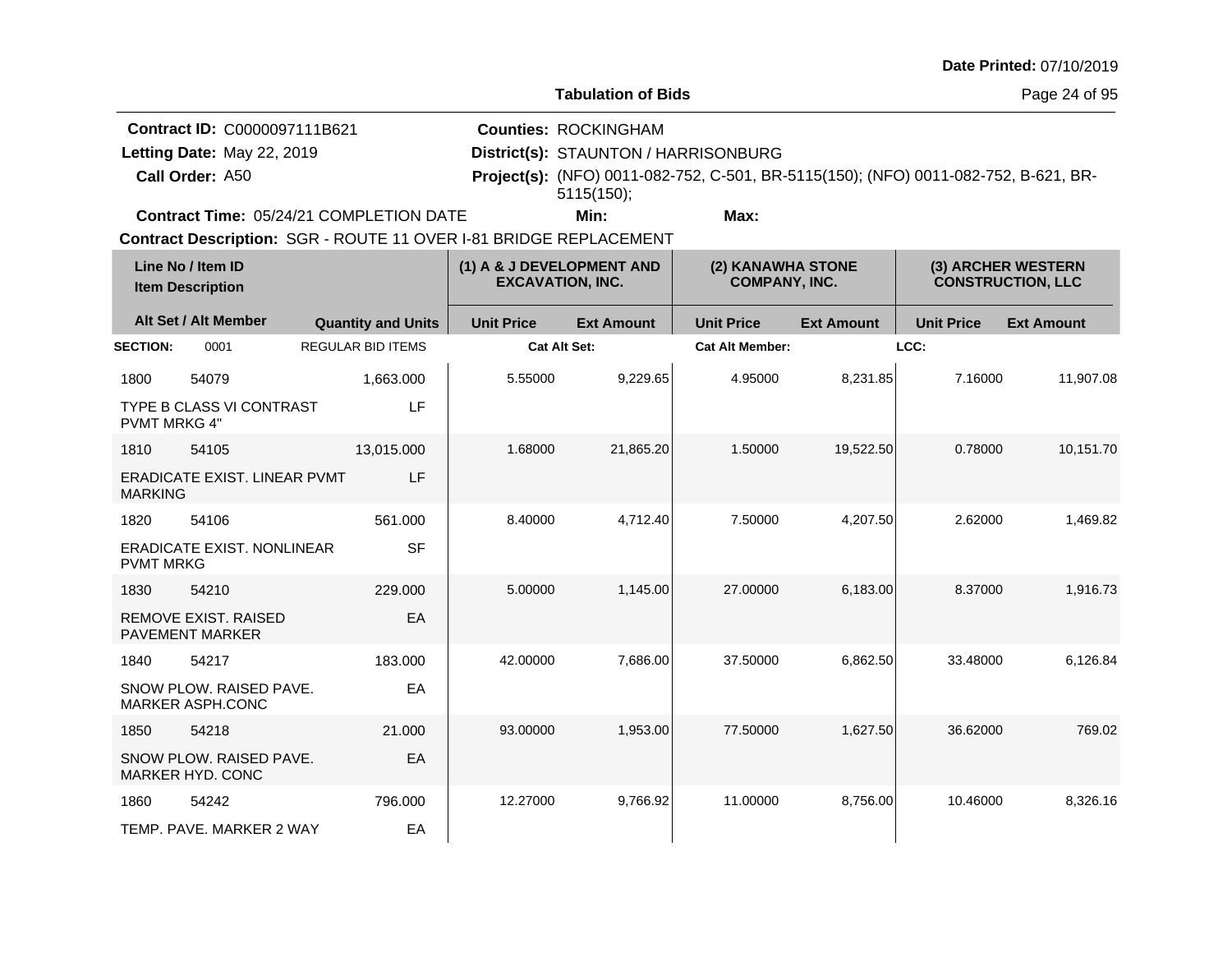**Tabulation of Bids**

**Counties:** ROCKINGHAM

**Contract ID:** C0000097111B621

Letting Date: May 22, 2019

**Call Order:**

**Letting Date:** May 22, 2019 **District(s): STAUNTON / HARRISONBURG** A50 **Project(s):** (NFO) 0011-082-752, C-501, BR-5115(150); (NFO) 0011-082-752, B-621, BR-5115(150);

**Contract Time:** 05/24/21 COMPLETION DATE

**Min: Max:**

| Line No / Item ID<br><b>Item Description</b> |                                                    | (1) A & J DEVELOPMENT AND<br><b>EXCAVATION, INC.</b> |                   | (2) KANAWHA STONE<br><b>COMPANY, INC.</b> |                        | (3) ARCHER WESTERN<br><b>CONSTRUCTION, LLC</b> |                   |                   |
|----------------------------------------------|----------------------------------------------------|------------------------------------------------------|-------------------|-------------------------------------------|------------------------|------------------------------------------------|-------------------|-------------------|
|                                              | Alt Set / Alt Member                               | <b>Quantity and Units</b>                            | <b>Unit Price</b> | <b>Ext Amount</b>                         | <b>Unit Price</b>      | <b>Ext Amount</b>                              | <b>Unit Price</b> | <b>Ext Amount</b> |
| <b>SECTION:</b>                              | 0001                                               | <b>REGULAR BID ITEMS</b>                             | Cat Alt Set:      |                                           | <b>Cat Alt Member:</b> |                                                | LCC:              |                   |
| 1870                                         | 54428                                              | 44,760.000                                           | 1.07000           | 47,893.20                                 | 1.00000                | 44,760.00                                      | 0.26000           | 11,637.60         |
|                                              | TEMP. PVMT MRKG, TY. A, 4"                         | LF                                                   |                   |                                           |                        |                                                |                   |                   |
| 1880                                         | 54430                                              | 8,817.000                                            | 1.68000           | 14,812.56                                 | 1.50000                | 13,225.50                                      | 0.31000           | 2,733.27          |
|                                              | TEMP. PVMT MRKG, TY. A, 6"                         | LF                                                   |                   |                                           |                        |                                                |                   |                   |
| 1890                                         | 54432                                              | 7,108.000                                            | 2.30000           | 16,348.40                                 | 2.05000                | 14,571.40                                      | 0.44000           | 3,127.52          |
|                                              | TEMP. PVMT MRKG, TY. A, 8"                         | LF                                                   |                   |                                           |                        |                                                |                   |                   |
| 1900                                         | 54440                                              | 883.000                                              | 17.87000          | 15,779.21                                 | 16.00000               | 14,128.00                                      | 1.34000           | 1,183.22          |
|                                              | TEMP. PVMT MRKG, TY. A, 24"                        | LF                                                   |                   |                                           |                        |                                                |                   |                   |
| 1910                                         | 54457                                              | 23,000                                               | 330.00000         | 7,590.00                                  | 295.00000              | 6,785.00                                       | 47.08000          | 1,082.84          |
|                                              | TEMP. PVMT SYMBOL MRKG<br>SINGLE TURN ARROW TY. A  | EA                                                   |                   |                                           |                        |                                                |                   |                   |
| 1920                                         | 54466                                              | 2,000.000                                            | 2.52000           | 5,040.00                                  | 2.25000                | 4,500.00                                       | 2.77000           | 5,540.00          |
|                                              | TYPE E TEMP. PVMT MRKG 6"                          | LF                                                   |                   |                                           |                        |                                                |                   |                   |
| 1930                                         | 54526                                              | 5,580.000                                            | 3.08000           | 17,186.40                                 | 2.75000                | 15,345.00                                      | 2.53000           | 14,117.40         |
| CLASS III 6"                                 | NS TEMP. PVMT MRKG TYPE D                          | EA                                                   |                   |                                           |                        |                                                |                   |                   |
| 1940                                         | 54574                                              | 15.000                                               | 510.00000         | 7,650.00                                  | 455.00000              | 6,825.00                                       | 57.54000          | 863.10            |
|                                              | <b>PVMT SYMB MRKG SGL TURN</b><br>ARROW TY B, CL I | EA                                                   |                   |                                           |                        |                                                |                   |                   |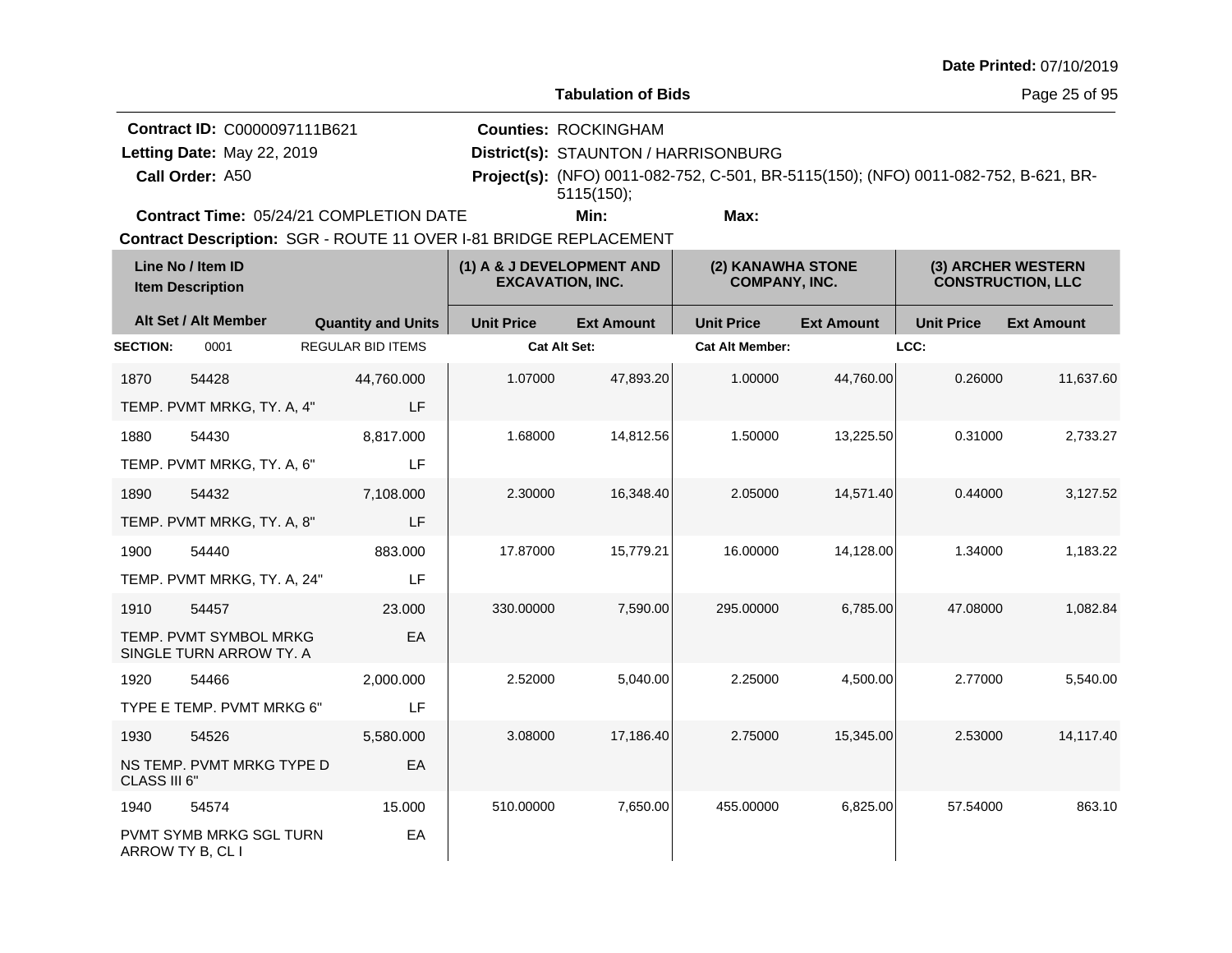**Tabulation of Bids**

Page 26 of 95

| <b>Contract ID: C0000097111B621</b>            | <b>Counties: ROCKINGHAM</b>          |                                                                                            |  |
|------------------------------------------------|--------------------------------------|--------------------------------------------------------------------------------------------|--|
| Letting Date: May 22, 2019                     | District(s): STAUNTON / HARRISONBURG |                                                                                            |  |
| Call Order: A50                                |                                      | <b>Project(s):</b> (NFO) 0011-082-752, C-501, BR-5115(150); (NFO) 0011-082-752, B-621, BR- |  |
|                                                | $5115(150)$ :                        |                                                                                            |  |
| <b>Contract Time: 05/24/21 COMPLETION DATE</b> | Min:                                 | Max:                                                                                       |  |

**Contract Time:** 05/24/21 COMPLETION DATE

| Line No / Item ID<br><b>Item Description</b> |                                                           |                           | (1) A & J DEVELOPMENT AND<br><b>EXCAVATION, INC.</b> |                   | (2) KANAWHA STONE<br><b>COMPANY, INC.</b> |                   | (3) ARCHER WESTERN<br><b>CONSTRUCTION, LLC</b> |                   |
|----------------------------------------------|-----------------------------------------------------------|---------------------------|------------------------------------------------------|-------------------|-------------------------------------------|-------------------|------------------------------------------------|-------------------|
|                                              | Alt Set / Alt Member                                      | <b>Quantity and Units</b> | <b>Unit Price</b>                                    | <b>Ext Amount</b> | <b>Unit Price</b>                         | <b>Ext Amount</b> | <b>Unit Price</b>                              | <b>Ext Amount</b> |
| <b>SECTION:</b>                              | 0001                                                      | <b>REGULAR BID ITEMS</b>  | <b>Cat Alt Set:</b>                                  |                   | <b>Cat Alt Member:</b>                    |                   | LCC:                                           |                   |
| 1950                                         | 54576                                                     | 2.000                     | 700.00000                                            | 1,400.00          | 625.00000                                 | 1,250.00          | 78.46000                                       | 156.92            |
|                                              | PVMT SYMB MRKG DBL TURN<br>ARROW THRU/LT OR RT TY A       | EA                        |                                                      |                   |                                           |                   |                                                |                   |
| 1960                                         | 54577                                                     | 2.000                     | 1,092.00000                                          | 2,184.00          | 975.00000                                 | 1,950.00          | 130.77000                                      | 261.54            |
|                                              | PVMT SYMB MRKG DBL TURN<br>ARROW THRU/LT OR RT TY B, CL I | EA                        |                                                      |                   |                                           |                   |                                                |                   |
| 1970                                         | 54625                                                     | 7.000                     | 106.40000                                            | 744.80            | 95.00000                                  | 665.00            | 47.08000                                       | 329.56            |
| B, CLI                                       | PVMT SYMB MRKG YIELD 2'x3' TY                             | EA                        |                                                      |                   |                                           |                   |                                                |                   |
| 1980                                         | 55080                                                     | 5,028.000                 | 0.60000                                              | 3.016.80          | 0.50000                                   | 2.514.00          | 0.52000                                        | 2.614.56          |
|                                              | 8 CONDUCTOR CABLE                                         | LF                        |                                                      |                   |                                           |                   |                                                |                   |
| 1990                                         | 55586                                                     | 4.000                     | 1,400.00000                                          | 5,600.00          | 1,250.00000                               | 5,000.00          | 1,297.97000                                    | 5,191.88          |
|                                              | JUNCTION BOX JB-S1                                        | EA                        |                                                      |                   |                                           |                   |                                                |                   |
| 2000                                         | 55587                                                     | 23.000                    | 1,650.00000                                          | 37,950.00         | 1,500.00000                               | 34,500.00         | 1,557.57000                                    | 35,824.11         |
|                                              | JUNCTION BOX JB-S2                                        | EA                        |                                                      |                   |                                           |                   |                                                |                   |
| 2010                                         | 55588                                                     | 2.000                     | 1,900.00000                                          | 3,800.00          | 1,750.00000                               | 3,500.00          | 1,817.17000                                    | 3.634.34          |
|                                              | <b>JUNCTION BOX JB-S3</b>                                 | EA                        |                                                      |                   |                                           |                   |                                                |                   |
| 2020                                         | 56014                                                     | 6.000                     | 275.00000                                            | 1,650.00          | 250.00000                                 | 1,500.00          | 259.60000                                      | 1,557.60          |
| 10'                                          | ELECT. SER. GRD. ELECTRODE                                | EA                        |                                                      |                   |                                           |                   |                                                |                   |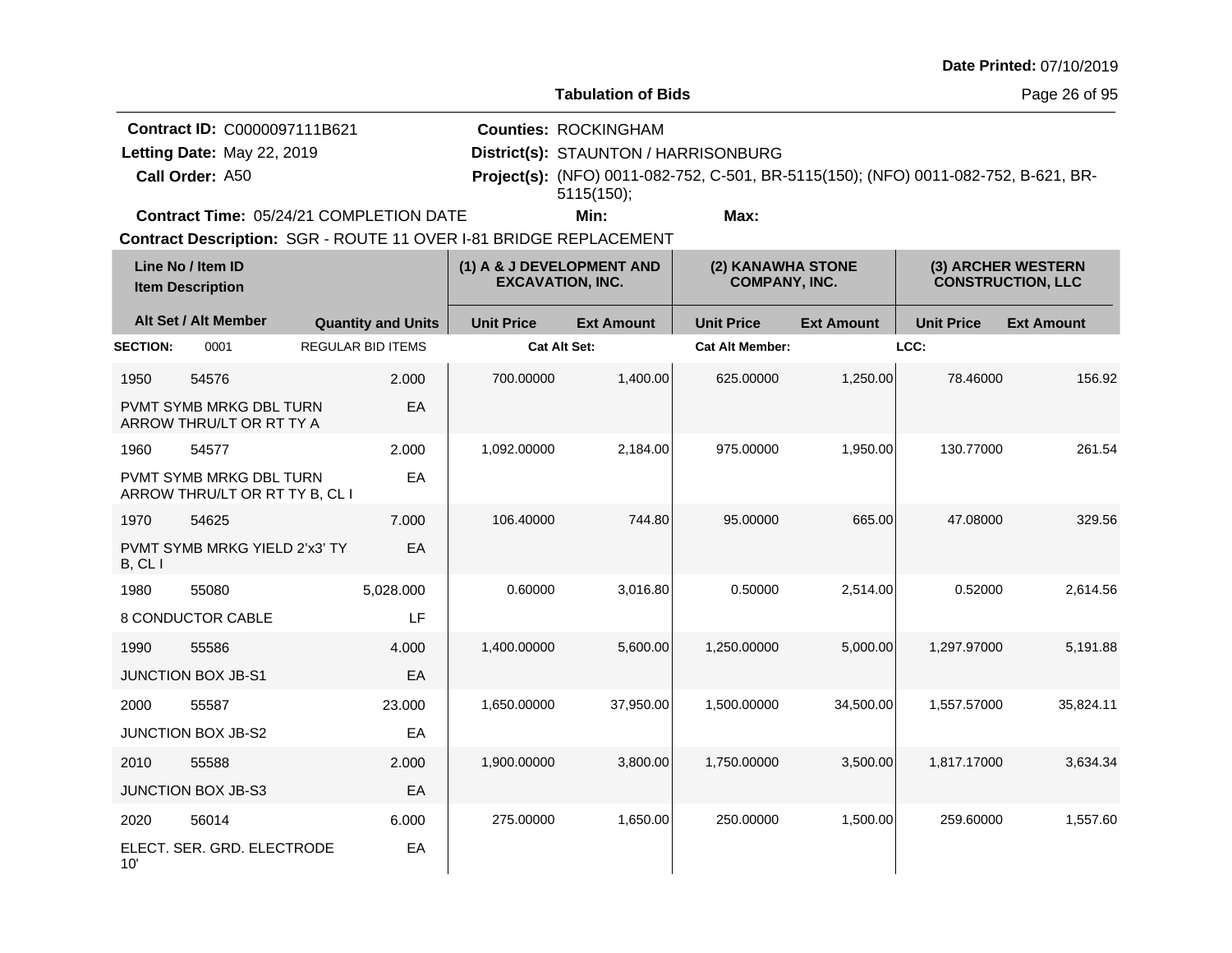**Tabulation of Bids**

**Counties:** ROCKINGHAM

**Contract ID:** C0000097111B621

Letting Date: May 22, 2019

**Call Order:**

**Letting Date:** May 22, 2019 **District(s): STAUNTON / HARRISONBURG** A50 **Project(s):** (NFO) 0011-082-752, C-501, BR-5115(150); (NFO) 0011-082-752, B-621, BR-5115(150);

**Contract Time:** 05/24/21 COMPLETION DATE

**Min: Max:**

| Line No / Item ID<br><b>Item Description</b> |                                | (1) A & J DEVELOPMENT AND<br><b>EXCAVATION, INC.</b> |                     | (2) KANAWHA STONE<br><b>COMPANY, INC.</b> |                        | (3) ARCHER WESTERN<br><b>CONSTRUCTION, LLC</b> |                   |                   |
|----------------------------------------------|--------------------------------|------------------------------------------------------|---------------------|-------------------------------------------|------------------------|------------------------------------------------|-------------------|-------------------|
|                                              | Alt Set / Alt Member           | <b>Quantity and Units</b>                            | <b>Unit Price</b>   | <b>Ext Amount</b>                         | <b>Unit Price</b>      | <b>Ext Amount</b>                              | <b>Unit Price</b> | <b>Ext Amount</b> |
| <b>SECTION:</b>                              | 0001                           | <b>REGULAR BID ITEMS</b>                             | <b>Cat Alt Set:</b> |                                           | <b>Cat Alt Member:</b> |                                                | LCC:              |                   |
| 2030                                         | 56021                          | 89.000                                               | 0.40000             | 35.60                                     | 0.35000                | 31.15                                          | 0.36000           | 32.04             |
| 1" PVC CONDUIT                               |                                | LF                                                   |                     |                                           |                        |                                                |                   |                   |
| 2040                                         | 56024                          | 573.000                                              | 0.50000             | 286.50                                    | 0.45000                | 257.85                                         | 0.47000           | 269.31            |
|                                              | 1 1/4" PVC CONDUIT             | LF                                                   |                     |                                           |                        |                                                |                   |                   |
| 2050                                         | 56026                          | 44.000                                               | 5.25000             | 231.00                                    | 4.75000                | 209.00                                         | 4.93000           | 216.92            |
|                                              | 1 1/4" METAL CONDUIT           | LF                                                   |                     |                                           |                        |                                                |                   |                   |
| 2060                                         | 56050                          | 996.000                                              | 16.50000            | 16,434.00                                 | 15.05000               | 14,989.80                                      | 15.63000          | 15,567.48         |
|                                              | <b>BORED CONDUIT 2"</b>        | LF                                                   |                     |                                           |                        |                                                |                   |                   |
| 2070                                         | 56051                          | 1,496.000                                            | 18.80000            | 28,124.80                                 | 17.05000               | 25,506.80                                      | 17.70000          | 26,479.20         |
|                                              | <b>BORED CONDUIT 3"</b>        | LF                                                   |                     |                                           |                        |                                                |                   |                   |
| 2080                                         | 56053                          | 1,903.000                                            | 0.80000             | 1,522.40                                  | 0.73000                | 1,389.19                                       | 0.76000           | 1,446.28          |
| 2" PVC CONDUIT                               |                                | LF                                                   |                     |                                           |                        |                                                |                   |                   |
| 2090                                         | 56054                          | 2,508.000                                            | 1.50000             | 3,762.00                                  | 1.40000                | 3,511.20                                       | 1.45000           | 3,636.60          |
| 3" PVC CONDUIT                               |                                | LF                                                   |                     |                                           |                        |                                                |                   |                   |
| 2100                                         | 56055                          | 56.000                                               | 2.00000             | 112.00                                    | 1.90000                | 106.40                                         | 1.97000           | 110.32            |
| 4" PVC CONDUIT                               |                                | LF                                                   |                     |                                           |                        |                                                |                   |                   |
| 2110                                         | 56200                          | 2,640.000                                            | 7.50000             | 19,800.00                                 | 7.85000                | 20,724.00                                      | 7.11000           | 18,770.40         |
|                                              | <b>TRENCH EXCAVATION ECI-1</b> | LF                                                   |                     |                                           |                        |                                                |                   |                   |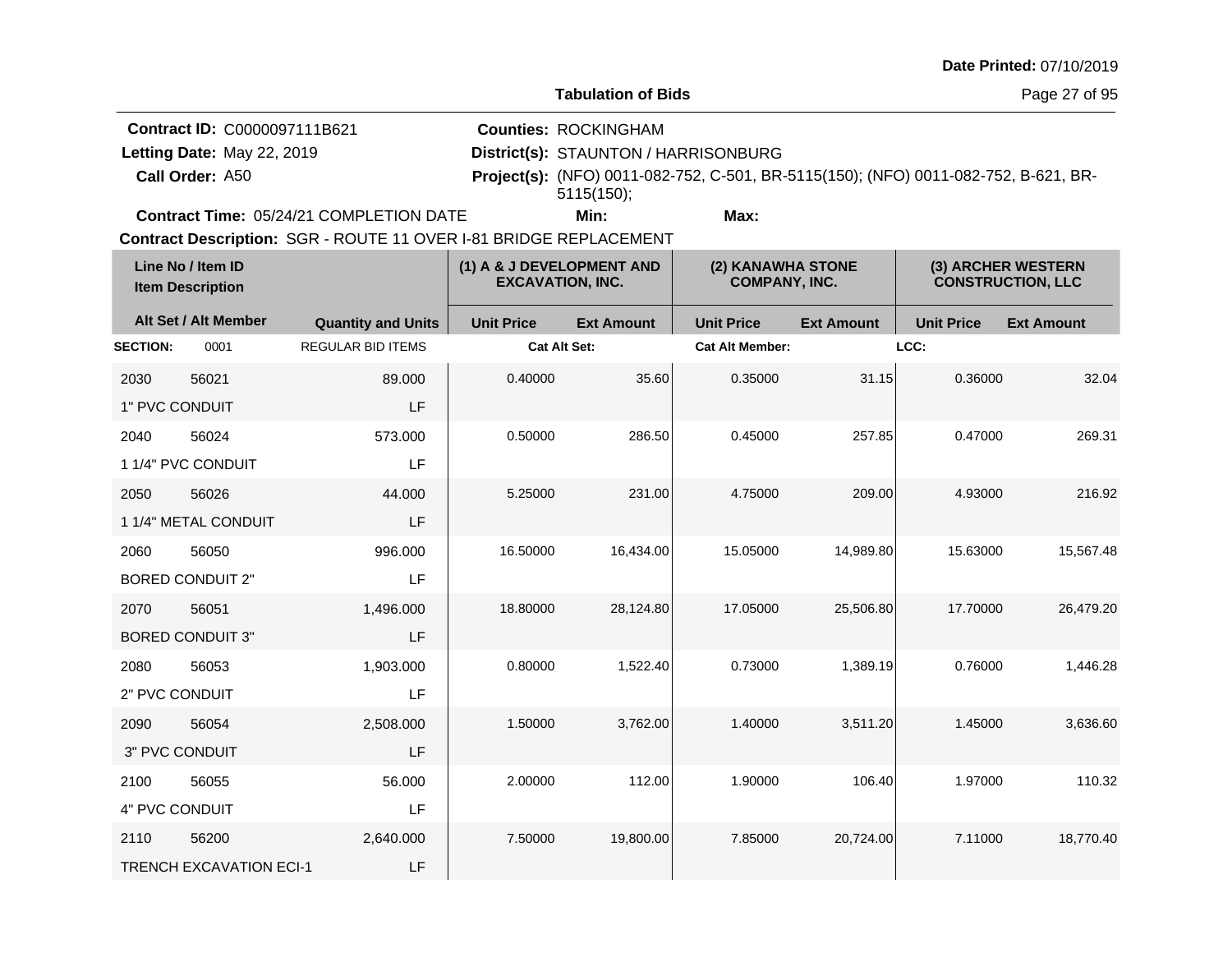**Tabulation of Bids**

**Contract ID:** C0000097111B621 **Counties:** ROCKINGHAM Letting Date: May 22, 2019

**Call Order:**

**Letting Date:** May 22, 2019 **District(s): STAUNTON / HARRISONBURG** A50 **Project(s):** (NFO) 0011-082-752, C-501, BR-5115(150); (NFO) 0011-082-752, B-621, BR-5115(150);

**Contract Time:** 05/24/21 COMPLETION DATE

**Min: Max:**

| Line No / Item ID<br><b>Item Description</b> |                                                             |                           | (1) A & J DEVELOPMENT AND<br><b>EXCAVATION, INC.</b> |                   | (2) KANAWHA STONE<br><b>COMPANY, INC.</b> |                   | (3) ARCHER WESTERN<br><b>CONSTRUCTION, LLC</b> |                   |
|----------------------------------------------|-------------------------------------------------------------|---------------------------|------------------------------------------------------|-------------------|-------------------------------------------|-------------------|------------------------------------------------|-------------------|
|                                              | Alt Set / Alt Member                                        | <b>Quantity and Units</b> | <b>Unit Price</b>                                    | <b>Ext Amount</b> | <b>Unit Price</b>                         | <b>Ext Amount</b> | <b>Unit Price</b>                              | <b>Ext Amount</b> |
| <b>SECTION:</b>                              | 0001                                                        | <b>REGULAR BID ITEMS</b>  | <b>Cat Alt Set:</b>                                  |                   | <b>Cat Alt Member:</b>                    |                   | LCC:                                           |                   |
| 2120                                         | 56205                                                       | 3.000                     | 2,700.00000                                          | 8,100.00          | 2,500.00000                               | 7,500.00          | 2,595.95000                                    | 7,787.85          |
| <b>TEST BORE</b>                             |                                                             | EA                        |                                                      |                   |                                           |                   |                                                |                   |
| 2130                                         | 57203                                                       | 1,408.000                 | 9.00000                                              | 12,672.00         | 8.00000                                   | 11,264.00         | 8.31000                                        | 11.700.48         |
| <b>STRAND</b>                                | FIBER OPTIC DROP CABLE 12                                   | LF                        |                                                      |                   |                                           |                   |                                                |                   |
| 2140                                         | 57204                                                       | 1.000                     | 3,300.00000                                          | 3,300.00          | 3,000.00000                               | 3,000.00          | 3.114.10000                                    | 3,114.10          |
| <b>PANEL</b>                                 | PRE-TERMINATED FIBER PATCH                                  | EA                        |                                                      |                   |                                           |                   |                                                |                   |
| 2150                                         | 57215                                                       | 1.000                     | 2,700.00000                                          | 2,700.00          | 2,500.00000                               | 2,500.00          | 2,595.95000                                    | 2,595.95          |
|                                              | <b>FIBER DISTRIBUTION CENTER</b>                            | EA                        |                                                      |                   |                                           |                   |                                                |                   |
| 2160                                         | 57221                                                       | 1.000                     | 3,900.00000                                          | 3,900.00          | 3,550.00000                               | 3,550.00          | 3,686.25000                                    | 3,686.25          |
| <b>SWITCH Gbps</b>                           | <b>MANAGED FIELD ETHERNET</b>                               | EA                        |                                                      |                   |                                           |                   |                                                |                   |
| 2170                                         | 57227                                                       | 4.000                     | 750.00000                                            | 3,000.00          | 685.00000                                 | 2,740.00          | 711.29000                                      | 2,845.16          |
|                                              | <b>DISTRIBUTION SFP MODULE</b><br>1Gbps, LC, AND SHORT HAUL | EA                        |                                                      |                   |                                           |                   |                                                |                   |
| 2180                                         | 57257                                                       | 1.000                     | 8,700.00000                                          | 8,700.00          | 8,000.00000                               | 8,000.00          | 8,307.03000                                    | 8,307.03          |
|                                              | <b>L3 FIELD AGGREGATION</b><br>ETHERNET SWITCH HARDENED     | EA                        |                                                      |                   |                                           |                   |                                                |                   |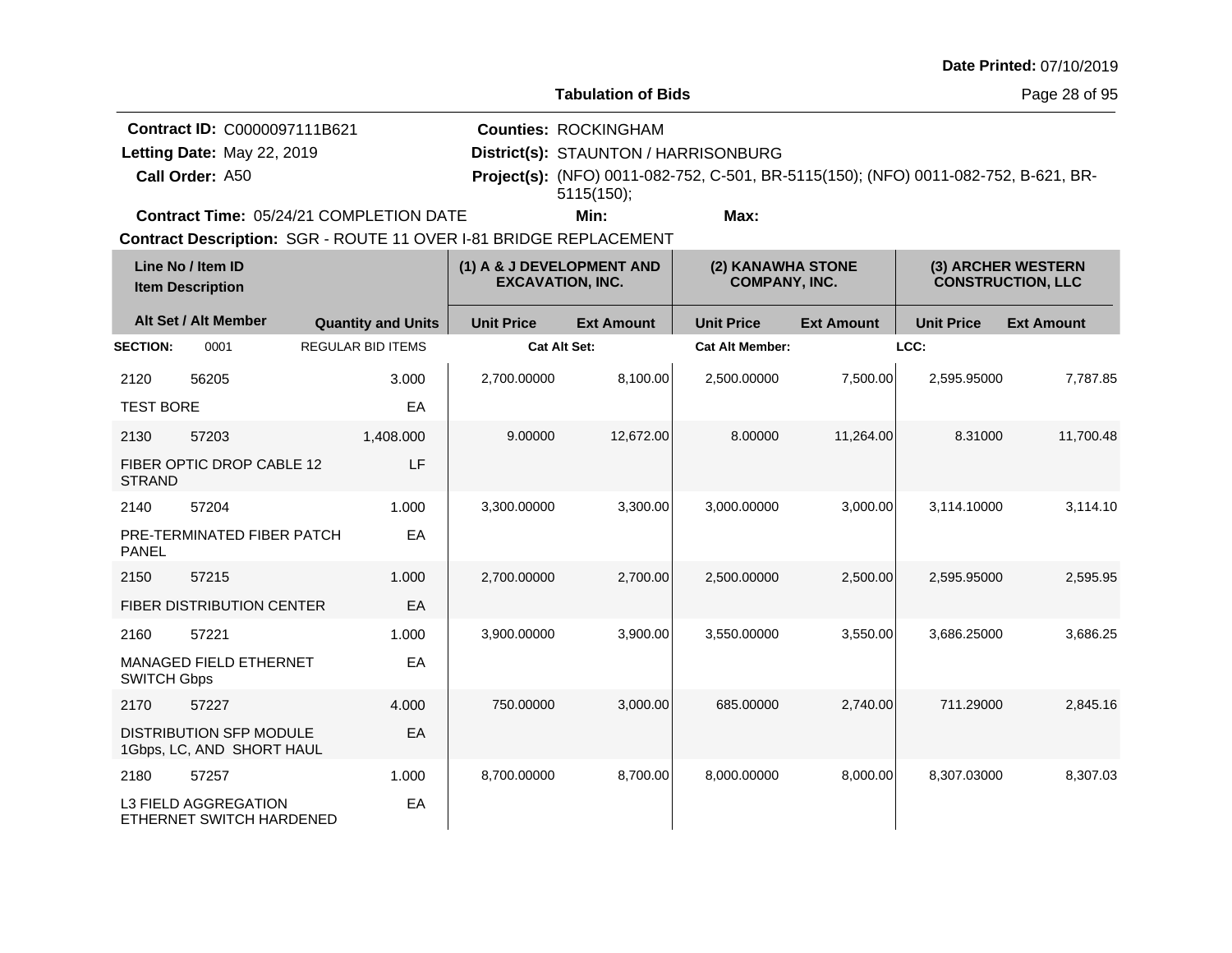**Tabulation of Bids**

Page 29 of 95

| <b>Contract ID: C0000097111B621</b>            | <b>Counties: ROCKINGHAM</b>          |                                                                                            |  |
|------------------------------------------------|--------------------------------------|--------------------------------------------------------------------------------------------|--|
| Letting Date: May 22, 2019                     | District(s): STAUNTON / HARRISONBURG |                                                                                            |  |
| Call Order: A50                                |                                      | <b>Project(s):</b> (NFO) 0011-082-752, C-501, BR-5115(150); (NFO) 0011-082-752, B-621, BR- |  |
|                                                | $5115(150)$ :                        |                                                                                            |  |
| <b>Contract Time: 05/24/21 COMPLETION DATE</b> | Min:                                 | Max:                                                                                       |  |

**Contract Time:** 05/24/21 COMPLETION DATE

| Line No / Item ID<br><b>Item Description</b> |                                                               |                           | (1) A & J DEVELOPMENT AND<br><b>EXCAVATION, INC.</b> |                   | (2) KANAWHA STONE<br><b>COMPANY, INC.</b> |                   | (3) ARCHER WESTERN<br><b>CONSTRUCTION, LLC</b> |                   |
|----------------------------------------------|---------------------------------------------------------------|---------------------------|------------------------------------------------------|-------------------|-------------------------------------------|-------------------|------------------------------------------------|-------------------|
|                                              | Alt Set / Alt Member                                          | <b>Quantity and Units</b> | <b>Unit Price</b>                                    | <b>Ext Amount</b> | <b>Unit Price</b>                         | <b>Ext Amount</b> | <b>Unit Price</b>                              | <b>Ext Amount</b> |
| <b>SECTION:</b>                              | 0001                                                          | <b>REGULAR BID ITEMS</b>  | <b>Cat Alt Set:</b>                                  |                   | <b>Cat Alt Member:</b>                    |                   | LCC:                                           |                   |
| 2190                                         | 60409                                                         | 727.500                   | 860.00000                                            | 625,650.00        | 850.00000                                 | 618,375.00        | 750.00000                                      | 545,625.00        |
| <b>SHRINKAGE</b>                             | CONC. CLASS A4 MOD. LOW                                       | <b>CY</b>                 |                                                      |                   |                                           |                   |                                                |                   |
| 2200                                         | 60490                                                         | 2,575.000                 | 5.50000                                              | 14,162.50         | 4.00000                                   | 10,300.00         | 3.50000                                        | 9,012.50          |
|                                              | <b>BRIDGE DECK GROOVING</b>                                   | SY                        |                                                      |                   |                                           |                   |                                                |                   |
| 2210                                         | 60495                                                         | 2,575.000                 | 3.90000                                              | 10,042.50         | 3.00000                                   | 7,725.00          | 2.06000                                        | 5,304.50          |
|                                              | <b>COVER DEPTH SURVEY</b>                                     | SY                        |                                                      |                   |                                           |                   |                                                |                   |
| 2220                                         | 61712                                                         | 158,050.000               | 3.90000                                              | 616,395.00        | 3.60000                                   | 568,980.00        | 3.00000                                        | 474,150.00        |
| STEEL CL. II                                 | <b>CORROSION RESISTANT REINF.</b>                             | <b>LB</b>                 |                                                      |                   |                                           |                   |                                                |                   |
| 2230                                         | 61812                                                         | (1122800)                 | 1,965,000.00000                                      | 1,965,000.00      | 2,836,000.00000                           | 2,836,000.00      | 2,448,691.00000                                | 2,448,691.00      |
| A709 GRADE 50W                               | STR.STEEL PLATE GIRDER ASTM                                   | <b>LB</b>                 |                                                      |                   |                                           |                   |                                                |                   |
| 2240                                         | 62010                                                         | 772.000                   | 180.00000                                            | 138,960.00        | 235.00000                                 | 181,420.00        | 150.00000                                      | 115,800.00        |
|                                              | <b>CONCRETE PARAPET</b>                                       | LF                        |                                                      |                   |                                           |                   |                                                |                   |
| 2250                                         | 62535                                                         | 14.000                    | 1,200.00000                                          | 16,800.00         | 1,965.00000                               | 27,510.00         | 1.300.00000                                    | 18,200.00         |
|                                              | NS BRIDGE SUPERSTRUCTURE<br><b>ELASTOMERIC BEARING DEVICE</b> | EA                        |                                                      |                   |                                           |                   |                                                |                   |
| 2260                                         | 62535                                                         | 7.000                     | 1,700.00000                                          | 11,900.00         | 4,925.00000                               | 34,475.00         | 3,300.00000                                    | 23,100.00         |
|                                              | <b>NS BRIDGE SUPERSTRUCTURE</b><br>LOW PROFILE BEARING DEVICE | EA                        |                                                      |                   |                                           |                   |                                                |                   |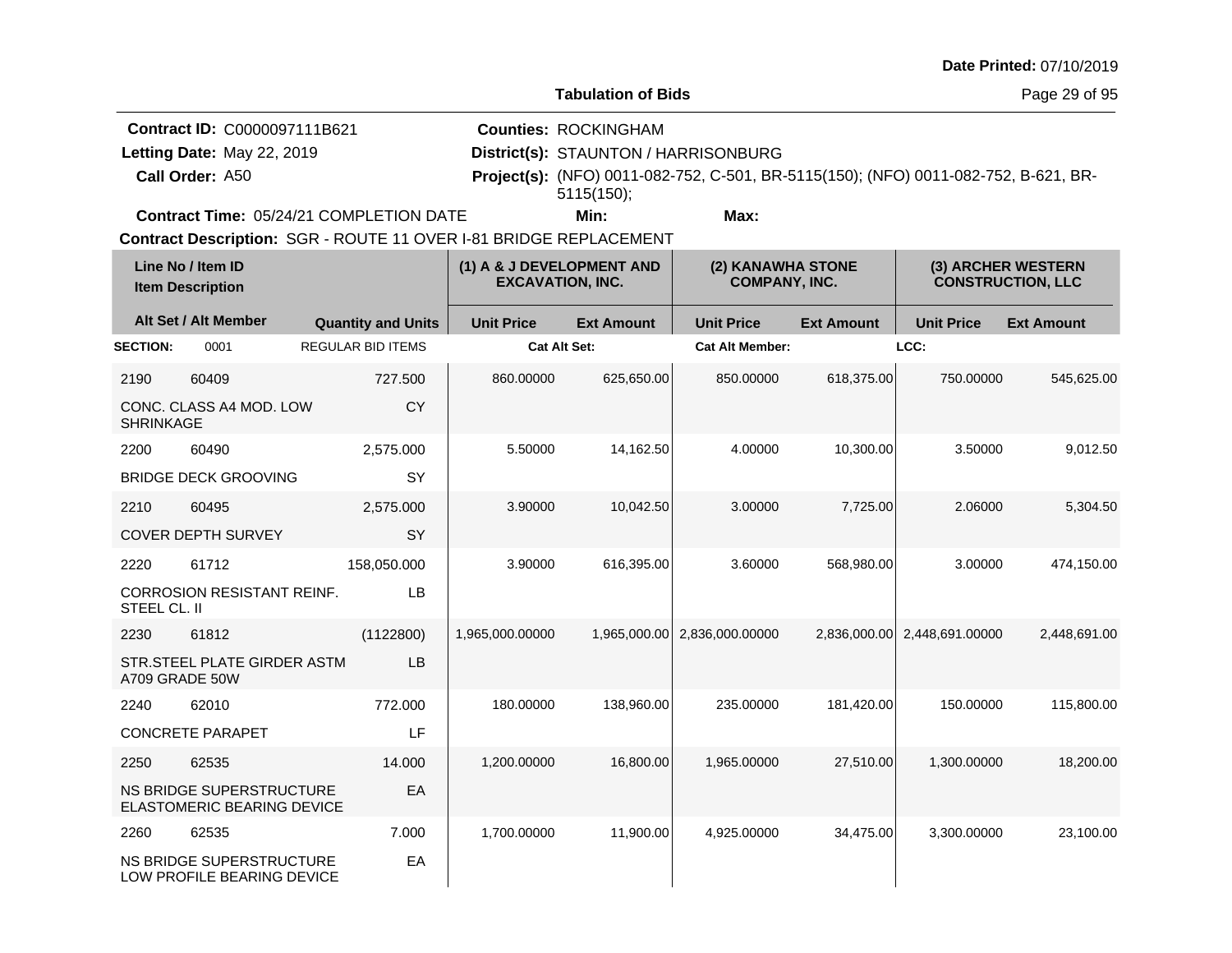**Tabulation of Bids**

Page 30 of 95

| <b>Contract ID: C0000097111B621</b>            | <b>Counties: ROCKINGHAM</b>          |                                                                                            |  |
|------------------------------------------------|--------------------------------------|--------------------------------------------------------------------------------------------|--|
| Letting Date: May 22, 2019                     | District(s): STAUNTON / HARRISONBURG |                                                                                            |  |
| Call Order: A50                                |                                      | <b>Project(s):</b> (NFO) 0011-082-752, C-501, BR-5115(150); (NFO) 0011-082-752, B-621, BR- |  |
|                                                | $5115(150)$ :                        |                                                                                            |  |
| <b>Contract Time: 05/24/21 COMPLETION DATE</b> | Min:                                 | Max:                                                                                       |  |

**Contract Time:** 05/24/21 COMPLETION DATE

| Line No / Item ID<br><b>Item Description</b> |                                                    | (1) A & J DEVELOPMENT AND<br><b>EXCAVATION, INC.</b> |                     | (2) KANAWHA STONE<br><b>COMPANY, INC.</b> |                        | (3) ARCHER WESTERN<br><b>CONSTRUCTION, LLC</b> |                   |                   |
|----------------------------------------------|----------------------------------------------------|------------------------------------------------------|---------------------|-------------------------------------------|------------------------|------------------------------------------------|-------------------|-------------------|
|                                              | Alt Set / Alt Member                               | <b>Quantity and Units</b>                            | <b>Unit Price</b>   | <b>Ext Amount</b>                         | <b>Unit Price</b>      | <b>Ext Amount</b>                              | <b>Unit Price</b> | <b>Ext Amount</b> |
| <b>SECTION:</b>                              | 0001                                               | <b>REGULAR BID ITEMS</b>                             | <b>Cat Alt Set:</b> |                                           | <b>Cat Alt Member:</b> |                                                | LCC:              |                   |
| 2270                                         | 64011                                              | 2,536.000                                            | 33.00000            | 83,688.00                                 | 37.00000               | 93,832.00                                      | 50.00000          | 126,800.00        |
|                                              | <b>STRUCTURE EXCAVATION</b>                        | CY                                                   |                     |                                           |                        |                                                |                   |                   |
| 2280                                         | 64015                                              | 3,415.000                                            | 25.00000            | 85,375.00                                 | 27.00000               | 92,205.00                                      | 22.50000          | 76,837.50         |
| <b>ZONE</b>                                  | SELECT BACKFILL ABUTMENT                           | <b>TON</b>                                           |                     |                                           |                        |                                                |                   |                   |
| 2290                                         | 64032                                              | 498,000                                              | 19.00000            | 9,462.00                                  | 25.00000               | 12,450.00                                      | 18.60000          | 9,262.80          |
|                                              | <b>GEOCOMPOSITE WALL DRAIN</b>                     | SY                                                   |                     |                                           |                        |                                                |                   |                   |
| 2300                                         | 64036                                              | 483.000                                              | 3.50000             | 1,690.50                                  | 7.00000                | 3,381.00                                       | 18.56000          | 8,964.48          |
|                                              | PIPE UNDERDRAIN 6"                                 | LF                                                   |                     |                                           |                        |                                                |                   |                   |
| 2310                                         | 65013                                              | 1,287.100                                            | 450.00000           | 579,195.00                                | 565.00000              | 727,211.50                                     | 740.00000         | 952,454.00        |
|                                              | <b>CONCRETE CLASS A3</b>                           | <b>CY</b>                                            |                     |                                           |                        |                                                |                   |                   |
| 2320                                         | 65095                                              | 93.100                                               | 180.00000           | 16,758.00                                 | 420.00000              | 39,102.00                                      | 210.00000         | 19,551.00         |
|                                              | NS CONCRETE CLASS A3 OR T3<br>(UNREINFORCED)       | CY                                                   |                     |                                           |                        |                                                |                   |                   |
| 2330                                         | 65200                                              | 119,860.000                                          | 1.05000             | 125,853.00                                | 1.30000                | 155,818.00                                     | 1.10000           | 131,846.00        |
| <b>REINF. STEEL</b>                          |                                                    | LB                                                   |                     |                                           |                        |                                                |                   |                   |
| 2340                                         | 66925                                              | 647.000                                              | 50.00000            | 32,350.00                                 | 72.00000               | 46,584.00                                      | 72.00000          | 46,584.00         |
|                                              | <b>NS BRIDGE SUBSTRUCTURE</b><br>AGGR. MATL. NO. 1 | <b>TON</b>                                           |                     |                                           |                        |                                                |                   |                   |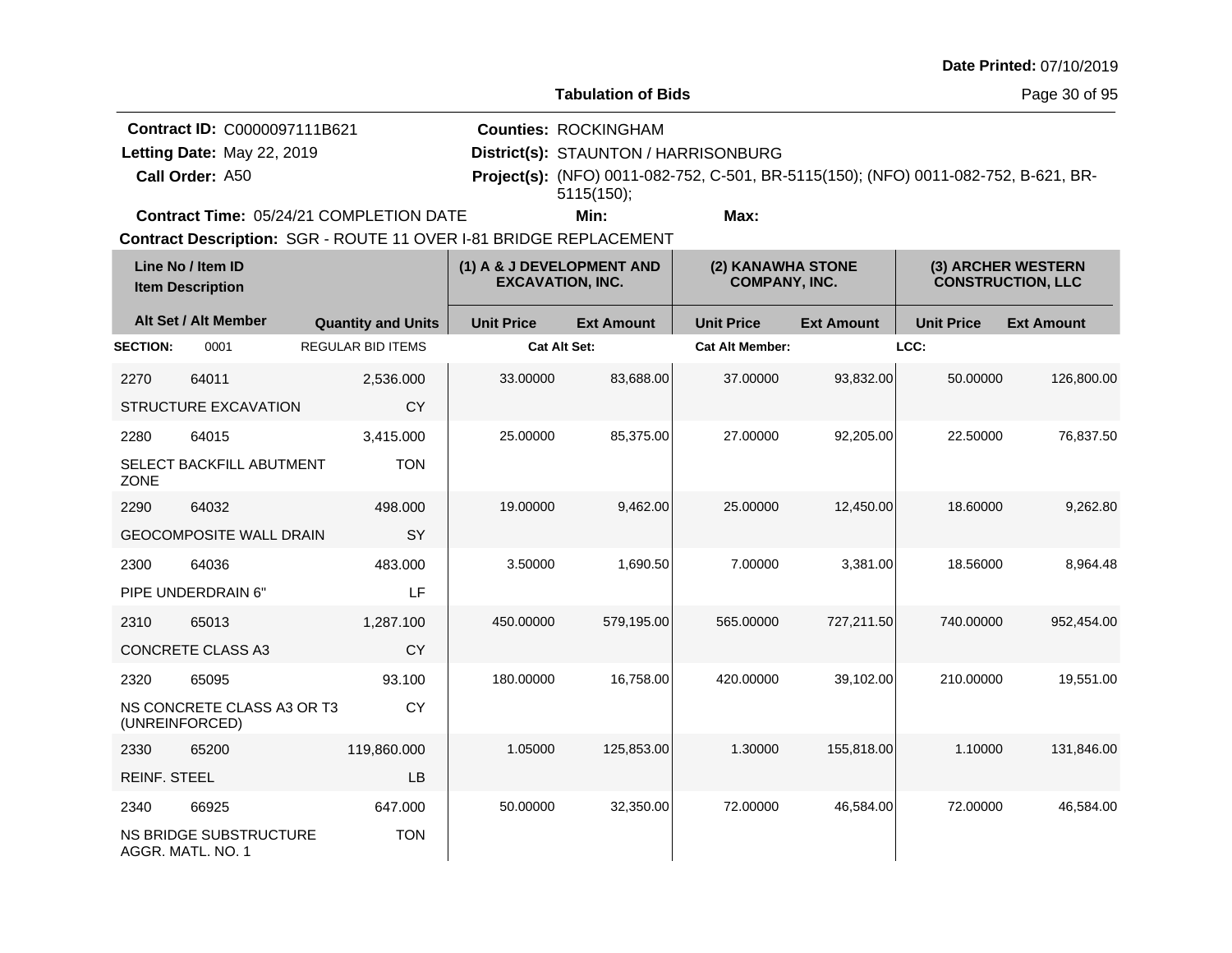**Tabulation of Bids**

Page 31 of 95

|                 | <b>Contract ID: C0000097111B621</b>            | <b>Counties: ROCKINGHAM</b>          |      |                                                                                            |  |
|-----------------|------------------------------------------------|--------------------------------------|------|--------------------------------------------------------------------------------------------|--|
|                 | Letting Date: May 22, 2019                     | District(s): STAUNTON / HARRISONBURG |      |                                                                                            |  |
| Call Order: A50 |                                                |                                      |      | <b>Project(s):</b> (NFO) 0011-082-752, C-501, BR-5115(150); (NFO) 0011-082-752, B-621, BR- |  |
|                 |                                                | $5115(150)$ :                        |      |                                                                                            |  |
|                 | <b>Contract Time: 05/24/21 COMPLETION DATE</b> | Min:                                 | Max: |                                                                                            |  |

**Contract Time:** 05/24/21 COMPLETION DATE

|                 | Line No / Item ID<br><b>Item Description</b>             |                             |                           |                     | (1) A & J DEVELOPMENT AND<br><b>EXCAVATION, INC.</b> |                        | (2) KANAWHA STONE<br><b>COMPANY, INC.</b> |                   | (3) ARCHER WESTERN<br><b>CONSTRUCTION, LLC</b> |
|-----------------|----------------------------------------------------------|-----------------------------|---------------------------|---------------------|------------------------------------------------------|------------------------|-------------------------------------------|-------------------|------------------------------------------------|
|                 | Alt Set / Alt Member                                     |                             | <b>Quantity and Units</b> | <b>Unit Price</b>   | <b>Ext Amount</b>                                    | <b>Unit Price</b>      | <b>Ext Amount</b>                         | <b>Unit Price</b> | <b>Ext Amount</b>                              |
| <b>SECTION:</b> | 0001                                                     | <b>REGULAR BID ITEMS</b>    |                           | <b>Cat Alt Set:</b> |                                                      | <b>Cat Alt Member:</b> |                                           | LCC:              |                                                |
| 2350            | 67900                                                    |                             | (1)                       | 240,000.00000       | 240,000.00                                           | 350,000.00000          | 350,000.00                                | 180,000.00000     | 180,000.00                                     |
| NO. 1172        | NS DISM, & REM, EXIST, STR, STR.                         |                             | LS                        |                     |                                                      |                        |                                           |                   |                                                |
| 2360            | 67904                                                    |                             | (1)                       | 195,000.00000       | 195,000.00                                           | 88,000.00000           | 88,000.00                                 | 15,000.00000      | 15,000.00                                      |
|                 | <b>NS BRIDGE INCIDENTALS</b><br><b>TEMPORARY SHORING</b> |                             | LS                        |                     |                                                      |                        |                                           |                   |                                                |
| 2370            | 67910                                                    |                             | 1.000                     | 2,000.00000         | 2,000.00                                             | 6,200.00000            | 6,200.00                                  | 500.00000         | 500.00                                         |
| B-621           | NS NBIS ACCESS, UNDER BRIDGE                             |                             | <b>DAY</b>                |                     |                                                      |                        |                                           |                   |                                                |
| 2380            | 68476                                                    |                             | (1)                       | 1.00000             | 1.00                                                 | 85,000.00000           | 85,000.00                                 | 74,000.00000      | 74,000.00                                      |
| STR. NO. 1172   | NS ENV.& WORKER PROTECTION                               |                             | <b>LS</b>                 |                     |                                                      |                        |                                           |                   |                                                |
| 2390            | 68492                                                    |                             | (1)                       | 1.00000             | 1.00                                                 | 1.500.00000            | 1.500.00                                  | 53,000.00000      | 53,000.00                                      |
| 1172, TYPE B    | NS MATERIAL DISPOSAL STR. NO.                            |                             | LS                        |                     |                                                      |                        |                                           |                   |                                                |
|                 | <b>Section Totals:</b>                                   |                             |                           |                     | \$12,560,729.22                                      |                        | \$13,184,299.29                           |                   | \$13,233,966.45                                |
|                 | Life Cycle Costs:                                        |                             |                           |                     |                                                      |                        |                                           |                   |                                                |
|                 | <b>Section Total with LCC:</b>                           |                             |                           |                     | \$12,560,729.22                                      |                        | \$13,184,299.29                           |                   | \$13,233,966.45                                |
|                 |                                                          | <b>Contract Item Totals</b> |                           |                     | \$12,560,729.22                                      |                        | \$13,184,299.29                           |                   | \$13,233,966.45                                |
|                 |                                                          | <b>Contract Time Totals</b> |                           |                     |                                                      |                        |                                           |                   |                                                |
|                 | <b>Contract Life Cycle Costs Totals</b>                  |                             |                           |                     | \$0.00                                               |                        | \$0.00                                    |                   | \$0.00                                         |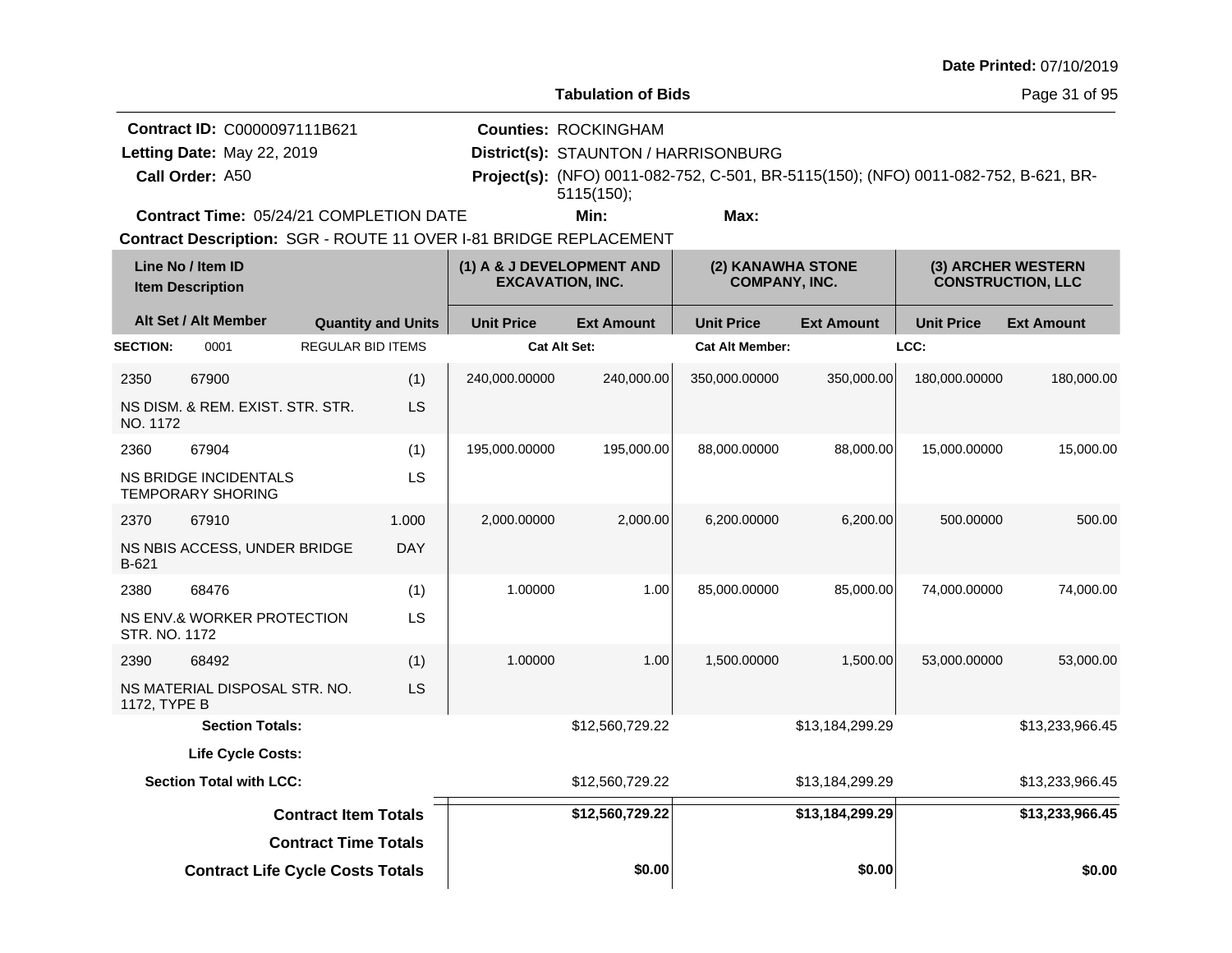|                                                                   | <b>Tabulation of Bids</b>            |                                                                                     | Page 32 of 95 |
|-------------------------------------------------------------------|--------------------------------------|-------------------------------------------------------------------------------------|---------------|
| Contract ID: C0000097111B621                                      | <b>Counties: ROCKINGHAM</b>          |                                                                                     |               |
| Letting Date: May 22, 2019                                        | District(s): STAUNTON / HARRISONBURG |                                                                                     |               |
| Call Order: A50                                                   | $5115(150)$ ;                        | Project(s): (NFO) 0011-082-752, C-501, BR-5115(150); (NFO) 0011-082-752, B-621, BR- |               |
| <b>Contract Time: 05/24/21 COMPLETION DATE</b>                    | Min:                                 | Max:                                                                                |               |
| Contract Description: SGR - ROUTE 11 OVER I-81 BRIDGE REPLACEMENT |                                      |                                                                                     |               |
| <b>Contract Grand Totals</b>                                      | \$12,560,729.22                      | \$13,184,299.29                                                                     | 13,233,966.45 |
|                                                                   |                                      |                                                                                     |               |

**( ) indicates item is bid as Lump Sum**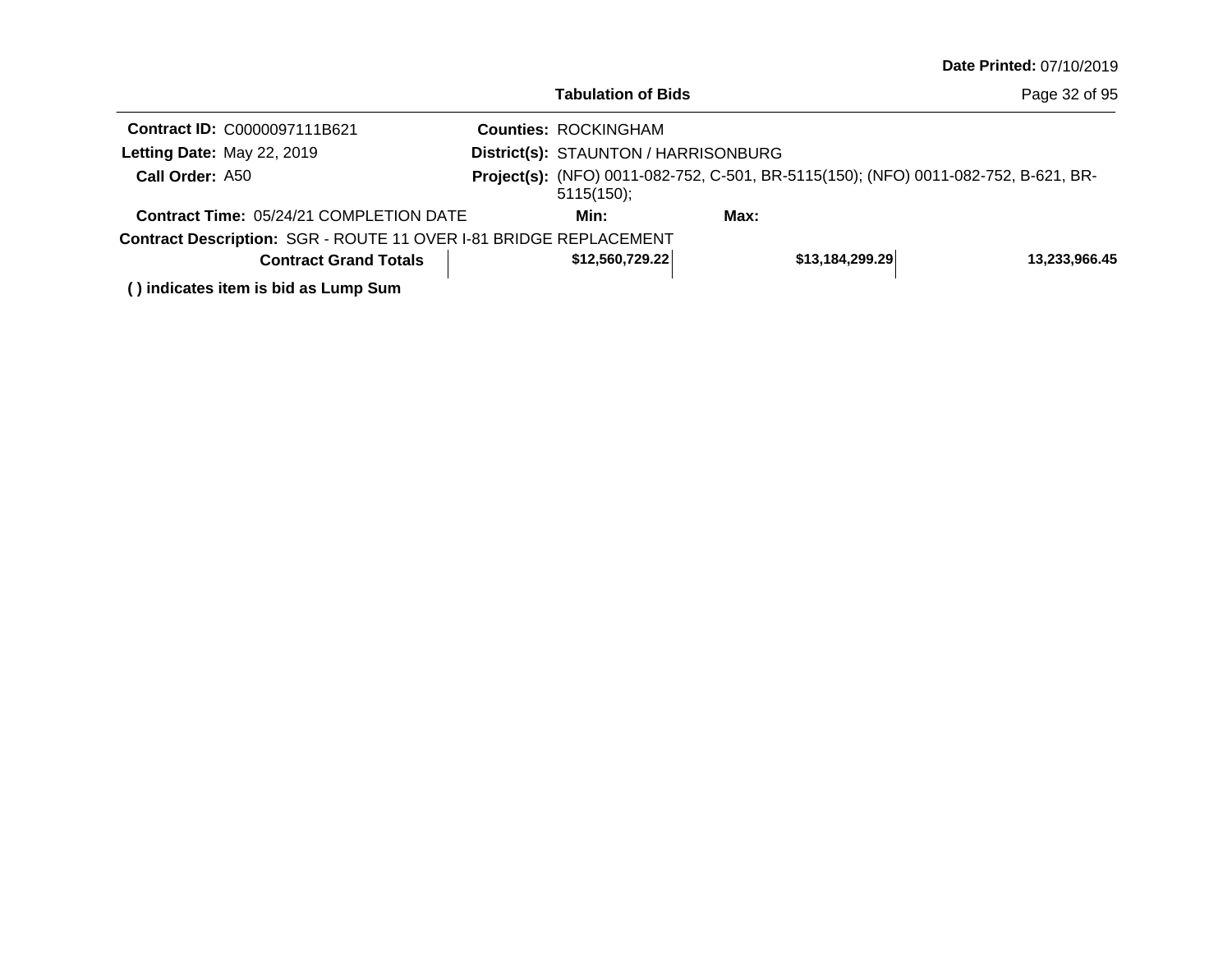|                                                                                                                                                                     |                                                                               |                                                          |                     |                                                                                   |                                                                                     |                   |                   | Date Printed: 07/10/2019 |
|---------------------------------------------------------------------------------------------------------------------------------------------------------------------|-------------------------------------------------------------------------------|----------------------------------------------------------|---------------------|-----------------------------------------------------------------------------------|-------------------------------------------------------------------------------------|-------------------|-------------------|--------------------------|
|                                                                                                                                                                     |                                                                               |                                                          |                     | <b>Tabulation of Bids</b>                                                         |                                                                                     |                   |                   | Page 33 of 95            |
|                                                                                                                                                                     | Contract ID: C0000097111B621<br>Letting Date: May 22, 2019<br>Call Order: A50 |                                                          |                     | <b>Counties: ROCKINGHAM</b><br>District(s): STAUNTON / HARRISONBURG<br>5115(150); | Project(s): (NFO) 0011-082-752, C-501, BR-5115(150); (NFO) 0011-082-752, B-621, BR- |                   |                   |                          |
|                                                                                                                                                                     | <b>Contract Time: 05/24/21 COMPLETION DATE</b>                                |                                                          |                     | Min:                                                                              | Max:                                                                                |                   |                   |                          |
| Contract Description: SGR - ROUTE 11 OVER I-81 BRIDGE REPLACEMENT<br>Line No / Item ID<br>(4) SHIRLEY CONTRACTING<br><b>COMPANY, LLC</b><br><b>Item Description</b> |                                                                               | (5) BRAYMAN<br><b>CONSTRUCTION</b><br><b>CORPORATION</b> |                     |                                                                                   | (6) BRANCH CIVIL, INC.                                                              |                   |                   |                          |
|                                                                                                                                                                     | Alt Set / Alt Member                                                          | <b>Quantity and Units</b>                                | <b>Unit Price</b>   | <b>Ext Amount</b>                                                                 | <b>Unit Price</b>                                                                   | <b>Ext Amount</b> | <b>Unit Price</b> | <b>Ext Amount</b>        |
| <b>SECTION:</b>                                                                                                                                                     | 0001                                                                          | <b>REGULAR BID ITEMS</b>                                 | <b>Cat Alt Set:</b> |                                                                                   | <b>Cat Alt Member:</b>                                                              |                   | LCC:              |                          |
| 0010                                                                                                                                                                | 00100                                                                         | (1)                                                      | 700,000.00000       | 700,000.00                                                                        | 700,000.00000                                                                       | 700,000.00        | 750,000.00000     | 750,000.00               |
| <b>MOBILIZATION</b>                                                                                                                                                 |                                                                               | LS                                                       |                     |                                                                                   |                                                                                     |                   |                   |                          |
| 0020                                                                                                                                                                | 00101                                                                         | (1)                                                      | 190,000.00000       | 190,000.00                                                                        | 250,000.00000                                                                       | 250,000.00        | 80,000.00000      | 80,000.00                |
| <b>CONSTRUCTION</b>                                                                                                                                                 | <b>CONSTRUCTION SURVEYING</b>                                                 | LS                                                       |                     |                                                                                   |                                                                                     |                   |                   |                          |
| 0030                                                                                                                                                                | 00110                                                                         | (1)                                                      | 50,000.00000        | 50,000.00                                                                         | 25,000.00000                                                                        | 25,000.00         | 80,000.00000      | 80,000.00                |
|                                                                                                                                                                     | <b>CLEARING AND GRUBBING</b>                                                  | <b>LS</b>                                                |                     |                                                                                   |                                                                                     |                   |                   |                          |
| 0040                                                                                                                                                                | 00120                                                                         | 16,653.000                                               | 38.00000            | 632,814.00                                                                        | 25.00000                                                                            | 416,325.00        | 30.00000          | 499,590.00               |
|                                                                                                                                                                     | REGULAR EXCAVATION                                                            | CY                                                       |                     |                                                                                   |                                                                                     |                   |                   |                          |
| 0050                                                                                                                                                                | 00137                                                                         | 45,259.000                                               | 10.00000            | 452,590.00                                                                        | 27.50000                                                                            | 1,244,622.50      | 30.00000          | 1,357,770.00             |
| <b>CBR 10)</b>                                                                                                                                                      | NS BORROW EXCAVATION (MIN.                                                    | CY                                                       |                     |                                                                                   |                                                                                     |                   |                   |                          |
| 0060                                                                                                                                                                | 00154                                                                         | 467.000                                                  | 10.00000            | 4,670.00                                                                          | 4.00000                                                                             | 1,868.00          | 7.00000           | 3,269.00                 |
|                                                                                                                                                                     | NS GEOTEXTILE (GEOGRID<br>REINFORCEMENT)                                      | SY                                                       |                     |                                                                                   |                                                                                     |                   |                   |                          |
| 0070                                                                                                                                                                | 00211                                                                         | 223.000                                                  | 60.00000            | 13,380.00                                                                         | 24.00000                                                                            | 5,352.00          | 24.00000          | 5,352.00                 |
| <b>CULVERT</b>                                                                                                                                                      | MINOR STRUCTURE EXCAV. PIPE                                                   | <b>CY</b>                                                |                     |                                                                                   |                                                                                     |                   |                   |                          |
| 0080                                                                                                                                                                | 00306                                                                         | 4,193.000                                                | 28.00000            | 117,404.00                                                                        | 33.00000                                                                            | 138,369.00        | 36.00000          | 150,948.00               |
|                                                                                                                                                                     | NS SELECT MATERIAL TYPE OGB                                                   | <b>TON</b>                                               |                     |                                                                                   |                                                                                     |                   |                   |                          |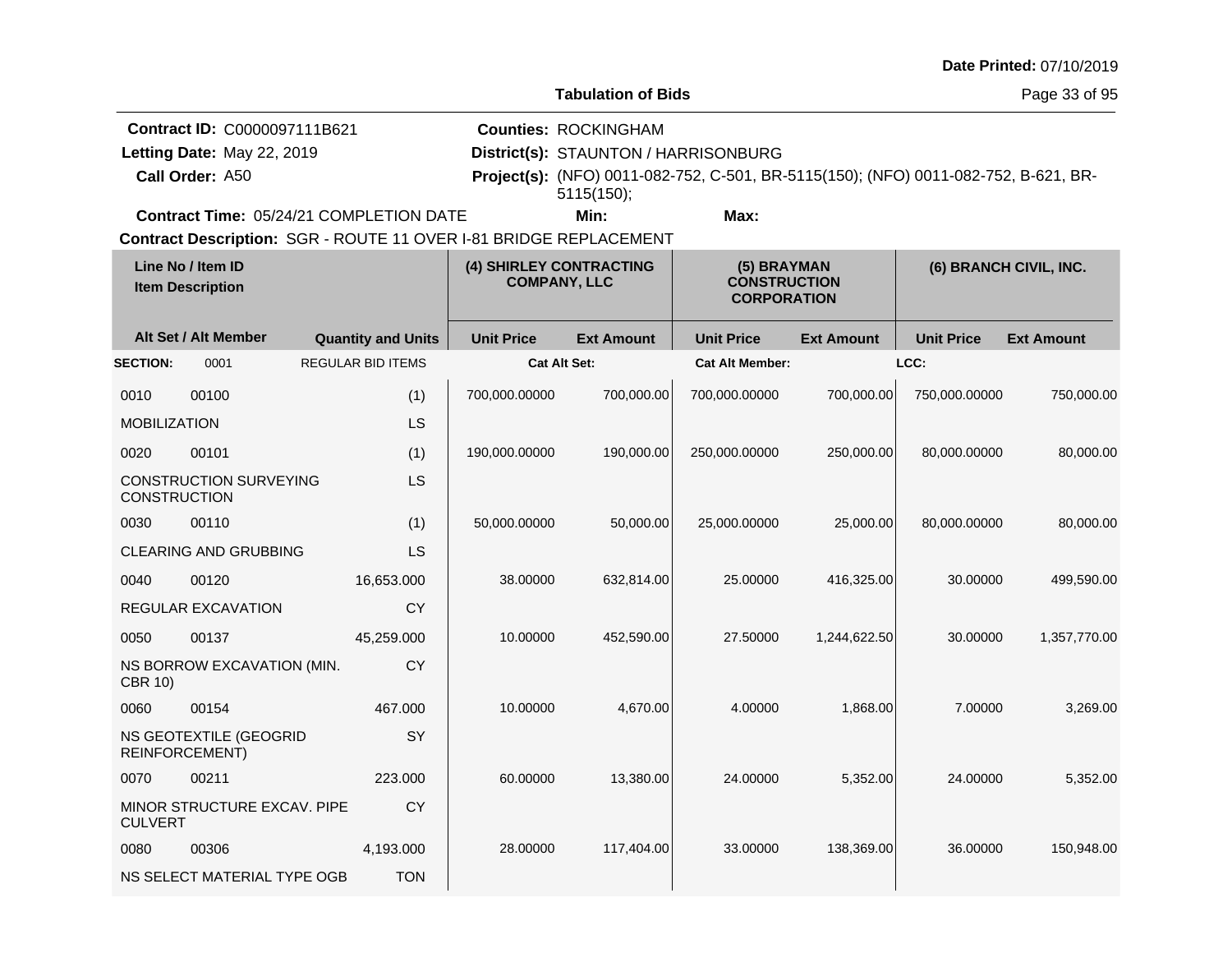| <b>Date Printed: 07/10/2019</b> |  |
|---------------------------------|--|
|---------------------------------|--|

**Contract ID:** C0000097111B621

**Call Order:** Letting Date: May 22, 2019

**Letting Date:** May 22, 2019 **District(s): STAUNTON / HARRISONBURG** 

**Counties:** ROCKINGHAM

A50 **Project(s):** (NFO) 0011-082-752, C-501, BR-5115(150); (NFO) 0011-082-752, B-621, BR-5115(150);

**Contract Time:** 05/24/21 COMPLETION DATE

**Min: Max:**

|                      | Line No / Item ID<br><b>Item Description</b> |                           |                     | (4) SHIRLEY CONTRACTING<br><b>COMPANY, LLC</b> |                        | (5) BRAYMAN<br><b>CONSTRUCTION</b><br><b>CORPORATION</b> |                   | (6) BRANCH CIVIL, INC. |  |
|----------------------|----------------------------------------------|---------------------------|---------------------|------------------------------------------------|------------------------|----------------------------------------------------------|-------------------|------------------------|--|
|                      | Alt Set / Alt Member                         | <b>Quantity and Units</b> | <b>Unit Price</b>   | <b>Ext Amount</b>                              | <b>Unit Price</b>      | <b>Ext Amount</b>                                        | <b>Unit Price</b> | <b>Ext Amount</b>      |  |
| <b>SECTION:</b>      | 0001                                         | <b>REGULAR BID ITEMS</b>  | <b>Cat Alt Set:</b> |                                                | <b>Cat Alt Member:</b> |                                                          | LCC:              |                        |  |
| 0090                 | 00355                                        | 18,106.000                | 4.00000             | 72,424.00                                      | 2.00000                | 36,212.00                                                | 3.50000           | 63,371.00              |  |
| <b>STABILIZATION</b> | <b>GEOTEXTILE SUBGRADE</b>                   | SY                        |                     |                                                |                        |                                                          |                   |                        |  |
| 0100                 | 00525                                        | 48.700                    | 1,400.00000         | 68,180.00                                      | 800.00000              | 38,960.00                                                | 1,560.00000       | 75,972.00              |  |
|                      | CONCRETE CLASS A3 MISC.                      | <b>CY</b>                 |                     |                                                |                        |                                                          |                   |                        |  |
| 0110                 | 00529                                        | 71.800                    | 350.00000           | 25,130.00                                      | 225.00000              | 16,155.00                                                | 250.00000         | 17,950.00              |  |
|                      | <b>FLOWABLE BACKFILL</b>                     | <b>CY</b>                 |                     |                                                |                        |                                                          |                   |                        |  |
| 0120                 | 00540                                        | 1,535.000                 | 3.00000             | 4,605.00                                       | 1.00000                | 1,535.00                                                 | 0.50000           | 767.50                 |  |
| <b>REINF. STEEL</b>  |                                              | LB                        |                     |                                                |                        |                                                          |                   |                        |  |
| 0130                 | 00572                                        | 16.000                    | 400.00000           | 6,400.00                                       | 125.00000              | 2,000.00                                                 | 278.00000         | 4,448.00               |  |
| <b>TYPE II</b>       | <b>ENDWALL PIPE GRATE EW-11</b>              | LF                        |                     |                                                |                        |                                                          |                   |                        |  |
| 0140                 | 00573                                        | 19.000                    | 500.00000           | 9,500.00                                       | 135.00000              | 2,565.00                                                 | 234.00000         | 4,446.00               |  |
| <b>TYPE III</b>      | <b>ENDWALL PIPE GRATE EW-11</b>              | LF                        |                     |                                                |                        |                                                          |                   |                        |  |
| 0150                 | 00588                                        | 3,094.000                 | 15.00000            | 46,410.00                                      | 7.00000                | 21,658.00                                                | 11.00000          | 34,034.00              |  |
|                      | <b>UNDERDRAIN UD-4</b>                       | LF                        |                     |                                                |                        |                                                          |                   |                        |  |
| 0160                 | 00591                                        | 330.000                   | 7.00000             | 2,310.00                                       | 30.00000               | 9,900.00                                                 | 28.00000          | 9,240.00               |  |
|                      | <b>CROSSDRAIN CD-2</b>                       | LF                        |                     |                                                |                        |                                                          |                   |                        |  |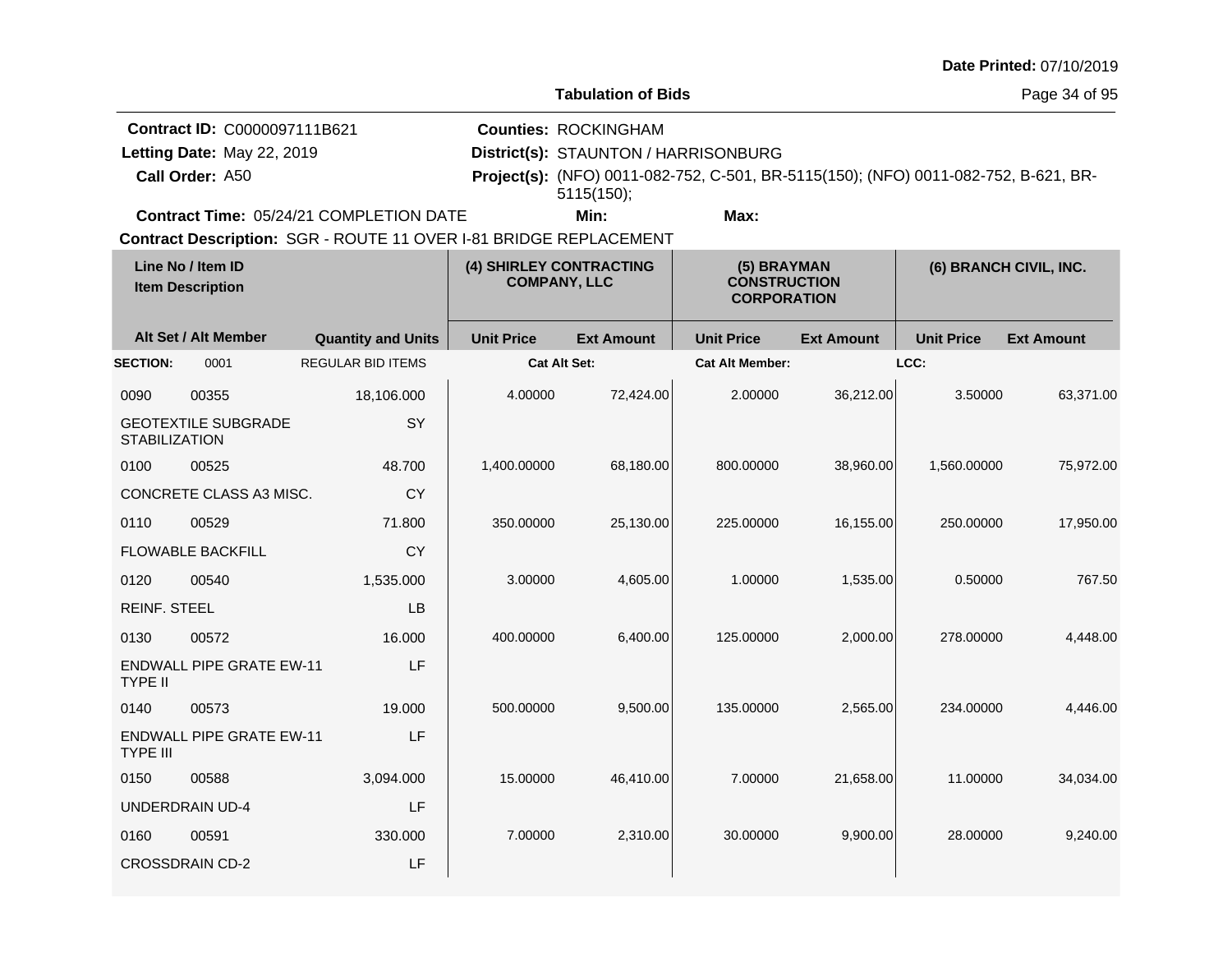| Date Printed: 07/10/2019 |  |  |
|--------------------------|--|--|
|--------------------------|--|--|

**Tabulation of Bids**

Page 35 of 95

| <b>Contract ID: C0000097111B621</b>            | <b>Counties: ROCKINGHAM</b>          |      |  |                                                                                            |
|------------------------------------------------|--------------------------------------|------|--|--------------------------------------------------------------------------------------------|
| Letting Date: May 22, 2019                     | District(s): STAUNTON / HARRISONBURG |      |  |                                                                                            |
| Call Order: A50                                | 5115(150);                           |      |  | <b>Project(s):</b> (NFO) 0011-082-752, C-501, BR-5115(150); (NFO) 0011-082-752, B-621, BR- |
| <b>Contract Time: 05/24/21 COMPLETION DATE</b> | Min:                                 | Max: |  |                                                                                            |

| Line No / Item ID<br><b>Item Description</b> |                         | (4) SHIRLEY CONTRACTING<br><b>COMPANY, LLC</b> |                     | (5) BRAYMAN<br><b>CONSTRUCTION</b><br><b>CORPORATION</b> |                        | (6) BRANCH CIVIL, INC. |                   |                   |
|----------------------------------------------|-------------------------|------------------------------------------------|---------------------|----------------------------------------------------------|------------------------|------------------------|-------------------|-------------------|
|                                              | Alt Set / Alt Member    | <b>Quantity and Units</b>                      | <b>Unit Price</b>   | <b>Ext Amount</b>                                        | <b>Unit Price</b>      | <b>Ext Amount</b>      | <b>Unit Price</b> | <b>Ext Amount</b> |
| <b>SECTION:</b>                              | 0001                    | <b>REGULAR BID ITEMS</b>                       | <b>Cat Alt Set:</b> |                                                          | <b>Cat Alt Member:</b> |                        | LCC:              |                   |
| 0170                                         | 00595                   | 361.000                                        | 25.00000            | 9,025.00                                                 | 15.00000               | 5,415.00               | 22.00000          | 7,942.00          |
| <b>OUTLET PIPE</b>                           |                         | LF                                             |                     |                                                          |                        |                        |                   |                   |
| 0180                                         | 00596                   | 17.000                                         | 900.00000           | 15,300.00                                                | 1,000.00000            | 17,000.00              | 739.00000         | 12,563.00         |
| <b>ENDWALL EW-12</b>                         |                         | EA                                             |                     |                                                          |                        |                        |                   |                   |
| 0190                                         | 01122                   | 33.000                                         | 85.00000            | 2,805.00                                                 | 100.00000              | 3,300.00               | 100.00000         | 3,300.00          |
| 12" CONC. PIPE                               |                         | LF                                             |                     |                                                          |                        |                        |                   |                   |
| 0200                                         | 01150                   | 172.000                                        | 115.00000           | 19,780.00                                                | 90.00000               | 15,480.00              | 84.00000          | 14,448.00         |
| 15" PIPE                                     |                         | LF                                             |                     |                                                          |                        |                        |                   |                   |
| 0210                                         | 01152                   | 197.000                                        | 115.00000           | 22,655.00                                                | 100.00000              | 19,700.00              | 126.00000         | 24,822.00         |
| 15" CONC. PIPE                               |                         | LF                                             |                     |                                                          |                        |                        |                   |                   |
| 0220                                         | 01156                   | 27.000                                         | 175.00000           | 4,725.00                                                 | 80.00000               | 2,160.00               | 92.00000          | 2,484.00          |
|                                              | STORM SEWER PIPE 15"    | LF                                             |                     |                                                          |                        |                        |                   |                   |
| 0230                                         | 01240                   | 5.000                                          | 500.00000           | 2,500.00                                                 | 500.00000              | 2,500.00               | 114.00000         | 570.00            |
| 24" PIPE                                     |                         | LF                                             |                     |                                                          |                        |                        |                   |                   |
| 0240                                         | 01241                   | 137.000                                        | 1,500.00000         | 205,500.00                                               | 1,200.00000            | 164,400.00             | 1,235.00000       | 169,195.00        |
|                                              | JACKED & BORED 24" PIPE | LF                                             |                     |                                                          |                        |                        |                   |                   |
| 0250                                         | 01242                   | 359.000                                        | 100.00000           | 35,900.00                                                | 175.00000              | 62,825.00              | 182.00000         | 65,338.00         |
| 24" CONC. PIPE                               |                         | LF                                             |                     |                                                          |                        |                        |                   |                   |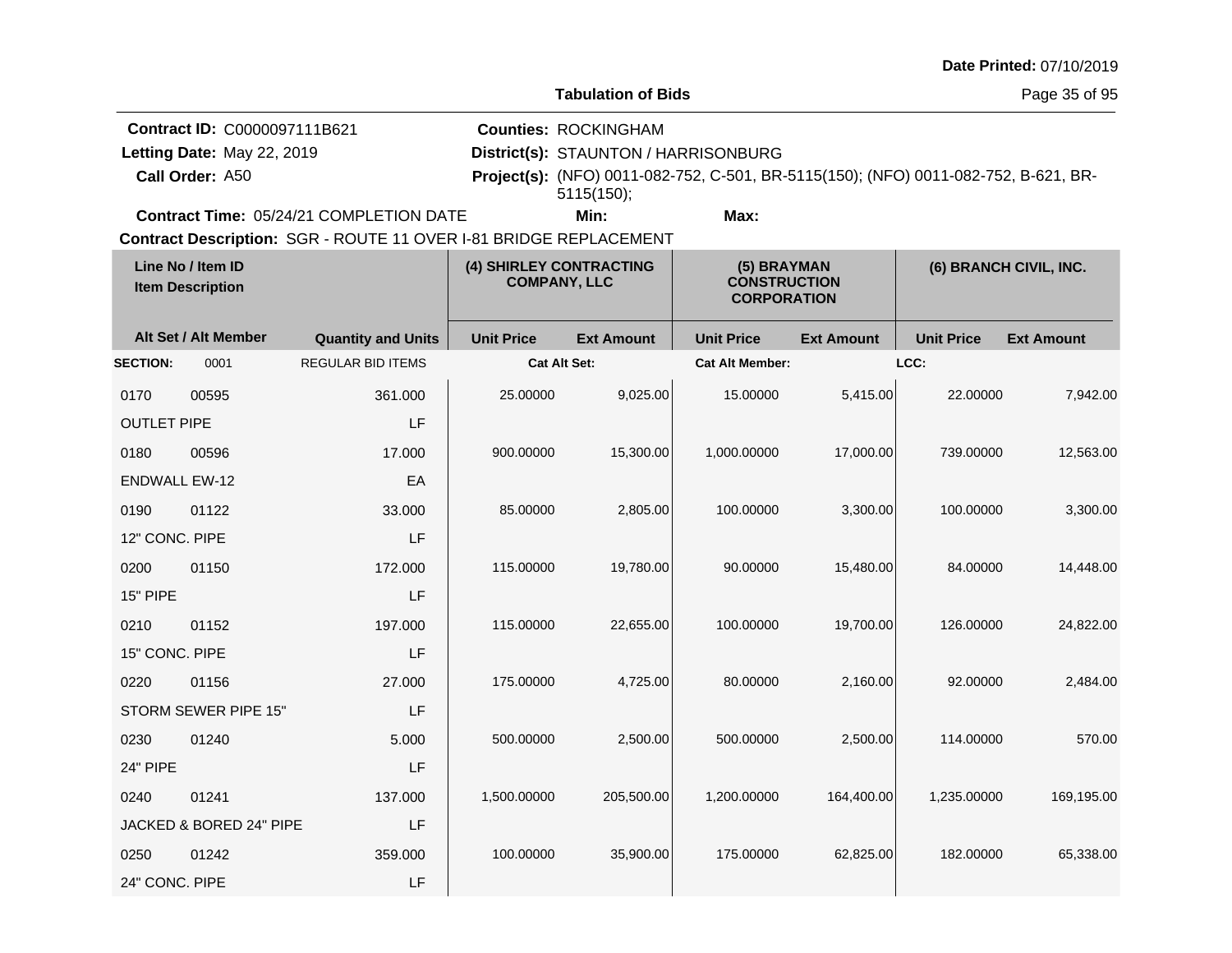| Date Printed: 07/10/2019 |  |
|--------------------------|--|
|--------------------------|--|

Page 36 of 95

|                                                                   | <b>Contract ID: C0000097111B621</b>            |  | <b>Counties: ROCKINGHAM</b>          |      |                                                                                            |
|-------------------------------------------------------------------|------------------------------------------------|--|--------------------------------------|------|--------------------------------------------------------------------------------------------|
| Letting Date: May 22, 2019                                        |                                                |  | District(s): STAUNTON / HARRISONBURG |      |                                                                                            |
| <b>Call Order: A50</b>                                            |                                                |  | 5115(150);                           |      | <b>Project(s):</b> (NFO) 0011-082-752, C-501, BR-5115(150); (NFO) 0011-082-752, B-621, BR- |
|                                                                   | <b>Contract Time: 05/24/21 COMPLETION DATE</b> |  | Min:                                 | Max: |                                                                                            |
| Contract Description: SGR - ROUTE 11 OVER I-81 BRIDGE REPLACEMENT |                                                |  |                                      |      |                                                                                            |

| Line No / Item ID<br><b>Item Description</b> |                           | (4) SHIRLEY CONTRACTING<br><b>COMPANY, LLC</b> |                   | (5) BRAYMAN<br><b>CONSTRUCTION</b><br><b>CORPORATION</b> |                        | (6) BRANCH CIVIL, INC. |                   |                   |
|----------------------------------------------|---------------------------|------------------------------------------------|-------------------|----------------------------------------------------------|------------------------|------------------------|-------------------|-------------------|
|                                              | Alt Set / Alt Member      | <b>Quantity and Units</b>                      | <b>Unit Price</b> | <b>Ext Amount</b>                                        | <b>Unit Price</b>      | <b>Ext Amount</b>      | <b>Unit Price</b> | <b>Ext Amount</b> |
| <b>SECTION:</b>                              | 0001                      | <b>REGULAR BID ITEMS</b>                       | Cat Alt Set:      |                                                          | <b>Cat Alt Member:</b> |                        | LCC:              |                   |
| 0260                                         | 01302                     | 76.000                                         | 145.00000         | 11,020.00                                                | 175.00000              | 13,300.00              | 231.00000         | 17,556.00         |
| 30" CONC. PIPE                               |                           | LF                                             |                   |                                                          |                        |                        |                   |                   |
| 0270                                         | 01361                     | 59,000                                         | 4,800.00000       | 283,200.00                                               | 2,500.00000            | 147,500.00             | 3,500.00000       | 206,500.00        |
|                                              | JACKED & BORED 36" PIPE   | LF                                             |                   |                                                          |                        |                        |                   |                   |
| 0280                                         | 01362                     | 210.000                                        | 250.00000         | 52,500.00                                                | 300.00000              | 63,000.00              | 390.00000         | 81,900.00         |
| 36" CONC. PIPE                               |                           | LF                                             |                   |                                                          |                        |                        |                   |                   |
| 0290                                         | 01422                     | 208.000                                        | 250.00000         | 52,000.00                                                | 300.00000              | 62,400.00              | 336.00000         | 69,888.00         |
| 42" CONC. PIPE                               |                           | LF                                             |                   |                                                          |                        |                        |                   |                   |
| 0300                                         | 06121                     | 2.000                                          | 1,000.00000       | 2,000.00                                                 | 1,000.00000            | 2,000.00               | 1,242.00000       | 2,484.00          |
|                                              | 12" END SECTION ES-1      | EA                                             |                   |                                                          |                        |                        |                   |                   |
| 0310                                         | 06151                     | 2.000                                          | 1,100.00000       | 2,200.00                                                 | 1,000.00000            | 2,000.00               | 1,292.00000       | 2,584.00          |
|                                              | 15" END SECTION ES-1      | EA                                             |                   |                                                          |                        |                        |                   |                   |
| 0320                                         | 06240                     | 1.000                                          | 1,450.00000       | 1,450.00                                                 | 1,500.00000            | 1,500.00               | 1,708.00000       | 1,708.00          |
|                                              | 24" END SECTION ES-1 OR 2 | EA                                             |                   |                                                          |                        |                        |                   |                   |
| 0330                                         | 06241                     | 1.000                                          | 1,450.00000       | 1,450.00                                                 | 1,500.00000            | 1,500.00               | 1,708.00000       | 1,708.00          |
|                                              | 24" END SECTION ES-1      | EA                                             |                   |                                                          |                        |                        |                   |                   |
| 0340                                         | 06361                     | 1.000                                          | 2,500.00000       | 2,500.00                                                 | 1,500.00000            | 1,500.00               | 3,338.00000       | 3,338.00          |
|                                              | 36" END SECTION ES-1      | EA                                             |                   |                                                          |                        |                        |                   |                   |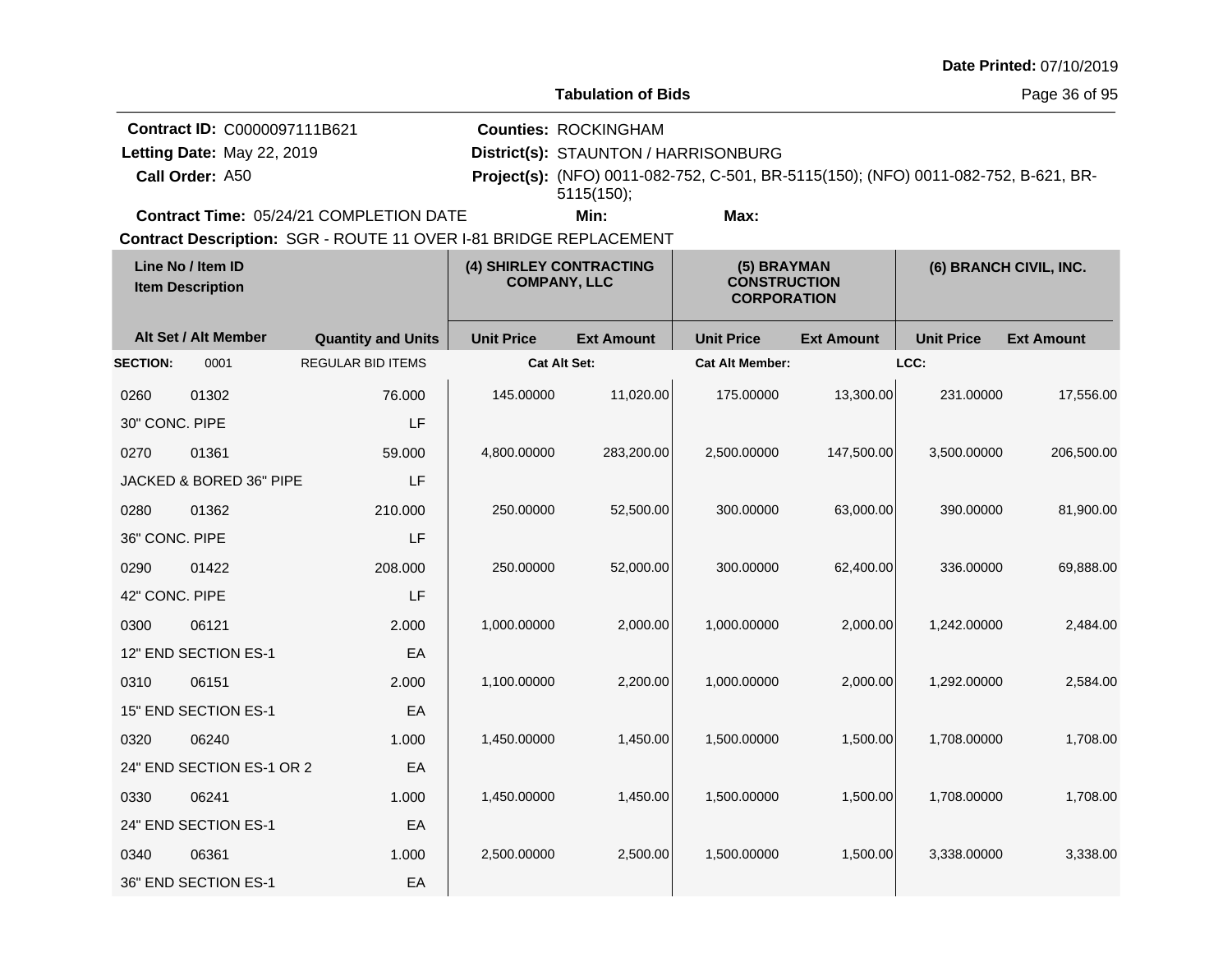| Date Printed: 07/10/2019 |  |
|--------------------------|--|
|--------------------------|--|

Page 37 of 95

|                            | <b>Contract ID: C0000097111B621</b>                               |  | <b>Counties: ROCKINGHAM</b>          |                                                                                            |  |  |  |  |
|----------------------------|-------------------------------------------------------------------|--|--------------------------------------|--------------------------------------------------------------------------------------------|--|--|--|--|
| Letting Date: May 22, 2019 |                                                                   |  | District(s): STAUNTON / HARRISONBURG |                                                                                            |  |  |  |  |
| Call Order: A50            |                                                                   |  | $5115(150)$ ;                        | <b>Project(s):</b> (NFO) 0011-082-752, C-501, BR-5115(150); (NFO) 0011-082-752, B-621, BR- |  |  |  |  |
|                            | <b>Contract Time: 05/24/21 COMPLETION DATE</b>                    |  | Min:                                 | Max:                                                                                       |  |  |  |  |
|                            | Contract Description: SGR - ROUTE 11 OVER I-81 BRIDGE REPLACEMENT |  |                                      |                                                                                            |  |  |  |  |

| Line No / Item ID<br><b>Item Description</b> |                              | (4) SHIRLEY CONTRACTING<br><b>COMPANY, LLC</b> |                     | (5) BRAYMAN<br><b>CONSTRUCTION</b><br><b>CORPORATION</b> |                        | (6) BRANCH CIVIL, INC. |                   |                   |
|----------------------------------------------|------------------------------|------------------------------------------------|---------------------|----------------------------------------------------------|------------------------|------------------------|-------------------|-------------------|
|                                              | Alt Set / Alt Member         | <b>Quantity and Units</b>                      | <b>Unit Price</b>   | <b>Ext Amount</b>                                        | <b>Unit Price</b>      | <b>Ext Amount</b>      | <b>Unit Price</b> | <b>Ext Amount</b> |
| <b>SECTION:</b>                              | 0001                         | <b>REGULAR BID ITEMS</b>                       | <b>Cat Alt Set:</b> |                                                          | <b>Cat Alt Member:</b> |                        | LCC:              |                   |
| 0350                                         | 07508                        | 3.000                                          | 5,000.00000         | 15,000.00                                                | 3,000.00000            | 9,000.00               | 5,699.00000       | 17,097.00         |
| <b>DROP INLET DI-7</b>                       |                              | EA                                             |                     |                                                          |                        |                        |                   |                   |
| 0360                                         | 08965                        | 2.000                                          | 6,400.00000         | 12,800.00                                                | 6,500.00000            | 13,000.00              | 7,678.00000       | 15,356.00         |
|                                              | DROP INLET DI-13 TY.II       | EA                                             |                     |                                                          |                        |                        |                   |                   |
| 0370                                         | 09056                        | 36.200                                         | 1,600.00000         | 57,920.00                                                | 500.00000              | 18,100.00              | 469.00000         | 16,977.80         |
|                                              | MANHOLE MH-1 OR 2            | LF                                             |                     |                                                          |                        |                        |                   |                   |
| 0380                                         | 09057                        | 2.000                                          | 900.00000           | 1,800.00                                                 | 1,000.00000            | 2,000.00               | 630.00000         | 1,260.00          |
|                                              | FRAME & COVER MH-1           | EA                                             |                     |                                                          |                        |                        |                   |                   |
| 0390                                         | 09148                        | 29.100                                         | 90.00000            | 2,619.00                                                 | 100.00000              | 2,910.00               | 100.00000         | 2,910.00          |
| CLASS A1 EC-1                                | <b>EROSION CONTROL STONE</b> | <b>TON</b>                                     |                     |                                                          |                        |                        |                   |                   |
| 0400                                         | 09150                        | 109.100                                        | 95.00000            | 10,364.50                                                | 100.00000              | 10,910.00              | 100.00000         | 10,910.00         |
| CLASS I, EC-1                                | <b>EROSION CONTROL STONE</b> | <b>TON</b>                                     |                     |                                                          |                        |                        |                   |                   |
| 0410                                         | 09152                        | 91.800                                         | 95.00000            | 8,721.00                                                 | 100.00000              | 9,180.00               | 103.00000         | 9,455.40          |
| CLASS II, EC-1                               | <b>EROSION CONTROL STONE</b> | <b>TON</b>                                     |                     |                                                          |                        |                        |                   |                   |
| 0420                                         | 10103                        | 92.000                                         | 45.00000            | 4,140.00                                                 | 50.00000               | 4,600.00               | 56.00000          | 5,152.00          |
|                                              | AGGR, MATL, NO. 25 OR 26     | <b>TON</b>                                     |                     |                                                          |                        |                        |                   |                   |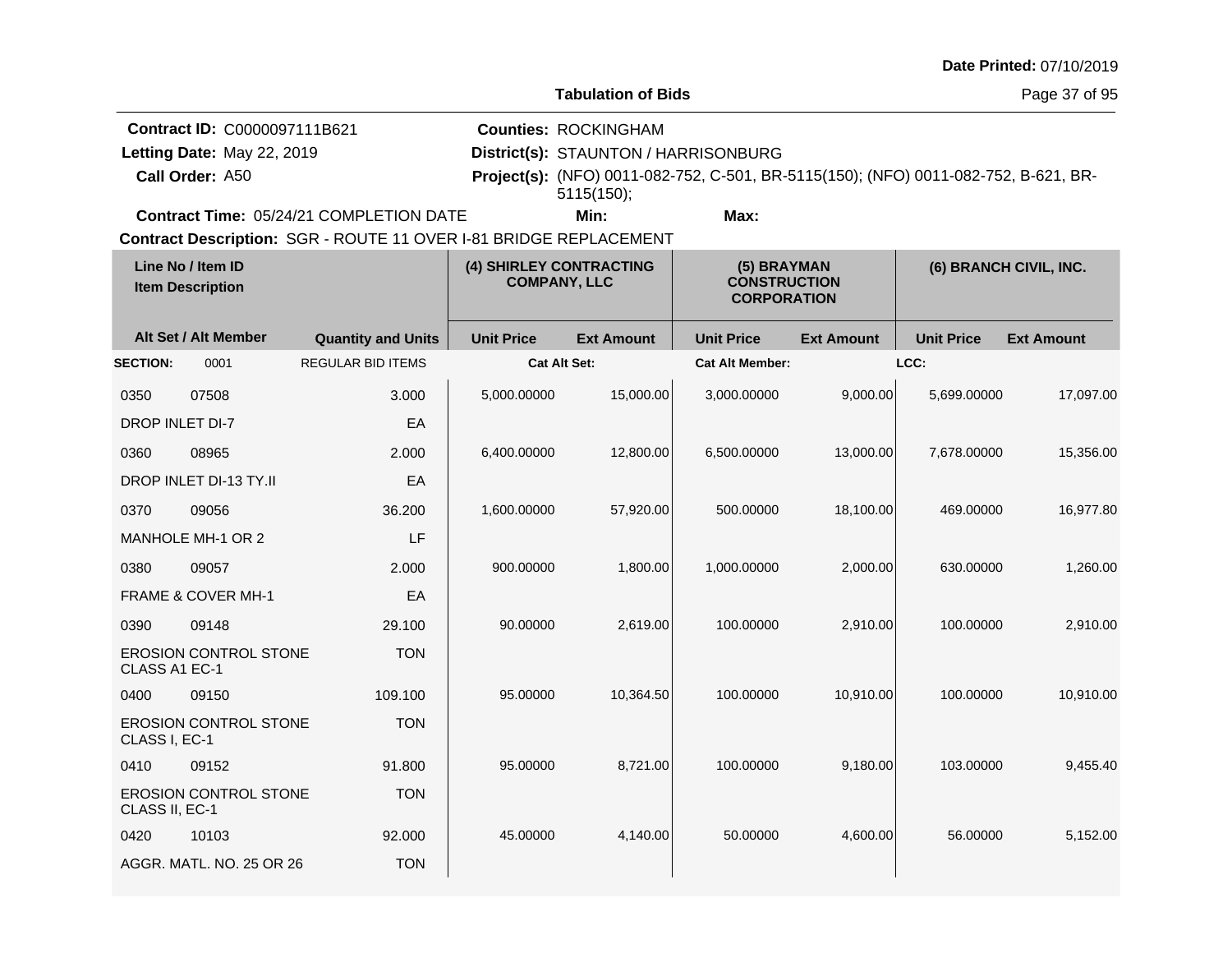| Date Printed: 07/10/2019 |  |
|--------------------------|--|
|--------------------------|--|

Page 38 of 95

| <b>Contract ID: C0000097111B621</b>            | <b>Counties: ROCKINGHAM</b>          |      |                                                                                            |
|------------------------------------------------|--------------------------------------|------|--------------------------------------------------------------------------------------------|
| Letting Date: May 22, 2019                     | District(s): STAUNTON / HARRISONBURG |      |                                                                                            |
| Call Order: A50                                | $5115(150)$ :                        |      | <b>Project(s):</b> (NFO) 0011-082-752, C-501, BR-5115(150); (NFO) 0011-082-752, B-621, BR- |
| <b>Contract Time: 05/24/21 COMPLETION DATE</b> | Min:                                 | Max: |                                                                                            |

| Line No / Item ID<br><b>Item Description</b> |                                | (4) SHIRLEY CONTRACTING<br><b>COMPANY, LLC</b> |                     | (5) BRAYMAN<br><b>CONSTRUCTION</b><br><b>CORPORATION</b> |                        | (6) BRANCH CIVIL, INC. |                   |                   |
|----------------------------------------------|--------------------------------|------------------------------------------------|---------------------|----------------------------------------------------------|------------------------|------------------------|-------------------|-------------------|
|                                              | Alt Set / Alt Member           | <b>Quantity and Units</b>                      | <b>Unit Price</b>   | <b>Ext Amount</b>                                        | <b>Unit Price</b>      | <b>Ext Amount</b>      | <b>Unit Price</b> | <b>Ext Amount</b> |
| <b>SECTION:</b>                              | 0001                           | <b>REGULAR BID ITEMS</b>                       | <b>Cat Alt Set:</b> |                                                          | <b>Cat Alt Member:</b> |                        | LCC:              |                   |
| 0430                                         | 10128                          | 9,327.000                                      | 24.00000            | 223,848.00                                               | 35.00000               | 326,445.00             | 31.00000          | 289,137.00        |
|                                              | AGGR. BASE MATL. TY. I NO. 21B | <b>TON</b>                                     |                     |                                                          |                        |                        |                   |                   |
| 0440                                         | 10610                          | 2,085.000                                      | 95.00000            | 198,075.00                                               | 70.00000               | 145,950.00             | 81.00000          | 168,885.00        |
|                                              | ASPHALT CONCRETE TY. IM-19.0A  | <b>TON</b>                                     |                     |                                                          |                        |                        |                   |                   |
| 0450                                         | 10628                          | 7,667.000                                      | 4.50000             | 34,501.50                                                | 3.00000                | 23,001.00              | 3.75000           | 28,751.25         |
| $-2"$                                        | FLEXIBLE PAVEMENT PLANING 0"   | SY                                             |                     |                                                          |                        |                        |                   |                   |
| 0460                                         | 10635                          | 1,839.000                                      | 110.00000           | 202,290.00                                               | 85.00000               | 156,315.00             | 98.00000          | 180,222.00        |
|                                              | ASPHALT CONC.TY. SM-9.5A       | <b>TON</b>                                     |                     |                                                          |                        |                        |                   |                   |
| 0470                                         | 10642                          | 5,570.000                                      | 95.00000            | 529,150.00                                               | 73.00000               | 406,610.00             | 84.00000          | 467,880.00        |
| 25.0A                                        | ASPHALT CONCRETE TY, BM-       | <b>TON</b>                                     |                     |                                                          |                        |                        |                   |                   |
| 0480                                         | 11070                          | 5,507.000                                      | 4.00000             | 22,028.00                                                | 6.00000                | 33,042.00              | 4.75000           | 26.158.25         |
| <b>DEPTH</b>                                 | NS SAW-CUT ASPH CONC FULL      | LF                                             |                     |                                                          |                        |                        |                   |                   |
| 0490                                         | 12030                          | 41.000                                         | 35.00000            | 1,435.00                                                 | 100.00000              | 4,100.00               | 33.00000          | 1,353.00          |
| STD. CURB CG-3                               |                                | LF                                             |                     |                                                          |                        |                        |                   |                   |
| 0500                                         | 12032                          | 187.000                                        | 35.00000            | 6,545.00                                                 | 90.00000               | 16,830.00              | 33.00000          | 6,171.00          |
|                                              | <b>RADIAL CURB CG-3</b>        | LF                                             |                     |                                                          |                        |                        |                   |                   |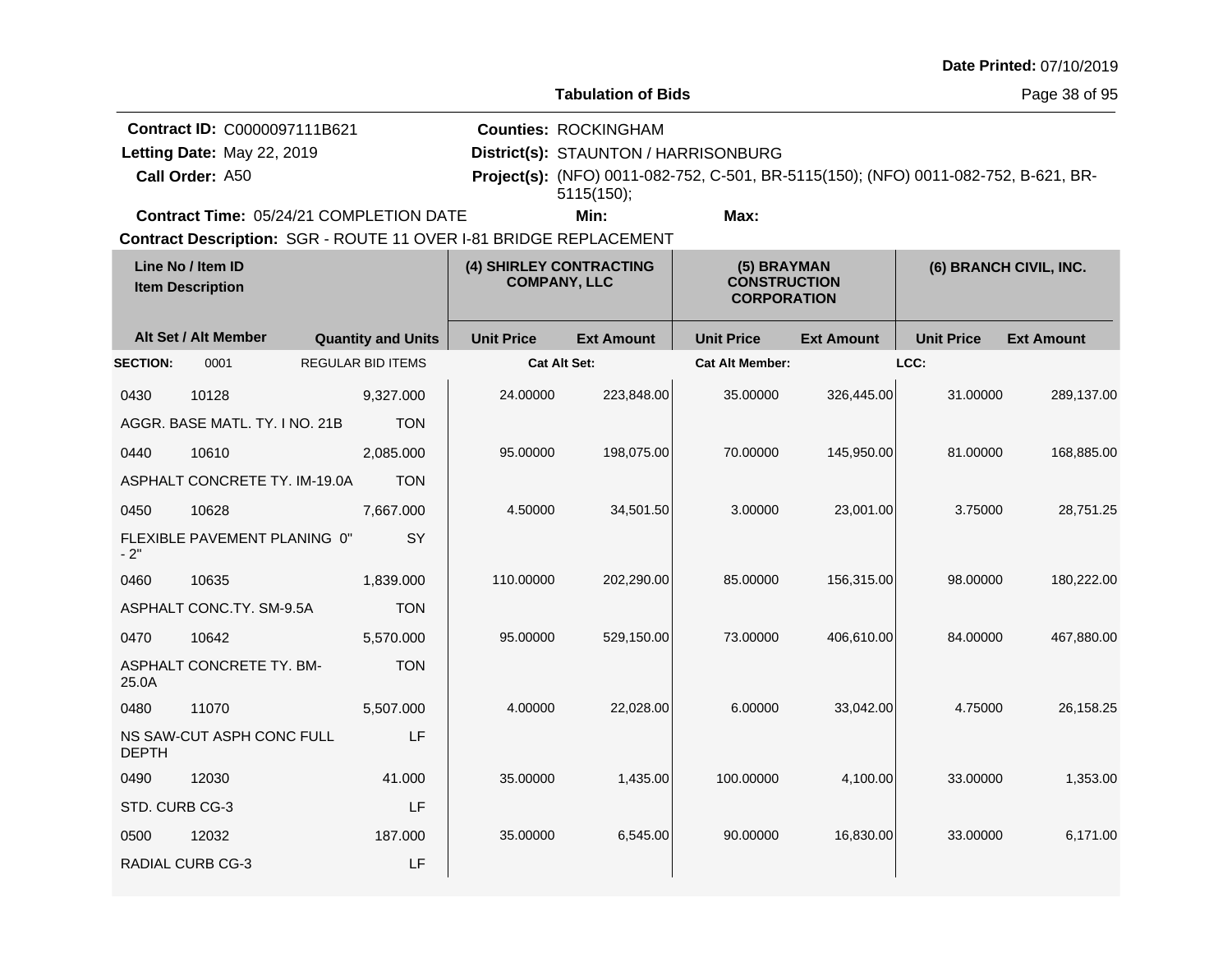|                                                                               |                                                        |                                                                   |                         |                                                                                   |                                                                                     |                   |                   | Date Printed: 07/10/2019 |
|-------------------------------------------------------------------------------|--------------------------------------------------------|-------------------------------------------------------------------|-------------------------|-----------------------------------------------------------------------------------|-------------------------------------------------------------------------------------|-------------------|-------------------|--------------------------|
|                                                                               |                                                        |                                                                   |                         | <b>Tabulation of Bids</b>                                                         |                                                                                     |                   |                   | Page 39 of 95            |
| Contract ID: C0000097111B621<br>Letting Date: May 22, 2019<br>Call Order: A50 |                                                        |                                                                   |                         | <b>Counties: ROCKINGHAM</b><br>District(s): STAUNTON / HARRISONBURG<br>5115(150); | Project(s): (NFO) 0011-082-752, C-501, BR-5115(150); (NFO) 0011-082-752, B-621, BR- |                   |                   |                          |
|                                                                               |                                                        | Contract Time: 05/24/21 COMPLETION DATE                           |                         | Min:                                                                              | Max:                                                                                |                   |                   |                          |
|                                                                               |                                                        | Contract Description: SGR - ROUTE 11 OVER I-81 BRIDGE REPLACEMENT |                         |                                                                                   |                                                                                     |                   |                   |                          |
|                                                                               | Line No / Item ID<br><b>Item Description</b>           |                                                                   | (4) SHIRLEY CONTRACTING | <b>COMPANY, LLC</b>                                                               | (5) BRAYMAN<br><b>CONSTRUCTION</b><br><b>CORPORATION</b>                            |                   |                   | (6) BRANCH CIVIL, INC.   |
|                                                                               | Alt Set / Alt Member                                   | <b>Quantity and Units</b>                                         | <b>Unit Price</b>       | <b>Ext Amount</b>                                                                 | <b>Unit Price</b>                                                                   | <b>Ext Amount</b> | <b>Unit Price</b> | <b>Ext Amount</b>        |
| <b>SECTION:</b>                                                               | 0001                                                   | <b>REGULAR BID ITEMS</b>                                          |                         | <b>Cat Alt Set:</b>                                                               | <b>Cat Alt Member:</b>                                                              |                   | LCC:              |                          |
| 0510                                                                          | 12322                                                  | 20.000                                                            | 200.00000               | 4,000.00                                                                          | 18.00000                                                                            | 360.00            | 119,00000         | 2,380.00                 |
|                                                                               | ASPHALT CONC. CURB TY. MC-3B                           | LF                                                                |                         |                                                                                   |                                                                                     |                   |                   |                          |
| 0520                                                                          | 12505                                                  | 5.000                                                             | 150,00000               | 750.00                                                                            | 185.00000                                                                           | 925.00            | 114.00000         | 570.00                   |
|                                                                               | ASPHALT CONCRETE, CURB<br><b>BACKUP MATERIAL</b>       | <b>TON</b>                                                        |                         |                                                                                   |                                                                                     |                   |                   |                          |
| 0530                                                                          | 13212                                                  | 16.000                                                            | 170.00000               | 2,720.00                                                                          | 24.00000                                                                            | 384.00            | 235.00000         | 3,760.00                 |
|                                                                               | R/W MONUMENT RM-2                                      | EA                                                                |                         |                                                                                   |                                                                                     |                   |                   |                          |
| 0540                                                                          | 13262                                                  | 2.000                                                             | 150.00000               | 300.00                                                                            | 100.00000                                                                           | 200.00            | 977.00000         | 1,954.00                 |
|                                                                               | NS SALVAGE EXIST. GUARDRAIL<br><b>TERMINAL GR-MGS3</b> | EA                                                                |                         |                                                                                   |                                                                                     |                   |                   |                          |
| 0550                                                                          | 13280                                                  | 3,861.000                                                         | 25.00000                | 96,525.00                                                                         | 18.00000                                                                            | 69,498.00         | 22.00000          | 84,942.00                |
|                                                                               | <b>GUARDRAIL GR-MGS1</b>                               | LF                                                                |                         |                                                                                   |                                                                                     |                   |                   |                          |
| 0560                                                                          | 13283                                                  | 864.000                                                           | 27.00000                | 23,328.00                                                                         | 20,00000                                                                            | 17,280.00         | 24.00000          | 20,736.00                |
|                                                                               | RADIAL GUARDRAIL GR-MGS1                               | LF                                                                |                         |                                                                                   |                                                                                     |                   |                   |                          |
| 0570                                                                          | 13286                                                  | 10.000                                                            | 3,300.00000             | 33,000.00                                                                         | 2,500.00000                                                                         | 25,000.00         | 3,394.00000       | 33,940.00                |
|                                                                               | <b>GUARDRAIL TERMINAL GR-MGS2</b>                      | EA                                                                |                         |                                                                                   |                                                                                     |                   |                   |                          |
| 0580                                                                          | 13287                                                  | 4.000                                                             | 1,100.00000             | 4,400.00                                                                          | 850.00000                                                                           | 3,400.00          | 1,091.00000       | 4,364.00                 |
| GR-MGS3                                                                       | <b>GUARDRAIL END ANCHORAGE</b>                         | EA                                                                |                         |                                                                                   |                                                                                     |                   |                   |                          |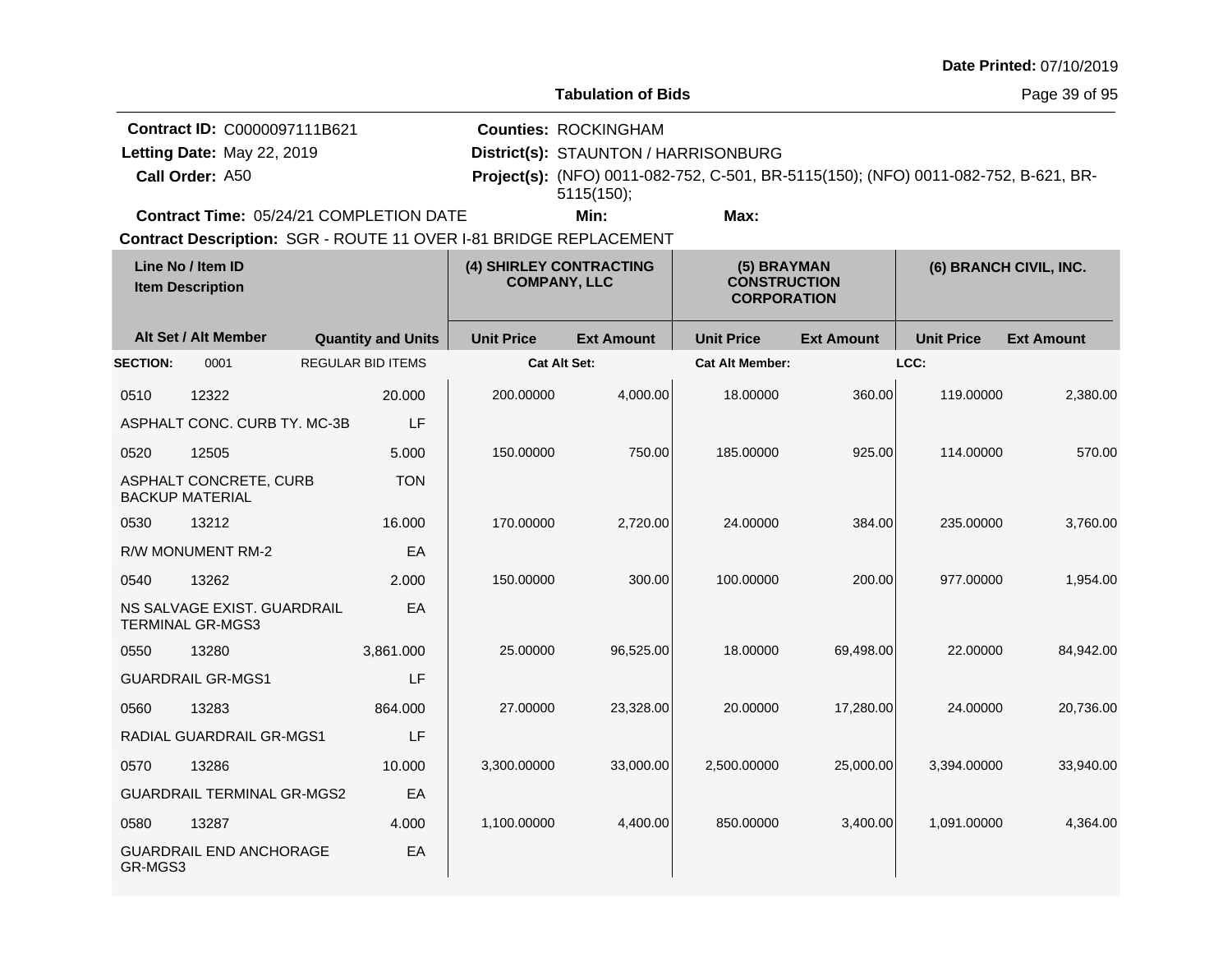|  | <b>Date Printed: 07/10/2019</b> |
|--|---------------------------------|
|--|---------------------------------|

**Counties:** ROCKINGHAM

**Contract ID:** C0000097111B621

Letting Date: May 22, 2019

**Call Order:**

**Letting Date:** May 22, 2019 **District(s): STAUNTON / HARRISONBURG** 

A50 **Project(s):** (NFO) 0011-082-752, C-501, BR-5115(150); (NFO) 0011-082-752, B-621, BR-**Min: Max:** 5115(150);

**Contract Time:** 05/24/21 COMPLETION DATE

| Line No / Item ID<br><b>Item Description</b> |                                                    | (4) SHIRLEY CONTRACTING<br><b>COMPANY, LLC</b> |                     | (5) BRAYMAN<br><b>CONSTRUCTION</b><br><b>CORPORATION</b> |                        | (6) BRANCH CIVIL, INC. |                   |                   |
|----------------------------------------------|----------------------------------------------------|------------------------------------------------|---------------------|----------------------------------------------------------|------------------------|------------------------|-------------------|-------------------|
|                                              | Alt Set / Alt Member                               | <b>Quantity and Units</b>                      | <b>Unit Price</b>   | <b>Ext Amount</b>                                        | <b>Unit Price</b>      | <b>Ext Amount</b>      | <b>Unit Price</b> | <b>Ext Amount</b> |
| <b>SECTION:</b>                              | 0001                                               | <b>REGULAR BID ITEMS</b>                       | <b>Cat Alt Set:</b> |                                                          | <b>Cat Alt Member:</b> |                        | LCC:              |                   |
| 0590                                         | 13288                                              | 12.000                                         | 850.00000           | 10,200.00                                                | 650.00000              | 7,800.00               | 848.00000         | 10,176.00         |
| GR-MGS4                                      | <b>GUARDRAIL HEIGHT TRANSITION</b>                 | EA                                             |                     |                                                          |                        |                        |                   |                   |
| 0600                                         | 13355                                              | 100.000                                        | 35.00000            | 3,500.00                                                 | 25,00000               | 2,500.00               | 30.00000          | 3,000.00          |
| <b>GUARDRAIL GR-10</b>                       |                                                    | LF                                             |                     |                                                          |                        |                        |                   |                   |
| 0610                                         | 13392                                              | 2.000                                          | 3,000.00000         | 6,000.00                                                 | 2,200.00000            | 4,400.00               | 2,666.00000       | 5,332.00          |
| $2$ TY. I                                    | FIXED OBJECT ATTACH. GR-FOA-                       | EA                                             |                     |                                                          |                        |                        |                   |                   |
| 0620                                         | 13393                                              | 2.000                                          | 800.00000           | 1,600.00                                                 | 600.00000              | 1,200.00               | 727.00000         | 1,454.00          |
| 2 TY. II                                     | FIXED OBJECT ATTACH. GR-FOA-                       | EA                                             |                     |                                                          |                        |                        |                   |                   |
| 0630                                         | 13401                                              | 2.000                                          | 1,200.00000         | 2,400.00                                                 | 550.00000              | 1,100.00               | 1,137.00000       | 2,274.00          |
| MODERATE)                                    | NS GUARDRAIL TERMINAL SITE<br>PREPARATION (4 FT. - | EA                                             |                     |                                                          |                        |                        |                   |                   |
| 0640                                         | 13401                                              | 8.000                                          | 1,200.00000         | 9,600.00                                                 | 750.00000              | 6,000.00               | 1.706.00000       | 13,648.00         |
| MODERATE)                                    | NS GUARDRAIL TERMINAL SITE<br>PREPARATION (6 FT. - | EA                                             |                     |                                                          |                        |                        |                   |                   |
| 0650                                         | 13480                                              | 1.000                                          | 2,400.00000         | 2,400.00                                                 | 5,000.00000            | 5,000.00               | 2,843.00000       | 2,843.00          |
|                                              | <b>CABLE BARRICADE CR-1</b>                        | EA                                             |                     |                                                          |                        |                        |                   |                   |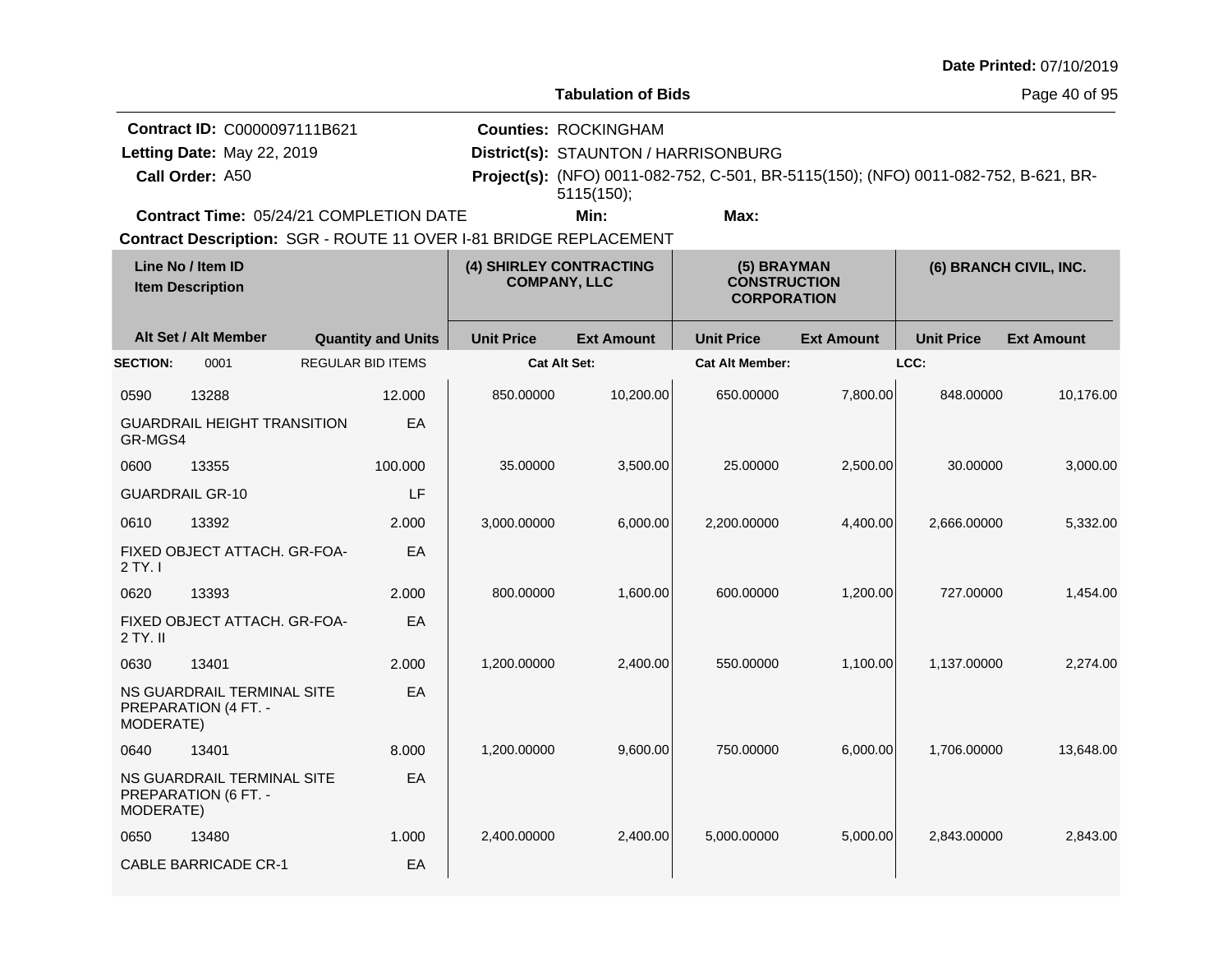|  |  | <b>Date Printed: 07/10/2019</b> |
|--|--|---------------------------------|
|--|--|---------------------------------|

Page 41 of 95

|                 | Contract ID: C0000097111B621                   | <b>Counties: ROCKINGHAM</b>          |      |                                                                                            |  |
|-----------------|------------------------------------------------|--------------------------------------|------|--------------------------------------------------------------------------------------------|--|
|                 | Letting Date: May 22, 2019                     | District(s): STAUNTON / HARRISONBURG |      |                                                                                            |  |
| Call Order: A50 |                                                | 5115(150);                           |      | <b>Project(s):</b> (NFO) 0011-082-752, C-501, BR-5115(150); (NFO) 0011-082-752, B-621, BR- |  |
|                 | <b>Contract Time: 05/24/21 COMPLETION DATE</b> | Min:                                 | Max: |                                                                                            |  |

| Line No / Item ID<br><b>Item Description</b> |                                | (4) SHIRLEY CONTRACTING<br><b>COMPANY, LLC</b> |                     | (5) BRAYMAN<br><b>CONSTRUCTION</b><br><b>CORPORATION</b> |                        | (6) BRANCH CIVIL, INC. |                   |                   |
|----------------------------------------------|--------------------------------|------------------------------------------------|---------------------|----------------------------------------------------------|------------------------|------------------------|-------------------|-------------------|
|                                              | Alt Set / Alt Member           | <b>Quantity and Units</b>                      | <b>Unit Price</b>   | <b>Ext Amount</b>                                        | <b>Unit Price</b>      | <b>Ext Amount</b>      | <b>Unit Price</b> | <b>Ext Amount</b> |
| <b>SECTION:</b>                              | 0001                           | <b>REGULAR BID ITEMS</b>                       | <b>Cat Alt Set:</b> |                                                          | <b>Cat Alt Member:</b> |                        | LCC:              |                   |
| 0660                                         | 13496                          | 5,128.000                                      | 50.00000            | 256,400.00                                               | 55.00000               | 282,040.00             | 50.00000          | 256,400.00        |
| <b>FACE PAR.MB-11A</b>                       | TRAF. BARR. SER. CONC. DOUBLE  | LF                                             |                     |                                                          |                        |                        |                   |                   |
| 0670                                         | 13604                          | 17.000                                         | 12,500.00000        | 212,500.00                                               | 5,000.00000            | 85,000.00              | 20,000.00000      | 340,000.00        |
| $>=$ 40 MPH                                  | IMPACT ATTEN. SER. TY. 1 TL-3, | EA                                             |                     |                                                          |                        |                        |                   |                   |
| 0680                                         | 14411                          | 1.000                                          | 3,500.00000         | 3,500.00                                                 | 2,000.00000            | 2,000.00               | 3,014.00000       | 3,014.00          |
| PIPE TIE IN                                  |                                | EA                                             |                     |                                                          |                        |                        |                   |                   |
| 0690                                         | 22511                          | 503.000                                        | 20.00000            | 10,060.00                                                | 15.00000               | 7,545.00               | 19.00000          | 9,557.00          |
| FENCE FE-W2                                  |                                | LF                                             |                     |                                                          |                        |                        |                   |                   |
| 0700                                         | 22541                          | 8.000                                          | 500.00000           | 4,000.00                                                 | 275.00000              | 2,200.00               | 344.00000         | 2,752.00          |
|                                              | LINE BRACE UNIT FE-W1,FE-W2    | EA                                             |                     |                                                          |                        |                        |                   |                   |
| 0710                                         | 22581                          | 3.000                                          | 600.00000           | 1,800.00                                                 | 300.00000              | 900.00                 | 375.00000         | 1,125.00          |
| W <sub>2</sub>                               | CORNER BRACE UNIT FE-W1,FE-    | EA                                             |                     |                                                          |                        |                        |                   |                   |
| 0720                                         | 23042                          | 1.000                                          | 1,350.00000         | 1,350.00                                                 | 300.00000              | 300.00                 | 3,752.00000       | 3,752.00          |
|                                              | <b>WATER GATE FE-4 TY.II</b>   | EA                                             |                     |                                                          |                        |                        |                   |                   |
| 0730                                         | 24100                          | 2,199.000                                      | 16.00000            | 35,184.00                                                | 80.00000               | 175,920.00             | 104.00000         | 228,696.00        |
| <b>ALLAYING DUST</b>                         |                                | <b>HR</b>                                      |                     |                                                          |                        |                        |                   |                   |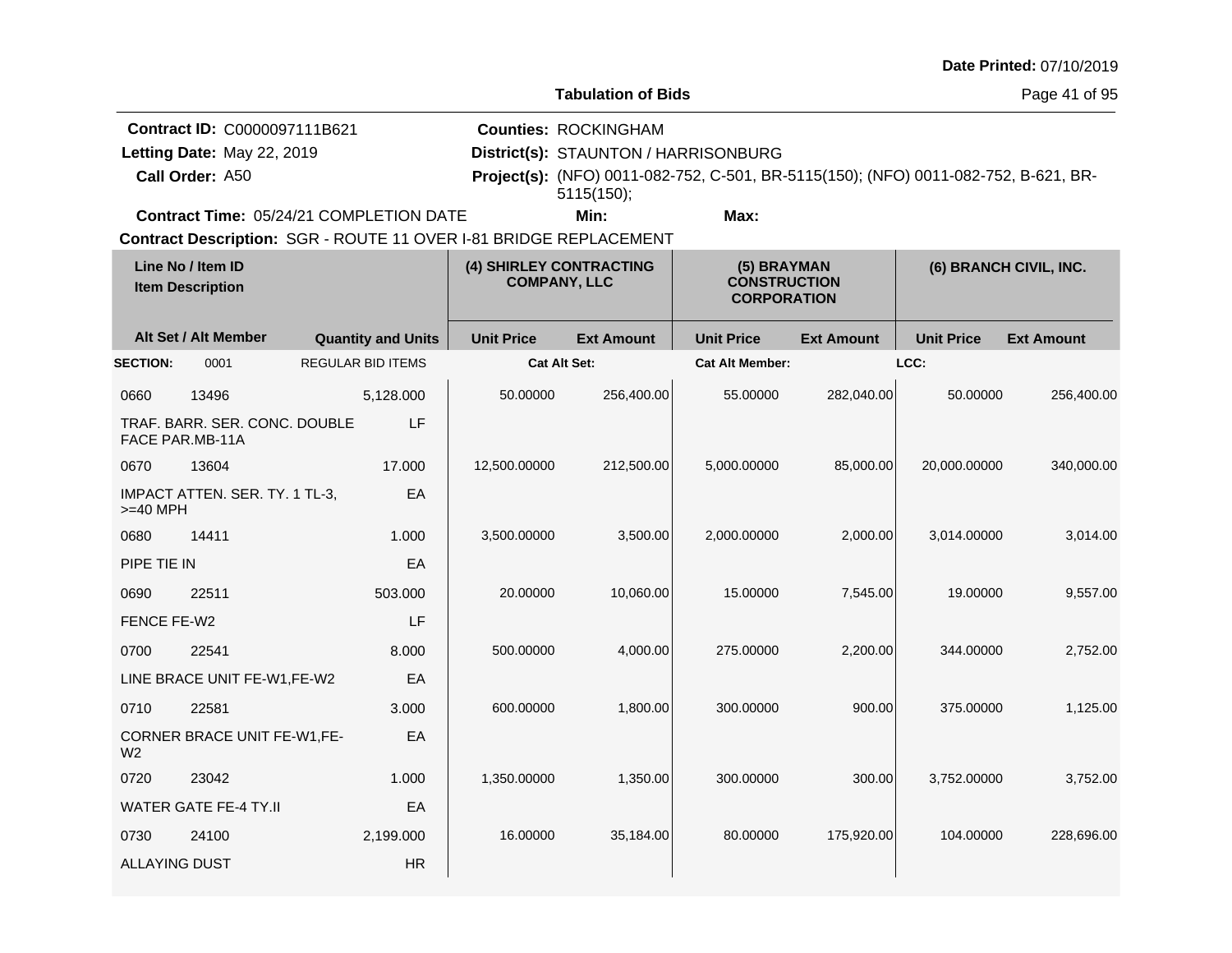| <b>Date Printed: 07/10/2019</b> |  |
|---------------------------------|--|
|---------------------------------|--|

Page 42 of 95

|                                                                   | <b>Contract ID: C0000097111B621</b>            |  | <b>Counties: ROCKINGHAM</b>          |      |                                                                                            |  |  |
|-------------------------------------------------------------------|------------------------------------------------|--|--------------------------------------|------|--------------------------------------------------------------------------------------------|--|--|
| Letting Date: May 22, 2019                                        |                                                |  | District(s): STAUNTON / HARRISONBURG |      |                                                                                            |  |  |
| <b>Call Order: A50</b>                                            |                                                |  | 5115(150);                           |      | <b>Project(s):</b> (NFO) 0011-082-752, C-501, BR-5115(150); (NFO) 0011-082-752, B-621, BR- |  |  |
|                                                                   | <b>Contract Time: 05/24/21 COMPLETION DATE</b> |  | Min:                                 | Max: |                                                                                            |  |  |
| Contract Description: SGR - ROUTE 11 OVER I-81 BRIDGE REPLACEMENT |                                                |  |                                      |      |                                                                                            |  |  |

| Line No / Item ID<br><b>Item Description</b>            |                                | (4) SHIRLEY CONTRACTING<br><b>COMPANY, LLC</b> |                     | (5) BRAYMAN<br><b>CONSTRUCTION</b><br><b>CORPORATION</b> |                        | (6) BRANCH CIVIL, INC. |                   |                   |
|---------------------------------------------------------|--------------------------------|------------------------------------------------|---------------------|----------------------------------------------------------|------------------------|------------------------|-------------------|-------------------|
|                                                         | Alt Set / Alt Member           | <b>Quantity and Units</b>                      | <b>Unit Price</b>   | <b>Ext Amount</b>                                        | <b>Unit Price</b>      | <b>Ext Amount</b>      | <b>Unit Price</b> | <b>Ext Amount</b> |
| <b>SECTION:</b>                                         | 0001                           | <b>REGULAR BID ITEMS</b>                       | <b>Cat Alt Set:</b> |                                                          | <b>Cat Alt Member:</b> |                        | LCC:              |                   |
| 0740                                                    | 24152                          | 18.000                                         | 500.00000           | 9,000.00                                                 | 500.00000              | 9,000.00               | 335.00000         | 6,030.00          |
|                                                         | TYPE 3 BARRICADE 8'            | EA                                             |                     |                                                          |                        |                        |                   |                   |
| 0750                                                    | 24160                          | 11,207.000                                     | 24.00000            | 268,968.00                                               | 24.00000               | 268,968.00             | 30.00000          | 336,210.00        |
| <b>SIGN</b>                                             | TEMPORARY (CONSTRUCTION)       | <b>SF</b>                                      |                     |                                                          |                        |                        |                   |                   |
| 0770                                                    | 24272                          | 3,958.000                                      | 17.00000            | 67,286.00                                                | 20.00000               | 79,160.00              | 49.00000          | 193,942.00        |
|                                                         | TRUCK MOUNTED ATTENUATOR       | <b>HR</b>                                      |                     |                                                          |                        |                        |                   |                   |
| 0780                                                    | 24278                          | 98,670.000                                     | 1.00000             | 98,670.00                                                | 0.50000                | 49,335.00              | 0.70000           | 69,069.00         |
| <b>DEVICES</b>                                          | <b>GROUP 2 CHANNELIZING</b>    | <b>DAY</b>                                     |                     |                                                          |                        |                        |                   |                   |
| 0790                                                    | 24279                          | 5,656.000                                      | 7.00000             | 39,592.00                                                | 5.00000                | 28,280.00              | 5.00000           | 28,280.00         |
| PORTABLE CHANGEABLE<br><b>HR</b><br><b>MESSAGE SIGN</b> |                                |                                                |                     |                                                          |                        |                        |                   |                   |
| 0800                                                    | 24281                          | 5,136.000                                      | 4.00000             | 20,544.00                                                | 4.00000                | 20,544.00              | 1.75000           | 8,988.00          |
|                                                         | ELECTRONIC ARROW BOARD         | <b>HR</b>                                      |                     |                                                          |                        |                        |                   |                   |
| 0810                                                    | 24282                          | 2,638.000                                      | 32.00000            | 84,416.00                                                | 32.00000               | 84,416.00              | 69.00000          | 182,022.00        |
| <b>FLAGGER SERVICE</b><br><b>HR</b>                     |                                |                                                |                     |                                                          |                        |                        |                   |                   |
| 0820                                                    | 24290                          | 4,316.000                                      | 40.00000            | 172,640.00                                               | 35.00000               | 151,060.00             | 45.00000          | 194,220.00        |
| CONC. MB-7D PC                                          | <b>TRAFFIC BARRIER SERVICE</b> | LF                                             |                     |                                                          |                        |                        |                   |                   |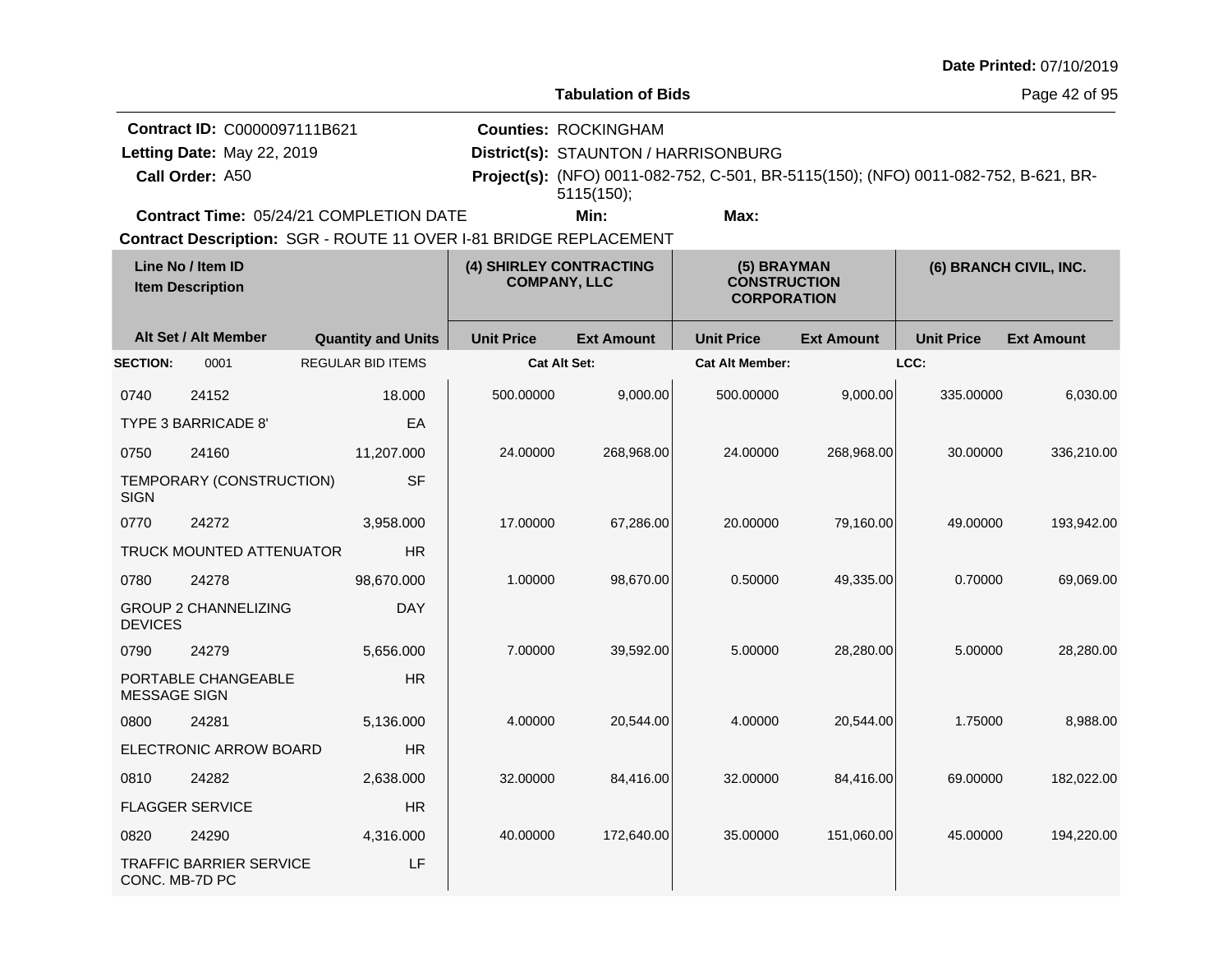|                                                |                                                                                   |                                                                   |                   |                                                                                   |                                                                                     |                   |                        | Date Printed: 07/10/2019 |
|------------------------------------------------|-----------------------------------------------------------------------------------|-------------------------------------------------------------------|-------------------|-----------------------------------------------------------------------------------|-------------------------------------------------------------------------------------|-------------------|------------------------|--------------------------|
|                                                |                                                                                   |                                                                   |                   | <b>Tabulation of Bids</b>                                                         |                                                                                     |                   |                        | Page 43 of 95            |
|                                                | Contract ID: C0000097111B621<br>Letting Date: May 22, 2019<br>Call Order: A50     |                                                                   |                   | <b>Counties: ROCKINGHAM</b><br>District(s): STAUNTON / HARRISONBURG<br>5115(150); | Project(s): (NFO) 0011-082-752, C-501, BR-5115(150); (NFO) 0011-082-752, B-621, BR- |                   |                        |                          |
| <b>Contract Time: 05/24/21 COMPLETION DATE</b> |                                                                                   |                                                                   | Min:              | Max:                                                                              |                                                                                     |                   |                        |                          |
|                                                |                                                                                   | Contract Description: SGR - ROUTE 11 OVER I-81 BRIDGE REPLACEMENT |                   |                                                                                   |                                                                                     |                   |                        |                          |
|                                                | Line No / Item ID<br><b>Item Description</b>                                      |                                                                   |                   | (4) SHIRLEY CONTRACTING<br><b>COMPANY, LLC</b>                                    | (5) BRAYMAN<br><b>CONSTRUCTION</b><br><b>CORPORATION</b>                            |                   | (6) BRANCH CIVIL, INC. |                          |
|                                                | Alt Set / Alt Member                                                              | <b>Quantity and Units</b>                                         | <b>Unit Price</b> | <b>Ext Amount</b>                                                                 | <b>Unit Price</b>                                                                   | <b>Ext Amount</b> | <b>Unit Price</b>      | <b>Ext Amount</b>        |
| <b>SECTION:</b>                                | 0001                                                                              | <b>REGULAR BID ITEMS</b>                                          |                   | Cat Alt Set:                                                                      | <b>Cat Alt Member:</b>                                                              |                   | LCC:                   |                          |
| 0830                                           | 24330                                                                             | 2.000                                                             | 36,000.00000      | 72,000.00                                                                         | 25,000.00000                                                                        | 50,000.00         | 22,740.00000           | 45,480.00                |
| <b>HIGH VOLTAGE)</b>                           | NS TRAFFIC CONTROL ATC<br>CABINET - 5 DOOR<br><b>CONFIGURATION (16 CHANNEL</b>    | EA                                                                |                   |                                                                                   |                                                                                     |                   |                        |                          |
| 0840                                           | 24333                                                                             | (1)                                                               | 42,000.00000      | 42,000.00                                                                         | 30,000.00000                                                                        | 30,000.00         | 34,455.00000           | 34,455.00                |
|                                                | NS TEMPORARY TRAFFIC<br>CONTROL SIGNAL - STAGE 1 & 2<br>ROUTE 11 AND ROUTE 259    | LS                                                                |                   |                                                                                   |                                                                                     |                   |                        |                          |
| 0850                                           | 24333                                                                             | (1)                                                               | 42,000.00000      | 42,000.00                                                                         | 30,000.00000                                                                        | 30,000.00         | 34,455.00000           | 34,455.00                |
|                                                | NS TEMPORARY TRAFFIC<br><b>CONTROL SIGNAL - STAGE 3</b><br>ROUTE 11 AND RAMP A/D  | LS                                                                |                   |                                                                                   |                                                                                     |                   |                        |                          |
| 0860                                           | 24333                                                                             | (1)                                                               | 42,000.00000      | 42,000.00                                                                         | 30,000.00000                                                                        | 30,000.00         | 34,455.00000           | 34,455.00                |
|                                                | NS TEMPORARY TRAFFIC<br><b>CONTROL SIGNAL - STAGE 3</b><br>ROUTE 11 AND ROUTE 259 | LS                                                                |                   |                                                                                   |                                                                                     |                   |                        |                          |
| 0870                                           | 24355                                                                             | 1,200.000                                                         | 75.00000          | 90,000.00                                                                         | 75.00000                                                                            | 90,000.00         | 114.00000              | 136,800.00               |
| <b>FLAGGER</b>                                 | NS POLICE PATROL UNIFORMED                                                        | <b>HR</b>                                                         |                   |                                                                                   |                                                                                     |                   |                        |                          |
| 0880                                           | 24430                                                                             | 9,814.000                                                         | 10.00000          | 98,140.00                                                                         | 5.00000                                                                             | 49,070.00         | 9.50000                | 93,233.00                |
| <b>FLEXIBLE</b>                                | DEMOLITION OF PAVEMENT                                                            | SY                                                                |                   |                                                                                   |                                                                                     |                   |                        |                          |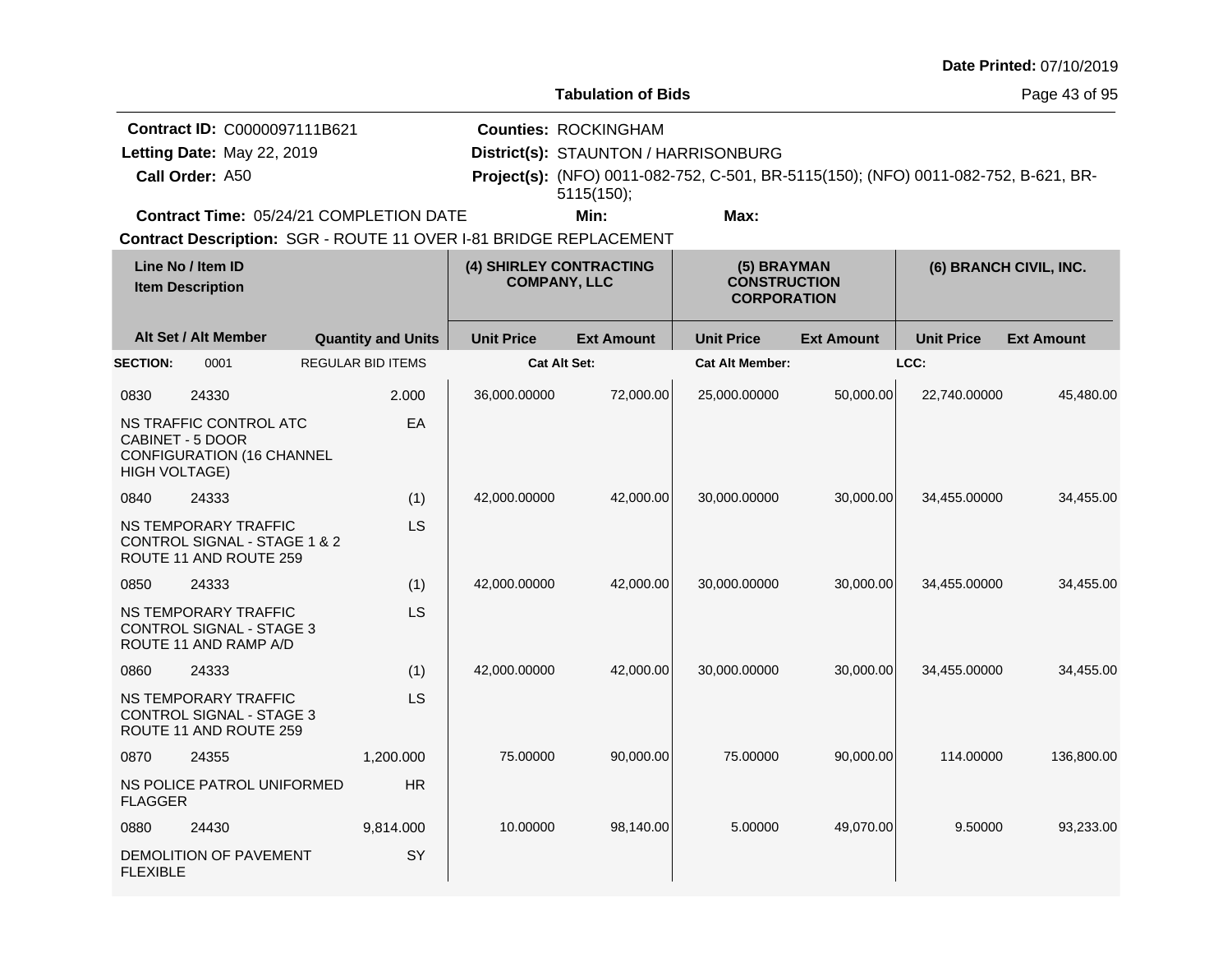|                 |                                                                               |                           |                                                |                                                                                   |                                                                                     |                   |                   | Date Printed: 07/10/2019 |
|-----------------|-------------------------------------------------------------------------------|---------------------------|------------------------------------------------|-----------------------------------------------------------------------------------|-------------------------------------------------------------------------------------|-------------------|-------------------|--------------------------|
|                 |                                                                               |                           |                                                | <b>Tabulation of Bids</b>                                                         |                                                                                     |                   |                   | Page 44 of 95            |
|                 | Contract ID: C0000097111B621<br>Letting Date: May 22, 2019<br>Call Order: A50 |                           |                                                | <b>Counties: ROCKINGHAM</b><br>District(s): STAUNTON / HARRISONBURG<br>5115(150); | Project(s): (NFO) 0011-082-752, C-501, BR-5115(150); (NFO) 0011-082-752, B-621, BR- |                   |                   |                          |
|                 | <b>Contract Time: 05/24/21 COMPLETION DATE</b>                                |                           |                                                | Min:                                                                              | Max:                                                                                |                   |                   |                          |
|                 | Contract Description: SGR - ROUTE 11 OVER I-81 BRIDGE REPLACEMENT             |                           |                                                |                                                                                   |                                                                                     |                   |                   |                          |
|                 | Line No / Item ID<br><b>Item Description</b>                                  |                           | (4) SHIRLEY CONTRACTING<br><b>COMPANY, LLC</b> |                                                                                   | (5) BRAYMAN<br><b>CONSTRUCTION</b><br><b>CORPORATION</b>                            |                   |                   | (6) BRANCH CIVIL, INC.   |
|                 | Alt Set / Alt Member                                                          | <b>Quantity and Units</b> | <b>Unit Price</b>                              | <b>Ext Amount</b>                                                                 | <b>Unit Price</b>                                                                   | <b>Ext Amount</b> | <b>Unit Price</b> | <b>Ext Amount</b>        |
| <b>SECTION:</b> | 0001                                                                          | <b>REGULAR BID ITEMS</b>  |                                                | <b>Cat Alt Set:</b>                                                               | <b>Cat Alt Member:</b>                                                              |                   | LCC:              |                          |
| 0890            | 24503                                                                         | (1)                       | 2,500.00000                                    | 2,500.00                                                                          | 750.00000                                                                           | 750.00            | 284.00000         | 284.00                   |
| D701)           | NS REMOVE EXIST. (DEMOLITION                                                  | <b>LS</b>                 |                                                |                                                                                   |                                                                                     |                   |                   |                          |
| 0900            | 24503                                                                         | (1)                       | 2,500.00000                                    | 2,500.00                                                                          | 750.00000                                                                           | 750.00            | 284.00000         | 284.00                   |
| D702)           | NS REMOVE EXIST. (DEMOLITION                                                  | <b>LS</b>                 |                                                |                                                                                   |                                                                                     |                   |                   |                          |
| 0910            | 24505                                                                         | 1.000                     | 550.00000                                      | 550.00                                                                            | 190.00000                                                                           | 190.00            | 693.00000         | 693.00                   |
|                 | NS RELOCATE EXISTING SIGN<br><b>STRUCTURE TYPE 1</b>                          | EA                        |                                                |                                                                                   |                                                                                     |                   |                   |                          |
| 0920            | 24600                                                                         | 5,045.000                 | 3.00000                                        | 15,135.00                                                                         | 2.00000                                                                             | 10,090.00         | 3.75000           | 18,918.75                |
|                 | <b>REMOVE EXISTING GUARDRAIL</b>                                              | LF                        |                                                |                                                                                   |                                                                                     |                   |                   |                          |
| 0930            | 24602                                                                         | 1,109.000                 | 7.00000                                        | 7,763.00                                                                          | 1.00000                                                                             | 1,109.00          | 11.00000          | 12,199.00                |
| <b>DISPOSE</b>  | NS REMOVE EXIST. FENCE AND                                                    | LF                        |                                                |                                                                                   |                                                                                     |                   |                   |                          |
| 0940            | 25506                                                                         | 23.000                    | 2,500.00000                                    | 57,500.00                                                                         | 3,000.00000                                                                         | 69,000.00         | 3,500.00000       | 80,500.00                |
|                 | FIELD OFFICE TY.II                                                            | MO                        |                                                |                                                                                   |                                                                                     |                   |                   |                          |
| 0950            | 25565                                                                         | (1)                       | 15,000.00000                                   | 15,000.00                                                                         | 3,500.00000                                                                         | 3,500.00          | 25,000.00000      | 25,000.00                |
|                 | PROGRESS SCHEDULE BASELINE                                                    | LS                        |                                                |                                                                                   |                                                                                     |                   |                   |                          |
| 0960            | 25567                                                                         | 23.000                    | 500.00000                                      | 11,500.00                                                                         | 350.00000                                                                           | 8,050.00          | 1,000.00000       | 23,000.00                |
|                 | PROGRESS SCHEDULE UPDATES                                                     | EA                        |                                                |                                                                                   |                                                                                     |                   |                   |                          |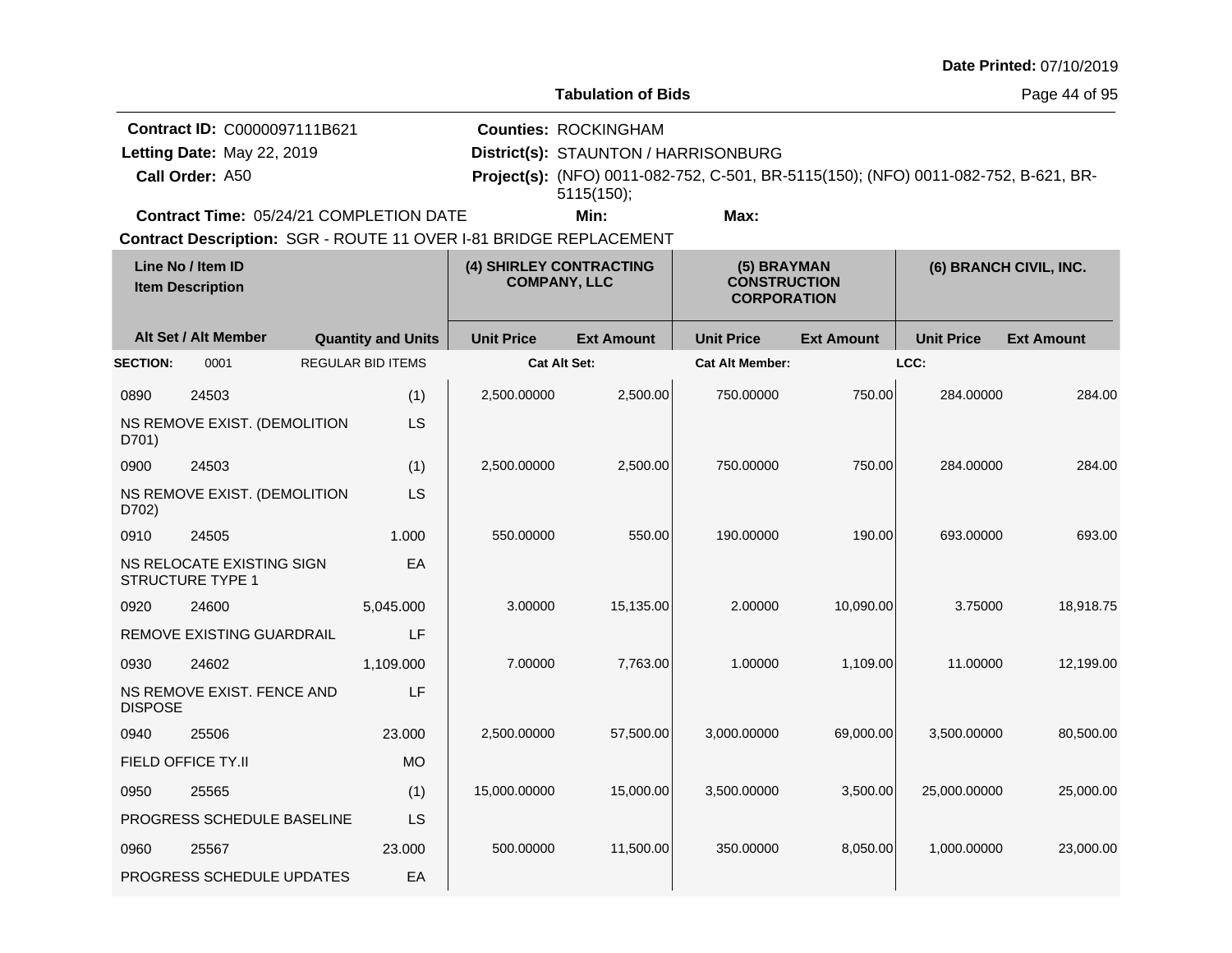|                     |                                                                   |                           |                                                |                                      |                                                                                     |                   |                   | Date Printed: 07/10/2019 |
|---------------------|-------------------------------------------------------------------|---------------------------|------------------------------------------------|--------------------------------------|-------------------------------------------------------------------------------------|-------------------|-------------------|--------------------------|
|                     |                                                                   |                           |                                                | <b>Tabulation of Bids</b>            |                                                                                     |                   |                   | Page 45 of 95            |
|                     | Contract ID: C0000097111B621                                      |                           |                                                | <b>Counties: ROCKINGHAM</b>          |                                                                                     |                   |                   |                          |
|                     | Letting Date: May 22, 2019                                        |                           |                                                | District(s): STAUNTON / HARRISONBURG |                                                                                     |                   |                   |                          |
|                     | Call Order: A50                                                   |                           |                                                | 5115(150);                           | Project(s): (NFO) 0011-082-752, C-501, BR-5115(150); (NFO) 0011-082-752, B-621, BR- |                   |                   |                          |
|                     | Contract Time: 05/24/21 COMPLETION DATE                           |                           |                                                | Min:                                 | Max:                                                                                |                   |                   |                          |
|                     | Contract Description: SGR - ROUTE 11 OVER I-81 BRIDGE REPLACEMENT |                           |                                                |                                      |                                                                                     |                   |                   |                          |
|                     | Line No / Item ID<br><b>Item Description</b>                      |                           | (4) SHIRLEY CONTRACTING<br><b>COMPANY, LLC</b> |                                      | (5) BRAYMAN<br><b>CONSTRUCTION</b><br><b>CORPORATION</b>                            |                   |                   | (6) BRANCH CIVIL, INC.   |
|                     | Alt Set / Alt Member                                              | <b>Quantity and Units</b> | <b>Unit Price</b>                              | <b>Ext Amount</b>                    | <b>Unit Price</b>                                                                   | <b>Ext Amount</b> | <b>Unit Price</b> | <b>Ext Amount</b>        |
| <b>SECTION:</b>     | 0001                                                              | <b>REGULAR BID ITEMS</b>  | <b>Cat Alt Set:</b>                            |                                      | <b>Cat Alt Member:</b>                                                              |                   | LCC:              |                          |
| 0970                | 27024                                                             | 1.270                     | 20,000.00000                                   | 25,400.00                            | 22,000.00000                                                                        | 27,940.00         | 25,000.00000      | 31,750.00                |
|                     | NS TOPSOIL (CLASS B 3" DEPTH)                                     | <b>ACRE</b>               |                                                |                                      |                                                                                     |                   |                   |                          |
| 0980                | 27101                                                             | 575.000                   | 6.00000                                        | 3,450.00                             | 12.00000                                                                            | 6,900.00          | 14.00000          | 8,050.00                 |
|                     | <b>TEMPORARY SEED</b>                                             | LВ                        |                                                |                                      |                                                                                     |                   |                   |                          |
| 0990                | 27102                                                             | 863.000                   | 5.00000                                        | 4,315.00                             | 13.00000                                                                            | 11,219.00         | 9.50000           | 8,198.50                 |
| <b>REGULAR SEED</b> |                                                                   | <b>LB</b>                 |                                                |                                      |                                                                                     |                   |                   |                          |
| 1000                | 27103                                                             | 690.000                   | 11.00000                                       | 7,590.00                             | 4.00000                                                                             | 2,760.00          | 4.75000           | 3,277.50                 |
| OVERSEEDING         |                                                                   | <b>LB</b>                 |                                                |                                      |                                                                                     |                   |                   |                          |
| 1010                | 27111                                                             | 12,584.000                | 1.50000                                        | 18,876.00                            | 0.50000                                                                             | 6,292.00          | 0.40000           | 5,033.60                 |
|                     | <b>HYDRAULIC EROSION CONTROL</b><br><b>PRODUCT TYPE 2</b>         | <b>SY</b>                 |                                                |                                      |                                                                                     |                   |                   |                          |
| 1020                | 27112                                                             | 50,046.000                | 1.30000                                        | 65,059.80                            | 0.55000                                                                             | 27,525.30         | 0.60000           | 30,027.60                |
|                     | <b>HYDRAULIC EROSION CONTROL</b><br><b>PRODUCT TYPE 3</b>         | SY                        |                                                |                                      |                                                                                     |                   |                   |                          |
| 1030                | 27120                                                             | 2,760.000                 | 6.00000                                        | 16,560.00                            | 12.00000                                                                            | 33,120.00         | 14.00000          | 38,640.00                |
| MIN.                | SEDIMENT RETENTION ROLL 18"                                       | LF                        |                                                |                                      |                                                                                     |                   |                   |                          |
| 1040                | 27230                                                             | 550.000                   | 2.00000                                        | 1,100.00                             | 1.00000                                                                             | 550.00            | 1.00000           | 550.00                   |

FERTILIZER NITROGEN - N

LB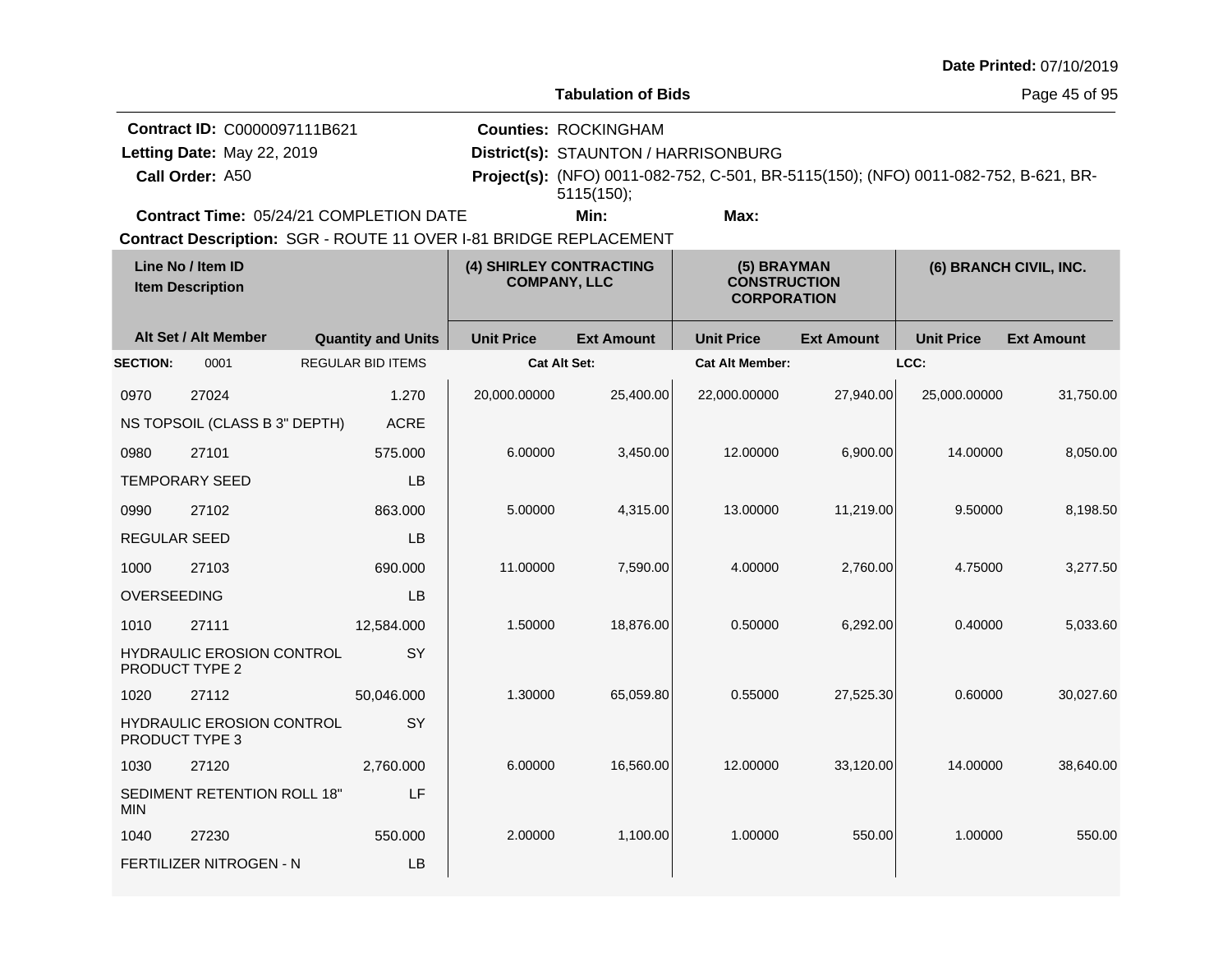| Date Printed: 07/10/2019 |  |
|--------------------------|--|
|--------------------------|--|

| Tabulation of Bids |  |
|--------------------|--|
|--------------------|--|

Page 46 of 95

| <b>Contract ID: C0000097111B621</b>            | <b>Counties: ROCKINGHAM</b>                                                                |      |  |  |
|------------------------------------------------|--------------------------------------------------------------------------------------------|------|--|--|
| Letting Date: May 22, 2019                     | District(s): STAUNTON / HARRISONBURG                                                       |      |  |  |
| Call Order: A50                                | <b>Project(s):</b> (NFO) 0011-082-752, C-501, BR-5115(150); (NFO) 0011-082-752, B-621, BR- |      |  |  |
|                                                | 5115(150);                                                                                 |      |  |  |
| <b>Contract Time: 05/24/21 COMPLETION DATE</b> | Min:                                                                                       | Max: |  |  |

| Line No / Item ID<br><b>Item Description</b> |                                                          | (4) SHIRLEY CONTRACTING<br><b>COMPANY, LLC</b> |                     | (5) BRAYMAN<br><b>CONSTRUCTION</b><br><b>CORPORATION</b> |                        | (6) BRANCH CIVIL, INC. |                   |                   |
|----------------------------------------------|----------------------------------------------------------|------------------------------------------------|---------------------|----------------------------------------------------------|------------------------|------------------------|-------------------|-------------------|
|                                              | Alt Set / Alt Member                                     | <b>Quantity and Units</b>                      | <b>Unit Price</b>   | <b>Ext Amount</b>                                        | <b>Unit Price</b>      | <b>Ext Amount</b>      | <b>Unit Price</b> | <b>Ext Amount</b> |
| <b>SECTION:</b>                              | 0001                                                     | <b>REGULAR BID ITEMS</b>                       | <b>Cat Alt Set:</b> |                                                          | <b>Cat Alt Member:</b> |                        | LCC:              |                   |
| 1050                                         | 27231                                                    | 755.000                                        | 2.00000             | 1,510.00                                                 | 1.00000                | 755.00                 | 1.00000           | 755.00            |
|                                              | FERTILIZER PHOSPHOROUS - P                               | LB                                             |                     |                                                          |                        |                        |                   |                   |
| 1060                                         | 27232                                                    | 378,000                                        | 2.00000             | 756.00                                                   | 1.00000                | 378.00                 | 1.00000           | 378.00            |
|                                              | FERTILIZER POTASSIUM - K                                 | LB                                             |                     |                                                          |                        |                        |                   |                   |
| 1070                                         | 27250                                                    | 27.000                                         | 200.00000           | 5,400.00                                                 | 176.00000              | 4,752.00               | 200.00000         | 5,400.00          |
| <b>LIME</b>                                  |                                                          | <b>TON</b>                                     |                     |                                                          |                        |                        |                   |                   |
| 1080                                         | 27318                                                    | 1,892.000                                      | 8.00000             | 15,136.00                                                | 2.00000                | 3,784.00               | 4.50000           | 8,514.00          |
|                                              | ROLLED EROSION CTRL<br>PRODUCT EC-2 TYPE 1               | SY                                             |                     |                                                          |                        |                        |                   |                   |
| 1090                                         | 27320                                                    | 96.000                                         | 12.00000            | 1,152.00                                                 | 4.00000                | 384.00                 | 5.50000           | 528.00            |
|                                              | <b>ROLLED EROSION CTRL</b><br>PRODUCT EC-2 TYPE 3        | SY                                             |                     |                                                          |                        |                        |                   |                   |
| 1100                                         | 27327                                                    | 8.000                                          | 40.00000            | 320.00                                                   | 6.00000                | 48.00                  | 10.00000          | 80.00             |
|                                              | <b>ROLLED EROSION CTRL</b><br><b>PRODUCT EC-3 TYPE 3</b> | SY                                             |                     |                                                          |                        |                        |                   |                   |
| 1110                                         | 27336                                                    | 304.000                                        | 20.00000            | 6,080.00                                                 | 41.00000               | 12,464.00              | 14.00000          | 4,256.00          |
| LINING CL. A                                 | TEMP. DIVERSION CHANNEL                                  | SY                                             |                     |                                                          |                        |                        |                   |                   |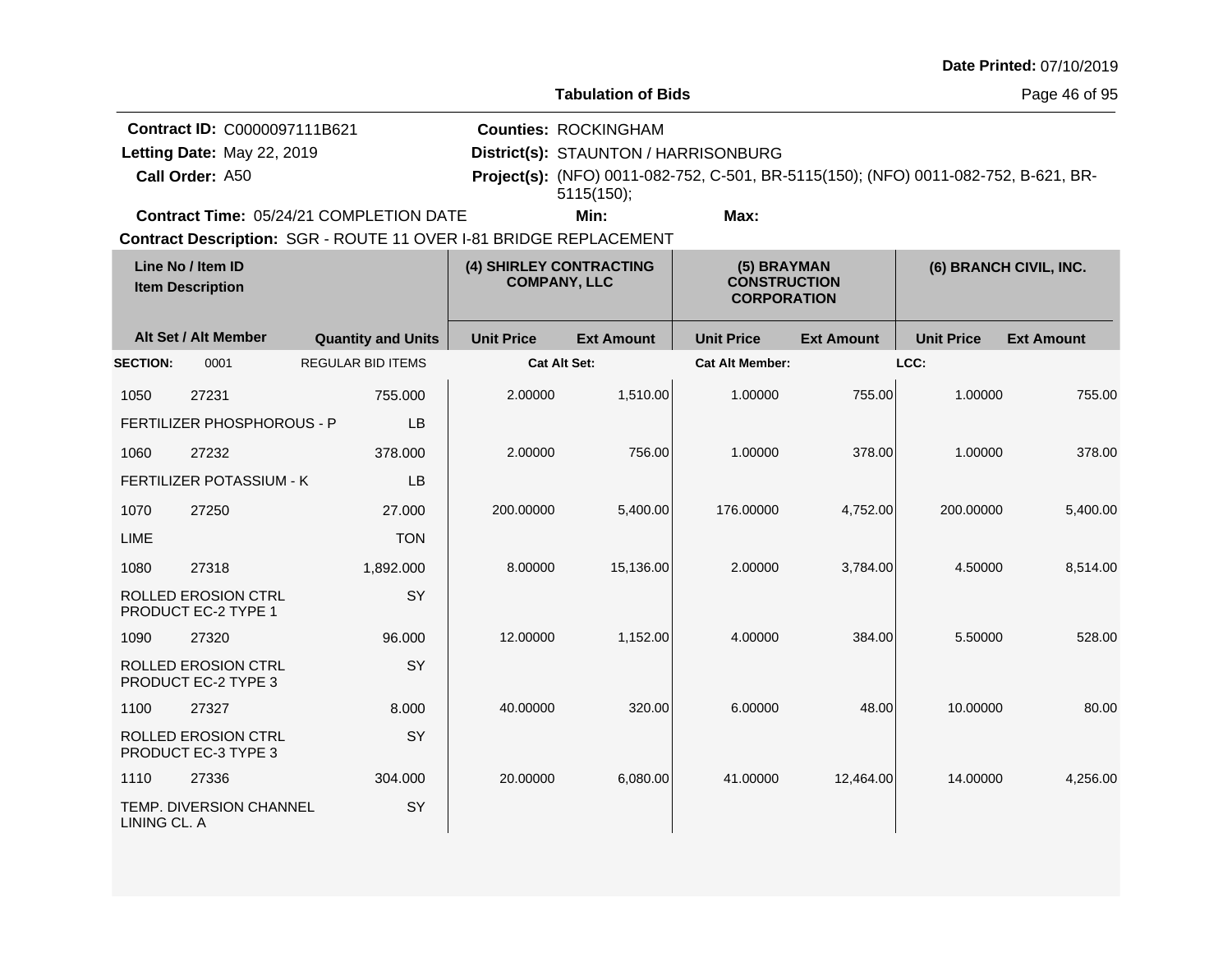| Date Printed: 07/10/2019 |  |
|--------------------------|--|
|--------------------------|--|

Page 47 of 95

| Contract ID: C0000097111B621            | <b>Counties: ROCKINGHAM</b>          |                                                                                            |  |
|-----------------------------------------|--------------------------------------|--------------------------------------------------------------------------------------------|--|
| Letting Date: May 22, 2019              | District(s): STAUNTON / HARRISONBURG |                                                                                            |  |
| <b>Call Order: A50</b>                  | 5115(150)                            | <b>Project(s):</b> (NFO) 0011-082-752, C-501, BR-5115(150); (NFO) 0011-082-752, B-621, BR- |  |
| Contract Time: 05/24/21 COMPLETION DATE | Min:                                 | Max:                                                                                       |  |

|                   | Line No / Item ID<br><b>Item Description</b> |                           |                     | (4) SHIRLEY CONTRACTING<br>(5) BRAYMAN<br><b>COMPANY, LLC</b><br><b>CONSTRUCTION</b><br><b>CORPORATION</b> |                        |                   |                   | (6) BRANCH CIVIL, INC. |
|-------------------|----------------------------------------------|---------------------------|---------------------|------------------------------------------------------------------------------------------------------------|------------------------|-------------------|-------------------|------------------------|
|                   | Alt Set / Alt Member                         | <b>Quantity and Units</b> | <b>Unit Price</b>   | <b>Ext Amount</b>                                                                                          | <b>Unit Price</b>      | <b>Ext Amount</b> | <b>Unit Price</b> | <b>Ext Amount</b>      |
| <b>SECTION:</b>   | 0001                                         | REGULAR BID ITEMS         | <b>Cat Alt Set:</b> |                                                                                                            | <b>Cat Alt Member:</b> |                   | LCC:              |                        |
| 1120              | 27337                                        | 91.000                    | 25.00000            | 2,275.00                                                                                                   | 45.00000               | 4,095.00          | 86.00000          | 7,826.00               |
| LINING CL. B      | TEMP. DIVERSION CHANNEL                      | SY                        |                     |                                                                                                            |                        |                   |                   |                        |
| 1130              | 27340                                        | 143.000                   | 15.00000            | 2,145.00                                                                                                   | 37.00000               | 5,291.00          | 14.00000          | 2,002.00               |
| <b>EXCAVATION</b> | TEMP. DIVERSION CHANNEL                      | CY                        |                     |                                                                                                            |                        |                   |                   |                        |
| 1140              | 27345                                        | 484.000                   | 8.00000             | 3,872.00                                                                                                   | 12.00000               | 5,808.00          | 3.75000           | 1,815.00               |
|                   | <b>TEMPORARY DIVERSION DIKE</b>              | LF                        |                     |                                                                                                            |                        |                   |                   |                        |
| 1150              | 27410                                        | 2.000                     | 300.00000           | 600.00                                                                                                     | 2,000.00000            | 4,000.00          | 409.00000         | 818.00                 |
|                   | CHECK DAM, ROCK TY. I                        | EA                        |                     |                                                                                                            |                        |                   |                   |                        |
| 1160              | 27415                                        | 95,000                    | 300.00000           | 28,500.00                                                                                                  | 450.00000              | 42,750.00         | 646.00000         | 61,370.00              |
|                   | CHECK DAM ROCK TY. II                        | EA                        |                     |                                                                                                            |                        |                   |                   |                        |
| 1170              | 27422                                        | 4.000                     | 1,000.00000         | 4,000.00                                                                                                   | 2,500.00000            | 10,000.00         | 324.00000         | 1,296.00               |
|                   | <b>DEWATERING BASIN EC-8</b>                 | EA                        |                     |                                                                                                            |                        |                   |                   |                        |
| 1180              | 27430                                        | 2,516.000                 | 3.00000             | 7,548.00                                                                                                   | 20.00000               | 50,320.00         | 11.00000          | 27,676.00              |
| <b>EXCAVATION</b> | SILTATION CONTROL                            | CY                        |                     |                                                                                                            |                        |                   |                   |                        |
| 1190              | 27451                                        | 5.000                     | 300.00000           | 1,500.00                                                                                                   | 650.00000              | 3,250.00          | 205.00000         | 1,025.00               |
|                   | <b>INLET PROTECTION TYPE A</b>               | EA                        |                     |                                                                                                            |                        |                   |                   |                        |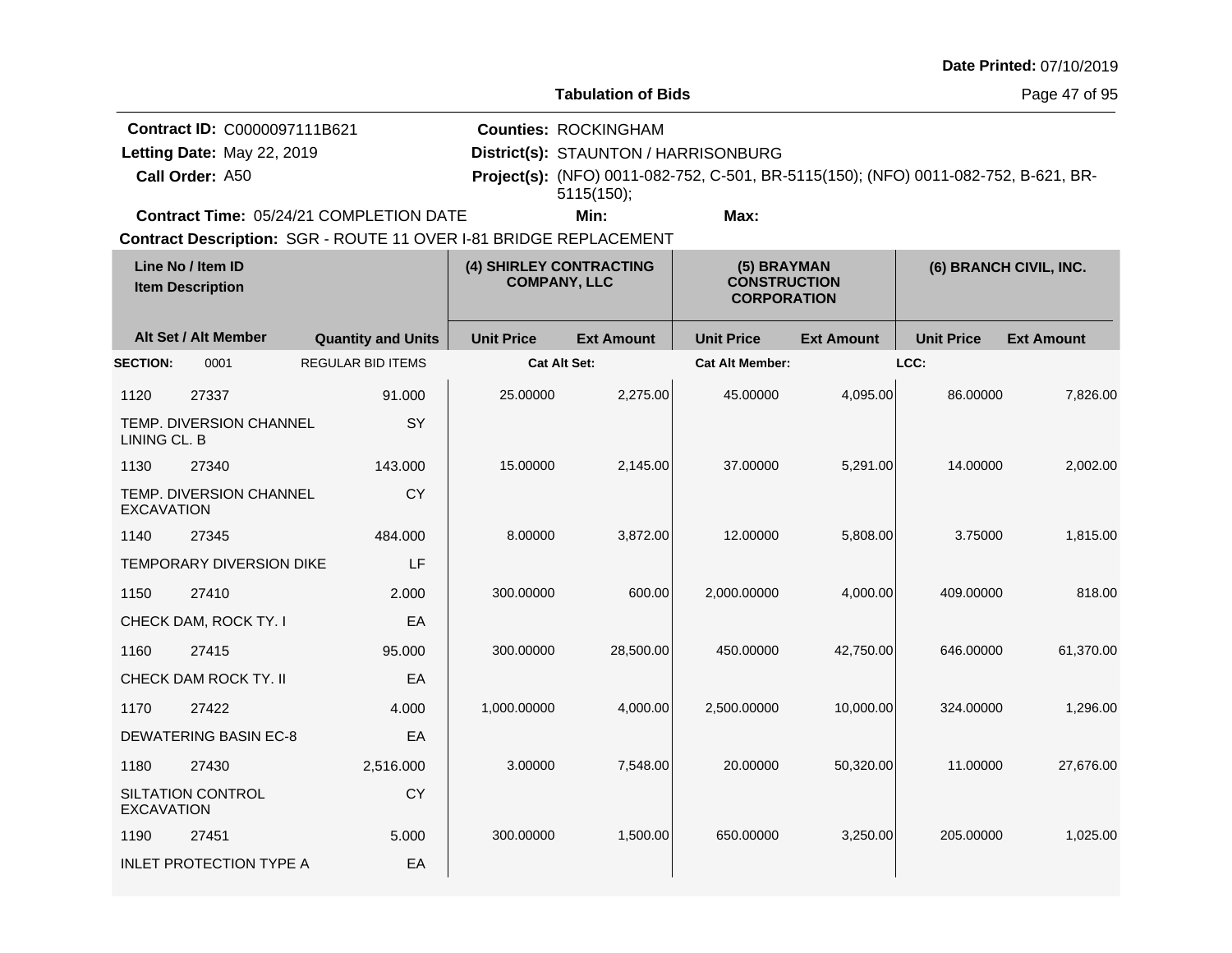| Date Printed: 07/10/2019 |  |
|--------------------------|--|
|--------------------------|--|

المنازل

Page 48 of 95

| <b>Contract ID: C0000097111B621</b>                                    | <b>Counties: ROCKINGHAM</b>          |      |                                                                                     |  |  |
|------------------------------------------------------------------------|--------------------------------------|------|-------------------------------------------------------------------------------------|--|--|
| Letting Date: May 22, 2019                                             | District(s): STAUNTON / HARRISONBURG |      |                                                                                     |  |  |
| <b>Call Order: A50</b>                                                 | 5115(150)                            |      | Project(s): (NFO) 0011-082-752, C-501, BR-5115(150); (NFO) 0011-082-752, B-621, BR- |  |  |
| <b>Contract Time: 05/24/21 COMPLETION DATE</b>                         | Min:                                 | Max: |                                                                                     |  |  |
| <b>Contract Benerations: COD, DOUTE 44 OVED LOA DRIBOE BEDLACEMENT</b> |                                      |      |                                                                                     |  |  |

| Line No / Item ID<br><b>Item Description</b> |                                                                             |                           | (4) SHIRLEY CONTRACTING<br><b>COMPANY, LLC</b> |                   | (5) BRAYMAN<br><b>CONSTRUCTION</b><br><b>CORPORATION</b> | (6) BRANCH CIVIL, INC. |                   |                   |
|----------------------------------------------|-----------------------------------------------------------------------------|---------------------------|------------------------------------------------|-------------------|----------------------------------------------------------|------------------------|-------------------|-------------------|
|                                              | Alt Set / Alt Member                                                        | <b>Quantity and Units</b> | <b>Unit Price</b>                              | <b>Ext Amount</b> | <b>Unit Price</b>                                        | <b>Ext Amount</b>      | <b>Unit Price</b> | <b>Ext Amount</b> |
| <b>SECTION:</b>                              | 0001                                                                        | <b>REGULAR BID ITEMS</b>  | <b>Cat Alt Set:</b>                            |                   | <b>Cat Alt Member:</b>                                   |                        | LCC:              |                   |
| 1200                                         | 27461                                                                       | 2.000                     | 300.00000                                      | 600.00            | 650.00000                                                | 1,300.00               | 194.00000         | 388.00            |
|                                              | <b>INLET PROTECTION TYPE B</b>                                              | EA                        |                                                |                   |                                                          |                        |                   |                   |
| 1210                                         | 27504                                                                       | 8,337.000                 | 4.50000                                        | 37,516.50         | 8.00000                                                  | 66,696.00              | 5.00000           | 41,685.00         |
|                                              | TEMP. SILT FENCE TYPE B                                                     | LF                        |                                                |                   |                                                          |                        |                   |                   |
| 1220                                         | 27544                                                                       | 238,000                   | 35.00000                                       | 8,330.00          | 45.00000                                                 | 10,710.00              | 15.00000          | 3,570.00          |
|                                              | NS STORM WATER MGT. LOW<br>PERMEABILITY LINER                               | <b>CY</b>                 |                                                |                   |                                                          |                        |                   |                   |
| 1230                                         | 27548                                                                       | (1)                       | 4,500.00000                                    | 4,500.00          | 25,000.00000                                             | 25,000.00              | 10,917.00000      | 10,917.00         |
|                                              | NS STORM WATER MANAGEMENT<br><b>MODIFIED EW-1 WITH WEIR WALL</b>            | LS                        |                                                |                   |                                                          |                        |                   |                   |
| 1240                                         | 27553                                                                       | (1)                       | 6,000.00000                                    | 6,000.00          | 7,500.00000                                              | 7,500.00               | 2,615.00000       | 2,615.00          |
| DOCUMENTS)                                   | NS PERMANENT SWM FACILITY<br>AS-BUILT DOCUMENTATION<br>(CONSTRUCTION RECORD | <b>LS</b>                 |                                                |                   |                                                          |                        |                   |                   |
| 1250                                         | 27580                                                                       | 5,158.000                 | 7.00000                                        | 36,106.00         | 15.00000                                                 | 77,370.00              | 11.00000          | 56,738.00         |
| <b>EXCAVATION</b>                            | <b>TEMP, SEDIMENT BASIN</b>                                                 | <b>CY</b>                 |                                                |                   |                                                          |                        |                   |                   |
| 1260                                         | 50108                                                                       | 1,017.000                 | 40.00000                                       | 40,680.00         | 25.00000                                                 | 25,425.00              | 41.00000          | 41,697.00         |
| <b>SIGN PANEL</b>                            |                                                                             | <b>SF</b>                 |                                                |                   |                                                          |                        |                   |                   |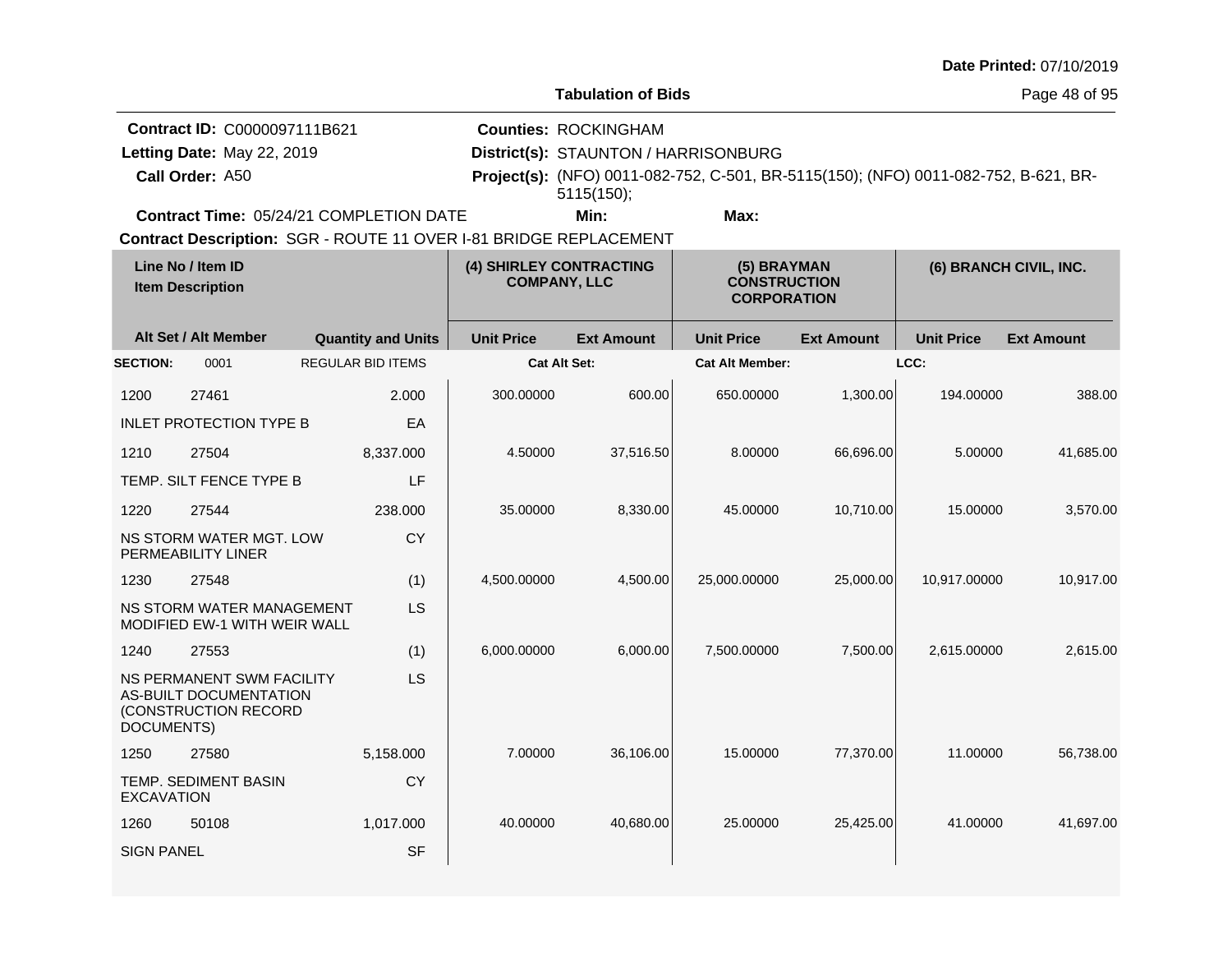| Date Printed: 07/10/2019 |  |  |
|--------------------------|--|--|
|--------------------------|--|--|

**Tabulation of Bids**

Page 49 of 95

| Contract ID: C0000097111B621                   | <b>Counties: ROCKINGHAM</b>          |      |  |                                                                                            |
|------------------------------------------------|--------------------------------------|------|--|--------------------------------------------------------------------------------------------|
| Letting Date: May 22, 2019                     | District(s): STAUNTON / HARRISONBURG |      |  |                                                                                            |
| Call Order: A50                                | $5115(150)$ ;                        |      |  | <b>Project(s):</b> (NFO) 0011-082-752, C-501, BR-5115(150); (NFO) 0011-082-752, B-621, BR- |
| <b>Contract Time: 05/24/21 COMPLETION DATE</b> | Min:                                 | Max: |  |                                                                                            |
|                                                |                                      |      |  |                                                                                            |

| Line No / Item ID<br><b>Item Description</b> |                               | (4) SHIRLEY CONTRACTING<br><b>COMPANY, LLC</b> |                     | (5) BRAYMAN<br><b>CONSTRUCTION</b><br><b>CORPORATION</b> |                        | (6) BRANCH CIVIL, INC. |                   |                   |
|----------------------------------------------|-------------------------------|------------------------------------------------|---------------------|----------------------------------------------------------|------------------------|------------------------|-------------------|-------------------|
|                                              | Alt Set / Alt Member          | <b>Quantity and Units</b>                      | <b>Unit Price</b>   | <b>Ext Amount</b>                                        | <b>Unit Price</b>      | <b>Ext Amount</b>      | <b>Unit Price</b> | <b>Ext Amount</b> |
| <b>SECTION:</b>                              | 0001                          | <b>REGULAR BID ITEMS</b>                       | <b>Cat Alt Set:</b> |                                                          | <b>Cat Alt Member:</b> |                        | LCC:              |                   |
| 1270                                         | 50410                         | 22,000                                         | 150.00000           | 3,300.00                                                 | 96.00000               | 2,112.00               | 241.00000         | 5,302.00          |
|                                              | VIA SIGN POST, W10 X 12       | LF                                             |                     |                                                          |                        |                        |                   |                   |
| 1280                                         | 50412                         | 72,000                                         | 220.00000           | 15,840.00                                                | 145.00000              | 10,440.00              | 249.00000         | 17,928.00         |
|                                              | VIA SIGN POST, W12 X 16       | LF                                             |                     |                                                          |                        |                        |                   |                   |
| 1290                                         | 50414                         | 34.000                                         | 230.00000           | 7,820.00                                                 | 148.00000              | 5,032.00               | 265.00000         | 9,010.00          |
|                                              | VIA SIGN POST, W14 X 22       | LF                                             |                     |                                                          |                        |                        |                   |                   |
| 1300                                         | 50430                         | 229,000                                        | 30.00000            | 6,870.00                                                 | 20.00000               | 4,580.00               | 23.00000          | 5,267.00          |
|                                              | SIGN POST STP-1, 2", 14 GAUGE | LF                                             |                     |                                                          |                        |                        |                   |                   |
| 1310                                         | 50432                         | 204.000                                        | 20.00000            | 4,080.00                                                 | 15.00000               | 3,060.00               | 29.00000          | 5,916.00          |
| <b>GAUGE</b>                                 | SIGN POST STP-1, 2 3/16", 10  | LF                                             |                     |                                                          |                        |                        |                   |                   |
| 1320                                         | 50434                         | 282.000                                        | 40.00000            | 11,280.00                                                | 28.00000               | 7,896.00               | 30.00000          | 8,460.00          |
| <b>GAUGE</b>                                 | SIGN POST STP-1, 2 1/2", 10   | LF                                             |                     |                                                          |                        |                        |                   |                   |
| 1330                                         | 50436                         | 50.000                                         | 40.00000            | 2,000.00                                                 | 24.00000               | 1,200.00               | 28.00000          | 1,400.00          |
| <b>GAUGE</b>                                 | SIGN POST STP-1, 2 1/2", 12   | LF                                             |                     |                                                          |                        |                        |                   |                   |
| 1340                                         | 50485                         | 29,000                                         | 600.00000           | 17,400.00                                                | 350.00000              | 10,150.00              | 687.00000         | 19,923.00         |
| STP-1, TYPE A                                | CONCRETE SIGN FOUNDATION      | EA                                             |                     |                                                          |                        |                        |                   |                   |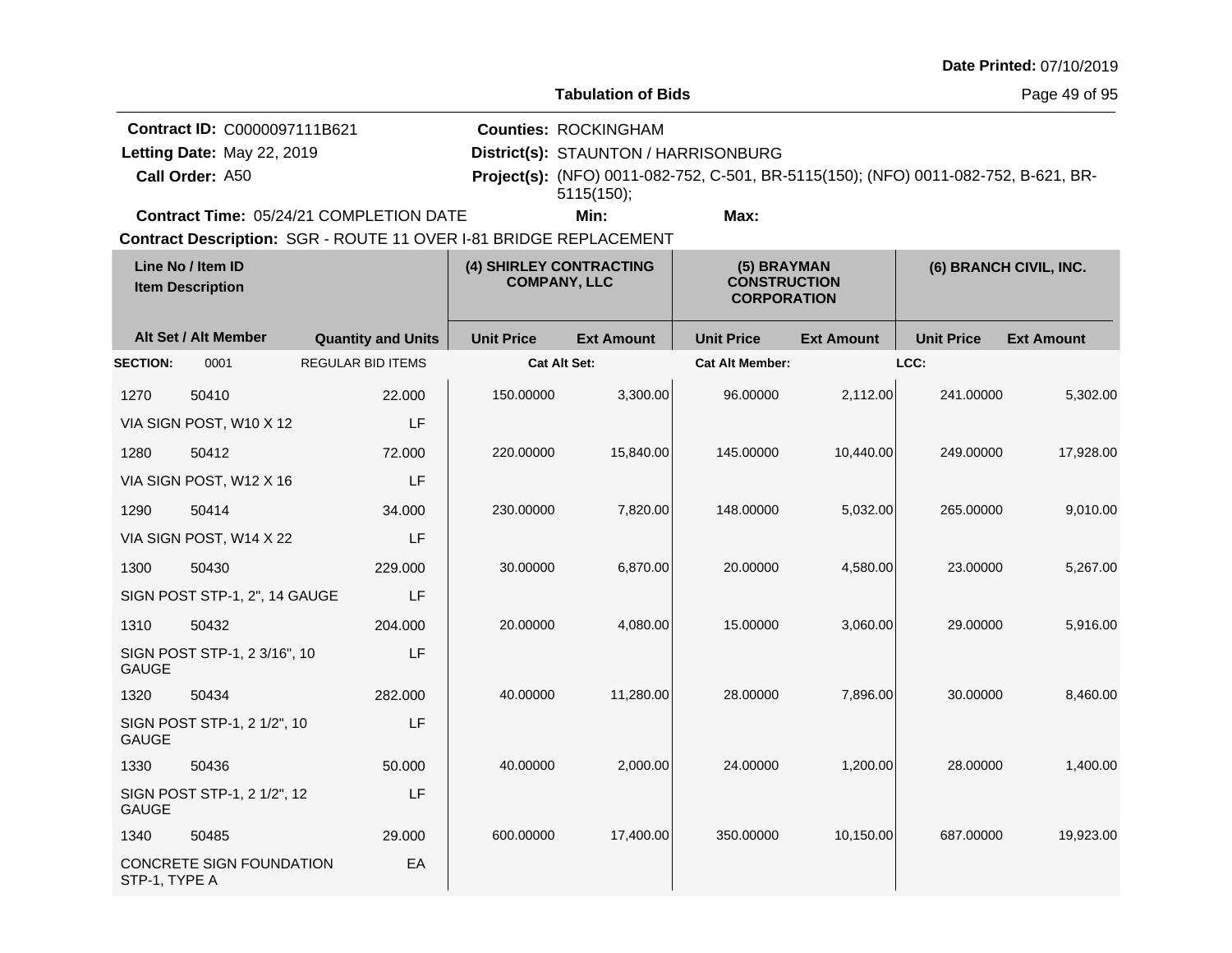|                                     |                                      | <b>Date Printed: 07/10/2019</b> |
|-------------------------------------|--------------------------------------|---------------------------------|
|                                     | <b>Tabulation of Bids</b>            | Page 50 of 95                   |
| <b>Contract ID: C0000097111B621</b> | <b>Counties: ROCKINGHAM</b>          |                                 |
| Letting Date: May 22, 2019          | District(s): STAUNTON / HARRISONBURG |                                 |

**Contract Time:** 05/24/21 COMPLETION DATE

**Call Order:**

Letting Date: May 22, 2019

**Min: Max:**

A50 **Project(s):** (NFO) 0011-082-752, C-501, BR-5115(150); (NFO) 0011-082-752, B-621, BR-

**Contract Description: SGR - ROUTE 11 OVER I-81 BRIDGE REPLACEMENT** 

| Line No / Item ID<br><b>Item Description</b> |                                                         | (4) SHIRLEY CONTRACTING<br><b>COMPANY, LLC</b> |           | (5) BRAYMAN<br><b>CONSTRUCTION</b><br><b>CORPORATION</b> |                   | (6) BRANCH CIVIL, INC. |                   |                   |                   |
|----------------------------------------------|---------------------------------------------------------|------------------------------------------------|-----------|----------------------------------------------------------|-------------------|------------------------|-------------------|-------------------|-------------------|
|                                              | Alt Set / Alt Member                                    | <b>Quantity and Units</b>                      |           | <b>Unit Price</b>                                        | <b>Ext Amount</b> | <b>Unit Price</b>      | <b>Ext Amount</b> | <b>Unit Price</b> | <b>Ext Amount</b> |
| <b>SECTION:</b>                              | 0001                                                    | <b>REGULAR BID ITEMS</b>                       |           | <b>Cat Alt Set:</b>                                      |                   | <b>Cat Alt Member:</b> |                   | LCC:              |                   |
| 1350                                         | 50486                                                   |                                                | 18.000    | 900.00000                                                | 16,200.00         | 545.00000              | 9,810.00          | 866.00000         | 15,588.00         |
| STP-1, TYPE B                                | <b>CONCRETE SIGN FOUNDATION</b>                         |                                                | EA        |                                                          |                   |                        |                   |                   |                   |
| 1360                                         | 50506                                                   |                                                | 2.000     | 1,600.00000                                              | 3,200.00          | 1,125.00000            | 2,250.00          | 1,385.00000       | 2,770.00          |
| DIA, X 4'6" DEPTH                            | CONC. SIGN FOUND., SSP-VI A 2'3"                        |                                                | EA        |                                                          |                   |                        |                   |                   |                   |
| 1370                                         | 50528                                                   |                                                | 8.000     | 3,500.00000                                              | 28,000.00         | 2,325.00000            | 18,600.00         | 1,097.00000       | 8,776.00          |
| DIA. X 7' DEPTH                              | CONC. SIGN FOUND., SSP-VI A 3'0"                        |                                                | EA        |                                                          |                   |                        |                   |                   |                   |
| 1380                                         | 51170                                                   |                                                | 2.000     | 5,500.00000                                              | 11,000.00         | 4,000.00000            | 8,000.00          | 4,594.00000       | 9,188.00          |
|                                              | ELECTRICAL SERVICE SE-5                                 |                                                | EA        |                                                          |                   |                        |                   |                   |                   |
| 1390                                         | 51185                                                   |                                                | 61.000    | 275.00000                                                | 16,775.00         | 200.00000              | 12,200.00         | 230.00000         | 14,030.00         |
|                                              | <b>TRAFFIC SIGNAL HEAD SECTION</b><br>12" HVS BACKPLATE |                                                | EA        |                                                          |                   |                        |                   |                   |                   |
| 1400                                         | 51212                                                   |                                                | 2.000     | 1,000.00000                                              | 2,000.00          | 750.00000              | 1,500.00          | 861.00000         | 1,722.00          |
|                                              | PEDESTAL POLE PF-2 12'                                  |                                                | EA        |                                                          |                   |                        |                   |                   |                   |
| 1410                                         | 51238                                                   |                                                | 40.000    | 200.00000                                                | 8,000.00          | 150.00000              | 6,000.00          | 172.00000         | 6,880.00          |
| POLE PF-8                                    | CONCRETE FOUNDATION SIGNAL                              |                                                | <b>CY</b> |                                                          |                   |                        |                   |                   |                   |

5115(150);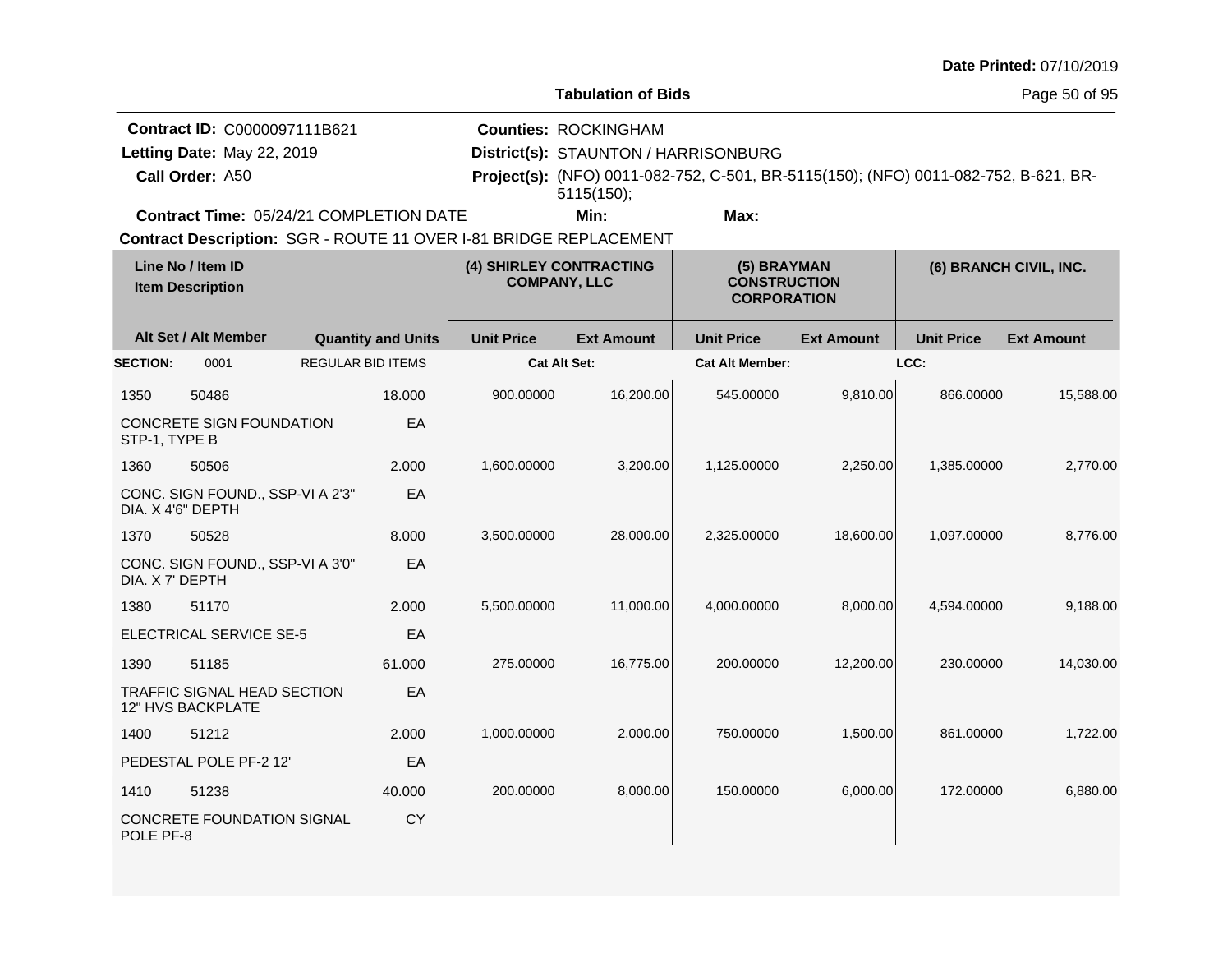|                     |                                                                               |                                                                   |                                                |                                                                                   |                                                                                     |                   |                   | Date Printed: 07/10/2019 |
|---------------------|-------------------------------------------------------------------------------|-------------------------------------------------------------------|------------------------------------------------|-----------------------------------------------------------------------------------|-------------------------------------------------------------------------------------|-------------------|-------------------|--------------------------|
|                     |                                                                               |                                                                   |                                                | <b>Tabulation of Bids</b>                                                         |                                                                                     |                   |                   | Page 51 of 95            |
|                     | Contract ID: C0000097111B621<br>Letting Date: May 22, 2019<br>Call Order: A50 |                                                                   |                                                | <b>Counties: ROCKINGHAM</b><br>District(s): STAUNTON / HARRISONBURG<br>5115(150); | Project(s): (NFO) 0011-082-752, C-501, BR-5115(150); (NFO) 0011-082-752, B-621, BR- |                   |                   |                          |
|                     |                                                                               | Contract Time: 05/24/21 COMPLETION DATE                           |                                                | Min:                                                                              | Max:                                                                                |                   |                   |                          |
|                     |                                                                               | Contract Description: SGR - ROUTE 11 OVER I-81 BRIDGE REPLACEMENT |                                                |                                                                                   |                                                                                     |                   |                   |                          |
|                     | Line No / Item ID<br><b>Item Description</b>                                  |                                                                   | (4) SHIRLEY CONTRACTING<br><b>COMPANY, LLC</b> |                                                                                   | (5) BRAYMAN<br><b>CONSTRUCTION</b><br><b>CORPORATION</b>                            |                   |                   | (6) BRANCH CIVIL, INC.   |
|                     | Alt Set / Alt Member                                                          | <b>Quantity and Units</b>                                         | <b>Unit Price</b>                              | <b>Ext Amount</b>                                                                 | <b>Unit Price</b>                                                                   | <b>Ext Amount</b> | <b>Unit Price</b> | <b>Ext Amount</b>        |
| <b>SECTION:</b>     | 0001                                                                          | <b>REGULAR BID ITEMS</b>                                          |                                                | <b>Cat Alt Set:</b>                                                               | <b>Cat Alt Member:</b>                                                              |                   | LCC:              |                          |
| 1420                | 51240                                                                         | 2.000                                                             | 1,600.00000                                    | 3,200.00                                                                          | 1,250.00000                                                                         | 2,500.00          | 1,436.00000       | 2,872.00                 |
|                     | <b>CONCRETE FOUNDATION PF-2</b>                                               | EA                                                                |                                                |                                                                                   |                                                                                     |                   |                   |                          |
| 1430                | 51243                                                                         | 2.000                                                             | 5,000.00000                                    | 10,000.00                                                                         | 3,500.00000                                                                         | 7,000.00          | 4,020.00000       | 8,040.00                 |
|                     | <b>NS CONC FOUNDATION CF-5</b>                                                | EA                                                                |                                                |                                                                                   |                                                                                     |                   |                   |                          |
| 1440                | 51475                                                                         | 1.000                                                             | 35,000.00000                                   | 35,000.00                                                                         | 27,500.00000                                                                        | 27,500.00         | 31,583.00000      | 31,583.00                |
| <b>TYPE A</b>       | SIGNAL MAST ARM POLE MP-3,                                                    | EA                                                                |                                                |                                                                                   |                                                                                     |                   |                   |                          |
| 1450                | 51476                                                                         | 1.000                                                             | 40,000.00000                                   | 40,000.00                                                                         | 29,750.00000                                                                        | 29,750.00         | 34,168.00000      | 34,168.00                |
| TYPE B1             | SIGNAL MAST ARM POLE MP-3,                                                    | EA                                                                |                                                |                                                                                   |                                                                                     |                   |                   |                          |
| 1460                | 51478                                                                         | 1.000                                                             | 45,000.00000                                   | 45,000.00                                                                         | 34,000.00000                                                                        | 34,000.00         | 39,049.00000      | 39,049.00                |
| <b>TYPE C</b>       | SIGNAL MAST ARM POLE MP-3,                                                    | EA                                                                |                                                |                                                                                   |                                                                                     |                   |                   |                          |
| 1470                | 51485                                                                         | 1.000                                                             | 8,000.00000                                    | 8,000.00                                                                          | 5.500.00000                                                                         | 5,500.00          | 6,317.00000       | 6,317.00                 |
| MAST ARM 30'        |                                                                               | EA                                                                |                                                |                                                                                   |                                                                                     |                   |                   |                          |
| 1480                | 51488                                                                         | 1.000                                                             | 12,000.00000                                   | 12,000.00                                                                         | 8,750.00000                                                                         | 8,750.00          | 10,049.00000      | 10,049.00                |
| MAST ARM 60'        |                                                                               | EA                                                                |                                                |                                                                                   |                                                                                     |                   |                   |                          |
| 1490                | 51489                                                                         | 1.000                                                             | 13,000.00000                                   | 13,000.00                                                                         | 9,250.00000                                                                         | 9,250.00          | 10,624.00000      | 10,624.00                |
| <b>MAST ARM 65'</b> |                                                                               | EA                                                                |                                                |                                                                                   |                                                                                     |                   |                   |                          |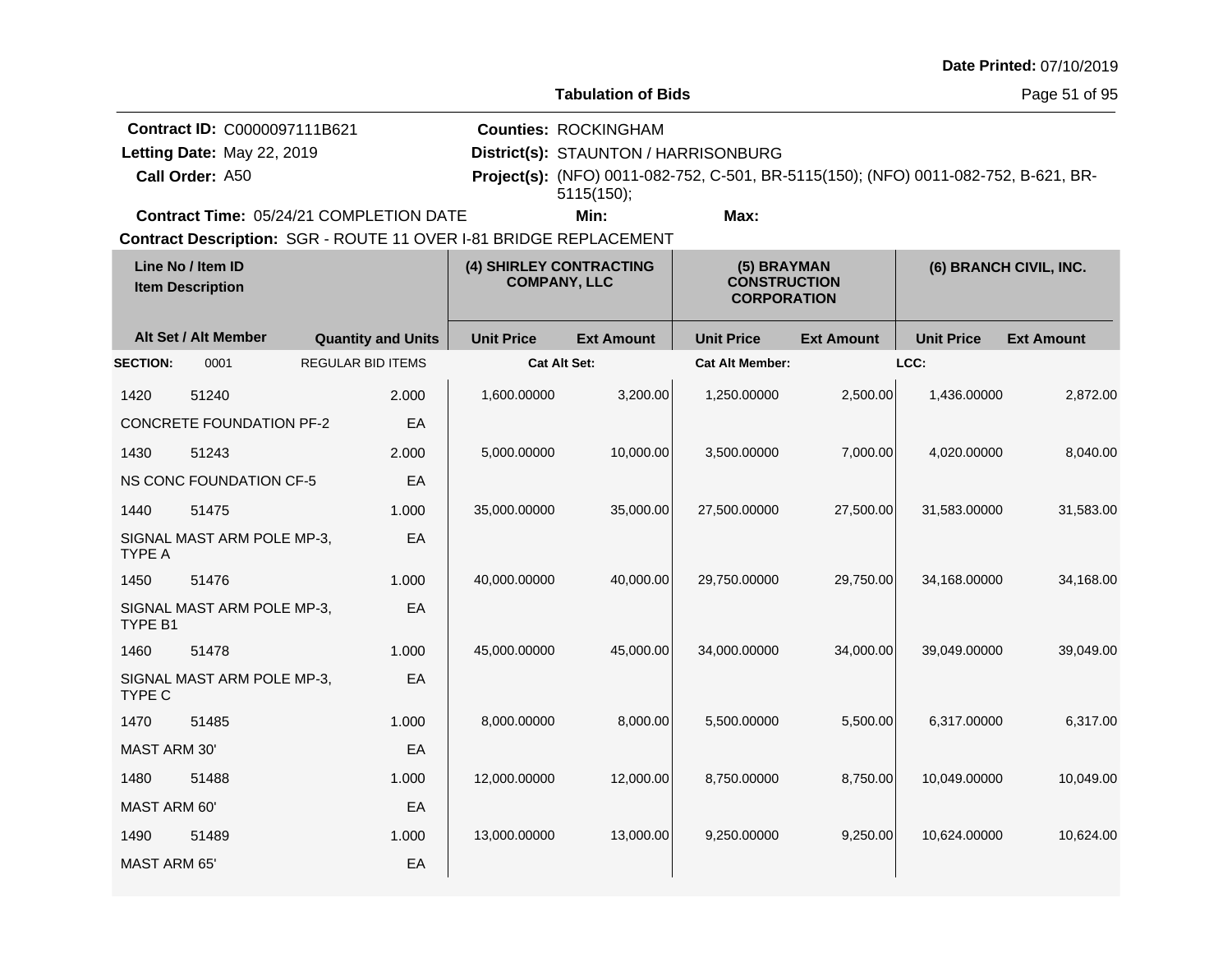|                 |                                              |                                                                   |                                                |                                      |                                                                                     |                   |                   | <b>Date Printed: 07/10/2019</b> |
|-----------------|----------------------------------------------|-------------------------------------------------------------------|------------------------------------------------|--------------------------------------|-------------------------------------------------------------------------------------|-------------------|-------------------|---------------------------------|
|                 |                                              |                                                                   |                                                | <b>Tabulation of Bids</b>            |                                                                                     |                   |                   | Page 52 of 95                   |
|                 | Contract ID: C0000097111B621                 |                                                                   |                                                | <b>Counties: ROCKINGHAM</b>          |                                                                                     |                   |                   |                                 |
|                 | Letting Date: May 22, 2019                   |                                                                   |                                                | District(s): STAUNTON / HARRISONBURG |                                                                                     |                   |                   |                                 |
|                 | Call Order: A50                              |                                                                   |                                                | 5115(150);                           | Project(s): (NFO) 0011-082-752, C-501, BR-5115(150); (NFO) 0011-082-752, B-621, BR- |                   |                   |                                 |
|                 |                                              | Contract Time: 05/24/21 COMPLETION DATE                           |                                                | Min:                                 | Max:                                                                                |                   |                   |                                 |
|                 |                                              | Contract Description: SGR - ROUTE 11 OVER I-81 BRIDGE REPLACEMENT |                                                |                                      |                                                                                     |                   |                   |                                 |
|                 | Line No / Item ID<br><b>Item Description</b> |                                                                   | (4) SHIRLEY CONTRACTING<br><b>COMPANY, LLC</b> |                                      | (5) BRAYMAN<br><b>CONSTRUCTION</b><br><b>CORPORATION</b>                            |                   |                   | (6) BRANCH CIVIL, INC.          |
|                 | Alt Set / Alt Member                         | <b>Quantity and Units</b>                                         | <b>Unit Price</b>                              | <b>Ext Amount</b>                    | <b>Unit Price</b>                                                                   | <b>Ext Amount</b> | <b>Unit Price</b> | <b>Ext Amount</b>               |
| <b>SECTION:</b> | 0001                                         | <b>REGULAR BID ITEMS</b>                                          |                                                | <b>Cat Alt Set:</b>                  | <b>Cat Alt Member:</b>                                                              |                   | LCC:              |                                 |
| 1500            | 51523                                        | 2.000                                                             | 12,000.00000                                   | 24,000.00                            | 8,500.00000                                                                         | 17,000.00         | 9,762.00000       | 19,524.00                       |
|                 | EVP DETECTION SYSTEM 3-WAY                   | EA                                                                |                                                |                                      |                                                                                     |                   |                   |                                 |
| 1510            | 51525                                        | 1,914.000                                                         | 1.00000                                        | 1,914.00                             | 1.00000                                                                             | 1,914.00          | 1.00000           | 1,914.00                        |
|                 | <b>EVP DETECTOR CABLE</b>                    | LF                                                                |                                                |                                      |                                                                                     |                   |                   |                                 |
| 1520            | 51540                                        | 16.000                                                            | 350.00000                                      | 5,600.00                             | 250.00000                                                                           | 4,000.00          | 287.00000         | 4,592.00                        |
| (TYPE B)        | LOOP DETECTOR AMPLIFIER                      | EA                                                                |                                                |                                      |                                                                                     |                   |                   |                                 |
| 1530            | 51602                                        | 5,940.000                                                         | 1.00000                                        | 5,940.00                             | 1.00000                                                                             | 5,940.00          | 0.60000           | 3,564.00                        |
|                 | 14/4 CONDUCTOR CABLE                         | LF                                                                |                                                |                                      |                                                                                     |                   |                   |                                 |
| 1540            | 51615                                        | 5,632.000                                                         | 1.00000                                        | 5,632.00                             | 0.50000                                                                             | 2,816.00          | 0.15000           | 844.80                          |
|                 | 14/1 ENCLOSED COND. CABLE                    | LF                                                                |                                                |                                      |                                                                                     |                   |                   |                                 |
| 1550            | 51700                                        | 5,049.000                                                         | 1.00000                                        | 5,049.00                             | 0.50000                                                                             | 2,524.50          | 0.40000           | 2,019.60                        |
| <b>SHIELDED</b> | 14/2 CONDUCTOR CABLE                         | LF                                                                |                                                |                                      |                                                                                     |                   |                   |                                 |
| 1560            | 51830                                        | 16.000                                                            | 350.00000                                      | 5,600.00                             | 275.00000                                                                           | 4,400.00          | 316.00000         | 5,056.00                        |
| <b>WAY</b>      | HANGER ASSEMBLY SM-3, ONE                    | EA                                                                |                                                |                                      |                                                                                     |                   |                   |                                 |
| 1570            | 51832                                        | 2.000                                                             | 200.00000                                      | 400.00                               | 125.00000                                                                           | 250.00            | 144.00000         | 288.00                          |

WAY

HANGER ASSEMBLY SMB-1, ONE

EA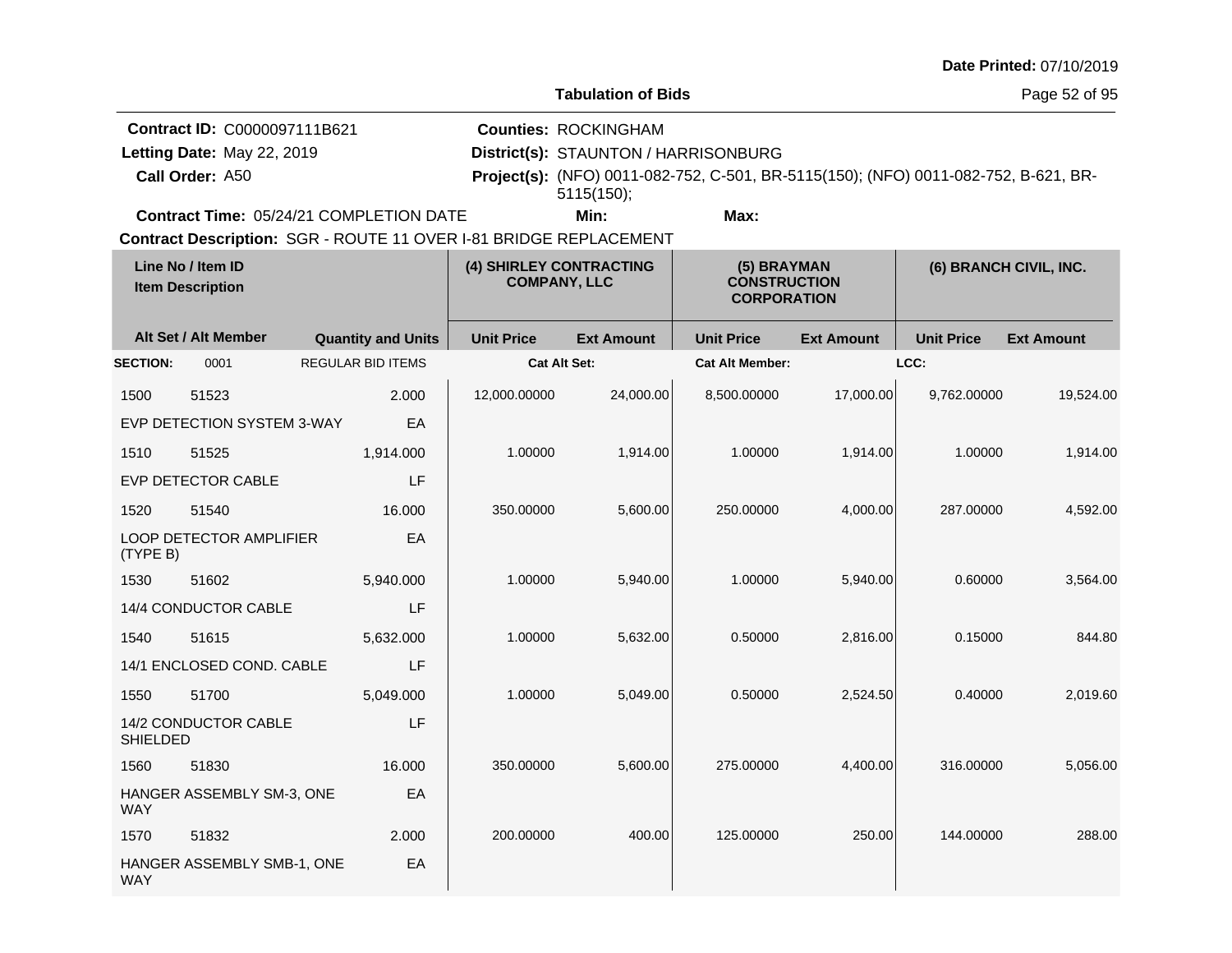| <b>Date Printed: 07/10/2019</b> |  |
|---------------------------------|--|
|---------------------------------|--|

Page 53 of 95

| Contract ID: C0000097111B621                   | <b>Counties: ROCKINGHAM</b>          |      |                                                                                            |
|------------------------------------------------|--------------------------------------|------|--------------------------------------------------------------------------------------------|
| Letting Date: May 22, 2019                     | District(s): STAUNTON / HARRISONBURG |      |                                                                                            |
| Call Order: A50                                |                                      |      | <b>Project(s):</b> (NFO) 0011-082-752, C-501, BR-5115(150); (NFO) 0011-082-752, B-621, BR- |
|                                                | 5115(150)                            |      |                                                                                            |
| <b>Contract Time: 05/24/21 COMPLETION DATE</b> | Min:                                 | Max: |                                                                                            |

| Line No / Item ID<br><b>Item Description</b> |                                                              | (4) SHIRLEY CONTRACTING<br><b>COMPANY, LLC</b> |                     | (5) BRAYMAN<br><b>CONSTRUCTION</b><br><b>CORPORATION</b> |                        | (6) BRANCH CIVIL, INC. |                   |                   |
|----------------------------------------------|--------------------------------------------------------------|------------------------------------------------|---------------------|----------------------------------------------------------|------------------------|------------------------|-------------------|-------------------|
|                                              | Alt Set / Alt Member                                         | <b>Quantity and Units</b>                      | <b>Unit Price</b>   | <b>Ext Amount</b>                                        | <b>Unit Price</b>      | <b>Ext Amount</b>      | <b>Unit Price</b> | <b>Ext Amount</b> |
| <b>SECTION:</b>                              | 0001                                                         | <b>REGULAR BID ITEMS</b>                       | <b>Cat Alt Set:</b> |                                                          | <b>Cat Alt Member:</b> |                        | LCC:              |                   |
| 1580                                         | 51840                                                        | 13.000                                         | 250.00000           | 3,250.00                                                 | 175.00000              | 2,275.00               | 201.00000         | 2,613.00          |
| <b>ONE WAY</b>                               | NS HANGER ASSEMBLY SMD-2,                                    | EA                                             |                     |                                                          |                        |                        |                   |                   |
| 1590                                         | 51913                                                        | 1,860.000                                      | 14.00000            | 26,040.00                                                | 10.00000               | 18,600.00              | 11.00000          | 20,460.00         |
|                                              | LOOP SAWCUT 5/8" 5/8"                                        | LF                                             |                     |                                                          |                        |                        |                   |                   |
| 1600                                         | 51930                                                        | 1.000                                          | 800.00000           | 800.00                                                   | 176,00000              | 176.00                 | 145.00000         | 145.00            |
|                                              | NS REMOVE EXISTING SIGN<br><b>STRUCTURE TYPE 1</b>           | EA                                             |                     |                                                          |                        |                        |                   |                   |
| 1610                                         | 51930                                                        | 13.000                                         | 300.00000           | 3,900.00                                                 | 170.00000              | 2,210.00               | 145.00000         | 1,885.00          |
|                                              | <b>NS REMOVE EXISTING SIGN</b><br><b>STRUCTURE TYPE ST-1</b> | EA                                             |                     |                                                          |                        |                        |                   |                   |
| 1620                                         | 51930                                                        | 1.000                                          | 500.00000           | 500.00                                                   | 380.00000              | 380.00                 | 289.00000         | 289.00            |
|                                              | NS REMOVE EXISTING SIGN<br><b>STRUCTURE TYPE ST-2</b>        | EA                                             |                     |                                                          |                        |                        |                   |                   |
| 1630                                         | 51930                                                        | 18.000                                         | 300.00000           | 5,400.00                                                 | 95.00000               | 1,710.00               | 433.00000         | 7,794.00          |
|                                              | NS REMOVE EXISTING SIGN<br>STRUCTURE TYPE STP-1              | EA                                             |                     |                                                          |                        |                        |                   |                   |
| 1640                                         | 51930                                                        | 2.000                                          | 500.00000           | 1,000.00                                                 | 180.00000              | 360.00                 | 543.00000         | 1,086.00          |
|                                              | NS REMOVE EXISTING SIGN<br><b>STRUCTURE TYPE STP-2</b>       | EA                                             |                     |                                                          |                        |                        |                   |                   |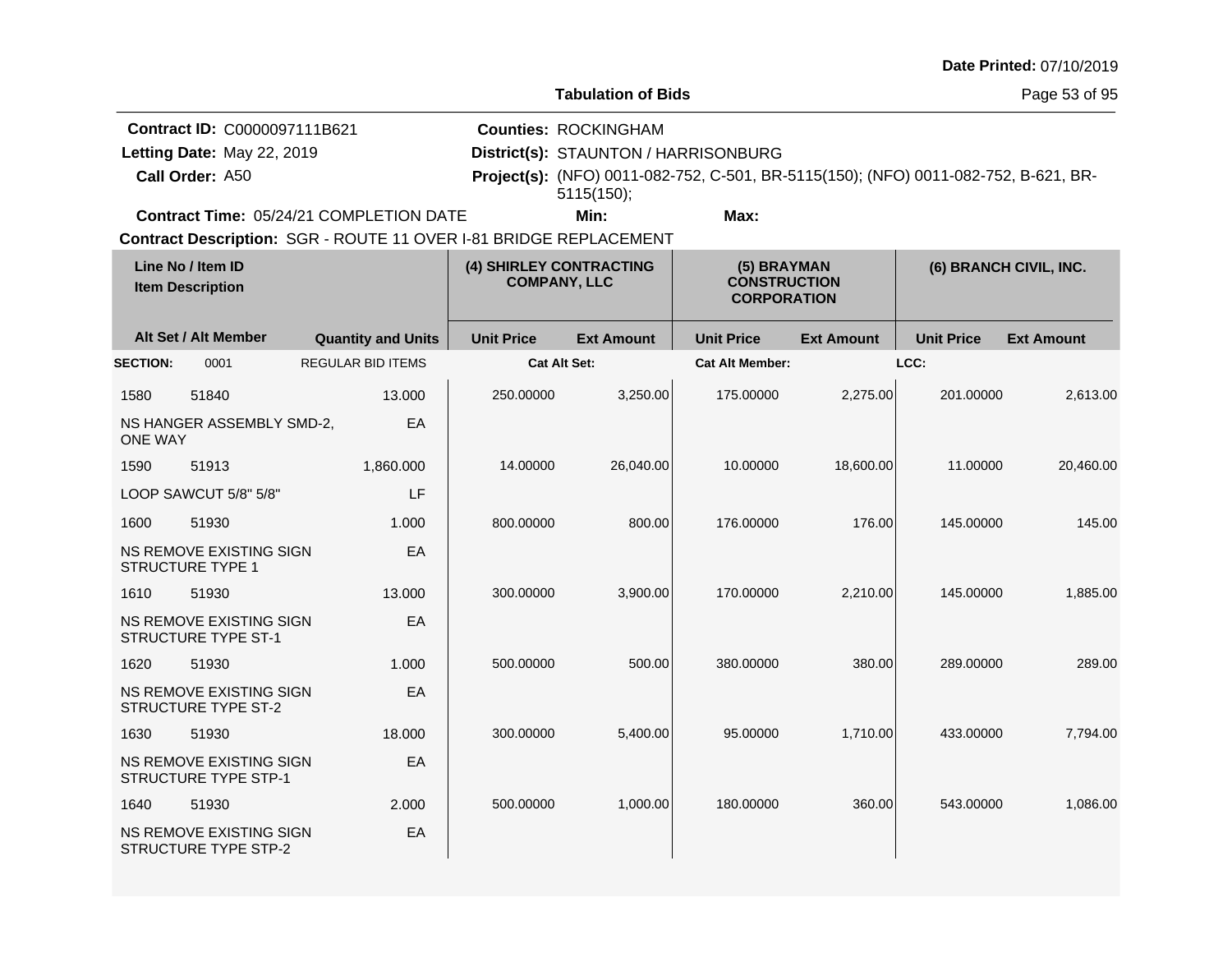| <b>Date Printed: 07/10/2019</b> |  |
|---------------------------------|--|
|---------------------------------|--|

Page 54 of 95

**Call Order: Letting Date:** May 22, 2019 **District(s): STAUNTON / HARRISONBURG Contract ID:** C0000097111B621 **Counties:** ROCKINGHAM A50 **Project(s):** (NFO) 0011-082-752, C-501, BR-5115(150); (NFO) 0011-082-752, B-621, BR-**Contract Time:** 05/24/21 COMPLETION DATE Letting Date: May 22, 2019 **Min: Max:** 5115(150);

| Line No / Item ID<br><b>Item Description</b> |                                                        | (4) SHIRLEY CONTRACTING<br><b>COMPANY, LLC</b> |                     | (5) BRAYMAN<br><b>CONSTRUCTION</b><br><b>CORPORATION</b> |                        | (6) BRANCH CIVIL, INC. |                   |                   |
|----------------------------------------------|--------------------------------------------------------|------------------------------------------------|---------------------|----------------------------------------------------------|------------------------|------------------------|-------------------|-------------------|
|                                              | Alt Set / Alt Member                                   | <b>Quantity and Units</b>                      | <b>Unit Price</b>   | <b>Ext Amount</b>                                        | <b>Unit Price</b>      | <b>Ext Amount</b>      | <b>Unit Price</b> | <b>Ext Amount</b> |
| <b>SECTION:</b>                              | 0001                                                   | <b>REGULAR BID ITEMS</b>                       | <b>Cat Alt Set:</b> |                                                          | <b>Cat Alt Member:</b> |                        | LCC:              |                   |
| 1650                                         | 51930                                                  | 1.000                                          | 500.00000           | 500.00                                                   | 280.00000              | 280.00                 | 1,085.00000       | 1,085.00          |
|                                              | NS REMOVE EXISTING SIGN<br><b>STRUCTURE TYPE STP-3</b> | EA                                             |                     |                                                          |                        |                        |                   |                   |
| 1660                                         | 51930                                                  | 1.000                                          | 3,500.00000         | 3,500.00                                                 | 540.00000              | 540.00                 | 2,164.00000       | 2,164.00          |
|                                              | <b>NS REMOVE EXISTING SIGN</b><br>STRUCTURE TYPE VIA   | EA                                             |                     |                                                          |                        |                        |                   |                   |
| 1670                                         | 51930                                                  | 3.000                                          | 500.00000           | 1,500.00                                                 | 95.00000               | 285.00                 | 135.00000         | 405.00            |
|                                              | NS REMOVE EXISTING SIGN<br>STRUCTURE TYPE WP-1         | EA                                             |                     |                                                          |                        |                        |                   |                   |
| 1680                                         | 51930                                                  | 2.000                                          | 500.00000           | 1,000.00                                                 | 180.00000              | 360.00                 | 131.00000         | 262.00            |
|                                              | NS REMOVE EXISTING SIGN<br>STRUCTURE TYPE WP-2         | EA                                             |                     |                                                          |                        |                        |                   |                   |
| 1690                                         | 51931                                                  | 1.000                                          | 600.00000           | 600.00                                                   | 95.00000               | 95.00                  | 80.00000          | 80.00             |
| PANEL TYPE SP-1                              | NS REMOVE EXISTING SIGN                                | EA                                             |                     |                                                          |                        |                        |                   |                   |
| 1700                                         | 51932                                                  | 2.000                                          | 500.00000           | 1,000.00                                                 | 200.00000              | 400.00                 | 428.00000         | 856.00            |
| PANEL TYPE SP-1                              | NS RELOCATE EXISTING SIGN                              | EA                                             |                     |                                                          |                        |                        |                   |                   |
| 1710                                         | 51932                                                  | 1.000                                          | 600.00000           | 600.00                                                   | 635.00000              | 635.00                 | 1,576.00000       | 1,576.00          |
| PANEL TYPE SP-2                              | NS RELOCATE EXISTING SIGN                              | EA                                             |                     |                                                          |                        |                        |                   |                   |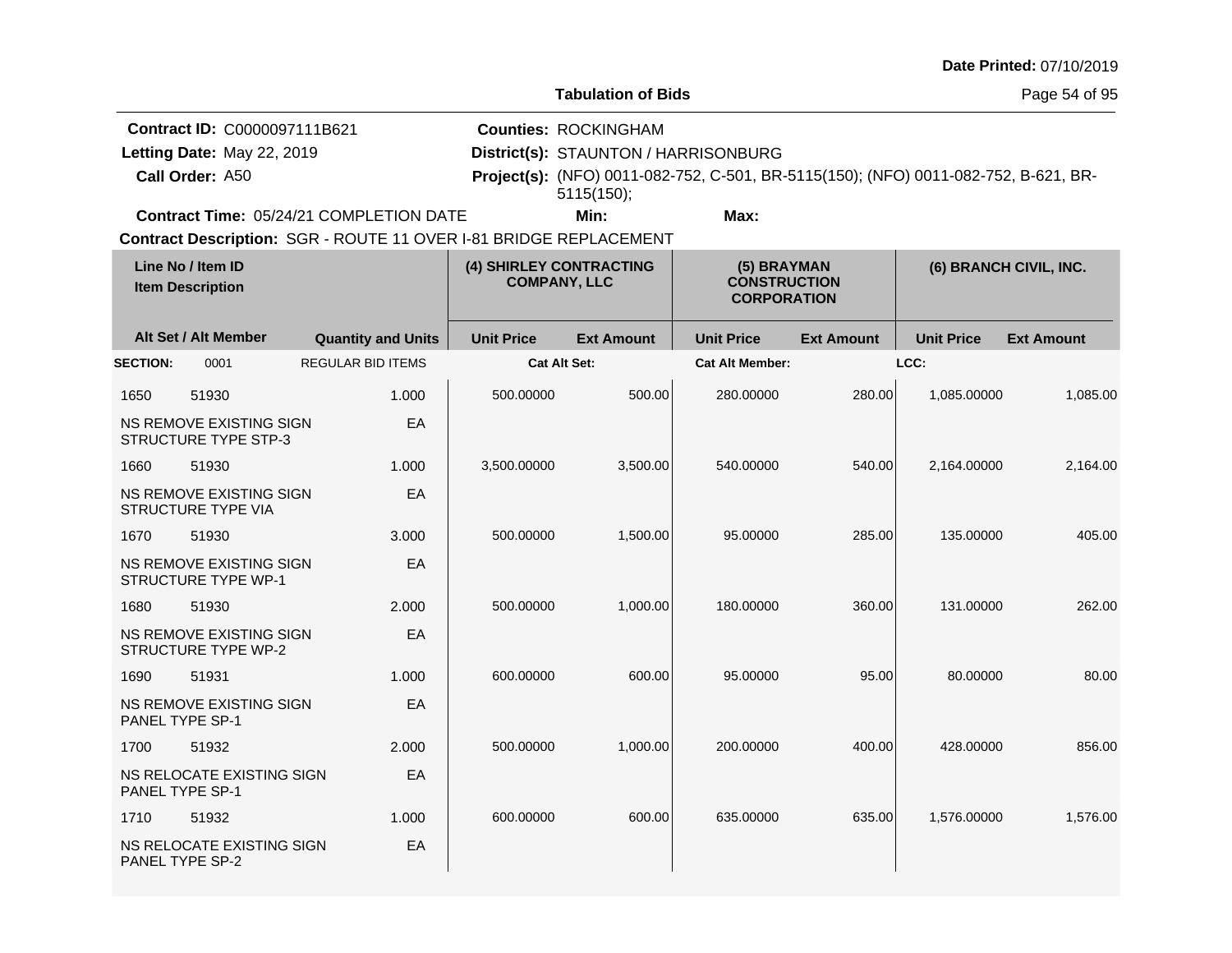|                    |                                                                               |                                                                   |                   |                                                                                   |                                                                                     |                   |                   | Date Printed: 07/10/2019 |
|--------------------|-------------------------------------------------------------------------------|-------------------------------------------------------------------|-------------------|-----------------------------------------------------------------------------------|-------------------------------------------------------------------------------------|-------------------|-------------------|--------------------------|
|                    |                                                                               |                                                                   |                   | <b>Tabulation of Bids</b>                                                         |                                                                                     |                   |                   | Page 55 of 95            |
|                    | Contract ID: C0000097111B621<br>Letting Date: May 22, 2019<br>Call Order: A50 |                                                                   |                   | <b>Counties: ROCKINGHAM</b><br>District(s): STAUNTON / HARRISONBURG<br>5115(150); | Project(s): (NFO) 0011-082-752, C-501, BR-5115(150); (NFO) 0011-082-752, B-621, BR- |                   |                   |                          |
|                    |                                                                               | Contract Time: 05/24/21 COMPLETION DATE                           |                   | Min:                                                                              | Max:                                                                                |                   |                   |                          |
|                    |                                                                               | Contract Description: SGR - ROUTE 11 OVER I-81 BRIDGE REPLACEMENT |                   |                                                                                   |                                                                                     |                   |                   |                          |
|                    | Line No / Item ID<br><b>Item Description</b>                                  |                                                                   |                   | (4) SHIRLEY CONTRACTING<br><b>COMPANY, LLC</b>                                    | (5) BRAYMAN<br><b>CONSTRUCTION</b><br><b>CORPORATION</b>                            |                   |                   | (6) BRANCH CIVIL, INC.   |
|                    | Alt Set / Alt Member                                                          | <b>Quantity and Units</b>                                         | <b>Unit Price</b> | <b>Ext Amount</b>                                                                 | <b>Unit Price</b>                                                                   | <b>Ext Amount</b> | <b>Unit Price</b> | <b>Ext Amount</b>        |
| <b>SECTION:</b>    | 0001                                                                          | <b>REGULAR BID ITEMS</b>                                          |                   | <b>Cat Alt Set:</b>                                                               | <b>Cat Alt Member:</b>                                                              |                   | LCC:              |                          |
| 1720               | 51994                                                                         | 2.000                                                             | 10,000.00000      | 20,000.00                                                                         | 7,500.00000                                                                         | 15,000.00         | 8,614.00000       | 17,228.00                |
| SUPPLY TYPE 2      | UNINTERRUPTIBLE POWER                                                         | EA                                                                |                   |                                                                                   |                                                                                     |                   |                   |                          |
| 1730               | 51995                                                                         | 2.000                                                             | 5,000.00000       | 10,000.00                                                                         | 3,500.00000                                                                         | 7,000.00          | 4,020.00000       | 8,040.00                 |
|                    | UNINTERRUPTIBLE POWER<br>SUPPLY BATTERY PACK                                  | EA                                                                |                   |                                                                                   |                                                                                     |                   |                   |                          |
| 1740               | 52002                                                                         | 2.000                                                             | 20,000.00000      | 40,000.00                                                                         | 45,000.00000                                                                        | 90,000.00         | 46,202.00000      | 92,404.00                |
|                    | NS TRAFFIC SIGNALIZATION<br><b>ADVANCED TRAFFIC</b><br>CONTROLLER (2070LX)    | EA                                                                |                   |                                                                                   |                                                                                     |                   |                   |                          |
| 1750               | 52003                                                                         | 1,280.000                                                         | 175.00000         | 224,000.00                                                                        | 90.00000                                                                            | 115,200.00        | 213.00000         | 272,640.00               |
|                    | <b>NS TRAFFIC ENGINEERING</b><br>QUEUE MANAGEMENT TEAM                        | <b>HR</b>                                                         |                   |                                                                                   |                                                                                     |                   |                   |                          |
| 1760               | 54032                                                                         | 14,316.000                                                        | 1.00000           | 14,316.00                                                                         | 1.00000                                                                             | 14,316.00         | 1.00000           | 14,316.00                |
| 4"                 | TYPE B CLASS I PVMT LINE MRKG                                                 | LF                                                                |                   |                                                                                   |                                                                                     |                   |                   |                          |
| 1770               | 54042                                                                         | 524.000                                                           | 7.00000           | 3,668.00                                                                          | 8.00000                                                                             | 4,192.00          | 9.00000           | 4,716.00                 |
| <b>MARKING 24"</b> | TYPE B CLASS I PAVE. LINE                                                     | LF                                                                |                   |                                                                                   |                                                                                     |                   |                   |                          |
| 1780               | 54075                                                                         | 725.000                                                           | 4.00000           | 2,900.00                                                                          | 4.00000                                                                             | 2,900.00          | 3.50000           | 2,537.50                 |
| MRKG 4"            | TYPE B CLASS VI PVMT LINE                                                     | LF                                                                |                   |                                                                                   |                                                                                     |                   |                   |                          |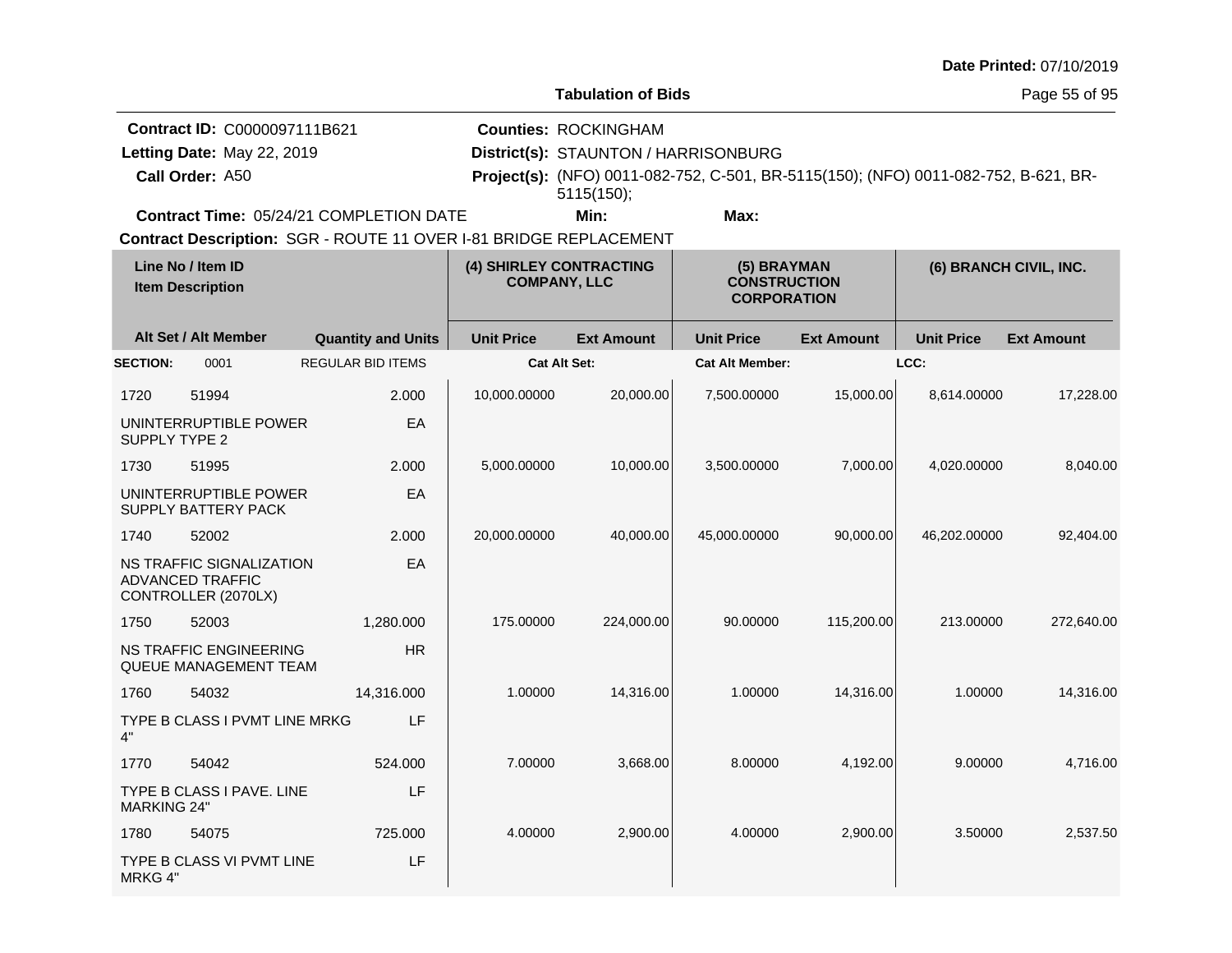| Date Printed: 07/10/2019 |  |  |
|--------------------------|--|--|
|--------------------------|--|--|

**Tabulation of Bids**

Page 56 of 95

**Call Order: Letting Date:** May 22, 2019 **District(s): STAUNTON / HARRISONBURG Contract ID:** C0000097111B621 **Counties:** ROCKINGHAM A50 **Project(s):** (NFO) 0011-082-752, C-501, BR-5115(150); (NFO) 0011-082-752, B-621, BR-**Contract Time:** 05/24/21 COMPLETION DATE Letting Date: May 22, 2019 **Min: Max:** 5115(150);

| Line No / Item ID<br><b>Item Description</b> |                                                       | (4) SHIRLEY CONTRACTING<br><b>COMPANY, LLC</b> |                     | (5) BRAYMAN<br><b>CONSTRUCTION</b><br><b>CORPORATION</b> |                        | (6) BRANCH CIVIL, INC. |                   |                   |
|----------------------------------------------|-------------------------------------------------------|------------------------------------------------|---------------------|----------------------------------------------------------|------------------------|------------------------|-------------------|-------------------|
|                                              | Alt Set / Alt Member                                  | <b>Quantity and Units</b>                      | <b>Unit Price</b>   | <b>Ext Amount</b>                                        | <b>Unit Price</b>      | <b>Ext Amount</b>      | <b>Unit Price</b> | <b>Ext Amount</b> |
| <b>SECTION:</b>                              | 0001                                                  | <b>REGULAR BID ITEMS</b>                       | <b>Cat Alt Set:</b> |                                                          | <b>Cat Alt Member:</b> |                        | LCC:              |                   |
| 1790                                         | 54076                                                 | 827.000                                        | 5.00000             | 4,135.00                                                 | 4.00000                | 3,308.00               | 4.50000           | 3,721.50          |
| MRKG 6"                                      | TYPE B CLASS VI PVMT LINE                             | LF                                             |                     |                                                          |                        |                        |                   |                   |
| 1800                                         | 54079                                                 | 1,663.000                                      | 9.00000             | 14,967.00                                                | 5.00000                | 8,315.00               | 5.25000           | 8,730.75          |
| <b>PVMT MRKG 4"</b>                          | TYPE B CLASS VI CONTRAST                              | LF                                             |                     |                                                          |                        |                        |                   |                   |
| 1810                                         | 54105                                                 | 13,015.000                                     | 1.00000             | 13,015.00                                                | 1.00000                | 13,015.00              | 0.80000           | 10,412.00         |
| <b>MARKING</b>                               | <b>ERADICATE EXIST, LINEAR PVMT</b>                   | LF                                             |                     |                                                          |                        |                        |                   |                   |
| 1820                                         | 54106                                                 | 561.000                                        | 4.00000             | 2,244.00                                                 | 4.00000                | 2,244.00               | 3.75000           | 2,103.75          |
| <b>PVMT MRKG</b>                             | <b>ERADICATE EXIST, NONLINEAR</b>                     | <b>SF</b>                                      |                     |                                                          |                        |                        |                   |                   |
| 1830                                         | 54210                                                 | 229.000                                        | 4.00000             | 916.00                                                   | 20.00000               | 4,580.00               | 3.00000           | 687.00            |
|                                              | <b>REMOVE EXIST, RAISED</b><br><b>PAVEMENT MARKER</b> | EA                                             |                     |                                                          |                        |                        |                   |                   |
| 1840                                         | 54217                                                 | 183.000                                        | 75.00000            | 13,725.00                                                | 43.00000               | 7,869.00               | 64.00000          | 11,712.00         |
|                                              | SNOW PLOW. RAISED PAVE.<br><b>MARKER ASPH.CONC</b>    | EA                                             |                     |                                                          |                        |                        |                   |                   |
| 1850                                         | 54218                                                 | 21.000                                         | 80.00000            | 1,680.00                                                 | 88.00000               | 1,848.00               | 75.00000          | 1,575.00          |
|                                              | SNOW PLOW. RAISED PAVE.<br>MARKER HYD. CONC           | EA                                             |                     |                                                          |                        |                        |                   |                   |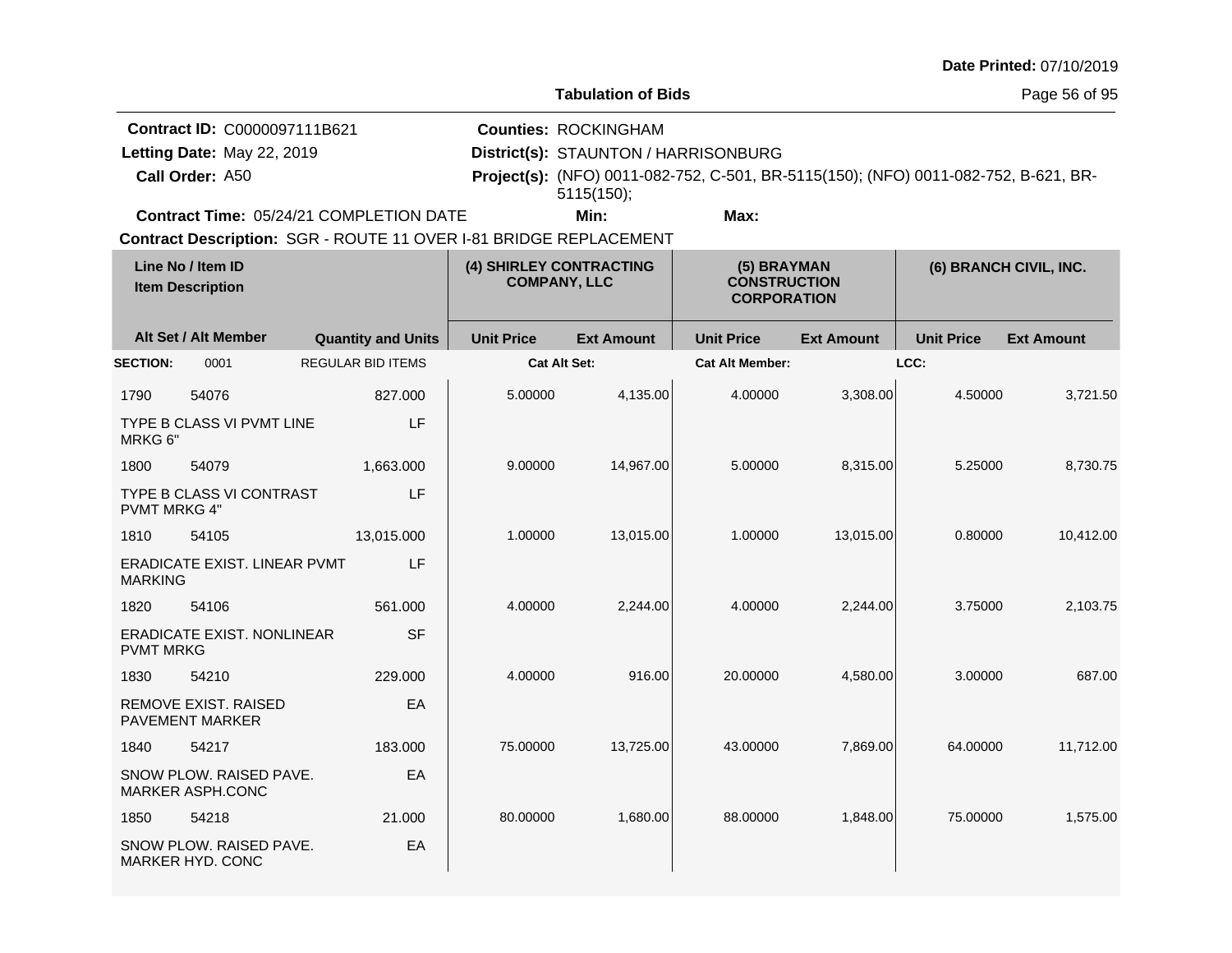| Date Printed: 07/10/2019 |  |
|--------------------------|--|
|--------------------------|--|

Page 57 of 95

| <b>Contract ID: C0000097111B621</b>                               | <b>Counties: ROCKINGHAM</b>          |                                                                                            |
|-------------------------------------------------------------------|--------------------------------------|--------------------------------------------------------------------------------------------|
| Letting Date: May 22, 2019                                        | District(s): STAUNTON / HARRISONBURG |                                                                                            |
| Call Order: A50                                                   | 5115(150)                            | <b>Project(s):</b> (NFO) 0011-082-752, C-501, BR-5115(150); (NFO) 0011-082-752, B-621, BR- |
| <b>Contract Time: 05/24/21 COMPLETION DATE</b>                    | Min:                                 | Max:                                                                                       |
| Contract Description: SGR - ROUTE 11 OVER I-81 BRIDGE REPLACEMENT |                                      |                                                                                            |

| Line No / Item ID<br><b>Item Description</b> |                                                   | (4) SHIRLEY CONTRACTING<br><b>COMPANY, LLC</b> |                     | (5) BRAYMAN<br><b>CONSTRUCTION</b><br><b>CORPORATION</b> |                        | (6) BRANCH CIVIL, INC. |                   |                   |
|----------------------------------------------|---------------------------------------------------|------------------------------------------------|---------------------|----------------------------------------------------------|------------------------|------------------------|-------------------|-------------------|
|                                              | Alt Set / Alt Member                              | <b>Quantity and Units</b>                      | <b>Unit Price</b>   | <b>Ext Amount</b>                                        | <b>Unit Price</b>      | <b>Ext Amount</b>      | <b>Unit Price</b> | <b>Ext Amount</b> |
| <b>SECTION:</b>                              | 0001                                              | <b>REGULAR BID ITEMS</b>                       | <b>Cat Alt Set:</b> |                                                          | <b>Cat Alt Member:</b> |                        | LCC:              |                   |
| 1860                                         | 54242                                             | 796.000                                        | 10.00000            | 7,960.00                                                 | 14.00000               | 11,144.00              | 7.50000           | 5,970.00          |
|                                              | TEMP. PAVE. MARKER 2 WAY                          | EA                                             |                     |                                                          |                        |                        |                   |                   |
| 1870                                         | 54428                                             | 44,760.000                                     | 0.50000             | 22,380.00                                                | 0.50000                | 22,380.00              | 0.40000           | 17,904.00         |
|                                              | TEMP. PVMT MRKG, TY. A, 4"                        | LF                                             |                     |                                                          |                        |                        |                   |                   |
| 1880                                         | 54430                                             | 8,817.000                                      | 1.00000             | 8,817.00                                                 | 0.50000                | 4,408.50               | 0.75000           | 6,612.75          |
|                                              | TEMP. PVMT MRKG, TY. A, 6"                        | LF                                             |                     |                                                          |                        |                        |                   |                   |
| 1890                                         | 54432                                             | 7,108.000                                      | 1.00000             | 7,108.00                                                 | 0.75000                | 5,331.00               | 1.00000           | 7,108.00          |
|                                              | TEMP. PVMT MRKG, TY. A, 8"                        | LF                                             |                     |                                                          |                        |                        |                   |                   |
| 1900                                         | 54440                                             | 883,000                                        | 6.00000             | 5,298.00                                                 | 4.00000                | 3,532.00               | 5.25000           | 4,635.75          |
|                                              | TEMP. PVMT MRKG, TY. A, 24"                       | LF                                             |                     |                                                          |                        |                        |                   |                   |
| 1910                                         | 54457                                             | 23,000                                         | 100.00000           | 2,300.00                                                 | 55.00000               | 1,265.00               | 87.00000          | 2,001.00          |
|                                              | TEMP. PVMT SYMBOL MRKG<br>SINGLE TURN ARROW TY. A | EA                                             |                     |                                                          |                        |                        |                   |                   |
| 1920                                         | 54466                                             | 2,000.000                                      | 4.00000             | 8,000.00                                                 | 3.00000                | 6,000.00               | 3.75000           | 7,500.00          |
|                                              | TYPE E TEMP. PVMT MRKG 6"                         | LF                                             |                     |                                                          |                        |                        |                   |                   |
| 1930                                         | 54526                                             | 5,580.000                                      | 4.00000             | 22,320.00                                                | 3.00000                | 16,740.00              | 3.25000           | 18,135.00         |
| CLASS III 6"                                 | NS TEMP. PVMT MRKG TYPE D                         | EA                                             |                     |                                                          |                        |                        |                   |                   |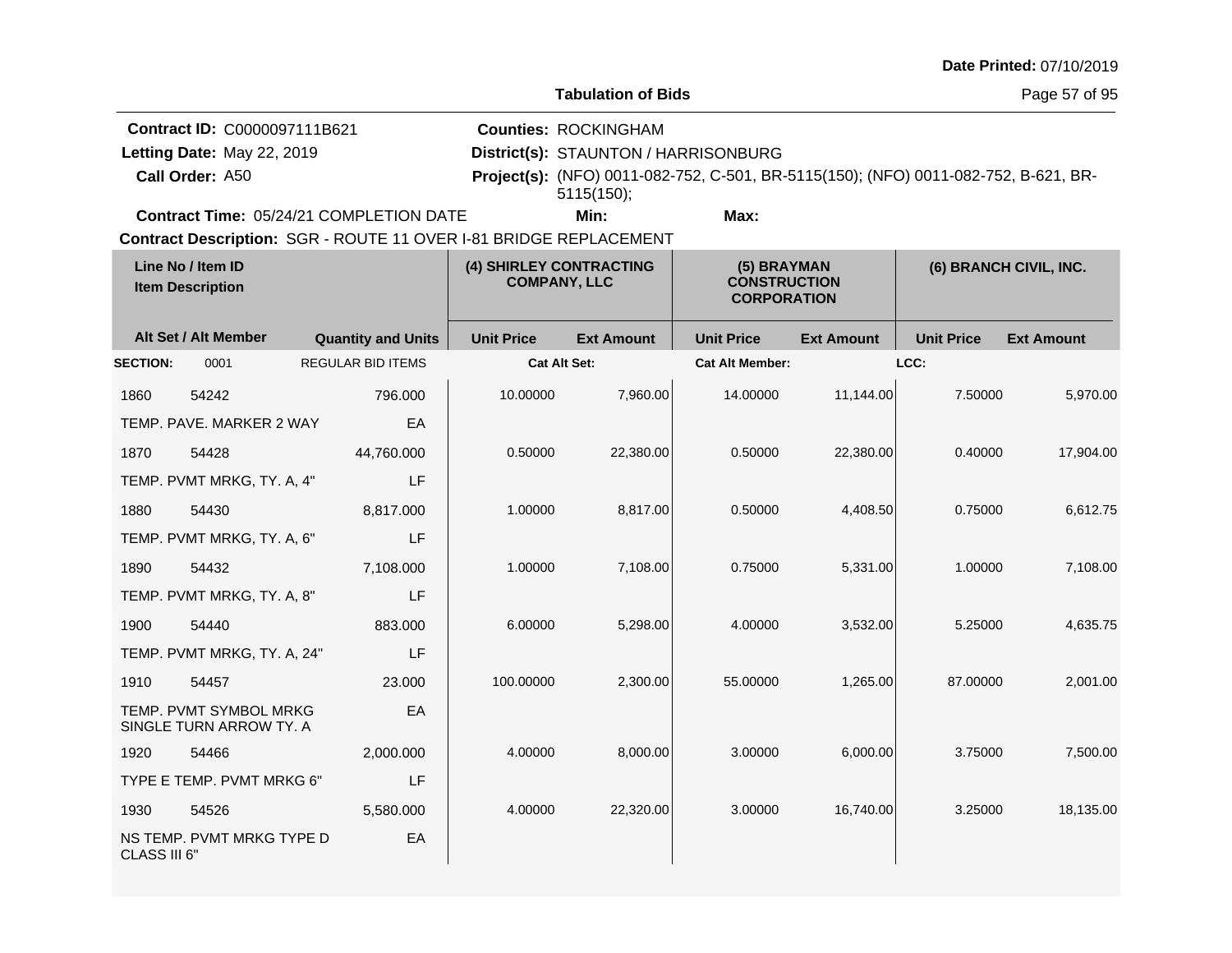| Date Printed: 07/10/2019 |  |
|--------------------------|--|
|--------------------------|--|

**Counties:** ROCKINGHAM

**Contract ID:** C0000097111B621

**Call Order:** Letting Date: May 22, 2019

**Letting Date:** May 22, 2019 **District(s): STAUNTON / HARRISONBURG** 

A50 **Project(s):** (NFO) 0011-082-752, C-501, BR-5115(150); (NFO) 0011-082-752, B-621, BR-5115(150);

**Contract Time:** 05/24/21 COMPLETION DATE

**Min: Max:**

| Line No / Item ID<br><b>Item Description</b> |                                                           | (4) SHIRLEY CONTRACTING<br><b>COMPANY, LLC</b> |                     | (5) BRAYMAN<br><b>CONSTRUCTION</b><br><b>CORPORATION</b> |                        | (6) BRANCH CIVIL, INC. |                   |                   |
|----------------------------------------------|-----------------------------------------------------------|------------------------------------------------|---------------------|----------------------------------------------------------|------------------------|------------------------|-------------------|-------------------|
|                                              | Alt Set / Alt Member                                      | <b>Quantity and Units</b>                      | <b>Unit Price</b>   | <b>Ext Amount</b>                                        | <b>Unit Price</b>      | <b>Ext Amount</b>      | <b>Unit Price</b> | <b>Ext Amount</b> |
| <b>SECTION:</b>                              | 0001                                                      | <b>REGULAR BID ITEMS</b>                       | <b>Cat Alt Set:</b> |                                                          | <b>Cat Alt Member:</b> |                        | LCC:              |                   |
| 1940                                         | 54574                                                     | 15.000                                         | 160.00000           | 2,400.00                                                 | 124.00000              | 1,860.00               | 139.00000         | 2,085.00          |
|                                              | <b>PVMT SYMB MRKG SGL TURN</b><br>ARROW TY B, CL I        | EA                                             |                     |                                                          |                        |                        |                   |                   |
| 1950                                         | 54576                                                     | 2.000                                          | 180.00000           | 360.00                                                   | 155.00000              | 310.00                 | 157.00000         | 314.00            |
|                                              | PVMT SYMB MRKG DBL TURN<br>ARROW THRU/LT OR RT TY A       | EA                                             |                     |                                                          |                        |                        |                   |                   |
| 1960                                         | 54577                                                     | 2.000                                          | 225.00000           | 450.00                                                   | 155.00000              | 310.00                 | 203.00000         | 406.00            |
|                                              | PVMT SYMB MRKG DBL TURN<br>ARROW THRU/LT OR RT TY B, CL I | EA                                             |                     |                                                          |                        |                        |                   |                   |
| 1970                                         | 54625                                                     | 7.000                                          | 60.00000            | 420.00                                                   | 61.00000               | 427.00                 | 58.00000          | 406.00            |
| B, CL                                        | PVMT SYMB MRKG YIELD 2'x3' TY                             | EA                                             |                     |                                                          |                        |                        |                   |                   |
| 1980                                         | 55080                                                     | 5,028.000                                      | 1.00000             | 5,028.00                                                 | 0.50000                | 2,514.00               | 0.55000           | 2,765.40          |
|                                              | <b>8 CONDUCTOR CABLE</b>                                  | LF                                             |                     |                                                          |                        |                        |                   |                   |
| 1990                                         | 55586                                                     | 4.000                                          | 1,700.00000         | 6,800.00                                                 | 1,250.00000            | 5,000.00               | 1,436.00000       | 5,744.00          |
|                                              | <b>JUNCTION BOX JB-S1</b>                                 | EA                                             |                     |                                                          |                        |                        |                   |                   |
| 2000                                         | 55587                                                     | 23,000                                         | 2,000.00000         | 46.000.00                                                | 1.500.00000            | 34,500.00              | 1.723.00000       | 39,629.00         |
|                                              | JUNCTION BOX JB-S2                                        | EA                                             |                     |                                                          |                        |                        |                   |                   |
| 2010                                         | 55588                                                     | 2.000                                          | 2,500.00000         | 5,000.00                                                 | 1,750.00000            | 3,500.00               | 2,010.00000       | 4,020.00          |
|                                              | <b>JUNCTION BOX JB-S3</b>                                 | EA                                             |                     |                                                          |                        |                        |                   |                   |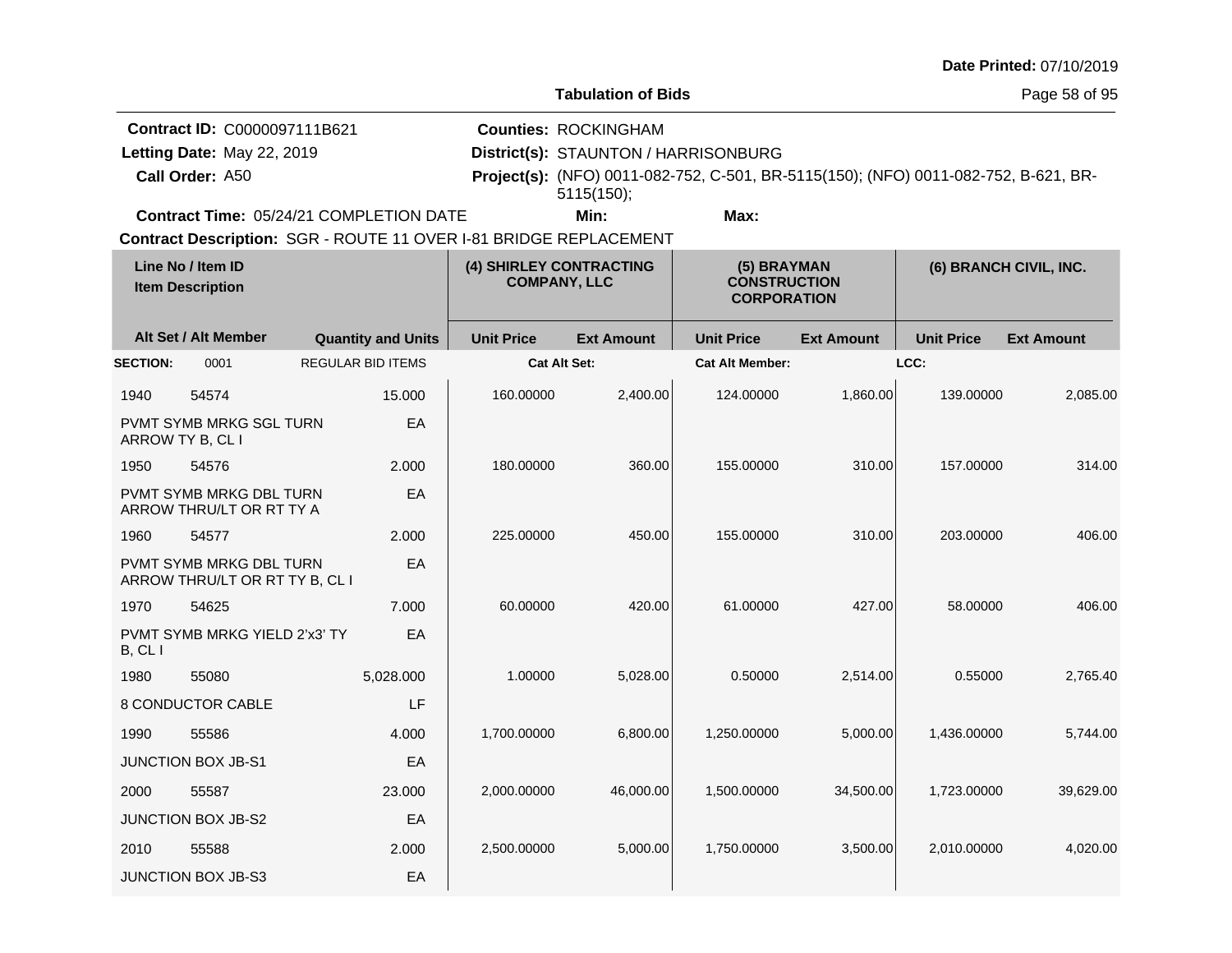| <b>Date Printed: 07/10/2019</b> |  |
|---------------------------------|--|
|---------------------------------|--|

Page 59 of 95

| Contract ID: C0000097111B621                   | <b>Counties: ROCKINGHAM</b>                                                                |      |  |  |
|------------------------------------------------|--------------------------------------------------------------------------------------------|------|--|--|
| Letting Date: May 22, 2019                     | District(s): STAUNTON / HARRISONBURG                                                       |      |  |  |
| Call Order: A50                                | <b>Project(s):</b> (NFO) 0011-082-752, C-501, BR-5115(150); (NFO) 0011-082-752, B-621, BR- |      |  |  |
|                                                | 5115(150);                                                                                 |      |  |  |
| <b>Contract Time: 05/24/21 COMPLETION DATE</b> | Min:                                                                                       | Max: |  |  |

| Line No / Item ID<br><b>Item Description</b> |                            | (4) SHIRLEY CONTRACTING<br><b>COMPANY, LLC</b> |                     | (5) BRAYMAN<br><b>CONSTRUCTION</b><br><b>CORPORATION</b> |                        | (6) BRANCH CIVIL, INC. |                   |                   |
|----------------------------------------------|----------------------------|------------------------------------------------|---------------------|----------------------------------------------------------|------------------------|------------------------|-------------------|-------------------|
|                                              | Alt Set / Alt Member       | <b>Quantity and Units</b>                      | <b>Unit Price</b>   | <b>Ext Amount</b>                                        | <b>Unit Price</b>      | <b>Ext Amount</b>      | <b>Unit Price</b> | <b>Ext Amount</b> |
| <b>SECTION:</b>                              | 0001                       | <b>REGULAR BID ITEMS</b>                       | <b>Cat Alt Set:</b> |                                                          | <b>Cat Alt Member:</b> |                        | LCC:              |                   |
| 2020                                         | 56014                      | 6.000                                          | 350.00000           | 2,100.00                                                 | 250.00000              | 1,500.00               | 287.00000         | 1,722.00          |
| 10'                                          | ELECT. SER. GRD. ELECTRODE | EA                                             |                     |                                                          |                        |                        |                   |                   |
| 2030                                         | 56021                      | 89.000                                         | 5.00000             | 445.00                                                   | 0.50000                | 44.50                  | 0.40000           | 35.60             |
| 1" PVC CONDUIT                               |                            | LF                                             |                     |                                                          |                        |                        |                   |                   |
| 2040                                         | 56024                      | 573.000                                        | 5.00000             | 2,865.00                                                 | 0.50000                | 286.50                 | 0.50000           | 286.50            |
|                                              | 1 1/4" PVC CONDUIT         | LF                                             |                     |                                                          |                        |                        |                   |                   |
| 2050                                         | 56026                      | 44.000                                         | 10.00000            | 440.00                                                   | 5.00000                | 220.00                 | 5.50000           | 242.00            |
|                                              | 1 1/4" METAL CONDUIT       | LF                                             |                     |                                                          |                        |                        |                   |                   |
| 2060                                         | 56050                      | 996.000                                        | 20.00000            | 19,920.00                                                | 15.00000               | 14,940.00              | 17.00000          | 16,932.00         |
|                                              | <b>BORED CONDUIT 2"</b>    | LF                                             |                     |                                                          |                        |                        |                   |                   |
| 2070                                         | 56051                      | 1,496.000                                      | 25.00000            | 37,400.00                                                | 17.00000               | 25,432.00              | 20.00000          | 29,920.00         |
|                                              | <b>BORED CONDUIT 3"</b>    | LF                                             |                     |                                                          |                        |                        |                   |                   |
| 2080                                         | 56053                      | 1,903.000                                      | 5.00000             | 9,515.00                                                 | 1.00000                | 1,903.00               | 0.80000           | 1,522.40          |
| 2" PVC CONDUIT                               |                            | LF                                             |                     |                                                          |                        |                        |                   |                   |
| 2090                                         | 56054                      | 2,508.000                                      | 5.00000             | 12,540.00                                                | 1.00000                | 2,508.00               | 1.50000           | 3,762.00          |
| 3" PVC CONDUIT                               |                            | LF                                             |                     |                                                          |                        |                        |                   |                   |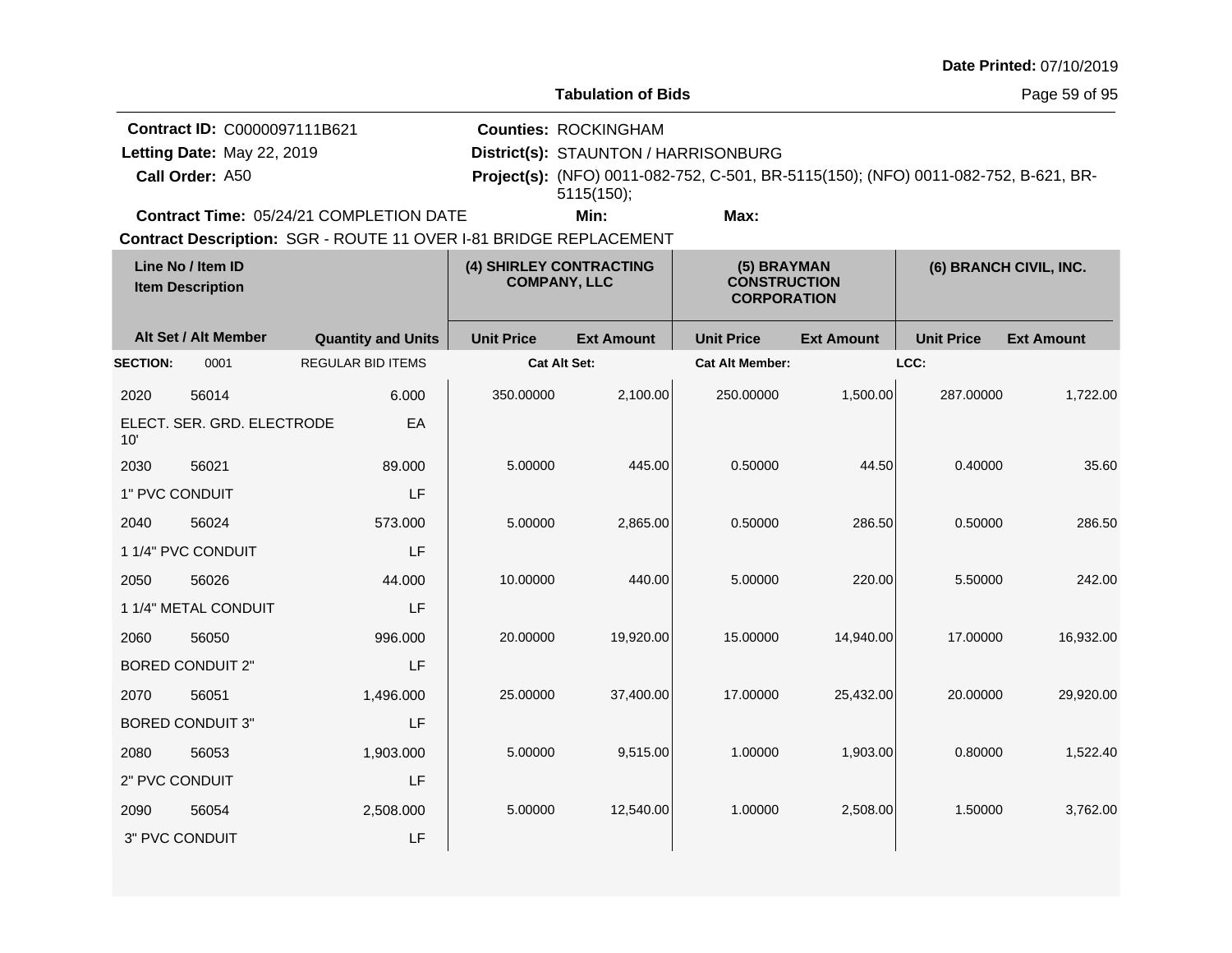| Date Printed: 07/10/2019 |  |  |
|--------------------------|--|--|
|--------------------------|--|--|

 $\mathbf{I}$ 

**Tabulation of Bids**

Page 60 of 95

| Contract ID: C0000097111B621                   | <b>Counties: ROCKINGHAM</b>          |      |                                                                                            |  |  |
|------------------------------------------------|--------------------------------------|------|--------------------------------------------------------------------------------------------|--|--|
| Letting Date: May 22, 2019                     | District(s): STAUNTON / HARRISONBURG |      |                                                                                            |  |  |
| Call Order: A50                                |                                      |      | <b>Project(s):</b> (NFO) 0011-082-752, C-501, BR-5115(150); (NFO) 0011-082-752, B-621, BR- |  |  |
|                                                | 5115(150);                           |      |                                                                                            |  |  |
| <b>Contract Time: 05/24/21 COMPLETION DATE</b> | Min:                                 | Max: |                                                                                            |  |  |

SGR - ROUTE 11 OVER I-81 BRIDGE REPLACEMENT **Contract Description:**

| Line No / Item ID<br><b>Item Description</b> |                                                             | (4) SHIRLEY CONTRACTING<br><b>COMPANY, LLC</b> |                     | (5) BRAYMAN<br><b>CONSTRUCTION</b><br><b>CORPORATION</b> |                        | (6) BRANCH CIVIL, INC. |                   |                   |
|----------------------------------------------|-------------------------------------------------------------|------------------------------------------------|---------------------|----------------------------------------------------------|------------------------|------------------------|-------------------|-------------------|
|                                              | Alt Set / Alt Member                                        | <b>Quantity and Units</b>                      | <b>Unit Price</b>   | <b>Ext Amount</b>                                        | <b>Unit Price</b>      | <b>Ext Amount</b>      | <b>Unit Price</b> | <b>Ext Amount</b> |
| <b>SECTION:</b>                              | 0001                                                        | <b>REGULAR BID ITEMS</b>                       | <b>Cat Alt Set:</b> |                                                          | <b>Cat Alt Member:</b> |                        | LCC:              |                   |
| 2100                                         | 56055                                                       | 56,000                                         | 5.00000             | 280.00                                                   | 2.00000                | 112.00                 | 2.25000           | 126.00            |
| 4" PVC CONDUIT                               |                                                             | LF                                             |                     |                                                          |                        |                        |                   |                   |
| 2110                                         | 56200                                                       | 2,640.000                                      | 10.00000            | 26,400.00                                                | 7.00000                | 18,480.00              | 7.75000           | 20,460.00         |
|                                              | <b>TRENCH EXCAVATION ECI-1</b>                              | LF                                             |                     |                                                          |                        |                        |                   |                   |
| 2120                                         | 56205                                                       | 3.000                                          | 3,500.00000         | 10,500.00                                                | 2,500.00000            | 7,500.00               | 2.871.00000       | 8,613.00          |
| <b>TEST BORE</b>                             |                                                             | EA                                             |                     |                                                          |                        |                        |                   |                   |
| 2130                                         | 57203                                                       | 1,408.000                                      | 10.00000            | 14,080.00                                                | 8.00000                | 11,264.00              | 9.25000           | 13,024.00         |
| <b>STRAND</b>                                | FIBER OPTIC DROP CABLE 12                                   | LF                                             |                     |                                                          |                        |                        |                   |                   |
| 2140                                         | 57204                                                       | 1.000                                          | 4,000.00000         | 4,000.00                                                 | 3,000.00000            | 3,000.00               | 3,445.00000       | 3,445.00          |
| <b>PANEL</b>                                 | PRE-TERMINATED FIBER PATCH                                  | EA                                             |                     |                                                          |                        |                        |                   |                   |
| 2150                                         | 57215                                                       | 1.000                                          | 3,500.00000         | 3,500.00                                                 | 2,500.00000            | 2,500.00               | 2,871.00000       | 2,871.00          |
|                                              | FIBER DISTRIBUTION CENTER                                   | EA                                             |                     |                                                          |                        |                        |                   |                   |
| 2160                                         | 57221                                                       | 1.000                                          | 5,000.00000         | 5,000.00                                                 | 3,550.00000            | 3,550.00               | 4,077.00000       | 4,077.00          |
| <b>SWITCH Gbps</b>                           | MANAGED FIELD ETHERNET                                      | EA                                             |                     |                                                          |                        |                        |                   |                   |
| 2170                                         | 57227                                                       | 4.000                                          | 1,000.00000         | 4,000.00                                                 | 685.00000              | 2,740.00               | 787.00000         | 3,148.00          |
|                                              | <b>DISTRIBUTION SFP MODULE</b><br>1Gbps, LC, AND SHORT HAUL | EA                                             |                     |                                                          |                        |                        |                   |                   |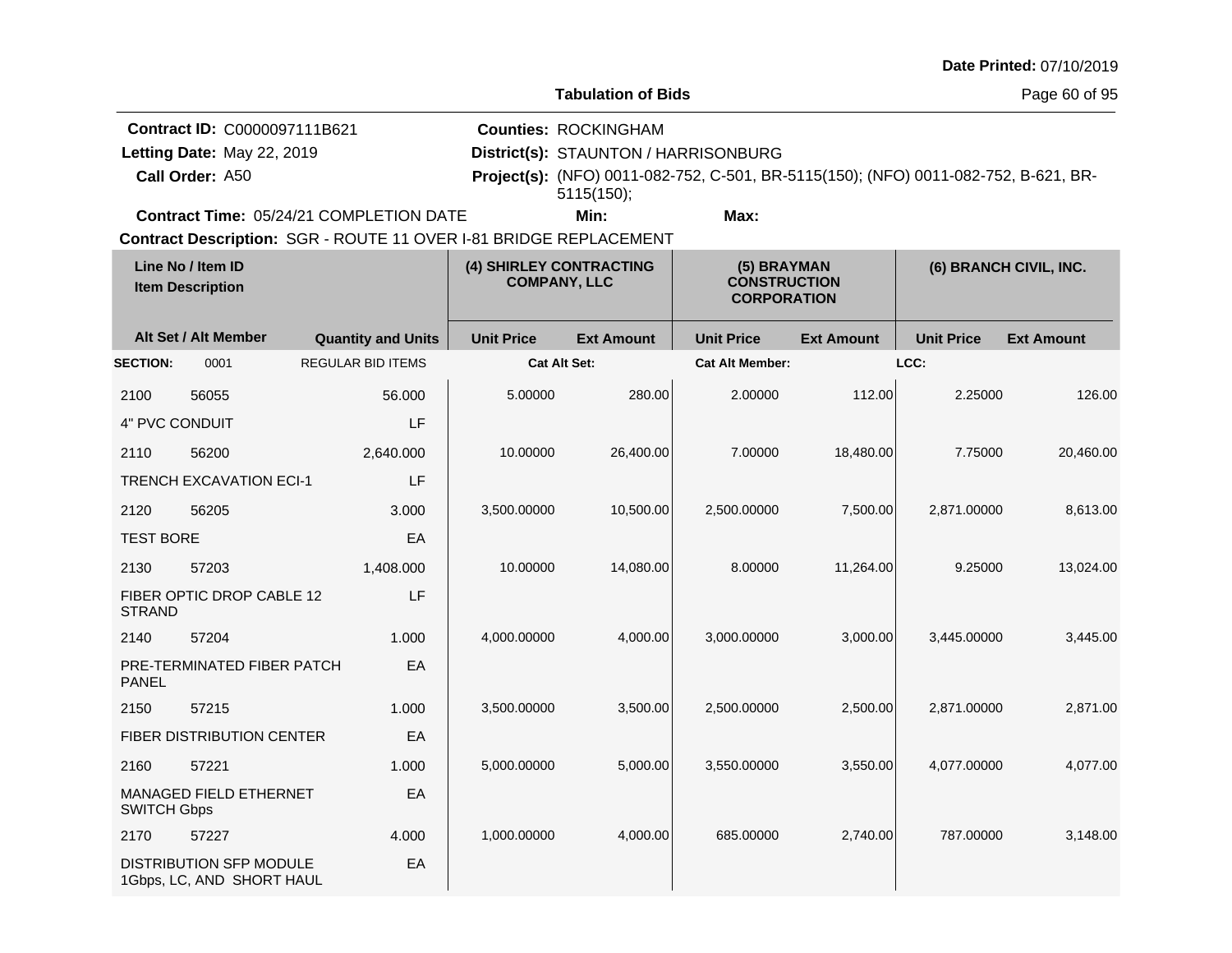|                                              |                                                                               |                                                                   |                                                |                                           |                                                                                                                             |                   |                              | Date Printed: 07/10/2019 |
|----------------------------------------------|-------------------------------------------------------------------------------|-------------------------------------------------------------------|------------------------------------------------|-------------------------------------------|-----------------------------------------------------------------------------------------------------------------------------|-------------------|------------------------------|--------------------------|
|                                              |                                                                               |                                                                   |                                                | <b>Tabulation of Bids</b>                 |                                                                                                                             |                   |                              | Page 61 of 95            |
|                                              | Contract ID: C0000097111B621<br>Letting Date: May 22, 2019<br>Call Order: A50 |                                                                   |                                                | <b>Counties: ROCKINGHAM</b><br>5115(150); | District(s): STAUNTON / HARRISONBURG<br>Project(s): (NFO) 0011-082-752, C-501, BR-5115(150); (NFO) 0011-082-752, B-621, BR- |                   |                              |                          |
|                                              |                                                                               | Contract Time: 05/24/21 COMPLETION DATE                           |                                                | Min:                                      | Max:                                                                                                                        |                   |                              |                          |
|                                              |                                                                               | Contract Description: SGR - ROUTE 11 OVER I-81 BRIDGE REPLACEMENT |                                                |                                           |                                                                                                                             |                   |                              |                          |
| Line No / Item ID<br><b>Item Description</b> |                                                                               |                                                                   | (4) SHIRLEY CONTRACTING<br><b>COMPANY, LLC</b> |                                           | (5) BRAYMAN<br><b>CONSTRUCTION</b><br><b>CORPORATION</b>                                                                    |                   | (6) BRANCH CIVIL, INC.       |                          |
|                                              | Alt Set / Alt Member                                                          | <b>Quantity and Units</b>                                         | <b>Unit Price</b>                              | <b>Ext Amount</b>                         | <b>Unit Price</b>                                                                                                           | <b>Ext Amount</b> | <b>Unit Price</b>            | <b>Ext Amount</b>        |
| <b>SECTION:</b>                              | 0001                                                                          | <b>REGULAR BID ITEMS</b>                                          | <b>Cat Alt Set:</b>                            |                                           | <b>Cat Alt Member:</b>                                                                                                      |                   | LCC:                         |                          |
| 2180                                         | 57257                                                                         | 1.000                                                             | 10,000.00000                                   | 10,000.00                                 | 8,000.00000                                                                                                                 | 8,000.00          | 9,188.00000                  | 9,188.00                 |
|                                              | L3 FIELD AGGREGATION<br>ETHERNET SWITCH HARDENED                              | EA                                                                |                                                |                                           |                                                                                                                             |                   |                              |                          |
| 2190                                         | 60409                                                                         | 727.500                                                           | 850.00000                                      | 618,375.00                                | 1,150.00000                                                                                                                 | 836,625.00        | 925.00000                    | 672,937.50               |
| <b>SHRINKAGE</b>                             | CONC. CLASS A4 MOD. LOW                                                       | <b>CY</b>                                                         |                                                |                                           |                                                                                                                             |                   |                              |                          |
| 2200                                         | 60490                                                                         | 2,575.000                                                         | 4.00000                                        | 10,300.00                                 | 3.00000                                                                                                                     | 7,725.00          | 6.25000                      | 16,093.75                |
|                                              | <b>BRIDGE DECK GROOVING</b>                                                   | <b>SY</b>                                                         |                                                |                                           |                                                                                                                             |                   |                              |                          |
| 2210                                         | 60495                                                                         | 2,575.000                                                         | 1.50000                                        | 3,862.50                                  | 2.00000                                                                                                                     | 5,150.00          | 4.25000                      | 10,943.75                |
|                                              | <b>COVER DEPTH SURVEY</b>                                                     | SY                                                                |                                                |                                           |                                                                                                                             |                   |                              |                          |
| 2220                                         | 61712                                                                         | 158,050.000                                                       | 3.50000                                        | 553,175.00                                | 3.10000                                                                                                                     | 489,955.00        | 4.50000                      | 711,225.00               |
| STEEL CL. II                                 | CORROSION RESISTANT REINF.                                                    | <b>LB</b>                                                         |                                                |                                           |                                                                                                                             |                   |                              |                          |
| 2230                                         | 61812                                                                         | (1122800)                                                         | 2,040,000.00000                                | 2,040,000.00                              | 2,095,000.00000                                                                                                             |                   | 2,095,000.00 2,350,000.00000 | 2,350,000.00             |
| A709 GRADE 50W                               | STR.STEEL PLATE GIRDER ASTM                                                   | LB.                                                               |                                                |                                           |                                                                                                                             |                   |                              |                          |
| 2240                                         | 62010                                                                         | 772,000                                                           | 100.00000                                      | 77,200.00                                 | 300.00000                                                                                                                   | 231,600.00        | 200.00000                    | 154,400.00               |
|                                              | <b>CONCRETE PARAPET</b>                                                       | LF                                                                |                                                |                                           |                                                                                                                             |                   |                              |                          |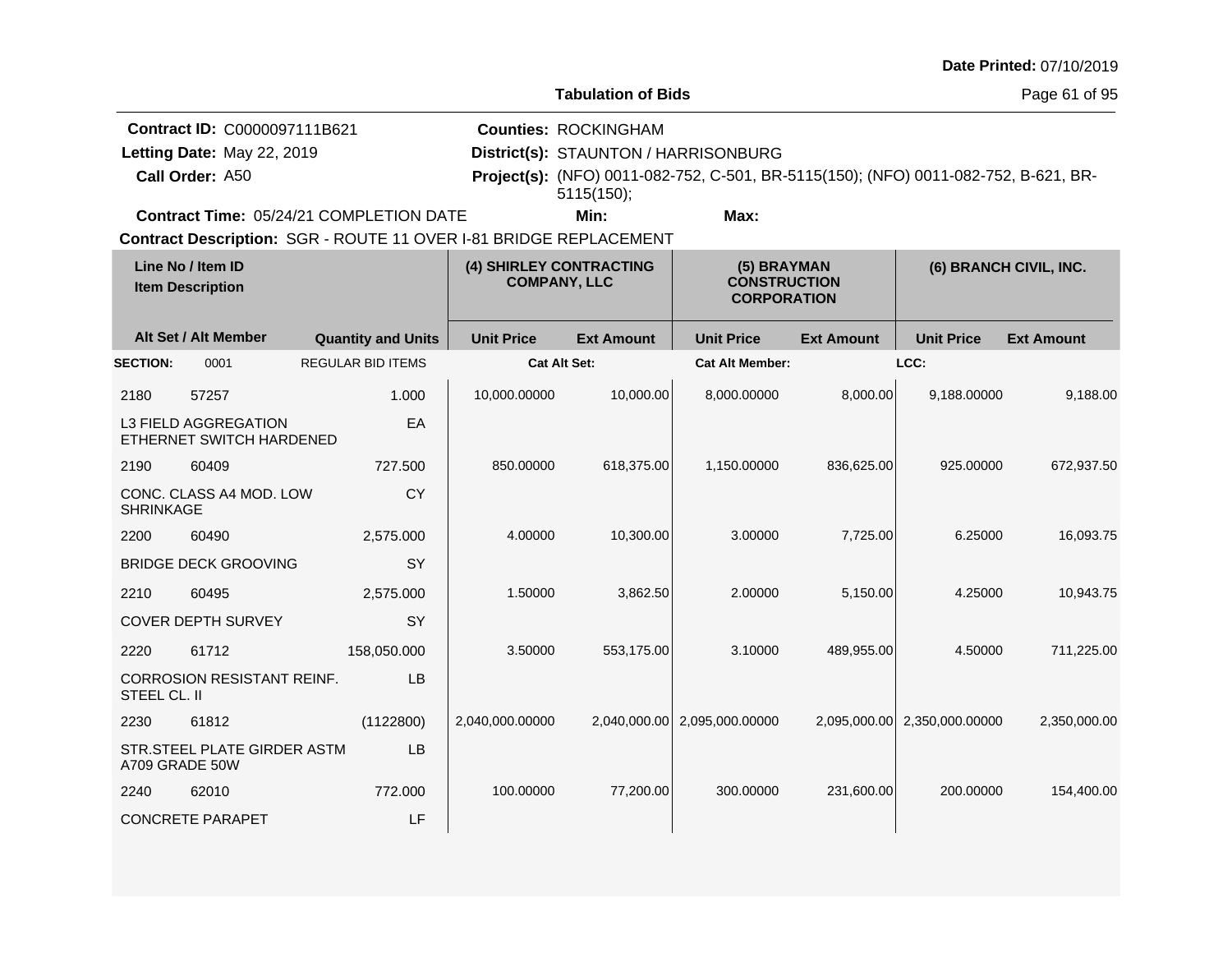|                 |                                                                               |                                                                   |                                                |                                                                                   |                                                                                     |                   |                   | Date Printed: 07/10/2019 |
|-----------------|-------------------------------------------------------------------------------|-------------------------------------------------------------------|------------------------------------------------|-----------------------------------------------------------------------------------|-------------------------------------------------------------------------------------|-------------------|-------------------|--------------------------|
|                 |                                                                               |                                                                   |                                                | <b>Tabulation of Bids</b>                                                         |                                                                                     |                   |                   | Page 62 of 95            |
|                 | Contract ID: C0000097111B621<br>Letting Date: May 22, 2019<br>Call Order: A50 |                                                                   |                                                | <b>Counties: ROCKINGHAM</b><br>District(s): STAUNTON / HARRISONBURG<br>5115(150); | Project(s): (NFO) 0011-082-752, C-501, BR-5115(150); (NFO) 0011-082-752, B-621, BR- |                   |                   |                          |
|                 |                                                                               | <b>Contract Time: 05/24/21 COMPLETION DATE</b>                    |                                                | Min:                                                                              | Max:                                                                                |                   |                   |                          |
|                 |                                                                               | Contract Description: SGR - ROUTE 11 OVER I-81 BRIDGE REPLACEMENT |                                                |                                                                                   |                                                                                     |                   |                   |                          |
|                 | Line No / Item ID<br><b>Item Description</b>                                  |                                                                   | (4) SHIRLEY CONTRACTING<br><b>COMPANY, LLC</b> |                                                                                   | (5) BRAYMAN<br><b>CONSTRUCTION</b><br><b>CORPORATION</b>                            |                   |                   | (6) BRANCH CIVIL, INC.   |
|                 | Alt Set / Alt Member                                                          | <b>Quantity and Units</b>                                         | <b>Unit Price</b>                              | <b>Ext Amount</b>                                                                 | <b>Unit Price</b>                                                                   | <b>Ext Amount</b> | <b>Unit Price</b> | <b>Ext Amount</b>        |
| <b>SECTION:</b> | 0001                                                                          | <b>REGULAR BID ITEMS</b>                                          |                                                | <b>Cat Alt Set:</b>                                                               | <b>Cat Alt Member:</b>                                                              |                   | LCC:              |                          |
| 2250            | 62535                                                                         | 14.000                                                            | 1,200.00000                                    | 16,800.00                                                                         | 1,500.00000                                                                         | 21,000.00         | 2.115.00000       | 29,610.00                |
|                 | <b>NS BRIDGE SUPERSTRUCTURE</b><br><b>ELASTOMERIC BEARING DEVICE</b>          | EA                                                                |                                                |                                                                                   |                                                                                     |                   |                   |                          |
| 2260            | 62535                                                                         | 7.000                                                             | 3,500.00000                                    | 24,500.00                                                                         | 2,000.00000                                                                         | 14,000.00         | 4,230.00000       | 29,610.00                |
|                 | <b>NS BRIDGE SUPERSTRUCTURE</b><br>LOW PROFILE BEARING DEVICE                 | EA                                                                |                                                |                                                                                   |                                                                                     |                   |                   |                          |
| 2270            | 64011                                                                         | 2,536.000                                                         | 100.00000                                      | 253,600.00                                                                        | 55.00000                                                                            | 139,480.00        | 40.00000          | 101,440.00               |
|                 | STRUCTURE EXCAVATION                                                          | <b>CY</b>                                                         |                                                |                                                                                   |                                                                                     |                   |                   |                          |
| 2280            | 64015                                                                         | 3,415.000                                                         | 21.00000                                       | 71,715.00                                                                         | 38.00000                                                                            | 129,770.00        | 25.00000          | 85,375.00                |
| <b>ZONE</b>     | SELECT BACKFILL ABUTMENT                                                      | <b>TON</b>                                                        |                                                |                                                                                   |                                                                                     |                   |                   |                          |
| 2290            | 64032                                                                         | 498.000                                                           | 22.00000                                       | 10,956.00                                                                         | 25.00000                                                                            | 12,450.00         | 19.00000          | 9,462.00                 |
|                 | <b>GEOCOMPOSITE WALL DRAIN</b>                                                | <b>SY</b>                                                         |                                                |                                                                                   |                                                                                     |                   |                   |                          |
| 2300            | 64036                                                                         | 483.000                                                           | 15.00000                                       | 7,245.00                                                                          | 7.00000                                                                             | 3,381.00          | 3.50000           | 1,690.50                 |
|                 | PIPE UNDERDRAIN 6"                                                            | LF                                                                |                                                |                                                                                   |                                                                                     |                   |                   |                          |
| 2310            | 65013                                                                         | 1,287.100                                                         | 700.00000                                      | 900,970.00                                                                        | 800.00000                                                                           | 1,029,680.00      | 460.00000         | 592,066.00               |
|                 | CONCRETE CLASS A3                                                             | CY                                                                |                                                |                                                                                   |                                                                                     |                   |                   |                          |
| 2320            | 65095                                                                         | 93.100                                                            | 250.00000                                      | 23,275.00                                                                         | 250.00000                                                                           | 23,275.00         | 170.00000         | 15,827.00                |
|                 | NS CONCRETE CLASS A3 OR T3<br>(UNREINFORCED)                                  | CY                                                                |                                                |                                                                                   |                                                                                     |                   |                   |                          |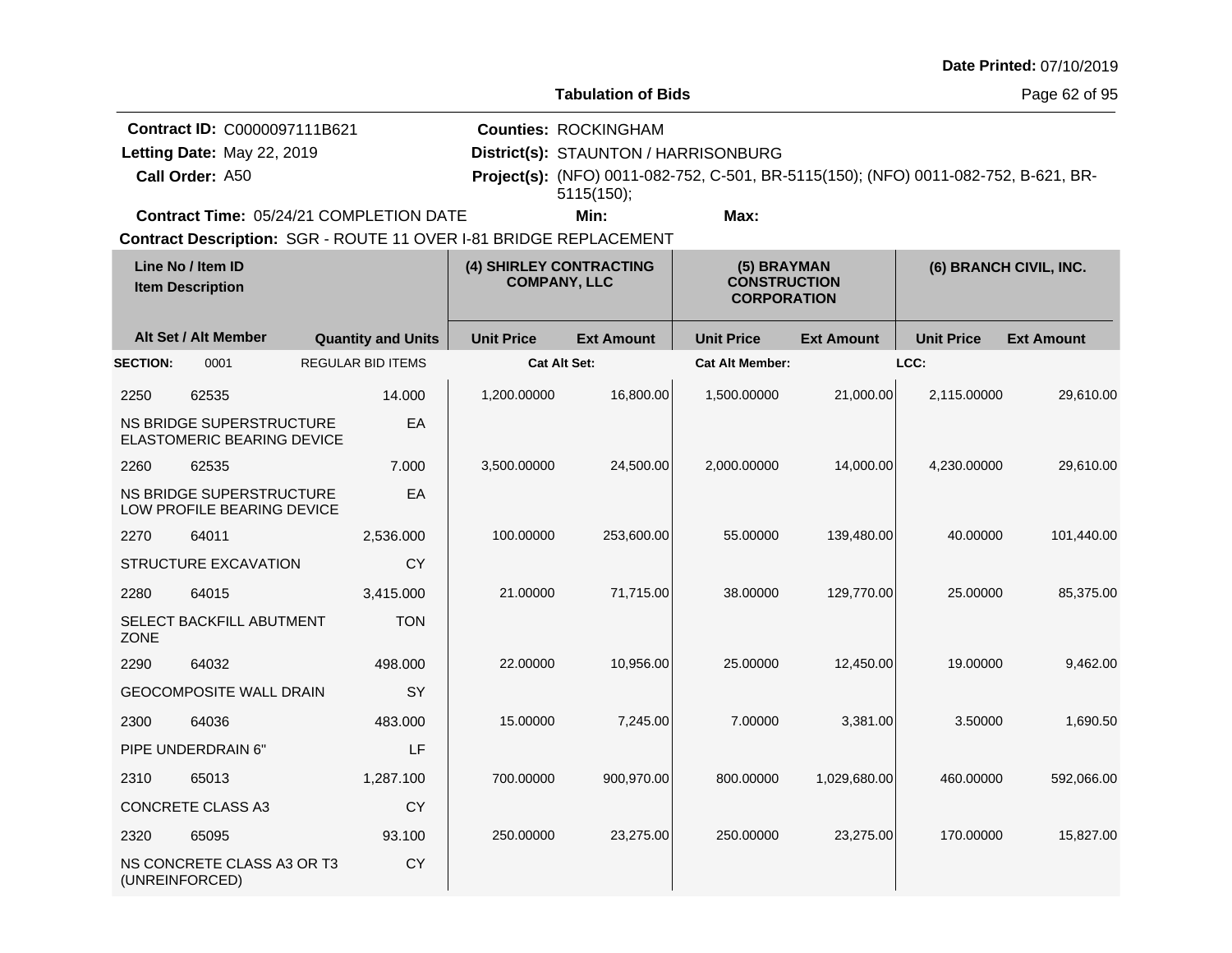| Date Printed: 07/10/2019 |  |
|--------------------------|--|
|--------------------------|--|

Page 63 of 95

| Contract ID: C0000097111B621                   | <b>Counties: ROCKINGHAM</b>          |      |                                                                                            |  |
|------------------------------------------------|--------------------------------------|------|--------------------------------------------------------------------------------------------|--|
| Letting Date: May 22, 2019                     | District(s): STAUNTON / HARRISONBURG |      |                                                                                            |  |
| <b>Call Order: A50</b>                         | $5115(150)$ ;                        |      | <b>Project(s):</b> (NFO) 0011-082-752, C-501, BR-5115(150); (NFO) 0011-082-752, B-621, BR- |  |
| <b>Contract Time: 05/24/21 COMPLETION DATE</b> | Min:                                 | Max: |                                                                                            |  |
|                                                |                                      |      |                                                                                            |  |

| Line No / Item ID<br><b>Item Description</b> |                                                          | (4) SHIRLEY CONTRACTING<br><b>COMPANY, LLC</b> |                     | (5) BRAYMAN<br><b>CONSTRUCTION</b><br><b>CORPORATION</b> |                        | (6) BRANCH CIVIL, INC. |                   |                   |
|----------------------------------------------|----------------------------------------------------------|------------------------------------------------|---------------------|----------------------------------------------------------|------------------------|------------------------|-------------------|-------------------|
|                                              | Alt Set / Alt Member                                     | <b>Quantity and Units</b>                      | <b>Unit Price</b>   | <b>Ext Amount</b>                                        | <b>Unit Price</b>      | <b>Ext Amount</b>      | <b>Unit Price</b> | <b>Ext Amount</b> |
| <b>SECTION:</b>                              | 0001                                                     | <b>REGULAR BID ITEMS</b>                       | <b>Cat Alt Set:</b> |                                                          | <b>Cat Alt Member:</b> |                        | LCC:              |                   |
| 2330                                         | 65200                                                    | 119,860.000                                    | 1.25000             | 149,825.00                                               | 2.25000                | 269,685.00             | 1.25000           | 149,825.00        |
| <b>REINF. STEEL</b>                          |                                                          | LB                                             |                     |                                                          |                        |                        |                   |                   |
| 2340                                         | 66925                                                    | 647.000                                        | 22.00000            | 14,234.00                                                | 45.00000               | 29,115.00              | 57.00000          | 36,879.00         |
|                                              | NS BRIDGE SUBSTRUCTURE<br>AGGR. MATL. NO. 1              | <b>TON</b>                                     |                     |                                                          |                        |                        |                   |                   |
| 2350                                         | 67900                                                    | (1)                                            | 550,000.00000       | 550,000.00                                               | 400,000.00000          | 400,000.00             | 285,794.00000     | 285,794.00        |
| NO. 1172                                     | NS DISM. & REM. EXIST. STR. STR.                         | LS                                             |                     |                                                          |                        |                        |                   |                   |
| 2360                                         | 67904                                                    | (1)                                            | 200,000.00000       | 200,000.00                                               | 250,000.00000          | 250,000.00             | 228,635.00000     | 228,635.00        |
|                                              | <b>NS BRIDGE INCIDENTALS</b><br><b>TEMPORARY SHORING</b> | LS                                             |                     |                                                          |                        |                        |                   |                   |
| 2370                                         | 67910                                                    | 1.000                                          | 1,600.00000         | 1,600.00                                                 | 2.500.00000            | 2,500.00               | 2.286.00000       | 2,286.00          |
| B-621                                        | NS NBIS ACCESS, UNDER BRIDGE                             | <b>DAY</b>                                     |                     |                                                          |                        |                        |                   |                   |
| 2380                                         | 68476                                                    | (1)                                            | 45,000.00000        | 45,000.00                                                | 15,000.00000           | 15,000.00              | 1.25000           | 1.25              |
| STR. NO. 1172                                | NS ENV.& WORKER PROTECTION                               | LS                                             |                     |                                                          |                        |                        |                   |                   |
| 2390                                         | 68492                                                    | (1)                                            | 1,500.00000         | 1,500.00                                                 | 5,000.00000            | 5,000.00               | 275,000.00000     | 275,000.00        |
| 1172, TYPE B                                 | NS MATERIAL DISPOSAL STR. NO.                            | LS                                             |                     |                                                          |                        |                        |                   |                   |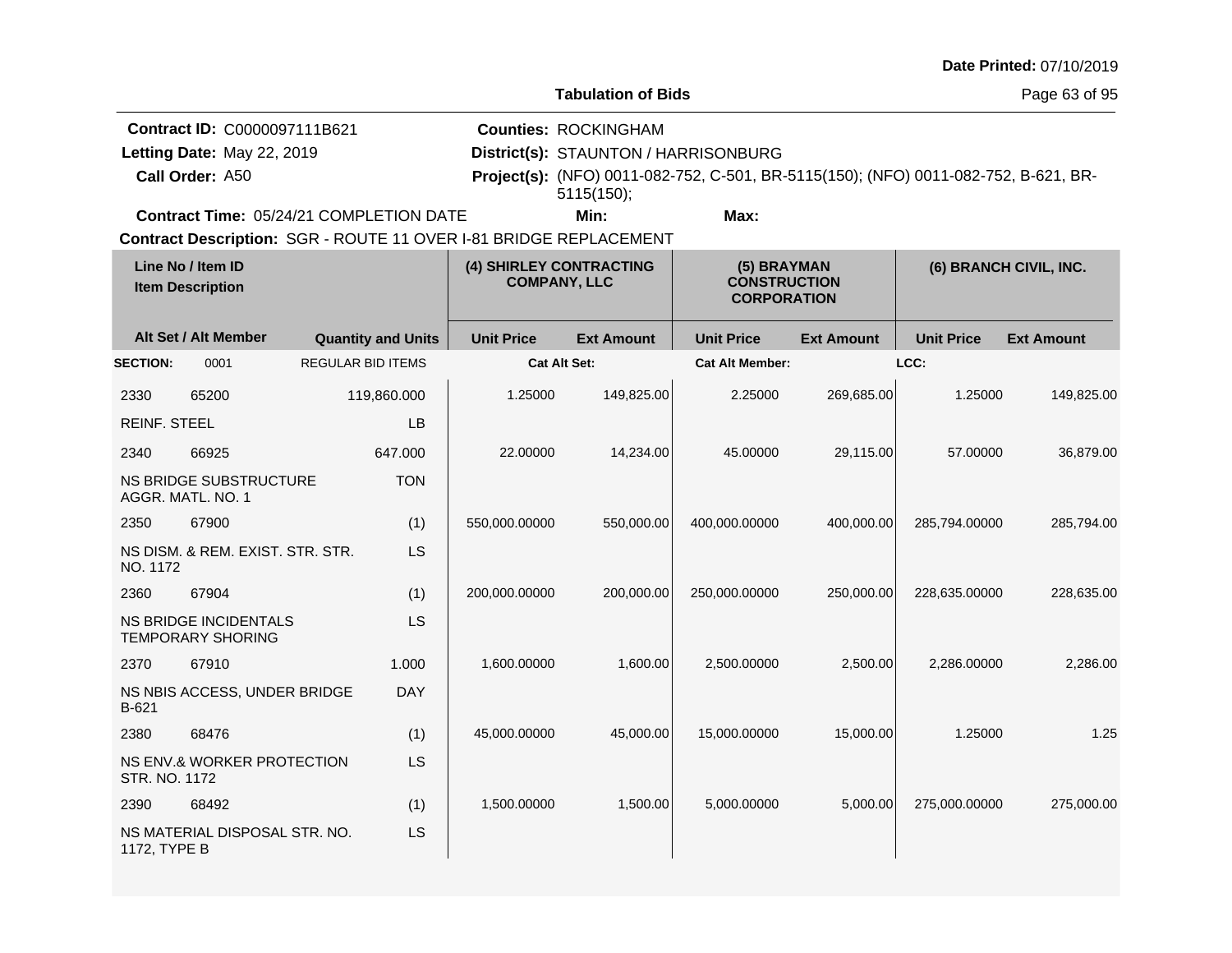|                                                                   |                                         |                   |                                                                                                   |                                                          |                   |                        | Date Printed: 07/10/2019 |  |
|-------------------------------------------------------------------|-----------------------------------------|-------------------|---------------------------------------------------------------------------------------------------|----------------------------------------------------------|-------------------|------------------------|--------------------------|--|
|                                                                   |                                         |                   | <b>Tabulation of Bids</b>                                                                         |                                                          |                   |                        | Page 64 of 95            |  |
| Contract ID: C0000097111B621                                      |                                         |                   | <b>Counties: ROCKINGHAM</b>                                                                       |                                                          |                   |                        |                          |  |
| Letting Date: May 22, 2019                                        |                                         |                   |                                                                                                   | District(s): STAUNTON / HARRISONBURG                     |                   |                        |                          |  |
| Call Order: A50                                                   |                                         |                   | Project(s): (NFO) 0011-082-752, C-501, BR-5115(150); (NFO) 0011-082-752, B-621, BR-<br>5115(150); |                                                          |                   |                        |                          |  |
| <b>Contract Time: 05/24/21 COMPLETION DATE</b>                    |                                         |                   | Min:                                                                                              | Max:                                                     |                   |                        |                          |  |
| Contract Description: SGR - ROUTE 11 OVER I-81 BRIDGE REPLACEMENT |                                         |                   |                                                                                                   |                                                          |                   |                        |                          |  |
| Line No / Item ID<br><b>Item Description</b>                      |                                         |                   | (4) SHIRLEY CONTRACTING<br><b>COMPANY, LLC</b>                                                    | (5) BRAYMAN<br><b>CONSTRUCTION</b><br><b>CORPORATION</b> |                   | (6) BRANCH CIVIL, INC. |                          |  |
| Alt Set / Alt Member                                              | <b>Quantity and Units</b>               | <b>Unit Price</b> | <b>Ext Amount</b>                                                                                 | <b>Unit Price</b>                                        | <b>Ext Amount</b> | <b>Unit Price</b>      | <b>Ext Amount</b>        |  |
| <b>Section Totals:</b>                                            |                                         |                   | \$13,472,676.80                                                                                   |                                                          | \$13,740,214.80   |                        | \$14,883,123.20          |  |
| Life Cycle Costs:                                                 |                                         |                   |                                                                                                   |                                                          |                   |                        |                          |  |
| <b>Section Total with LCC:</b>                                    |                                         |                   | \$13,472,676.80                                                                                   |                                                          | \$13,740,214.80   |                        | \$14,883,123.20          |  |
|                                                                   | <b>Contract Item Totals</b>             |                   | \$13,472,676.80                                                                                   |                                                          | \$13,740,214.80   |                        | \$14,883,123.20          |  |
|                                                                   | <b>Contract Time Totals</b>             |                   |                                                                                                   |                                                          |                   |                        |                          |  |
|                                                                   | <b>Contract Life Cycle Costs Totals</b> |                   | \$0.00                                                                                            |                                                          | \$0.00            |                        | \$0.00                   |  |
|                                                                   | <b>Contract Grand Totals</b>            |                   | \$13,472,676.80                                                                                   |                                                          | \$13,740,214.80   |                        | 14,883,123.20            |  |
| () indicates item is bid as Lump Sum                              |                                         |                   |                                                                                                   |                                                          |                   |                        |                          |  |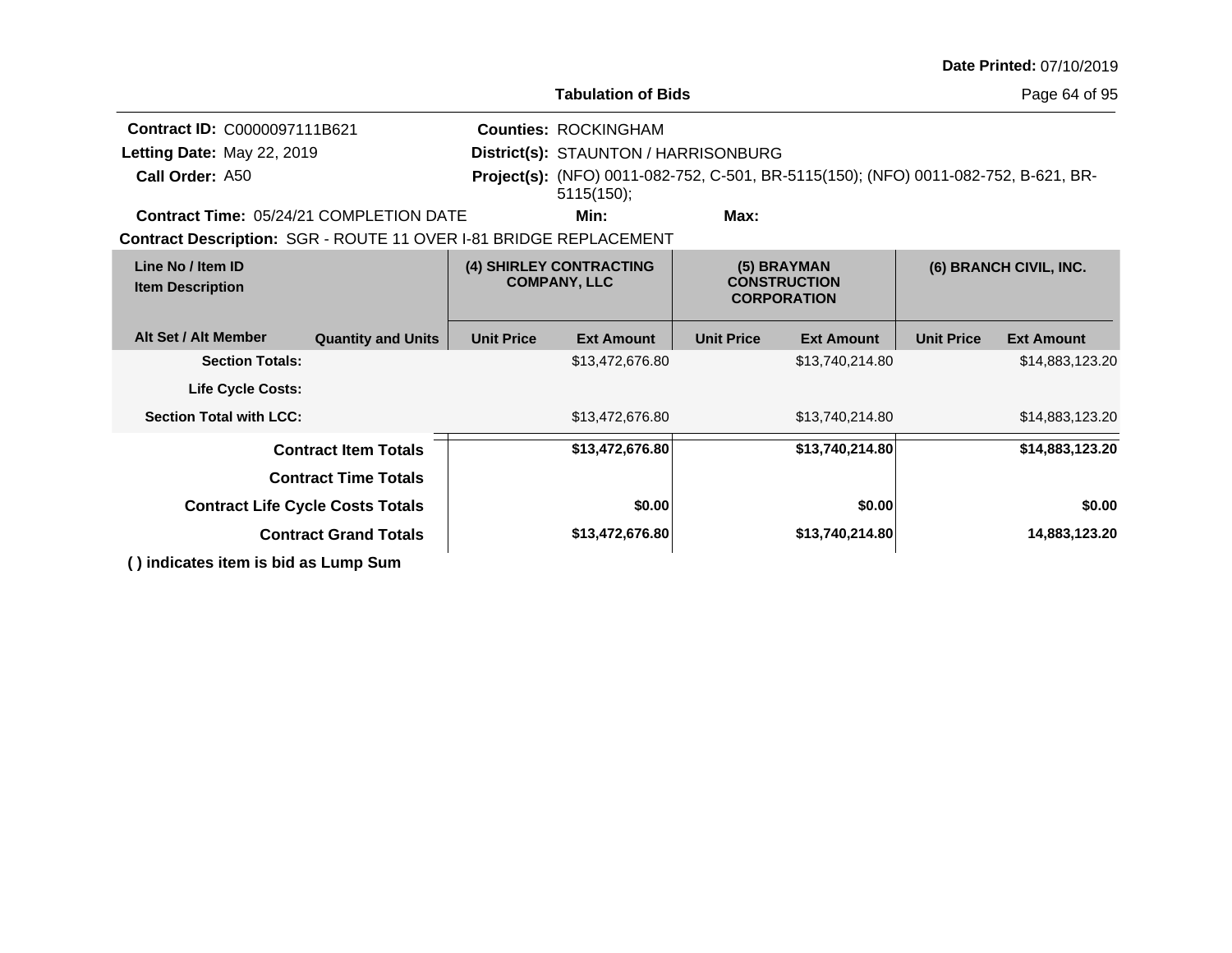|                     |                                                                   |                           |                                | <b>Tabulation of Bids</b>            |                                                                                     |                   |                   | Page 65 of 95     |
|---------------------|-------------------------------------------------------------------|---------------------------|--------------------------------|--------------------------------------|-------------------------------------------------------------------------------------|-------------------|-------------------|-------------------|
|                     | Contract ID: C0000097111B621                                      |                           |                                | <b>Counties: ROCKINGHAM</b>          |                                                                                     |                   |                   |                   |
|                     | Letting Date: May 22, 2019                                        |                           |                                | District(s): STAUNTON / HARRISONBURG |                                                                                     |                   |                   |                   |
|                     | Call Order: A50                                                   |                           |                                | 5115(150);                           | Project(s): (NFO) 0011-082-752, C-501, BR-5115(150); (NFO) 0011-082-752, B-621, BR- |                   |                   |                   |
|                     | Contract Time: 05/24/21 COMPLETION DATE                           |                           |                                | Min:                                 | Max:                                                                                |                   |                   |                   |
|                     | Contract Description: SGR - ROUTE 11 OVER I-81 BRIDGE REPLACEMENT |                           |                                |                                      |                                                                                     |                   |                   |                   |
|                     | Line No / Item ID<br><b>Item Description</b>                      |                           | (7) VECELLIO & GROGAN,<br>INC. |                                      |                                                                                     |                   |                   |                   |
|                     | Alt Set / Alt Member                                              | <b>Quantity and Units</b> | <b>Unit Price</b>              | <b>Ext Amount</b>                    | <b>Unit Price</b>                                                                   | <b>Ext Amount</b> | <b>Unit Price</b> | <b>Ext Amount</b> |
| <b>SECTION:</b>     | 0001                                                              | <b>REGULAR BID ITEMS</b>  | <b>Cat Alt Set:</b>            |                                      | <b>Cat Alt Member:</b>                                                              |                   | LCC:              |                   |
| 0010                | 00100                                                             | (1)                       | 800,000.00000                  | 800,000.00                           |                                                                                     |                   |                   |                   |
| <b>MOBILIZATION</b> |                                                                   | LS                        |                                |                                      |                                                                                     |                   |                   |                   |
| 0020                | 00101                                                             | (1)                       | 169,746.00000                  | 169,746.00                           |                                                                                     |                   |                   |                   |
| <b>CONSTRUCTION</b> | <b>CONSTRUCTION SURVEYING</b>                                     | LS                        |                                |                                      |                                                                                     |                   |                   |                   |
| 0030                | 00110                                                             | (1)                       | 186,325.00000                  | 186,325.00                           |                                                                                     |                   |                   |                   |
|                     | CLEARING AND GRUBBING                                             | LS.                       |                                |                                      |                                                                                     |                   |                   |                   |
| 0040                | 00120                                                             | 16,653.000                | 33.00000                       | 549,549.00                           |                                                                                     |                   |                   |                   |
|                     | REGULAR EXCAVATION                                                | <b>CY</b>                 |                                |                                      |                                                                                     |                   |                   |                   |
| 0050                | 00137                                                             | 45,259.000                | 29.00000                       | 1,312,511.00                         |                                                                                     |                   |                   |                   |
| <b>CBR 10)</b>      | NS BORROW EXCAVATION (MIN.                                        | CY                        |                                |                                      |                                                                                     |                   |                   |                   |
| 0060                | 00154                                                             | 467.000                   | 6.26000                        | 2,923.42                             |                                                                                     |                   |                   |                   |
|                     | NS GEOTEXTILE (GEOGRID<br>REINFORCEMENT)                          | SY                        |                                |                                      |                                                                                     |                   |                   |                   |
| 0070                | 00211                                                             | 223,000                   | 13.00000                       | 2,899.00                             |                                                                                     |                   |                   |                   |
| <b>CULVERT</b>      | MINOR STRUCTURE EXCAV. PIPE                                       | CY                        |                                |                                      |                                                                                     |                   |                   |                   |
| 0080                | 00306                                                             | 4,193.000                 | 19.39000                       | 81,302.27                            |                                                                                     |                   |                   |                   |

NS SELECT MATERIAL TYPE OGB

**TON**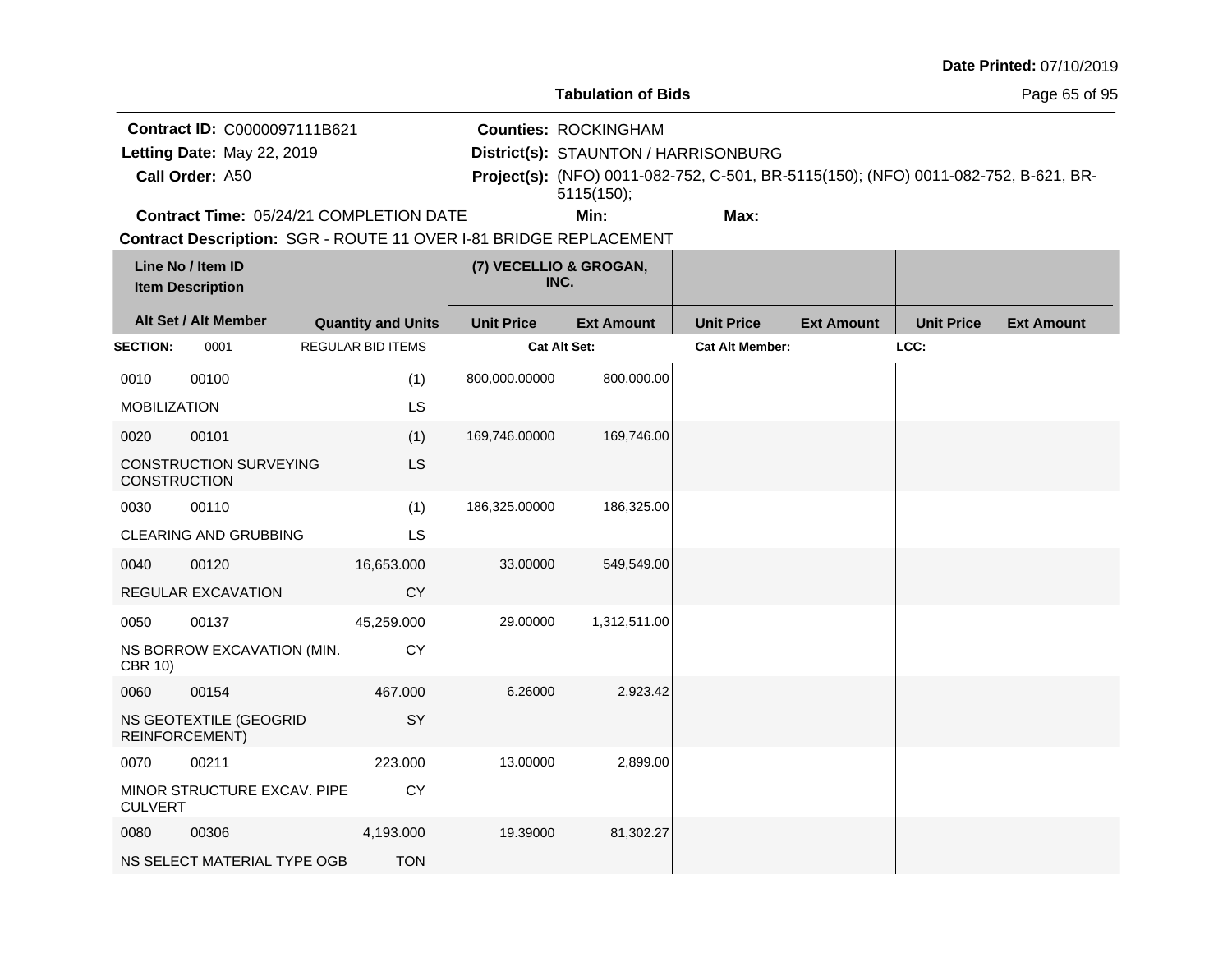| <b>Date Printed: 07/10/2019</b> |  |
|---------------------------------|--|
|---------------------------------|--|

Page 66 of 95

**Contract ID:** C0000097111B621

**Call Order:**

Letting Date: May 22, 2019

**Letting Date:** May 22, 2019 **District(s): STAUNTON / HARRISONBURG** 

**Counties:** ROCKINGHAM

A50 **Project(s):** (NFO) 0011-082-752, C-501, BR-5115(150); (NFO) 0011-082-752, B-621, BR-5115(150);

**Contract Time:** 05/24/21 COMPLETION DATE

**Min: Max:**

| Line No / Item ID<br><b>Item Description</b> |                                 | (7) VECELLIO & GROGAN,<br>INC. |                     |                   |                        |                   |                   |                   |
|----------------------------------------------|---------------------------------|--------------------------------|---------------------|-------------------|------------------------|-------------------|-------------------|-------------------|
|                                              | Alt Set / Alt Member            | <b>Quantity and Units</b>      | <b>Unit Price</b>   | <b>Ext Amount</b> | <b>Unit Price</b>      | <b>Ext Amount</b> | <b>Unit Price</b> | <b>Ext Amount</b> |
| <b>SECTION:</b>                              | 0001                            | <b>REGULAR BID ITEMS</b>       | <b>Cat Alt Set:</b> |                   | <b>Cat Alt Member:</b> |                   | LCC:              |                   |
| 0090                                         | 00355                           | 18,106.000                     | 1.30000             | 23,537.80         |                        |                   |                   |                   |
| <b>STABILIZATION</b>                         | <b>GEOTEXTILE SUBGRADE</b>      | SY                             |                     |                   |                        |                   |                   |                   |
| 0100                                         | 00525                           | 48.700                         | 1,540.00000         | 74,998.00         |                        |                   |                   |                   |
|                                              | CONCRETE CLASS A3 MISC.         | <b>CY</b>                      |                     |                   |                        |                   |                   |                   |
| 0110                                         | 00529                           | 71.800                         | 184.00000           | 13,211.20         |                        |                   |                   |                   |
|                                              | <b>FLOWABLE BACKFILL</b>        | <b>CY</b>                      |                     |                   |                        |                   |                   |                   |
| 0120                                         | 00540                           | 1,535.000                      | 0.01000             | 15.35             |                        |                   |                   |                   |
| <b>REINF. STEEL</b>                          |                                 | LB                             |                     |                   |                        |                   |                   |                   |
| 0130                                         | 00572                           | 16.000                         | 200.00000           | 3,200.00          |                        |                   |                   |                   |
| <b>TYPE II</b>                               | <b>ENDWALL PIPE GRATE EW-11</b> | LF                             |                     |                   |                        |                   |                   |                   |
| 0140                                         | 00573                           | 19.000                         | 217.00000           | 4,123.00          |                        |                   |                   |                   |
| <b>TYPE III</b>                              | <b>ENDWALL PIPE GRATE EW-11</b> | LF                             |                     |                   |                        |                   |                   |                   |
| 0150                                         | 00588                           | 3,094.000                      | 17.00000            | 52,598.00         |                        |                   |                   |                   |
|                                              | <b>UNDERDRAIN UD-4</b>          | LF                             |                     |                   |                        |                   |                   |                   |
| 0160                                         | 00591                           | 330.000                        | 14.00000            | 4,620.00          |                        |                   |                   |                   |
|                                              | <b>CROSSDRAIN CD-2</b>          | LF                             |                     |                   |                        |                   |                   |                   |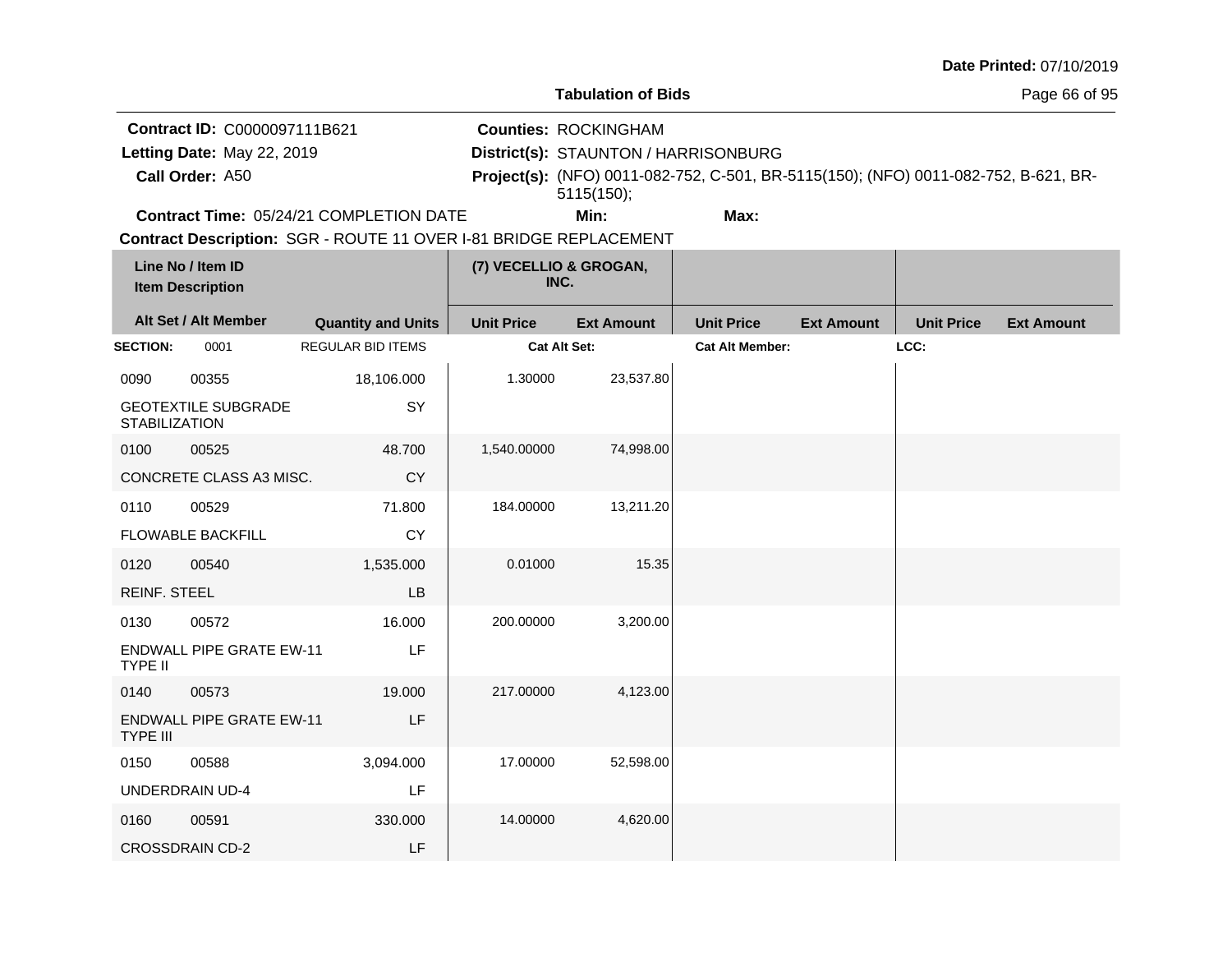| Date Printed: 07/10/2019 |  |
|--------------------------|--|
|--------------------------|--|

**Tabulation of Bids**

Page 67 of 95

**Contract ID:** C0000097111B621

**Call Order:**

Letting Date: May 22, 2019

**Letting Date:** May 22, 2019 **District(s): STAUNTON / HARRISONBURG** 

**Counties:** ROCKINGHAM

A50 **Project(s):** (NFO) 0011-082-752, C-501, BR-5115(150); (NFO) 0011-082-752, B-621, BR-5115(150);

**Contract Time:** 05/24/21 COMPLETION DATE

**Min: Max:**

| Line No / Item ID<br><b>Item Description</b> |                         | (7) VECELLIO & GROGAN,<br>INC. |                   |                   |                        |                   |                   |                   |
|----------------------------------------------|-------------------------|--------------------------------|-------------------|-------------------|------------------------|-------------------|-------------------|-------------------|
|                                              | Alt Set / Alt Member    | <b>Quantity and Units</b>      | <b>Unit Price</b> | <b>Ext Amount</b> | <b>Unit Price</b>      | <b>Ext Amount</b> | <b>Unit Price</b> | <b>Ext Amount</b> |
| <b>SECTION:</b>                              | 0001                    | <b>REGULAR BID ITEMS</b>       | Cat Alt Set:      |                   | <b>Cat Alt Member:</b> |                   | LCC:              |                   |
| 0170                                         | 00595                   | 361.000                        | 15.00000          | 5,415.00          |                        |                   |                   |                   |
| <b>OUTLET PIPE</b>                           |                         | LF                             |                   |                   |                        |                   |                   |                   |
| 0180                                         | 00596                   | 17.000                         | 1,208.00000       | 20,536.00         |                        |                   |                   |                   |
| <b>ENDWALL EW-12</b>                         |                         | EA                             |                   |                   |                        |                   |                   |                   |
| 0190                                         | 01122                   | 33.000                         | 118.00000         | 3,894.00          |                        |                   |                   |                   |
| 12" CONC. PIPE                               |                         | LF                             |                   |                   |                        |                   |                   |                   |
| 0200                                         | 01150                   | 172.000                        | 79.00000          | 13,588.00         |                        |                   |                   |                   |
| 15" PIPE                                     |                         | LF                             |                   |                   |                        |                   |                   |                   |
| 0210                                         | 01152                   | 197.000                        | 163.00000         | 32,111.00         |                        |                   |                   |                   |
| 15" CONC. PIPE                               |                         | LF                             |                   |                   |                        |                   |                   |                   |
| 0220                                         | 01156                   | 27.000                         | 114.00000         | 3,078.00          |                        |                   |                   |                   |
|                                              | STORM SEWER PIPE 15"    | LF                             |                   |                   |                        |                   |                   |                   |
| 0230                                         | 01240                   | 5.000                          | 358.00000         | 1,790.00          |                        |                   |                   |                   |
| 24" PIPE                                     |                         | LF                             |                   |                   |                        |                   |                   |                   |
| 0240                                         | 01241                   | 137.000                        | 1,132.00000       | 155,084.00        |                        |                   |                   |                   |
|                                              | JACKED & BORED 24" PIPE | LF                             |                   |                   |                        |                   |                   |                   |
| 0250                                         | 01242                   | 359.000                        | 154.00000         | 55,286.00         |                        |                   |                   |                   |
| 24" CONC. PIPE                               |                         | LF                             |                   |                   |                        |                   |                   |                   |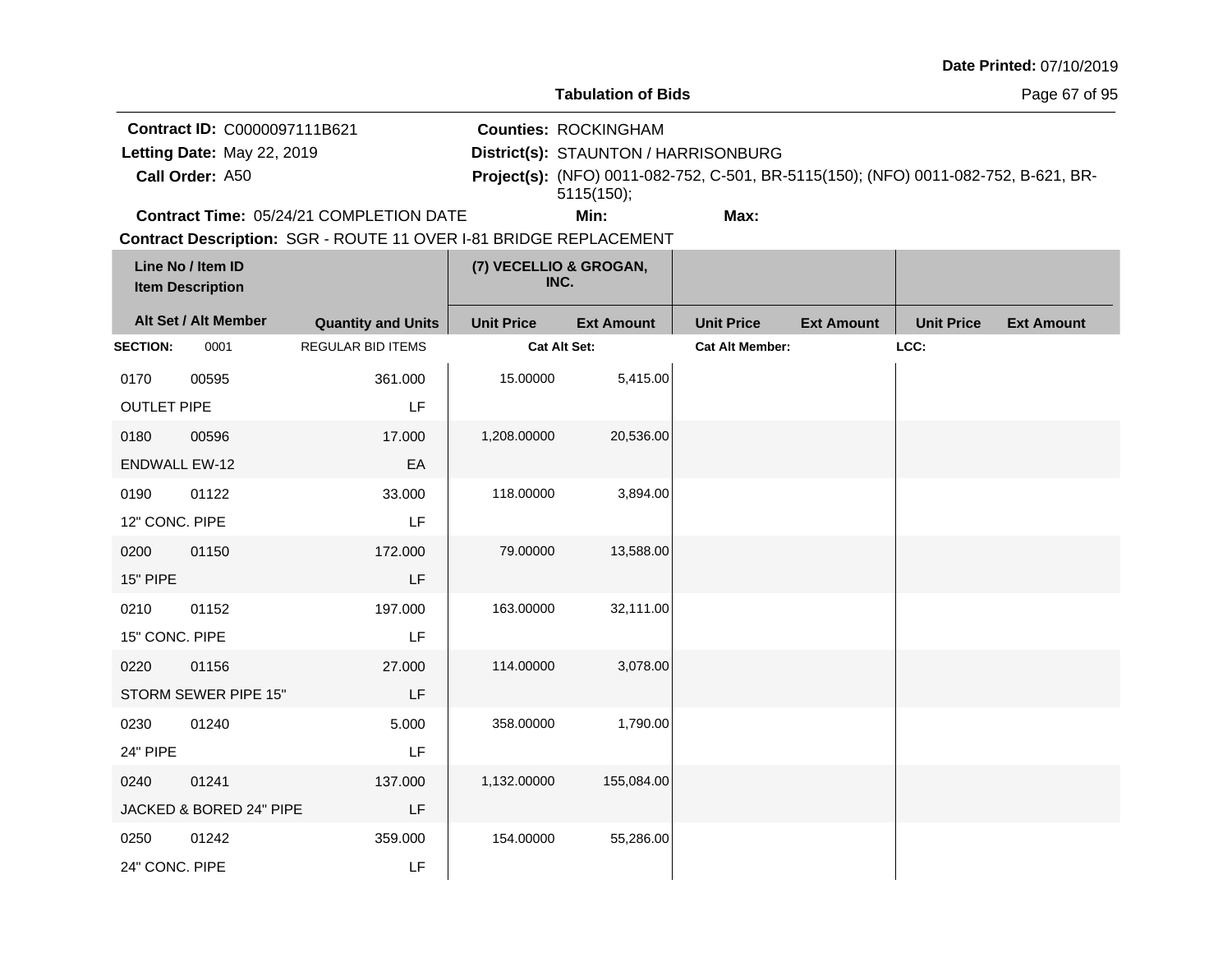|                                                                               |                                              |                                                                   |                                                                                                                                                                          |                           |                        |                   |                   | Date Printed: 07/10/2019 |  |
|-------------------------------------------------------------------------------|----------------------------------------------|-------------------------------------------------------------------|--------------------------------------------------------------------------------------------------------------------------------------------------------------------------|---------------------------|------------------------|-------------------|-------------------|--------------------------|--|
|                                                                               |                                              |                                                                   |                                                                                                                                                                          | <b>Tabulation of Bids</b> |                        |                   | Page 68 of 95     |                          |  |
| Contract ID: C0000097111B621<br>Letting Date: May 22, 2019<br>Call Order: A50 |                                              |                                                                   | <b>Counties: ROCKINGHAM</b><br>District(s): STAUNTON / HARRISONBURG<br>Project(s): (NFO) 0011-082-752, C-501, BR-5115(150); (NFO) 0011-082-752, B-621, BR-<br>5115(150); |                           |                        |                   |                   |                          |  |
|                                                                               |                                              | Contract Time: 05/24/21 COMPLETION DATE                           |                                                                                                                                                                          | Min:                      | Max:                   |                   |                   |                          |  |
|                                                                               |                                              | Contract Description: SGR - ROUTE 11 OVER I-81 BRIDGE REPLACEMENT |                                                                                                                                                                          |                           |                        |                   |                   |                          |  |
|                                                                               | Line No / Item ID<br><b>Item Description</b> |                                                                   | (7) VECELLIO & GROGAN,<br>INC.                                                                                                                                           |                           |                        |                   |                   |                          |  |
|                                                                               | Alt Set / Alt Member                         | <b>Quantity and Units</b>                                         | <b>Unit Price</b>                                                                                                                                                        | <b>Ext Amount</b>         | <b>Unit Price</b>      | <b>Ext Amount</b> | <b>Unit Price</b> | <b>Ext Amount</b>        |  |
| <b>SECTION:</b>                                                               | 0001                                         | REGULAR BID ITEMS                                                 |                                                                                                                                                                          | Cat Alt Set:              | <b>Cat Alt Member:</b> |                   | LCC:              |                          |  |
| 0260                                                                          | 01302                                        | 76.000                                                            | 171.00000                                                                                                                                                                | 12,996.00                 |                        |                   |                   |                          |  |
| 30" CONC. PIPE                                                                |                                              | LF                                                                |                                                                                                                                                                          |                           |                        |                   |                   |                          |  |
| 0270                                                                          | 01361                                        | 59.000                                                            | 2,463.00000                                                                                                                                                              | 145,317.00                |                        |                   |                   |                          |  |
|                                                                               | JACKED & BORED 36" PIPE                      | LF                                                                |                                                                                                                                                                          |                           |                        |                   |                   |                          |  |
| 0280                                                                          | 01362                                        | 210.000                                                           | 387.00000                                                                                                                                                                | 81,270.00                 |                        |                   |                   |                          |  |
| 36" CONC. PIPE                                                                |                                              | LF                                                                |                                                                                                                                                                          |                           |                        |                   |                   |                          |  |
| 0290                                                                          | 01422                                        | 208.000                                                           | 390.00000                                                                                                                                                                | 81,120.00                 |                        |                   |                   |                          |  |
| 42" CONC. PIPE                                                                |                                              | LF                                                                |                                                                                                                                                                          |                           |                        |                   |                   |                          |  |
| 0300                                                                          | 06121                                        | 2.000                                                             | 1,026.00000                                                                                                                                                              | 2,052.00                  |                        |                   |                   |                          |  |
|                                                                               | 12" END SECTION ES-1                         | EA                                                                |                                                                                                                                                                          |                           |                        |                   |                   |                          |  |
| 0310                                                                          | 06151                                        | 2.000                                                             | 1,051.00000                                                                                                                                                              | 2,102.00                  |                        |                   |                   |                          |  |
|                                                                               | 15" END SECTION ES-1                         | EA                                                                |                                                                                                                                                                          |                           |                        |                   |                   |                          |  |
| 0320                                                                          | 06240                                        | 1.000                                                             | 1,182.00000                                                                                                                                                              | 1,182.00                  |                        |                   |                   |                          |  |
|                                                                               | 24" END SECTION ES-1 OR 2                    | EA                                                                |                                                                                                                                                                          |                           |                        |                   |                   |                          |  |
| 0330                                                                          | 06241                                        | 1.000                                                             | 1,361.00000                                                                                                                                                              | 1,361.00                  |                        |                   |                   |                          |  |
|                                                                               | 24" END SECTION ES-1                         | EA                                                                |                                                                                                                                                                          |                           |                        |                   |                   |                          |  |
| 0340                                                                          | 06361                                        | 1.000                                                             | 2,527.00000                                                                                                                                                              | 2,527.00                  |                        |                   |                   |                          |  |
|                                                                               | 36" END SECTION ES-1                         | EA                                                                |                                                                                                                                                                          |                           |                        |                   |                   |                          |  |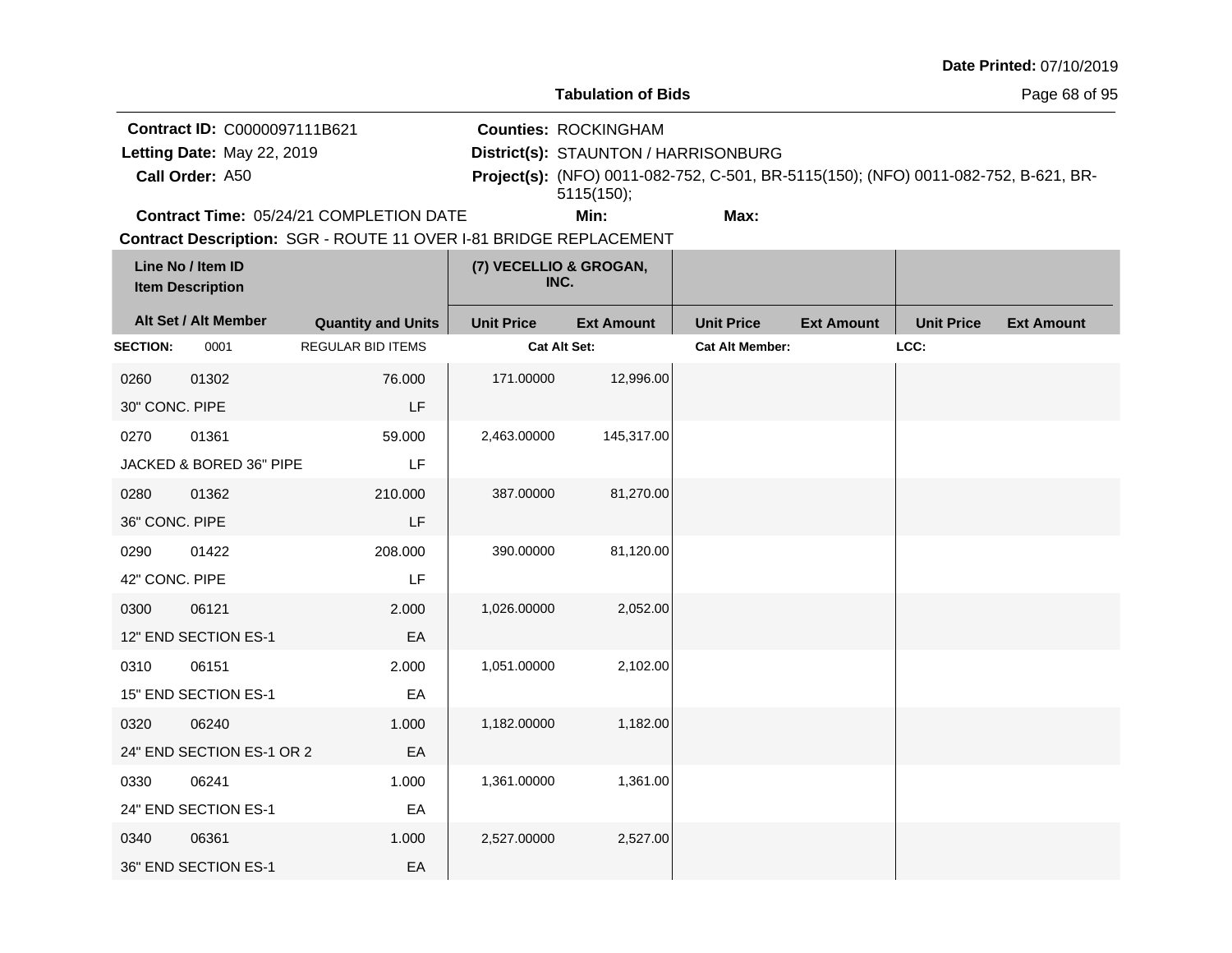| <b>Date Printed: 07/10/2019</b> |  |
|---------------------------------|--|
|---------------------------------|--|

**Tabulation of Bids**

Page 69 of 95

**Contract ID:** C0000097111B621

**Call Order:**

Letting Date: May 22, 2019

**Letting Date:** May 22, 2019 **District(s): STAUNTON / HARRISONBURG** 

**Counties:** ROCKINGHAM

A50 **Project(s):** (NFO) 0011-082-752, C-501, BR-5115(150); (NFO) 0011-082-752, B-621, BR-5115(150);

**Contract Time:** 05/24/21 COMPLETION DATE

**Min: Max:**

| Line No / Item ID<br><b>Item Description</b> |                              |                           | (7) VECELLIO & GROGAN,<br>INC. |                   |                        |                   |                   |                   |
|----------------------------------------------|------------------------------|---------------------------|--------------------------------|-------------------|------------------------|-------------------|-------------------|-------------------|
|                                              | Alt Set / Alt Member         | <b>Quantity and Units</b> | <b>Unit Price</b>              | <b>Ext Amount</b> | <b>Unit Price</b>      | <b>Ext Amount</b> | <b>Unit Price</b> | <b>Ext Amount</b> |
| <b>SECTION:</b>                              | 0001                         | <b>REGULAR BID ITEMS</b>  | Cat Alt Set:                   |                   | <b>Cat Alt Member:</b> |                   | LCC:              |                   |
| 0350                                         | 07508                        | 3.000                     | 3,522.00000                    | 10,566.00         |                        |                   |                   |                   |
| DROP INLET DI-7                              |                              | EA                        |                                |                   |                        |                   |                   |                   |
| 0360                                         | 08965                        | 2.000                     | 5,053.00000                    | 10,106.00         |                        |                   |                   |                   |
|                                              | DROP INLET DI-13 TY.II       | EA                        |                                |                   |                        |                   |                   |                   |
| 0370                                         | 09056                        | 36.200                    | 433.00000                      | 15,674.60         |                        |                   |                   |                   |
|                                              | MANHOLE MH-1 OR 2            | <b>LF</b>                 |                                |                   |                        |                   |                   |                   |
| 0380                                         | 09057                        | 2.000                     | 388.00000                      | 776.00            |                        |                   |                   |                   |
|                                              | FRAME & COVER MH-1           | EA                        |                                |                   |                        |                   |                   |                   |
| 0390                                         | 09148                        | 29.100                    | 78.15000                       | 2,274.17          |                        |                   |                   |                   |
| CLASS A1 EC-1                                | <b>EROSION CONTROL STONE</b> | <b>TON</b>                |                                |                   |                        |                   |                   |                   |
| 0400                                         | 09150                        | 109.100                   | 68.00000                       | 7,418.80          |                        |                   |                   |                   |
| CLASS I, EC-1                                | <b>EROSION CONTROL STONE</b> | <b>TON</b>                |                                |                   |                        |                   |                   |                   |
| 0410                                         | 09152                        | 91.800                    | 70.00000                       | 6,426.00          |                        |                   |                   |                   |
| CLASS II, EC-1                               | <b>EROSION CONTROL STONE</b> | <b>TON</b>                |                                |                   |                        |                   |                   |                   |
| 0420                                         | 10103                        | 92.000                    | 44.00000                       | 4,048.00          |                        |                   |                   |                   |
|                                              | AGGR. MATL. NO. 25 OR 26     | <b>TON</b>                |                                |                   |                        |                   |                   |                   |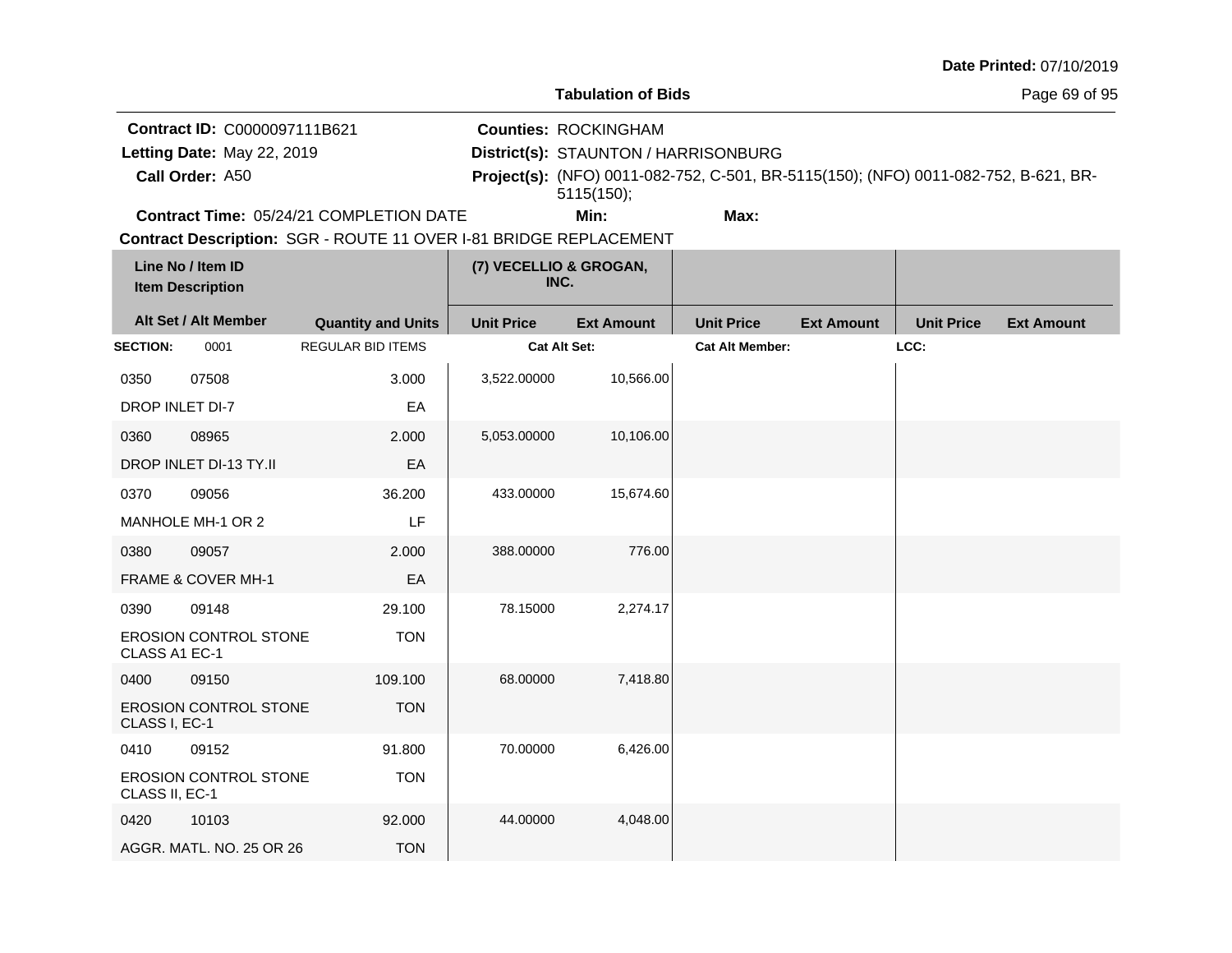| <b>Date Printed: 07/10/2019</b> |  |
|---------------------------------|--|
|---------------------------------|--|

Page 70 of 95

**Contract ID:** C0000097111B621 Letting Date: May 22, 2019

**Call Order:**

**Letting Date:** May 22, 2019 **District(s): STAUNTON / HARRISONBURG** 

**Counties:** ROCKINGHAM

A50 **Project(s):** (NFO) 0011-082-752, C-501, BR-5115(150); (NFO) 0011-082-752, B-621, BR-5115(150);

**Contract Time:** 05/24/21 COMPLETION DATE

**Min: Max:**

| Line No / Item ID<br><b>Item Description</b> |                                | (7) VECELLIO & GROGAN,<br>INC. |                   |                   |                        |                   |                   |                   |
|----------------------------------------------|--------------------------------|--------------------------------|-------------------|-------------------|------------------------|-------------------|-------------------|-------------------|
|                                              | Alt Set / Alt Member           | <b>Quantity and Units</b>      | <b>Unit Price</b> | <b>Ext Amount</b> | <b>Unit Price</b>      | <b>Ext Amount</b> | <b>Unit Price</b> | <b>Ext Amount</b> |
| <b>SECTION:</b>                              | 0001                           | <b>REGULAR BID ITEMS</b>       | Cat Alt Set:      |                   | <b>Cat Alt Member:</b> |                   | LCC:              |                   |
| 0430                                         | 10128                          | 9,327.000                      | 24.00000          | 223,848.00        |                        |                   |                   |                   |
|                                              | AGGR. BASE MATL. TY. I NO. 21B | <b>TON</b>                     |                   |                   |                        |                   |                   |                   |
| 0440                                         | 10610                          | 2,085.000                      | 72.00000          | 150,120.00        |                        |                   |                   |                   |
|                                              | ASPHALT CONCRETE TY. IM-19.0A  | <b>TON</b>                     |                   |                   |                        |                   |                   |                   |
| 0450                                         | 10628                          | 7,667.000                      | 3.50000           | 26,834.50         |                        |                   |                   |                   |
| $-2"$                                        | FLEXIBLE PAVEMENT PLANING 0"   | SY                             |                   |                   |                        |                   |                   |                   |
| 0460                                         | 10635                          | 1,839.000                      | 88.00000          | 161,832.00        |                        |                   |                   |                   |
|                                              | ASPHALT CONC.TY. SM-9.5A       | <b>TON</b>                     |                   |                   |                        |                   |                   |                   |
| 0470                                         | 10642                          | 5,570.000                      | 75.00000          | 417,750.00        |                        |                   |                   |                   |
| 25.0A                                        | ASPHALT CONCRETE TY. BM-       | <b>TON</b>                     |                   |                   |                        |                   |                   |                   |
| 0480                                         | 11070                          | 5,507.000                      | 3.50000           | 19,274.50         |                        |                   |                   |                   |
| <b>DEPTH</b>                                 | NS SAW-CUT ASPH CONC FULL      | LF                             |                   |                   |                        |                   |                   |                   |
| 0490                                         | 12030                          | 41.000                         | 53.00000          | 2,173.00          |                        |                   |                   |                   |
| STD. CURB CG-3                               |                                | LF                             |                   |                   |                        |                   |                   |                   |
| 0500                                         | 12032                          | 187.000                        | 53.00000          | 9,911.00          |                        |                   |                   |                   |
|                                              | <b>RADIAL CURB CG-3</b>        | LF                             |                   |                   |                        |                   |                   |                   |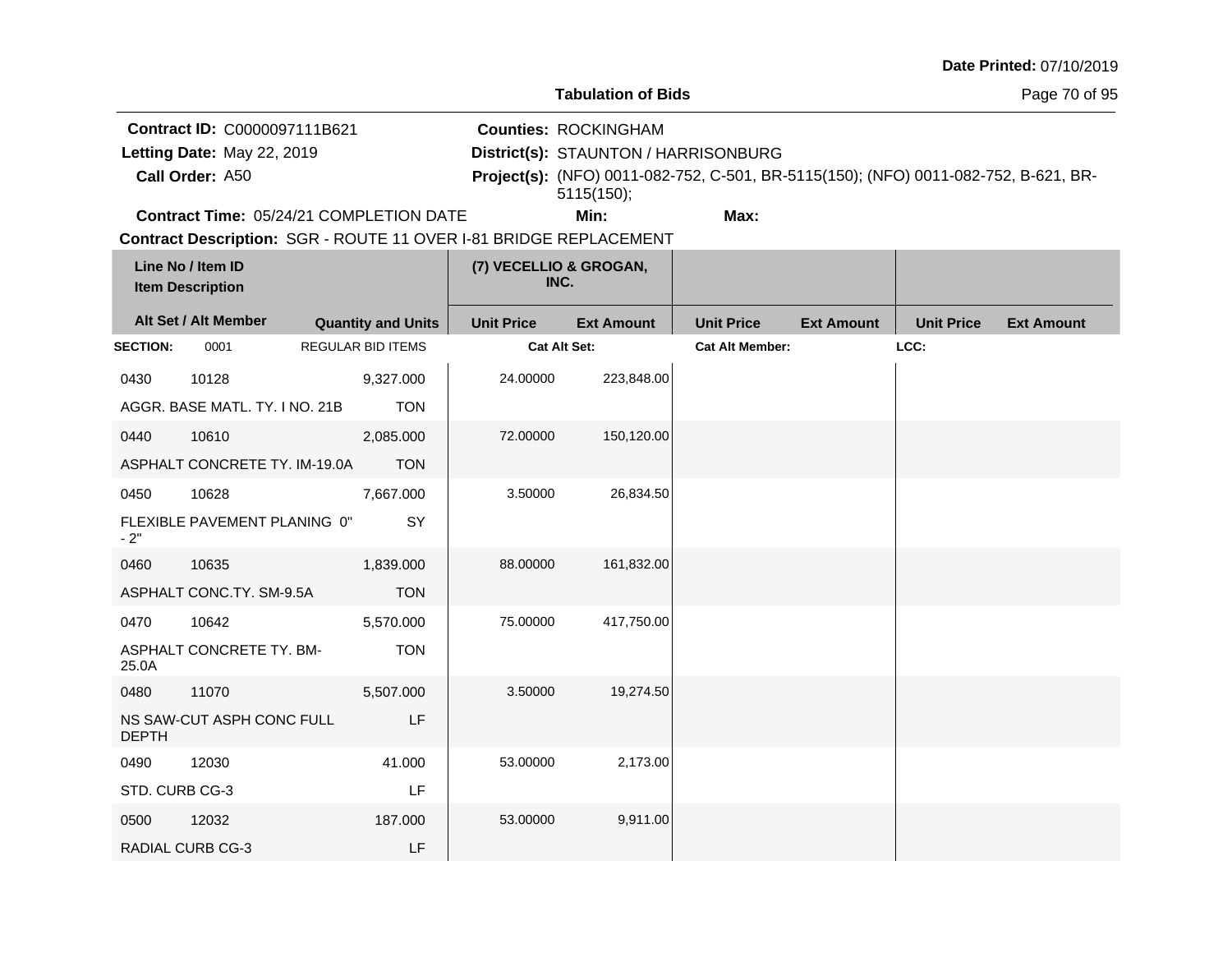| <b>Date Printed: 07/10/2019</b> |  |
|---------------------------------|--|
|---------------------------------|--|

Page 71 of 95

**Contract ID:** C0000097111B621

**Call Order:**

Letting Date: May 22, 2019

**Letting Date:** May 22, 2019 **District(s): STAUNTON / HARRISONBURG** 

**Counties:** ROCKINGHAM

A50 **Project(s):** (NFO) 0011-082-752, C-501, BR-5115(150); (NFO) 0011-082-752, B-621, BR-5115(150);

**Contract Time:** 05/24/21 COMPLETION DATE

**Min: Max:**

| Line No / Item ID<br><b>Item Description</b> |                                                        | (7) VECELLIO & GROGAN,<br>INC. |                   |                   |                        |                   |                   |                   |
|----------------------------------------------|--------------------------------------------------------|--------------------------------|-------------------|-------------------|------------------------|-------------------|-------------------|-------------------|
|                                              | Alt Set / Alt Member                                   | <b>Quantity and Units</b>      | <b>Unit Price</b> | <b>Ext Amount</b> | <b>Unit Price</b>      | <b>Ext Amount</b> | <b>Unit Price</b> | <b>Ext Amount</b> |
| <b>SECTION:</b>                              | 0001                                                   | <b>REGULAR BID ITEMS</b>       | Cat Alt Set:      |                   | <b>Cat Alt Member:</b> |                   | LCC:              |                   |
| 0510                                         | 12322                                                  | 20.000                         | 42.00000          | 840.00            |                        |                   |                   |                   |
|                                              | ASPHALT CONC. CURB TY. MC-3B                           | LF                             |                   |                   |                        |                   |                   |                   |
| 0520                                         | 12505                                                  | 5.000                          | 260.00000         | 1,300.00          |                        |                   |                   |                   |
|                                              | ASPHALT CONCRETE, CURB<br><b>BACKUP MATERIAL</b>       | <b>TON</b>                     |                   |                   |                        |                   |                   |                   |
| 0530                                         | 13212                                                  | 16.000                         | 447.00000         | 7,152.00          |                        |                   |                   |                   |
|                                              | R/W MONUMENT RM-2                                      | EA                             |                   |                   |                        |                   |                   |                   |
| 0540                                         | 13262                                                  | 2.000                          | 102.00000         | 204.00            |                        |                   |                   |                   |
|                                              | NS SALVAGE EXIST. GUARDRAIL<br><b>TERMINAL GR-MGS3</b> | EA                             |                   |                   |                        |                   |                   |                   |
| 0550                                         | 13280                                                  | 3,861.000                      | 19.00000          | 73,359.00         |                        |                   |                   |                   |
|                                              | <b>GUARDRAIL GR-MGS1</b>                               | LF                             |                   |                   |                        |                   |                   |                   |
| 0560                                         | 13283                                                  | 864.000                        | 21.00000          | 18,144.00         |                        |                   |                   |                   |
|                                              | RADIAL GUARDRAIL GR-MGS1                               | LF                             |                   |                   |                        |                   |                   |                   |
| 0570                                         | 13286                                                  | 10.000                         | 2,845.00000       | 28,450.00         |                        |                   |                   |                   |
|                                              | <b>GUARDRAIL TERMINAL GR-MGS2</b>                      | EA                             |                   |                   |                        |                   |                   |                   |
| 0580                                         | 13287                                                  | 4.000                          | 915.00000         | 3,660.00          |                        |                   |                   |                   |
| GR-MGS3                                      | <b>GUARDRAIL END ANCHORAGE</b>                         | EA                             |                   |                   |                        |                   |                   |                   |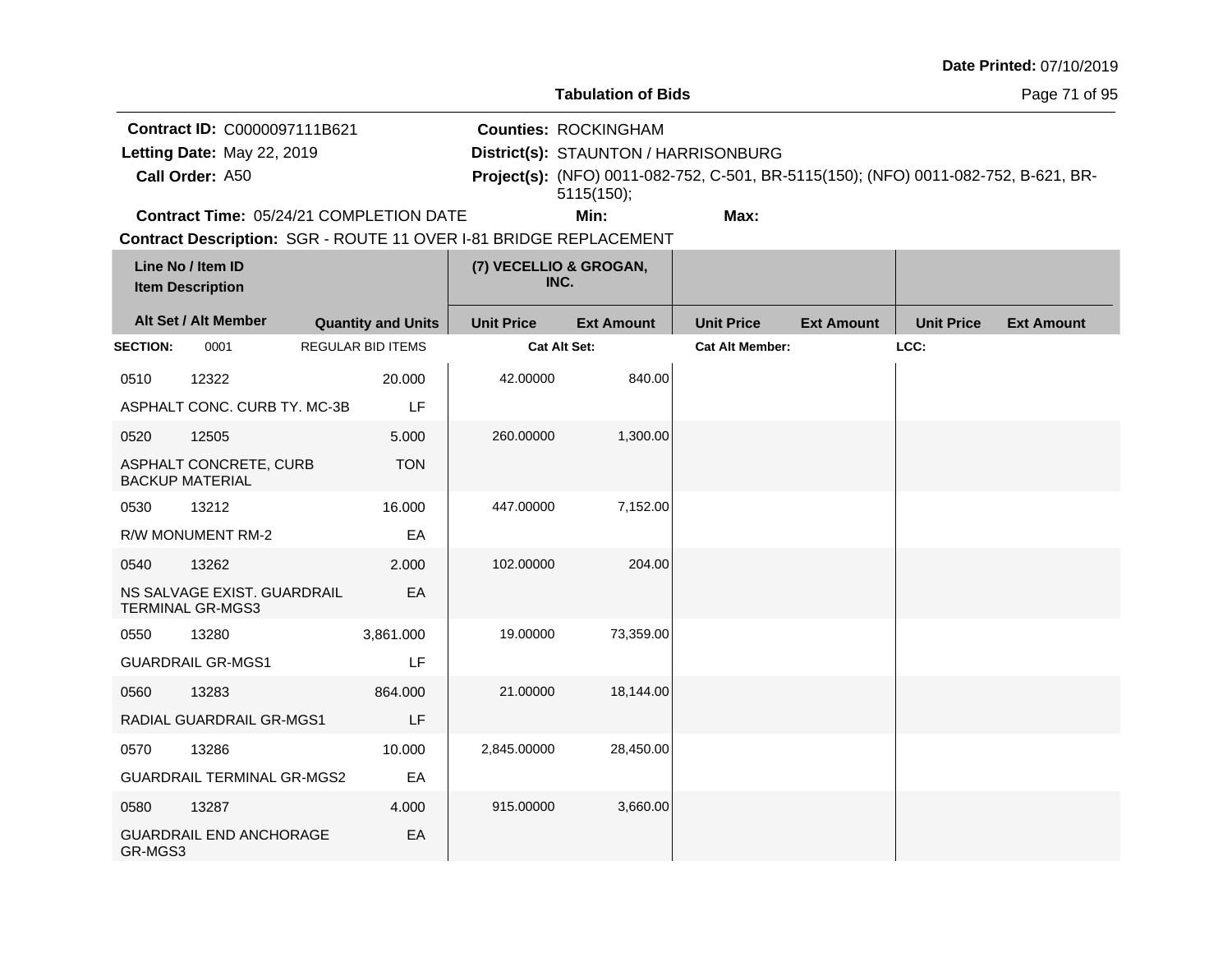|                                                                               |                                                    |  |                           |                                                                                   |                                                                                     |                        |                   |                   | Date Printed: 07/10/2019 |
|-------------------------------------------------------------------------------|----------------------------------------------------|--|---------------------------|-----------------------------------------------------------------------------------|-------------------------------------------------------------------------------------|------------------------|-------------------|-------------------|--------------------------|
|                                                                               |                                                    |  |                           |                                                                                   | <b>Tabulation of Bids</b>                                                           |                        |                   |                   | Page 72 of 95            |
| Contract ID: C0000097111B621<br>Letting Date: May 22, 2019<br>Call Order: A50 |                                                    |  |                           | <b>Counties: ROCKINGHAM</b><br>District(s): STAUNTON / HARRISONBURG<br>5115(150); | Project(s): (NFO) 0011-082-752, C-501, BR-5115(150); (NFO) 0011-082-752, B-621, BR- |                        |                   |                   |                          |
|                                                                               | <b>Contract Time: 05/24/21 COMPLETION DATE</b>     |  |                           |                                                                                   | Min:                                                                                | Max:                   |                   |                   |                          |
|                                                                               |                                                    |  |                           |                                                                                   | Contract Description: SGR - ROUTE 11 OVER I-81 BRIDGE REPLACEMENT                   |                        |                   |                   |                          |
|                                                                               | Line No / Item ID<br><b>Item Description</b>       |  |                           |                                                                                   | (7) VECELLIO & GROGAN,<br>INC.                                                      |                        |                   |                   |                          |
|                                                                               | Alt Set / Alt Member                               |  | <b>Quantity and Units</b> | <b>Unit Price</b>                                                                 | <b>Ext Amount</b>                                                                   | <b>Unit Price</b>      | <b>Ext Amount</b> | <b>Unit Price</b> | <b>Ext Amount</b>        |
| <b>SECTION:</b>                                                               | 0001                                               |  | <b>REGULAR BID ITEMS</b>  |                                                                                   | <b>Cat Alt Set:</b>                                                                 | <b>Cat Alt Member:</b> |                   | LCC:              |                          |
| 0590                                                                          | 13288                                              |  | 12.000                    | 750.00000                                                                         | 9,000.00                                                                            |                        |                   |                   |                          |
| GR-MGS4                                                                       | <b>GUARDRAIL HEIGHT TRANSITION</b>                 |  | EA                        |                                                                                   |                                                                                     |                        |                   |                   |                          |
| 0600                                                                          | 13355                                              |  | 100.000                   | 26.00000                                                                          | 2,600.00                                                                            |                        |                   |                   |                          |
|                                                                               | <b>GUARDRAIL GR-10</b>                             |  | LF                        |                                                                                   |                                                                                     |                        |                   |                   |                          |
| 0610                                                                          | 13392                                              |  | 2.000                     | 2,240.00000                                                                       | 4,480.00                                                                            |                        |                   |                   |                          |
| 2 TY. I                                                                       | FIXED OBJECT ATTACH, GR-FOA-                       |  | EA                        |                                                                                   |                                                                                     |                        |                   |                   |                          |
| 0620                                                                          | 13393                                              |  | 2.000                     | 620.00000                                                                         | 1,240.00                                                                            |                        |                   |                   |                          |
| $2$ TY. II                                                                    | FIXED OBJECT ATTACH. GR-FOA-                       |  | EA                        |                                                                                   |                                                                                     |                        |                   |                   |                          |
| 0630                                                                          | 13401                                              |  | 2.000                     | 1,100.00000                                                                       | 2,200.00                                                                            |                        |                   |                   |                          |
| MODERATE)                                                                     | NS GUARDRAIL TERMINAL SITE<br>PREPARATION (4 FT. - |  | EA                        |                                                                                   |                                                                                     |                        |                   |                   |                          |
| 0640                                                                          | 13401                                              |  | 8.000                     | 1,100.00000                                                                       | 8,800.00                                                                            |                        |                   |                   |                          |
| MODERATE)                                                                     | NS GUARDRAIL TERMINAL SITE<br>PREPARATION (6 FT. - |  | EA                        |                                                                                   |                                                                                     |                        |                   |                   |                          |
| 0650                                                                          | 13480                                              |  | 1.000                     | 1,818.00000                                                                       | 1,818.00                                                                            |                        |                   |                   |                          |
|                                                                               | <b>CABLE BARRICADE CR-1</b>                        |  | EA                        |                                                                                   |                                                                                     |                        |                   |                   |                          |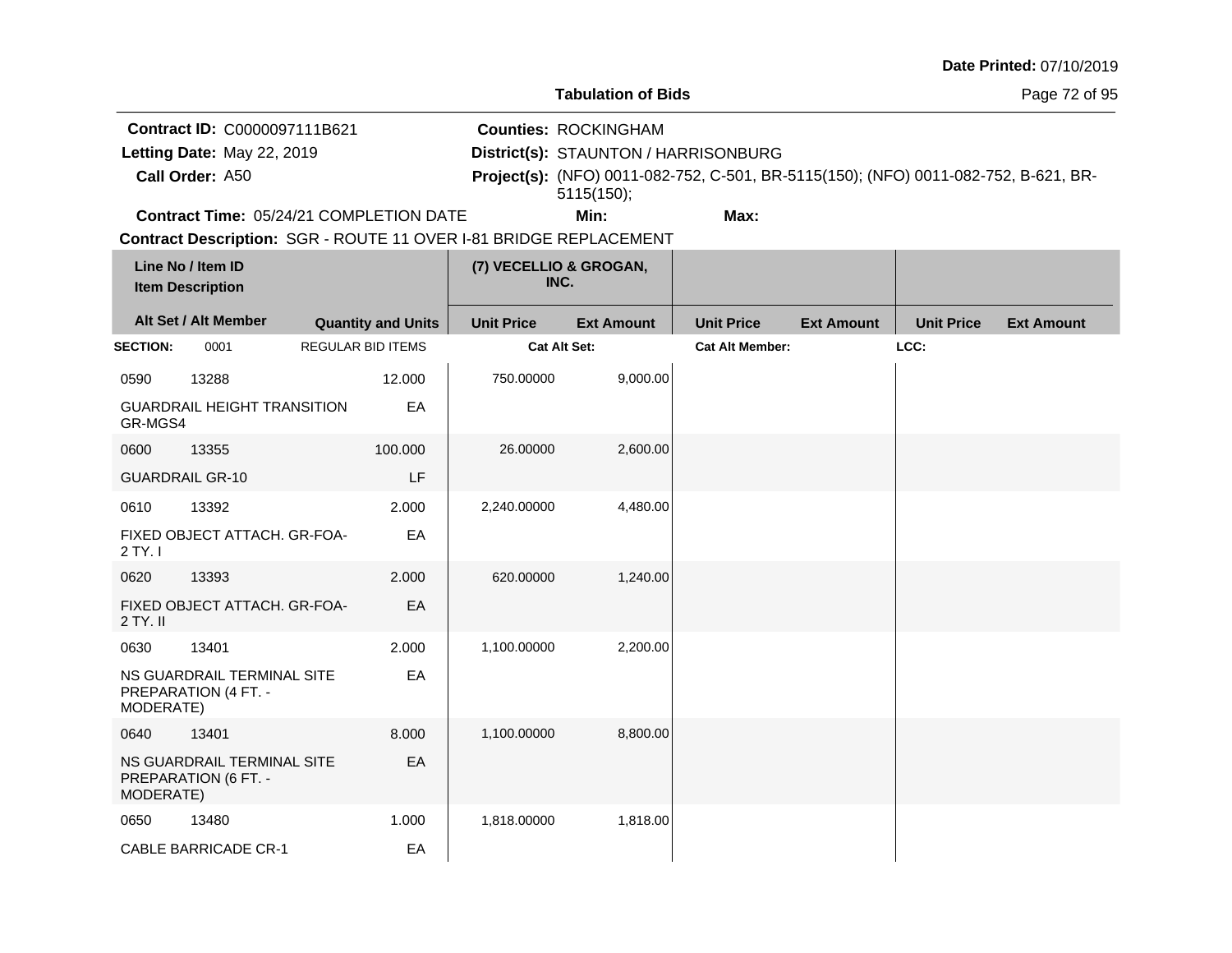|                                                                               |                                                                   |                           |           |                   |                                                                                                                                                                          |                        |                   |                   | Date Printed: 07/10/2019 |
|-------------------------------------------------------------------------------|-------------------------------------------------------------------|---------------------------|-----------|-------------------|--------------------------------------------------------------------------------------------------------------------------------------------------------------------------|------------------------|-------------------|-------------------|--------------------------|
|                                                                               |                                                                   |                           |           |                   | <b>Tabulation of Bids</b>                                                                                                                                                |                        |                   |                   | Page 73 of 95            |
| Contract ID: C0000097111B621<br>Letting Date: May 22, 2019<br>Call Order: A50 |                                                                   |                           |           |                   | <b>Counties: ROCKINGHAM</b><br>District(s): STAUNTON / HARRISONBURG<br>Project(s): (NFO) 0011-082-752, C-501, BR-5115(150); (NFO) 0011-082-752, B-621, BR-<br>5115(150); |                        |                   |                   |                          |
|                                                                               | Contract Time: 05/24/21 COMPLETION DATE                           |                           |           |                   | Min:                                                                                                                                                                     | Max:                   |                   |                   |                          |
|                                                                               | Contract Description: SGR - ROUTE 11 OVER I-81 BRIDGE REPLACEMENT |                           |           |                   |                                                                                                                                                                          |                        |                   |                   |                          |
|                                                                               | Line No / Item ID<br><b>Item Description</b>                      |                           |           |                   | (7) VECELLIO & GROGAN,<br>INC.                                                                                                                                           |                        |                   |                   |                          |
|                                                                               | Alt Set / Alt Member                                              | <b>Quantity and Units</b> |           | <b>Unit Price</b> | <b>Ext Amount</b>                                                                                                                                                        | <b>Unit Price</b>      | <b>Ext Amount</b> | <b>Unit Price</b> | <b>Ext Amount</b>        |
| <b>SECTION:</b>                                                               | 0001                                                              | <b>REGULAR BID ITEMS</b>  |           |                   | Cat Alt Set:                                                                                                                                                             | <b>Cat Alt Member:</b> |                   | LCC:              |                          |
| 0660                                                                          | 13496                                                             |                           | 5,128.000 | 76.00000          | 389,728.00                                                                                                                                                               |                        |                   |                   |                          |
|                                                                               | TRAF. BARR. SER. CONC. DOUBLE<br>FACE PAR.MB-11A                  |                           | LF        |                   |                                                                                                                                                                          |                        |                   |                   |                          |
| 0670                                                                          | 13604                                                             |                           | 17.000    | 14,713.00000      | 250,121.00                                                                                                                                                               |                        |                   |                   |                          |
| >=40 MPH                                                                      | IMPACT ATTEN. SER. TY. 1 TL-3,                                    |                           | EA        |                   |                                                                                                                                                                          |                        |                   |                   |                          |
| 0680                                                                          | 14411                                                             |                           | 1.000     | 1,873.00000       | 1,873.00                                                                                                                                                                 |                        |                   |                   |                          |
| PIPE TIE IN                                                                   |                                                                   |                           | EA        |                   |                                                                                                                                                                          |                        |                   |                   |                          |
| 0690                                                                          | 22511                                                             |                           | 503.000   | 17.00000          | 8,551.00                                                                                                                                                                 |                        |                   |                   |                          |
| FENCE FE-W2                                                                   |                                                                   |                           | LF        |                   |                                                                                                                                                                          |                        |                   |                   |                          |
| 0700                                                                          | 22541                                                             |                           | 8.000     | 285.00000         | 2,280.00                                                                                                                                                                 |                        |                   |                   |                          |
|                                                                               | LINE BRACE UNIT FE-W1,FE-W2                                       |                           | EA        |                   |                                                                                                                                                                          |                        |                   |                   |                          |
| 0710                                                                          | 22581                                                             |                           | 3.000     | 310.00000         | 930.00                                                                                                                                                                   |                        |                   |                   |                          |
| W <sub>2</sub>                                                                | CORNER BRACE UNIT FE-W1,FE-                                       |                           | EA        |                   |                                                                                                                                                                          |                        |                   |                   |                          |
| 0720                                                                          | 23042                                                             |                           | 1.000     | 3,050.00000       | 3,050.00                                                                                                                                                                 |                        |                   |                   |                          |
|                                                                               | <b>WATER GATE FE-4 TY.II</b>                                      |                           | EA        |                   |                                                                                                                                                                          |                        |                   |                   |                          |
| 0730                                                                          | 24100                                                             |                           | 2,199.000 | 53.00000          | 116,547.00                                                                                                                                                               |                        |                   |                   |                          |
| <b>ALLAYING DUST</b>                                                          |                                                                   |                           | <b>HR</b> |                   |                                                                                                                                                                          |                        |                   |                   |                          |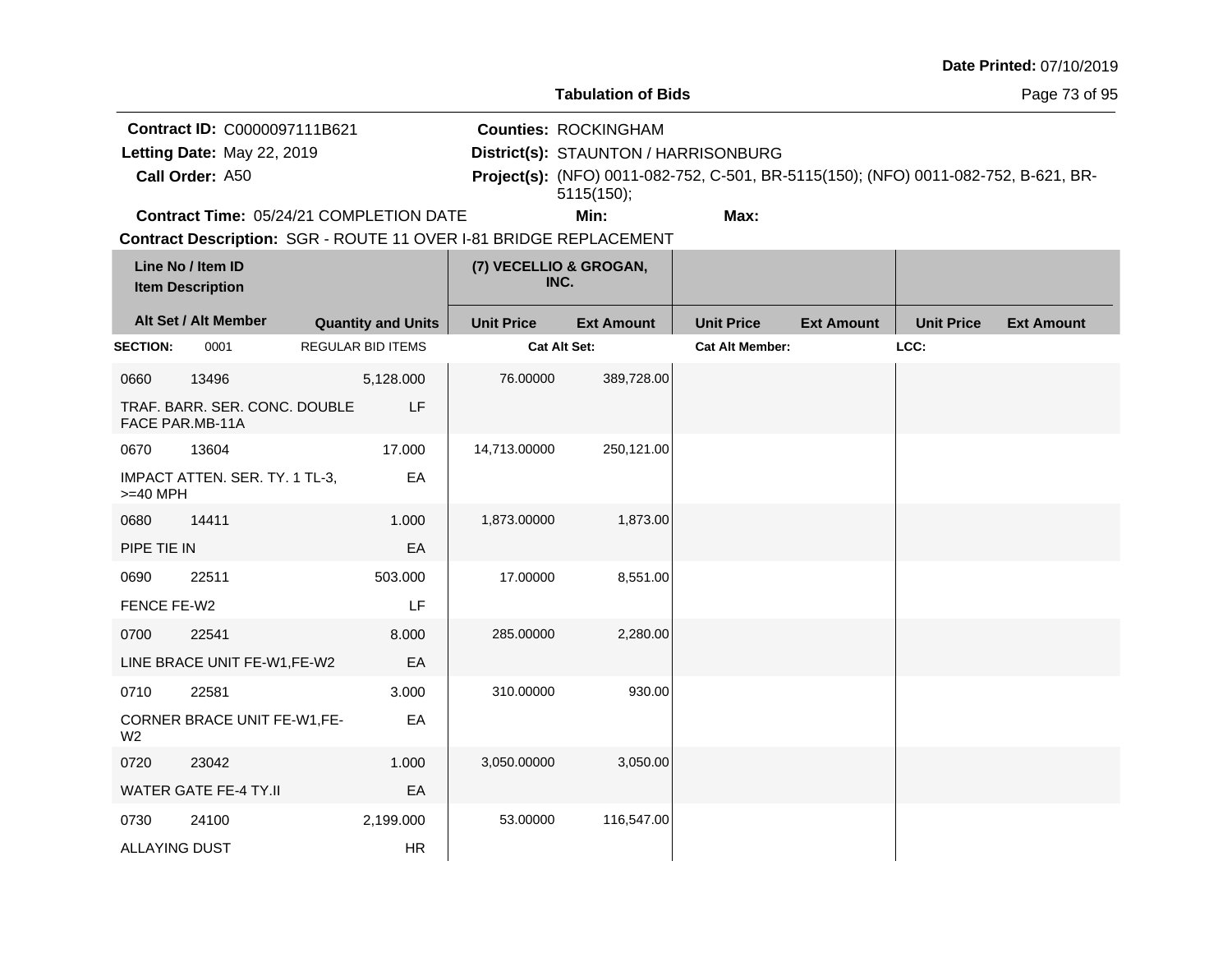|                                                                               |                                              |                                                                   |                   |                                                                                   |                                                                                     |                   |                   | Date Printed: 07/10/2019 |
|-------------------------------------------------------------------------------|----------------------------------------------|-------------------------------------------------------------------|-------------------|-----------------------------------------------------------------------------------|-------------------------------------------------------------------------------------|-------------------|-------------------|--------------------------|
|                                                                               |                                              |                                                                   |                   | <b>Tabulation of Bids</b>                                                         |                                                                                     |                   | Page 74 of 95     |                          |
| Contract ID: C0000097111B621<br>Letting Date: May 22, 2019<br>Call Order: A50 |                                              |                                                                   |                   | <b>Counties: ROCKINGHAM</b><br>District(s): STAUNTON / HARRISONBURG<br>5115(150); | Project(s): (NFO) 0011-082-752, C-501, BR-5115(150); (NFO) 0011-082-752, B-621, BR- |                   |                   |                          |
|                                                                               |                                              | Contract Time: 05/24/21 COMPLETION DATE                           |                   | Min:                                                                              | Max:                                                                                |                   |                   |                          |
|                                                                               | Line No / Item ID<br><b>Item Description</b> | Contract Description: SGR - ROUTE 11 OVER I-81 BRIDGE REPLACEMENT |                   | (7) VECELLIO & GROGAN,<br>INC.                                                    |                                                                                     |                   |                   |                          |
|                                                                               | Alt Set / Alt Member                         | <b>Quantity and Units</b>                                         | <b>Unit Price</b> | <b>Ext Amount</b>                                                                 | <b>Unit Price</b>                                                                   | <b>Ext Amount</b> | <b>Unit Price</b> | <b>Ext Amount</b>        |
| <b>SECTION:</b>                                                               | 0001                                         | <b>REGULAR BID ITEMS</b>                                          |                   | Cat Alt Set:                                                                      | <b>Cat Alt Member:</b>                                                              |                   | LCC:              |                          |
| 0740                                                                          | 24152<br>TYPE 3 BARRICADE 8'                 | 18.000<br>EA                                                      | 800.00000         | 14,400.00                                                                         |                                                                                     |                   |                   |                          |
| 0750<br><b>SIGN</b>                                                           | 24160<br>TEMPORARY (CONSTRUCTION)            | 11,207.000<br><b>SF</b>                                           | 21.00000          | 235,347.00                                                                        |                                                                                     |                   |                   |                          |
| 0770                                                                          | 24272<br>TRUCK MOUNTED ATTENUATOR            | 3,958.000<br><b>HR</b>                                            | 60.00000          | 237,480.00                                                                        |                                                                                     |                   |                   |                          |
| 0780<br><b>DEVICES</b>                                                        | 24278<br><b>GROUP 2 CHANNELIZING</b>         | 98,670.000<br>DAY                                                 | 2.50000           | 246,675.00                                                                        |                                                                                     |                   |                   |                          |
| 0790<br><b>MESSAGE SIGN</b>                                                   | 24279<br>PORTABLE CHANGEABLE                 | 5,656.000<br><b>HR</b>                                            | 22.00000          | 124,432.00                                                                        |                                                                                     |                   |                   |                          |
| 0800                                                                          | 24281<br>ELECTRONIC ARROW BOARD              | 5,136.000<br><b>HR</b>                                            | 12.50000          | 64,200.00                                                                         |                                                                                     |                   |                   |                          |
| 0810                                                                          | 24282<br><b>FLAGGER SERVICE</b>              | 2,638.000<br><b>HR</b>                                            | 39.00000          | 102,882.00                                                                        |                                                                                     |                   |                   |                          |
| 0820<br>CONC. MB-7D PC                                                        | 24290<br><b>TRAFFIC BARRIER SERVICE</b>      | 4,316.000<br>LF                                                   | 57.00000          | 246,012.00                                                                        |                                                                                     |                   |                   |                          |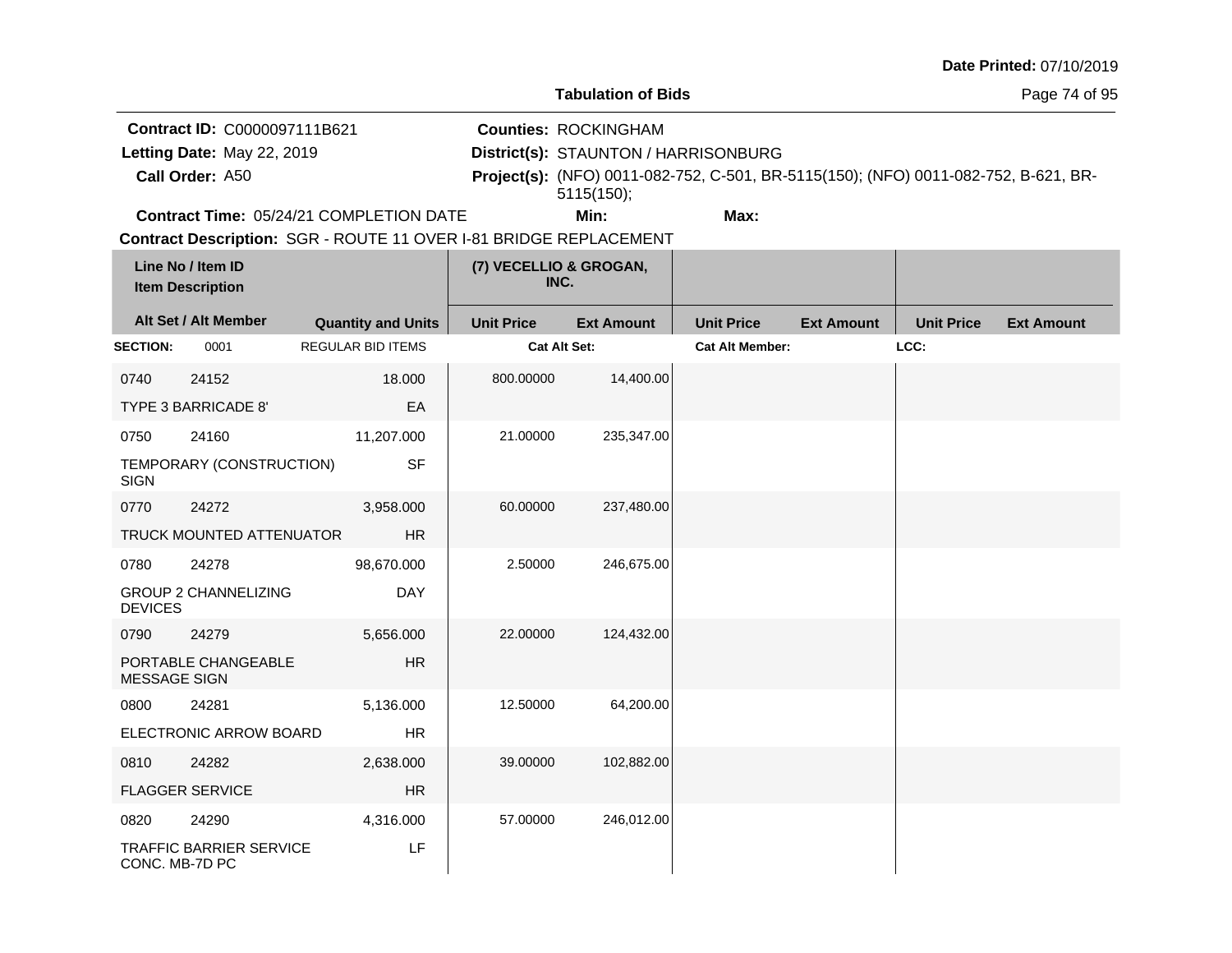|                                                                                                                   |                                                                                            |                                         |                   |                                                                                                                                                                          |                        |                   |                   | Date Printed: 07/10/2019 |
|-------------------------------------------------------------------------------------------------------------------|--------------------------------------------------------------------------------------------|-----------------------------------------|-------------------|--------------------------------------------------------------------------------------------------------------------------------------------------------------------------|------------------------|-------------------|-------------------|--------------------------|
|                                                                                                                   | <b>Tabulation of Bids</b>                                                                  |                                         |                   |                                                                                                                                                                          |                        |                   |                   | Page 75 of 95            |
| Contract ID: C0000097111B621<br>Letting Date: May 22, 2019<br>Call Order: A50                                     |                                                                                            |                                         |                   | <b>Counties: ROCKINGHAM</b><br>District(s): STAUNTON / HARRISONBURG<br>Project(s): (NFO) 0011-082-752, C-501, BR-5115(150); (NFO) 0011-082-752, B-621, BR-<br>5115(150); |                        |                   |                   |                          |
|                                                                                                                   |                                                                                            | Contract Time: 05/24/21 COMPLETION DATE |                   | Min:                                                                                                                                                                     | Max:                   |                   |                   |                          |
| Contract Description: SGR - ROUTE 11 OVER I-81 BRIDGE REPLACEMENT<br>Line No / Item ID<br><b>Item Description</b> |                                                                                            | (7) VECELLIO & GROGAN,<br>INC.          |                   |                                                                                                                                                                          |                        |                   |                   |                          |
|                                                                                                                   | Alt Set / Alt Member                                                                       | <b>Quantity and Units</b>               | <b>Unit Price</b> | <b>Ext Amount</b>                                                                                                                                                        | <b>Unit Price</b>      | <b>Ext Amount</b> | <b>Unit Price</b> | <b>Ext Amount</b>        |
| <b>SECTION:</b>                                                                                                   | 0001                                                                                       | <b>REGULAR BID ITEMS</b>                |                   | Cat Alt Set:                                                                                                                                                             | <b>Cat Alt Member:</b> |                   | LCC:              |                          |
| 0830<br><b>HIGH VOLTAGE)</b>                                                                                      | 24330<br>NS TRAFFIC CONTROL ATC<br>CABINET - 5 DOOR<br><b>CONFIGURATION (16 CHANNEL</b>    | 2.000<br>EA                             | 28,954.00000      | 57,908.00                                                                                                                                                                |                        |                   |                   |                          |
| 0840                                                                                                              | 24333<br>NS TEMPORARY TRAFFIC<br>CONTROL SIGNAL - STAGE 1 & 2<br>ROUTE 11 AND ROUTE 259    | (1)<br>LS                               | 34,429.00000      | 34,429.00                                                                                                                                                                |                        |                   |                   |                          |
| 0850                                                                                                              | 24333<br>NS TEMPORARY TRAFFIC<br><b>CONTROL SIGNAL - STAGE 3</b><br>ROUTE 11 AND RAMP A/D  | (1)<br>LS                               | 34,429.00000      | 34,429.00                                                                                                                                                                |                        |                   |                   |                          |
| 0860                                                                                                              | 24333<br>NS TEMPORARY TRAFFIC<br><b>CONTROL SIGNAL - STAGE 3</b><br>ROUTE 11 AND ROUTE 259 | (1)<br>LS                               | 34,429.00000      | 34,429.00                                                                                                                                                                |                        |                   |                   |                          |
| 0870<br><b>FLAGGER</b>                                                                                            | 24355<br>NS POLICE PATROL UNIFORMED                                                        | 1,200.000<br><b>HR</b>                  | 61.00000          | 73,200.00                                                                                                                                                                |                        |                   |                   |                          |
| 0880<br><b>FLEXIBLE</b>                                                                                           | 24430<br>DEMOLITION OF PAVEMENT                                                            | 9,814.000<br>SY                         | 3.50000           | 34,349.00                                                                                                                                                                |                        |                   |                   |                          |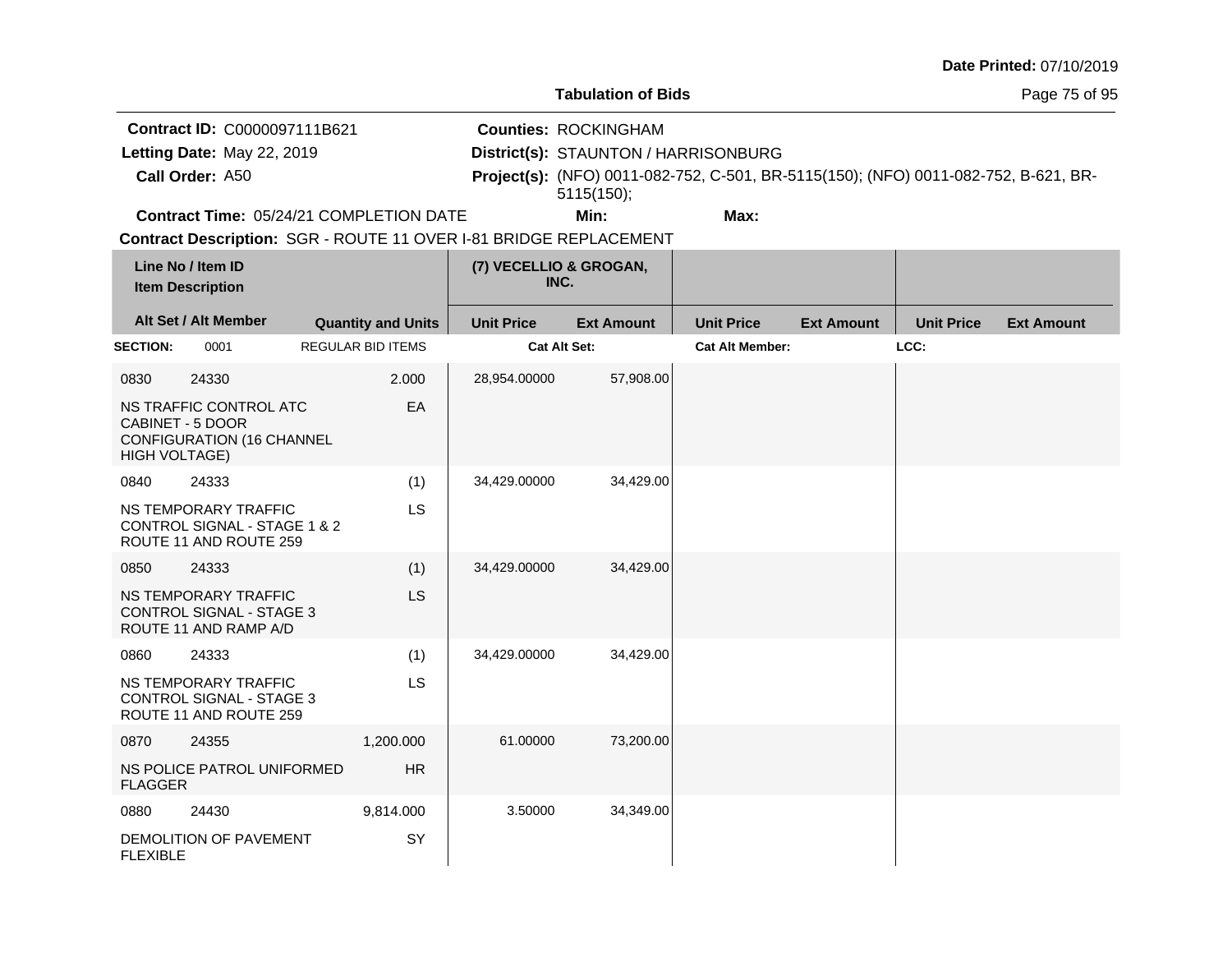|                                                                                                                   |                                                      |                           |                                |                                                                                                                                                                          |                        |                   |                   | Date Printed: 07/10/2019 |  |
|-------------------------------------------------------------------------------------------------------------------|------------------------------------------------------|---------------------------|--------------------------------|--------------------------------------------------------------------------------------------------------------------------------------------------------------------------|------------------------|-------------------|-------------------|--------------------------|--|
|                                                                                                                   |                                                      |                           | <b>Tabulation of Bids</b>      |                                                                                                                                                                          |                        |                   | Page 76 of 95     |                          |  |
| Contract ID: C0000097111B621<br>Letting Date: May 22, 2019<br>Call Order: A50                                     |                                                      |                           |                                | <b>Counties: ROCKINGHAM</b><br>District(s): STAUNTON / HARRISONBURG<br>Project(s): (NFO) 0011-082-752, C-501, BR-5115(150); (NFO) 0011-082-752, B-621, BR-<br>5115(150); |                        |                   |                   |                          |  |
|                                                                                                                   | Contract Time: 05/24/21 COMPLETION DATE              |                           |                                | Min:                                                                                                                                                                     | Max:                   |                   |                   |                          |  |
| Contract Description: SGR - ROUTE 11 OVER I-81 BRIDGE REPLACEMENT<br>Line No / Item ID<br><b>Item Description</b> |                                                      |                           | (7) VECELLIO & GROGAN,<br>INC. |                                                                                                                                                                          |                        |                   |                   |                          |  |
|                                                                                                                   | Alt Set / Alt Member                                 | <b>Quantity and Units</b> | <b>Unit Price</b>              | <b>Ext Amount</b>                                                                                                                                                        | <b>Unit Price</b>      | <b>Ext Amount</b> | <b>Unit Price</b> | <b>Ext Amount</b>        |  |
| <b>SECTION:</b>                                                                                                   | 0001                                                 | <b>REGULAR BID ITEMS</b>  |                                | Cat Alt Set:                                                                                                                                                             | <b>Cat Alt Member:</b> |                   | LCC:              |                          |  |
| 0890                                                                                                              | 24503                                                | (1)                       | 375.00000                      | 375.00                                                                                                                                                                   |                        |                   |                   |                          |  |
| D701)                                                                                                             | NS REMOVE EXIST. (DEMOLITION                         | <b>LS</b>                 |                                |                                                                                                                                                                          |                        |                   |                   |                          |  |
| 0900                                                                                                              | 24503                                                | (1)                       | 750.00000                      | 750.00                                                                                                                                                                   |                        |                   |                   |                          |  |
| D702)                                                                                                             | NS REMOVE EXIST. (DEMOLITION                         | LS                        |                                |                                                                                                                                                                          |                        |                   |                   |                          |  |
| 0910                                                                                                              | 24505                                                | 1.000                     | 627.00000                      | 627.00                                                                                                                                                                   |                        |                   |                   |                          |  |
|                                                                                                                   | NS RELOCATE EXISTING SIGN<br><b>STRUCTURE TYPE 1</b> | EA                        |                                |                                                                                                                                                                          |                        |                   |                   |                          |  |
| 0920                                                                                                              | 24600                                                | 5,045.000                 | 3.10000                        | 15,639.50                                                                                                                                                                |                        |                   |                   |                          |  |
|                                                                                                                   | REMOVE EXISTING GUARDRAIL                            | LF                        |                                |                                                                                                                                                                          |                        |                   |                   |                          |  |
| 0930                                                                                                              | 24602                                                | 1,109.000                 | 3.50000                        | 3,881.50                                                                                                                                                                 |                        |                   |                   |                          |  |
| <b>DISPOSE</b>                                                                                                    | NS REMOVE EXIST. FENCE AND                           | LF                        |                                |                                                                                                                                                                          |                        |                   |                   |                          |  |
| 0940                                                                                                              | 25506                                                | 23.000                    | 3,763.00000                    | 86,549.00                                                                                                                                                                |                        |                   |                   |                          |  |
|                                                                                                                   | FIELD OFFICE TY.II                                   | <b>MO</b>                 |                                |                                                                                                                                                                          |                        |                   |                   |                          |  |
| 0950                                                                                                              | 25565                                                | (1)                       | 19,956.00000                   | 19,956.00                                                                                                                                                                |                        |                   |                   |                          |  |
| PROGRESS SCHEDULE BASELINE                                                                                        |                                                      | <b>LS</b>                 |                                |                                                                                                                                                                          |                        |                   |                   |                          |  |
| 0960                                                                                                              | 25567                                                | 23.000                    | 3,267.29000                    | 75,147.67                                                                                                                                                                |                        |                   |                   |                          |  |
|                                                                                                                   | PROGRESS SCHEDULE UPDATES                            | EA                        |                                |                                                                                                                                                                          |                        |                   |                   |                          |  |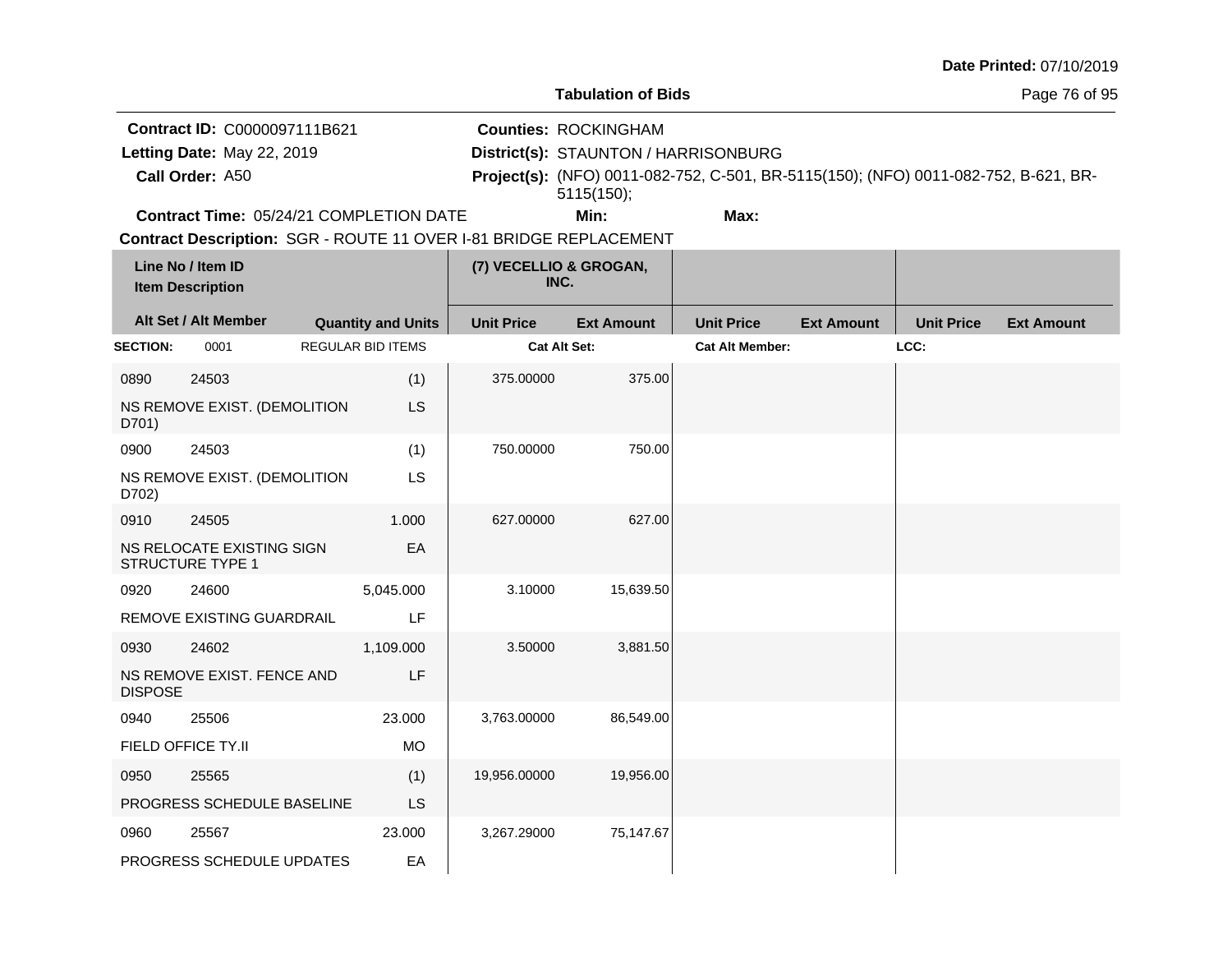|                                                    |                                                                   |                           |                                |                                      |                                                                                     |                   |                   | Date Printed: 07/10/2019 |
|----------------------------------------------------|-------------------------------------------------------------------|---------------------------|--------------------------------|--------------------------------------|-------------------------------------------------------------------------------------|-------------------|-------------------|--------------------------|
|                                                    |                                                                   |                           |                                | <b>Tabulation of Bids</b>            |                                                                                     |                   |                   | Page 77 of 95            |
| Contract ID: C0000097111B621                       |                                                                   |                           |                                | <b>Counties: ROCKINGHAM</b>          |                                                                                     |                   |                   |                          |
|                                                    | Letting Date: May 22, 2019                                        |                           |                                | District(s): STAUNTON / HARRISONBURG |                                                                                     |                   |                   |                          |
|                                                    | Call Order: A50                                                   |                           |                                | 5115(150);                           | Project(s): (NFO) 0011-082-752, C-501, BR-5115(150); (NFO) 0011-082-752, B-621, BR- |                   |                   |                          |
|                                                    | Contract Time: 05/24/21 COMPLETION DATE                           |                           |                                | Min:                                 | Max:                                                                                |                   |                   |                          |
|                                                    | Contract Description: SGR - ROUTE 11 OVER I-81 BRIDGE REPLACEMENT |                           |                                |                                      |                                                                                     |                   |                   |                          |
| Line No / Item ID<br><b>Item Description</b>       |                                                                   |                           | (7) VECELLIO & GROGAN,<br>INC. |                                      |                                                                                     |                   |                   |                          |
|                                                    | Alt Set / Alt Member                                              | <b>Quantity and Units</b> | <b>Unit Price</b>              | <b>Ext Amount</b>                    | <b>Unit Price</b>                                                                   | <b>Ext Amount</b> | <b>Unit Price</b> | <b>Ext Amount</b>        |
| <b>SECTION:</b>                                    | 0001                                                              | REGULAR BID ITEMS         | Cat Alt Set:                   |                                      | <b>Cat Alt Member:</b>                                                              |                   | LCC:              |                          |
| 0970                                               | 27024                                                             | 1.270                     | 12,178.00000                   | 15,466.06                            |                                                                                     |                   |                   |                          |
|                                                    | NS TOPSOIL (CLASS B 3" DEPTH)                                     | <b>ACRE</b>               |                                |                                      |                                                                                     |                   |                   |                          |
| 0980                                               | 27101                                                             | 575.000                   | 17.00000                       | 9,775.00                             |                                                                                     |                   |                   |                          |
|                                                    | <b>TEMPORARY SEED</b>                                             | LВ                        |                                |                                      |                                                                                     |                   |                   |                          |
| 0990                                               | 27102                                                             | 863.000                   | 15.00000                       | 12,945.00                            |                                                                                     |                   |                   |                          |
| REGULAR SEED                                       |                                                                   | LB                        |                                |                                      |                                                                                     |                   |                   |                          |
| 1000                                               | 27103                                                             | 690.000                   | 4.50000                        | 3,105.00                             |                                                                                     |                   |                   |                          |
| <b>OVERSEEDING</b>                                 |                                                                   | LВ                        |                                |                                      |                                                                                     |                   |                   |                          |
| 1010                                               | 27111                                                             | 12,584.000                | 1.00000                        | 12,584.00                            |                                                                                     |                   |                   |                          |
|                                                    | HYDRAULIC EROSION CONTROL<br>PRODUCT TYPE 2                       | SY                        |                                |                                      |                                                                                     |                   |                   |                          |
| 1020                                               | 27112                                                             | 50,046.000                | 1.00000                        | 50,046.00                            |                                                                                     |                   |                   |                          |
| HYDRAULIC EROSION CONTROL<br><b>PRODUCT TYPE 3</b> |                                                                   | SY                        |                                |                                      |                                                                                     |                   |                   |                          |
| 1030                                               | 27120                                                             | 2,760.000                 | 10.00000                       | 27,600.00                            |                                                                                     |                   |                   |                          |
| SEDIMENT RETENTION ROLL 18"<br><b>MIN</b>          |                                                                   | LF                        |                                |                                      |                                                                                     |                   |                   |                          |
| 1040                                               | 27230                                                             | 550.000                   | 2.50000                        | 1,375.00                             |                                                                                     |                   |                   |                          |
|                                                    | FERTILIZER NITROGEN - N                                           | LB                        |                                |                                      |                                                                                     |                   |                   |                          |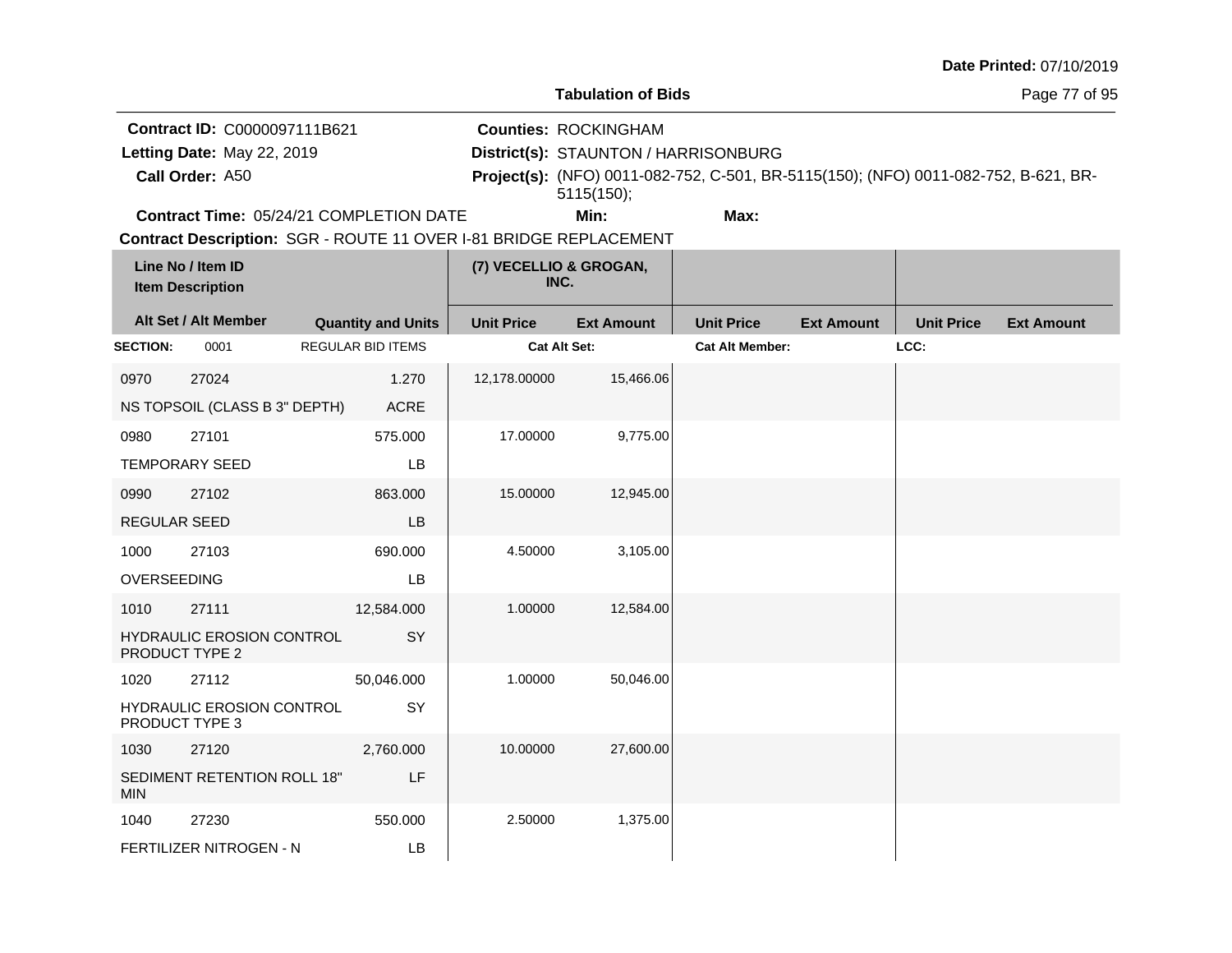|                                                                                                                   |                                                     |                                         |                   |                                                                                                                                                                          |                        |                   |                   | Date Printed: 07/10/2019 |
|-------------------------------------------------------------------------------------------------------------------|-----------------------------------------------------|-----------------------------------------|-------------------|--------------------------------------------------------------------------------------------------------------------------------------------------------------------------|------------------------|-------------------|-------------------|--------------------------|
| <b>Tabulation of Bids</b>                                                                                         |                                                     |                                         |                   |                                                                                                                                                                          |                        |                   |                   | Page 78 of 95            |
| Contract ID: C0000097111B621<br>Letting Date: May 22, 2019<br>Call Order: A50                                     |                                                     |                                         |                   | <b>Counties: ROCKINGHAM</b><br>District(s): STAUNTON / HARRISONBURG<br>Project(s): (NFO) 0011-082-752, C-501, BR-5115(150); (NFO) 0011-082-752, B-621, BR-<br>5115(150); |                        |                   |                   |                          |
|                                                                                                                   |                                                     | Contract Time: 05/24/21 COMPLETION DATE |                   | Min:                                                                                                                                                                     | Max:                   |                   |                   |                          |
| Contract Description: SGR - ROUTE 11 OVER I-81 BRIDGE REPLACEMENT<br>Line No / Item ID<br><b>Item Description</b> |                                                     | (7) VECELLIO & GROGAN,<br>INC.          |                   |                                                                                                                                                                          |                        |                   |                   |                          |
|                                                                                                                   | Alt Set / Alt Member                                | <b>Quantity and Units</b>               | <b>Unit Price</b> | <b>Ext Amount</b>                                                                                                                                                        | <b>Unit Price</b>      | <b>Ext Amount</b> | <b>Unit Price</b> | <b>Ext Amount</b>        |
| <b>SECTION:</b>                                                                                                   | 0001                                                | REGULAR BID ITEMS                       |                   | Cat Alt Set:                                                                                                                                                             | <b>Cat Alt Member:</b> |                   | LCC:              |                          |
| 1050                                                                                                              | 27231<br>FERTILIZER PHOSPHOROUS - P                 | 755,000<br>LB                           | 2.50000           | 1,887.50                                                                                                                                                                 |                        |                   |                   |                          |
| 1060                                                                                                              | 27232<br>FERTILIZER POTASSIUM - K                   | 378.000<br>LB                           | 2.50000           | 945.00                                                                                                                                                                   |                        |                   |                   |                          |
| 1070<br>LIME                                                                                                      | 27250                                               | 27.000<br><b>TON</b>                    | 233.00000         | 6,291.00                                                                                                                                                                 |                        |                   |                   |                          |
| 1080                                                                                                              | 27318<br>ROLLED EROSION CTRL<br>PRODUCT EC-2 TYPE 1 | 1,892.000<br>SY                         | 2.00000           | 3,784.00                                                                                                                                                                 |                        |                   |                   |                          |
| 1090                                                                                                              | 27320<br>ROLLED EROSION CTRL<br>PRODUCT EC-2 TYPE 3 | 96.000<br>SY                            | 3.00000           | 288.00                                                                                                                                                                   |                        |                   |                   |                          |
| 1100                                                                                                              | 27327                                               | 8.000                                   | 23.00000          | 184.00                                                                                                                                                                   |                        |                   |                   |                          |
|                                                                                                                   | ROLLED EROSION CTRL<br>PRODUCT EC-3 TYPE 3          | SY                                      |                   |                                                                                                                                                                          |                        |                   |                   |                          |
| 1110                                                                                                              | 27336                                               | 304.000                                 | 9.00000           | 2,736.00                                                                                                                                                                 |                        |                   |                   |                          |
| LINING CL. A                                                                                                      | TEMP. DIVERSION CHANNEL                             | SY                                      |                   |                                                                                                                                                                          |                        |                   |                   |                          |
| 1120                                                                                                              | 27337                                               | 91.000                                  | 47.00000          | 4,277.00                                                                                                                                                                 |                        |                   |                   |                          |
| LINING CL. B                                                                                                      | TEMP. DIVERSION CHANNEL                             | SY                                      |                   |                                                                                                                                                                          |                        |                   |                   |                          |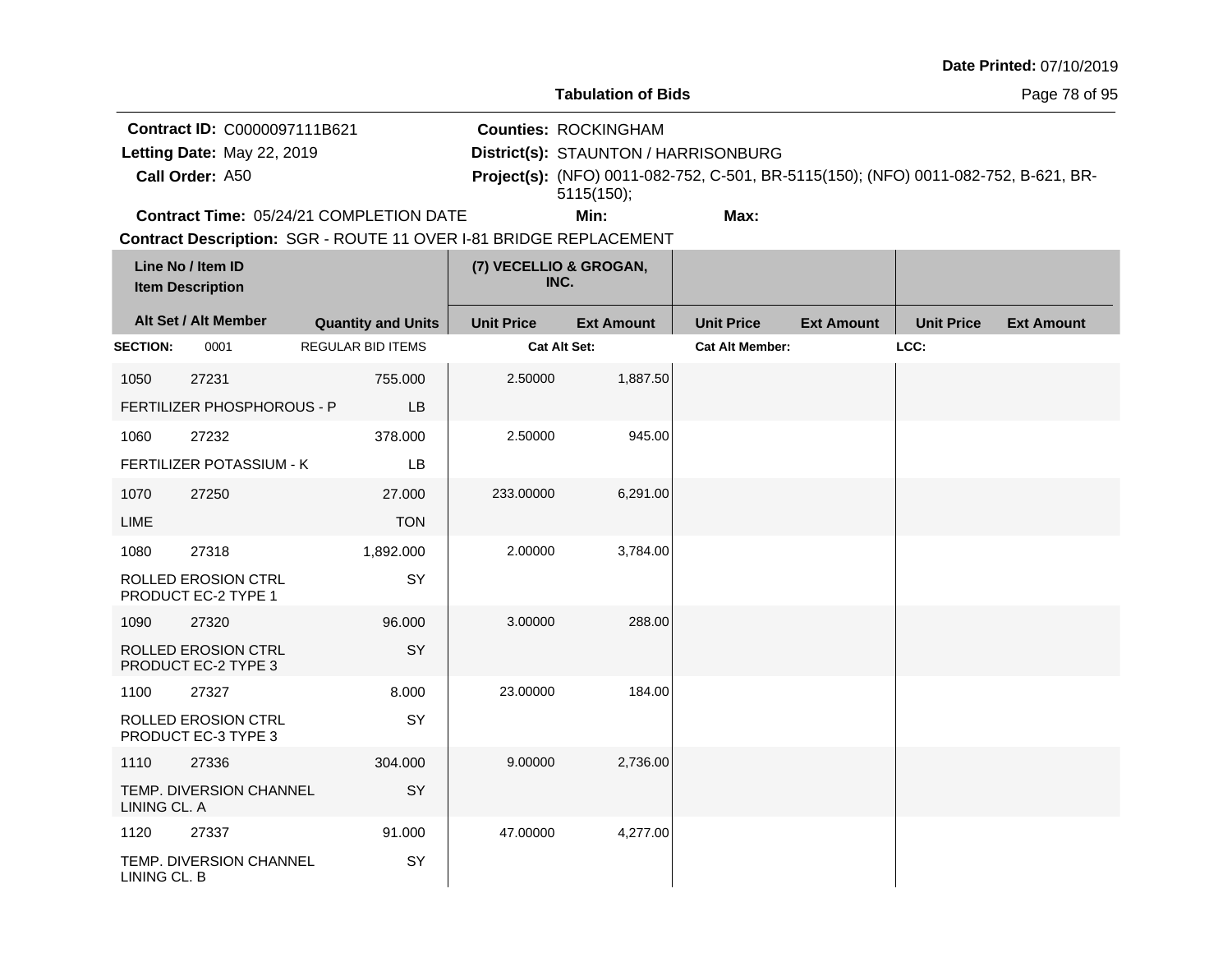|                   |                                              |                                                                   |                   |                                      |                                                                                     |                   |                   | Date Printed: 07/10/2019 |
|-------------------|----------------------------------------------|-------------------------------------------------------------------|-------------------|--------------------------------------|-------------------------------------------------------------------------------------|-------------------|-------------------|--------------------------|
|                   |                                              |                                                                   |                   | <b>Tabulation of Bids</b>            |                                                                                     |                   |                   | Page 79 of 95            |
|                   | Contract ID: C0000097111B621                 |                                                                   |                   | <b>Counties: ROCKINGHAM</b>          |                                                                                     |                   |                   |                          |
|                   | Letting Date: May 22, 2019                   |                                                                   |                   | District(s): STAUNTON / HARRISONBURG |                                                                                     |                   |                   |                          |
|                   | Call Order: A50                              |                                                                   |                   | 5115(150);                           | Project(s): (NFO) 0011-082-752, C-501, BR-5115(150); (NFO) 0011-082-752, B-621, BR- |                   |                   |                          |
|                   |                                              | Contract Time: 05/24/21 COMPLETION DATE                           |                   | Min:                                 | Max:                                                                                |                   |                   |                          |
|                   |                                              | Contract Description: SGR - ROUTE 11 OVER I-81 BRIDGE REPLACEMENT |                   |                                      |                                                                                     |                   |                   |                          |
|                   | Line No / Item ID<br><b>Item Description</b> |                                                                   |                   | (7) VECELLIO & GROGAN,<br>INC.       |                                                                                     |                   |                   |                          |
|                   | Alt Set / Alt Member                         | <b>Quantity and Units</b>                                         | <b>Unit Price</b> | <b>Ext Amount</b>                    | <b>Unit Price</b>                                                                   | <b>Ext Amount</b> | <b>Unit Price</b> | <b>Ext Amount</b>        |
| <b>SECTION:</b>   | 0001                                         | <b>REGULAR BID ITEMS</b>                                          |                   | Cat Alt Set:                         | <b>Cat Alt Member:</b>                                                              |                   | LCC:              |                          |
| 1130              | 27340                                        | 143.000                                                           | 15.00000          | 2,145.00                             |                                                                                     |                   |                   |                          |
| <b>EXCAVATION</b> | TEMP. DIVERSION CHANNEL                      | CY                                                                |                   |                                      |                                                                                     |                   |                   |                          |
| 1140              | 27345                                        | 484.000                                                           | 2.00000           | 968.00                               |                                                                                     |                   |                   |                          |
|                   | <b>TEMPORARY DIVERSION DIKE</b>              | LF                                                                |                   |                                      |                                                                                     |                   |                   |                          |
| 1150              | 27410                                        | 2.000                                                             | 683.00000         | 1,366.00                             |                                                                                     |                   |                   |                          |
|                   | CHECK DAM, ROCK TY. I                        | EA                                                                |                   |                                      |                                                                                     |                   |                   |                          |
| 1160              | 27415                                        | 95.000                                                            | 89.00000          | 8,455.00                             |                                                                                     |                   |                   |                          |
|                   | CHECK DAM ROCK TY. II                        | EA                                                                |                   |                                      |                                                                                     |                   |                   |                          |
| 1170              | 27422                                        | 4.000                                                             | 550.00000         | 2,200.00                             |                                                                                     |                   |                   |                          |
|                   | <b>DEWATERING BASIN EC-8</b>                 | EA                                                                |                   |                                      |                                                                                     |                   |                   |                          |
| 1180              | 27430                                        | 2,516.000                                                         | 7.00000           | 17,612.00                            |                                                                                     |                   |                   |                          |
| <b>EXCAVATION</b> | SILTATION CONTROL                            | <b>CY</b>                                                         |                   |                                      |                                                                                     |                   |                   |                          |
| 1190              | 27451                                        | 5.000                                                             | 241.00000         | 1,205.00                             |                                                                                     |                   |                   |                          |
|                   | <b>INLET PROTECTION TYPE A</b>               | EA                                                                |                   |                                      |                                                                                     |                   |                   |                          |
| 1200              | 27461                                        | 2.000                                                             | 287.00000         | 574.00                               |                                                                                     |                   |                   |                          |
|                   | <b>INLET PROTECTION TYPE B</b>               | EA                                                                |                   |                                      |                                                                                     |                   |                   |                          |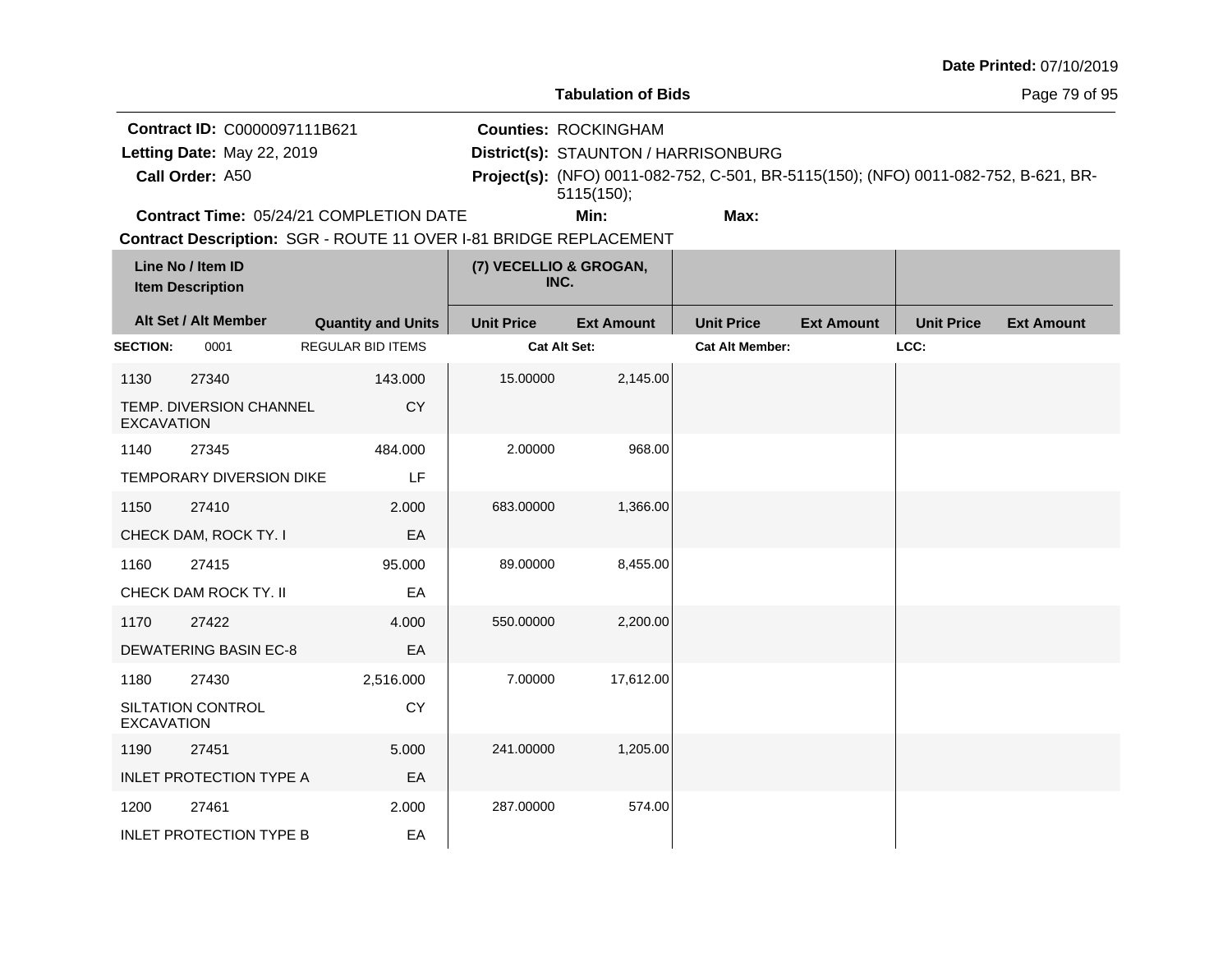|                   |                                                                             |                           |                   |                                      |                                                                                     |                   |                   | Date Printed: 07/10/2019 |
|-------------------|-----------------------------------------------------------------------------|---------------------------|-------------------|--------------------------------------|-------------------------------------------------------------------------------------|-------------------|-------------------|--------------------------|
|                   |                                                                             |                           |                   | <b>Tabulation of Bids</b>            |                                                                                     |                   |                   | Page 80 of 95            |
|                   | Contract ID: C0000097111B621                                                |                           |                   | <b>Counties: ROCKINGHAM</b>          |                                                                                     |                   |                   |                          |
|                   | Letting Date: May 22, 2019                                                  |                           |                   | District(s): STAUNTON / HARRISONBURG |                                                                                     |                   |                   |                          |
|                   | Call Order: A50                                                             |                           |                   | 5115(150);                           | Project(s): (NFO) 0011-082-752, C-501, BR-5115(150); (NFO) 0011-082-752, B-621, BR- |                   |                   |                          |
|                   | Contract Time: 05/24/21 COMPLETION DATE                                     |                           |                   | Min:                                 | Max:                                                                                |                   |                   |                          |
|                   | Contract Description: SGR - ROUTE 11 OVER I-81 BRIDGE REPLACEMENT           |                           |                   |                                      |                                                                                     |                   |                   |                          |
|                   | Line No / Item ID<br><b>Item Description</b>                                |                           |                   | (7) VECELLIO & GROGAN,<br>INC.       |                                                                                     |                   |                   |                          |
|                   | Alt Set / Alt Member                                                        | <b>Quantity and Units</b> | <b>Unit Price</b> | <b>Ext Amount</b>                    | <b>Unit Price</b>                                                                   | <b>Ext Amount</b> | <b>Unit Price</b> | <b>Ext Amount</b>        |
| <b>SECTION:</b>   | 0001                                                                        | <b>REGULAR BID ITEMS</b>  |                   | Cat Alt Set:                         | <b>Cat Alt Member:</b>                                                              |                   | LCC:              |                          |
| 1210              | 27504                                                                       | 8,337.000                 | 12.00000          | 100,044.00                           |                                                                                     |                   |                   |                          |
|                   | TEMP. SILT FENCE TYPE B                                                     | LF                        |                   |                                      |                                                                                     |                   |                   |                          |
| 1220              | 27544                                                                       | 238.000                   | 24.00000          | 5,712.00                             |                                                                                     |                   |                   |                          |
|                   | NS STORM WATER MGT. LOW<br>PERMEABILITY LINER                               | <b>CY</b>                 |                   |                                      |                                                                                     |                   |                   |                          |
| 1230              | 27548                                                                       | (1)                       | 6,441.00000       | 6,441.00                             |                                                                                     |                   |                   |                          |
|                   | NS STORM WATER MANAGEMENT<br><b>MODIFIED EW-1 WITH WEIR WALL</b>            | LS                        |                   |                                      |                                                                                     |                   |                   |                          |
| 1240              | 27553                                                                       | (1)                       | 14,106.00000      | 14,106.00                            |                                                                                     |                   |                   |                          |
| DOCUMENTS)        | NS PERMANENT SWM FACILITY<br>AS-BUILT DOCUMENTATION<br>(CONSTRUCTION RECORD | <b>LS</b>                 |                   |                                      |                                                                                     |                   |                   |                          |
| 1250              | 27580                                                                       | 5,158.000                 | 17.00000          | 87,686.00                            |                                                                                     |                   |                   |                          |
| <b>EXCAVATION</b> | <b>TEMP. SEDIMENT BASIN</b>                                                 | <b>CY</b>                 |                   |                                      |                                                                                     |                   |                   |                          |
| 1260              | 50108                                                                       | 1,017.000                 | 30.00000          | 30,510.00                            |                                                                                     |                   |                   |                          |
| <b>SIGN PANEL</b> |                                                                             | <b>SF</b>                 |                   |                                      |                                                                                     |                   |                   |                          |
| 1270              | 50410                                                                       | 22.000                    | 148.00000         | 3,256.00                             |                                                                                     |                   |                   |                          |
|                   | VIA SIGN POST, W10 X 12                                                     | LF                        |                   |                                      |                                                                                     |                   |                   |                          |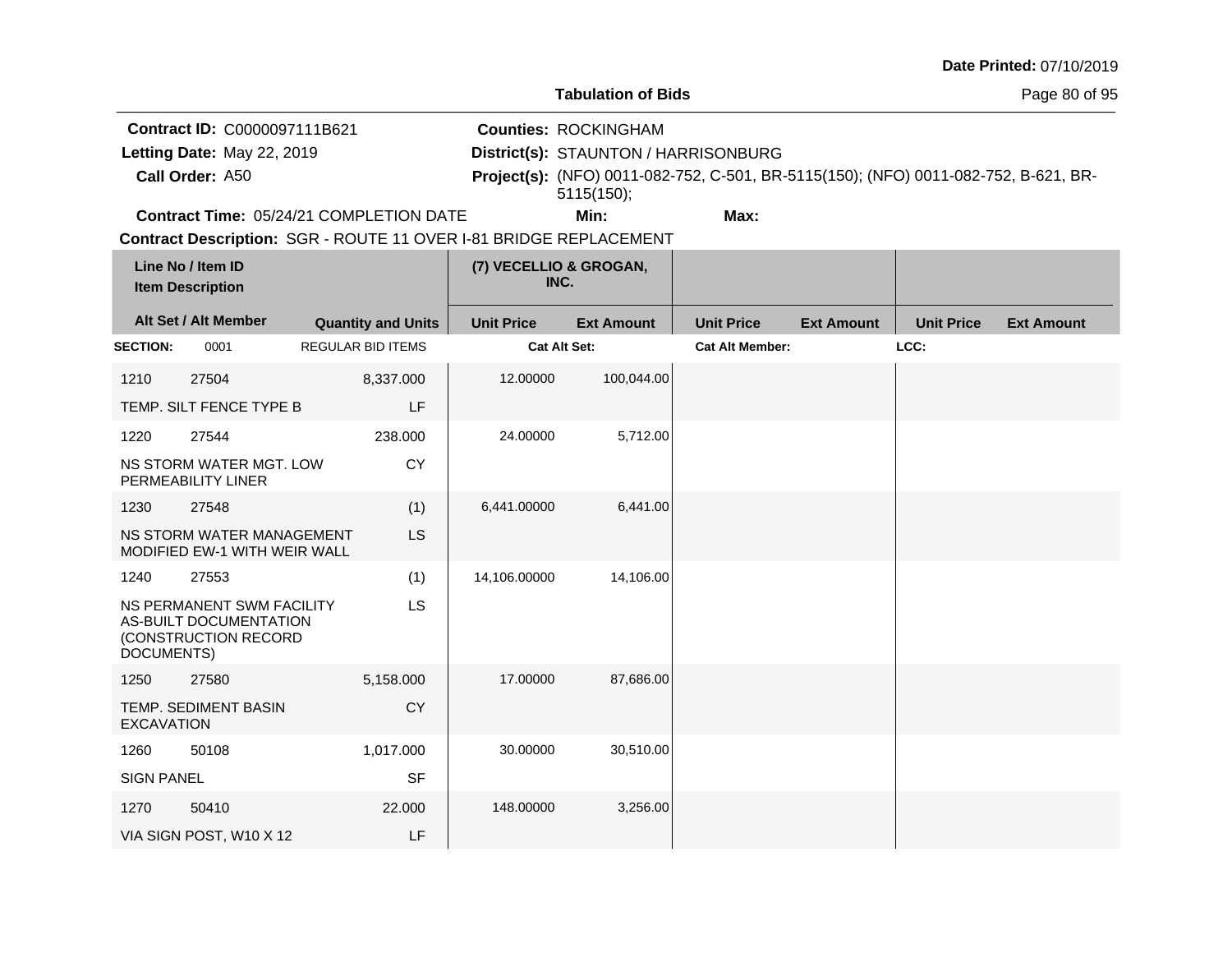|  |  | <b>Date Printed: 07/10/2019</b> |
|--|--|---------------------------------|
|--|--|---------------------------------|

Page 81 of 95

**Contract ID:** C0000097111B621

**Call Order:**

Letting Date: May 22, 2019

**Letting Date:** May 22, 2019 **District(s): STAUNTON / HARRISONBURG** 

**Counties:** ROCKINGHAM

A50 **Project(s):** (NFO) 0011-082-752, C-501, BR-5115(150); (NFO) 0011-082-752, B-621, BR-5115(150);

**Contract Time:** 05/24/21 COMPLETION DATE

**Min: Max:**

|                 | Line No / Item ID<br><b>Item Description</b> |                           | (7) VECELLIO & GROGAN,<br>INC. |                   |                        |                   |                   |                   |
|-----------------|----------------------------------------------|---------------------------|--------------------------------|-------------------|------------------------|-------------------|-------------------|-------------------|
|                 | Alt Set / Alt Member                         | <b>Quantity and Units</b> | <b>Unit Price</b>              | <b>Ext Amount</b> | <b>Unit Price</b>      | <b>Ext Amount</b> | <b>Unit Price</b> | <b>Ext Amount</b> |
| <b>SECTION:</b> | 0001                                         | <b>REGULAR BID ITEMS</b>  | Cat Alt Set:                   |                   | <b>Cat Alt Member:</b> |                   | LCC:              |                   |
| 1280            | 50412                                        | 72.000                    | 200.00000                      | 14,400.00         |                        |                   |                   |                   |
|                 | VIA SIGN POST, W12 X 16                      | LF                        |                                |                   |                        |                   |                   |                   |
| 1290            | 50414                                        | 34.000                    | 195.00000                      | 6,630.00          |                        |                   |                   |                   |
|                 | VIA SIGN POST, W14 X 22                      | LF                        |                                |                   |                        |                   |                   |                   |
| 1300            | 50430                                        | 229.000                   | 32.00000                       | 7,328.00          |                        |                   |                   |                   |
|                 | SIGN POST STP-1, 2", 14 GAUGE                | LF                        |                                |                   |                        |                   |                   |                   |
| 1310            | 50432                                        | 204.000                   | 35.00000                       | 7,140.00          |                        |                   |                   |                   |
| <b>GAUGE</b>    | SIGN POST STP-1, 2 3/16", 10                 | LF                        |                                |                   |                        |                   |                   |                   |
| 1320            | 50434                                        | 282.000                   | 36.00000                       | 10,152.00         |                        |                   |                   |                   |
| <b>GAUGE</b>    | SIGN POST STP-1, 2 1/2", 10                  | LF                        |                                |                   |                        |                   |                   |                   |
| 1330            | 50436                                        | 50.000                    | 34.00000                       | 1,700.00          |                        |                   |                   |                   |
| <b>GAUGE</b>    | SIGN POST STP-1, 2 1/2", 12                  | LF                        |                                |                   |                        |                   |                   |                   |
| 1340            | 50485                                        | 29.000                    | 775.00000                      | 22,475.00         |                        |                   |                   |                   |
| STP-1, TYPE A   | CONCRETE SIGN FOUNDATION                     | EA                        |                                |                   |                        |                   |                   |                   |
| 1350            | 50486                                        | 18.000                    | 805.00000                      | 14,490.00         |                        |                   |                   |                   |
| STP-1, TYPE B   | CONCRETE SIGN FOUNDATION                     | EA                        |                                |                   |                        |                   |                   |                   |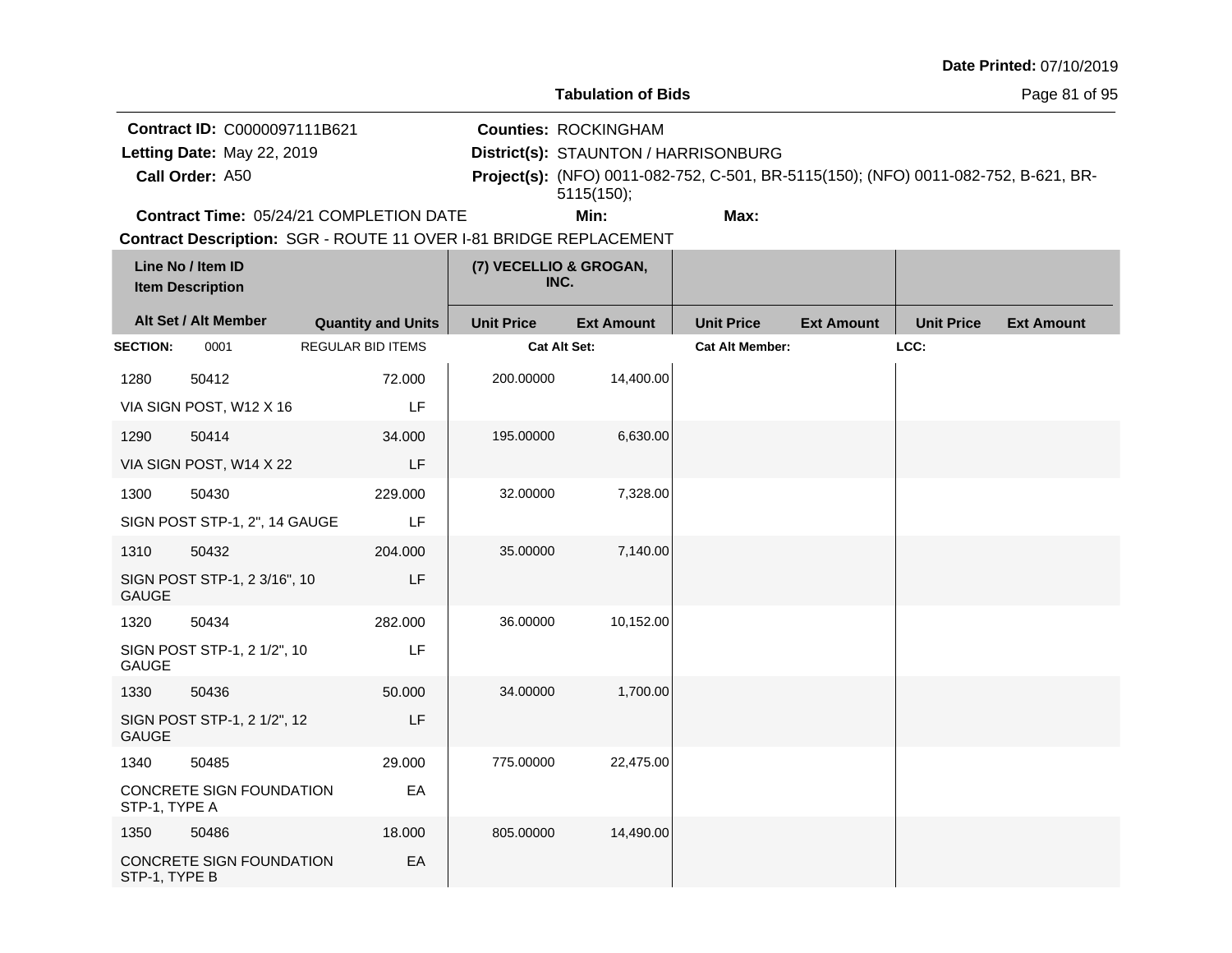|  |  | <b>Date Printed: 07/10/2019</b> |
|--|--|---------------------------------|
|--|--|---------------------------------|

**Contract ID:** C0000097111B621

**Call Order:**

Letting Date: May 22, 2019

**Letting Date:** May 22, 2019 **District(s): STAUNTON / HARRISONBURG** 

**Counties:** ROCKINGHAM

A50 **Project(s):** (NFO) 0011-082-752, C-501, BR-5115(150); (NFO) 0011-082-752, B-621, BR-5115(150);

**Contract Time:** 05/24/21 COMPLETION DATE

**Min: Max:**

|                   | Line No / Item ID<br><b>Item Description</b>            |                          |                           | (7) VECELLIO & GROGAN,<br>INC. |                   |                        |                   |                   |                   |
|-------------------|---------------------------------------------------------|--------------------------|---------------------------|--------------------------------|-------------------|------------------------|-------------------|-------------------|-------------------|
|                   | Alt Set / Alt Member                                    |                          | <b>Quantity and Units</b> | <b>Unit Price</b>              | <b>Ext Amount</b> | <b>Unit Price</b>      | <b>Ext Amount</b> | <b>Unit Price</b> | <b>Ext Amount</b> |
| <b>SECTION:</b>   | 0001                                                    | <b>REGULAR BID ITEMS</b> |                           | Cat Alt Set:                   |                   | <b>Cat Alt Member:</b> |                   | LCC:              |                   |
| 1360              | 50506                                                   |                          | 2.000                     | 1,400.00000                    | 2,800.00          |                        |                   |                   |                   |
| DIA. X 4'6" DEPTH | CONC. SIGN FOUND., SSP-VI A 2'3"                        |                          | EA                        |                                |                   |                        |                   |                   |                   |
| 1370              | 50528                                                   |                          | 8.000                     | 1,900.00000                    | 15,200.00         |                        |                   |                   |                   |
| DIA. X 7' DEPTH   | CONC. SIGN FOUND., SSP-VI A 3'0"                        |                          | EA                        |                                |                   |                        |                   |                   |                   |
| 1380              | 51170                                                   |                          | 2.000                     | 4,100.00000                    | 8,200.00          |                        |                   |                   |                   |
|                   | ELECTRICAL SERVICE SE-5                                 |                          | EA                        |                                |                   |                        |                   |                   |                   |
| 1390              | 51185                                                   |                          | 61.000                    | 210.00000                      | 12,810.00         |                        |                   |                   |                   |
|                   | TRAFFIC SIGNAL HEAD SECTION<br><b>12" HVS BACKPLATE</b> |                          | EA                        |                                |                   |                        |                   |                   |                   |
| 1400              | 51212                                                   |                          | 2.000                     | 775.00000                      | 1,550.00          |                        |                   |                   |                   |
|                   | PEDESTAL POLE PF-2 12'                                  |                          | EA                        |                                |                   |                        |                   |                   |                   |
| 1410              | 51238                                                   |                          | 40.000                    | 160.00000                      | 6,400.00          |                        |                   |                   |                   |
| POLE PF-8         | CONCRETE FOUNDATION SIGNAL                              |                          | <b>CY</b>                 |                                |                   |                        |                   |                   |                   |
| 1420              | 51240                                                   |                          | 2.000                     | 1,300.00000                    | 2,600.00          |                        |                   |                   |                   |
|                   | <b>CONCRETE FOUNDATION PF-2</b>                         |                          | EA                        |                                |                   |                        |                   |                   |                   |
| 1430              | 51243                                                   |                          | 2.000                     | 3,600.00000                    | 7,200.00          |                        |                   |                   |                   |
|                   | NS CONC FOUNDATION CF-5                                 |                          | EA                        |                                |                   |                        |                   |                   |                   |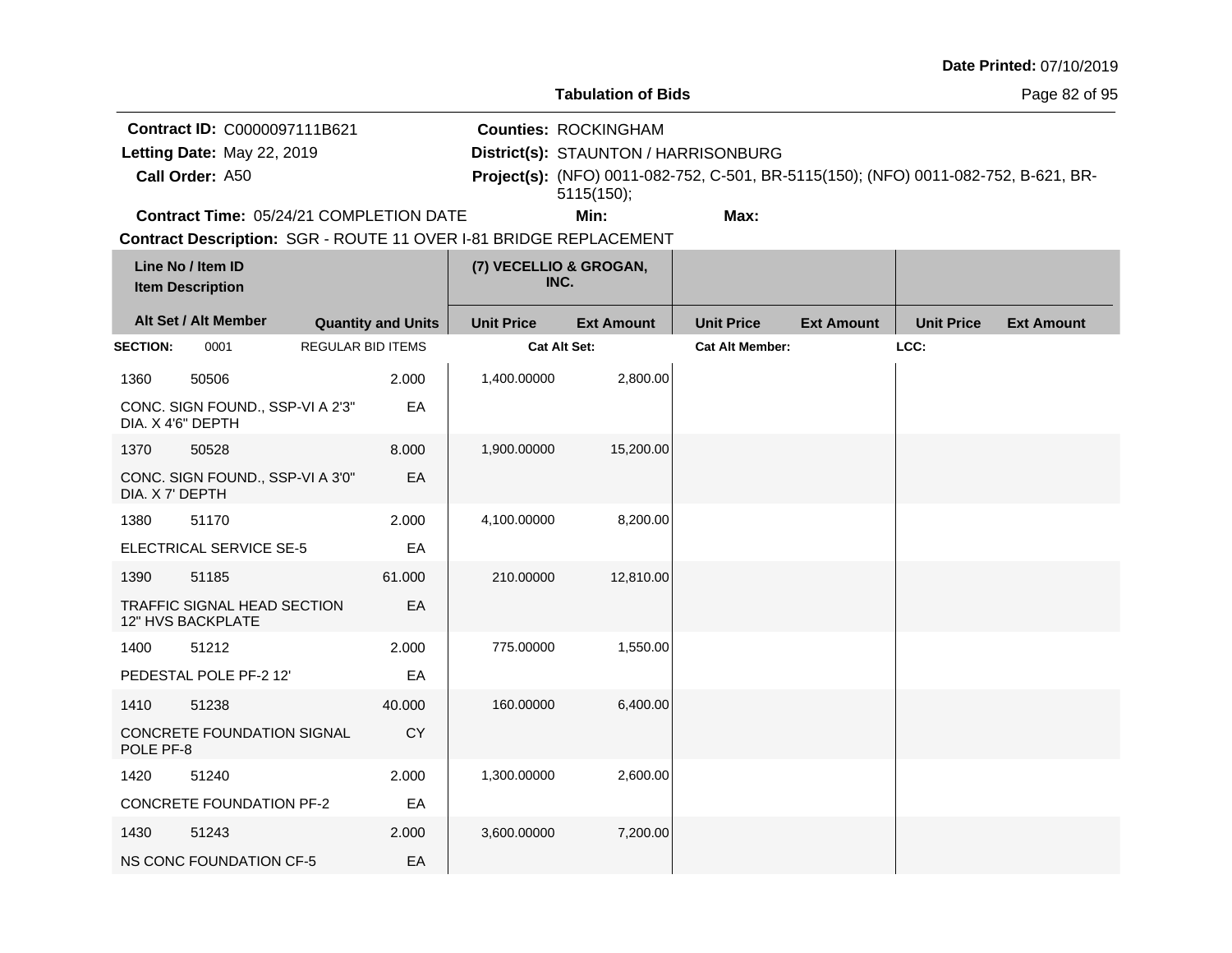| Date Printed: 07/10/2019 |  |
|--------------------------|--|
|--------------------------|--|

Page 83 of 95

**Contract ID:** C0000097111B621

**Call Order:**

Letting Date: May 22, 2019

**Letting Date:** May 22, 2019 **District(s): STAUNTON / HARRISONBURG** 

**Counties:** ROCKINGHAM

A50 **Project(s):** (NFO) 0011-082-752, C-501, BR-5115(150); (NFO) 0011-082-752, B-621, BR-5115(150);

**Contract Time:** 05/24/21 COMPLETION DATE

**Min: Max:**

|                     | Line No / Item ID<br><b>Item Description</b> |                           | (7) VECELLIO & GROGAN,<br>INC. |                   |                        |                   |                   |                   |
|---------------------|----------------------------------------------|---------------------------|--------------------------------|-------------------|------------------------|-------------------|-------------------|-------------------|
|                     | Alt Set / Alt Member                         | <b>Quantity and Units</b> | <b>Unit Price</b>              | <b>Ext Amount</b> | <b>Unit Price</b>      | <b>Ext Amount</b> | <b>Unit Price</b> | <b>Ext Amount</b> |
| <b>SECTION:</b>     | 0001                                         | <b>REGULAR BID ITEMS</b>  | <b>Cat Alt Set:</b>            |                   | <b>Cat Alt Member:</b> |                   | LCC:              |                   |
| 1440                | 51475                                        | 1.000                     | 27,800.00000                   | 27,800.00         |                        |                   |                   |                   |
| TYPE A              | SIGNAL MAST ARM POLE MP-3,                   | EA                        |                                |                   |                        |                   |                   |                   |
| 1450                | 51476                                        | 1.000                     | 30,200.00000                   | 30,200.00         |                        |                   |                   |                   |
| TYPE B1             | SIGNAL MAST ARM POLE MP-3,                   | EA                        |                                |                   |                        |                   |                   |                   |
| 1460                | 51478                                        | 1.000                     | 34,400.00000                   | 34,400.00         |                        |                   |                   |                   |
| TYPE C              | SIGNAL MAST ARM POLE MP-3,                   | EA                        |                                |                   |                        |                   |                   |                   |
| 1470                | 51485                                        | 1.000                     | 5,600.00000                    | 5,600.00          |                        |                   |                   |                   |
| MAST ARM 30'        |                                              | EA                        |                                |                   |                        |                   |                   |                   |
| 1480                | 51488                                        | 1.000                     | 8,900.00000                    | 8,900.00          |                        |                   |                   |                   |
| MAST ARM 60'        |                                              | EA                        |                                |                   |                        |                   |                   |                   |
| 1490                | 51489                                        | 1.000                     | 9,400.00000                    | 9,400.00          |                        |                   |                   |                   |
| <b>MAST ARM 65'</b> |                                              | EA                        |                                |                   |                        |                   |                   |                   |
| 1500                | 51523                                        | 2.000                     | 8,700.00000                    | 17,400.00         |                        |                   |                   |                   |
|                     | EVP DETECTION SYSTEM 3-WAY                   | EA                        |                                |                   |                        |                   |                   |                   |
| 1510                | 51525                                        | 1,914.000                 | 0.60000                        | 1,148.40          |                        |                   |                   |                   |
|                     | EVP DETECTOR CABLE                           | LF                        |                                |                   |                        |                   |                   |                   |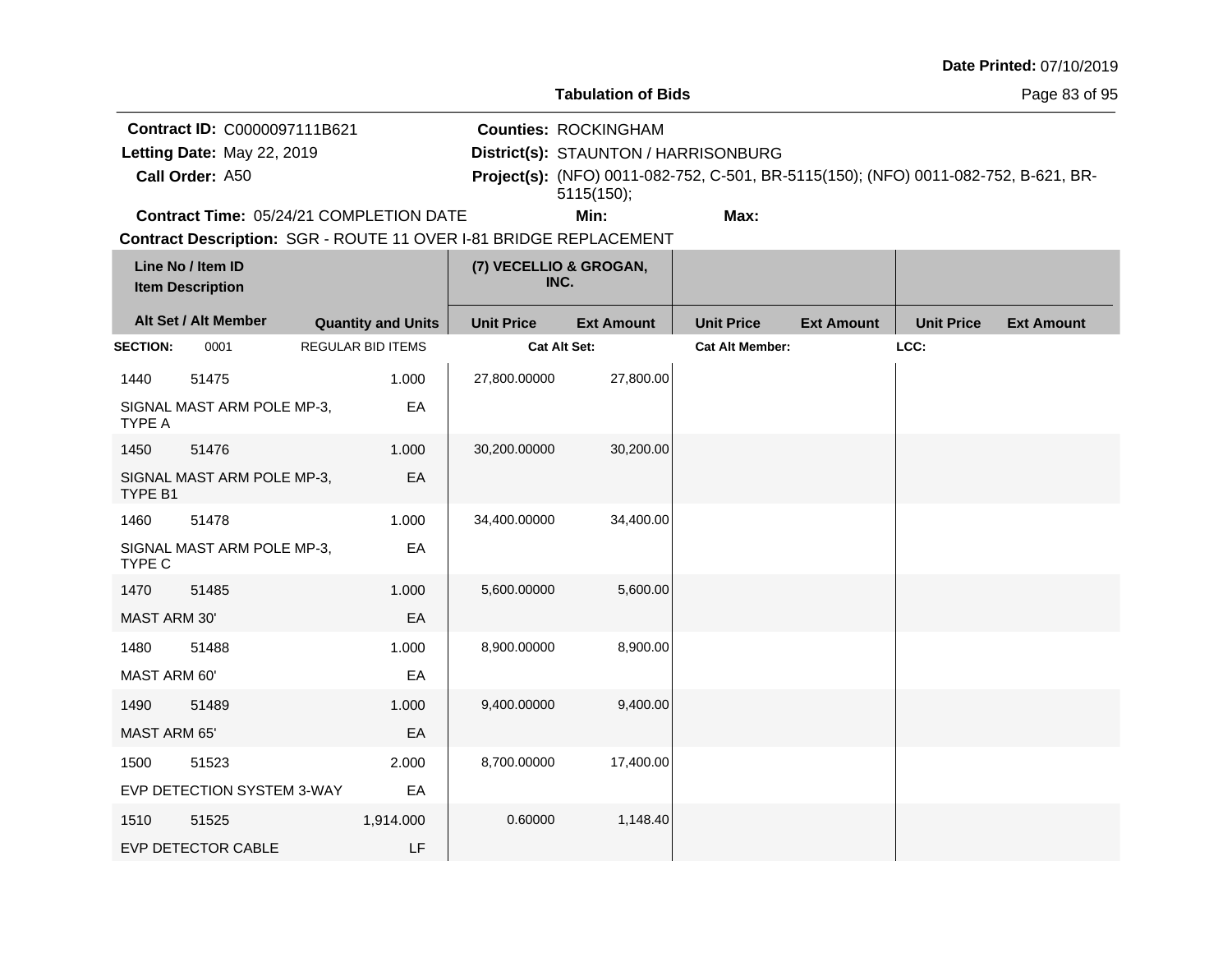|  | Date Printed: 07/10/2019 |
|--|--------------------------|
|  |                          |

**Contract ID:** C0000097111B621

**Call Order:**

Letting Date: May 22, 2019

**Letting Date:** May 22, 2019 **District(s): STAUNTON / HARRISONBURG** 

**Counties:** ROCKINGHAM

A50 **Project(s):** (NFO) 0011-082-752, C-501, BR-5115(150); (NFO) 0011-082-752, B-621, BR-5115(150);

**Contract Time:** 05/24/21 COMPLETION DATE

**Min: Max:**

|                 | Line No / Item ID<br><b>Item Description</b> |                           | (7) VECELLIO & GROGAN,<br>INC. |                   |                        |                   |                   |                   |
|-----------------|----------------------------------------------|---------------------------|--------------------------------|-------------------|------------------------|-------------------|-------------------|-------------------|
|                 | Alt Set / Alt Member                         | <b>Quantity and Units</b> | <b>Unit Price</b>              | <b>Ext Amount</b> | <b>Unit Price</b>      | <b>Ext Amount</b> | <b>Unit Price</b> | <b>Ext Amount</b> |
| <b>SECTION:</b> | 0001                                         | <b>REGULAR BID ITEMS</b>  | Cat Alt Set:                   |                   | <b>Cat Alt Member:</b> |                   | LCC:              |                   |
| 1520            | 51540                                        | 16.000                    | 255.00000                      | 4,080.00          |                        |                   |                   |                   |
| (TYPE B)        | LOOP DETECTOR AMPLIFIER                      | EA                        |                                |                   |                        |                   |                   |                   |
| 1530            | 51602                                        | 5,940.000                 | 0.60000                        | 3,564.00          |                        |                   |                   |                   |
|                 | 14/4 CONDUCTOR CABLE                         | LF                        |                                |                   |                        |                   |                   |                   |
| 1540            | 51615                                        | 5,632.000                 | 0.14000                        | 788.48            |                        |                   |                   |                   |
|                 | 14/1 ENCLOSED COND. CABLE                    | LF                        |                                |                   |                        |                   |                   |                   |
| 1550            | 51700                                        | 5,049.000                 | 0.40000                        | 2,019.60          |                        |                   |                   |                   |
| <b>SHIELDED</b> | 14/2 CONDUCTOR CABLE                         | LF                        |                                |                   |                        |                   |                   |                   |
| 1560            | 51830                                        | 16.000                    | 300.00000                      | 4,800.00          |                        |                   |                   |                   |
| <b>WAY</b>      | HANGER ASSEMBLY SM-3, ONE                    | EA                        |                                |                   |                        |                   |                   |                   |
| 1570            | 51832                                        | 2.000                     | 130.00000                      | 260.00            |                        |                   |                   |                   |
| <b>WAY</b>      | HANGER ASSEMBLY SMB-1, ONE                   | EA                        |                                |                   |                        |                   |                   |                   |
| 1580            | 51840                                        | 13.000                    | 200.00000                      | 2,600.00          |                        |                   |                   |                   |
| <b>ONE WAY</b>  | NS HANGER ASSEMBLY SMD-2,                    | EA                        |                                |                   |                        |                   |                   |                   |
| 1590            | 51913                                        | 1,860.000                 | 10.50000                       | 19,530.00         |                        |                   |                   |                   |
|                 | LOOP SAWCUT 5/8" 5/8"                        | LF                        |                                |                   |                        |                   |                   |                   |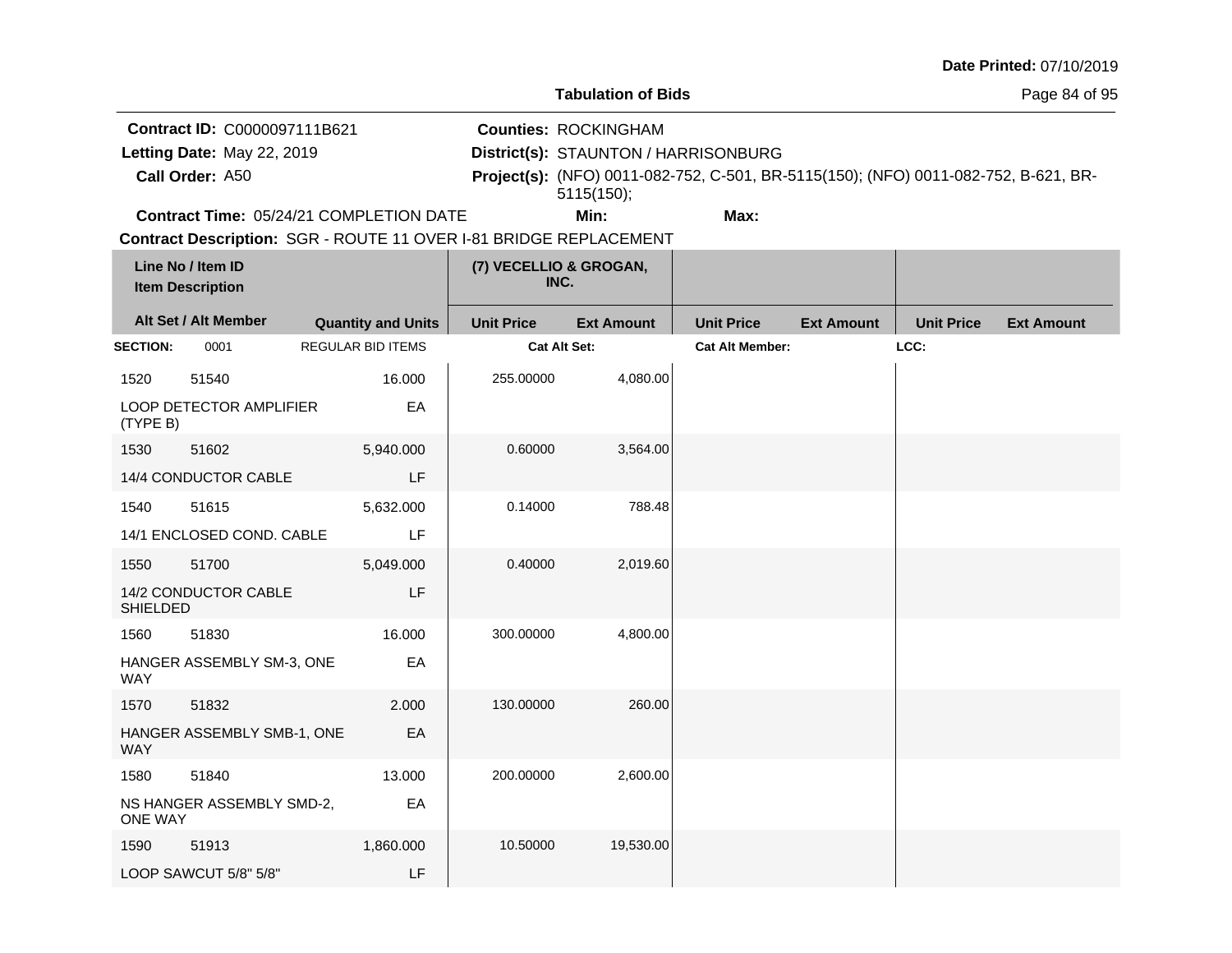| <b>Date Printed: 07/10/2019</b> |  |
|---------------------------------|--|
|---------------------------------|--|

Page 85 of 95

**Contract ID:** C0000097111B621

**Call Order:**

Letting Date: May 22, 2019

**Letting Date:** May 22, 2019 **District(s): STAUNTON / HARRISONBURG** 

**Counties:** ROCKINGHAM

A50 **Project(s):** (NFO) 0011-082-752, C-501, BR-5115(150); (NFO) 0011-082-752, B-621, BR-5115(150);

**Contract Time:** 05/24/21 COMPLETION DATE

**Min: Max:**

|                 | Line No / Item ID<br><b>Item Description</b>           |                           | (7) VECELLIO & GROGAN,<br>INC. |                   |                        |                   |                   |                   |
|-----------------|--------------------------------------------------------|---------------------------|--------------------------------|-------------------|------------------------|-------------------|-------------------|-------------------|
|                 | Alt Set / Alt Member                                   | <b>Quantity and Units</b> | <b>Unit Price</b>              | <b>Ext Amount</b> | <b>Unit Price</b>      | <b>Ext Amount</b> | <b>Unit Price</b> | <b>Ext Amount</b> |
| <b>SECTION:</b> | 0001                                                   | <b>REGULAR BID ITEMS</b>  | Cat Alt Set:                   |                   | <b>Cat Alt Member:</b> |                   | LCC:              |                   |
| 1600            | 51930                                                  | 1.000                     | 458.00000                      | 458.00            |                        |                   |                   |                   |
|                 | NS REMOVE EXISTING SIGN<br><b>STRUCTURE TYPE 1</b>     | EA                        |                                |                   |                        |                   |                   |                   |
| 1610            | 51930                                                  | 13.000                    | 660.00000                      | 8,580.00          |                        |                   |                   |                   |
|                 | NS REMOVE EXISTING SIGN<br>STRUCTURE TYPE ST-1         | EA                        |                                |                   |                        |                   |                   |                   |
| 1620            | 51930                                                  | 1.000                     | 842.00000                      | 842.00            |                        |                   |                   |                   |
|                 | NS REMOVE EXISTING SIGN<br><b>STRUCTURE TYPE ST-2</b>  | EA                        |                                |                   |                        |                   |                   |                   |
| 1630            | 51930                                                  | 18.000                    | 553.00000                      | 9,954.00          |                        |                   |                   |                   |
|                 | NS REMOVE EXISTING SIGN<br><b>STRUCTURE TYPE STP-1</b> | EA                        |                                |                   |                        |                   |                   |                   |
| 1640            | 51930                                                  | 2.000                     | 670.00000                      | 1,340.00          |                        |                   |                   |                   |
|                 | NS REMOVE EXISTING SIGN<br>STRUCTURE TYPE STP-2        | EA                        |                                |                   |                        |                   |                   |                   |
| 1650            | 51930                                                  | 1.000                     | 841.00000                      | 841.00            |                        |                   |                   |                   |
|                 | NS REMOVE EXISTING SIGN<br><b>STRUCTURE TYPE STP-3</b> | EA                        |                                |                   |                        |                   |                   |                   |
| 1660            | 51930                                                  | 1.000                     | 1,550.00000                    | 1,550.00          |                        |                   |                   |                   |
|                 | NS REMOVE EXISTING SIGN<br>STRUCTURE TYPE VIA          | EA                        |                                |                   |                        |                   |                   |                   |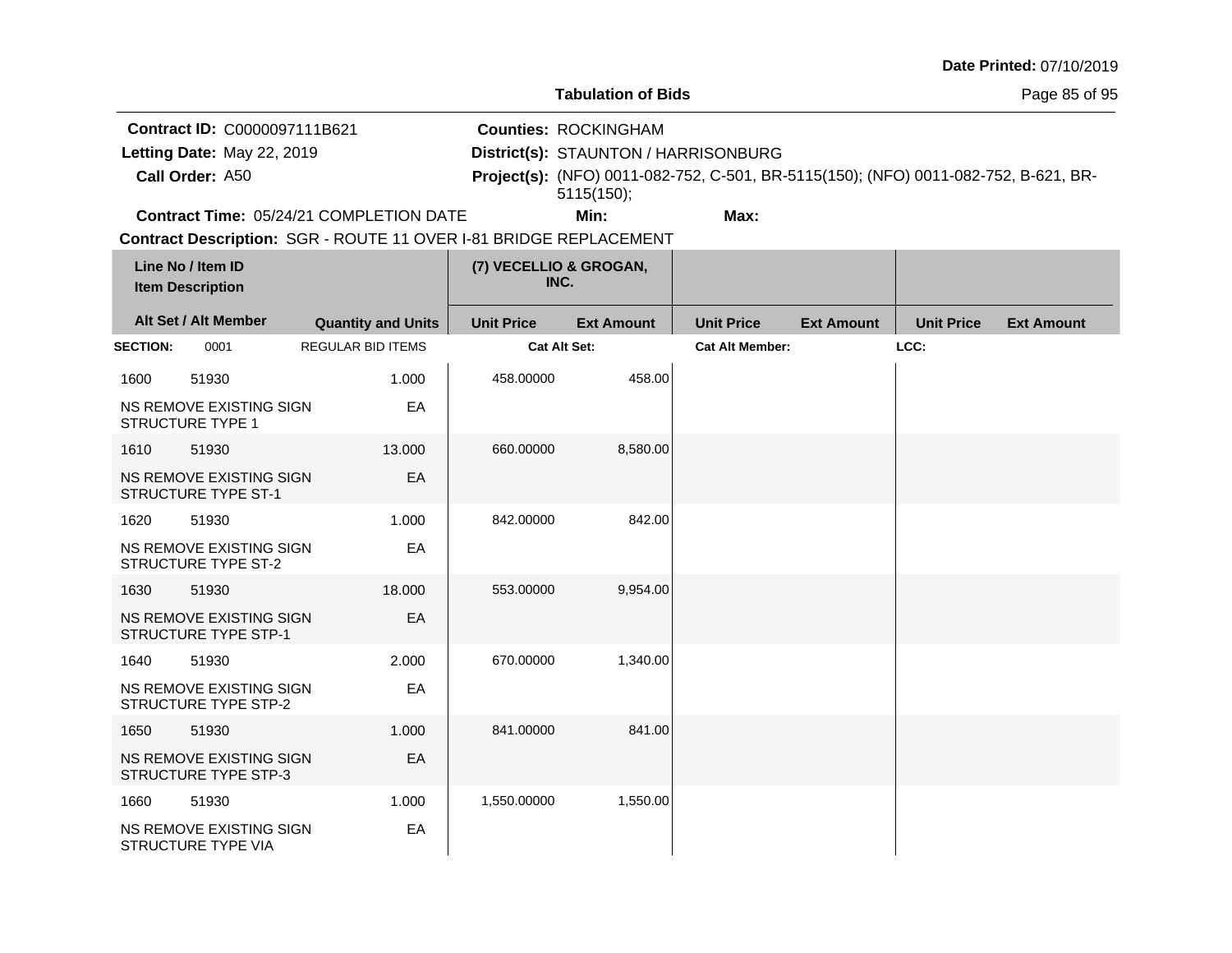|                 |                                                       |                                                                   |    |                   |                                      |                                                                                     |                   |                   | Date Printed: 07/10/2019 |
|-----------------|-------------------------------------------------------|-------------------------------------------------------------------|----|-------------------|--------------------------------------|-------------------------------------------------------------------------------------|-------------------|-------------------|--------------------------|
|                 |                                                       |                                                                   |    |                   | <b>Tabulation of Bids</b>            |                                                                                     |                   |                   | Page 86 of 95            |
|                 | Contract ID: C0000097111B621                          |                                                                   |    |                   | <b>Counties: ROCKINGHAM</b>          |                                                                                     |                   |                   |                          |
|                 | Letting Date: May 22, 2019                            |                                                                   |    |                   | District(s): STAUNTON / HARRISONBURG |                                                                                     |                   |                   |                          |
|                 | Call Order: A50                                       |                                                                   |    |                   | 5115(150);                           | Project(s): (NFO) 0011-082-752, C-501, BR-5115(150); (NFO) 0011-082-752, B-621, BR- |                   |                   |                          |
|                 |                                                       | Contract Time: 05/24/21 COMPLETION DATE                           |    |                   | Min:                                 | Max:                                                                                |                   |                   |                          |
|                 |                                                       | Contract Description: SGR - ROUTE 11 OVER I-81 BRIDGE REPLACEMENT |    |                   |                                      |                                                                                     |                   |                   |                          |
|                 | Line No / Item ID<br><b>Item Description</b>          |                                                                   |    |                   | (7) VECELLIO & GROGAN,<br>INC.       |                                                                                     |                   |                   |                          |
|                 | Alt Set / Alt Member                                  | <b>Quantity and Units</b>                                         |    | <b>Unit Price</b> | <b>Ext Amount</b>                    | <b>Unit Price</b>                                                                   | <b>Ext Amount</b> | <b>Unit Price</b> | <b>Ext Amount</b>        |
| <b>SECTION:</b> | 0001                                                  | <b>REGULAR BID ITEMS</b>                                          |    |                   | Cat Alt Set:                         | <b>Cat Alt Member:</b>                                                              |                   | LCC:              |                          |
| 1670            | 51930                                                 | 3.000                                                             |    | 620.00000         | 1,860.00                             |                                                                                     |                   |                   |                          |
|                 | NS REMOVE EXISTING SIGN<br><b>STRUCTURE TYPE WP-1</b> |                                                                   | EA |                   |                                      |                                                                                     |                   |                   |                          |
| 1680            | 51930                                                 | 2.000                                                             |    | 694.00000         | 1,388.00                             |                                                                                     |                   |                   |                          |
|                 | NS REMOVE EXISTING SIGN<br><b>STRUCTURE TYPE WP-2</b> |                                                                   | EA |                   |                                      |                                                                                     |                   |                   |                          |
| 1690            | 51931                                                 | 1.000                                                             |    | 330.00000         | 330.00                               |                                                                                     |                   |                   |                          |
|                 | NS REMOVE EXISTING SIGN<br>PANEL TYPE SP-1            |                                                                   | EA |                   |                                      |                                                                                     |                   |                   |                          |
| 1700            | 51932                                                 | 2.000                                                             |    | 734.00000         | 1,468.00                             |                                                                                     |                   |                   |                          |
|                 | NS RELOCATE EXISTING SIGN<br>PANEL TYPE SP-1          |                                                                   | EA |                   |                                      |                                                                                     |                   |                   |                          |
| 1710            | 51932                                                 | 1.000                                                             |    | 808.00000         | 808.00                               |                                                                                     |                   |                   |                          |
|                 | NS RELOCATE EXISTING SIGN<br>PANEL TYPE SP-2          |                                                                   | EA |                   |                                      |                                                                                     |                   |                   |                          |
| 1720            | 51994                                                 | 2.000                                                             |    | 7,700.00000       | 15,400.00                            |                                                                                     |                   |                   |                          |
| SUPPLY TYPE 2   | UNINTERRUPTIBLE POWER                                 |                                                                   | EA |                   |                                      |                                                                                     |                   |                   |                          |
| 1730            | 51995                                                 | 2.000                                                             |    | 3,600.00000       | 7,200.00                             |                                                                                     |                   |                   |                          |
|                 | UNINTERRUPTIBLE POWER<br>SUPPLY BATTERY PACK          |                                                                   | EA |                   |                                      |                                                                                     |                   |                   |                          |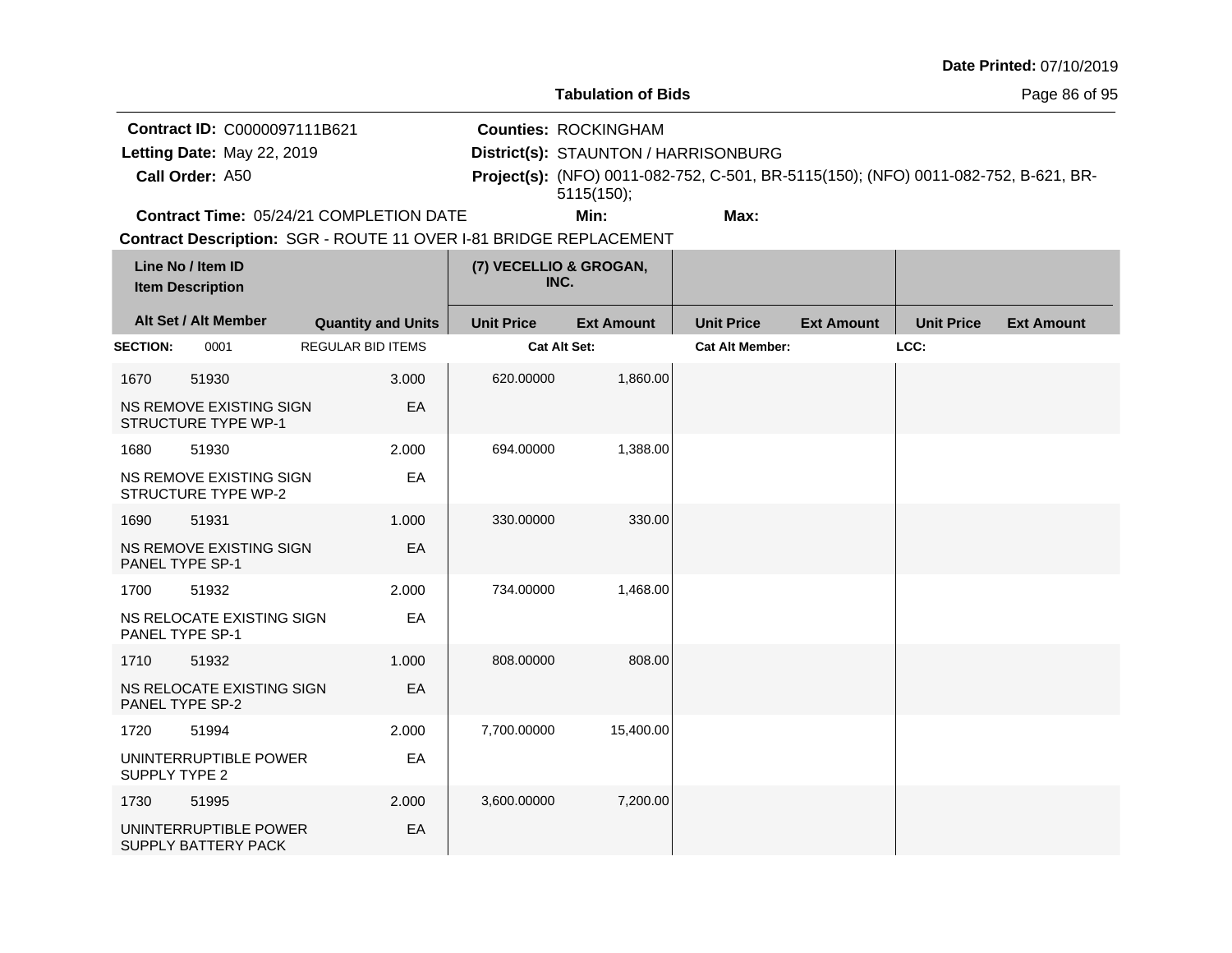| <b>Date Printed: 07/10/2019</b> |  |
|---------------------------------|--|
|---------------------------------|--|

**Contract ID:** C0000097111B621

**Call Order:**

Letting Date: May 22, 2019

**Letting Date:** May 22, 2019 **District(s): STAUNTON / HARRISONBURG** 

**Counties:** ROCKINGHAM

A50 **Project(s):** (NFO) 0011-082-752, C-501, BR-5115(150); (NFO) 0011-082-752, B-621, BR-5115(150);

**Contract Time:** 05/24/21 COMPLETION DATE

**Min: Max:**

|                    | Line No / Item ID<br><b>Item Description</b>                               |                           |            | (7) VECELLIO & GROGAN,<br>INC. |                   |                        |                   |                   |                   |
|--------------------|----------------------------------------------------------------------------|---------------------------|------------|--------------------------------|-------------------|------------------------|-------------------|-------------------|-------------------|
|                    | Alt Set / Alt Member                                                       | <b>Quantity and Units</b> |            | <b>Unit Price</b>              | <b>Ext Amount</b> | <b>Unit Price</b>      | <b>Ext Amount</b> | <b>Unit Price</b> | <b>Ext Amount</b> |
| <b>SECTION:</b>    | 0001                                                                       | <b>REGULAR BID ITEMS</b>  |            | <b>Cat Alt Set:</b>            |                   | <b>Cat Alt Member:</b> |                   | LCC:              |                   |
| 1740               | 52002                                                                      |                           | 2.000      | 15,500.00000                   | 31,000.00         |                        |                   |                   |                   |
|                    | NS TRAFFIC SIGNALIZATION<br><b>ADVANCED TRAFFIC</b><br>CONTROLLER (2070LX) |                           | EA         |                                |                   |                        |                   |                   |                   |
| 1750               | 52003                                                                      |                           | 1,280.000  | 160.00000                      | 204,800.00        |                        |                   |                   |                   |
|                    | <b>NS TRAFFIC ENGINEERING</b><br>QUEUE MANAGEMENT TEAM                     |                           | <b>HR</b>  |                                |                   |                        |                   |                   |                   |
| 1760               | 54032                                                                      |                           | 14,316.000 | 1.75000                        | 25,053.00         |                        |                   |                   |                   |
| 4"                 | TYPE B CLASS I PVMT LINE MRKG                                              |                           | LF         |                                |                   |                        |                   |                   |                   |
| 1770               | 54042                                                                      |                           | 524.000    | 25.00000                       | 13,100.00         |                        |                   |                   |                   |
| <b>MARKING 24"</b> | TYPE B CLASS I PAVE. LINE                                                  |                           | LF         |                                |                   |                        |                   |                   |                   |
| 1780               | 54075                                                                      |                           | 725.000    | 3.00000                        | 2,175.00          |                        |                   |                   |                   |
| MRKG 4"            | TYPE B CLASS VI PVMT LINE                                                  |                           | LF         |                                |                   |                        |                   |                   |                   |
| 1790               | 54076                                                                      |                           | 827.000    | 4.50000                        | 3,721.50          |                        |                   |                   |                   |
| MRKG 6"            | TYPE B CLASS VI PVMT LINE                                                  |                           | LF         |                                |                   |                        |                   |                   |                   |
| 1800               | 54079                                                                      |                           | 1,663.000  | 5.50000                        | 9,146.50          |                        |                   |                   |                   |
| PVMT MRKG 4"       | TYPE B CLASS VI CONTRAST                                                   |                           | LF         |                                |                   |                        |                   |                   |                   |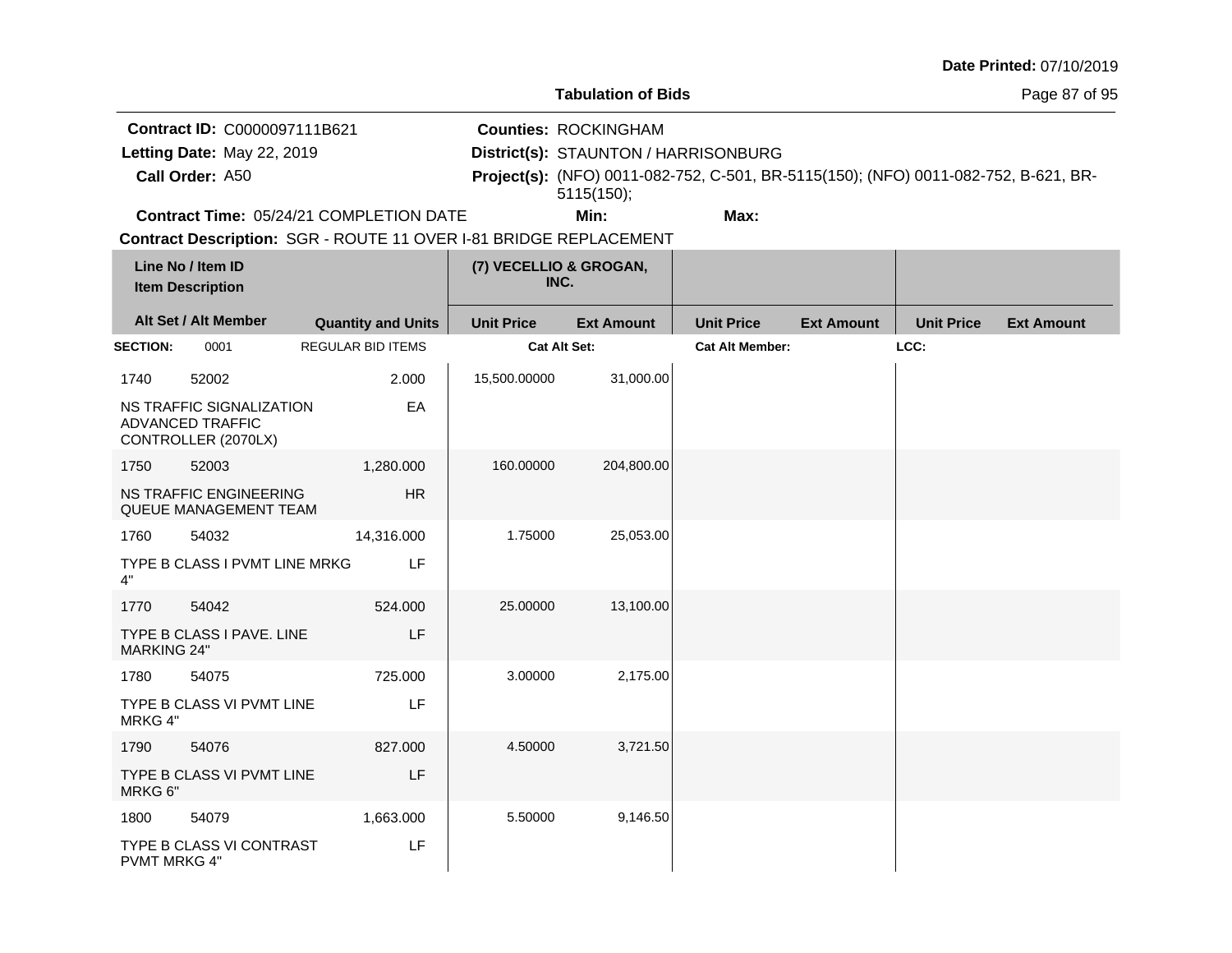|                                                                               |                                                         |                                                                   |                                                                                   |                                                                                     |                        |                   |                   | Date Printed: 07/10/2019 |
|-------------------------------------------------------------------------------|---------------------------------------------------------|-------------------------------------------------------------------|-----------------------------------------------------------------------------------|-------------------------------------------------------------------------------------|------------------------|-------------------|-------------------|--------------------------|
|                                                                               |                                                         |                                                                   |                                                                                   | <b>Tabulation of Bids</b>                                                           |                        |                   |                   | Page 88 of 95            |
| Contract ID: C0000097111B621<br>Letting Date: May 22, 2019<br>Call Order: A50 |                                                         |                                                                   | <b>Counties: ROCKINGHAM</b><br>District(s): STAUNTON / HARRISONBURG<br>5115(150); | Project(s): (NFO) 0011-082-752, C-501, BR-5115(150); (NFO) 0011-082-752, B-621, BR- |                        |                   |                   |                          |
|                                                                               |                                                         | <b>Contract Time: 05/24/21 COMPLETION DATE</b>                    |                                                                                   | Min:                                                                                | Max:                   |                   |                   |                          |
|                                                                               | Line No / Item ID<br><b>Item Description</b>            | Contract Description: SGR - ROUTE 11 OVER I-81 BRIDGE REPLACEMENT | (7) VECELLIO & GROGAN,<br>INC.                                                    |                                                                                     |                        |                   |                   |                          |
|                                                                               | Alt Set / Alt Member                                    | <b>Quantity and Units</b>                                         | <b>Unit Price</b>                                                                 | <b>Ext Amount</b>                                                                   | <b>Unit Price</b>      | <b>Ext Amount</b> | <b>Unit Price</b> | <b>Ext Amount</b>        |
| <b>SECTION:</b>                                                               | 0001                                                    | <b>REGULAR BID ITEMS</b>                                          |                                                                                   | Cat Alt Set:                                                                        | <b>Cat Alt Member:</b> |                   | LCC:              |                          |
| 1810<br><b>MARKING</b>                                                        | 54105<br>ERADICATE EXIST. LINEAR PVMT                   | 13,015.000<br>LF                                                  | 1.75000                                                                           | 22,776.25                                                                           |                        |                   |                   |                          |
| 1820<br><b>PVMT MRKG</b>                                                      | 54106<br><b>ERADICATE EXIST. NONLINEAR</b>              | 561.000<br><b>SF</b>                                              | 8.00000                                                                           | 4,488.00                                                                            |                        |                   |                   |                          |
| 1830                                                                          | 54210<br>REMOVE EXIST. RAISED<br><b>PAVEMENT MARKER</b> | 229.000<br>EA                                                     | 15.00000                                                                          | 3,435.00                                                                            |                        |                   |                   |                          |
| 1840                                                                          | 54217<br>SNOW PLOW. RAISED PAVE.<br>MARKER ASPH.CONC    | 183.000<br>EA                                                     | 40.00000                                                                          | 7,320.00                                                                            |                        |                   |                   |                          |
| 1850                                                                          | 54218<br>SNOW PLOW. RAISED PAVE.<br>MARKER HYD. CONC    | 21.000<br>EA                                                      | 90.00000                                                                          | 1,890.00                                                                            |                        |                   |                   |                          |
| 1860                                                                          | 54242<br>TEMP. PAVE. MARKER 2 WAY                       | 796.000<br>EA                                                     | 12.00000                                                                          | 9,552.00                                                                            |                        |                   |                   |                          |
| 1870                                                                          | 54428<br>TEMP. PVMT MRKG, TY. A, 4"                     | 44,760.000<br>LF                                                  | 1.00000                                                                           | 44,760.00                                                                           |                        |                   |                   |                          |
| 1880                                                                          | 54430<br>TEMP. PVMT MRKG, TY. A, 6"                     | 8,817.000<br>LF                                                   | 1.75000                                                                           | 15,429.75                                                                           |                        |                   |                   |                          |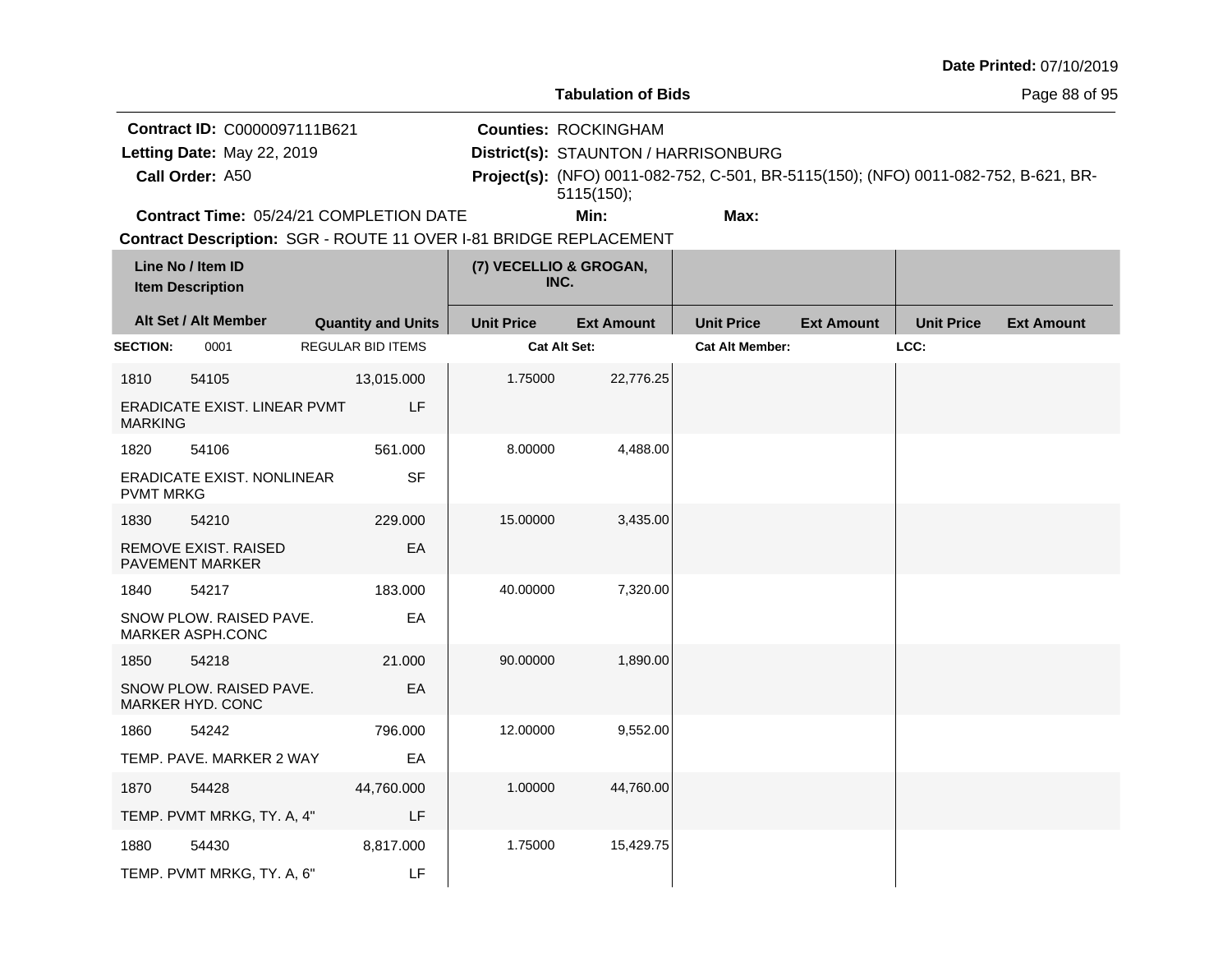|                                                                               |                                                                    |                                                                                                                     |                                |                                                                                   |                        |                                                                                     |                   | Date Printed: 07/10/2019 |  |
|-------------------------------------------------------------------------------|--------------------------------------------------------------------|---------------------------------------------------------------------------------------------------------------------|--------------------------------|-----------------------------------------------------------------------------------|------------------------|-------------------------------------------------------------------------------------|-------------------|--------------------------|--|
|                                                                               |                                                                    |                                                                                                                     |                                | <b>Tabulation of Bids</b>                                                         |                        |                                                                                     |                   | Page 89 of 95            |  |
| Contract ID: C0000097111B621<br>Letting Date: May 22, 2019<br>Call Order: A50 |                                                                    |                                                                                                                     |                                | <b>Counties: ROCKINGHAM</b><br>District(s): STAUNTON / HARRISONBURG<br>5115(150); |                        | Project(s): (NFO) 0011-082-752, C-501, BR-5115(150); (NFO) 0011-082-752, B-621, BR- |                   |                          |  |
|                                                                               |                                                                    | <b>Contract Time: 05/24/21 COMPLETION DATE</b><br>Contract Description: SGR - ROUTE 11 OVER I-81 BRIDGE REPLACEMENT |                                | Min:                                                                              | Max:                   |                                                                                     |                   |                          |  |
|                                                                               | Line No / Item ID<br><b>Item Description</b>                       |                                                                                                                     | (7) VECELLIO & GROGAN,<br>INC. |                                                                                   |                        |                                                                                     |                   |                          |  |
|                                                                               | Alt Set / Alt Member                                               | <b>Quantity and Units</b>                                                                                           | <b>Unit Price</b>              | <b>Ext Amount</b>                                                                 | <b>Unit Price</b>      | <b>Ext Amount</b>                                                                   | <b>Unit Price</b> | <b>Ext Amount</b>        |  |
| <b>SECTION:</b>                                                               | 0001                                                               | <b>REGULAR BID ITEMS</b>                                                                                            |                                | Cat Alt Set:                                                                      | <b>Cat Alt Member:</b> |                                                                                     | LCC:              |                          |  |
| 1890                                                                          | 54432<br>TEMP. PVMT MRKG, TY. A, 8"                                | 7,108.000<br>LF                                                                                                     | 2.50000                        | 17,770.00                                                                         |                        |                                                                                     |                   |                          |  |
| 1900                                                                          | 54440<br>TEMP. PVMT MRKG, TY. A, 24"                               | 883.000<br>LF                                                                                                       | 18.50000                       | 16,335.50                                                                         |                        |                                                                                     |                   |                          |  |
| 1910                                                                          | 54457<br>TEMP. PVMT SYMBOL MRKG<br>SINGLE TURN ARROW TY. A         | 23.000<br>EA                                                                                                        | 342.00000                      | 7,866.00                                                                          |                        |                                                                                     |                   |                          |  |
| 1920                                                                          | 54466<br>TYPE E TEMP. PVMT MRKG 6"                                 | 2,000.000<br>LF                                                                                                     | 2.50000                        | 5,000.00                                                                          |                        |                                                                                     |                   |                          |  |
| 1930<br>CLASS III 6"                                                          | 54526<br>NS TEMP. PVMT MRKG TYPE D                                 | 5,580.000<br>EA                                                                                                     | 3.00000                        | 16,740.00                                                                         |                        |                                                                                     |                   |                          |  |
| 1940                                                                          | 54574<br>PVMT SYMB MRKG SGL TURN<br>ARROW TY B, CL I               | 15.000<br>EA                                                                                                        | 528.00000                      | 7,920.00                                                                          |                        |                                                                                     |                   |                          |  |
| 1950                                                                          | 54576<br>PVMT SYMB MRKG DBL TURN<br>ARROW THRU/LT OR RT TY A       | 2.000<br>EA                                                                                                         | 725.00000                      | 1,450.00                                                                          |                        |                                                                                     |                   |                          |  |
| 1960                                                                          | 54577<br>PVMT SYMB MRKG DBL TURN<br>ARROW THRU/LT OR RT TY B, CL I | 2.000<br>EA                                                                                                         | 1,130.00000                    | 2,260.00                                                                          |                        |                                                                                     |                   |                          |  |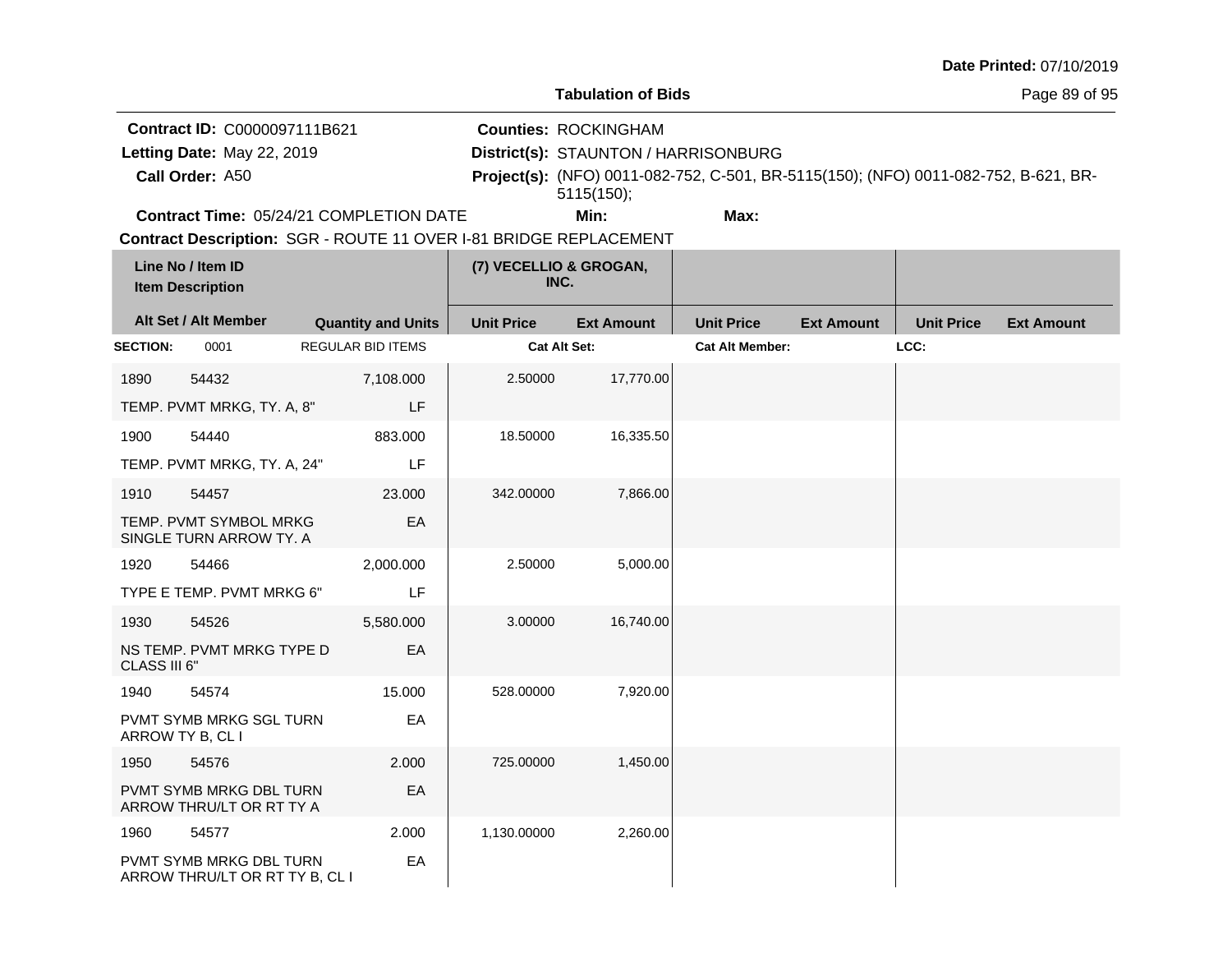|                 |                                              |                                                                   |                   |                                      |                                                                                     |                   |                   | Date Printed: 07/10/2019 |
|-----------------|----------------------------------------------|-------------------------------------------------------------------|-------------------|--------------------------------------|-------------------------------------------------------------------------------------|-------------------|-------------------|--------------------------|
|                 |                                              |                                                                   |                   | <b>Tabulation of Bids</b>            |                                                                                     |                   |                   | Page 90 of 95            |
|                 | Contract ID: C0000097111B621                 |                                                                   |                   | <b>Counties: ROCKINGHAM</b>          |                                                                                     |                   |                   |                          |
|                 | Letting Date: May 22, 2019                   |                                                                   |                   | District(s): STAUNTON / HARRISONBURG |                                                                                     |                   |                   |                          |
|                 | Call Order: A50                              |                                                                   |                   | 5115(150);                           | Project(s): (NFO) 0011-082-752, C-501, BR-5115(150); (NFO) 0011-082-752, B-621, BR- |                   |                   |                          |
|                 |                                              | Contract Time: 05/24/21 COMPLETION DATE                           |                   | Min:                                 | Max:                                                                                |                   |                   |                          |
|                 |                                              | Contract Description: SGR - ROUTE 11 OVER I-81 BRIDGE REPLACEMENT |                   |                                      |                                                                                     |                   |                   |                          |
|                 | Line No / Item ID<br><b>Item Description</b> |                                                                   |                   | (7) VECELLIO & GROGAN,<br>INC.       |                                                                                     |                   |                   |                          |
|                 | Alt Set / Alt Member                         | <b>Quantity and Units</b>                                         | <b>Unit Price</b> | <b>Ext Amount</b>                    | <b>Unit Price</b>                                                                   | <b>Ext Amount</b> | <b>Unit Price</b> | <b>Ext Amount</b>        |
| <b>SECTION:</b> | 0001                                         | <b>REGULAR BID ITEMS</b>                                          |                   | <b>Cat Alt Set:</b>                  | <b>Cat Alt Member:</b>                                                              |                   | LCC:              |                          |
| 1970            | 54625                                        | 7.000                                                             | 110.00000         | 770.00                               |                                                                                     |                   |                   |                          |
| B, CLI          | PVMT SYMB MRKG YIELD 2'x3' TY                | EA                                                                |                   |                                      |                                                                                     |                   |                   |                          |
| 1980            | 55080                                        | 5,028.000                                                         | 0.50000           | 2,514.00                             |                                                                                     |                   |                   |                          |
|                 | 8 CONDUCTOR CABLE                            | LF                                                                |                   |                                      |                                                                                     |                   |                   |                          |
| 1990            | 55586                                        | 4.000                                                             | 1,300.00000       | 5,200.00                             |                                                                                     |                   |                   |                          |
|                 | <b>JUNCTION BOX JB-S1</b>                    | EA                                                                |                   |                                      |                                                                                     |                   |                   |                          |
| 2000            | 55587                                        | 23.000                                                            | 1,600.00000       | 36,800.00                            |                                                                                     |                   |                   |                          |
|                 | <b>JUNCTION BOX JB-S2</b>                    | EA                                                                |                   |                                      |                                                                                     |                   |                   |                          |
| 2010            | 55588                                        | 2.000                                                             | 1,800.00000       | 3,600.00                             |                                                                                     |                   |                   |                          |
|                 | JUNCTION BOX JB-S3                           | EA                                                                |                   |                                      |                                                                                     |                   |                   |                          |
| 2020            | 56014                                        | 6.000                                                             | 270.00000         | 1,620.00                             |                                                                                     |                   |                   |                          |
| 10'             | ELECT. SER. GRD. ELECTRODE                   | EA                                                                |                   |                                      |                                                                                     |                   |                   |                          |
| 2030            | 56021                                        | 89,000                                                            | 0.40000           | 35.60                                |                                                                                     |                   |                   |                          |
| 1" PVC CONDUIT  |                                              | LF                                                                |                   |                                      |                                                                                     |                   |                   |                          |
| 2040            | 56024                                        | 573.000                                                           | 0.50000           | 286.50                               |                                                                                     |                   |                   |                          |
|                 | 1 1/4" PVC CONDUIT                           | LF                                                                |                   |                                      |                                                                                     |                   |                   |                          |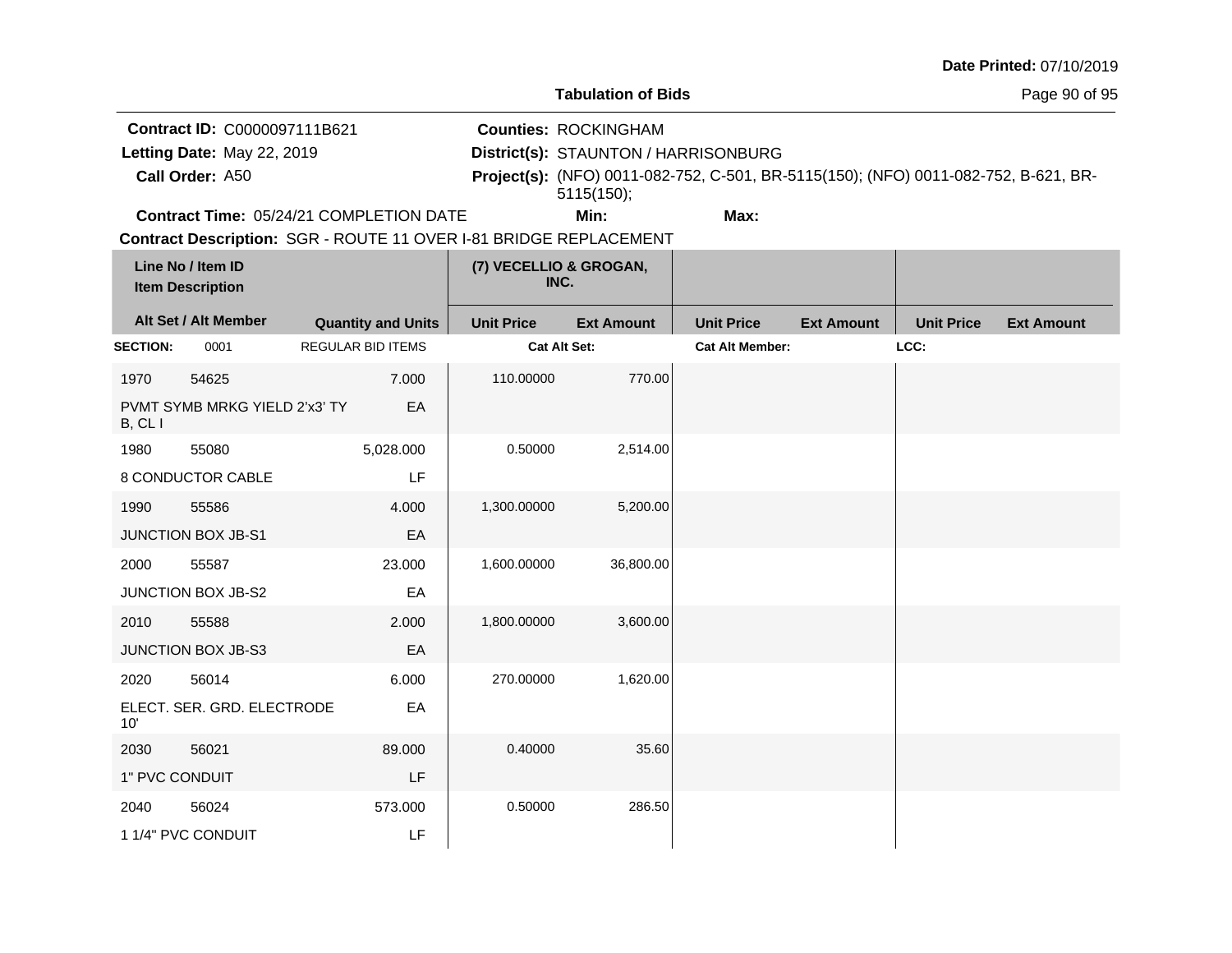|                                                                               |                                              |                                                                                                              |                                | <b>Tabulation of Bids</b>                                                         |                                                                                     |                   |                   | Page 91 of 95     |
|-------------------------------------------------------------------------------|----------------------------------------------|--------------------------------------------------------------------------------------------------------------|--------------------------------|-----------------------------------------------------------------------------------|-------------------------------------------------------------------------------------|-------------------|-------------------|-------------------|
| Contract ID: C0000097111B621<br>Letting Date: May 22, 2019<br>Call Order: A50 |                                              |                                                                                                              |                                | <b>Counties: ROCKINGHAM</b><br>District(s): STAUNTON / HARRISONBURG<br>5115(150); | Project(s): (NFO) 0011-082-752, C-501, BR-5115(150); (NFO) 0011-082-752, B-621, BR- |                   |                   |                   |
|                                                                               |                                              | Contract Time: 05/24/21 COMPLETION DATE<br>Contract Description: SGR - ROUTE 11 OVER I-81 BRIDGE REPLACEMENT |                                | Min:                                                                              | Max:                                                                                |                   |                   |                   |
|                                                                               | Line No / Item ID<br><b>Item Description</b> |                                                                                                              | (7) VECELLIO & GROGAN,<br>INC. |                                                                                   |                                                                                     |                   |                   |                   |
|                                                                               | Alt Set / Alt Member                         | <b>Quantity and Units</b>                                                                                    | <b>Unit Price</b>              | <b>Ext Amount</b>                                                                 | <b>Unit Price</b>                                                                   | <b>Ext Amount</b> | <b>Unit Price</b> | <b>Ext Amount</b> |
| <b>SECTION:</b>                                                               | 0001                                         | <b>REGULAR BID ITEMS</b>                                                                                     | <b>Cat Alt Set:</b>            |                                                                                   | <b>Cat Alt Member:</b>                                                              |                   | LCC:              |                   |
| 2050                                                                          | 56026<br>1 1/4" METAL CONDUIT                | 44.000<br>LF                                                                                                 | 5.00000                        | 220.00                                                                            |                                                                                     |                   |                   |                   |
| 2060                                                                          | 56050<br><b>BORED CONDUIT 2"</b>             | 996.000<br>LF                                                                                                | 16.00000                       | 15,936.00                                                                         |                                                                                     |                   |                   |                   |
| 2070                                                                          | 56051<br><b>BORED CONDUIT 3"</b>             | 1,496.000<br>LF                                                                                              | 20.00000                       | 29,920.00                                                                         |                                                                                     |                   |                   |                   |
| 2080<br>2" PVC CONDUIT                                                        | 56053                                        | 1,903.000<br>LF                                                                                              | 1.00000                        | 1,903.00                                                                          |                                                                                     |                   |                   |                   |
| 2090                                                                          | 56054<br>3" PVC CONDUIT                      | 2,508.000<br>LF                                                                                              | 1.50000                        | 3,762.00                                                                          |                                                                                     |                   |                   |                   |
| 2100<br>4" PVC CONDUIT                                                        | 56055                                        | 56.000<br>LF                                                                                                 | 2.00000                        | 112.00                                                                            |                                                                                     |                   |                   |                   |
| 2110                                                                          | 56200<br><b>TRENCH EXCAVATION ECI-1</b>      | 2,640.000<br>LF                                                                                              | 7.00000                        | 18,480.00                                                                         |                                                                                     |                   |                   |                   |
| 2120<br><b>TEST BORE</b>                                                      | 56205                                        | 3.000<br>EA                                                                                                  | 2,600.00000                    | 7,800.00                                                                          |                                                                                     |                   |                   |                   |
| 2130<br><b>STRAND</b>                                                         | 57203<br>FIBER OPTIC DROP CABLE 12           | 1,408.000<br>LF                                                                                              | 9.00000                        | 12,672.00                                                                         |                                                                                     |                   |                   |                   |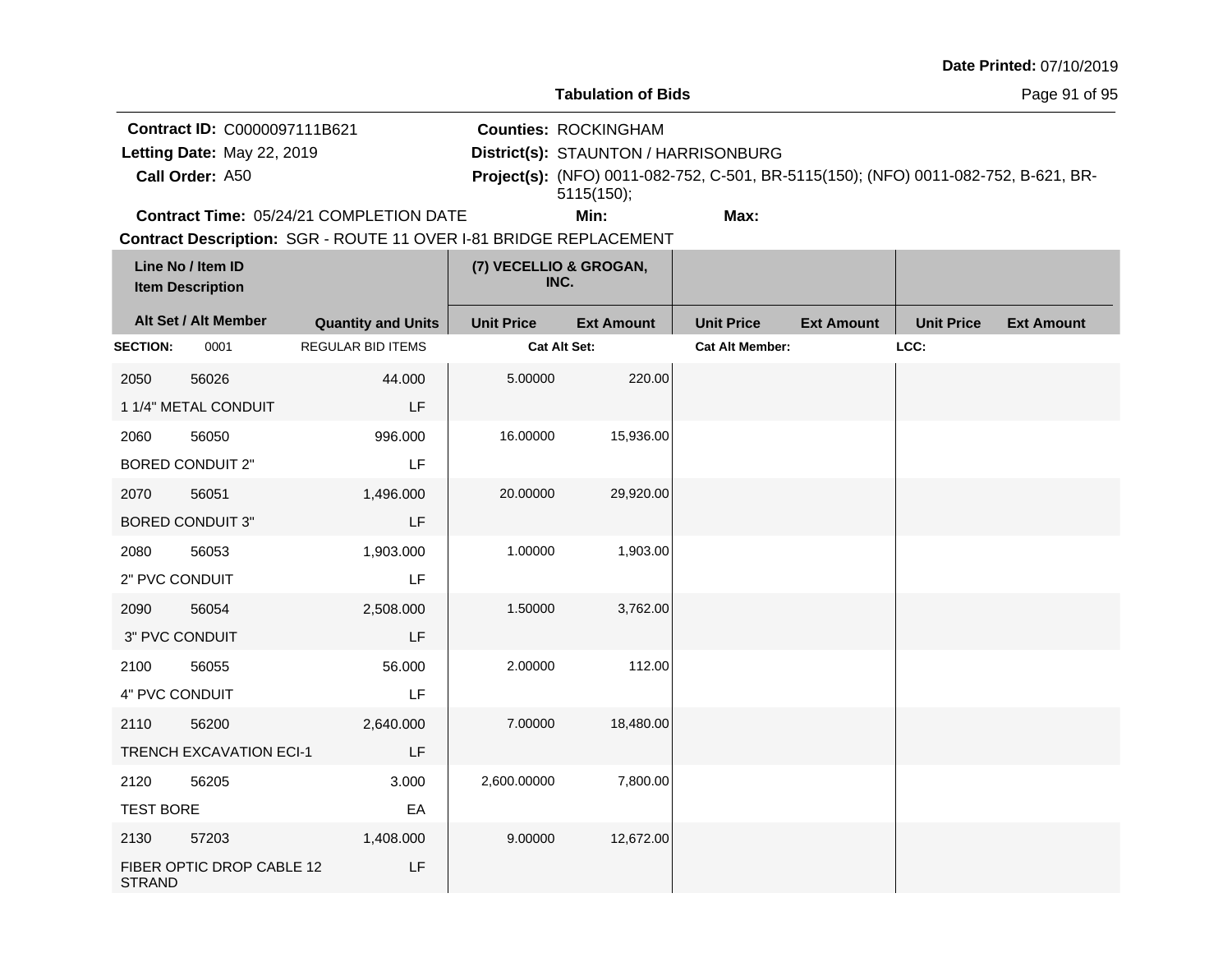| <b>Date Printed: 07/10/2019</b> |  |
|---------------------------------|--|
|---------------------------------|--|

**Contract ID:** C0000097111B621

**Call Order:**

Letting Date: May 22, 2019

**Letting Date:** May 22, 2019 **District(s): STAUNTON / HARRISONBURG** 

**Counties:** ROCKINGHAM

A50 **Project(s):** (NFO) 0011-082-752, C-501, BR-5115(150); (NFO) 0011-082-752, B-621, BR-5115(150);

**Contract Time:** 05/24/21 COMPLETION DATE

**Min: Max:**

|                    | Line No / Item ID<br><b>Item Description</b>                |                           | (7) VECELLIO & GROGAN,<br>INC. |                   |                        |                   |                   |                   |
|--------------------|-------------------------------------------------------------|---------------------------|--------------------------------|-------------------|------------------------|-------------------|-------------------|-------------------|
|                    | Alt Set / Alt Member                                        | <b>Quantity and Units</b> | <b>Unit Price</b>              | <b>Ext Amount</b> | <b>Unit Price</b>      | <b>Ext Amount</b> | <b>Unit Price</b> | <b>Ext Amount</b> |
| <b>SECTION:</b>    | 0001                                                        | <b>REGULAR BID ITEMS</b>  | Cat Alt Set:                   |                   | <b>Cat Alt Member:</b> |                   | LCC:              |                   |
| 2140               | 57204                                                       | 1.000                     | 3,200.00000                    | 3,200.00          |                        |                   |                   |                   |
| <b>PANEL</b>       | PRE-TERMINATED FIBER PATCH                                  | EA                        |                                |                   |                        |                   |                   |                   |
| 2150               | 57215                                                       | 1.000                     | 2,700.00000                    | 2,700.00          |                        |                   |                   |                   |
|                    | <b>FIBER DISTRIBUTION CENTER</b>                            | EA                        |                                |                   |                        |                   |                   |                   |
| 2160               | 57221                                                       | 1.000                     | 3,700.00000                    | 3,700.00          |                        |                   |                   |                   |
| <b>SWITCH Gbps</b> | MANAGED FIELD ETHERNET                                      | EA                        |                                |                   |                        |                   |                   |                   |
| 2170               | 57227                                                       | 4.000                     | 700.00000                      | 2,800.00          |                        |                   |                   |                   |
|                    | <b>DISTRIBUTION SFP MODULE</b><br>1Gbps, LC, AND SHORT HAUL | EA                        |                                |                   |                        |                   |                   |                   |
| 2180               | 57257                                                       | 1.000                     | 8,100.00000                    | 8,100.00          |                        |                   |                   |                   |
|                    | L3 FIELD AGGREGATION<br>ETHERNET SWITCH HARDENED            | EA                        |                                |                   |                        |                   |                   |                   |
| 2190               | 60409                                                       | 727.500                   | 1,607.00000                    | 1,169,092.50      |                        |                   |                   |                   |
| <b>SHRINKAGE</b>   | CONC. CLASS A4 MOD. LOW                                     | <b>CY</b>                 |                                |                   |                        |                   |                   |                   |
| 2200               | 60490                                                       | 2,575.000                 | 6.75000                        | 17,381.25         |                        |                   |                   |                   |
|                    | <b>BRIDGE DECK GROOVING</b>                                 | SY                        |                                |                   |                        |                   |                   |                   |
| 2210               | 60495                                                       | 2,575.000                 | 2.00000                        | 5,150.00          |                        |                   |                   |                   |
|                    | <b>COVER DEPTH SURVEY</b>                                   | SY                        |                                |                   |                        |                   |                   |                   |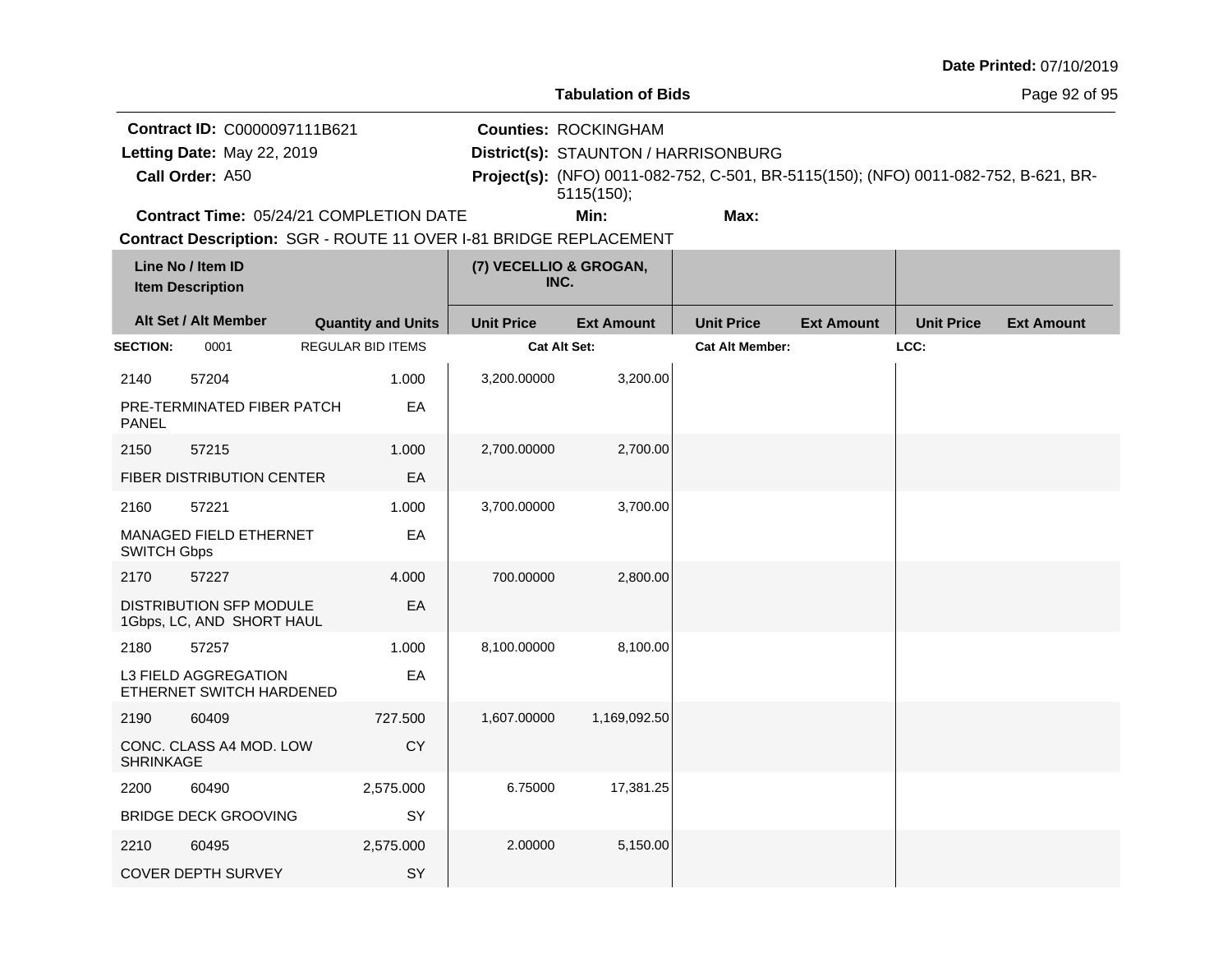| Date Printed: 07/10/2019 |  |
|--------------------------|--|
|--------------------------|--|

Page 93 of 95

**Contract ID:** C0000097111B621

**Call Order:**

Letting Date: May 22, 2019

**Letting Date:** May 22, 2019 **District(s): STAUNTON / HARRISONBURG** 

**Counties:** ROCKINGHAM

A50 **Project(s):** (NFO) 0011-082-752, C-501, BR-5115(150); (NFO) 0011-082-752, B-621, BR-5115(150);

**Contract Time:** 05/24/21 COMPLETION DATE

**Min: Max:**

|                 | Line No / Item ID<br><b>Item Description</b>           |                           | (7) VECELLIO & GROGAN,<br>INC. |                   |                        |                   |                   |                   |
|-----------------|--------------------------------------------------------|---------------------------|--------------------------------|-------------------|------------------------|-------------------|-------------------|-------------------|
|                 | Alt Set / Alt Member                                   | <b>Quantity and Units</b> | <b>Unit Price</b>              | <b>Ext Amount</b> | <b>Unit Price</b>      | <b>Ext Amount</b> | <b>Unit Price</b> | <b>Ext Amount</b> |
| <b>SECTION:</b> | 0001                                                   | <b>REGULAR BID ITEMS</b>  | <b>Cat Alt Set:</b>            |                   | <b>Cat Alt Member:</b> |                   | LCC:              |                   |
| 2220            | 61712                                                  | 158,050.000               | 4.00000                        | 632,200.00        |                        |                   |                   |                   |
| STEEL CL. II    | CORROSION RESISTANT REINF.                             | LB                        |                                |                   |                        |                   |                   |                   |
| 2230            | 61812                                                  | (1122800)                 | 2,450,577.00000                | 2,450,577.00      |                        |                   |                   |                   |
| A709 GRADE 50W  | STR.STEEL PLATE GIRDER ASTM                            | LB                        |                                |                   |                        |                   |                   |                   |
| 2240            | 62010                                                  | 772.000                   | 248.00000                      | 191,456.00        |                        |                   |                   |                   |
|                 | <b>CONCRETE PARAPET</b>                                | LF                        |                                |                   |                        |                   |                   |                   |
| 2250            | 62535                                                  | 14.000                    | 2,679.00000                    | 37,506.00         |                        |                   |                   |                   |
|                 | NS BRIDGE SUPERSTRUCTURE<br>ELASTOMERIC BEARING DEVICE | EA                        |                                |                   |                        |                   |                   |                   |
| 2260            | 62535                                                  | 7.000                     | 3,349.00000                    | 23,443.00         |                        |                   |                   |                   |
|                 | NS BRIDGE SUPERSTRUCTURE<br>LOW PROFILE BEARING DEVICE | EA                        |                                |                   |                        |                   |                   |                   |
| 2270            | 64011                                                  | 2,536.000                 | 67.00000                       | 169,912.00        |                        |                   |                   |                   |
|                 | <b>STRUCTURE EXCAVATION</b>                            | <b>CY</b>                 |                                |                   |                        |                   |                   |                   |
| 2280            | 64015                                                  | 3,415.000                 | 48.00000                       | 163,920.00        |                        |                   |                   |                   |
| ZONE            | SELECT BACKFILL ABUTMENT                               | <b>TON</b>                |                                |                   |                        |                   |                   |                   |
| 2290            | 64032                                                  | 498,000                   | 21.00000                       | 10,458.00         |                        |                   |                   |                   |
|                 | <b>GEOCOMPOSITE WALL DRAIN</b>                         | SY                        |                                |                   |                        |                   |                   |                   |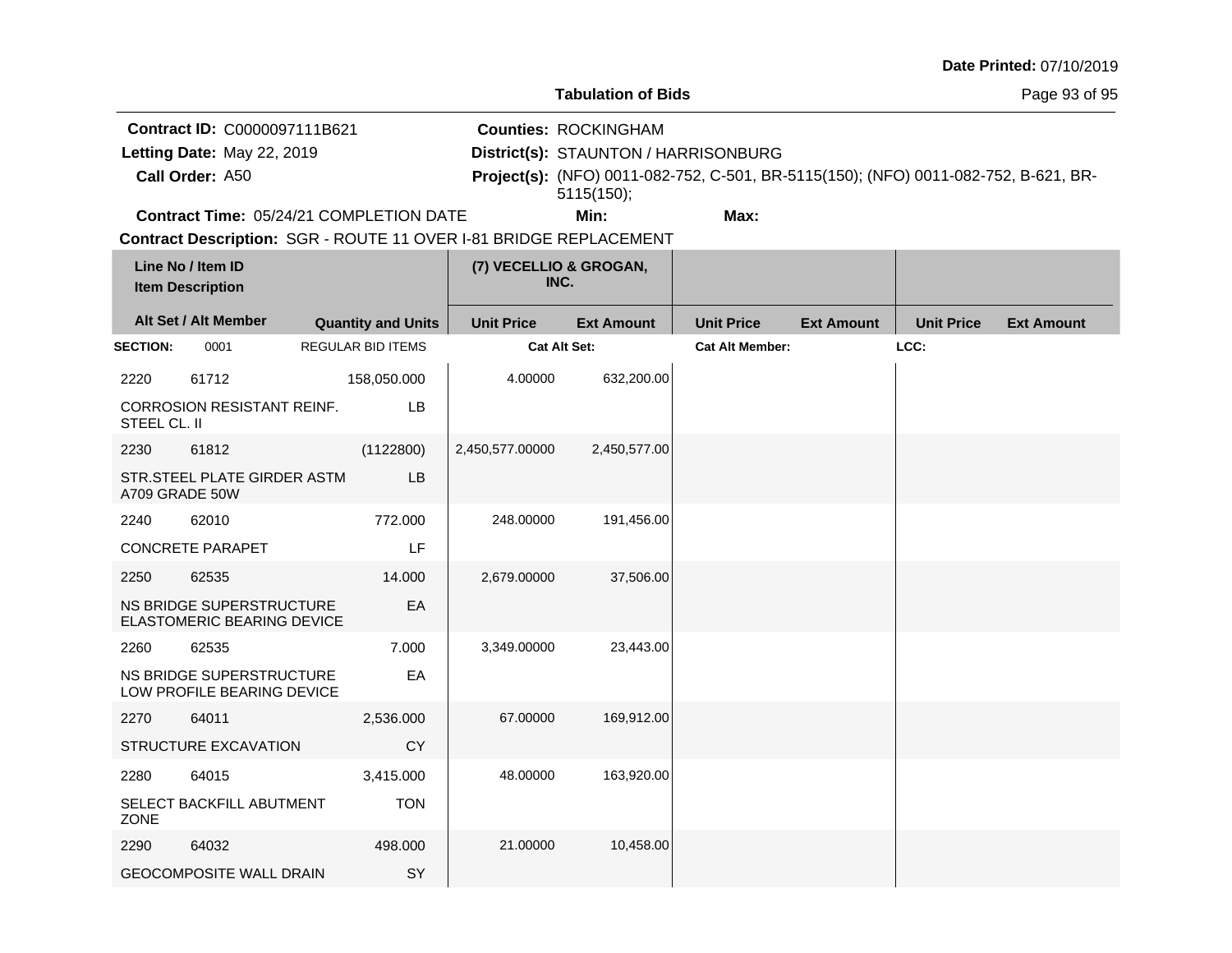|  |  | <b>Date Printed: 07/10/2019</b> |
|--|--|---------------------------------|
|--|--|---------------------------------|

Page 94 of 95

**Contract ID:** C0000097111B621 Letting Date: May 22, 2019

**Call Order:**

**Letting Date:** May 22, 2019 **District(s): STAUNTON / HARRISONBURG** 

**Counties:** ROCKINGHAM

A50 **Project(s):** (NFO) 0011-082-752, C-501, BR-5115(150); (NFO) 0011-082-752, B-621, BR-5115(150);

**Contract Time:** 05/24/21 COMPLETION DATE

**Min: Max:**

|                     | Line No / Item ID<br><b>Item Description</b>      |                           | (7) VECELLIO & GROGAN,<br>INC. |                   |                        |                   |                   |                   |
|---------------------|---------------------------------------------------|---------------------------|--------------------------------|-------------------|------------------------|-------------------|-------------------|-------------------|
|                     | Alt Set / Alt Member                              | <b>Quantity and Units</b> | <b>Unit Price</b>              | <b>Ext Amount</b> | <b>Unit Price</b>      | <b>Ext Amount</b> | <b>Unit Price</b> | <b>Ext Amount</b> |
| <b>SECTION:</b>     | 0001                                              | <b>REGULAR BID ITEMS</b>  | Cat Alt Set:                   |                   | <b>Cat Alt Member:</b> |                   | LCC:              |                   |
| 2300                | 64036                                             | 483.000                   | 11.00000                       | 5,313.00          |                        |                   |                   |                   |
|                     | PIPE UNDERDRAIN 6"                                | LF                        |                                |                   |                        |                   |                   |                   |
| 2310                | 65013                                             | 1,287.100                 | 609.00000                      | 783,843.90        |                        |                   |                   |                   |
|                     | CONCRETE CLASS A3                                 | <b>CY</b>                 |                                |                   |                        |                   |                   |                   |
| 2320                | 65095                                             | 93.100                    | 275.00000                      | 25,602.50         |                        |                   |                   |                   |
| (UNREINFORCED)      | NS CONCRETE CLASS A3 OR T3                        | <b>CY</b>                 |                                |                   |                        |                   |                   |                   |
| 2330                | 65200                                             | 119,860.000               | 1.50000                        | 179,790.00        |                        |                   |                   |                   |
| <b>REINF. STEEL</b> |                                                   | <b>LB</b>                 |                                |                   |                        |                   |                   |                   |
| 2340                | 66925                                             | 647.000                   | 41.00000                       | 26,527.00         |                        |                   |                   |                   |
|                     | NS BRIDGE SUBSTRUCTURE<br>AGGR. MATL. NO. 1       | <b>TON</b>                |                                |                   |                        |                   |                   |                   |
| 2350                | 67900                                             | (1)                       | 428,649.00000                  | 428,649.00        |                        |                   |                   |                   |
| NO. 1172            | NS DISM. & REM. EXIST. STR. STR.                  | LS                        |                                |                   |                        |                   |                   |                   |
| 2360                | 67904                                             | (1)                       | 227,720.00000                  | 227,720.00        |                        |                   |                   |                   |
|                     | NS BRIDGE INCIDENTALS<br><b>TEMPORARY SHORING</b> | LS                        |                                |                   |                        |                   |                   |                   |
| 2370                | 67910                                             | 1.000                     | 8,037.00000                    | 8,037.00          |                        |                   |                   |                   |
| B-621               | NS NBIS ACCESS, UNDER BRIDGE                      | <b>DAY</b>                |                                |                   |                        |                   |                   |                   |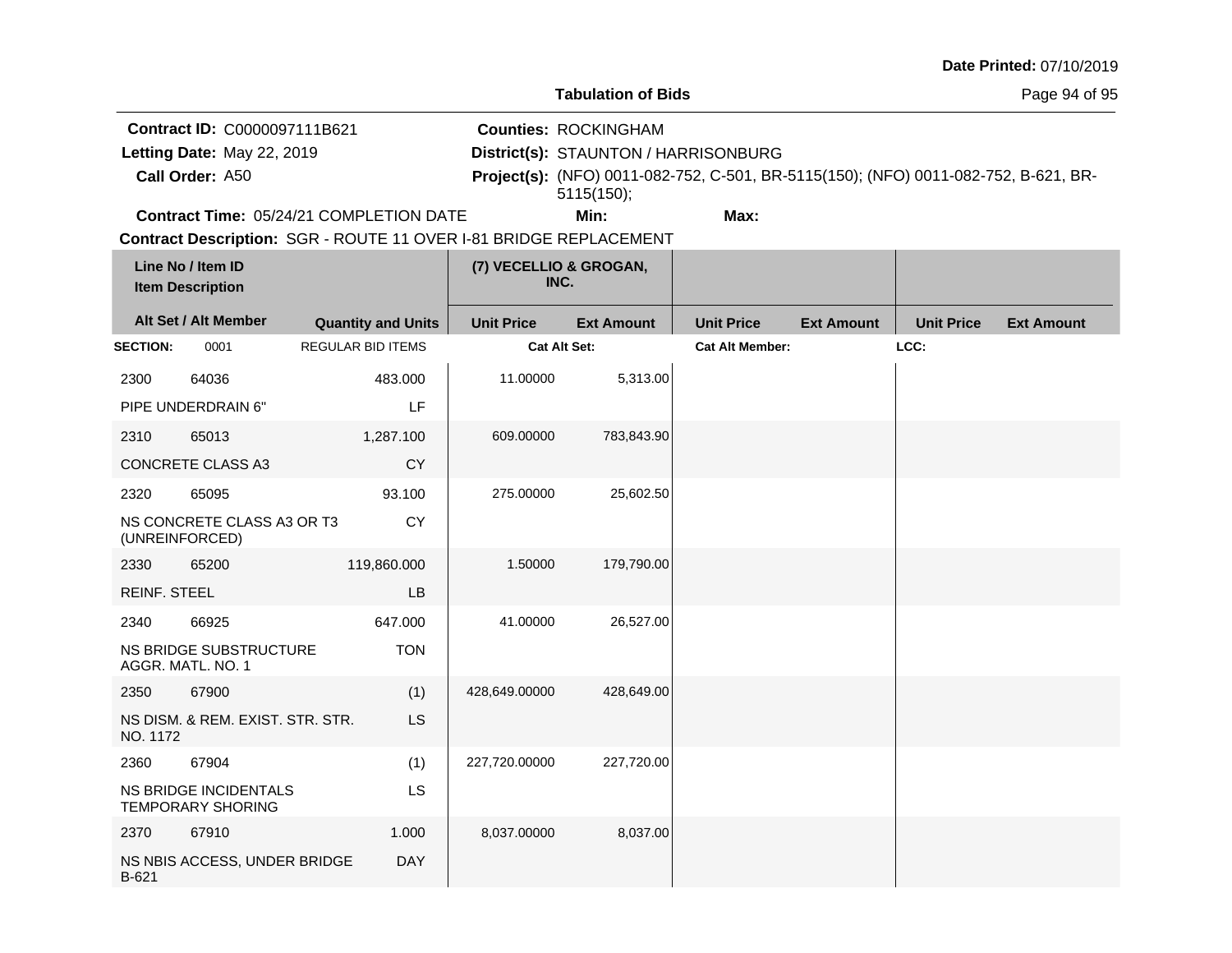|                                                                   |                                         |                                |                     |                                      |                                                                                     |                   |                   | Date Printed: 07/10/2019 |
|-------------------------------------------------------------------|-----------------------------------------|--------------------------------|---------------------|--------------------------------------|-------------------------------------------------------------------------------------|-------------------|-------------------|--------------------------|
|                                                                   |                                         |                                |                     | <b>Tabulation of Bids</b>            |                                                                                     |                   |                   | Page 95 of 95            |
| Contract ID: C0000097111B621                                      |                                         |                                |                     | <b>Counties: ROCKINGHAM</b>          |                                                                                     |                   |                   |                          |
| Letting Date: May 22, 2019                                        |                                         |                                |                     | District(s): STAUNTON / HARRISONBURG |                                                                                     |                   |                   |                          |
| Call Order: A50                                                   |                                         |                                |                     | 5115(150);                           | Project(s): (NFO) 0011-082-752, C-501, BR-5115(150); (NFO) 0011-082-752, B-621, BR- |                   |                   |                          |
| Contract Time: 05/24/21 COMPLETION DATE                           |                                         |                                |                     | Min:                                 | Max:                                                                                |                   |                   |                          |
| Contract Description: SGR - ROUTE 11 OVER I-81 BRIDGE REPLACEMENT |                                         |                                |                     |                                      |                                                                                     |                   |                   |                          |
| Line No / Item ID<br><b>Item Description</b>                      |                                         | (7) VECELLIO & GROGAN,<br>INC. |                     |                                      |                                                                                     |                   |                   |                          |
| Alt Set / Alt Member                                              | <b>Quantity and Units</b>               |                                | <b>Unit Price</b>   | <b>Ext Amount</b>                    | <b>Unit Price</b>                                                                   | <b>Ext Amount</b> | <b>Unit Price</b> | <b>Ext Amount</b>        |
| <b>SECTION:</b><br>0001                                           | <b>REGULAR BID ITEMS</b>                |                                | <b>Cat Alt Set:</b> |                                      | <b>Cat Alt Member:</b>                                                              |                   | LCC:              |                          |
| 2380<br>68476                                                     |                                         | (1)                            | 60,413.00000        | 60,413.00                            |                                                                                     |                   |                   |                          |
| NS ENV.& WORKER PROTECTION<br>STR. NO. 1172                       |                                         | <b>LS</b>                      |                     |                                      |                                                                                     |                   |                   |                          |
| 2390<br>68492                                                     |                                         | (1)                            | 1,607.00000         | 1,607.00                             |                                                                                     |                   |                   |                          |
| NS MATERIAL DISPOSAL STR. NO.<br>1172, TYPE B                     |                                         | <b>LS</b>                      |                     |                                      |                                                                                     |                   |                   |                          |
| <b>Section Totals:</b>                                            |                                         |                                |                     | \$15,706,596.07                      |                                                                                     |                   |                   |                          |
| <b>Life Cycle Costs:</b>                                          |                                         |                                |                     |                                      |                                                                                     |                   |                   |                          |
| <b>Section Total with LCC:</b>                                    |                                         |                                |                     | \$15,706,596.07                      |                                                                                     |                   |                   |                          |
|                                                                   | <b>Contract Item Totals</b>             |                                |                     | \$15,706,596.07                      |                                                                                     |                   |                   |                          |
|                                                                   | <b>Contract Time Totals</b>             |                                |                     |                                      |                                                                                     |                   |                   |                          |
|                                                                   | <b>Contract Life Cycle Costs Totals</b> |                                |                     | \$0.00                               |                                                                                     |                   |                   |                          |
|                                                                   | <b>Contract Grand Totals</b>            |                                |                     | \$15,706,596.07                      |                                                                                     |                   |                   |                          |
| () indicates item is bid as Lump Sum                              |                                         |                                |                     |                                      |                                                                                     |                   |                   |                          |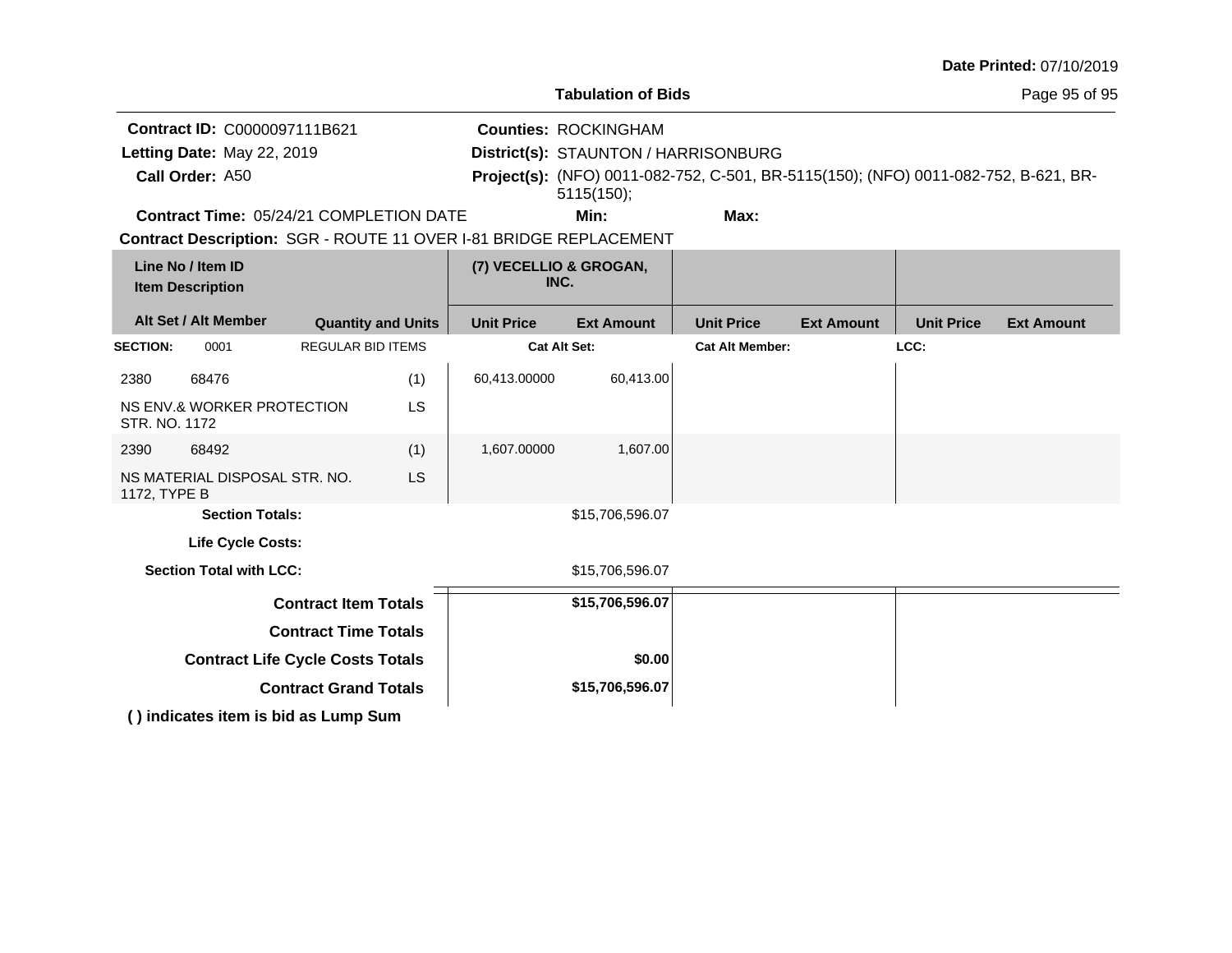**Vendor Ranking**

Page 1 of 1

|                    | <b>Contract ID: C0000097111B621</b>        | <b>Counties: ROCKINGHAM</b>                                                                              |
|--------------------|--------------------------------------------|----------------------------------------------------------------------------------------------------------|
|                    | <b>Letting Date:</b> May 22, 2019 10:00 AM | District(s): STAUNTON / HARRISONBURG                                                                     |
| <b>Call Order:</b> | A50                                        | <b>Project(s):</b> (NFO) 0011-082-752, C-501, BR-5115(150); (NFO) 0011-082-752, B-621, BR-<br>5115(150); |
|                    | Contract Time: 05/24/21 COMPLETION DATE    | Min:<br>Max:                                                                                             |

**Contract Description: SGR - ROUTE 11 OVER I-81 BRIDGE REPLACEMENT** 

**Contract Contract** 

|   | Rank             | <b>Vendor ID/Name</b>                  | <b>Total Bid</b> | <b>Percent Of Low</b><br><b>Bid</b> |
|---|------------------|----------------------------------------|------------------|-------------------------------------|
|   | A671             | A & J DEVELOPMENT AND EXCAVATION, INC. | \$12,560,729.22  | 100.00%                             |
| 2 | K <sub>108</sub> | KANAWHA STONE COMPANY, INC.            | \$13,184,299.29  | 104.96%                             |
| 3 | A210             | ARCHER WESTERN CONSTRUCTION, LLC       | \$13,233,966.45  | 105.36%                             |
| 4 | S018             | SHIRLEY CONTRACTING COMPANY, LLC       | \$13,472,676.80  | 107.26%                             |
| 5 | <b>B873</b>      | BRAYMAN CONSTRUCTION CORPORATION       | \$13,740,214.80  | 109.39%                             |
| 6 | <b>B319</b>      | <b>BRANCH CIVIL, INC.</b>              | \$14,883,123.20  | 118.49%                             |
|   | V <sub>004</sub> | VECELLIO & GROGAN, INC.                | \$15,706,596.07  | 125.05%                             |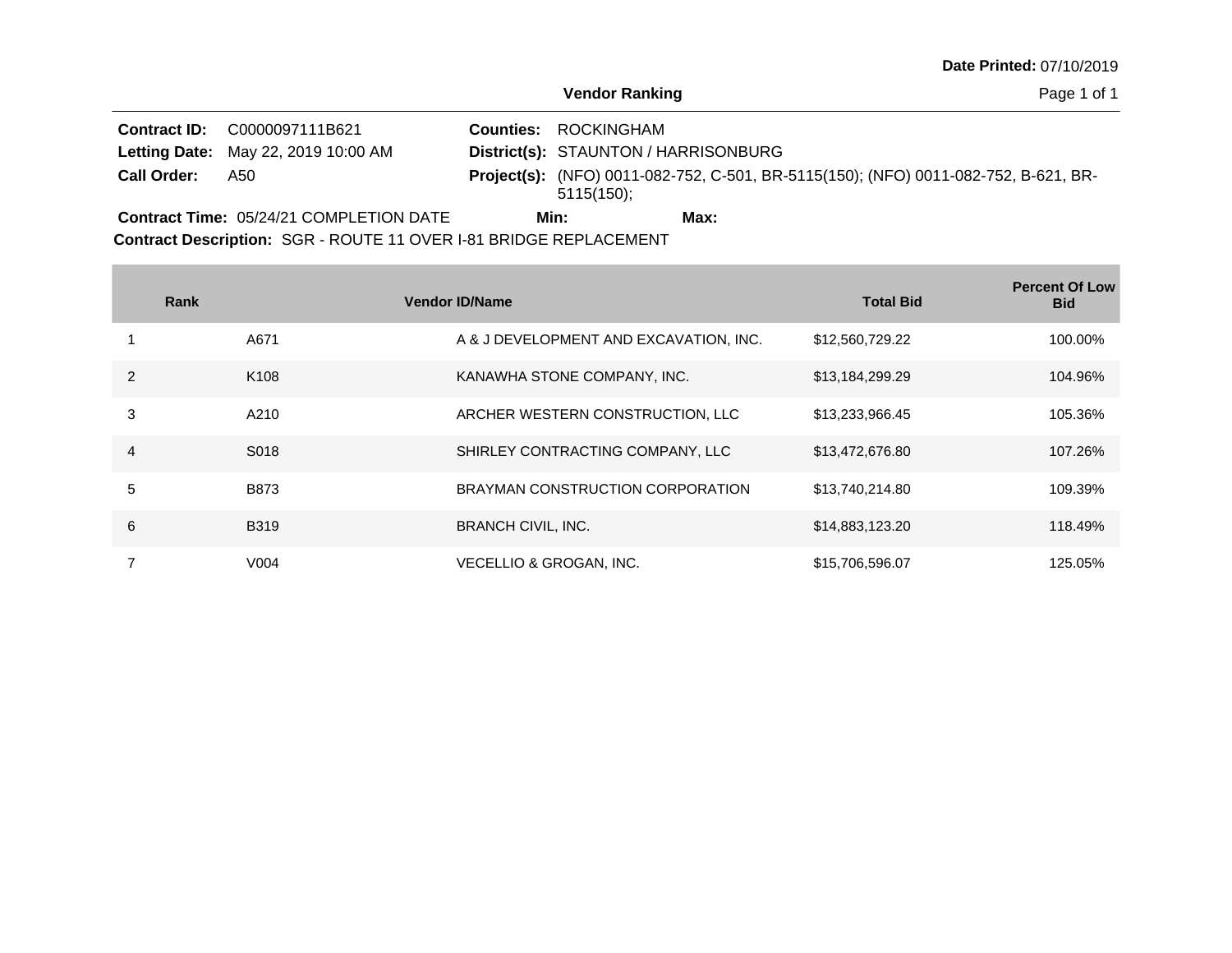|                 |                                                                                               |                     |                           |                                                   | <b>Tabulation of Bids</b> |                                                                                                                                                                                                                                  |                   |                   | Page 1 of 7                |
|-----------------|-----------------------------------------------------------------------------------------------|---------------------|---------------------------|---------------------------------------------------|---------------------------|----------------------------------------------------------------------------------------------------------------------------------------------------------------------------------------------------------------------------------|-------------------|-------------------|----------------------------|
|                 | Contract ID: C000114328N01B                                                                   |                     |                           |                                                   |                           | Counties: ACCOMACK, CHESAPEAKE, EMPORIA, FRANKLIN CITY, GREENSVILLE,<br>HAMPTON, HAMPTON RDS, ISLE OF WIGHT, JAMES CITY, NEWPORT<br>NEWS CITY, NORFOLK CITY, NORTHAMPTON, POQUOSON,<br>SOUTHAMPTON, SUFFOLK, SURRY, SUSSEX, YORK |                   |                   |                            |
|                 | Letting Date: May 22, 2019                                                                    |                     |                           |                                                   |                           | District(s): HAMPTON ROADS / 1664 TUNNEL                                                                                                                                                                                         |                   |                   |                            |
|                 | Call Order: A73                                                                               |                     |                           |                                                   |                           | Project(s): (NFO)0664-965-358, N501, B602, NHPP-BR05(284);                                                                                                                                                                       |                   |                   |                            |
|                 | Contract Time: 05/12/20 COMPLETION DATE                                                       |                     |                           |                                                   | Min:                      | Max:                                                                                                                                                                                                                             |                   |                   |                            |
|                 |                                                                                               |                     |                           |                                                   |                           | Contract Description: ON-CALL BRIDGE MAINTENANCE - HAMPTON ROADS HARBOR CROSSINGS                                                                                                                                                |                   |                   |                            |
|                 | Line No / Item ID<br><b>Item Description</b>                                                  |                     |                           | (1) COASTAL GUNITE<br><b>CONSTRUCTION COMPANY</b> |                           | (2) CURTIS CONTRACTING,<br>INC.                                                                                                                                                                                                  |                   |                   | (3) M. D. MILLER CO., INC. |
|                 | Alt Set / Alt Member                                                                          |                     | <b>Quantity and Units</b> | <b>Unit Price</b>                                 | <b>Ext Amount</b>         | <b>Unit Price</b>                                                                                                                                                                                                                | <b>Ext Amount</b> | <b>Unit Price</b> | <b>Ext Amount</b>          |
| <b>SECTION:</b> | 0001                                                                                          | <b>BRIDGE ITEMS</b> |                           | <b>Cat Alt Set:</b>                               |                           | <b>Cat Alt Member:</b>                                                                                                                                                                                                           |                   | LCC:              |                            |
| 0010            | 00098                                                                                         |                     | 1.000                     | 20,000.00000                                      | 20,000.00                 | 30,000.00000                                                                                                                                                                                                                     | 30,000.00         | 25,000.00000      | 25,000.00                  |
|                 | <b>NS MOBILIZATION SITE</b><br>MOBILIZATION (PER TASK ORDER<br>AMOUNT \$0 TO \$100,000)       |                     | EA                        |                                                   |                           |                                                                                                                                                                                                                                  |                   |                   |                            |
| 0020            | 00098                                                                                         |                     | 1.000                     | 45,000.00000                                      | 45,000.00                 | 150,000.00000                                                                                                                                                                                                                    | 150,000.00        | 50.000.00000      | 50,000.00                  |
|                 | <b>NS MOBILIZATION SITE</b><br>MOBILIZATION (PER TASK ORDER<br>AMOUNT \$100,000 TO \$500,000) |                     | EA                        |                                                   |                           |                                                                                                                                                                                                                                  |                   |                   |                            |
| 0030            | 00098                                                                                         |                     | 4.000                     | 98,000.00000                                      | 392,000.00                | 150,000.00000                                                                                                                                                                                                                    | 600,000.00        | 125,000.00000     | 500,000.00                 |
| \$500,000)      | NS MOBILIZATION SITE<br>MOBILIZATION (PER TASK ORDER<br>AMOUNT GREATER THAN                   |                     | EA                        |                                                   |                           |                                                                                                                                                                                                                                  |                   |                   |                            |
| 0040            | 00542                                                                                         |                     | 500.000                   | 10.00000                                          | 5,000.00                  | 5.00000                                                                                                                                                                                                                          | 2,500.00          | 25.00000          | 12,500.00                  |
|                 | EPOXY COATED REINF. STEEL<br>EPOXY COATED REINF. STEEL                                        |                     | LB                        |                                                   |                           |                                                                                                                                                                                                                                  |                   |                   |                            |
| 0050            | 17374                                                                                         |                     | 1.000                     | 25,000.00000                                      | 25,000.00                 | 50,000.00000                                                                                                                                                                                                                     | 50,000.00         | 15,000.00000      | 15,000.00                  |
|                 | <b>EMERGENCY MOBILIZATION</b><br><b>EMERGENCY MOBILIZATION</b>                                |                     | EA                        |                                                   |                           |                                                                                                                                                                                                                                  |                   |                   |                            |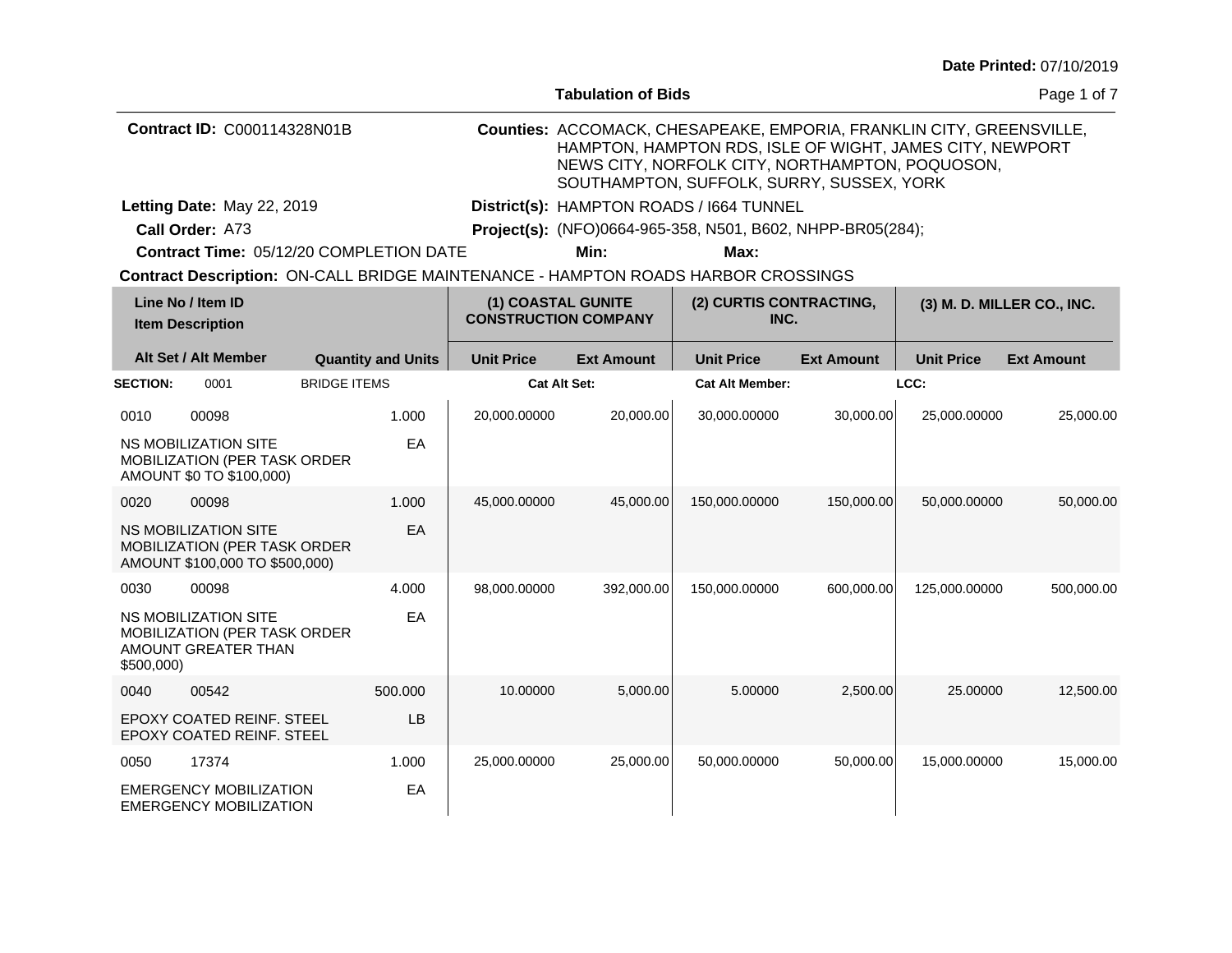| Date Printed: 07/10/2019 |  |
|--------------------------|--|
|--------------------------|--|

|                                    |                                                                                      |                     |                           |                                                   | <b>Tabulation of Bids</b> |                                                                                                                                                                                                                                  |                   |                   | Page 2 of 7                |
|------------------------------------|--------------------------------------------------------------------------------------|---------------------|---------------------------|---------------------------------------------------|---------------------------|----------------------------------------------------------------------------------------------------------------------------------------------------------------------------------------------------------------------------------|-------------------|-------------------|----------------------------|
| <b>Contract ID: C000114328N01B</b> |                                                                                      |                     |                           |                                                   |                           | Counties: ACCOMACK, CHESAPEAKE, EMPORIA, FRANKLIN CITY, GREENSVILLE,<br>HAMPTON, HAMPTON RDS, ISLE OF WIGHT, JAMES CITY, NEWPORT<br>NEWS CITY, NORFOLK CITY, NORTHAMPTON, POQUOSON,<br>SOUTHAMPTON, SUFFOLK, SURRY, SUSSEX, YORK |                   |                   |                            |
|                                    | Letting Date: May 22, 2019                                                           |                     |                           |                                                   |                           | District(s): HAMPTON ROADS / 1664 TUNNEL                                                                                                                                                                                         |                   |                   |                            |
|                                    | Call Order: A73                                                                      |                     |                           |                                                   |                           | Project(s): (NFO)0664-965-358, N501, B602, NHPP-BR05(284);                                                                                                                                                                       |                   |                   |                            |
|                                    | Contract Time: 05/12/20 COMPLETION DATE                                              |                     |                           |                                                   | Min:                      | Max:                                                                                                                                                                                                                             |                   |                   |                            |
|                                    |                                                                                      |                     |                           |                                                   |                           | Contract Description: ON-CALL BRIDGE MAINTENANCE - HAMPTON ROADS HARBOR CROSSINGS                                                                                                                                                |                   |                   |                            |
|                                    | Line No / Item ID<br><b>Item Description</b>                                         |                     |                           | (1) COASTAL GUNITE<br><b>CONSTRUCTION COMPANY</b> |                           | (2) CURTIS CONTRACTING,<br>INC.                                                                                                                                                                                                  |                   |                   | (3) M. D. MILLER CO., INC. |
|                                    | Alt Set / Alt Member                                                                 |                     | <b>Quantity and Units</b> | <b>Unit Price</b>                                 | <b>Ext Amount</b>         | <b>Unit Price</b>                                                                                                                                                                                                                | <b>Ext Amount</b> | <b>Unit Price</b> | <b>Ext Amount</b>          |
| <b>SECTION:</b>                    | 0001                                                                                 | <b>BRIDGE ITEMS</b> |                           | <b>Cat Alt Set:</b>                               |                           | <b>Cat Alt Member:</b>                                                                                                                                                                                                           |                   | LCC:              |                            |
| 0060                               | 24160                                                                                |                     | 720.000                   | 19.00000                                          | 13,680.00                 | 25.00000                                                                                                                                                                                                                         | 18,000.00         | 25.00000          | 18,000.00                  |
|                                    | TEMPORARY (CONSTRUCTION)<br><b>SIGN CONSTRUCTION SIGNS</b>                           |                     | <b>SF</b>                 |                                                   |                           |                                                                                                                                                                                                                                  |                   |                   |                            |
| 0070                               | 24272                                                                                |                     | 1,500.000                 | 20.00000                                          | 30,000.00                 | 50.00000                                                                                                                                                                                                                         | 75,000.00         | 150.00000         | 225,000.00                 |
|                                    | TRUCK MOUNTED ATTENUATOR<br><b>TRUCK MOUNTED ATTENUATOR</b>                          |                     | <b>HR</b>                 |                                                   |                           |                                                                                                                                                                                                                                  |                   |                   |                            |
| 0080                               | 24278                                                                                |                     | 3,000.000                 | 1.00000                                           | 3,000.00                  | 5.00000                                                                                                                                                                                                                          | 15,000.00         | 25.00000          | 75,000.00                  |
|                                    | <b>GROUP 2 CHANNELIZING</b><br><b>DEVICES GROUP 2</b><br><b>CHANNELIZING DEVICES</b> |                     | <b>DAY</b>                |                                                   |                           |                                                                                                                                                                                                                                  |                   |                   |                            |
| 0090                               | 24279                                                                                |                     | 1,500.000                 | 10.00000                                          | 15,000.00                 | 10.00000                                                                                                                                                                                                                         | 15,000.00         | 0.01000           | 15.00                      |
|                                    | PORTABLE CHANGEABLE<br>MESSAGE SIGN PORTABLE<br>CHANGEABLE MESSAGE SIGN              |                     | <b>HR</b>                 |                                                   |                           |                                                                                                                                                                                                                                  |                   |                   |                            |
| 0100                               | 24281                                                                                |                     | 1,500.000                 | 5.50000                                           | 8,250.00                  | 5.00000                                                                                                                                                                                                                          | 7,500.00          | 150.00000         | 225,000.00                 |
|                                    | <b>ELECTRONIC ARROW BOARD</b><br>ELECTRONIC ARROW BOARD                              |                     | HR                        |                                                   |                           |                                                                                                                                                                                                                                  |                   |                   |                            |
| 0110                               | 25515                                                                                |                     | 18.000                    | 4,000.00000                                       | 72,000.00                 | 100,000.00000                                                                                                                                                                                                                    | 1,800,000.00      | 85,000.00000      | 1,530,000.00               |
|                                    | NS TRANSPORTATION                                                                    |                     | <b>MO</b>                 |                                                   |                           |                                                                                                                                                                                                                                  |                   |                   |                            |

NS TRANSPORTATION MOBILIZATION CONSTRUCTION ACCESS (MARINE)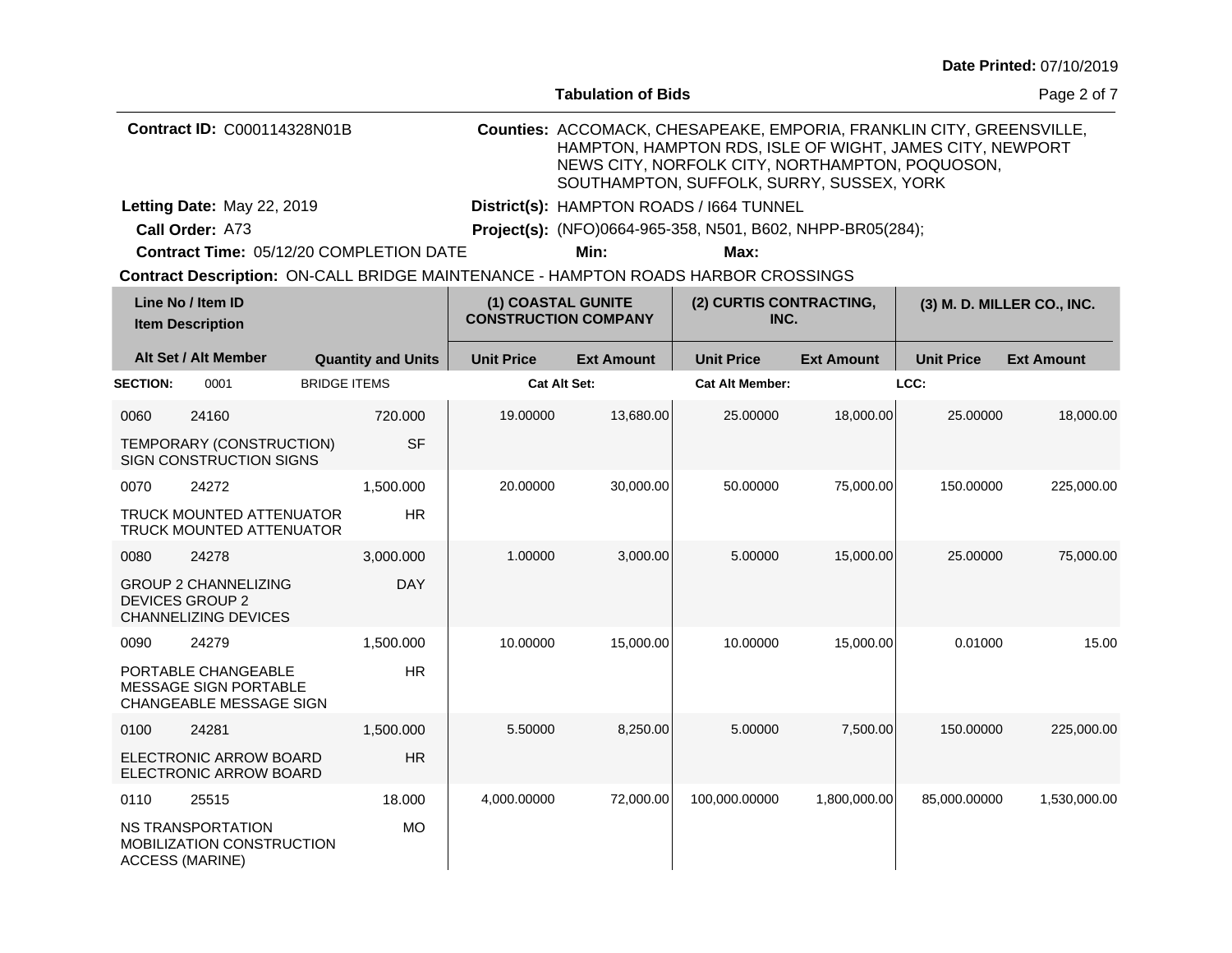| Date Printed: 07/10/2019 |  |
|--------------------------|--|
|--------------------------|--|

|                                    |                                                   |                     |                           |                                                   | <b>Tabulation of Bids</b> |                                                                                                                                                                                                                                  |                   |                            | Page 3 of 7       |
|------------------------------------|---------------------------------------------------|---------------------|---------------------------|---------------------------------------------------|---------------------------|----------------------------------------------------------------------------------------------------------------------------------------------------------------------------------------------------------------------------------|-------------------|----------------------------|-------------------|
| <b>Contract ID: C000114328N01B</b> |                                                   |                     |                           |                                                   |                           | Counties: ACCOMACK, CHESAPEAKE, EMPORIA, FRANKLIN CITY, GREENSVILLE,<br>HAMPTON, HAMPTON RDS, ISLE OF WIGHT, JAMES CITY, NEWPORT<br>NEWS CITY, NORFOLK CITY, NORTHAMPTON, POQUOSON,<br>SOUTHAMPTON, SUFFOLK, SURRY, SUSSEX, YORK |                   |                            |                   |
|                                    | Letting Date: May 22, 2019                        |                     |                           |                                                   |                           | District(s): HAMPTON ROADS / 1664 TUNNEL                                                                                                                                                                                         |                   |                            |                   |
|                                    | Call Order: A73                                   |                     |                           |                                                   |                           | Project(s): (NFO)0664-965-358, N501, B602, NHPP-BR05(284);                                                                                                                                                                       |                   |                            |                   |
|                                    | Contract Time: 05/12/20 COMPLETION DATE           |                     |                           |                                                   | Min:                      | Max:                                                                                                                                                                                                                             |                   |                            |                   |
|                                    |                                                   |                     |                           |                                                   |                           | Contract Description: ON-CALL BRIDGE MAINTENANCE - HAMPTON ROADS HARBOR CROSSINGS                                                                                                                                                |                   |                            |                   |
|                                    | Line No / Item ID<br><b>Item Description</b>      |                     |                           | (1) COASTAL GUNITE<br><b>CONSTRUCTION COMPANY</b> |                           | (2) CURTIS CONTRACTING,<br>INC.                                                                                                                                                                                                  |                   | (3) M. D. MILLER CO., INC. |                   |
|                                    | Alt Set / Alt Member                              |                     | <b>Quantity and Units</b> | <b>Unit Price</b>                                 | <b>Ext Amount</b>         | <b>Unit Price</b>                                                                                                                                                                                                                | <b>Ext Amount</b> | <b>Unit Price</b>          | <b>Ext Amount</b> |
| <b>SECTION:</b>                    | 0001                                              | <b>BRIDGE ITEMS</b> |                           | <b>Cat Alt Set:</b>                               |                           | <b>Cat Alt Member:</b>                                                                                                                                                                                                           |                   | LCC:                       |                   |
| 0120                               | 25515                                             |                     | 18.000                    | 4,000.00000                                       | 72,000.00                 | 20,000.00000                                                                                                                                                                                                                     | 360,000.00        | 20,000.00000               | 360,000.00        |
|                                    | NS TRANSPORTATION<br>MOBILIZATION ENGINEER'S BOAT |                     | MO.                       |                                                   |                           |                                                                                                                                                                                                                                  |                   |                            |                   |
| 0130                               | 68074                                             |                     | 4,200.000                 | 175.00000                                         | 735,000.00                | 100.00000                                                                                                                                                                                                                        | 420,000.00        | 400.00000                  | 1,680,000.00      |
|                                    | SHOTCRETE, TYPE A<br>SHOTCRETE, TYPE A            |                     | <b>SF</b>                 |                                                   |                           |                                                                                                                                                                                                                                  |                   |                            |                   |
| 0140                               | 68166                                             |                     | 20,000                    | 1,000.00000                                       | 20,000.00                 | 1,000.00000                                                                                                                                                                                                                      | 20,000.00         | 750.00000                  | 15,000.00         |
|                                    | REPLACE ANCHOR BOLT<br>ANCHOR BOLT REPLACEMENT    |                     | EA                        |                                                   |                           |                                                                                                                                                                                                                                  |                   |                            |                   |
| 0150                               | 68170                                             |                     | 100.000                   | 100.00000                                         | 10,000.00                 | 100.00000                                                                                                                                                                                                                        | 10,000.00         | 150.00000                  | 15,000.00         |
|                                    | <b>CRACK REPAIR TYPE A</b>                        |                     | LF                        |                                                   |                           |                                                                                                                                                                                                                                  |                   |                            |                   |
| 0160                               | 68172                                             |                     | 100.000                   | 100.00000                                         | 10,000.00                 | 100.00000                                                                                                                                                                                                                        | 10,000.00         | 150.00000                  | 15,000.00         |
|                                    | <b>CRACK REPAIR TYPE B</b>                        |                     | LF                        |                                                   |                           |                                                                                                                                                                                                                                  |                   |                            |                   |
| 0170                               | 68174                                             |                     | 100.000                   | 50.00000                                          | 5,000.00                  | 100.00000                                                                                                                                                                                                                        | 10,000.00         | 150,00000                  | 15,000.00         |
|                                    | <b>CRACK REPAIR TYPE C</b>                        |                     | LF                        |                                                   |                           |                                                                                                                                                                                                                                  |                   |                            |                   |
| 0180                               | 68175                                             |                     | 100.000                   | 10.00000                                          | 1,000.00                  | 200.00000                                                                                                                                                                                                                        | 20,000.00         | 150.00000                  | 15,000.00         |
|                                    | <b>CRACK REPAIR TYPE C</b>                        |                     | SY                        |                                                   |                           |                                                                                                                                                                                                                                  |                   |                            |                   |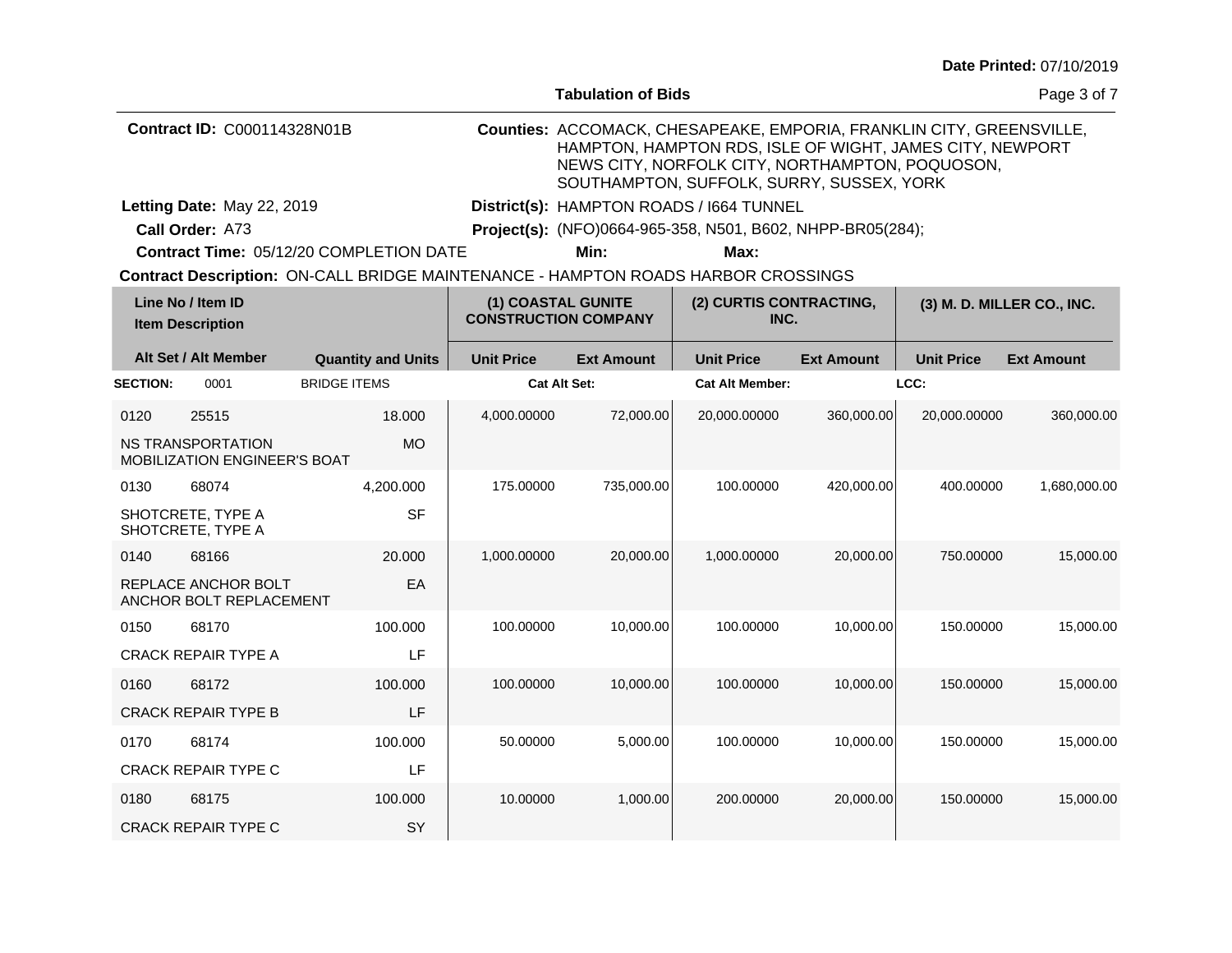| Date Printed: 07/10/2019 |  |
|--------------------------|--|
|--------------------------|--|

|                                              |                                                                  |                                                                                   |                     | <b>Tabulation of Bids</b>                         |                                                                                                                                                                                                                                  |                                 |                            | Page 4 of 7       |
|----------------------------------------------|------------------------------------------------------------------|-----------------------------------------------------------------------------------|---------------------|---------------------------------------------------|----------------------------------------------------------------------------------------------------------------------------------------------------------------------------------------------------------------------------------|---------------------------------|----------------------------|-------------------|
|                                              | <b>Contract ID: C000114328N01B</b>                               |                                                                                   |                     |                                                   | Counties: ACCOMACK, CHESAPEAKE, EMPORIA, FRANKLIN CITY, GREENSVILLE,<br>HAMPTON, HAMPTON RDS, ISLE OF WIGHT, JAMES CITY, NEWPORT<br>NEWS CITY, NORFOLK CITY, NORTHAMPTON, POQUOSON,<br>SOUTHAMPTON, SUFFOLK, SURRY, SUSSEX, YORK |                                 |                            |                   |
|                                              | Letting Date: May 22, 2019                                       |                                                                                   |                     |                                                   | District(s): HAMPTON ROADS / 1664 TUNNEL                                                                                                                                                                                         |                                 |                            |                   |
|                                              | Call Order: A73                                                  |                                                                                   |                     |                                                   | Project(s): (NFO)0664-965-358, N501, B602, NHPP-BR05(284);                                                                                                                                                                       |                                 |                            |                   |
|                                              |                                                                  | <b>Contract Time: 05/12/20 COMPLETION DATE</b>                                    |                     | Min:                                              | Max:                                                                                                                                                                                                                             |                                 |                            |                   |
|                                              |                                                                  | Contract Description: ON-CALL BRIDGE MAINTENANCE - HAMPTON ROADS HARBOR CROSSINGS |                     |                                                   |                                                                                                                                                                                                                                  |                                 |                            |                   |
| Line No / Item ID<br><b>Item Description</b> |                                                                  |                                                                                   |                     | (1) COASTAL GUNITE<br><b>CONSTRUCTION COMPANY</b> |                                                                                                                                                                                                                                  | (2) CURTIS CONTRACTING,<br>INC. | (3) M. D. MILLER CO., INC. |                   |
|                                              | Alt Set / Alt Member                                             | <b>Quantity and Units</b>                                                         | <b>Unit Price</b>   | <b>Ext Amount</b>                                 | <b>Unit Price</b>                                                                                                                                                                                                                | <b>Ext Amount</b>               | <b>Unit Price</b>          | <b>Ext Amount</b> |
| <b>SECTION:</b>                              | 0001                                                             | <b>BRIDGE ITEMS</b>                                                               | <b>Cat Alt Set:</b> |                                                   | <b>Cat Alt Member:</b>                                                                                                                                                                                                           |                                 | LCC:                       |                   |
| 0190                                         | 68176                                                            | 100.000                                                                           | 129.00000           | 12,900.00                                         | 100.00000                                                                                                                                                                                                                        | 10,000.00                       | 150,00000                  | 15,000.00         |
|                                              | <b>CRACK REPAIR TYPE D</b>                                       | LF                                                                                |                     |                                                   |                                                                                                                                                                                                                                  |                                 |                            |                   |
| 0200                                         | 68180                                                            | 180.000                                                                           | 35.00000            | 6,300.00                                          | 50.00000                                                                                                                                                                                                                         | 9,000.00                        | 500.00000                  | 90,000.00         |
|                                              | <b>EMBEDDED GALVANIC ANODES</b>                                  | EA                                                                                |                     |                                                   |                                                                                                                                                                                                                                  |                                 |                            |                   |
| 0210                                         | 68322                                                            | 170.000                                                                           | 1,300.00000         | 221,000.00                                        | 600.00000                                                                                                                                                                                                                        | 102,000.00                      | 1,000.00000                | 170,000.00        |
|                                              | H.E.S. PATCHING TYPE B H.E.S.<br>PATCHING TYPE B                 | SY                                                                                |                     |                                                   |                                                                                                                                                                                                                                  |                                 |                            |                   |
| 0220                                         | 68332                                                            | 50.000                                                                            | 1,400.00000         | 70,000.00                                         | 1,000.00000                                                                                                                                                                                                                      | 50,000.00                       | 1,000.00000                | 50,000.00         |
|                                              | H.E.S. PATCHING TYPE C H.E.S.<br>PATCHING TYPE C                 | SY                                                                                |                     |                                                   |                                                                                                                                                                                                                                  |                                 |                            |                   |
| 0230                                         | 68570                                                            | 300.000                                                                           | 175.00000           | 52,500.00                                         | 500.00000                                                                                                                                                                                                                        | 150,000.00                      | 0.01000                    | 3.00              |
|                                              | <b>EXPANSION JOINT REMOVAL</b><br><b>EXPANSION JOINT REMOVAL</b> | LF                                                                                |                     |                                                   |                                                                                                                                                                                                                                  |                                 |                            |                   |
| 0240                                         | 68573                                                            | 100,000                                                                           | 225.00000           | 22,500.00                                         | 600.00000                                                                                                                                                                                                                        | 60,000.00                       | 500.00000                  | 50,000.00         |
|                                              | RECONSTRUCT EXPANSION                                            | LF                                                                                |                     |                                                   |                                                                                                                                                                                                                                  |                                 |                            |                   |

JOINT, HES RECONSTRUCT EXPANSION JOINT, (HES)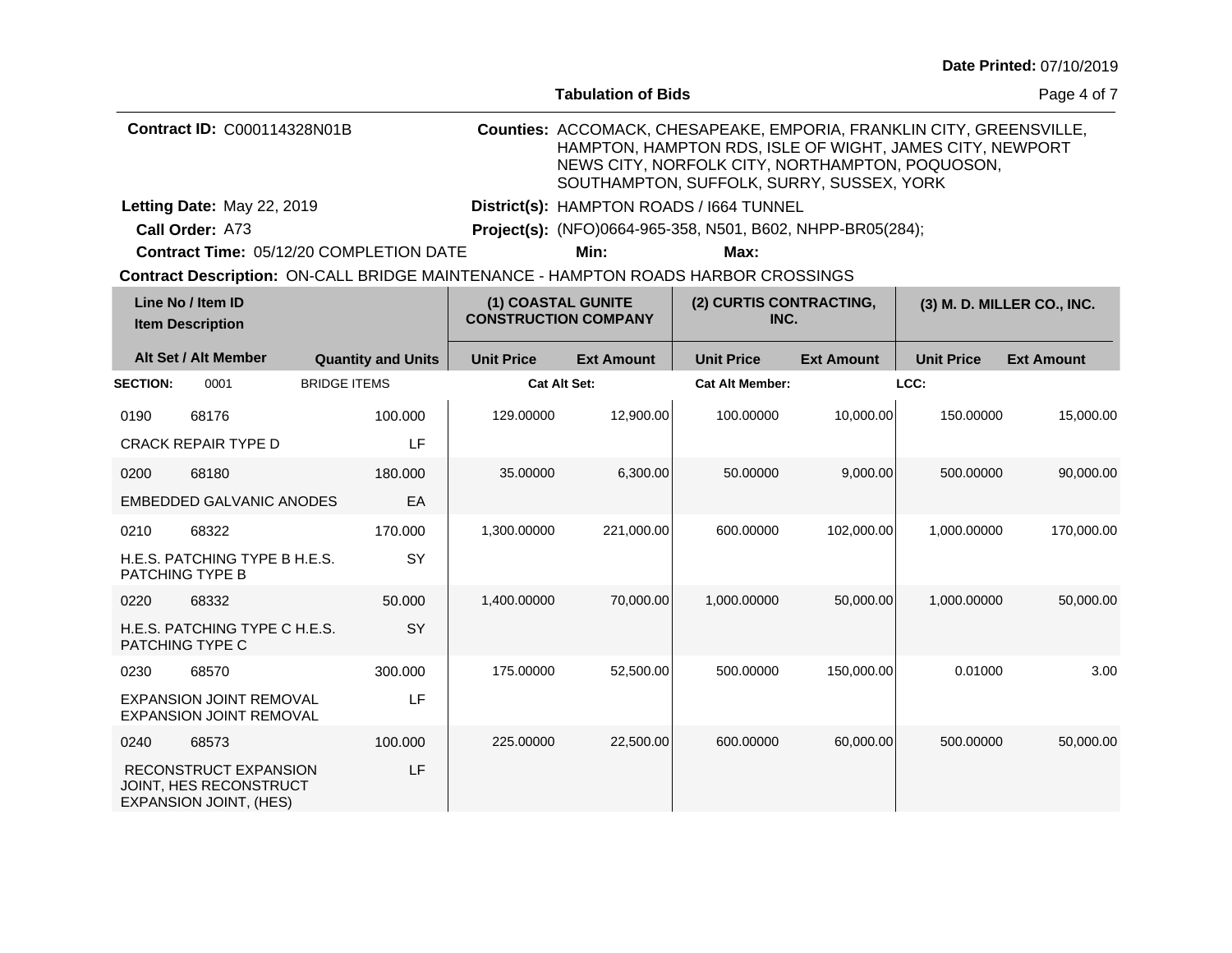|                                              |                                                                                       |                                                   |                           |                                 | <b>Tabulation of Bids</b>                                                                                                                                                                                                        |                                                                                   |                   |                   | Page 5 of 7       |
|----------------------------------------------|---------------------------------------------------------------------------------------|---------------------------------------------------|---------------------------|---------------------------------|----------------------------------------------------------------------------------------------------------------------------------------------------------------------------------------------------------------------------------|-----------------------------------------------------------------------------------|-------------------|-------------------|-------------------|
| <b>Contract ID: C000114328N01B</b>           |                                                                                       |                                                   |                           |                                 | Counties: ACCOMACK, CHESAPEAKE, EMPORIA, FRANKLIN CITY, GREENSVILLE,<br>HAMPTON, HAMPTON RDS, ISLE OF WIGHT, JAMES CITY, NEWPORT<br>NEWS CITY, NORFOLK CITY, NORTHAMPTON, POQUOSON,<br>SOUTHAMPTON, SUFFOLK, SURRY, SUSSEX, YORK |                                                                                   |                   |                   |                   |
|                                              | Letting Date: May 22, 2019                                                            |                                                   |                           |                                 |                                                                                                                                                                                                                                  | District(s): HAMPTON ROADS / 1664 TUNNEL                                          |                   |                   |                   |
|                                              | Call Order: A73                                                                       |                                                   |                           |                                 |                                                                                                                                                                                                                                  | <b>Project(s):</b> (NFO)0664-965-358, N501, B602, NHPP-BR05(284);                 |                   |                   |                   |
|                                              | <b>Contract Time: 05/12/20 COMPLETION DATE</b>                                        |                                                   |                           |                                 | Min:                                                                                                                                                                                                                             | Max:                                                                              |                   |                   |                   |
|                                              |                                                                                       |                                                   |                           |                                 |                                                                                                                                                                                                                                  | Contract Description: ON-CALL BRIDGE MAINTENANCE - HAMPTON ROADS HARBOR CROSSINGS |                   |                   |                   |
| Line No / Item ID<br><b>Item Description</b> |                                                                                       | (1) COASTAL GUNITE<br><b>CONSTRUCTION COMPANY</b> |                           | (2) CURTIS CONTRACTING,<br>INC. |                                                                                                                                                                                                                                  | (3) M. D. MILLER CO., INC.                                                        |                   |                   |                   |
|                                              | Alt Set / Alt Member                                                                  |                                                   | <b>Quantity and Units</b> | <b>Unit Price</b>               | <b>Ext Amount</b>                                                                                                                                                                                                                | <b>Unit Price</b>                                                                 | <b>Ext Amount</b> | <b>Unit Price</b> | <b>Ext Amount</b> |
| <b>SECTION:</b>                              | 0001                                                                                  | <b>BRIDGE ITEMS</b>                               |                           | Cat Alt Set:                    |                                                                                                                                                                                                                                  | <b>Cat Alt Member:</b>                                                            |                   | LCC:              |                   |
| 0250                                         | 68574                                                                                 |                                                   | 300.000                   | 80.00000                        | 24,000.00                                                                                                                                                                                                                        | 90.00000                                                                          | 27,000.00         | 100.00000         | 30,000.00         |
|                                              | CLEAN AND RESEAL EXPANSION<br><b>JOINT CLEAN AND RESEAL</b><br><b>EXPANSION JOINT</b> |                                                   | LF                        |                                 |                                                                                                                                                                                                                                  |                                                                                   |                   |                   |                   |
| 0260                                         | 68580                                                                                 |                                                   | 80,000                    | 1.500.00000                     | 120,000.00                                                                                                                                                                                                                       | 3,000.00000                                                                       | 240,000.00        | 2,500.00000       | 200,000.00        |
| <b>REPAIR</b>                                | BEAM END REPAIR BEAM END                                                              |                                                   | EA                        |                                 |                                                                                                                                                                                                                                  |                                                                                   |                   |                   |                   |
| 0270                                         | 68590                                                                                 |                                                   | 80,000                    | 1.666.00000                     | 133,280.00                                                                                                                                                                                                                       | 3,500.00000                                                                       | 280,000.00        | 5,000.00000       | 400,000.00        |
|                                              | <b>JACKING AND BLOCKING BEAM</b><br>JACKING AND BLOCKING BEAM                         |                                                   | EA                        |                                 |                                                                                                                                                                                                                                  |                                                                                   |                   |                   |                   |
| 0280                                         | 68600                                                                                 |                                                   | 500.000                   | 1,825.00000                     | 912,500.00                                                                                                                                                                                                                       | 1,000.00000                                                                       | 500,000.00        | 2,500.00000       | 1,250,000.00      |
|                                              | CONCRETE SUPERSTRUCT.<br>SURFACE REPAIR CONCRETE<br>SUPERSTRUCT. SURFACE              |                                                   | <b>SY</b>                 |                                 |                                                                                                                                                                                                                                  |                                                                                   |                   |                   |                   |

1,500.00000 15,000.00 10,000.0000 100,000.00 10,000.0000 100,000.00

1,500.00000 37,500.00 5,000.00000 125,000.00 5,000.00000 125,000.00

REPAIR

0290 68904

0300 68904

NS BR. SUPERSTR. WID./REPAIR (FLOOR BEAM CONNECTOR)

NS BR. SUPERSTR. WID./REPAIR (REPAIR/RESET BEARINGS)

10.000 EA

25.000 EA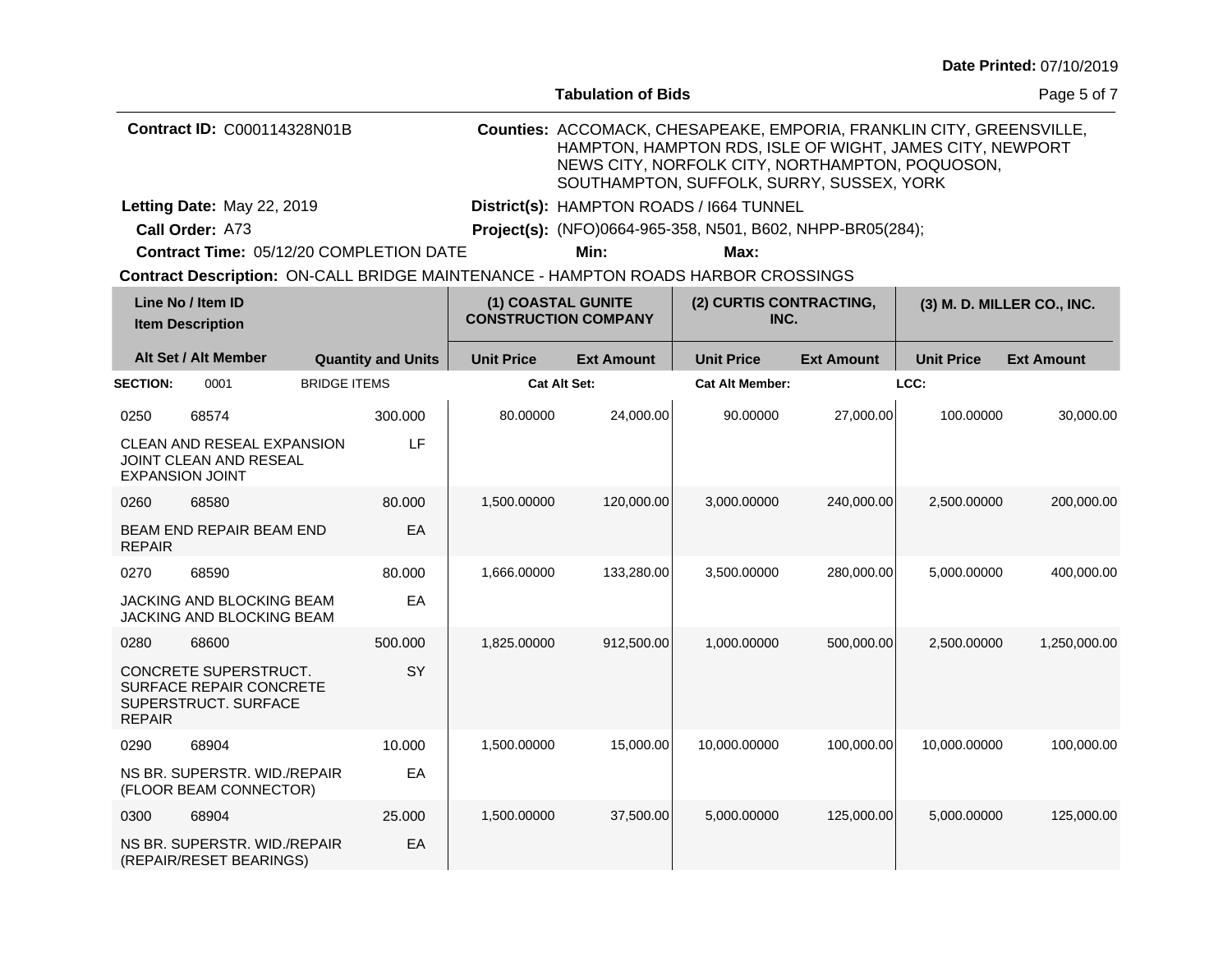|  | Date Printed: 07/10/2019 |
|--|--------------------------|
|--|--------------------------|

|                                    |                                                                                    |                     |                             |                                                   | <b>Tabulation of Bids</b>                |                                                                                                                                                                                                                                  |                   |                            | Page 6 of 7       |  |
|------------------------------------|------------------------------------------------------------------------------------|---------------------|-----------------------------|---------------------------------------------------|------------------------------------------|----------------------------------------------------------------------------------------------------------------------------------------------------------------------------------------------------------------------------------|-------------------|----------------------------|-------------------|--|
| <b>Contract ID: C000114328N01B</b> |                                                                                    |                     |                             |                                                   |                                          | Counties: ACCOMACK, CHESAPEAKE, EMPORIA, FRANKLIN CITY, GREENSVILLE,<br>HAMPTON, HAMPTON RDS, ISLE OF WIGHT, JAMES CITY, NEWPORT<br>NEWS CITY, NORFOLK CITY, NORTHAMPTON, POQUOSON,<br>SOUTHAMPTON, SUFFOLK, SURRY, SUSSEX, YORK |                   |                            |                   |  |
| Letting Date: May 22, 2019         |                                                                                    |                     |                             |                                                   | District(s): HAMPTON ROADS / 1664 TUNNEL |                                                                                                                                                                                                                                  |                   |                            |                   |  |
|                                    | Call Order: A73                                                                    |                     |                             |                                                   |                                          | Project(s): (NFO)0664-965-358, N501, B602, NHPP-BR05(284);                                                                                                                                                                       |                   |                            |                   |  |
|                                    | Contract Time: 05/12/20 COMPLETION DATE                                            |                     |                             |                                                   | Min:                                     | Max:                                                                                                                                                                                                                             |                   |                            |                   |  |
|                                    |                                                                                    |                     |                             |                                                   |                                          | Contract Description: ON-CALL BRIDGE MAINTENANCE - HAMPTON ROADS HARBOR CROSSINGS                                                                                                                                                |                   |                            |                   |  |
|                                    | Line No / Item ID<br><b>Item Description</b>                                       |                     |                             | (1) COASTAL GUNITE<br><b>CONSTRUCTION COMPANY</b> |                                          | (2) CURTIS CONTRACTING,<br>INC.                                                                                                                                                                                                  |                   | (3) M. D. MILLER CO., INC. |                   |  |
|                                    | Alt Set / Alt Member                                                               |                     | <b>Quantity and Units</b>   | <b>Unit Price</b>                                 | <b>Ext Amount</b>                        | <b>Unit Price</b>                                                                                                                                                                                                                | <b>Ext Amount</b> | <b>Unit Price</b>          | <b>Ext Amount</b> |  |
| <b>SECTION:</b>                    | 0001                                                                               | <b>BRIDGE ITEMS</b> |                             | <b>Cat Alt Set:</b>                               |                                          | <b>Cat Alt Member:</b>                                                                                                                                                                                                           |                   | LCC:                       |                   |  |
| 0310                               | 68910                                                                              |                     | 1,000.000                   | 150.00000                                         | 150,000.00                               | 100.00000                                                                                                                                                                                                                        | 100,000.00        | 250.00000                  | 250,000.00        |  |
| &EP-3T)                            | NS BR. SUPERSTR. WID./REPAIR<br>(WATERPROOF PARAPET EP-3B                          |                     | SY                          |                                                   |                                          |                                                                                                                                                                                                                                  |                   |                            |                   |  |
| 0320                               | 69464                                                                              |                     | 10.000                      | 2,500.00000                                       | 25,000.00                                | 2,500.00000                                                                                                                                                                                                                      | 25,000.00         | 250.00000                  | 2,500.00          |  |
|                                    | F.R.P. JACKET 24" SQUARE PILES                                                     |                     | LF                          |                                                   |                                          |                                                                                                                                                                                                                                  |                   |                            |                   |  |
| 0330                               | 69500                                                                              |                     | 400.000                     | 1,700.00000                                       | 680,000.00                               | 1,000.00000                                                                                                                                                                                                                      | 400,000.00        | 2,500.00000                | 1,000,000.00      |  |
|                                    | CONCRETE SUBSTRUCT.<br><b>SURFACE REPAIR CONCRETE</b><br>SUBSTRUCT. SURFACE REPAIR |                     | <b>SY</b>                   |                                                   |                                          |                                                                                                                                                                                                                                  |                   |                            |                   |  |
| 0340                               | 69822                                                                              |                     | 50.000                      | 500.00000                                         | 25,000.00                                | 1,500.00000                                                                                                                                                                                                                      | 75,000.00         | 2,500.00000                | 125,000.00        |  |
|                                    | NS RECONSTRUCT BRIDGE SEAT<br>(BEAM SEAT REPAIR)                                   |                     | EA                          |                                                   |                                          |                                                                                                                                                                                                                                  |                   |                            |                   |  |
|                                    | <b>Section Totals:</b>                                                             |                     |                             |                                                   | \$3,989,410.00                           |                                                                                                                                                                                                                                  | \$5,866,000.00    |                            | \$8,648,018.00    |  |
| Life Cycle Costs:                  |                                                                                    |                     |                             |                                                   |                                          |                                                                                                                                                                                                                                  |                   |                            |                   |  |
|                                    | <b>Section Total with LCC:</b>                                                     |                     |                             |                                                   | \$3,989,410.00                           |                                                                                                                                                                                                                                  | \$5,866,000.00    |                            | \$8,648,018.00    |  |
|                                    |                                                                                    |                     | <b>Contract Item Totals</b> |                                                   | \$3,989,410.00                           |                                                                                                                                                                                                                                  | \$5,866,000.00    |                            | \$8,648,018.00    |  |
|                                    |                                                                                    |                     | <b>Contract Time Totals</b> |                                                   |                                          |                                                                                                                                                                                                                                  |                   |                            |                   |  |

**\$3,989,410.00**

**Contract Life Cycle Costs Totals \$0.00 \$0.00 \$0.00**

**Contract Grand Totals \$5,866,000.00 8,648,018.00**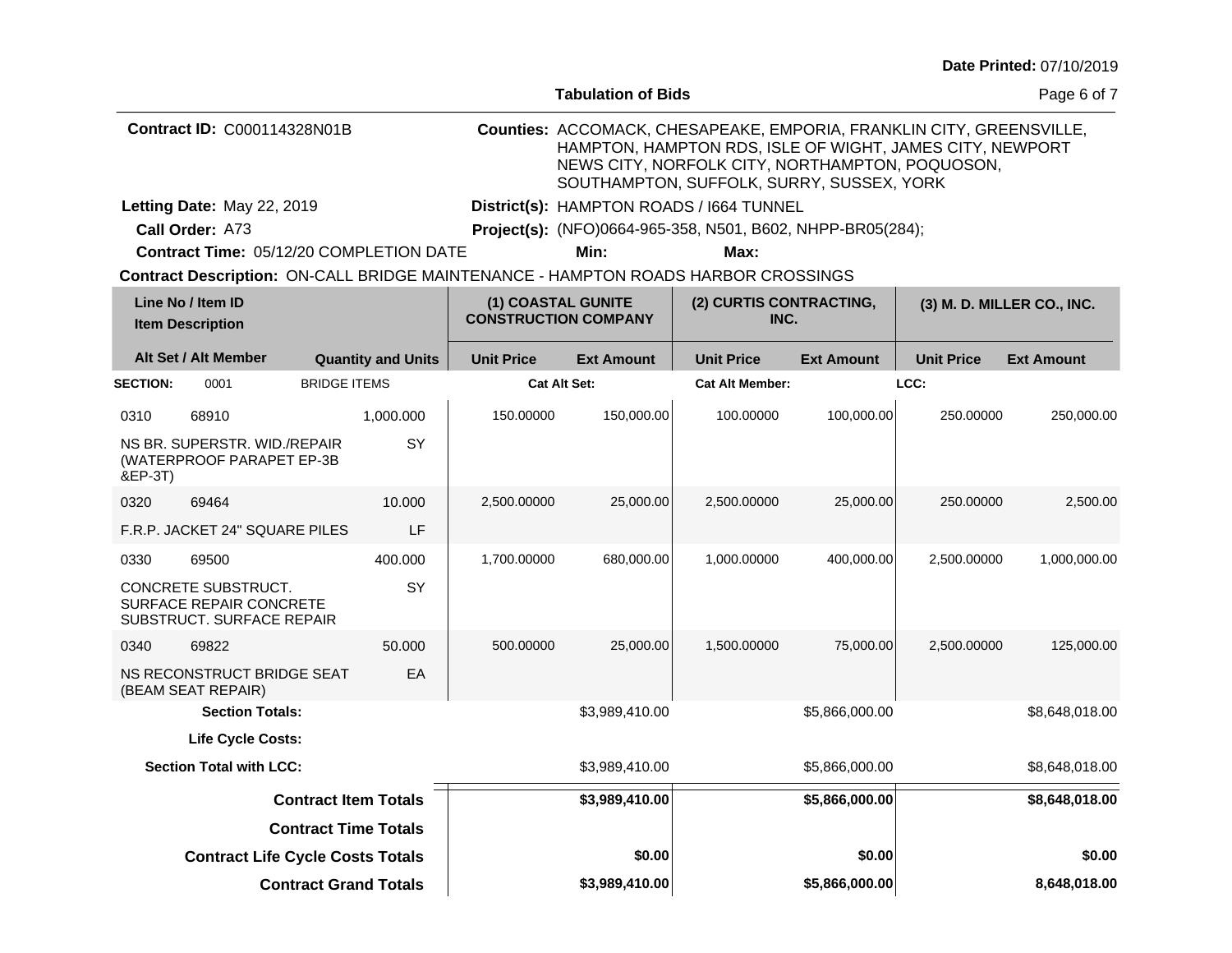|                                                                                   | <b>Tabulation of Bids</b> |                                                                                              |                                                                                                                                  | Page 7 of 7 |
|-----------------------------------------------------------------------------------|---------------------------|----------------------------------------------------------------------------------------------|----------------------------------------------------------------------------------------------------------------------------------|-------------|
| <b>Contract ID: C000114328N01B</b>                                                |                           | NEWS CITY, NORFOLK CITY, NORTHAMPTON, POQUOSON,<br>SOUTHAMPTON, SUFFOLK, SURRY, SUSSEX, YORK | Counties: ACCOMACK, CHESAPEAKE, EMPORIA, FRANKLIN CITY, GREENSVILLE,<br>HAMPTON, HAMPTON RDS, ISLE OF WIGHT, JAMES CITY, NEWPORT |             |
| Letting Date: May 22, 2019                                                        |                           | District(s): HAMPTON ROADS / 1664 TUNNEL                                                     |                                                                                                                                  |             |
| Call Order: A73                                                                   |                           | <b>Project(s):</b> (NFO)0664-965-358, N501, B602, NHPP-BR05(284);                            |                                                                                                                                  |             |
| <b>Contract Time: 05/12/20 COMPLETION DATE</b>                                    | Min:                      | Max:                                                                                         |                                                                                                                                  |             |
| Contract Description: ON-CALL BRIDGE MAINTENANCE - HAMPTON ROADS HARBOR CROSSINGS |                           |                                                                                              |                                                                                                                                  |             |
| () indicates item is bid as Lump Sum                                              |                           |                                                                                              |                                                                                                                                  |             |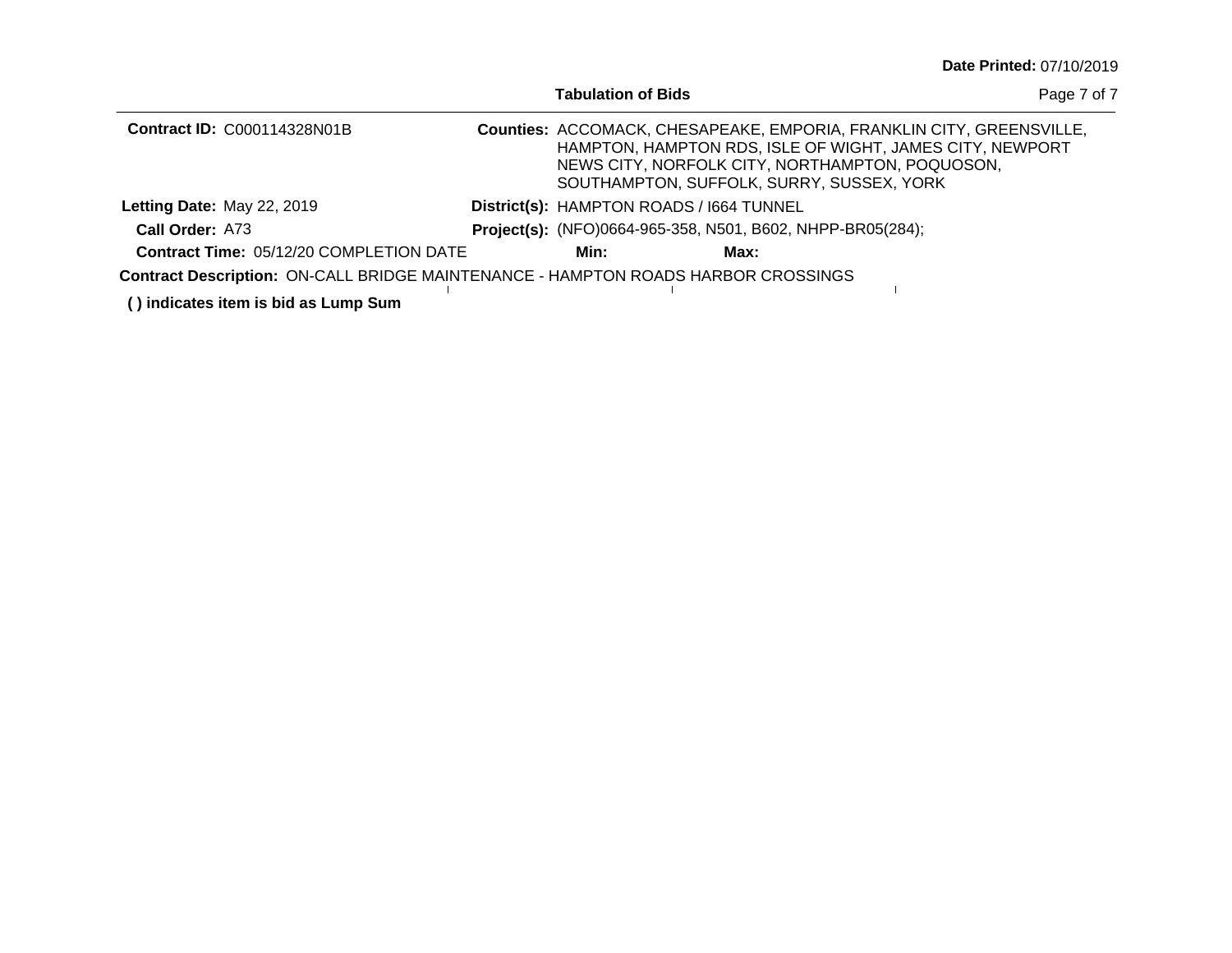|                     |                                                                                          |                  | <b>Vendor Ranking</b>                                             |                                                                                                                                                                                                                        | Page 1 of 1 |
|---------------------|------------------------------------------------------------------------------------------|------------------|-------------------------------------------------------------------|------------------------------------------------------------------------------------------------------------------------------------------------------------------------------------------------------------------------|-------------|
| <b>Contract ID:</b> | C000114328N01B                                                                           | <b>Counties:</b> |                                                                   | ACCOMACK, CHESAPEAKE, EMPORIA, FRANKLIN CITY, GREENSVILLE,<br>HAMPTON, HAMPTON RDS, ISLE OF WIGHT, JAMES CITY, NEWPORT<br>NEWS CITY, NORFOLK CITY, NORTHAMPTON, POQUOSON,<br>SOUTHAMPTON, SUFFOLK, SURRY, SUSSEX, YORK |             |
|                     | <b>Letting Date: May 22, 2019 10:00 AM</b>                                               |                  | District(s): HAMPTON ROADS / 1664 TUNNEL                          |                                                                                                                                                                                                                        |             |
| <b>Call Order:</b>  | A73                                                                                      |                  | <b>Project(s):</b> (NFO)0664-965-358, N501, B602, NHPP-BR05(284); |                                                                                                                                                                                                                        |             |
|                     | <b>Contract Time: 05/12/20 COMPLETION DATE</b>                                           |                  | Min:<br>Max:                                                      |                                                                                                                                                                                                                        |             |
|                     | <b>Contract Description: ON-CALL BRIDGE MAINTENANCE - HAMPTON ROADS HARBOR CROSSINGS</b> |                  |                                                                   |                                                                                                                                                                                                                        |             |

| Rank |                  | <b>Vendor ID/Name</b>               | <b>Total Bid</b> | <b>Percent Of Low</b><br><b>Bid</b> |
|------|------------------|-------------------------------------|------------------|-------------------------------------|
|      | C <sub>176</sub> | COASTAL GUNITE CONSTRUCTION COMPANY | \$3,989,410.00   | 100.00%                             |
|      | C <sub>333</sub> | CURTIS CONTRACTING, INC.            | \$5,866,000.00   | 147.04%                             |
|      | M683             | M. D. MILLER CO., INC.              | \$8,648,018.00   | 216.77%                             |

and the control of the control of the control of the control of the control of the control of the control of the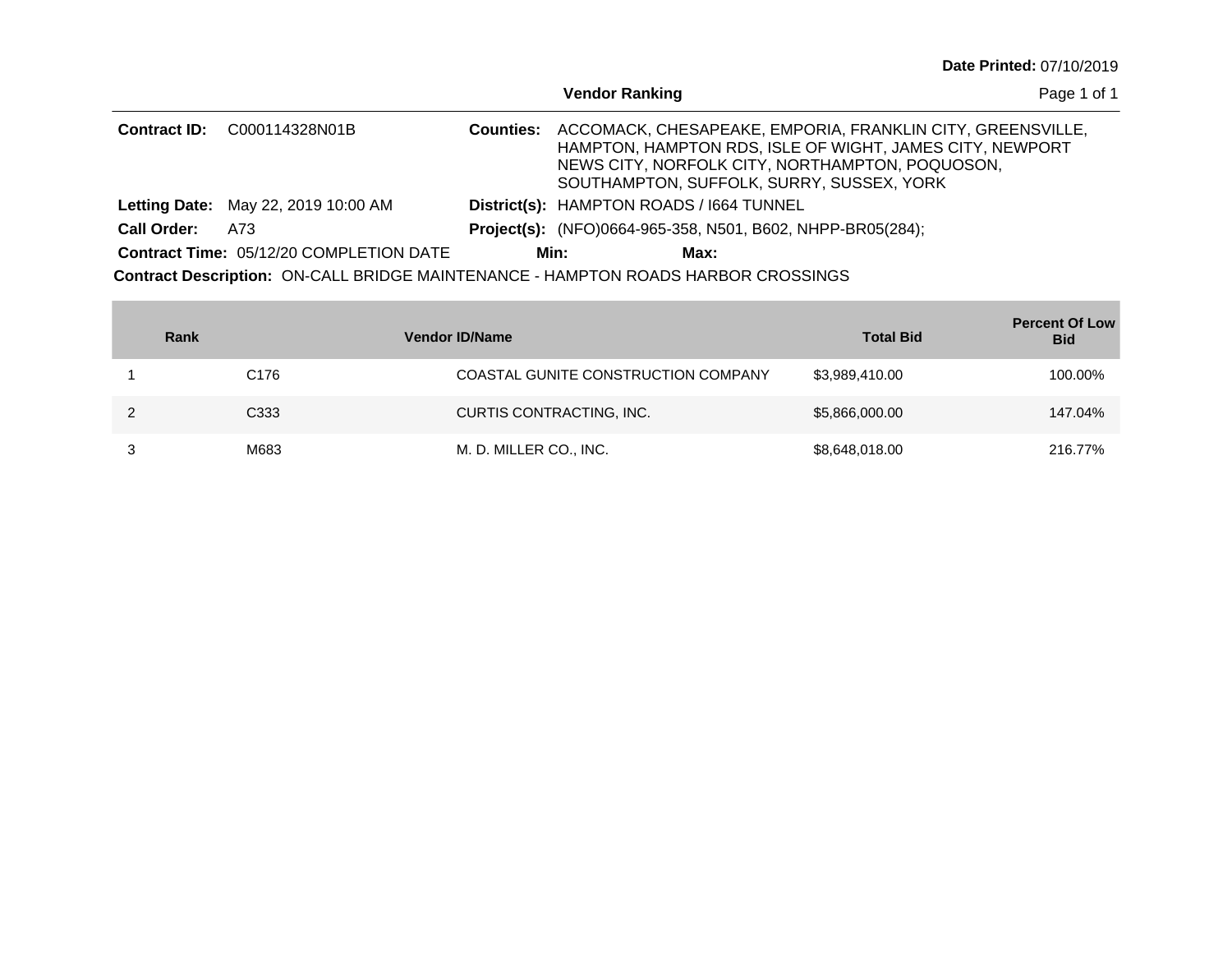**Tabulation of Bids**

Page 1 of 9

| <b>Contract ID: C000114573N01B</b> |                                                        |                                                                  | Counties: ALLEGHANY, AUGUSTA, BATH, CLARKE, FREDERICK, HIGHLAND, PAGE,<br>ROCKBRIDGE, ROCKINGHAM, SHENANDOAH, WARREN |                                       |                                                       |                         |                   |                   |  |
|------------------------------------|--------------------------------------------------------|------------------------------------------------------------------|----------------------------------------------------------------------------------------------------------------------|---------------------------------------|-------------------------------------------------------|-------------------------|-------------------|-------------------|--|
|                                    | Letting Date: May 22, 2019                             |                                                                  | District(s): STAUNTON / DISTRICTWIDE OR OFFICE                                                                       |                                       |                                                       |                         |                   |                   |  |
|                                    | Call Order: A75                                        |                                                                  |                                                                                                                      |                                       | Project(s): (NFO)DEMO-968-518, R201, STP-968-8 (101); |                         |                   |                   |  |
|                                    |                                                        | Contract Time: 08/28/20 COMPLETION DATE                          |                                                                                                                      | Min:                                  | Max:                                                  |                         |                   |                   |  |
|                                    |                                                        | Contract Description: ON-CALL STRUCTURE DEMO AND ABESTOS REMOVAL |                                                                                                                      |                                       |                                                       |                         |                   |                   |  |
|                                    | Line No / Item ID<br><b>Item Description</b>           |                                                                  |                                                                                                                      | (1) S. B. COX,<br><b>INCORPORATED</b> |                                                       | (2) C.M. MUNDEN, L.L.C. |                   | (3) WACO, INC.    |  |
|                                    | Alt Set / Alt Member                                   | <b>Quantity and Units</b>                                        | <b>Unit Price</b>                                                                                                    | <b>Ext Amount</b>                     | <b>Unit Price</b>                                     | <b>Ext Amount</b>       | <b>Unit Price</b> | <b>Ext Amount</b> |  |
| <b>SECTION:</b>                    | 0001                                                   | <b>REGULAR ITEMS</b>                                             | Cat Alt Set:                                                                                                         |                                       | <b>Cat Alt Member:</b>                                |                         | LCC:              |                   |  |
| 0010                               | 00098                                                  | 4.000                                                            | 5,000.00000                                                                                                          | 20,000.00                             | 2,000.00000                                           | 8,000.00                | 4,000.00000       | 16,000.00         |  |
| <b>MOBILIZATION</b>                | <b>NS MOBILIZATION SITE</b>                            | EA                                                               |                                                                                                                      |                                       |                                                       |                         |                   |                   |  |
| 0020                               | 00118                                                  | 20,000                                                           | 12.00000                                                                                                             | 240.00                                | 150.00000                                             | 3,000.00                | 50.00000          | 1,000.00          |  |
| AND RUBBISH                        | <b>NS EXCAVATION REMOVE DEBRIS</b>                     | <b>CY</b>                                                        |                                                                                                                      |                                       |                                                       |                         |                   |                   |  |
| 0030                               | 00140                                                  | 1,000.000                                                        | 5.00000                                                                                                              | 5,000.00                              | 35.00000                                              | 35,000.00               | 7.00000           | 7,000.00          |  |
|                                    | <b>BORROW EXCAVATION</b>                               | <b>CY</b>                                                        |                                                                                                                      |                                       |                                                       |                         |                   |                   |  |
| 0040                               | 24502                                                  | 2.000                                                            | 9,750.00000                                                                                                          | 19,500.00                             | 2,000.00000                                           | 4,000.00                | 600.00000         | 1,200.00          |  |
|                                    | NS REMOVE EXIST. HOTEL SIGN                            | EA                                                               |                                                                                                                      |                                       |                                                       |                         |                   |                   |  |
| 0050                               | 24602                                                  | 2,000.000                                                        | 1.50000                                                                                                              | 3,000.00                              | 3.00000                                               | 6,000.00                | 2.00000           | 4,000.00          |  |
|                                    | NS REMOVE EXIST. FENCE<br><b>REMOVE EXISTING FENCE</b> | LF                                                               |                                                                                                                      |                                       |                                                       |                         |                   |                   |  |
| 0060                               | 24702                                                  | 10.000                                                           | 97.00000                                                                                                             | 970.00                                | 250.00000                                             | 2,500.00                | 100.00000         | 1,000.00          |  |
|                                    | NS REMOVE EXIST. COLUMNS                               | EA                                                               |                                                                                                                      |                                       |                                                       |                         |                   |                   |  |
| 0070                               | 24702                                                  | 20.000                                                           | 50.00000                                                                                                             | 1,000.00                              | 350.00000                                             | 7,000.00                | 240.00000         | 4,800.00          |  |
| <b>CHIMNEY</b>                     | NS REMOVE EXIST. NF ASBESTOS                           | EA                                                               |                                                                                                                      |                                       |                                                       |                         |                   |                   |  |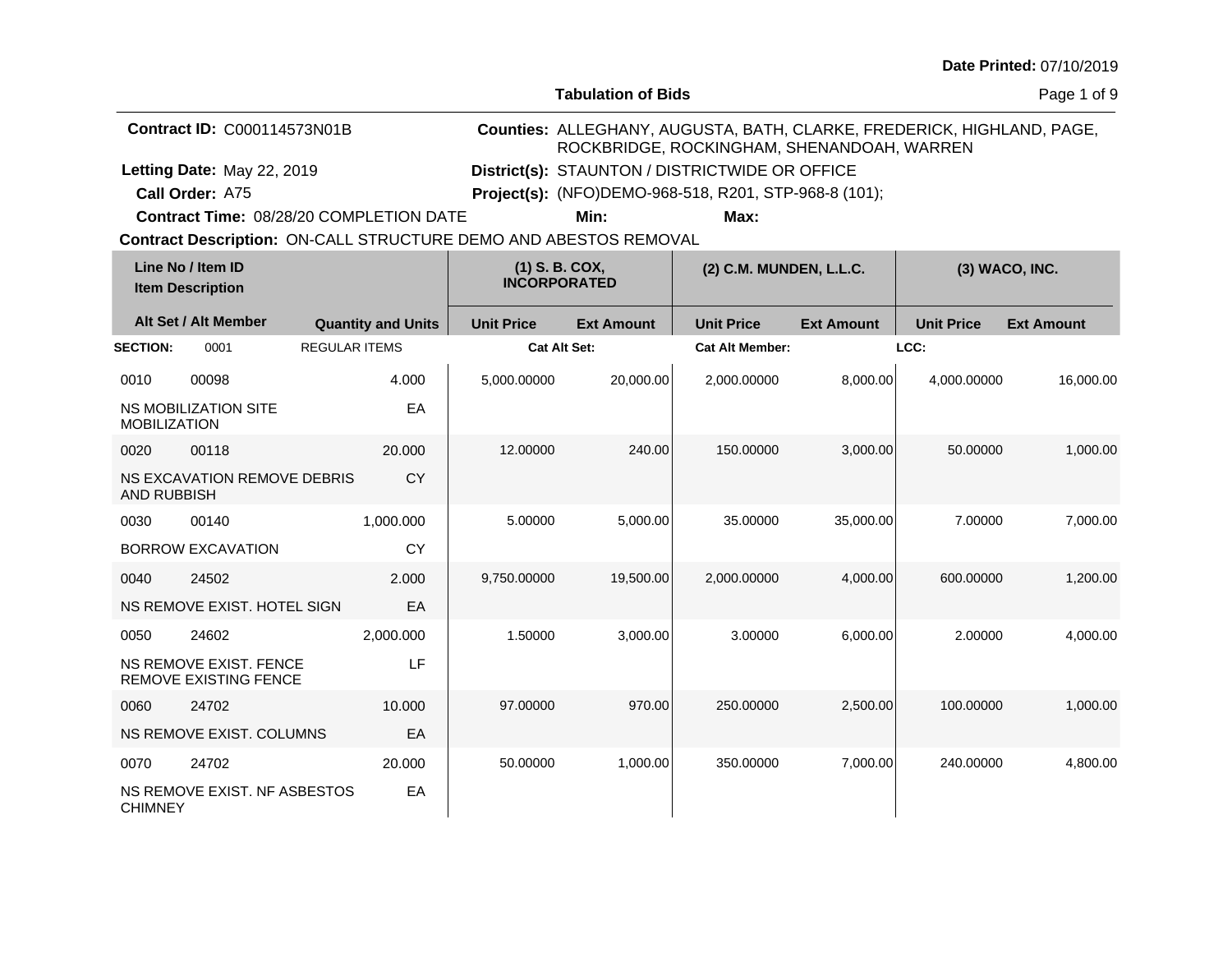| Date Printed: 07/10/2019 |  |
|--------------------------|--|
|--------------------------|--|

**Tabulation of Bids**

| <b>Contract ID: C000114573N01B</b> |                                                                  |                           |                                       |                                                       | Counties: ALLEGHANY, AUGUSTA, BATH, CLARKE, FREDERICK, HIGHLAND, PAGE,<br>ROCKBRIDGE, ROCKINGHAM, SHENANDOAH, WARREN |                   |                   |                   |  |
|------------------------------------|------------------------------------------------------------------|---------------------------|---------------------------------------|-------------------------------------------------------|----------------------------------------------------------------------------------------------------------------------|-------------------|-------------------|-------------------|--|
|                                    | Letting Date: May 22, 2019                                       |                           |                                       | District(s): STAUNTON / DISTRICTWIDE OR OFFICE        |                                                                                                                      |                   |                   |                   |  |
|                                    | Call Order: A75                                                  |                           |                                       | Project(s): (NFO)DEMO-968-518, R201, STP-968-8 (101); |                                                                                                                      |                   |                   |                   |  |
|                                    | Contract Time: 08/28/20 COMPLETION DATE                          |                           |                                       | Min:                                                  | Max:                                                                                                                 |                   |                   |                   |  |
|                                    | Contract Description: ON-CALL STRUCTURE DEMO AND ABESTOS REMOVAL |                           |                                       |                                                       |                                                                                                                      |                   |                   |                   |  |
|                                    | Line No / Item ID<br><b>Item Description</b>                     |                           | (1) S. B. COX,<br><b>INCORPORATED</b> |                                                       | (2) C.M. MUNDEN, L.L.C.                                                                                              |                   |                   | (3) WACO, INC.    |  |
|                                    | Alt Set / Alt Member                                             | <b>Quantity and Units</b> | <b>Unit Price</b>                     | <b>Ext Amount</b>                                     | <b>Unit Price</b>                                                                                                    | <b>Ext Amount</b> | <b>Unit Price</b> | <b>Ext Amount</b> |  |
| <b>SECTION:</b>                    | 0001                                                             | <b>REGULAR ITEMS</b>      | Cat Alt Set:                          |                                                       | <b>Cat Alt Member:</b>                                                                                               |                   | LCC:              |                   |  |
| 0080                               | 24702                                                            | 18,000                    | 75.00000                              | 1,350.00                                              | 250.00000                                                                                                            | 4,500.00          | 90.00000          | 1,620.00          |  |
| <b>DOORS</b>                       | NS REMOVE EXIST. NF ASBESTOS                                     | EA                        |                                       |                                                       |                                                                                                                      |                   |                   |                   |  |
| 0090                               | 24702                                                            | 75.000                    | 100.00000                             | 7,500.00                                              | 150.00000                                                                                                            | 11,250.00         | 144.00000         | 10,800.00         |  |
| <b>WINDOWS</b>                     | NS REMOVE EXIST. NF ASBESTOS                                     | EA                        |                                       |                                                       |                                                                                                                      |                   |                   |                   |  |
| 0100                               | 24702                                                            | 22,000                    | 495.00000                             | 10,890.00                                             | 250.00000                                                                                                            | 5,500.00          | 600.00000         | 13,200.00         |  |
|                                    | NS REMOVE EXIST. SIGN                                            | EA                        |                                       |                                                       |                                                                                                                      |                   |                   |                   |  |
| 0110                               | 24702                                                            | 5.000                     | 575.00000                             | 2,875.00                                              | 250.00000                                                                                                            | 1,250.00          | 75.00000          | 375.00            |  |
| <b>BASE</b>                        | NS REMOVE EXIST, VACUUM AND                                      | EA                        |                                       |                                                       |                                                                                                                      |                   |                   |                   |  |
| 0120                               | 27430                                                            | 50.000                    | 6.00000                               | 300.00                                                | 50.00000                                                                                                             | 2,500.00          | 4.00000           | 200.00            |  |
| <b>EXCAVATION</b>                  | SILTATION CONTROL                                                | <b>CY</b>                 |                                       |                                                       |                                                                                                                      |                   |                   |                   |  |
| 0130                               | 27505                                                            | 1,500.000                 | 1.95000                               | 2,925.00                                              | 3.00000                                                                                                              | 4,500.00          | 3.50000           | 5,250.00          |  |
|                                    | TEMP. SILT FENCE TYPE A                                          | LF                        |                                       |                                                       |                                                                                                                      |                   |                   |                   |  |
| 0140                               | 27600                                                            | 50.000                    | 900.00000                             | 45,000.00                                             | 1,000.00000                                                                                                          | 50,000.00         | 2,000.00000       | 100,000.00        |  |
| <b>CLOSING WELL</b>                |                                                                  | EA                        |                                       |                                                       |                                                                                                                      |                   |                   |                   |  |
| 0150                               | 27700                                                            | 50.000                    | 375.00000                             | 18,750.00                                             | 600.00000                                                                                                            | 30,000.00         | 800.00000         | 40,000.00         |  |
| REMOVAL TY. A                      | UNDERGROUND STORAGE TANK                                         | EA                        |                                       |                                                       |                                                                                                                      |                   |                   |                   |  |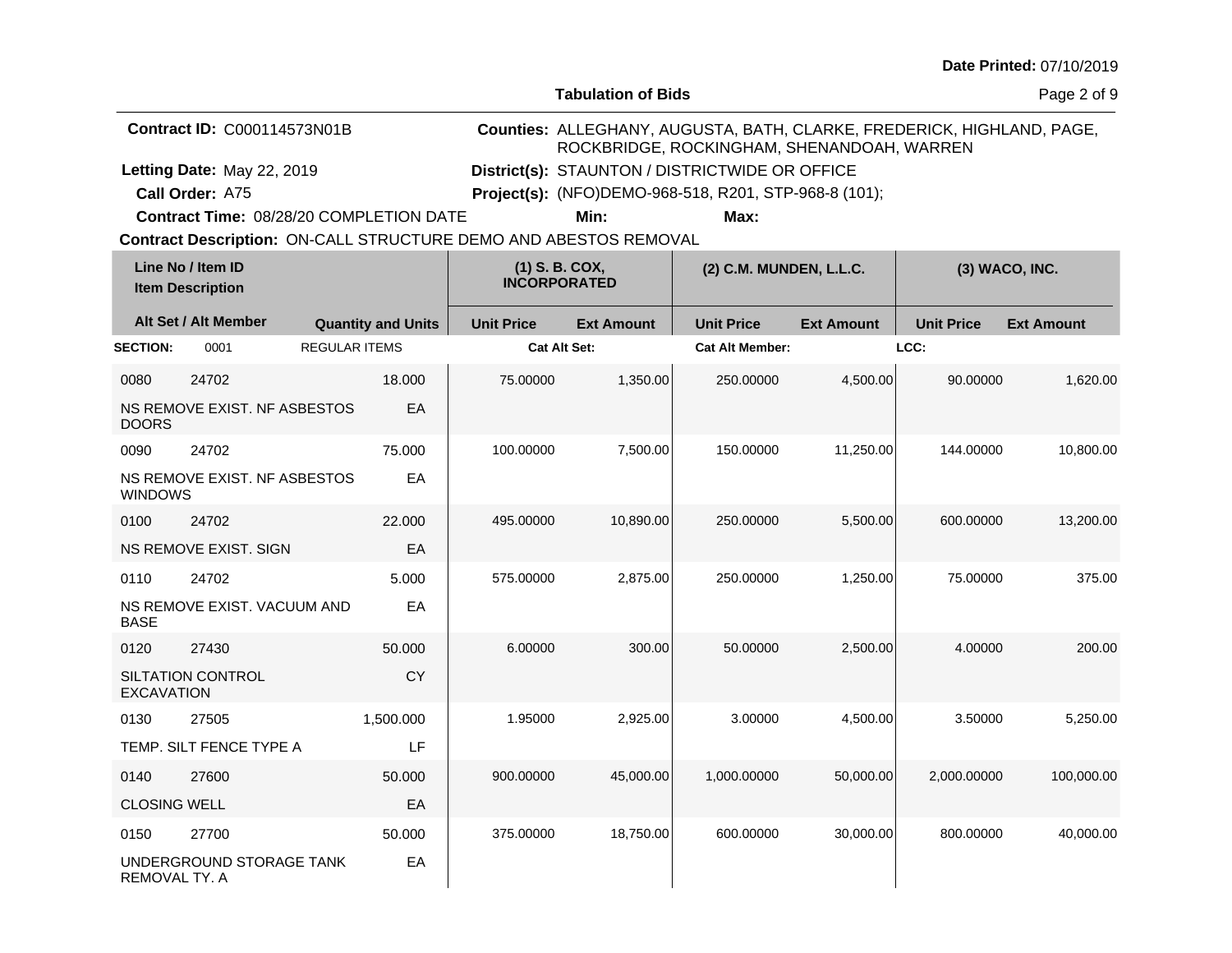| Date Printed: 07/10/2019 |  |
|--------------------------|--|
|--------------------------|--|

**Tabulation of Bids**

|                      | <b>Contract ID: C000114573N01B</b>                               |                           | Counties: ALLEGHANY, AUGUSTA, BATH, CLARKE, FREDERICK, HIGHLAND, PAGE,<br>ROCKBRIDGE, ROCKINGHAM, SHENANDOAH, WARREN |                                                       |                         |                   |                   |                   |  |  |
|----------------------|------------------------------------------------------------------|---------------------------|----------------------------------------------------------------------------------------------------------------------|-------------------------------------------------------|-------------------------|-------------------|-------------------|-------------------|--|--|
|                      | Letting Date: May 22, 2019                                       |                           | District(s): STAUNTON / DISTRICTWIDE OR OFFICE                                                                       |                                                       |                         |                   |                   |                   |  |  |
|                      | Call Order: A75                                                  |                           |                                                                                                                      | Project(s): (NFO)DEMO-968-518, R201, STP-968-8 (101); |                         |                   |                   |                   |  |  |
|                      | Contract Time: 08/28/20 COMPLETION DATE                          |                           |                                                                                                                      | Min:                                                  | Max:                    |                   |                   |                   |  |  |
|                      | Contract Description: ON-CALL STRUCTURE DEMO AND ABESTOS REMOVAL |                           |                                                                                                                      |                                                       |                         |                   |                   |                   |  |  |
|                      | Line No / Item ID<br><b>Item Description</b>                     |                           | $(1)$ S. B. COX,<br><b>INCORPORATED</b>                                                                              |                                                       | (2) C.M. MUNDEN, L.L.C. |                   |                   | (3) WACO, INC.    |  |  |
|                      | Alt Set / Alt Member                                             | <b>Quantity and Units</b> | <b>Unit Price</b>                                                                                                    | <b>Ext Amount</b>                                     | <b>Unit Price</b>       | <b>Ext Amount</b> | <b>Unit Price</b> | <b>Ext Amount</b> |  |  |
| <b>SECTION:</b>      | 0001                                                             | <b>REGULAR ITEMS</b>      |                                                                                                                      | <b>Cat Alt Set:</b>                                   | <b>Cat Alt Member:</b>  |                   | LCC:              |                   |  |  |
| 0160                 | 27702                                                            | 12.000                    | 250,00000                                                                                                            | 3,000.00                                              | 1,200.00000             | 14,400.00         | 1,000.00000       | 12,000.00         |  |  |
| REMOVAL TY. B        | UNDERGROUND STORAGE TANK                                         | EA                        |                                                                                                                      |                                                       |                         |                   |                   |                   |  |  |
| 0170                 | 27704                                                            | 8.000                     | 250.00000                                                                                                            | 2,000.00                                              | 5,500.00000             | 44,000.00         | 1,200.00000       | 9,600.00          |  |  |
| <b>REMOVAL TY, C</b> | UNDERGROUND STORAGE TANK                                         | EA                        |                                                                                                                      |                                                       |                         |                   |                   |                   |  |  |
| 0180                 | 27706                                                            | 12.000                    | 415.00000                                                                                                            | 4,980.00                                              | 8,000.00000             | 96,000.00         | 1.500.00000       | 18,000.00         |  |  |
| REMOVAL TY. D        | UNDERGROUND STORAGE TANK                                         | EA                        |                                                                                                                      |                                                       |                         |                   |                   |                   |  |  |
| 0190                 | 38951                                                            | 100.000                   | 18.00000                                                                                                             | 1,800.00                                              | 5.00000                 | 500.00            | 7.00000           | 700.00            |  |  |
|                      | NS LANDSCAPE CLEAR PARCEL                                        | SY                        |                                                                                                                      |                                                       |                         |                   |                   |                   |  |  |
| 0200                 | 49012                                                            | 25,000                    | 200.00000                                                                                                            | 5,000.00                                              | 200.00000               | 5,000.00          | 300.00000         | 7,500.00          |  |  |
|                      | NS UTILITIES REMOVE LIGHT<br>POLE AND FOUNDATION                 | EA                        |                                                                                                                      |                                                       |                         |                   |                   |                   |  |  |
| 0210                 | 70001                                                            | 40,000.000                | 2.00000                                                                                                              | 80,000.00                                             | 3.50000                 | 140,000.00        | 2.50000           | 100,000.00        |  |  |
| <b>BASEMENT</b>      | NS DEMOLITION OF BLDGS                                           | <b>SF</b>                 |                                                                                                                      |                                                       |                         |                   |                   |                   |  |  |
| 0220                 | 70001                                                            | 20,000.000                | 8.80000                                                                                                              | 176,000.00                                            | 3.00000                 | 60,000.00         | 2.00000           | 40,000.00         |  |  |
| <b>CONCRETE SLAB</b> | NS DEMOLITION OF BLDGS                                           | <b>SF</b>                 |                                                                                                                      |                                                       |                         |                   |                   |                   |  |  |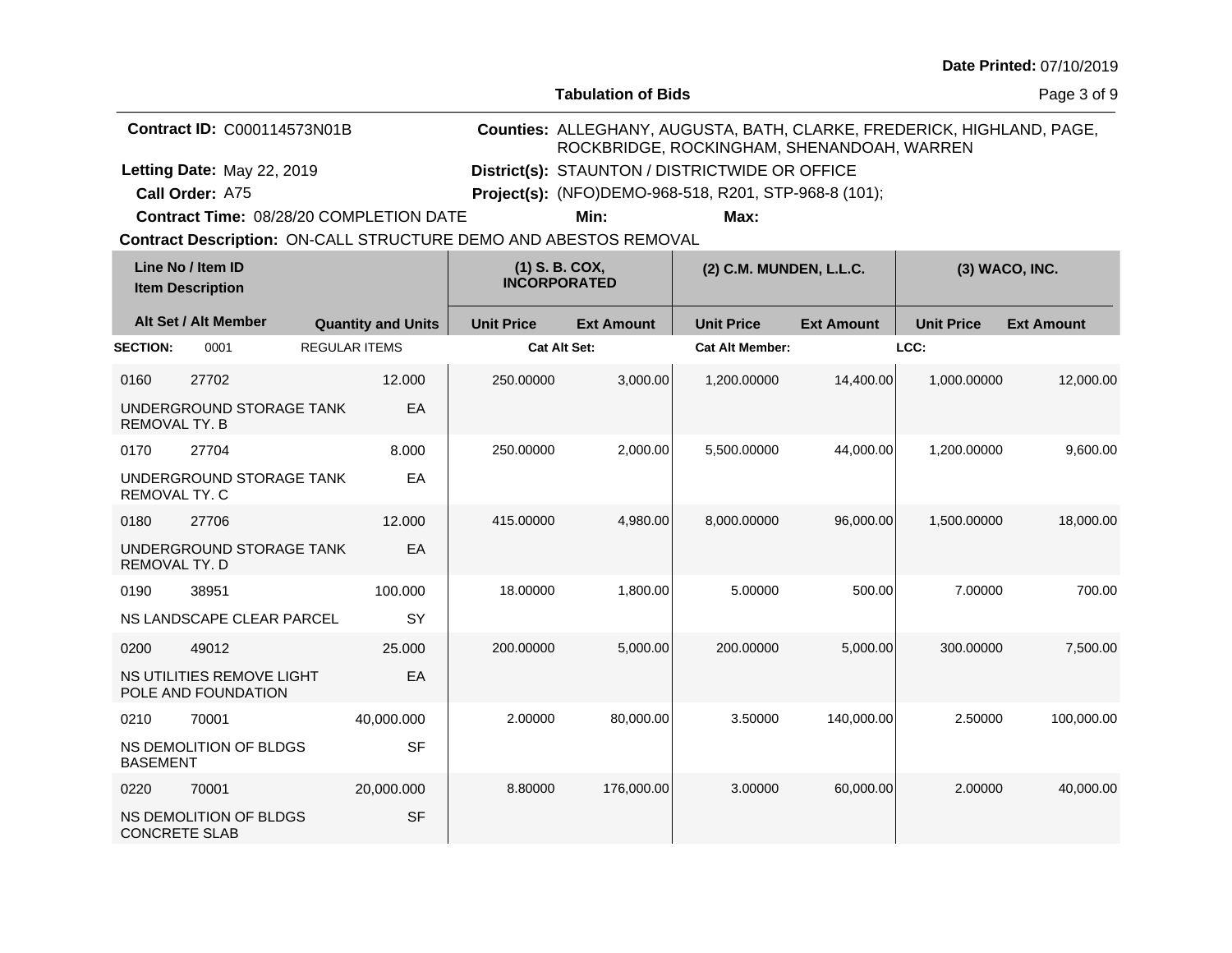**Tabulation of Bids**

Page 4 of 9

|                                              | <b>Contract ID: C000114573N01B</b>                                      | <b>Counties: ALLEGHANY, AUGUSTA, BATH, CLARKE, FREDERICK, HIGHLAND, PAGE,</b><br>ROCKBRIDGE, ROCKINGHAM, SHENANDOAH, WARREN |                                                                    |                   |                                                       |                   |                   |                   |
|----------------------------------------------|-------------------------------------------------------------------------|-----------------------------------------------------------------------------------------------------------------------------|--------------------------------------------------------------------|-------------------|-------------------------------------------------------|-------------------|-------------------|-------------------|
|                                              | Letting Date: May 22, 2019                                              |                                                                                                                             |                                                                    |                   | District(s): STAUNTON / DISTRICTWIDE OR OFFICE        |                   |                   |                   |
|                                              | Call Order: A75                                                         |                                                                                                                             |                                                                    |                   | Project(s): (NFO)DEMO-968-518, R201, STP-968-8 (101); |                   |                   |                   |
|                                              |                                                                         | <b>Contract Time: 08/28/20 COMPLETION DATE</b>                                                                              |                                                                    | Min:              | Max:                                                  |                   |                   |                   |
|                                              | <b>Contract Description: ON-CALL STRUCTURE DEMO AND ABESTOS REMOVAL</b> |                                                                                                                             |                                                                    |                   |                                                       |                   |                   |                   |
| Line No / Item ID<br><b>Item Description</b> |                                                                         |                                                                                                                             | $(1)$ S. B. COX,<br>(2) C.M. MUNDEN, L.L.C.<br><b>INCORPORATED</b> |                   | $(3)$ WACO, INC.                                      |                   |                   |                   |
|                                              | Alt Set / Alt Member                                                    | <b>Quantity and Units</b>                                                                                                   | <b>Unit Price</b>                                                  | <b>Ext Amount</b> | <b>Unit Price</b>                                     | <b>Ext Amount</b> | <b>Unit Price</b> | <b>Ext Amount</b> |
| <b>SECTION:</b>                              | 0001                                                                    | <b>REGULAR ITEMS</b>                                                                                                        |                                                                    | Cat Alt Set:      | <b>Cat Alt Member:</b>                                |                   | LCC:              |                   |
| 0230                                         | 70001                                                                   | 4.000.000                                                                                                                   | 0.10000                                                            | 400.00            | 3.05000                                               | 12,200,00         | 1.50000           | 6.000.00          |
| <b>PORCH</b>                                 | NS DEMOLITION OF BLDGS                                                  | <b>SF</b>                                                                                                                   |                                                                    |                   |                                                       |                   |                   |                   |
| 0240                                         | 70001                                                                   | 2.000                                                                                                                       | 20,00000                                                           | 40.00             | 100.00000                                             | 200.00            | 200,00000         | 400.00            |
|                                              | MO DEMOUTION OF BLDCC                                                   | $\sim$ $\sim$                                                                                                               |                                                                    |                   |                                                       |                   |                   |                   |

| <b>PORCH</b>         |                             | ັ          |          |            |           |            |           |            |
|----------------------|-----------------------------|------------|----------|------------|-----------|------------|-----------|------------|
| 0240                 | 70001                       | 2.000      | 20.00000 | 40.00      | 100.00000 | 200.00     | 200.00000 | 400.00     |
| <b>REMOVE CANOPY</b> | NS DEMOLITION OF BLDGS      | <b>SF</b>  |          |            |           |            |           |            |
| 0250                 | 70001                       | 20,000.000 | 5.60000  | 112,000.00 | 4.95000   | 99,000.00  | 6.00000   | 120,000.00 |
| F <sub>1</sub>       | NS DEMOLITION OF BLDGS TYPE | <b>SF</b>  |          |            |           |            |           |            |
| 0260                 | 70001                       | 80,000.000 | 4.25000  | 340,000.00 | 4.90000   | 392,000.00 | 5.34000   | 427,200.00 |
| F <sub>2</sub>       | NS DEMOLITION OF BLDGS TYPE | <b>SF</b>  |          |            |           |            |           |            |
| 0270                 | 70001                       | 14,400.000 | 5.10000  | 73,440.00  | 4.65000   | 66,960.00  | 5.34000   | 76,896.00  |
| F <sub>3</sub>       | NS DEMOLITION OF BLDGS TYPE | <b>SF</b>  |          |            |           |            |           |            |
| 0280                 | 70001                       | 40,000.000 | 4.40000  | 176,000.00 | 4.25000   | 170,000.00 | 5.34000   | 213,600.00 |
| F <sub>4</sub>       | NS DEMOLITION OF BLDGS TYPE | <b>SF</b>  |          |            |           |            |           |            |
| 0290                 | 70001                       | 11,000.000 | 5.15000  | 56,650.00  | 4.25000   | 46,750.00  | 6.48000   | 71,280.00  |
| M1                   | NS DEMOLITION OF BLDGS TYPE | <b>SF</b>  |          |            |           |            |           |            |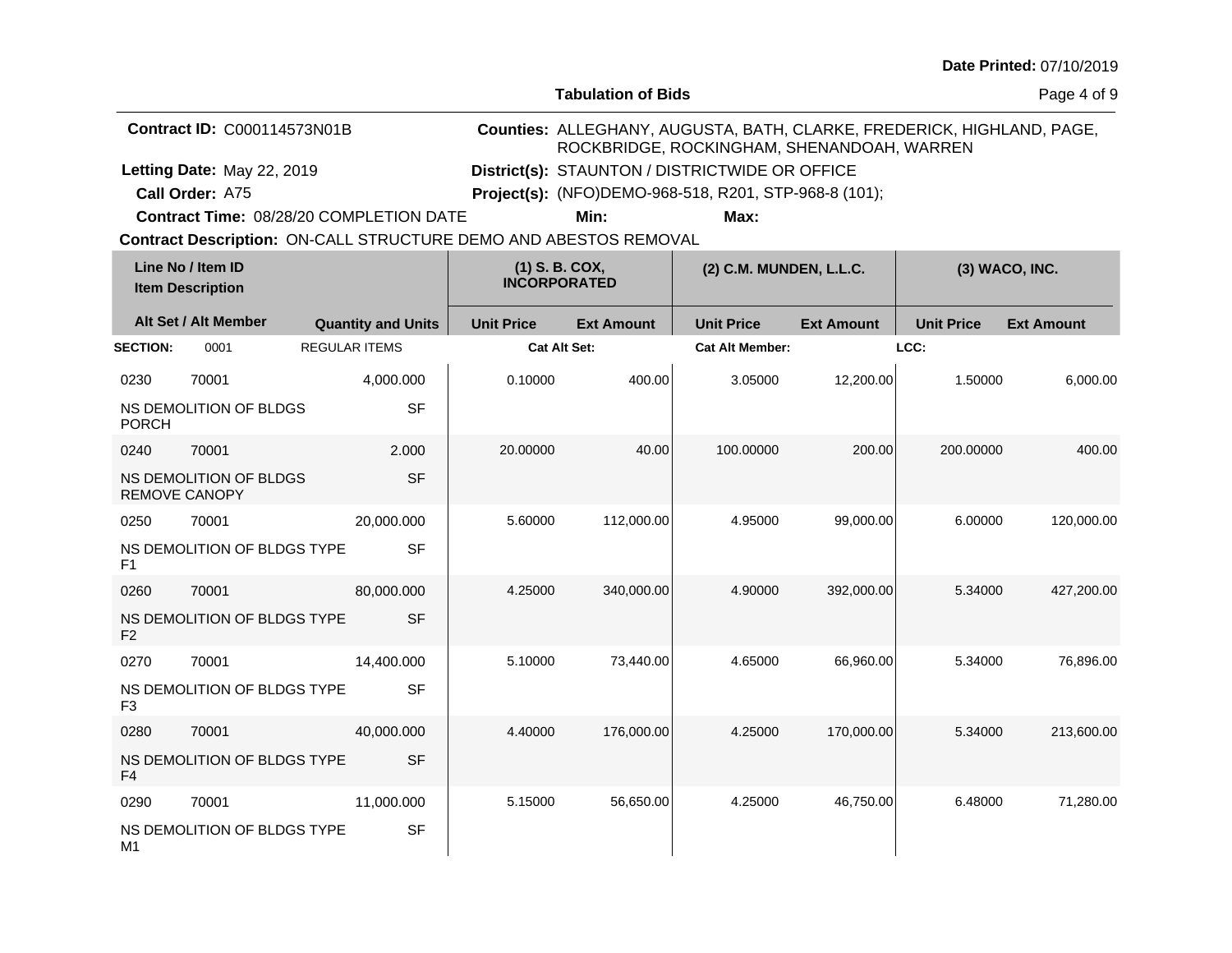| <b>Date Printed: 07/10/2019</b> |  |
|---------------------------------|--|
|---------------------------------|--|

**Tabulation of Bids**

Page 5 of 9

| <b>Contract ID: C000114573N01B</b> |                                                                               |                           |                                         | Counties: ALLEGHANY, AUGUSTA, BATH, CLARKE, FREDERICK, HIGHLAND, PAGE,<br>ROCKBRIDGE, ROCKINGHAM, SHENANDOAH, WARREN |                                                       |                   |                   |                   |  |  |
|------------------------------------|-------------------------------------------------------------------------------|---------------------------|-----------------------------------------|----------------------------------------------------------------------------------------------------------------------|-------------------------------------------------------|-------------------|-------------------|-------------------|--|--|
|                                    | Letting Date: May 22, 2019                                                    |                           |                                         | District(s): STAUNTON / DISTRICTWIDE OR OFFICE                                                                       |                                                       |                   |                   |                   |  |  |
|                                    | Call Order: A75                                                               |                           |                                         |                                                                                                                      | Project(s): (NFO)DEMO-968-518, R201, STP-968-8 (101); |                   |                   |                   |  |  |
|                                    | <b>Contract Time: 08/28/20 COMPLETION DATE</b>                                |                           |                                         | Min:                                                                                                                 | Max:                                                  |                   |                   |                   |  |  |
|                                    | Contract Description: ON-CALL STRUCTURE DEMO AND ABESTOS REMOVAL              |                           |                                         |                                                                                                                      |                                                       |                   |                   |                   |  |  |
|                                    | Line No / Item ID<br><b>Item Description</b>                                  |                           | $(1)$ S. B. COX,<br><b>INCORPORATED</b> |                                                                                                                      | (2) C.M. MUNDEN, L.L.C.                               |                   |                   | (3) WACO, INC.    |  |  |
|                                    | Alt Set / Alt Member                                                          | <b>Quantity and Units</b> | <b>Unit Price</b>                       | <b>Ext Amount</b>                                                                                                    | <b>Unit Price</b>                                     | <b>Ext Amount</b> | <b>Unit Price</b> | <b>Ext Amount</b> |  |  |
| <b>SECTION:</b>                    | 0001                                                                          | <b>REGULAR ITEMS</b>      |                                         | <b>Cat Alt Set:</b>                                                                                                  | <b>Cat Alt Member:</b>                                |                   | LCC:              |                   |  |  |
| 0300                               | 70001                                                                         | 7,000.000                 | 6.80000                                 | 47,600.00                                                                                                            | 4.20000                                               | 29,400.00         | 7.68000           | 53,760.00         |  |  |
| M <sub>2</sub>                     | NS DEMOLITION OF BLDGS TYPE                                                   | <b>SF</b>                 |                                         |                                                                                                                      |                                                       |                   |                   |                   |  |  |
| 0310                               | 70001                                                                         | 9,000.000                 | 5.75000                                 | 51,750.00                                                                                                            | 4.15000                                               | 37,350.00         | 6.30000           | 56,700.00         |  |  |
| M <sub>3</sub>                     | NS DEMOLITION OF BLDGS TYPE                                                   | <b>SF</b>                 |                                         |                                                                                                                      |                                                       |                   |                   |                   |  |  |
| 0320                               | 70001                                                                         | 25,000.000                | 4.80000                                 | 120,000.00                                                                                                           | 4.10000                                               | 102,500.00        | 6.30000           | 157,500.00        |  |  |
| M4                                 | NS DEMOLITION OF BLDGS TYPE                                                   | <b>SF</b>                 |                                         |                                                                                                                      |                                                       |                   |                   |                   |  |  |
| 0330                               | 70001                                                                         | 35,000.000                | 4.00000                                 | 140,000.00                                                                                                           | 4.25000                                               | 148,750.00        | 5.34000           | 186,900.00        |  |  |
| O                                  | NS DEMOLITION OF BLDGS TYPE                                                   | <b>SF</b>                 |                                         |                                                                                                                      |                                                       |                   |                   |                   |  |  |
| 0340                               | 70001                                                                         | 50,000.000                | 1.50000                                 | 75,000.00                                                                                                            | 3.25000                                               | 162,500.00        | 2.50000           | 125,000.00        |  |  |
| S                                  | NS DEMOLITION OF BLDGS TYPE                                                   | <b>SF</b>                 |                                         |                                                                                                                      |                                                       |                   |                   |                   |  |  |
| 0350                               | 70006                                                                         | 20,000.000                | 4.90000                                 | 98,000.00                                                                                                            | 5.25000                                               | 105,000.00        | 7.68000           | 153,600.00        |  |  |
| MATERIAL (ACM)                     | NS DEMOLITION WITH ACM<br><b>BUILDING TYPE F1 WITH</b><br>ASBESTOS CONTAINING | <b>SF</b>                 |                                         |                                                                                                                      |                                                       |                   |                   |                   |  |  |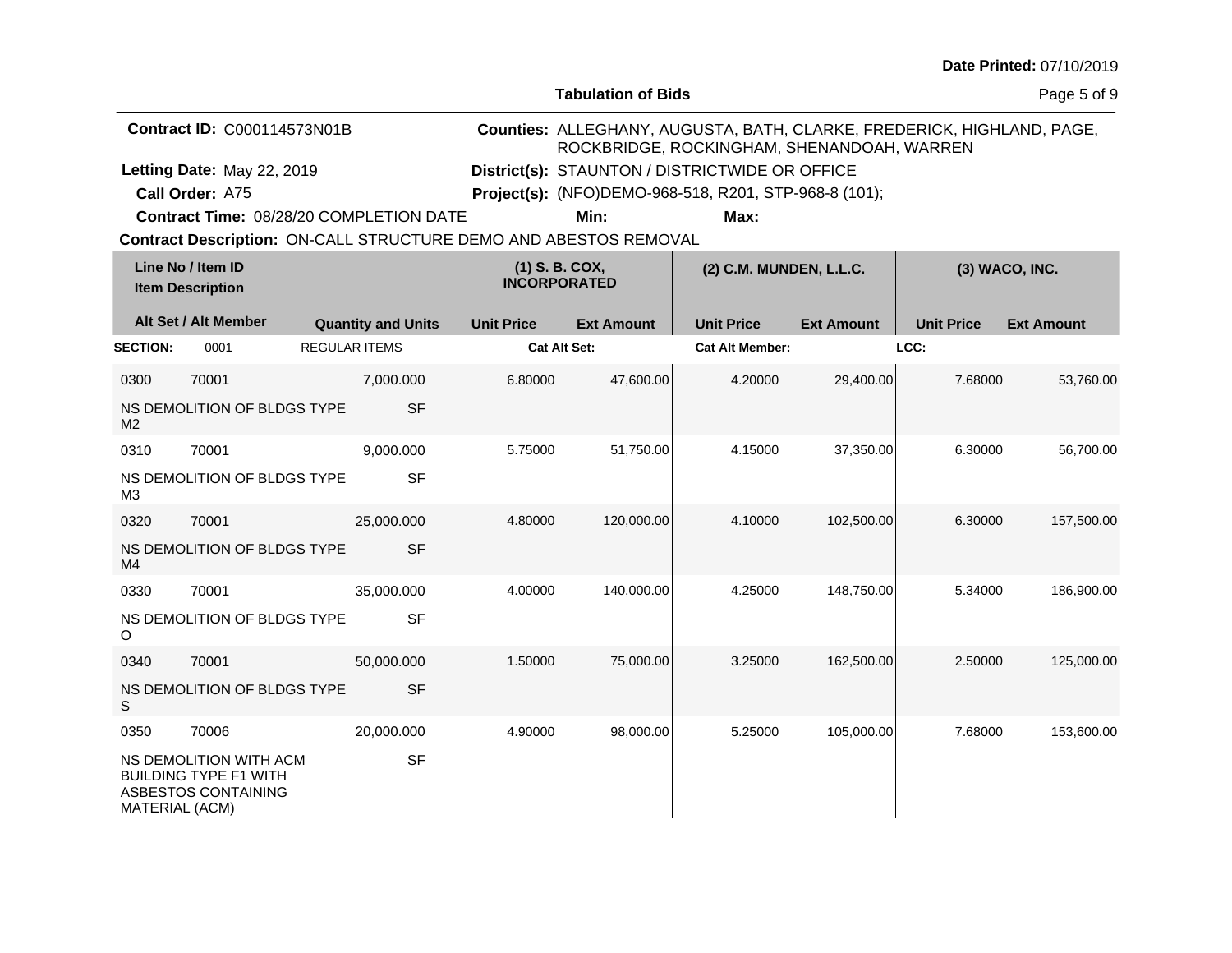| Date Printed: 07/10/2019 |  |
|--------------------------|--|
|--------------------------|--|

**Tabulation of Bids**

Page 6 of 9

|                 | <b>Contract ID: C000114573N01B</b>                                            |                                                                  | Counties: ALLEGHANY, AUGUSTA, BATH, CLARKE, FREDERICK, HIGHLAND, PAGE,<br>ROCKBRIDGE, ROCKINGHAM, SHENANDOAH, WARREN |                                                |                                                              |                   |                   |                   |  |
|-----------------|-------------------------------------------------------------------------------|------------------------------------------------------------------|----------------------------------------------------------------------------------------------------------------------|------------------------------------------------|--------------------------------------------------------------|-------------------|-------------------|-------------------|--|
|                 | Letting Date: May 22, 2019                                                    |                                                                  |                                                                                                                      | District(s): STAUNTON / DISTRICTWIDE OR OFFICE |                                                              |                   |                   |                   |  |
|                 | Call Order: A75                                                               |                                                                  |                                                                                                                      |                                                | <b>Project(s):</b> (NFO)DEMO-968-518, R201, STP-968-8 (101); |                   |                   |                   |  |
|                 |                                                                               | Contract Time: 08/28/20 COMPLETION DATE                          |                                                                                                                      | Min:                                           | Max:                                                         |                   |                   |                   |  |
|                 |                                                                               | Contract Description: ON-CALL STRUCTURE DEMO AND ABESTOS REMOVAL |                                                                                                                      |                                                |                                                              |                   |                   |                   |  |
|                 | Line No / Item ID<br><b>Item Description</b>                                  |                                                                  | (1) S. B. COX,<br><b>INCORPORATED</b>                                                                                |                                                | (2) C.M. MUNDEN, L.L.C.                                      |                   |                   | (3) WACO, INC.    |  |
|                 | Alt Set / Alt Member                                                          | <b>Quantity and Units</b>                                        | <b>Unit Price</b>                                                                                                    | <b>Ext Amount</b>                              | <b>Unit Price</b>                                            | <b>Ext Amount</b> | <b>Unit Price</b> | <b>Ext Amount</b> |  |
| <b>SECTION:</b> | 0001                                                                          | <b>REGULAR ITEMS</b>                                             | <b>Cat Alt Set:</b>                                                                                                  |                                                | <b>Cat Alt Member:</b>                                       |                   | LCC:              |                   |  |
| 0360            | 70006                                                                         | 80,000.000                                                       | 4.70000                                                                                                              | 376,000.00                                     | 4.95000                                                      | 396,000.00        | 6.40000           | 512,000.00        |  |
| MATERIAL (ACM)  | NS DEMOLITION WITH ACM<br><b>BUILDING TYPE F2 WITH</b><br>ASBESTOS CONTAINING | <b>SF</b>                                                        |                                                                                                                      |                                                |                                                              |                   |                   |                   |  |
| 0370            | 70006                                                                         | 14,400.000                                                       | 5.85000                                                                                                              | 84,240.00                                      | 4.95000                                                      | 71,280.00         | 7.92000           | 114,048.00        |  |
| MATERIAL (ACM)  | NS DEMOLITION WITH ACM<br><b>BUILDING TYPE F3 WITH</b><br>ASBESTOS CONTAINING | <b>SF</b>                                                        |                                                                                                                      |                                                |                                                              |                   |                   |                   |  |
| 0380            | 70006                                                                         | 40,000.000                                                       | 4.60000                                                                                                              | 184,000.00                                     | 4.85000                                                      | 194,000.00        | 6.40000           | 256,000.00        |  |
| MATERIAL (ACM)  | NS DEMOLITION WITH ACM<br><b>BUILDING TYPE F4 WITH</b><br>ASBESTOS CONTAINING | <b>SF</b>                                                        |                                                                                                                      |                                                |                                                              |                   |                   |                   |  |
| 0390            | 70006                                                                         | 11,000.000                                                       | 6.15000                                                                                                              | 67,650.00                                      | 4.50000                                                      | 49,500.00         | 7.50000           | 82,500.00         |  |
| MATERIAL (ACM)  | NS DEMOLITION WITH ACM<br><b>BUILDING TYPE M1 WITH</b><br>ASBESTOS CONTAINING | <b>SF</b>                                                        |                                                                                                                      |                                                |                                                              |                   |                   |                   |  |
| 0400            | 70006                                                                         | 7,000.000                                                        | 6.95000                                                                                                              | 48,650.00                                      | 4.45000                                                      | 31,150.00         | 7.50000           | 52,500.00         |  |
| MATERIAL (ACM)  | NS DEMOLITION WITH ACM<br><b>BUILDING TYPE M2 WITH</b><br>ASBESTOS CONTAINING | <b>SF</b>                                                        |                                                                                                                      |                                                |                                                              |                   |                   |                   |  |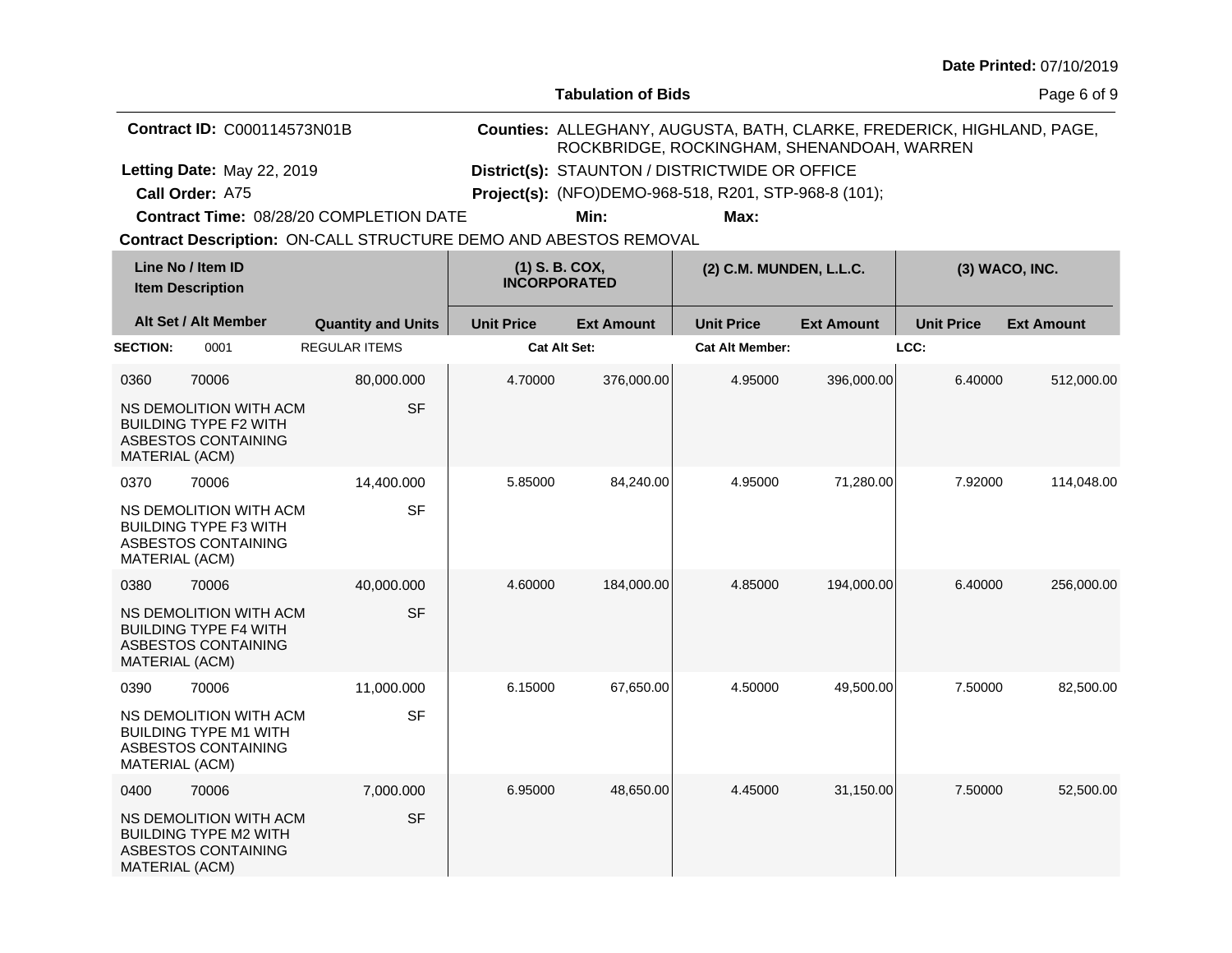**Tabulation of Bids**

Page 7 of 9

|                 | <b>Contract ID: C000114573N01B</b>                                                                    |                                                                  | Counties: ALLEGHANY, AUGUSTA, BATH, CLARKE, FREDERICK, HIGHLAND, PAGE,<br>ROCKBRIDGE, ROCKINGHAM, SHENANDOAH, WARREN |                   |                                                       |                   |                   |                   |  |
|-----------------|-------------------------------------------------------------------------------------------------------|------------------------------------------------------------------|----------------------------------------------------------------------------------------------------------------------|-------------------|-------------------------------------------------------|-------------------|-------------------|-------------------|--|
|                 | Letting Date: May 22, 2019                                                                            |                                                                  |                                                                                                                      |                   | District(s): STAUNTON / DISTRICTWIDE OR OFFICE        |                   |                   |                   |  |
|                 | Call Order: A75                                                                                       |                                                                  |                                                                                                                      |                   | Project(s): (NFO)DEMO-968-518, R201, STP-968-8 (101); |                   |                   |                   |  |
|                 |                                                                                                       | Contract Time: 08/28/20 COMPLETION DATE                          |                                                                                                                      | Min:              | Max:                                                  |                   |                   |                   |  |
|                 |                                                                                                       | Contract Description: ON-CALL STRUCTURE DEMO AND ABESTOS REMOVAL |                                                                                                                      |                   |                                                       |                   |                   |                   |  |
|                 | Line No / Item ID<br><b>Item Description</b>                                                          |                                                                  | (1) S. B. COX,<br><b>INCORPORATED</b>                                                                                |                   | (2) C.M. MUNDEN, L.L.C.                               |                   |                   | (3) WACO, INC.    |  |
|                 | Alt Set / Alt Member                                                                                  | <b>Quantity and Units</b>                                        | <b>Unit Price</b>                                                                                                    | <b>Ext Amount</b> | <b>Unit Price</b>                                     | <b>Ext Amount</b> | <b>Unit Price</b> | <b>Ext Amount</b> |  |
| <b>SECTION:</b> | 0001                                                                                                  | <b>REGULAR ITEMS</b>                                             | Cat Alt Set:                                                                                                         |                   | <b>Cat Alt Member:</b>                                |                   | LCC:              |                   |  |
| 0410            | 70006                                                                                                 | 9,000.000                                                        | 6.05000                                                                                                              | 54,450.00         | 4.40000                                               | 39,600.00         | 7.50000           | 67,500.00         |  |
|                 | NS DEMOLITION WITH ACM<br><b>BUILDING TYPE M3 WITH</b><br>ASBESTOS CONTAINING<br>MATERIAL (ACM)       | <b>SF</b>                                                        |                                                                                                                      |                   |                                                       |                   |                   |                   |  |
| 0420            | 70006                                                                                                 | 8.000.000                                                        | 6.20000                                                                                                              | 49,600.00         | 4.35000                                               | 34,800.00         | 7.50000           | 60,000.00         |  |
|                 | NS DEMOLITION WITH ACM<br><b>BUILDING TYPE M4 WITH</b><br>ASBESTOS CONTAINING<br>MATERIAL (ACM)       | <b>SF</b>                                                        |                                                                                                                      |                   |                                                       |                   |                   |                   |  |
| 0430            | 70006                                                                                                 | 2,500.000                                                        | 4.40000                                                                                                              | 11,000.00         | 5.50000                                               | 13,750.00         | 5.28000           | 13,200.00         |  |
|                 | NS DEMOLITION WITH ACM<br><b>BUILDING TYPE O WITH</b><br>ASBESTOS CONTAINING<br>MATERIAL (ACM)        | <b>SF</b>                                                        |                                                                                                                      |                   |                                                       |                   |                   |                   |  |
| 0440            | 70006                                                                                                 | 3,000.000                                                        | 2.00000                                                                                                              | 6,000.00          | 3.65000                                               | 10,950.00         | 5.28000           | 15,840.00         |  |
|                 | NS DEMOLITION WITH ACM<br><b>BUILDING TYPE S WITH</b><br>ASBESTOS CONTAINING<br><b>MATERIAL (ACM)</b> | <b>SF</b>                                                        |                                                                                                                      |                   |                                                       |                   |                   |                   |  |
| 0450            | 70010                                                                                                 | 20,000.000                                                       | 2.00000                                                                                                              | 40,000.00         | 1.00000                                               | 20,000.00         | 3.00000           | 60,000.00         |  |
|                 | <b>SITE RESTORATION</b>                                                                               | SY                                                               |                                                                                                                      |                   |                                                       |                   |                   |                   |  |
| 0460            | 70012                                                                                                 | 50.000                                                           | 195.00000                                                                                                            | 9,750.00          | 800.00000                                             | 40.000.00         | 400.00000         | 20,000,00         |  |

CLOSE SEPTIC TANK

EA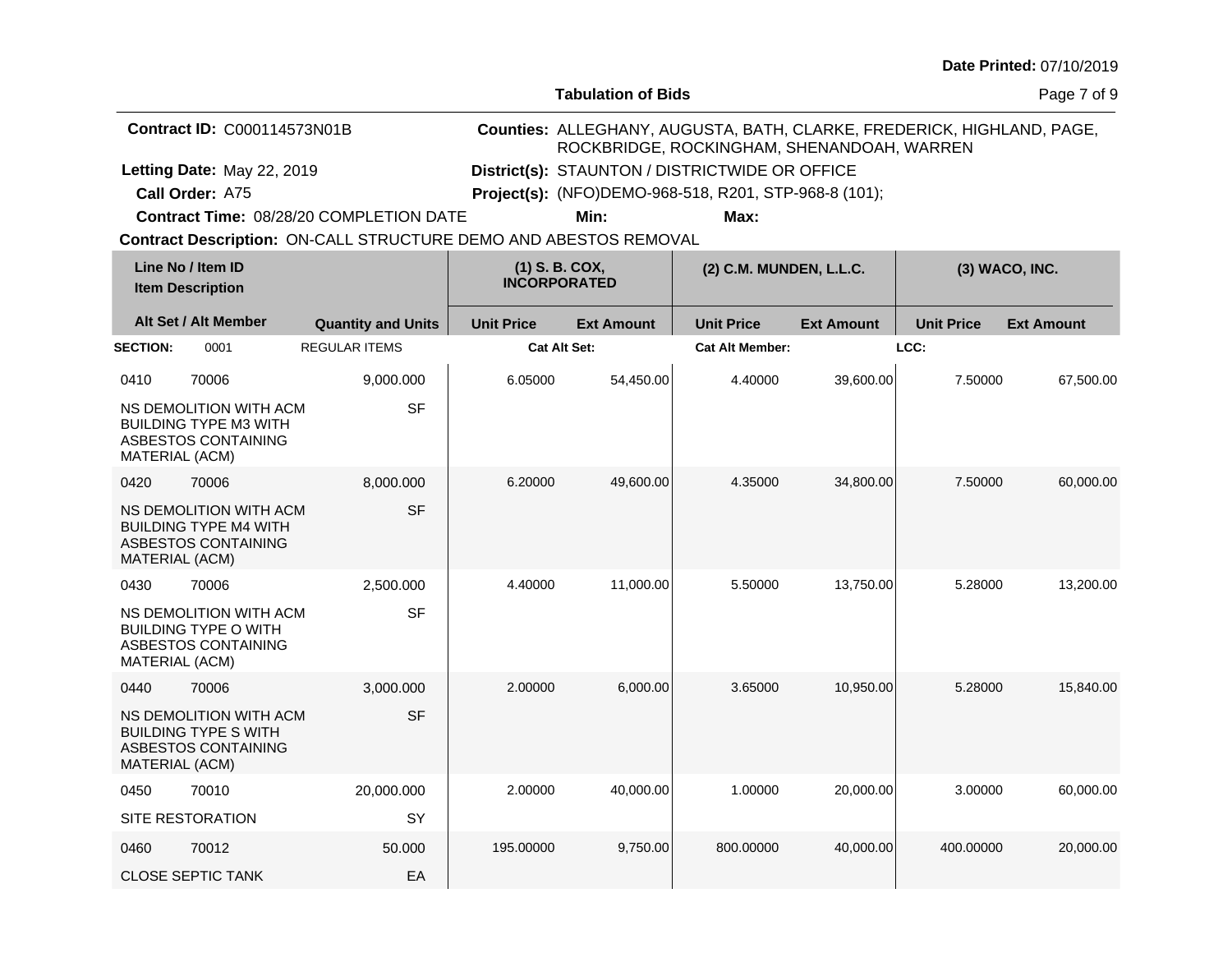| Date Printed: 07/10/2019 |  |  |
|--------------------------|--|--|
|--------------------------|--|--|

**Tabulation of Bids**

Page 8 of 9

| <b>Contract ID: C000114573N01B</b>      |                                                | Counties: ALLEGHANY, AUGUSTA, BATH, CLARKE, FREDERICK, HIGHLAND, PAGE,<br>ROCKBRIDGE, ROCKINGHAM, SHENANDOAH, WARREN |  |
|-----------------------------------------|------------------------------------------------|----------------------------------------------------------------------------------------------------------------------|--|
| Letting Date: May 22, 2019              | District(s): STAUNTON / DISTRICTWIDE OR OFFICE |                                                                                                                      |  |
| Call Order: A75                         |                                                | <b>Project(s):</b> (NFO)DEMO-968-518, R201, STP-968-8 (101);                                                         |  |
| Contract Time: 08/28/20 COMPLETION DATE | Min:                                           | Max:                                                                                                                 |  |

**Contract Description: ON-CALL STRUCTURE DEMO AND ABESTOS REMOVAL** 

| Line No / Item ID<br><b>Item Description</b> |                                | (1) S. B. COX,<br><b>INCORPORATED</b>   |                     |                   | (2) C.M. MUNDEN, L.L.C.<br>(3) WACO, INC. |                   |                   |                   |
|----------------------------------------------|--------------------------------|-----------------------------------------|---------------------|-------------------|-------------------------------------------|-------------------|-------------------|-------------------|
|                                              | Alt Set / Alt Member           | <b>Quantity and Units</b>               | <b>Unit Price</b>   | <b>Ext Amount</b> | <b>Unit Price</b>                         | <b>Ext Amount</b> | <b>Unit Price</b> | <b>Ext Amount</b> |
| <b>SECTION:</b>                              | 0001                           | <b>REGULAR ITEMS</b>                    | <b>Cat Alt Set:</b> |                   | <b>Cat Alt Member:</b>                    |                   | LCC:              |                   |
| 0470                                         | 70110                          | 9,000.000                               | 7.00000             | 63,000.00         | 13.75000                                  | 123,750.00        | 8.00000           | 72,000.00         |
| <b>FRIABLE ACM</b>                           |                                | <b>SF</b>                               |                     |                   |                                           |                   |                   |                   |
| 0480                                         | 70111                          | 4,500.000                               | 10.15000            | 45,675.00         | 12.50000                                  | 56,250.00         | 12.00000          | 54,000.00         |
| <b>FRIABLE ACM</b>                           |                                | LF                                      |                     |                   |                                           |                   |                   |                   |
| 0490                                         | 70112                          | 225.000                                 | 5.00000             | 1,125.00          | 15.00000                                  | 3,375.00          | 3.50000           | 787.50            |
| CAT II NF ACM                                |                                | <b>SF</b>                               |                     |                   |                                           |                   |                   |                   |
| 0500                                         | 70113                          | 12,500.000                              | 4.75000             | 59,375.00         | 9.50000                                   | 118,750.00        | 4.50000           | 56,250.00         |
| CAT II NF ACM                                |                                | LF                                      |                     |                   |                                           |                   |                   |                   |
| 0510                                         | 70114                          | 12,500.000                              | 2.50000             | 31,250.00         | 7.50000                                   | 93,750.00         | 3.00000           | 37,500.00         |
| CAT I NF ACM                                 |                                | <b>SF</b>                               |                     |                   |                                           |                   |                   |                   |
| 0520                                         | 70115                          | 3,250.000                               | 4.50000             | 14,625.00         | 6.50000                                   | 21,125.00         | 4.50000           | 14,625.00         |
| CAT I NF ACM                                 |                                | LF                                      |                     |                   |                                           |                   |                   |                   |
|                                              | <b>Section Totals:</b>         |                                         |                     | \$2,849,350.00    |                                           | \$3,225,540.00    |                   | \$3,531,831.50    |
|                                              | Life Cycle Costs:              |                                         |                     |                   |                                           |                   |                   |                   |
|                                              | <b>Section Total with LCC:</b> |                                         |                     | \$2,849,350.00    |                                           | \$3,225,540.00    |                   | \$3,531,831.50    |
|                                              |                                | <b>Contract Item Totals</b>             |                     | \$2,849,350.00    |                                           | \$3,225,540.00    |                   | \$3,531,831.50    |
|                                              |                                | <b>Contract Time Totals</b>             |                     |                   |                                           |                   |                   |                   |
|                                              |                                | <b>Contract Life Cycle Costs Totals</b> |                     | \$0.00            |                                           | \$0.00            |                   | \$0.00            |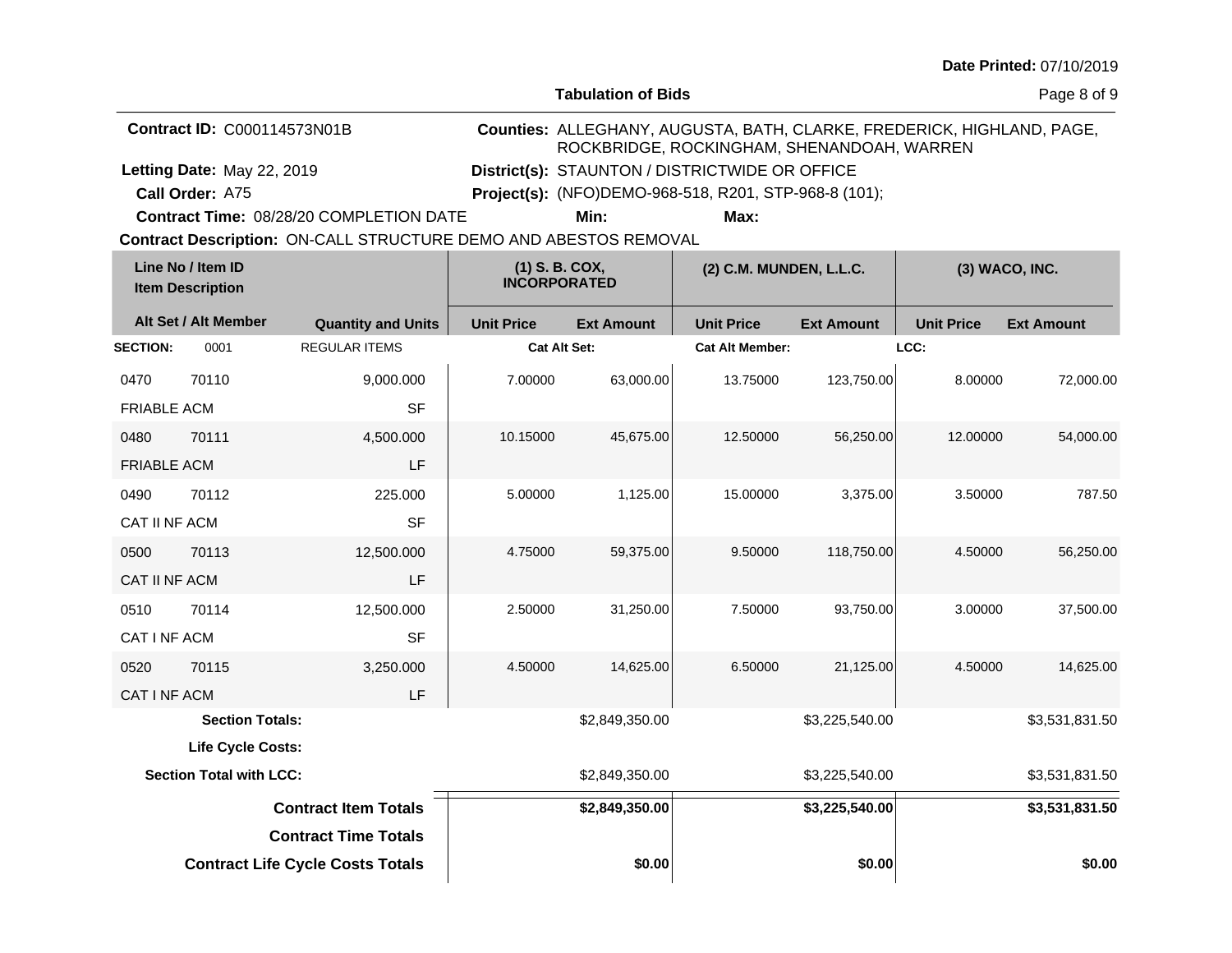|                                                                  | <b>Tabulation of Bids</b>                                    |      |                                                                                                                      | Page 9 of 9  |
|------------------------------------------------------------------|--------------------------------------------------------------|------|----------------------------------------------------------------------------------------------------------------------|--------------|
| <b>Contract ID: C000114573N01B</b>                               |                                                              |      | Counties: ALLEGHANY, AUGUSTA, BATH, CLARKE, FREDERICK, HIGHLAND, PAGE,<br>ROCKBRIDGE, ROCKINGHAM, SHENANDOAH, WARREN |              |
| Letting Date: May 22, 2019                                       | District(s): STAUNTON / DISTRICTWIDE OR OFFICE               |      |                                                                                                                      |              |
| Call Order: A75                                                  | <b>Project(s):</b> (NFO)DEMO-968-518, R201, STP-968-8 (101); |      |                                                                                                                      |              |
| <b>Contract Time: 08/28/20 COMPLETION DATE</b>                   | Min:                                                         | Max: |                                                                                                                      |              |
| Contract Description: ON-CALL STRUCTURE DEMO AND ABESTOS REMOVAL |                                                              |      |                                                                                                                      |              |
| <b>Contract Grand Totals</b>                                     | \$2,849,350.00                                               |      | \$3,225,540.00                                                                                                       | 3,531,831.50 |
| () indicates item is bid as Lump Sum                             |                                                              |      |                                                                                                                      |              |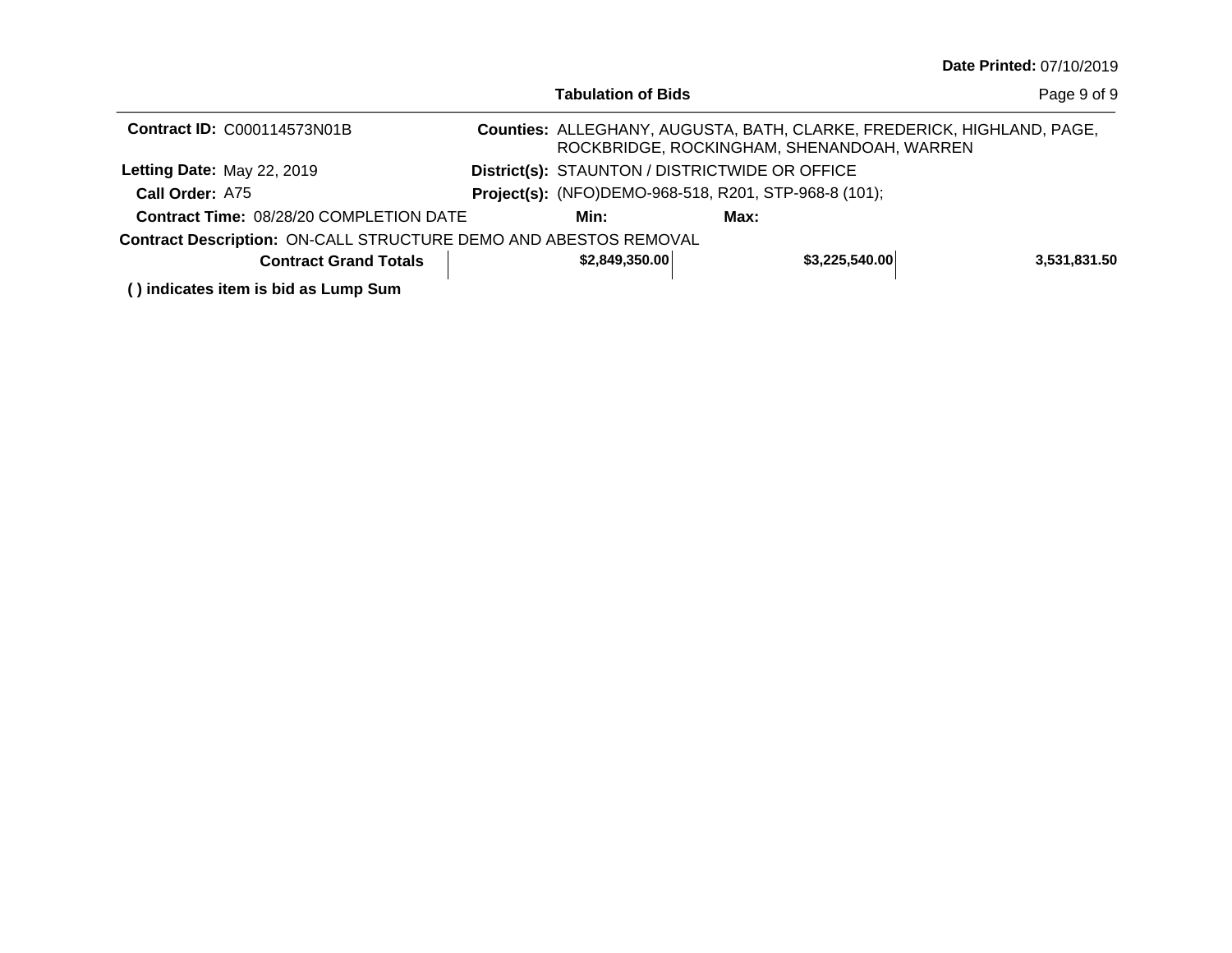| Date Printed: 07/10/2019 |  |
|--------------------------|--|
|--------------------------|--|

|                                                                         |                                                |  | <b>Vendor Ranking</b>                                        |      |                                                                                                                      | Page 1 of 1 |
|-------------------------------------------------------------------------|------------------------------------------------|--|--------------------------------------------------------------|------|----------------------------------------------------------------------------------------------------------------------|-------------|
|                                                                         | <b>Contract ID:</b> C000114573N01B             |  |                                                              |      | Counties: ALLEGHANY, AUGUSTA, BATH, CLARKE, FREDERICK, HIGHLAND, PAGE,<br>ROCKBRIDGE, ROCKINGHAM, SHENANDOAH, WARREN |             |
|                                                                         | <b>Letting Date: May 22, 2019 10:00 AM</b>     |  | <b>District(s): STAUNTON / DISTRICTWIDE OR OFFICE</b>        |      |                                                                                                                      |             |
| <b>Call Order:</b>                                                      | A75                                            |  | <b>Project(s):</b> (NFO)DEMO-968-518, R201, STP-968-8 (101); |      |                                                                                                                      |             |
|                                                                         | <b>Contract Time: 08/28/20 COMPLETION DATE</b> |  | Min:                                                         | Max: |                                                                                                                      |             |
| <b>Contract Description: ON-CALL STRUCTURE DEMO AND ABESTOS REMOVAL</b> |                                                |  |                                                              |      |                                                                                                                      |             |

| Rank |                  | <b>Vendor ID/Name</b>   | <b>Total Bid</b> | <b>Percent Of Low</b><br><b>Bid</b> |
|------|------------------|-------------------------|------------------|-------------------------------------|
|      | C042             | S. B. COX, INCORPORATED | \$2,849,350.00   | 100.00%                             |
|      | M1140            | C.M. MUNDEN, L.L.C.     | \$3,225,540.00   | 113.20%                             |
|      | W <sub>252</sub> | WACO, INC.              | \$3,531,831.50   | 123.95%                             |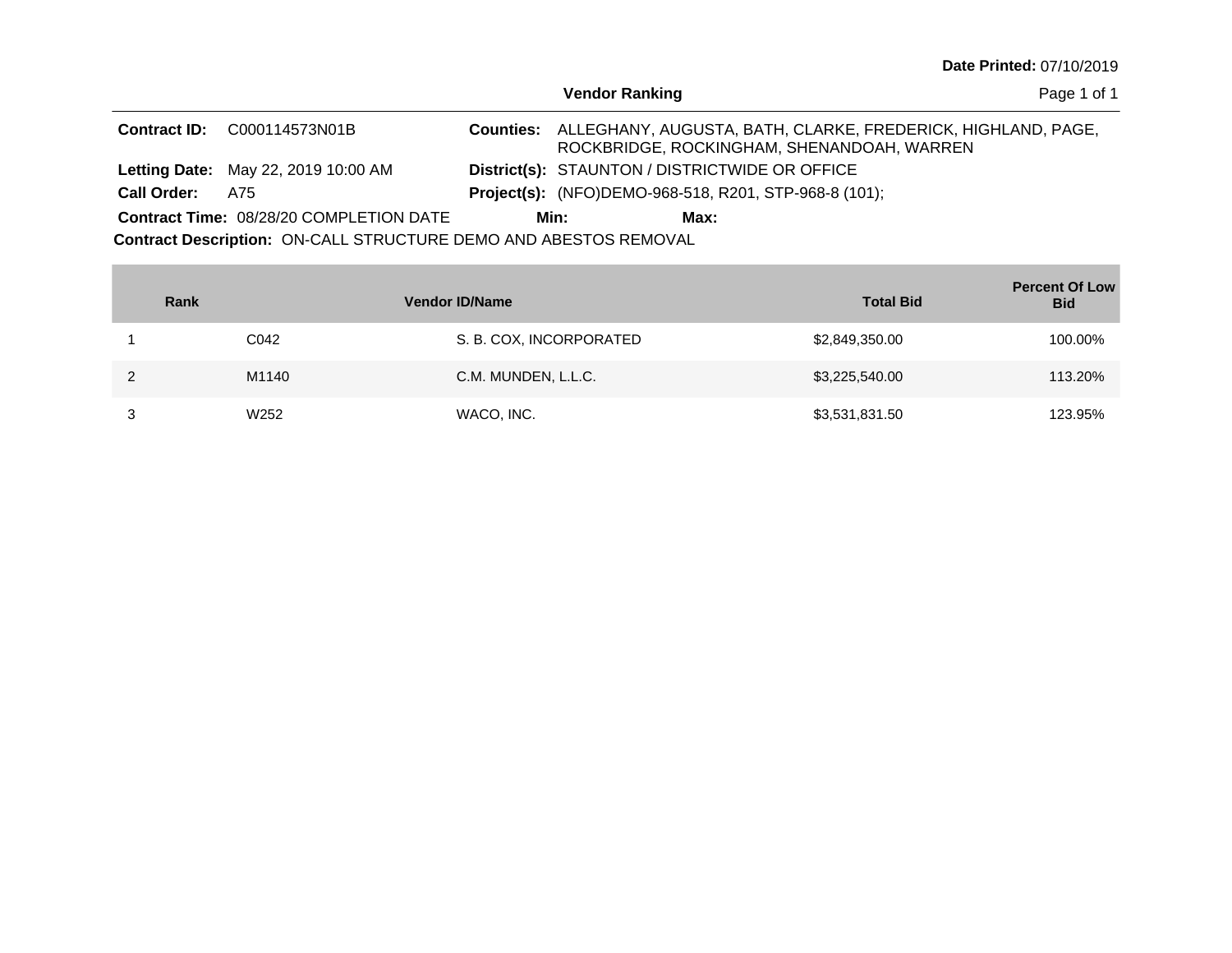# **Tabulation of Bids**

Page 1 of 3

|                     | <b>Contract ID: C000111277B24B</b>                                  |                     |                           | <b>Counties: BRUNSWICK</b>      |                                                 |                                               |                   |                   |                   |  |  |
|---------------------|---------------------------------------------------------------------|---------------------|---------------------------|---------------------------------|-------------------------------------------------|-----------------------------------------------|-------------------|-------------------|-------------------|--|--|
|                     | Letting Date: May 22, 2019                                          |                     |                           |                                 | District(s): RICHMOND / SOUTH HILL              |                                               |                   |                   |                   |  |  |
|                     | Call Order: A82                                                     |                     |                           |                                 | Project(s): 0046-012-777, B624, STP-BR0-4(316); |                                               |                   |                   |                   |  |  |
|                     | Contract Time: 04/15/20 COMPLETION DATE                             |                     |                           |                                 | Min:                                            | Max:                                          |                   |                   |                   |  |  |
|                     | <b>Contract Description: SGR- BRIDGE SUPERSTRUCTURE REPLACEMENT</b> |                     |                           |                                 |                                                 |                                               |                   |                   |                   |  |  |
|                     | Line No / Item ID<br><b>Item Description</b>                        |                     |                           | (1) CURTIS CONTRACTING,<br>INC. |                                                 | (2) BURLEIGH<br><b>CONSTRUCTION CO., INC.</b> |                   |                   |                   |  |  |
|                     | Alt Set / Alt Member                                                |                     | <b>Quantity and Units</b> | <b>Unit Price</b>               | <b>Ext Amount</b>                               | <b>Unit Price</b>                             | <b>Ext Amount</b> | <b>Unit Price</b> | <b>Ext Amount</b> |  |  |
| <b>SECTION:</b>     | 0001                                                                | <b>BRIDGE ITEMS</b> |                           | Cat Alt Set:                    |                                                 | <b>Cat Alt Member:</b>                        |                   | LCC:              |                   |  |  |
| 0010                | 00100                                                               |                     | (1)                       | 100,000.00000                   | 100,000.00                                      | 130,000.00000                                 | 130,000.00        |                   |                   |  |  |
| <b>MOBILIZATION</b> |                                                                     |                     | LS                        |                                 |                                                 |                                               |                   |                   |                   |  |  |
| 0020                | 00101                                                               |                     | (1)                       | 442,000.00000                   | 442,000.00                                      | 53,200.00000                                  | 53,200.00         |                   |                   |  |  |
| <b>CONSTRUCTION</b> | <b>CONSTRUCTION SURVEYING</b>                                       |                     | LS                        |                                 |                                                 |                                               |                   |                   |                   |  |  |
| 0030                | 10609                                                               |                     | 35.000                    | 550.00000                       | 19,250.00                                       | 800.00000                                     | 28,000.00         |                   |                   |  |  |
| 12.5E               | ASPHALT CONCRETE TY. SM-                                            |                     | <b>TON</b>                |                                 |                                                 |                                               |                   |                   |                   |  |  |
| 0040                | 24265                                                               |                     | (1)                       | 100,000.00000                   | 100,000.00                                      | 180,000.00000                                 | 180,000.00        |                   |                   |  |  |
|                     | NS MAINTENANCE OF TRAFFIC<br>0046-012-777, B624                     |                     | LS                        |                                 |                                                 |                                               |                   |                   |                   |  |  |
| 0050                | 54032                                                               |                     | 800.000                   | 4.35000                         | 3,480.00                                        | 5.20000                                       | 4,160.00          |                   |                   |  |  |
| 4"                  | TYPE B CLASS I PVMT LINE MRKG                                       |                     | LF                        |                                 |                                                 |                                               |                   |                   |                   |  |  |
| 0060                | 60411                                                               |                     | 46.000                    | 5,550.00000                     | 255,300.00                                      | 7,425.00000                                   | 341,550.00        |                   |                   |  |  |
|                     | CONC. CLASS A4 MOD.<br>LIGHTWEIGHT LOW SHRINKAGE                    |                     | <b>CY</b>                 |                                 |                                                 |                                               |                   |                   |                   |  |  |
| 0070                | 60420                                                               |                     | 2.500                     | 15,000.00000                    | 37,500.00                                       | 1,000.00000                                   | 2,500.00          |                   |                   |  |  |
|                     | NS CONCRETE UHPC<br>LONGITUDINAL JOINT                              |                     | CY                        |                                 |                                                 |                                               |                   |                   |                   |  |  |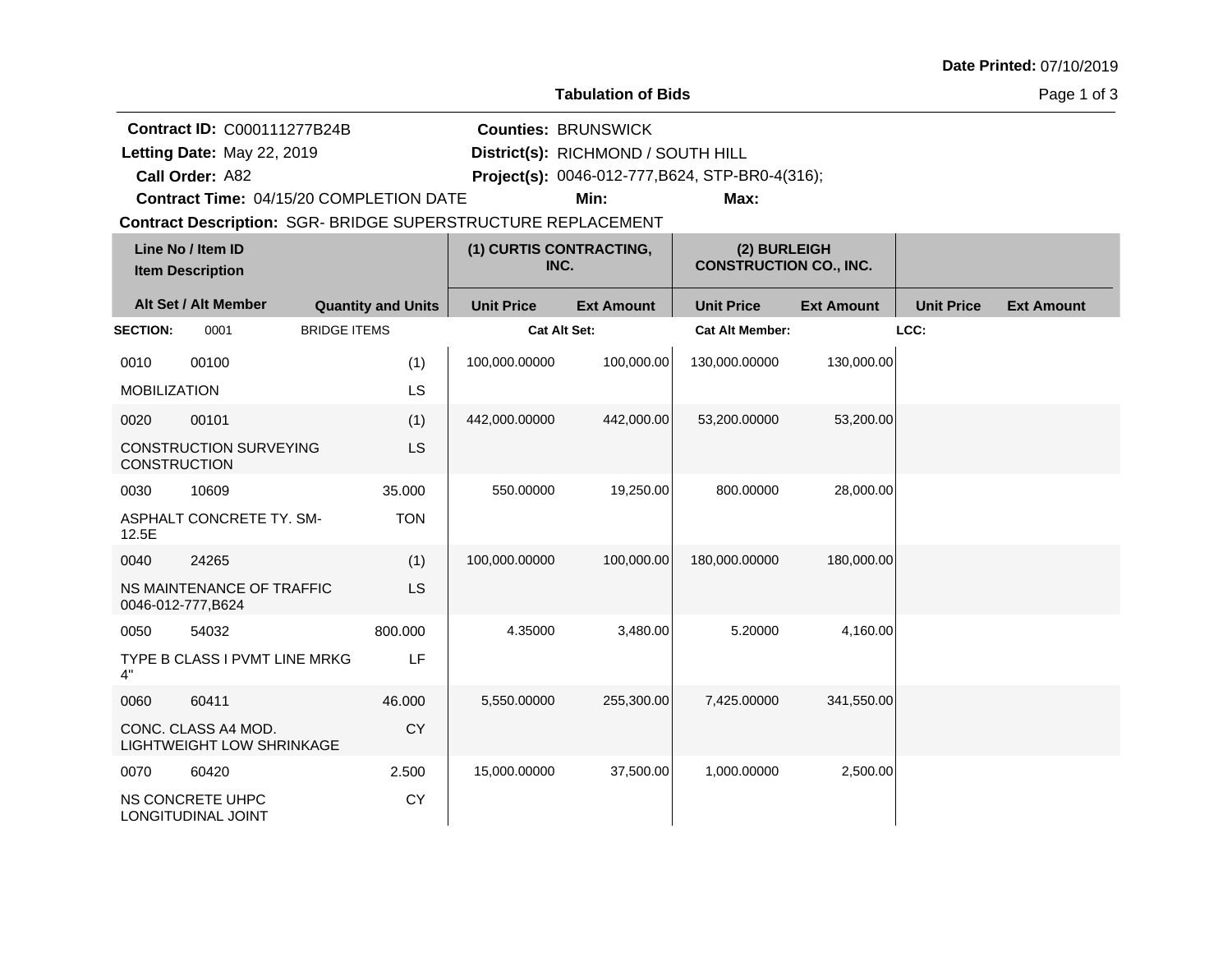# **Tabulation of Bids**

Page 2 of 3

|                 |                                                              |                           |                                 |                                    |                                                 | <b>Contract ID: C000111277B24B</b><br><b>Counties: BRUNSWICK</b> |                   |                   |  |  |  |  |  |  |
|-----------------|--------------------------------------------------------------|---------------------------|---------------------------------|------------------------------------|-------------------------------------------------|------------------------------------------------------------------|-------------------|-------------------|--|--|--|--|--|--|
|                 | Letting Date: May 22, 2019                                   |                           |                                 | District(s): RICHMOND / SOUTH HILL |                                                 |                                                                  |                   |                   |  |  |  |  |  |  |
|                 | Call Order: A82                                              |                           |                                 |                                    | Project(s): 0046-012-777, B624, STP-BR0-4(316); |                                                                  |                   |                   |  |  |  |  |  |  |
|                 | Contract Time: 04/15/20 COMPLETION DATE                      |                           |                                 | Min:                               | Max:                                            |                                                                  |                   |                   |  |  |  |  |  |  |
|                 | Contract Description: SGR- BRIDGE SUPERSTRUCTURE REPLACEMENT |                           |                                 |                                    |                                                 |                                                                  |                   |                   |  |  |  |  |  |  |
|                 | Line No / Item ID<br><b>Item Description</b>                 |                           | (1) CURTIS CONTRACTING,<br>INC. |                                    | (2) BURLEIGH<br><b>CONSTRUCTION CO., INC.</b>   |                                                                  |                   |                   |  |  |  |  |  |  |
|                 | Alt Set / Alt Member                                         | <b>Quantity and Units</b> | <b>Unit Price</b>               | <b>Ext Amount</b>                  | <b>Unit Price</b>                               | <b>Ext Amount</b>                                                | <b>Unit Price</b> | <b>Ext Amount</b> |  |  |  |  |  |  |
| <b>SECTION:</b> | 0001                                                         | <b>BRIDGE ITEMS</b>       | <b>Cat Alt Set:</b>             |                                    | <b>Cat Alt Member:</b>                          |                                                                  | LCC:              |                   |  |  |  |  |  |  |
| 0080            | 60495                                                        | 215.000                   | 15.00000                        | 3,225.00                           | 54.50000                                        | 11,717.50                                                        |                   |                   |  |  |  |  |  |  |
|                 | COVER DEPTH SURVEY                                           | SY                        |                                 |                                    |                                                 |                                                                  |                   |                   |  |  |  |  |  |  |
| 0090            | 61712                                                        | 33,600.000                | 4.50000                         | 151,200.00                         | 4.38000                                         | 147,168.00                                                       |                   |                   |  |  |  |  |  |  |
| STEEL CL. II    | <b>CORROSION RESISTANT REINF.</b>                            | LB                        |                                 |                                    |                                                 |                                                                  |                   |                   |  |  |  |  |  |  |
| 0100            | 61801                                                        | 57,100.000                | 3.50000                         | 199,850.00                         | 12.69000                                        | 724,599.00                                                       |                   |                   |  |  |  |  |  |  |
| 50W             | NS STRUCT. STEEL STR.STEEL<br>PLATE GIRDER ASTM A 709 GR.    | LB                        |                                 |                                    |                                                 |                                                                  |                   |                   |  |  |  |  |  |  |
| 0110            | 62000                                                        | 117.000                   | 650.00000                       | 76,050.00                          | 675.00000                                       | 78,975.00                                                        |                   |                   |  |  |  |  |  |  |
| RAIL            | NS PARAPET WITH ALUMINUM                                     | LF                        |                                 |                                    |                                                 |                                                                  |                   |                   |  |  |  |  |  |  |
| 0120            | 62412                                                        | 161.000                   | 105.00000                       | 16,905.00                          | 150.00000                                       | 24,150.00                                                        |                   |                   |  |  |  |  |  |  |
| CLASS I, 2"     | ADHESIVE BASED JOINT SEALER                                  | LF                        |                                 |                                    |                                                 |                                                                  |                   |                   |  |  |  |  |  |  |
| 0130            | 67900                                                        | (1)                       | 61,000.00000                    | 61,000.00                          | 329,781.25000                                   | 329,781.25                                                       |                   |                   |  |  |  |  |  |  |
| <b>SPAN B</b>   | NS DISM. & REM. EXIST. STR.<br>REMOVAL OF SUPERSTRUCTURE     | LS                        |                                 |                                    |                                                 |                                                                  |                   |                   |  |  |  |  |  |  |
| 0140            | 68258                                                        | 418,000                   | 25.00000                        | 10,450.00                          | 41.25000                                        | 17,242.50                                                        |                   |                   |  |  |  |  |  |  |
| <b>OVERLAY</b>  | REMOVE ASPHALT CONCRETE                                      | SY                        |                                 |                                    |                                                 |                                                                  |                   |                   |  |  |  |  |  |  |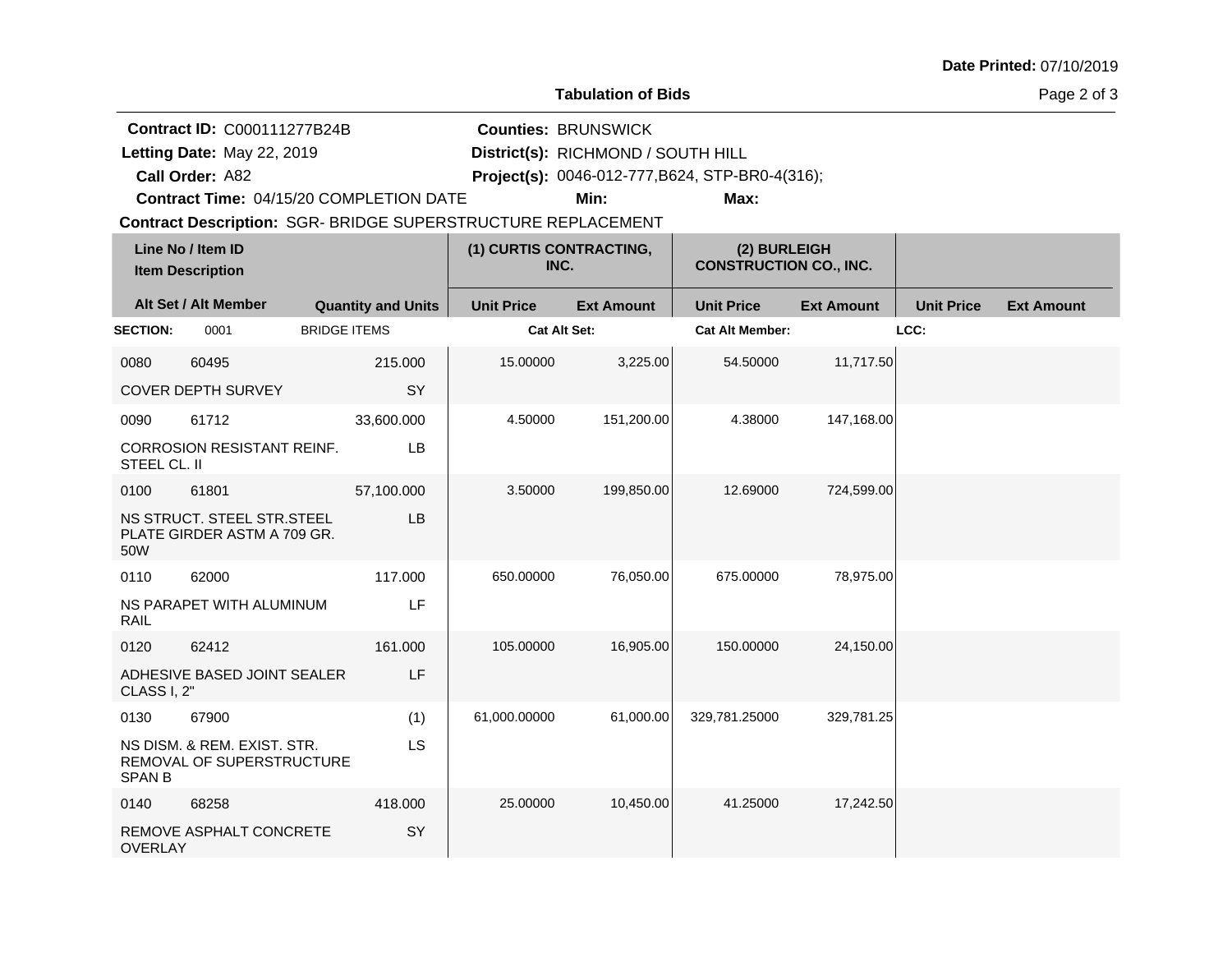| Date Printed: 07/10/2019 |  |
|--------------------------|--|
|--------------------------|--|

**Tabulation of Bids**

|                 | <b>Contract ID: C000111277B24B</b>                         |                                                                     |                                                 | <b>Counties: BRUNSWICK</b>         |                        |                                               |                   |                   |
|-----------------|------------------------------------------------------------|---------------------------------------------------------------------|-------------------------------------------------|------------------------------------|------------------------|-----------------------------------------------|-------------------|-------------------|
|                 | Letting Date: May 22, 2019                                 |                                                                     |                                                 | District(s): RICHMOND / SOUTH HILL |                        |                                               |                   |                   |
|                 | Call Order: A82                                            |                                                                     | Project(s): 0046-012-777, B624, STP-BR0-4(316); |                                    |                        |                                               |                   |                   |
|                 |                                                            | Contract Time: 04/15/20 COMPLETION DATE                             |                                                 | Min:                               | Max:                   |                                               |                   |                   |
|                 |                                                            | <b>Contract Description: SGR- BRIDGE SUPERSTRUCTURE REPLACEMENT</b> |                                                 |                                    |                        |                                               |                   |                   |
|                 | Line No / Item ID<br><b>Item Description</b>               |                                                                     |                                                 | (1) CURTIS CONTRACTING,<br>INC.    |                        | (2) BURLEIGH<br><b>CONSTRUCTION CO., INC.</b> |                   |                   |
|                 | Alt Set / Alt Member                                       | <b>Quantity and Units</b>                                           | <b>Unit Price</b>                               | <b>Ext Amount</b>                  | <b>Unit Price</b>      | <b>Ext Amount</b>                             | <b>Unit Price</b> | <b>Ext Amount</b> |
| <b>SECTION:</b> | 0001                                                       | <b>BRIDGE ITEMS</b>                                                 | <b>Cat Alt Set:</b>                             |                                    | <b>Cat Alt Member:</b> |                                               | LCC:              |                   |
| 0150            | 68322                                                      | 5.000                                                               | 900.00000                                       | 4,500.00                           | 580.00000              | 2,900.00                                      |                   |                   |
|                 | H.E.S. PATCHING TYPE B                                     | SY                                                                  |                                                 |                                    |                        |                                               |                   |                   |
| 0160            | 68401                                                      | 418.000                                                             | 91.00000                                        | 38,038.00                          | 130.00000              | 54,340.00                                     |                   |                   |
|                 | <b>BRIDGE DECK WATERPROOFING</b><br><b>MEMBRANE TYPE I</b> | SY                                                                  |                                                 |                                    |                        |                                               |                   |                   |
| 0170            | 68910                                                      | 181.000                                                             | 85.00000                                        | 15,385.00                          | 83.00000               | 15,023.00                                     |                   |                   |
|                 | NS BR. SUPERSTR. WID./REPAIR<br><b>DIAMOND GRINDING</b>    | SY                                                                  |                                                 |                                    |                        |                                               |                   |                   |
|                 | <b>Section Totals:</b>                                     |                                                                     |                                                 | \$1,534,133.00                     |                        | \$2,145,306.25                                |                   |                   |
|                 | Life Cycle Costs:                                          |                                                                     |                                                 |                                    |                        |                                               |                   |                   |
|                 | <b>Section Total with LCC:</b>                             |                                                                     |                                                 | \$1,534,133.00                     |                        | \$2,145,306.25                                |                   |                   |
|                 |                                                            | <b>Contract Item Totals</b>                                         |                                                 | \$1,534,133.00                     |                        | \$2,145,306.25                                |                   |                   |
|                 |                                                            | <b>Contract Time Totals</b>                                         |                                                 |                                    |                        |                                               |                   |                   |
|                 | <b>Contract Life Cycle Costs Totals</b>                    |                                                                     |                                                 | \$0.00                             |                        | \$0.00                                        |                   |                   |
|                 |                                                            | <b>Contract Grand Totals</b>                                        |                                                 | \$1,534,133.00                     |                        | \$2,145,306.25                                |                   |                   |
|                 |                                                            | () indicates item is bid as Lump Sum                                |                                                 |                                    |                        |                                               |                   |                   |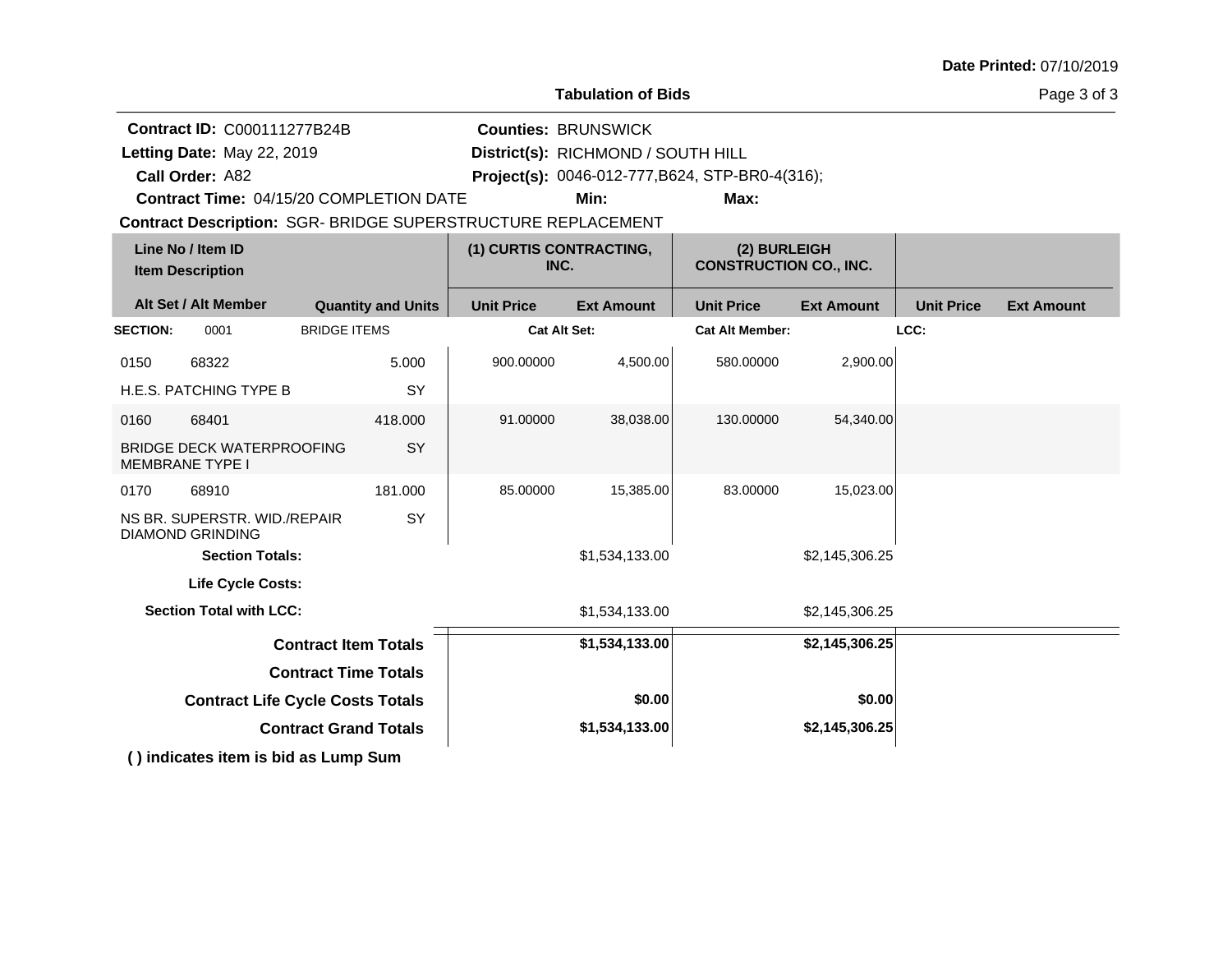Page 1 of 1

|                    | <b>Contract ID: C000111277B24B</b>                           | <b>Counties: BRUNSWICK</b>                             |      |
|--------------------|--------------------------------------------------------------|--------------------------------------------------------|------|
|                    | <b>Letting Date: May 22, 2019 10:00 AM</b>                   | District(s): RICHMOND / SOUTH HILL                     |      |
| <b>Call Order:</b> | A82                                                          | <b>Project(s):</b> 0046-012-777, B624, STP-BR0-4(316); |      |
|                    | <b>Contract Time: 04/15/20 COMPLETION DATE</b>               | Min:                                                   | Max: |
|                    | Contract Description: SGR- BRIDGE SUPERSTRUCTURE REPLACEMENT |                                                        |      |

| Rank |      | <b>Vendor ID/Name</b>           | <b>Total Bid</b> | <b>Percent Of Low</b><br><b>Bid</b> |
|------|------|---------------------------------|------------------|-------------------------------------|
|      | C333 | CURTIS CONTRACTING, INC.        | \$1,534,133.00   | 100.00%                             |
|      | W210 | BURLEIGH CONSTRUCTION CO., INC. | \$2,145,306.25   | 139.84%                             |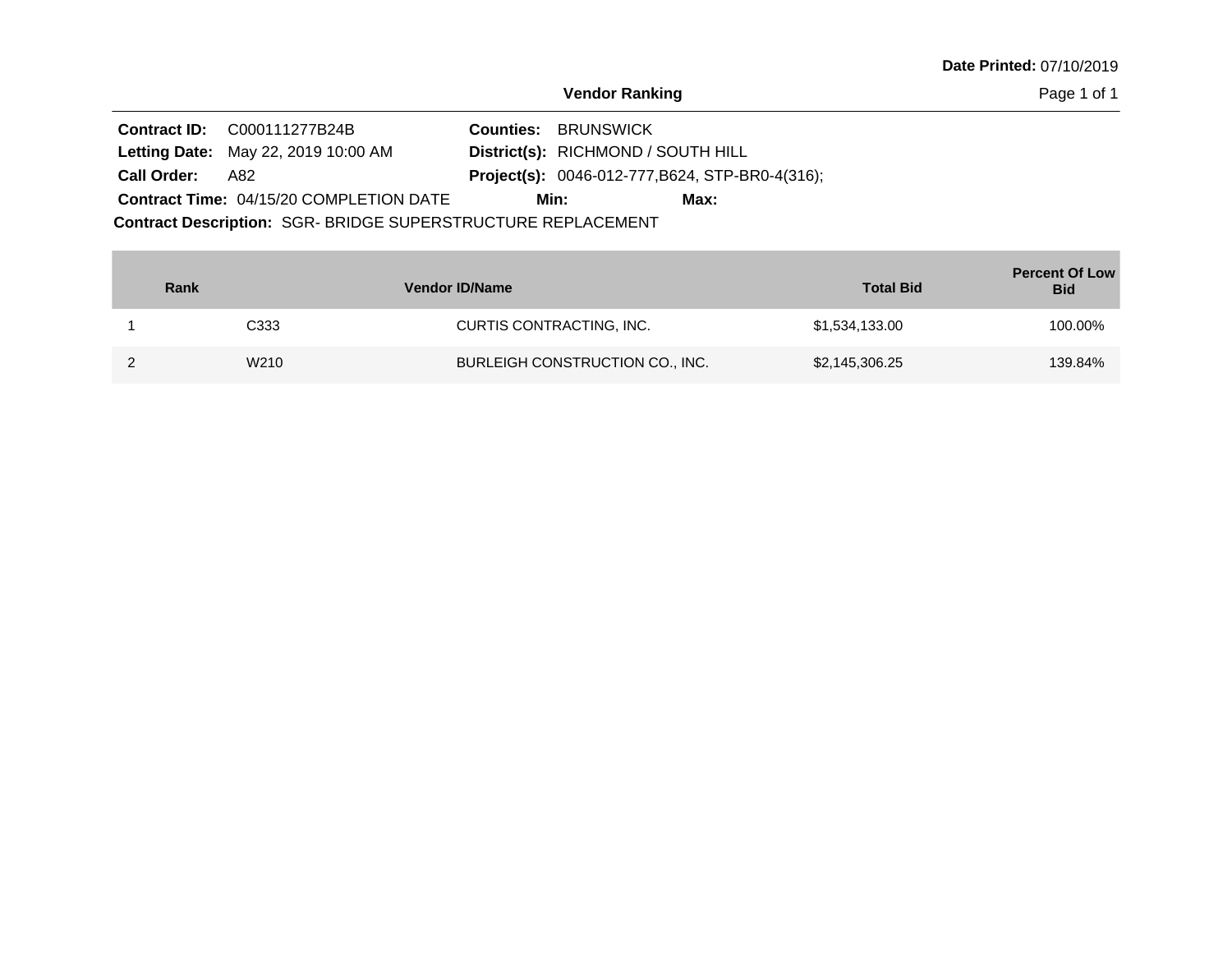#### **Tabulation of Bids**

**Counties:** MONTGOMERY

Page 1 of 6

**Contract ID:** C000101009B65B

**Letting Date:** May 22, 2019 **District(s):** SALEM / CHRISTIANSBURG Letting Date: May 22, 2019

**Call Order:**

A87 **Project(s):** 0813-060-758,B665, STP-060-2(146);

**Contract Time:** 06/26/20 COMPLETION DATE

**Min: Max:**

| Line No / Item ID<br><b>Item Description</b> |                                      |                           | (1) TITAN INDUSTRIAL<br><b>SERVICES, INC.</b> |                   | (2) M & J CONSTRUCTION CO.<br>OF PINELLAS COUNTY, INC. |                   |                   |                   |
|----------------------------------------------|--------------------------------------|---------------------------|-----------------------------------------------|-------------------|--------------------------------------------------------|-------------------|-------------------|-------------------|
|                                              | Alt Set / Alt Member                 | <b>Quantity and Units</b> | <b>Unit Price</b>                             | <b>Ext Amount</b> | <b>Unit Price</b>                                      | <b>Ext Amount</b> | <b>Unit Price</b> | <b>Ext Amount</b> |
| <b>SECTION:</b>                              | 0001                                 | <b>REGULAR BID ITEMS</b>  | <b>Cat Alt Set:</b>                           |                   | <b>Cat Alt Member:</b>                                 |                   | LCC:              |                   |
| 0010                                         | 00100                                | (1)                       | 110,000.00000                                 | 110,000.00        | 441,500.00000                                          | 441,500.00        |                   |                   |
| <b>MOBILIZATION</b>                          |                                      | LS                        |                                               |                   |                                                        |                   |                   |                   |
| 0020                                         | 10625                                | 200.000                   | 35.00000                                      | 7,000.00          | 31.92000                                               | 6,384.00          |                   |                   |
| $0" - 2"$                                    | <b>FLEXIBLE PAVE, TIE-IN PLANING</b> | SY                        |                                               |                   |                                                        |                   |                   |                   |
| 0030                                         | 10636                                | 18.000                    | 610.00000                                     | 10,980.00         | 552.60000                                              | 9,946.80          |                   |                   |
|                                              | ASPHALT CONC.TY. SM-9.5D             | <b>TON</b>                |                                               |                   |                                                        |                   |                   |                   |
| 0040                                         | 24152                                | 2.000                     | 350.00000                                     | 700.00            | 480.00000                                              | 960.00            |                   |                   |
|                                              | <b>TYPE 3 BARRICADE 8'</b>           | EA                        |                                               |                   |                                                        |                   |                   |                   |
| 0050                                         | 24160                                | 240.000                   | 22.50000                                      | 5,400.00          | 26.40000                                               | 6,336.00          |                   |                   |
| <b>SIGN</b>                                  | TEMPORARY (CONSTRUCTION)             | <b>SF</b>                 |                                               |                   |                                                        |                   |                   |                   |
| 0060                                         | 24282                                | 1,280.000                 | 35.00000                                      | 44,800.00         | 38.40000                                               | 49,152.00         |                   |                   |
|                                              | <b>FLAGGER SERVICE</b>               | <b>HR</b>                 |                                               |                   |                                                        |                   |                   |                   |
| 0070                                         | 27101                                | 17.000                    | 20.00000                                      | 340.00            | 48.00000                                               | 816.00            |                   |                   |
|                                              | <b>TEMPORARY SEED</b>                | LB                        |                                               |                   |                                                        |                   |                   |                   |
| 0080                                         | 27102                                | 30.000                    | 20.00000                                      | 600.00            | 60.00000                                               | 1,800.00          |                   |                   |
| <b>REGULAR SEED</b>                          |                                      | LB                        |                                               |                   |                                                        |                   |                   |                   |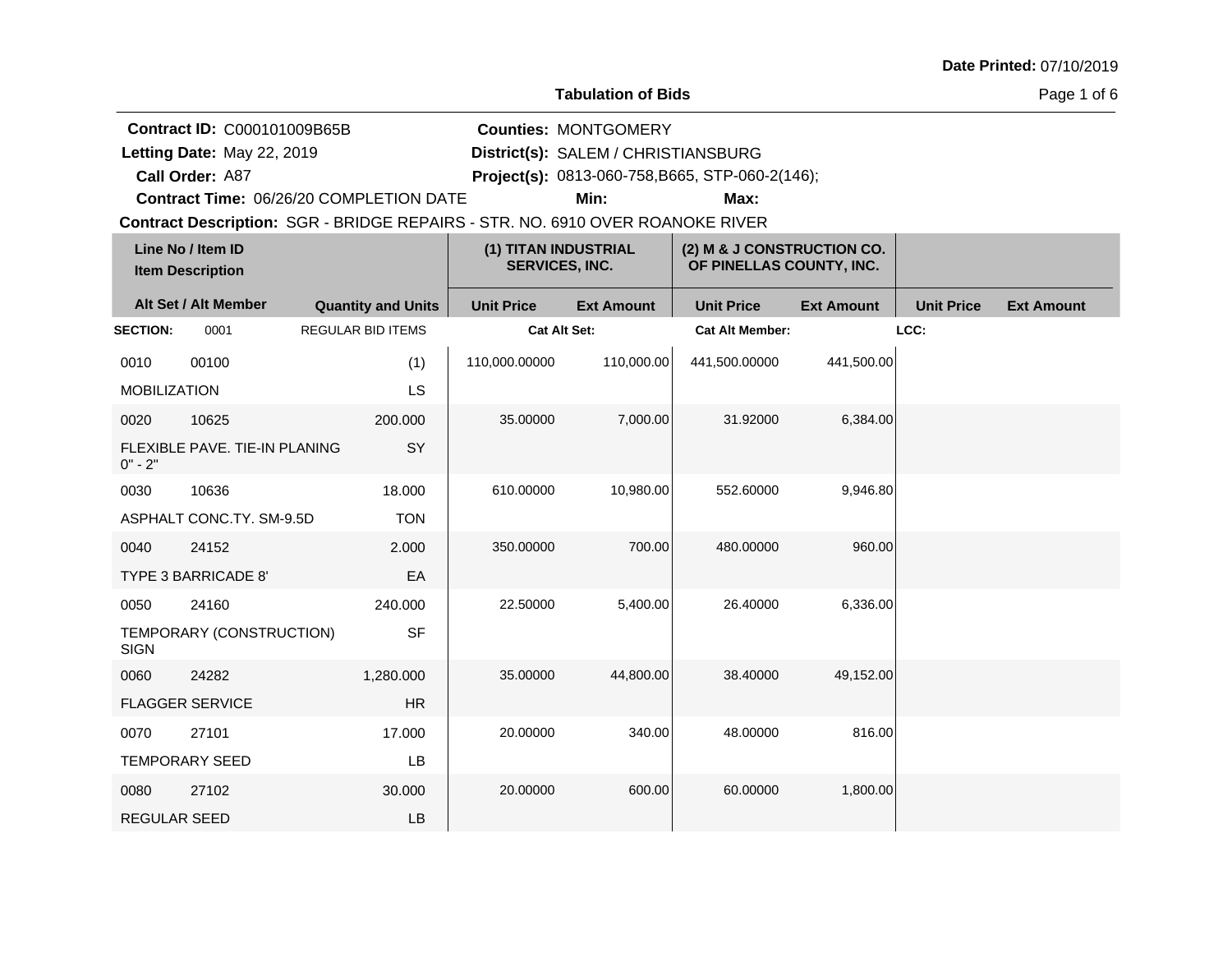#### **Tabulation of Bids**

Page 2 of 6

**Contract ID:** C000101009B65B

**Letting Date:** May 22, 2019 **District(s):** SALEM / CHRISTIANSBURG Letting Date: May 22, 2019

**Call Order:**

A87 **Project(s):** 0813-060-758,B665, STP-060-2(146);

**Counties:** MONTGOMERY

**Contract Time:** 06/26/20 COMPLETION DATE

**Min: Max:**

|                    | Line No / Item ID<br><b>Item Description</b>       |                           | (1) TITAN INDUSTRIAL<br><b>SERVICES, INC.</b> |                   | (2) M & J CONSTRUCTION CO.<br>OF PINELLAS COUNTY, INC. |                   |                   |                   |
|--------------------|----------------------------------------------------|---------------------------|-----------------------------------------------|-------------------|--------------------------------------------------------|-------------------|-------------------|-------------------|
|                    | Alt Set / Alt Member                               | <b>Quantity and Units</b> | <b>Unit Price</b>                             | <b>Ext Amount</b> | <b>Unit Price</b>                                      | <b>Ext Amount</b> | <b>Unit Price</b> | <b>Ext Amount</b> |
| <b>SECTION:</b>    | 0001                                               | REGULAR BID ITEMS         | <b>Cat Alt Set:</b>                           |                   | <b>Cat Alt Member:</b>                                 |                   | LCC:              |                   |
| 0090               | 27103                                              | 24.000                    | 20.00000                                      | 480.00            | 42.00000                                               | 1,008.00          |                   |                   |
| <b>OVERSEEDING</b> |                                                    | LB                        |                                               |                   |                                                        |                   |                   |                   |
| 0100               | 27104                                              | 9.000                     | 25.00000                                      | 225.00            | 48.00000                                               | 432.00            |                   |                   |
| <b>LEGUME SEED</b> |                                                    | LB                        |                                               |                   |                                                        |                   |                   |                   |
| 0110               | 27105                                              | 7.000                     | 25.00000                                      | 175.00            | 48.00000                                               | 336.00            |                   |                   |
|                    | LEGUME OVERSEEDING                                 | LB                        |                                               |                   |                                                        |                   |                   |                   |
| 0120               | 27112                                              | 556.000                   | 1.00000                                       | 556.00            | 1.50000                                                | 834.00            |                   |                   |
|                    | <b>HYDRAULIC EROSION CONTROL</b><br>PRODUCT TYPE 3 | SY                        |                                               |                   |                                                        |                   |                   |                   |
| 0130               | 27230                                              | 16.000                    | 1.00000                                       | 16.00             | 6.00000                                                | 96.00             |                   |                   |
|                    | FERTILIZER NITROGEN - N                            | LB                        |                                               |                   |                                                        |                   |                   |                   |
| 0140               | 27231                                              | 22,000                    | 1.00000                                       | 22.00             | 6.00000                                                | 132.00            |                   |                   |
|                    | FERTILIZER PHOSPHOROUS - P                         | <b>LB</b>                 |                                               |                   |                                                        |                   |                   |                   |
| 0150               | 27232                                              | 11.000                    | 1.00000                                       | 11.00             | 6.00000                                                | 66.00             |                   |                   |
|                    | <b>FERTILIZER POTASSIUM - K</b>                    | <b>LB</b>                 |                                               |                   |                                                        |                   |                   |                   |
| 0160               | 27250                                              | 0.760                     | 130.00000                                     | 98.80             | 240.00000                                              | 182.40            |                   |                   |
| LIME               |                                                    | <b>TON</b>                |                                               |                   |                                                        |                   |                   |                   |
| 0170               | 27430                                              | 75.000                    | 1.00000                                       | 75.00             | 420.00000                                              | 31,500.00         |                   |                   |
| <b>EXCAVATION</b>  | SILTATION CONTROL                                  | CY                        |                                               |                   |                                                        |                   |                   |                   |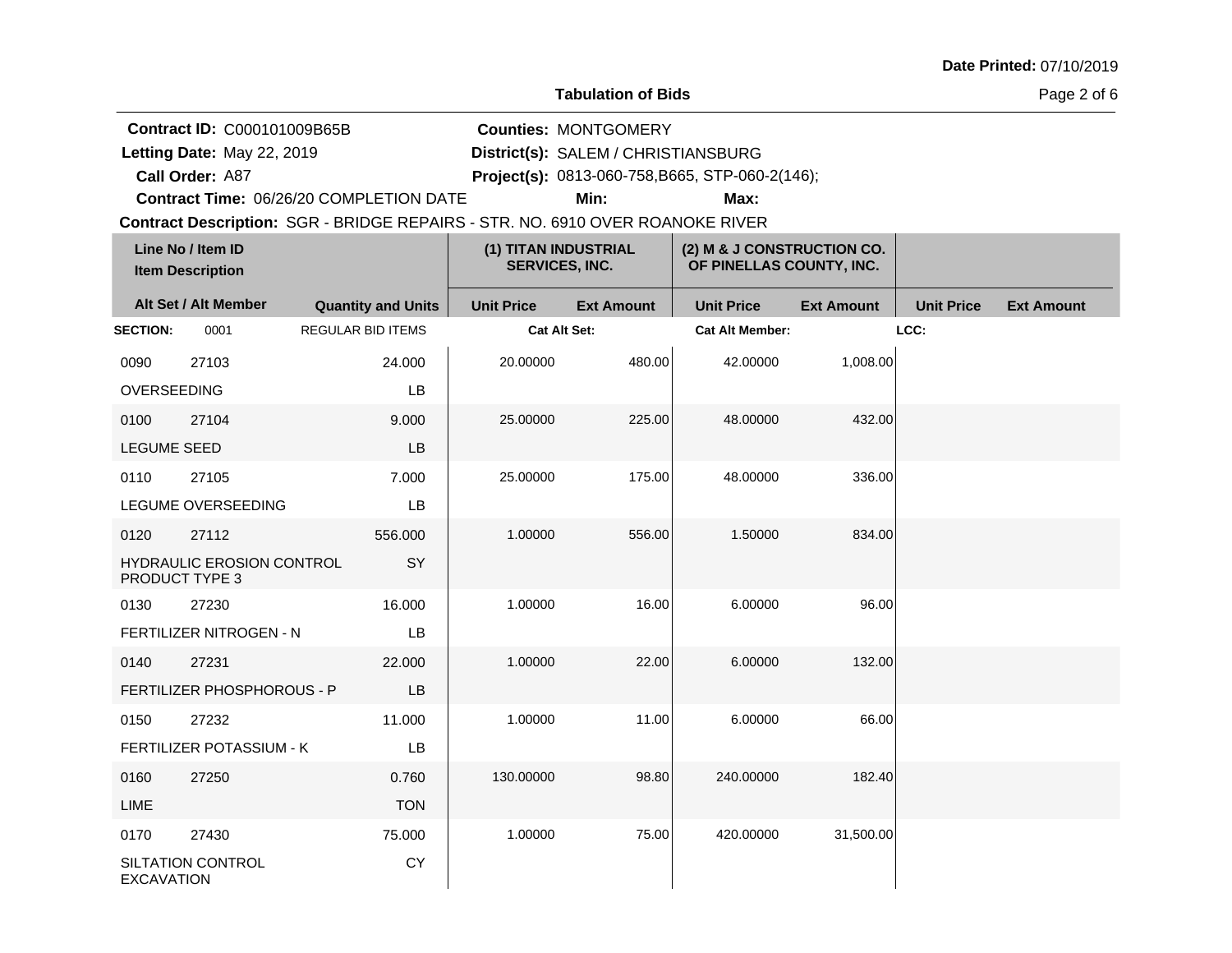#### **Tabulation of Bids**

Page 3 of 6

**Contract ID:** C000101009B65B

**Contract Time:** 06/26/20 COMPLETION DATE

**Letting Date:** May 22, 2019 **District(s):** SALEM / CHRISTIANSBURG

**Call Order:**

Letting Date: May 22, 2019

A87 **Project(s):** 0813-060-758,B665, STP-060-2(146);

**Min: Max:**

**Counties:** MONTGOMERY

| Line No / Item ID<br><b>Item Description</b> |                                                   |                           | (1) TITAN INDUSTRIAL<br><b>SERVICES, INC.</b> |                   | (2) M & J CONSTRUCTION CO.<br>OF PINELLAS COUNTY, INC. |                   |                   |                   |
|----------------------------------------------|---------------------------------------------------|---------------------------|-----------------------------------------------|-------------------|--------------------------------------------------------|-------------------|-------------------|-------------------|
|                                              | Alt Set / Alt Member                              | <b>Quantity and Units</b> | <b>Unit Price</b>                             | <b>Ext Amount</b> | <b>Unit Price</b>                                      | <b>Ext Amount</b> | <b>Unit Price</b> | <b>Ext Amount</b> |
| <b>SECTION:</b>                              | 0001                                              | <b>REGULAR BID ITEMS</b>  | <b>Cat Alt Set:</b>                           |                   | <b>Cat Alt Member:</b>                                 |                   | LCC:              |                   |
| 0180                                         | 27505                                             | 420.000                   | 8.00000                                       | 3,360.00          | 8.40000                                                | 3,528.00          |                   |                   |
|                                              | TEMP. SILT FENCE TYPE A                           | LF                        |                                               |                   |                                                        |                   |                   |                   |
| 0190                                         | 61801                                             | 2,175.000                 | 50.00000                                      | 108,750.00        | 44.14000                                               | 96,004.50         |                   |                   |
|                                              | NS STRUCT. STEEL PLATE<br>GIRDER ASTM A709 GR. 50 | LB                        |                                               |                   |                                                        |                   |                   |                   |
| 0200                                         | 67910                                             | 1.000                     | 4,000.00000                                   | 4,000.00          | 42,000.00000                                           | 42,000.00         |                   |                   |
| (STR. NO. 6910)                              | NS NBIS ACCESS, UNDER BRIDGE                      | <b>DAY</b>                |                                               |                   |                                                        |                   |                   |                   |
| 0210                                         | 68172                                             | 150.000                   | 62.50000                                      | 9,375.00          | 150.00000                                              | 22,500.00         |                   |                   |
|                                              | <b>CRACK REPAIR TYPE B</b>                        | LF                        |                                               |                   |                                                        |                   |                   |                   |
| 0220                                         | 68174                                             | 210.000                   | 31.25000                                      | 6,562.50          | 150.00000                                              | 31,500.00         |                   |                   |
|                                              | <b>CRACK REPAIR TYPE C</b>                        | LF                        |                                               |                   |                                                        |                   |                   |                   |
| 0230                                         | 68180                                             | 300.000                   | 25.00000                                      | 7,500.00          | 30.00000                                               | 9,000.00          |                   |                   |
|                                              | <b>EMBEDDED GALVANIC ANODES</b>                   | EA                        |                                               |                   |                                                        |                   |                   |                   |
| 0240                                         | 68190                                             | 555.000                   | 200.00000                                     | 111,000.00        | 66.00000                                               | 36,630.00         |                   |                   |
| <b>COATING</b>                               | CONCRETE SURFACE COLOR                            | SY                        |                                               |                   |                                                        |                   |                   |                   |
| 0250                                         | 68192                                             | 4.000                     | 6,250.00000                                   | 25,000.00         | 6,000.00000                                            | 24,000.00         |                   |                   |
|                                              | <b>REPLACE BEARING</b>                            | EA                        |                                               |                   |                                                        |                   |                   |                   |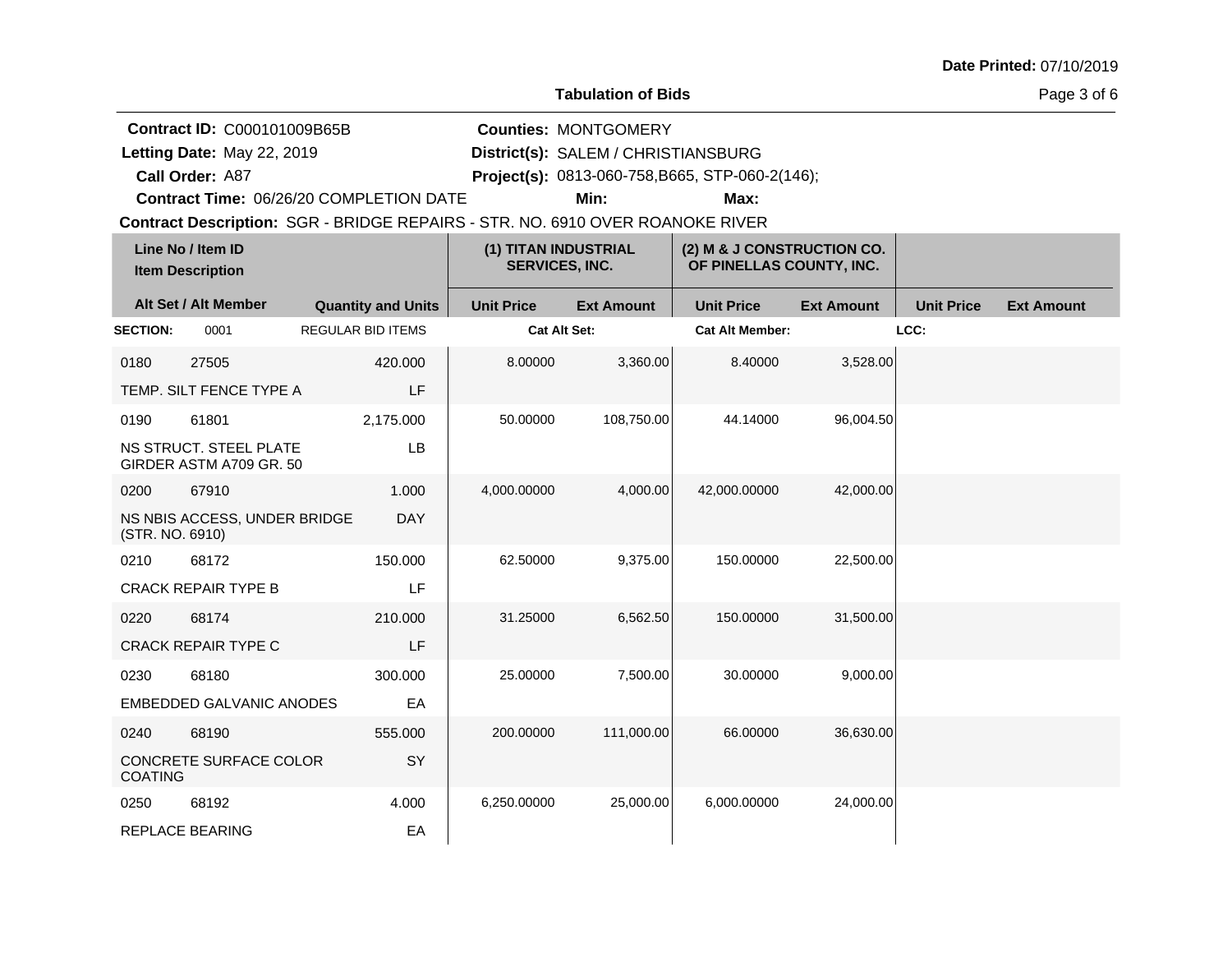#### **Tabulation of Bids**

Page 4 of 6

**Contract ID:** C000101009B65B

**Contract Time:** 06/26/20 COMPLETION DATE

**Letting Date:** May 22, 2019 **District(s):** SALEM / CHRISTIANSBURG Letting Date: May 22, 2019

**Call Order:**

A87 **Project(s):** 0813-060-758,B665, STP-060-2(146);

**Min: Max:**

**Counties:** MONTGOMERY

|                 | Line No / Item ID<br><b>Item Description</b>           |                           | (1) TITAN INDUSTRIAL<br><b>SERVICES, INC.</b> |                   | (2) M & J CONSTRUCTION CO.<br>OF PINELLAS COUNTY, INC. |                   |                   |                   |
|-----------------|--------------------------------------------------------|---------------------------|-----------------------------------------------|-------------------|--------------------------------------------------------|-------------------|-------------------|-------------------|
|                 | Alt Set / Alt Member                                   | <b>Quantity and Units</b> | <b>Unit Price</b>                             | <b>Ext Amount</b> | <b>Unit Price</b>                                      | <b>Ext Amount</b> | <b>Unit Price</b> | <b>Ext Amount</b> |
| <b>SECTION:</b> | 0001                                                   | <b>REGULAR BID ITEMS</b>  | <b>Cat Alt Set:</b>                           |                   | <b>Cat Alt Member:</b>                                 |                   | LCC:              |                   |
| 0260            | 68322                                                  | 54.000                    | 562.00000                                     | 30,348.00         | 1,080.00000                                            | 58,320.00         |                   |                   |
|                 | <b>H.E.S. PATCHING TYPE B</b>                          | <b>SY</b>                 |                                               |                   |                                                        |                   |                   |                   |
| 0270            | 68406                                                  | 320.000                   | 45.90000                                      | 14,688.00         | 72.00000                                               | 23,040.00         |                   |                   |
|                 | <b>WATERPROOFING - EPOXY RESIN</b><br>TYPE EP-3B/EP-3T | <b>SY</b>                 |                                               |                   |                                                        |                   |                   |                   |
| 0280            | 68472                                                  | (1)                       | 600,000.00000                                 | 600,000.00        | 750,000.00000                                          | 750,000.00        |                   |                   |
| 6910 & TYPE B)  | NS RECOAT EX. STR. (STR. NO.                           | <b>LS</b>                 |                                               |                   |                                                        |                   |                   |                   |
| 0290            | 68474                                                  | (1)                       | 50,000.00000                                  | 50,000.00         | 60,000.00000                                           | 60,000.00         |                   |                   |
|                 | NS ENV. PROT. & HEALTH &<br>SAFETY (STR. NO. 6910)     | <b>LS</b>                 |                                               |                   |                                                        |                   |                   |                   |
| 0300            | 68476                                                  | (1)                       | 10,000.00000                                  | 10,000.00         | 100,000.00000                                          | 100,000.00        |                   |                   |
| (STR. NO. 6910) | NS ENV.& WORKER PROTECTION                             | <b>LS</b>                 |                                               |                   |                                                        |                   |                   |                   |
| 0310            | 68490                                                  | (1)                       | 5,000.00000                                   | 5,000.00          | 20,000.00000                                           | 20,000.00         |                   |                   |
|                 | NS DISPOSAL OF MATERIAL (STR.<br>NO. 6910 & TYPE B)    | <b>LS</b>                 |                                               |                   |                                                        |                   |                   |                   |
| 0320            | 68492                                                  | (1)                       | 5,000.00000                                   | 5,000.00          | 20,000.00000                                           | 20,000.00         |                   |                   |
|                 | NS MATERIAL DISPOSAL (STR.<br>NO. 6910 AND TYPE B)     | <b>LS</b>                 |                                               |                   |                                                        |                   |                   |                   |
| 0330            | 68540                                                  | 38.000                    | 56.25000                                      | 2,137.50          | 150.00000                                              | 5,700.00          |                   |                   |
| CLASS III, 2"   | ADHESIVE BASED JOINT SEALER                            | LF.                       |                                               |                   |                                                        |                   |                   |                   |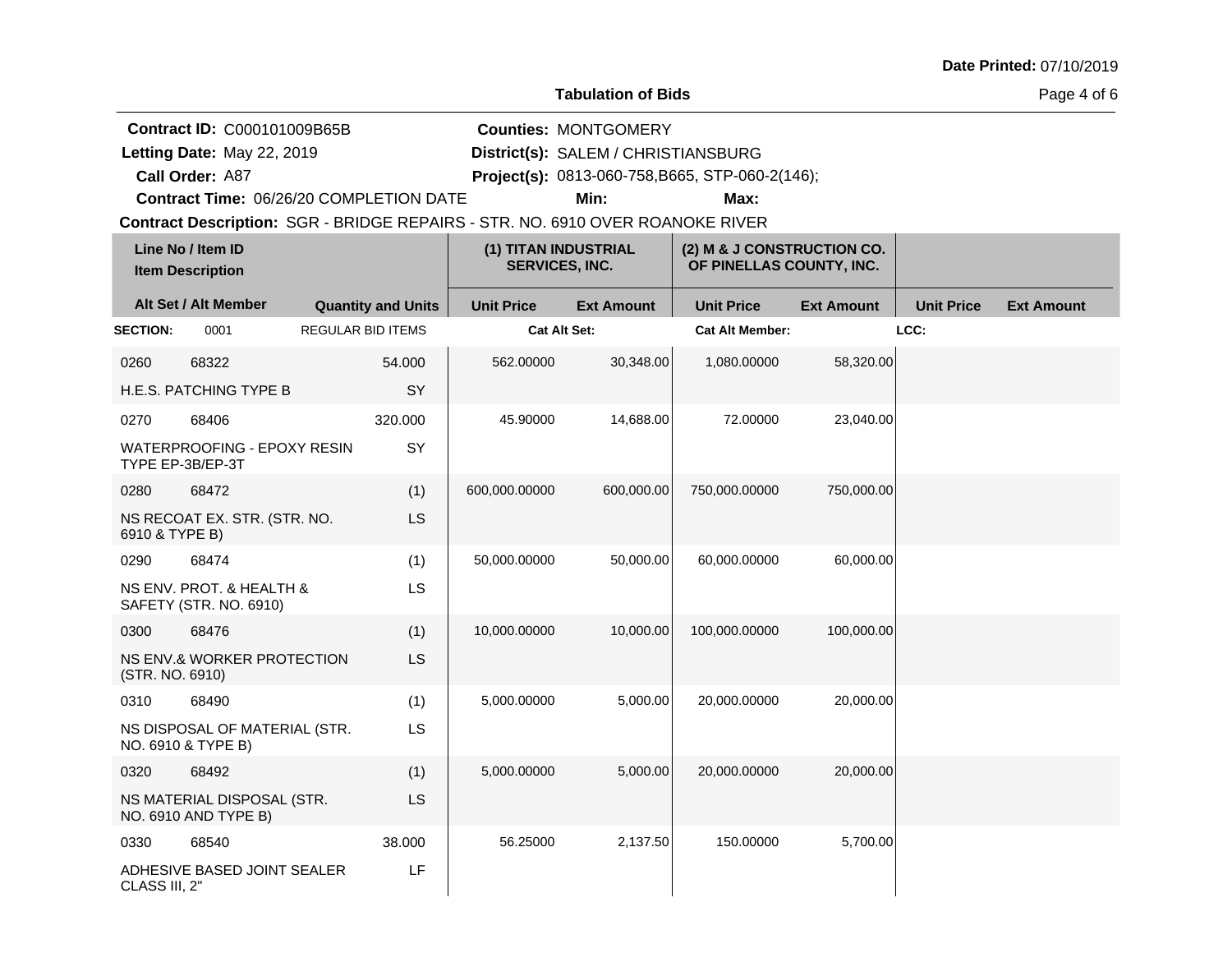#### **Tabulation of Bids**

Page 5 of 6

**Contract ID:** C000101009B65B

Letting Date: May 22, 2019

**Call Order:**

**Letting Date:** May 22, 2019 **District(s):** SALEM / CHRISTIANSBURG

**Counties:** MONTGOMERY

A87 **Project(s):** 0813-060-758,B665, STP-060-2(146);

**Contract Time:** 06/26/20 COMPLETION DATE

**Min: Max:**

| Line No / Item ID<br><b>Item Description</b> |                                                |                           | (1) TITAN INDUSTRIAL<br><b>SERVICES, INC.</b> |                   | (2) M & J CONSTRUCTION CO.<br>OF PINELLAS COUNTY, INC. |                   |                   |                   |
|----------------------------------------------|------------------------------------------------|---------------------------|-----------------------------------------------|-------------------|--------------------------------------------------------|-------------------|-------------------|-------------------|
|                                              | Alt Set / Alt Member                           | <b>Quantity and Units</b> | <b>Unit Price</b>                             | <b>Ext Amount</b> | <b>Unit Price</b>                                      | <b>Ext Amount</b> | <b>Unit Price</b> | <b>Ext Amount</b> |
| <b>SECTION:</b>                              | 0001                                           | <b>REGULAR BID ITEMS</b>  | <b>Cat Alt Set:</b>                           |                   | <b>Cat Alt Member:</b>                                 |                   | LCC:              |                   |
| 0340                                         | 68541                                          | 66.000                    | 75.00000                                      | 4,950.00          | 150.00000                                              | 9,900.00          |                   |                   |
| CLASS III, 3"                                | ADHESIVE BASED JOINT SEALER                    | LF                        |                                               |                   |                                                        |                   |                   |                   |
| 0350                                         | 68542                                          | 19.000                    | 100.00000                                     | 1,900.00          | 180.00000                                              | 3,420.00          |                   |                   |
| CLASS III, 4"                                | ADHESIVE BASED JOINT SEALER                    | LF                        |                                               |                   |                                                        |                   |                   |                   |
| 0360                                         | 68573                                          | 57.000                    | 1,125.00000                                   | 64,125.00         | 600.00000                                              | 34,200.00         |                   |                   |
| JOINT, HES                                   | RECONSTRUCT EXPANSION                          | LF                        |                                               |                   |                                                        |                   |                   |                   |
| 0370                                         | 68575                                          | 104.000                   | 43.75000                                      | 4,550.00          | 12.00000                                               | 1,248.00          |                   |                   |
|                                              | EXPANSION JOINT PREPARATION                    | LF                        |                                               |                   |                                                        |                   |                   |                   |
| 0380                                         | 68590                                          | 4.000                     | 22,500.00000                                  | 90,000.00         | 24,000.00000                                           | 96,000.00         |                   |                   |
|                                              | JACKING AND BLOCKING BEAM                      | EA                        |                                               |                   |                                                        |                   |                   |                   |
| 0390                                         | 68600                                          | 132.000                   | 1,600.00000                                   | 211,200.00        | 2,880.00000                                            | 380,160.00        |                   |                   |
|                                              | CONCRETE SUPERSTRUCT.<br><b>SURFACE REPAIR</b> | SY                        |                                               |                   |                                                        |                   |                   |                   |
| 0400                                         | 68666                                          | 168,000                   | 187.50000                                     | 31,500.00         | 480.00000                                              | 80,640.00         |                   |                   |
| A                                            | REPLACE CONCRETE RAILS TYPE                    | LF                        |                                               |                   |                                                        |                   |                   |                   |
| 0410                                         | 68670                                          | 13.000                    | 1,125.00000                                   | 14,625.00         | 600.00000                                              | 7,800.00          |                   |                   |
|                                              | REPLACE CONCRETE POST                          | EA                        |                                               |                   |                                                        |                   |                   |                   |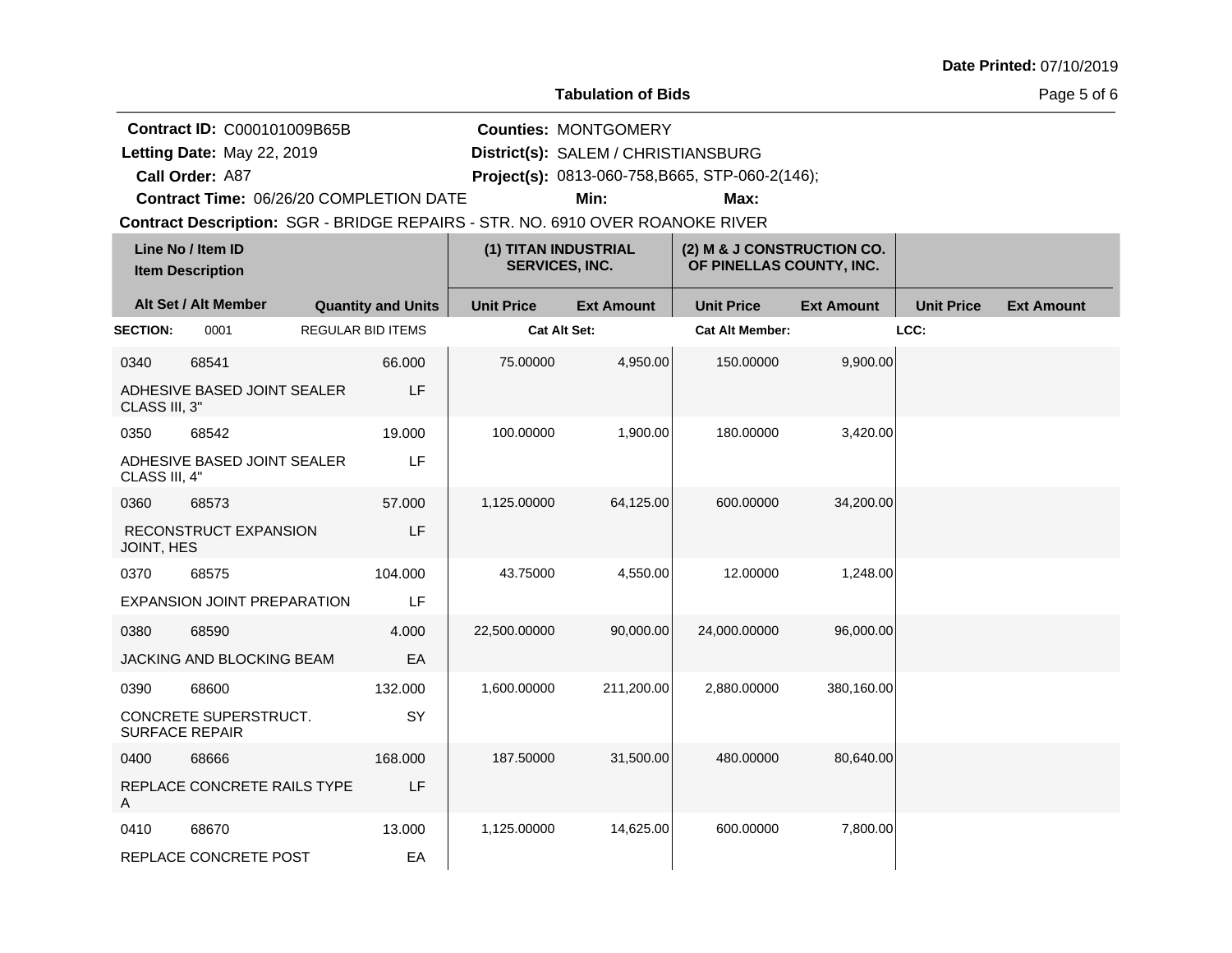#### **Tabulation of Bids**

Page 6 of 6

**Contract ID:** C000101009B65B

Letting Date: May 22, 2019

**Call Order:**

**Letting Date:** May 22, 2019 **District(s):** SALEM / CHRISTIANSBURG **Counties:** MONTGOMERY

A87 **Project(s):** 0813-060-758,B665, STP-060-2(146);

**Contract Time:** 06/26/20 COMPLETION DATE

**Min: Max:**

**Contract Description: SGR - BRIDGE REPAIRS - STR. NO. 6910 OVER ROANOKE RIVER** 

| Line No / Item ID<br><b>Item Description</b> |                                              |                              | (1) TITAN INDUSTRIAL<br><b>SERVICES, INC.</b> |                     | (2) M & J CONSTRUCTION CO.<br>OF PINELLAS COUNTY, INC. |                   |                   |                   |
|----------------------------------------------|----------------------------------------------|------------------------------|-----------------------------------------------|---------------------|--------------------------------------------------------|-------------------|-------------------|-------------------|
|                                              | Alt Set / Alt Member                         | <b>Quantity and Units</b>    | <b>Unit Price</b>                             | <b>Ext Amount</b>   | <b>Unit Price</b>                                      | <b>Ext Amount</b> | <b>Unit Price</b> | <b>Ext Amount</b> |
| <b>SECTION:</b>                              | 0001                                         | <b>REGULAR BID ITEMS</b>     |                                               | <b>Cat Alt Set:</b> | <b>Cat Alt Member:</b>                                 |                   | LCC:              |                   |
| 0420                                         | 68675                                        | 668,000                      | 62.74000                                      | 41,910.32           | 96.00000                                               | 64,128.00         |                   |                   |
| <b>EPOXY OVERLAY</b>                         |                                              | SY                           |                                               |                     |                                                        |                   |                   |                   |
| 0430                                         | 68900                                        | (1)                          | 18,750.00000                                  | 18,750.00           | 18,000.00000                                           | 18,000.00         |                   |                   |
| NO. 6910)                                    | NS REM. PORT. OF EX.STR. (STR.               | <b>LS</b>                    |                                               |                     |                                                        |                   |                   |                   |
| 0440                                         | 69002                                        | 250.000                      | 25.00000                                      | 6,250.00            | 30.00000                                               | 7,500.00          |                   |                   |
|                                              | <b>EMBEDDED GALVANIC ANODES</b>              | EA                           |                                               |                     |                                                        |                   |                   |                   |
| 0450                                         | 69500                                        | 108.000                      | 1,125.00000                                   | 121,500.00          | 2,880.00000                                            | 311,040.00        |                   |                   |
|                                              | CONCRETE SUBSTRUCT.<br><b>SURFACE REPAIR</b> | SY                           |                                               |                     |                                                        |                   |                   |                   |
|                                              | <b>Section Totals:</b>                       |                              |                                               | \$1,785,460.12      |                                                        | \$2,867,739.70    |                   |                   |
|                                              | Life Cycle Costs:                            |                              |                                               |                     |                                                        |                   |                   |                   |
|                                              | <b>Section Total with LCC:</b>               |                              |                                               | \$1,785,460.12      |                                                        | \$2,867,739.70    |                   |                   |
|                                              |                                              | <b>Contract Item Totals</b>  |                                               | \$1,785,460.12      |                                                        | \$2,867,739.70    |                   |                   |
| <b>Contract Time Totals</b>                  |                                              |                              |                                               |                     |                                                        |                   |                   |                   |
| <b>Contract Life Cycle Costs Totals</b>      |                                              |                              | \$0.00                                        |                     | \$0.00                                                 |                   |                   |                   |
|                                              |                                              | <b>Contract Grand Totals</b> |                                               | \$1,785,460.12      |                                                        | \$2,867,739.70    |                   |                   |
|                                              |                                              |                              |                                               |                     |                                                        |                   |                   |                   |

**( ) indicates item is bid as Lump Sum**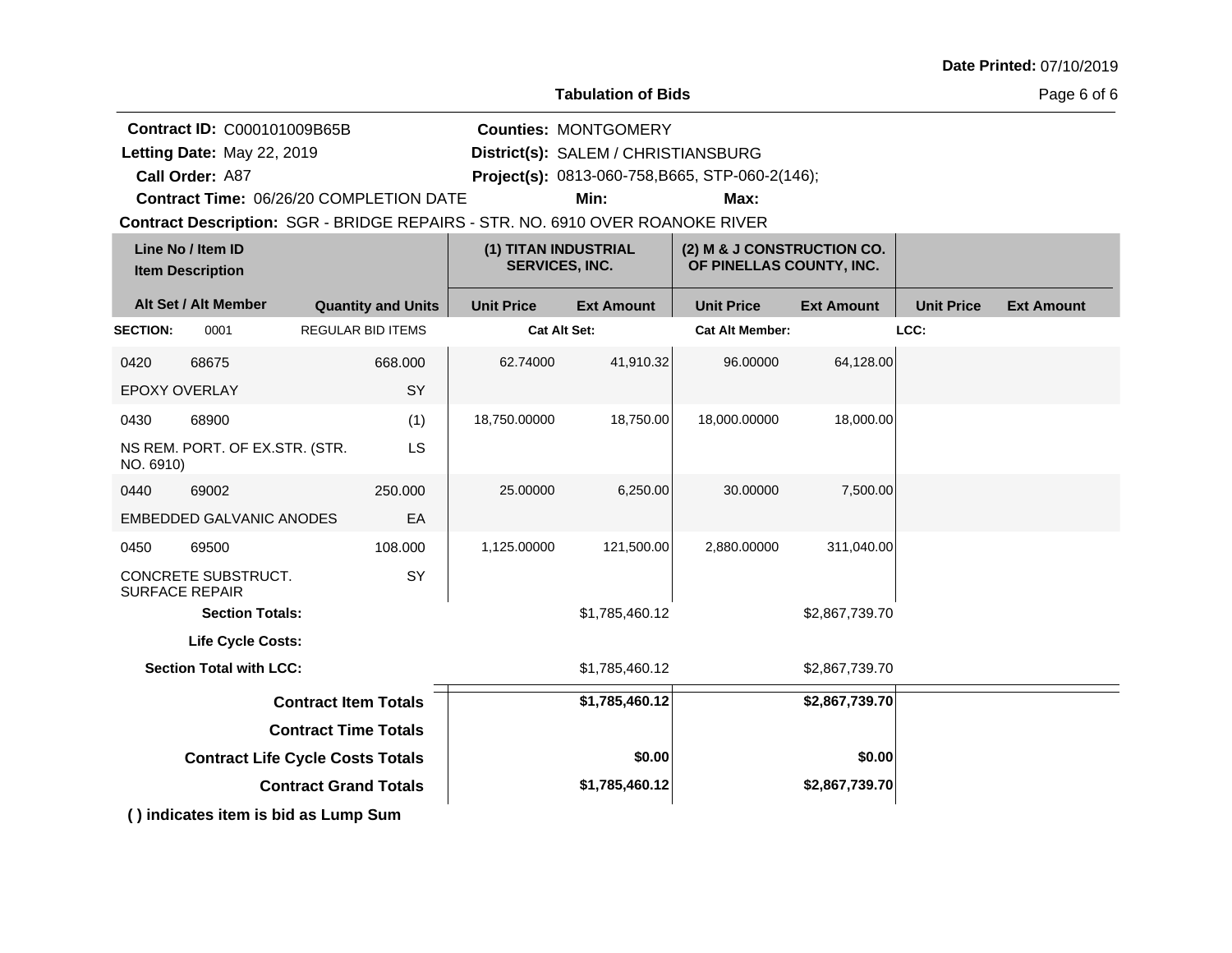Page 1 of 1

|                                                                               | <b>Contract ID:</b> C000101009B65B             |  | <b>Counties: MONTGOMERY</b>                            |
|-------------------------------------------------------------------------------|------------------------------------------------|--|--------------------------------------------------------|
|                                                                               | <b>Letting Date: May 22, 2019 10:00 AM</b>     |  | District(s): SALEM / CHRISTIANSBURG                    |
| <b>Call Order:</b>                                                            | - A87                                          |  | <b>Project(s):</b> 0813-060-758, B665, STP-060-2(146); |
|                                                                               | <b>Contract Time: 06/26/20 COMPLETION DATE</b> |  | Min:<br>Max:                                           |
| Contract Description: SGR - BRIDGE REPAIRS - STR. NO. 6910 OVER ROANOKE RIVER |                                                |  |                                                        |

| Rank | <b>Vendor ID/Name</b>                                             | <b>Total Bid</b> | <b>Percent Of Low</b><br><b>Bid</b> |
|------|-------------------------------------------------------------------|------------------|-------------------------------------|
| T567 | TITAN INDUSTRIAL SERVICES, INC.                                   | \$1,785,460.12   | 100.00%                             |
| M832 | M & J CONSTRUCTION CO. OF PINELLAS COUNTY, \$2,867,739.70<br>INC. |                  | 160.62%                             |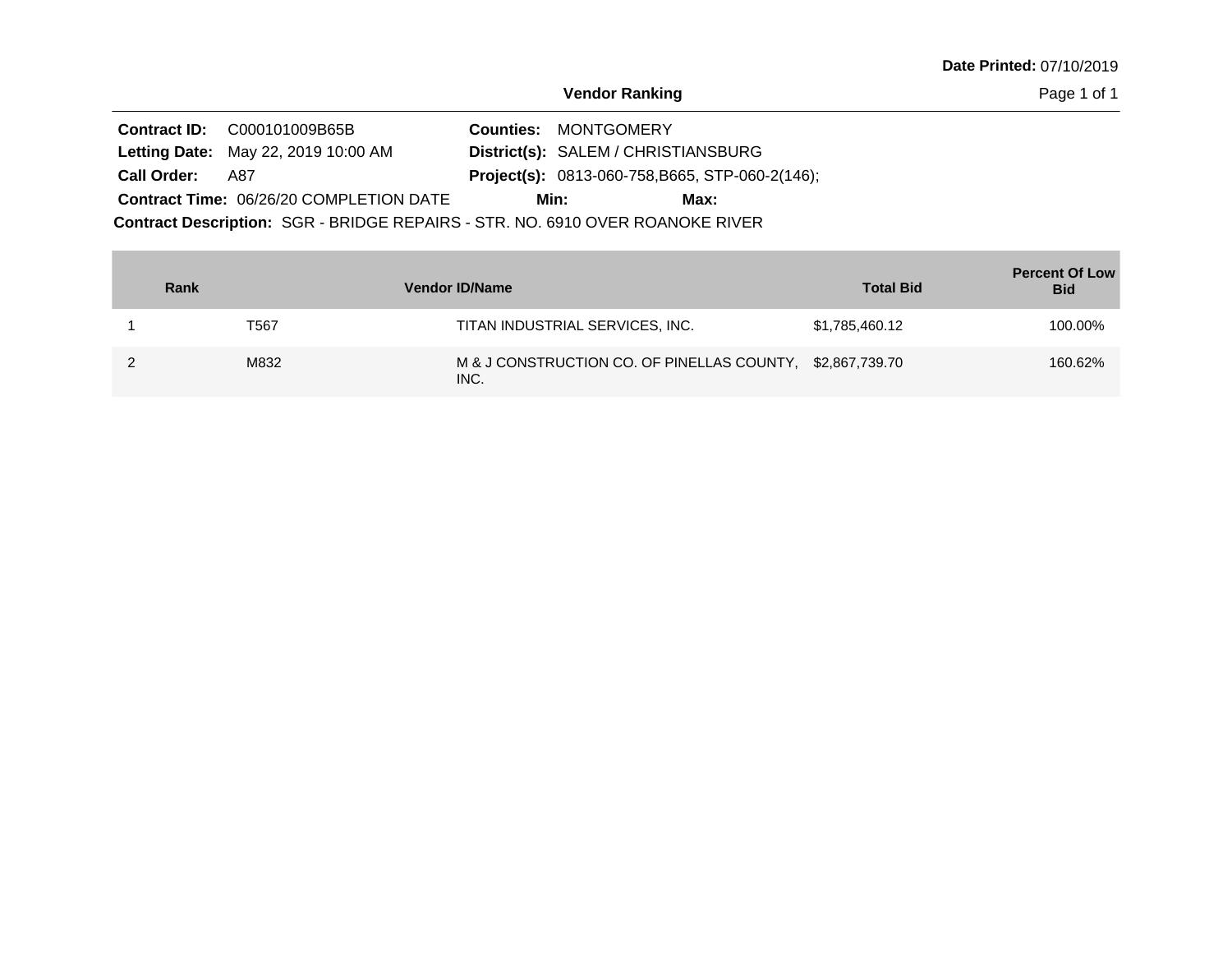|  |  | Date Printed: 07/10/2019 |
|--|--|--------------------------|
|--|--|--------------------------|

**Contract ID:** C0000109523C01

**Call Order:**

Letting Date: May 22, 2019

**Letting Date:** May 22, 2019 **District(s): CULPEPER / WARRENTON** 

**Counties:** CULPEPER

B02 **Project(s):** P029-023-760, C501, NHPP-023-7(039);

**Contract Time:** 11/25/19 COMPLETION DATE

**Min: Max:**

**Contract Description: SMART SCALE - BRANDY STATION PARK AND RIDE LOT EXPANSION** 

|                     | Line No / Item ID<br><b>Item Description</b> |                           | (1) TAVARES CONCRETE CO.,<br>INC. |                   | (2) M & F CONCRETE, INC. |                   |                   | (3) J. R. CASKEY, INC. |
|---------------------|----------------------------------------------|---------------------------|-----------------------------------|-------------------|--------------------------|-------------------|-------------------|------------------------|
|                     | Alt Set / Alt Member                         | <b>Quantity and Units</b> | <b>Unit Price</b>                 | <b>Ext Amount</b> | <b>Unit Price</b>        | <b>Ext Amount</b> | <b>Unit Price</b> | <b>Ext Amount</b>      |
| <b>SECTION:</b>     | 0001                                         | <b>REGULAR BID ITEMS</b>  | <b>Cat Alt Set:</b>               |                   | <b>Cat Alt Member:</b>   |                   | LCC:              |                        |
| 0010                | 00100                                        | (1)                       | 40,000.00000                      | 40,000.00         | 39,000.00000             | 39,000.00         | 85,000.00000      | 85,000.00              |
| <b>MOBILIZATION</b> |                                              | LS                        |                                   |                   |                          |                   |                   |                        |
| 0020                | 00101                                        | (1)                       | 10,000.00000                      | 10,000.00         | 8,160.00000              | 8,160.00          | 18,602.00000      | 18,602.00              |
| <b>CONSTRUCTION</b> | <b>CONSTRUCTION SURVEYING</b>                | LS                        |                                   |                   |                          |                   |                   |                        |
| 0030                | 00110                                        | (1)                       | 22,000.00000                      | 22,000.00         | 1,500.00000              | 1,500.00          | 14,195.00000      | 14,195.00              |
|                     | <b>CLEARING AND GRUBBING</b>                 | LS                        |                                   |                   |                          |                   |                   |                        |
| 0040                | 00120                                        | 5,576.000                 | 28.00000                          | 156,128.00        | 54.00000                 | 301,104.00        | 45.00000          | 250,920.00             |
|                     | REGULAR EXCAVATION                           | <b>CY</b>                 |                                   |                   |                          |                   |                   |                        |
| 0050                | 00136                                        | 486.000                   | 10.00000                          | 4,860.00          | 54.00000                 | 26,244.00         | 35.00000          | 17,010.00              |
|                     | <b>BORROW EXCAVATION</b>                     | <b>CY</b>                 |                                   |                   |                          |                   |                   |                        |
| 0060                | 01122                                        | 50.000                    | 100.00000                         | 5,000.00          | 75.00000                 | 3,750.00          | 46.10000          | 2,305.00               |
| 12" CONC, PIPE      |                                              | LF                        |                                   |                   |                          |                   |                   |                        |
| 0070                | 01150                                        | 43.000                    | 110.00000                         | 4,730.00          | 88.00000                 | 3,784.00          | 58.33000          | 2,508.19               |
| 15" PIPE            |                                              | LF                        |                                   |                   |                          |                   |                   |                        |
| 0080                | 02142                                        | 32.000                    | 325.00000                         | 10,400.00         | 125.00000                | 4,000.00          | 81.59000          | 2,610.88               |
|                     | 23" X 14" ELLIPTICAL CONC. PIPE              | LF                        |                                   |                   |                          |                   |                   |                        |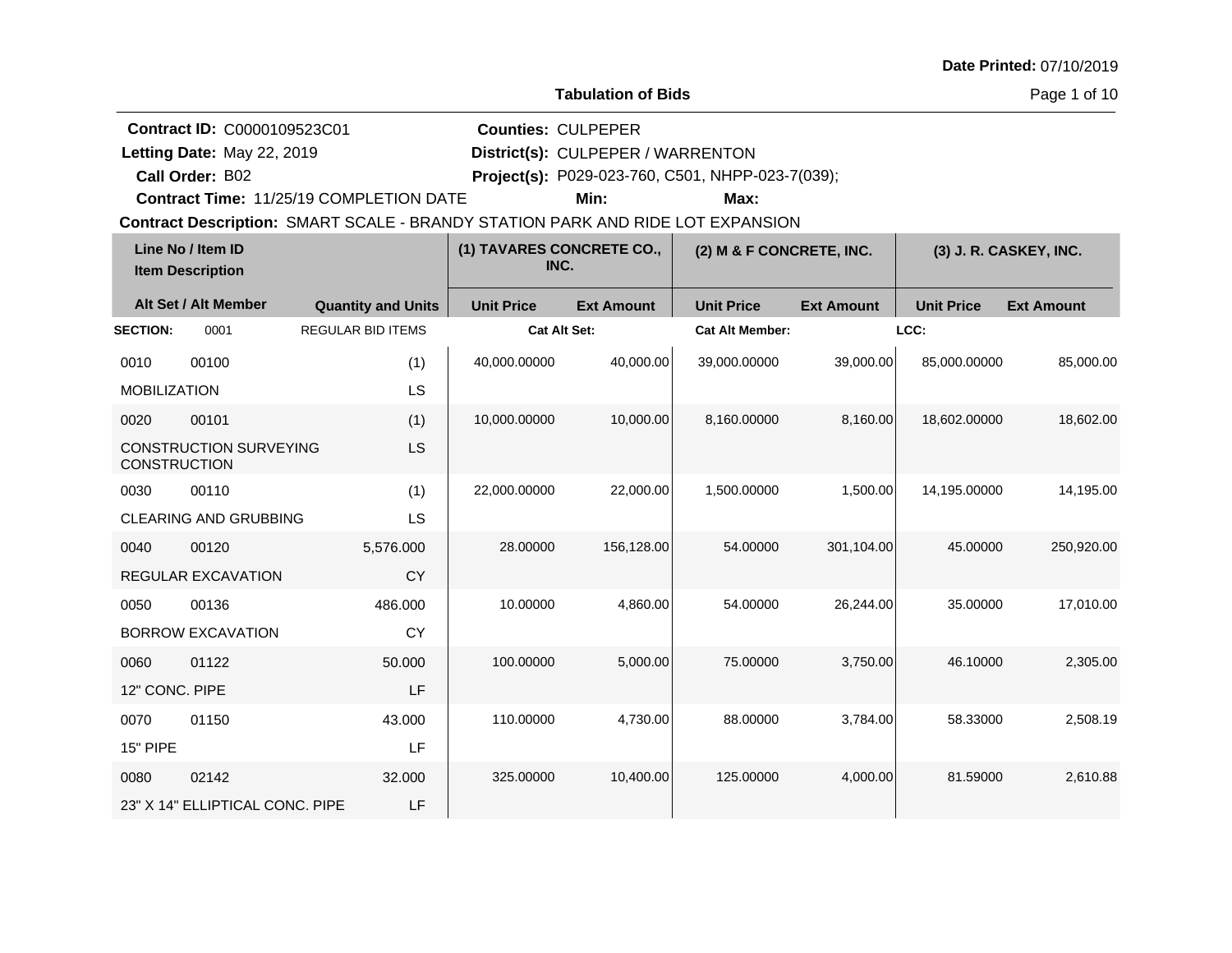Page 2 of 10

**Quantity and Units Unit Price Alt Set / Alt Member Ext Amount Ext Amount Line No / Item ID Unit Price Ext Amount Unit Price Item Description (1) TAVARES CONCRETE CO., INC. (2) M & F CONCRETE, INC. (3) J. R. CASKEY, INC. SECTION:** 0001 REGULAR BID ITEMS **Cat Alt Set: Cat Alt Member: LCC:** 0090 06121 12" END SECTION ES-1 2.000 EA 1,200.00000 2,400.00 1,500.00000 3,000.00 1,066.50000 2,133.00 0100 06150 15" END SECTION ES-1 OR 2 2.000 EA 1,200.00000 2,400.00 1,500.00000 3,000.00 1,105.25000 2,210.50 0110 06500 23" X 14" END SECTION ES-1A 2.000 EA 2,200.00000 4,400.00 1,800.00000 3,600.00 2,021.25000 4,042.50 0120 09148 EROSION CONTROL STONE CLASS A1 EC-1 6.400 **TON** 140.00000 896.00 144.00000 921.60 306.75000 1,963.20 0130 10123 AGGR. BASE MATL. TY. I NO. 21A 1,803.000 TON 32.00000 57,696.00 33.90000 61,121.70 37.60000 67,792.80 0140 10628 FLEXIBLE PAVEMENT PLANING 0"  $-2"$ 693.000 **SY** 14.00000 9,702.00 8.10000 5,613.30 11.80000 8,177.40 0150 10635 ASPHALT CONC.TY. SM-9.5A 728.000 TON 110.00000 80,080.00 110.58000 80,502.24 108.75000 79,170.00 0160 10642 ASPHALT CONCRETE TY. BM-25.0A 144.000 **TON** 110.00000 15,840.00 150.00000 21,600.00 147.50000 21,240.00 **Contract Description: SMART SCALE - BRANDY STATION PARK AND RIDE LOT EXPANSION Call Order: Letting Date:** May 22, 2019 **District(s): CULPEPER / WARRENTON Contract ID:** C0000109523C01 **Counties:** CULPEPER B02 **Project(s):** P029-023-760, C501, NHPP-023-7(039);**Contract Time:** 11/25/19 COMPLETION DATE Letting Date: May 22, 2019 **Min: Max:**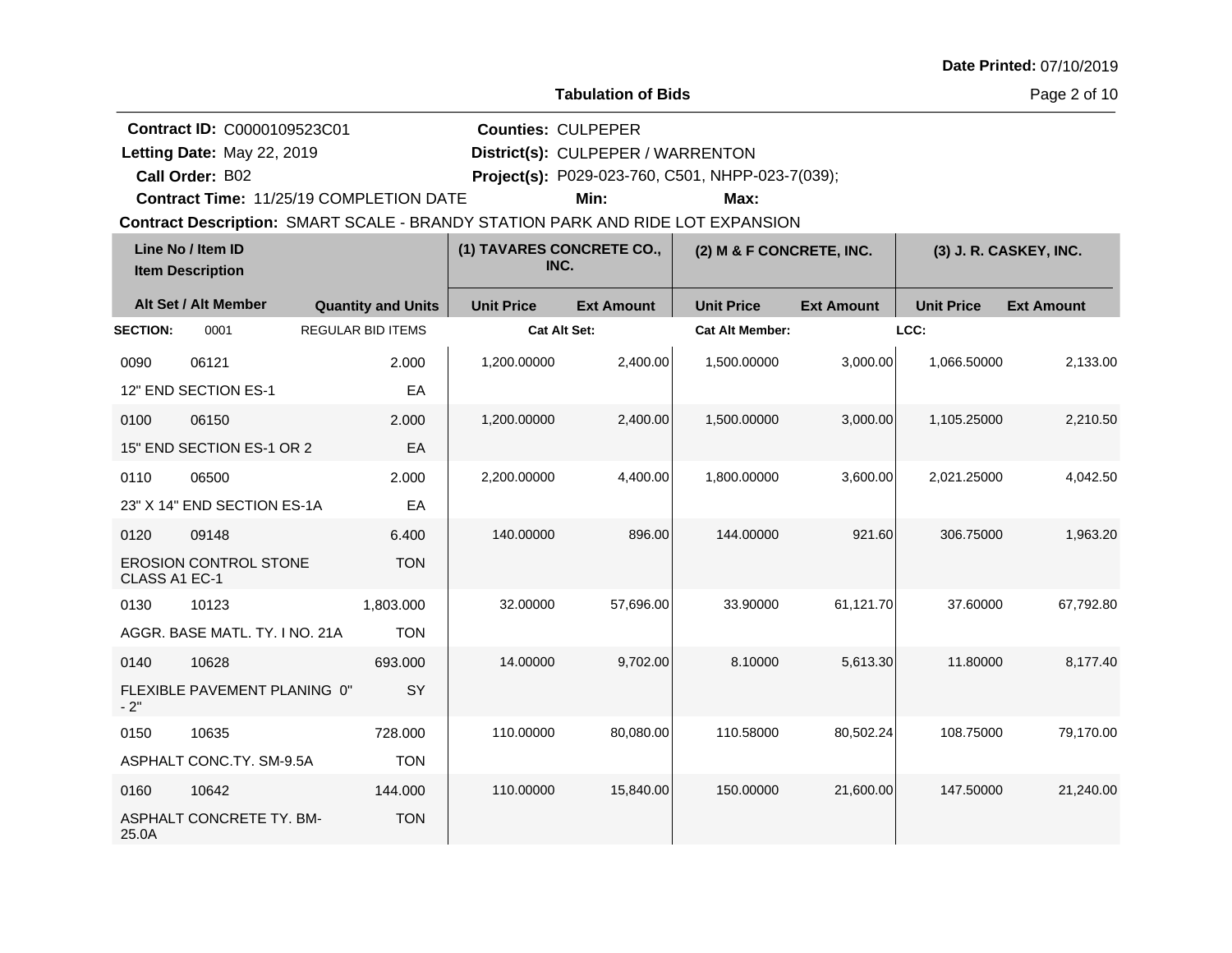|  |  | Date Printed: 07/10/2019 |
|--|--|--------------------------|
|--|--|--------------------------|

**Contract ID:** C0000109523C01

**Call Order:**

Letting Date: May 22, 2019

**Letting Date:** May 22, 2019 **District(s): CULPEPER / WARRENTON** 

**Counties:** CULPEPER

B02 **Project(s):** P029-023-760, C501, NHPP-023-7(039);

**Contract Time:** 11/25/19 COMPLETION DATE

**Min: Max:**

**Contract Description: SMART SCALE - BRANDY STATION PARK AND RIDE LOT EXPANSION** 

|                 | Line No / Item ID<br><b>Item Description</b> |                           | (1) TAVARES CONCRETE CO.,<br>INC. |                   | (2) M & F CONCRETE, INC. |                   |                   | (3) J. R. CASKEY, INC. |
|-----------------|----------------------------------------------|---------------------------|-----------------------------------|-------------------|--------------------------|-------------------|-------------------|------------------------|
|                 | Alt Set / Alt Member                         | <b>Quantity and Units</b> | <b>Unit Price</b>                 | <b>Ext Amount</b> | <b>Unit Price</b>        | <b>Ext Amount</b> | <b>Unit Price</b> | <b>Ext Amount</b>      |
| <b>SECTION:</b> | 0001                                         | <b>REGULAR BID ITEMS</b>  | Cat Alt Set:                      |                   | <b>Cat Alt Member:</b>   |                   | LCC:              |                        |
| 0170            | 11070                                        | 141.000                   | 3.00000                           | 423.00            | 5.00000                  | 705.00            | 11.80000          | 1,663.80               |
| <b>DEPTH</b>    | NS SAW-CUT ASPH CONC 1.5"                    | LF                        |                                   |                   |                          |                   |                   |                        |
| 0180            | 11070                                        | 257.000                   | 3.00000                           | 771.00            | 5.00000                  | 1,285.00          | 11.80000          | 3,032.60               |
| <b>DEPTH</b>    | NS SAW-CUT ASPH CONC FULL                    | LF                        |                                   |                   |                          |                   |                   |                        |
| 0190            | 12020                                        | 184.000                   | 30.00000                          | 5,520.00          | 24.00000                 | 4,416.00          | 33.70000          | 6,200.80               |
| STD. CURB CG-2  |                                              | LF                        |                                   |                   |                          |                   |                   |                        |
| 0200            | 12022                                        | 14.000                    | 34.00000                          | 476.00            | 24.00000                 | 336.00            | 38.20000          | 534.80                 |
|                 | <b>RADIAL CURB CG-2</b>                      | LF                        |                                   |                   |                          |                   |                   |                        |
| 0210            | 12600                                        | 162.000                   | 32.00000                          | 5,184.00          | 26.00000                 | 4,212.00          | 35.50000          | 5,751.00               |
| 6               | STD. COMB. CURB & GUTTER CG-                 | LF                        |                                   |                   |                          |                   |                   |                        |
| 0220            | 22501                                        | 559.000                   | 16.00000                          | 8,944.00          | 18.00000                 | 10,062.00         | 23.60000          | 13,192.40              |
| FENCE FE-W1     |                                              | LF                        |                                   |                   |                          |                   |                   |                        |
| 0230            | 22541                                        | 3.000                     | 95.00000                          | 285.00            | 108.00000                | 324.00            | 590.00000         | 1,770.00               |
|                 | LINE BRACE UNIT FE-W1,FE-W2                  | EA                        |                                   |                   |                          |                   |                   |                        |
| 0240            | 22581                                        | 3.000                     | 120.00000                         | 360.00            | 132.00000                | 396.00            | 590.00000         | 1,770.00               |
| W <sub>2</sub>  | CORNER BRACE UNIT FE-W1,FE-                  | EA                        |                                   |                   |                          |                   |                   |                        |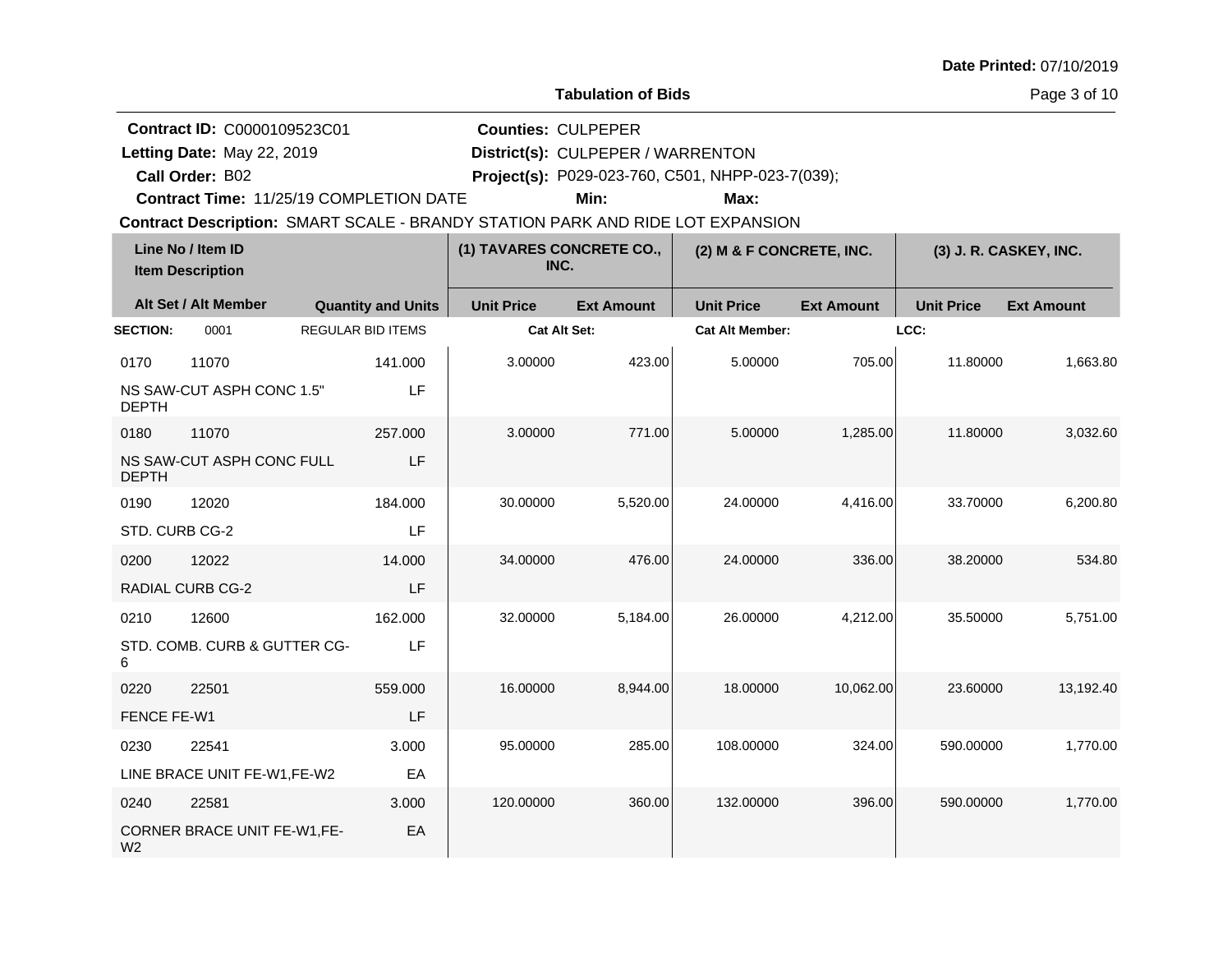|  |  | Date Printed: 07/10/2019 |
|--|--|--------------------------|
|--|--|--------------------------|

**Contract ID:** C0000109523C01

**Call Order:**

Letting Date: May 22, 2019

**Letting Date:** May 22, 2019 **District(s): CULPEPER / WARRENTON** 

**Counties:** CULPEPER

B02 **Project(s):** P029-023-760, C501, NHPP-023-7(039);

**Contract Time:** 11/25/19 COMPLETION DATE

**Min: Max:**

**Contract Description: SMART SCALE - BRANDY STATION PARK AND RIDE LOT EXPANSION** 

|                      | Line No / Item ID<br><b>Item Description</b> |                           | (1) TAVARES CONCRETE CO.,<br>INC. |                   | (2) M & F CONCRETE, INC. |                   |                   | (3) J. R. CASKEY, INC. |
|----------------------|----------------------------------------------|---------------------------|-----------------------------------|-------------------|--------------------------|-------------------|-------------------|------------------------|
|                      | Alt Set / Alt Member                         | <b>Quantity and Units</b> | <b>Unit Price</b>                 | <b>Ext Amount</b> | <b>Unit Price</b>        | <b>Ext Amount</b> | <b>Unit Price</b> | <b>Ext Amount</b>      |
| <b>SECTION:</b>      | 0001                                         | <b>REGULAR BID ITEMS</b>  | <b>Cat Alt Set:</b>               |                   | <b>Cat Alt Member:</b>   |                   | LCC:              |                        |
| 0250                 | 23570                                        | 210.000                   | 7.00000                           | 1,470.00          | 5.00000                  | 1,050.00          | 3.95000           | 829.50                 |
|                      | HIGH VISIBILITY FENCE, 4'                    | LF                        |                                   |                   |                          |                   |                   |                        |
| 0260                 | 24100                                        | 30.000                    | 80.00000                          | 2,400.00          | 2.50000                  | 75.00             | 69.10000          | 2,073.00               |
| <b>ALLAYING DUST</b> |                                              | <b>HR</b>                 |                                   |                   |                          |                   |                   |                        |
| 0270                 | 24152                                        | 10.000                    | 500.00000                         | 5,000.00          | 200.00000                | 2,000.00          | 580.75000         | 5,807.50               |
|                      | TYPE 3 BARRICADE 8'                          | EA                        |                                   |                   |                          |                   |                   |                        |
| 0280                 | 24160                                        | 618.000                   | 30.00000                          | 18,540.00         | 36.00000                 | 22,248.00         | 82.60000          | 51,046.80              |
| <b>SIGN</b>          | TEMPORARY (CONSTRUCTION)                     | <b>SF</b>                 |                                   |                   |                          |                   |                   |                        |
| 0290                 | 24278                                        | 1,600.000                 | 1.00000                           | 1,600.00          | 0.50000                  | 800.00            | 47.30000          | 75,680.00              |
| <b>DEVICES</b>       | <b>GROUP 2 CHANNELIZING</b>                  | <b>DAY</b>                |                                   |                   |                          |                   |                   |                        |
| 0300                 | 24279                                        | 672.000                   | 9.00000                           | 6,048.00          | 5.00000                  | 3,360.00          | 9.00000           | 6,048.00               |
| <b>MESSAGE SIGN</b>  | PORTABLE CHANGEABLE                          | <b>HR</b>                 |                                   |                   |                          |                   |                   |                        |
| 0310                 | 24282                                        | 50.000                    | 35.00000                          | 1,750.00          | 40.00000                 | 2,000.00          | 30.70000          | 1,535.00               |
|                      | <b>FLAGGER SERVICE</b>                       | <b>HR</b>                 |                                   |                   |                          |                   |                   |                        |
| 0320                 | 24288                                        | 12.000                    | 13.00000                          | 156.00            | 30.00000                 | 360.00            | 150.75000         | 1,809.00               |
|                      | <b>WARNING LIGHT TY, B</b>                   | <b>DAY</b>                |                                   |                   |                          |                   |                   |                        |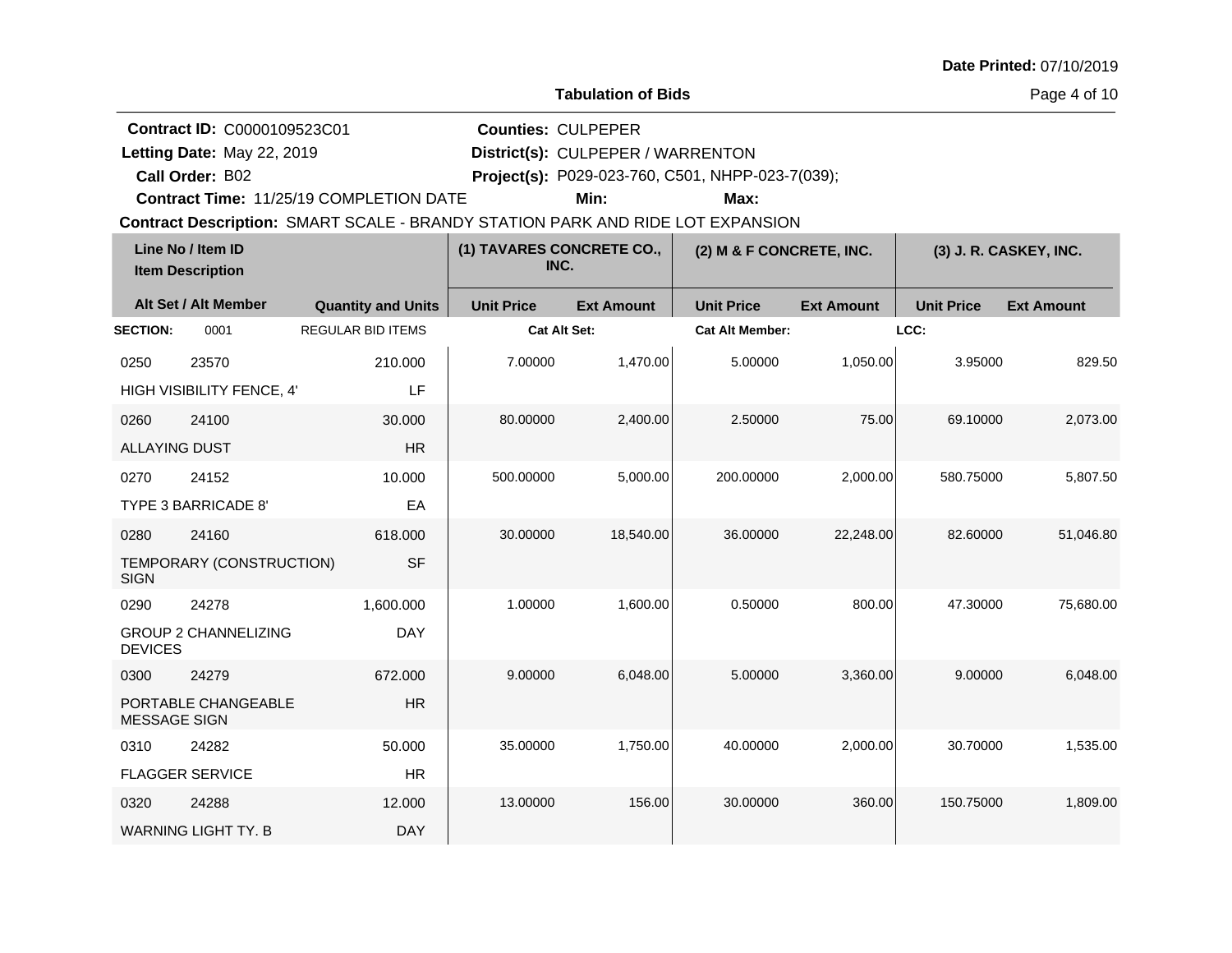|  |  | Date Printed: 07/10/2019 |
|--|--|--------------------------|
|--|--|--------------------------|

Page 5 of 10

**Quantity and Units Unit Price Alt Set / Alt Member Ext Amount Ext Amount Line No / Item ID Unit Price Ext Amount Unit Price Item Description (1) TAVARES CONCRETE CO., INC. (2) M & F CONCRETE, INC. (3) J. R. CASKEY, INC. SECTION:** 0001 REGULAR BID ITEMS **Cat Alt Set: Cat Alt Member: LCC:** 0330 24400 OBSCURING ROADWAY 1.400 UNIT 900.00000 1,260.00 6,000.00000 8,400.00 1,334.75000 1,868.65 0340 24430 DEMOLITION OF PAVEMENT FLEXIBLE 1,961.000 **SY** 6.00000 11,766.00 17.56000 34,435.16 8.30000 16,276.30 0350 27102 REGULAR SEED 270.000 LB 12.00000 3,240.00 6.00000 1,620.00 152.25000 41,107.50 0360 27103 OVERSEEDING 216.000 LB 5.00000 1,080.00 6.00000 1,296.00 3.85000 831.60 0370 27111 HYDRAULIC EROSION CONTROL PRODUCT TYPE 2 7,260.000 **SY**  $0.65000 \hspace{1cm} 4,719.00 \hspace{1cm} 3.60000 \hspace{1cm} 26,136.00 \hspace{1cm} 0.50000 \hspace{1cm} 3,630.00$ 0380 27230 FERTILIZER NITROGEN - N 68.000 LB 1.20000 81.60 6.00000 408.00 1.10000 74.80 0390 27231 FERTILIZER PHOSPHOROUS - P 75.000 LB 1.20000 90.00 6.00000 450.00 1.10000 82.50 0400 27232 FERTILIZER POTASSIUM - K 38.000 LB 1.20000 45.60 6.00000 228.00 1.10000 41.80 0410 27250 LIME 4.000 **TON** 200.00000 800.00 600.00000 2,400.00 177.00000 708.00 **Contract Description: SMART SCALE - BRANDY STATION PARK AND RIDE LOT EXPANSION Call Order: Letting Date:** May 22, 2019 **District(s): CULPEPER / WARRENTON Contract ID:** C0000109523C01 **Counties:** CULPEPER B02 **Project(s):** P029-023-760, C501, NHPP-023-7(039);**Contract Time:** 11/25/19 COMPLETION DATE Letting Date: May 22, 2019 **Min: Max:**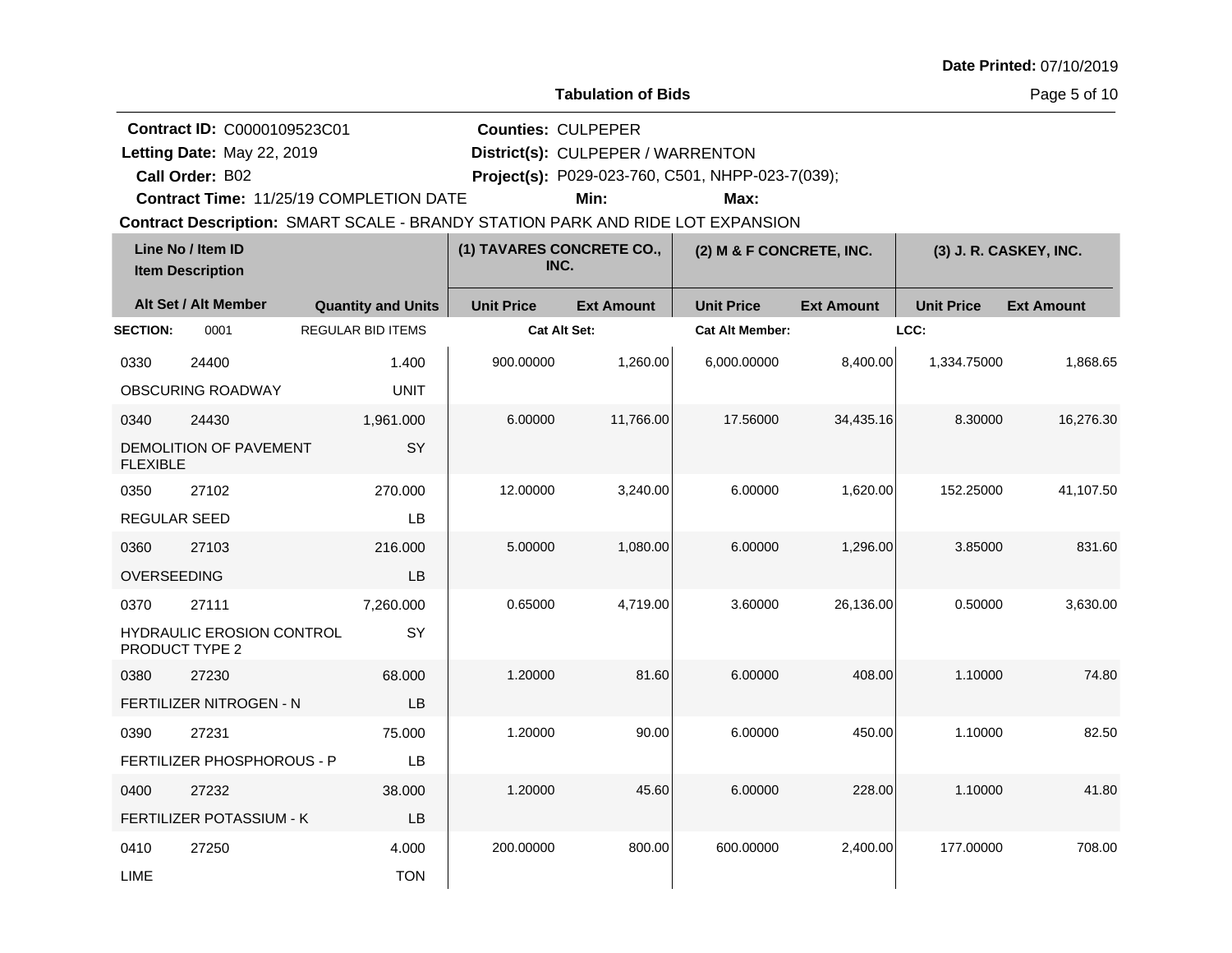|  |  | Date Printed: 07/10/2019 |
|--|--|--------------------------|
|--|--|--------------------------|

Page 6 of 10

**Quantity and Units Unit Price Alt Set / Alt Member Ext Amount Ext Amount Line No / Item ID Unit Price Ext Amount Unit Price Item Description (1) TAVARES CONCRETE CO., INC. (2) M & F CONCRETE, INC. (3) J. R. CASKEY, INC. SECTION:** 0001 REGULAR BID ITEMS **Cat Alt Set: Cat Alt Member: LCC:** 0420 27318 ROLLED EROSION CTRL PRODUCT EC-2 TYPE 1 67.000 **SY** 7.00000 469.00 3.60000 241.20 2.25000 150.75 0430 27415 CHECK DAM ROCK TY. II 16.000 EA 150.00000 2,400.00 240.00000 3,840.00 314.00000 5,024.00 0440 27430 SILTATION CONTROL EXCAVATION 213.000 CY 8.00000 1,704.00 2.50000 532.50 6.45000 1,373.85 0450 27505 TEMP. SILT FENCE TYPE A 1,223.000 LF 6.00000 7,338.00 3.60000 4,402.80 3.70000 4,525.10 0460 38950 NS LANDSCAPE CONCRETE WHEEL STOPS 13.000 EA 475.00000 6,175.00 138.00000 1,794.00 88.50000 1,150.50 0470 50108 SIGN PANEL 158.000 **SF** 36.00000 5,688.00 40.80000 6,446.40 40.10000 6,335.80 0480 50430 SIGN POST STP-1, 2", 14 GAUGE 129.000 LF 20.00000 2,580.00 22.80000 2,941.20 22.40000 2,889.60 0490 50432 SIGN POST STP-1, 2 3/16", 10 GAUGE 24.000 LF 42.00000 1,008.00 48.00000 1,152.00 47.20000 1,132.80 **Contract Description: SMART SCALE - BRANDY STATION PARK AND RIDE LOT EXPANSION Call Order: Letting Date:** May 22, 2019 **District(s): CULPEPER / WARRENTON Contract ID:** C0000109523C01 **Counties:** CULPEPER B02 **Project(s):** P029-023-760, C501, NHPP-023-7(039);**Contract Time:** 11/25/19 COMPLETION DATE Letting Date: May 22, 2019 **Min: Max:**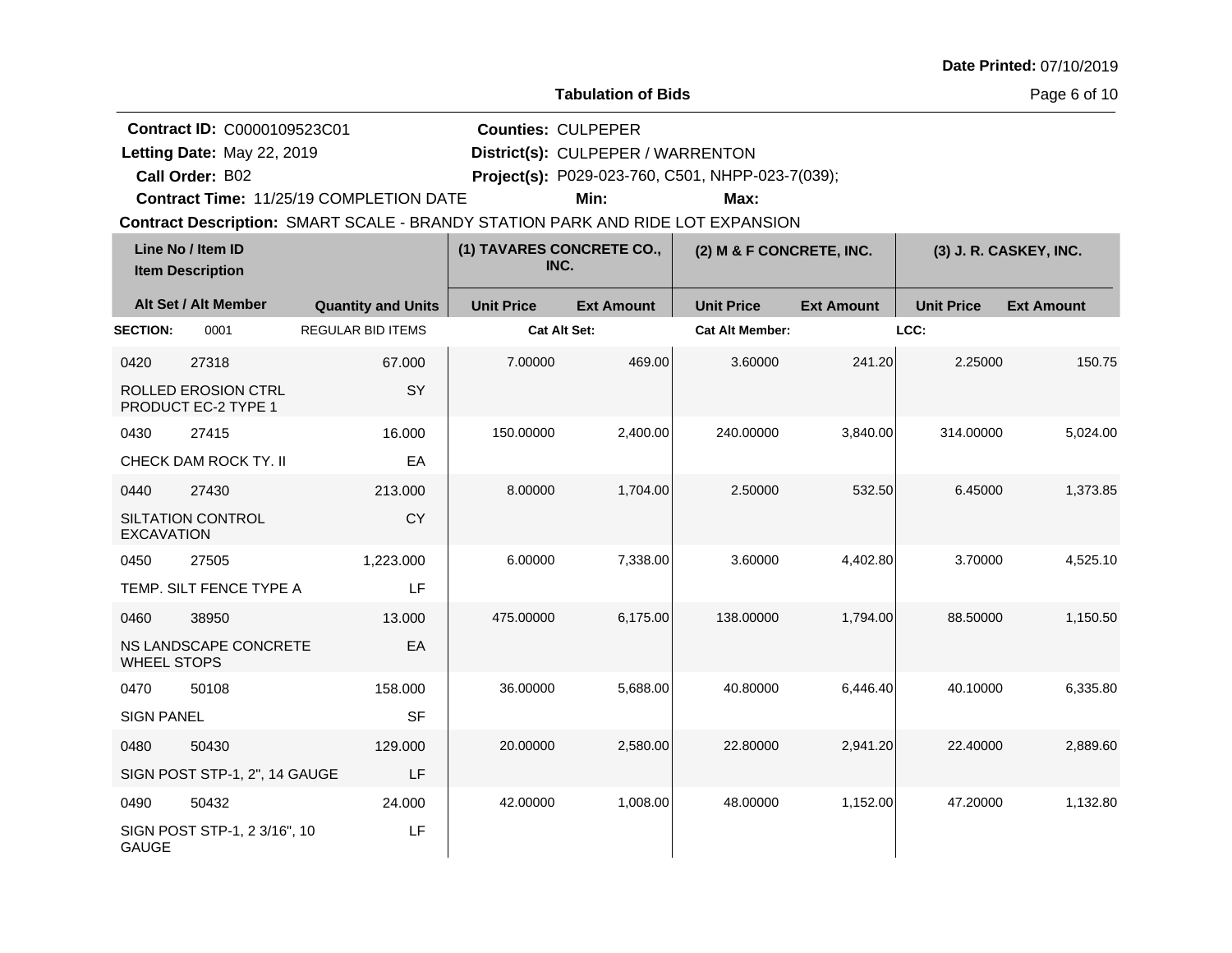| <b>Date Printed: 07/10/2019</b> |  |
|---------------------------------|--|
|---------------------------------|--|

**Quantity and Units Unit Price Alt Set / Alt Member Ext Amount Ext Amount Line No / Item ID Unit Price Ext Amount Unit Price Item Description (1) TAVARES CONCRETE CO., INC. (2) M & F CONCRETE, INC. (3) J. R. CASKEY, INC. SECTION:** 0001 REGULAR BID ITEMS **Cat Alt Set: Cat Alt Member: LCC:** 0500 50434 SIGN POST STP-1, 2 1/2", 10 GAUGE 121.000 LF 58.00000 7,018.00 66.00000 7,986.00 64.90000 7,852.90 0510 50485 CONCRETE SIGN FOUNDATION STP-1, TYPE A 14.000 EA 300.00000 4,200.00 342.00000 4,788.00 336.25000 4,707.50 0520 50486 CONCRETE SIGN FOUNDATION STP-1, TYPE B 9.000 EA 385.00000 3,465.00 438.00000 3,942.00 430.75000 3,876.75 0530 50902 NS TRAFFIC SIGN RELOCATE EXISTING GROUND MOUNTED SIGN PANEL 10.000 EA 150.00000 1,500.00 1,294.48000 12,944.80 100.25000 1,002.50 0540 50902 NS TRAFFIC SIGN REMOVE AND SALVAGE EXIST. GROUND MOUNTED SIGN STR. AND SIGN PANELS 4.000 EA 380.00000 1,520.00 438.00000 1,752.00 430.75000 1,723.00 0550 54032 TYPE B CLASS I PVMT LINE MRKG 4" 3,536.000 LF 1.20000 4,243.20 1.38000 4,879.68 1.00000 3,536.00 0560 54047 TYPE B CLASS II PAVE. LINE MARKING 12" 446.000 LF 11.00000 4,906.00 11.40000 5,084.40 7.95000 3,545.70 **Contract Description: SMART SCALE - BRANDY STATION PARK AND RIDE LOT EXPANSION Call Order: Letting Date:** May 22, 2019 **District(s): CULPEPER / WARRENTON Contract ID:** C0000109523C01 **Counties:** CULPEPER B02 **Project(s):** P029-023-760, C501, NHPP-023-7(039);**Contract Time:** 11/25/19 COMPLETION DATE Letting Date: May 22, 2019 **Min: Max:**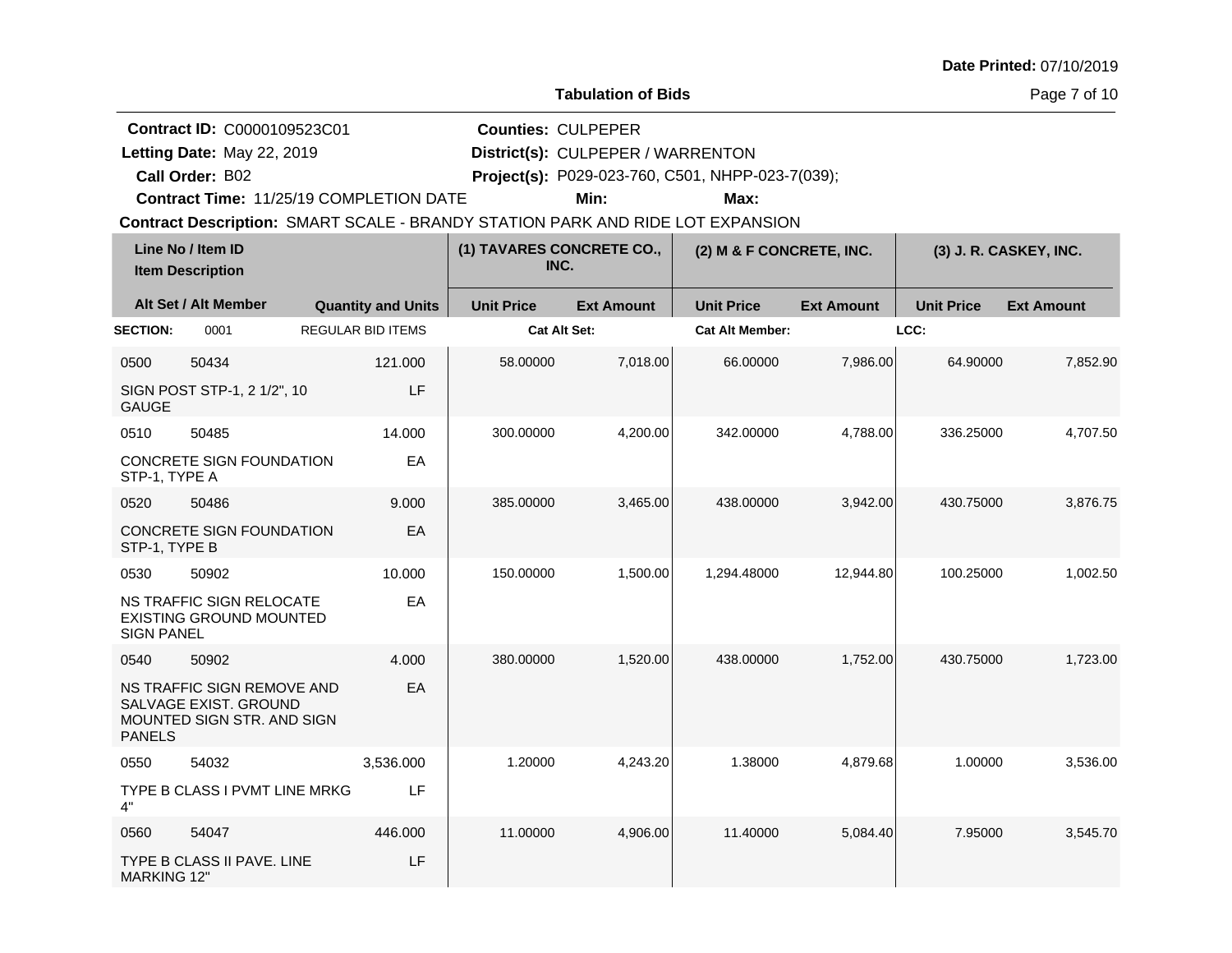| <b>Date Printed: 07/10/2019</b> |  |
|---------------------------------|--|
|---------------------------------|--|

**Contract ID:** C0000109523C01

**Call Order:**

Letting Date: May 22, 2019

**Letting Date:** May 22, 2019 **District(s): CULPEPER / WARRENTON** 

**Counties:** CULPEPER

B02 **Project(s):** P029-023-760, C501, NHPP-023-7(039);

**Contract Time:** 11/25/19 COMPLETION DATE

**Min: Max:**

**Contract Description: SMART SCALE - BRANDY STATION PARK AND RIDE LOT EXPANSION** 

| Line No / Item ID<br><b>Item Description</b> |                                              | (1) TAVARES CONCRETE CO.,<br>INC. |                   | (2) M & F CONCRETE, INC. |                        | (3) J. R. CASKEY, INC. |                   |                   |
|----------------------------------------------|----------------------------------------------|-----------------------------------|-------------------|--------------------------|------------------------|------------------------|-------------------|-------------------|
|                                              | Alt Set / Alt Member                         | <b>Quantity and Units</b>         | <b>Unit Price</b> | <b>Ext Amount</b>        | <b>Unit Price</b>      | <b>Ext Amount</b>      | <b>Unit Price</b> | <b>Ext Amount</b> |
| <b>SECTION:</b>                              | 0001                                         | <b>REGULAR BID ITEMS</b>          | Cat Alt Set:      |                          | <b>Cat Alt Member:</b> |                        | LCC:              |                   |
| 0570                                         | 54048                                        | 24.000                            | 17.00000          | 408.00                   | 18.30000               | 439.20                 | 16.00000          | 384.00            |
| <b>MARKING 24"</b>                           | TYPE B CLASS II PAVE, LINE                   | LF                                |                   |                          |                        |                        |                   |                   |
| 0580                                         | 54105                                        | 90.000                            | 6.00000           | 540.00                   | 6.72000                | 604.80                 | 1.20000           | 108.00            |
| <b>MARKING</b>                               | ERADICATE EXIST. LINEAR PVMT                 | LF                                |                   |                          |                        |                        |                   |                   |
| 0590                                         | 54572                                        | 1.000                             | 425.00000         | 425.00                   | 480.00000              | 480.00                 | 232.75000         | 232.75            |
| TY B, CL II                                  | PVMT SYMB MRKG THRU ARROW                    | EA                                |                   |                          |                        |                        |                   |                   |
| 0600                                         | 54575                                        | 1.000                             | 425.00000         | 425.00                   | 480.00000              | 480.00                 | 222.00000         | 222.00            |
|                                              | PVMT SYMB MRKG SGL TURN<br>ARROW TY B, CL II | EA                                |                   |                          |                        |                        |                   |                   |
| 0610                                         | 54634                                        | 5.000                             | 400.00000         | 2,000.00                 | 420.00000              | 2,100.00               | 232.50000         | 1,162.50          |
| SYMB) TY B CL II                             | PVMT MRKG (INT'L ACCESSIBILITY               | EA                                |                   |                          |                        |                        |                   |                   |
| 0620                                         | 55080                                        | 1,400.000                         | 4.00000           | 5,600.00                 | 4.34000                | 6,076.00               | 4.35000           | 6,090.00          |
|                                              | 8 CONDUCTOR CABLE                            | LF                                |                   |                          |                        |                        |                   |                   |
| 0630                                         | 55188                                        | 4.000                             | 4,000.00000       | 16,000.00                | 4,407.85000            | 17,631.40              | 4,432.00000       | 17,728.00         |
|                                              | LIGHTING POLE LP-2 TYPE D                    | EA                                |                   |                          |                        |                        |                   |                   |
| 0640                                         | 55346                                        | 1.000                             | 7,000.00000       | 7,000.00                 | 4,373.26000            | 4,373.26               | 4,397.25000       | 4,397.25          |
|                                              | ELECT. SERVICE SE-8 TYPE A                   | EA                                |                   |                          |                        |                        |                   |                   |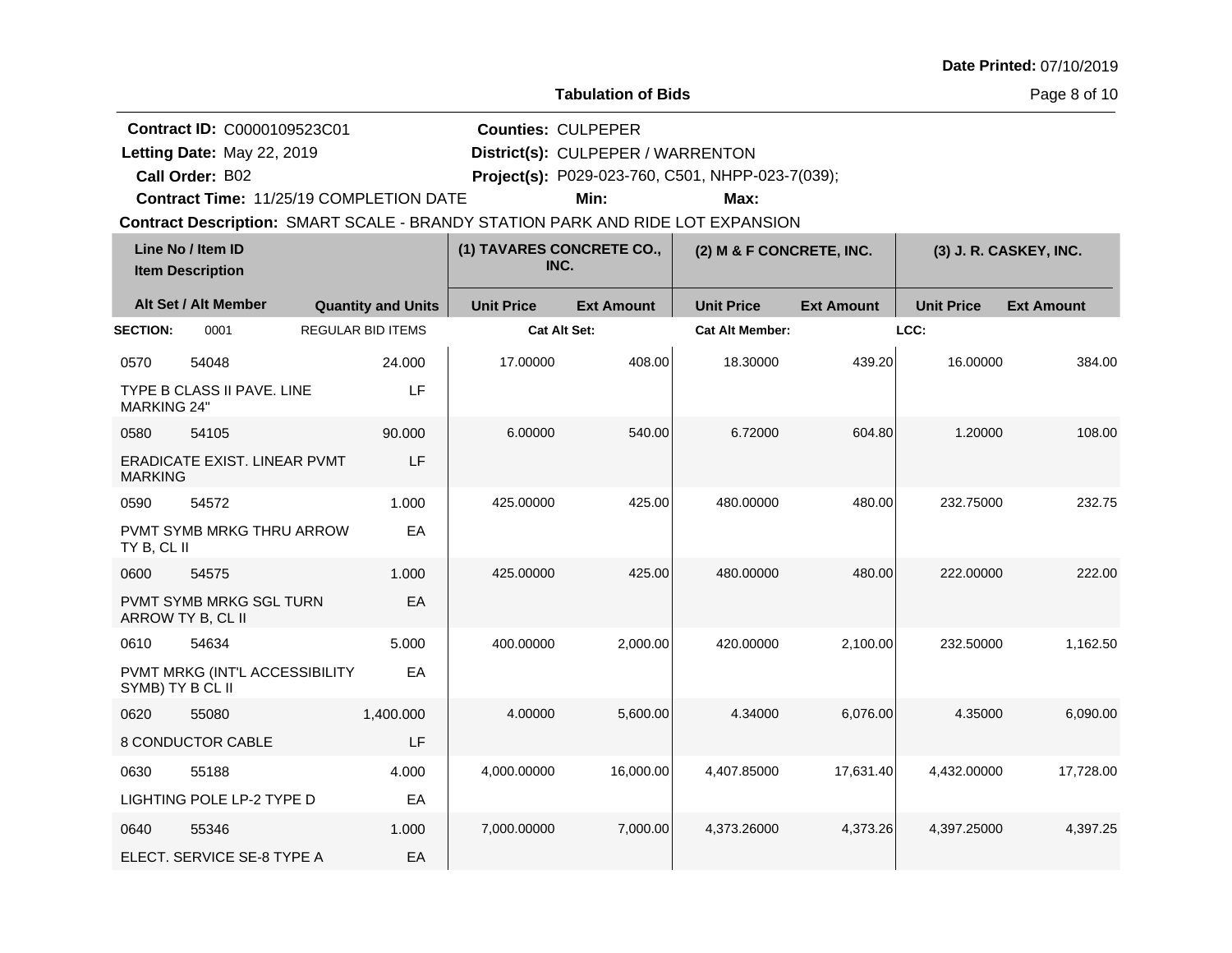| <b>Date Printed: 07/10/2019</b> |  |
|---------------------------------|--|
|---------------------------------|--|

**Contract ID:** C0000109523C01

**Call Order:**

Letting Date: May 22, 2019

**Letting Date:** May 22, 2019 **District(s):** CULPEPER / WARRENTON

**Counties:** CULPEPER

B02 **Project(s):** P029-023-760, C501, NHPP-023-7(039);

**Contract Time:** 11/25/19 COMPLETION DATE

**Min: Max:**

**Contract Description: SMART SCALE - BRANDY STATION PARK AND RIDE LOT EXPANSION** 

| Line No / Item ID<br><b>Item Description</b> |                                                      | (1) TAVARES CONCRETE CO.,<br>INC. |                     | (2) M & F CONCRETE, INC. |                        | (3) J. R. CASKEY, INC. |                   |                   |
|----------------------------------------------|------------------------------------------------------|-----------------------------------|---------------------|--------------------------|------------------------|------------------------|-------------------|-------------------|
|                                              | Alt Set / Alt Member                                 | <b>Quantity and Units</b>         | <b>Unit Price</b>   | <b>Ext Amount</b>        | <b>Unit Price</b>      | <b>Ext Amount</b>      | <b>Unit Price</b> | <b>Ext Amount</b> |
| <b>SECTION:</b>                              | 0001                                                 | <b>REGULAR BID ITEMS</b>          | <b>Cat Alt Set:</b> |                          | <b>Cat Alt Member:</b> |                        | LCC:              |                   |
| 0650                                         | 55352                                                | 1.000                             | 6,000.00000         | 6,000.00                 | 8,751.96000            | 8,751.96               | 8,799.75000       | 8,799.75          |
|                                              | CONTROL CENTER CCW-1 TYPE C                          | EA                                |                     |                          |                        |                        |                   |                   |
| 0660                                         | 55587                                                | 1.000                             | 1,900.00000         | 1,900.00                 | 1,679.23000            | 1,679.23               | 1,688.50000       | 1,688.50          |
|                                              | <b>JUNCTION BOX JB-S2</b>                            | EA                                |                     |                          |                        |                        |                   |                   |
| 0670                                         | 56014                                                | 5.000                             | 10.00000            | 50.00                    | 181.92000              | 909.60                 | 192.50000         | 962.50            |
| 10'                                          | ELECT. SER. GRD. ELECTRODE                           | EA                                |                     |                          |                        |                        |                   |                   |
| 0680                                         | 56053                                                | 540.000                           | 10.00000            | 5,400.00                 | 5.32000                | 2,872.80               | 5.35000           | 2,889.00          |
| 2" PVC CONDUIT                               |                                                      | LF                                |                     |                          |                        |                        |                   |                   |
| 0690                                         | 56200                                                | 525.000                           | 13.00000            | 6,825.00                 | 8.75000                | 4,593.75               | 9.25000           | 4,856.25          |
|                                              | <b>TRENCH EXCAVATION ECI-1</b>                       | LF                                |                     |                          |                        |                        |                   |                   |
| 0700                                         | 59000                                                | 4.000                             | 550.00000           | 2,200.00                 | 1,122.22000            | 4,488.88               | 1,128.25000       | 4,513.00          |
|                                              | NS LIGHTING LED LUMINAIRE                            | EA                                |                     |                          |                        |                        |                   |                   |
| 0710                                         | 59000                                                | 4.000                             | 2,600.00000         | 10,400.00                | 2,658.73000            | 10,634.92              | 2,673.25000       | 10,693.00         |
|                                              | NS LIGHTING MODIFY CONCRETE<br>FOUNDATION LF-1 Ty. A | EA                                |                     |                          |                        |                        |                   |                   |
|                                              | <b>Section Totals:</b>                               |                                   |                     | \$627,928.40             |                        | \$824,745.78           |                   | \$936,799.07      |
|                                              | Life Cycle Costs:                                    |                                   |                     |                          |                        |                        |                   |                   |
|                                              | <b>Section Total with LCC:</b>                       |                                   |                     | \$627,928.40             |                        | \$824,745.78           |                   | \$936,799.07      |
|                                              |                                                      | <b>Contract Item Totals</b>       |                     | \$627,928.40             |                        | \$824,745.78           |                   | \$936,799.07      |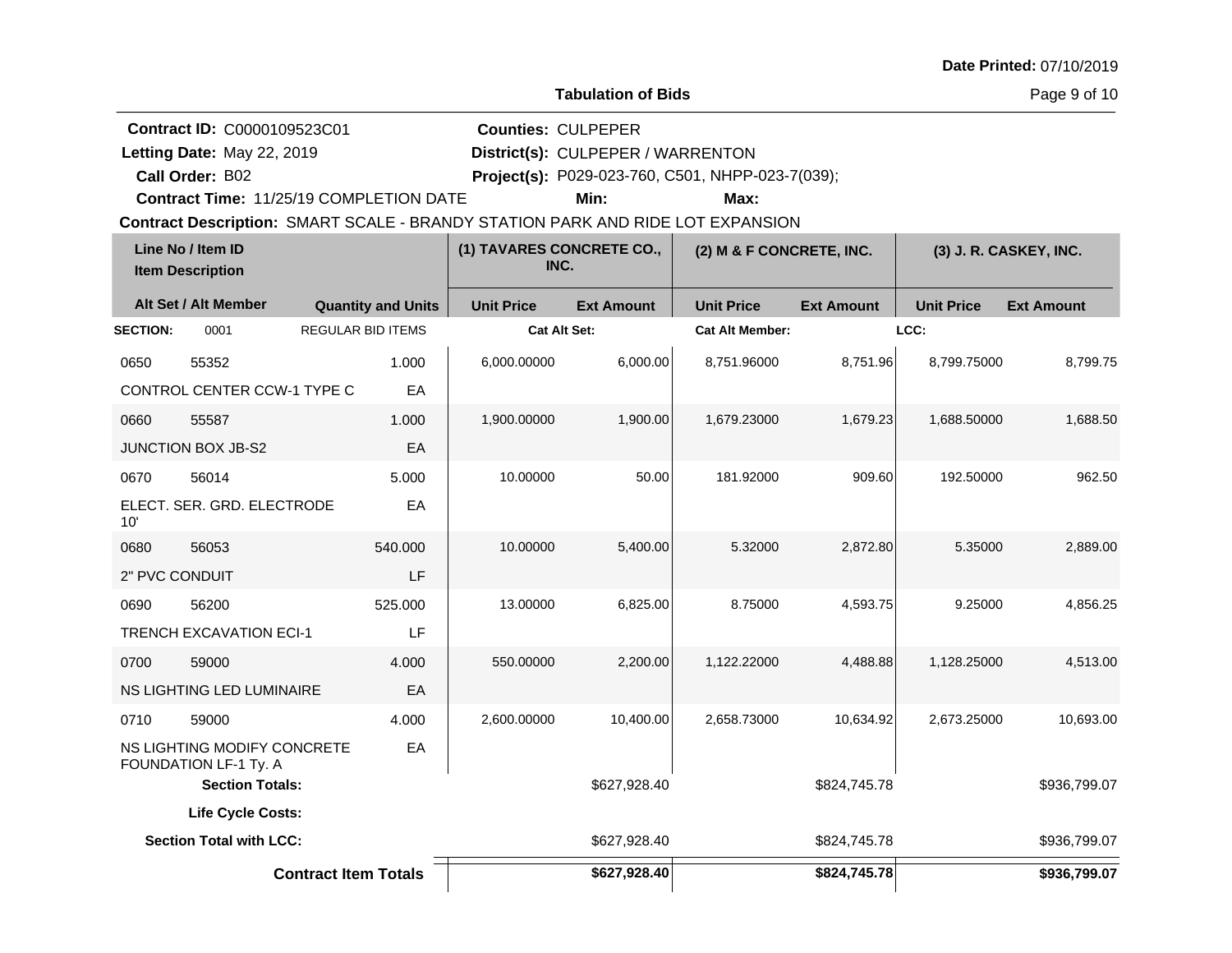|                                                                                | <b>Tabulation of Bids</b>         |                                                  |              | Page 10 of 10 |
|--------------------------------------------------------------------------------|-----------------------------------|--------------------------------------------------|--------------|---------------|
| <b>Contract ID: C0000109523C01</b>                                             | <b>Counties: CULPEPER</b>         |                                                  |              |               |
| Letting Date: May 22, 2019                                                     | District(s): CULPEPER / WARRENTON |                                                  |              |               |
| Call Order: B02                                                                |                                   | Project(s): P029-023-760, C501, NHPP-023-7(039); |              |               |
| <b>Contract Time: 11/25/19 COMPLETION DATE</b>                                 | Min:                              | Max:                                             |              |               |
| Contract Description: SMART SCALE - BRANDY STATION PARK AND RIDE LOT EXPANSION |                                   |                                                  |              |               |
| <b>Contract Time Totals</b>                                                    |                                   |                                                  |              |               |
| <b>Contract Life Cycle Costs Totals</b>                                        | \$0.00                            |                                                  | \$0.00       | \$0.00        |
| <b>Contract Grand Totals</b>                                                   | \$627,928.40                      |                                                  | \$824,745.78 | 936,799.07    |
|                                                                                |                                   |                                                  |              |               |

**( ) indicates item is bid as Lump Sum**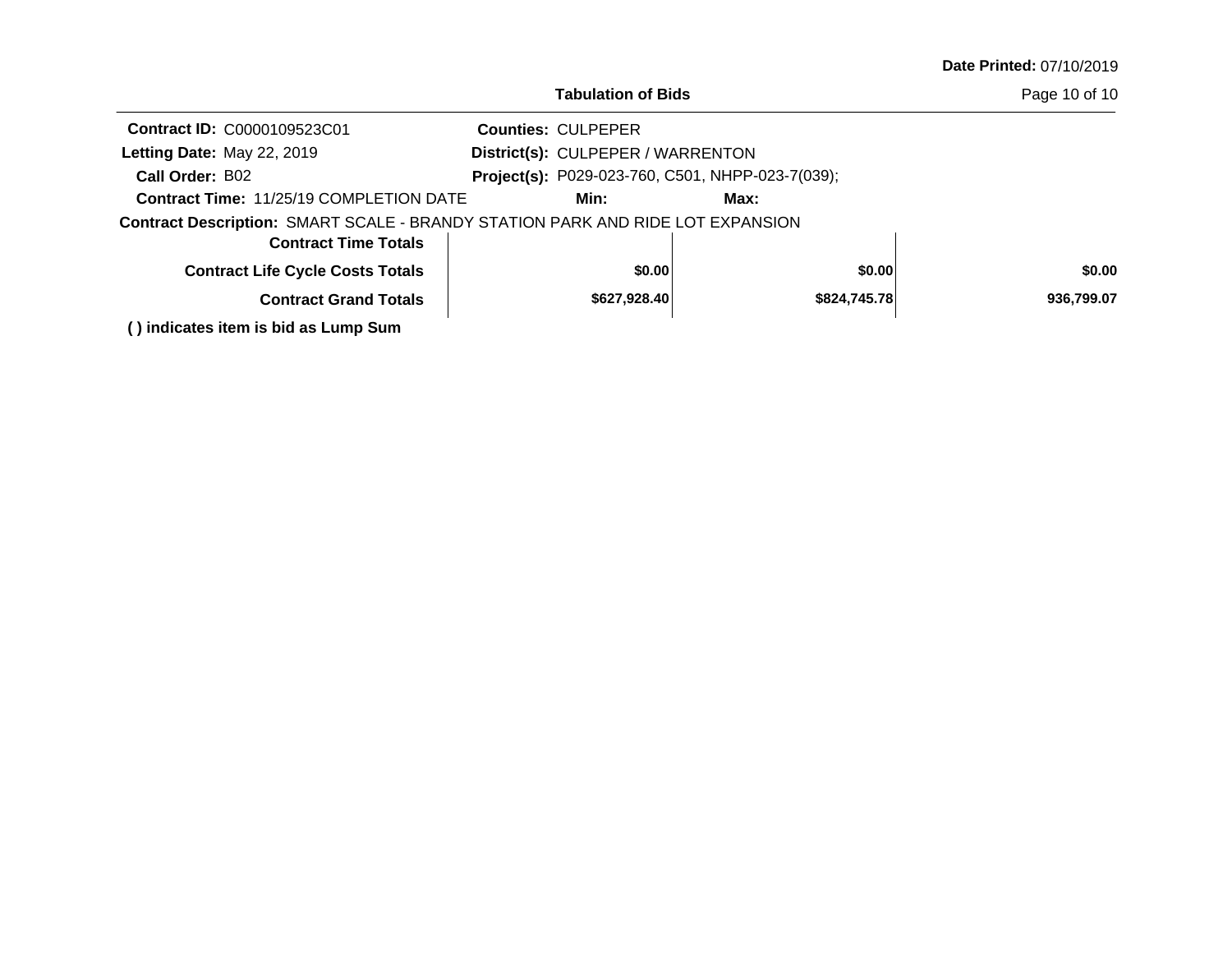Page 1 of 1

**Contract ID:** C0000109523C01 **Contract Description: SMART SCALE - BRANDY STATION PARK AND RIDE LOT EXPANSION** Letting Date: May 22, 2019 10:00 AM **District(s): CULPEPER / WARRENTON District(s):** Contract Time: 11/25/19 COMPLETION DATE P029-023-760, C501, NHPP-023-7(039); **Call Order: Project(s): Counties: CULPEPER** B02 **Min: Max:**

| Rank |                   | <b>Vendor ID/Name</b>      | <b>Total Bid</b> | <b>Percent Of Low</b><br><b>Bid</b> |
|------|-------------------|----------------------------|------------------|-------------------------------------|
|      | T131              | TAVARES CONCRETE CO., INC. | \$627,928.40     | 100.00%                             |
|      | M1117             | M & F CONCRETE, INC.       | \$824,745.78     | 131.34%                             |
|      | C <sub>1331</sub> | J. R. CASKEY, INC.         | \$936,799.07     | 149.19%                             |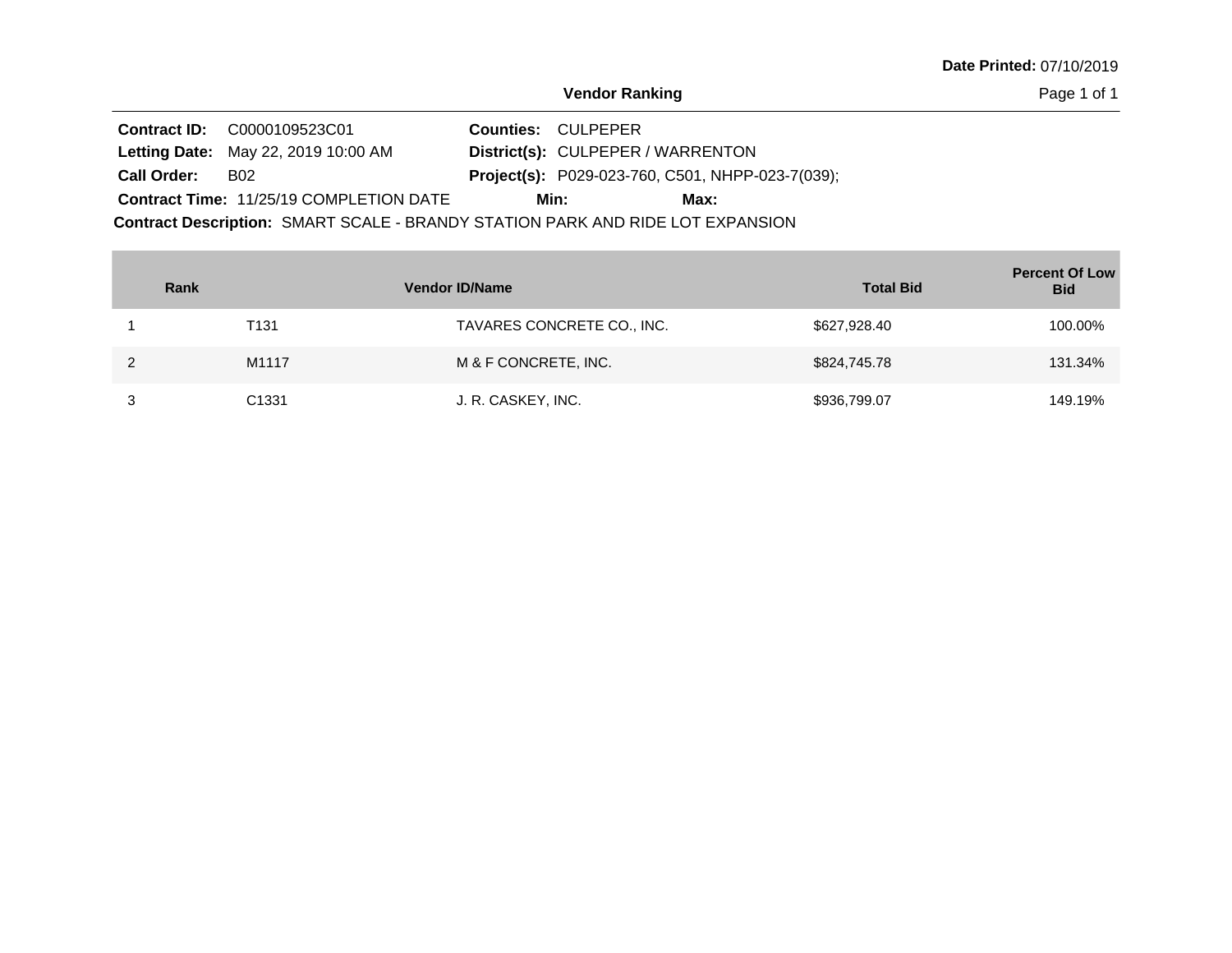|  |  | <b>Date Printed: 07/10/2019</b> |
|--|--|---------------------------------|
|--|--|---------------------------------|

**Letting Date:** May 22, 2019 **District(s):** LYNCHBURG / DILLWYN

**Counties:** PRINCE EDWARD

**Call Order:**

Letting Date: May 22, 2019

B03 **Project(s):** 0622-073-220,B643, BROS-073-3(040); 0622-073-220,C501, BROS-073-3(040);

**Contract Time:** 09/03/20 COMPLETION DATE

**Min: Max:**

| Line No / Item ID<br><b>Item Description</b> |                                | (1) ALLEGHENY<br><b>CONSTRUCTION COMPANY,</b><br>INC. |                   | (2) ENGLISH CONSTRUCTION<br><b>COMPANY, INCORPORATED</b> |                        | (3) CROWDER<br><b>CONSTRUCTION COMPANY</b> |                   |                   |
|----------------------------------------------|--------------------------------|-------------------------------------------------------|-------------------|----------------------------------------------------------|------------------------|--------------------------------------------|-------------------|-------------------|
|                                              | Alt Set / Alt Member           | <b>Quantity and Units</b>                             | <b>Unit Price</b> | <b>Ext Amount</b>                                        | <b>Unit Price</b>      | <b>Ext Amount</b>                          | <b>Unit Price</b> | <b>Ext Amount</b> |
| <b>SECTION:</b>                              | 0001                           | <b>REGULAR BID ITEMS</b>                              | Cat Alt Set:      |                                                          | <b>Cat Alt Member:</b> |                                            | LCC:              |                   |
| 0010                                         | 00100                          | (1)                                                   | 110,000.00000     | 110,000.00                                               | 453,466.00000          | 453.466.00                                 | 138,811.00000     | 138,811.00        |
| <b>MOBILIZATION</b>                          |                                | LS                                                    |                   |                                                          |                        |                                            |                   |                   |
| 0020                                         | 00110                          | (1)                                                   | 70,000.00000      | 70,000.00                                                | 11,053.00000           | 11,053.00                                  | 50,000.00000      | 50,000.00         |
|                                              | <b>CLEARING AND GRUBBING</b>   | <b>LS</b>                                             |                   |                                                          |                        |                                            |                   |                   |
| 0030                                         | 00120                          | 2,623.000                                             | 50.00000          | 131,150.00                                               | 14.00000               | 36,722.00                                  | 26.26000          | 68,879.98         |
|                                              | REGULAR EXCAVATION             | CY                                                    |                   |                                                          |                        |                                            |                   |                   |
| 0040                                         | 00140                          | 100.000                                               | 40.00000          | 4,000.00                                                 | 15.00000               | 1,500.00                                   | 26.28000          | 2,628.00          |
|                                              | <b>BORROW EXCAVATION</b>       | CY                                                    |                   |                                                          |                        |                                            |                   |                   |
| 0050                                         | 00580                          | 644.000                                               | 22.00000          | 14,168.00                                                | 30.00000               | 19,320.00                                  | 40.53000          | 26,101.32         |
|                                              | <b>UNDERDRAIN UD-1</b>         | LF                                                    |                   |                                                          |                        |                                            |                   |                   |
| 0060                                         | 00595                          | 46.000                                                | 22.00000          | 1,012.00                                                 | 19.00000               | 874.00                                     | 38.42000          | 1,767.32          |
| <b>OUTLET PIPE</b>                           |                                | LF                                                    |                   |                                                          |                        |                                            |                   |                   |
| 0070                                         | 00596                          | 1.000                                                 | 1,200.00000       | 1,200.00                                                 | 705.00000              | 705.00                                     | 913.08000         | 913.08            |
| <b>ENDWALL EW-12</b>                         |                                | EA                                                    |                   |                                                          |                        |                                            |                   |                   |
| 0080                                         | 10128                          | 683.000                                               | 35.00000          | 23,905.00                                                | 32.00000               | 21,856.00                                  | 48.74000          | 33,289.42         |
|                                              | AGGR. BASE MATL, TY, I NO. 21B | <b>TON</b>                                            |                   |                                                          |                        |                                            |                   |                   |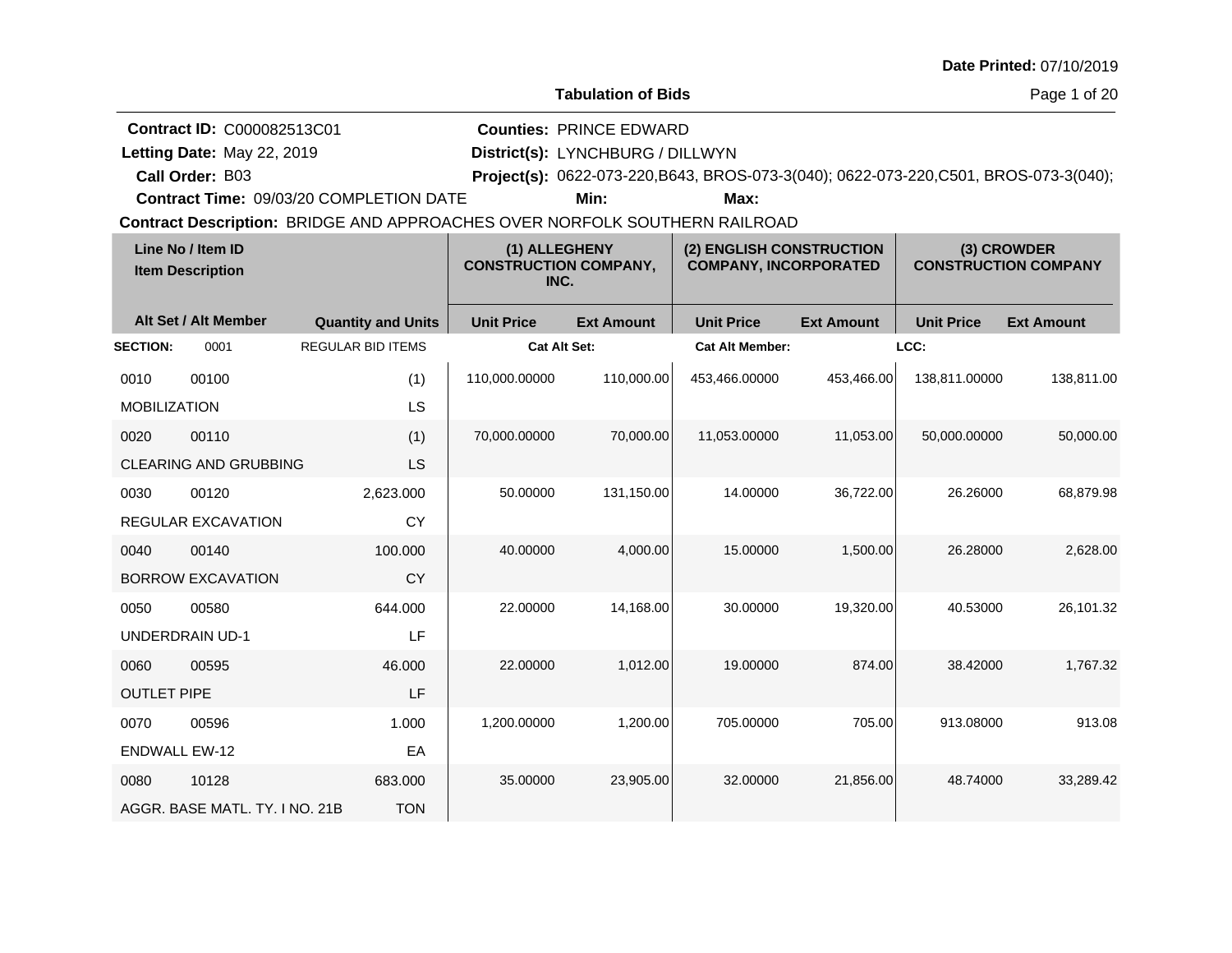| Date Printed: 07/10/2019 |  |
|--------------------------|--|
|--------------------------|--|

Page 2 of 20

**Contract ID:** C000082513C01

**Letting Date:** May 22, 2019 **District(s):** LYNCHBURG / DILLWYN

**Counties:** PRINCE EDWARD

**Call Order:**

Letting Date: May 22, 2019

B03 **Project(s):** 0622-073-220,B643, BROS-073-3(040); 0622-073-220,C501, BROS-073-3(040);

**Contract Time:** 09/03/20 COMPLETION DATE

**Min: Max:**

| Line No / Item ID<br><b>Item Description</b> |                                    | (1) ALLEGHENY<br><b>CONSTRUCTION COMPANY,</b><br>INC. |                   | (2) ENGLISH CONSTRUCTION<br><b>COMPANY, INCORPORATED</b> |                        | (3) CROWDER<br><b>CONSTRUCTION COMPANY</b> |                   |                   |
|----------------------------------------------|------------------------------------|-------------------------------------------------------|-------------------|----------------------------------------------------------|------------------------|--------------------------------------------|-------------------|-------------------|
|                                              | Alt Set / Alt Member               | <b>Quantity and Units</b>                             | <b>Unit Price</b> | <b>Ext Amount</b>                                        | <b>Unit Price</b>      | <b>Ext Amount</b>                          | <b>Unit Price</b> | <b>Ext Amount</b> |
| <b>SECTION:</b>                              | 0001                               | <b>REGULAR BID ITEMS</b>                              |                   | <b>Cat Alt Set:</b>                                      | <b>Cat Alt Member:</b> |                                            | LCC:              |                   |
| 0090                                         | 10636                              | 167.000                                               | 140.00000         | 23,380.00                                                | 109.00000              | 18,203.00                                  | 97.00000          | 16,199.00         |
|                                              | ASPHALT CONC.TY. SM-9.5D           | <b>TON</b>                                            |                   |                                                          |                        |                                            |                   |                   |
| 0100                                         | 10642                              | 284.000                                               | 130.00000         | 36,920.00                                                | 109.00000              | 30,956.00                                  | 97.00000          | 27,548.00         |
| 25.0A                                        | ASPHALT CONCRETE TY, BM-           | <b>TON</b>                                            |                   |                                                          |                        |                                            |                   |                   |
| 0110                                         | 13286                              | 3.000                                                 | 3,200.00000       | 9,600.00                                                 | 2,796.00000            | 8,388.00                                   | 3,400.00000       | 10,200.00         |
|                                              | <b>GUARDRAIL TERMINAL GR-MGS2</b>  | EA                                                    |                   |                                                          |                        |                                            |                   |                   |
| 0120                                         | 13288                              | 3.000                                                 | 920.00000         | 2,760.00                                                 | 727.00000              | 2,181.00                                   | 1,300.00000       | 3,900.00          |
| GR-MGS4                                      | <b>GUARDRAIL HEIGHT TRANSITION</b> | EA                                                    |                   |                                                          |                        |                                            |                   |                   |
| 0130                                         | 13345                              | 1.000                                                 | 3,200.00000       | 3,200.00                                                 | 2,573.00000            | 2,573.00                                   | 3,400.00000       | 3,400.00          |
| <b>TERMINAL GR-9</b>                         | ALTERNATE BREAKAWAY CABLE          | EA                                                    |                   |                                                          |                        |                                            |                   |                   |
| 0140                                         | 13349                              | 1.000                                                 | 800.00000         | 800.00                                                   | 56.00000               | 56.00                                      | 800.00000         | 800.00            |
| <b>PREPARATION</b>                           | <b>GUARDRAIL TERMINAL SITE</b>     | EA                                                    |                   |                                                          |                        |                                            |                   |                   |
| 0150                                         | 13383                              | 4.000                                                 | 2,375.00000       | 9,500.00                                                 | 2,461.00000            | 9,844.00                                   | 300.00000         | 1,200.00          |
| 1 TY. I                                      | FIXED OBJECT ATTACH. GR-FOA-       | EA                                                    |                   |                                                          |                        |                                            |                   |                   |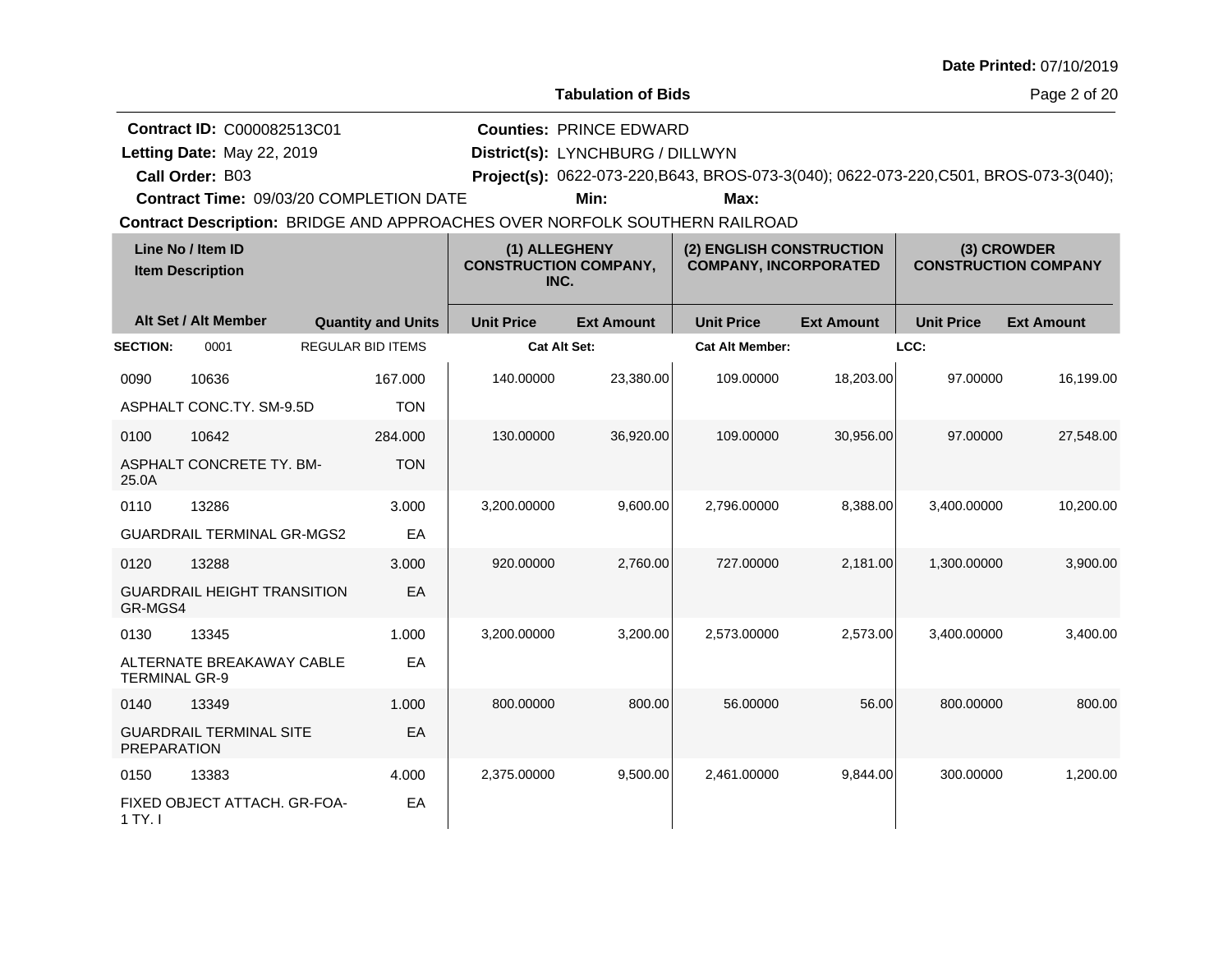|                                                                                                          |                                                                            |                   |                                                       |                                                          |                   |                                            | Date Printed: 07/10/2019 |  |  |  |
|----------------------------------------------------------------------------------------------------------|----------------------------------------------------------------------------|-------------------|-------------------------------------------------------|----------------------------------------------------------|-------------------|--------------------------------------------|--------------------------|--|--|--|
|                                                                                                          |                                                                            |                   | <b>Tabulation of Bids</b>                             |                                                          |                   |                                            | Page 3 of 20             |  |  |  |
| <b>Contract ID: C000082513C01</b>                                                                        |                                                                            |                   | <b>Counties: PRINCE EDWARD</b>                        |                                                          |                   |                                            |                          |  |  |  |
| Letting Date: May 22, 2019                                                                               | District(s): LYNCHBURG / DILLWYN                                           |                   |                                                       |                                                          |                   |                                            |                          |  |  |  |
| Project(s): 0622-073-220, B643, BROS-073-3(040); 0622-073-220, C501, BROS-073-3(040);<br>Call Order: B03 |                                                                            |                   |                                                       |                                                          |                   |                                            |                          |  |  |  |
| <b>Contract Time: 09/03/20 COMPLETION DATE</b><br>Min:<br>Max:                                           |                                                                            |                   |                                                       |                                                          |                   |                                            |                          |  |  |  |
|                                                                                                          | Contract Description: BRIDGE AND APPROACHES OVER NORFOLK SOUTHERN RAILROAD |                   |                                                       |                                                          |                   |                                            |                          |  |  |  |
| Line No / Item ID<br><b>Item Description</b>                                                             |                                                                            |                   | (1) ALLEGHENY<br><b>CONSTRUCTION COMPANY.</b><br>INC. | (2) ENGLISH CONSTRUCTION<br><b>COMPANY, INCORPORATED</b> |                   | (3) CROWDER<br><b>CONSTRUCTION COMPANY</b> |                          |  |  |  |
| Alt Set / Alt Member                                                                                     | <b>Quantity and Units</b>                                                  | <b>Unit Price</b> | <b>Ext Amount</b>                                     | <b>Unit Price</b>                                        | <b>Ext Amount</b> | <b>Unit Price</b>                          | <b>Ext Amount</b>        |  |  |  |
| <b>ECTION:</b><br>0001                                                                                   | <b>REGULAR BID ITEMS</b>                                                   |                   | Cat Alt Set:                                          | <b>Cat Alt Member:</b>                                   |                   | LCC:                                       |                          |  |  |  |
|                                                                                                          |                                                                            |                   |                                                       |                                                          |                   |                                            |                          |  |  |  |

| Line No / Item ID<br><b>Item Description</b> |                                                          | (1) ALLEGHENY<br><b>CONSTRUCTION COMPANY,</b><br>INC. |                     | (2) ENGLISH CONSTRUCTION<br><b>COMPANY, INCORPORATED</b> |                        | (3) CROWDER<br><b>CONSTRUCTION COMPANY</b> |                   |                   |
|----------------------------------------------|----------------------------------------------------------|-------------------------------------------------------|---------------------|----------------------------------------------------------|------------------------|--------------------------------------------|-------------------|-------------------|
|                                              | Alt Set / Alt Member                                     | <b>Quantity and Units</b>                             | <b>Unit Price</b>   | <b>Ext Amount</b>                                        | <b>Unit Price</b>      | <b>Ext Amount</b>                          | <b>Unit Price</b> | <b>Ext Amount</b> |
| <b>SECTION:</b>                              | 0001                                                     | <b>REGULAR BID ITEMS</b>                              | <b>Cat Alt Set:</b> |                                                          | <b>Cat Alt Member:</b> |                                            | LCC:              |                   |
| 0160                                         | 13401                                                    | 1.000                                                 | 3,000.00000         | 3,000.00                                                 | 2,013.00000            | 2,013.00                                   | 2,650.00000       | 2,650.00          |
|                                              | NS GUARDRAIL STD. TL-2 GR-9<br><b>GUARDRAIL TERMINAL</b> | EA                                                    |                     |                                                          |                        |                                            |                   |                   |
| 0170                                         | 24100                                                    | 100.000                                               | 60.00000            | 6,000.00                                                 | 1.00000                | 100.00                                     | 67.85000          | 6,785.00          |
| <b>ALLAYING DUST</b>                         |                                                          | <b>HR</b>                                             |                     |                                                          |                        |                                            |                   |                   |
| 0180                                         | 24152                                                    | 8.000                                                 | 350.00000           | 2,800.00                                                 | 423.00000              | 3,384.00                                   | 397.78000         | 3,182.24          |
|                                              | TYPE 3 BARRICADE 8'                                      | EA                                                    |                     |                                                          |                        |                                            |                   |                   |
| 0190                                         | 24160                                                    | 1,050.000                                             | 22.00000            | 23,100.00                                                | 13.50000               | 14,175.00                                  | 19.55000          | 20,527.50         |
| <b>SIGN</b>                                  | TEMPORARY (CONSTRUCTION)                                 | <b>SF</b>                                             |                     |                                                          |                        |                                            |                   |                   |
| 0200                                         | 24260                                                    | 322.000                                               | 35.00000            | 11,270.00                                                | 30.00000               | 9,660.00                                   | 50.35000          | 16,212.70         |
|                                              | CR. RUN AGGR, NO. 25 OR 26                               | <b>TON</b>                                            |                     |                                                          |                        |                                            |                   |                   |
| 0210                                         | 24272                                                    | 60.000                                                | 60.00000            | 3,600.00                                                 | 19.00000               | 1,140.00                                   | 101.13000         | 6,067.80          |
|                                              | <b>TRUCK MOUNTED ATTENUATOR</b>                          | <b>HR</b>                                             |                     |                                                          |                        |                                            |                   |                   |
| 0220                                         | 24278                                                    | 2,500.000                                             | 1.00000             | 2,500.00                                                 | 0.70000                | 1,750.00                                   | 0.67000           | 1,675.00          |
| <b>DEVICES</b>                               | <b>GROUP 2 CHANNELIZING</b>                              | <b>DAY</b>                                            |                     |                                                          |                        |                                            |                   |                   |
| 0230                                         | 24279                                                    | 336.000                                               | 10.00000            | 3,360.00                                                 | 9.70000                | 3,259.20                                   | 6.74000           | 2,264.64          |
| <b>MESSAGE SIGN</b>                          | PORTABLE CHANGEABLE                                      | <b>HR</b>                                             |                     |                                                          |                        |                                            |                   |                   |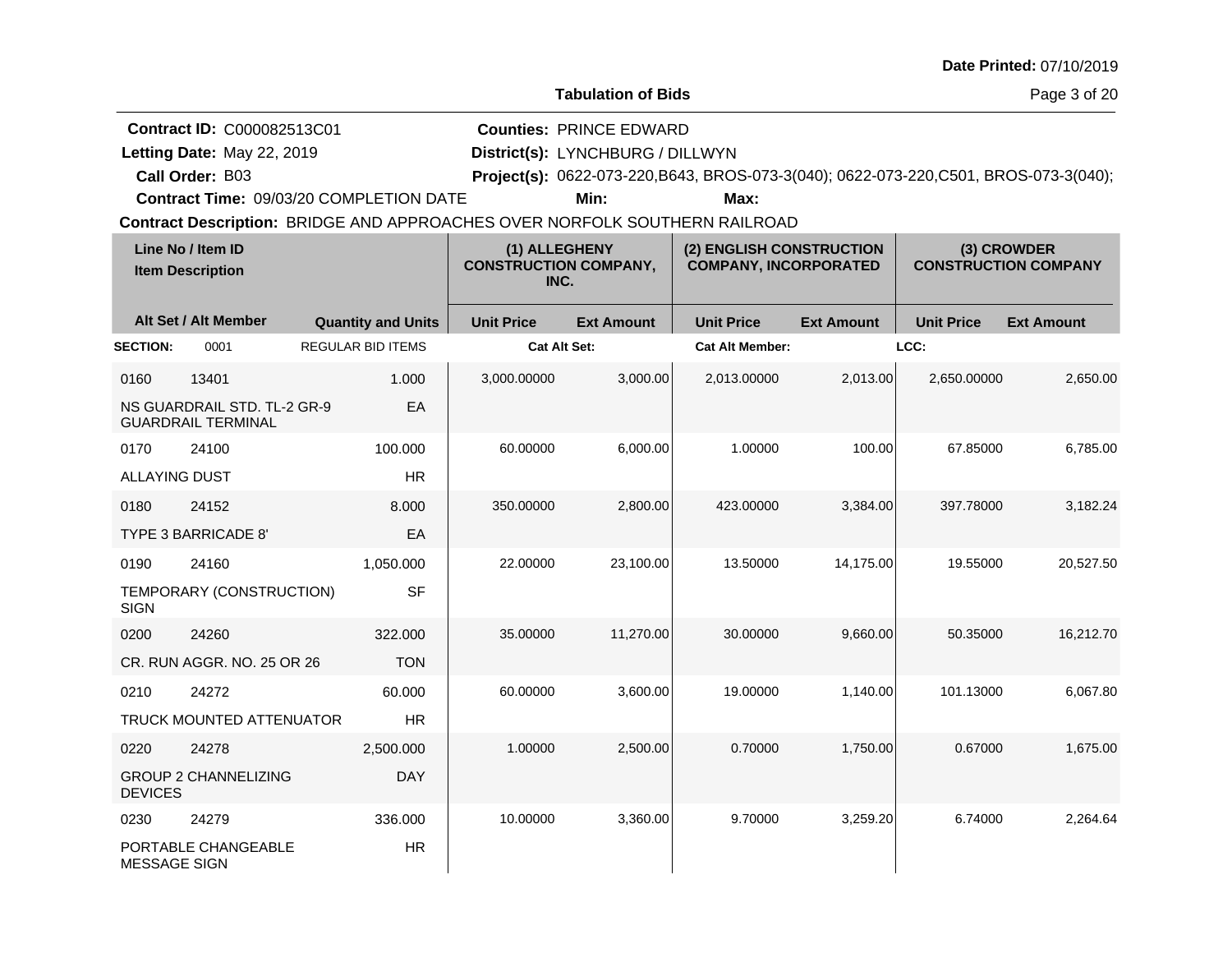|  |  | <b>Date Printed: 07/10/2019</b> |
|--|--|---------------------------------|
|--|--|---------------------------------|

**Letting Date:** May 22, 2019 **District(s):** LYNCHBURG / DILLWYN

**Call Order:**

Letting Date: May 22, 2019

B03 **Project(s):** 0622-073-220,B643, BROS-073-3(040); 0622-073-220,C501, BROS-073-3(040);

**Counties:** PRINCE EDWARD

**Contract Time:** 09/03/20 COMPLETION DATE

**Min: Max:**

|                     | Line No / Item ID<br><b>Item Description</b> |                           | (1) ALLEGHENY<br><b>CONSTRUCTION COMPANY,</b><br>INC. |                   | (2) ENGLISH CONSTRUCTION<br><b>COMPANY, INCORPORATED</b> |                   | (3) CROWDER<br><b>CONSTRUCTION COMPANY</b> |                   |
|---------------------|----------------------------------------------|---------------------------|-------------------------------------------------------|-------------------|----------------------------------------------------------|-------------------|--------------------------------------------|-------------------|
|                     | Alt Set / Alt Member                         | <b>Quantity and Units</b> | <b>Unit Price</b>                                     | <b>Ext Amount</b> | <b>Unit Price</b>                                        | <b>Ext Amount</b> | <b>Unit Price</b>                          | <b>Ext Amount</b> |
| <b>SECTION:</b>     | 0001                                         | <b>REGULAR BID ITEMS</b>  | <b>Cat Alt Set:</b>                                   |                   | <b>Cat Alt Member:</b>                                   |                   | LCC:                                       |                   |
| 0240                | 24281                                        | 60.000                    | 7.00000                                               | 420.00            | 11.00000                                                 | 660.00            | 7.87000                                    | 472.20            |
|                     | ELECTRONIC ARROW BOARD                       | <b>HR</b>                 |                                                       |                   |                                                          |                   |                                            |                   |
| 0250                | 24288                                        | 7,488.000                 | 0.70000                                               | 5,241.60          | 1.50000                                                  | 11,232.00         | 0.47000                                    | 3,519.36          |
|                     | <b>WARNING LIGHT TY, B</b>                   | <b>DAY</b>                |                                                       |                   |                                                          |                   |                                            |                   |
| 0260                | 24290                                        | 40.000                    | 45.00000                                              | 1,800.00          | 61.00000                                                 | 2,440.00          | 22,50000                                   | 900.00            |
| CONC. MB-7D PC      | <b>TRAFFIC BARRIER SERVICE</b>               | LF                        |                                                       |                   |                                                          |                   |                                            |                   |
| 0270                | 24430                                        | 1,237.000                 | 8.00000                                               | 9,896.00          | 8.90000                                                  | 11,009.30         | 11.36000                                   | 14,052.32         |
| <b>FLEXIBLE</b>     | DEMOLITION OF PAVEMENT                       | SY                        |                                                       |                   |                                                          |                   |                                            |                   |
| 0280                | 24600                                        | 125,000                   | 3.00000                                               | 375.00            | 1.00000                                                  | 125.00            | 5.00000                                    | 625.00            |
|                     | <b>REMOVE EXISTING GUARDRAIL</b>             | LF                        |                                                       |                   |                                                          |                   |                                            |                   |
| 0290                | 25506                                        | 12.000                    | 2,400.00000                                           | 28,800.00         | 2,826.00000                                              | 33,912.00         | 2,344.12000                                | 28,129.44         |
|                     | FIELD OFFICE TY.II                           | <b>MO</b>                 |                                                       |                   |                                                          |                   |                                            |                   |
| 0300                | 27101                                        | 300.000                   | 14.00000                                              | 4,200.00          | 17.00000                                                 | 5,100.00          | 15.00000                                   | 4,500.00          |
|                     | <b>TEMPORARY SEED</b>                        | LB                        |                                                       |                   |                                                          |                   |                                            |                   |
| 0310                | 27102                                        | 216.000                   | 16.00000                                              | 3,456.00          | 17.00000                                                 | 3,672.00          | 15.00000                                   | 3,240.00          |
| <b>REGULAR SEED</b> |                                              | LB                        |                                                       |                   |                                                          |                   |                                            |                   |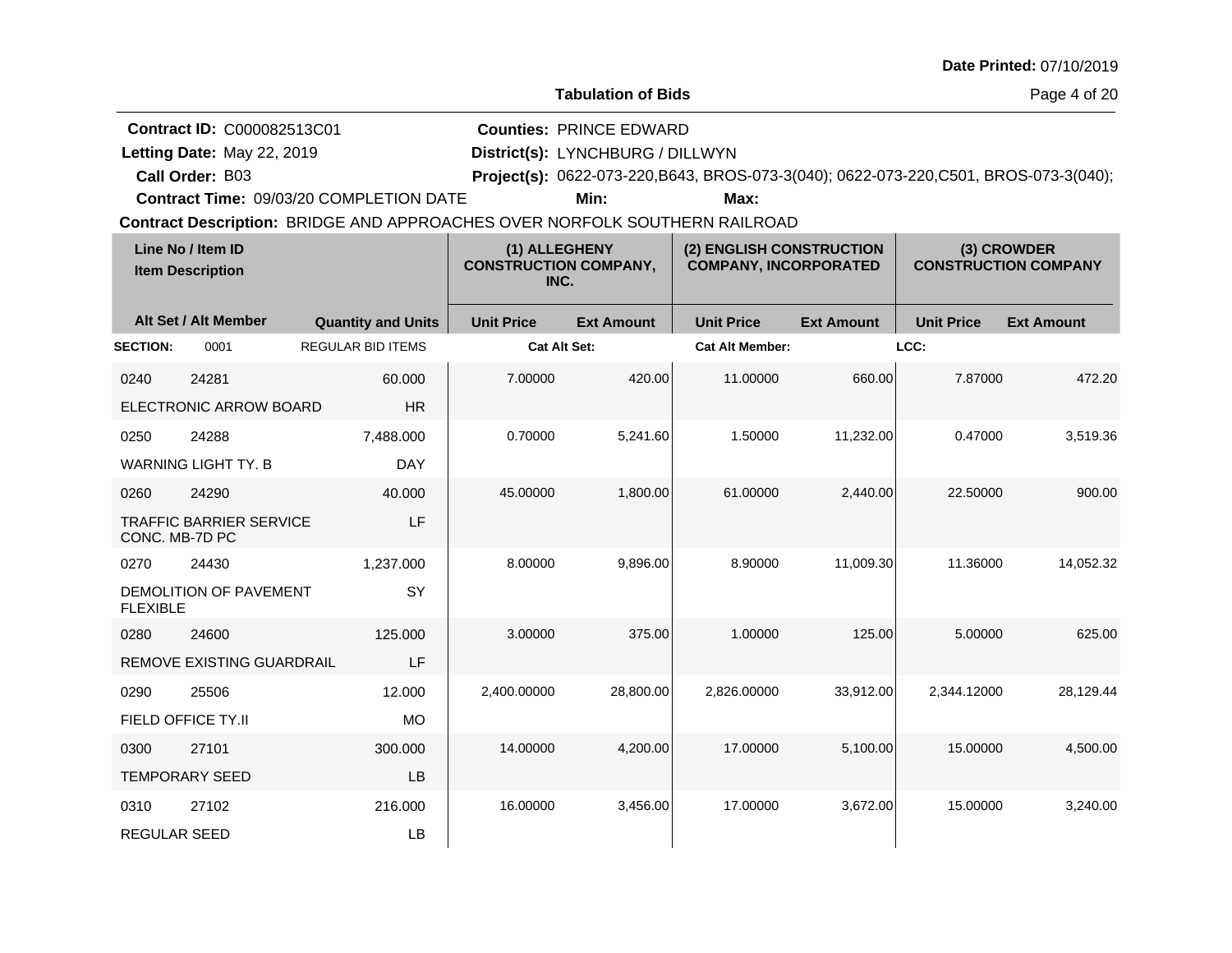| <b>Date Printed: 07/10/2019</b> |  |
|---------------------------------|--|
|---------------------------------|--|

**Letting Date:** May 22, 2019 **District(s):** LYNCHBURG / DILLWYN

**Call Order:**

Letting Date: May 22, 2019

B03 **Project(s):** 0622-073-220,B643, BROS-073-3(040); 0622-073-220,C501, BROS-073-3(040);

**Counties:** PRINCE EDWARD

**Contract Time:** 09/03/20 COMPLETION DATE

**Min: Max:**

|                 | Line No / Item ID<br><b>Item Description</b>              |                           | (1) ALLEGHENY<br><b>CONSTRUCTION COMPANY,</b><br>INC. |                   | (2) ENGLISH CONSTRUCTION<br><b>COMPANY, INCORPORATED</b> |                   |                   | (3) CROWDER<br><b>CONSTRUCTION COMPANY</b> |
|-----------------|-----------------------------------------------------------|---------------------------|-------------------------------------------------------|-------------------|----------------------------------------------------------|-------------------|-------------------|--------------------------------------------|
|                 | Alt Set / Alt Member                                      | <b>Quantity and Units</b> | <b>Unit Price</b>                                     | <b>Ext Amount</b> | <b>Unit Price</b>                                        | <b>Ext Amount</b> | <b>Unit Price</b> | <b>Ext Amount</b>                          |
| <b>SECTION:</b> | 0001                                                      | <b>REGULAR BID ITEMS</b>  | Cat Alt Set:                                          |                   | <b>Cat Alt Member:</b>                                   |                   | LCC:              |                                            |
| 0320            | 27103                                                     | 173.000                   | 3.26000                                               | 563.98            | 4.50000                                                  | 778.50            | 4.00000           | 692.00                                     |
| OVERSEEDING     |                                                           | LB                        |                                                       |                   |                                                          |                   |                   |                                            |
| 0330            | 27111                                                     | 3,025.000                 | 0.50000                                               | 1,512.50          | 0.90000                                                  | 2,722.50          | 0.75000           | 2,268.75                                   |
|                 | <b>HYDRAULIC EROSION CONTROL</b><br><b>PRODUCT TYPE 2</b> | SY                        |                                                       |                   |                                                          |                   |                   |                                            |
| 0340            | 27112                                                     | 20,570.000                | 0.65000                                               | 13,370.50         | 1.10000                                                  | 22,627.00         | 1.00000           | 20,570.00                                  |
|                 | HYDRAULIC EROSION CONTROL<br>PRODUCT TYPE 3               | SY                        |                                                       |                   |                                                          |                   |                   |                                            |
| 0350            | 27230                                                     | 172.000                   | 1.15000                                               | 197.80            | 2.25000                                                  | 387.00            | 2.00000           | 344.00                                     |
|                 | FERTILIZER NITROGEN - N                                   | LB                        |                                                       |                   |                                                          |                   |                   |                                            |
| 0360            | 27231                                                     | 253.000                   | 1.15000                                               | 290.95            | 2.25000                                                  | 569.25            | 2.00000           | 506.00                                     |
|                 | <b>FERTILIZER PHOSPHOROUS - P</b>                         | LB                        |                                                       |                   |                                                          |                   |                   |                                            |
| 0370            | 27232                                                     | 127.000                   | 1.15000                                               | 146.05            | 2.25000                                                  | 285.75            | 2.00000           | 254.00                                     |
|                 | <b>FERTILIZER POTASSIUM - K</b>                           | LB                        |                                                       |                   |                                                          |                   |                   |                                            |
| 0380            | 27250                                                     | 8.250                     | 200.00000                                             | 1,650.00          | 223.00000                                                | 1,839.75          | 200.00000         | 1,650.00                                   |
| <b>LIME</b>     |                                                           | <b>TON</b>                |                                                       |                   |                                                          |                   |                   |                                            |
| 0390            | 27321                                                     | 345.000                   | 7.00000                                               | 2,415.00          | 3.15000                                                  | 1,086.75          | 2.85000           | 983.25                                     |
|                 | <b>ROLLED EROSION CTRL</b><br>PRODUCT EC-2 TYPE 4         | SY                        |                                                       |                   |                                                          |                   |                   |                                            |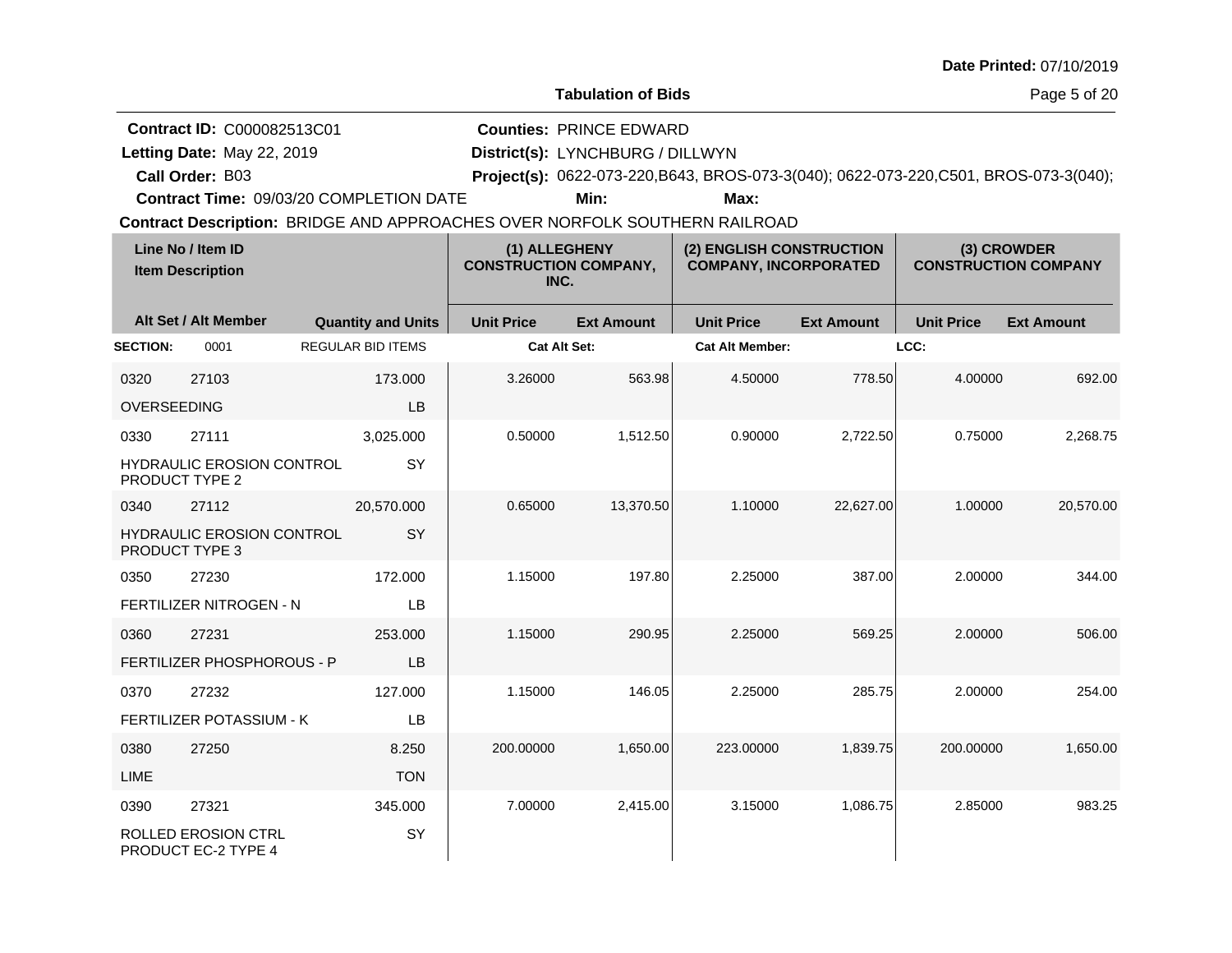| <b>Date Printed: 07/10/2019</b> |  |
|---------------------------------|--|
|---------------------------------|--|

Letting Date: May 22, 2019

**Letting Date:** May 22, 2019 **District(s):** LYNCHBURG / DILLWYN

**Call Order:**

B03 **Project(s):** 0622-073-220,B643, BROS-073-3(040); 0622-073-220,C501, BROS-073-3(040);

**Counties:** PRINCE EDWARD

**Contract Time:** 09/03/20 COMPLETION DATE

**Min: Max:**

|                   | Line No / Item ID<br>(1) ALLEGHENY<br><b>CONSTRUCTION COMPANY,</b><br><b>Item Description</b><br>INC. |                           | (2) ENGLISH CONSTRUCTION<br><b>COMPANY, INCORPORATED</b> |                   | (3) CROWDER<br><b>CONSTRUCTION COMPANY</b> |                   |                   |                   |
|-------------------|-------------------------------------------------------------------------------------------------------|---------------------------|----------------------------------------------------------|-------------------|--------------------------------------------|-------------------|-------------------|-------------------|
|                   | Alt Set / Alt Member                                                                                  | <b>Quantity and Units</b> | <b>Unit Price</b>                                        | <b>Ext Amount</b> | <b>Unit Price</b>                          | <b>Ext Amount</b> | <b>Unit Price</b> | <b>Ext Amount</b> |
| <b>SECTION:</b>   | 0001                                                                                                  | <b>REGULAR BID ITEMS</b>  | <b>Cat Alt Set:</b>                                      |                   | <b>Cat Alt Member:</b>                     |                   | LCC:              |                   |
| 0400              | 27415                                                                                                 | 3.000                     | 325.00000                                                | 975.00            | 267.00000                                  | 801.00            | 666.24000         | 1,998.72          |
|                   | CHECK DAM ROCK TY. II                                                                                 | EA                        |                                                          |                   |                                            |                   |                   |                   |
| 0410              | 27422                                                                                                 | 2.000                     | 100.00000                                                | 200.00            | 553.00000                                  | 1,106.00          | 2,437.39000       | 4,874.78          |
|                   | <b>DEWATERING BASIN EC-8</b>                                                                          | EA                        |                                                          |                   |                                            |                   |                   |                   |
| 0420              | 27430                                                                                                 | 228,000                   | 14.00000                                                 | 3,192.00          | 1.00000                                    | 228.00            | 21.86000          | 4,984.08          |
| <b>EXCAVATION</b> | <b>SILTATION CONTROL</b>                                                                              | <b>CY</b>                 |                                                          |                   |                                            |                   |                   |                   |
| 0430              | 27505                                                                                                 | 1,291.000                 | 4.00000                                                  | 5,164.00          | 4.76000                                    | 6,145.16          | 4.07000           | 5,254.37          |
|                   | TEMP. SILT FENCE TYPE A                                                                               | LF                        |                                                          |                   |                                            |                   |                   |                   |
| 0440              | 45552                                                                                                 | 20.000                    | 120.00000                                                | 2,400.00          | 117,00000                                  | 2,340.00          | 131.88000         | 2,637.60          |
|                   | 12" STEEL ENCASE. PIPE                                                                                | LF                        |                                                          |                   |                                            |                   |                   |                   |
| 0450              | 50108                                                                                                 | 24.250                    | 60.00000                                                 | 1,455.00          | 49.00000                                   | 1,188.25          | 87.16000          | 2,113.63          |
| <b>SIGN PANEL</b> |                                                                                                       | <b>SF</b>                 |                                                          |                   |                                            |                   |                   |                   |
| 0460              | 50300                                                                                                 | 8.000                     | 200.00000                                                | 1,600.00          | 863.00000                                  | 6,904.00          | 55.38000          | 443.04            |
| <b>STRUCTURE</b>  | REMOVE EXISTING 1 POST SIGN                                                                           | EA                        |                                                          |                   |                                            |                   |                   |                   |
| 0470              | 50430                                                                                                 | 30.000                    | 60.00000                                                 | 1,800.00          | 32,00000                                   | 960.00            | 31.17000          | 935.10            |
|                   | SIGN POST STP-1, 2", 14 GAUGE                                                                         | LF                        |                                                          |                   |                                            |                   |                   |                   |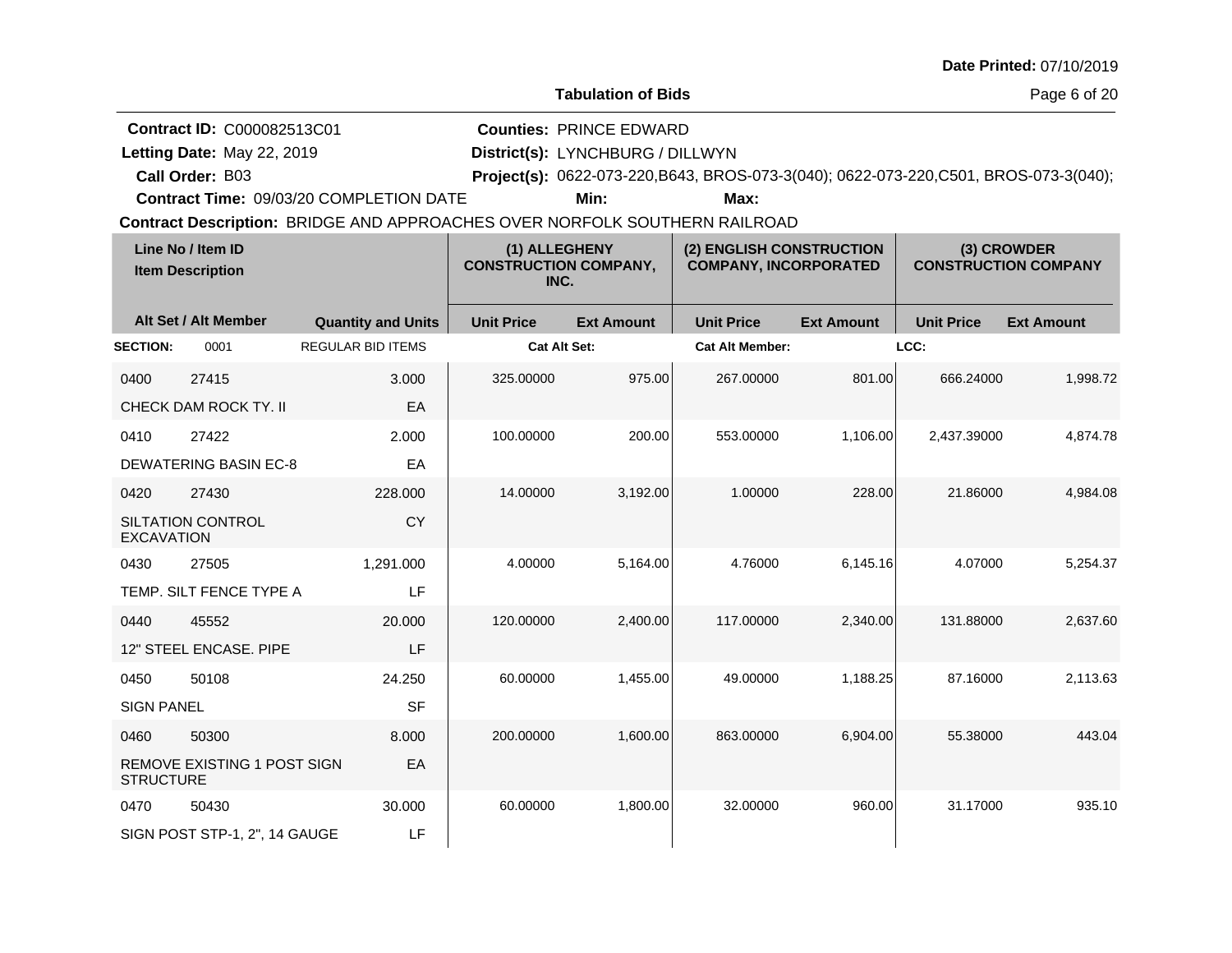|                            |                                                                                    |                                                                                                                       |                                                       |                                                                            |                                                                                               |                   |                   | Date Printed: 07/10/2019                   |
|----------------------------|------------------------------------------------------------------------------------|-----------------------------------------------------------------------------------------------------------------------|-------------------------------------------------------|----------------------------------------------------------------------------|-----------------------------------------------------------------------------------------------|-------------------|-------------------|--------------------------------------------|
|                            |                                                                                    |                                                                                                                       |                                                       | <b>Tabulation of Bids</b>                                                  |                                                                                               |                   |                   | Page 7 of 20                               |
|                            | <b>Contract ID: C000082513C01</b><br>Letting Date: May 22, 2019<br>Call Order: B03 | Contract Time: 09/03/20 COMPLETION DATE<br>Contract Description: BRIDGE AND APPROACHES OVER NORFOLK SOUTHERN RAILROAD |                                                       | <b>Counties: PRINCE EDWARD</b><br>District(s): LYNCHBURG / DILLWYN<br>Min: | Project(s): 0622-073-220, B643, BROS-073-3(040); 0622-073-220, C501, BROS-073-3(040);<br>Max: |                   |                   |                                            |
|                            | Line No / Item ID<br><b>Item Description</b>                                       |                                                                                                                       | (1) ALLEGHENY<br><b>CONSTRUCTION COMPANY,</b><br>INC. |                                                                            | (2) ENGLISH CONSTRUCTION<br><b>COMPANY, INCORPORATED</b>                                      |                   |                   | (3) CROWDER<br><b>CONSTRUCTION COMPANY</b> |
|                            | Alt Set / Alt Member                                                               | <b>Quantity and Units</b>                                                                                             | <b>Unit Price</b>                                     | <b>Ext Amount</b>                                                          | <b>Unit Price</b>                                                                             | <b>Ext Amount</b> | <b>Unit Price</b> | <b>Ext Amount</b>                          |
| <b>SECTION:</b>            | 0001                                                                               | <b>REGULAR BID ITEMS</b>                                                                                              |                                                       | <b>Cat Alt Set:</b>                                                        | <b>Cat Alt Member:</b>                                                                        |                   | LCC:              |                                            |
| 0480<br>STP-1, TYPE A      | 50485<br>CONCRETE SIGN FOUNDATION                                                  | 3.000<br>EA                                                                                                           | 350.00000                                             | 1,050.00                                                                   | 1,032.00000                                                                                   | 3,096.00          | 465.72000         | 1,397.16                                   |
| 0490                       | 54020<br>TYPE A PVMT LINE MRKG 4"                                                  | 100.000<br>LF                                                                                                         | 8.00000                                               | 800.00                                                                     | 1.70000                                                                                       | 170.00            | 8.50000           | 850.00                                     |
| 0500<br><b>MARKING 24"</b> | 54042<br>TYPE B CLASS I PAVE. LINE                                                 | 36.000<br>LF                                                                                                          | 40.00000                                              | 1,440.00                                                                   | 11.00000                                                                                      | 396.00            | 19.50000          | 702.00                                     |
| 0510                       | 54629<br>PVMT SYMB MRKG RAILROAD<br>CROSSING TY B, CL I                            | 1.000<br>EA                                                                                                           | 1,400.00000                                           | 1,400.00                                                                   | 1,342.00000                                                                                   | 1,342.00          | 2,400.00000       | 2,400.00                                   |
| 0520                       | 60125<br>NS BRIDGE PREFABRICATED<br>STEEL TRUSS SUPERSTRUCTURE                     | (1)<br><b>LS</b>                                                                                                      | 715,000.00000                                         | 715,000.00                                                                 | 651,000.00000                                                                                 | 651,000.00        | 552,660.39000     | 552,660.39                                 |
| 0530                       | 60409                                                                              | 83.200                                                                                                                | 1,800.00000                                           | 149,760.00                                                                 | 1,450.00000                                                                                   | 120,640.00        | 2,500.00000       | 208,000.00                                 |
| <b>SHRINKAGE</b>           | CONC. CLASS A4 MOD. LOW                                                            | <b>CY</b>                                                                                                             |                                                       |                                                                            |                                                                                               |                   |                   |                                            |
| 0540                       | 60490                                                                              | 361.000                                                                                                               | 21.00000                                              | 7,581.00                                                                   | 18.00000                                                                                      | 6,498.00          | 23.18000          | 8,367.98                                   |
|                            | <b>BRIDGE DECK GROOVING</b>                                                        | SY                                                                                                                    |                                                       |                                                                            |                                                                                               |                   |                   |                                            |
| 0550                       | 60495<br><b>COVER DEPTH SURVEY</b>                                                 | 361.000<br>SY                                                                                                         | 9.00000                                               | 3,249.00                                                                   | 10.00000                                                                                      | 3,610.00          | 8.40000           | 3,032.40                                   |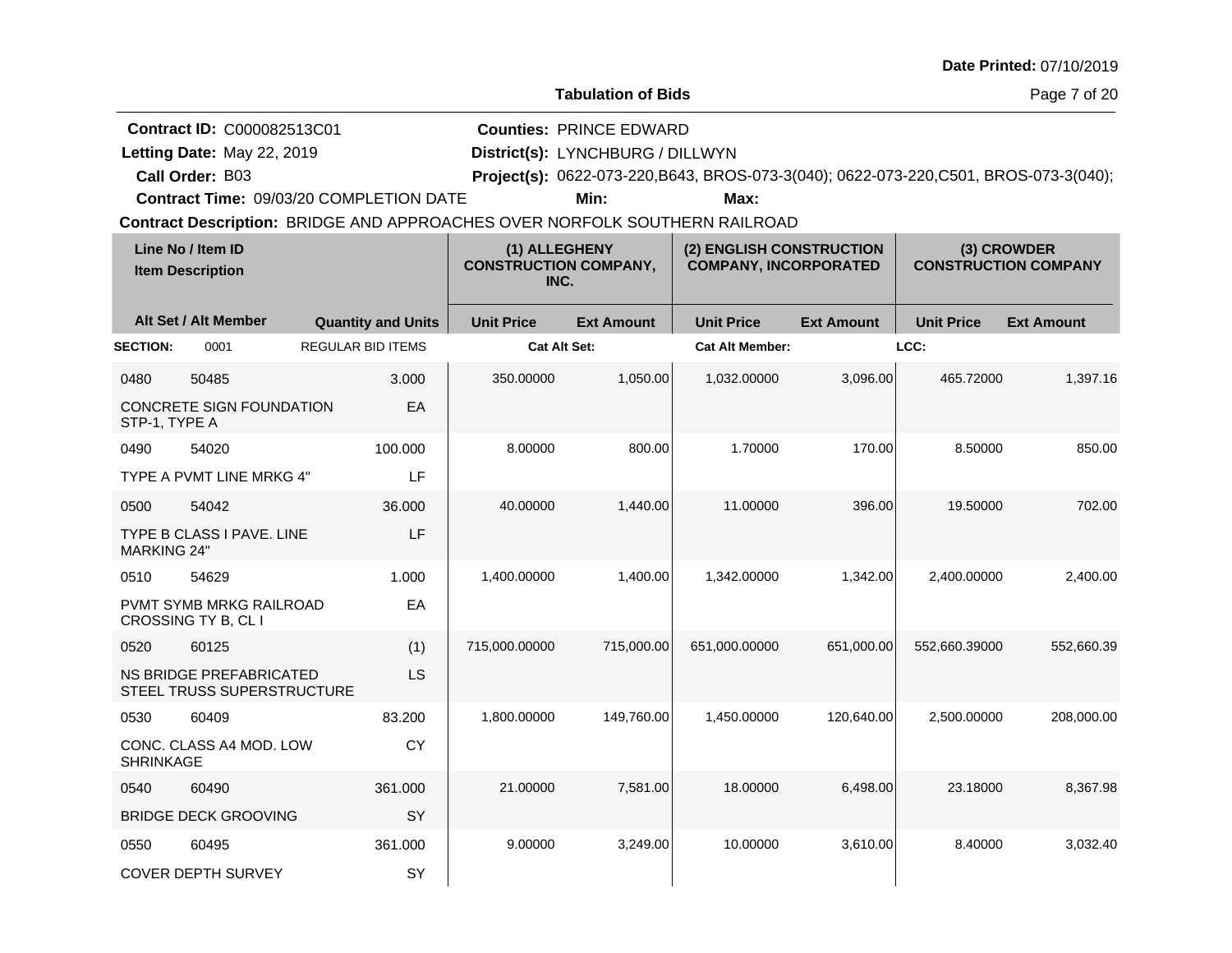| Date Printed: 07/10/2019 |  |
|--------------------------|--|
|--------------------------|--|

**Letting Date:** May 22, 2019 **District(s):** LYNCHBURG / DILLWYN

**Counties:** PRINCE EDWARD

**Call Order:**

Letting Date: May 22, 2019

B03 **Project(s):** 0622-073-220,B643, BROS-073-3(040); 0622-073-220,C501, BROS-073-3(040);

**Contract Time:** 09/03/20 COMPLETION DATE

**Min: Max:**

|                      | Line No / Item ID<br>(1) ALLEGHENY<br><b>CONSTRUCTION COMPANY,</b><br><b>Item Description</b><br>INC. |                           | (2) ENGLISH CONSTRUCTION<br><b>COMPANY, INCORPORATED</b> |                   | (3) CROWDER<br><b>CONSTRUCTION COMPANY</b> |                   |                   |                   |
|----------------------|-------------------------------------------------------------------------------------------------------|---------------------------|----------------------------------------------------------|-------------------|--------------------------------------------|-------------------|-------------------|-------------------|
|                      | Alt Set / Alt Member                                                                                  | <b>Quantity and Units</b> | <b>Unit Price</b>                                        | <b>Ext Amount</b> | <b>Unit Price</b>                          | <b>Ext Amount</b> | <b>Unit Price</b> | <b>Ext Amount</b> |
| <b>SECTION:</b>      | 0001                                                                                                  | <b>REGULAR BID ITEMS</b>  | Cat Alt Set:                                             |                   | <b>Cat Alt Member:</b>                     |                   | LCC:              |                   |
| 0560                 | 61711                                                                                                 | 22,550.000                | 2.70000                                                  | 60,885.00         | 2.90000                                    | 65,395.00         | 2.91000           | 65,620.50         |
| STEEL CL. I          | <b>CORROSION RESISTANT REINF.</b>                                                                     | LB                        |                                                          |                   |                                            |                   |                   |                   |
| 0570                 | 62045                                                                                                 | 300.000                   | 300.00000                                                | 90,000.00         | 317.00000                                  | 95,100.00         | 378.93000         | 113,679.00        |
|                      | RAILING, BR27D 2 RAILS                                                                                | LF                        |                                                          |                   |                                            |                   |                   |                   |
| 0580                 | 64011                                                                                                 | 628,000                   | 40.00000                                                 | 25,120.00         | 19.00000                                   | 11,932.00         | 28.45000          | 17,866.60         |
|                      | STRUCTURE EXCAVATION                                                                                  | <b>CY</b>                 |                                                          |                   |                                            |                   |                   |                   |
| 0590                 | 64015                                                                                                 | 291.000                   | 37.00000                                                 | 10,767.00         | 33.00000                                   | 9,603.00          | 48.33000          | 14,064.03         |
| <b>ZONE</b>          | SELECT BACKFILL ABUTMENT                                                                              | <b>TON</b>                |                                                          |                   |                                            |                   |                   |                   |
| 0600                 | 64032                                                                                                 | 47.000                    | 35.00000                                                 | 1.645.00          | 49.00000                                   | 2,303.00          | 23.54000          | 1.106.38          |
|                      | <b>GEOCOMPOSITE WALL DRAIN</b>                                                                        | SY                        |                                                          |                   |                                            |                   |                   |                   |
| 0610                 | 64036                                                                                                 | 130.000                   | 22.00000                                                 | 2,860.00          | 3.00000                                    | 390.00            | 25.58000          | 3,325.40          |
|                      | PIPE UNDERDRAIN 6"                                                                                    | LF                        |                                                          |                   |                                            |                   |                   |                   |
| 0620                 | 64102                                                                                                 | 2.000                     | 2,700.00000                                              | 5,400.00          | 2,200.00000                                | 4,400.00          | 5,686.74000       | 11,373.48         |
| <b>BEARING PILES</b> | DYNAMIC PILE TEST END                                                                                 | EA                        |                                                          |                   |                                            |                   |                   |                   |
| 0630                 | 64112                                                                                                 | 1,532.000                 | 60.00000                                                 | 91,920.00         | 55.00000                                   | 84,260.00         | 46.04000          | 70,533.28         |
| STEEL PILES 12"      |                                                                                                       | LF                        |                                                          |                   |                                            |                   |                   |                   |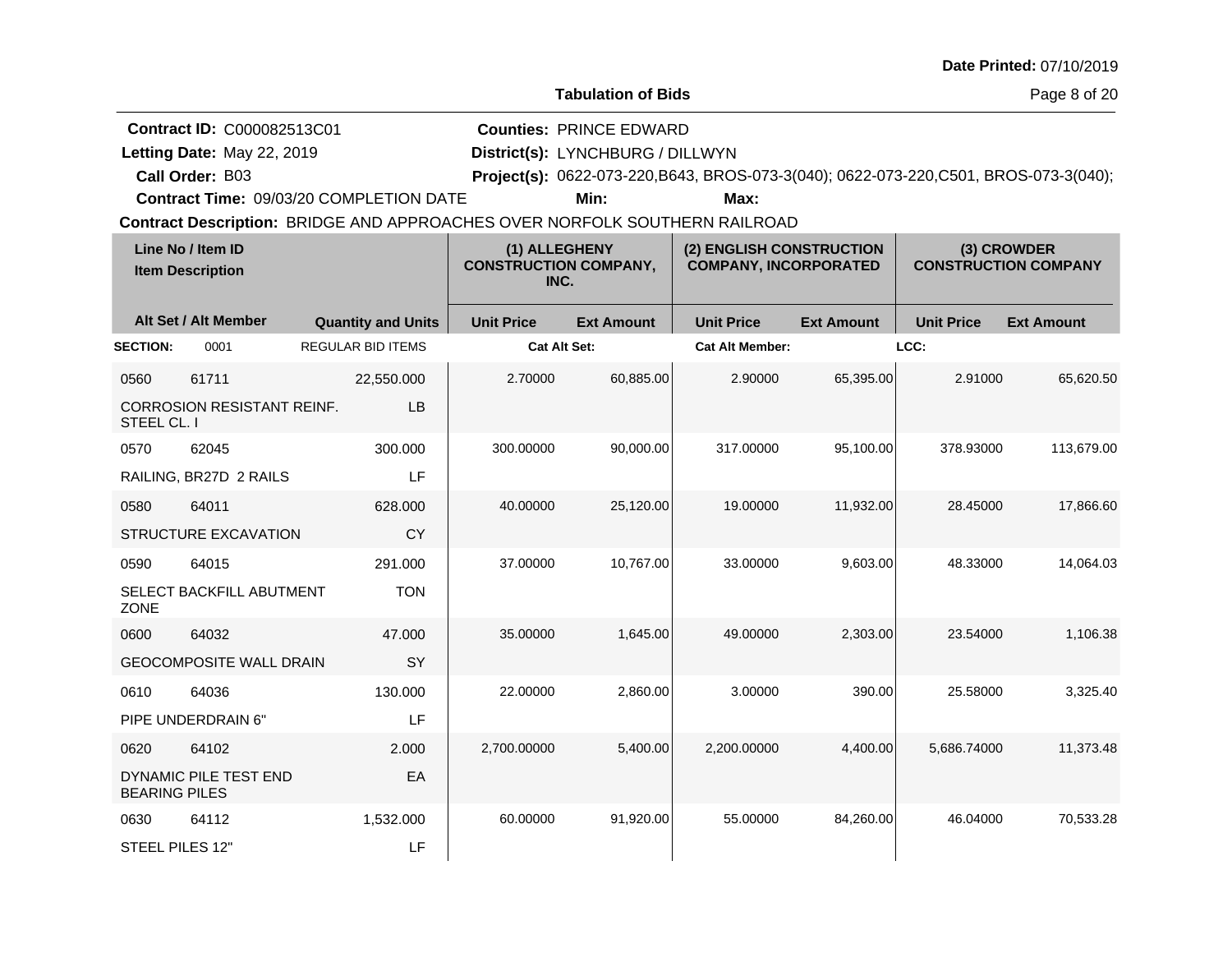|                             |                                                                             |                                                                                                                       |                                                       |                                                                            |                                                                                               |                   |                   | Date Printed: 07/10/2019                   |
|-----------------------------|-----------------------------------------------------------------------------|-----------------------------------------------------------------------------------------------------------------------|-------------------------------------------------------|----------------------------------------------------------------------------|-----------------------------------------------------------------------------------------------|-------------------|-------------------|--------------------------------------------|
|                             |                                                                             |                                                                                                                       |                                                       | <b>Tabulation of Bids</b>                                                  |                                                                                               |                   |                   | Page 9 of 20                               |
|                             | Contract ID: C000082513C01<br>Letting Date: May 22, 2019<br>Call Order: B03 | Contract Time: 09/03/20 COMPLETION DATE<br>Contract Description: BRIDGE AND APPROACHES OVER NORFOLK SOUTHERN RAILROAD |                                                       | <b>Counties: PRINCE EDWARD</b><br>District(s): LYNCHBURG / DILLWYN<br>Min: | Project(s): 0622-073-220, B643, BROS-073-3(040); 0622-073-220, C501, BROS-073-3(040);<br>Max: |                   |                   |                                            |
|                             | Line No / Item ID<br><b>Item Description</b>                                |                                                                                                                       | (1) ALLEGHENY<br><b>CONSTRUCTION COMPANY,</b><br>INC. |                                                                            | (2) ENGLISH CONSTRUCTION<br><b>COMPANY, INCORPORATED</b>                                      |                   |                   | (3) CROWDER<br><b>CONSTRUCTION COMPANY</b> |
|                             | Alt Set / Alt Member                                                        | <b>Quantity and Units</b>                                                                                             | <b>Unit Price</b>                                     | <b>Ext Amount</b>                                                          | <b>Unit Price</b>                                                                             | <b>Ext Amount</b> | <b>Unit Price</b> | <b>Ext Amount</b>                          |
| <b>SECTION:</b>             | 0001                                                                        | <b>REGULAR BID ITEMS</b>                                                                                              | <b>Cat Alt Set:</b>                                   |                                                                            | <b>Cat Alt Member:</b>                                                                        |                   | LCC:              |                                            |
| 0640                        | 64765<br>PILE POINT FOR 12" STEEL PILE                                      | 32.000<br>EА                                                                                                          | 150.00000                                             | 4,800.00                                                                   | 105.00000                                                                                     | 3,360.00          | 151.05000         | 4,833.60                                   |
| 0650<br><b>PILE</b>         | 64768<br>DRIVING TEST FOR 12" STEEL                                         | 117.000<br>LF                                                                                                         | 100.00000                                             | 11,700.00                                                                  | 78.00000                                                                                      | 9,126.00          | 80.77000          | 9,450.09                                   |
| 0660                        | 65013<br>CONCRETE CLASS A3                                                  | 126,400<br>CY                                                                                                         | 1,200.00000                                           | 151,680.00                                                                 | 1,000.00000                                                                                   | 126,400.00        | 2,000.00000       | 252,800.00                                 |
| 0670<br><b>REINF. STEEL</b> | 65200                                                                       | 6,770.000<br>LB                                                                                                       | 1.70000                                               | 11,509.00                                                                  | 1.75000                                                                                       | 11,847.50         | 1.64000           | 11,102.80                                  |
| 0680<br>STEEL CL. I         | 65211<br><b>CORROSION RESISTANT REINF.</b>                                  | 6,580.000<br>LB                                                                                                       | 2.80000                                               | 18,424.00                                                                  | 2.95000                                                                                       | 19,411.00         | 2.92000           | 19,213.60                                  |
| 0690<br>PROTECTION 4"       | 66740<br>CONCRETE SLAB SLOPE                                                | 285.000<br>SY                                                                                                         | 200.00000                                             | 57,000.00                                                                  | 156.00000                                                                                     | 44,460.00         | 75.00000          | 21,375.00                                  |
| 0700<br><b>ZONE</b>         | 66925<br>NS BRIDGE SUBSTRUCTURE<br>SELECT BACKFILL ABUTMENT A               | 399.000<br><b>TON</b>                                                                                                 | 42.00000                                              | 16,758.00                                                                  | 42.00000                                                                                      | 16,758.00         | 44.26000          | 17,659.74                                  |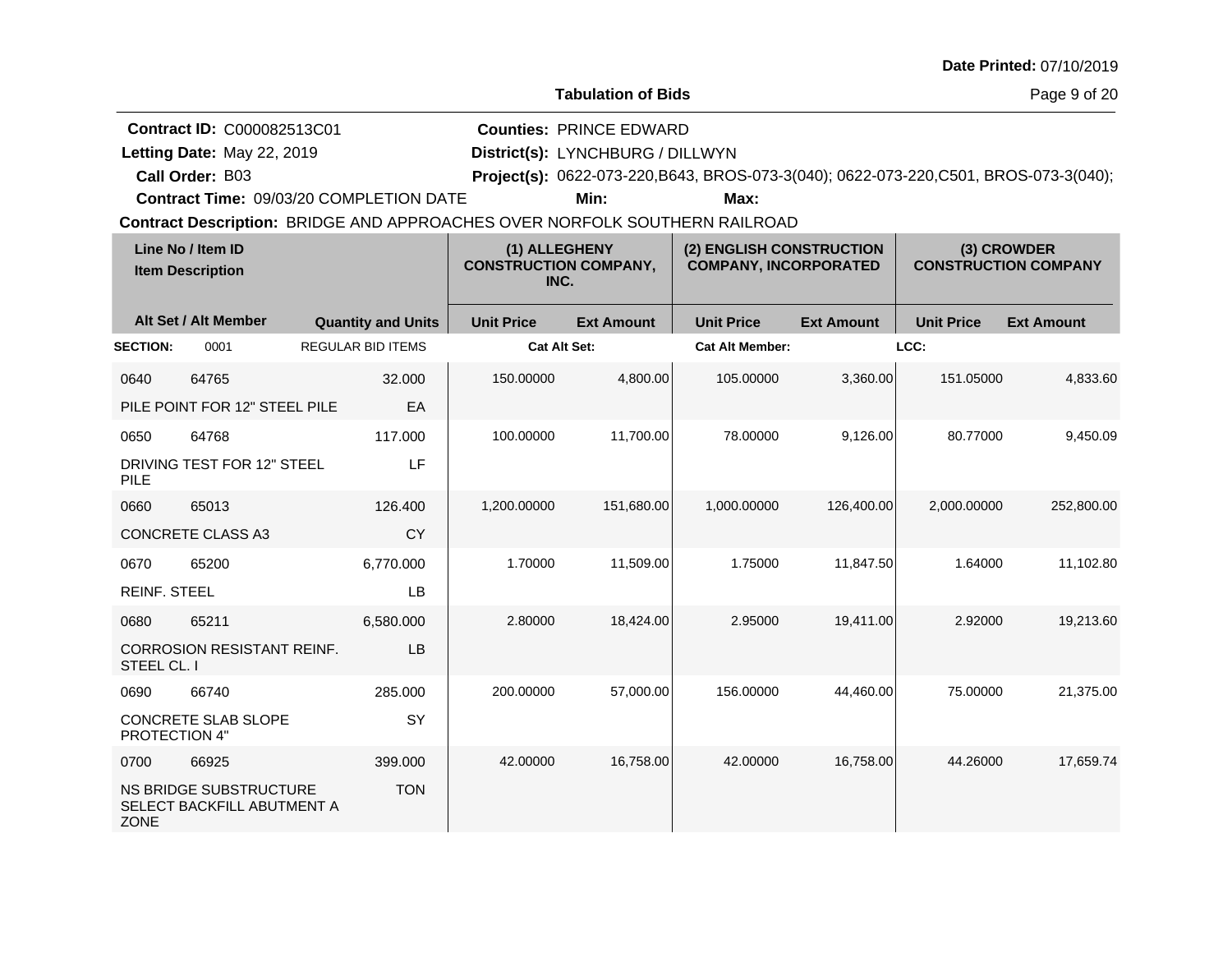|                                                                                                       |                                                | Date Printed: 07/10/2019                                                                                                                                                                                                                                                                                                                             |
|-------------------------------------------------------------------------------------------------------|------------------------------------------------|------------------------------------------------------------------------------------------------------------------------------------------------------------------------------------------------------------------------------------------------------------------------------------------------------------------------------------------------------|
|                                                                                                       |                                                | Page 10 of 20                                                                                                                                                                                                                                                                                                                                        |
|                                                                                                       |                                                |                                                                                                                                                                                                                                                                                                                                                      |
|                                                                                                       |                                                |                                                                                                                                                                                                                                                                                                                                                      |
|                                                                                                       |                                                |                                                                                                                                                                                                                                                                                                                                                      |
| Min:                                                                                                  | Max:                                           |                                                                                                                                                                                                                                                                                                                                                      |
|                                                                                                       |                                                |                                                                                                                                                                                                                                                                                                                                                      |
| Line No / Item ID<br>(1) ALLEGHENY<br><b>CONSTRUCTION COMPANY,</b><br><b>Item Description</b><br>INC. |                                                | (3) CROWDER<br><b>CONSTRUCTION COMPANY</b>                                                                                                                                                                                                                                                                                                           |
| <b>Unit Price</b><br><b>Ext Amount</b>                                                                | <b>Unit Price</b><br><b>Ext Amount</b>         | <b>Unit Price</b><br><b>Ext Amount</b>                                                                                                                                                                                                                                                                                                               |
| <b>Cat Alt Set:</b>                                                                                   | <b>Cat Alt Member:</b>                         | LCC:                                                                                                                                                                                                                                                                                                                                                 |
| 75,000.00<br>75,000.00000                                                                             | 57,000.00000<br>57,000.00                      | 177,844.93000<br>177,844.93                                                                                                                                                                                                                                                                                                                          |
|                                                                                                       |                                                |                                                                                                                                                                                                                                                                                                                                                      |
| \$2,104,094.38                                                                                        | \$2,119,794.91                                 | \$2,140,208.00                                                                                                                                                                                                                                                                                                                                       |
|                                                                                                       |                                                |                                                                                                                                                                                                                                                                                                                                                      |
| \$2,104,094.38                                                                                        | \$2,119,794.91                                 | \$2,140,208.00                                                                                                                                                                                                                                                                                                                                       |
| \$2,104,094.38                                                                                        | \$2,119,794.91                                 | \$2,140,208.00                                                                                                                                                                                                                                                                                                                                       |
|                                                                                                       |                                                |                                                                                                                                                                                                                                                                                                                                                      |
| \$0.00                                                                                                | \$0.00                                         | \$0.00                                                                                                                                                                                                                                                                                                                                               |
| <b>Contract Life Cycle Costs Totals</b><br><b>Contract Grand Totals</b><br>\$2,104,094.38             |                                                | 2,140,208.00                                                                                                                                                                                                                                                                                                                                         |
|                                                                                                       | <b>Contract Time: 09/03/20 COMPLETION DATE</b> | <b>Tabulation of Bids</b><br><b>Counties: PRINCE EDWARD</b><br>District(s): LYNCHBURG / DILLWYN<br>Project(s): 0622-073-220, B643, BROS-073-3(040); 0622-073-220, C501, BROS-073-3(040);<br>Contract Description: BRIDGE AND APPROACHES OVER NORFOLK SOUTHERN RAILROAD<br>(2) ENGLISH CONSTRUCTION<br><b>COMPANY, INCORPORATED</b><br>\$2,119,794.91 |

**( ) indicates item is bid as Lump Sum**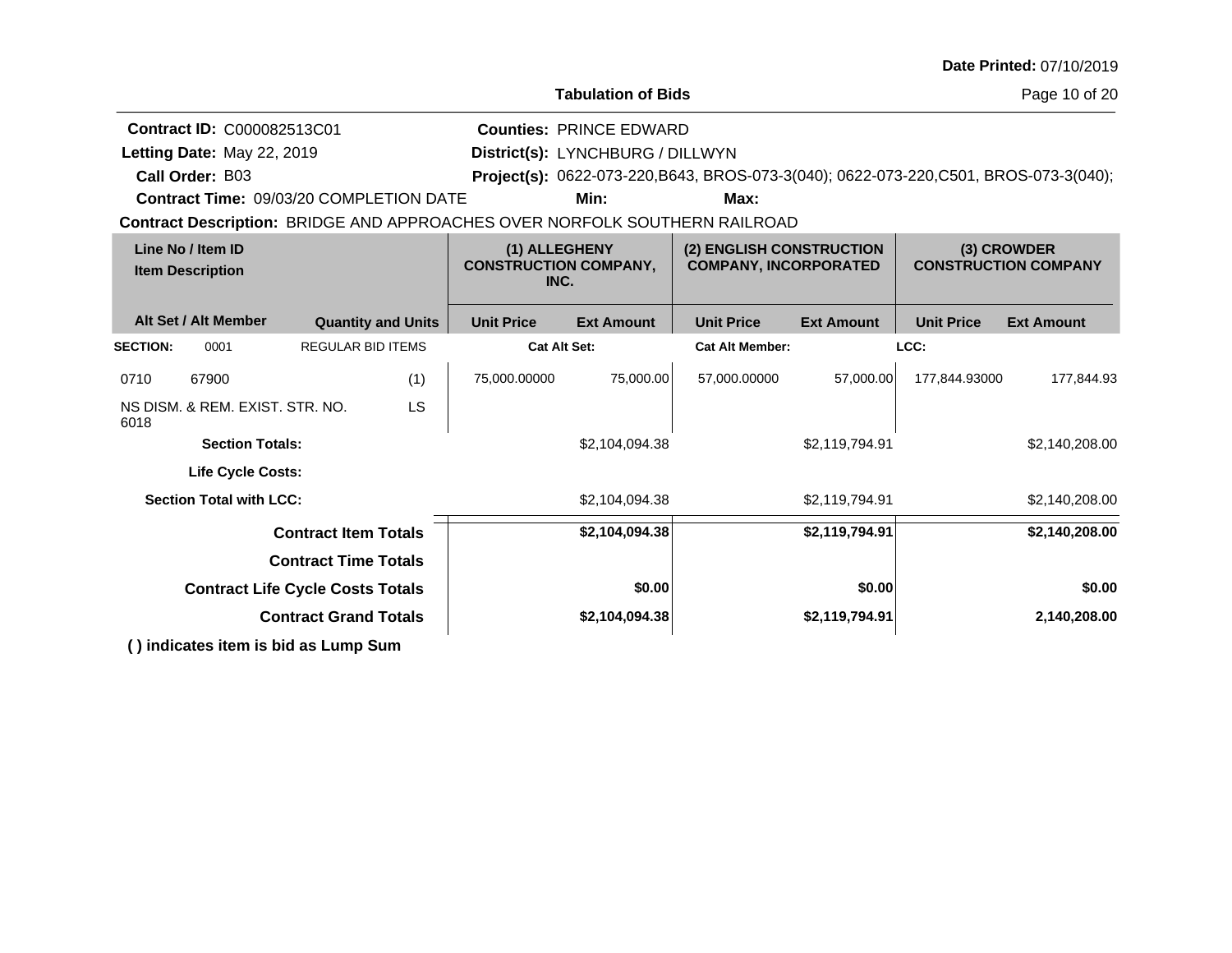| Date Printed: 07/10/2019 |  |
|--------------------------|--|
|--------------------------|--|

Letting Date: May 22, 2019

**Call Order:**

**Letting Date:** May 22, 2019 **District(s):** LYNCHBURG / DILLWYN **Counties:** PRINCE EDWARD

B03 **Project(s):** 0622-073-220,B643, BROS-073-3(040); 0622-073-220,C501, BROS-073-3(040);

**Contract Time:** 09/03/20 COMPLETION DATE

**Min: Max:**

| Line No / Item ID<br><b>Item Description</b> |                                | (4) CROSSROADS BRIDGE<br><b>INC</b> |                     | (5) BURLEIGH<br><b>CONSTRUCTION CO., INC.</b> |                        |                   |                   |                   |
|----------------------------------------------|--------------------------------|-------------------------------------|---------------------|-----------------------------------------------|------------------------|-------------------|-------------------|-------------------|
|                                              | Alt Set / Alt Member           | <b>Quantity and Units</b>           | <b>Unit Price</b>   | <b>Ext Amount</b>                             | <b>Unit Price</b>      | <b>Ext Amount</b> | <b>Unit Price</b> | <b>Ext Amount</b> |
| <b>SECTION:</b>                              | 0001                           | <b>REGULAR BID ITEMS</b>            | <b>Cat Alt Set:</b> |                                               | <b>Cat Alt Member:</b> |                   | LCC:              |                   |
| 0010                                         | 00100                          | (1)                                 | 138,000.00000       | 138,000.00                                    | 140,000.00000          | 140,000.00        |                   |                   |
| <b>MOBILIZATION</b>                          |                                | LS                                  |                     |                                               |                        |                   |                   |                   |
| 0020                                         | 00110                          | (1)                                 | 50,000.00000        | 50,000.00                                     | 95,000.00000           | 95,000.00         |                   |                   |
|                                              | <b>CLEARING AND GRUBBING</b>   | LS                                  |                     |                                               |                        |                   |                   |                   |
| 0030                                         | 00120                          | 2,623.000                           | 28.00000            | 73,444.00                                     | 20.00000               | 52,460.00         |                   |                   |
|                                              | REGULAR EXCAVATION             | CY                                  |                     |                                               |                        |                   |                   |                   |
| 0040                                         | 00140                          | 100.000                             | 75.00000            | 7,500.00                                      | 40.00000               | 4,000.00          |                   |                   |
|                                              | <b>BORROW EXCAVATION</b>       | <b>CY</b>                           |                     |                                               |                        |                   |                   |                   |
| 0050                                         | 00580                          | 644.000                             | 15.00000            | 9,660.00                                      | 35.00000               | 22,540.00         |                   |                   |
|                                              | <b>UNDERDRAIN UD-1</b>         | LF                                  |                     |                                               |                        |                   |                   |                   |
| 0060                                         | 00595                          | 46.000                              | 20.00000            | 920.00                                        | 25.00000               | 1,150.00          |                   |                   |
| <b>OUTLET PIPE</b>                           |                                | LF                                  |                     |                                               |                        |                   |                   |                   |
| 0070                                         | 00596                          | 1.000                               | 1,250.00000         | 1,250.00                                      | 950.00000              | 950.00            |                   |                   |
| <b>ENDWALL EW-12</b>                         |                                | EA                                  |                     |                                               |                        |                   |                   |                   |
| 0080                                         | 10128                          | 683.000                             | 34.50000            | 23,563.50                                     | 33.00000               | 22,539.00         |                   |                   |
|                                              | AGGR. BASE MATL. TY. I NO. 21B | <b>TON</b>                          |                     |                                               |                        |                   |                   |                   |
| 0090                                         | 10636                          | 167.000                             | 225.00000           | 37,575.00                                     | 150.00000              | 25,050.00         |                   |                   |
|                                              | ASPHALT CONC.TY. SM-9.5D       | <b>TON</b>                          |                     |                                               |                        |                   |                   |                   |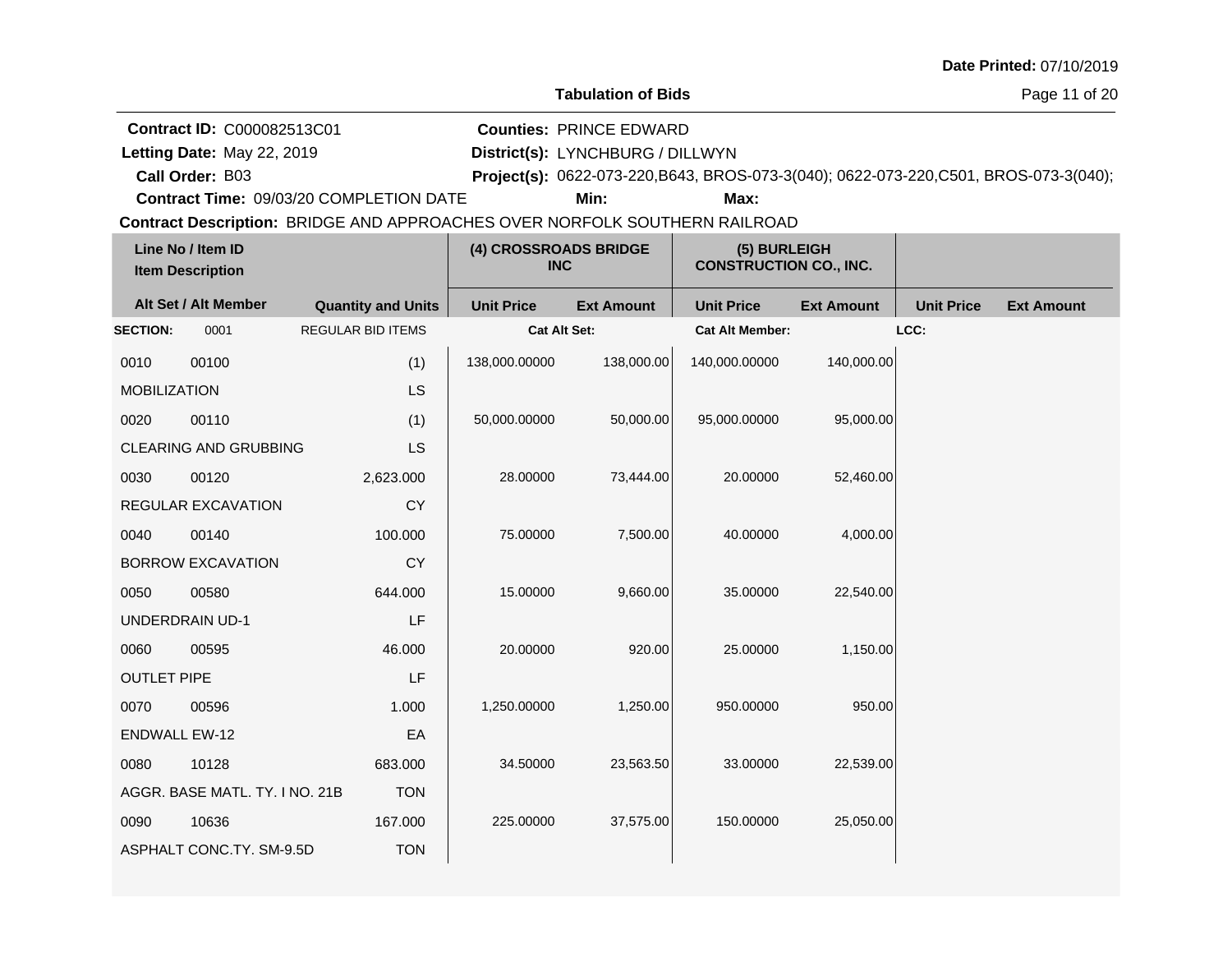| Date Printed: 07/10/2019 |  |  |
|--------------------------|--|--|
|--------------------------|--|--|

**Letting Date:** May 22, 2019 **District(s):** LYNCHBURG / DILLWYN **Counties:** PRINCE EDWARD

**Call Order:** Letting Date: May 22, 2019

B03 **Project(s):** 0622-073-220,B643, BROS-073-3(040); 0622-073-220,C501, BROS-073-3(040);

**Contract Time:** 09/03/20 COMPLETION DATE

**Min: Max:**

| Line No / Item ID<br><b>Item Description</b> |                                    |                           | (4) CROSSROADS BRIDGE<br><b>INC</b> |                   | (5) BURLEIGH<br><b>CONSTRUCTION CO., INC.</b> |                   |                   |                   |
|----------------------------------------------|------------------------------------|---------------------------|-------------------------------------|-------------------|-----------------------------------------------|-------------------|-------------------|-------------------|
| Alt Set / Alt Member                         |                                    | <b>Quantity and Units</b> | <b>Unit Price</b>                   | <b>Ext Amount</b> | <b>Unit Price</b>                             | <b>Ext Amount</b> | <b>Unit Price</b> | <b>Ext Amount</b> |
| <b>SECTION:</b>                              | 0001                               | <b>REGULAR BID ITEMS</b>  | <b>Cat Alt Set:</b>                 |                   | <b>Cat Alt Member:</b>                        |                   | LCC:              |                   |
| 0100                                         | 10642                              | 284.000                   | 210.00000                           | 59,640.00         | 145.00000                                     | 41,180.00         |                   |                   |
| 25.0A                                        | ASPHALT CONCRETE TY. BM-           | <b>TON</b>                |                                     |                   |                                               |                   |                   |                   |
| 0110                                         | 13286                              | 3.000                     | 3,350.00000                         | 10,050.00         | 3,500.00000                                   | 10,500.00         |                   |                   |
|                                              | <b>GUARDRAIL TERMINAL GR-MGS2</b>  | EA                        |                                     |                   |                                               |                   |                   |                   |
| 0120                                         | 13288                              | 3.000                     | 1,000.00000                         | 3,000.00          | 1,100.00000                                   | 3,300.00          |                   |                   |
| GR-MGS4                                      | <b>GUARDRAIL HEIGHT TRANSITION</b> | EA                        |                                     |                   |                                               |                   |                   |                   |
| 0130                                         | 13345                              | 1.000                     | 3,350.00000                         | 3,350.00          | 3,600.00000                                   | 3,600.00          |                   |                   |
| <b>TERMINAL GR-9</b>                         | ALTERNATE BREAKAWAY CABLE          | EA                        |                                     |                   |                                               |                   |                   |                   |
| 0140                                         | 13349                              | 1.000                     | 1,000.00000                         | 1,000.00          | 1,000.00000                                   | 1,000.00          |                   |                   |
| <b>PREPARATION</b>                           | <b>GUARDRAIL TERMINAL SITE</b>     | EA                        |                                     |                   |                                               |                   |                   |                   |
| 0150                                         | 13383                              | 4.000                     | 2,500.00000                         | 10,000.00         | 2,600.00000                                   | 10,400.00         |                   |                   |
| 1 TY. I                                      | FIXED OBJECT ATTACH. GR-FOA-       | EA                        |                                     |                   |                                               |                   |                   |                   |
| 0160                                         | 13401                              | 1.000                     | 3,200.00000                         | 3,200.00          | 3,300.00000                                   | 3,300.00          |                   |                   |
| <b>GUARDRAIL TERMINAL</b>                    | NS GUARDRAIL STD. TL-2 GR-9        | EA                        |                                     |                   |                                               |                   |                   |                   |
| 0170                                         | 24100                              | 100.000                   | 0.01000                             | 1.00              | 35.00000                                      | 3,500.00          |                   |                   |
| <b>ALLAYING DUST</b>                         |                                    | <b>HR</b>                 |                                     |                   |                                               |                   |                   |                   |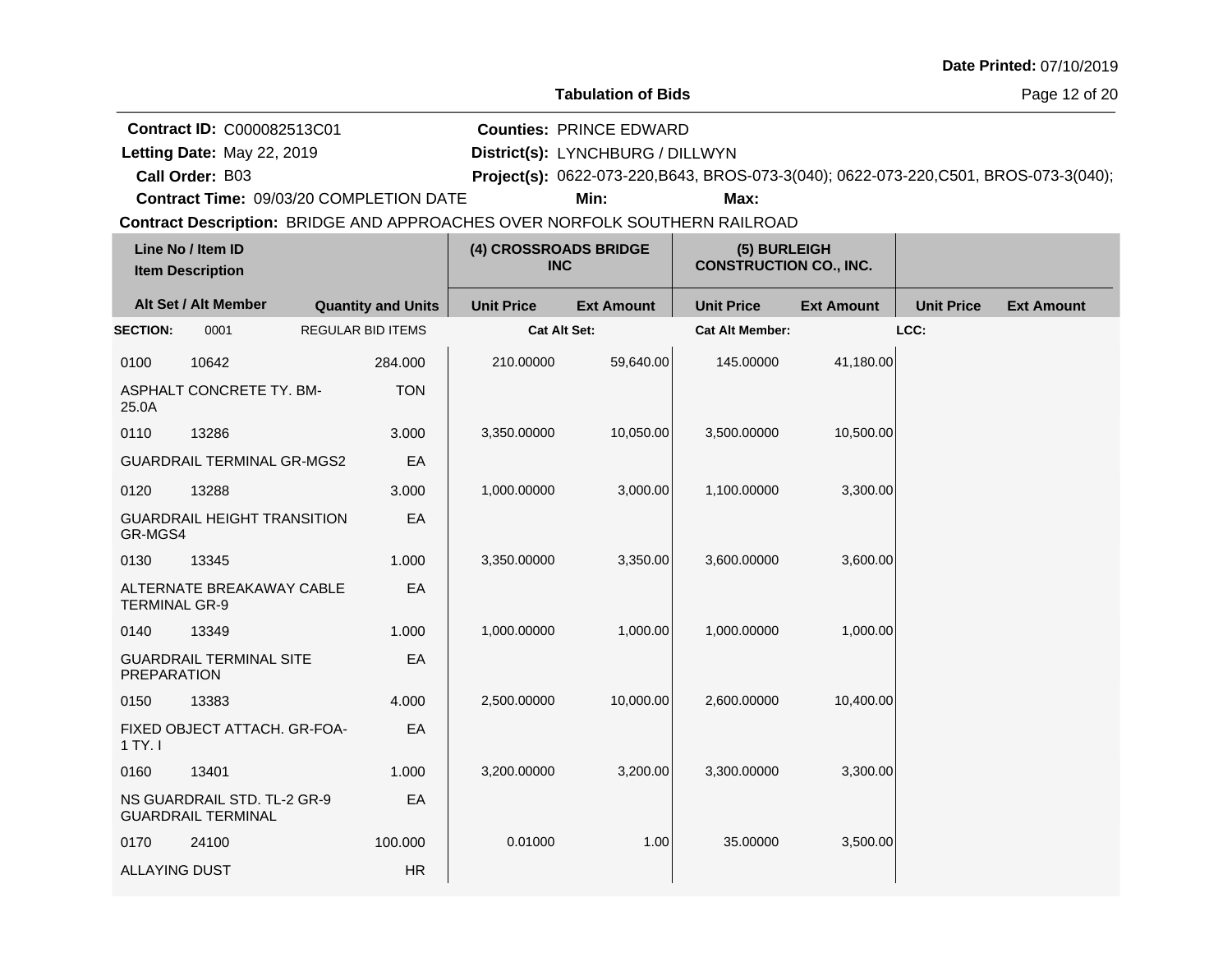Page 13 of 20

**Contract ID:** C000082513C01

Letting Date: May 22, 2019

**Letting Date:** May 22, 2019 **District(s):** LYNCHBURG / DILLWYN **Counties:** PRINCE EDWARD

**Call Order:** B03 **Project(s):** 0622-073-220,B643, BROS-073-3(040); 0622-073-220,C501, BROS-073-3(040);

**Contract Time:** 09/03/20 COMPLETION DATE

**Min: Max:**

| Line No / Item ID<br><b>Item Description</b> |                             | (4) CROSSROADS BRIDGE<br><b>INC</b> |                   | (5) BURLEIGH<br><b>CONSTRUCTION CO., INC.</b> |                        |                   |                   |                   |
|----------------------------------------------|-----------------------------|-------------------------------------|-------------------|-----------------------------------------------|------------------------|-------------------|-------------------|-------------------|
|                                              | Alt Set / Alt Member        | <b>Quantity and Units</b>           | <b>Unit Price</b> | <b>Ext Amount</b>                             | <b>Unit Price</b>      | <b>Ext Amount</b> | <b>Unit Price</b> | <b>Ext Amount</b> |
| <b>SECTION:</b>                              | 0001                        | <b>REGULAR BID ITEMS</b>            | Cat Alt Set:      |                                               | <b>Cat Alt Member:</b> |                   | LCC:              |                   |
| 0180                                         | 24152                       | 8.000                               | 500.00000         | 4,000.00                                      | 350.00000              | 2,800.00          |                   |                   |
|                                              | TYPE 3 BARRICADE 8'         | EA                                  |                   |                                               |                        |                   |                   |                   |
| 0190                                         | 24160                       | 1,050.000                           | 25.00000          | 26,250.00                                     | 26.00000               | 27,300.00         |                   |                   |
| <b>SIGN</b>                                  | TEMPORARY (CONSTRUCTION)    | <b>SF</b>                           |                   |                                               |                        |                   |                   |                   |
| 0200                                         | 24260                       | 322.000                             | 33.00000          | 10,626.00                                     | 35.00000               | 11,270.00         |                   |                   |
|                                              | CR. RUN AGGR. NO. 25 OR 26  | <b>TON</b>                          |                   |                                               |                        |                   |                   |                   |
| 0210                                         | 24272                       | 60.000                              | 50.00000          | 3,000.00                                      | 22.00000               | 1,320.00          |                   |                   |
|                                              | TRUCK MOUNTED ATTENUATOR    | <b>HR</b>                           |                   |                                               |                        |                   |                   |                   |
| 0220                                         | 24278                       | 2,500.000                           | 1.00000           | 2,500.00                                      | 0.75000                | 1,875.00          |                   |                   |
| <b>DEVICES</b>                               | <b>GROUP 2 CHANNELIZING</b> | <b>DAY</b>                          |                   |                                               |                        |                   |                   |                   |
| 0230                                         | 24279                       | 336.000                             | 10.00000          | 3,360.00                                      | 7.50000                | 2,520.00          |                   |                   |
| MESSAGE SIGN                                 | PORTABLE CHANGEABLE         | HR                                  |                   |                                               |                        |                   |                   |                   |
| 0240                                         | 24281                       | 60.000                              | 8.50000           | 510.00                                        | 5.00000                | 300.00            |                   |                   |
|                                              | ELECTRONIC ARROW BOARD      | HR                                  |                   |                                               |                        |                   |                   |                   |
| 0250                                         | 24288                       | 7,488.000                           | 2.00000           | 14,976.00                                     | 2.00000                | 14,976.00         |                   |                   |
|                                              | <b>WARNING LIGHT TY. B</b>  | <b>DAY</b>                          |                   |                                               |                        |                   |                   |                   |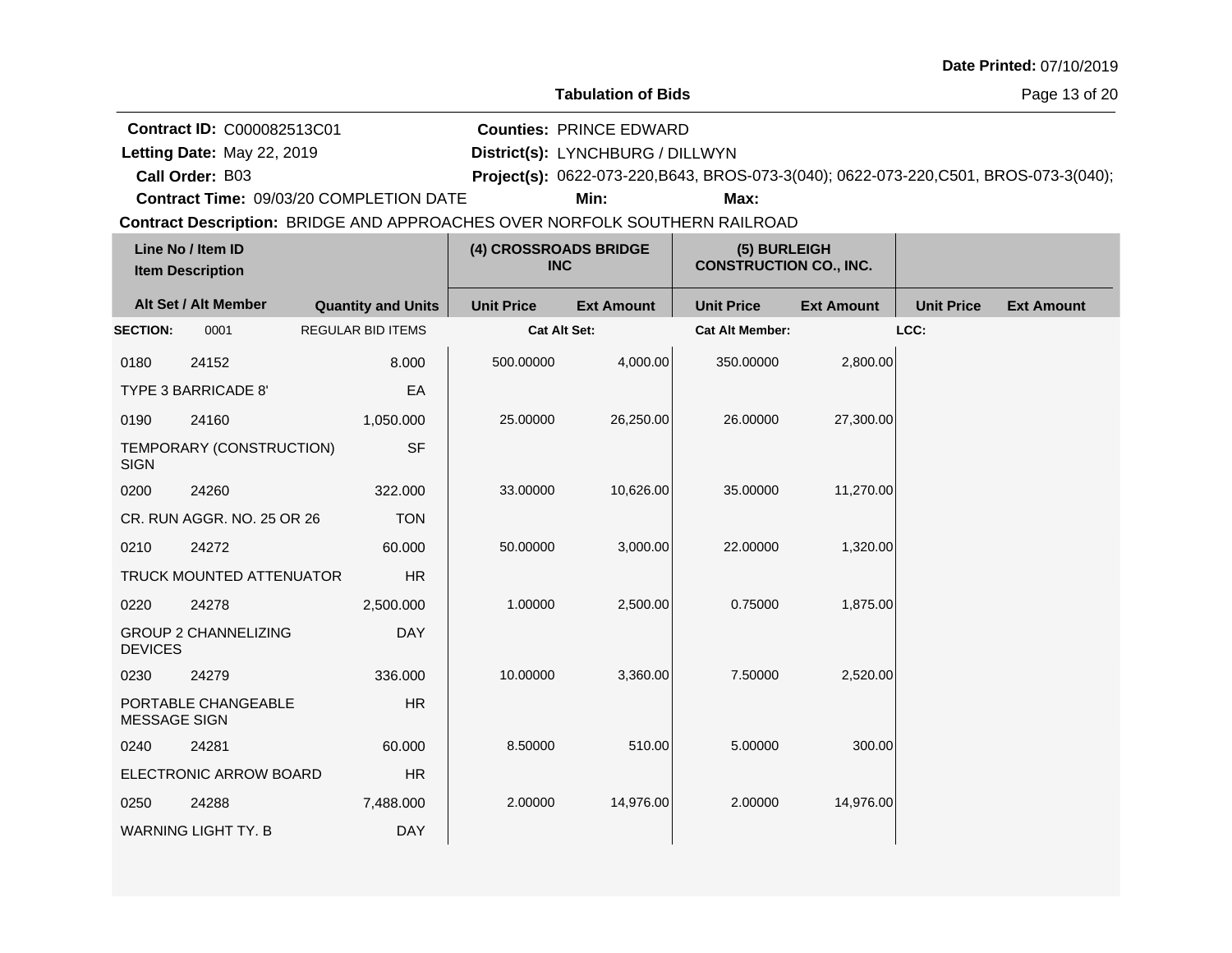| Date Printed: 07/10/2019 |  |  |
|--------------------------|--|--|
|--------------------------|--|--|

Letting Date: May 22, 2019

**Call Order:**

**Letting Date:** May 22, 2019 **District(s):** LYNCHBURG / DILLWYN **Counties:** PRINCE EDWARD

B03 **Project(s):** 0622-073-220,B643, BROS-073-3(040); 0622-073-220,C501, BROS-073-3(040);

**Contract Time:** 09/03/20 COMPLETION DATE

**Min: Max:**

| Line No / Item ID<br><b>Item Description</b> |                                | (4) CROSSROADS BRIDGE<br><b>INC</b> |                     | (5) BURLEIGH<br><b>CONSTRUCTION CO., INC.</b> |                        |                   |                   |                   |
|----------------------------------------------|--------------------------------|-------------------------------------|---------------------|-----------------------------------------------|------------------------|-------------------|-------------------|-------------------|
|                                              | Alt Set / Alt Member           | <b>Quantity and Units</b>           | <b>Unit Price</b>   | <b>Ext Amount</b>                             | <b>Unit Price</b>      | <b>Ext Amount</b> | <b>Unit Price</b> | <b>Ext Amount</b> |
| <b>SECTION:</b>                              | 0001                           | <b>REGULAR BID ITEMS</b>            | <b>Cat Alt Set:</b> |                                               | <b>Cat Alt Member:</b> |                   | LCC:              |                   |
| 0260                                         | 24290                          | 40.000                              | 50.00000            | 2,000.00                                      | 50.00000               | 2,000.00          |                   |                   |
| CONC. MB-7D PC                               | <b>TRAFFIC BARRIER SERVICE</b> | LF                                  |                     |                                               |                        |                   |                   |                   |
| 0270                                         | 24430                          | 1,237.000                           | 6.25000             | 7,731.25                                      | 8.00000                | 9,896.00          |                   |                   |
| <b>FLEXIBLE</b>                              | DEMOLITION OF PAVEMENT         | SY                                  |                     |                                               |                        |                   |                   |                   |
| 0280                                         | 24600                          | 125.000                             | 4.25000             | 531.25                                        | 6.00000                | 750.00            |                   |                   |
|                                              | REMOVE EXISTING GUARDRAIL      | LF                                  |                     |                                               |                        |                   |                   |                   |
| 0290                                         | 25506                          | 12.000                              | 2,800.00000         | 33,600.00                                     | 1.200.00000            | 14,400.00         |                   |                   |
| FIELD OFFICE TY.II                           |                                | <b>MO</b>                           |                     |                                               |                        |                   |                   |                   |
| 0300                                         | 27101                          | 300.000                             | 17.50000            | 5,250.00                                      | 18.00000               | 5,400.00          |                   |                   |
| <b>TEMPORARY SEED</b>                        |                                | LB                                  |                     |                                               |                        |                   |                   |                   |
| 0310                                         | 27102                          | 216.000                             | 17.50000            | 3,780.00                                      | 20.00000               | 4,320.00          |                   |                   |
| <b>REGULAR SEED</b>                          |                                | <b>LB</b>                           |                     |                                               |                        |                   |                   |                   |
| 0320                                         | 27103                          | 173.000                             | 4.25000             | 735.25                                        | 17.00000               | 2,941.00          |                   |                   |
| OVERSEEDING                                  |                                | <b>LB</b>                           |                     |                                               |                        |                   |                   |                   |
| 0330                                         | 27111                          | 3,025.000                           | 1.00000             | 3,025.00                                      | 2.20000                | 6,655.00          |                   |                   |
| PRODUCT TYPE 2                               | HYDRAULIC EROSION CONTROL      | SY                                  |                     |                                               |                        |                   |                   |                   |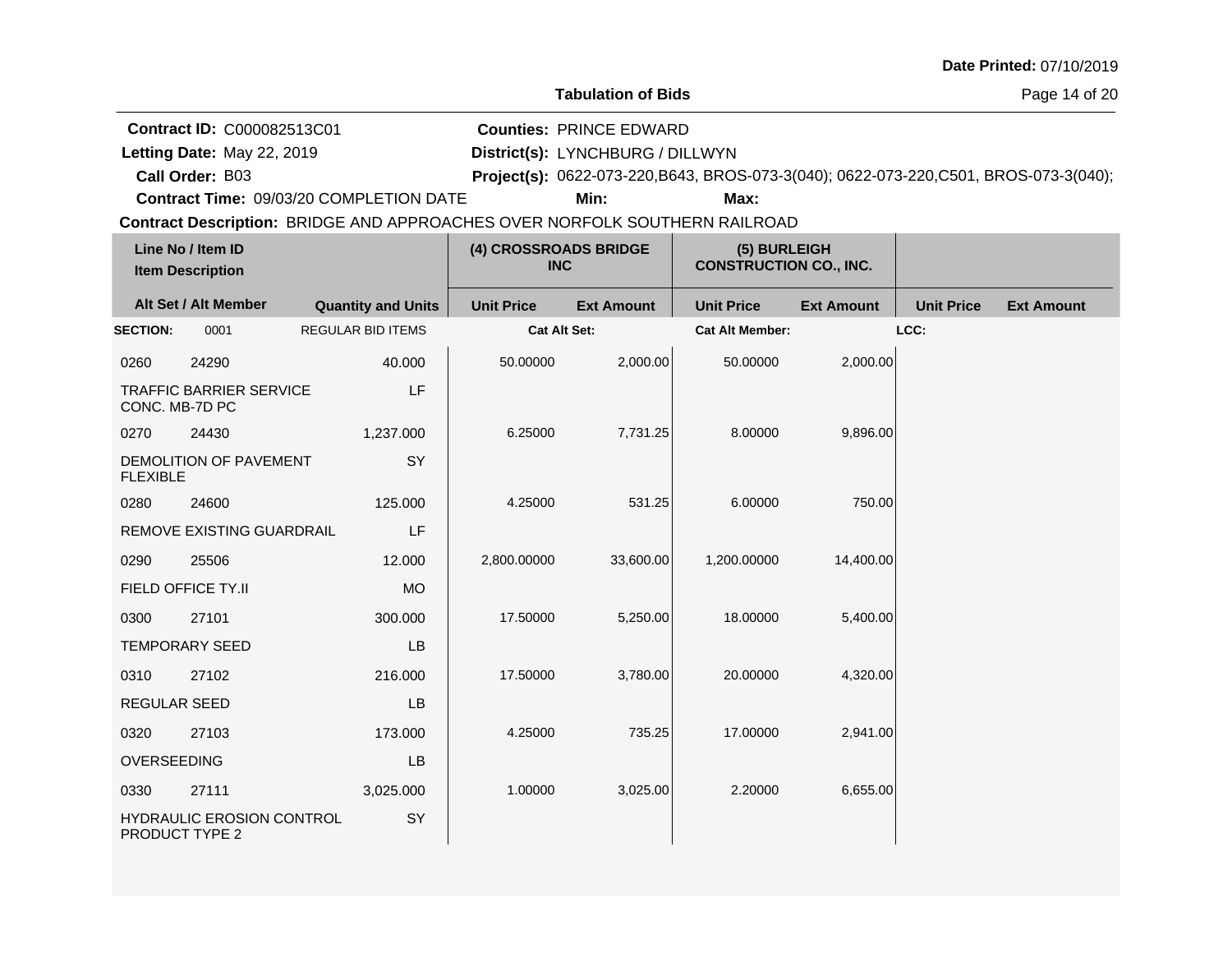**Contract ID:** C000082513C01

Letting Date: May 22, 2019

**Call Order:**

**Letting Date:** May 22, 2019 **District(s):** LYNCHBURG / DILLWYN **Counties:** PRINCE EDWARD

B03 **Project(s):** 0622-073-220,B643, BROS-073-3(040); 0622-073-220,C501, BROS-073-3(040);

**Contract Time:** 09/03/20 COMPLETION DATE

**Min: Max:**

| Line No / Item ID<br><b>Item Description</b> |                                                    | (4) CROSSROADS BRIDGE<br><b>INC</b> |                     | (5) BURLEIGH<br><b>CONSTRUCTION CO., INC.</b> |                        |                   |                   |                   |
|----------------------------------------------|----------------------------------------------------|-------------------------------------|---------------------|-----------------------------------------------|------------------------|-------------------|-------------------|-------------------|
|                                              | Alt Set / Alt Member                               | <b>Quantity and Units</b>           | <b>Unit Price</b>   | <b>Ext Amount</b>                             | <b>Unit Price</b>      | <b>Ext Amount</b> | <b>Unit Price</b> | <b>Ext Amount</b> |
| <b>SECTION:</b>                              | 0001                                               | <b>REGULAR BID ITEMS</b>            | <b>Cat Alt Set:</b> |                                               | <b>Cat Alt Member:</b> |                   | LCC:              |                   |
| 0340                                         | 27112                                              | 20,570.000                          | 1.25000             | 25,712.50                                     | 2.30000                | 47,311.00         |                   |                   |
|                                              | <b>HYDRAULIC EROSION CONTROL</b><br>PRODUCT TYPE 3 | SY                                  |                     |                                               |                        |                   |                   |                   |
| 0350                                         | 27230                                              | 172.000                             | 2.50000             | 430.00                                        | 4.50000                | 774.00            |                   |                   |
|                                              | FERTILIZER NITROGEN - N                            | LB                                  |                     |                                               |                        |                   |                   |                   |
| 0360                                         | 27231                                              | 253.000                             | 2.50000             | 632.50                                        | 4.50000                | 1,138.50          |                   |                   |
|                                              | FERTILIZER PHOSPHOROUS - P                         | LB                                  |                     |                                               |                        |                   |                   |                   |
| 0370                                         | 27232                                              | 127.000                             | 2.50000             | 317.50                                        | 5.50000                | 698.50            |                   |                   |
|                                              | FERTILIZER POTASSIUM - K                           | LB                                  |                     |                                               |                        |                   |                   |                   |
| 0380                                         | 27250                                              | 8.250                               | 230.00000           | 1,897.50                                      | 300.00000              | 2,475.00          |                   |                   |
| LIME                                         |                                                    | <b>TON</b>                          |                     |                                               |                        |                   |                   |                   |
| 0390                                         | 27321                                              | 345.000                             | 3.25000             | 1,121.25                                      | 25.00000               | 8,625.00          |                   |                   |
|                                              | <b>ROLLED EROSION CTRL</b><br>PRODUCT EC-2 TYPE 4  | SY                                  |                     |                                               |                        |                   |                   |                   |
| 0400                                         | 27415                                              | 3.000                               | 750.00000           | 2,250.00                                      | 350.00000              | 1,050.00          |                   |                   |
|                                              | CHECK DAM ROCK TY. II                              | EA                                  |                     |                                               |                        |                   |                   |                   |
| 0410                                         | 27422                                              | 2.000                               | 1.00000             | 2.00                                          | 1.00000                | 2.00              |                   |                   |
|                                              | <b>DEWATERING BASIN EC-8</b>                       | EA                                  |                     |                                               |                        |                   |                   |                   |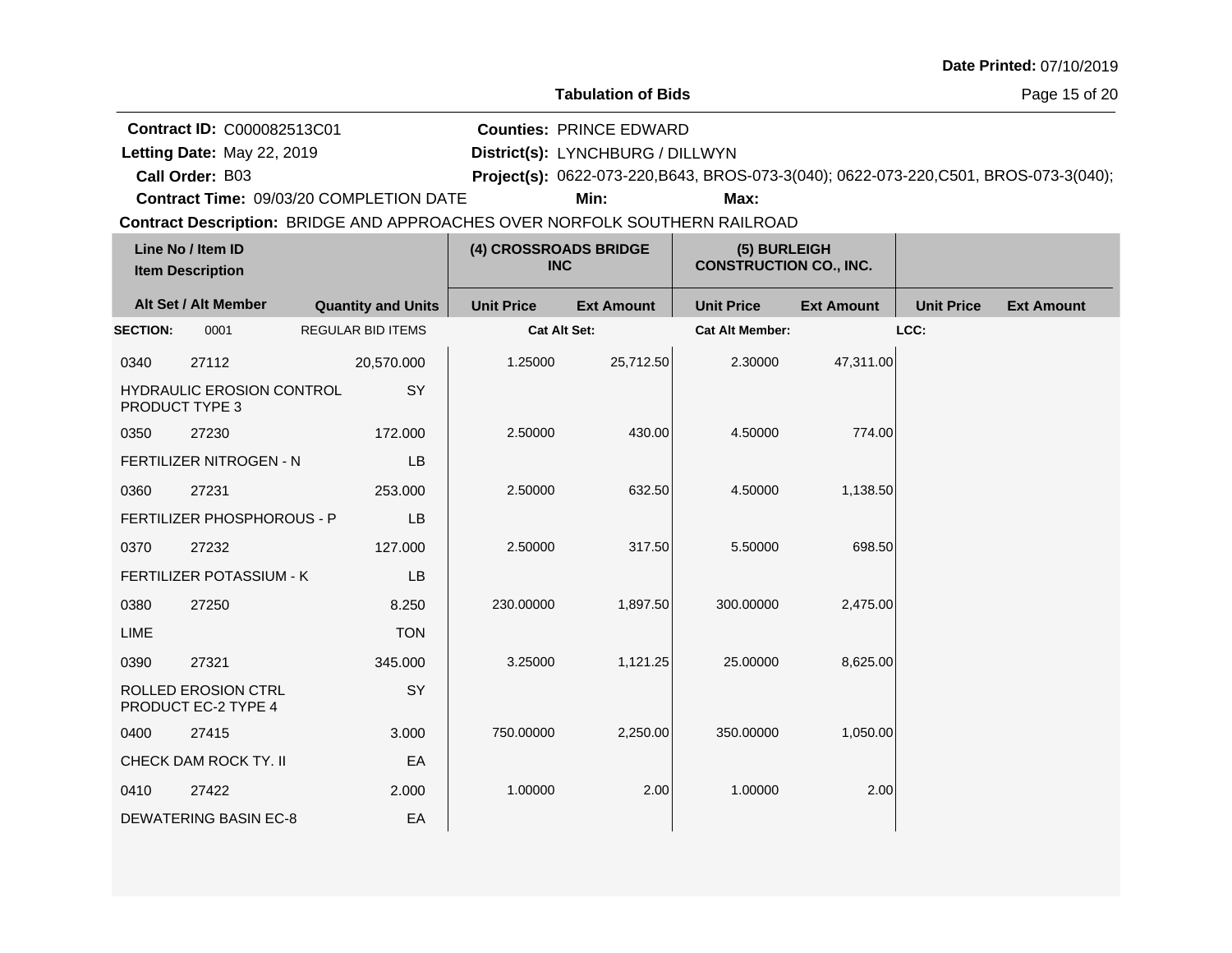**Contract ID:** C000082513C01

Letting Date: May 22, 2019

**Call Order:**

**Letting Date:** May 22, 2019 **District(s):** LYNCHBURG / DILLWYN **Counties:** PRINCE EDWARD

B03 **Project(s):** 0622-073-220,B643, BROS-073-3(040); 0622-073-220,C501, BROS-073-3(040);

**Contract Time:** 09/03/20 COMPLETION DATE

**Min: Max:**

| Line No / Item ID<br><b>Item Description</b> |                               | (4) CROSSROADS BRIDGE<br><b>INC</b> |                     | (5) BURLEIGH<br><b>CONSTRUCTION CO., INC.</b> |                        |                   |                   |                   |
|----------------------------------------------|-------------------------------|-------------------------------------|---------------------|-----------------------------------------------|------------------------|-------------------|-------------------|-------------------|
|                                              | Alt Set / Alt Member          | <b>Quantity and Units</b>           | <b>Unit Price</b>   | <b>Ext Amount</b>                             | <b>Unit Price</b>      | <b>Ext Amount</b> | <b>Unit Price</b> | <b>Ext Amount</b> |
| <b>SECTION:</b>                              | 0001                          | <b>REGULAR BID ITEMS</b>            | <b>Cat Alt Set:</b> |                                               | <b>Cat Alt Member:</b> |                   | LCC:              |                   |
| 0420                                         | 27430                         | 228.000                             | 0.01000             | 2.28                                          | 1.00000                | 228.00            |                   |                   |
| <b>EXCAVATION</b>                            | SILTATION CONTROL             | <b>CY</b>                           |                     |                                               |                        |                   |                   |                   |
| 0430                                         | 27505                         | 1,291.000                           | 5.00000             | 6,455.00                                      | 5.00000                | 6,455.00          |                   |                   |
|                                              | TEMP. SILT FENCE TYPE A       | LF                                  |                     |                                               |                        |                   |                   |                   |
| 0440                                         | 45552                         | 20.000                              | 175.00000           | 3,500.00                                      | 300.00000              | 6,000.00          |                   |                   |
|                                              | 12" STEEL ENCASE. PIPE        | LF                                  |                     |                                               |                        |                   |                   |                   |
| 0450                                         | 50108                         | 24.250                              | 20.00000            | 485.00                                        | 75.00000               | 1,818.75          |                   |                   |
| <b>SIGN PANEL</b>                            |                               | <b>SF</b>                           |                     |                                               |                        |                   |                   |                   |
| 0460                                         | 50300                         | 8.000                               | 175.00000           | 1,400.00                                      | 400.00000              | 3,200.00          |                   |                   |
| <b>STRUCTURE</b>                             | REMOVE EXISTING 1 POST SIGN   | EA                                  |                     |                                               |                        |                   |                   |                   |
| 0470                                         | 50430                         | 30.000                              | 15.00000            | 450.00                                        | 82.00000               | 2,460.00          |                   |                   |
|                                              | SIGN POST STP-1, 2", 14 GAUGE | LF                                  |                     |                                               |                        |                   |                   |                   |
| 0480                                         | 50485                         | 3.000                               | 275.00000           | 825.00                                        | 500.00000              | 1,500.00          |                   |                   |
| STP-1, TYPE A                                | CONCRETE SIGN FOUNDATION      | EA                                  |                     |                                               |                        |                   |                   |                   |
| 0490                                         | 54020                         | 100.000                             | 1.65000             | 165.00                                        | 1.85000                | 185.00            |                   |                   |
|                                              | TYPE A PVMT LINE MRKG 4"      | LF                                  |                     |                                               |                        |                   |                   |                   |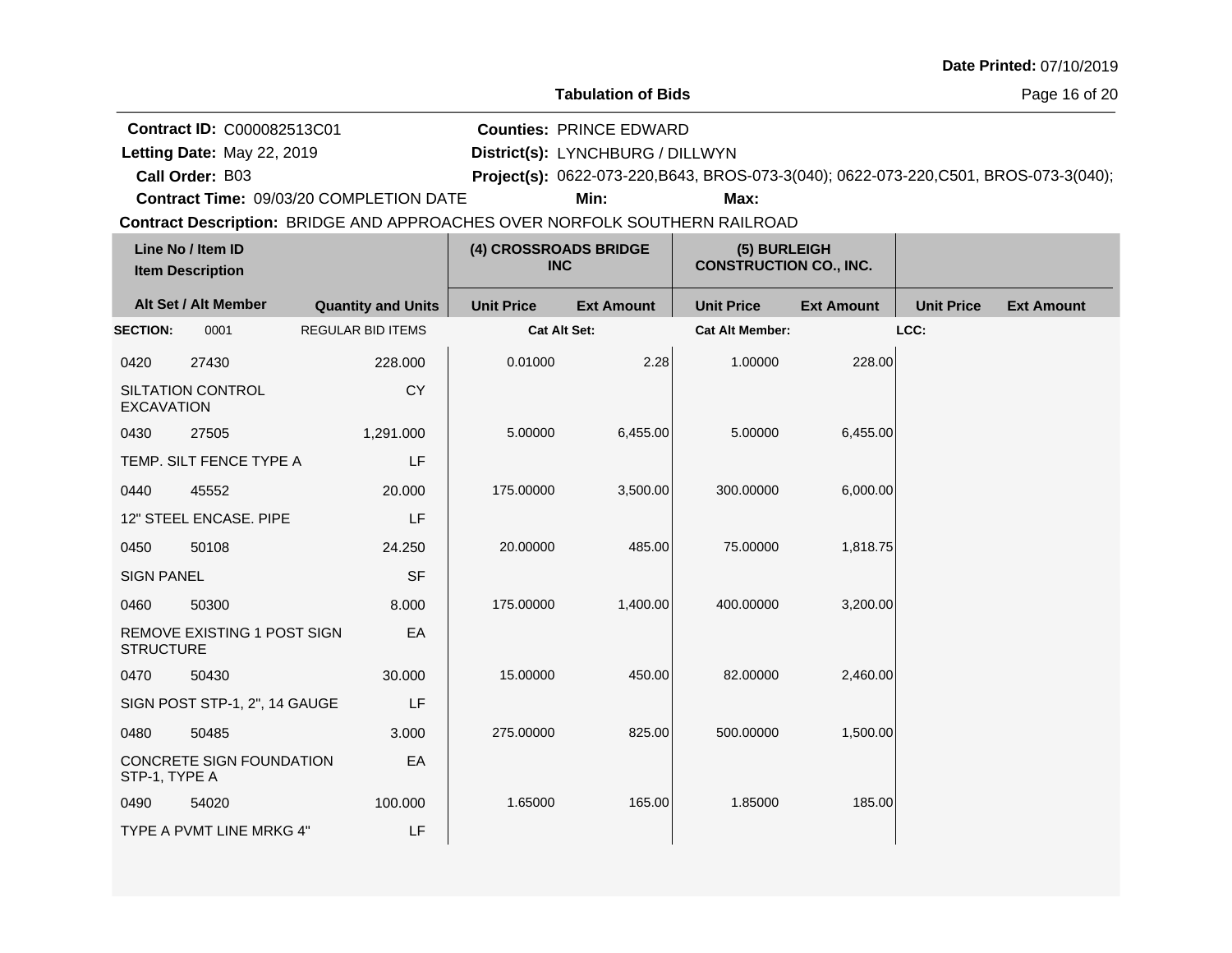| Date Printed: 07/10/2019 |  |
|--------------------------|--|
|--------------------------|--|

**Contract ID:** C000082513C01

Letting Date: May 22, 2019

**Letting Date:** May 22, 2019 **District(s):** LYNCHBURG / DILLWYN

**Counties:** PRINCE EDWARD

**Call Order:**

B03 **Project(s):** 0622-073-220,B643, BROS-073-3(040); 0622-073-220,C501, BROS-073-3(040);

**Contract Time:** 09/03/20 COMPLETION DATE

**Min: Max:**

|                    | Line No / Item ID<br><b>Item Description</b>          |                           | (4) CROSSROADS BRIDGE<br><b>INC</b> |                   | (5) BURLEIGH<br><b>CONSTRUCTION CO., INC.</b> |                   |                   |                   |
|--------------------|-------------------------------------------------------|---------------------------|-------------------------------------|-------------------|-----------------------------------------------|-------------------|-------------------|-------------------|
|                    | Alt Set / Alt Member                                  | <b>Quantity and Units</b> | <b>Unit Price</b>                   | <b>Ext Amount</b> | <b>Unit Price</b>                             | <b>Ext Amount</b> | <b>Unit Price</b> | <b>Ext Amount</b> |
| <b>SECTION:</b>    | 0001                                                  | <b>REGULAR BID ITEMS</b>  | <b>Cat Alt Set:</b>                 |                   | <b>Cat Alt Member:</b>                        |                   | LCC:              |                   |
| 0500               | 54042                                                 | 36.000                    | 11.00000                            | 396.00            | 24.00000                                      | 864.00            |                   |                   |
| <b>MARKING 24"</b> | TYPE B CLASS I PAVE. LINE                             | LF                        |                                     |                   |                                               |                   |                   |                   |
| 0510               | 54629                                                 | 1.000                     | 1,200.00000                         | 1,200.00          | 800.00000                                     | 800.00            |                   |                   |
|                    | PVMT SYMB MRKG RAILROAD<br>CROSSING TY B, CL I        | EA                        |                                     |                   |                                               |                   |                   |                   |
| 0520               | 60125                                                 | (1)                       | 925,000.00000                       | 925,000.00        | 818,000.00000                                 | 818,000.00        |                   |                   |
|                    | NS BRIDGE PREFABRICATED<br>STEEL TRUSS SUPERSTRUCTURE | <b>LS</b>                 |                                     |                   |                                               |                   |                   |                   |
| 0530               | 60409                                                 | 83.200                    | 1,200.00000                         | 99,840.00         | 1,250.00000                                   | 104,000.00        |                   |                   |
| <b>SHRINKAGE</b>   | CONC. CLASS A4 MOD. LOW                               | CY                        |                                     |                   |                                               |                   |                   |                   |
| 0540               | 60490                                                 | 361.000                   | 16.00000                            | 5,776.00          | 16.00000                                      | 5,776.00          |                   |                   |
|                    | <b>BRIDGE DECK GROOVING</b>                           | SY                        |                                     |                   |                                               |                   |                   |                   |
| 0550               | 60495                                                 | 361.000                   | 14.00000                            | 5,054.00          | 8.00000                                       | 2,888.00          |                   |                   |
|                    | COVER DEPTH SURVEY                                    | SY                        |                                     |                   |                                               |                   |                   |                   |
| 0560               | 61711                                                 | 22,550.000                | 2.70000                             | 60,885.00         | 3.00000                                       | 67,650.00         |                   |                   |
| STEEL CL. I        | <b>CORROSION RESISTANT REINF.</b>                     | LB                        |                                     |                   |                                               |                   |                   |                   |
| 0570               | 62045                                                 | 300.000                   | 230.00000                           | 69,000.00         | 250.00000                                     | 75,000.00         |                   |                   |
|                    | RAILING, BR27D 2 RAILS                                | LF                        |                                     |                   |                                               |                   |                   |                   |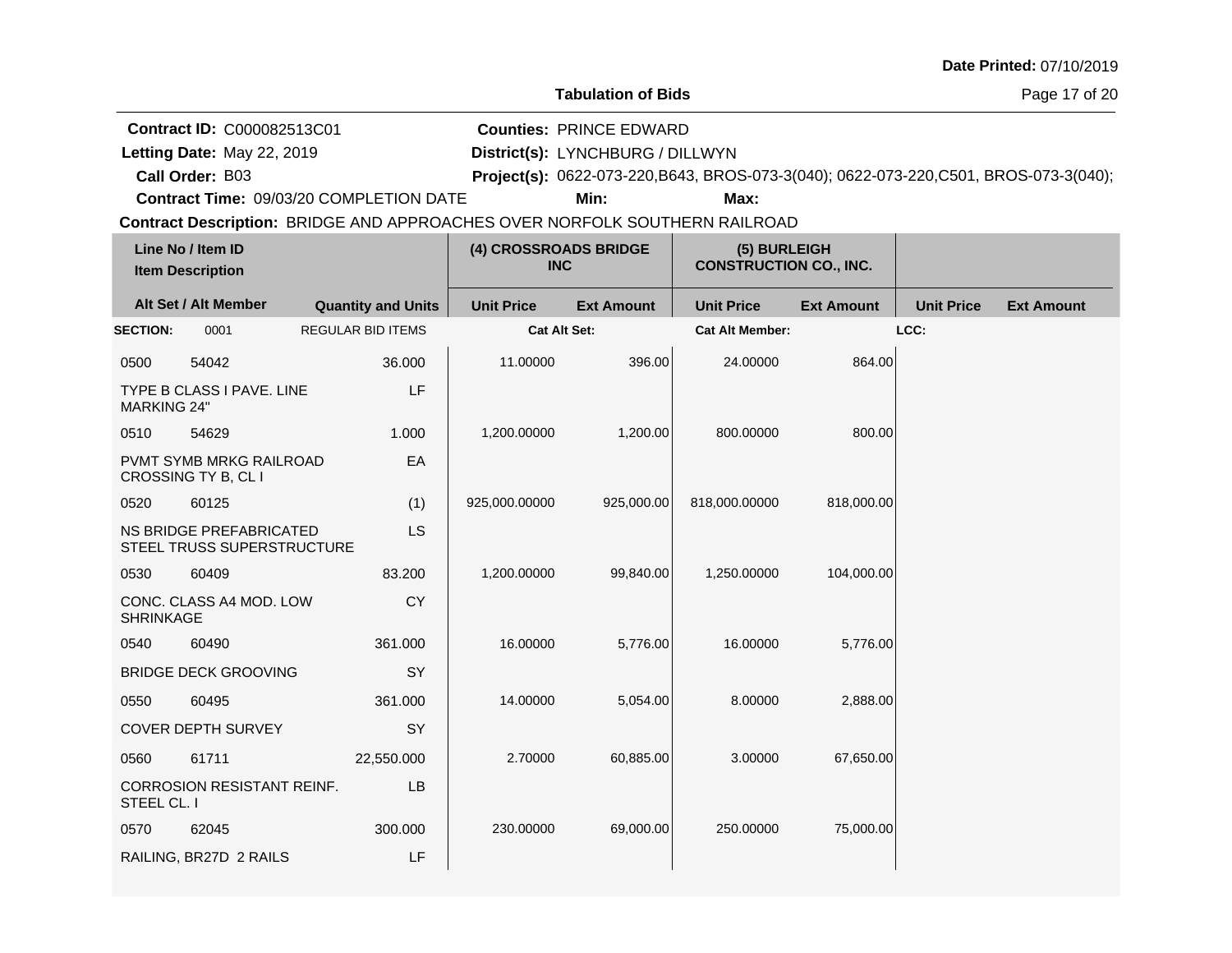| Date Printed: 07/10/2019 |  |  |
|--------------------------|--|--|
|--------------------------|--|--|

**Contract ID:** C000082513C01

**Letting Date:** May 22, 2019 **District(s):** LYNCHBURG / DILLWYN **Counties:** PRINCE EDWARD

**Call Order:**

Letting Date: May 22, 2019

B03 **Project(s):** 0622-073-220,B643, BROS-073-3(040); 0622-073-220,C501, BROS-073-3(040);

**Contract Time:** 09/03/20 COMPLETION DATE

**Min: Max:**

| Line No / Item ID<br><b>Item Description</b> |                                | (4) CROSSROADS BRIDGE<br><b>INC</b> |                   | (5) BURLEIGH<br><b>CONSTRUCTION CO., INC.</b> |                        |                   |                   |                   |
|----------------------------------------------|--------------------------------|-------------------------------------|-------------------|-----------------------------------------------|------------------------|-------------------|-------------------|-------------------|
|                                              | Alt Set / Alt Member           | <b>Quantity and Units</b>           | <b>Unit Price</b> | <b>Ext Amount</b>                             | <b>Unit Price</b>      | <b>Ext Amount</b> | <b>Unit Price</b> | <b>Ext Amount</b> |
| <b>SECTION:</b>                              | 0001                           | <b>REGULAR BID ITEMS</b>            | Cat Alt Set:      |                                               | <b>Cat Alt Member:</b> |                   | LCC:              |                   |
| 0580                                         | 64011                          | 628.000                             | 16.00000          | 10,048.00                                     | 28.00000               | 17,584.00         |                   |                   |
|                                              | STRUCTURE EXCAVATION           | <b>CY</b>                           |                   |                                               |                        |                   |                   |                   |
| 0590                                         | 64015                          | 291.000                             | 40.00000          | 11,640.00                                     | 32.00000               | 9,312.00          |                   |                   |
| <b>ZONE</b>                                  | SELECT BACKFILL ABUTMENT       | <b>TON</b>                          |                   |                                               |                        |                   |                   |                   |
| 0600                                         | 64032                          | 47.000                              | 20.00000          | 940.00                                        | 35.00000               | 1,645.00          |                   |                   |
|                                              | <b>GEOCOMPOSITE WALL DRAIN</b> | SY                                  |                   |                                               |                        |                   |                   |                   |
| 0610                                         | 64036                          | 130.000                             | 17.00000          | 2,210.00                                      | 25.00000               | 3,250.00          |                   |                   |
|                                              | PIPE UNDERDRAIN 6"             | LF                                  |                   |                                               |                        |                   |                   |                   |
| 0620                                         | 64102                          | 2.000                               | 2,750.00000       | 5,500.00                                      | 3,000.00000            | 6,000.00          |                   |                   |
| <b>BEARING PILES</b>                         | DYNAMIC PILE TEST END          | EA                                  |                   |                                               |                        |                   |                   |                   |
| 0630                                         | 64112                          | 1,532.000                           | 65.00000          | 99,580.00                                     | 62.00000               | 94,984.00         |                   |                   |
| STEEL PILES 12"                              |                                | LF                                  |                   |                                               |                        |                   |                   |                   |
| 0640                                         | 64765                          | 32.000                              | 135.00000         | 4,320.00                                      | 200.00000              | 6,400.00          |                   |                   |
|                                              | PILE POINT FOR 12" STEEL PILE  | EA                                  |                   |                                               |                        |                   |                   |                   |
| 0650                                         | 64768                          | 117.000                             | 125.00000         | 14,625.00                                     | 160.00000              | 18,720.00         |                   |                   |
| <b>PILE</b>                                  | DRIVING TEST FOR 12" STEEL     | LF                                  |                   |                                               |                        |                   |                   |                   |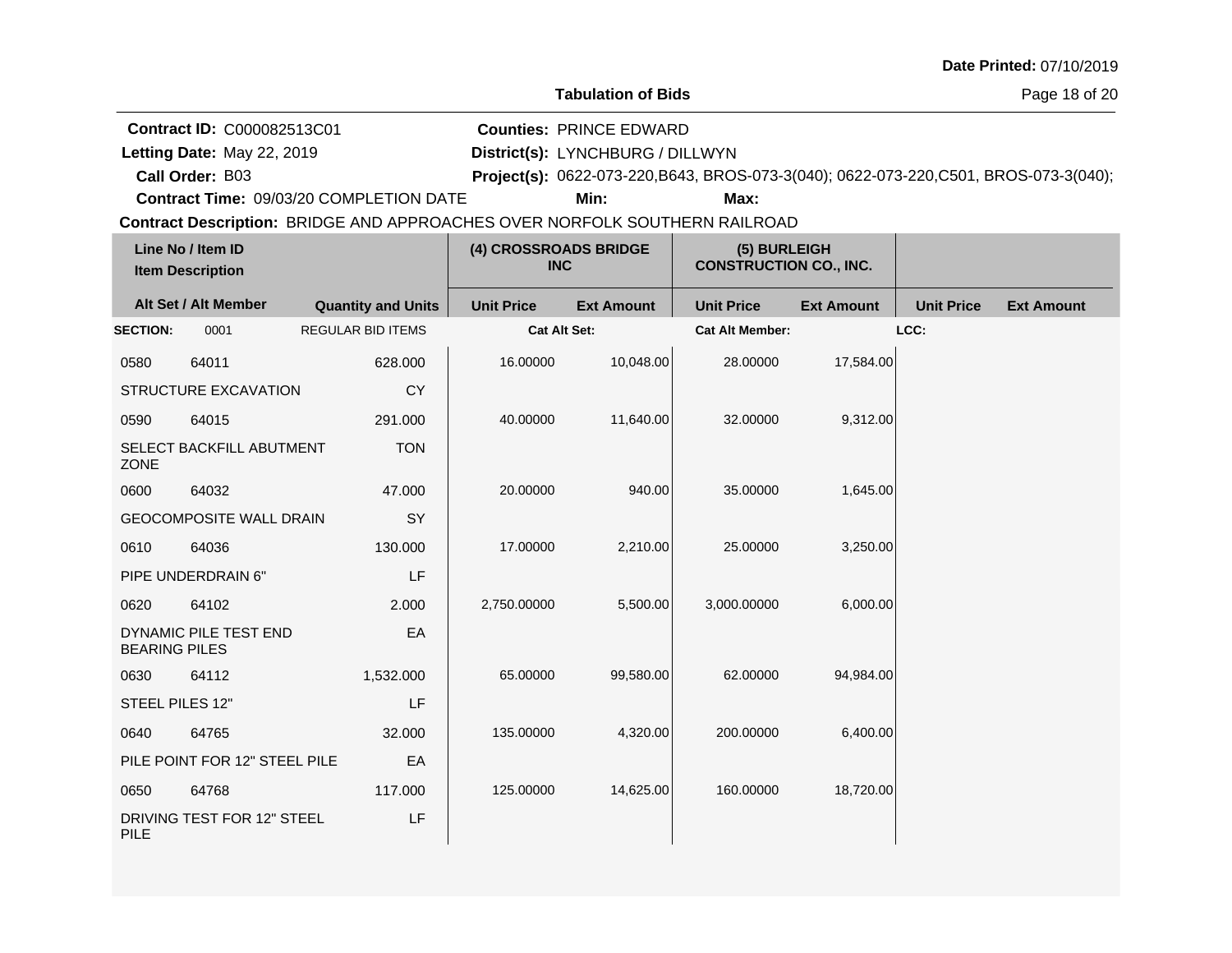| Date Printed: 07/10/2019 |  |  |
|--------------------------|--|--|
|--------------------------|--|--|

**Contract ID:** C000082513C01

Letting Date: May 22, 2019

**Call Order:**

**Letting Date:** May 22, 2019 **District(s):** LYNCHBURG / DILLWYN **Counties:** PRINCE EDWARD

B03 **Project(s):** 0622-073-220,B643, BROS-073-3(040); 0622-073-220,C501, BROS-073-3(040);

**Contract Time:** 09/03/20 COMPLETION DATE

**Min: Max:**

| Line No / Item ID<br><b>Item Description</b> |                                                      | (4) CROSSROADS BRIDGE<br><b>INC</b> |                   | (5) BURLEIGH<br><b>CONSTRUCTION CO., INC.</b> |                        |                   |                   |                   |
|----------------------------------------------|------------------------------------------------------|-------------------------------------|-------------------|-----------------------------------------------|------------------------|-------------------|-------------------|-------------------|
|                                              | Alt Set / Alt Member                                 | <b>Quantity and Units</b>           | <b>Unit Price</b> | <b>Ext Amount</b>                             | <b>Unit Price</b>      | <b>Ext Amount</b> | <b>Unit Price</b> | <b>Ext Amount</b> |
| <b>SECTION:</b>                              | 0001                                                 | <b>REGULAR BID ITEMS</b>            | Cat Alt Set:      |                                               | <b>Cat Alt Member:</b> |                   | LCC:              |                   |
| 0660                                         | 65013                                                | 126.400                             | 675.00000         | 85,320.00                                     | 900.00000              | 113,760.00        |                   |                   |
|                                              | <b>CONCRETE CLASS A3</b>                             | <b>CY</b>                           |                   |                                               |                        |                   |                   |                   |
| 0670                                         | 65200                                                | 6,770.000                           | 1.60000           | 10,832.00                                     | 1.80000                | 12,186.00         |                   |                   |
| <b>REINF. STEEL</b>                          |                                                      | <b>LB</b>                           |                   |                                               |                        |                   |                   |                   |
| 0680                                         | 65211                                                | 6,580.000                           | 2.50000           | 16,450.00                                     | 2.60000                | 17,108.00         |                   |                   |
| STEEL CL. I                                  | <b>CORROSION RESISTANT REINF.</b>                    | <b>LB</b>                           |                   |                                               |                        |                   |                   |                   |
| 0690                                         | 66740                                                | 285.000                             | 85.00000          | 24,225.00                                     | 150.00000              | 42,750.00         |                   |                   |
| PROTECTION 4"                                | CONCRETE SLAB SLOPE                                  | SY                                  |                   |                                               |                        |                   |                   |                   |
| 0700                                         | 66925                                                | 399.000                             | 40.00000          | 15,960.00                                     | 36.00000               | 14,364.00         |                   |                   |
| ZONE                                         | NS BRIDGE SUBSTRUCTURE<br>SELECT BACKFILL ABUTMENT A | <b>TON</b>                          |                   |                                               |                        |                   |                   |                   |
| 0710                                         | 67900                                                | (1)                                 | 100,000.00000     | 100,000.00                                    | 260,000.00000          | 260,000.00        |                   |                   |
| 6018                                         | NS DISM. & REM. EXIST. STR. NO.                      | LS                                  |                   |                                               |                        |                   |                   |                   |
|                                              | <b>Section Totals:</b>                               |                                     |                   | \$2,168,474.78                                |                        | \$2,326,153.75    |                   |                   |
|                                              | Life Cycle Costs:                                    |                                     |                   |                                               |                        |                   |                   |                   |
|                                              | <b>Section Total with LCC:</b>                       |                                     |                   | \$2,168,474.78                                |                        | \$2,326,153.75    |                   |                   |
|                                              |                                                      | <b>Contract Item Totals</b>         |                   | \$2,168,474.78                                |                        | \$2,326,153.75    |                   |                   |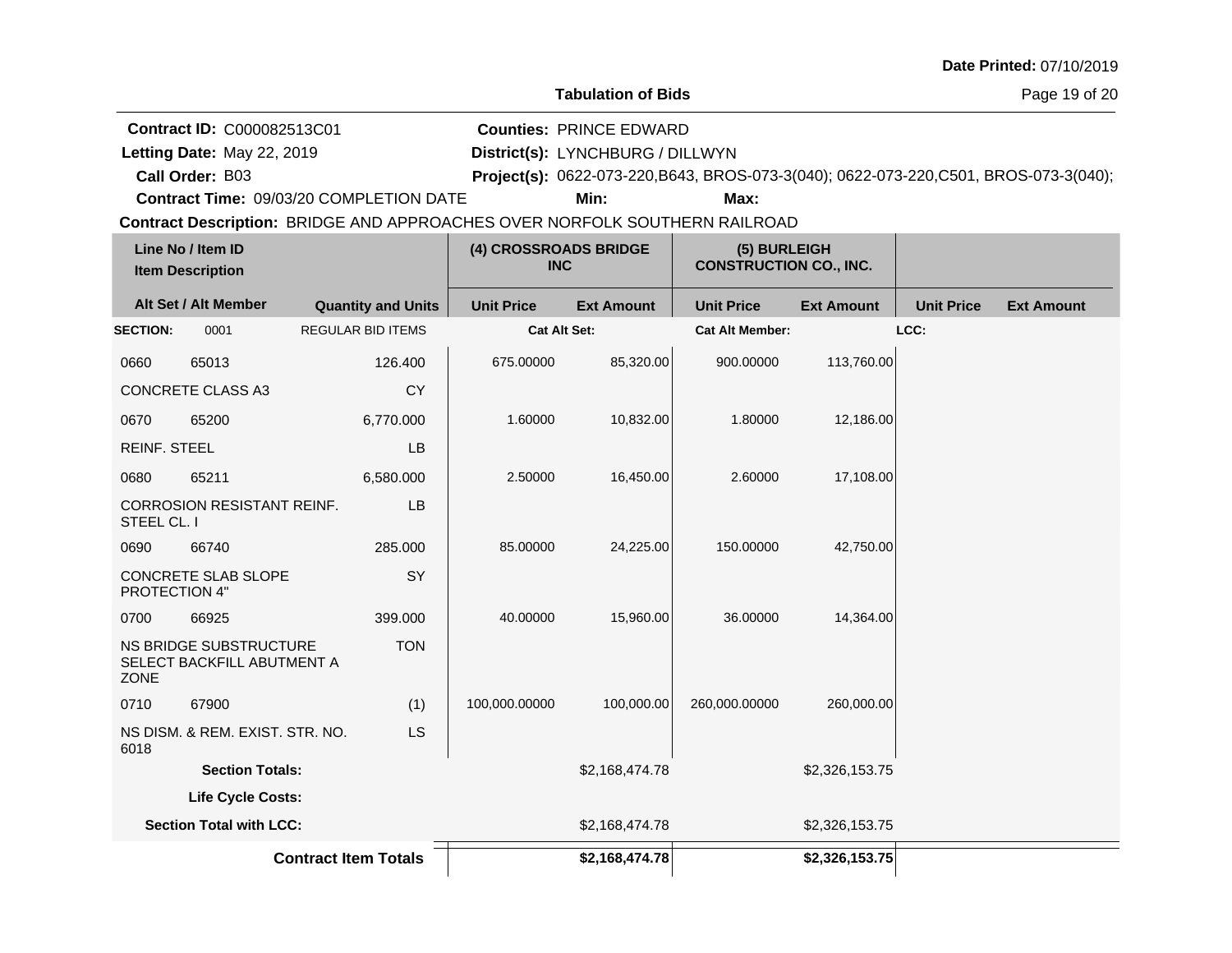|                                                                            | <b>Tabulation of Bids</b>        |      |                | Page 20 of 20                                                                         |
|----------------------------------------------------------------------------|----------------------------------|------|----------------|---------------------------------------------------------------------------------------|
| <b>Contract ID: C000082513C01</b>                                          | <b>Counties: PRINCE EDWARD</b>   |      |                |                                                                                       |
| Letting Date: May 22, 2019                                                 | District(s): LYNCHBURG / DILLWYN |      |                |                                                                                       |
| Call Order: B03                                                            |                                  |      |                | Project(s): 0622-073-220, B643, BROS-073-3(040); 0622-073-220, C501, BROS-073-3(040); |
| <b>Contract Time: 09/03/20 COMPLETION DATE</b>                             | Min:                             | Max: |                |                                                                                       |
| Contract Description: BRIDGE AND APPROACHES OVER NORFOLK SOUTHERN RAILROAD |                                  |      |                |                                                                                       |
| <b>Contract Time Totals</b>                                                |                                  |      |                |                                                                                       |
| <b>Contract Life Cycle Costs Totals</b>                                    | \$0.00                           |      | \$0.00         |                                                                                       |
| <b>Contract Grand Totals</b>                                               | \$2,168,474.78                   |      | \$2,326,153.75 |                                                                                       |
| () indicates item is bid as Lump Sum                                       |                                  |      |                |                                                                                       |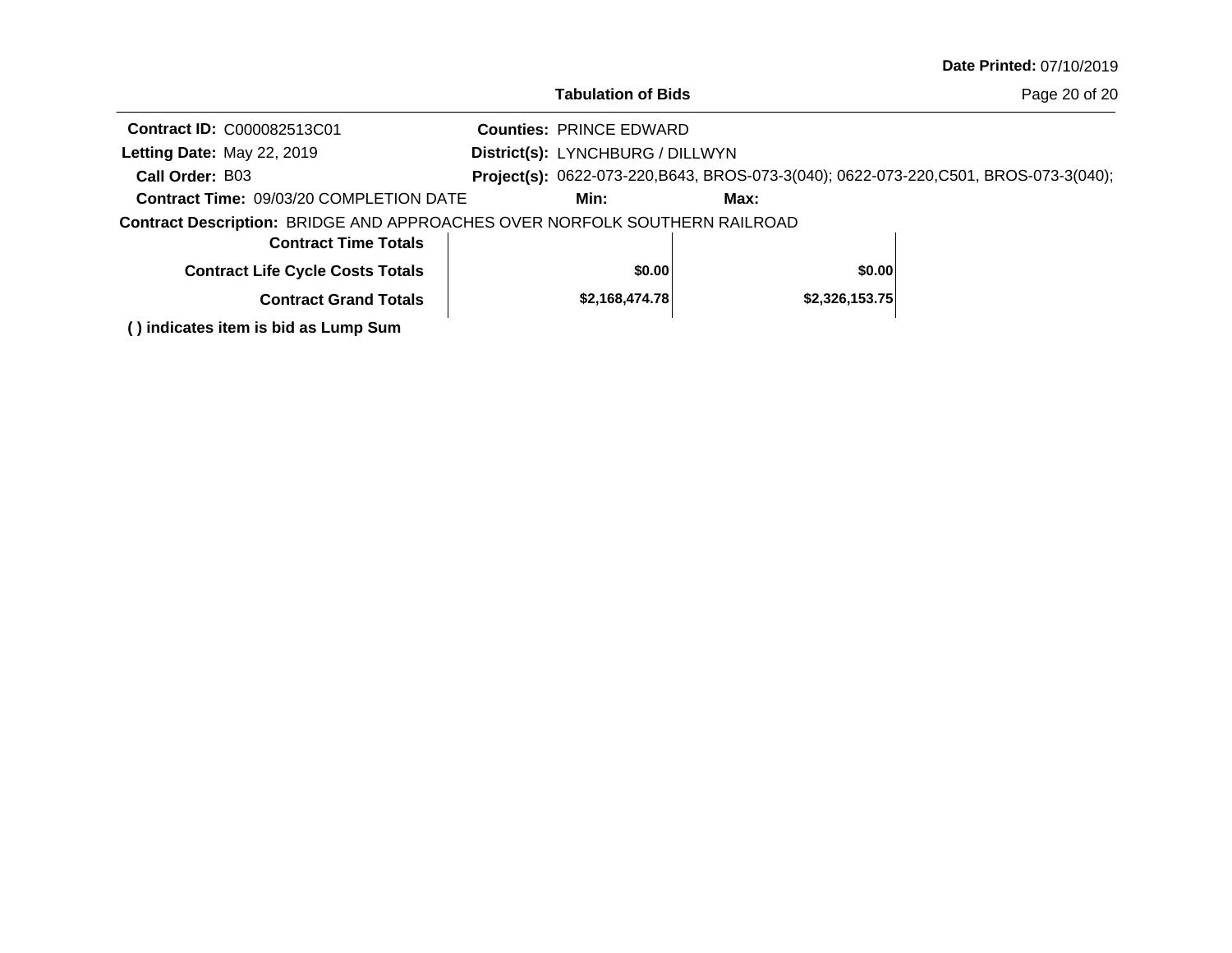Page 1 of 1

|                    | <b>Contract ID: C000082513C01</b>              | <b>Counties: PRINCE EDWARD</b>          |      |                                                                                              |
|--------------------|------------------------------------------------|-----------------------------------------|------|----------------------------------------------------------------------------------------------|
|                    | <b>Letting Date: May 22, 2019 10:00 AM</b>     | <b>District(s): LYNCHBURG / DILLWYN</b> |      |                                                                                              |
| <b>Call Order:</b> | <b>B03</b>                                     |                                         |      | <b>Project(s):</b> 0622-073-220, B643, BROS-073-3(040); 0622-073-220, C501, BROS-073-3(040); |
|                    | <b>Contract Time: 09/03/20 COMPLETION DATE</b> | Min:                                    | Max: |                                                                                              |

|   | Rank              | <b>Vendor ID/Name</b>                                | <b>Total Bid</b> | <b>Percent Of Low</b><br><b>Bid</b> |
|---|-------------------|------------------------------------------------------|------------------|-------------------------------------|
|   | A013              | ALLEGHENY CONSTRUCTION COMPANY, INC.                 | \$2,104,094.38   | 100.00%                             |
|   | E008              | ENGLISH CONSTRUCTION COMPANY.<br><b>INCORPORATED</b> | \$2,119,794.91   | 100.75%                             |
| 3 | C046              | CROWDER CONSTRUCTION COMPANY                         | \$2,140,208.00   | 101.72%                             |
| 4 | C <sub>1334</sub> | CROSSROADS BRIDGE INC                                | \$2,168,474.78   | 103.06%                             |
| 5 | W <sub>210</sub>  | BURLEIGH CONSTRUCTION CO., INC.                      | \$2,326,153.75   | 110.55%                             |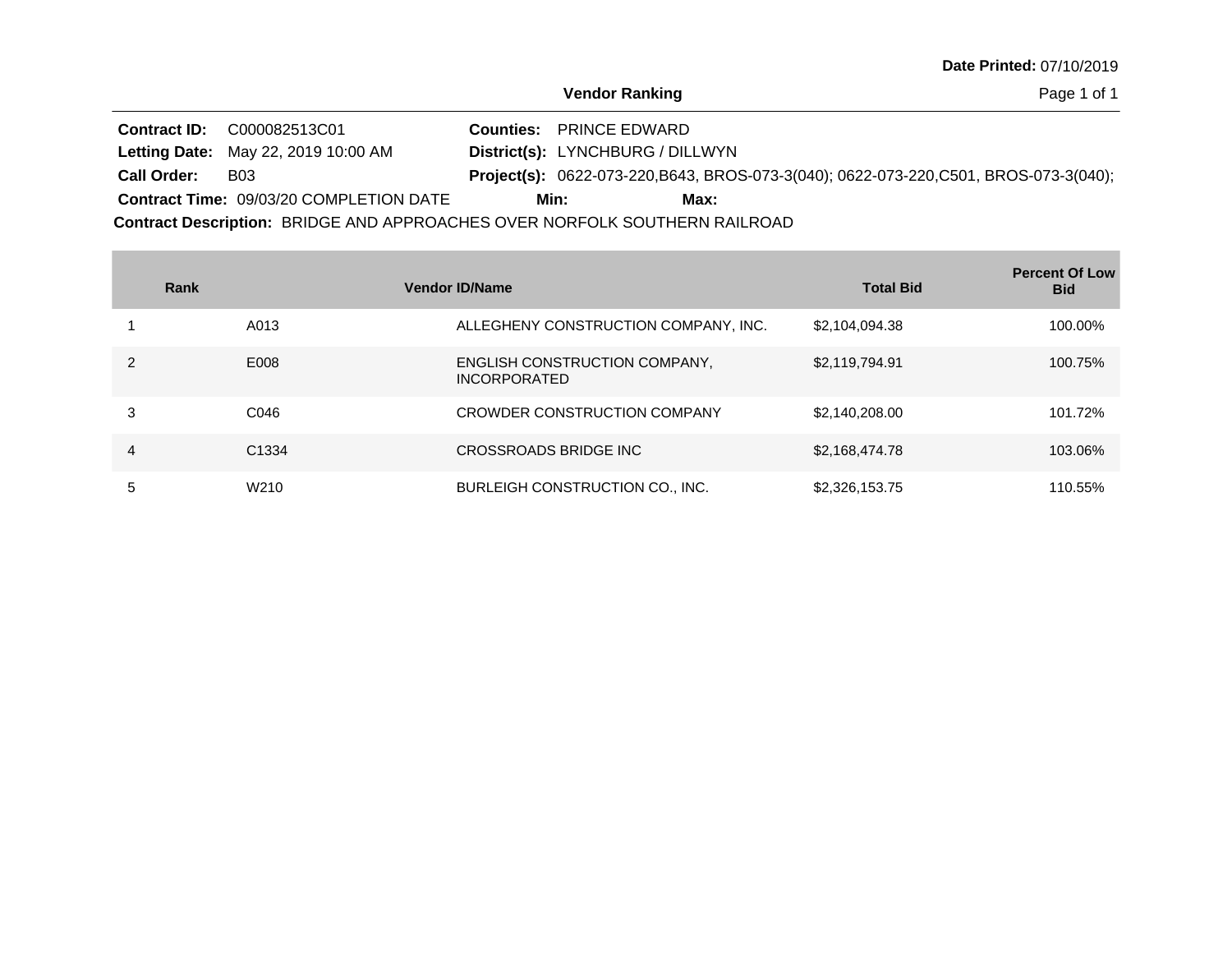| <b>Date Printed: 07/10/2019</b> |  |
|---------------------------------|--|
|---------------------------------|--|

**Tabulation of Bids**

Page 1 of 6

**Quantity and Units Unit Price Alt Set / Alt Member Ext Amount Ext Amount Line No / Item ID Unit Price Ext Amount Unit Price Item Description (1) LEE HY PAVING CORPORATION (2) DEVCON CONTRACTING, INC. (3) BRANSCOME INC. SECTION:** 0001 Regular Bid Items **Cat Alt Set: Cat Alt Member: LCC:** 0010 00100 MOBILIZATION (1) LS 35,500.00000 35,500.00 10,000.00000 10,000.00 32,425.47000 32,425.47 0020 00101 CONSTRUCTION SURVEYING **CONSTRUCTION** (1) LS 14,150.0000 14,150.00 2,000.0000 2,000.00 0.01000 0.01 0030 09148 EROSION CONTROL STONE CLASS A1 EC-1 Riprap 18.000 TON 450.00000 8,100.00 60.00000 1,080.00 120.34000 2,166.12 0040 10099 AGGR. MATL. NO. 21A OR 21B 100.000 **TON** 28.00000 2,800.00 25.00000 2,500.00 78.52000 7,852.00 0050 10607 ASPHALT CONCRETE TY. SM-12.5A 1,763.000 TON 74.05000 130,550.15 110.00000 193,930.00 95.03000 167,537.89 0060 10628 FLEXIBLE PAVEMENT PLANING 0"  $-2"$ 13,365.000 **SY** 1.60000 21,384.00 3.00000 40,095.00 1.70000 22,720.50 0070 16395 ASPH. CONC. TY. BM-25.0A T 1,100.000 TON 93.65000 103,015.00 130.00000 143,000.00 142.31000 156,541.00 **Contract Description: MINOR WIDENING PHASE II Call Order: Letting Date:** May 22, 2019 **District(s): RICHMOND / ASHLAND Contract ID:** C0000110710N01 **Counties:** NEW KENT B04 **Project(s):** (NFO)0613-063-607, N501, STP-5A27(635);**Contract Time:** 10/16/19 COMPLETION DATE Letting Date: May 22, 2019 **Min: Max:**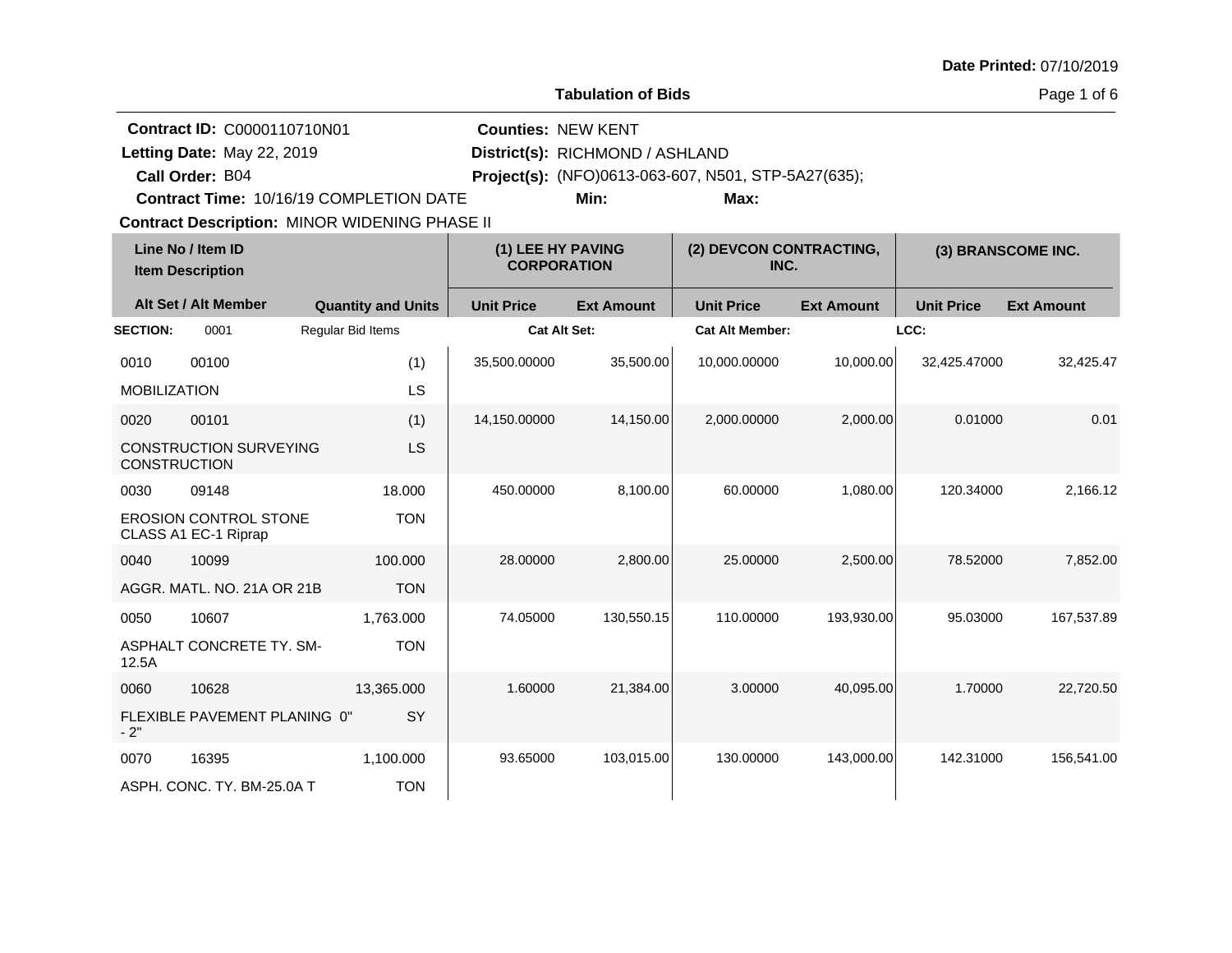|                             |                                                                                                                                                                                 |                   |                           |                                         | <b>Tabulation of Bids</b>               |                                                             |                   |                   | Page 2 of 6        |
|-----------------------------|---------------------------------------------------------------------------------------------------------------------------------------------------------------------------------|-------------------|---------------------------|-----------------------------------------|-----------------------------------------|-------------------------------------------------------------|-------------------|-------------------|--------------------|
|                             | Contract ID: C0000110710N01<br>Letting Date: May 22, 2019<br>Call Order: B04<br>Contract Time: 10/16/19 COMPLETION DATE<br><b>Contract Description: MINOR WIDENING PHASE II</b> |                   |                           | <b>Counties: NEW KENT</b>               | District(s): RICHMOND / ASHLAND<br>Min: | Project(s): (NFO)0613-063-607, N501, STP-5A27(635);<br>Max: |                   |                   |                    |
|                             | Line No / Item ID<br><b>Item Description</b>                                                                                                                                    |                   |                           | (1) LEE HY PAVING<br><b>CORPORATION</b> |                                         | (2) DEVCON CONTRACTING,<br>INC.                             |                   |                   | (3) BRANSCOME INC. |
|                             | Alt Set / Alt Member                                                                                                                                                            |                   | <b>Quantity and Units</b> | <b>Unit Price</b>                       | <b>Ext Amount</b>                       | <b>Unit Price</b>                                           | <b>Ext Amount</b> | <b>Unit Price</b> | <b>Ext Amount</b>  |
| <b>SECTION:</b>             | 0001                                                                                                                                                                            | Regular Bid Items |                           |                                         | <b>Cat Alt Set:</b>                     | <b>Cat Alt Member:</b>                                      |                   | LCC:              |                    |
| 0080<br><b>SIGN</b>         | 24160<br>TEMPORARY (CONSTRUCTION)                                                                                                                                               |                   | 2,608.000<br><b>SF</b>    | 1.00000                                 | 2,608.00                                | 2.00000                                                     | 5,216.00          | 0.01000           | 26.08              |
| 0090<br><b>STRIP</b>        | 24269<br>PORTABLE TEMPORARY RUMBLE                                                                                                                                              |                   | 2.000<br>EA               | 3,000.00000                             | 6,000.00                                | 500.00000                                                   | 1,000.00          | 9,418.95000       | 18,837.90          |
| 0100                        | 24272<br>TRUCK MOUNTED ATTENUATOR                                                                                                                                               |                   | 320,000<br><b>HR</b>      | 25.00000                                | 8,000.00                                | 1.00000                                                     | 320.00            | 0.01000           | 3.20               |
| 0110<br><b>DEVICES</b>      | 24278<br><b>GROUP 2 CHANNELIZING</b>                                                                                                                                            |                   | 4,000.000<br><b>DAY</b>   | 2.00000                                 | 8,000.00                                | 0.01000                                                     | 40.00             | 0.32000           | 1,280.00           |
| 0120<br><b>MESSAGE SIGN</b> | 24279<br>PORTABLE CHANGEABLE                                                                                                                                                    |                   | 2,256.000<br><b>HR</b>    | 1.75000                                 | 3,948.00                                | 5.00000                                                     | 11,280.00         | 8.31000           | 18,747.36          |
| 0130                        | 24282<br><b>FLAGGER SERVICE</b>                                                                                                                                                 |                   | 960.000<br>HR.            | 28.00000                                | 26,880.00                               | 27.00000                                                    | 25,920.00         | 31.95000          | 30.672.00          |
| 0140                        | 27415<br>CHECK DAM ROCK TY. II                                                                                                                                                  |                   | 6.000<br>EA               | 1,350.00000                             | 8,100.00                                | 250.00000                                                   | 1,500.00          | 727.85000         | 4,367.10           |
| 0150<br><b>SIGN PANEL</b>   | 50108                                                                                                                                                                           |                   | 24.000<br><b>SF</b>       | 100.00000                               | 2,400.00                                | 15.00000                                                    | 360.00            | 48.56000          | 1,165.44           |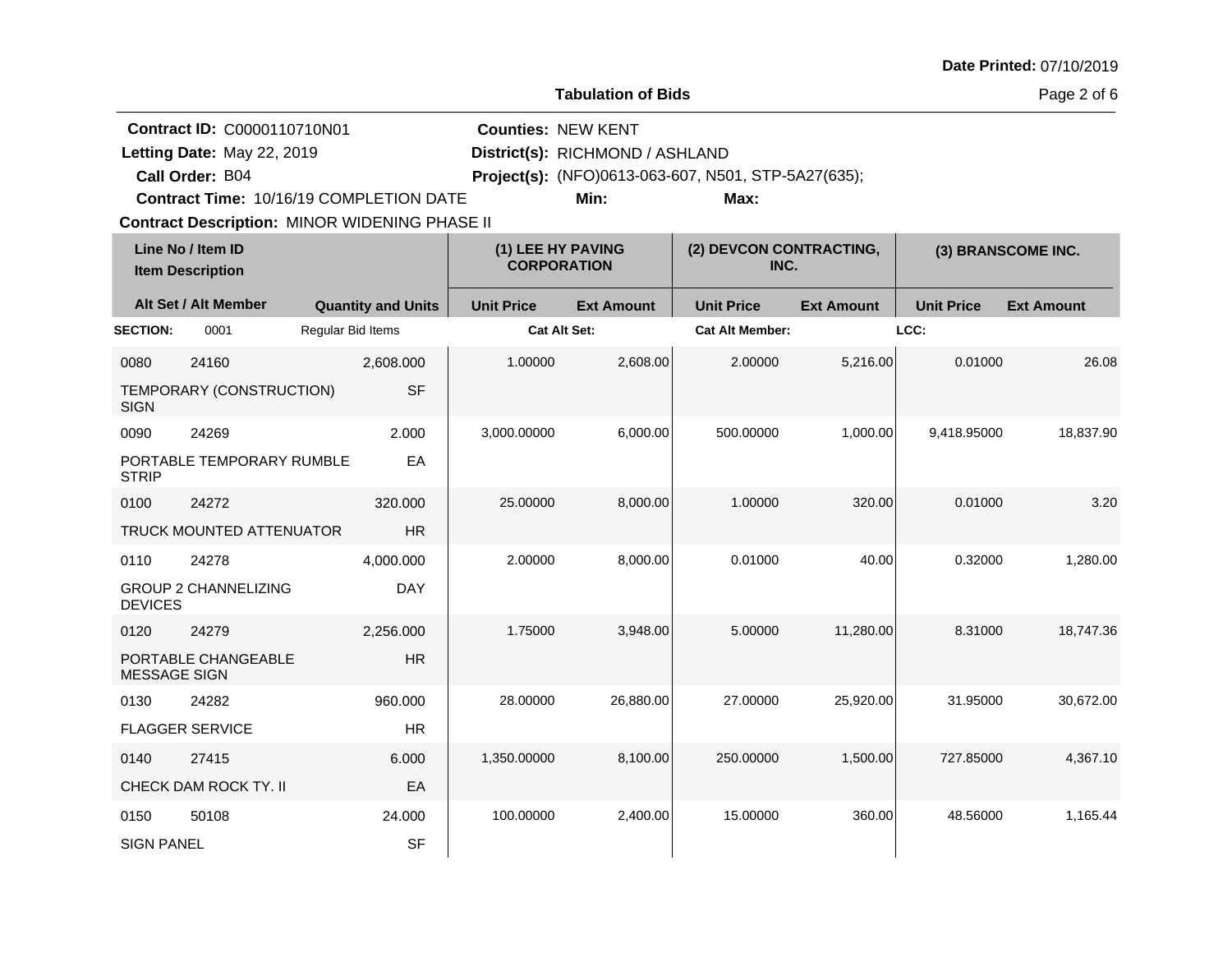|  |  | Date Printed: 07/10/2019 |
|--|--|--------------------------|
|--|--|--------------------------|

**Tabulation of Bids**

Page 3 of 6

|                 | Contract ID: C0000110710N01          |                                                                                                 | <b>Counties: NEW KENT</b> |                                         |                                                     |                   |                   |                    |
|-----------------|--------------------------------------|-------------------------------------------------------------------------------------------------|---------------------------|-----------------------------------------|-----------------------------------------------------|-------------------|-------------------|--------------------|
|                 | Letting Date: May 22, 2019           |                                                                                                 |                           | District(s): RICHMOND / ASHLAND         |                                                     |                   |                   |                    |
|                 | Call Order: B04                      |                                                                                                 |                           |                                         | Project(s): (NFO)0613-063-607, N501, STP-5A27(635); |                   |                   |                    |
|                 |                                      | Contract Time: 10/16/19 COMPLETION DATE<br><b>Contract Description: MINOR WIDENING PHASE II</b> |                           | Min:                                    | Max:                                                |                   |                   |                    |
|                 | Line No / Item ID                    |                                                                                                 |                           |                                         | (2) DEVCON CONTRACTING,                             |                   |                   |                    |
|                 | <b>Item Description</b>              |                                                                                                 |                           | (1) LEE HY PAVING<br><b>CORPORATION</b> | INC.                                                |                   |                   | (3) BRANSCOME INC. |
|                 | Alt Set / Alt Member                 | <b>Quantity and Units</b>                                                                       | <b>Unit Price</b>         | <b>Ext Amount</b>                       | <b>Unit Price</b>                                   | <b>Ext Amount</b> | <b>Unit Price</b> | <b>Ext Amount</b>  |
| <b>SECTION:</b> | 0001                                 | Regular Bid Items                                                                               |                           | Cat Alt Set:                            | <b>Cat Alt Member:</b>                              |                   | LCC:              |                    |
| 0160            | 50436                                | 28,000                                                                                          | 100.00000                 | 2,800.00                                | 20.00000                                            | 560.00            | 74.11000          | 2,075.08           |
| <b>GAUGE</b>    | SIGN POST STP-1, 2 1/2", 12          | LF                                                                                              |                           |                                         |                                                     |                   |                   |                    |
| 0170            | 50485                                | 4.000                                                                                           | 750.00000                 | 3,000.00                                | 250.00000                                           | 1.000.00          | 281.13000         | 1,124.52           |
| STP-1, TYPE A   | CONCRETE SIGN FOUNDATION             | EA                                                                                              |                           |                                         |                                                     |                   |                   |                    |
| 0180            | 50902                                | 4.000                                                                                           | 750.00000                 | 3,000.00                                | 50.00000                                            | 200.00            | 282.40000         | 1,129.60           |
|                 | NS TRAFFIC SIGN Replace ED-2         | EА                                                                                              |                           |                                         |                                                     |                   |                   |                    |
| 0190            | 54020                                | 12,150.000                                                                                      | 0.55000                   | 6,682.50                                | 0.50000                                             | 6,075.00          | 0.64000           | 7,776.00           |
|                 | TYPE A PVMT LINE MRKG 4"             | LF                                                                                              |                           |                                         |                                                     |                   |                   |                    |
| 0200            | 54530                                | 12,150.000                                                                                      | 0.25000                   | 3,037.50                                | 0.30000                                             | 3,645.00          | 0.26000           | 3,159.00           |
|                 | NS TEMP. PVMT MRKG TY. A, 4"         | LF                                                                                              |                           |                                         |                                                     |                   |                   |                    |
|                 | <b>Section Totals:</b>               |                                                                                                 |                           | \$399,955.15                            |                                                     | \$449,721.00      |                   | \$479,606.27       |
|                 | Life Cycle Costs:                    |                                                                                                 |                           |                                         |                                                     |                   |                   |                    |
|                 | <b>Section Total with LCC:</b>       |                                                                                                 |                           | \$399,955.15                            |                                                     | \$449,721.00      |                   | \$479,606.27       |
|                 |                                      | <b>Contract Item Totals</b>                                                                     |                           | \$399,955.15                            |                                                     | \$449,721.00      |                   | \$479,606.27       |
|                 |                                      | <b>Contract Time Totals</b>                                                                     |                           |                                         |                                                     |                   |                   |                    |
|                 |                                      | <b>Contract Life Cycle Costs Totals</b>                                                         |                           | \$0.00                                  |                                                     | \$0.00            |                   | \$0.00             |
|                 |                                      | <b>Contract Grand Totals</b>                                                                    |                           | \$399,955.15                            |                                                     | \$449,721.00      |                   | 479,606.27         |
|                 | () indicates item is bid as Lump Sum |                                                                                                 |                           |                                         |                                                     |                   |                   |                    |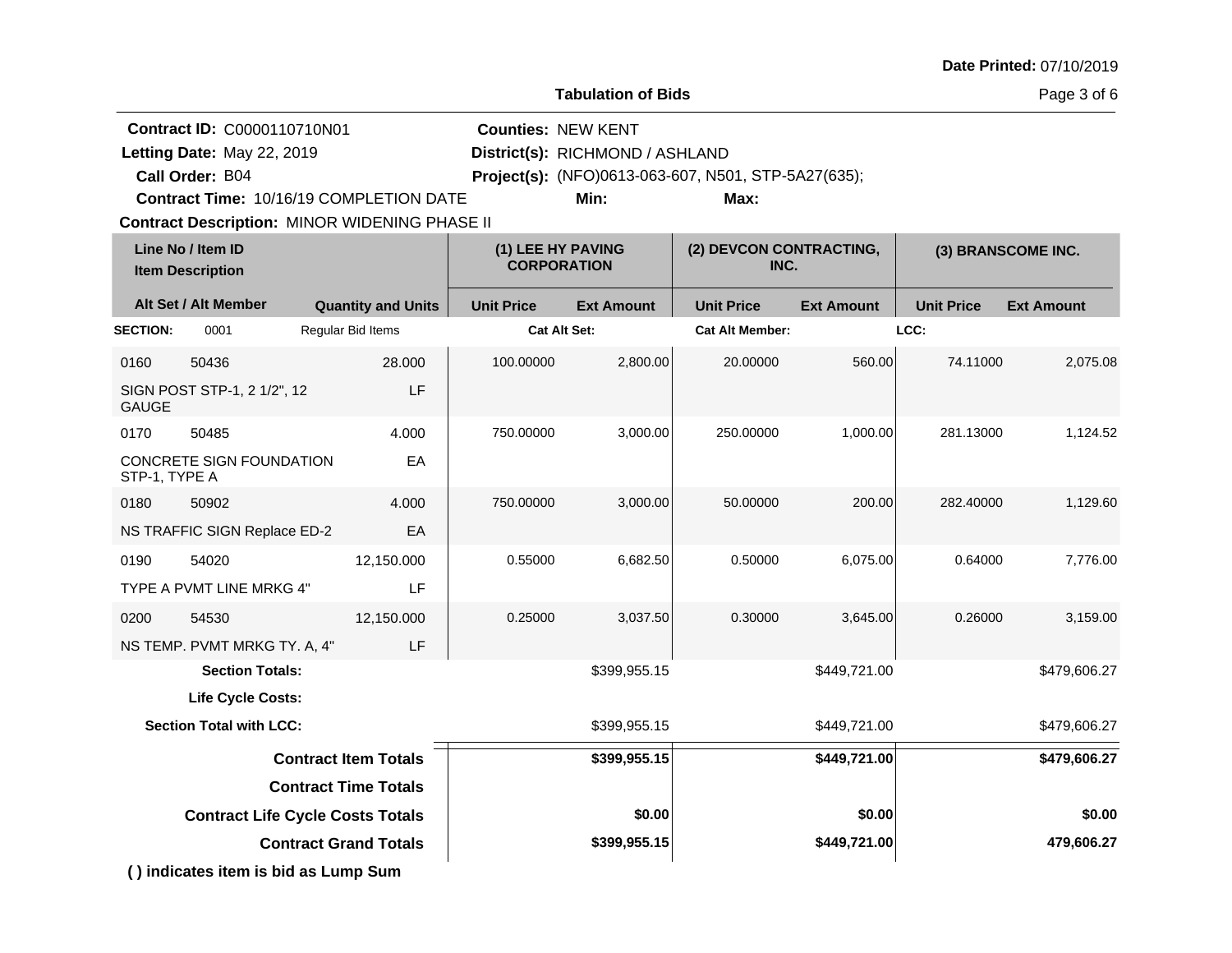| Date Printed: 07/10/2019 |  |
|--------------------------|--|
|--------------------------|--|

Page 4 of 6

|                            | Contract ID: C0000110710N01                          |                           | <b>Counties: NEW KENT</b>       |                                 |                                                           |                   |                   |                   |
|----------------------------|------------------------------------------------------|---------------------------|---------------------------------|---------------------------------|-----------------------------------------------------------|-------------------|-------------------|-------------------|
| Letting Date: May 22, 2019 |                                                      |                           |                                 | District(s): RICHMOND / ASHLAND |                                                           |                   |                   |                   |
|                            | Call Order: B04                                      |                           |                                 |                                 | Project(s): (NFO)0613-063-607, N501, STP-5A27(635);       |                   |                   |                   |
|                            | Contract Time: 10/16/19 COMPLETION DATE              |                           |                                 | Min:                            | Max:                                                      |                   |                   |                   |
|                            | <b>Contract Description: MINOR WIDENING PHASE II</b> |                           |                                 |                                 |                                                           |                   |                   |                   |
|                            | Line No / Item ID<br><b>Item Description</b>         |                           | (4) CURTIS CONTRACTING,<br>INC. |                                 | (5) SHAMROCK<br><b>CONSTRUCTION</b><br><b>CORPORATION</b> |                   |                   |                   |
|                            | Alt Set / Alt Member                                 | <b>Quantity and Units</b> | <b>Unit Price</b>               | <b>Ext Amount</b>               | <b>Unit Price</b>                                         | <b>Ext Amount</b> | <b>Unit Price</b> | <b>Ext Amount</b> |
| <b>SECTION:</b>            | 0001                                                 | Regular Bid Items         | <b>Cat Alt Set:</b>             |                                 | <b>Cat Alt Member:</b>                                    |                   | LCC:              |                   |
| 0010                       | 00100                                                | (1)                       | 40,000.00000                    | 40,000.00                       | 58,500.00000                                              | 58,500.00         |                   |                   |
| <b>MOBILIZATION</b>        |                                                      | LS                        |                                 |                                 |                                                           |                   |                   |                   |
| 0020                       | 00101                                                | (1)                       | 44,000.00000                    | 44,000.00                       | 58,307.00000                                              | 58,307.00         |                   |                   |
| <b>CONSTRUCTION</b>        | CONSTRUCTION SURVEYING                               | LS                        |                                 |                                 |                                                           |                   |                   |                   |
| 0030                       | 09148                                                | 18.000                    | 295.89000                       | 5,326.02                        | 200.00000                                                 | 3,600.00          |                   |                   |
|                            | <b>EROSION CONTROL STONE</b><br>CLASS A1 EC-1 Riprap | <b>TON</b>                |                                 |                                 |                                                           |                   |                   |                   |
| 0040                       | 10099                                                | 100.000                   | 101.28000                       | 10,128.00                       | 100.00000                                                 | 10,000.00         |                   |                   |
|                            | AGGR. MATL. NO. 21A OR 21B                           | <b>TON</b>                |                                 |                                 |                                                           |                   |                   |                   |
| 0050                       | 10607                                                | 1,763.000                 | 115.53000                       | 203,679.39                      | 100.00000                                                 | 176,300.00        |                   |                   |
| 12.5A                      | ASPHALT CONCRETE TY. SM-                             | <b>TON</b>                |                                 |                                 |                                                           |                   |                   |                   |
| 0060                       | 10628                                                | 13,365.000                | 3.32000                         | 44,371.80                       | 3.00000                                                   | 40,095.00         |                   |                   |
| $-2"$                      | FLEXIBLE PAVEMENT PLANING 0"                         | SY                        |                                 |                                 |                                                           |                   |                   |                   |
| 0070                       | 16395                                                | 1,100.000                 | 179.35000                       | 197,285.00                      | 240.00000                                                 | 264,000.00        |                   |                   |
|                            | ASPH. CONC. TY. BM-25.0A T                           | <b>TON</b>                |                                 |                                 |                                                           |                   |                   |                   |
| 0080                       | 24160                                                | 2,608.000                 | 0.01000                         | 26.08                           | 2.00000                                                   | 5,216.00          |                   |                   |
| <b>SIGN</b>                | TEMPORARY (CONSTRUCTION)                             | <b>SF</b>                 |                                 |                                 |                                                           |                   |                   |                   |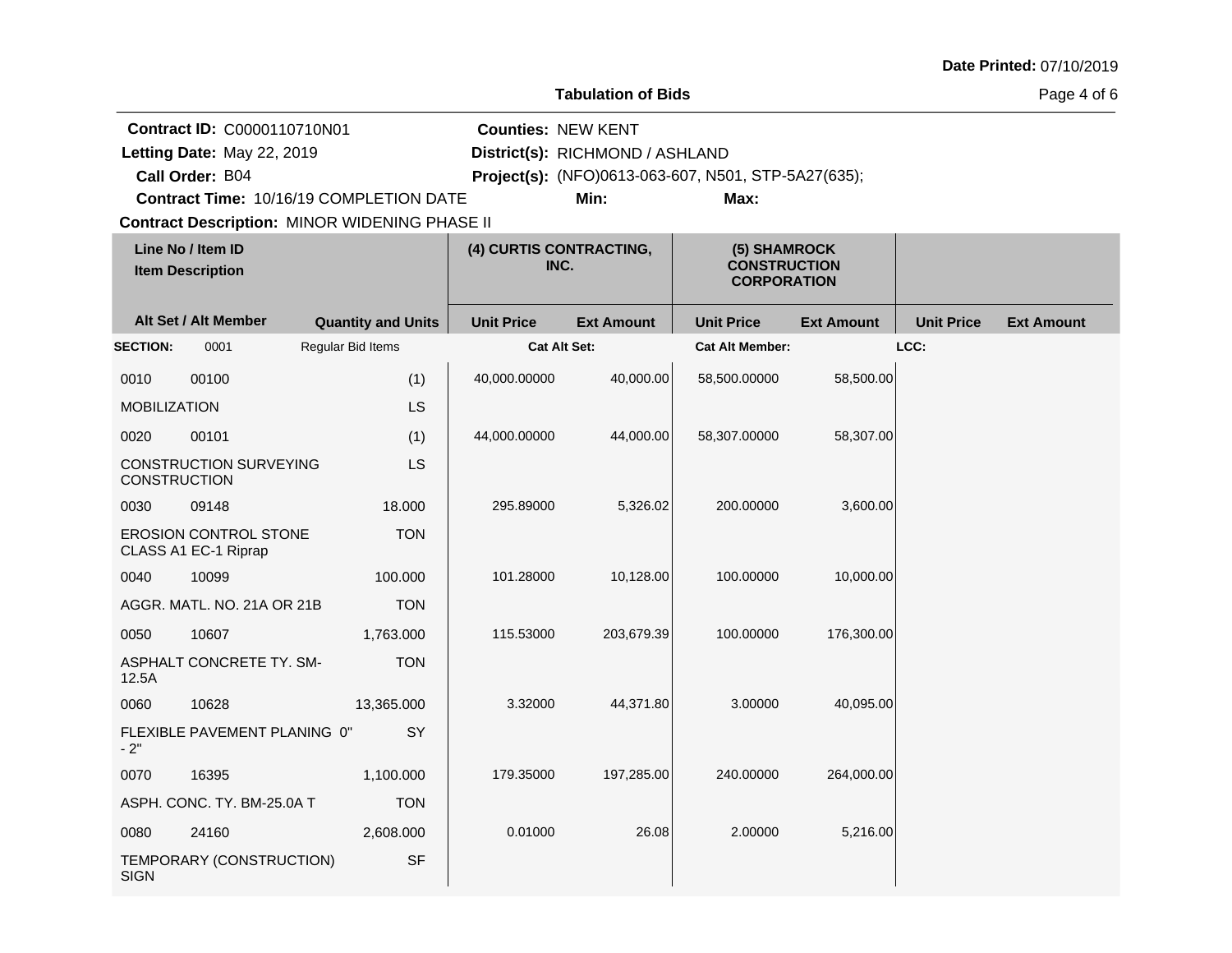| Date Printed: 07/10/2019 |  |
|--------------------------|--|
|--------------------------|--|

|                            | Contract ID: C0000110710N01                  |                                                      | <b>Counties: NEW KENT</b>       |                                 |                                                           |                   |                   |                   |
|----------------------------|----------------------------------------------|------------------------------------------------------|---------------------------------|---------------------------------|-----------------------------------------------------------|-------------------|-------------------|-------------------|
| Letting Date: May 22, 2019 |                                              |                                                      |                                 | District(s): RICHMOND / ASHLAND |                                                           |                   |                   |                   |
|                            | Call Order: B04                              |                                                      |                                 |                                 | Project(s): (NFO)0613-063-607, N501, STP-5A27(635);       |                   |                   |                   |
|                            |                                              | Contract Time: 10/16/19 COMPLETION DATE              |                                 | Min:                            | Max:                                                      |                   |                   |                   |
|                            |                                              | <b>Contract Description: MINOR WIDENING PHASE II</b> |                                 |                                 |                                                           |                   |                   |                   |
|                            | Line No / Item ID<br><b>Item Description</b> |                                                      | (4) CURTIS CONTRACTING,<br>INC. |                                 | (5) SHAMROCK<br><b>CONSTRUCTION</b><br><b>CORPORATION</b> |                   |                   |                   |
|                            | Alt Set / Alt Member                         | <b>Quantity and Units</b>                            | <b>Unit Price</b>               | <b>Ext Amount</b>               | <b>Unit Price</b>                                         | <b>Ext Amount</b> | <b>Unit Price</b> | <b>Ext Amount</b> |
| <b>SECTION:</b>            | 0001                                         | Regular Bid Items                                    | <b>Cat Alt Set:</b>             |                                 | <b>Cat Alt Member:</b>                                    |                   | LCC:              |                   |
| 0090                       | 24269                                        | 2.000                                                | 1,466.61000                     | 2,933.22                        | 1,000.00000                                               | 2,000.00          |                   |                   |
| <b>STRIP</b>               | PORTABLE TEMPORARY RUMBLE                    | EA                                                   |                                 |                                 |                                                           |                   |                   |                   |
| 0100                       | 24272                                        | 320.000                                              | 0.01000                         | 3.20                            | 41.00000                                                  | 13,120.00         |                   |                   |
|                            | TRUCK MOUNTED ATTENUATOR                     | HR                                                   |                                 |                                 |                                                           |                   |                   |                   |
| 0110                       | 24278                                        | 4,000.000                                            | 0.01000                         | 40.00                           | 1.00000                                                   | 4,000.00          |                   |                   |
| <b>DEVICES</b>             | <b>GROUP 2 CHANNELIZING</b>                  | <b>DAY</b>                                           |                                 |                                 |                                                           |                   |                   |                   |
| 0120                       | 24279                                        | 2,256.000                                            | 0.01000                         | 22.56                           | 4.00000                                                   | 9,024.00          |                   |                   |
| <b>MESSAGE SIGN</b>        | PORTABLE CHANGEABLE                          | <b>HR</b>                                            |                                 |                                 |                                                           |                   |                   |                   |
| 0130                       | 24282                                        | 960.000                                              | 0.01000                         | 9.60                            | 40.00000                                                  | 38,400.00         |                   |                   |
|                            | <b>FLAGGER SERVICE</b>                       | HR                                                   |                                 |                                 |                                                           |                   |                   |                   |
| 0140                       | 27415                                        | 6.000                                                | 1,050.79000                     | 6,304.74                        | 1,000.00000                                               | 6,000.00          |                   |                   |
|                            | CHECK DAM ROCK TY. II                        | EA                                                   |                                 |                                 |                                                           |                   |                   |                   |
| 0150                       | 50108                                        | 24.000                                               | 29.33000                        | 703.92                          | 28.00000                                                  | 672.00            |                   |                   |
| <b>SIGN PANEL</b>          |                                              | <b>SF</b>                                            |                                 |                                 |                                                           |                   |                   |                   |
| 0160                       | 50436                                        | 28.000                                               | 26.19000                        | 733.32                          | 22.00000                                                  | 616.00            |                   |                   |
| <b>GAUGE</b>               | SIGN POST STP-1, 2 1/2", 12                  | LF                                                   |                                 |                                 |                                                           |                   |                   |                   |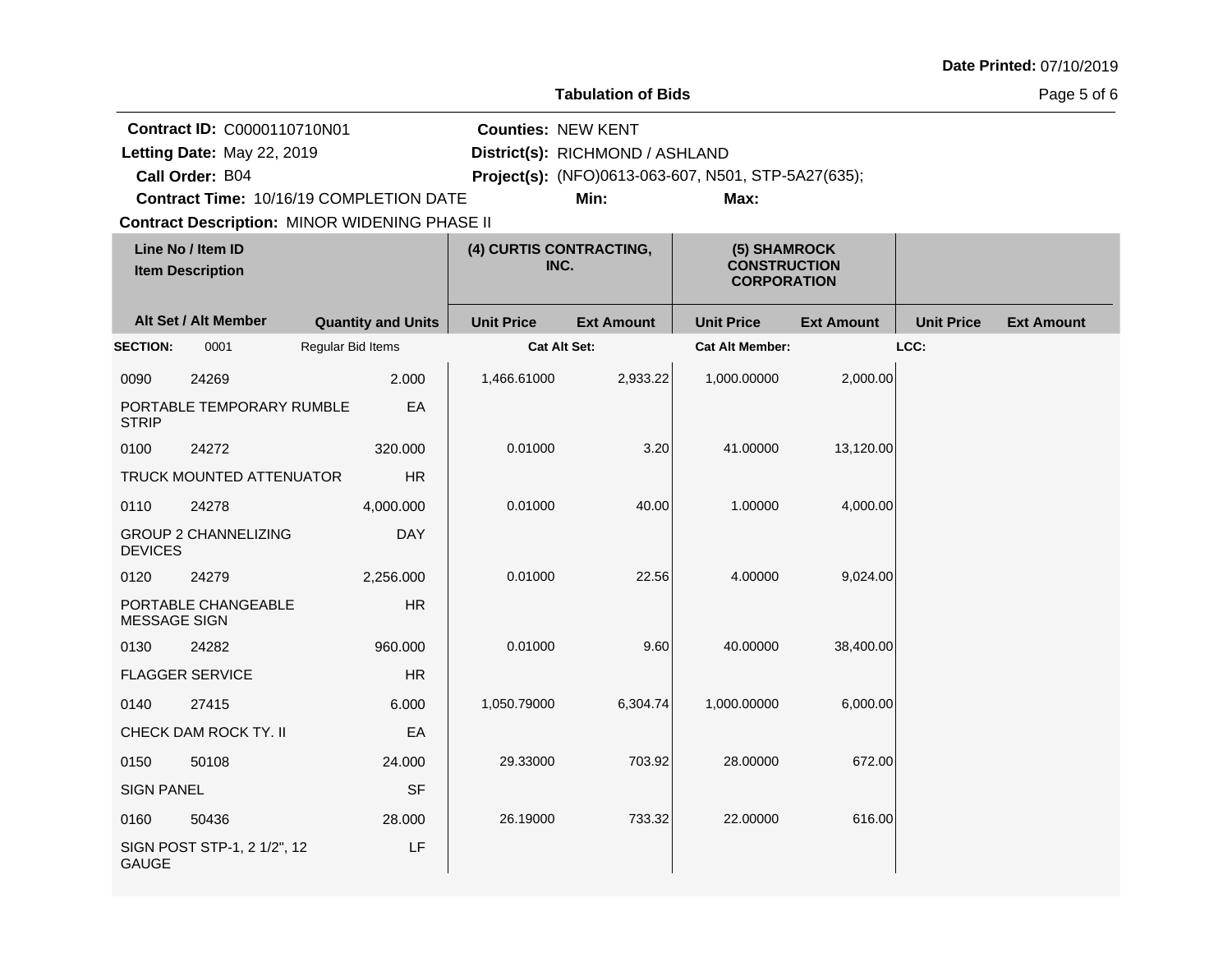|                 | <b>Tabulation of Bids</b>                                                                                               |  |                              |                                 |                                         |                                                             |                   |                   | Page 6 of 6       |
|-----------------|-------------------------------------------------------------------------------------------------------------------------|--|------------------------------|---------------------------------|-----------------------------------------|-------------------------------------------------------------|-------------------|-------------------|-------------------|
|                 | Contract ID: C0000110710N01<br>Letting Date: May 22, 2019<br>Call Order: B04<br>Contract Time: 10/16/19 COMPLETION DATE |  |                              | <b>Counties: NEW KENT</b>       | District(s): RICHMOND / ASHLAND<br>Min: | Project(s): (NFO)0613-063-607, N501, STP-5A27(635);<br>Max: |                   |                   |                   |
|                 | <b>Contract Description: MINOR WIDENING PHASE II</b>                                                                    |  |                              |                                 |                                         |                                                             |                   |                   |                   |
|                 | Line No / Item ID<br><b>Item Description</b>                                                                            |  |                              | (4) CURTIS CONTRACTING,<br>INC. |                                         | (5) SHAMROCK<br><b>CONSTRUCTION</b><br><b>CORPORATION</b>   |                   |                   |                   |
|                 | Alt Set / Alt Member                                                                                                    |  | <b>Quantity and Units</b>    | <b>Unit Price</b>               | <b>Ext Amount</b>                       | <b>Unit Price</b>                                           | <b>Ext Amount</b> | <b>Unit Price</b> | <b>Ext Amount</b> |
| <b>SECTION:</b> | 0001                                                                                                                    |  | Regular Bid Items            | <b>Cat Alt Set:</b>             |                                         | <b>Cat Alt Member:</b>                                      |                   | LCC:              |                   |
| 0170            | 50485                                                                                                                   |  | 4.000                        | 348.32000                       | 1,393.28                                | 1,000.00000                                                 | 4,000.00          |                   |                   |
| STP-1, TYPE A   | CONCRETE SIGN FOUNDATION                                                                                                |  | EA                           |                                 |                                         |                                                             |                   |                   |                   |
| 0180            | 50902                                                                                                                   |  | 4.000                        | 345.90000                       | 1,383.60                                | 250.00000                                                   | 1,000.00          |                   |                   |
|                 | NS TRAFFIC SIGN Replace ED-2                                                                                            |  | EA                           |                                 |                                         |                                                             |                   |                   |                   |
| 0190            | 54020                                                                                                                   |  | 12,150.000                   | 0.48000                         | 5,832.00                                | 1.00000                                                     | 12,150.00         |                   |                   |
|                 | TYPE A PVMT LINE MRKG 4"                                                                                                |  | LF                           |                                 |                                         |                                                             |                   |                   |                   |
| 0200            | 54530                                                                                                                   |  | 12,150.000                   | 0.01000                         | 121.50                                  | 1.00000                                                     | 12,150.00         |                   |                   |
|                 | NS TEMP. PVMT MRKG TY. A, 4"                                                                                            |  | LF                           |                                 |                                         |                                                             |                   |                   |                   |
|                 | <b>Section Totals:</b>                                                                                                  |  |                              |                                 | \$564,297.23                            |                                                             | \$719,150.00      |                   |                   |
|                 | <b>Life Cycle Costs:</b>                                                                                                |  |                              |                                 |                                         |                                                             |                   |                   |                   |
|                 | <b>Section Total with LCC:</b>                                                                                          |  |                              |                                 | \$564,297.23                            |                                                             | \$719,150.00      |                   |                   |
|                 |                                                                                                                         |  | <b>Contract Item Totals</b>  |                                 | \$564,297.23                            |                                                             | \$719,150.00      |                   |                   |
|                 |                                                                                                                         |  | <b>Contract Time Totals</b>  |                                 |                                         |                                                             |                   |                   |                   |
|                 | <b>Contract Life Cycle Costs Totals</b>                                                                                 |  |                              |                                 | \$0.00                                  |                                                             | \$0.00            |                   |                   |
|                 |                                                                                                                         |  | <b>Contract Grand Totals</b> |                                 | \$564,297.23                            |                                                             | \$719,150.00      |                   |                   |

**( ) indicates item is bid as Lump Sum**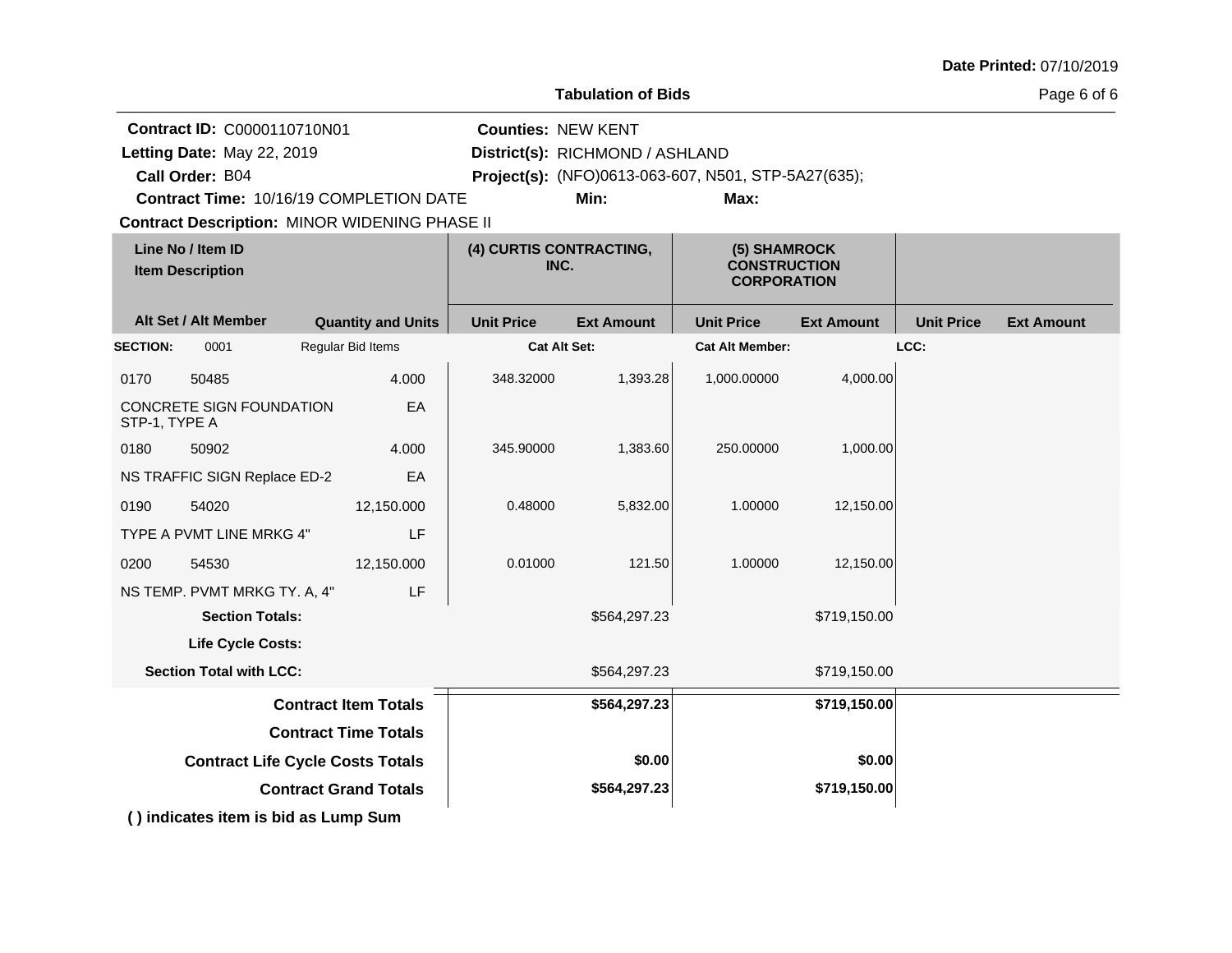Page 1 of 1

|                    | <b>Contract ID: C0000110710N01</b>         | <b>Counties: NEW KENT</b>                                  |
|--------------------|--------------------------------------------|------------------------------------------------------------|
|                    | <b>Letting Date: May 22, 2019 10:00 AM</b> | District(s): RICHMOND / ASHLAND                            |
| <b>Call Order:</b> | <b>B04</b>                                 | <b>Project(s):</b> (NFO)0613-063-607, N501, STP-5A27(635); |
|                    | Contract Time: 10/16/19 COMPLETION DATE    | Min:<br>Max:                                               |

**Contract Description: MINOR WIDENING PHASE II** 

**Contract Contract** 

|   | Rank              | <b>Vendor ID/Name</b>             | <b>Total Bid</b> | <b>Percent Of Low</b><br><b>Bid</b> |
|---|-------------------|-----------------------------------|------------------|-------------------------------------|
|   | L015              | LEE HY PAVING CORPORATION         | \$399,955.15     | 100.00%                             |
| 2 | H <sub>6</sub> 10 | DEVCON CONTRACTING, INC.          | \$449,721.00     | 112.44%                             |
| 3 | B850              | <b>BRANSCOME INC.</b>             | \$479,606.27     | 119.92%                             |
| 4 | C <sub>333</sub>  | CURTIS CONTRACTING, INC.          | \$564,297.23     | 141.09%                             |
| 5 | S <sub>1078</sub> | SHAMROCK CONSTRUCTION CORPORATION | \$719,150.00     | 179.81%                             |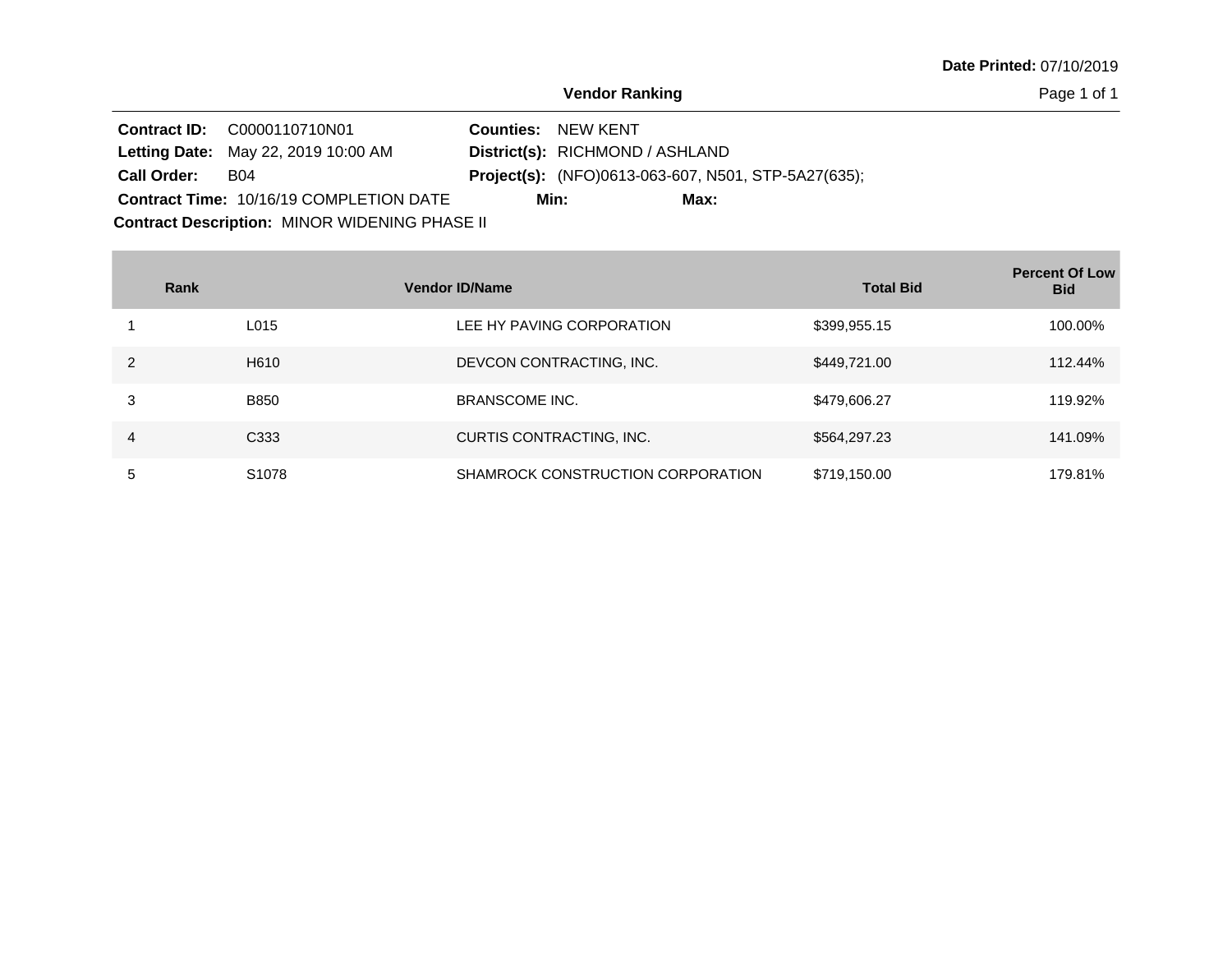|                     |                                                                                    |                                                                                                                 |                           |                                         |                                                                                           |                   |                   | Date Printed: 07/10/2019 |
|---------------------|------------------------------------------------------------------------------------|-----------------------------------------------------------------------------------------------------------------|---------------------------|-----------------------------------------|-------------------------------------------------------------------------------------------|-------------------|-------------------|--------------------------|
|                     |                                                                                    |                                                                                                                 |                           | <b>Tabulation of Bids</b>               |                                                                                           |                   |                   | Page 1 of 4              |
|                     | <b>Contract ID: C000110997B04</b><br>Letting Date: May 22, 2019<br>Call Order: B06 | Contract Time: 10/31/19 COMPLETION DATE<br>Contract Description: DECK REPLACEMENT OVER CHICKAHOMINY RIVER CANAL | <b>Counties: NEW KENT</b> | District(s): RICHMOND / ASHLAND<br>Min: | Project(s): 0155-063-010, B604, STP-5A27(637); 0155-063-010, M501, STP-5A27(637);<br>Max: |                   |                   |                          |
|                     | Line No / Item ID<br><b>Item Description</b>                                       |                                                                                                                 | (1) ALLAN MYERS VA, INC.  |                                         | (2) BURLEIGH<br><b>CONSTRUCTION CO., INC.</b>                                             |                   |                   |                          |
|                     | Alt Set / Alt Member                                                               | <b>Quantity and Units</b>                                                                                       | <b>Unit Price</b>         | <b>Ext Amount</b>                       | <b>Unit Price</b>                                                                         | <b>Ext Amount</b> | <b>Unit Price</b> | <b>Ext Amount</b>        |
| <b>SECTION:</b>     | 0001                                                                               | <b>REGULAR BID ITEMS</b>                                                                                        | <b>Cat Alt Set:</b>       |                                         | <b>Cat Alt Member:</b>                                                                    |                   | LCC:              |                          |
| 0010                | 00100                                                                              | (1)                                                                                                             | 33,000.00000              | 33,000.00                               | 75,000.00000                                                                              | 75,000.00         |                   |                          |
| <b>MOBILIZATION</b> |                                                                                    | LS                                                                                                              |                           |                                         |                                                                                           |                   |                   |                          |
| 0020                | 00101                                                                              | (1)                                                                                                             | 20,500.00000              | 20,500.00                               | 20,000.00000                                                                              | 20,000.00         |                   |                          |
| <b>CONSTRUCTION</b> | <b>CONSTRUCTION SURVEYING</b>                                                      | LS                                                                                                              |                           |                                         |                                                                                           |                   |                   |                          |
| 0030                | 10628                                                                              | 514.000                                                                                                         | 25.55000                  | 13,132.70                               | 32.00000                                                                                  | 16,448.00         |                   |                          |
| $-2"$               | FLEXIBLE PAVEMENT PLANING 0"                                                       | SY                                                                                                              |                           |                                         |                                                                                           |                   |                   |                          |
| 0040                | 10636                                                                              | 85.000                                                                                                          | 233.00000                 | 19,805.00                               | 550.00000                                                                                 | 46,750.00         |                   |                          |
|                     | ASPHALT CONC.TY. SM-9.5D                                                           | <b>TON</b>                                                                                                      |                           |                                         |                                                                                           |                   |                   |                          |
| 0050                | 13496                                                                              | 40.000                                                                                                          | 110.00000                 | 4,400.00                                | 60.00000                                                                                  | 2,400.00          |                   |                          |
|                     | TRAF. BARR. SER. CONC. DOUBLE<br>FACE PAR.MB-11A                                   | LF                                                                                                              |                           |                                         |                                                                                           |                   |                   |                          |
| 0060                | 24150                                                                              | 8.000                                                                                                           | 260.00000                 | 2,080.00                                | 350,00000                                                                                 | 2,800.00          |                   |                          |
|                     | TYPE 3 BARRICADE 4'                                                                | EA                                                                                                              |                           |                                         |                                                                                           |                   |                   |                          |
| 0070                | 24160                                                                              | 2,022.380                                                                                                       | 20.00000                  | 40,447.60                               | 26.00000                                                                                  | 52,581.88         |                   |                          |
| <b>SIGN</b>         | TEMPORARY (CONSTRUCTION)                                                           | <b>SF</b>                                                                                                       |                           |                                         |                                                                                           |                   |                   |                          |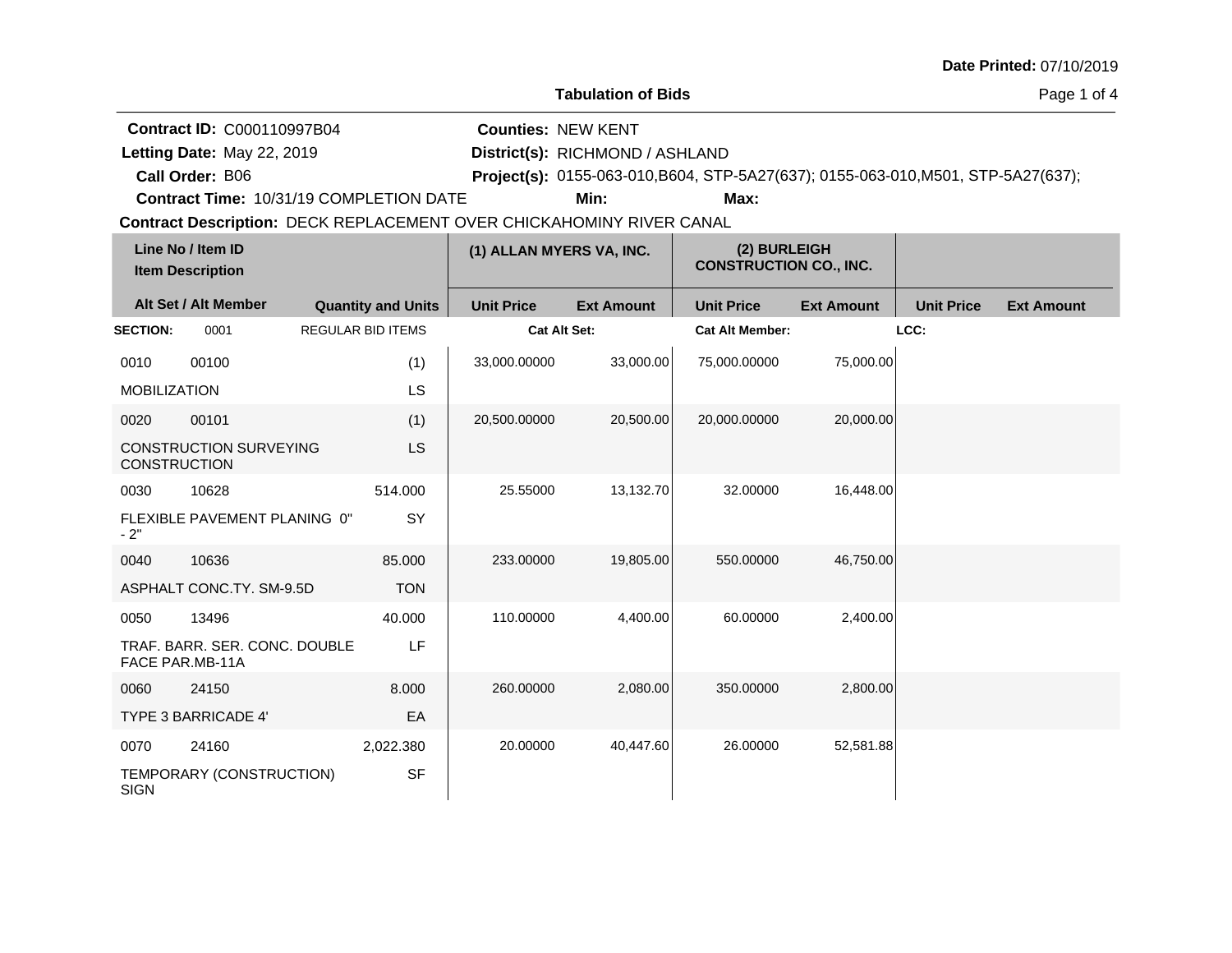|                                    |                                                                                    |                                                                                                                 |                           |                                         |                                                                                           |                   |                   | Date Printed: 07/10/2019 |
|------------------------------------|------------------------------------------------------------------------------------|-----------------------------------------------------------------------------------------------------------------|---------------------------|-----------------------------------------|-------------------------------------------------------------------------------------------|-------------------|-------------------|--------------------------|
|                                    |                                                                                    |                                                                                                                 |                           | <b>Tabulation of Bids</b>               |                                                                                           |                   |                   | Page 2 of 4              |
|                                    | <b>Contract ID: C000110997B04</b><br>Letting Date: May 22, 2019<br>Call Order: B06 | Contract Time: 10/31/19 COMPLETION DATE<br>Contract Description: DECK REPLACEMENT OVER CHICKAHOMINY RIVER CANAL | <b>Counties: NEW KENT</b> | District(s): RICHMOND / ASHLAND<br>Min: | Project(s): 0155-063-010, B604, STP-5A27(637); 0155-063-010, M501, STP-5A27(637);<br>Max: |                   |                   |                          |
|                                    | Line No / Item ID<br><b>Item Description</b>                                       |                                                                                                                 | (1) ALLAN MYERS VA, INC.  |                                         | (2) BURLEIGH<br><b>CONSTRUCTION CO., INC.</b>                                             |                   |                   |                          |
|                                    | Alt Set / Alt Member                                                               | <b>Quantity and Units</b>                                                                                       | <b>Unit Price</b>         | <b>Ext Amount</b>                       | <b>Unit Price</b>                                                                         | <b>Ext Amount</b> | <b>Unit Price</b> | <b>Ext Amount</b>        |
| <b>SECTION:</b>                    | 0001                                                                               | <b>REGULAR BID ITEMS</b>                                                                                        | Cat Alt Set:              |                                         | <b>Cat Alt Member:</b>                                                                    |                   | LCC:              |                          |
| 0080                               | 24279                                                                              | 672,000                                                                                                         | 5.40000                   | 3,628.80                                | 10.00000                                                                                  | 6,720.00          |                   |                          |
| <b>MESSAGE SIGN</b>                | PORTABLE CHANGEABLE                                                                | <b>HR</b>                                                                                                       |                           |                                         |                                                                                           |                   |                   |                          |
| 0090                               | 54032                                                                              | 1,024.000                                                                                                       | 3.75000                   | 3,840.00                                | 4.00000                                                                                   | 4,096.00          |                   |                          |
| 4"                                 | TYPE B CLASS I PVMT LINE MRKG                                                      | LF                                                                                                              |                           |                                         |                                                                                           |                   |                   |                          |
| 0100                               | 61801                                                                              | 3,500.000                                                                                                       | 11.50000                  | 40,250.00                               | 10.00000                                                                                  | 35,000.00         |                   |                          |
|                                    | NS STRUCT. STEEL.                                                                  | LB                                                                                                              |                           |                                         |                                                                                           |                   |                   |                          |
| 0110                               | 67910                                                                              | 0.500                                                                                                           | 3,704.30000               | 1,852.15                                | 20,000.00000                                                                              | 10,000.00         |                   |                          |
| BRIDGE.                            | NS NBIS ACCESS, UNDER                                                              | <b>DAY</b>                                                                                                      |                           |                                         |                                                                                           |                   |                   |                          |
| 0120                               | 68044                                                                              | 56.400                                                                                                          | 3,300.00000               | 186,120.00                              | 4,500.00000                                                                               | 253,800.00        |                   |                          |
| CONC. CLASS A4<br><b>SHRINKAGE</b> | MOD.LIGHTWEIGHT LOW                                                                | CY                                                                                                              |                           |                                         |                                                                                           |                   |                   |                          |
| 0130                               | 68085                                                                              | 303.000                                                                                                         | 27.00000                  | 8,181.00                                | 15.00000                                                                                  | 4,545.00          |                   |                          |
|                                    | <b>COVER DEPTH SURVEY</b>                                                          | SY                                                                                                              |                           |                                         |                                                                                           |                   |                   |                          |
| 0140                               | 68090                                                                              | 303.000                                                                                                         | 6.60000                   | 1,999.80                                | 22.00000                                                                                  | 6,666.00          |                   |                          |
|                                    | <b>BRIDGE DECK GROOVING</b>                                                        | SY                                                                                                              |                           |                                         |                                                                                           |                   |                   |                          |
| 0150                               | 68093                                                                              | 16,600.000                                                                                                      | 4.05000                   | 67,230.00                               | 4.50000                                                                                   | 74,700.00         |                   |                          |
| STEEL CL. III                      | CORROSION RESISTANT REINF.                                                         | LB                                                                                                              |                           |                                         |                                                                                           |                   |                   |                          |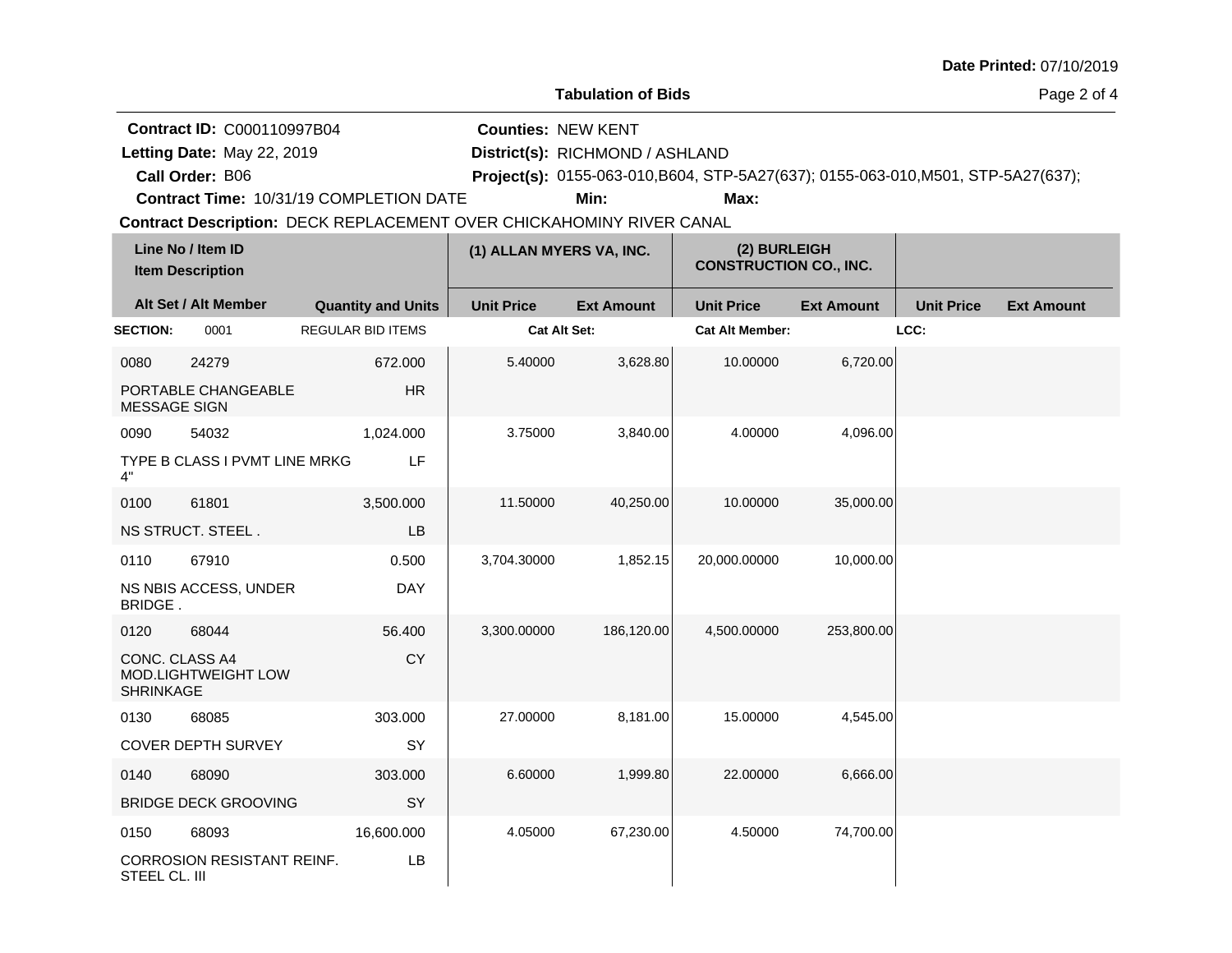|                 |                                                                                    |                                                                                                                 |                           |                                         |                                                                                           |                   |                   | Date Printed: 07/10/2019 |
|-----------------|------------------------------------------------------------------------------------|-----------------------------------------------------------------------------------------------------------------|---------------------------|-----------------------------------------|-------------------------------------------------------------------------------------------|-------------------|-------------------|--------------------------|
|                 |                                                                                    |                                                                                                                 |                           | <b>Tabulation of Bids</b>               |                                                                                           |                   |                   | Page 3 of 4              |
|                 | <b>Contract ID: C000110997B04</b><br>Letting Date: May 22, 2019<br>Call Order: B06 | Contract Time: 10/31/19 COMPLETION DATE<br>Contract Description: DECK REPLACEMENT OVER CHICKAHOMINY RIVER CANAL | <b>Counties: NEW KENT</b> | District(s): RICHMOND / ASHLAND<br>Min: | Project(s): 0155-063-010, B604, STP-5A27(637); 0155-063-010, M501, STP-5A27(637);<br>Max: |                   |                   |                          |
|                 | Line No / Item ID<br><b>Item Description</b>                                       |                                                                                                                 | (1) ALLAN MYERS VA, INC.  |                                         | (2) BURLEIGH<br><b>CONSTRUCTION CO., INC.</b>                                             |                   |                   |                          |
|                 | Alt Set / Alt Member                                                               | <b>Quantity and Units</b>                                                                                       | <b>Unit Price</b>         | <b>Ext Amount</b>                       | <b>Unit Price</b>                                                                         | <b>Ext Amount</b> | <b>Unit Price</b> | <b>Ext Amount</b>        |
| <b>SECTION:</b> | 0001                                                                               | <b>REGULAR BID ITEMS</b>                                                                                        | <b>Cat Alt Set:</b>       |                                         | <b>Cat Alt Member:</b>                                                                    |                   | LCC:              |                          |
| 0160            | 68455                                                                              | 2,400.000                                                                                                       | 32.00000                  | 76,800.00                               | 45.00000                                                                                  | 108,000.00        |                   |                          |
| NO. 1009        | NS PRE. & SPOT COAT EX. STR.                                                       | <b>SF</b>                                                                                                       |                           |                                         |                                                                                           |                   |                   |                          |
| 0170            | 68900                                                                              | (1)                                                                                                             | 101,811.95000             | 101,811.95                              | 175,000.00000                                                                             | 175,000.00        |                   |                          |
| 1009            | NS REM. PORT. OF EX.STR. NO.                                                       | LS                                                                                                              |                           |                                         |                                                                                           |                   |                   |                          |
| 0180            | 69009                                                                              | 9.000                                                                                                           | 78.00000                  | 702.00                                  | 250.00000                                                                                 | 2,250.00          |                   |                          |
|                 | <b>POROUS BACKFILL</b>                                                             | <b>CY</b>                                                                                                       |                           |                                         |                                                                                           |                   |                   |                          |
| 0190            | 69010                                                                              | 82.000                                                                                                          | 38.00000                  | 3,116.00                                | 80.00000                                                                                  | 6,560.00          |                   |                          |
|                 | PIPE UNDERDRAIN 6"                                                                 | LF                                                                                                              |                           |                                         |                                                                                           |                   |                   |                          |
| 0200            | 69901                                                                              | 56.000                                                                                                          | 730.00000                 | 40,880.00                               | 350.00000                                                                                 | 19,600.00         |                   |                          |
|                 | NS BR. SUBSTR. WID./REPAIR<br>BACKWALL RECONSTRUCTION                              | LF                                                                                                              |                           |                                         |                                                                                           |                   |                   |                          |
|                 | <b>Section Totals:</b>                                                             |                                                                                                                 |                           | \$669,777.00                            |                                                                                           | \$922,916.88      |                   |                          |
|                 | <b>Life Cycle Costs:</b>                                                           |                                                                                                                 |                           |                                         |                                                                                           |                   |                   |                          |
|                 | <b>Section Total with LCC:</b>                                                     |                                                                                                                 |                           | \$669,777.00                            |                                                                                           | \$922,916.88      |                   |                          |
|                 |                                                                                    | <b>Contract Item Totals</b>                                                                                     |                           | \$669,777.00                            |                                                                                           | \$922,916.88      |                   |                          |
|                 |                                                                                    | <b>Contract Time Totals</b>                                                                                     |                           |                                         |                                                                                           |                   |                   |                          |
|                 |                                                                                    | <b>Contract Life Cycle Costs Totals</b>                                                                         |                           | \$0.00                                  |                                                                                           | \$0.00            |                   |                          |
|                 |                                                                                    | <b>Contract Grand Totals</b>                                                                                    |                           | \$669,777.00                            |                                                                                           | \$922,916.88      |                   |                          |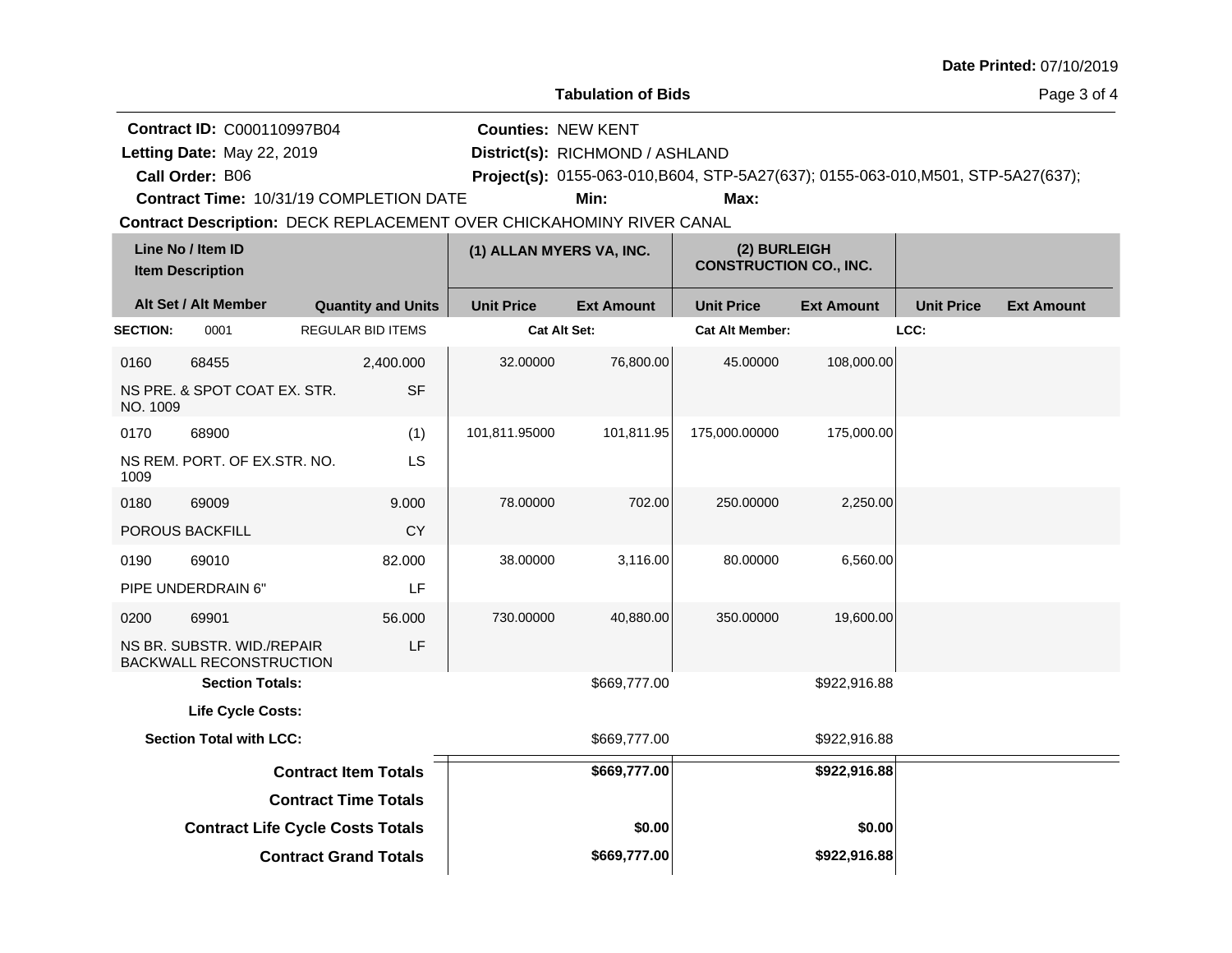| <b>Tabulation of Bids</b> |  |
|---------------------------|--|
|---------------------------|--|

| <b>Contract ID: C000110997B04</b>                                           |  | <b>Counties: NEW KENT</b>       |                                                                                   |  |  |  |  |
|-----------------------------------------------------------------------------|--|---------------------------------|-----------------------------------------------------------------------------------|--|--|--|--|
| Letting Date: May 22, 2019                                                  |  | District(s): RICHMOND / ASHLAND |                                                                                   |  |  |  |  |
| Call Order: B06                                                             |  |                                 | Project(s): 0155-063-010, B604, STP-5A27(637); 0155-063-010, M501, STP-5A27(637); |  |  |  |  |
| <b>Contract Time: 10/31/19 COMPLETION DATE</b>                              |  | Min:                            | Max:                                                                              |  |  |  |  |
| <b>Contract Description: DECK REPLACEMENT OVER CHICKAHOMINY RIVER CANAL</b> |  |                                 |                                                                                   |  |  |  |  |

**( ) indicates item is bid as Lump Sum**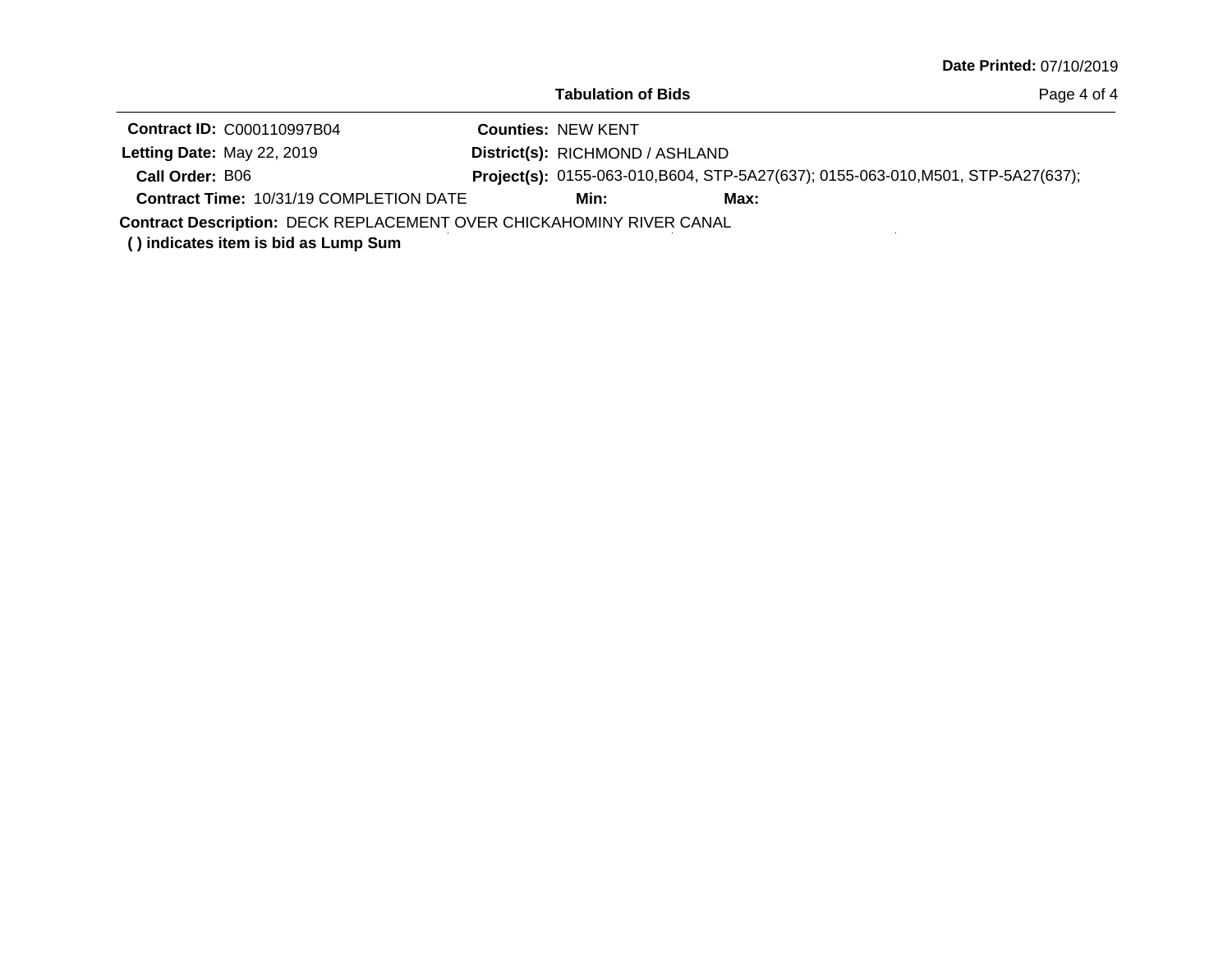Page 1 of 1

|                    | <b>Contract ID: C000110997B04</b>                                           |  | <b>Counties: NEW KENT</b>                                                                |  |  |  |  |  |
|--------------------|-----------------------------------------------------------------------------|--|------------------------------------------------------------------------------------------|--|--|--|--|--|
|                    | <b>Letting Date: May 22, 2019 10:00 AM</b>                                  |  | District(s): RICHMOND / ASHLAND                                                          |  |  |  |  |  |
| <b>Call Order:</b> | B06                                                                         |  | <b>Project(s):</b> 0155-063-010, B604, STP-5A27(637); 0155-063-010, M501, STP-5A27(637); |  |  |  |  |  |
|                    | <b>Contract Time: 10/31/19 COMPLETION DATE</b>                              |  | Min:<br>Max:                                                                             |  |  |  |  |  |
|                    | <b>Contract Description: DECK REPLACEMENT OVER CHICKAHOMINY RIVER CANAL</b> |  |                                                                                          |  |  |  |  |  |

| Rank |      | <b>Vendor ID/Name</b>           | <b>Total Bid</b> | <b>Percent Of Low</b><br><b>Bid</b> |
|------|------|---------------------------------|------------------|-------------------------------------|
|      | G303 | ALLAN MYERS VA, INC.            | \$669,777.00     | 100.00%                             |
|      | W210 | BURLEIGH CONSTRUCTION CO., INC. | \$922,916.88     | 137.79%                             |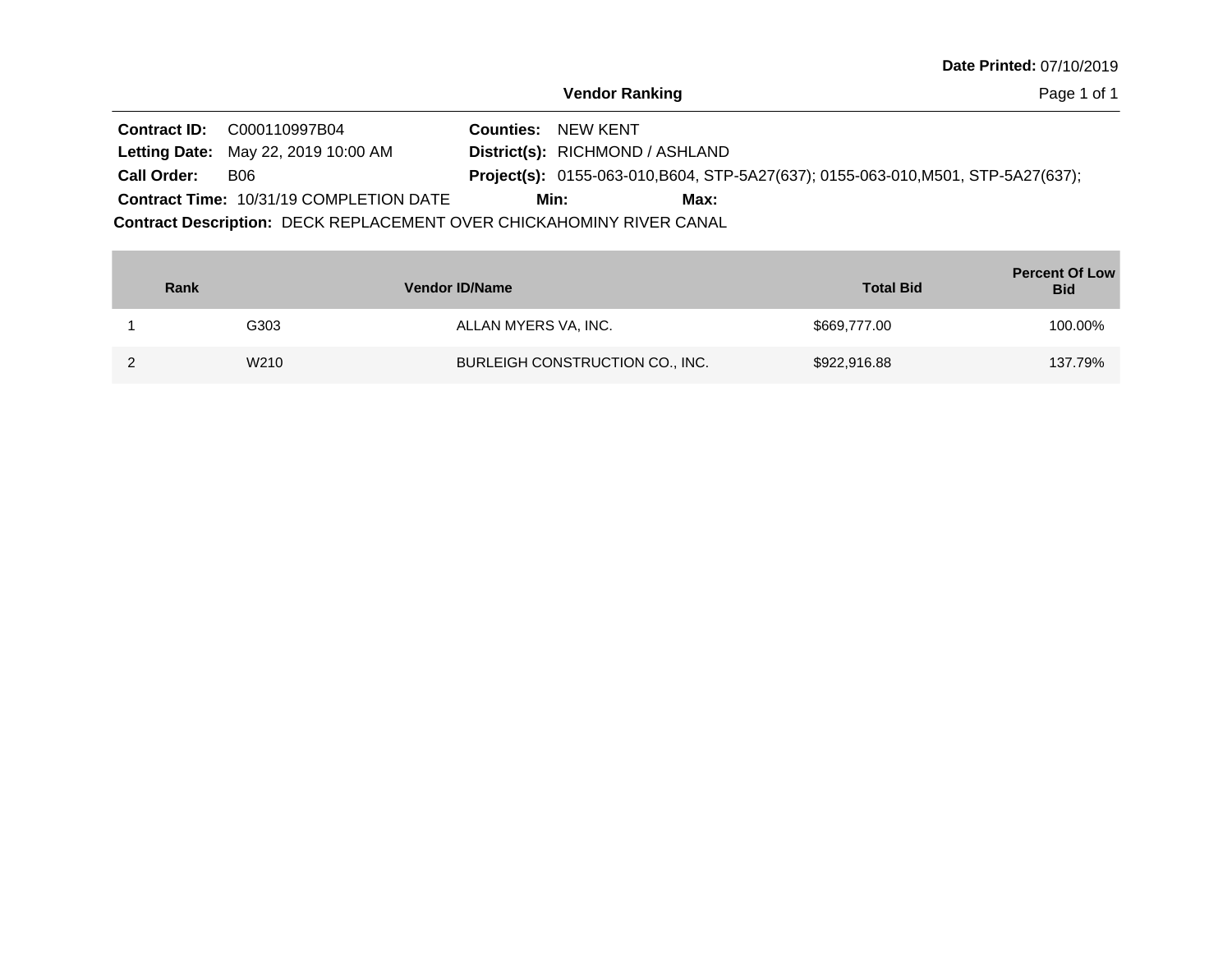|  |  | <b>Date Printed: 07/10/2019</b> |
|--|--|---------------------------------|
|--|--|---------------------------------|

|                     | <b>Contract ID: C000110784B20</b>                            |                           |                                               | <b>Counties: GOOCHLAND</b>      |                                                                                   |                   |                   |                   |
|---------------------|--------------------------------------------------------------|---------------------------|-----------------------------------------------|---------------------------------|-----------------------------------------------------------------------------------|-------------------|-------------------|-------------------|
|                     | Letting Date: May 22, 2019                                   |                           |                                               | District(s): RICHMOND / ASHLAND |                                                                                   |                   |                   |                   |
|                     | Call Order: B07                                              |                           |                                               |                                 | Project(s): 0634-037-774, M501, STP-5A27(636); 0634-037-774, B620, STP-5A27(636); |                   |                   |                   |
|                     | Contract Time: 10/31/19 COMPLETION DATE                      |                           |                                               | Min:                            | Max:                                                                              |                   |                   |                   |
|                     | Contract Description: DECK REPLACEMENT OVER COURTHOUSE CREEK |                           |                                               |                                 |                                                                                   |                   |                   |                   |
|                     | Line No / Item ID<br><b>Item Description</b>                 |                           | (1) BURLEIGH<br><b>CONSTRUCTION CO., INC.</b> |                                 | (2) ALLAN MYERS VA, INC.                                                          |                   |                   |                   |
|                     | Alt Set / Alt Member                                         | <b>Quantity and Units</b> | <b>Unit Price</b>                             | <b>Ext Amount</b>               | <b>Unit Price</b>                                                                 | <b>Ext Amount</b> | <b>Unit Price</b> | <b>Ext Amount</b> |
| <b>SECTION:</b>     | 0001                                                         | <b>REGULAR BID ITEMS</b>  | <b>Cat Alt Set:</b>                           |                                 | <b>Cat Alt Member:</b>                                                            |                   | LCC:              |                   |
| 0010                | 00100                                                        | (1)                       | 45,000.00000                                  | 45,000.00                       | 35,000.00000                                                                      | 35,000.00         |                   |                   |
| <b>MOBILIZATION</b> |                                                              | LS                        |                                               |                                 |                                                                                   |                   |                   |                   |
| 0020                | 00101                                                        | (1)                       | 15,000.00000                                  | 15,000.00                       | 10,000.00000                                                                      | 10,000.00         |                   |                   |
| <b>CONSTRUCTION</b> | <b>CONSTRUCTION SURVEYING</b>                                | <b>LS</b>                 |                                               |                                 |                                                                                   |                   |                   |                   |
| 0030                | 10628                                                        | 863.000                   | 16.00000                                      | 13,808.00                       | 12.00000                                                                          | 10,356.00         |                   |                   |
| $-2"$               | FLEXIBLE PAVEMENT PLANING 0"                                 | SY                        |                                               |                                 |                                                                                   |                   |                   |                   |
| 0040                | 10636                                                        | 131.000                   | 200.00000                                     | 26,200.00                       | 170.00000                                                                         | 22,270.00         |                   |                   |
|                     | ASPHALT CONC.TY. SM-9.5D                                     | <b>TON</b>                |                                               |                                 |                                                                                   |                   |                   |                   |
| 0050                | 13496                                                        | 40.000                    | 60.00000                                      | 2,400.00                        | 150.00000                                                                         | 6,000.00          |                   |                   |
|                     | TRAF. BARR. SER. CONC. DOUBLE<br>FACE PAR.MB-11A             | LF                        |                                               |                                 |                                                                                   |                   |                   |                   |
| 0060                | 24150                                                        | 8.000                     | 350.00000                                     | 2,800.00                        | 750.00000                                                                         | 6,000.00          |                   |                   |
|                     | TYPE 3 BARRICADE 4'                                          | EA                        |                                               |                                 |                                                                                   |                   |                   |                   |
| 0070                | 24160                                                        | 1,017.500                 | 22.00000                                      | 22,385.00                       | 45.00000                                                                          | 45,787.50         |                   |                   |
| <b>SIGN</b>         | TEMPORARY (CONSTRUCTION)                                     | <b>SF</b>                 |                                               |                                 |                                                                                   |                   |                   |                   |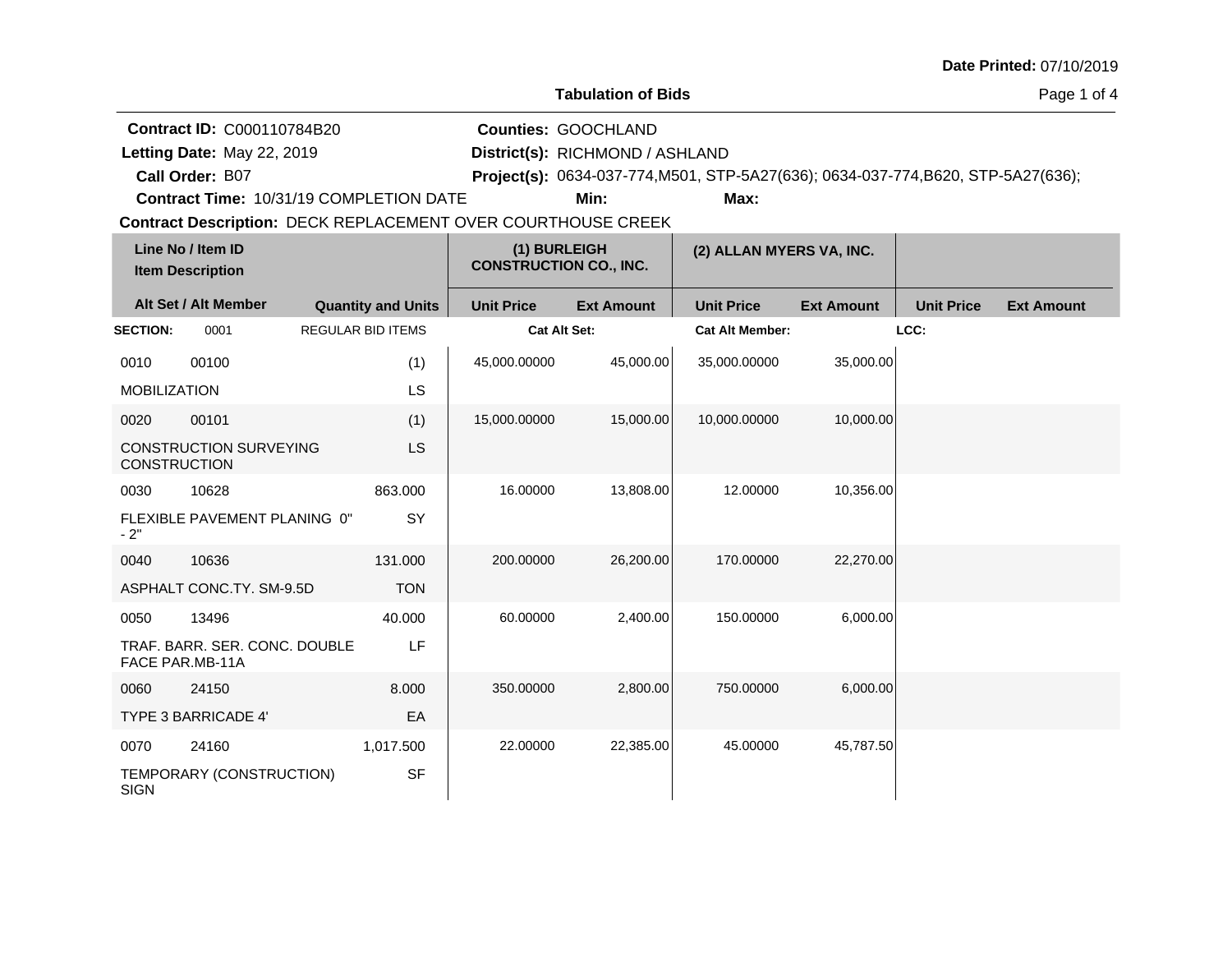|  |  | Date Printed: 07/10/2019 |
|--|--|--------------------------|
|--|--|--------------------------|

|                                    | <b>Contract ID: C000110784B20</b> |                                                                                                         |                               | <b>Counties: GOOCHLAND</b>      |                                                                                   |                   |                   |                   |
|------------------------------------|-----------------------------------|---------------------------------------------------------------------------------------------------------|-------------------------------|---------------------------------|-----------------------------------------------------------------------------------|-------------------|-------------------|-------------------|
|                                    | Letting Date: May 22, 2019        |                                                                                                         |                               | District(s): RICHMOND / ASHLAND |                                                                                   |                   |                   |                   |
|                                    | Call Order: B07                   |                                                                                                         |                               |                                 | Project(s): 0634-037-774, M501, STP-5A27(636); 0634-037-774, B620, STP-5A27(636); |                   |                   |                   |
|                                    |                                   | Contract Time: 10/31/19 COMPLETION DATE<br>Contract Description: DECK REPLACEMENT OVER COURTHOUSE CREEK |                               | Min:                            | Max:                                                                              |                   |                   |                   |
|                                    | Line No / Item ID                 |                                                                                                         | (1) BURLEIGH                  |                                 |                                                                                   |                   |                   |                   |
|                                    | <b>Item Description</b>           |                                                                                                         | <b>CONSTRUCTION CO., INC.</b> |                                 | (2) ALLAN MYERS VA, INC.                                                          |                   |                   |                   |
|                                    | Alt Set / Alt Member              | <b>Quantity and Units</b>                                                                               | <b>Unit Price</b>             | <b>Ext Amount</b>               | <b>Unit Price</b>                                                                 | <b>Ext Amount</b> | <b>Unit Price</b> | <b>Ext Amount</b> |
| <b>SECTION:</b>                    | 0001                              | <b>REGULAR BID ITEMS</b>                                                                                |                               | <b>Cat Alt Set:</b>             | <b>Cat Alt Member:</b>                                                            |                   | LCC:              |                   |
| 0080                               | 24278                             | 396.000                                                                                                 | 1.50000                       | 594.00                          | 2.00000                                                                           | 792.00            |                   |                   |
| <b>DEVICES</b>                     | <b>GROUP 2 CHANNELIZING</b>       | <b>DAY</b>                                                                                              |                               |                                 |                                                                                   |                   |                   |                   |
| 0090                               | 24279                             | 672.000                                                                                                 | 8.00000                       | 5,376.00                        | 8.00000                                                                           | 5,376.00          |                   |                   |
| <b>MESSAGE SIGN</b>                | PORTABLE CHANGEABLE               | <b>HR</b>                                                                                               |                               |                                 |                                                                                   |                   |                   |                   |
| 0100                               | 54032                             | 1,112.000                                                                                               | 8.00000                       | 8,896.00                        | 3.00000                                                                           | 3,336.00          |                   |                   |
| 4"                                 | TYPE B CLASS I PVMT LINE MRKG     | LF                                                                                                      |                               |                                 |                                                                                   |                   |                   |                   |
| 0110                               | 61801                             | 2,110.000                                                                                               | 8.00000                       | 16,880.00                       | 8.00000                                                                           | 16,880.00         |                   |                   |
|                                    | NS STRUCT. STEEL.                 | LB                                                                                                      |                               |                                 |                                                                                   |                   |                   |                   |
| 0120                               | 67910                             | 0.500                                                                                                   | 15,000.00000                  | 7,500.00                        | 4,000.00000                                                                       | 2,000.00          |                   |                   |
| <b>BRIDGE.</b>                     | NS NBIS ACCESS, UNDER             | <b>DAY</b>                                                                                              |                               |                                 |                                                                                   |                   |                   |                   |
| 0130                               | 68044                             | 82.500                                                                                                  | 2,600.00000                   | 214,500.00                      | 2,800.00000                                                                       | 231,000.00        |                   |                   |
| CONC. CLASS A4<br><b>SHRINKAGE</b> | MOD.LIGHTWEIGHT LOW               | <b>CY</b>                                                                                               |                               |                                 |                                                                                   |                   |                   |                   |
| 0140                               | 68085                             | 366,000                                                                                                 | 10.00000                      | 3,660.00                        | 20.00000                                                                          | 7,320.00          |                   |                   |
|                                    | <b>COVER DEPTH SURVEY</b>         | SY                                                                                                      |                               |                                 |                                                                                   |                   |                   |                   |
| 0150                               | 68090                             | 366.000                                                                                                 | 18.00000                      | 6,588.00                        | 15.00000                                                                          | 5,490.00          |                   |                   |
|                                    | <b>BRIDGE DECK GROOVING</b>       | SY                                                                                                      |                               |                                 |                                                                                   |                   |                   |                   |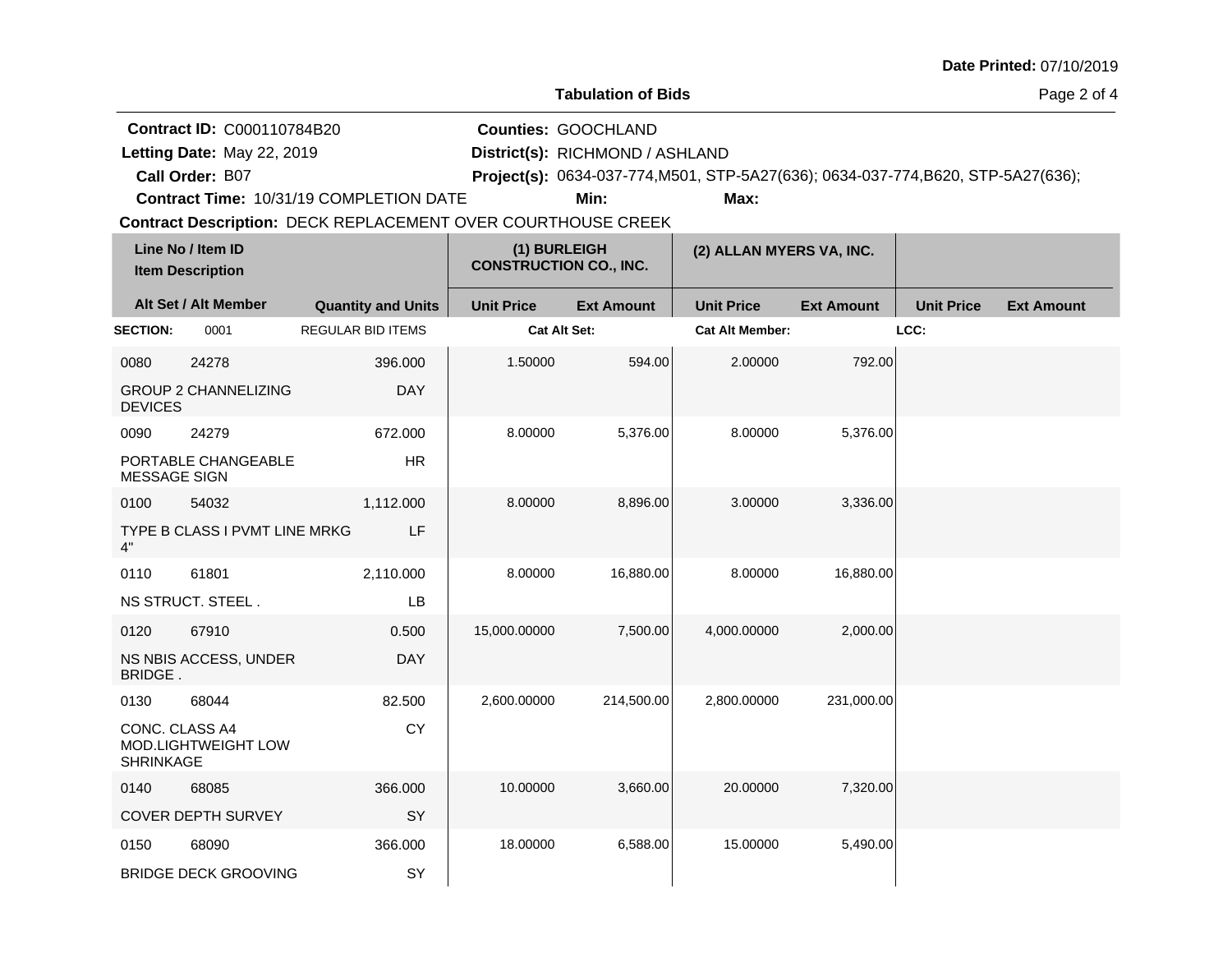|                         |                                                                                                                                                                                               |                                                            |                                               |                                                                       |                                                                                           |                   |                   | Date Printed: 07/10/2019 |
|-------------------------|-----------------------------------------------------------------------------------------------------------------------------------------------------------------------------------------------|------------------------------------------------------------|-----------------------------------------------|-----------------------------------------------------------------------|-------------------------------------------------------------------------------------------|-------------------|-------------------|--------------------------|
|                         |                                                                                                                                                                                               |                                                            |                                               | <b>Tabulation of Bids</b>                                             |                                                                                           |                   |                   | Page 3 of 4              |
|                         | <b>Contract ID: C000110784B20</b><br>Letting Date: May 22, 2019<br>Call Order: B07<br>Contract Time: 10/31/19 COMPLETION DATE<br>Contract Description: DECK REPLACEMENT OVER COURTHOUSE CREEK |                                                            |                                               | <b>Counties: GOOCHLAND</b><br>District(s): RICHMOND / ASHLAND<br>Min: | Project(s): 0634-037-774, M501, STP-5A27(636); 0634-037-774, B620, STP-5A27(636);<br>Max: |                   |                   |                          |
|                         | Line No / Item ID<br><b>Item Description</b>                                                                                                                                                  |                                                            | (1) BURLEIGH<br><b>CONSTRUCTION CO., INC.</b> |                                                                       | (2) ALLAN MYERS VA, INC.                                                                  |                   |                   |                          |
|                         | Alt Set / Alt Member                                                                                                                                                                          | <b>Quantity and Units</b>                                  | <b>Unit Price</b>                             | <b>Ext Amount</b>                                                     | <b>Unit Price</b>                                                                         | <b>Ext Amount</b> | <b>Unit Price</b> | <b>Ext Amount</b>        |
| <b>SECTION:</b>         | 0001                                                                                                                                                                                          | <b>REGULAR BID ITEMS</b>                                   | Cat Alt Set:                                  |                                                                       | <b>Cat Alt Member:</b>                                                                    |                   | LCC:              |                          |
| 0160                    | 68093<br><b>CORROSION RESISTANT REINF.</b>                                                                                                                                                    | 16,800.000<br><b>LB</b>                                    | 4.00000                                       | 67,200.00                                                             | 5.00000                                                                                   | 84,000.00         |                   |                          |
| STEEL CL. III           |                                                                                                                                                                                               |                                                            |                                               |                                                                       |                                                                                           |                   |                   |                          |
| 0170<br><b>ASSEMBLY</b> | 68158<br>REPLACE DECK DRAIN                                                                                                                                                                   | 6.000<br>EA                                                | 2,500.00000                                   | 15,000.00                                                             | 1,500.00000                                                                               | 9,000.00          |                   |                          |
| 0180<br>NO. 6063        | 68455<br>NS PRE. & SPOT COAT EX. STR.                                                                                                                                                         | 3,200.000<br><b>SF</b>                                     | 40.00000                                      | 128,000.00                                                            | 34.00000                                                                                  | 108,800.00        |                   |                          |
| 0190<br>6063            | 68900<br>NS REM. PORT. OF EX.STR. NO.                                                                                                                                                         | (1)<br>LS                                                  | 104,000.00000                                 | 104,000.00                                                            | 78,869.50000                                                                              | 78,869.50         |                   |                          |
| 0200                    | 69901<br>NS BR. SUBSTR. WID./REPAIR<br><b>BACKWALL RECONSTRUCTION</b>                                                                                                                         | 79.000<br>LF                                               | 275.00000                                     | 21,725.00                                                             | 500.00000                                                                                 | 39,500.00         |                   |                          |
|                         | <b>Section Totals:</b>                                                                                                                                                                        |                                                            |                                               | \$727,512.00                                                          |                                                                                           | \$727,777.00      |                   |                          |
|                         | Life Cycle Costs:                                                                                                                                                                             |                                                            |                                               |                                                                       |                                                                                           |                   |                   |                          |
|                         | <b>Section Total with LCC:</b>                                                                                                                                                                |                                                            |                                               | \$727,512.00                                                          |                                                                                           | \$727,777.00      |                   |                          |
|                         |                                                                                                                                                                                               | <b>Contract Item Totals</b><br><b>Contract Time Totals</b> |                                               | \$727,512.00                                                          |                                                                                           | \$727,777.00      |                   |                          |
|                         | <b>Contract Life Cycle Costs Totals</b>                                                                                                                                                       |                                                            |                                               | \$0.00                                                                |                                                                                           | \$0.00            |                   |                          |
|                         |                                                                                                                                                                                               | <b>Contract Grand Totals</b>                               |                                               | \$727,512.00                                                          |                                                                                           | \$727,777.00      |                   |                          |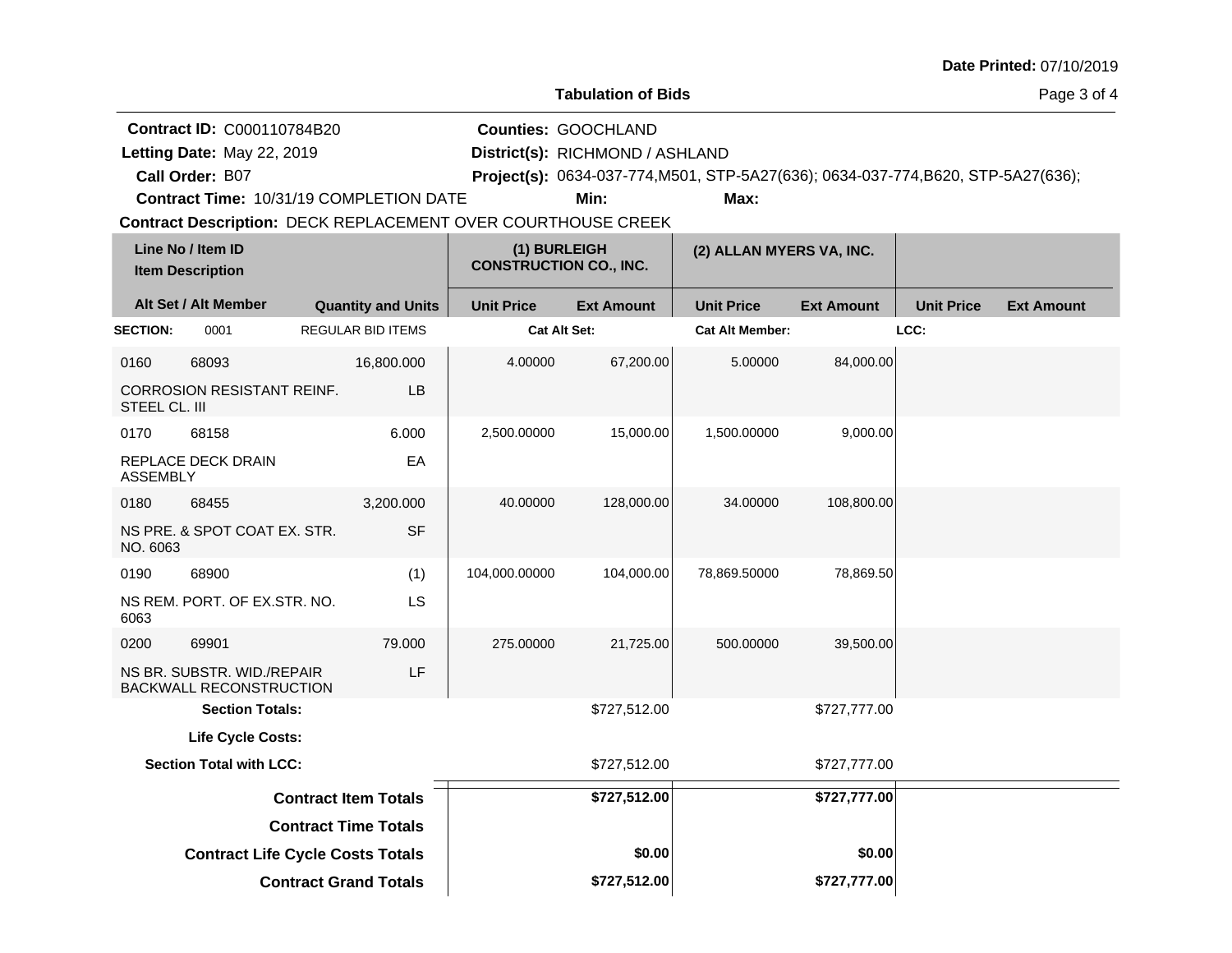|  |  | Date Printed: 07/10/2019 |  |
|--|--|--------------------------|--|
|--|--|--------------------------|--|

 $\mathbf{L}^{\dagger}$ 

Page 4 of 4

| <b>Contract ID: C000110784B20</b>              |  | <b>Counties: GOOCHLAND</b>      |                                                                                   |  |  |  |
|------------------------------------------------|--|---------------------------------|-----------------------------------------------------------------------------------|--|--|--|
| Letting Date: May 22, 2019                     |  | District(s): RICHMOND / ASHLAND |                                                                                   |  |  |  |
| Call Order: B07                                |  |                                 | Project(s): 0634-037-774, M501, STP-5A27(636); 0634-037-774, B620, STP-5A27(636); |  |  |  |
| <b>Contract Time: 10/31/19 COMPLETION DATE</b> |  | Min:                            | Max:                                                                              |  |  |  |
|                                                |  |                                 |                                                                                   |  |  |  |

Contract Description: DECK REPLACEMENT OVER COURTHOUSE CREEK

**( ) indicates item is bid as Lump Sum**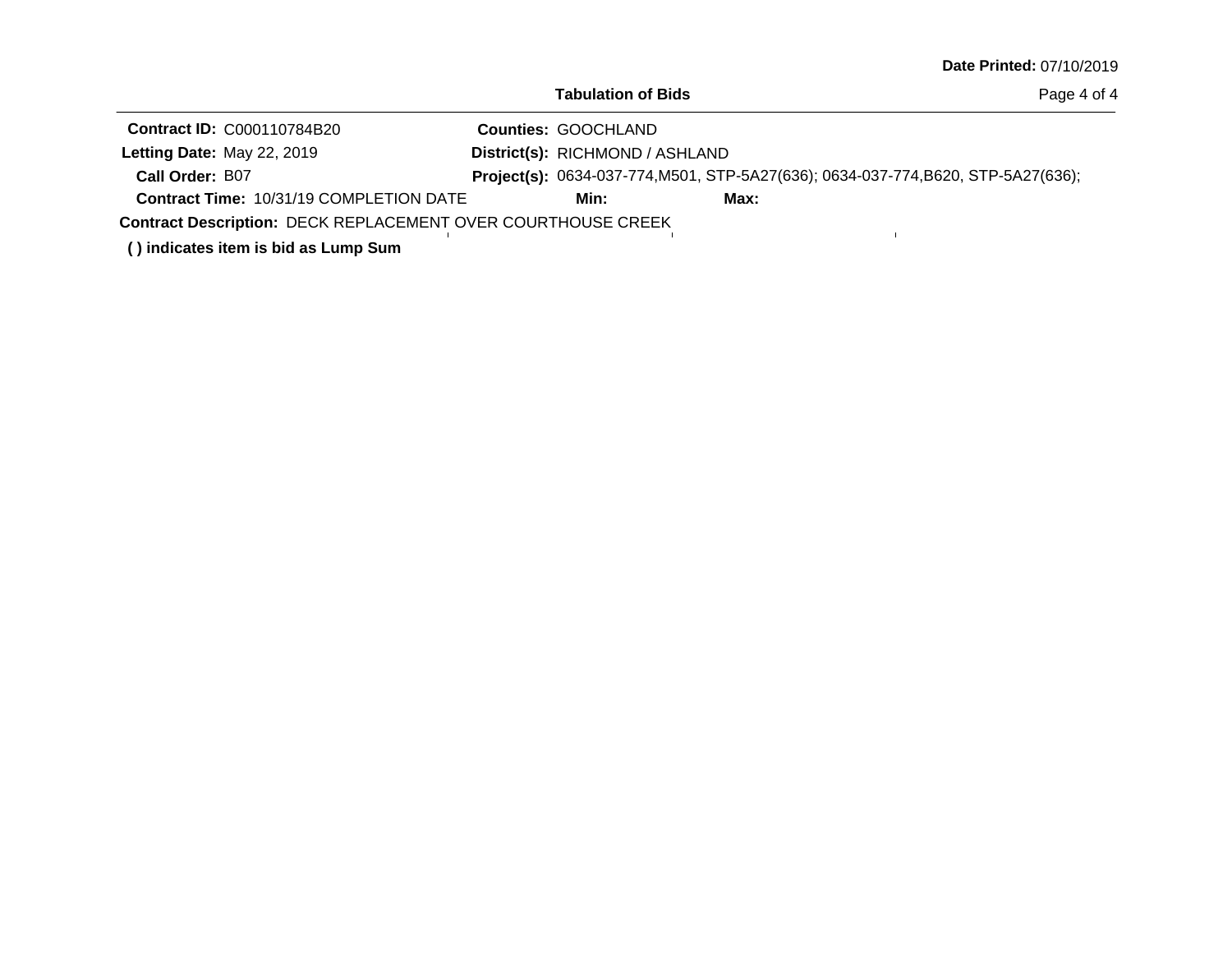Page 1 of 1

|                                                              | <b>Contract ID:</b> C000110784B20              |  | <b>Counties: GOOCHLAND</b>      |      |                                                                                   |  |  |
|--------------------------------------------------------------|------------------------------------------------|--|---------------------------------|------|-----------------------------------------------------------------------------------|--|--|
|                                                              | <b>Letting Date: May 22, 2019 10:00 AM</b>     |  | District(s): RICHMOND / ASHLAND |      |                                                                                   |  |  |
| <b>Call Order:</b>                                           | B07                                            |  |                                 |      | Project(s): 0634-037-774, M501, STP-5A27(636); 0634-037-774, B620, STP-5A27(636); |  |  |
|                                                              | <b>Contract Time: 10/31/19 COMPLETION DATE</b> |  | Min:                            | Max: |                                                                                   |  |  |
| Contract Description: DECK REPLACEMENT OVER COURTHOUSE CREEK |                                                |  |                                 |      |                                                                                   |  |  |

| Rank | <b>Vendor ID/Name</b>           | <b>Total Bid</b> | <b>Percent Of Low</b><br><b>Bid</b> |
|------|---------------------------------|------------------|-------------------------------------|
| W210 | BURLEIGH CONSTRUCTION CO., INC. | \$727,512.00     | 100.00%                             |
| G303 | ALLAN MYERS VA, INC.            | \$727,777.00     | 100.04%                             |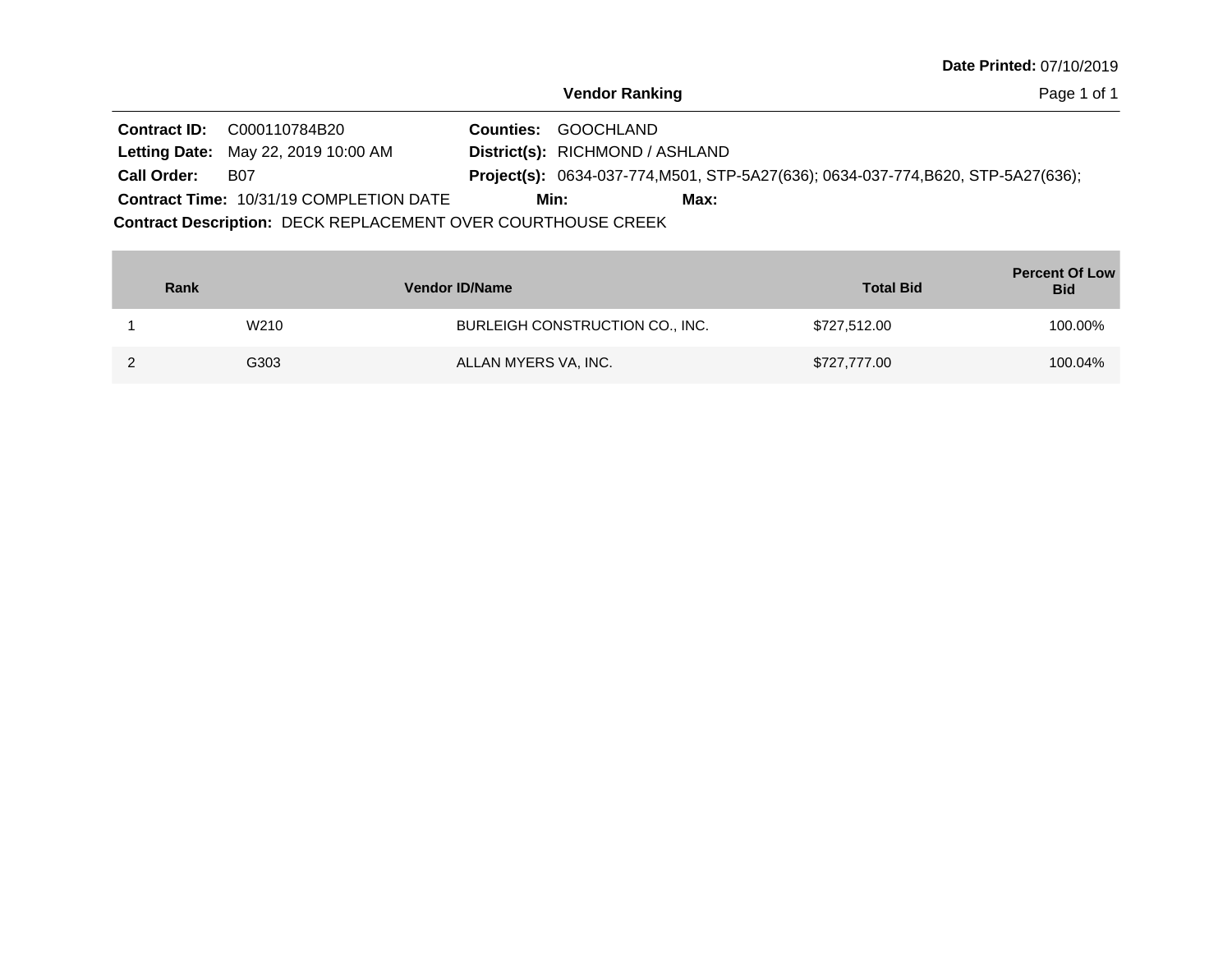|  | Date Printed: 07/10/2019 |
|--|--------------------------|
|--|--------------------------|

|                 | <b>Contract ID: C0000109130B16</b>             | <b>Counties: ALBEMARLE</b>              |      |                                                                                     |  |
|-----------------|------------------------------------------------|-----------------------------------------|------|-------------------------------------------------------------------------------------|--|
|                 | Letting Date: May 22, 2019                     | District(s): CULPEPER / CHARLOTTESVILLE |      |                                                                                     |  |
| Call Order: B10 |                                                | 0064-002-926, B617, NHPP-BR07(303);     |      | Project(s): 0064-002-926, B616, NHPP-BR07(303); 0064-002-926, B618, NHPP-BR07(303); |  |
|                 |                                                |                                         |      |                                                                                     |  |
|                 | <b>Contract Time: 05/08/20 COMPLETION DATE</b> | Min:                                    | Max: |                                                                                     |  |

**Contract Description: BRIDGE MAINTENANCE** 

| Line No / Item ID<br><b>Item Description</b> |                           | (1) CURTIS CONTRACTING,<br>INC. |                     | (2) MARTINS CONSTRUCTION<br>CORP. |                        | (3) CORMAN KOKOSING<br><b>CONSTRUCTION COMPANY</b> |                   |                   |
|----------------------------------------------|---------------------------|---------------------------------|---------------------|-----------------------------------|------------------------|----------------------------------------------------|-------------------|-------------------|
|                                              | Alt Set / Alt Member      | <b>Quantity and Units</b>       | <b>Unit Price</b>   | <b>Ext Amount</b>                 | <b>Unit Price</b>      | <b>Ext Amount</b>                                  | <b>Unit Price</b> | <b>Ext Amount</b> |
| <b>SECTION:</b>                              | 0001                      | <b>REGULAR BID ITEMS</b>        | <b>Cat Alt Set:</b> |                                   | <b>Cat Alt Member:</b> |                                                    | LCC:              |                   |
| 0010                                         | 00100                     | (1)                             | 150,000.00000       | 150,000.00                        | 130,000.00000          | 130,000.00                                         | 150,000.00000     | 150,000.00        |
| <b>MOBILIZATION</b>                          |                           | LS                              |                     |                                   |                        |                                                    |                   |                   |
| 0020                                         | 24265                     | (1)                             | 30,000.00000        | 30,000.00                         | 49,000.00000           | 49,000.00                                          | 225,000.00000     | 225,000.00        |
| <b>STR. NO 2044</b>                          | NS MAINTENANCE OF TRAFFIC | <b>LS</b>                       |                     |                                   |                        |                                                    |                   |                   |
| 0030                                         | 24265                     | (1)                             | 30,000.00000        | 30,000.00                         | 52,800.00000           | 52,800.00                                          | 200,000.00000     | 200,000.00        |
| STR. NO. 2043                                | NS MAINTENANCE OF TRAFFIC | LS                              |                     |                                   |                        |                                                    |                   |                   |
| 0040                                         | 24265                     | (1)                             | 30,000.00000        | 30.000.00                         | 51.100.00000           | 51.100.00                                          | 200.000.00000     | 200,000.00        |
| STR. NO. 2062                                | NS MAINTENANCE OF TRAFFIC | <b>LS</b>                       |                     |                                   |                        |                                                    |                   |                   |
| 0050                                         | 24279                     | 3,024.000                       | 10.00000            | 30,240.00                         | 3.50000                | 10,584.00                                          | 5.00000           | 15,120.00         |
| <b>MESSAGE SIGN</b>                          | PORTABLE CHANGEABLE       | <b>HR</b>                       |                     |                                   |                        |                                                    |                   |                   |
| 0060                                         | 54076                     | 1,800.000                       | 5.00000             | 9,000.00                          | 7.50000                | 13,500.00                                          | 7.50000           | 13,500.00         |
| MRKG 6"                                      | TYPE B CLASS VI PVMT LINE | LF                              |                     |                                   |                        |                                                    |                   |                   |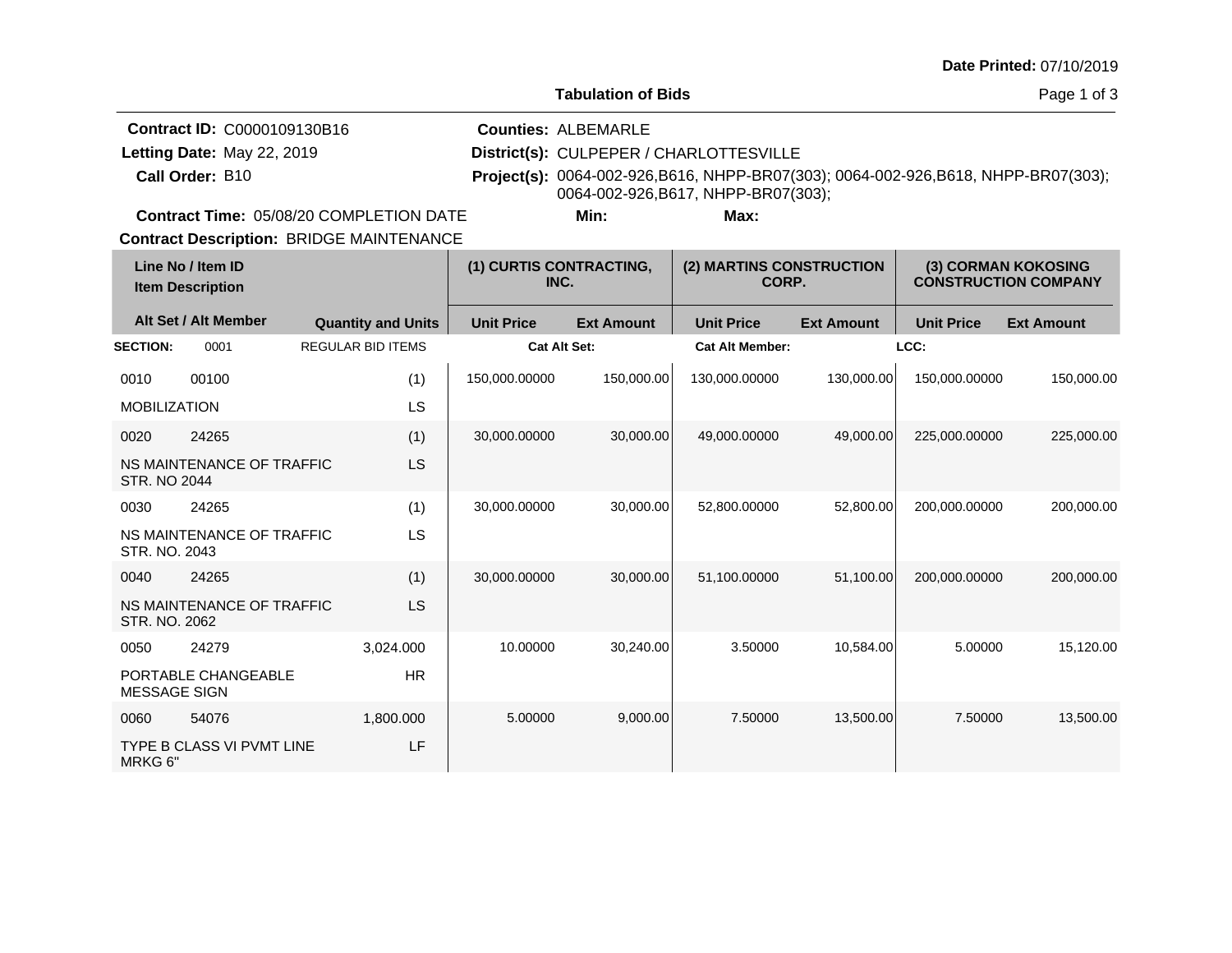|                 | <b>Contract ID: C0000109130B16</b>      | <b>Counties: ALBEMARLE</b>              |      |                                                                                            |  |
|-----------------|-----------------------------------------|-----------------------------------------|------|--------------------------------------------------------------------------------------------|--|
|                 | Letting Date: May 22, 2019              | District(s): CULPEPER / CHARLOTTESVILLE |      |                                                                                            |  |
| Call Order: B10 |                                         |                                         |      | <b>Project(s):</b> 0064-002-926, B616, NHPP-BR07(303); 0064-002-926, B618, NHPP-BR07(303); |  |
|                 |                                         | 0064-002-926, B617, NHPP-BR07(303);     |      |                                                                                            |  |
|                 | Contract Time: 05/08/20 COMPLETION DATE | Min:                                    | Max: |                                                                                            |  |

**Contract Description: BRIDGE MAINTENANCE** 

| Line No / Item ID<br><b>Item Description</b> |                                                    | (1) CURTIS CONTRACTING,<br>INC. |                   | (2) MARTINS CONSTRUCTION<br>CORP. |                        | (3) CORMAN KOKOSING<br><b>CONSTRUCTION COMPANY</b> |                   |                   |
|----------------------------------------------|----------------------------------------------------|---------------------------------|-------------------|-----------------------------------|------------------------|----------------------------------------------------|-------------------|-------------------|
|                                              | Alt Set / Alt Member                               | <b>Quantity and Units</b>       | <b>Unit Price</b> | <b>Ext Amount</b>                 | <b>Unit Price</b>      | <b>Ext Amount</b>                                  | <b>Unit Price</b> | <b>Ext Amount</b> |
| <b>SECTION:</b>                              | 0001                                               | <b>REGULAR BID ITEMS</b>        | Cat Alt Set:      |                                   | <b>Cat Alt Member:</b> |                                                    | LCC:              |                   |
| 0070                                         | 54080                                              | 3,752.000                       | 11.20000          | 42,022.40                         | 11.50000               | 43,148.00                                          | 14.00000          | 52,528.00         |
| <b>PVMT MRKG 6"</b>                          | <b>TYPE B CLASS VI CONTRAST</b>                    | LF                              |                   |                                   |                        |                                                    |                   |                   |
| 0080                                         | 54218                                              | 71.000                          | 42.00000          | 2,982.00                          | 125.00000              | 8,875.00                                           | 150.00000         | 10,650.00         |
|                                              | SNOW PLOW, RAISED PAVE.<br><b>MARKER HYD, CONC</b> | EA                              |                   |                                   |                        |                                                    |                   |                   |
| 0090                                         | 62431                                              | 970.000                         | 65.00000          | 63,050.00                         | 55.00000               | 53,350.00                                          | 110.00000         | 106,700.00        |
|                                              | NS ADHESIVE BASED JOINT<br>SEALER CLASS III 2-1/2" | LF                              |                   |                                   |                        |                                                    |                   |                   |
| 0100                                         | 68090                                              | 5,380.000                       | 10.50000          | 56,490.00                         | 9.50000                | 51,110.00                                          | 4.00000           | 21,520.00         |
|                                              | <b>BRIDGE DECK GROOVING</b>                        | <b>SY</b>                       |                   |                                   |                        |                                                    |                   |                   |
| 0110                                         | 68317                                              | 5,380.000                       | 24.00000          | 129,120.00                        | 18.00000               | 96,840.00                                          | 40.00000          | 215,200.00        |
|                                              | NS TYPE A MILLING (1.25" DEPTH)                    | SY                              |                   |                                   |                        |                                                    |                   |                   |
| 0120                                         | 68332                                              | 37,000                          | 1,000.00000       | 37,000.00                         | 200.00000              | 7,400.00                                           | 1,000.00000       | 37,000.00         |
|                                              | H.E.S. PATCHING TYPE C                             | <b>SY</b>                       |                   |                                   |                        |                                                    |                   |                   |
| 0130                                         | 68573                                              | 34.000                          | 500.00000         | 17,000.00                         | 1,000.00000            | 34,000.00                                          | 200.00000         | 6,800.00          |
| <b>JOINT, HES</b>                            | RECONSTRUCT EXPANSION                              | LF                              |                   |                                   |                        |                                                    |                   |                   |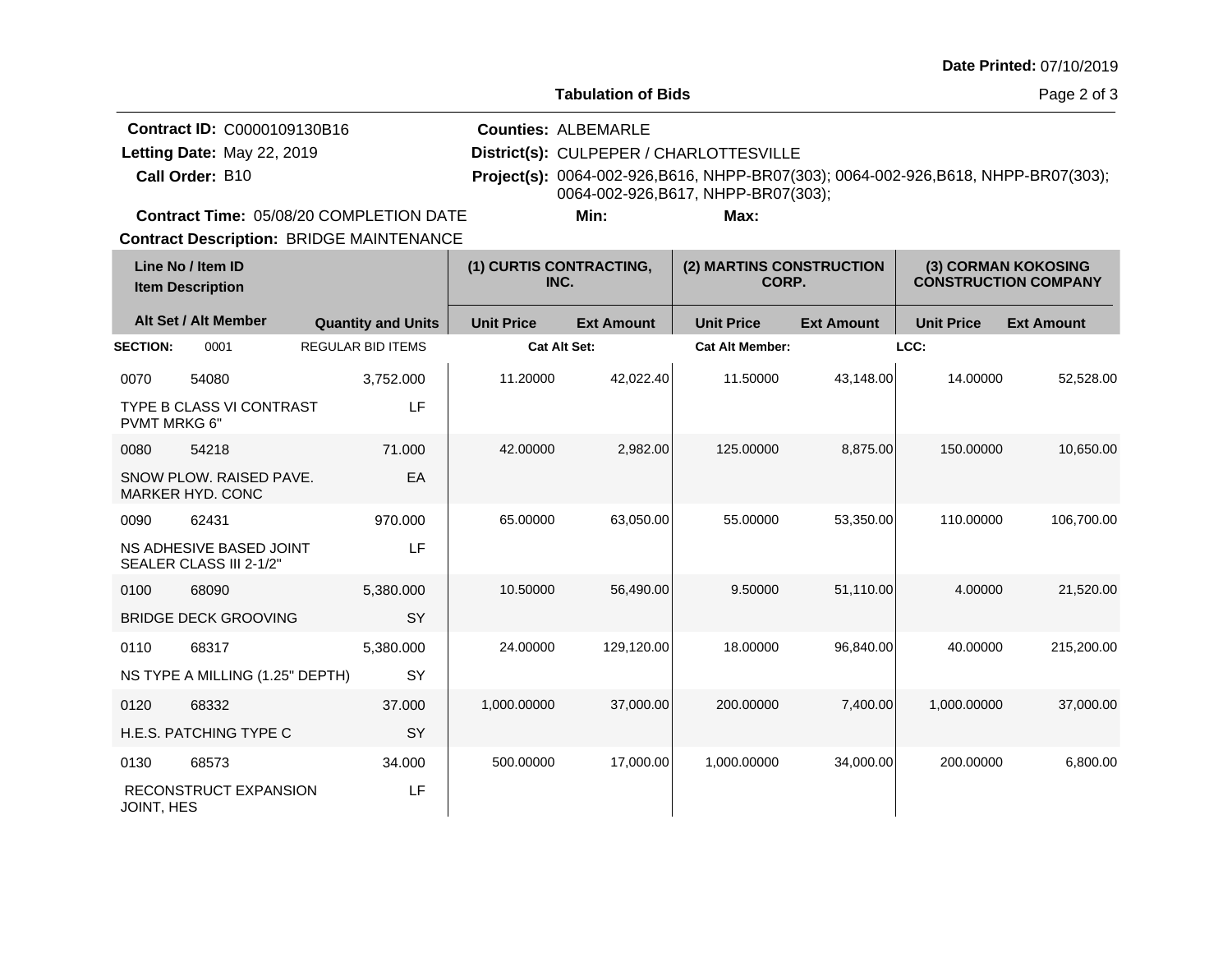| Date Printed: 07/10/2019 |  |
|--------------------------|--|
|--------------------------|--|

 $\mathbf{I}$ 

| <b>Contract ID: C0000109130B16</b>             | <b>Counties: ALBEMARLE</b>              |      |                                                                                            |
|------------------------------------------------|-----------------------------------------|------|--------------------------------------------------------------------------------------------|
| Letting Date: May 22, 2019                     | District(s): CULPEPER / CHARLOTTESVILLE |      |                                                                                            |
| Call Order: B10                                | 0064-002-926, B617, NHPP-BR07(303);     |      | <b>Project(s):</b> 0064-002-926, B616, NHPP-BR07(303); 0064-002-926, B618, NHPP-BR07(303); |
| <b>Contract Time: 05/08/20 COMPLETION DATE</b> | Min:                                    | Max: |                                                                                            |

٠.

**Contract Description: BRIDGE MAINTENANCE** 

| Line No / Item ID<br><b>Item Description</b>    |                                                      |                           | (1) CURTIS CONTRACTING,<br>INC. |                   | (2) MARTINS CONSTRUCTION<br>CORP. |                   | (3) CORMAN KOKOSING<br><b>CONSTRUCTION COMPANY</b> |                   |
|-------------------------------------------------|------------------------------------------------------|---------------------------|---------------------------------|-------------------|-----------------------------------|-------------------|----------------------------------------------------|-------------------|
| Alt Set / Alt Member                            |                                                      | <b>Quantity and Units</b> | <b>Unit Price</b>               | <b>Ext Amount</b> | <b>Unit Price</b>                 | <b>Ext Amount</b> | <b>Unit Price</b>                                  | <b>Ext Amount</b> |
| <b>SECTION:</b>                                 | 0001                                                 | <b>REGULAR BID ITEMS</b>  | <b>Cat Alt Set:</b>             |                   | <b>Cat Alt Member:</b>            |                   | LCC:                                               |                   |
| 0140<br>68616                                   |                                                      | 5,380.000                 | 50.00000                        | 269,000.00        | 65.00000                          | 349,700.00        | 40.00000                                           | 215,200.00        |
| <b>OVERLAY</b>                                  | PLACE VERY EARLY STRENGTH<br>LATEX MODIFIED CONCRETE | SY                        |                                 |                   |                                   |                   |                                                    |                   |
| 68618<br>0150                                   |                                                      | 556.000                   | 820.00000                       | 455,920.00        | 1,060.00000                       | 589,360.00        | 1,000.00000                                        | 556,000.00        |
| <b>CONCRETE VERY EARLY</b><br>STRENGTH 4" & VAR | NS FURNISH LATEX MODIFIED                            | <b>CY</b>                 |                                 |                   |                                   |                   |                                                    |                   |
| 68648<br>0160                                   |                                                      | 5,380.000                 | 214.45000                       | 1,153,741.00      | 190.00000                         | 1,022,200.00      | 225.00000                                          | 1,210,500.00      |
| 2-3/4" & VAR                                    | NS TYPE B HYDRO-DEMOLITION                           | SY                        |                                 |                   |                                   |                   |                                                    |                   |
|                                                 | <b>Section Totals:</b>                               |                           |                                 | \$2,505,565.40    |                                   | \$2,562,967.00    |                                                    | \$3,235,718.00    |
|                                                 | <b>Life Cycle Costs:</b>                             |                           |                                 |                   |                                   |                   |                                                    |                   |
|                                                 | <b>Section Total with LCC:</b>                       |                           |                                 | \$2,505,565.40    |                                   | \$2,562,967.00    |                                                    | \$3,235,718.00    |
|                                                 | <b>Contract Item Totals</b>                          |                           |                                 | \$2,505,565.40    |                                   | \$2,562,967.00    |                                                    | \$3,235,718.00    |
|                                                 | <b>Contract Time Totals</b>                          |                           |                                 |                   |                                   |                   |                                                    |                   |
|                                                 | <b>Contract Life Cycle Costs Totals</b>              |                           |                                 | \$0.00            |                                   | \$0.00            |                                                    | \$0.00            |
|                                                 | <b>Contract Grand Totals</b>                         |                           |                                 | \$2,505,565.40    |                                   | \$2,562,967.00    |                                                    | 3,235,718.00      |
|                                                 | () indicates item is bid as Lump Sum                 |                           |                                 |                   |                                   |                   |                                                    |                   |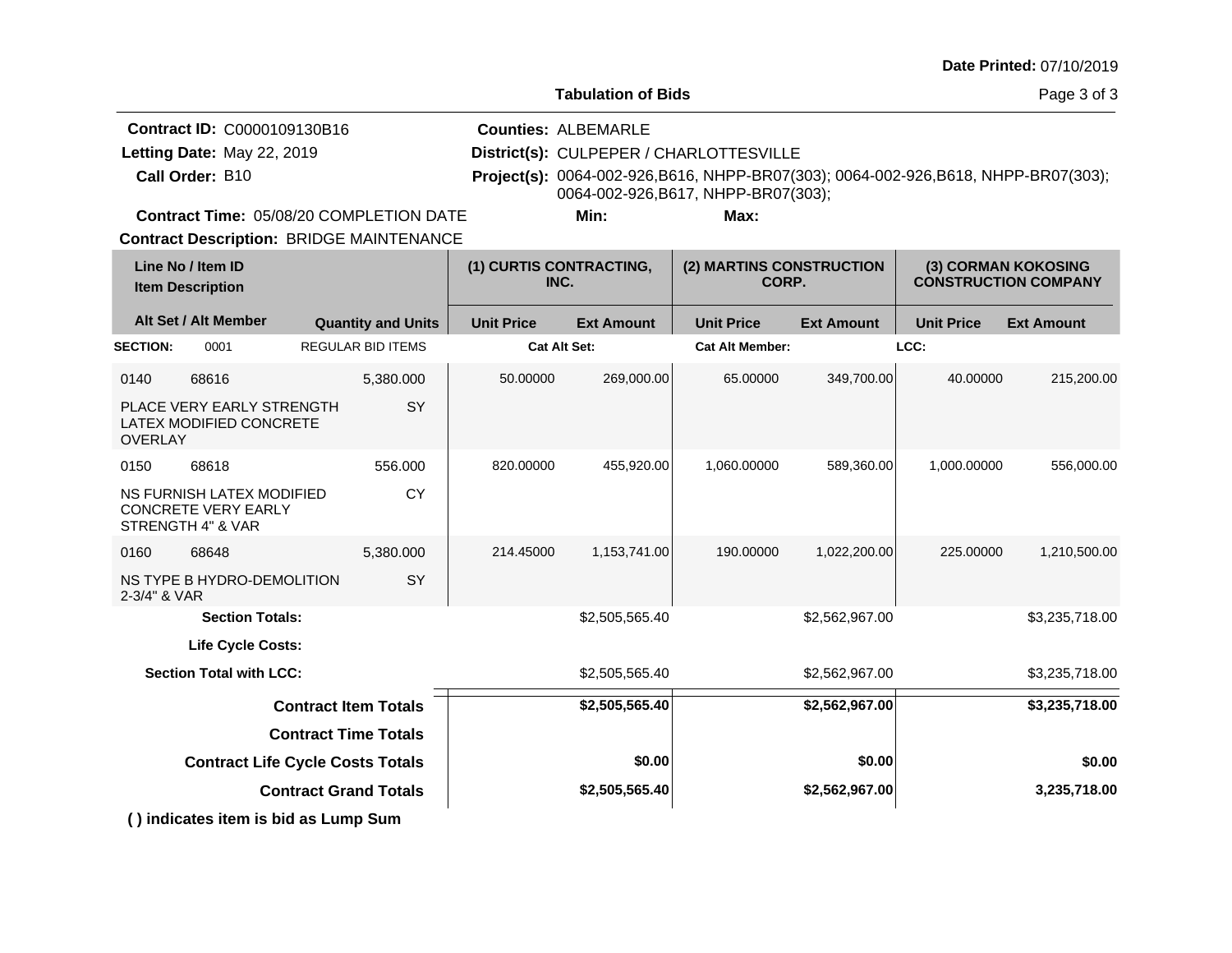Page 1 of 1

|                    | <b>Contract ID: C0000109130B16</b>             |      | <b>Counties: ALBEMARLE</b>              |      |                                                                                            |  |  |  |
|--------------------|------------------------------------------------|------|-----------------------------------------|------|--------------------------------------------------------------------------------------------|--|--|--|
|                    | <b>Letting Date: May 22, 2019 10:00 AM</b>     |      | District(s): CULPEPER / CHARLOTTESVILLE |      |                                                                                            |  |  |  |
| <b>Call Order:</b> | B10                                            |      |                                         |      | <b>Project(s):</b> 0064-002-926, B616, NHPP-BR07(303); 0064-002-926, B618, NHPP-BR07(303); |  |  |  |
|                    | 0064-002-926, B617, NHPP-BR07(303);            |      |                                         |      |                                                                                            |  |  |  |
|                    | <b>Contract Time: 05/08/20 COMPLETION DATE</b> | Min: |                                         | Max: |                                                                                            |  |  |  |

**Contract Description: BRIDGE MAINTENANCE** 

**Contract Contract** 

| Rank             | <b>Vendor ID/Name</b>                       | <b>Total Bid</b> | <b>Percent Of Low</b><br><b>Bid</b> |
|------------------|---------------------------------------------|------------------|-------------------------------------|
| C <sub>333</sub> | CURTIS CONTRACTING, INC.                    | \$2,505,565.40   | 100.00%                             |
| M640             | MARTINS CONSTRUCTION CORP.                  | \$2,562,967,00   | 102.29%                             |
| C3607            | <b>CORMAN KOKOSING CONSTRUCTION COMPANY</b> | \$3,235,718.00   | 129.14%                             |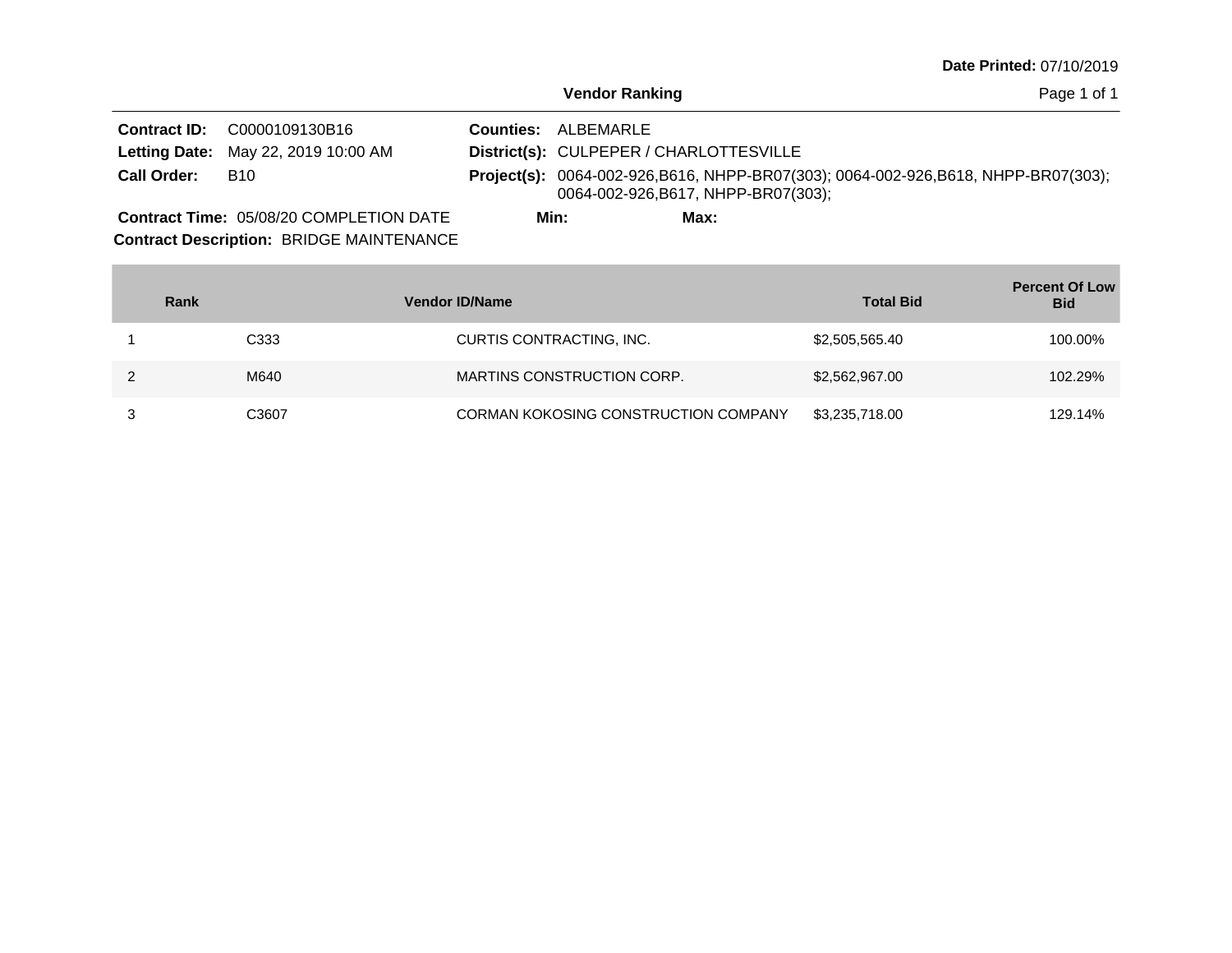| Date Printed: 07/10/2019 |  |
|--------------------------|--|
|--------------------------|--|

|                             |                                              |  |                           |                                                                       | <b>Tabulation of Bids</b> |                                                                                                                                                                   |                   |                   | Page 1 of 6       |
|-----------------------------|----------------------------------------------|--|---------------------------|-----------------------------------------------------------------------|---------------------------|-------------------------------------------------------------------------------------------------------------------------------------------------------------------|-------------------|-------------------|-------------------|
| Contract ID: C0000114700N01 |                                              |  |                           |                                                                       |                           | Counties: AMHERST, APPOMATTOX, BUCKINGHAM, CAMPBELL, CHARLOTTE,<br>CUMBERLAND, DANVILLE, HALIFAX, LYNCHBURG, NELSON,<br>PITTSYLVANIA, PRINCE EDWARD, SOUTH BOSTON |                   |                   |                   |
|                             | Letting Date: May 22, 2019                   |  |                           |                                                                       |                           | District(s): LYNCHBURG / DISTRICTWIDE OR OFFICE                                                                                                                   |                   |                   |                   |
|                             | Call Order: B14                              |  |                           |                                                                       |                           | <b>Project(s): ADA0-963-F19, N501, NHPP-TS03(247);</b>                                                                                                            |                   |                   |                   |
|                             | Contract Time: 06/30/20 COMPLETION DATE      |  |                           |                                                                       | Min:                      | Max:                                                                                                                                                              |                   |                   |                   |
|                             |                                              |  |                           | Contract Description: ON - CALL ADA COMPLIANCE CURB RAMP IMPROVEMENTS |                           |                                                                                                                                                                   |                   |                   |                   |
|                             | Line No / Item ID<br><b>Item Description</b> |  |                           | (1) NORTH CONSTRUCTION,<br>INC.                                       |                           | (2) JIREH CONSTRUCTION<br><b>COMPANY, INC.</b>                                                                                                                    |                   |                   |                   |
|                             | Alt Set / Alt Member                         |  | <b>Quantity and Units</b> | <b>Unit Price</b>                                                     | <b>Ext Amount</b>         | <b>Unit Price</b>                                                                                                                                                 | <b>Ext Amount</b> | <b>Unit Price</b> | <b>Ext Amount</b> |
| <b>SECTION:</b>             | 0001                                         |  | <b>REGULAR BID ITEMS</b>  | <b>Cat Alt Set:</b>                                                   |                           | <b>Cat Alt Member:</b>                                                                                                                                            |                   | LCC:              |                   |
| 0010                        | 11070                                        |  | 300.000                   | 4.75000                                                               | 1,425.00                  | 15.00000                                                                                                                                                          | 4,500.00          |                   |                   |
| <b>DEPTH</b>                | NS SAW-CUT ASPH CONC FULL                    |  | LF                        |                                                                       |                           |                                                                                                                                                                   |                   |                   |                   |
| 0020                        | 12020                                        |  | 150,000                   | 65.00000                                                              | 9,750.00                  | 125.00000                                                                                                                                                         | 18,750.00         |                   |                   |
| STD. CURB CG-2              |                                              |  | LF                        |                                                                       |                           |                                                                                                                                                                   |                   |                   |                   |
| 0030                        | 12022                                        |  | 60.000                    | 65.00000                                                              | 3,900.00                  | 125.00000                                                                                                                                                         | 7,500.00          |                   |                   |
|                             | RADIAL CURB CG-2                             |  | LF                        |                                                                       |                           |                                                                                                                                                                   |                   |                   |                   |
| 0040                        | 12030                                        |  | 20.000                    | 40.00000                                                              | 800.00                    | 125.00000                                                                                                                                                         | 2,500.00          |                   |                   |
| STD. CURB CG-3              |                                              |  | LF                        |                                                                       |                           |                                                                                                                                                                   |                   |                   |                   |
| 0050                        | 12032                                        |  | 20.000                    | 40.00000                                                              | 800.00                    | 125.00000                                                                                                                                                         | 2,500.00          |                   |                   |
|                             | RADIAL CURB CG-3                             |  | LF                        |                                                                       |                           |                                                                                                                                                                   |                   |                   |                   |
| 0060                        | 12600                                        |  | 50.000                    | 65.00000                                                              | 3,250.00                  | 200.00000                                                                                                                                                         | 10,000.00         |                   |                   |
| 6                           | STD. COMB. CURB & GUTTER CG-                 |  | LF                        |                                                                       |                           |                                                                                                                                                                   |                   |                   |                   |
| 0070                        | 12610                                        |  | 150.000                   | 65.00000                                                              | 9,750.00                  | 200.00000                                                                                                                                                         | 30,000.00         |                   |                   |
| $CG-6$                      | RADIAL COMB. CURB & GUTTER                   |  | LF                        |                                                                       |                           |                                                                                                                                                                   |                   |                   |                   |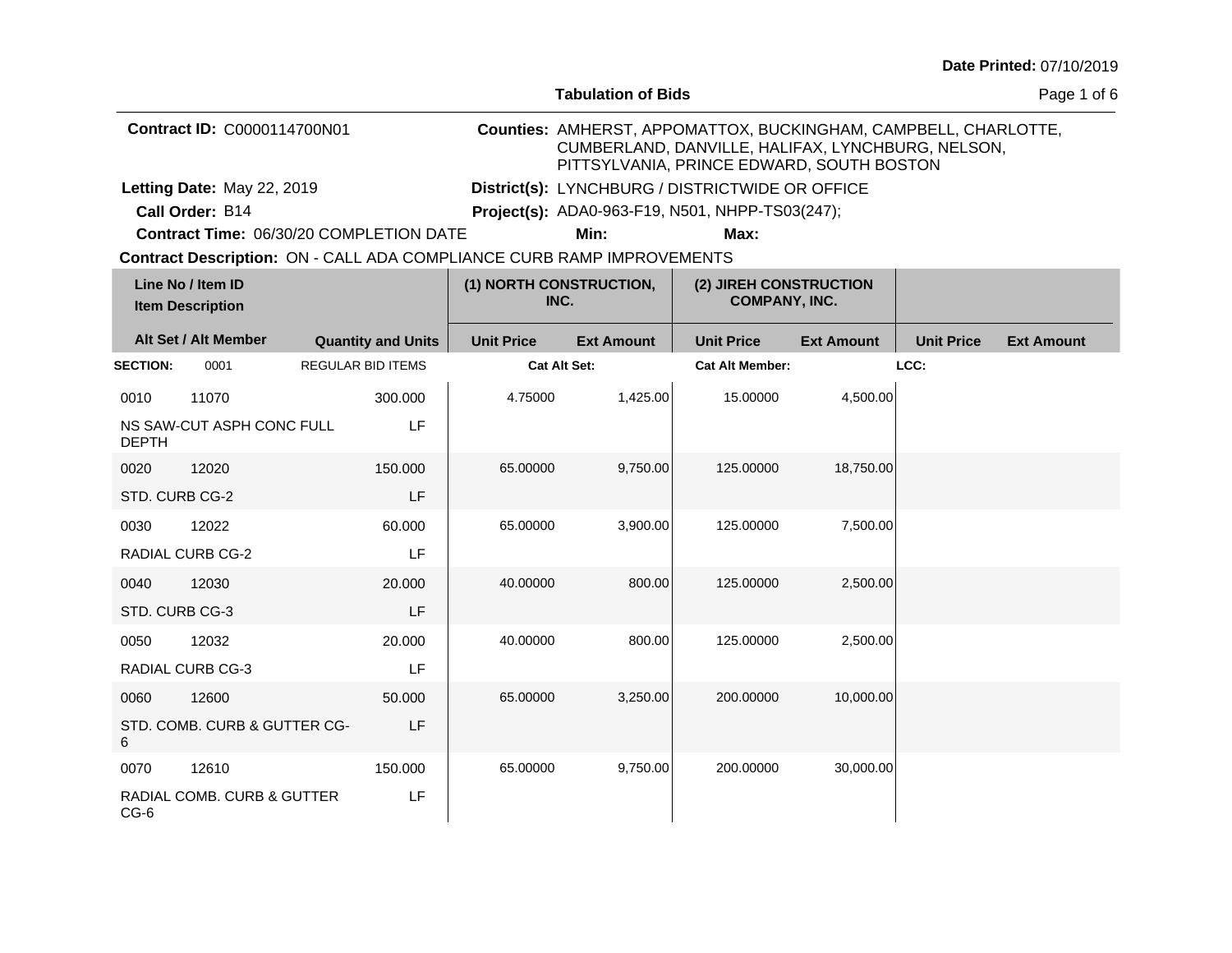| Date Printed: 07/10/2019 |  |
|--------------------------|--|
|--------------------------|--|

|                                    |                                                                       |                          |                           |                   | <b>Tabulation of Bids</b> |                                                                                                                                                                   |                   |                   | Page 2 of 6       |
|------------------------------------|-----------------------------------------------------------------------|--------------------------|---------------------------|-------------------|---------------------------|-------------------------------------------------------------------------------------------------------------------------------------------------------------------|-------------------|-------------------|-------------------|
| <b>Contract ID: C0000114700N01</b> |                                                                       |                          |                           |                   |                           | Counties: AMHERST, APPOMATTOX, BUCKINGHAM, CAMPBELL, CHARLOTTE,<br>CUMBERLAND, DANVILLE, HALIFAX, LYNCHBURG, NELSON,<br>PITTSYLVANIA, PRINCE EDWARD, SOUTH BOSTON |                   |                   |                   |
|                                    | Letting Date: May 22, 2019                                            |                          |                           |                   |                           | District(s): LYNCHBURG / DISTRICTWIDE OR OFFICE                                                                                                                   |                   |                   |                   |
|                                    | Call Order: B14                                                       |                          |                           |                   |                           | <b>Project(s): ADA0-963-F19, N501, NHPP-TS03(247);</b>                                                                                                            |                   |                   |                   |
|                                    | Contract Time: 06/30/20 COMPLETION DATE                               |                          |                           |                   | Min:                      | Max:                                                                                                                                                              |                   |                   |                   |
|                                    | Contract Description: ON - CALL ADA COMPLIANCE CURB RAMP IMPROVEMENTS |                          |                           |                   |                           |                                                                                                                                                                   |                   |                   |                   |
|                                    | Line No / Item ID<br><b>Item Description</b>                          |                          |                           | INC.              | (1) NORTH CONSTRUCTION,   | (2) JIREH CONSTRUCTION<br><b>COMPANY, INC.</b>                                                                                                                    |                   |                   |                   |
|                                    | Alt Set / Alt Member                                                  |                          | <b>Quantity and Units</b> | <b>Unit Price</b> | <b>Ext Amount</b>         | <b>Unit Price</b>                                                                                                                                                 | <b>Ext Amount</b> | <b>Unit Price</b> | <b>Ext Amount</b> |
| <b>SECTION:</b>                    | 0001                                                                  | <b>REGULAR BID ITEMS</b> |                           |                   | <b>Cat Alt Set:</b>       | <b>Cat Alt Member:</b>                                                                                                                                            |                   | LCC:              |                   |
| 0080                               | 12700                                                                 |                          | 20,000                    | 40.00000          | 800.00                    | 200.00000                                                                                                                                                         | 4,000.00          |                   |                   |
| 7                                  | STD. COMB. CURB & GUTTER CG-                                          |                          | LF                        |                   |                           |                                                                                                                                                                   |                   |                   |                   |
| 0090                               | 12710                                                                 |                          | 20.000                    | 40.00000          | 800.00                    | 200.00000                                                                                                                                                         | 4,000.00          |                   |                   |
| $CG-7$                             | RADIAL COMB. CURB & GUTTER                                            |                          | LF                        |                   |                           |                                                                                                                                                                   |                   |                   |                   |
| 0100                               | 13108                                                                 |                          | 50,000                    | 600.00000         | 30,000.00                 | 1,500.00000                                                                                                                                                       | 75,000.00         |                   |                   |
| <b>SURFACE</b>                     | CG-12 DETECTABLE WARNING                                              |                          | SY                        |                   |                           |                                                                                                                                                                   |                   |                   |                   |
| 0110                               | 13120                                                                 |                          | 50.000                    | 50.00000          | 2,500.00                  | 125.00000                                                                                                                                                         | 6,250.00          |                   |                   |
|                                    | NS ENTRANCE GUTTER, 7" HES                                            |                          | SY                        |                   |                           |                                                                                                                                                                   |                   |                   |                   |
| 0120                               | 13220                                                                 |                          | 500,000                   | 95.00000          | 47,500.00                 | 150.00000                                                                                                                                                         | 75,000.00         |                   |                   |
| SIDEWALK 4"                        | HYDRAULIC CEMENT CONC.                                                |                          | SY                        |                   |                           |                                                                                                                                                                   |                   |                   |                   |
| 0130                               | 13244                                                                 |                          | 500.000                   | 5.00000           | 2,500.00                  | 10.00000                                                                                                                                                          | 5,000.00          |                   |                   |
|                                    | NS SAW CUT H.C.C. ITEMS.                                              |                          | LF                        |                   |                           |                                                                                                                                                                   |                   |                   |                   |
| 0140                               | 14100                                                                 |                          | 290.000                   | 85.00000          | 24,650.00                 | 75.00000                                                                                                                                                          | 21,750.00         |                   |                   |
| <b>ENTRANCE</b>                    | <b>REMOVE SIDEWALK AND</b>                                            |                          | SY                        |                   |                           |                                                                                                                                                                   |                   |                   |                   |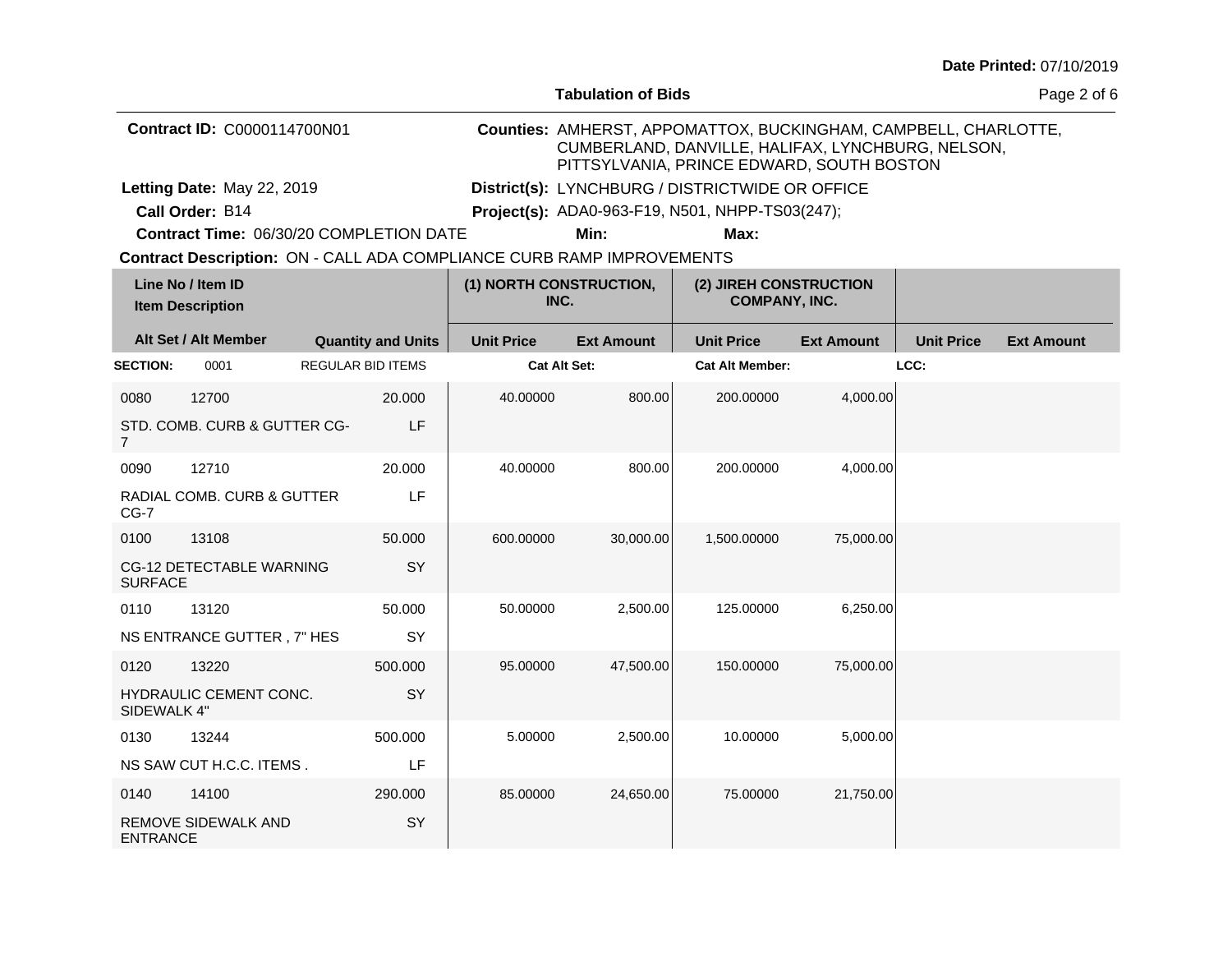| Date Printed: 07/10/2019 |  |
|--------------------------|--|
|--------------------------|--|

|                 |                                              |                                                                       |                   | <b>Tabulation of Bids</b> |                                                                                                                                                                   |                   |                   | Page 3 of 6       |
|-----------------|----------------------------------------------|-----------------------------------------------------------------------|-------------------|---------------------------|-------------------------------------------------------------------------------------------------------------------------------------------------------------------|-------------------|-------------------|-------------------|
|                 | <b>Contract ID: C0000114700N01</b>           |                                                                       |                   |                           | Counties: AMHERST, APPOMATTOX, BUCKINGHAM, CAMPBELL, CHARLOTTE,<br>CUMBERLAND, DANVILLE, HALIFAX, LYNCHBURG, NELSON,<br>PITTSYLVANIA, PRINCE EDWARD, SOUTH BOSTON |                   |                   |                   |
|                 | Letting Date: May 22, 2019                   |                                                                       |                   |                           | District(s): LYNCHBURG / DISTRICTWIDE OR OFFICE                                                                                                                   |                   |                   |                   |
|                 | Call Order: B14                              |                                                                       |                   |                           | Project(s): ADA0-963-F19, N501, NHPP-TS03(247);                                                                                                                   |                   |                   |                   |
|                 |                                              | Contract Time: 06/30/20 COMPLETION DATE                               |                   | Min:                      | Max:                                                                                                                                                              |                   |                   |                   |
|                 |                                              | Contract Description: ON - CALL ADA COMPLIANCE CURB RAMP IMPROVEMENTS |                   |                           |                                                                                                                                                                   |                   |                   |                   |
|                 | Line No / Item ID<br><b>Item Description</b> |                                                                       | INC.              | (1) NORTH CONSTRUCTION,   | (2) JIREH CONSTRUCTION<br><b>COMPANY, INC.</b>                                                                                                                    |                   |                   |                   |
|                 | Alt Set / Alt Member                         | <b>Quantity and Units</b>                                             | <b>Unit Price</b> | <b>Ext Amount</b>         | <b>Unit Price</b>                                                                                                                                                 | <b>Ext Amount</b> | <b>Unit Price</b> | <b>Ext Amount</b> |
| <b>SECTION:</b> | 0001                                         | <b>REGULAR BID ITEMS</b>                                              |                   | <b>Cat Alt Set:</b>       | <b>Cat Alt Member:</b>                                                                                                                                            |                   | LCC:              |                   |
| 0150            | 14120                                        | 300.000                                                               | 150.00000         | 45,000.00                 | 50.00000                                                                                                                                                          | 15,000.00         |                   |                   |
| <b>GUTTER</b>   | REMOVE COMB. CURB AND                        | LF                                                                    |                   |                           |                                                                                                                                                                   |                   |                   |                   |
| 0160            | 14270                                        | 40.000                                                                | 80.00000          | 3,200.00                  | 125.00000                                                                                                                                                         | 5,000.00          |                   |                   |
|                 | AGGR, MATL, NO. 25 OR 26                     | <b>TON</b>                                                            |                   |                           |                                                                                                                                                                   |                   |                   |                   |
| 0170            | 14424                                        | 150.000                                                               | 100.00000         | 15,000.00                 | 50.00000                                                                                                                                                          | 7,500.00          |                   |                   |
|                 | NS CURB - REMOVE EXIST, CURB                 | LF                                                                    |                   |                           |                                                                                                                                                                   |                   |                   |                   |
| 0180            | 14500                                        | 38.000                                                                | 50.00000          | 1,900.00                  | 150.00000                                                                                                                                                         | 5.700.00          |                   |                   |
|                 | <b>CLASS A-3 CONCRETE</b>                    | CY                                                                    |                   |                           |                                                                                                                                                                   |                   |                   |                   |
| 0190            | 14502                                        | 60.000                                                                | 3.00000           | 180.00                    | 4.00000                                                                                                                                                           | 240.00            |                   |                   |
|                 | <b>REINFORCING STEEL</b>                     | <b>LB</b>                                                             |                   |                           |                                                                                                                                                                   |                   |                   |                   |
| 0200            | 16242                                        | 55.000                                                                | 80.00000          | 4,400.00                  | 125.00000                                                                                                                                                         | 6,875.00          |                   |                   |
| 21A OR 21B      | AGGR. BASE MATL. TY. I OR II NO.             | <b>TON</b>                                                            |                   |                           |                                                                                                                                                                   |                   |                   |                   |
| 0210            | 16340                                        | 10.000                                                                | 300.00000         | 3,000.00                  | 100.00000                                                                                                                                                         | 1,000.00          |                   |                   |
|                 | ASPHALT CONC. TY. SM-9.5D                    | <b>TON</b>                                                            |                   |                           |                                                                                                                                                                   |                   |                   |                   |
| 0220            | 16390                                        | 10.000                                                                | 300.00000         | 3,000.00                  | 100.00000                                                                                                                                                         | 1,000.00          |                   |                   |
|                 | ASPH. CONC. TY. BM-25.0A                     | <b>TON</b>                                                            |                   |                           |                                                                                                                                                                   |                   |                   |                   |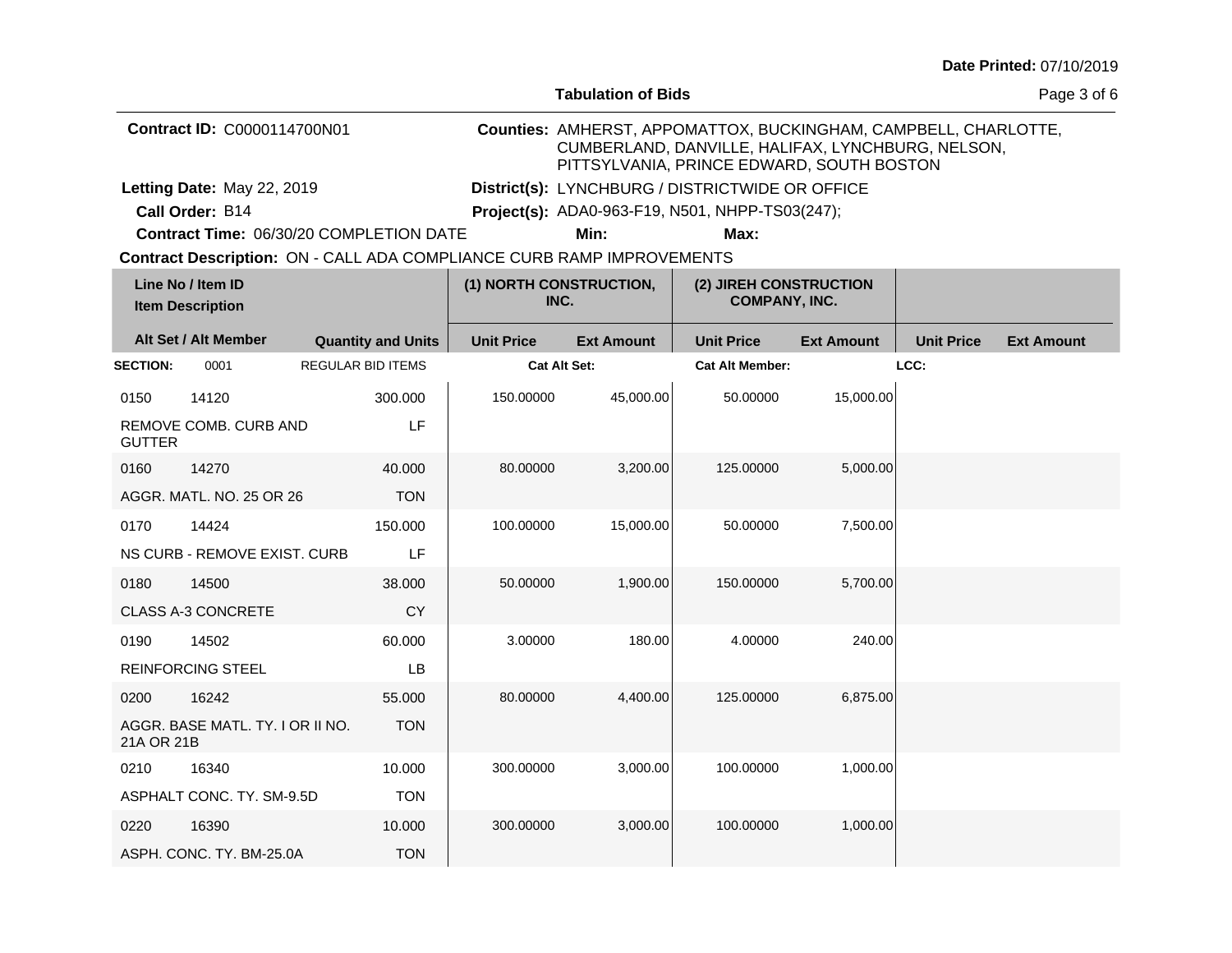| Date Printed: 07/10/2019 |  |
|--------------------------|--|
|--------------------------|--|

|                             |                                                                       |  |                           |                                 | <b>Tabulation of Bids</b> |                                                                                                                                                                   |                   |                   | Page 4 of 6       |
|-----------------------------|-----------------------------------------------------------------------|--|---------------------------|---------------------------------|---------------------------|-------------------------------------------------------------------------------------------------------------------------------------------------------------------|-------------------|-------------------|-------------------|
| Contract ID: C0000114700N01 |                                                                       |  |                           |                                 |                           | Counties: AMHERST, APPOMATTOX, BUCKINGHAM, CAMPBELL, CHARLOTTE,<br>CUMBERLAND, DANVILLE, HALIFAX, LYNCHBURG, NELSON,<br>PITTSYLVANIA, PRINCE EDWARD, SOUTH BOSTON |                   |                   |                   |
|                             | Letting Date: May 22, 2019                                            |  |                           |                                 |                           | District(s): LYNCHBURG / DISTRICTWIDE OR OFFICE                                                                                                                   |                   |                   |                   |
|                             | Call Order: B14                                                       |  |                           |                                 |                           | Project(s): ADA0-963-F19, N501, NHPP-TS03(247);                                                                                                                   |                   |                   |                   |
|                             | Contract Time: 06/30/20 COMPLETION DATE                               |  |                           |                                 | Min:                      | Max:                                                                                                                                                              |                   |                   |                   |
|                             | Contract Description: ON - CALL ADA COMPLIANCE CURB RAMP IMPROVEMENTS |  |                           |                                 |                           |                                                                                                                                                                   |                   |                   |                   |
|                             | Line No / Item ID<br><b>Item Description</b>                          |  |                           | (1) NORTH CONSTRUCTION,<br>INC. |                           | (2) JIREH CONSTRUCTION<br><b>COMPANY, INC.</b>                                                                                                                    |                   |                   |                   |
|                             | Alt Set / Alt Member                                                  |  | <b>Quantity and Units</b> | <b>Unit Price</b>               | <b>Ext Amount</b>         | <b>Unit Price</b>                                                                                                                                                 | <b>Ext Amount</b> | <b>Unit Price</b> | <b>Ext Amount</b> |
| <b>SECTION:</b>             | 0001                                                                  |  | <b>REGULAR BID ITEMS</b>  | <b>Cat Alt Set:</b>             |                           | <b>Cat Alt Member:</b>                                                                                                                                            |                   | LCC:              |                   |
| 0230                        | 16522                                                                 |  | 50.000                    | 85.00000                        | 4,250.00                  | 20.00000                                                                                                                                                          | 1,000.00          |                   |                   |
| $-2"$                       | FLEXIBLE PAVEMENT PLANING 0"                                          |  | <b>SY</b>                 |                                 |                           |                                                                                                                                                                   |                   |                   |                   |
| 0240                        | 24150                                                                 |  | 4.000                     | 1,000.00000                     | 4,000.00                  | 500.00000                                                                                                                                                         | 2,000.00          |                   |                   |
|                             | <b>TYPE 3 BARRICADE 4'</b>                                            |  | EA                        |                                 |                           |                                                                                                                                                                   |                   |                   |                   |
| 0250                        | 24272                                                                 |  | 200.000                   | 100.00000                       | 20,000.00                 | 30.00000                                                                                                                                                          | 6,000.00          |                   |                   |
|                             | <b>TRUCK MOUNTED ATTENUATOR</b>                                       |  | <b>HR</b>                 |                                 |                           |                                                                                                                                                                   |                   |                   |                   |
| 0260                        | 24278                                                                 |  | 2,000.000                 | 1.00000                         | 2,000.00                  | 5.00000                                                                                                                                                           | 10,000.00         |                   |                   |
| <b>DEVICES</b>              | <b>GROUP 2 CHANNELIZING</b>                                           |  | <b>DAY</b>                |                                 |                           |                                                                                                                                                                   |                   |                   |                   |
| 0270                        | 24279                                                                 |  | 200.000                   | 20.00000                        | 4,000.00                  | 20.00000                                                                                                                                                          | 4,000.00          |                   |                   |
| <b>MESSAGE SIGN</b>         | PORTABLE CHANGEABLE                                                   |  | <b>HR</b>                 |                                 |                           |                                                                                                                                                                   |                   |                   |                   |
| 0280                        | 24281                                                                 |  | 400.000                   | 5.00000                         | 2,000.00                  | 30.00000                                                                                                                                                          | 12,000.00         |                   |                   |
|                             | ELECTRONIC ARROW BOARD                                                |  | HR                        |                                 |                           |                                                                                                                                                                   |                   |                   |                   |
| 0290                        | 24282                                                                 |  | 100.000                   | 70.00000                        | 7,000.00                  | 35.00000                                                                                                                                                          | 3,500.00          |                   |                   |
|                             | <b>FLAGGER SERVICE</b>                                                |  | <b>HR</b>                 |                                 |                           |                                                                                                                                                                   |                   |                   |                   |
| 0300                        | 27023                                                                 |  | 5.000                     | 500.00000                       | 2,500.00                  | 500.00000                                                                                                                                                         | 2,500.00          |                   |                   |
|                             | <b>TOPSOIL CLASS B</b>                                                |  | CY                        |                                 |                           |                                                                                                                                                                   |                   |                   |                   |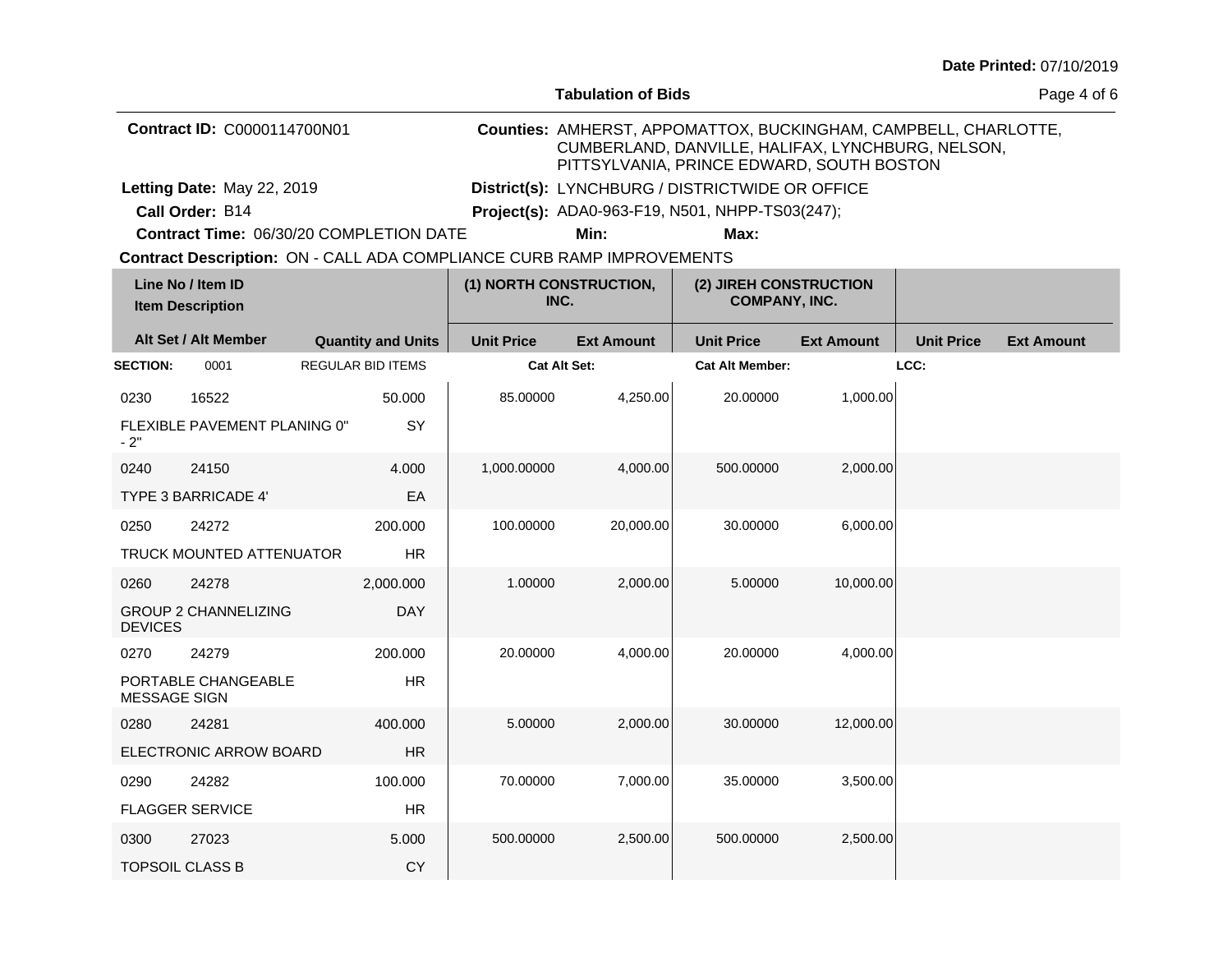| Date Printed: 07/10/2019 |  |
|--------------------------|--|
|--------------------------|--|

|                                    |                                                           |  |                           |                   | <b>Tabulation of Bids</b>                                             |                                                                                                                                                                   |                   |                   | Page 5 of 6       |
|------------------------------------|-----------------------------------------------------------|--|---------------------------|-------------------|-----------------------------------------------------------------------|-------------------------------------------------------------------------------------------------------------------------------------------------------------------|-------------------|-------------------|-------------------|
| <b>Contract ID: C0000114700N01</b> |                                                           |  |                           |                   |                                                                       | Counties: AMHERST, APPOMATTOX, BUCKINGHAM, CAMPBELL, CHARLOTTE,<br>CUMBERLAND, DANVILLE, HALIFAX, LYNCHBURG, NELSON,<br>PITTSYLVANIA, PRINCE EDWARD, SOUTH BOSTON |                   |                   |                   |
|                                    | Letting Date: May 22, 2019                                |  |                           |                   |                                                                       | District(s): LYNCHBURG / DISTRICTWIDE OR OFFICE                                                                                                                   |                   |                   |                   |
|                                    | Call Order: B14                                           |  |                           |                   |                                                                       | Project(s): ADA0-963-F19, N501, NHPP-TS03(247);                                                                                                                   |                   |                   |                   |
|                                    | Contract Time: 06/30/20 COMPLETION DATE                   |  |                           |                   | Min:                                                                  | Max:                                                                                                                                                              |                   |                   |                   |
|                                    |                                                           |  |                           |                   | Contract Description: ON - CALL ADA COMPLIANCE CURB RAMP IMPROVEMENTS |                                                                                                                                                                   |                   |                   |                   |
|                                    | Line No / Item ID<br><b>Item Description</b>              |  |                           |                   | (1) NORTH CONSTRUCTION,<br>INC.                                       | (2) JIREH CONSTRUCTION<br><b>COMPANY, INC.</b>                                                                                                                    |                   |                   |                   |
|                                    | Alt Set / Alt Member                                      |  | <b>Quantity and Units</b> | <b>Unit Price</b> | <b>Ext Amount</b>                                                     | <b>Unit Price</b>                                                                                                                                                 | <b>Ext Amount</b> | <b>Unit Price</b> | <b>Ext Amount</b> |
| <b>SECTION:</b>                    | 0001                                                      |  | <b>REGULAR BID ITEMS</b>  |                   | <b>Cat Alt Set:</b>                                                   | <b>Cat Alt Member:</b>                                                                                                                                            |                   | LCC:              |                   |
| 0310                               | 27102                                                     |  | 25.000                    | 20.00000          | 500.00                                                                | 50.00000                                                                                                                                                          | 1,250.00          |                   |                   |
| <b>REGULAR SEED</b>                |                                                           |  | LB                        |                   |                                                                       |                                                                                                                                                                   |                   |                   |                   |
| 0320                               | 27110                                                     |  | 1,050.000                 | 10.00000          | 10,500.00                                                             | 1.00000                                                                                                                                                           | 1,050.00          |                   |                   |
|                                    | <b>HYDRAULIC EROSION CONTROL</b><br><b>PRODUCT TYPE 1</b> |  | SY                        |                   |                                                                       |                                                                                                                                                                   |                   |                   |                   |
| 0330                               | 27230                                                     |  | 8.000                     | 100.00000         | 800.00                                                                | 50.00000                                                                                                                                                          | 400.00            |                   |                   |
|                                    | FERTILIZER NITROGEN - N                                   |  | LB                        |                   |                                                                       |                                                                                                                                                                   |                   |                   |                   |
| 0340                               | 27231                                                     |  | 16.000                    | 100.00000         | 1,600.00                                                              | 50.00000                                                                                                                                                          | 800.00            |                   |                   |
|                                    | FERTILIZER PHOSPHOROUS - P                                |  | <b>LB</b>                 |                   |                                                                       |                                                                                                                                                                   |                   |                   |                   |
| 0350                               | 27232                                                     |  | 8.000                     | 100.00000         | 800.00                                                                | 50.00000                                                                                                                                                          | 400.00            |                   |                   |
|                                    | FERTILIZER POTASSIUM - K                                  |  | LB                        |                   |                                                                       |                                                                                                                                                                   |                   |                   |                   |
| 0360                               | 27250                                                     |  | 0.430                     | 100.00000         | 43.00                                                                 | 1,000.00000                                                                                                                                                       | 430.00            |                   |                   |
| LIME                               |                                                           |  | <b>TON</b>                |                   |                                                                       |                                                                                                                                                                   |                   |                   |                   |
| 0370                               | 27300                                                     |  | 50.000                    | 50.00000          | 2,500.00                                                              | 10.00000                                                                                                                                                          | 500.00            |                   |                   |
| SOD                                |                                                           |  | <b>SY</b>                 |                   |                                                                       |                                                                                                                                                                   |                   |                   |                   |
| 0380                               | 27461                                                     |  | 10.000                    | 500.00000         | 5,000.00                                                              | 250,00000                                                                                                                                                         | 2,500.00          |                   |                   |
|                                    | <b>INLET PROTECTION TYPE B</b>                            |  | EA                        |                   |                                                                       |                                                                                                                                                                   |                   |                   |                   |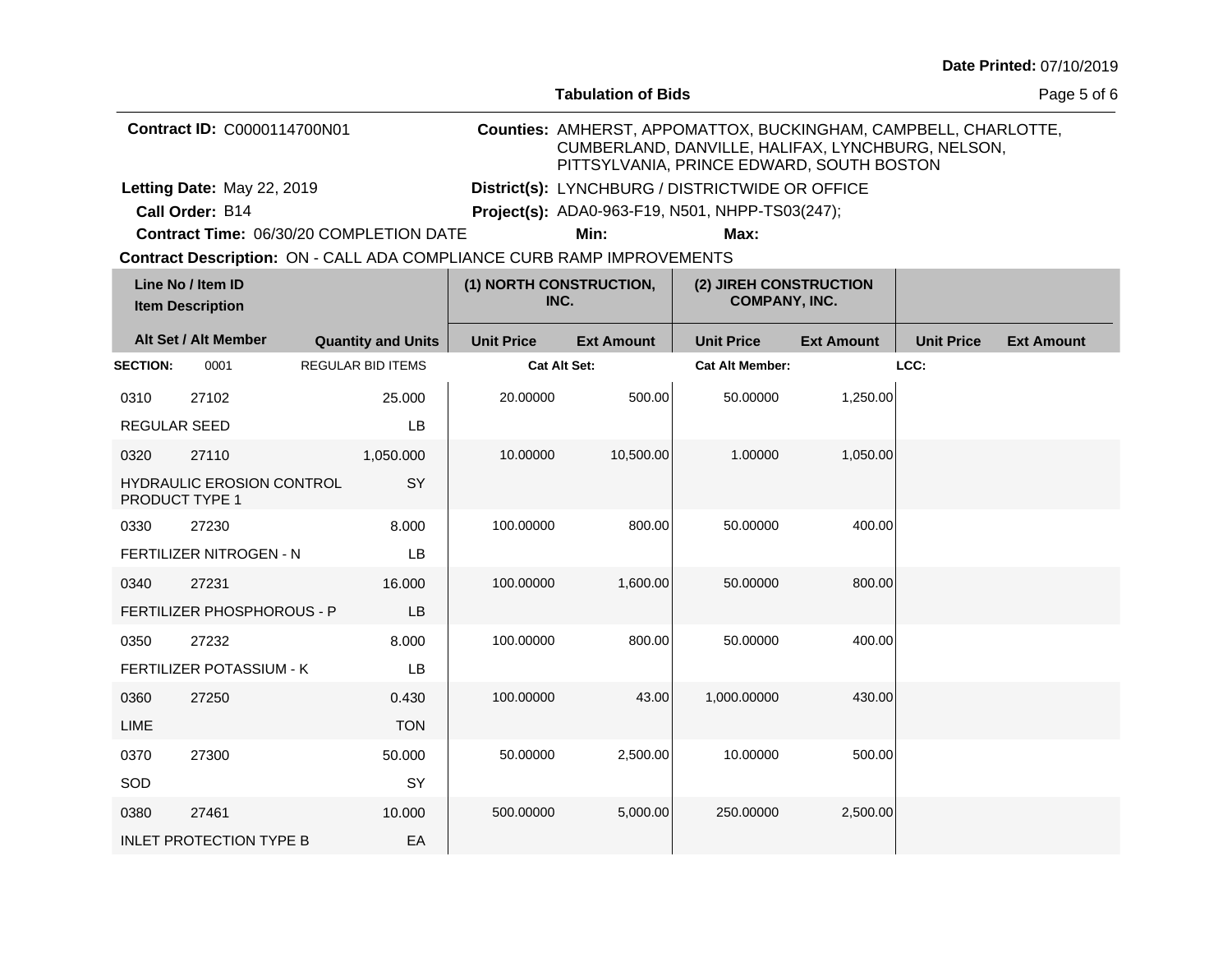|                                                                       |                                                |                                                                                                                                                                   |                                                 |                                                |                   |                   | Date Printed: 07/10/2019 |
|-----------------------------------------------------------------------|------------------------------------------------|-------------------------------------------------------------------------------------------------------------------------------------------------------------------|-------------------------------------------------|------------------------------------------------|-------------------|-------------------|--------------------------|
|                                                                       |                                                |                                                                                                                                                                   | <b>Tabulation of Bids</b>                       |                                                |                   |                   | Page 6 of 6              |
| <b>Contract ID: C0000114700N01</b>                                    |                                                | Counties: AMHERST, APPOMATTOX, BUCKINGHAM, CAMPBELL, CHARLOTTE,<br>CUMBERLAND, DANVILLE, HALIFAX, LYNCHBURG, NELSON,<br>PITTSYLVANIA, PRINCE EDWARD, SOUTH BOSTON |                                                 |                                                |                   |                   |                          |
| Letting Date: May 22, 2019                                            |                                                | District(s): LYNCHBURG / DISTRICTWIDE OR OFFICE                                                                                                                   |                                                 |                                                |                   |                   |                          |
| Call Order: B14                                                       |                                                |                                                                                                                                                                   | Project(s): ADA0-963-F19, N501, NHPP-TS03(247); |                                                |                   |                   |                          |
|                                                                       | <b>Contract Time: 06/30/20 COMPLETION DATE</b> |                                                                                                                                                                   | Min:                                            | Max:                                           |                   |                   |                          |
| Contract Description: ON - CALL ADA COMPLIANCE CURB RAMP IMPROVEMENTS |                                                |                                                                                                                                                                   |                                                 |                                                |                   |                   |                          |
| Line No / Item ID<br><b>Item Description</b>                          |                                                | (1) NORTH CONSTRUCTION,<br>INC.                                                                                                                                   |                                                 | (2) JIREH CONSTRUCTION<br><b>COMPANY, INC.</b> |                   |                   |                          |
| Alt Set / Alt Member                                                  | <b>Quantity and Units</b>                      | <b>Unit Price</b>                                                                                                                                                 | <b>Ext Amount</b>                               | <b>Unit Price</b>                              | <b>Ext Amount</b> | <b>Unit Price</b> | <b>Ext Amount</b>        |
| <b>SECTION:</b><br>0001                                               | <b>REGULAR BID ITEMS</b>                       |                                                                                                                                                                   | <b>Cat Alt Set:</b>                             | <b>Cat Alt Member:</b>                         |                   | LCC:              |                          |
| 0390<br>27505                                                         | 50.000                                         | 5.00000                                                                                                                                                           | 250.00                                          | 10.00000                                       | 500.00            |                   |                          |
| TEMP. SILT FENCE TYPE A                                               | LF                                             |                                                                                                                                                                   |                                                 |                                                |                   |                   |                          |
| <b>Section Totals:</b>                                                |                                                | \$281,848.00                                                                                                                                                      |                                                 | \$357,895.00                                   |                   |                   |                          |
| Life Cycle Costs:                                                     |                                                |                                                                                                                                                                   |                                                 |                                                |                   |                   |                          |
| <b>Section Total with LCC:</b>                                        |                                                | \$281,848.00                                                                                                                                                      |                                                 | \$357,895.00                                   |                   |                   |                          |
|                                                                       | <b>Contract Item Totals</b>                    |                                                                                                                                                                   | \$281,848.00                                    |                                                | \$357,895.00      |                   |                          |
| <b>Contract Time Totals</b>                                           |                                                |                                                                                                                                                                   |                                                 |                                                |                   |                   |                          |
| <b>Contract Life Cycle Costs Totals</b>                               |                                                | \$0.00                                                                                                                                                            |                                                 | \$0.00                                         |                   |                   |                          |
| <b>Contract Grand Totals</b>                                          |                                                | \$281,848.00                                                                                                                                                      |                                                 | \$357,895.00                                   |                   |                   |                          |
| () indicates item is bid as Lump Sum                                  |                                                |                                                                                                                                                                   |                                                 |                                                |                   |                   |                          |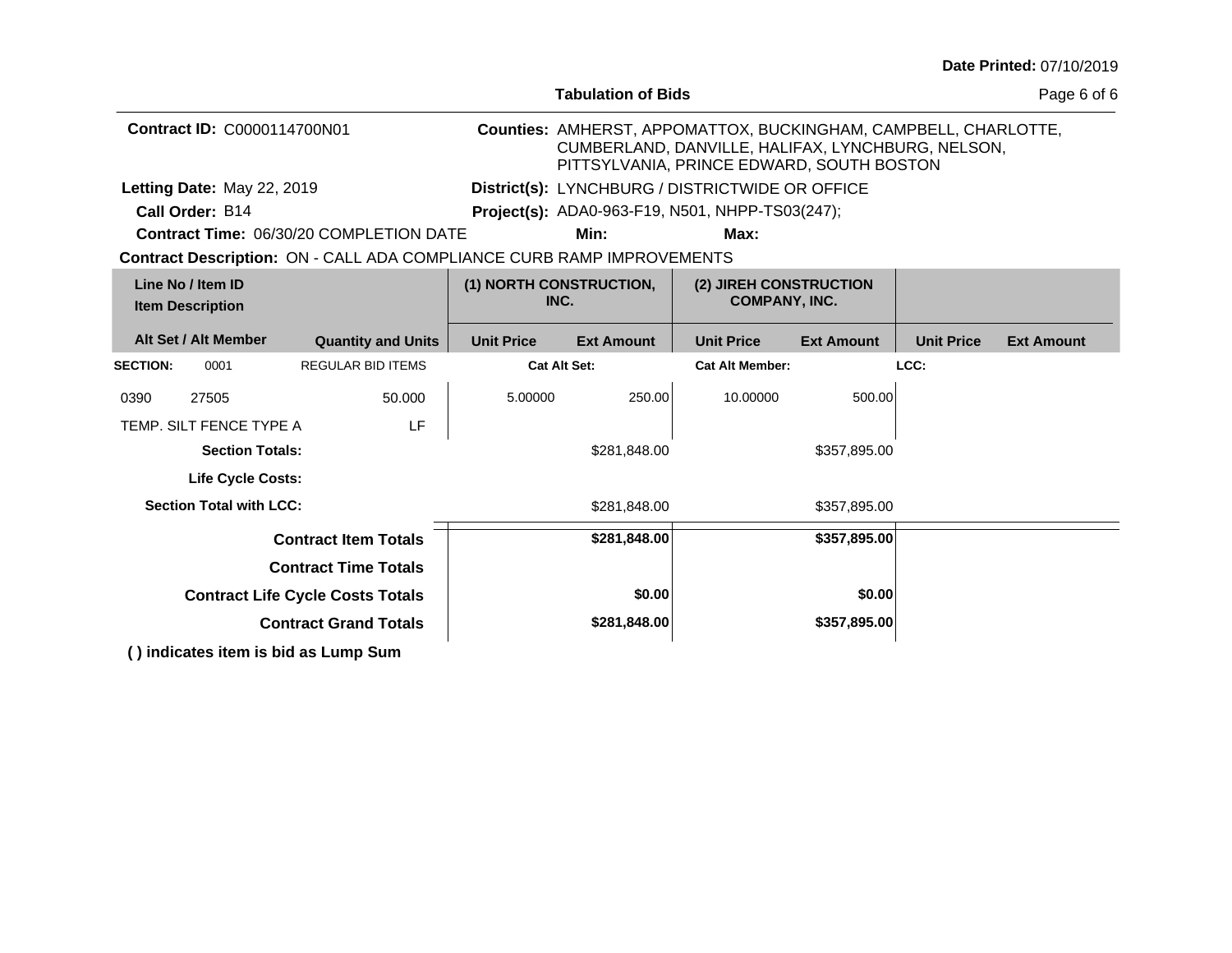| <b>Date Printed: 07/10/2019</b> |  |
|---------------------------------|--|
|---------------------------------|--|

|                                                |                                                                       |                  | <b>Vendor Ranking</b>                                                                                                                                   | Page 1 of 1 |
|------------------------------------------------|-----------------------------------------------------------------------|------------------|---------------------------------------------------------------------------------------------------------------------------------------------------------|-------------|
| <b>Contract ID:</b>                            | C0000114700N01                                                        | <b>Counties:</b> | AMHERST, APPOMATTOX, BUCKINGHAM, CAMPBELL, CHARLOTTE,<br>CUMBERLAND, DANVILLE, HALIFAX, LYNCHBURG, NELSON,<br>PITTSYLVANIA, PRINCE EDWARD, SOUTH BOSTON |             |
|                                                | <b>Letting Date: May 22, 2019 10:00 AM</b>                            |                  | District(s): LYNCHBURG / DISTRICTWIDE OR OFFICE                                                                                                         |             |
| <b>Call Order:</b>                             | <b>B14</b>                                                            |                  | <b>Project(s):</b> ADA0-963-F19, N501, NHPP-TS03(247);                                                                                                  |             |
| <b>Contract Time: 06/30/20 COMPLETION DATE</b> |                                                                       |                  | Min:<br>Max:                                                                                                                                            |             |
|                                                | Contract Description: ON - CALL ADA COMPLIANCE CURB RAMP IMPROVEMENTS |                  |                                                                                                                                                         |             |

| Rank |                   | <b>Vendor ID/Name</b>            | <b>Total Bid</b> | <b>Percent Of Low</b><br><b>Bid</b> |
|------|-------------------|----------------------------------|------------------|-------------------------------------|
|      | N1018             | NORTH CONSTRUCTION, INC.         | \$281,848.00     | 100.00%                             |
|      | J273              | JIREH CONSTRUCTION COMPANY, INC. | \$357,895.00     | 126.98%                             |
|      | H <sub>0</sub> 18 | HAYMES BROTHERS, INC.            | \$413,875.00     |                                     |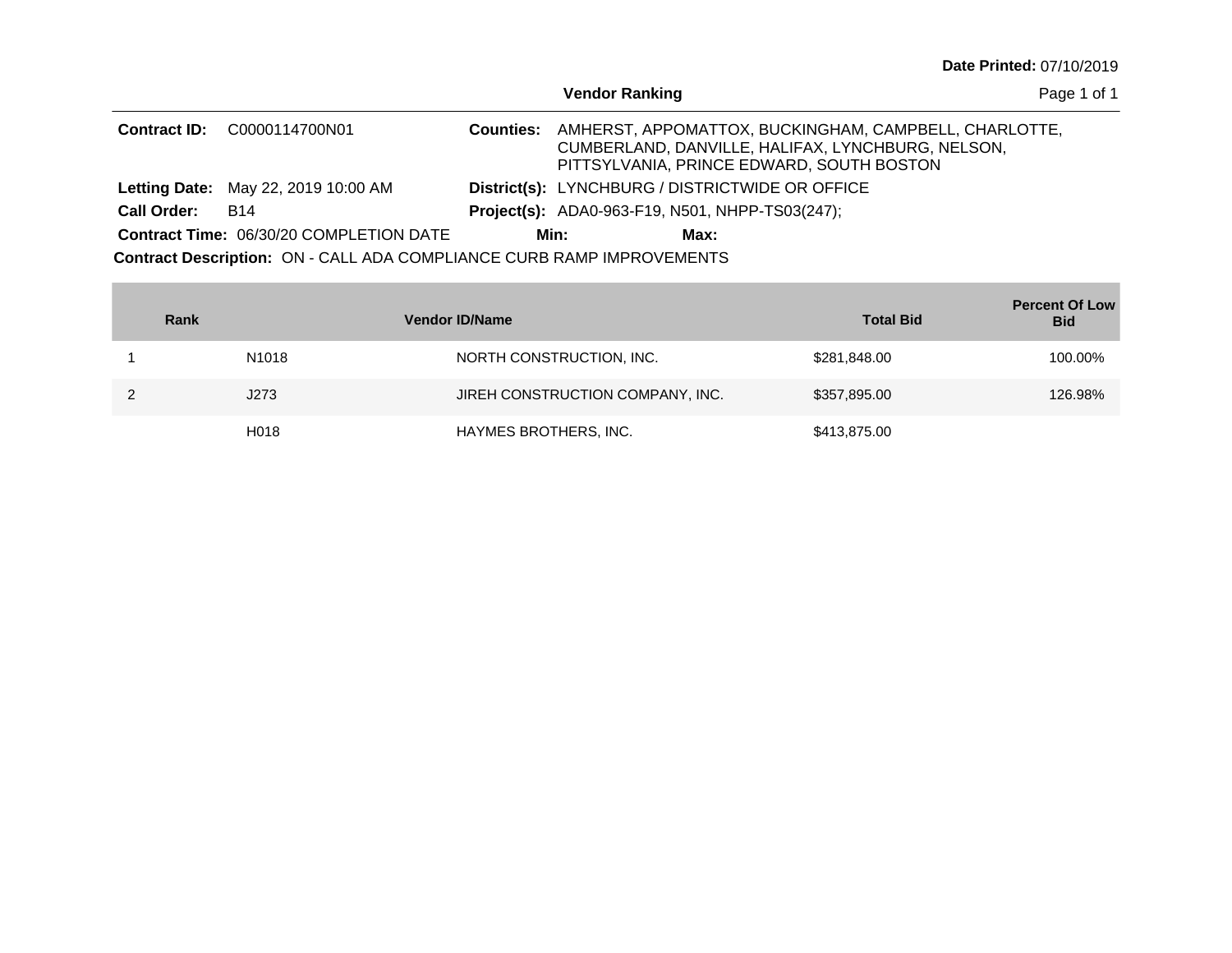**Tabulation of Bids**

Page 1 of 7

|                            | Contract ID: C0000110012B62                  |                                                                   | <b>Counties: SMYTH</b>              |                   |                                                 |                   |                   |                                 |
|----------------------------|----------------------------------------------|-------------------------------------------------------------------|-------------------------------------|-------------------|-------------------------------------------------|-------------------|-------------------|---------------------------------|
| Letting Date: May 22, 2019 |                                              | District(s): BRISTOL / WYTHEVILLE                                 |                                     |                   |                                                 |                   |                   |                                 |
| Call Order: B15            |                                              |                                                                   |                                     |                   | Project(s): 0658-086-807, B662, STP-086-1(064); |                   |                   |                                 |
|                            |                                              | <b>Contract Time: 06/18/20 COMPLETION DATE</b>                    |                                     | Min:              | Max:                                            |                   |                   |                                 |
|                            |                                              | Contract Description: SGR - BRIDGE REPLACEMENT OVER HOLSTON RIVER |                                     |                   |                                                 |                   |                   |                                 |
|                            | Line No / Item ID<br><b>Item Description</b> |                                                                   | (1) CROSSROADS BRIDGE<br><b>INC</b> |                   | (2) PATRICK CONSTRUCTION,<br>INC.               |                   |                   | (3) BORING CONTRACTORS,<br>INC. |
|                            | Alt Set / Alt Member                         | <b>Quantity and Units</b>                                         | <b>Unit Price</b>                   | <b>Ext Amount</b> | <b>Unit Price</b>                               | <b>Ext Amount</b> | <b>Unit Price</b> | <b>Ext Amount</b>               |
| <b>SECTION:</b>            | 0001                                         | <b>REGULAR BID ITEMS</b>                                          | <b>Cat Alt Set:</b>                 |                   | <b>Cat Alt Member:</b>                          |                   | LCC:              |                                 |
| 0010                       | 00100                                        | (1)                                                               | 78,300.00000                        | 78,300.00         | 90,000.00000                                    | 90,000.00         | 30,000.00000      | 30,000.00                       |
| <b>MOBILIZATION</b>        |                                              | LS                                                                |                                     |                   |                                                 |                   |                   |                                 |
| 0020                       | 00101                                        | (1)                                                               | 10,000.00000                        | 10,000.00         | 7,800.00000                                     | 7,800.00          | 50,000.00000      | 50,000.00                       |
| <b>CONSTRUCTION</b>        | <b>CONSTRUCTION SURVEYING</b>                | LS                                                                |                                     |                   |                                                 |                   |                   |                                 |
| 0030                       | 00110                                        | (1)                                                               | 10,000.00000                        | 10,000.00         | 12,000.00000                                    | 12,000.00         | 100,000.00000     | 100,000.00                      |
|                            | <b>CLEARING AND GRUBBING</b>                 | LS                                                                |                                     |                   |                                                 |                   |                   |                                 |
| 0040                       | 00120                                        | 250.000                                                           | 45.00000                            | 11,250.00         | 20.00000                                        | 5,000.00          | 25.00000          | 6,250.00                        |
|                            | <b>REGULAR EXCAVATION</b>                    | <b>CY</b>                                                         |                                     |                   |                                                 |                   |                   |                                 |
| 0050                       | 10128                                        | 175.000                                                           | 50.00000                            | 8,750.00          | 23.70000                                        | 4,147.50          | 40.00000          | 7,000.00                        |
|                            | AGGR. BASE MATL. TY. I NO. 21B               | <b>TON</b>                                                        |                                     |                   |                                                 |                   |                   |                                 |
| 0060                       | 10480                                        | 3.000                                                             | 550.00000                           | 1,650.00          | 50.00000                                        | 150.00            | 45.00000          | 135.00                          |
|                            | COVER MATL. AGGR. NO. 8                      | <b>TON</b>                                                        |                                     |                   |                                                 |                   |                   |                                 |
| 0070                       | 10607                                        | 48.000                                                            | 255.00000                           | 12,240.00         | 235.00000                                       | 11,280.00         | 300.00000         | 14,400.00                       |
| 12.5A                      | ASPHALT CONCRETE TY. SM-                     | <b>TON</b>                                                        |                                     |                   |                                                 |                   |                   |                                 |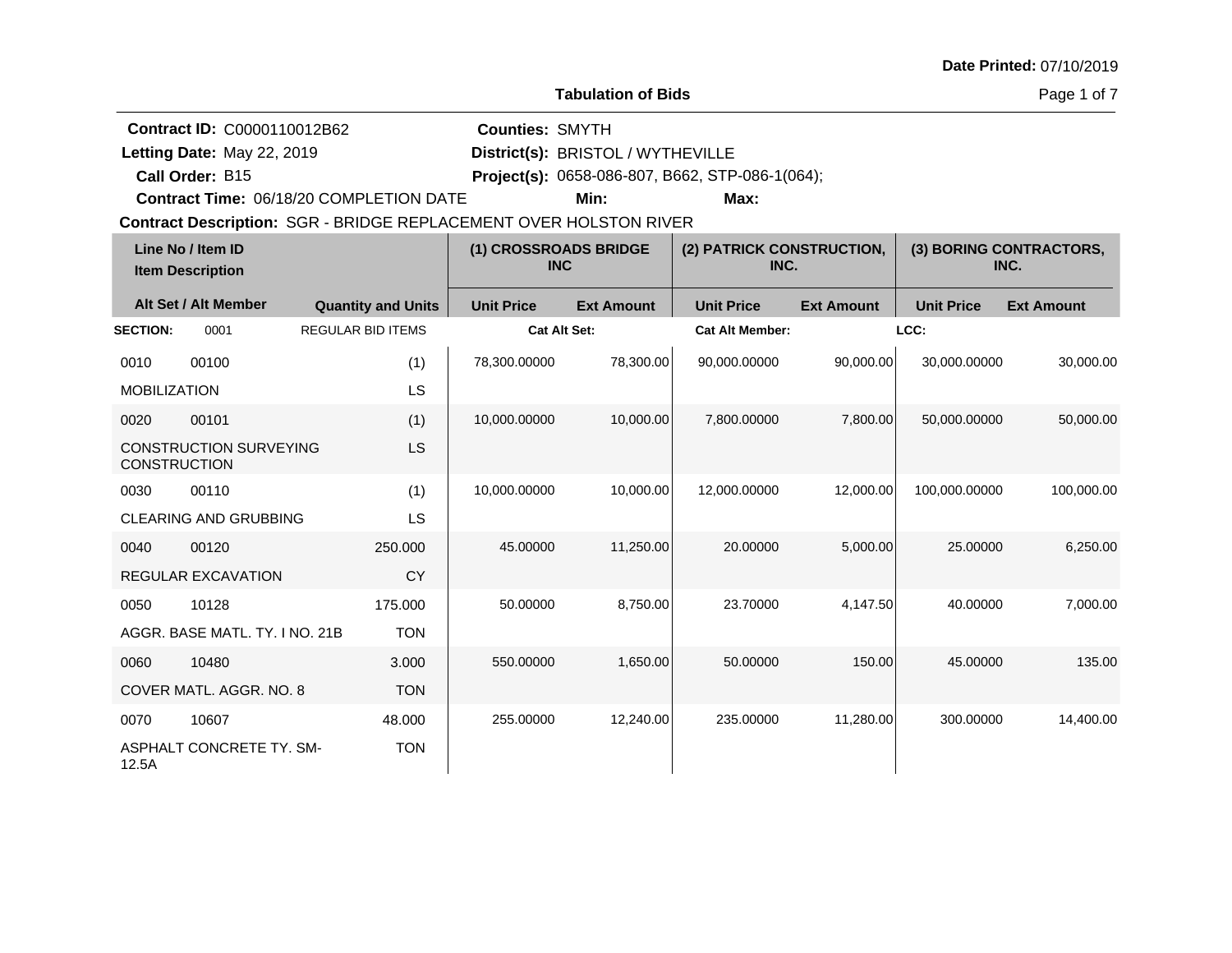**Tabulation of Bids**

Page 2 of 7

| Contract ID: C0000110012B62<br>Letting Date: May 22, 2019         |                           | <b>Counties: SMYTH</b>              | District(s): BRISTOL / WYTHEVILLE |                                                 |                                   |                   |                                 |  |
|-------------------------------------------------------------------|---------------------------|-------------------------------------|-----------------------------------|-------------------------------------------------|-----------------------------------|-------------------|---------------------------------|--|
| Call Order: B15                                                   |                           |                                     |                                   | Project(s): 0658-086-807, B662, STP-086-1(064); |                                   |                   |                                 |  |
| Contract Time: 06/18/20 COMPLETION DATE                           |                           |                                     | Min:                              | Max:                                            |                                   |                   |                                 |  |
| Contract Description: SGR - BRIDGE REPLACEMENT OVER HOLSTON RIVER |                           |                                     |                                   |                                                 |                                   |                   |                                 |  |
| Line No / Item ID<br><b>Item Description</b>                      |                           | (1) CROSSROADS BRIDGE<br><b>INC</b> |                                   |                                                 | (2) PATRICK CONSTRUCTION,<br>INC. |                   | (3) BORING CONTRACTORS,<br>INC. |  |
| Alt Set / Alt Member                                              | <b>Quantity and Units</b> | <b>Unit Price</b>                   | <b>Ext Amount</b>                 | <b>Unit Price</b>                               | <b>Ext Amount</b>                 | <b>Unit Price</b> | <b>Ext Amount</b>               |  |
| <b>SECTION:</b><br>0001                                           | <b>REGULAR BID ITEMS</b>  |                                     | <b>Cat Alt Set:</b>               | <b>Cat Alt Member:</b>                          |                                   | LCC:              |                                 |  |
| 0080<br>11070                                                     | 32.000                    | 7.00000                             | 224.00                            | 10.00000                                        | 320.00                            | 5.00000           | 160.00                          |  |
| NS SAW-CUT ASPH CONC FULL<br><b>DEPTH</b>                         | LF                        |                                     |                                   |                                                 |                                   |                   |                                 |  |
| 0090<br>13282                                                     | 50.000                    | 32.00000                            | 1,600.00                          | 30.00000                                        | 1,500.00                          | 40.00000          | 2,000.00                        |  |
| <b>GUARDRAIL GR-MGS1, 9' POST</b>                                 | LF                        |                                     |                                   |                                                 |                                   |                   |                                 |  |
| 13283<br>0100                                                     | 100.000                   | 34.50000                            | 3,450.00                          | 32.00000                                        | 3,200.00                          | 40.00000          | 4,000.00                        |  |
| RADIAL GUARDRAIL GR-MGS1                                          | LF                        |                                     |                                   |                                                 |                                   |                   |                                 |  |
| 0110<br>13286                                                     | 2.000                     | 3,320.00000                         | 6,640.00                          | 3,400.00000                                     | 6,800.00                          | 5,000.00000       | 10,000.00                       |  |
| <b>GUARDRAIL TERMINAL GR-MGS2</b>                                 | EA                        |                                     |                                   |                                                 |                                   |                   |                                 |  |
| 0120<br>13349                                                     | 2.000                     | 1,150.00000                         | 2,300.00                          | 500.00000                                       | 1,000.00                          | 1,000.00000       | 2,000.00                        |  |
| <b>GUARDRAIL TERMINAL SITE</b><br><b>PREPARATION</b>              | EA                        |                                     |                                   |                                                 |                                   |                   |                                 |  |
| 0130<br>13496                                                     | 40.000                    | 52.00000                            | 2,080.00                          | 100.00000                                       | 4,000.00                          | 30.00000          | 1,200.00                        |  |
| TRAF. BARR. SER. CONC. DOUBLE<br>FACE PAR.MB-11A                  | LF                        |                                     |                                   |                                                 |                                   |                   |                                 |  |
| 0140<br>14260                                                     | 7.000                     | 50.00000                            | 350.00                            | 40.00000                                        | 280.00                            | 50.00000          | 350.00                          |  |
| CRUSHER RUN AGGREGATE NO.<br>25 OR 26                             | <b>TON</b>                |                                     |                                   |                                                 |                                   |                   |                                 |  |
| 16260<br>0150                                                     | 126.000                   | 28.00000                            | 3,528.00                          | 7.00000                                         | 882.00                            | 15.00000          | 1,890.00                        |  |
| LIQUID ASPHALT MATL, CRS-2L                                       | GAL                       |                                     |                                   |                                                 |                                   |                   |                                 |  |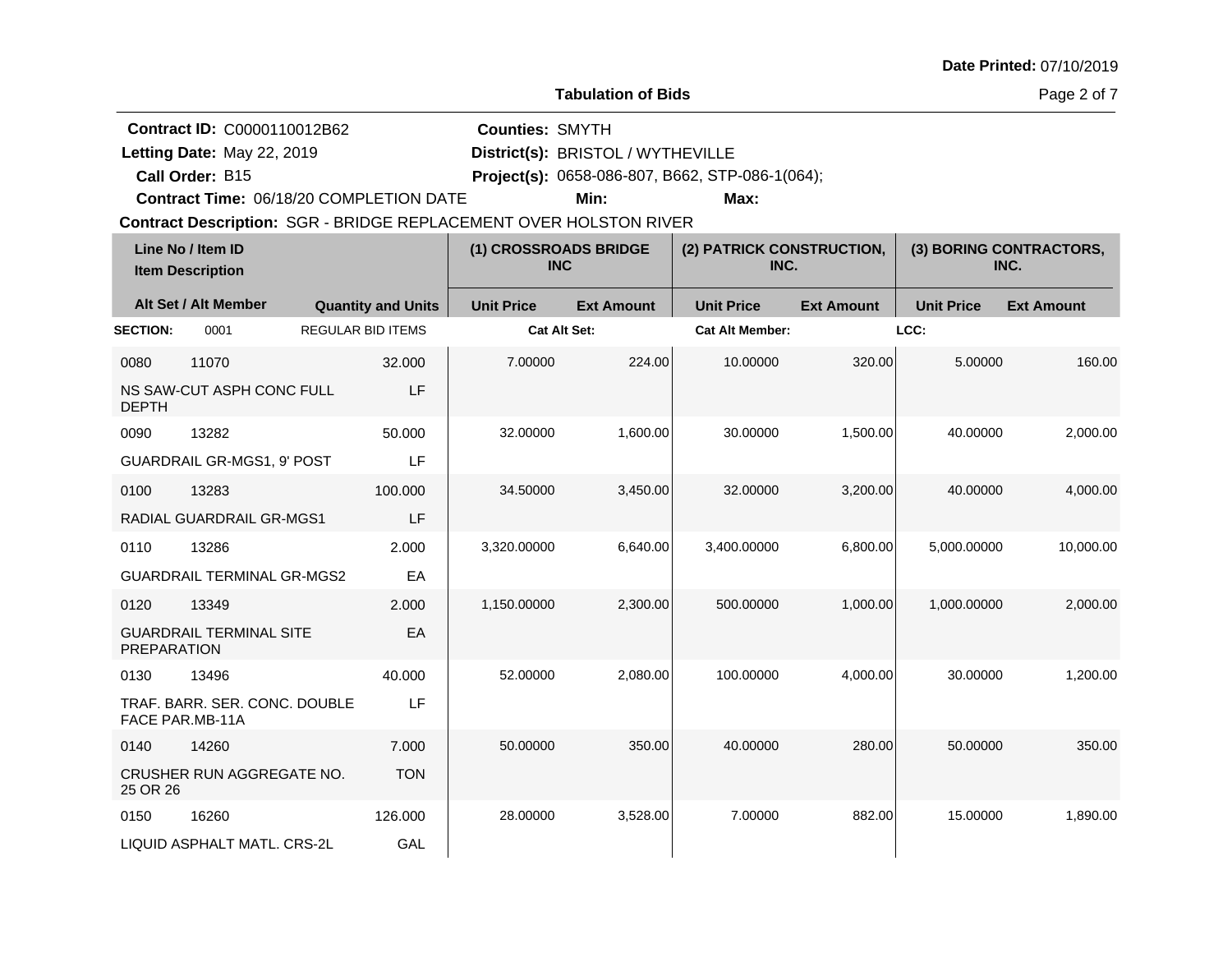**Tabulation of Bids**

Page 3 of 7

**Quantity and Units Unit Price Alt Set / Alt Member Ext Amount Ext Amount Line No / Item ID Unit Price Ext Amount Unit Price Item Description (1) CROSSROADS BRIDGE INC (2) PATRICK CONSTRUCTION, INC. (3) BORING CONTRACTORS, INC. SECTION:** 0001 REGULAR BID ITEMS **Cat Alt Set: Cat Alt Member: LCC:** 0160 22685 FENCE WOOD BOARD 50.000 LF 46.00000 2,300.00 30.00000 1,500.00 30.00000 1,500.00 0170 24100 ALLAYING DUST 500.000 HR  $0.01000$  5.00 5.00 5.00000 7,500.00 5.00 0180 24152 TYPE 3 BARRICADE 8' 8.000 EA 465.00000 3,720.00 900.00000 7,200.00 500.00000 4,000.00 0190 24160 TEMPORARY (CONSTRUCTION) **SIGN** 482.000 SF 25.50000 12,291.00 17.50000 8,435.00 40.00000 19,280.00 0200 24278 GROUP 2 CHANNELIZING **DEVICES** 100.000 DAY 4.60000 460.00 5.00000 500.00 2.00000 200.00 0210 24282 FLAGGER SERVICE 100.000 HR 15.00000 1,500.00 20.00000 2,000.00 0.01000 1.00 0220 24288 WARNING LIGHT TY. B 730.000 DAY 2.50000 1,825.00 2.00000 1,460.00 1.00000 730.00 0230 24430 DEMOLITION OF PAVEMENT FLEXIBLE 245.000 **SY** 8.00000 1,960.00 25.00000 6,125.00 1.00000 245.00 Contract Description: SGR - BRIDGE REPLACEMENT OVER HOLSTON RIVER **Call Order: Letting Date:** May 22, 2019 **District(s): BRISTOL** / WYTHEVILLE **Contract ID:** C0000110012B62 **Counties:** SMYTH B15 **Project(s):** 0658-086-807, B662, STP-086-1(064);**Contract Time:** 06/18/20 COMPLETION DATE Letting Date: May 22, 2019 **Min: Max:**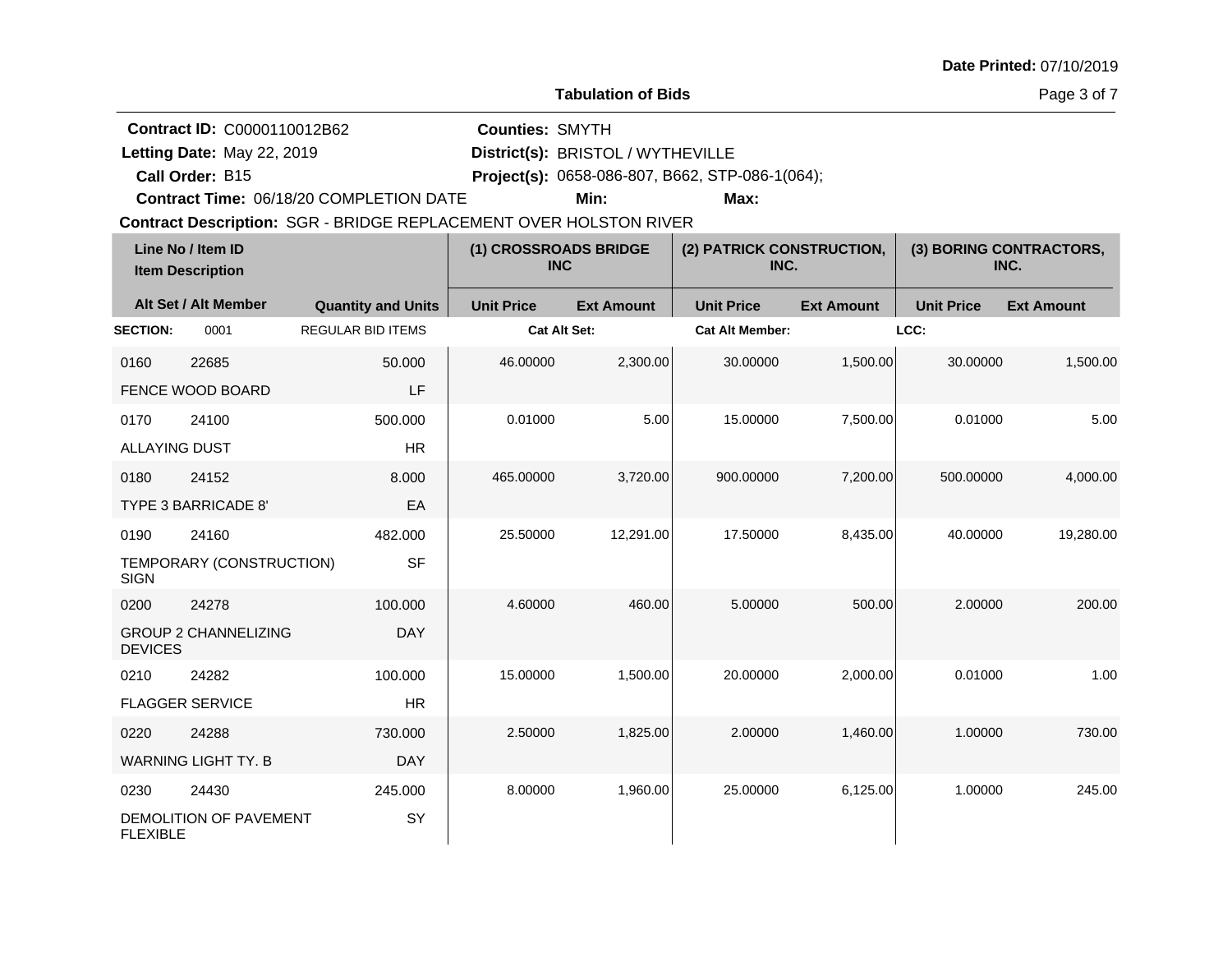**Tabulation of Bids**

Page 4 of 7

**Quantity and Units Unit Price Alt Set / Alt Member Ext Amount Ext Amount Line No / Item ID Unit Price Ext Amount Unit Price Item Description (1) CROSSROADS BRIDGE INC (2) PATRICK CONSTRUCTION, INC. (3) BORING CONTRACTORS, INC. SECTION:** 0001 REGULAR BID ITEMS **Cat Alt Set: Cat Alt Member: LCC:** 0240 27102 REGULAR SEED 10.000 LB 60.00000 600.00 55.00000 550.00 40.00000 400.00 0250 27103 OVERSEEDING 9.000 LB 50.00000 450.00 55.00000 495.00 40.00000 360.00 0260 27230 FERTILIZER NITROGEN - N 6.000 LB 20.00000 120.00 18.00000 108.00 20.00000 120.00 0270 27231 FERTILIZER PHOSPHOROUS - P 7.000 LB 20.00000 140.00 18.00000 126.00 20.00000 140.00 0280 27232 FERTILIZER POTASSIUM - K 5.000 LB 20.00000 100.00 18.00000 90.00 20.00000 100.00 0290 27250 LIME 0.250 **TON** 300.00000 75.00 300.00000 75.00 400.00000 100.00 0300 27422 DEWATERING BASIN EC-8 2.000 EA 5,500.00000 11,000.00 2,000.00000 4,000.00 2,000.00000 4,000.00 0310 27505 TEMP. SILT FENCE TYPE A 350.000 LF 5.00000 1,750.00 6.00000 2,100.00 5.00000 1,750.00 0320 40061 6" DI WATER MAIN 34.000 LF 230.00000 7,820.00 125.00000 4,250.00 100.00000 3,400.00 Contract Description: SGR - BRIDGE REPLACEMENT OVER HOLSTON RIVER **Call Order: Letting Date:** May 22, 2019 **District(s): BRISTOL** / WYTHEVILLE **Contract ID:** C0000110012B62 **Counties:** SMYTH B15 **Project(s):** 0658-086-807, B662, STP-086-1(064);**Contract Time:** 06/18/20 COMPLETION DATE Letting Date: May 22, 2019 **Min: Max:**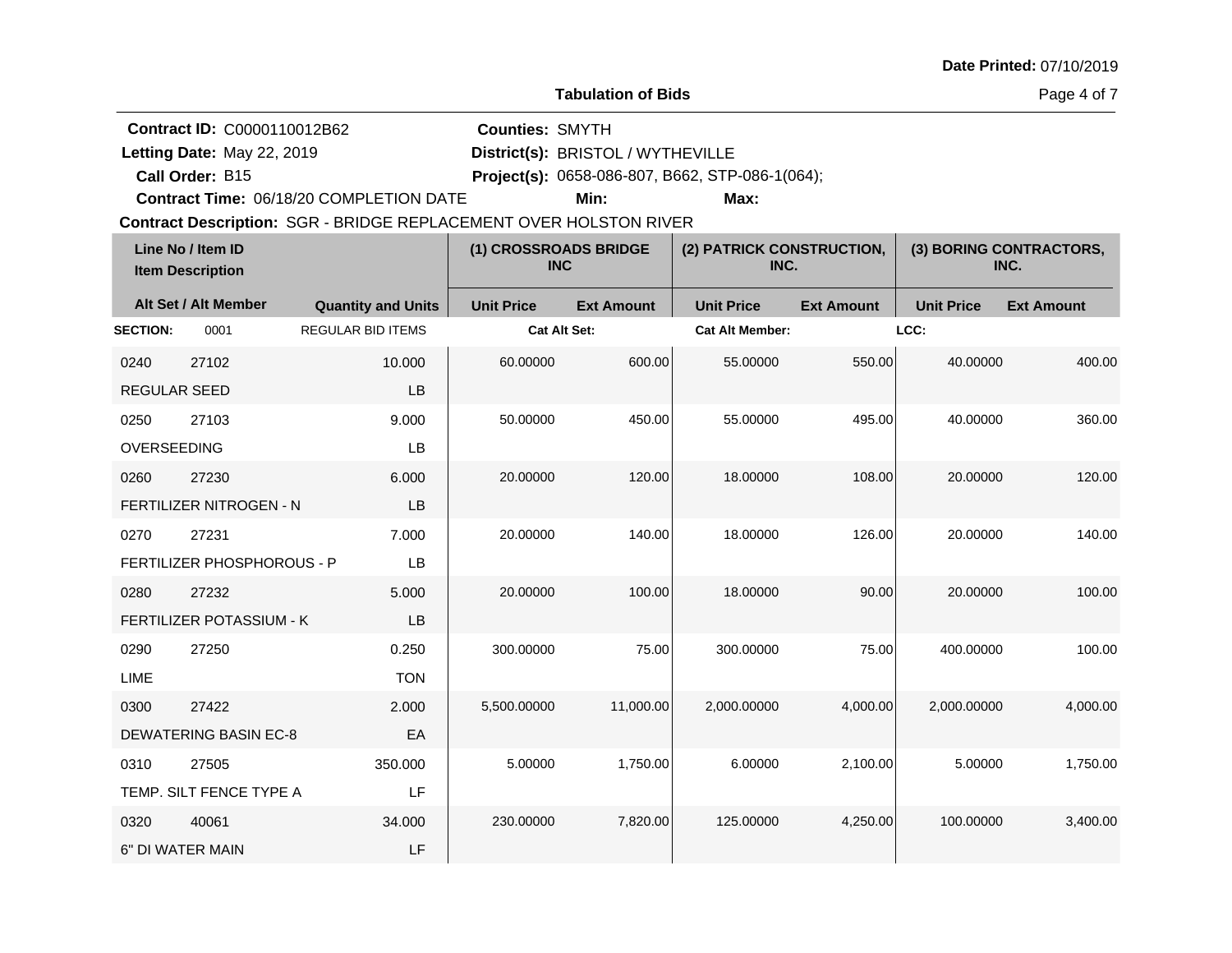**Tabulation of Bids**

Page 5 of 7

| Contract ID: C0000110012B62                                             |                           | <b>Counties: SMYTH</b> |                                     |                                                 |                   |                                 |                   |
|-------------------------------------------------------------------------|---------------------------|------------------------|-------------------------------------|-------------------------------------------------|-------------------|---------------------------------|-------------------|
| Letting Date: May 22, 2019                                              |                           |                        | District(s): BRISTOL / WYTHEVILLE   |                                                 |                   |                                 |                   |
| Call Order: B15                                                         |                           |                        |                                     | Project(s): 0658-086-807, B662, STP-086-1(064); |                   |                                 |                   |
| Contract Time: 06/18/20 COMPLETION DATE                                 |                           |                        | Min:                                | Max:                                            |                   |                                 |                   |
| Contract Description: SGR - BRIDGE REPLACEMENT OVER HOLSTON RIVER       |                           |                        |                                     |                                                 |                   |                                 |                   |
| Line No / Item ID<br><b>Item Description</b>                            |                           |                        | (1) CROSSROADS BRIDGE<br><b>INC</b> | (2) PATRICK CONSTRUCTION,<br>INC.               |                   | (3) BORING CONTRACTORS,<br>INC. |                   |
| Alt Set / Alt Member                                                    | <b>Quantity and Units</b> | <b>Unit Price</b>      | <b>Ext Amount</b>                   | <b>Unit Price</b>                               | <b>Ext Amount</b> | <b>Unit Price</b>               | <b>Ext Amount</b> |
| 0001<br><b>SECTION:</b>                                                 | <b>REGULAR BID ITEMS</b>  |                        | Cat Alt Set:                        | <b>Cat Alt Member:</b>                          |                   | LCC:                            |                   |
| 0330<br>40380                                                           | 37,000                    | 150.00000              | 5,550.00                            | 125.00000                                       | 4,625.00          | 100.00000                       | 3,700.00          |
| NS WATER MAIN TEMPORARY<br><b>WATER MAIN 6"</b>                         | LF                        |                        |                                     |                                                 |                   |                                 |                   |
| 0340<br>41006                                                           | 2.000                     | 4,000.00000            | 8,000.00                            | 3,000.00000                                     | 6,000.00          | 1,500.00000                     | 3,000.00          |
| 6" GATE VALVE & BOX                                                     | EA                        |                        |                                     |                                                 |                   |                                 |                   |
| 50108<br>0350                                                           | 6.000                     | 60.00000               | 360.00                              | 100.00000                                       | 600.00            | 45.00000                        | 270.00            |
| <b>SIGN PANEL</b>                                                       | <b>SF</b>                 |                        |                                     |                                                 |                   |                                 |                   |
| 0360<br>50430                                                           | 20.000                    | 30.00000               | 600.00                              | 20.00000                                        | 400.00            | 25.00000                        | 500.00            |
| SIGN POST STP-1, 2", 14 GAUGE                                           | LF                        |                        |                                     |                                                 |                   |                                 |                   |
| 60125<br>0370                                                           | (1)                       | 40,000.00000           | 40,000.00                           | 30,000.00000                                    | 30,000.00         | 2,500.00000                     | 2,500.00          |
| <b>NS BRIDGE TEMPORARY</b><br><b>WORKBRIDGE</b>                         | LS                        |                        |                                     |                                                 |                   |                                 |                   |
| 0380<br>60515                                                           | 113.000                   | 185.00000              | 20,905.00                           | 110.00000                                       | 12,430.00         | 180.00000                       | 20,340.00         |
| <b>GUARDRAIL, THRIE BEAM</b>                                            | LF                        |                        |                                     |                                                 |                   |                                 |                   |
| 0390<br>61020                                                           | 75.000                    | 400.00000              | 30,000.00                           | 220.00000                                       | 16,500.00         | 75.00000                        | 5,625.00          |
| VIRGINIA ADJACENT MEMBER<br>CONNECTION BLOCK-OUTS<br>STRUCTURE NO. 6104 | CF                        |                        |                                     |                                                 |                   |                                 |                   |
| 0400<br>61186                                                           | 10.000                    | 18,000.00000           | 180,000.00                          | 19,200.00000                                    | 192,000.00        | 20,000.00000                    | 200,000.00        |
| PREST. CONC. SLAB 4' X 18"<br>$X(+35' - 40')$                           | EA                        |                        |                                     |                                                 |                   |                                 |                   |
|                                                                         |                           |                        |                                     |                                                 |                   |                                 |                   |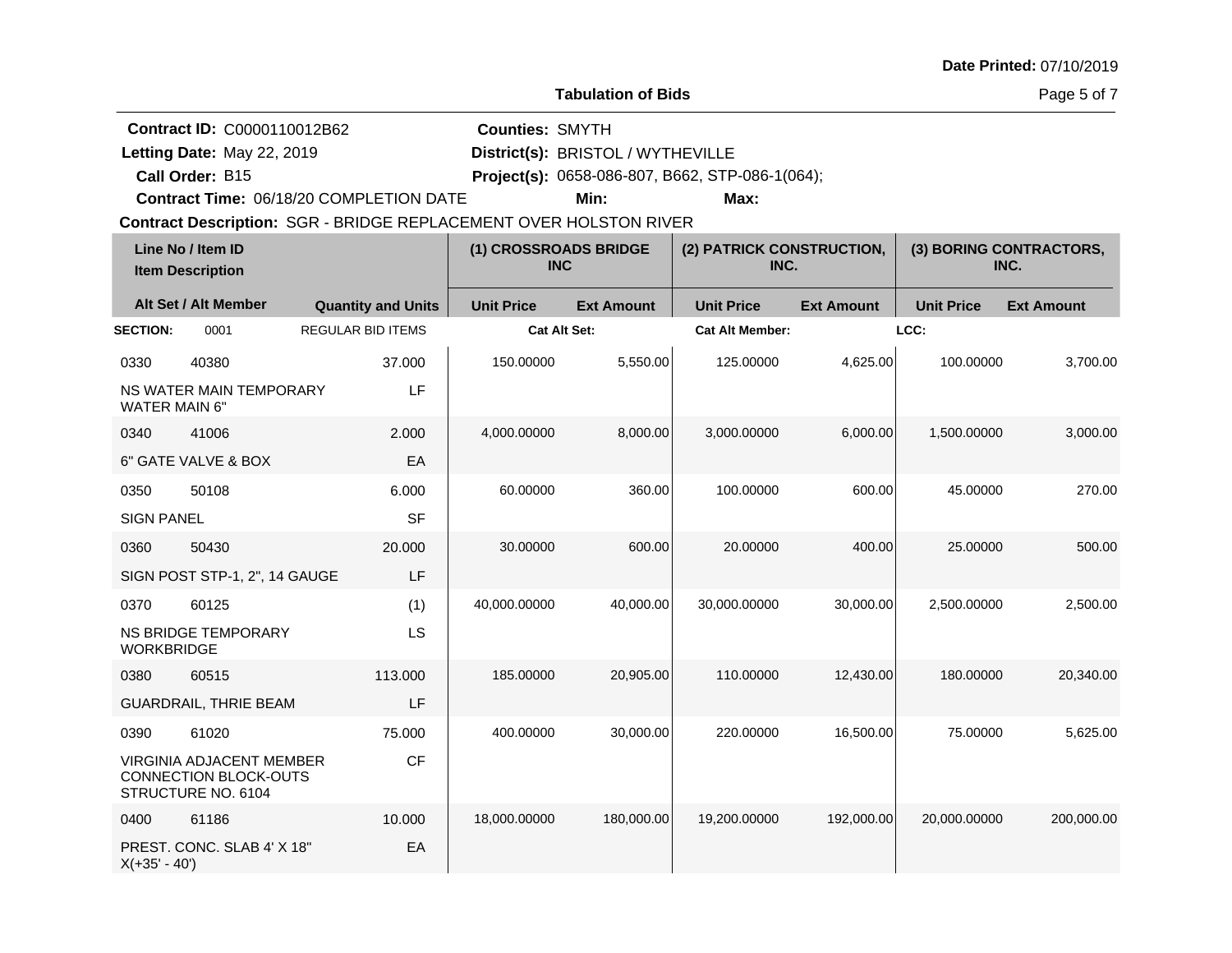**Tabulation of Bids**

Page 6 of 7

|                     | Contract ID: C0000110012B62                  |                                                                   | <b>Counties: SMYTH</b>              |                                   |                                                 |                   |                                 |                   |  |  |
|---------------------|----------------------------------------------|-------------------------------------------------------------------|-------------------------------------|-----------------------------------|-------------------------------------------------|-------------------|---------------------------------|-------------------|--|--|
|                     | Letting Date: May 22, 2019                   |                                                                   |                                     | District(s): BRISTOL / WYTHEVILLE |                                                 |                   |                                 |                   |  |  |
|                     | Call Order: B15                              |                                                                   |                                     |                                   | Project(s): 0658-086-807, B662, STP-086-1(064); |                   |                                 |                   |  |  |
|                     |                                              | Contract Time: 06/18/20 COMPLETION DATE                           |                                     | Min:                              | Max:                                            |                   |                                 |                   |  |  |
|                     |                                              | Contract Description: SGR - BRIDGE REPLACEMENT OVER HOLSTON RIVER |                                     |                                   |                                                 |                   |                                 |                   |  |  |
|                     | Line No / Item ID<br><b>Item Description</b> |                                                                   | (1) CROSSROADS BRIDGE<br><b>INC</b> |                                   | (2) PATRICK CONSTRUCTION,<br>INC.               |                   | (3) BORING CONTRACTORS,<br>INC. |                   |  |  |
|                     | Alt Set / Alt Member                         | <b>Quantity and Units</b>                                         | <b>Unit Price</b>                   | <b>Ext Amount</b>                 | <b>Unit Price</b>                               | <b>Ext Amount</b> | <b>Unit Price</b>               | <b>Ext Amount</b> |  |  |
| <b>SECTION:</b>     | 0001                                         | <b>REGULAR BID ITEMS</b>                                          | Cat Alt Set:                        |                                   | <b>Cat Alt Member:</b>                          |                   | LCC:                            |                   |  |  |
| 0410                | 64011                                        | 631.000                                                           | 30.00000                            | 18,930.00                         | 25.00000                                        | 15,775.00         | 40.00000                        | 25,240.00         |  |  |
|                     | STRUCTURE EXCAVATION                         | <b>CY</b>                                                         |                                     |                                   |                                                 |                   |                                 |                   |  |  |
| 0420                | 64015                                        | 590.000                                                           | 38.00000                            | 22,420.00                         | 30.00000                                        | 17,700.00         | 50.00000                        | 29,500.00         |  |  |
| <b>ZONE</b>         | SELECT BACKFILL ABUTMENT                     | <b>TON</b>                                                        |                                     |                                   |                                                 |                   |                                 |                   |  |  |
| 0430                | 64032                                        | 69.000                                                            | 25.00000                            | 1,725.00                          | 10.00000                                        | 690.00            | 60.00000                        | 4,140.00          |  |  |
|                     | <b>GEOCOMPOSITE WALL DRAIN</b>               | SY                                                                |                                     |                                   |                                                 |                   |                                 |                   |  |  |
| 0440                | 64036                                        | 52,000                                                            | 30.00000                            | 1,560.00                          | 20.00000                                        | 1,040.00          | 20.00000                        | 1,040.00          |  |  |
|                     | PIPE UNDERDRAIN 6"                           | LF                                                                |                                     |                                   |                                                 |                   |                                 |                   |  |  |
| 0450                | 65013                                        | 201.600                                                           | 550.00000                           | 110,880.00                        | 650.00000                                       | 131,040.00        | 700.00000                       | 141,120.00        |  |  |
|                     | CONCRETE CLASS A3                            | <b>CY</b>                                                         |                                     |                                   |                                                 |                   |                                 |                   |  |  |
| 0460                | 65200                                        | 1,920.000                                                         | 1.75000                             | 3,360.00                          | 1.35000                                         | 2,592.00          | 2.00000                         | 3,840.00          |  |  |
| <b>REINF. STEEL</b> |                                              | LB                                                                |                                     |                                   |                                                 |                   |                                 |                   |  |  |
| 0470                | 65211                                        | 23,680.000                                                        | 2.35000                             | 55,648.00                         | 2.45000                                         | 58,016.00         | 3.00000                         | 71,040.00         |  |  |
| STEEL CL. I         | CORROSION RESISTANT REINF.                   | LB                                                                |                                     |                                   |                                                 |                   |                                 |                   |  |  |
| 0480                | 66120                                        | 3.000                                                             | 14,600.00000                        | 43,800.00                         | 10,000.00000                                    | 30,000.00         | 5,000.00000                     | 15,000.00         |  |  |
| <b>COFFERDAM</b>    |                                              | EA                                                                |                                     |                                   |                                                 |                   |                                 |                   |  |  |
| 0490                | 66239                                        | 154.000                                                           | 62.00000                            | 9,548.00                          | 50.00000                                        | 7,700.00          | 60.00000                        | 9,240.00          |  |  |
|                     | DRY RIPRAP CL.II 38"                         | <b>TON</b>                                                        |                                     |                                   |                                                 |                   |                                 |                   |  |  |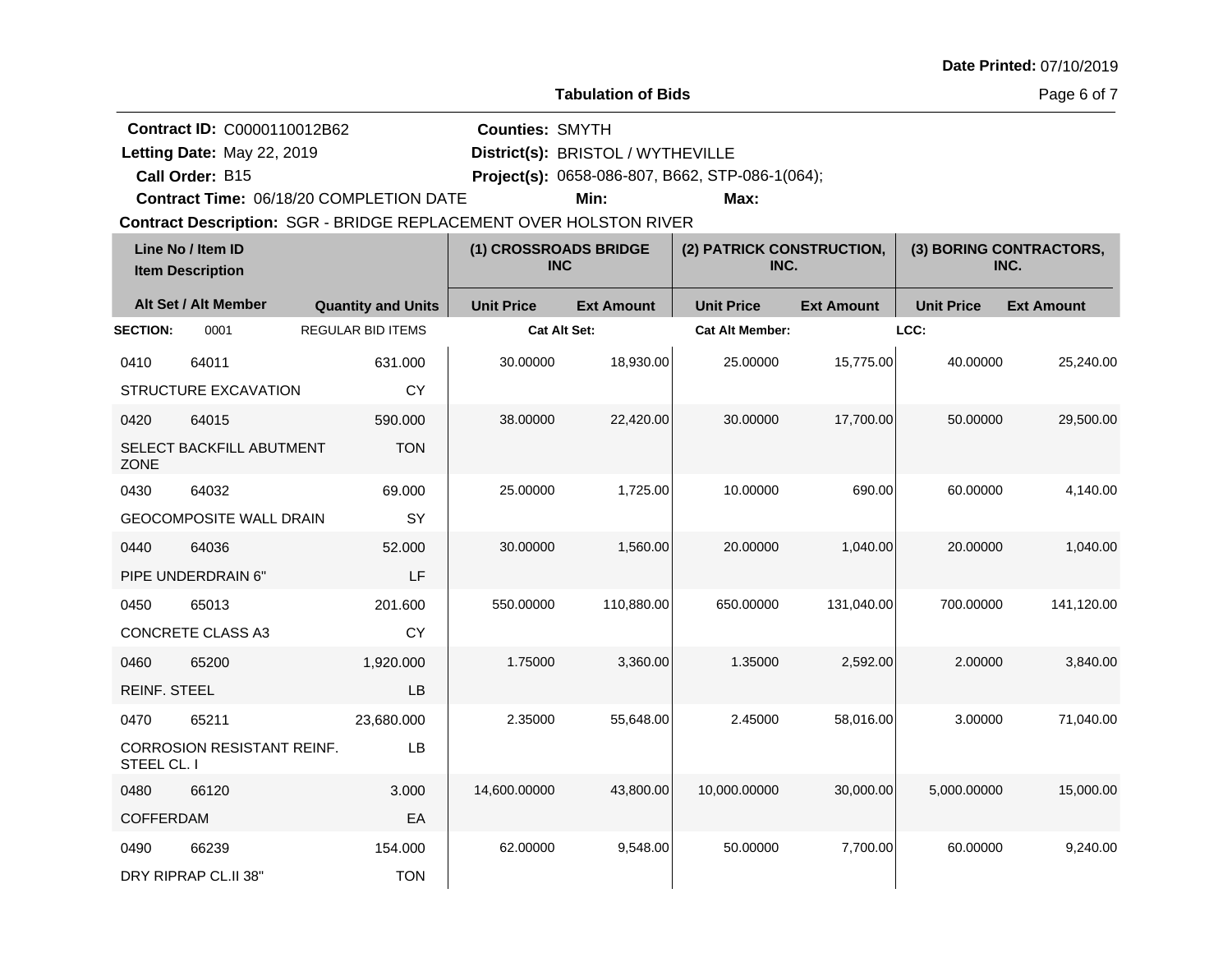| Date Printed: 07/10/2019 |  |
|--------------------------|--|
|--------------------------|--|

**Tabulation of Bids**

Page 7 of 7

|                                              | Contract ID: C0000110012B62                           |                                     |                           | <b>Counties: SMYTH</b>                                            |                   |                                                 |                   |                   |                   |  |
|----------------------------------------------|-------------------------------------------------------|-------------------------------------|---------------------------|-------------------------------------------------------------------|-------------------|-------------------------------------------------|-------------------|-------------------|-------------------|--|
|                                              | Letting Date: May 22, 2019                            |                                     |                           | District(s): BRISTOL / WYTHEVILLE                                 |                   |                                                 |                   |                   |                   |  |
|                                              | Call Order: B15                                       |                                     |                           |                                                                   |                   | Project(s): 0658-086-807, B662, STP-086-1(064); |                   |                   |                   |  |
|                                              | <b>Contract Time: 06/18/20 COMPLETION DATE</b>        |                                     |                           |                                                                   | Min:              | Max:                                            |                   |                   |                   |  |
|                                              |                                                       |                                     |                           | Contract Description: SGR - BRIDGE REPLACEMENT OVER HOLSTON RIVER |                   |                                                 |                   |                   |                   |  |
| Line No / Item ID<br><b>Item Description</b> |                                                       | (1) CROSSROADS BRIDGE<br><b>INC</b> |                           | (2) PATRICK CONSTRUCTION,<br>INC.                                 |                   | (3) BORING CONTRACTORS,<br>INC.                 |                   |                   |                   |  |
|                                              | Alt Set / Alt Member                                  |                                     | <b>Quantity and Units</b> | <b>Unit Price</b>                                                 | <b>Ext Amount</b> | <b>Unit Price</b>                               | <b>Ext Amount</b> | <b>Unit Price</b> | <b>Ext Amount</b> |  |
| <b>SECTION:</b>                              | 0001                                                  | <b>REGULAR BID ITEMS</b>            |                           | <b>Cat Alt Set:</b>                                               |                   | <b>Cat Alt Member:</b>                          |                   | LCC:              |                   |  |
| 0500                                         | 67900                                                 |                                     | (1)                       | 24,000.00000                                                      | 24,000.00         | 45,000.00000                                    | 45,000.00         | 2,500.00000       | 2,500.00          |  |
|                                              | NS DISM. & REM. EXIST. STR.<br>STRUCTURE NO. 6104     |                                     | <b>LS</b>                 |                                                                   |                   |                                                 |                   |                   |                   |  |
| 0510                                         | 68474                                                 |                                     | (1)                       | 2,500.00000                                                       | 2,500.00          | 15,000.00000                                    | 15,000.00         | 2,500.00000       | 2,500.00          |  |
| SAFETY TYPE B                                | NS ENV. PROT. & HEALTH &                              |                                     | LS                        |                                                                   |                   |                                                 |                   |                   |                   |  |
| 0520                                         | 68490                                                 |                                     | (1)                       | 1.00000                                                           | 1.00              | 2,500.00000                                     | 2,500.00          | 1,500.00000       | 1,500.00          |  |
|                                              | NS DISPOSAL OF MATERIAL<br>STRUCTURE NO. 6104, TYPE B |                                     | LS                        |                                                                   |                   |                                                 |                   |                   |                   |  |
|                                              | <b>Section Totals:</b>                                |                                     |                           |                                                                   | \$778,265.00      |                                                 | \$784,481.50      |                   | \$808,311.00      |  |
|                                              | <b>Life Cycle Costs:</b>                              |                                     |                           |                                                                   |                   |                                                 |                   |                   |                   |  |
|                                              | <b>Section Total with LCC:</b>                        |                                     |                           |                                                                   | \$778,265.00      |                                                 | \$784,481.50      |                   | \$808,311.00      |  |
|                                              |                                                       | <b>Contract Item Totals</b>         |                           |                                                                   | \$778,265.00      |                                                 | \$784,481.50      |                   | \$808,311.00      |  |
|                                              |                                                       | <b>Contract Time Totals</b>         |                           |                                                                   |                   |                                                 |                   |                   |                   |  |
|                                              | <b>Contract Life Cycle Costs Totals</b>               |                                     |                           |                                                                   | \$0.00            |                                                 | \$0.00            |                   | \$0.00            |  |
|                                              |                                                       | <b>Contract Grand Totals</b>        |                           |                                                                   | \$778,265.00      |                                                 | \$784,481.50      |                   | 808,311.00        |  |
|                                              | () indicates item is bid as Lump Sum                  |                                     |                           |                                                                   |                   |                                                 |                   |                   |                   |  |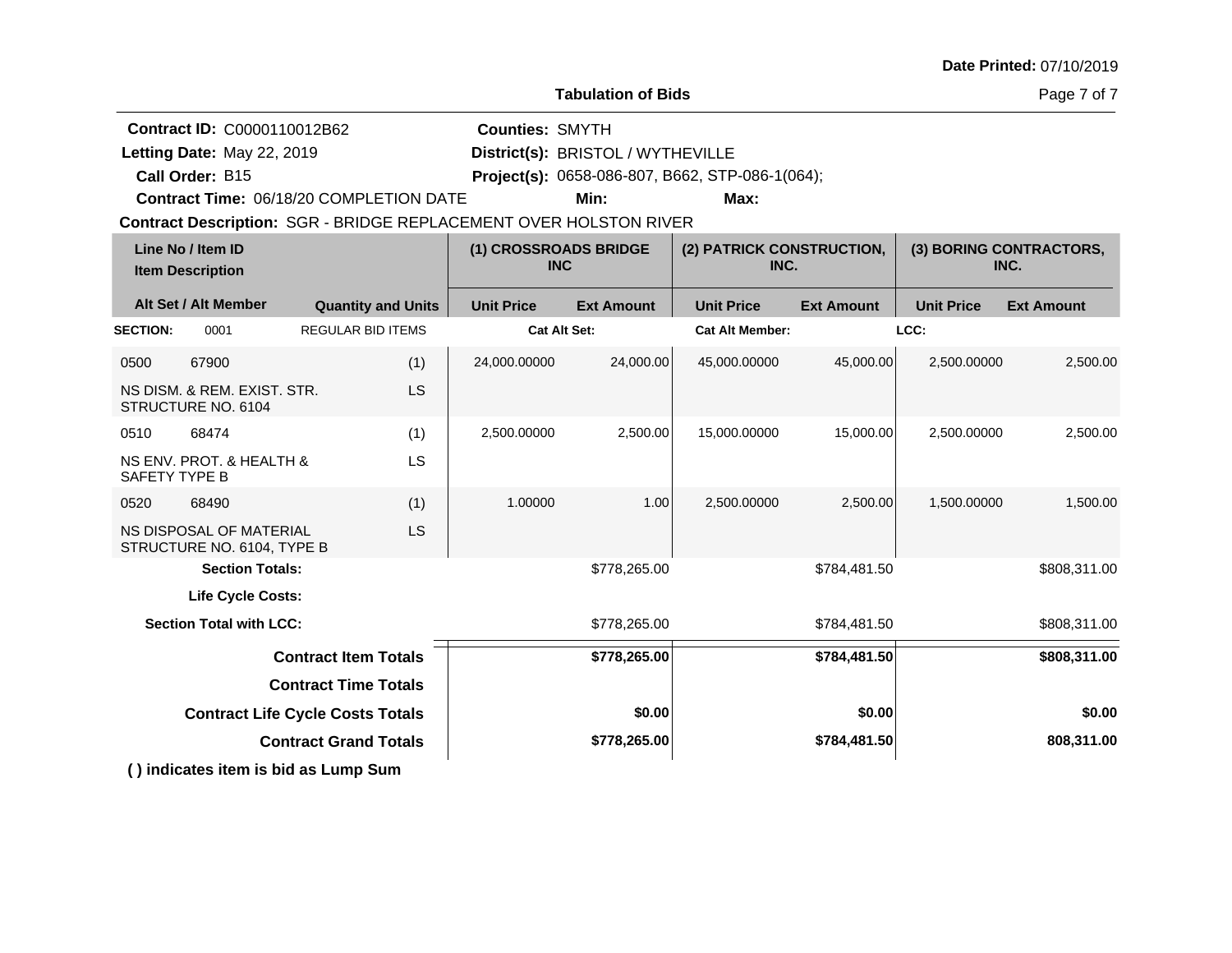Page 1 of 1

|             | <b>Contract ID:</b> C0000110012B62                                | <b>Counties: SMYTH</b> |                                                        |  |  |  |  |  |
|-------------|-------------------------------------------------------------------|------------------------|--------------------------------------------------------|--|--|--|--|--|
|             | <b>Letting Date: May 22, 2019 10:00 AM</b>                        |                        | District(s): BRISTOL / WYTHEVILLE                      |  |  |  |  |  |
| Call Order: | B <sub>15</sub>                                                   |                        | <b>Project(s):</b> 0658-086-807, B662, STP-086-1(064); |  |  |  |  |  |
|             | Contract Time: 06/18/20 COMPLETION DATE                           |                        | Min:<br>Max:                                           |  |  |  |  |  |
|             | Contract Description: SGR - BRIDGE REPLACEMENT OVER HOLSTON RIVER |                        |                                                        |  |  |  |  |  |

| Rank |                   | <b>Vendor ID/Name</b>      | <b>Total Bid</b> | <b>Percent Of Low</b><br><b>Bid</b> |
|------|-------------------|----------------------------|------------------|-------------------------------------|
|      | C <sub>1334</sub> | CROSSROADS BRIDGE INC      | \$778,265.00     | 100.00%                             |
|      | P316              | PATRICK CONSTRUCTION, INC. | \$784,481.50     | 100.80%                             |
|      | <b>B991</b>       | BORING CONTRACTORS, INC.   | \$808,311.00     | 103.86%                             |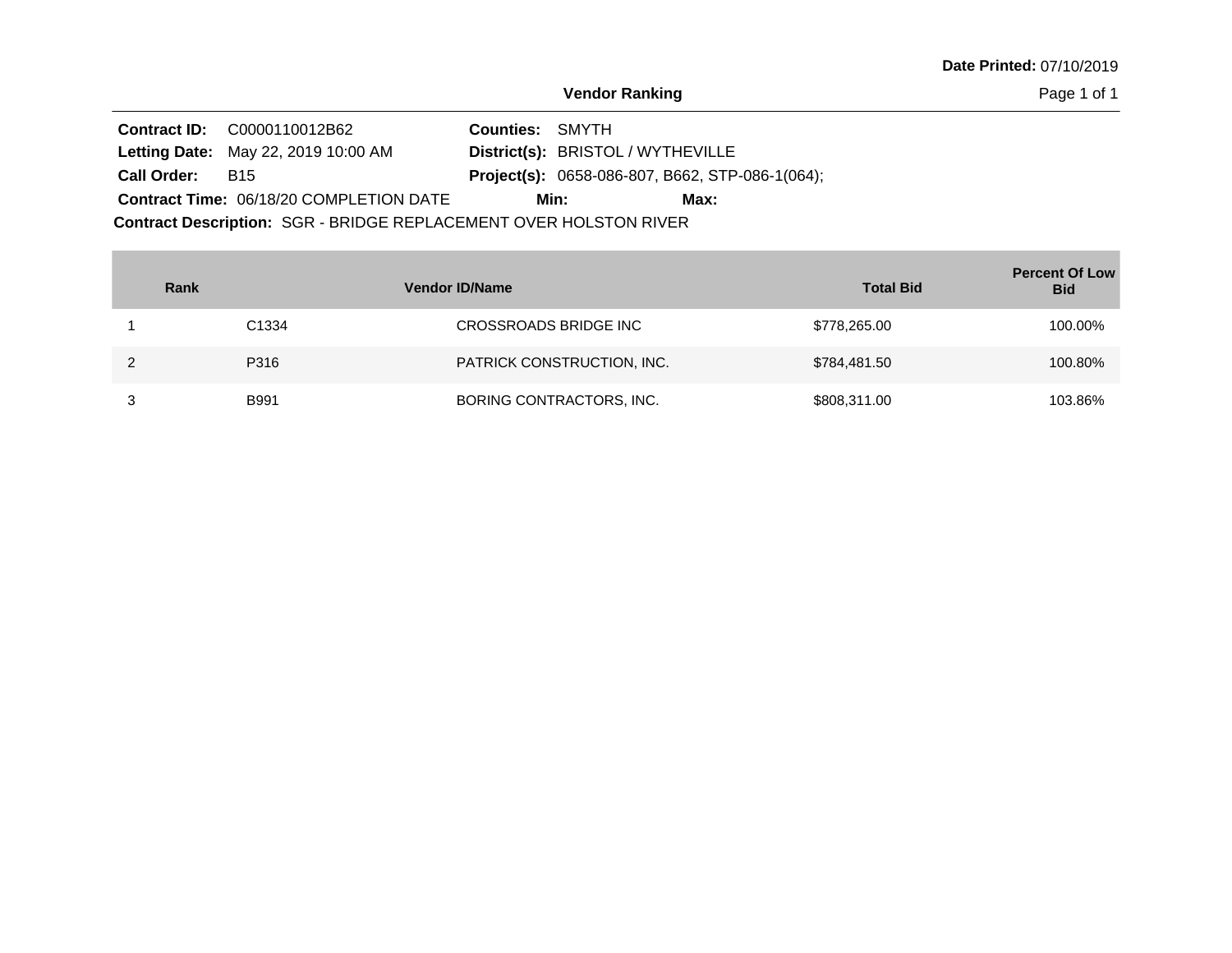| Date Printed: 07/10/2019 |  |
|--------------------------|--|
|--------------------------|--|

**Tabulation of Bids**

Page 1 of 4

|                     | <b>Contract ID: C0000114813N01</b>                                             |                                                | <b>Counties: ORANGE</b>                       |                                           |                                                      |                   |                                           |                   |
|---------------------|--------------------------------------------------------------------------------|------------------------------------------------|-----------------------------------------------|-------------------------------------------|------------------------------------------------------|-------------------|-------------------------------------------|-------------------|
|                     | Letting Date: May 22, 2019                                                     |                                                |                                               | District(s): CULPEPER / LOUISA            |                                                      |                   |                                           |                   |
|                     | Call Order: B20                                                                |                                                |                                               | Project(s): 0627-068-625, P101, N501, NA; |                                                      |                   |                                           |                   |
|                     |                                                                                | <b>Contract Time: 10/31/19 COMPLETION DATE</b> |                                               | Min:                                      | Max:                                                 |                   |                                           |                   |
|                     |                                                                                | <b>Contract Description: PAVEMENT OVERLAY</b>  |                                               |                                           |                                                      |                   |                                           |                   |
|                     | Line No / Item ID<br><b>Item Description</b>                                   |                                                | (1) CHEMUNG CONTRACTING<br><b>CORPORATION</b> |                                           | (2) S. L. WILLIAMSON<br><b>COMPANY, INCORPORATED</b> |                   | (3) SUPERIOR PAVING<br><b>CORPORATION</b> |                   |
|                     | Alt Set / Alt Member                                                           | <b>Quantity and Units</b>                      | <b>Unit Price</b>                             | <b>Ext Amount</b>                         | <b>Unit Price</b>                                    | <b>Ext Amount</b> | <b>Unit Price</b>                         | <b>Ext Amount</b> |
| <b>SECTION:</b>     | 0001                                                                           | All Bid Items                                  | <b>Cat Alt Set:</b>                           |                                           | <b>Cat Alt Member:</b>                               |                   | LCC:                                      |                   |
| 0010                | 00100                                                                          | (1)                                            | 10,000.00000                                  | 10,000.00                                 | 14,000.00000                                         | 14,000.00         | 2,250.00000                               | 2,250.00          |
| <b>MOBILIZATION</b> |                                                                                | LS                                             |                                               |                                           |                                                      |                   |                                           |                   |
| 0020                | 10417                                                                          | 905.000                                        | 3.00000                                       | 2,715.00                                  | 1.50000                                              | 1,357.50          | 2.25000                                   | 2,036.25          |
| <b>TACK COAT</b>    |                                                                                | <b>GAL</b>                                     |                                               |                                           |                                                      |                   |                                           |                   |
| 0030                | 10607                                                                          | 2,075.000                                      | 65.00000                                      | 134,875.00                                | 74.50000                                             | 154,587.50        | 75.00000                                  | 155,625.00        |
| 12.5A               | ASPHALT CONCRETE TY. SM-                                                       | <b>TON</b>                                     |                                               |                                           |                                                      |                   |                                           |                   |
| 0040                | 16395                                                                          | 1,640.000                                      | 90.00000                                      | 147,600.00                                | 83.20000                                             | 136,448.00        | 100.00000                                 | 164,000.00        |
|                     | ASPH. CONC. TY. BM-25.0A T                                                     | <b>TON</b>                                     |                                               |                                           |                                                      |                   |                                           |                   |
| 0050                | 24265                                                                          | (1)                                            | 750.00000                                     | 750.00                                    | 450.00000                                            | 450.00            | 2,250.00000                               | 2,250.00          |
| <b>RTE 627</b>      | NS MAINTENANCE OF TRAFFIC<br>ROUTE 617: FROM RTE 701 TO                        | LS                                             |                                               |                                           |                                                      |                   |                                           |                   |
| 0060                | 24265                                                                          | (1)                                            | 750.00000                                     | 750.00                                    | 480.00000                                            | 480.00            | 2,250.00000                               | 2,250.00          |
|                     | NS MAINTENANCE OF TRAFFIC<br>ROUTE 627: FROM 0.62 MR. W.<br>RTE 617 TO RTE 617 | LS                                             |                                               |                                           |                                                      |                   |                                           |                   |
|                     |                                                                                |                                                |                                               |                                           |                                                      |                   |                                           |                   |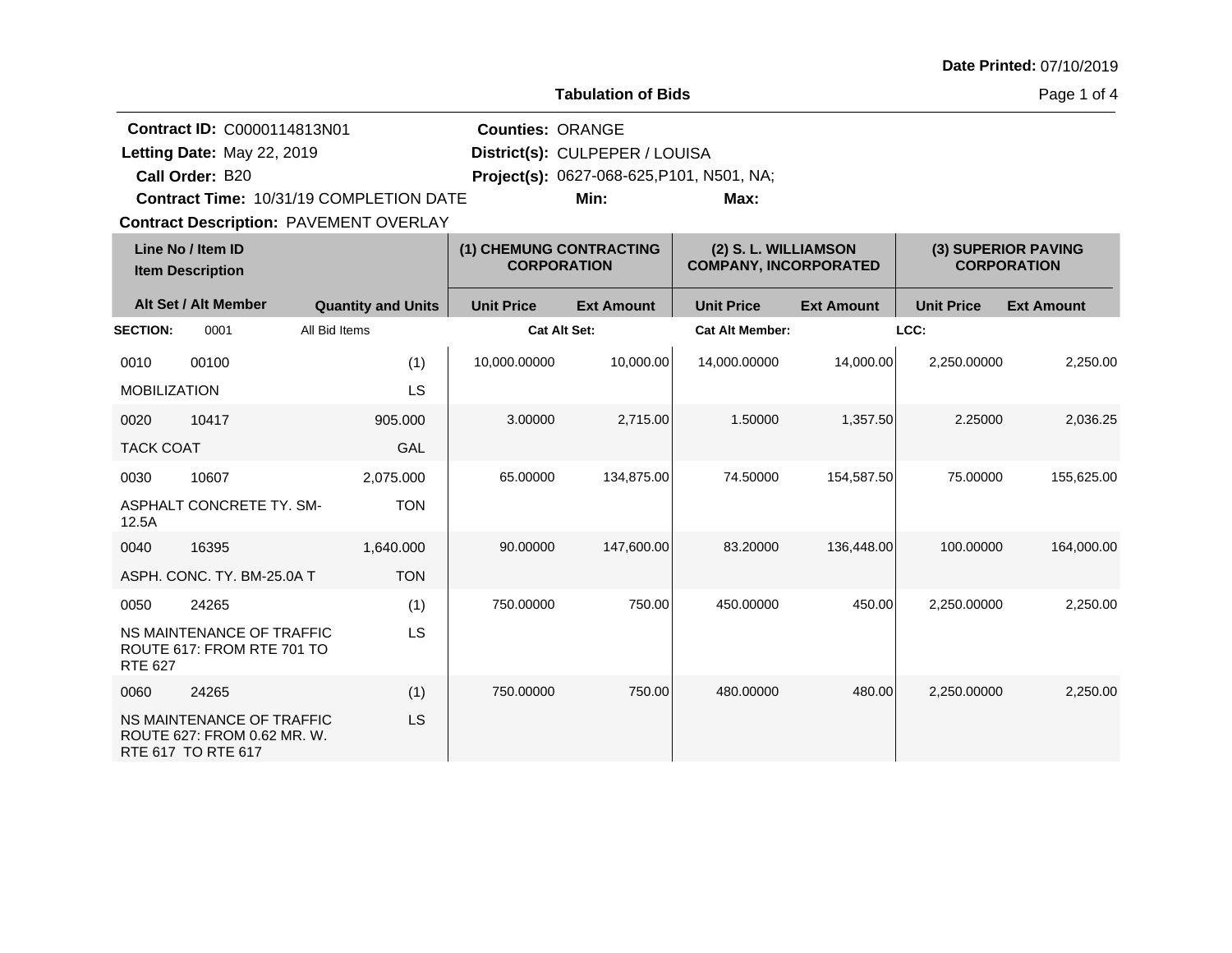| <b>Date Printed: 07/10/2019</b> |  |
|---------------------------------|--|
|---------------------------------|--|

**Tabulation of Bids**

Page 2 of 4

|                 | Contract ID: C0000114813N01<br>Letting Date: May 22, 2019<br>Call Order: B20<br>Contract Time: 10/31/19 COMPLETION DATE<br><b>Contract Description: PAVEMENT OVERLAY</b> |                              |                           | <b>Counties: ORANGE</b>                       | District(s): CULPEPER / LOUISA<br>Project(s): 0627-068-625, P101, N501, NA;<br>Min: | Max:                                                 |                   |                   |                                           |
|-----------------|--------------------------------------------------------------------------------------------------------------------------------------------------------------------------|------------------------------|---------------------------|-----------------------------------------------|-------------------------------------------------------------------------------------|------------------------------------------------------|-------------------|-------------------|-------------------------------------------|
|                 | Line No / Item ID<br><b>Item Description</b>                                                                                                                             |                              |                           | (1) CHEMUNG CONTRACTING<br><b>CORPORATION</b> |                                                                                     | (2) S. L. WILLIAMSON<br><b>COMPANY, INCORPORATED</b> |                   |                   | (3) SUPERIOR PAVING<br><b>CORPORATION</b> |
|                 | Alt Set / Alt Member                                                                                                                                                     |                              | <b>Quantity and Units</b> | <b>Unit Price</b>                             | <b>Ext Amount</b>                                                                   | <b>Unit Price</b>                                    | <b>Ext Amount</b> | <b>Unit Price</b> | <b>Ext Amount</b>                         |
| <b>SECTION:</b> | 0001                                                                                                                                                                     | All Bid Items                |                           |                                               | <b>Cat Alt Set:</b>                                                                 | <b>Cat Alt Member:</b>                               |                   | LCC:              |                                           |
| 0070            | 24265                                                                                                                                                                    |                              | (1)                       | 750.00000                                     | 750.00                                                                              | 452.00000                                            | 452.00            | 2,250.00000       | 2,250.00                                  |
| <b>RTE 522</b>  | NS MAINTENANCE OF TRAFFIC<br>ROUTE 701: FROM RTE 617 TO                                                                                                                  |                              | LS                        |                                               |                                                                                     |                                                      |                   |                   |                                           |
| 0080            | 24282                                                                                                                                                                    |                              | 240.000                   | 30.00000                                      | 7,200.00                                                                            | 17.50000                                             | 4,200.00          | 25.00000          | 6,000.00                                  |
|                 | <b>FLAGGER SERVICE</b>                                                                                                                                                   |                              | <b>HR</b>                 |                                               |                                                                                     |                                                      |                   |                   |                                           |
| 0090            | 24430                                                                                                                                                                    |                              | 2,320.000                 | 1.50000                                       | 3,480.00                                                                            | 0.25000                                              | 580.00            | 6.00000           | 13,920.00                                 |
| <b>FLEXIBLE</b> | DEMOLITION OF PAVEMENT                                                                                                                                                   |                              | SY                        |                                               |                                                                                     |                                                      |                   |                   |                                           |
|                 | <b>Section Totals:</b>                                                                                                                                                   |                              |                           |                                               | \$308,120.00                                                                        |                                                      | \$312,555.00      |                   | \$350,581.25                              |
|                 | <b>Life Cycle Costs:</b>                                                                                                                                                 |                              |                           |                                               |                                                                                     |                                                      |                   |                   |                                           |
|                 | <b>Section Total with LCC:</b>                                                                                                                                           |                              |                           |                                               | \$308,120.00                                                                        |                                                      | \$312,555.00      |                   | \$350,581.25                              |
|                 |                                                                                                                                                                          | <b>Contract Item Totals</b>  |                           |                                               | \$308,120.00                                                                        |                                                      | \$312,555.00      |                   | \$350,581.25                              |
|                 |                                                                                                                                                                          | <b>Contract Time Totals</b>  |                           |                                               |                                                                                     |                                                      |                   |                   |                                           |
|                 | <b>Contract Life Cycle Costs Totals</b>                                                                                                                                  |                              |                           |                                               | \$0.00                                                                              |                                                      | \$0.00            |                   | \$0.00                                    |
|                 |                                                                                                                                                                          | <b>Contract Grand Totals</b> |                           |                                               | \$308,120.00                                                                        |                                                      | \$312,555.00      |                   | 350,581.25                                |
|                 | () indicates item is bid as Lump Sum                                                                                                                                     |                              |                           |                                               |                                                                                     |                                                      |                   |                   |                                           |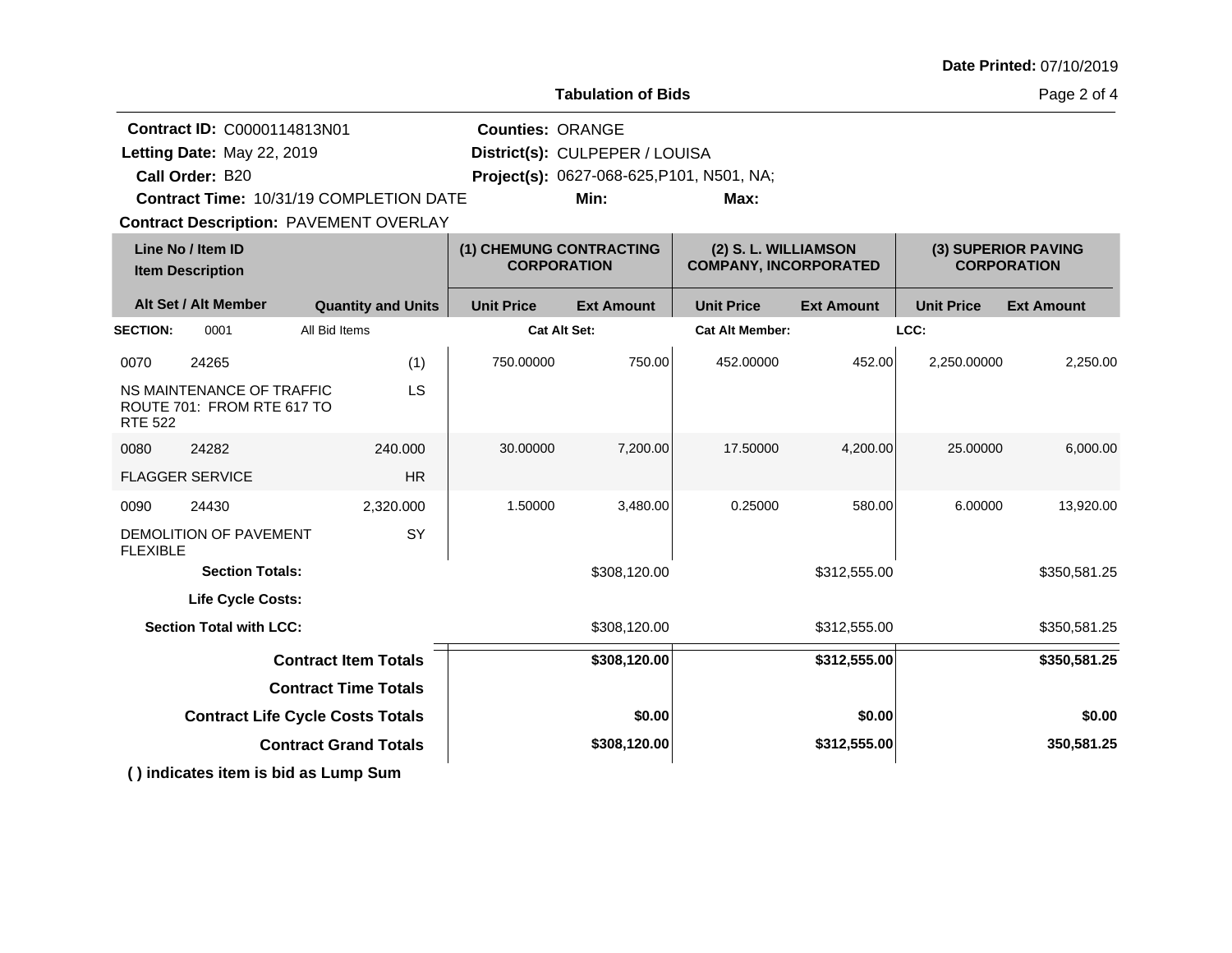Page 3 of 4

**Line No / Item ID (4) KICKIN ASPHALT PAVING (5) DEVCON CONTRACTING, (6) COLONY CONSTRUCTION, Contract Description: PAVEMENT OVERLAY Call Order: Letting Date:** May 22, 2019 **District(s): CULPEPER / LOUISA Contract ID:** C0000114813N01 **Counties:** ORANGE B20 **Project(s):** 0627-068-625,P101, N501, NA;**Contract Time:** 10/31/19 COMPLETION DATE Letting Date: May 22, 2019 **Min: Max:**

|                     | <b>Item Description</b>                                                        |                           | <b>AND EXCAVATING, LLC</b> |                   | INC.                   |                   | INC.              |                   |  |
|---------------------|--------------------------------------------------------------------------------|---------------------------|----------------------------|-------------------|------------------------|-------------------|-------------------|-------------------|--|
|                     | Alt Set / Alt Member                                                           | <b>Quantity and Units</b> | <b>Unit Price</b>          | <b>Ext Amount</b> | <b>Unit Price</b>      | <b>Ext Amount</b> | <b>Unit Price</b> | <b>Ext Amount</b> |  |
| <b>SECTION:</b>     | 0001                                                                           | All Bid Items             | Cat Alt Set:               |                   | <b>Cat Alt Member:</b> |                   | LCC:              |                   |  |
| 0010                | 00100                                                                          | (1)                       | 6,000.00000                | 6,000.00          | 5,000.00000            | 5,000.00          | 75,000.00000      | 75,000.00         |  |
| <b>MOBILIZATION</b> |                                                                                | LS                        |                            |                   |                        |                   |                   |                   |  |
| 0020                | 10417                                                                          | 905.000                   | 3.00000                    | 2,715.00          | 4.00000                | 3,620.00          | 2.00000           | 1,810.00          |  |
| <b>TACK COAT</b>    |                                                                                | GAL                       |                            |                   |                        |                   |                   |                   |  |
| 0030                | 10607                                                                          | 2,075.000                 | 89.00000                   | 184,675.00        | 105.00000              | 217,875.00        | 105.00000         | 217,875.00        |  |
| 12.5A               | ASPHALT CONCRETE TY. SM-                                                       | <b>TON</b>                |                            |                   |                        |                   |                   |                   |  |
| 0040                | 16395                                                                          | 1,640.000                 | 99.00000                   | 162,360.00        | 110.00000              | 180,400.00        | 80.00000          | 131,200.00        |  |
|                     | ASPH. CONC. TY. BM-25.0A T                                                     | <b>TON</b>                |                            |                   |                        |                   |                   |                   |  |
| 0050                | 24265                                                                          | (1)                       | 500.00000                  | 500.00            | 1,000.00000            | 1,000.00          | 20,000.00000      | 20,000.00         |  |
| <b>RTE 627</b>      | NS MAINTENANCE OF TRAFFIC<br>ROUTE 617: FROM RTE 701 TO                        | <b>LS</b>                 |                            |                   |                        |                   |                   |                   |  |
| 0060                | 24265                                                                          | (1)                       | 500.00000                  | 500.00            | 1,000.00000            | 1,000.00          | 20,000.00000      | 20,000.00         |  |
|                     | NS MAINTENANCE OF TRAFFIC<br>ROUTE 627: FROM 0.62 MR. W.<br>RTE 617 TO RTE 617 | <b>LS</b>                 |                            |                   |                        |                   |                   |                   |  |
| 0070                | 24265                                                                          | (1)                       | 500.00000                  | 500.00            | 1,000.00000            | 1,000.00          | 20,000.00000      | 20,000.00         |  |
| <b>RTE 522</b>      | NS MAINTENANCE OF TRAFFIC<br>ROUTE 701: FROM RTE 617 TO                        | LS                        |                            |                   |                        |                   |                   |                   |  |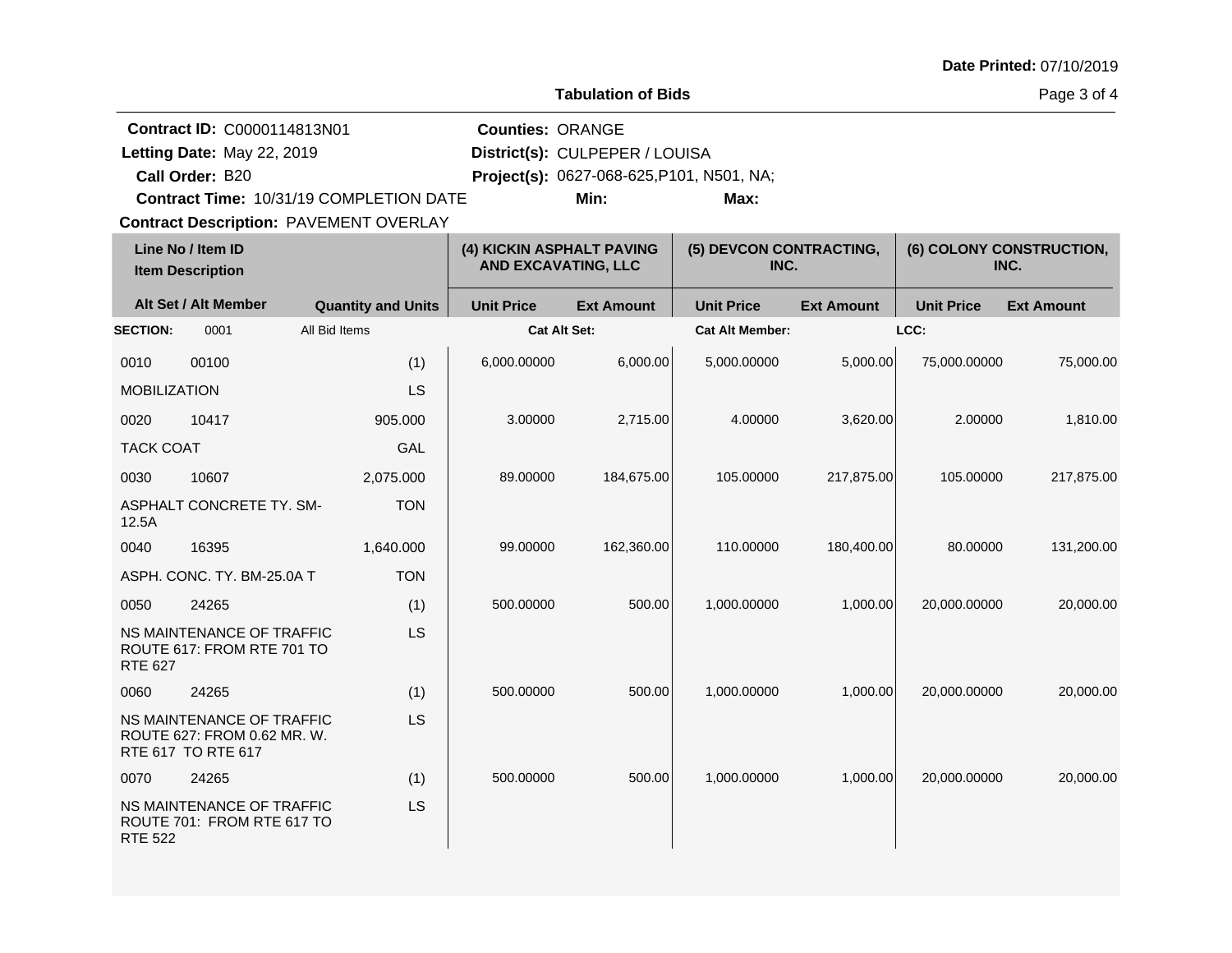| Date Printed: 07/10/2019 |  |
|--------------------------|--|
|--------------------------|--|

Page 4 of 4

|                 | <b>Contract ID: C0000114813N01</b><br>Letting Date: May 22, 2019<br>Call Order: B20 | <b>Contract Time: 10/31/19 COMPLETION DATE</b><br><b>Contract Description: PAVEMENT OVERLAY</b> | <b>Counties: ORANGE</b>                                 | District(s): CULPEPER / LOUISA<br>Project(s): 0627-068-625, P101, N501, NA;<br>Min: | Max:                            |                   |                   |                                  |
|-----------------|-------------------------------------------------------------------------------------|-------------------------------------------------------------------------------------------------|---------------------------------------------------------|-------------------------------------------------------------------------------------|---------------------------------|-------------------|-------------------|----------------------------------|
|                 | Line No / Item ID<br><b>Item Description</b>                                        |                                                                                                 | (4) KICKIN ASPHALT PAVING<br><b>AND EXCAVATING, LLC</b> |                                                                                     | (5) DEVCON CONTRACTING,<br>INC. |                   |                   | (6) COLONY CONSTRUCTION,<br>INC. |
|                 | Alt Set / Alt Member                                                                | <b>Quantity and Units</b>                                                                       | <b>Unit Price</b>                                       | <b>Ext Amount</b>                                                                   | <b>Unit Price</b>               | <b>Ext Amount</b> | <b>Unit Price</b> | <b>Ext Amount</b>                |
| <b>SECTION:</b> | 0001                                                                                | All Bid Items                                                                                   | <b>Cat Alt Set:</b>                                     |                                                                                     | <b>Cat Alt Member:</b>          |                   | LCC:              |                                  |
| 0080            | 24282                                                                               | 240.000                                                                                         | 25.00000                                                | 6,000.00                                                                            | 25.00000                        | 6,000.00          | 25.00000          | 6,000.00                         |
|                 | <b>FLAGGER SERVICE</b>                                                              | <b>HR</b>                                                                                       |                                                         |                                                                                     |                                 |                   |                   |                                  |
| 0090            | 24430                                                                               | 2,320.000                                                                                       | 2.60000                                                 | 6,032.00                                                                            | 14.00000                        | 32,480.00         | 5.00000           | 11,600.00                        |
| <b>FLEXIBLE</b> | DEMOLITION OF PAVEMENT                                                              | SY                                                                                              |                                                         |                                                                                     |                                 |                   |                   |                                  |
|                 | <b>Section Totals:</b>                                                              |                                                                                                 |                                                         | \$369,282.00                                                                        |                                 | \$448,375.00      |                   | \$503,485.00                     |
|                 | <b>Life Cycle Costs:</b>                                                            |                                                                                                 |                                                         |                                                                                     |                                 |                   |                   |                                  |
|                 | <b>Section Total with LCC:</b>                                                      |                                                                                                 |                                                         | \$369,282.00                                                                        |                                 | \$448,375.00      |                   | \$503,485.00                     |
|                 |                                                                                     | <b>Contract Item Totals</b>                                                                     |                                                         | \$369,282.00                                                                        |                                 | \$448,375.00      |                   | \$503,485.00                     |
|                 |                                                                                     | <b>Contract Time Totals</b>                                                                     |                                                         |                                                                                     |                                 |                   |                   |                                  |
|                 |                                                                                     | <b>Contract Life Cycle Costs Totals</b>                                                         |                                                         | \$0.00                                                                              |                                 | \$0.00            |                   | \$0.00                           |
|                 |                                                                                     | <b>Contract Grand Totals</b>                                                                    |                                                         | \$369,282.00                                                                        |                                 | \$448,375.00      |                   | 503,485.00                       |
|                 |                                                                                     | () indicates item is bid as Lump Sum                                                            |                                                         |                                                                                     |                                 |                   |                   |                                  |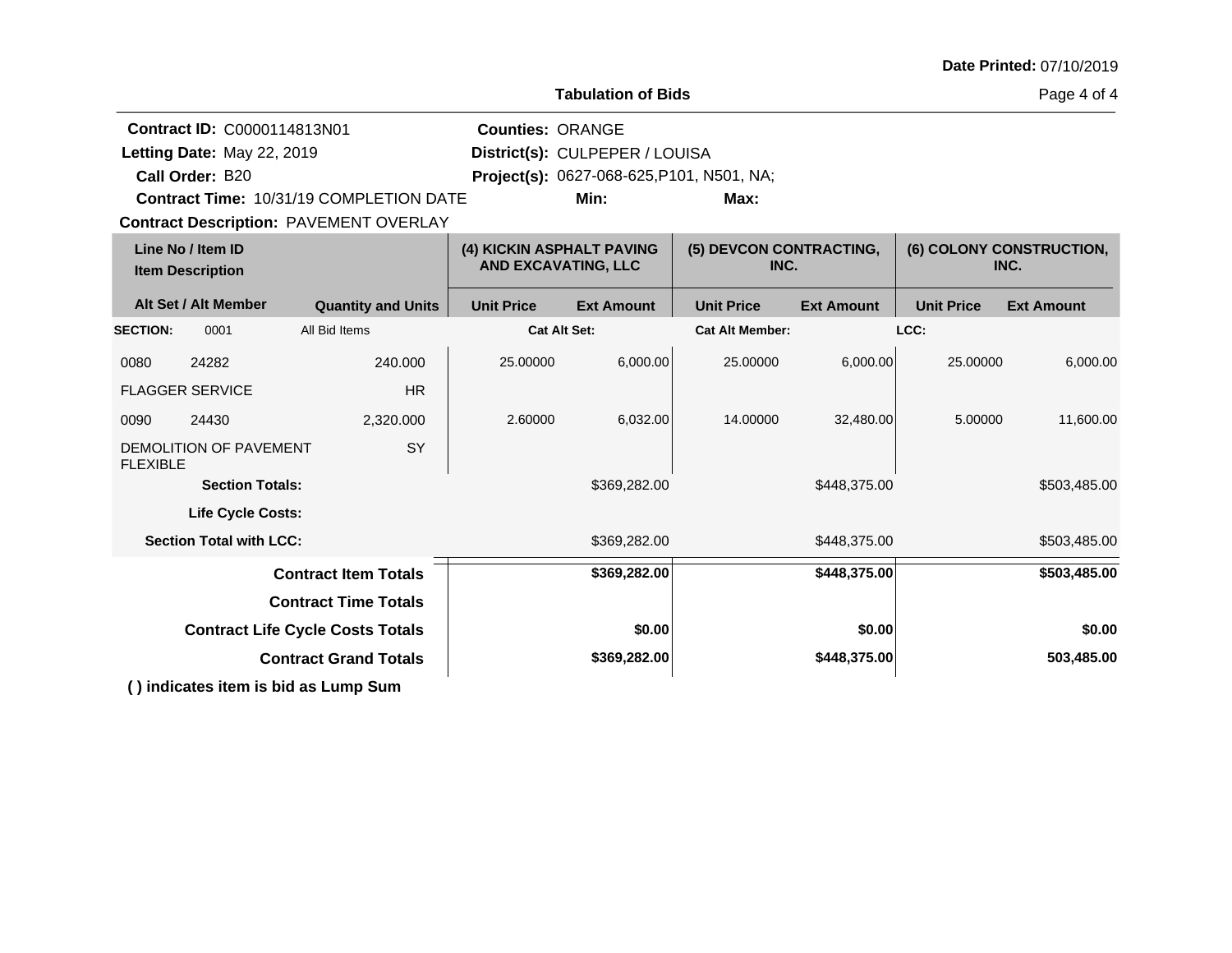Page 1 of 1

|                    | <b>Contract ID: C0000114813N01</b>             | <b>Counties: ORANGE</b> |                                                  |
|--------------------|------------------------------------------------|-------------------------|--------------------------------------------------|
|                    | <b>Letting Date:</b> May 22, 2019 10:00 AM     |                         | District(s): CULPEPER / LOUISA                   |
| <b>Call Order:</b> | B <sub>20</sub>                                |                         | <b>Project(s):</b> 0627-068-625, P101, N501, NA; |
|                    | <b>Contract Time: 10/31/19 COMPLETION DATE</b> |                         | Min:<br>Max:                                     |
|                    | <b>Contract Description: PAVEMENT OVERLAY</b>  |                         |                                                  |

|               | Rank             | <b>Vendor ID/Name</b>                     | <b>Total Bid</b> | <b>Percent Of Low</b><br><b>Bid</b> |
|---------------|------------------|-------------------------------------------|------------------|-------------------------------------|
|               | C <sub>224</sub> | CHEMUNG CONTRACTING CORPORATION           | \$308,120.00     | 100.00%                             |
| $\mathcal{P}$ | W029             | S. L. WILLIAMSON COMPANY, INCORPORATED    | \$312,555.00     | 101.44%                             |
| 3             | S066             | SUPERIOR PAVING CORPORATION               | \$350,581.25     | 113.78%                             |
| 4             | K611             | KICKIN ASPHALT PAVING AND EXCAVATING, LLC | \$369,282.00     | 119.85%                             |
| 5             | H610             | DEVCON CONTRACTING, INC.                  | \$448,375,00     | 145.52%                             |
| 6             | C750             | COLONY CONSTRUCTION, INC.                 | \$503,485.00     | 163.41%                             |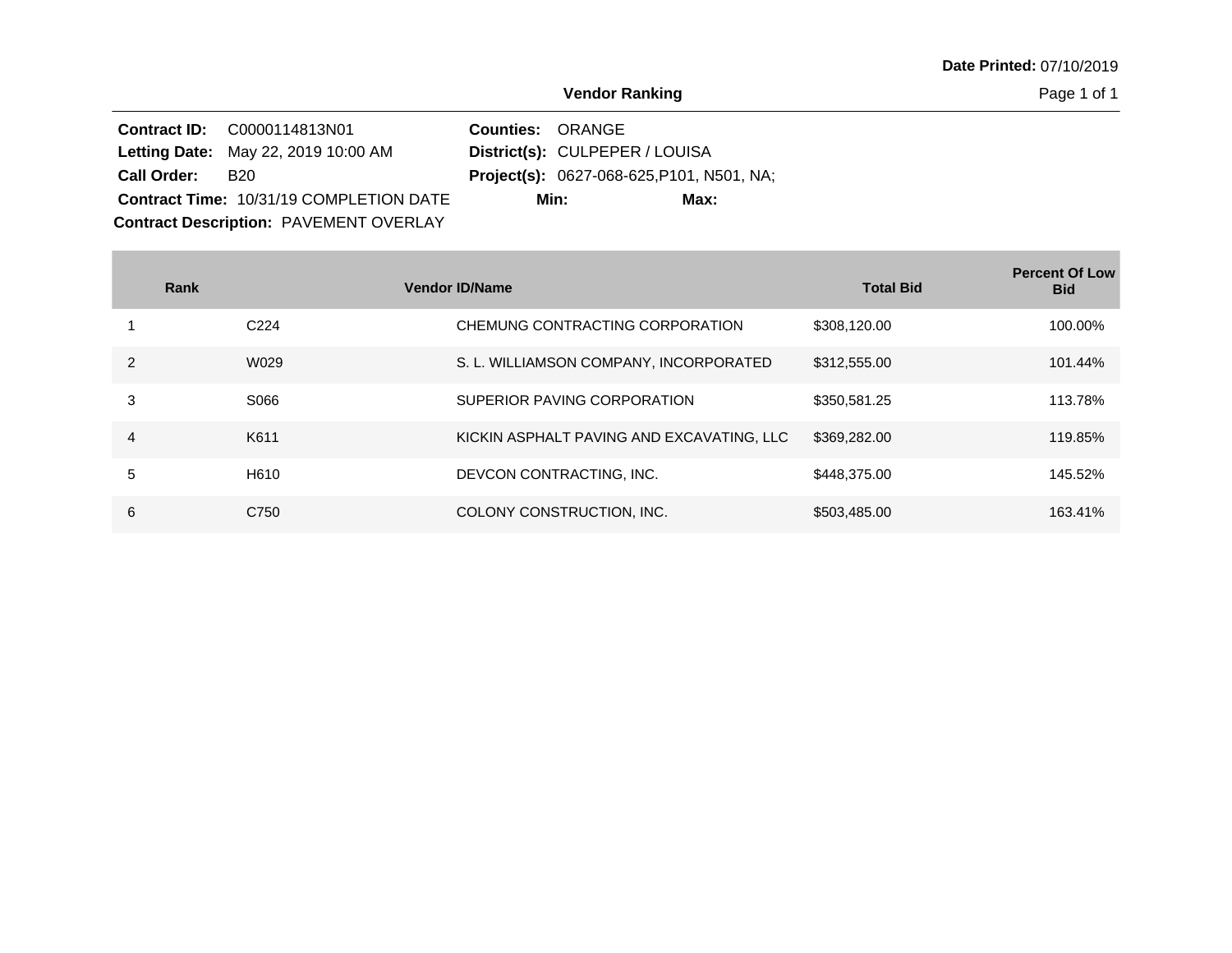|                                                                              |                                                                                                     |                          |                           |                                                                         | <b>Tabulation of Bids</b> |                        |                   |                   | Page 1 of 4       |
|------------------------------------------------------------------------------|-----------------------------------------------------------------------------------------------------|--------------------------|---------------------------|-------------------------------------------------------------------------|---------------------------|------------------------|-------------------|-------------------|-------------------|
| Contract ID: C0000101062N01<br>Letting Date: May 22, 2019<br>Call Order: B27 |                                                                                                     |                          | <b>Counties: BUCHANAN</b> | District(s): BRISTOL / LEBANON<br>Project(s): 0652-013-852, N501, NONE; |                           |                        |                   |                   |                   |
|                                                                              | Contract Time: 12/02/19 COMPLETION DATE<br><b>Contract Description: ROADWAY WIDENING AND PAVING</b> |                          |                           |                                                                         | Min:                      | Max:                   |                   |                   |                   |
|                                                                              | Line No / Item ID<br><b>Item Description</b>                                                        |                          |                           | (1) W-L CONSTRUCTION &<br>PAVING, INC.                                  |                           |                        |                   |                   |                   |
|                                                                              | Alt Set / Alt Member                                                                                |                          | <b>Quantity and Units</b> | <b>Unit Price</b>                                                       | <b>Ext Amount</b>         | <b>Unit Price</b>      | <b>Ext Amount</b> | <b>Unit Price</b> | <b>Ext Amount</b> |
| <b>SECTION:</b>                                                              | 0001                                                                                                | <b>REGULAR BID ITEMS</b> |                           | <b>Cat Alt Set:</b>                                                     |                           | <b>Cat Alt Member:</b> |                   | LCC:              |                   |
| 0010<br><b>MOBILIZATION</b>                                                  | 00100                                                                                               |                          | (1)<br>LS                 | 21,487.59000                                                            | 21,487.59                 |                        |                   |                   |                   |
| 0020                                                                         | 00110                                                                                               |                          | (1)                       | 25,069.23000                                                            | 25,069.23                 |                        |                   |                   |                   |
|                                                                              | <b>CLEARING AND GRUBBING</b>                                                                        |                          | <b>LS</b>                 |                                                                         |                           |                        |                   |                   |                   |
| 0030                                                                         | 00125                                                                                               |                          | (1)                       | 247,922.52000                                                           | 247,922.52                |                        |                   |                   |                   |
| <b>GRADING</b>                                                               |                                                                                                     |                          | LS                        |                                                                         |                           |                        |                   |                   |                   |
| 0040                                                                         | 00505                                                                                               |                          | 120.000                   | 28.22000                                                                | 3,386.40                  |                        |                   |                   |                   |
| 26                                                                           | BEDDING MATL. AGGR. NO. 25 OR                                                                       |                          | <b>TON</b>                |                                                                         |                           |                        |                   |                   |                   |
| 0050                                                                         | 01180                                                                                               |                          | 70.000                    | 87.91000                                                                | 6,153.70                  |                        |                   |                   |                   |
| 18" PIPE                                                                     |                                                                                                     |                          | LF                        |                                                                         |                           |                        |                   |                   |                   |
| 0060                                                                         | 01240                                                                                               |                          | 100.000                   | 103.86000                                                               | 10,386.00                 |                        |                   |                   |                   |
| 24" PIPE                                                                     |                                                                                                     |                          | LF                        |                                                                         |                           |                        |                   |                   |                   |
| 0070                                                                         | 01360                                                                                               |                          | 40.000                    | 149.99000                                                               | 5,999.60                  |                        |                   |                   |                   |
| 36" PIPE                                                                     |                                                                                                     |                          | LF                        |                                                                         |                           |                        |                   |                   |                   |
| 0080                                                                         | 09150                                                                                               |                          | 51.000                    | 65.53000                                                                | 3,342.03                  |                        |                   |                   |                   |
| CLASS I, EC-1                                                                | EROSION CONTROL STONE                                                                               |                          | <b>TON</b>                |                                                                         |                           |                        |                   |                   |                   |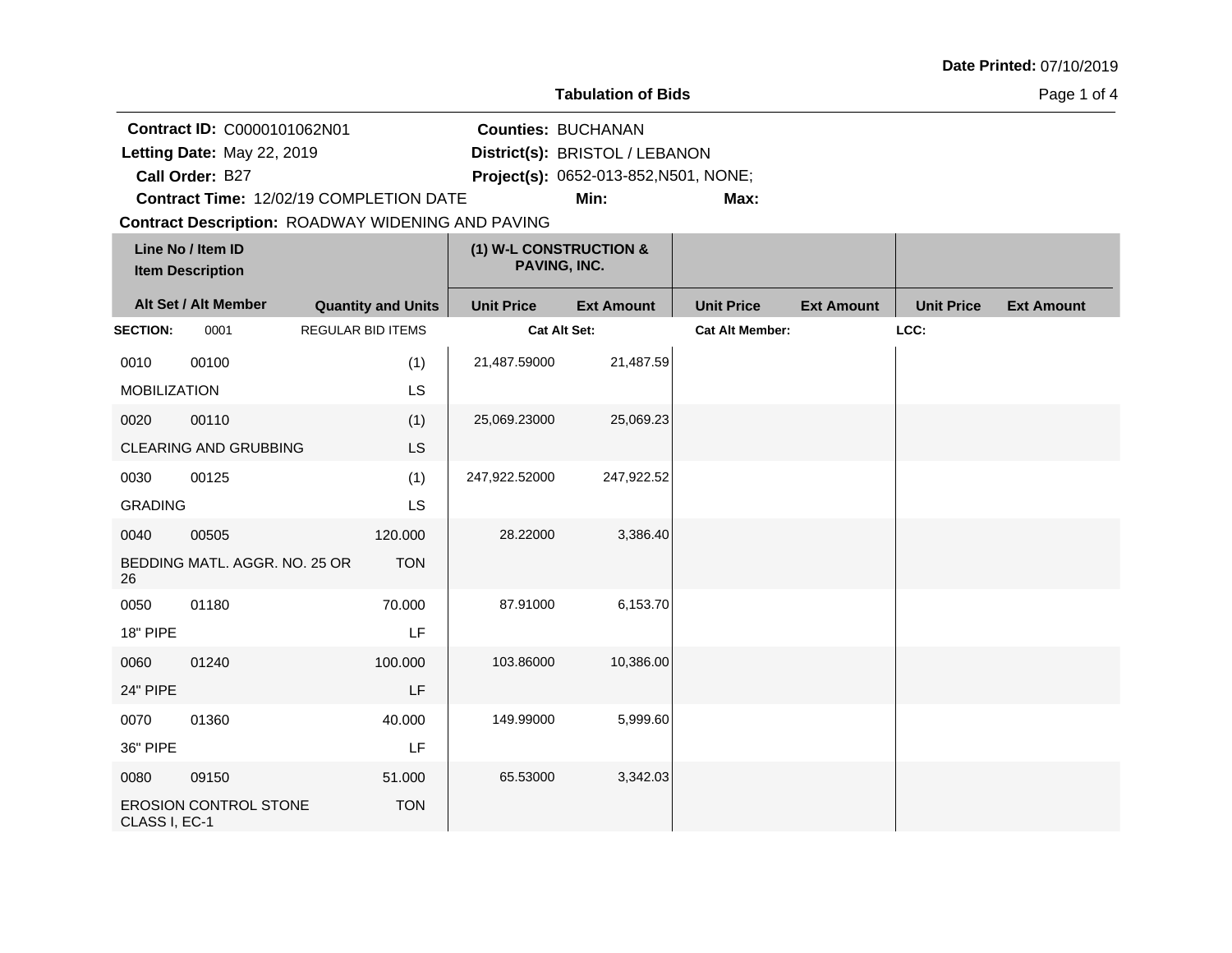|                                                                              |                                              |  |                           |                                                          | <b>Tabulation of Bids</b>                                               |                        |                   |                   | Page 2 of 4       |
|------------------------------------------------------------------------------|----------------------------------------------|--|---------------------------|----------------------------------------------------------|-------------------------------------------------------------------------|------------------------|-------------------|-------------------|-------------------|
| Contract ID: C0000101062N01<br>Letting Date: May 22, 2019<br>Call Order: B27 |                                              |  |                           | <b>Counties: BUCHANAN</b>                                | District(s): BRISTOL / LEBANON<br>Project(s): 0652-013-852, N501, NONE; |                        |                   |                   |                   |
|                                                                              | Contract Time: 12/02/19 COMPLETION DATE      |  |                           | <b>Contract Description: ROADWAY WIDENING AND PAVING</b> | Min:                                                                    | Max:                   |                   |                   |                   |
|                                                                              | Line No / Item ID<br><b>Item Description</b> |  |                           | (1) W-L CONSTRUCTION &<br>PAVING, INC.                   |                                                                         |                        |                   |                   |                   |
|                                                                              | Alt Set / Alt Member                         |  | <b>Quantity and Units</b> | <b>Unit Price</b>                                        | <b>Ext Amount</b>                                                       | <b>Unit Price</b>      | <b>Ext Amount</b> | <b>Unit Price</b> | <b>Ext Amount</b> |
| <b>SECTION:</b>                                                              | 0001                                         |  | <b>REGULAR BID ITEMS</b>  |                                                          | <b>Cat Alt Set:</b>                                                     | <b>Cat Alt Member:</b> |                   | LCC:              |                   |
| 0090                                                                         | 10065                                        |  | 300.000                   | 34.20000                                                 | 10,260.00                                                               |                        |                   |                   |                   |
|                                                                              | AGGR. MATL. NO. 1                            |  | <b>TON</b>                |                                                          |                                                                         |                        |                   |                   |                   |
| 0100                                                                         | 10128                                        |  | 5,760.000                 | 28.44000                                                 | 163,814.40                                                              |                        |                   |                   |                   |
|                                                                              | AGGR. BASE MATL. TY. I NO. 21B               |  | <b>TON</b>                |                                                          |                                                                         |                        |                   |                   |                   |
| 0110                                                                         | 10607                                        |  | 1,173.330                 | 93.48000                                                 | 109,682.89                                                              |                        |                   |                   |                   |
| 12.5A                                                                        | ASPHALT CONCRETE TY. SM-                     |  | <b>TON</b>                |                                                          |                                                                         |                        |                   |                   |                   |
| 0120                                                                         | 10642                                        |  | 1,840.000                 | 82.03000                                                 | 150,935.20                                                              |                        |                   |                   |                   |
| 25.0A                                                                        | ASPHALT CONCRETE TY. BM-                     |  | <b>TON</b>                |                                                          |                                                                         |                        |                   |                   |                   |
| 0130                                                                         | 24100                                        |  | 150.000                   | 41.32000                                                 | 6,198.00                                                                |                        |                   |                   |                   |
| <b>ALLAYING DUST</b>                                                         |                                              |  | <b>HR</b>                 |                                                          |                                                                         |                        |                   |                   |                   |
| 0140                                                                         | 24160                                        |  | 148,000                   | 22.00000                                                 | 3,256.00                                                                |                        |                   |                   |                   |
| <b>SIGN</b>                                                                  | TEMPORARY (CONSTRUCTION)                     |  | <b>SF</b>                 |                                                          |                                                                         |                        |                   |                   |                   |
| 0150                                                                         | 24260                                        |  | 3,000.000                 | 23.14000                                                 | 69,420.00                                                               |                        |                   |                   |                   |
|                                                                              | CR. RUN AGGR. NO. 25 OR 26                   |  | <b>TON</b>                |                                                          |                                                                         |                        |                   |                   |                   |
| 0160                                                                         | 24278                                        |  | 28,800.000                | 0.01000                                                  | 288.00                                                                  |                        |                   |                   |                   |
| <b>DEVICES</b>                                                               | <b>GROUP 2 CHANNELIZING</b>                  |  | <b>DAY</b>                |                                                          |                                                                         |                        |                   |                   |                   |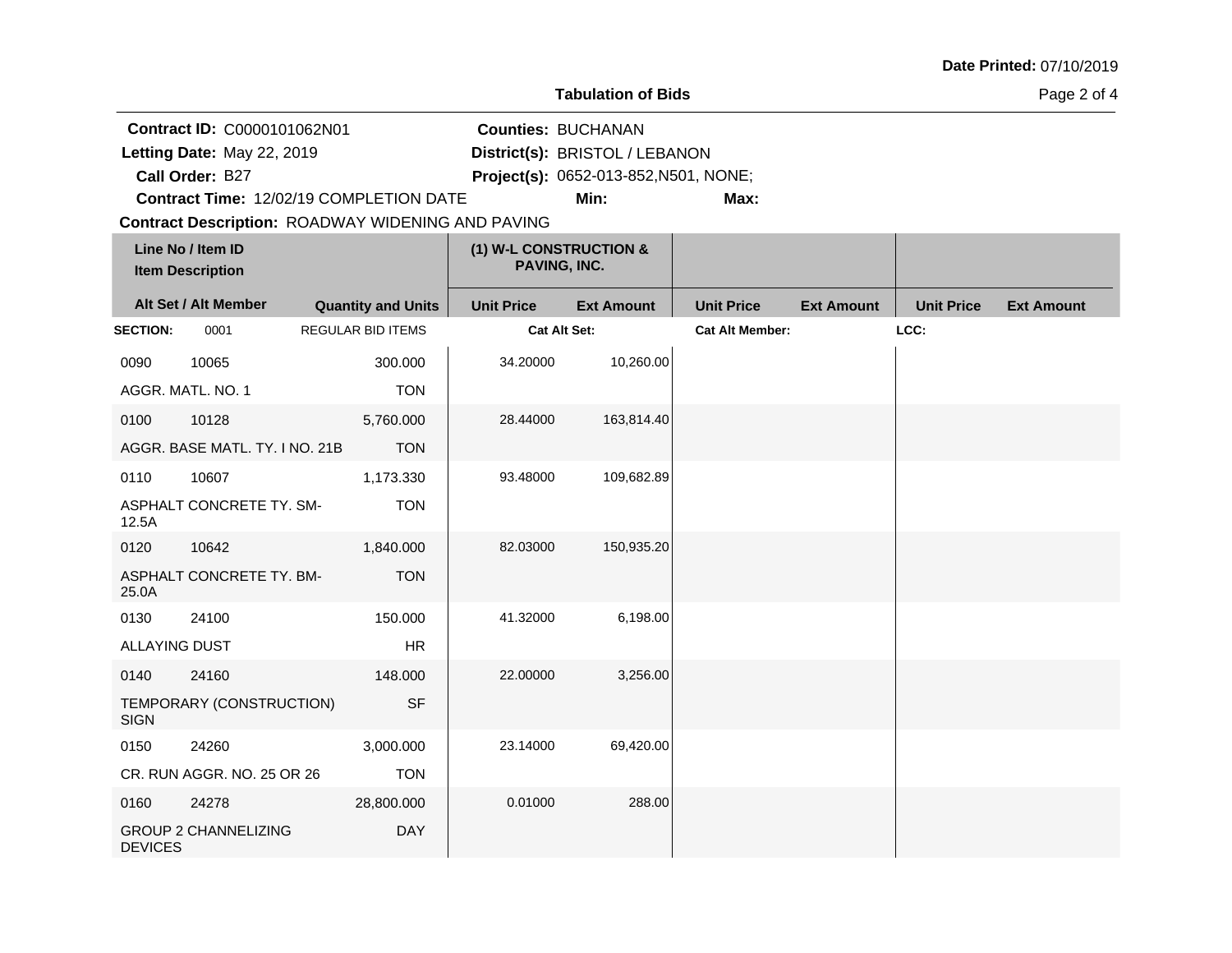|                   |                                                                              |                                                          |                           | <b>Tabulation of Bids</b>                                                       |                        |                   |                   | Page 3 of 4       |
|-------------------|------------------------------------------------------------------------------|----------------------------------------------------------|---------------------------|---------------------------------------------------------------------------------|------------------------|-------------------|-------------------|-------------------|
|                   | Contract ID: C0000101062N01<br>Letting Date: May 22, 2019<br>Call Order: B27 | Contract Time: 12/02/19 COMPLETION DATE                  | <b>Counties: BUCHANAN</b> | District(s): BRISTOL / LEBANON<br>Project(s): 0652-013-852, N501, NONE;<br>Min: | Max:                   |                   |                   |                   |
|                   | Line No / Item ID                                                            | <b>Contract Description: ROADWAY WIDENING AND PAVING</b> | (1) W-L CONSTRUCTION &    |                                                                                 |                        |                   |                   |                   |
|                   | <b>Item Description</b>                                                      |                                                          | PAVING, INC.              |                                                                                 |                        |                   |                   |                   |
|                   | Alt Set / Alt Member                                                         | <b>Quantity and Units</b>                                | <b>Unit Price</b>         | <b>Ext Amount</b>                                                               | <b>Unit Price</b>      | <b>Ext Amount</b> | <b>Unit Price</b> | <b>Ext Amount</b> |
| <b>SECTION:</b>   | 0001                                                                         | <b>REGULAR BID ITEMS</b>                                 | <b>Cat Alt Set:</b>       |                                                                                 | <b>Cat Alt Member:</b> |                   | LCC:              |                   |
| 0170              | 24282                                                                        | 2,400.000                                                | 1.00000                   | 2,400.00                                                                        |                        |                   |                   |                   |
|                   | <b>FLAGGER SERVICE</b>                                                       | <b>HR</b>                                                |                           |                                                                                 |                        |                   |                   |                   |
| 0180              | 26127                                                                        | 2,134.000                                                | 28.98000                  | 61,843.32                                                                       |                        |                   |                   |                   |
|                   | DRY RIPRAP CL.I 26"                                                          | <b>TON</b>                                               |                           |                                                                                 |                        |                   |                   |                   |
| 0190              | 27422                                                                        | 1.000                                                    | 1,137.20000               | 1,137.20                                                                        |                        |                   |                   |                   |
|                   | <b>DEWATERING BASIN EC-8</b>                                                 | EA                                                       |                           |                                                                                 |                        |                   |                   |                   |
| 0200              | 27430                                                                        | 816,000                                                  | 7.36000                   | 6,005.76                                                                        |                        |                   |                   |                   |
| <b>EXCAVATION</b> | SILTATION CONTROL                                                            | CY                                                       |                           |                                                                                 |                        |                   |                   |                   |
| 0210              | 27500                                                                        | 4,000.000                                                | 2.08000                   | 8,320.00                                                                        |                        |                   |                   |                   |
|                   | <b>GEOTEXTILE FABRIC</b>                                                     | SY                                                       |                           |                                                                                 |                        |                   |                   |                   |
| 0220              | 27505                                                                        | 4,800.000                                                | 4.49000                   | 21,552.00                                                                       |                        |                   |                   |                   |
|                   | TEMP. SILT FENCE TYPE A                                                      | LF                                                       |                           |                                                                                 |                        |                   |                   |                   |
| 0230              | 27510                                                                        | 1.000                                                    | 1,662.58000               | 1,662.58                                                                        |                        |                   |                   |                   |
| <b>COFFERDAM</b>  |                                                                              | EA                                                       |                           |                                                                                 |                        |                   |                   |                   |
|                   | <b>Section Totals:</b>                                                       |                                                          |                           | \$940,522.42                                                                    |                        |                   |                   |                   |
|                   | Life Cycle Costs:                                                            |                                                          |                           |                                                                                 |                        |                   |                   |                   |
|                   | <b>Section Total with LCC:</b>                                               |                                                          |                           | \$940,522.42                                                                    |                        |                   |                   |                   |
|                   |                                                                              | <b>Contract Item Totals</b>                              |                           | \$940,522.42                                                                    |                        |                   |                   |                   |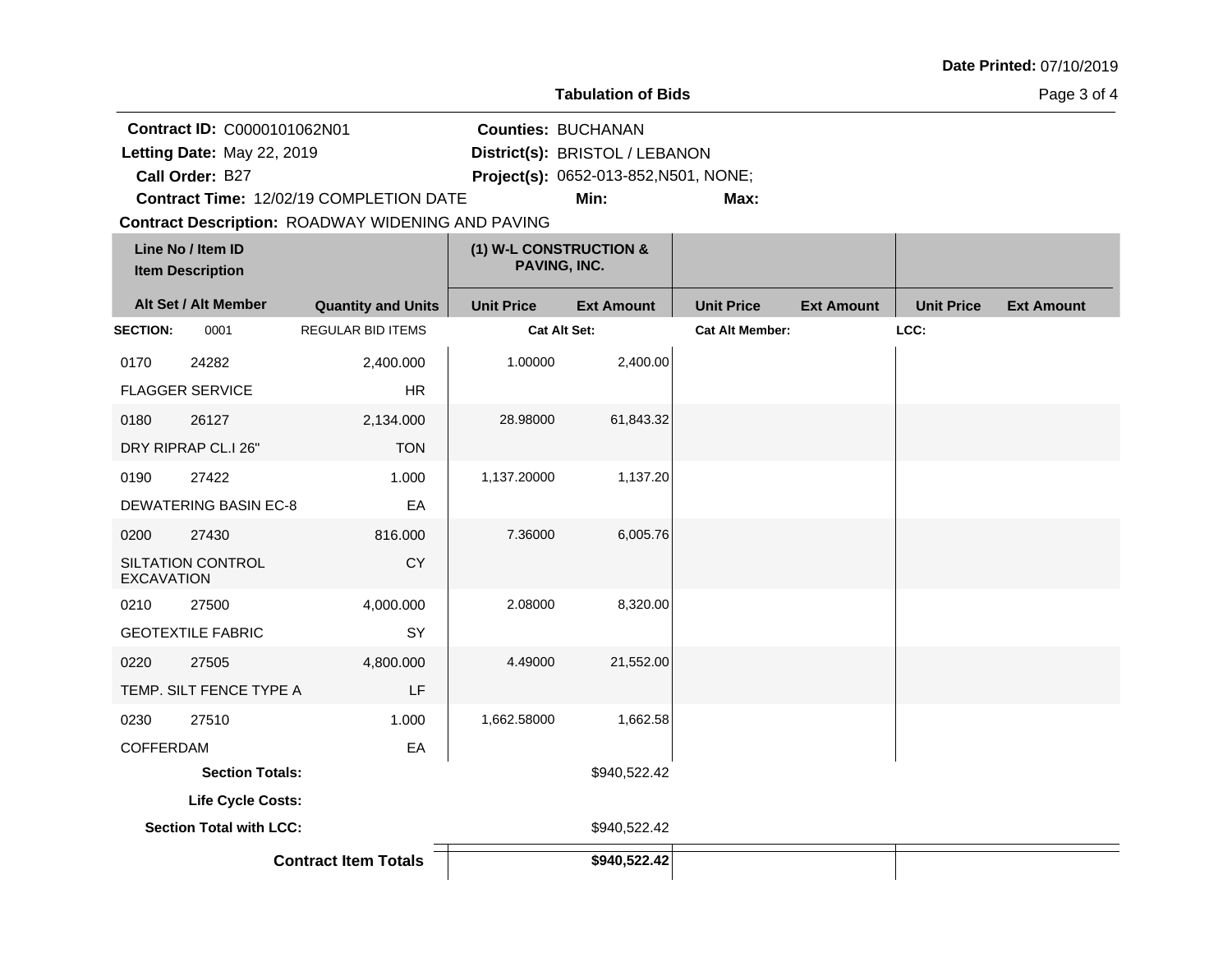|                                                          | <b>Tabulation of Bids</b>             |      | Page 4 of 4 |
|----------------------------------------------------------|---------------------------------------|------|-------------|
| Contract ID: C0000101062N01                              | <b>Counties: BUCHANAN</b>             |      |             |
| Letting Date: May 22, 2019                               | District(s): BRISTOL / LEBANON        |      |             |
| Call Order: B27                                          | Project(s): 0652-013-852, N501, NONE; |      |             |
| <b>Contract Time: 12/02/19 COMPLETION DATE</b>           | Min:                                  | Max: |             |
| <b>Contract Description: ROADWAY WIDENING AND PAVING</b> |                                       |      |             |
| <b>Contract Time Totals</b>                              |                                       |      |             |
| <b>Contract Life Cycle Costs Totals</b>                  | \$0.00                                |      |             |
| <b>Contract Grand Totals</b>                             | \$940,522.42                          |      |             |
| () indicates item is bid as Lump Sum                     |                                       |      |             |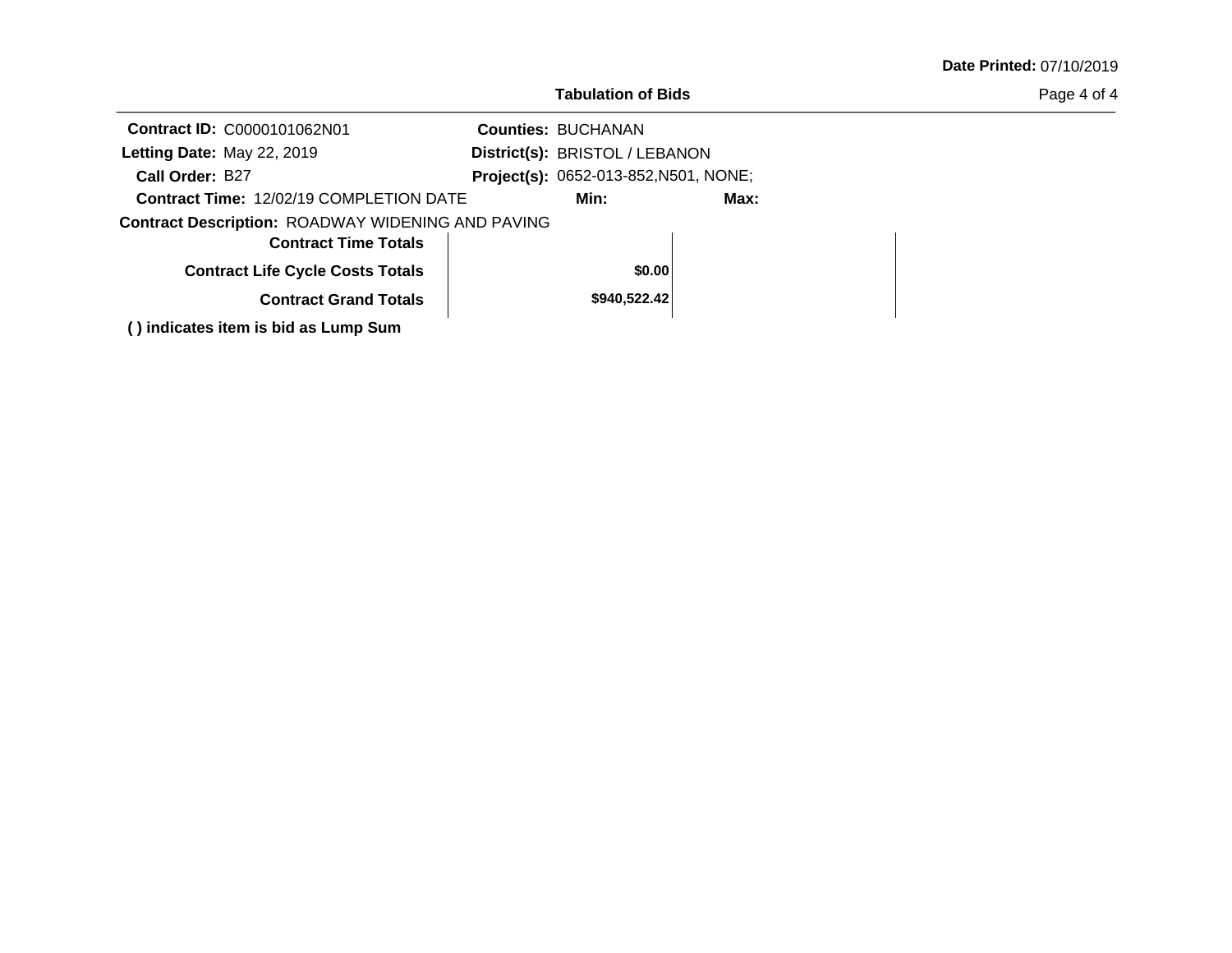|                                            |                                | <b>Date Printed: 07/10/2019</b> |
|--------------------------------------------|--------------------------------|---------------------------------|
|                                            | <b>Vendor Ranking</b>          | Page 1 of 1                     |
| Contract ID: C0000101062N01                | <b>Counties: BUCHANAN</b>      |                                 |
| <b>Letting Date:</b> May 22, 2019 10:00 AM | District(s): BRISTOL / LEBANON |                                 |

Contract Description: ROADWAY WIDENING AND PAVING Contract Time: 12/02/19 COMPLETION DATE 0652-013-852,N501, NONE; **Call Order: Project(s):** B27 **Min: Max:**

| Rank | <b>Vendor ID/Name</b>           | <b>Total Bid</b> | <b>Percent Of Low</b><br><b>Bid</b> |
|------|---------------------------------|------------------|-------------------------------------|
| W048 | W-L CONSTRUCTION & PAVING, INC. | \$940,522.42     | 100.00%                             |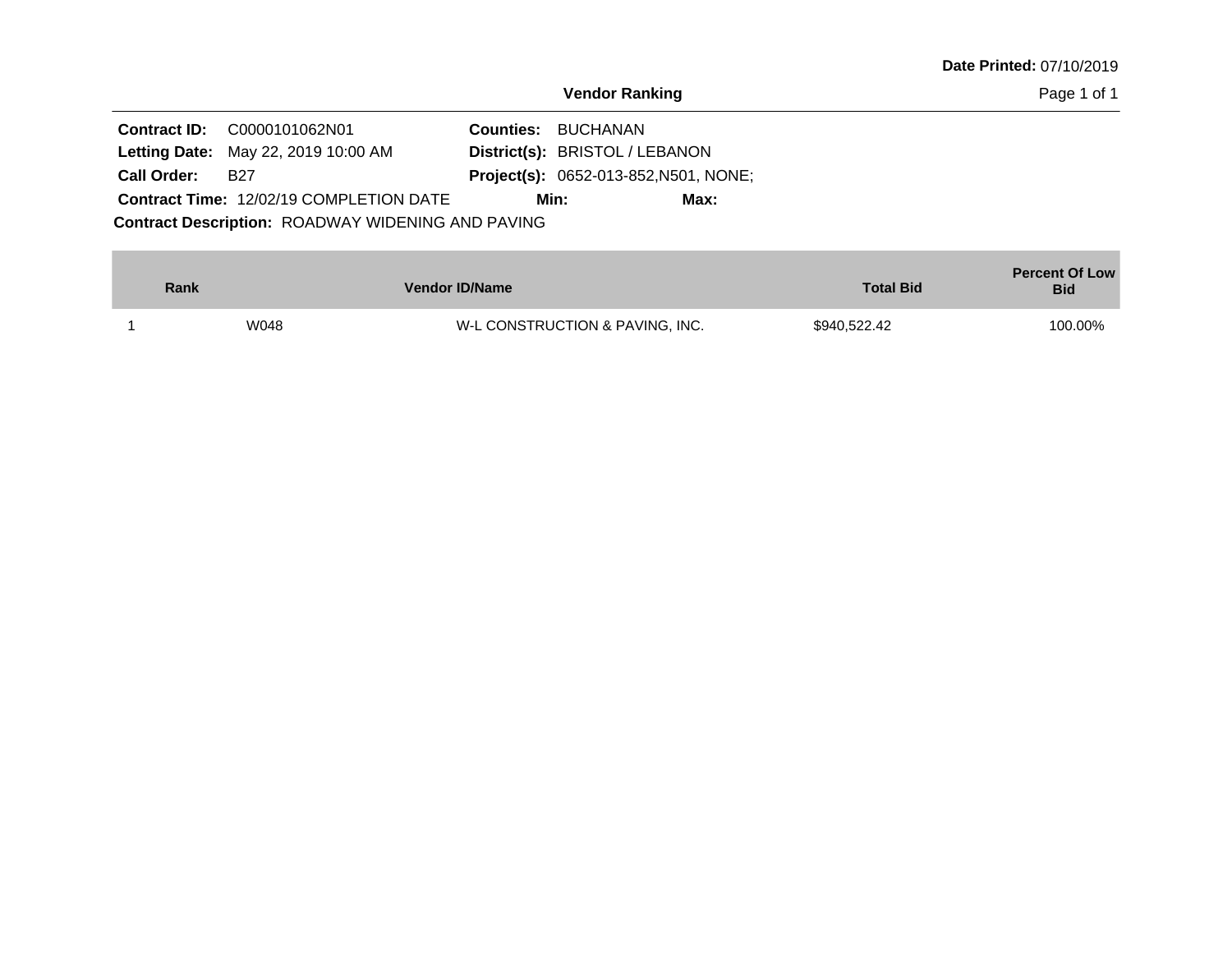**Tabulation of Bids**

Page 1 of 21

| <b>Contract ID: M000114816N01</b>       | MADISON, ORANGE, RAPPAHANNOCK                  |      | Counties: ALBEMARLE, CULPEPER, FAUQUIER, FLUVANNA, GREENE, LOUISA, |
|-----------------------------------------|------------------------------------------------|------|--------------------------------------------------------------------|
| Letting Date: May 22, 2019              | District(s): CULPEPER / DISTRICTWIDE OR OFFICE |      |                                                                    |
| <b>Call Order: U82</b>                  | <b>Project(s):</b> 9999-967-434, N501, NONE;   |      |                                                                    |
| Contract Time: 05/19/20 COMPLETION DATE | Min:                                           | Max: |                                                                    |

**Contract Time:** 05/19/20 COMPLETION DATE

| Line No / Item ID<br><b>Item Description</b> |                                |                           | (1) MAKCO, INCORPORATED |                   | (2) L. S. LEE, INC.    |                   |                   |                   |
|----------------------------------------------|--------------------------------|---------------------------|-------------------------|-------------------|------------------------|-------------------|-------------------|-------------------|
|                                              | Alt Set / Alt Member           | <b>Quantity and Units</b> | <b>Unit Price</b>       | <b>Ext Amount</b> | <b>Unit Price</b>      | <b>Ext Amount</b> | <b>Unit Price</b> | <b>Ext Amount</b> |
| <b>SECTION:</b>                              | 0001                           | ALL BID ITEMS             | <b>Cat Alt Set:</b>     |                   | <b>Cat Alt Member:</b> |                   | LCC:              |                   |
| 0010                                         | 10123                          | 1,400.000                 | 40.00000                | 56,000.00         | 40.00000               | 56,000.00         |                   |                   |
|                                              | AGGR, BASE MATL, TY, I NO, 21A | <b>TON</b>                |                         |                   |                        |                   |                   |                   |
| 0020                                         | 10607                          | 5.000                     | 350.00000               | 1,750.00          | 550.00000              | 2,750.00          |                   |                   |
| 12.5A                                        | ASPHALT CONCRETE TY. SM-       | <b>TON</b>                |                         |                   |                        |                   |                   |                   |
| 0030                                         | 13280                          | 5,000.000                 | 22,00000                | 110,000.00        | 22,50000               | 112,500.00        |                   |                   |
|                                              | <b>GUARDRAIL GR-MGS1</b>       | LF                        |                         |                   |                        |                   |                   |                   |
| 0040                                         | 13281                          | 250.000                   | 27.00000                | 6,750.00          | 29.00000               | 7,250.00          |                   |                   |
|                                              | <b>GUARDRAIL GR-MGS1A</b>      | LF                        |                         |                   |                        |                   |                   |                   |
| 0050                                         | 13282                          | 1,000.000                 | 25.00000                | 25,000.00         | 26.50000               | 26,500.00         |                   |                   |
|                                              | GUARDRAIL GR-MGS1, 9' POST     | LF                        |                         |                   |                        |                   |                   |                   |
| 0060                                         | 13283                          | 50.000                    | 30.00000                | 1,500.00          | 30.00000               | 1,500.00          |                   |                   |
|                                              | RADIAL GUARDRAIL GR-MGS1       | LF                        |                         |                   |                        |                   |                   |                   |
| 0070                                         | 13284                          | 50.000                    | 30.00000                | 1,500.00          | 31.00000               | 1,550.00          |                   |                   |
|                                              | RADIAL GUARDRAIL GR-MGS1A      | LF                        |                         |                   |                        |                   |                   |                   |
| 0080                                         | 13285                          | 60.000                    | 30.00000                | 1,800.00          | 32.00000               | 1,920.00          |                   |                   |
| <b>POST</b>                                  | RADIAL GUARDRAIL GR-MGS1, 9'   | LF                        |                         |                   |                        |                   |                   |                   |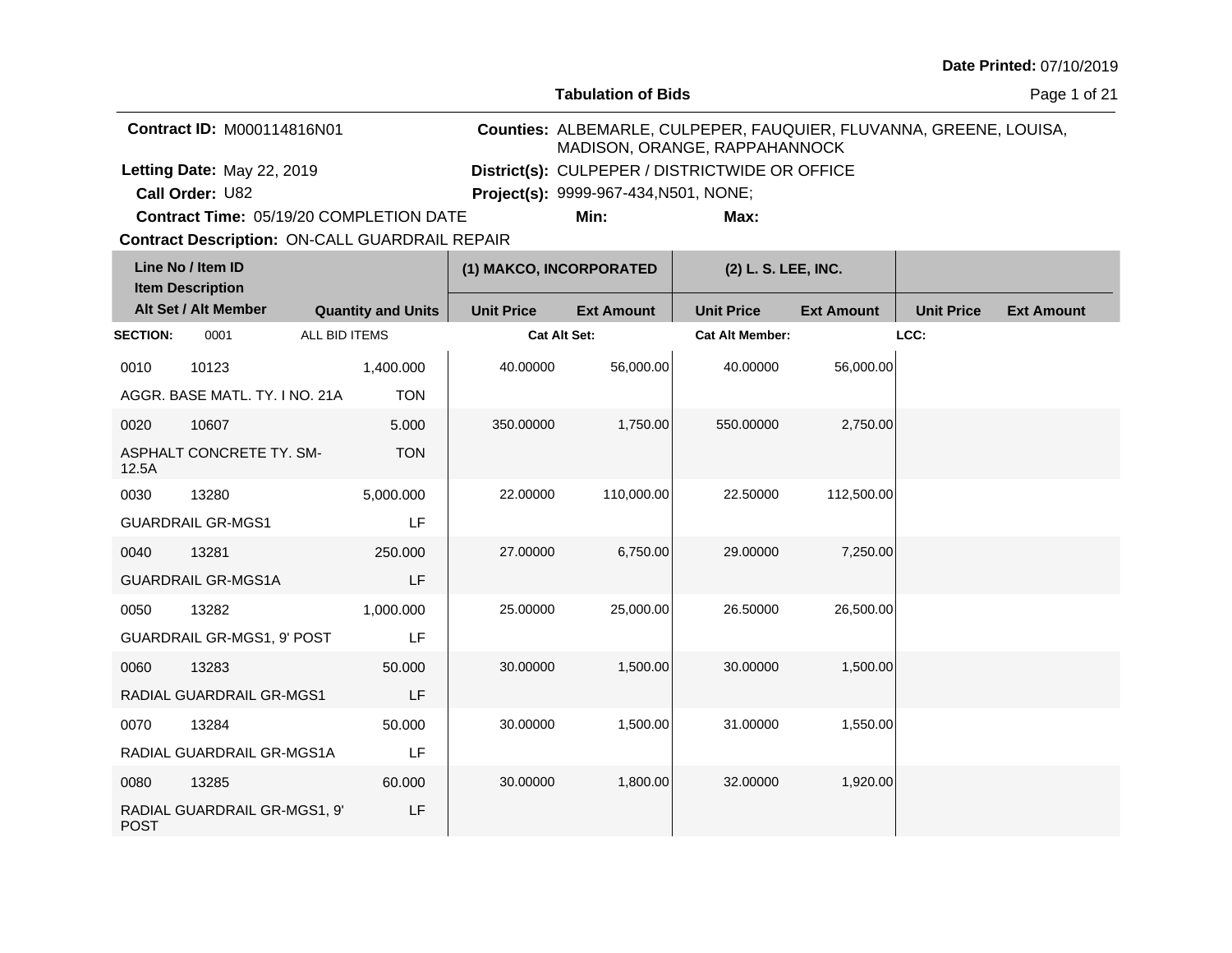**Tabulation of Bids**

Page 2 of 21

| <b>Contract ID: M000114816N01</b>       | MADISON, ORANGE, RAPPAHANNOCK                  |      | Counties: ALBEMARLE, CULPEPER, FAUQUIER, FLUVANNA, GREENE, LOUISA, |
|-----------------------------------------|------------------------------------------------|------|--------------------------------------------------------------------|
| Letting Date: May 22, 2019              | District(s): CULPEPER / DISTRICTWIDE OR OFFICE |      |                                                                    |
| <b>Call Order: U82</b>                  | <b>Project(s): 9999-967-434, N501, NONE;</b>   |      |                                                                    |
| Contract Time: 05/19/20 COMPLETION DATE | Min:                                           | Max: |                                                                    |

**Contract Time:** 05/19/20 COMPLETION DATE

|                 | Line No / Item ID<br><b>Item Description</b> |                           | (1) MAKCO, INCORPORATED |                   | (2) L. S. LEE, INC.    |                   |                   |                   |
|-----------------|----------------------------------------------|---------------------------|-------------------------|-------------------|------------------------|-------------------|-------------------|-------------------|
|                 | Alt Set / Alt Member                         | <b>Quantity and Units</b> | <b>Unit Price</b>       | <b>Ext Amount</b> | <b>Unit Price</b>      | <b>Ext Amount</b> | <b>Unit Price</b> | <b>Ext Amount</b> |
| <b>SECTION:</b> | 0001                                         | ALL BID ITEMS             | Cat Alt Set:            |                   | <b>Cat Alt Member:</b> |                   | LCC:              |                   |
| 0090            | 13286                                        | 100.000                   | 2,800.00000             | 280,000.00        | 2,800.00000            | 280,000.00        |                   |                   |
|                 | <b>GUARDRAIL TERMINAL GR-MGS2</b>            | EA                        |                         |                   |                        |                   |                   |                   |
| 0100            | 13287                                        | 10.000                    | 800.00000               | 8,000.00          | 1,200.00000            | 12,000.00         |                   |                   |
| GR-MGS3         | <b>GUARDRAIL END ANCHORAGE</b>               | EA                        |                         |                   |                        |                   |                   |                   |
| 0110            | 13288                                        | 90.000                    | 550.00000               | 49,500.00         | 950.00000              | 85,500.00         |                   |                   |
| GR-MGS4         | <b>GUARDRAIL HEIGHT TRANSITION</b>           | EA                        |                         |                   |                        |                   |                   |                   |
| 0120            | 13290                                        | 600.000                   | 15.00000                | 9,000.00          | 15.00000               | 9,000.00          |                   |                   |
|                 | GUARDRAIL GR-8 NCHRP 350 TL-3                | LF                        |                         |                   |                        |                   |                   |                   |
| 0130            | 13291                                        | 10.000                    | 15.00000                | 150.00            | 20.00000               | 200.00            |                   |                   |
| 350 TL-3        | RADIAL GUARDRAIL GR-8 NCHRP                  | LF                        |                         |                   |                        |                   |                   |                   |
| 0140            | 13310                                        | 50.000                    | 160.00000               | 8,000.00          | 150.00000              | 7.500.00          |                   |                   |
| NCHRP 350       | <b>GUARDRAIL TERMINAL GR-6</b>               | LF                        |                         |                   |                        |                   |                   |                   |
| 0150            | 13312                                        | 16.000                    | 1,800.00000             | 28,800.00         | 2,700.00000            | 43,200.00         |                   |                   |
| NCHRP 350       | <b>GUARDRAIL TERMINAL GR-7</b>               | EA                        |                         |                   |                        |                   |                   |                   |
| 0160            | 13315                                        | 16.000                    | 400.00000               | 6,400.00          | 500.00000              | 8,000.00          |                   |                   |
|                 | <b>GUARDRAIL TERMINAL GR-11</b>              | EA                        |                         |                   |                        |                   |                   |                   |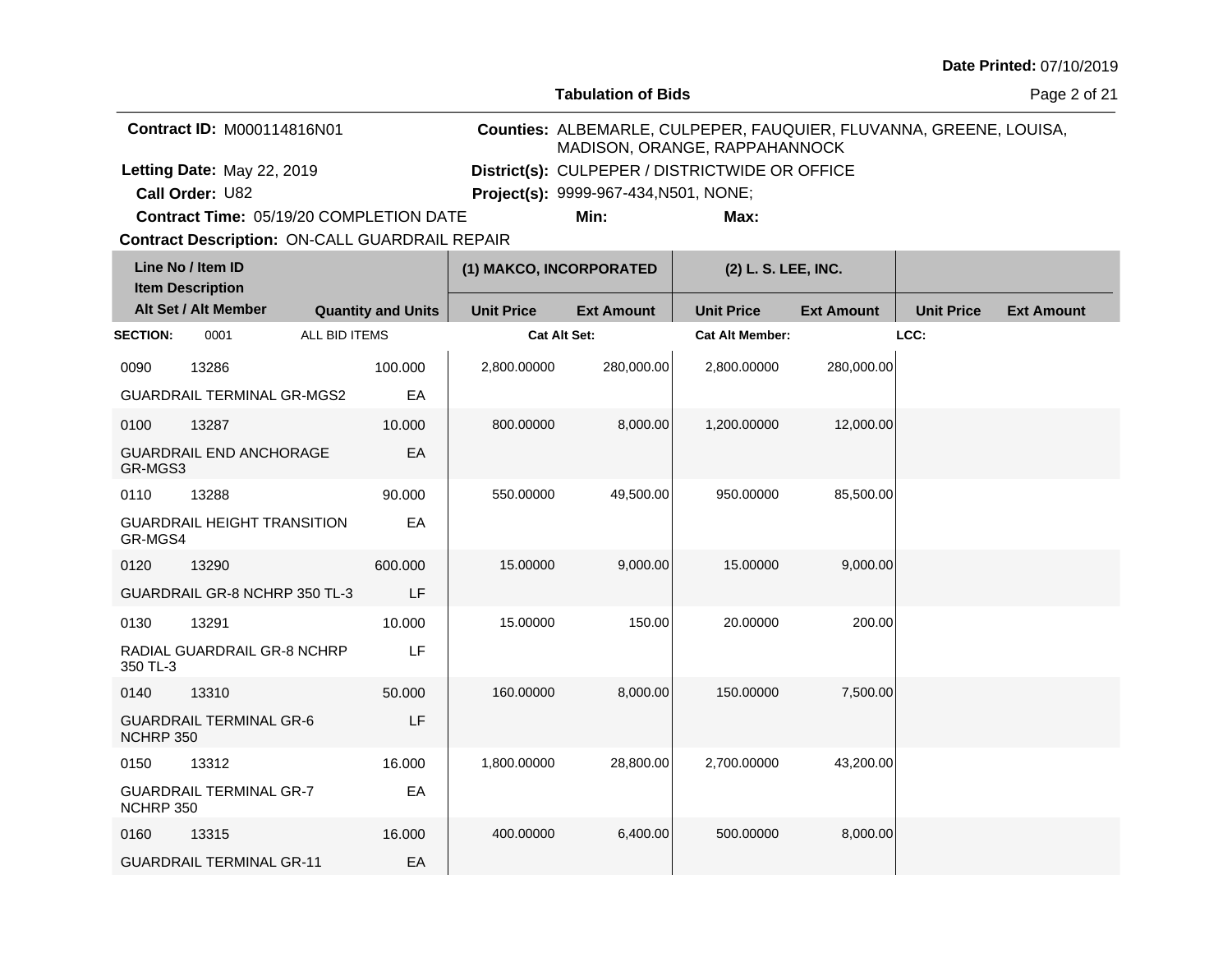**Tabulation of Bids**

Page 3 of 21

| <b>Contract ID: M000114816N01</b>              | MADISON, ORANGE, RAPPAHANNOCK                  |      | Counties: ALBEMARLE, CULPEPER, FAUQUIER, FLUVANNA, GREENE, LOUISA, |
|------------------------------------------------|------------------------------------------------|------|--------------------------------------------------------------------|
| Letting Date: May 22, 2019                     | District(s): CULPEPER / DISTRICTWIDE OR OFFICE |      |                                                                    |
| <b>Call Order: U82</b>                         | <b>Project(s): 9999-967-434, N501, NONE;</b>   |      |                                                                    |
| <b>Contract Time: 05/19/20 COMPLETION DATE</b> | Min:                                           | Max: |                                                                    |

**Contract Time:** 05/19/20 COMPLETION DATE

| Line No / Item ID<br><b>Item Description</b> |                                     | (1) MAKCO, INCORPORATED   |                     | (2) L. S. LEE, INC. |                        |                   |                   |                   |
|----------------------------------------------|-------------------------------------|---------------------------|---------------------|---------------------|------------------------|-------------------|-------------------|-------------------|
|                                              | Alt Set / Alt Member                | <b>Quantity and Units</b> | <b>Unit Price</b>   | <b>Ext Amount</b>   | <b>Unit Price</b>      | <b>Ext Amount</b> | <b>Unit Price</b> | <b>Ext Amount</b> |
| <b>SECTION:</b>                              | 0001                                | ALL BID ITEMS             | <b>Cat Alt Set:</b> |                     | <b>Cat Alt Member:</b> |                   | LCC:              |                   |
| 0170                                         | 13320                               | 1,000.000                 | 17.00000            | 17,000.00           | 20.00000               | 20,000.00         |                   |                   |
| <b>GUARDRAIL GR-2</b>                        |                                     | LF                        |                     |                     |                        |                   |                   |                   |
| 0180                                         | 13322                               | 240.000                   | 20.00000            | 4,800.00            | 26.00000               | 6,240.00          |                   |                   |
|                                              | <b>GUARDRAIL GR-2 8' POST</b>       | LF                        |                     |                     |                        |                   |                   |                   |
| 0190                                         | 13331                               | 200.000                   | 20.00000            | 4,000.00            | 25.00000               | 5,000.00          |                   |                   |
|                                              | RAD. GUARDRAIL GR-2                 | LF                        |                     |                     |                        |                   |                   |                   |
| 0200                                         | 13335                               | 100.000                   | 10.00000            | 1,000.00            | 25.00000               | 2,500.00          |                   |                   |
| <b>GUARDRAIL GR-3</b>                        |                                     | LF                        |                     |                     |                        |                   |                   |                   |
| 0210                                         | 13336                               | 1.000                     | 100.00000           | 100.00              | 4,500.00000            | 4,500.00          |                   |                   |
|                                              | <b>GUARDRAIL TERMINAL GR-3</b>      | EA                        |                     |                     |                        |                   |                   |                   |
| 0220                                         | 13345                               | 18.000                    | 1,800.00000         | 32,400.00           | 2,900.00000            | 52,200.00         |                   |                   |
| <b>TERMINAL GR-9</b>                         | ALTERNATE BREAKAWAY CABLE           | EA                        |                     |                     |                        |                   |                   |                   |
| 0230                                         | 13355                               | 100.000                   | 30.00000            | 3,000.00            | 26.00000               | 2,600.00          |                   |                   |
|                                              | <b>GUARDRAIL GR-10</b>              | LF                        |                     |                     |                        |                   |                   |                   |
| 0240                                         | 13359                               | 1.000                     | 1.00000             | 1.00                | 500.00000              | 500.00            |                   |                   |
| Ш                                            | <b>GUARDRAIL TERMINAL GR-8 TYPE</b> | EA                        |                     |                     |                        |                   |                   |                   |
| 0250                                         | 13375                               | 10.000                    | 100.00000           | 1,000.00            | 110.00000              | 1,100.00          |                   |                   |
|                                              | RAILING, TEXAS T-6                  | LF                        |                     |                     |                        |                   |                   |                   |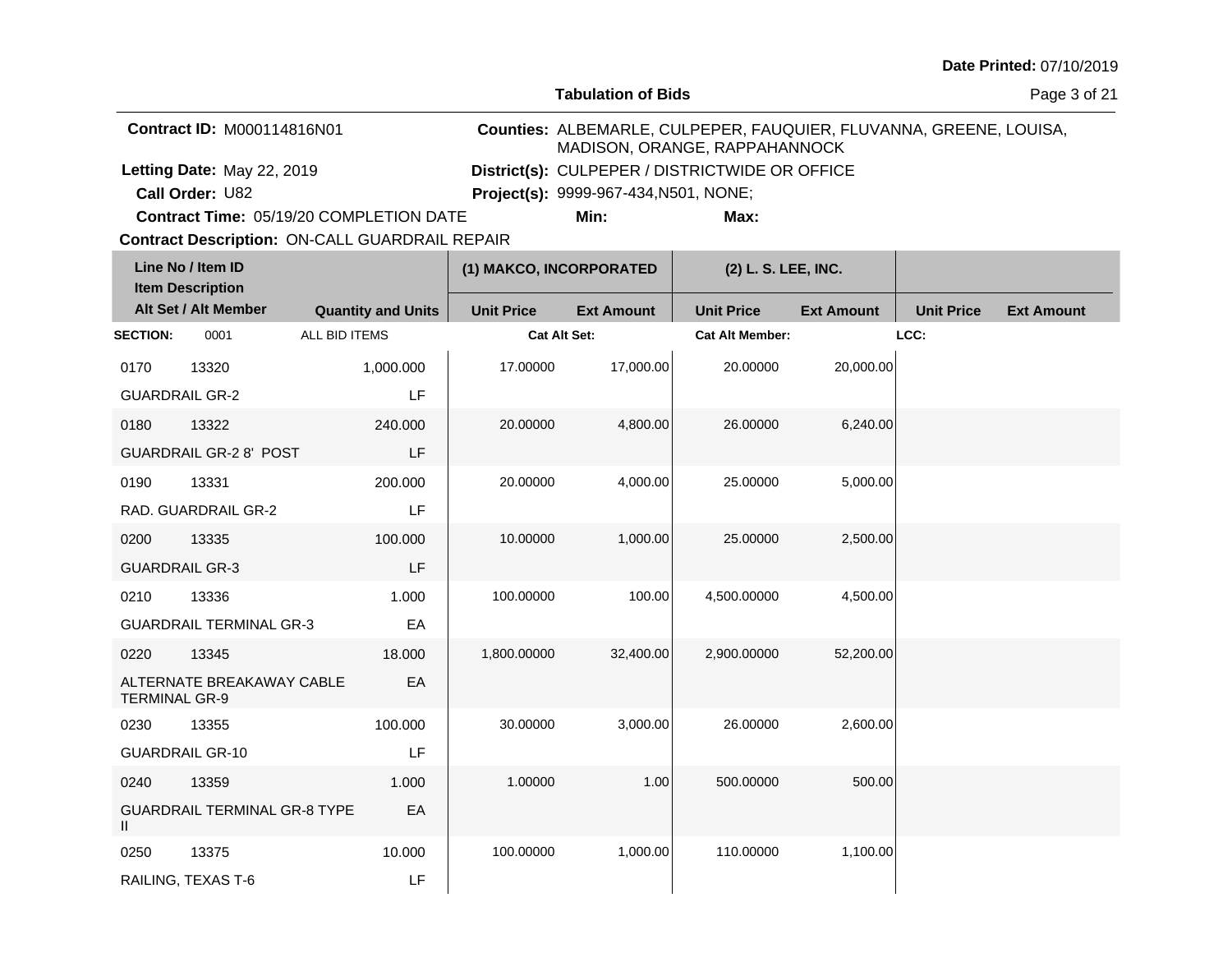**Tabulation of Bids**

Page 4 of 21

| <b>Contract ID: M000114816N01</b>              | MADISON, ORANGE, RAPPAHANNOCK                  |      | Counties: ALBEMARLE, CULPEPER, FAUQUIER, FLUVANNA, GREENE, LOUISA, |
|------------------------------------------------|------------------------------------------------|------|--------------------------------------------------------------------|
| Letting Date: May 22, 2019                     | District(s): CULPEPER / DISTRICTWIDE OR OFFICE |      |                                                                    |
| Call Order: U82                                | <b>Project(s):</b> 9999-967-434, N501, NONE;   |      |                                                                    |
| <b>Contract Time: 05/19/20 COMPLETION DATE</b> | Min:                                           | Max: |                                                                    |

**Contract Time:** 05/19/20 COMPLETION DATE

| Line No / Item ID<br><b>Item Description</b> |                              |               |                           | (1) MAKCO, INCORPORATED |                   | (2) L. S. LEE, INC.    |                   |                   |                   |
|----------------------------------------------|------------------------------|---------------|---------------------------|-------------------------|-------------------|------------------------|-------------------|-------------------|-------------------|
|                                              | Alt Set / Alt Member         |               | <b>Quantity and Units</b> | <b>Unit Price</b>       | <b>Ext Amount</b> | <b>Unit Price</b>      | <b>Ext Amount</b> | <b>Unit Price</b> | <b>Ext Amount</b> |
| <b>SECTION:</b>                              | 0001                         | ALL BID ITEMS |                           | <b>Cat Alt Set:</b>     |                   | <b>Cat Alt Member:</b> |                   | LCC:              |                   |
| 0260                                         | 13383                        |               | 1.000                     | 2,000.00000             | 2,000.00          | 2,500.00000            | 2,500.00          |                   |                   |
| 1 TY. I                                      | FIXED OBJECT ATTACH, GR-FOA- |               | EA                        |                         |                   |                        |                   |                   |                   |
| 0270                                         | 13384                        |               | 1.000                     | 400.00000               | 400.00            | 200.00000              | 200.00            |                   |                   |
| 1 TY. II                                     | FIXED OBJECT ATTACH. GR-FOA- |               | EA                        |                         |                   |                        |                   |                   |                   |
| 0280                                         | 13385                        |               | 1.000                     | 2,000.00000             | 2,000.00          | 2,500.00000            | 2,500.00          |                   |                   |
| 3 TY. I                                      | FIXED OBJECT ATTACH. GR-FOA- |               | EA                        |                         |                   |                        |                   |                   |                   |
| 0290                                         | 13386                        |               | 1.000                     | 400.00000               | 400.00            | 200.00000              | 200.00            |                   |                   |
| 3 TY. II                                     | FIXED OBJECT ATTACH. GR-FOA- |               | EA                        |                         |                   |                        |                   |                   |                   |
| 0300                                         | 13392                        |               | 1.000                     | 2,000.00000             | 2,000.00          | 2,500.00000            | 2,500.00          |                   |                   |
| 2 TY. I                                      | FIXED OBJECT ATTACH. GR-FOA- |               | EA                        |                         |                   |                        |                   |                   |                   |
| 0310                                         | 13393                        |               | 1.000                     | 400.00000               | 400.00            | 200.00000              | 200.00            |                   |                   |
| 2 TY. II                                     | FIXED OBJECT ATTACH. GR-FOA- |               | EA                        |                         |                   |                        |                   |                   |                   |
| 0320                                         | 13400                        |               | 250.000                   | 20.00000                | 5,000.00          | 40.00000               | 10,000.00         |                   |                   |
| <b>Powder Coated</b>                         | NS GUARDRAIL Beam Brown      |               | LF                        |                         |                   |                        |                   |                   |                   |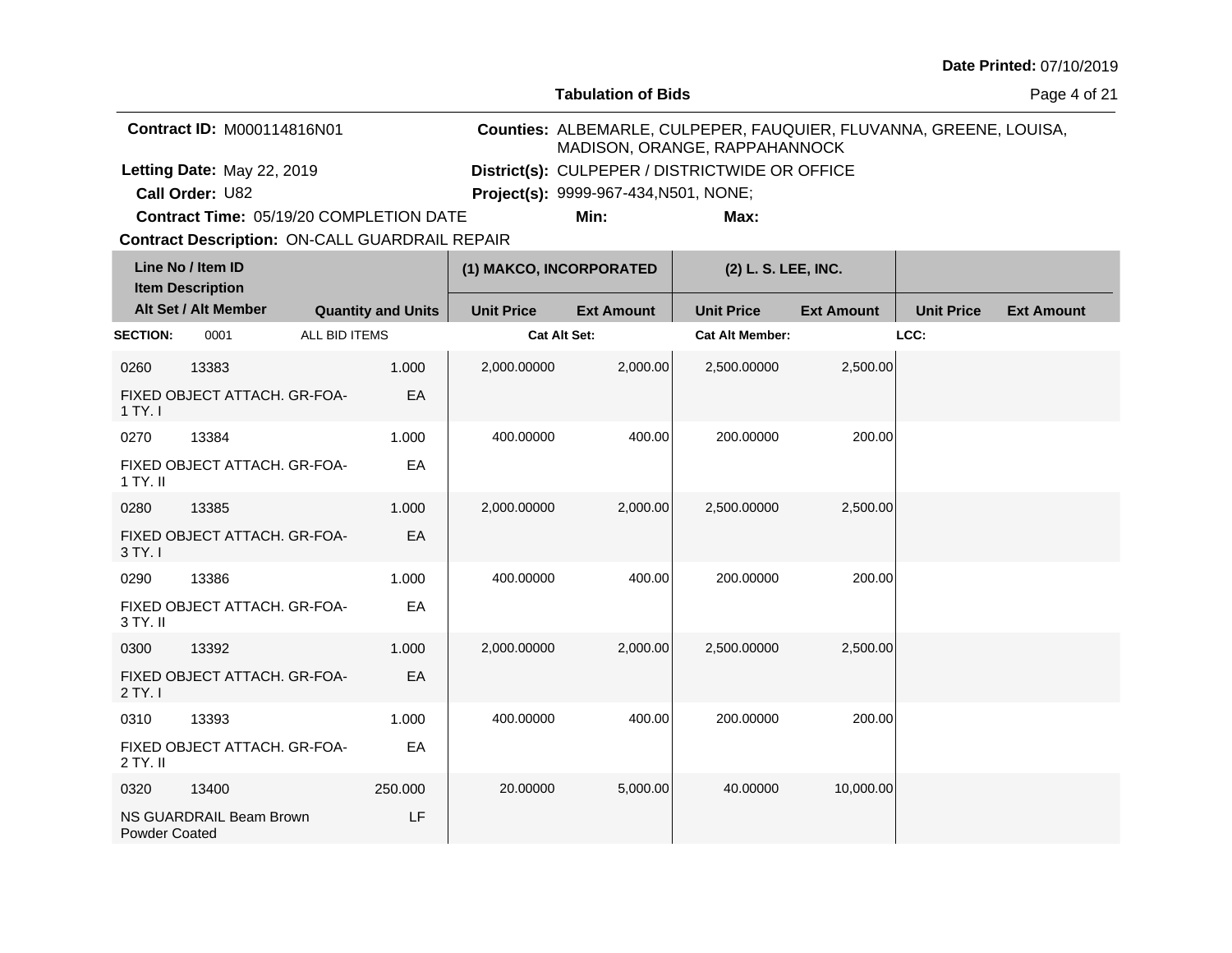**Tabulation of Bids**

Page 5 of 21

| <b>Contract ID: M000114816N01</b>              | MADISON, ORANGE, RAPPAHANNOCK                  |      | Counties: ALBEMARLE, CULPEPER, FAUQUIER, FLUVANNA, GREENE, LOUISA, |
|------------------------------------------------|------------------------------------------------|------|--------------------------------------------------------------------|
| Letting Date: May 22, 2019                     | District(s): CULPEPER / DISTRICTWIDE OR OFFICE |      |                                                                    |
| <b>Call Order: U82</b>                         | <b>Project(s): 9999-967-434, N501, NONE;</b>   |      |                                                                    |
| <b>Contract Time: 05/19/20 COMPLETION DATE</b> | Min:                                           | Max: |                                                                    |

**Contract Time:** 05/19/20 COMPLETION DATE

| Line No / Item ID<br><b>Item Description</b> |                                                        |               | (1) MAKCO, INCORPORATED   |                     | (2) L. S. LEE, INC. |                        |                   |                   |                   |
|----------------------------------------------|--------------------------------------------------------|---------------|---------------------------|---------------------|---------------------|------------------------|-------------------|-------------------|-------------------|
|                                              | Alt Set / Alt Member                                   |               | <b>Quantity and Units</b> | <b>Unit Price</b>   | <b>Ext Amount</b>   | <b>Unit Price</b>      | <b>Ext Amount</b> | <b>Unit Price</b> | <b>Ext Amount</b> |
| <b>SECTION:</b>                              | 0001                                                   | ALL BID ITEMS |                           | <b>Cat Alt Set:</b> |                     | <b>Cat Alt Member:</b> |                   | LCC:              |                   |
| 0330                                         | 13400                                                  |               | 100.000                   | 40.00000            | 4,000.00            | 35.00000               | 3,500.00          |                   |                   |
| MGS1                                         | NS GUARDRAIL BPC Guardrail GR-                         |               | LF                        |                     |                     |                        |                   |                   |                   |
| 0340                                         | 13400                                                  |               | 50.000                    | 45.00000            | 2,250.00            | 40.00000               | 2,000.00          |                   |                   |
| MGS1, 9' Post                                | NS GUARDRAIL BPC Guardrail GR-                         |               | LF                        |                     |                     |                        |                   |                   |                   |
| 0350                                         | 13400                                                  |               | 25.000                    | 50.00000            | 1,250.00            | 45.00000               | 1,125.00          |                   |                   |
| MGS1A                                        | NS GUARDRAIL BPC Guardrail GR-                         |               | LF                        |                     |                     |                        |                   |                   |                   |
| 0360                                         | 13400                                                  |               | 5.000                     | 50.00000            | 250.00              | 40.00000               | 200.00            |                   |                   |
|                                              | NS GUARDRAIL BPC Radial<br><b>Guardrail GR-MGS1</b>    |               | LF                        |                     |                     |                        |                   |                   |                   |
| 0370                                         | 13400                                                  |               | 5.000                     | 55.00000            | 275.00              | 45.00000               | 225.00            |                   |                   |
|                                              | NS GUARDRAIL BPC Radial<br>Guardrail GR-MGS1, 9' Post  |               | LF                        |                     |                     |                        |                   |                   |                   |
| 0380                                         | 13400                                                  |               | 5.000                     | 55.00000            | 275.00              | 45.00000               | 225.00            |                   |                   |
|                                              | NS GUARDRAIL BPC Radial<br>Guardrail GR-MGS1A          |               | LF                        |                     |                     |                        |                   |                   |                   |
| 0390                                         | 13400                                                  |               | 5.000                     | 60.00000            | 300.00              | 45.00000               | 225.00            |                   |                   |
|                                              | NS GUARDRAIL BPC Radial<br>Guardrail GR-MGS1A, 9' Post |               | LF                        |                     |                     |                        |                   |                   |                   |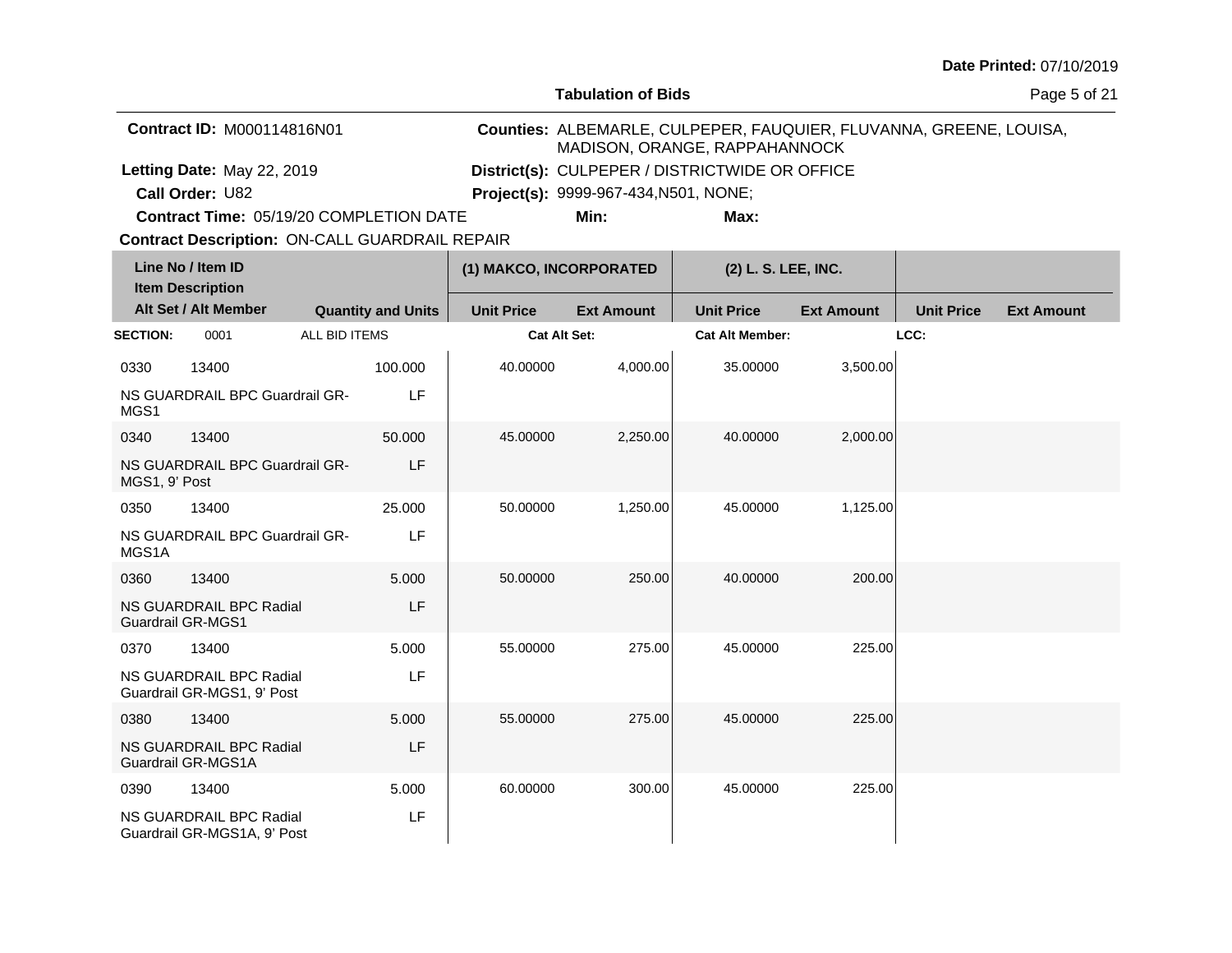**Tabulation of Bids**

Page 6 of 21

| <b>Contract ID: M000114816N01</b>              | MADISON, ORANGE, RAPPAHANNOCK                  |      | Counties: ALBEMARLE, CULPEPER, FAUQUIER, FLUVANNA, GREENE, LOUISA, |
|------------------------------------------------|------------------------------------------------|------|--------------------------------------------------------------------|
| Letting Date: May 22, 2019                     | District(s): CULPEPER / DISTRICTWIDE OR OFFICE |      |                                                                    |
| <b>Call Order: U82</b>                         | <b>Project(s): 9999-967-434, N501, NONE;</b>   |      |                                                                    |
| <b>Contract Time: 05/19/20 COMPLETION DATE</b> | Min:                                           | Max: |                                                                    |

**Contract Time:** 05/19/20 COMPLETION DATE

| Line No / Item ID<br><b>Item Description</b> |                                                       |                           | (1) MAKCO, INCORPORATED |                   | (2) L. S. LEE, INC.    |                   |                   |                   |
|----------------------------------------------|-------------------------------------------------------|---------------------------|-------------------------|-------------------|------------------------|-------------------|-------------------|-------------------|
|                                              | Alt Set / Alt Member                                  | <b>Quantity and Units</b> | <b>Unit Price</b>       | <b>Ext Amount</b> | <b>Unit Price</b>      | <b>Ext Amount</b> | <b>Unit Price</b> | <b>Ext Amount</b> |
| <b>SECTION:</b>                              | 0001                                                  | ALL BID ITEMS             | <b>Cat Alt Set:</b>     |                   | <b>Cat Alt Member:</b> |                   | LCC:              |                   |
| 0400                                         | 13400                                                 | 100.000                   | 20.00000                | 2,000.00          | 45.00000               | 4,500.00          |                   |                   |
|                                              | NS GUARDRAIL GR Terminal W-<br>Beam (GR-7/GR-9/GR-11) | LF                        |                         |                   |                        |                   |                   |                   |
| 0410                                         | 13400                                                 | 25.000                    | 45.00000                | 1,125.00          | 45.00000               | 1,125.00          |                   |                   |
| <b>Powder Coated</b>                         | NS GUARDRAIL GR-10 Brown                              | LF                        |                         |                   |                        |                   |                   |                   |
| 0420                                         | 13400                                                 | 25,000                    | 40.00000                | 1,000.00          | 35,00000               | 875.00            |                   |                   |
| Powder Coated                                | NS GUARDRAIL GR-2 Brown                               | LF                        |                         |                   |                        |                   |                   |                   |
| 0430                                         | 13400                                                 | 300.000                   | 2.00000                 | 600.00            | 18.00000               | 5,400.00          |                   |                   |
| <b>Stretched Cable</b>                       | NS GUARDRAIL HTCR 3 x 7 Pre                           | LF                        |                         |                   |                        |                   |                   |                   |
| 0440                                         | 13400                                                 | 50.000                    | 25.00000                | 1,250.00          | 42.00000               | 2,100.00          |                   |                   |
| <b>Powder Coated</b>                         | NS GUARDRAIL Radial Beam Brown                        | LF                        |                         |                   |                        |                   |                   |                   |
| 0450                                         | 13400                                                 | 25.000                    | 40.00000                | 1,000.00          | 42.00000               | 1,050.00          |                   |                   |
| <b>Powder Coated</b>                         | NS GUARDRAIL Radial GR-2 Brown                        | LF                        |                         |                   |                        |                   |                   |                   |
| 0460                                         | 13400                                                 | 75.000                    | 30.00000                | 2,250.00          | 40.00000               | 3,000.00          |                   |                   |
|                                              | NS GUARDRAIL Radial Guardrail<br>GR-MGS1A, 9' Post    | LF                        |                         |                   |                        |                   |                   |                   |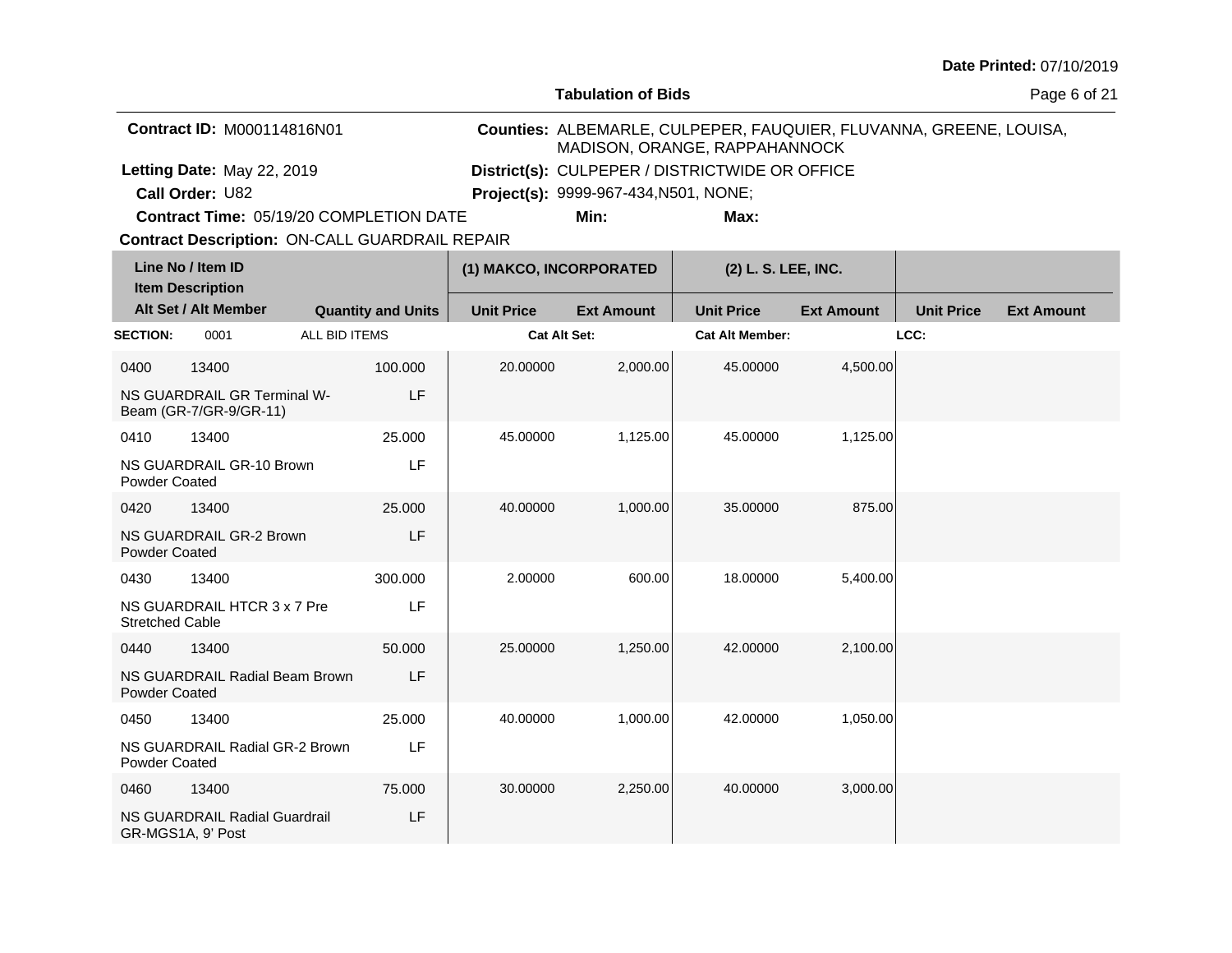**Tabulation of Bids**

Page 7 of 21

| <b>Contract ID: M000114816N01</b>       | MADISON, ORANGE, RAPPAHANNOCK                  |      | Counties: ALBEMARLE, CULPEPER, FAUQUIER, FLUVANNA, GREENE, LOUISA, |
|-----------------------------------------|------------------------------------------------|------|--------------------------------------------------------------------|
| Letting Date: May 22, 2019              | District(s): CULPEPER / DISTRICTWIDE OR OFFICE |      |                                                                    |
| <b>Call Order: U82</b>                  | <b>Project(s):</b> 9999-967-434, N501, NONE;   |      |                                                                    |
| Contract Time: 05/19/20 COMPLETION DATE | Min:                                           | Max: |                                                                    |

**Contract Time:** 05/19/20 COMPLETION DATE

|                 | Line No / Item ID<br><b>Item Description</b>                      |                           | (1) MAKCO, INCORPORATED |                   | (2) L. S. LEE, INC.    |                   |                   |                   |
|-----------------|-------------------------------------------------------------------|---------------------------|-------------------------|-------------------|------------------------|-------------------|-------------------|-------------------|
|                 | Alt Set / Alt Member                                              | <b>Quantity and Units</b> | <b>Unit Price</b>       | <b>Ext Amount</b> | <b>Unit Price</b>      | <b>Ext Amount</b> | <b>Unit Price</b> | <b>Ext Amount</b> |
| <b>SECTION:</b> | 0001                                                              | ALL BID ITEMS             | <b>Cat Alt Set:</b>     |                   | <b>Cat Alt Member:</b> |                   | LCC:              |                   |
| 0470            | 13400                                                             | 10.000                    | 40.00000                | 400.00            | 40.00000               | 400.00            |                   |                   |
| Rail            | NS GUARDRAIL Radial Thrie Beam                                    | LF                        |                         |                   |                        |                   |                   |                   |
| 0480            | 13400                                                             | 10.000                    | 60.00000                | 600.00            | 40.00000               | 400.00            |                   |                   |
|                 | NS GUARDRAIL Radial Thrie Beam<br><b>Rail Brown Powder Coated</b> | LF                        |                         |                   |                        |                   |                   |                   |
| 0490            | 13400                                                             | 1,500.000                 | 0.01000                 | 15.00             | 5.00000                | 7,500.00          |                   |                   |
| Restoration     | <b>NS GUARDRAIL Shoulder</b>                                      | LF                        |                         |                   |                        |                   |                   |                   |
| 0500            | 13400                                                             | 100.000                   | 20.00000                | 2,000.00          | 40.00000               | 4,000.00          |                   |                   |
| GR7/GR9/GR11    | NS GUARDRAIL Terminal W-Beam<br><b>Brown Powder Coated</b>        | LF                        |                         |                   |                        |                   |                   |                   |
| 0510            | 13400                                                             | 25.000                    | 20.00000                | 500.00            | 40.00000               | 1,000.00          |                   |                   |
|                 | NS GUARDRAIL Thrie Beam Rail                                      | LF                        |                         |                   |                        |                   |                   |                   |
| 0520            | 13400                                                             | 25.000                    | 30.00000                | 750.00            | 45.00000               | 1,125.00          |                   |                   |
| Powder Coated   | NS GUARDRAIL Thrie Beam Rail BR                                   | LF                        |                         |                   |                        |                   |                   |                   |
| 0530            | 13401                                                             | 1.000                     | 4,000.00000             | 4,000.00          | 4,200.00000            | 4,200.00          |                   |                   |
| Coated          | NS GUARDRAIL Alt. Breakaway<br>Cable Terminal GR-9 Brown Powder   | EA                        |                         |                   |                        |                   |                   |                   |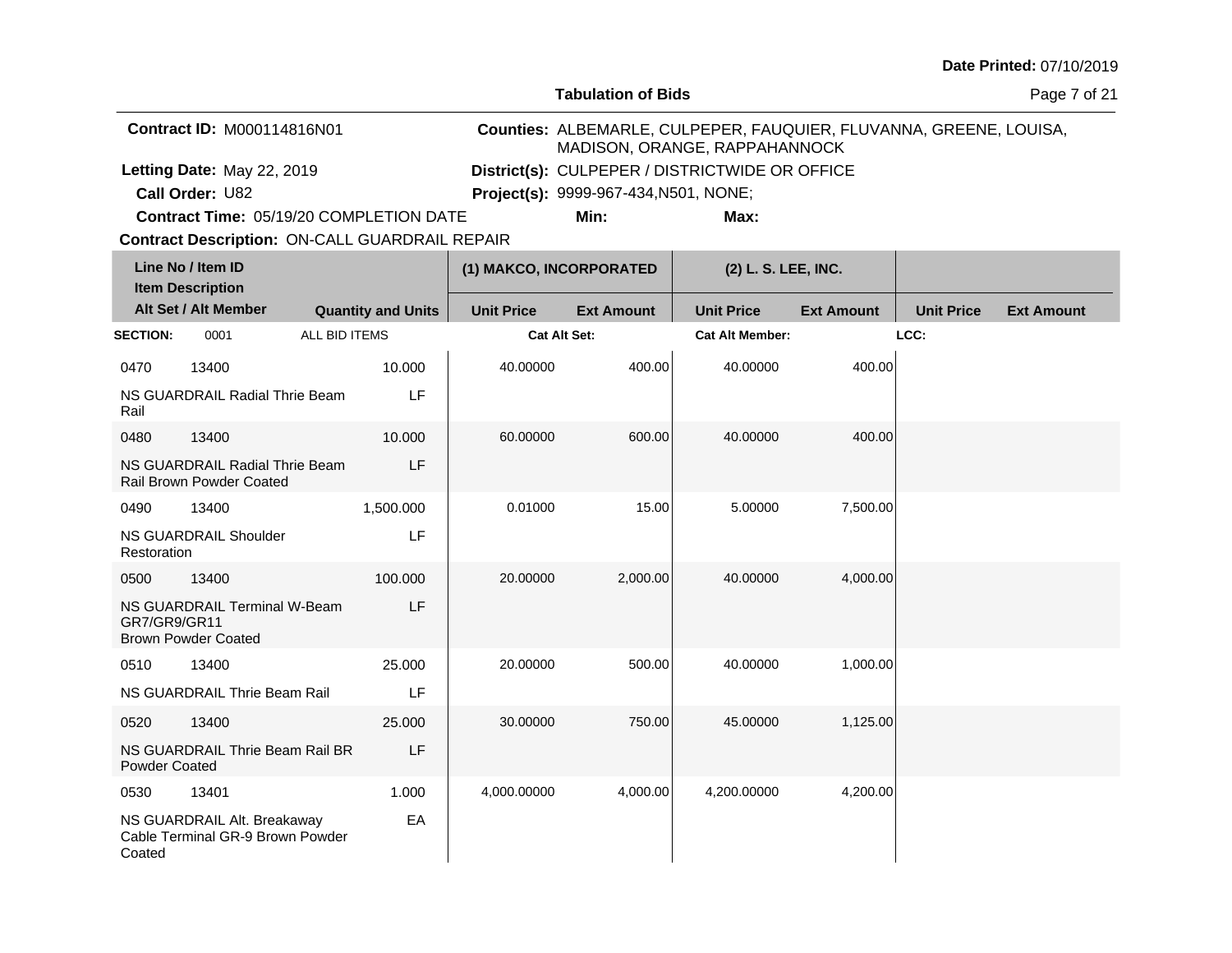**Tabulation of Bids**

Page 8 of 21

| <b>Contract ID: M000114816N01</b>              | MADISON, ORANGE, RAPPAHANNOCK                  |      | Counties: ALBEMARLE, CULPEPER, FAUQUIER, FLUVANNA, GREENE, LOUISA, |
|------------------------------------------------|------------------------------------------------|------|--------------------------------------------------------------------|
| Letting Date: May 22, 2019                     | District(s): CULPEPER / DISTRICTWIDE OR OFFICE |      |                                                                    |
| <b>Call Order: U82</b>                         | <b>Project(s):</b> 9999-967-434, N501, NONE;   |      |                                                                    |
| <b>Contract Time: 05/19/20 COMPLETION DATE</b> | Min:                                           | Max: |                                                                    |

**Contract Time:** 05/19/20 COMPLETION DATE

|                   | Line No / Item ID<br>(1) MAKCO, INCORPORATED<br><b>Item Description</b> |               |                           | (2) L. S. LEE, INC. |                   |                        |                   |                   |                   |
|-------------------|-------------------------------------------------------------------------|---------------|---------------------------|---------------------|-------------------|------------------------|-------------------|-------------------|-------------------|
|                   | Alt Set / Alt Member                                                    |               | <b>Quantity and Units</b> | <b>Unit Price</b>   | <b>Ext Amount</b> | <b>Unit Price</b>      | <b>Ext Amount</b> | <b>Unit Price</b> | <b>Ext Amount</b> |
| <b>SECTION:</b>   | 0001                                                                    | ALL BID ITEMS |                           | <b>Cat Alt Set:</b> |                   | <b>Cat Alt Member:</b> |                   | LCC:              |                   |
| 0540              | 13401                                                                   |               | 5.000                     | 4,000.00000         | 20,000.00         | 4,500.00000            | 22,500.00         |                   |                   |
| MGS2              | NS GUARDRAIL BPC Guardrail GR-                                          |               | EA                        |                     |                   |                        |                   |                   |                   |
| 0550              | 13401                                                                   |               | 5.000                     | 1,000.00000         | 5,000.00          | 2,300.00000            | 11,500.00         |                   |                   |
| MGS3              | NS GUARDRAIL BPC Guardrail GR-                                          |               | EA                        |                     |                   |                        |                   |                   |                   |
| 0560              | 13401                                                                   |               | 5.000                     | 900.00000           | 4,500.00          | 1,800.00000            | 9,000.00          |                   |                   |
| MGS4              | NS GUARDRAIL BPC Guardrail GR-                                          |               | EA                        |                     |                   |                        |                   |                   |                   |
| 0570              | 13401                                                                   |               | 5.000                     | 100.00000           | 500.00            | 110.00000              | 550.00            |                   |                   |
| Guardrail 9' Post | <b>NS GUARDRAIL BPC MGS</b>                                             |               | EA                        |                     |                   |                        |                   |                   |                   |
| 0580              | 13401                                                                   |               | 1.000                     | 1.00000             | 1.00              | 150.00000              | 150.00            |                   |                   |
|                   | NS GUARDRAIL Cable Assembly<br>GR-9 Brown Powder Coated                 |               | EA                        |                     |                   |                        |                   |                   |                   |
| 0590              | 13401                                                                   |               | 1.000                     | 1.00000             | 1.00              | 80.00000               | 80.00             |                   |                   |
|                   | NS GUARDRAIL CRT Post GR-9                                              |               | EA                        |                     |                   |                        |                   |                   |                   |
| 0600              | 13401                                                                   |               | 1.000                     | 1.00000             | 1.00              | 90.00000               | 90.00             |                   |                   |
| Powder Coated     | NS GUARDRAIL CRT Post GR-9 BR                                           |               | EA                        |                     |                   |                        |                   |                   |                   |
| 0610              | 13401                                                                   |               | 1.000                     | 100.00000           | 100.00            | 2,300.00000            | 2,300.00          |                   |                   |
|                   | NS GUARDRAIL Extruder GR-9                                              |               | EA                        |                     |                   |                        |                   |                   |                   |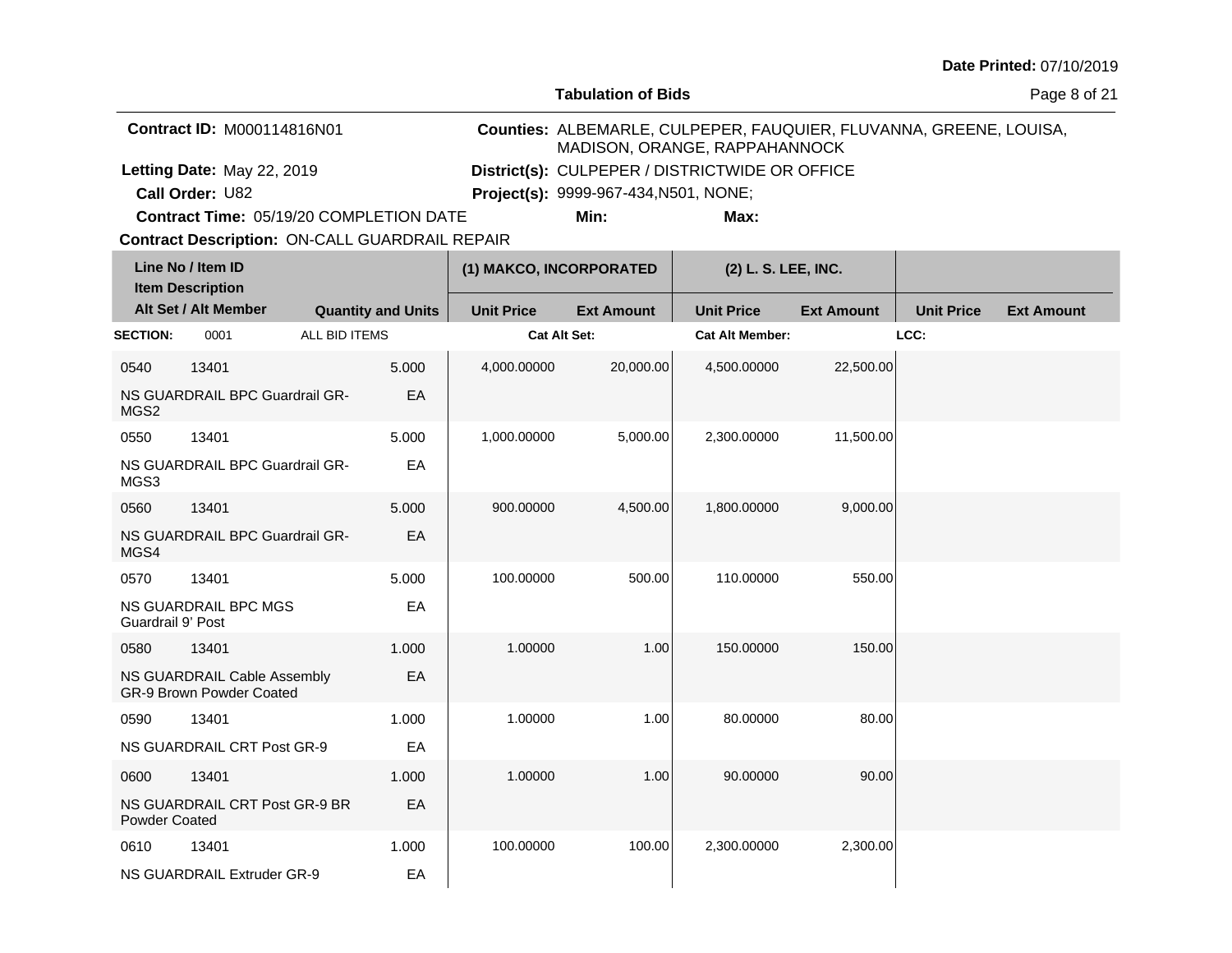**Tabulation of Bids**

Page 9 of 21

| <b>Contract ID: M000114816N01</b>              | MADISON, ORANGE, RAPPAHANNOCK                  |      | Counties: ALBEMARLE, CULPEPER, FAUQUIER, FLUVANNA, GREENE, LOUISA, |
|------------------------------------------------|------------------------------------------------|------|--------------------------------------------------------------------|
| Letting Date: May 22, 2019                     | District(s): CULPEPER / DISTRICTWIDE OR OFFICE |      |                                                                    |
| <b>Call Order: U82</b>                         | <b>Project(s):</b> 9999-967-434, N501, NONE;   |      |                                                                    |
| <b>Contract Time: 05/19/20 COMPLETION DATE</b> | Min:                                           | Max: |                                                                    |

**Contract Time:** 05/19/20 COMPLETION DATE

| Line No / Item ID<br><b>Item Description</b> |                                                                |                           | (1) MAKCO, INCORPORATED |                     | (2) L. S. LEE, INC. |                        |                   |                   |                   |
|----------------------------------------------|----------------------------------------------------------------|---------------------------|-------------------------|---------------------|---------------------|------------------------|-------------------|-------------------|-------------------|
|                                              | Alt Set / Alt Member                                           | <b>Quantity and Units</b> |                         | <b>Unit Price</b>   | <b>Ext Amount</b>   | <b>Unit Price</b>      | <b>Ext Amount</b> | <b>Unit Price</b> | <b>Ext Amount</b> |
| <b>SECTION:</b>                              | 0001                                                           | ALL BID ITEMS             |                         | <b>Cat Alt Set:</b> |                     | <b>Cat Alt Member:</b> |                   | LCC:              |                   |
| 0620                                         | 13401                                                          |                           | 1.000                   | 100.00000           | 100.00              | 3,200.00000            | 3,200.00          |                   |                   |
| <b>Powder Coated</b>                         | NS GUARDRAIL Extruder GR-9 BR                                  |                           | EA                      |                     |                     |                        |                   |                   |                   |
| 0630                                         | 13401                                                          |                           | 3.000                   | 100.00000           | 300.00              | 200.00000              | 600.00            |                   |                   |
|                                              | NS GUARDRAIL GR-9 Br. Powd.<br>Coat. St. Post $# 2$ Thru $# 8$ |                           | EA                      |                     |                     |                        |                   |                   |                   |
| 0640                                         | 13401                                                          |                           | 3.000                   | 100.00000           | 300.00              | 200.00000              | 600.00            |                   |                   |
|                                              | NS GUARDRAIL GR-9 Br. Powd.<br>Coat. St. Post #1 (Top Sect.)   |                           | EA                      |                     |                     |                        |                   |                   |                   |
| 0650                                         | 13401                                                          |                           | 1.000                   | 1.00000             | 1.00                | 120.00000              | 120.00            |                   |                   |
| (Bottom Section)                             | NS GUARDRAIL GR-9 Steel Post #1                                |                           | EA                      |                     |                     |                        |                   |                   |                   |
| 0660                                         | 13401                                                          |                           | 1.000                   | 100.00000           | 100.00              | 250.00000              | 250.00            |                   |                   |
| (Top Section)                                | NS GUARDRAIL GR-9 Steel Post #1                                |                           | EA                      |                     |                     |                        |                   |                   |                   |
| 0670                                         | 13401                                                          |                           | 1.000                   | 50.00000            | 50.00               | 200.00000              | 200.00            |                   |                   |
| thru $# 8$                                   | NS GUARDRAIL GR-9 Steel Post # 2                               |                           | EA                      |                     |                     |                        |                   |                   |                   |
| 0680                                         | 13401                                                          |                           | 1.000                   | 100.00000           | 100.00              | 4,800.00000            | 4,800.00          |                   |                   |
|                                              | NS GUARDRAIL HTCR 12' x 3'<br>Concrete Anchor-E T              |                           | EA                      |                     |                     |                        |                   |                   |                   |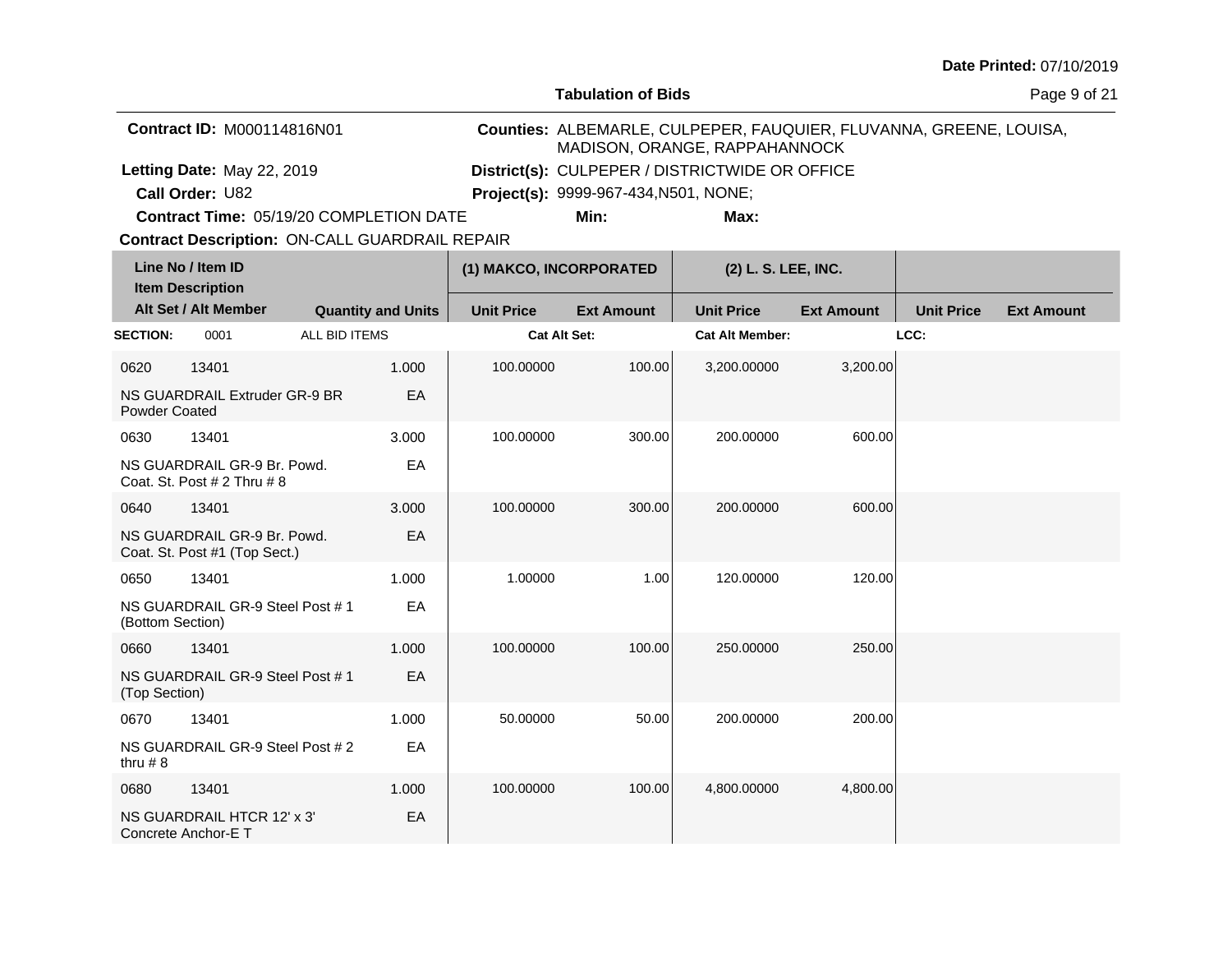**Tabulation of Bids**

Page 10 of 21

| <b>Contract ID: M000114816N01</b>              |                                              | MADISON, ORANGE, RAPPAHANNOCK                  | Counties: ALBEMARLE, CULPEPER, FAUQUIER, FLUVANNA, GREENE, LOUISA, |
|------------------------------------------------|----------------------------------------------|------------------------------------------------|--------------------------------------------------------------------|
| Letting Date: May 22, 2019                     |                                              | District(s): CULPEPER / DISTRICTWIDE OR OFFICE |                                                                    |
| <b>Call Order: U82</b>                         | <b>Project(s): 9999-967-434, N501, NONE;</b> |                                                |                                                                    |
| <b>Contract Time: 05/19/20 COMPLETION DATE</b> | Min:                                         | Max:                                           |                                                                    |

**Contract Time:** 05/19/20 COMPLETION DATE

|                     | Line No / Item ID<br><b>Item Description</b>                 |                           | (1) MAKCO, INCORPORATED |                   | (2) L. S. LEE, INC.    |                   |                   |                   |
|---------------------|--------------------------------------------------------------|---------------------------|-------------------------|-------------------|------------------------|-------------------|-------------------|-------------------|
|                     | Alt Set / Alt Member                                         | <b>Quantity and Units</b> | <b>Unit Price</b>       | <b>Ext Amount</b> | <b>Unit Price</b>      | <b>Ext Amount</b> | <b>Unit Price</b> | <b>Ext Amount</b> |
| <b>SECTION:</b>     | 0001                                                         | ALL BID ITEMS             | <b>Cat Alt Set:</b>     |                   | <b>Cat Alt Member:</b> |                   | LCC:              |                   |
| 0690                | 13401                                                        | 1.000                     | 100.00000               | 100.00            | 175.00000              | 175.00            |                   |                   |
|                     | NS GUARDRAIL HTCR 14" x 36"<br><b>Concrete Footing -Post</b> | EA                        |                         |                   |                        |                   |                   |                   |
| 0700                | 13401                                                        | 1.000                     | 100.00000               | 100.00            | 75.00000               | 75.00             |                   |                   |
|                     | NS GUARDRAIL HTCR Anchor<br><b>Embedded Wire Fitting ET</b>  | EA                        |                         |                   |                        |                   |                   |                   |
| 0710                | 13401                                                        | 400.000                   | 90.00000                | 36,000.00         | 110.00000              | 44,000.00         |                   |                   |
| 4:1 Slope           | NS GUARDRAIL HTCR C Post 4'                                  | EA                        |                         |                   |                        |                   |                   |                   |
| 0720                | 13401                                                        | 10.000                    | 100.00000               | 1,000.00          | 150.00000              | 1,500.00          |                   |                   |
| <b>End Terminal</b> | NS GUARDRAIL HTCR C Post 4'                                  | EA                        |                         |                   |                        |                   |                   |                   |
| 0730                | 13401                                                        | 1,000.000                 | 5.00000                 | 5,000.00          | 175.00000              | 175,000.00        |                   |                   |
| Hook 4:1 Slope      | NS GUARDRAIL HTCR C Post Side                                | EA                        |                         |                   |                        |                   |                   |                   |
| 0740                | 13401                                                        | 10.000                    | 1.00000                 | 10.00             | 50.00000               | 500.00            |                   |                   |
| Sweged End          | NS GUARDRAIL HTCR Cable                                      | EA                        |                         |                   |                        |                   |                   |                   |
| 0750                | 13401                                                        | 10.000                    | 1.00000                 | 10.00             | 300.00000              | 3,000.00          |                   |                   |
|                     | NS GUARDRAIL HTCR Check Rope<br>& Safety Shackle ET          | EA                        |                         |                   |                        |                   |                   |                   |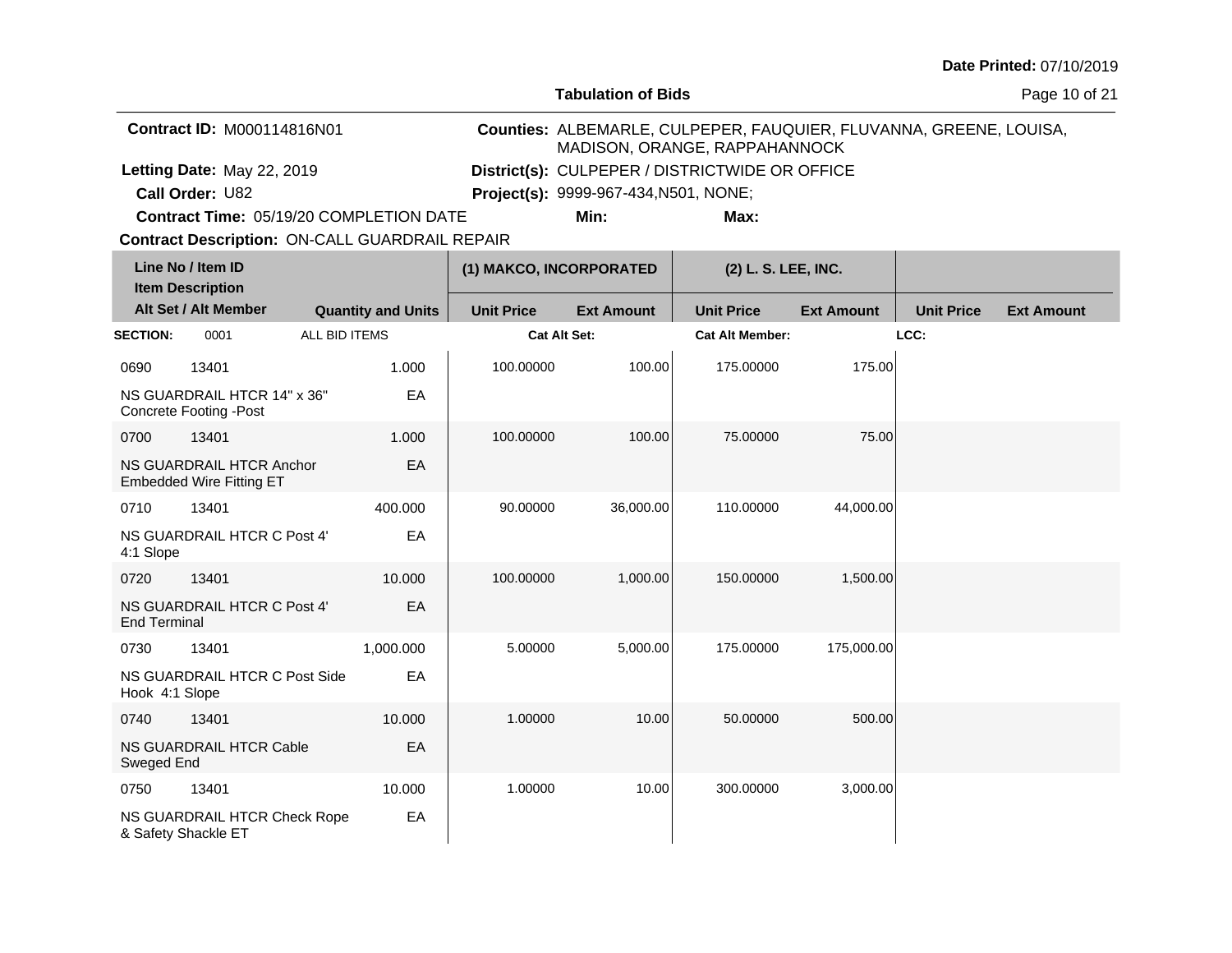**Tabulation of Bids**

Page 11 of 21

| <b>Contract ID: M000114816N01</b>              | MADISON, ORANGE, RAPPAHANNOCK                  |      | Counties: ALBEMARLE, CULPEPER, FAUQUIER, FLUVANNA, GREENE, LOUISA, |
|------------------------------------------------|------------------------------------------------|------|--------------------------------------------------------------------|
| Letting Date: May 22, 2019                     | District(s): CULPEPER / DISTRICTWIDE OR OFFICE |      |                                                                    |
| <b>Call Order: U82</b>                         | <b>Project(s): 9999-967-434, N501, NONE;</b>   |      |                                                                    |
| <b>Contract Time: 05/19/20 COMPLETION DATE</b> | Min:                                           | Max: |                                                                    |

**Contract Time:** 05/19/20 COMPLETION DATE

| Line No / Item ID<br><b>Item Description</b> |                                                             |                           | (1) MAKCO, INCORPORATED |                   | (2) L. S. LEE, INC.    |                   |                   |                   |
|----------------------------------------------|-------------------------------------------------------------|---------------------------|-------------------------|-------------------|------------------------|-------------------|-------------------|-------------------|
|                                              | Alt Set / Alt Member                                        | <b>Quantity and Units</b> | <b>Unit Price</b>       | <b>Ext Amount</b> | <b>Unit Price</b>      | <b>Ext Amount</b> | <b>Unit Price</b> | <b>Ext Amount</b> |
| <b>SECTION:</b>                              | 0001                                                        | ALL BID ITEMS             | <b>Cat Alt Set:</b>     |                   | <b>Cat Alt Member:</b> |                   | LCC:              |                   |
| 0760                                         | 13401                                                       | 300.000                   | 8.00000                 | 2,400.00          | 50.00000               | 15,000.00         |                   |                   |
| Slope                                        | NS GUARDRAIL HTCR C-Hook 4:1                                | EA                        |                         |                   |                        |                   |                   |                   |
| 0770                                         | 13401                                                       | 10.000                    | 8.00000                 | 80.00             | 250.00000              | 2,500.00          |                   |                   |
| Terminal                                     | NS GUARDRAIL HTCR C-Hook - End                              | EA                        |                         |                   |                        |                   |                   |                   |
| 0780                                         | 13401                                                       | 10.000                    | 6.00000                 | 60.00             | 20.00000               | 200.00            |                   |                   |
|                                              | NS GUARDRAIL HTCR Delineator                                | EA                        |                         |                   |                        |                   |                   |                   |
| 0790                                         | 13401                                                       | 800.000                   | 4.00000                 | 3,200.00          | 10.00000               | 8,000.00          |                   |                   |
| Hardware                                     | NS GUARDRAIL HTCR Plastic                                   | EA                        |                         |                   |                        |                   |                   |                   |
| 0800                                         | 13401                                                       | 20.000                    | 6.00000                 | 120.00            | 50.00000               | 1,000.00          |                   |                   |
|                                              | <b>NS GUARDRAIL HTCR Plastic</b><br>Hardware - End Terminal | EA                        |                         |                   |                        |                   |                   |                   |
| 0810                                         | 13401                                                       | 400.000                   | 6.00000                 | 2,400.00          | 40.00000               | 16,000.00         |                   |                   |
|                                              | NS GUARDRAIL HTCR Post Cap                                  | EA                        |                         |                   |                        |                   |                   |                   |
| 0820                                         | 13401                                                       | 1.000                     | 1.00000                 | 1.00              | 20.00000               | 20.00             |                   |                   |
|                                              | NS GUARDRAIL HTCR Rebar Ring                                | EA                        |                         |                   |                        |                   |                   |                   |
| 0830                                         | 13401                                                       | 400.000                   | 5.00000                 | 2,000.00          | 25.00000               | 10,000.00         |                   |                   |
| Cover                                        | <b>NS GUARDRAIL HTCR Socket</b>                             | EA                        |                         |                   |                        |                   |                   |                   |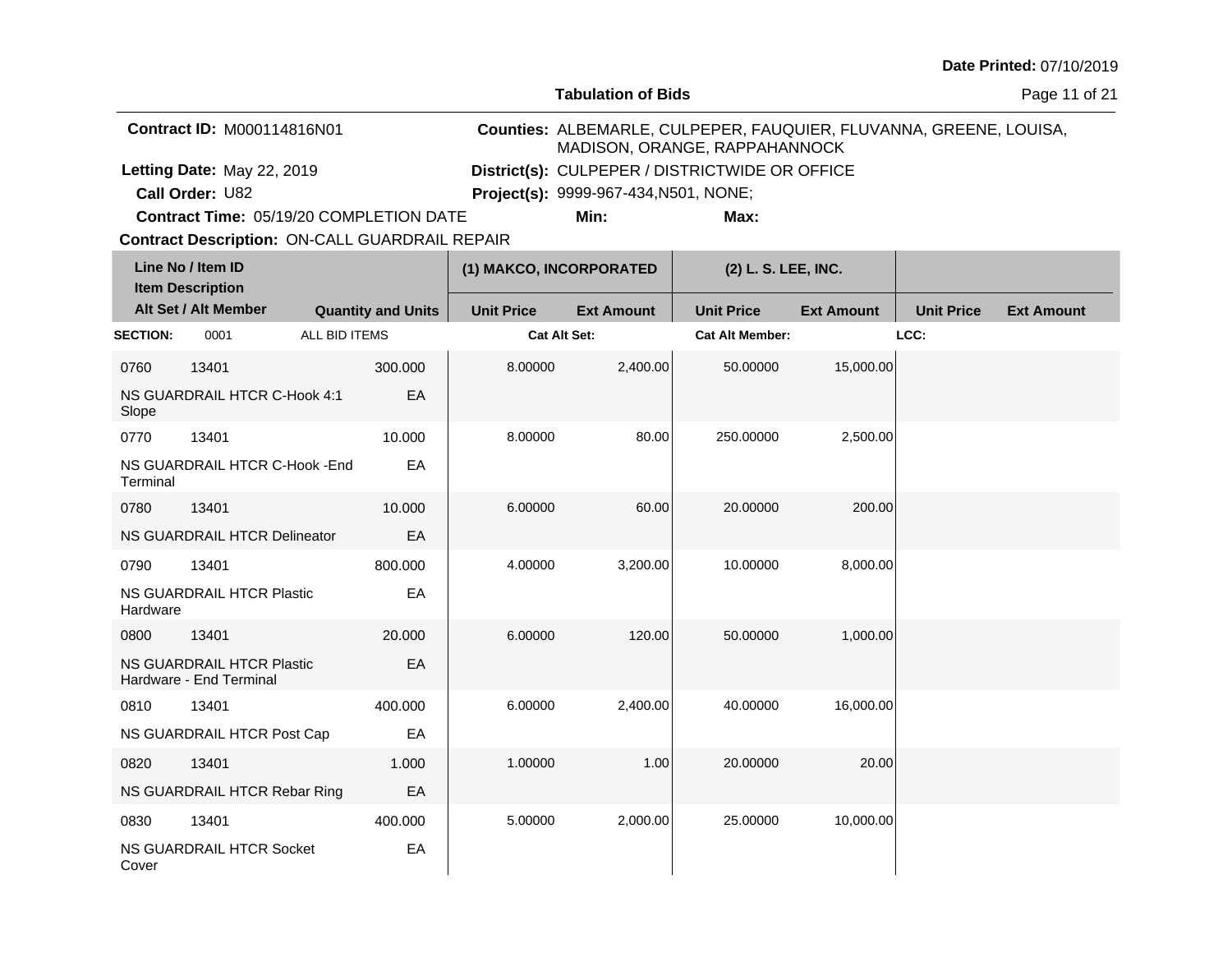**Tabulation of Bids**

Page 12 of 21

| <b>Contract ID: M000114816N01</b>              | MADISON, ORANGE, RAPPAHANNOCK                  |      | Counties: ALBEMARLE, CULPEPER, FAUQUIER, FLUVANNA, GREENE, LOUISA, |
|------------------------------------------------|------------------------------------------------|------|--------------------------------------------------------------------|
| Letting Date: May 22, 2019                     | District(s): CULPEPER / DISTRICTWIDE OR OFFICE |      |                                                                    |
| <b>Call Order: U82</b>                         | <b>Project(s): 9999-967-434, N501, NONE;</b>   |      |                                                                    |
| <b>Contract Time: 05/19/20 COMPLETION DATE</b> | Min:                                           | Max: |                                                                    |

**Contract Time:** 05/19/20 COMPLETION DATE

| Line No / Item ID<br><b>Item Description</b> |                                                        |               |                           | (1) MAKCO, INCORPORATED |                   | (2) L. S. LEE, INC.    |                   |                   |                   |
|----------------------------------------------|--------------------------------------------------------|---------------|---------------------------|-------------------------|-------------------|------------------------|-------------------|-------------------|-------------------|
|                                              | Alt Set / Alt Member                                   |               | <b>Quantity and Units</b> | <b>Unit Price</b>       | <b>Ext Amount</b> | <b>Unit Price</b>      | <b>Ext Amount</b> | <b>Unit Price</b> | <b>Ext Amount</b> |
| <b>SECTION:</b>                              | 0001                                                   | ALL BID ITEMS |                           | <b>Cat Alt Set:</b>     |                   | <b>Cat Alt Member:</b> |                   | LCC:              |                   |
| 0840                                         | 13401                                                  |               | 1.000                     | 1.00000                 | 1.00              | 250.00000              | 250.00            |                   |                   |
|                                              | <b>NS GUARDRAIL HTCR Steel Sleeve</b>                  |               | EA                        |                         |                   |                        |                   |                   |                   |
| 0850                                         | 13401                                                  |               | 400.000                   | 6.00000                 | 2,400.00          | 35.00000               | 14,000.00         |                   |                   |
| Frame 4:1 Slope                              | NS GUARDRAIL HTCR Stiffening                           |               | EA                        |                         |                   |                        |                   |                   |                   |
| 0860                                         | 13401                                                  |               | 10.000                    | 10.00000                | 100.00            | 100.00000              | 1,000.00          |                   |                   |
|                                              | NS GUARDRAIL HTCR Stiffening<br>Frame End Terminal     |               | EA                        |                         |                   |                        |                   |                   |                   |
| 0870                                         | 13401                                                  |               | 400.000                   | 15.00000                | 6,000.00          | 35.00000               | 14,000.00         |                   |                   |
| Plate 4:1 Slope                              | NS GUARDRAIL HTCR Stiffening                           |               | EA                        |                         |                   |                        |                   |                   |                   |
| 0880                                         | 13401                                                  |               | 5.000                     | 1.00000                 | 5.00              | 30.00000               | 150.00            |                   |                   |
|                                              | NS GUARDRAIL HTCR Tensioning<br>Device (Rigging Screw) |               | EA                        |                         |                   |                        |                   |                   |                   |
| 0890                                         | 13401                                                  |               | 1.000                     | 500.00000               | 500.00            | 1,800.00000            | 1,800.00          |                   |                   |
| Cartridge                                    | NS GUARDRAIL Impact Attenuator                         |               | EA                        |                         |                   |                        |                   |                   |                   |
| 0900                                         | 13401                                                  |               | 1.000                     | 500.00000               | 500.00            | 1,200.00000            | 1,200.00          |                   |                   |
| Diaphragm                                    | NS GUARDRAIL Impact Attenuator                         |               | EA                        |                         |                   |                        |                   |                   |                   |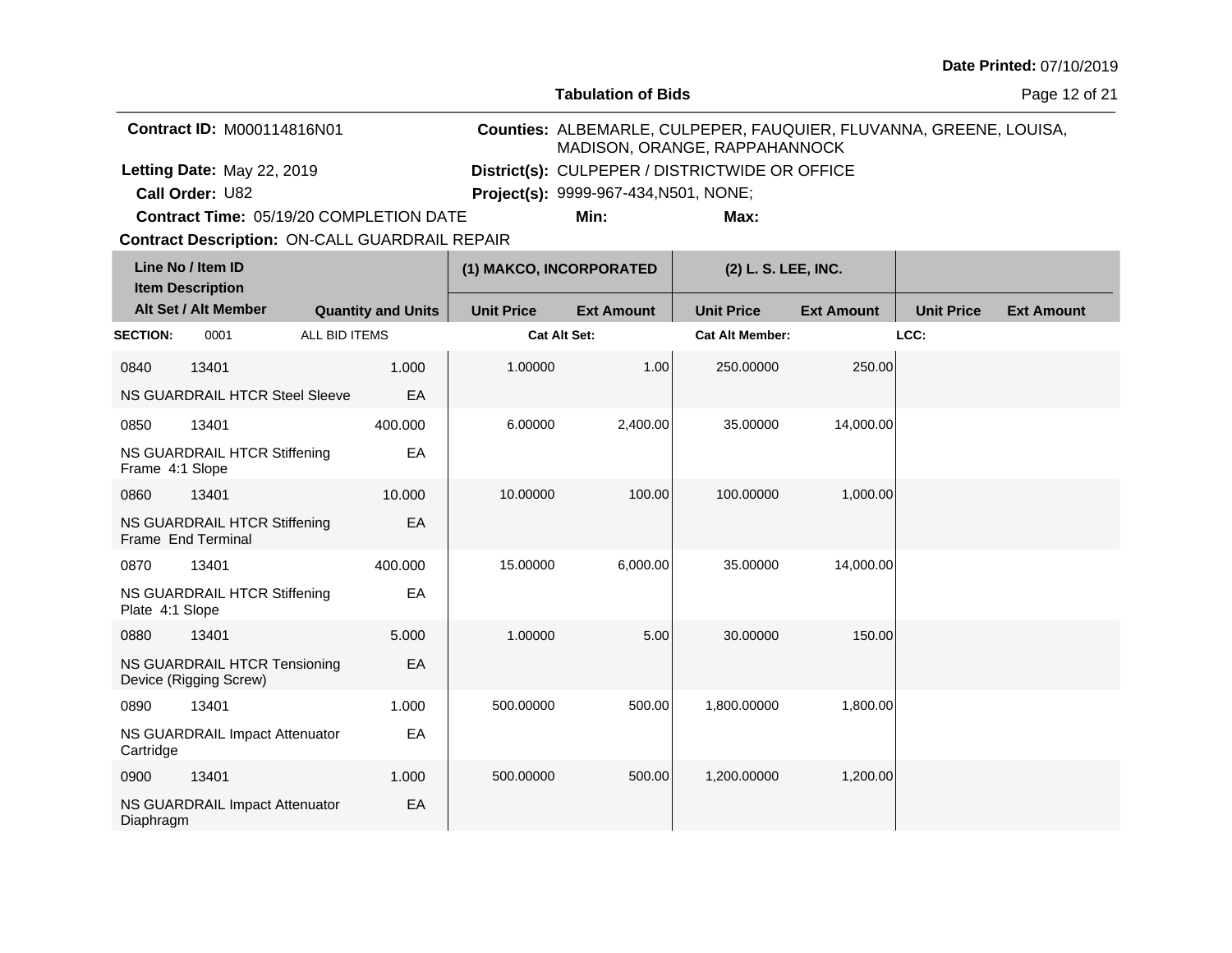**Tabulation of Bids**

Page 13 of 21

| <b>Contract ID: M000114816N01</b>              |                                              | MADISON, ORANGE, RAPPAHANNOCK                  | Counties: ALBEMARLE, CULPEPER, FAUQUIER, FLUVANNA, GREENE, LOUISA, |
|------------------------------------------------|----------------------------------------------|------------------------------------------------|--------------------------------------------------------------------|
| Letting Date: May 22, 2019                     |                                              | District(s): CULPEPER / DISTRICTWIDE OR OFFICE |                                                                    |
| <b>Call Order: U82</b>                         | <b>Project(s): 9999-967-434, N501, NONE;</b> |                                                |                                                                    |
| <b>Contract Time: 05/19/20 COMPLETION DATE</b> | Min:                                         | Max:                                           |                                                                    |

**Contract Time:** 05/19/20 COMPLETION DATE

|                        | Line No / Item ID<br><b>Item Description</b>               |                           | (1) MAKCO, INCORPORATED |                   | (2) L. S. LEE, INC.    |                   |                   |                   |
|------------------------|------------------------------------------------------------|---------------------------|-------------------------|-------------------|------------------------|-------------------|-------------------|-------------------|
|                        | Alt Set / Alt Member                                       | <b>Quantity and Units</b> | <b>Unit Price</b>       | <b>Ext Amount</b> | <b>Unit Price</b>      | <b>Ext Amount</b> | <b>Unit Price</b> | <b>Ext Amount</b> |
| <b>SECTION:</b>        | 0001                                                       | ALL BID ITEMS             | <b>Cat Alt Set:</b>     |                   | <b>Cat Alt Member:</b> |                   | LCC:              |                   |
| 0910                   | 13401                                                      | 1.000                     | 500.00000               | 500.00            | 2,300.00000            | 2,300.00          |                   |                   |
| Frame                  | NS GUARDRAIL Impact Attenuator                             | EA                        |                         |                   |                        |                   |                   |                   |
| 0920                   | 13401                                                      | 1.000                     | 500.00000               | 500.00            | 3,000.00000            | 3,000.00          |                   |                   |
| <b>Nose Section</b>    | NS GUARDRAIL Impact Attenuator                             | EA                        |                         |                   |                        |                   |                   |                   |
| 0930                   | 13401                                                      | 1.000                     | 500.00000               | 500.00            | 2,200.00000            | 2,200.00          |                   |                   |
| Side Panel             | NS GUARDRAIL Impact Attenuator                             | EA                        |                         |                   |                        |                   |                   |                   |
| 0940                   | 13401                                                      | 2.000                     | 5,000.00000             | 10,000.00         | 6,500.00000            | 13,000.00         |                   |                   |
|                        | NS GUARDRAIL Med. Barrier<br><b>Terminal End Treatment</b> | EA                        |                         |                   |                        |                   |                   |                   |
| 0950                   | 13401                                                      | 5.000                     | 400.00000               | 2,000.00          | 200.00000              | 1,000.00          |                   |                   |
| <b>Standard Posts)</b> | NS GUARDRAIL MSKT-SP-MGS<br>(MASH Seq KinkingTerminal,     | EA                        |                         |                   |                        |                   |                   |                   |
| 0960                   | 13401                                                      | 750,000                   | 8.00000                 | 6,000.00          | 30.00000               | 22,500.00         |                   |                   |
|                        | NS GUARDRAIL Offset Block                                  | EA                        |                         |                   |                        |                   |                   |                   |
| 0970                   | 13401                                                      | 400.000                   | 12.00000                | 4,800.00          | 30.00000               | 12,000.00         |                   |                   |
|                        | NS GUARDRAIL Offset Block (MGS)                            | EA                        |                         |                   |                        |                   |                   |                   |
| 0980                   | 13401                                                      | 1.000                     | 1.00000                 | 1.00              | 200.00000              | 200.00            |                   |                   |
|                        | NS GUARDRAIL Offset Strut GR-9                             | EA                        |                         |                   |                        |                   |                   |                   |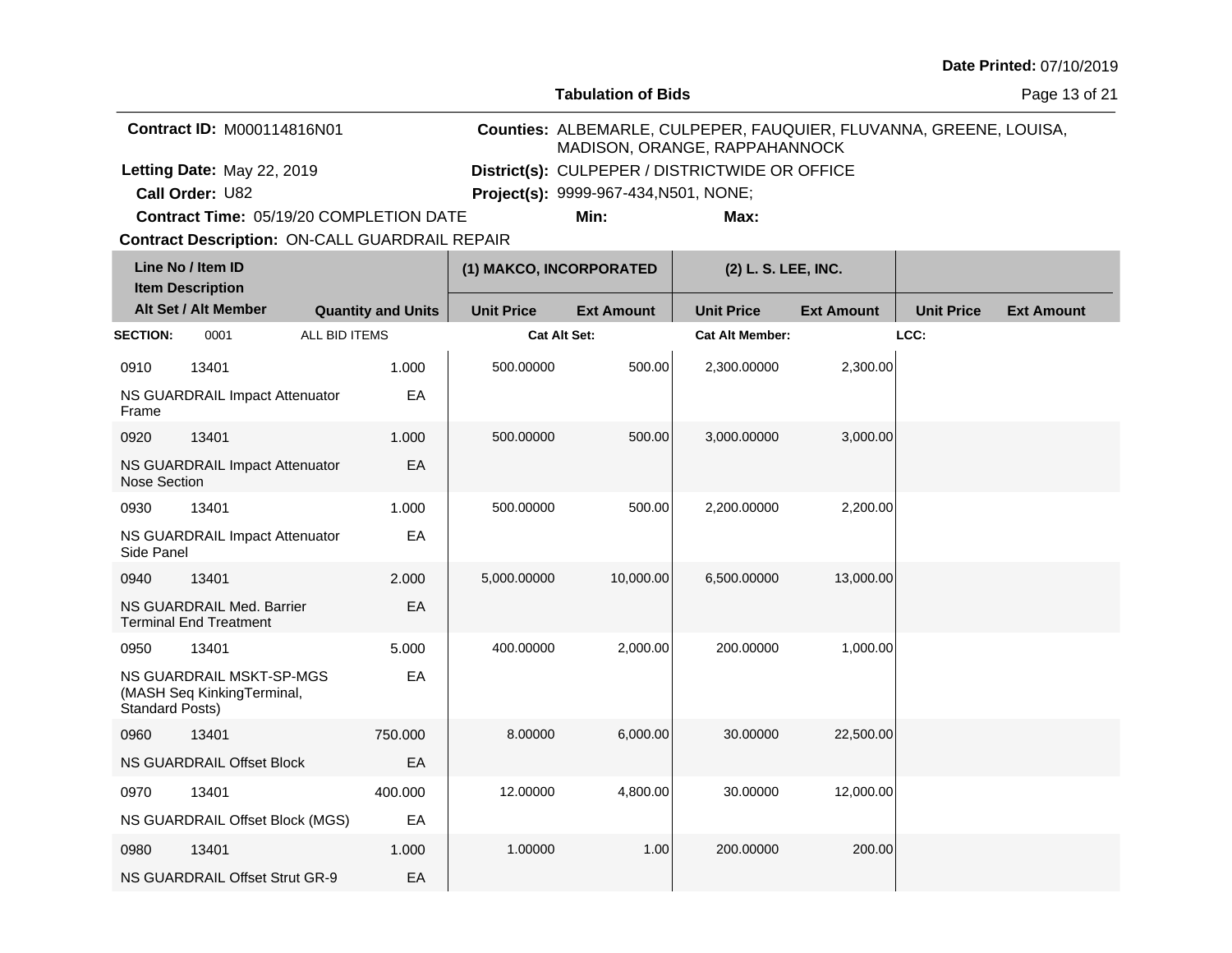**Tabulation of Bids**

Page 14 of 21

| <b>Contract ID: M000114816N01</b>              |                                              | MADISON, ORANGE, RAPPAHANNOCK                  | Counties: ALBEMARLE, CULPEPER, FAUQUIER, FLUVANNA, GREENE, LOUISA, |
|------------------------------------------------|----------------------------------------------|------------------------------------------------|--------------------------------------------------------------------|
| Letting Date: May 22, 2019                     |                                              | District(s): CULPEPER / DISTRICTWIDE OR OFFICE |                                                                    |
| <b>Call Order: U82</b>                         | <b>Project(s): 9999-967-434, N501, NONE;</b> |                                                |                                                                    |
| <b>Contract Time: 05/19/20 COMPLETION DATE</b> | Min:                                         | Max:                                           |                                                                    |

**Contract Time:** 05/19/20 COMPLETION DATE

|                 | Line No / Item ID<br><b>Item Description</b>            |                           | (1) MAKCO, INCORPORATED |                   | (2) L. S. LEE, INC.    |                   |                   |                   |
|-----------------|---------------------------------------------------------|---------------------------|-------------------------|-------------------|------------------------|-------------------|-------------------|-------------------|
|                 | Alt Set / Alt Member                                    | <b>Quantity and Units</b> | <b>Unit Price</b>       | <b>Ext Amount</b> | <b>Unit Price</b>      | <b>Ext Amount</b> | <b>Unit Price</b> | <b>Ext Amount</b> |
| <b>SECTION:</b> | 0001                                                    | ALL BID ITEMS             | <b>Cat Alt Set:</b>     |                   | <b>Cat Alt Member:</b> |                   | LCC:              |                   |
| 0990            | 13401                                                   | 3.000                     | 100.00000               | 300.00            | 95.00000               | 285.00            |                   |                   |
| Coated          | NS GUARDRAIL Post Brown Powder                          | EA                        |                         |                   |                        |                   |                   |                   |
| 1000            | 13401                                                   | 60.000                    | 100.00000               | 6,000.00          | 45.00000               | 2,700.00          |                   |                   |
|                 | NS GUARDRAIL Post Leave Out                             | EA                        |                         |                   |                        |                   |                   |                   |
| 1010            | 13401                                                   | 100.000                   | 50.00000                | 5,000.00          | 130.00000              | 13,000.00         |                   |                   |
| Length          | NS GUARDRAIL Post Wood/Steel 8'                         | EA                        |                         |                   |                        |                   |                   |                   |
| 1020            | 13401                                                   | 75.000                    | 55.00000                | 4,125.00          | 130.00000              | 9,750.00          |                   |                   |
|                 | NS GUARDRAIL Post, 9' (MGS)                             | EA                        |                         |                   |                        |                   |                   |                   |
| 1030            | 13401                                                   | 100.000                   | 1.00000                 | 100.00            | 1,100.00000            | 110,000.00        |                   |                   |
|                 | NS GUARDRAIL Remove and<br>Salvage GR-9 Terminal        | EA                        |                         |                   |                        |                   |                   |                   |
| 1040            | 13401                                                   | 1.000                     | 1.00000                 | 1.00              | 50.00000               | 50.00             |                   |                   |
|                 | NS GUARDRAIL Steel Tube GR-9                            | EA                        |                         |                   |                        |                   |                   |                   |
| 1050            | 13401                                                   | 20,000                    | 750.00000               | 15,000.00         | 750.00000              | 15,000.00         |                   |                   |
|                 | NS GUARDRAIL Terminal Site<br>Preparation (4' moderate) | EA                        |                         |                   |                        |                   |                   |                   |
| 1060            | 13401                                                   | 5.000                     | 1,500.00000             | 7,500.00          | 750.00000              | 3,750.00          |                   |                   |
|                 | NS GUARDRAIL Terminal Site<br>Preparation (6' moderate) | EA                        |                         |                   |                        |                   |                   |                   |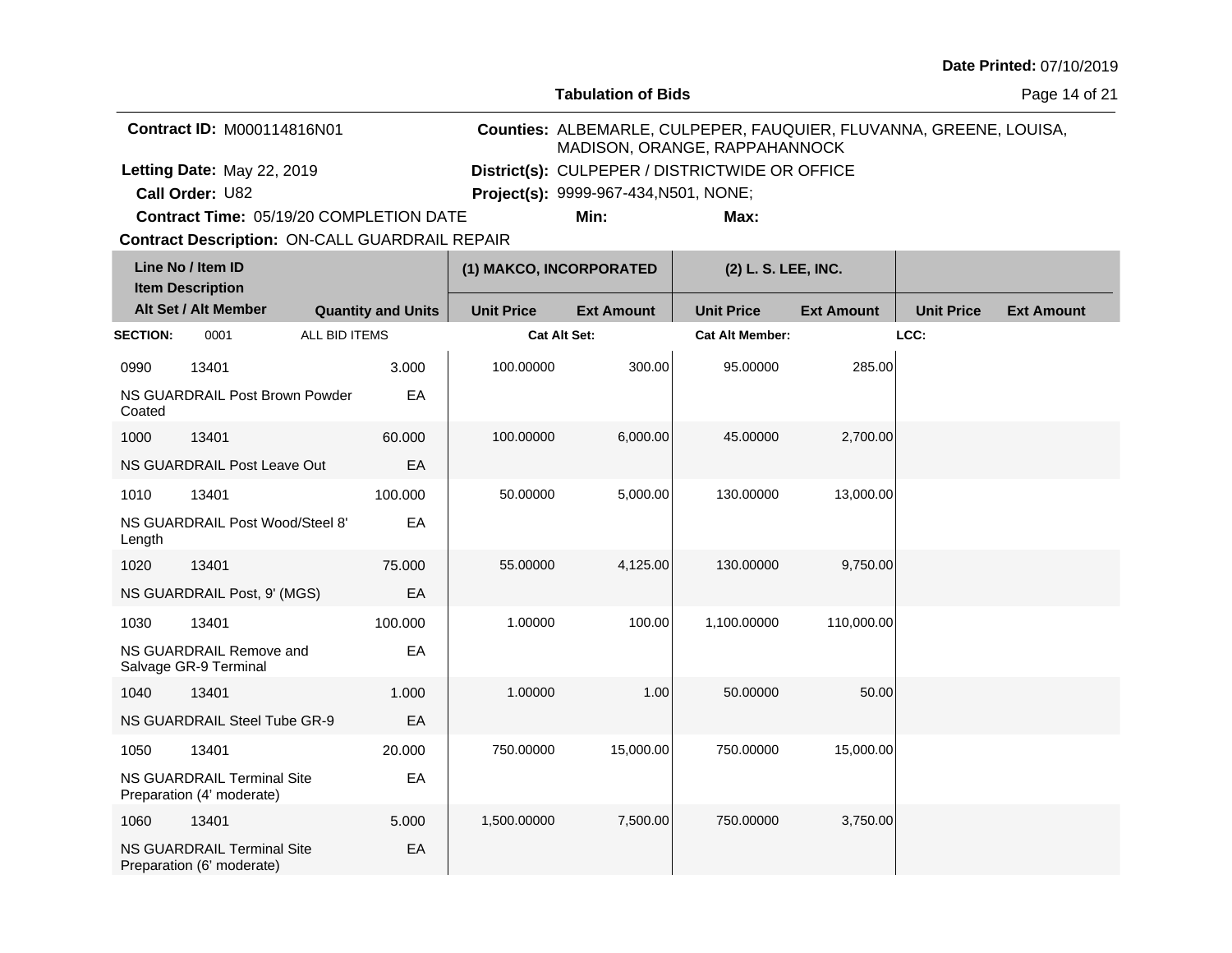**Tabulation of Bids**

Page 15 of 21

| <b>Contract ID: M000114816N01</b>              |                                              | MADISON, ORANGE, RAPPAHANNOCK                  | Counties: ALBEMARLE, CULPEPER, FAUQUIER, FLUVANNA, GREENE, LOUISA, |
|------------------------------------------------|----------------------------------------------|------------------------------------------------|--------------------------------------------------------------------|
| Letting Date: May 22, 2019                     |                                              | District(s): CULPEPER / DISTRICTWIDE OR OFFICE |                                                                    |
| <b>Call Order: U82</b>                         | <b>Project(s): 9999-967-434, N501, NONE;</b> |                                                |                                                                    |
| <b>Contract Time: 05/19/20 COMPLETION DATE</b> | Min:                                         | Max:                                           |                                                                    |

**Contract Time:** 05/19/20 COMPLETION DATE

| Line No / Item ID<br><b>Item Description</b> |                                                   |                           | (1) MAKCO, INCORPORATED |                   | (2) L. S. LEE, INC.    |                   |                   |                   |
|----------------------------------------------|---------------------------------------------------|---------------------------|-------------------------|-------------------|------------------------|-------------------|-------------------|-------------------|
|                                              | Alt Set / Alt Member                              | <b>Quantity and Units</b> | <b>Unit Price</b>       | <b>Ext Amount</b> | <b>Unit Price</b>      | <b>Ext Amount</b> | <b>Unit Price</b> | <b>Ext Amount</b> |
| <b>SECTION:</b>                              | 0001                                              | ALL BID ITEMS             | <b>Cat Alt Set:</b>     |                   | <b>Cat Alt Member:</b> |                   | LCC:              |                   |
| 1070                                         | 13401                                             | 50.000                    | 750.00000               | 37,500.00         | 750.00000              | 37,500.00         |                   |                   |
|                                              | NS GUARDRAIL Terminal Site<br>Preparation (Minor) | EA                        |                         |                   |                        |                   |                   |                   |
| 1080                                         | 13401                                             | 1.000                     | 1.00000                 | 1.00              | 35.00000               | 35.00             |                   |                   |
| <b>Block</b>                                 | NS GUARDRAIL Thrie Beam 14"                       | EA                        |                         |                   |                        |                   |                   |                   |
| 1090                                         | 13401                                             | 1.000                     | 1.00000                 | 1.00              | 35.00000               | 35.00             |                   |                   |
| <b>Tapered Block</b>                         | NS GUARDRAIL Thrie Beam 14"                       | EA                        |                         |                   |                        |                   |                   |                   |
| 1100                                         | 13401                                             | 1.000                     | 1.00000                 | 1.00              | 120.00000              | 120.00            |                   |                   |
| Post                                         | NS GUARDRAIL Thrie Beam BCT                       | EA                        |                         |                   |                        |                   |                   |                   |
| 1110                                         | 13401                                             | 1.000                     | 1.00000                 | 1.00              | 125.00000              | 125.00            |                   |                   |
| Post No 2                                    | NS GUARDRAIL Thrie Beam BCT                       | EA                        |                         |                   |                        |                   |                   |                   |
| 1120                                         | 13401                                             | 1.000                     | 1.00000                 | 1.00              | 80.00000               | 80.00             |                   |                   |
| Post                                         | NS GUARDRAIL Thrie Beam CRT                       | EA                        |                         |                   |                        |                   |                   |                   |
| 1130                                         | 13401                                             | 1.000                     | 250.00000               | 250.00            | 90.00000               | 90.00             |                   |                   |
| Side Mounted                                 | NS GUARDRAIL Thrie Beam Post                      | EA                        |                         |                   |                        |                   |                   |                   |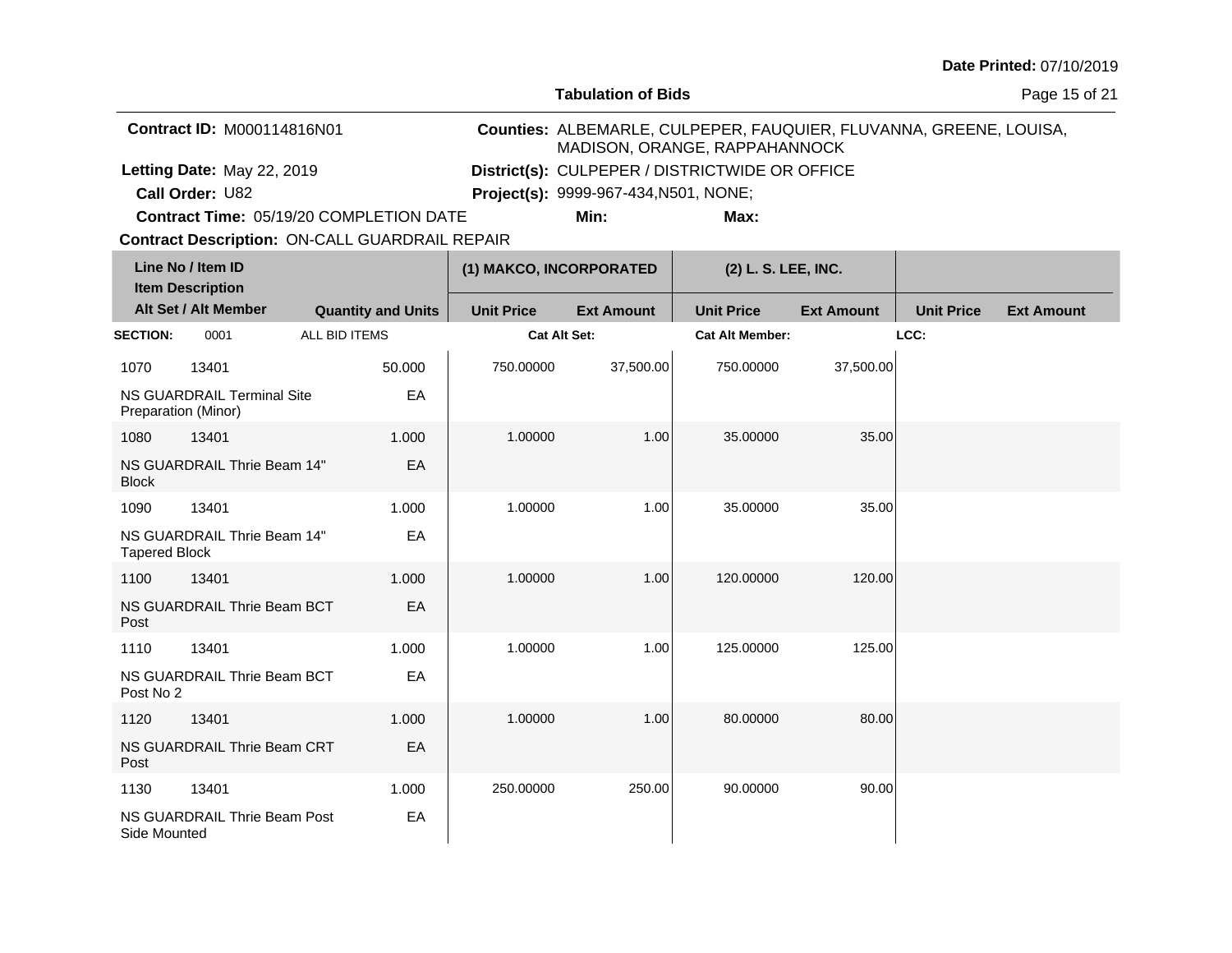**Tabulation of Bids**

Page 16 of 21

| <b>Contract ID: M000114816N01</b>              | MADISON, ORANGE, RAPPAHANNOCK                  |      | Counties: ALBEMARLE, CULPEPER, FAUQUIER, FLUVANNA, GREENE, LOUISA, |
|------------------------------------------------|------------------------------------------------|------|--------------------------------------------------------------------|
| Letting Date: May 22, 2019                     | District(s): CULPEPER / DISTRICTWIDE OR OFFICE |      |                                                                    |
| <b>Call Order: U82</b>                         | <b>Project(s):</b> 9999-967-434, N501, NONE;   |      |                                                                    |
| <b>Contract Time: 05/19/20 COMPLETION DATE</b> | Min:                                           | Max: |                                                                    |

**Contract Time:** 05/19/20 COMPLETION DATE

| Line No / Item ID<br><b>Item Description</b> |                                                               |                           | (1) MAKCO, INCORPORATED |                   | (2) L. S. LEE, INC.    |                   |                   |                   |
|----------------------------------------------|---------------------------------------------------------------|---------------------------|-------------------------|-------------------|------------------------|-------------------|-------------------|-------------------|
|                                              | Alt Set / Alt Member                                          | <b>Quantity and Units</b> | <b>Unit Price</b>       | <b>Ext Amount</b> | <b>Unit Price</b>      | <b>Ext Amount</b> | <b>Unit Price</b> | <b>Ext Amount</b> |
| <b>SECTION:</b>                              | 0001                                                          | ALL BID ITEMS             | <b>Cat Alt Set:</b>     |                   | <b>Cat Alt Member:</b> |                   | LCC:              |                   |
| 1140                                         | 13401                                                         | 1.000                     | 1.00000                 | 1.00              | 50.00000               | 50.00             |                   |                   |
| Tube 72"                                     | NS GUARDRAIL Thrie Beam Steel                                 | EA                        |                         |                   |                        |                   |                   |                   |
| 1150                                         | 13401                                                         | 1.000                     | 1.00000                 | 1.00              | 50.00000               | 50.00             |                   |                   |
| Tube 96"                                     | NS GUARDRAIL Thrie Beam Steel                                 | EA                        |                         |                   |                        |                   |                   |                   |
| 1160                                         | 13401                                                         | 1.000                     | 250.00000               | 250.00            | 1,500.00000            | 1,500.00          |                   |                   |
|                                              | <b>NS GUARDRAIL Transition Section</b><br>Thrie Beam - W-Beam | EA                        |                         |                   |                        |                   |                   |                   |
| 1170                                         | 13421                                                         | 10.000                    | 30.00000                | 300.00            | 35.00000               | 350.00            |                   |                   |
|                                              | <b>MEDIAN BARRIER MB-3</b>                                    | LF                        |                         |                   |                        |                   |                   |                   |
| 1180                                         | 13601                                                         | 1.000                     | 5,000.00000             | 5,000.00          | 9,000.00000            | 9,000.00          |                   |                   |
|                                              | <b>BULL NOSE BARRIER</b>                                      | EA                        |                         |                   |                        |                   |                   |                   |
| 1190                                         | 13606                                                         | 1.000                     | 8,000.00000             | 8,000.00          | 18,000.00000           | 18,000.00         |                   |                   |
| 40 MPH DES.SP                                | IMPACT ATTEN. STD. IA-2, TL-2, <                              | EA                        |                         |                   |                        |                   |                   |                   |
| 1200                                         | 16387                                                         | 2,800.000                 | 6.00000                 | 16,800.00         | 5.00000                | 14,000.00         |                   |                   |
|                                              | <b>MACHINING SHOULDERS</b>                                    | LF                        |                         |                   |                        |                   |                   |                   |
| 1210                                         | 17311                                                         | 1.000                     | 50.00000                | 50.00             | 50.00000               | 50.00             |                   |                   |
|                                              | W BEAM TERM CONNECTOR                                         | EA                        |                         |                   |                        |                   |                   |                   |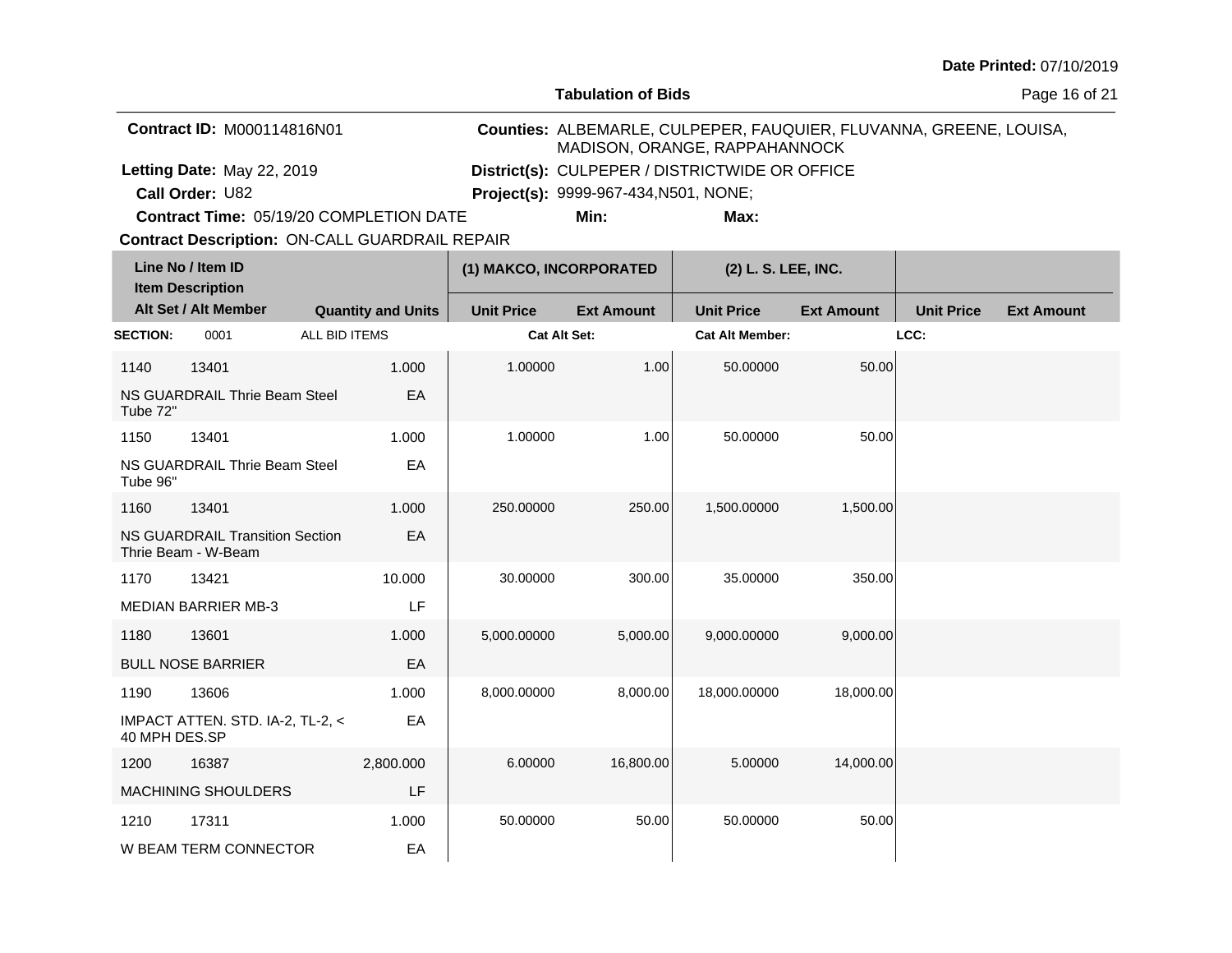**Tabulation of Bids**

Page 17 of 21

| <b>Contract ID: M000114816N01</b>       | MADISON, ORANGE, RAPPAHANNOCK                  |      | Counties: ALBEMARLE, CULPEPER, FAUQUIER, FLUVANNA, GREENE, LOUISA, |
|-----------------------------------------|------------------------------------------------|------|--------------------------------------------------------------------|
| Letting Date: May 22, 2019              | District(s): CULPEPER / DISTRICTWIDE OR OFFICE |      |                                                                    |
| <b>Call Order: U82</b>                  | <b>Project(s): 9999-967-434, N501, NONE;</b>   |      |                                                                    |
| Contract Time: 05/19/20 COMPLETION DATE | Min:                                           | Max: |                                                                    |

**Contract Time:** 05/19/20 COMPLETION DATE

| Line No / Item ID<br><b>Item Description</b> |                              | (1) MAKCO, INCORPORATED   |                     | (2) L. S. LEE, INC. |                        |                   |                   |                   |
|----------------------------------------------|------------------------------|---------------------------|---------------------|---------------------|------------------------|-------------------|-------------------|-------------------|
|                                              | Alt Set / Alt Member         | <b>Quantity and Units</b> | <b>Unit Price</b>   | <b>Ext Amount</b>   | <b>Unit Price</b>      | <b>Ext Amount</b> | <b>Unit Price</b> | <b>Ext Amount</b> |
| <b>SECTION:</b>                              | 0001                         | ALL BID ITEMS             | <b>Cat Alt Set:</b> |                     | <b>Cat Alt Member:</b> |                   | LCC:              |                   |
| 1220                                         | 17317                        | 2.000                     | 48.00000            | 96.00               | 50.00000               | 100.00            |                   |                   |
|                                              | W BEAM END SECT ROUNDED      | EA                        |                     |                     |                        |                   |                   |                   |
| 1230                                         | 17321                        | 100.000                   | 10.00000            | 1,000.00            | 50.00000               | 5,000.00          |                   |                   |
|                                              | W BEAM BACKUP PLATE          | EA                        |                     |                     |                        |                   |                   |                   |
| 1240                                         | 17323                        | 13,500.000                | 13.00000            | 175,500.00          | 35.00000               | 472,500.00        |                   |                   |
|                                              | <b>GUARDRAIL BEAM</b>        | LF                        |                     |                     |                        |                   |                   |                   |
| 1250                                         | 17325                        | 900.000                   | 14.00000            | 12,600.00           | 40.00000               | 36,000.00         |                   |                   |
|                                              | RADIAL GUARDRAIL BEAM        | LF                        |                     |                     |                        |                   |                   |                   |
| 1260                                         | 17327                        | 25.000                    | 10.00000            | 250.00              | 10.00000               | 250.00            |                   |                   |
| <b>RUB RAIL</b>                              |                              | LF                        |                     |                     |                        |                   |                   |                   |
| 1270                                         | 17329                        | 350.000                   | 45.00000            | 15,750.00           | 85.00000               | 29,750.00         |                   |                   |
|                                              | POST (WOOD, CONC., OR STEEL) | EA                        |                     |                     |                        |                   |                   |                   |
| 1280                                         | 17330                        | 5.000                     | 10.00000            | 50.00               | 25.00000               | 125.00            |                   |                   |
|                                              | RUB RAIL OFFSET BLOCK        | EA                        |                     |                     |                        |                   |                   |                   |
| 1290                                         | 17336                        | 5.000                     | 250.00000           | 1,250.00            | 450.00000              | 2,250.00          |                   |                   |
| <b>VARIOUS TYPES</b>                         | <b>BR-GR POST ATTACHMENT</b> | EA                        |                     |                     |                        |                   |                   |                   |
| 1300                                         | 17338                        | 50.000                    | 10.00000            | 500.00              | 50.00000               | 2,500.00          |                   |                   |
| DRILL HOLE                                   |                              | EA                        |                     |                     |                        |                   |                   |                   |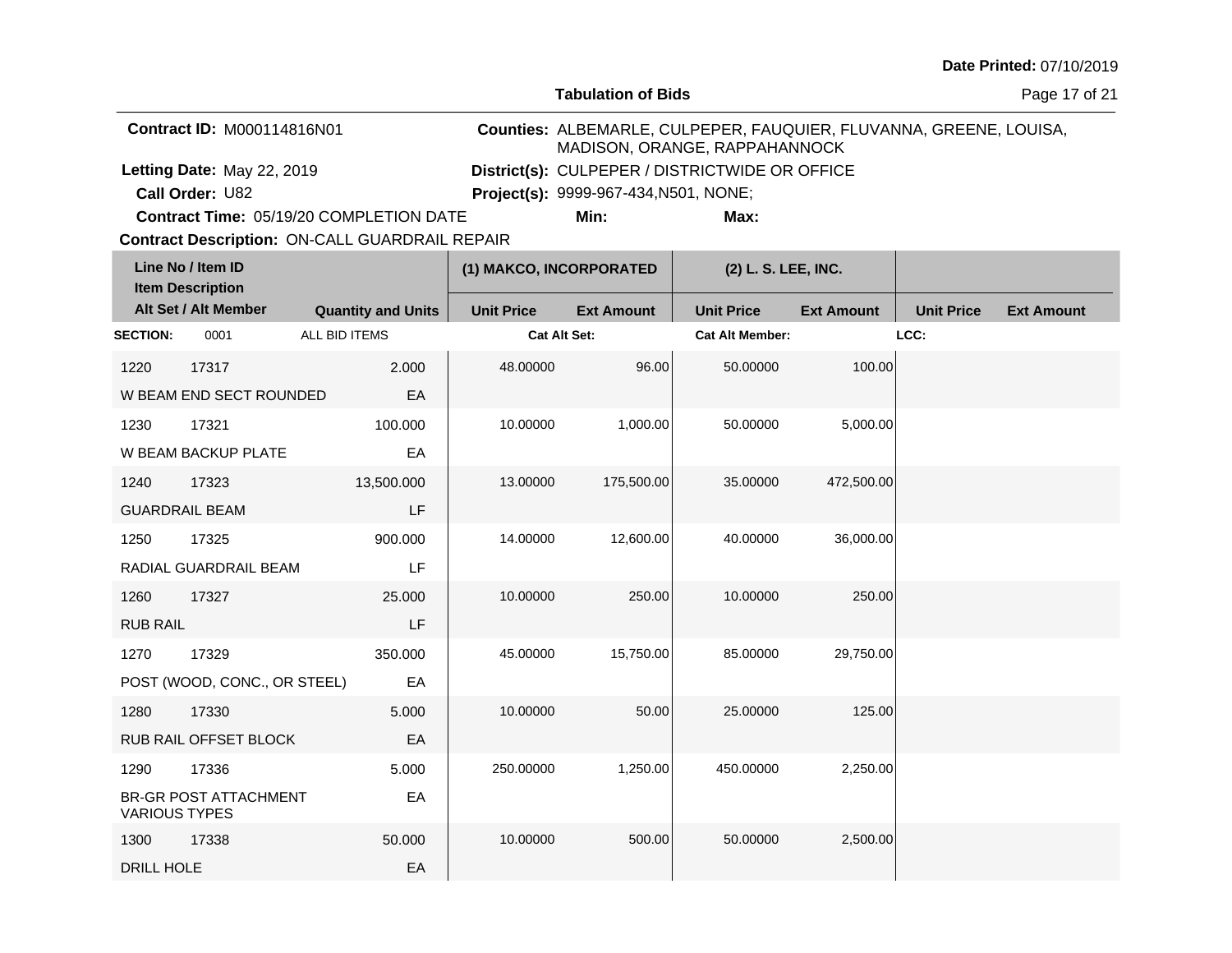**Tabulation of Bids**

Page 18 of 21

| <b>Contract ID: M000114816N01</b>              | MADISON, ORANGE, RAPPAHANNOCK                  |      | Counties: ALBEMARLE, CULPEPER, FAUQUIER, FLUVANNA, GREENE, LOUISA, |
|------------------------------------------------|------------------------------------------------|------|--------------------------------------------------------------------|
| Letting Date: May 22, 2019                     | District(s): CULPEPER / DISTRICTWIDE OR OFFICE |      |                                                                    |
| Call Order: U82                                | <b>Project(s): 9999-967-434, N501, NONE;</b>   |      |                                                                    |
| <b>Contract Time: 05/19/20 COMPLETION DATE</b> | Min:                                           | Max: |                                                                    |

**Contract Time:** 05/19/20 COMPLETION DATE

| Line No / Item ID<br><b>Item Description</b> |                             |                           | (1) MAKCO, INCORPORATED |                   | (2) L. S. LEE, INC.    |                   |                   |                   |
|----------------------------------------------|-----------------------------|---------------------------|-------------------------|-------------------|------------------------|-------------------|-------------------|-------------------|
|                                              | Alt Set / Alt Member        | <b>Quantity and Units</b> | <b>Unit Price</b>       | <b>Ext Amount</b> | <b>Unit Price</b>      | <b>Ext Amount</b> | <b>Unit Price</b> | <b>Ext Amount</b> |
| <b>SECTION:</b>                              | 0001                        | ALL BID ITEMS             | Cat Alt Set:            |                   | <b>Cat Alt Member:</b> |                   | LCC:              |                   |
| 1310                                         | 17341                       | 1,000.000                 | 5.00000                 | 5,000.00          | 3.00000                | 3,000.00          |                   |                   |
| <b>REALIGN POST</b>                          |                             | EA                        |                         |                   |                        |                   |                   |                   |
| 1320                                         | 17342                       | 1.000                     | 1.00000                 | 1.00              | 50.00000               | 50.00             |                   |                   |
|                                              | STEEL TUBE GR-7             | EA                        |                         |                   |                        |                   |                   |                   |
| 1330                                         | 17344                       | 1.000                     | 1.00000                 | 1.00              | 50.00000               | 50.00             |                   |                   |
| SOIL PLATE GR-7                              |                             | EA                        |                         |                   |                        |                   |                   |                   |
| 1340                                         | 17348                       | 1.000                     | 200.00000               | 200.00            | 95.00000               | 95.00             |                   |                   |
|                                              | <b>BREAKAWAY POST GR-7</b>  | EA                        |                         |                   |                        |                   |                   |                   |
| 1350                                         | 17351                       | 1.000                     | 1.00000                 | 1.00              | 75.00000               | 75.00             |                   |                   |
| PLATES GR-7                                  | CABLE ASSEMBLY AND ANCHOR   | EA                        |                         |                   |                        |                   |                   |                   |
| 1360                                         | 17352                       | 1.000                     | 1.00000                 | 1.00              | 150.00000              | 150.00            |                   |                   |
| $\overline{7}$                               | STRUT AND YOKE ASSEMBLY GR- | EA                        |                         |                   |                        |                   |                   |                   |
| 1370                                         | 17353                       | 100.000                   | 1.00000                 | 100.00            | 7.00000                | 700.00            |                   |                   |
| CABLE GR-3                                   |                             | LF                        |                         |                   |                        |                   |                   |                   |
| 1380                                         | 17355                       | 10.000                    | 100.00000               | 1,000.00          | 175.00000              | 1,750.00          |                   |                   |
|                                              | POST S3X5.7 GR-3            | EA                        |                         |                   |                        |                   |                   |                   |
| 1390                                         | 17357                       | 10.000                    | 1.00000                 | 10.00             | 150.00000              | 1,500.00          |                   |                   |
|                                              | END POST CAPS, GR-3         | EA                        |                         |                   |                        |                   |                   |                   |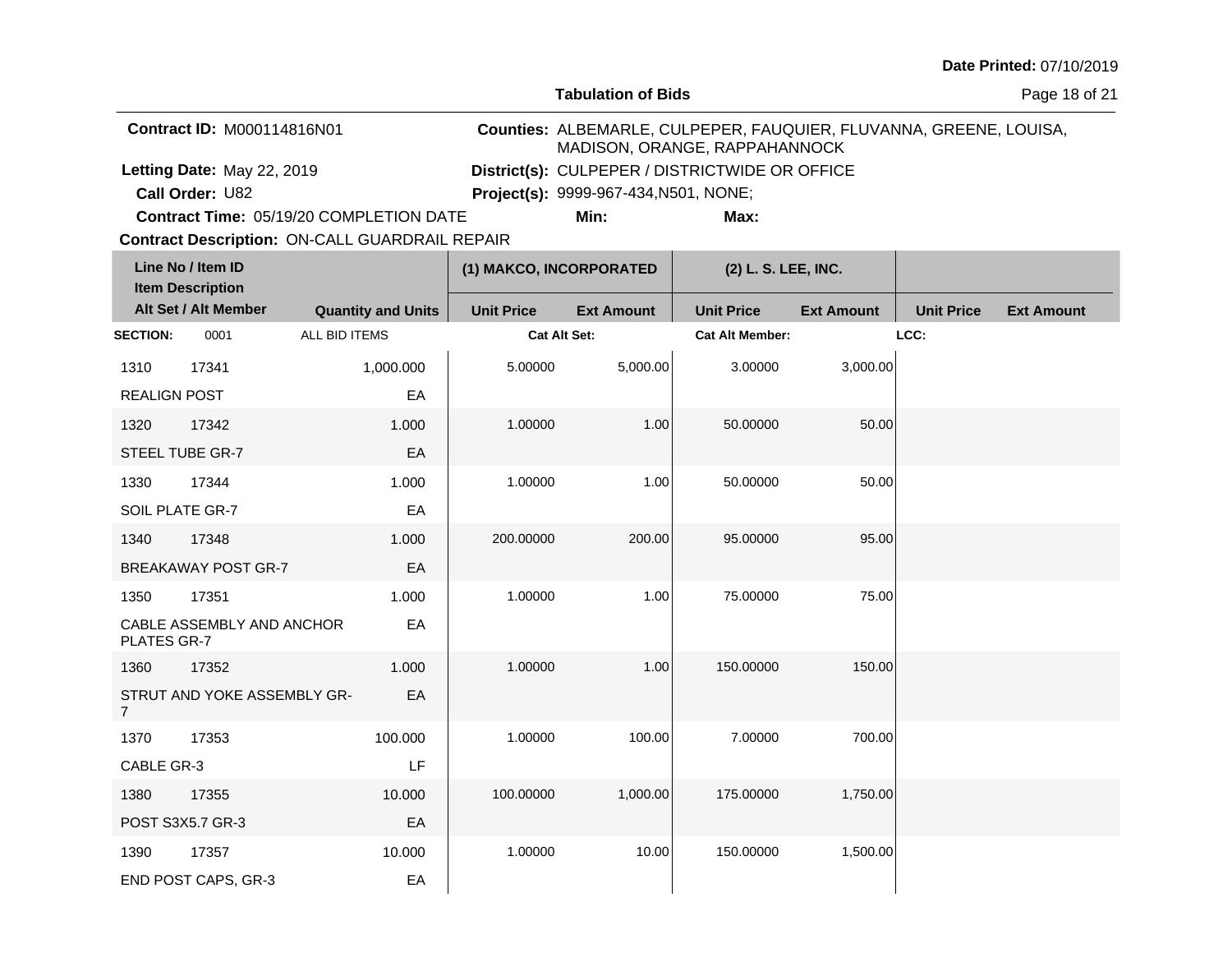**Tabulation of Bids**

Page 19 of 21

| <b>Contract ID: M000114816N01</b>              | MADISON, ORANGE, RAPPAHANNOCK                  |      | Counties: ALBEMARLE, CULPEPER, FAUQUIER, FLUVANNA, GREENE, LOUISA, |
|------------------------------------------------|------------------------------------------------|------|--------------------------------------------------------------------|
| Letting Date: May 22, 2019                     | District(s): CULPEPER / DISTRICTWIDE OR OFFICE |      |                                                                    |
| <b>Call Order: U82</b>                         | <b>Project(s):</b> 9999-967-434, N501, NONE;   |      |                                                                    |
| <b>Contract Time: 05/19/20 COMPLETION DATE</b> | Min:                                           | Max: |                                                                    |

**Contract Time:** 05/19/20 COMPLETION DATE

| Line No / Item ID<br><b>Item Description</b> |                                                   |                           | (1) MAKCO, INCORPORATED |                   | (2) L. S. LEE, INC.    |                   |                   |                   |
|----------------------------------------------|---------------------------------------------------|---------------------------|-------------------------|-------------------|------------------------|-------------------|-------------------|-------------------|
|                                              | Alt Set / Alt Member                              | <b>Quantity and Units</b> | <b>Unit Price</b>       | <b>Ext Amount</b> | <b>Unit Price</b>      | <b>Ext Amount</b> | <b>Unit Price</b> | <b>Ext Amount</b> |
| <b>SECTION:</b>                              | 0001                                              | ALL BID ITEMS             | Cat Alt Set:            |                   | <b>Cat Alt Member:</b> |                   | LCC:              |                   |
| 1400                                         | 17359                                             | 10.000                    | 1.00000                 | 10.00             | 50.00000               | 500.00            |                   |                   |
|                                              | <b>BEARING PLATE, GR-3</b>                        | EA                        |                         |                   |                        |                   |                   |                   |
| 1410                                         | 17361                                             | 30.000                    | 5.00000                 | 150.00            | 5.00000                | 150.00            |                   |                   |
|                                              | HOOK BOLTS, GR-3                                  | EA                        |                         |                   |                        |                   |                   |                   |
| 1420                                         | 17363                                             | 5.000                     | 1.00000                 | 5.00              | 75.00000               | 375.00            |                   |                   |
| GR-3                                         | BREAKAWAY ANCHOR ANGLE,                           | EA                        |                         |                   |                        |                   |                   |                   |
| 1430                                         | 17365                                             | 5.000                     | 1.00000                 | 5.00              | 110.00000              | 550.00            |                   |                   |
| ASSEMBLY, GR-3                               | STEEL TURNBUCKLE CABLE                            | EA                        |                         |                   |                        |                   |                   |                   |
| 1440                                         | 17367                                             | 5.000                     | 1.00000                 | 5.00              | 50.00000               | 250.00            |                   |                   |
| GR-3                                         | SPRING CABLE END ASSEMBLY,                        | EA                        |                         |                   |                        |                   |                   |                   |
| 1450                                         | 17369                                             | 5.000                     | 1.00000                 | 5.00              | 75.00000               | 375.00            |                   |                   |
| GR-3                                         | CONCRETE ANCHOR ASSEMBLY,                         | EA                        |                         |                   |                        |                   |                   |                   |
| 1460                                         | 17371                                             | 15.000                    | 1.00000                 | 15.00             | 3,000.00000            | 45,000.00         |                   |                   |
|                                              | RE-TENSION EXIST. CABLE<br><b>GUARDRAIL, GR-3</b> | EA                        |                         |                   |                        |                   |                   |                   |
| 1470                                         | 17374                                             | 225.000                   | 100.00000               | 22,500.00         | 500.00000              | 112,500.00        |                   |                   |
|                                              | <b>EMERGENCY MOBILIZATION</b>                     | EA                        |                         |                   |                        |                   |                   |                   |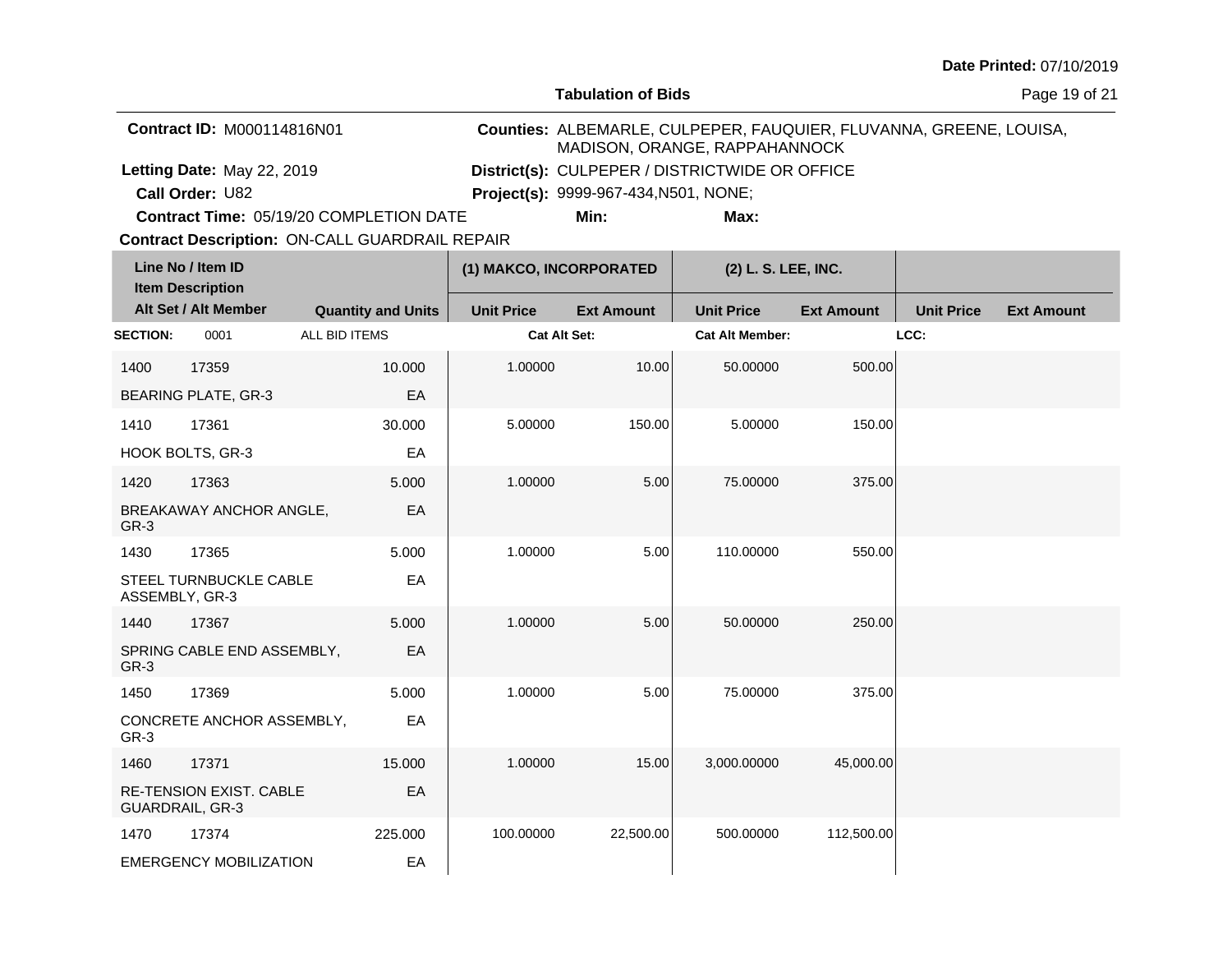**Tabulation of Bids**

Page 20 of 21

| <b>Contract ID: M000114816N01</b>       | MADISON, ORANGE, RAPPAHANNOCK                  |      | Counties: ALBEMARLE, CULPEPER, FAUQUIER, FLUVANNA, GREENE, LOUISA, |
|-----------------------------------------|------------------------------------------------|------|--------------------------------------------------------------------|
| Letting Date: May 22, 2019              | District(s): CULPEPER / DISTRICTWIDE OR OFFICE |      |                                                                    |
| <b>Call Order: U82</b>                  | <b>Project(s): 9999-967-434, N501, NONE;</b>   |      |                                                                    |
| Contract Time: 05/19/20 COMPLETION DATE | Min:                                           | Max: |                                                                    |

**Contract Time:** 05/19/20 COMPLETION DATE

**Contract Description: ON-CALL GUARDRAIL REPAIR** 

|                     | Line No / Item ID<br><b>Item Description</b> |                           |                     | (1) MAKCO, INCORPORATED |                        | (2) L. S. LEE, INC. |                   |                   |
|---------------------|----------------------------------------------|---------------------------|---------------------|-------------------------|------------------------|---------------------|-------------------|-------------------|
|                     | Alt Set / Alt Member                         | <b>Quantity and Units</b> | <b>Unit Price</b>   | <b>Ext Amount</b>       | <b>Unit Price</b>      | <b>Ext Amount</b>   | <b>Unit Price</b> | <b>Ext Amount</b> |
| <b>SECTION:</b>     | 0001                                         | ALL BID ITEMS             | <b>Cat Alt Set:</b> |                         | <b>Cat Alt Member:</b> |                     | LCC:              |                   |
| 1480                | 17381                                        | 100.000                   | 50.00000            | 5,000.00                | 80.00000               | 8,000.00            |                   |                   |
| S3X5.7 STEEL        | POST GR-8 BENT PLATE OR                      | EA                        |                     |                         |                        |                     |                   |                   |
| 1490                | 17383                                        | 1.000                     | 1.00000             | 1.00                    | 85.00000               | 85.00               |                   |                   |
| GR-8                | END POST SUPPORT ANGLES,                     | EA                        |                     |                         |                        |                     |                   |                   |
| 1500                | 17451                                        | 270,000                   | 5.00000             | 1,350.00                | 15.00000               | 4,050.00            |                   |                   |
|                     | <b>GUARDRAIL DELINEATOR</b>                  | EA                        |                     |                         |                        |                     |                   |                   |
| 1510                | 24160                                        | 200.000                   | 0.01000             | 2.00                    | 1.00000                | 200.00              |                   |                   |
| <b>SIGN</b>         | TEMPORARY (CONSTRUCTION)                     | <b>SF</b>                 |                     |                         |                        |                     |                   |                   |
| 1520                | 24272                                        | 675.000                   | 10.00000            | 6,750.00                | 5.00000                | 3,375.00            |                   |                   |
|                     | TRUCK MOUNTED ATTENUATOR                     | <b>HR</b>                 |                     |                         |                        |                     |                   |                   |
| 1530                | 24278                                        | 100.000                   | 10.00000            | 1,000.00                | 1.00000                | 100.00              |                   |                   |
| <b>DEVICES</b>      | <b>GROUP 2 CHANNELIZING</b>                  | <b>DAY</b>                |                     |                         |                        |                     |                   |                   |
| 1540                | 24279                                        | 24.000                    | 1.00000             | 24.00                   | 1.00000                | 24.00               |                   |                   |
| <b>MESSAGE SIGN</b> | PORTABLE CHANGEABLE                          | HR                        |                     |                         |                        |                     |                   |                   |
| 1550                | 24281                                        | 608.000                   | 1.00000             | 608.00                  | 5.00000                | 3,040.00            |                   |                   |
|                     | ELECTRONIC ARROW BOARD                       | HR                        |                     |                         |                        |                     |                   |                   |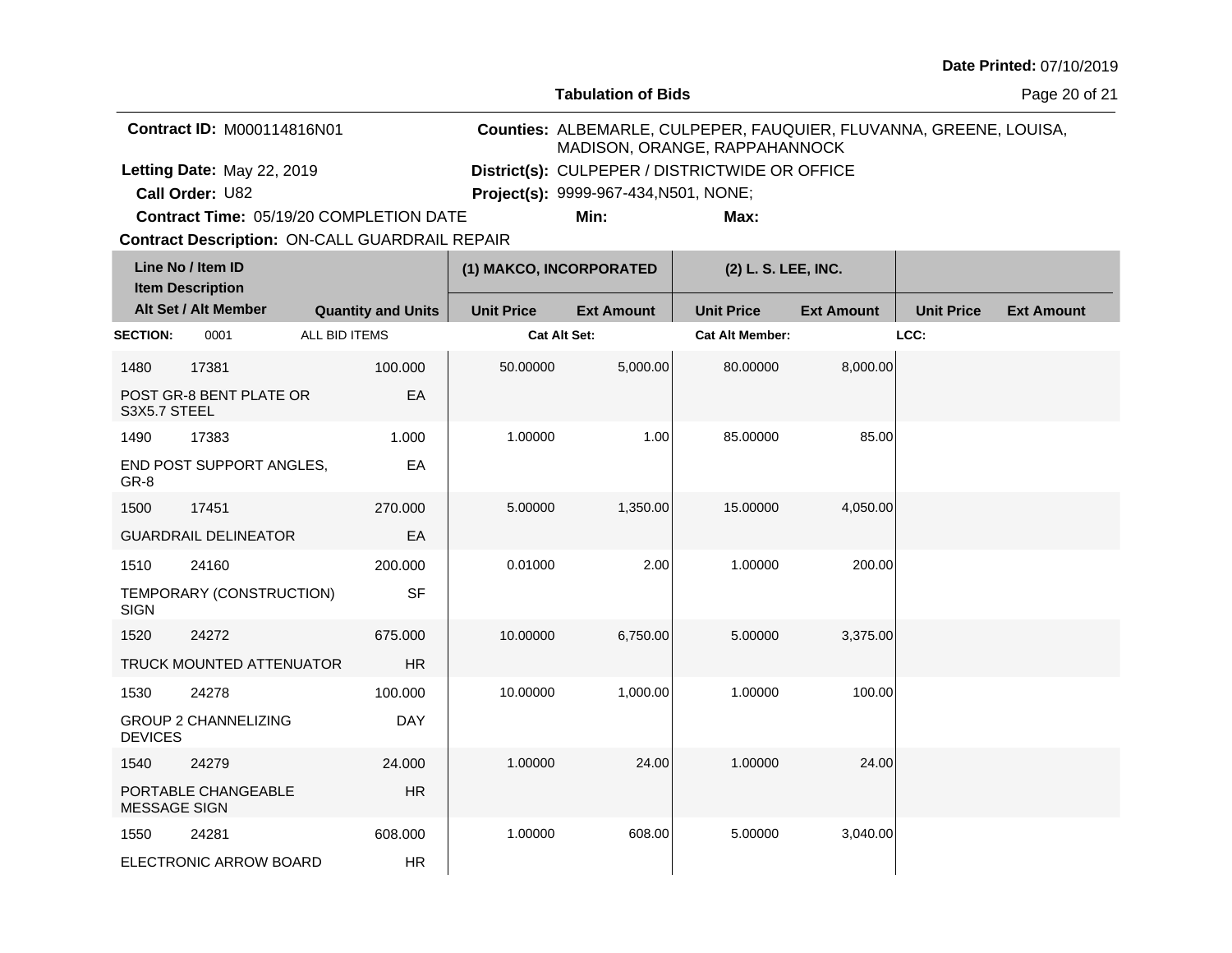**Tabulation of Bids**

Page 21 of 21

| <b>Contract ID: M000114816N01</b>              | MADISON, ORANGE, RAPPAHANNOCK                  |      | Counties: ALBEMARLE, CULPEPER, FAUQUIER, FLUVANNA, GREENE, LOUISA, |
|------------------------------------------------|------------------------------------------------|------|--------------------------------------------------------------------|
| Letting Date: May 22, 2019                     | District(s): CULPEPER / DISTRICTWIDE OR OFFICE |      |                                                                    |
| <b>Call Order: U82</b>                         | <b>Project(s):</b> 9999-967-434, N501, NONE;   |      |                                                                    |
| <b>Contract Time: 05/19/20 COMPLETION DATE</b> | Min:                                           | Max: |                                                                    |

**Contract Description: ON-CALL GUARDRAIL REPAIR Contract Time:** 05/19/20 COMPLETION DATE

|                                                   | Line No / Item ID<br><b>Item Description</b> |                             |                   | (1) MAKCO, INCORPORATED |                   | (2) L. S. LEE, INC.    |                   |                   |  |
|---------------------------------------------------|----------------------------------------------|-----------------------------|-------------------|-------------------------|-------------------|------------------------|-------------------|-------------------|--|
| Alt Set / Alt Member<br><b>Quantity and Units</b> |                                              |                             | <b>Unit Price</b> | <b>Ext Amount</b>       | <b>Unit Price</b> | <b>Ext Amount</b>      | <b>Unit Price</b> | <b>Ext Amount</b> |  |
| <b>SECTION:</b>                                   | 0001                                         | ALL BID ITEMS               |                   | <b>Cat Alt Set:</b>     |                   | <b>Cat Alt Member:</b> |                   | LCC:              |  |
| 1560                                              | 24282                                        |                             | 800,000           | 10.00000                | 8,000.00          | 40.00000               | 32,000.00         |                   |  |
|                                                   | <b>FLAGGER SERVICE</b>                       |                             | <b>HR</b>         |                         |                   |                        |                   |                   |  |
| 1570                                              | 24600                                        |                             | 26,225.000        | 0.50000                 | 13,112.50         | 2.50000                | 65,562.50         |                   |  |
|                                                   | REMOVE EXISTING GUARDRAIL                    |                             | LF                |                         |                   |                        |                   |                   |  |
| 1580                                              | 25570                                        |                             | (1)               | 1.00000                 | 1.00              | 1,200.00000            | 1,200.00          |                   |  |
|                                                   | NS CONTRACT ESTABLISHMENT                    |                             | <b>LS</b>         |                         |                   |                        |                   |                   |  |
|                                                   | <b>Section Totals:</b>                       |                             |                   |                         | \$1,191,119.50    |                        | \$2,302,496.50    |                   |  |
|                                                   | <b>Life Cycle Costs:</b>                     |                             |                   |                         |                   |                        |                   |                   |  |
|                                                   | <b>Section Total with LCC:</b>               |                             |                   |                         | \$1,191,119.50    |                        | \$2,302,496.50    |                   |  |
|                                                   |                                              | <b>Contract Item Totals</b> |                   |                         | \$1,191,119.50    |                        | \$2,302,496.50    |                   |  |
| <b>Contract Time Totals</b>                       |                                              |                             |                   |                         |                   |                        |                   |                   |  |
| <b>Contract Life Cycle Costs Totals</b>           |                                              |                             |                   | \$0.00                  |                   | \$0.00                 |                   |                   |  |
| <b>Contract Grand Totals</b>                      |                                              |                             |                   | \$1,191,119.50          |                   | \$2,302,496.50         |                   |                   |  |
|                                                   | () indicates item is bid as Lump Sum         |                             |                   |                         |                   |                        |                   |                   |  |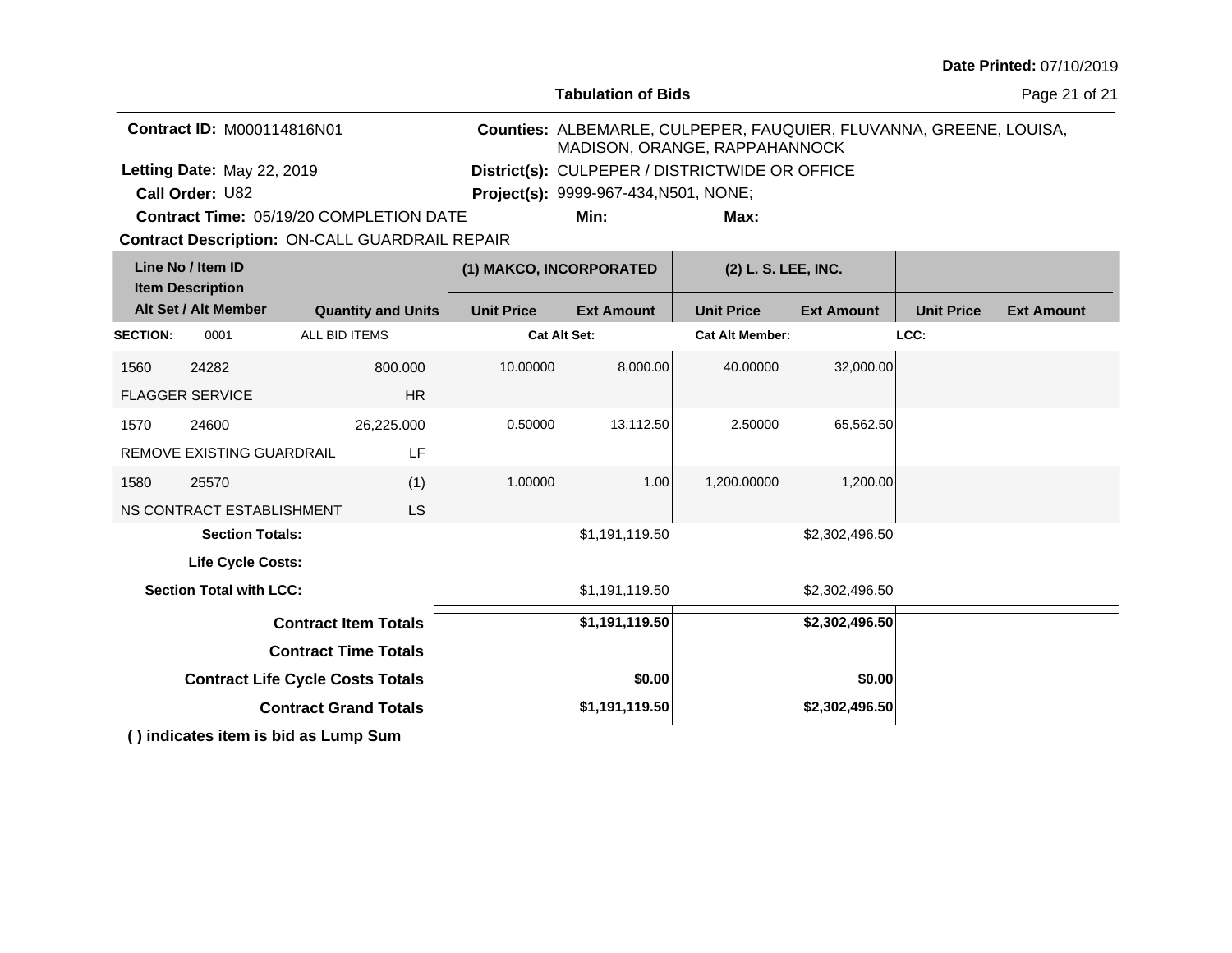| Date Printed: 07/10/2019 |  |
|--------------------------|--|
|--------------------------|--|

| <b>Vendor Ranking</b> |  |
|-----------------------|--|
|-----------------------|--|

Page 1 of 1

| <b>Contract ID:</b> | M000114816N01                                  | MADISON, ORANGE, RAPPAHANNOCK                  |      | Counties: ALBEMARLE, CULPEPER, FAUQUIER, FLUVANNA, GREENE, LOUISA, |  |
|---------------------|------------------------------------------------|------------------------------------------------|------|--------------------------------------------------------------------|--|
|                     | <b>Letting Date: May 22, 2019 10:00 AM</b>     | District(s): CULPEPER / DISTRICTWIDE OR OFFICE |      |                                                                    |  |
| <b>Call Order:</b>  | U82                                            | <b>Project(s):</b> 9999-967-434, N501, NONE;   |      |                                                                    |  |
|                     | <b>Contract Time: 05/19/20 COMPLETION DATE</b> | Min:                                           | Max: |                                                                    |  |

**Contract Description: ON-CALL GUARDRAIL REPAIR** 

|   | <b>Rank</b>      | <b>Vendor ID/Name</b> | <b>Total Bid</b> | <b>Percent Of Low</b><br><b>Bid</b> |
|---|------------------|-----------------------|------------------|-------------------------------------|
|   | M004             | MAKCO, INCORPORATED   | \$1,191,119.50   | 100.00%                             |
| ົ | L <sub>159</sub> | L. S. LEE, INC.       | \$2,302,496.50   | 193.31%                             |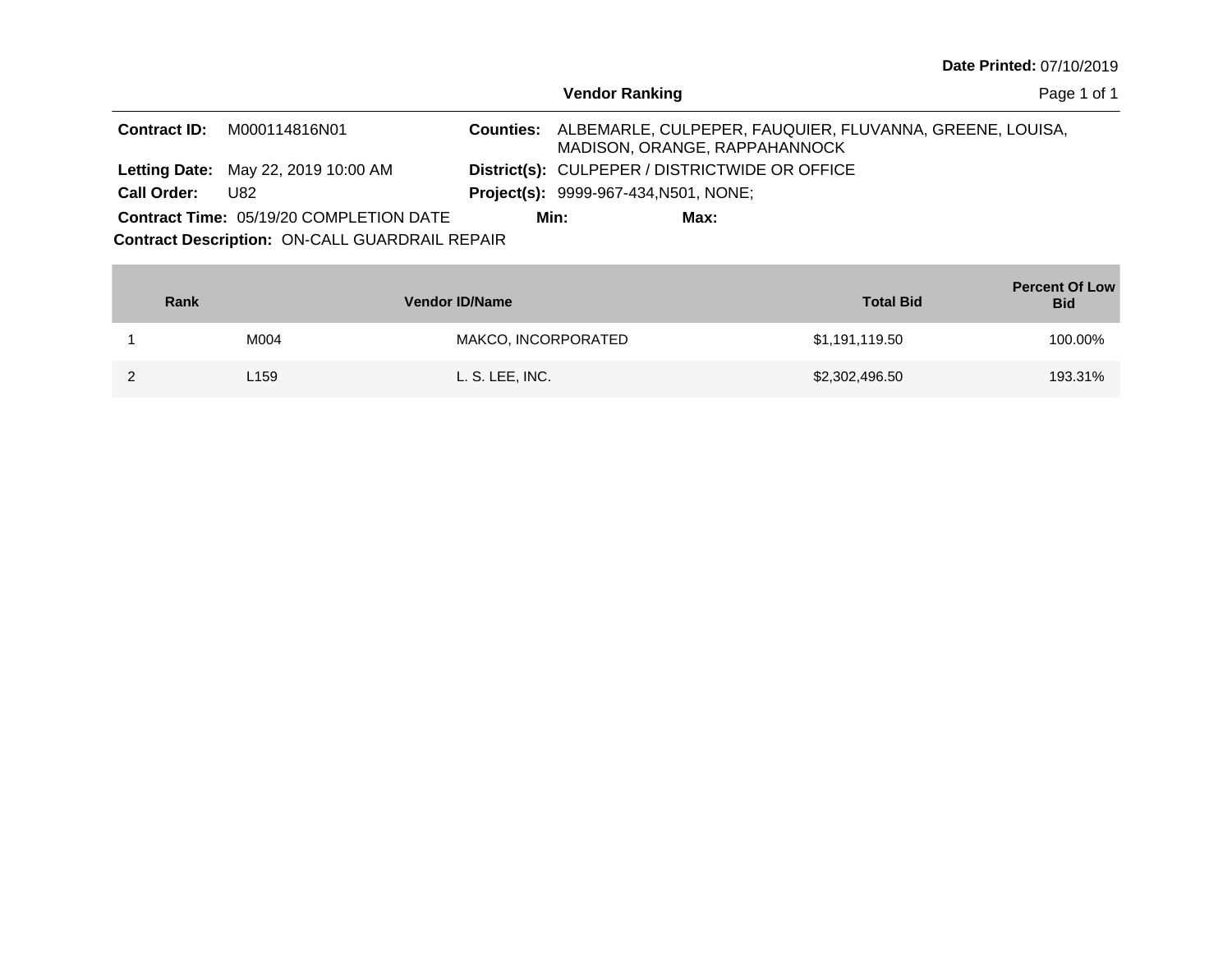**Tabulation of Bids**

Page 1 of 14

|                 | <b>Contract ID: CM519GRD114613</b>           |                                                                       |                     | <b>Counties: HAMPTON, JAMES CITY, NEWPORT NEWS, YORK</b> |                                 |                   |                   |                   |  |
|-----------------|----------------------------------------------|-----------------------------------------------------------------------|---------------------|----------------------------------------------------------|---------------------------------|-------------------|-------------------|-------------------|--|
|                 | Letting Date: May 22, 2019                   |                                                                       |                     | District(s): HAMPTON ROADS / NORFOLK                     |                                 |                   |                   |                   |  |
|                 | Call Order: U83                              |                                                                       |                     | Project(s): GR5D-965-360, N501, N/A;                     |                                 |                   |                   |                   |  |
|                 |                                              | Contract Time: 07/31/20 COMPLETION DATE                               |                     | Min:                                                     | Max:                            |                   |                   |                   |  |
|                 |                                              | <b>Contract Description: ON-CALL INTERSTATE GUARDRAIL MAINTENANCE</b> |                     |                                                          |                                 |                   |                   |                   |  |
|                 | Line No / Item ID<br><b>Item Description</b> |                                                                       | (1) L. S. LEE, INC. |                                                          | (2) CURTIS CONTRACTING,<br>INC. |                   |                   |                   |  |
|                 | Alt Set / Alt Member                         | <b>Quantity and Units</b>                                             | <b>Unit Price</b>   | <b>Ext Amount</b>                                        | <b>Unit Price</b>               | <b>Ext Amount</b> | <b>Unit Price</b> | <b>Ext Amount</b> |  |
| <b>SECTION:</b> | 0001                                         | ALL PROJECT ITEMS                                                     | <b>Cat Alt Set:</b> |                                                          | <b>Cat Alt Member:</b>          |                   | LCC:              |                   |  |
| 0010            | 00140                                        | 100.000                                                               | 20.00000            | 2,000.00                                                 | 10.00000                        | 1,000.00          |                   |                   |  |
|                 | <b>BORROW EXCAVATION</b>                     | <b>CY</b>                                                             |                     |                                                          |                                 |                   |                   |                   |  |
| 0020            | 00525                                        | 10.000                                                                | 300.00000           | 3,000.00                                                 | 100.00000                       | 1,000.00          |                   |                   |  |
|                 | CONCRETE CLASS A3 MISC.                      | <b>CY</b>                                                             |                     |                                                          |                                 |                   |                   |                   |  |
| 0030            | 13280                                        | 10.000                                                                | 25.00000            | 250.00                                                   | 50.00000                        | 500.00            |                   |                   |  |
|                 | <b>GUARDRAIL GR-MGS1</b>                     | LF                                                                    |                     |                                                          |                                 |                   |                   |                   |  |
| 0040            | 13281                                        | 10.000                                                                | 33.00000            | 330.00                                                   | 25.00000                        | 250.00            |                   |                   |  |
|                 | <b>GUARDRAIL GR-MGS1A</b>                    | LF                                                                    |                     |                                                          |                                 |                   |                   |                   |  |
| 0050            | 13282                                        | 90.000                                                                | 30.00000            | 2,700.00                                                 | 25.00000                        | 2,250.00          |                   |                   |  |
|                 | GUARDRAIL GR-MGS1, 9' POST                   | LF                                                                    |                     |                                                          |                                 |                   |                   |                   |  |
| 0060            | 13283                                        | 100.000                                                               | 26.00000            | 2,600.00                                                 | 25.00000                        | 2,500.00          |                   |                   |  |
|                 | RADIAL GUARDRAIL GR-MGS1                     | LF                                                                    |                     |                                                          |                                 |                   |                   |                   |  |
| 0070            | 13285                                        | 90.000                                                                | 35.00000            | 3,150.00                                                 | 25.00000                        | 2,250.00          |                   |                   |  |
| <b>POST</b>     | RADIAL GUARDRAIL GR-MGS1, 9'                 | LF                                                                    |                     |                                                          |                                 |                   |                   |                   |  |
| 0080            | 13286                                        | 4.000                                                                 | 3,300.00000         | 13,200.00                                                | 2,000.00000                     | 8,000.00          |                   |                   |  |
|                 | <b>GUARDRAIL TERMINAL GR-MGS2</b>            | EA                                                                    |                     |                                                          |                                 |                   |                   |                   |  |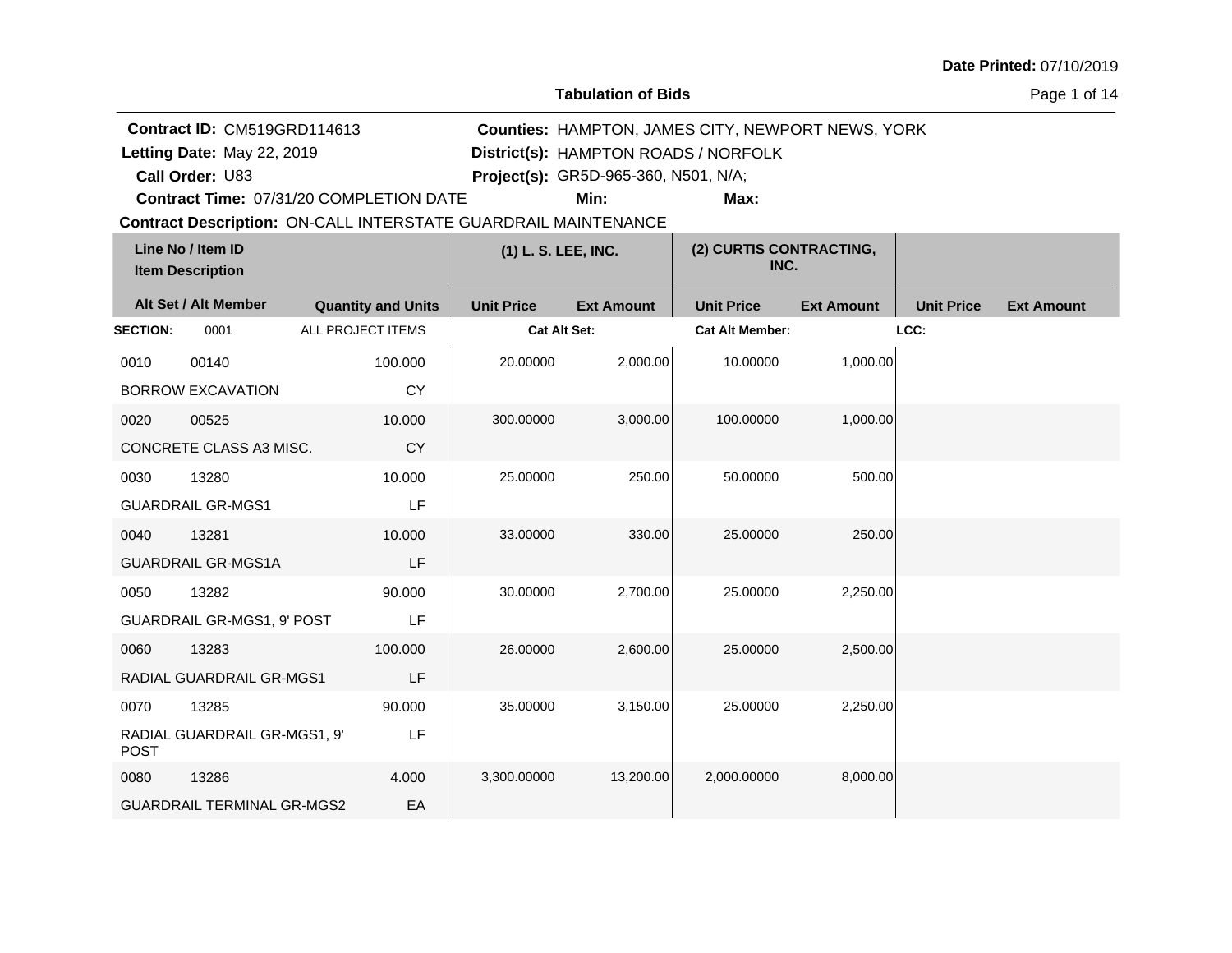**Tabulation of Bids**

Page 2 of 14

|                            | <b>Contract ID: CM519GRD114613</b>                             |                           |         |                     | Counties: HAMPTON, JAMES CITY, NEWPORT NEWS, YORK |                                      |                   |                   |                   |  |
|----------------------------|----------------------------------------------------------------|---------------------------|---------|---------------------|---------------------------------------------------|--------------------------------------|-------------------|-------------------|-------------------|--|
| Letting Date: May 22, 2019 |                                                                |                           |         |                     |                                                   | District(s): HAMPTON ROADS / NORFOLK |                   |                   |                   |  |
|                            | Call Order: U83                                                |                           |         |                     | Project(s): GR5D-965-360, N501, N/A;              |                                      |                   |                   |                   |  |
|                            | Contract Time: 07/31/20 COMPLETION DATE                        |                           |         |                     | Min:                                              | Max:                                 |                   |                   |                   |  |
|                            | Contract Description: ON-CALL INTERSTATE GUARDRAIL MAINTENANCE |                           |         |                     |                                                   |                                      |                   |                   |                   |  |
|                            | Line No / Item ID<br><b>Item Description</b>                   |                           |         | (1) L. S. LEE, INC. |                                                   | (2) CURTIS CONTRACTING,<br>INC.      |                   |                   |                   |  |
|                            | Alt Set / Alt Member                                           | <b>Quantity and Units</b> |         | <b>Unit Price</b>   | <b>Ext Amount</b>                                 | <b>Unit Price</b>                    | <b>Ext Amount</b> | <b>Unit Price</b> | <b>Ext Amount</b> |  |
| <b>SECTION:</b>            | 0001                                                           | ALL PROJECT ITEMS         |         | Cat Alt Set:        |                                                   | <b>Cat Alt Member:</b>               |                   | LCC:              |                   |  |
| 0090                       | 13287                                                          |                           | 4.000   | 1,100.00000         | 4,400.00                                          | 1,000.00000                          | 4,000.00          |                   |                   |  |
| GR-MGS3                    | <b>GUARDRAIL END ANCHORAGE</b>                                 |                           | EA      |                     |                                                   |                                      |                   |                   |                   |  |
| 0100                       | 13288                                                          |                           | 4.000   | 880.00000           | 3,520.00                                          | 500.00000                            | 2,000.00          |                   |                   |  |
| GR-MGS4                    | <b>GUARDRAIL HEIGHT TRANSITION</b>                             |                           | EA      |                     |                                                   |                                      |                   |                   |                   |  |
| 0110                       | 13310                                                          |                           | 7.000   | 45.00000            | 315.00                                            | 32.00000                             | 224.00            |                   |                   |  |
| NCHRP 350                  | <b>GUARDRAIL TERMINAL GR-6</b>                                 |                           | LF      |                     |                                                   |                                      |                   |                   |                   |  |
| 0120                       | 13312                                                          |                           | 8.000   | 1,000.00000         | 8,000.00                                          | 1,000.00000                          | 8,000.00          |                   |                   |  |
| NCHRP 350                  | <b>GUARDRAIL TERMINAL GR-7</b>                                 |                           | EA      |                     |                                                   |                                      |                   |                   |                   |  |
| 0130                       | 13315                                                          |                           | 5.000   | 400.00000           | 2,000.00                                          | 500.00000                            | 2,500.00          |                   |                   |  |
|                            | <b>GUARDRAIL TERMINAL GR-11</b>                                |                           | EA      |                     |                                                   |                                      |                   |                   |                   |  |
| 0140                       | 13320                                                          |                           | 600.000 | 11.50000            | 6,900.00                                          | 13.50000                             | 8,100.00          |                   |                   |  |
| <b>GUARDRAIL GR-2</b>      |                                                                |                           | LF      |                     |                                                   |                                      |                   |                   |                   |  |
| 0150                       | 13322                                                          |                           | 100.000 | 16.00000            | 1,600.00                                          | 16.00000                             | 1,600.00          |                   |                   |  |
|                            | <b>GUARDRAIL GR-2 8' POST</b>                                  |                           | LF      |                     |                                                   |                                      |                   |                   |                   |  |
| 0160                       | 13323                                                          |                           | 50.000  | 16.00000            | 800.00                                            | 16.00000                             | 800.00            |                   |                   |  |
|                            | <b>GUARDRAIL GR-2A</b>                                         |                           | LF      |                     |                                                   |                                      |                   |                   |                   |  |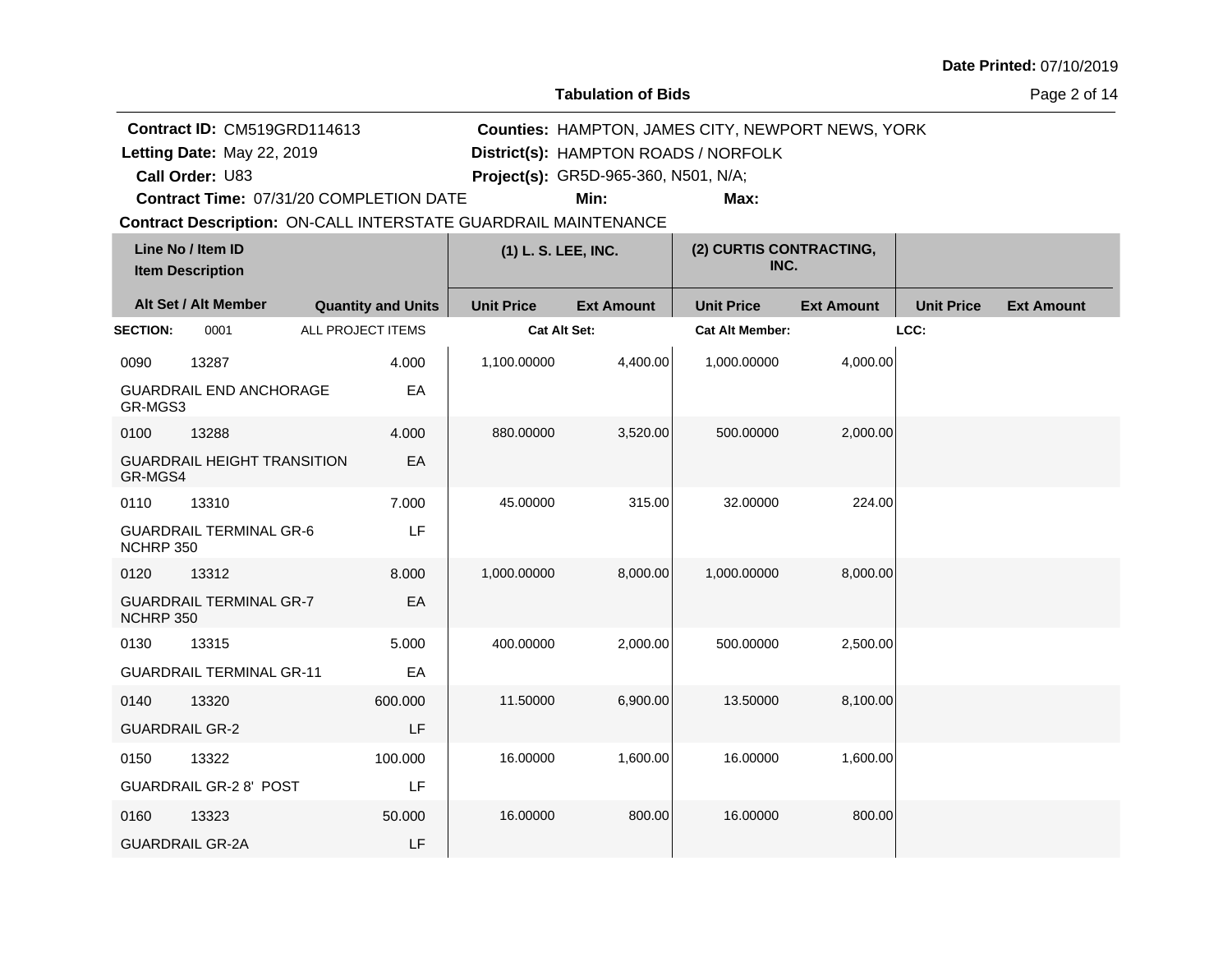**Tabulation of Bids**

Page 3 of 14

|                            | Contract ID: CM519GRD114613                  |                                                                |                     | <b>Counties: HAMPTON, JAMES CITY, NEWPORT NEWS, YORK</b> |                                      |                   |                   |                   |  |
|----------------------------|----------------------------------------------|----------------------------------------------------------------|---------------------|----------------------------------------------------------|--------------------------------------|-------------------|-------------------|-------------------|--|
| Letting Date: May 22, 2019 |                                              |                                                                |                     |                                                          | District(s): HAMPTON ROADS / NORFOLK |                   |                   |                   |  |
|                            | Call Order: U83                              |                                                                |                     | Project(s): GR5D-965-360, N501, N/A;                     |                                      |                   |                   |                   |  |
|                            |                                              | Contract Time: 07/31/20 COMPLETION DATE                        |                     | Min:                                                     | Max:                                 |                   |                   |                   |  |
|                            |                                              | Contract Description: ON-CALL INTERSTATE GUARDRAIL MAINTENANCE |                     |                                                          |                                      |                   |                   |                   |  |
|                            | Line No / Item ID<br><b>Item Description</b> |                                                                | (1) L. S. LEE, INC. |                                                          | (2) CURTIS CONTRACTING,<br>INC.      |                   |                   |                   |  |
|                            | Alt Set / Alt Member                         | <b>Quantity and Units</b>                                      | <b>Unit Price</b>   | <b>Ext Amount</b>                                        | <b>Unit Price</b>                    | <b>Ext Amount</b> | <b>Unit Price</b> | <b>Ext Amount</b> |  |
| <b>SECTION:</b>            | 0001                                         | ALL PROJECT ITEMS                                              | <b>Cat Alt Set:</b> |                                                          | <b>Cat Alt Member:</b>               |                   | LCC:              |                   |  |
| 0170                       | 13331                                        | 50.000                                                         | 13.50000            | 675.00                                                   | 17.00000                             | 850.00            |                   |                   |  |
|                            | RAD. GUARDRAIL GR-2                          | LF                                                             |                     |                                                          |                                      |                   |                   |                   |  |
| 0180                       | 13333                                        | 50.000                                                         | 16.00000            | 800.00                                                   | 17.00000                             | 850.00            |                   |                   |  |
|                            | RAD. GUARDRAIL GR-2A                         | LF                                                             |                     |                                                          |                                      |                   |                   |                   |  |
| 0190                       | 13335                                        | 1,500.000                                                      | 2.00000             | 3,000.00                                                 | 1.00000                              | 1,500.00          |                   |                   |  |
| <b>GUARDRAIL GR-3</b>      |                                              | LF                                                             |                     |                                                          |                                      |                   |                   |                   |  |
| 0200                       | 13336                                        | 10.000                                                         | 250.00000           | 2,500.00                                                 | 1.00000                              | 10.00             |                   |                   |  |
|                            | <b>GUARDRAIL TERMINAL GR-3</b>               | EA                                                             |                     |                                                          |                                      |                   |                   |                   |  |
| 0210                       | 13345                                        | 30.000                                                         | 1,600.00000         | 48,000.00                                                | 3,000.00000                          | 90,000.00         |                   |                   |  |
| <b>TERMINAL GR-9</b>       | ALTERNATE BREAKAWAY CABLE                    | EA                                                             |                     |                                                          |                                      |                   |                   |                   |  |
| 0220                       | 13349                                        | 5.000                                                          | 10.00000            | 50.00                                                    | 150,00000                            | 750.00            |                   |                   |  |
| <b>PREPARATION</b>         | <b>GUARDRAIL TERMINAL SITE</b>               | EA                                                             |                     |                                                          |                                      |                   |                   |                   |  |
| 0230                       | 13355                                        | 25.000                                                         | 25.00000            | 625.00                                                   | 35.00000                             | 875.00            |                   |                   |  |
|                            | <b>GUARDRAIL GR-10</b>                       | LF                                                             |                     |                                                          |                                      |                   |                   |                   |  |
| 0240                       | 13383                                        | 2.000                                                          | 800.00000           | 1,600.00                                                 | 800.00000                            | 1,600.00          |                   |                   |  |
| 1 TY. I                    | FIXED OBJECT ATTACH. GR-FOA-                 | EA                                                             |                     |                                                          |                                      |                   |                   |                   |  |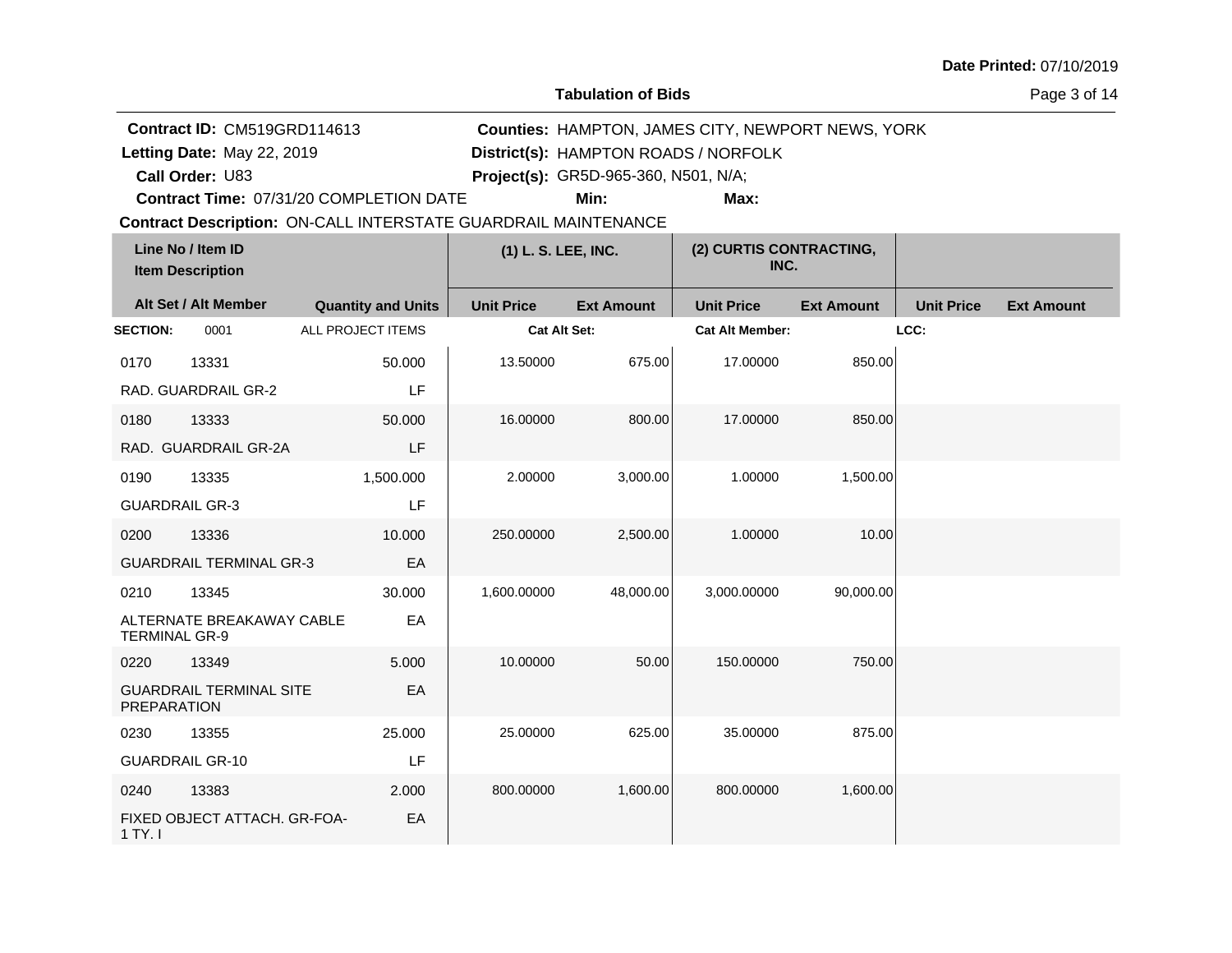**Tabulation of Bids**

Page 4 of 14

|                 | <b>Contract ID: CM519GRD114613</b>                                    |                           | Counties: HAMPTON, JAMES CITY, NEWPORT NEWS, YORK |                                      |                                      |                   |                   |                   |
|-----------------|-----------------------------------------------------------------------|---------------------------|---------------------------------------------------|--------------------------------------|--------------------------------------|-------------------|-------------------|-------------------|
|                 | Letting Date: May 22, 2019                                            |                           |                                                   |                                      | District(s): HAMPTON ROADS / NORFOLK |                   |                   |                   |
|                 | Call Order: U83                                                       |                           |                                                   | Project(s): GR5D-965-360, N501, N/A; |                                      |                   |                   |                   |
|                 | Contract Time: 07/31/20 COMPLETION DATE                               |                           |                                                   | Min:                                 | Max:                                 |                   |                   |                   |
|                 | <b>Contract Description: ON-CALL INTERSTATE GUARDRAIL MAINTENANCE</b> |                           |                                                   |                                      |                                      |                   |                   |                   |
|                 | Line No / Item ID<br><b>Item Description</b>                          |                           | (1) L. S. LEE, INC.                               |                                      | (2) CURTIS CONTRACTING,<br>INC.      |                   |                   |                   |
|                 | Alt Set / Alt Member                                                  | <b>Quantity and Units</b> | <b>Unit Price</b>                                 | <b>Ext Amount</b>                    | <b>Unit Price</b>                    | <b>Ext Amount</b> | <b>Unit Price</b> | <b>Ext Amount</b> |
| <b>SECTION:</b> | 0001                                                                  | ALL PROJECT ITEMS         | <b>Cat Alt Set:</b>                               |                                      | <b>Cat Alt Member:</b>               |                   | LCC:              |                   |
| 0250            | 13384                                                                 | 2.000                     | 200.00000                                         | 400.00                               | 200.00000                            | 400.00            |                   |                   |
| 1 TY. II        | FIXED OBJECT ATTACH, GR-FOA-                                          | EA                        |                                                   |                                      |                                      |                   |                   |                   |
| 0260            | 13392                                                                 | 2.000                     | 800.00000                                         | 1,600.00                             | 500.00000                            | 1,000.00          |                   |                   |
| 2 TY. I         | FIXED OBJECT ATTACH. GR-FOA-                                          | EA                        |                                                   |                                      |                                      |                   |                   |                   |
| 0270            | 13393                                                                 | 2.000                     | 200.00000                                         | 400.00                               | 100.00000                            | 200.00            |                   |                   |
| 2 TY. II        | FIXED OBJECT ATTACH. GR-FOA-                                          | EA                        |                                                   |                                      |                                      |                   |                   |                   |
| 0280            | 13400                                                                 | 7,000.000                 | 6.00000                                           | 42,000.00                            | 9.00000                              | 63,000.00         |                   |                   |
|                 | NS GUARDRAIL BEAM GR-7, GR-9                                          | LF                        |                                                   |                                      |                                      |                   |                   |                   |
| 0290            | 13400                                                                 | 100.000                   | 1.00000                                           | 100.00                               | 0.01000                              | 1.00              |                   |                   |
| <b>BEAM</b>     | NS GUARDRAIL RADIAL THRIE                                             | LF                        |                                                   |                                      |                                      |                   |                   |                   |
| 0300            | 13400                                                                 | 12.000                    | 25.00000                                          | 300.00                               | 500.00000                            | 6.000.00          |                   |                   |
| GR-7            | NS GUARDRAIL SLOT GUARDRAIL                                           | LF                        |                                                   |                                      |                                      |                   |                   |                   |
| 0310            | 13400                                                                 | 100.000                   | 5.00000                                           | 500.00                               | 5.00000                              | 500.00            |                   |                   |
|                 | NS GUARDRAIL THRIEBEAM RAIL                                           | LF                        |                                                   |                                      |                                      |                   |                   |                   |
| 0320            | 13401                                                                 | 200.000                   | 50.00000                                          | 10,000.00                            | 45.00000                             | 9,000.00          |                   |                   |
| OR STEEL)       | NS GUARDRAIL 8' POST (WOOD                                            | EA                        |                                                   |                                      |                                      |                   |                   |                   |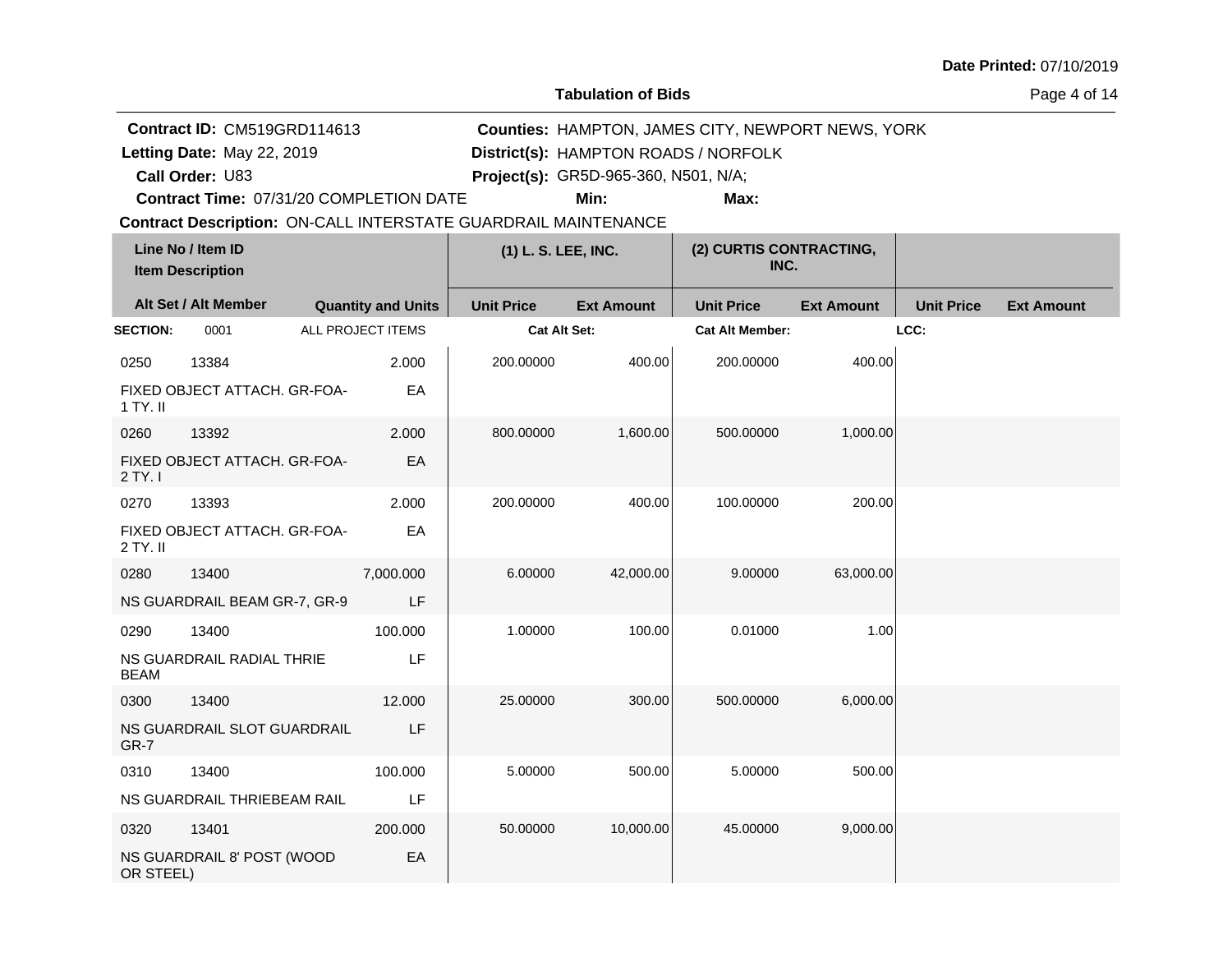**Tabulation of Bids**

Page 5 of 14

|                 | Contract ID: CM519GRD114613<br>Counties: HAMPTON, JAMES CITY, NEWPORT NEWS, YORK |                           |        |                     |                                      |                                      |                   |                   |                   |
|-----------------|----------------------------------------------------------------------------------|---------------------------|--------|---------------------|--------------------------------------|--------------------------------------|-------------------|-------------------|-------------------|
|                 | Letting Date: May 22, 2019                                                       |                           |        |                     |                                      | District(s): HAMPTON ROADS / NORFOLK |                   |                   |                   |
|                 | Call Order: U83                                                                  |                           |        |                     | Project(s): GR5D-965-360, N501, N/A; |                                      |                   |                   |                   |
|                 | Contract Time: 07/31/20 COMPLETION DATE                                          |                           |        |                     | Min:                                 | Max:                                 |                   |                   |                   |
|                 | <b>Contract Description: ON-CALL INTERSTATE GUARDRAIL MAINTENANCE</b>            |                           |        |                     |                                      |                                      |                   |                   |                   |
|                 | Line No / Item ID<br><b>Item Description</b>                                     |                           |        | (1) L. S. LEE, INC. |                                      | (2) CURTIS CONTRACTING,<br>INC.      |                   |                   |                   |
|                 | Alt Set / Alt Member                                                             | <b>Quantity and Units</b> |        | <b>Unit Price</b>   | <b>Ext Amount</b>                    | <b>Unit Price</b>                    | <b>Ext Amount</b> | <b>Unit Price</b> | <b>Ext Amount</b> |
| <b>SECTION:</b> | 0001                                                                             | ALL PROJECT ITEMS         |        | <b>Cat Alt Set:</b> |                                      | <b>Cat Alt Member:</b>               |                   | LCC:              |                   |
| 0330            | 13401                                                                            |                           | 4.000  | 550.00000           | 2,200.00                             | 800.00000                            | 3,200.00          |                   |                   |
|                 | NS GUARDRAIL BREAKAWAY<br>POST/STEEL GR-7, GR-9                                  |                           | EA     |                     |                                      |                                      |                   |                   |                   |
| 0340            | 13401                                                                            |                           | 10.000 | 350.00000           | 3,500.00                             | 400.00000                            | 4,000.00          |                   |                   |
|                 | NS GUARDRAIL BULL NOSE<br>BARRIER SLOTTED THRIE RAIL                             |                           | EA     |                     |                                      |                                      |                   |                   |                   |
| 0350            | 13401                                                                            |                           | 2.000  | 800.00000           | 1,600.00                             | 1,000.00000                          | 2,000.00          |                   |                   |
| ASSEMB.         | NS GUARDRAIL BULLNOSE<br>BARRIER CABLE ANCHOR PLATE                              |                           | EA     |                     |                                      |                                      |                   |                   |                   |
| 0360            | 13401                                                                            |                           | 2.000  | 1,000.00000         | 2,000.00                             | 400.00000                            | 800.00            |                   |                   |
|                 | NS GUARDRAIL BULLNOSE<br><b>BARRIER THRIE BEAM BCT POST</b>                      |                           | EA     |                     |                                      |                                      |                   |                   |                   |
| 0370            | 13401                                                                            |                           | 5.000  | 500.00000           | 2,500.00                             | 500.00000                            | 2,500.00          |                   |                   |
|                 | NS GUARDRAIL CABLE ASSEMBLY<br>& ANCHOR PLATE, GR-7 & GR-9                       |                           | EA     |                     |                                      |                                      |                   |                   |                   |
| 0380            | 13401                                                                            |                           | 2.000  | 500.00000           | 1,000.00                             | 750,00000                            | 1,500.00          |                   |                   |
| GR-7            | NS GUARDRAIL EXTRUDER HEAD                                                       |                           | EA     |                     |                                      |                                      |                   |                   |                   |
| 0390            | 13401                                                                            |                           | 5.000  | 1,200.00000         | 6,000.00                             | 3,000.00000                          | 15,000.00         |                   |                   |
| GR-9            | NS GUARDRAIL EXTRUDER HEAD                                                       |                           | EA     |                     |                                      |                                      |                   |                   |                   |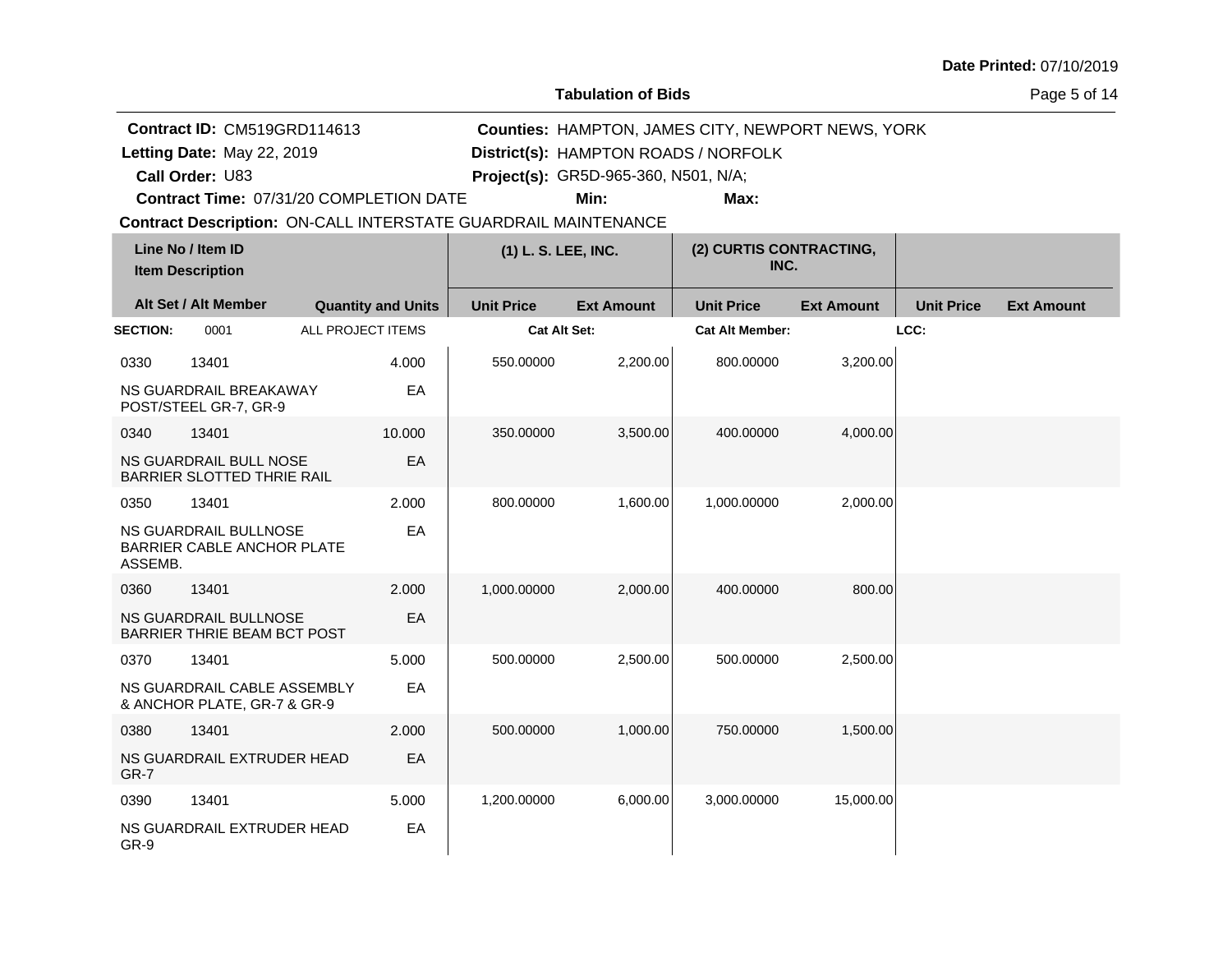**Tabulation of Bids**

Page 6 of 14

|                 | Contract ID: CM519GRD114613                                                       |                                                                       |                     | Counties: HAMPTON, JAMES CITY, NEWPORT NEWS, YORK |                                      |                   |                   |                   |  |
|-----------------|-----------------------------------------------------------------------------------|-----------------------------------------------------------------------|---------------------|---------------------------------------------------|--------------------------------------|-------------------|-------------------|-------------------|--|
|                 | Letting Date: May 22, 2019                                                        |                                                                       |                     |                                                   | District(s): HAMPTON ROADS / NORFOLK |                   |                   |                   |  |
|                 | Call Order: U83                                                                   |                                                                       |                     | Project(s): GR5D-965-360, N501, N/A;              |                                      |                   |                   |                   |  |
|                 |                                                                                   | Contract Time: 07/31/20 COMPLETION DATE                               |                     | Min:                                              | Max:                                 |                   |                   |                   |  |
|                 |                                                                                   | <b>Contract Description: ON-CALL INTERSTATE GUARDRAIL MAINTENANCE</b> |                     |                                                   |                                      |                   |                   |                   |  |
|                 | Line No / Item ID<br><b>Item Description</b>                                      |                                                                       | (1) L. S. LEE, INC. |                                                   | (2) CURTIS CONTRACTING,<br>INC.      |                   |                   |                   |  |
|                 | Alt Set / Alt Member                                                              | <b>Quantity and Units</b>                                             | <b>Unit Price</b>   | <b>Ext Amount</b>                                 | <b>Unit Price</b>                    | <b>Ext Amount</b> | <b>Unit Price</b> | <b>Ext Amount</b> |  |
| <b>SECTION:</b> | 0001                                                                              | ALL PROJECT ITEMS                                                     | Cat Alt Set:        |                                                   | <b>Cat Alt Member:</b>               |                   | LCC:              |                   |  |
| 0400            | 13401                                                                             | 25.000                                                                | 15.00000            | 375.00                                            | 18.00000                             | 450.00            |                   |                   |  |
|                 | NS GUARDRAIL GR-2A, 8' POST                                                       | EА                                                                    |                     |                                                   |                                      |                   |                   |                   |  |
| 0410            | 13401                                                                             | 700.000                                                               | 11.00000            | 7,700.00                                          | 15.00000                             | 10,500.00         |                   |                   |  |
| (TYPE)          | NS GUARDRAIL OFFSET BLOCK                                                         | EA                                                                    |                     |                                                   |                                      |                   |                   |                   |  |
| 0420            | 13401                                                                             | 100.000                                                               | 80.00000            | 8,000.00                                          | 75.00000                             | 7,500.00          |                   |                   |  |
|                 | NS GUARDRAIL POST 9'                                                              | EA                                                                    |                     |                                                   |                                      |                   |                   |                   |  |
| 0430            | 13401                                                                             | 10.000                                                                | 45.00000            | 450.00                                            | 100.00000                            | 1,000.00          |                   |                   |  |
|                 | NS GUARDRAIL POST LEAVE OUT                                                       | EA                                                                    |                     |                                                   |                                      |                   |                   |                   |  |
| 0440            | 13401                                                                             | 10.000                                                                | 50.00000            | 500.00                                            | 1,000.00000                          | 10,000.00         |                   |                   |  |
|                 | NS GUARDRAIL REMOVE<br><b>EXISTING GUARDRAIL TERMINAL</b>                         | EА                                                                    |                     |                                                   |                                      |                   |                   |                   |  |
| 0450            | 13401                                                                             | 10.000                                                                | 50.00000            | 500.00                                            | 500.00000                            | 5,000.00          |                   |                   |  |
|                 | NS GUARDRAIL REMOVING AND<br>SALVAGING EXISTING GR-9<br><b>GUARDRAIL TERMINAL</b> | EA                                                                    |                     |                                                   |                                      |                   |                   |                   |  |
| 0460            | 13401                                                                             | 5.000                                                                 | 2,500.00000         | 12,500.00                                         | 4,500.00000                          | 22,500.00         |                   |                   |  |
|                 | NS GUARDRAIL REPOSITION<br><b>TRACC ATTENUATOR</b>                                | EA                                                                    |                     |                                                   |                                      |                   |                   |                   |  |
| 0470            | 13401                                                                             | 5.000                                                                 | 100.00000           | 500.00                                            | 1,500.00000                          | 7,500.00          |                   |                   |  |
| <b>PLATES</b>   | NS GUARDRAIL STAGE I - TRACC                                                      | EА                                                                    |                     |                                                   |                                      |                   |                   |                   |  |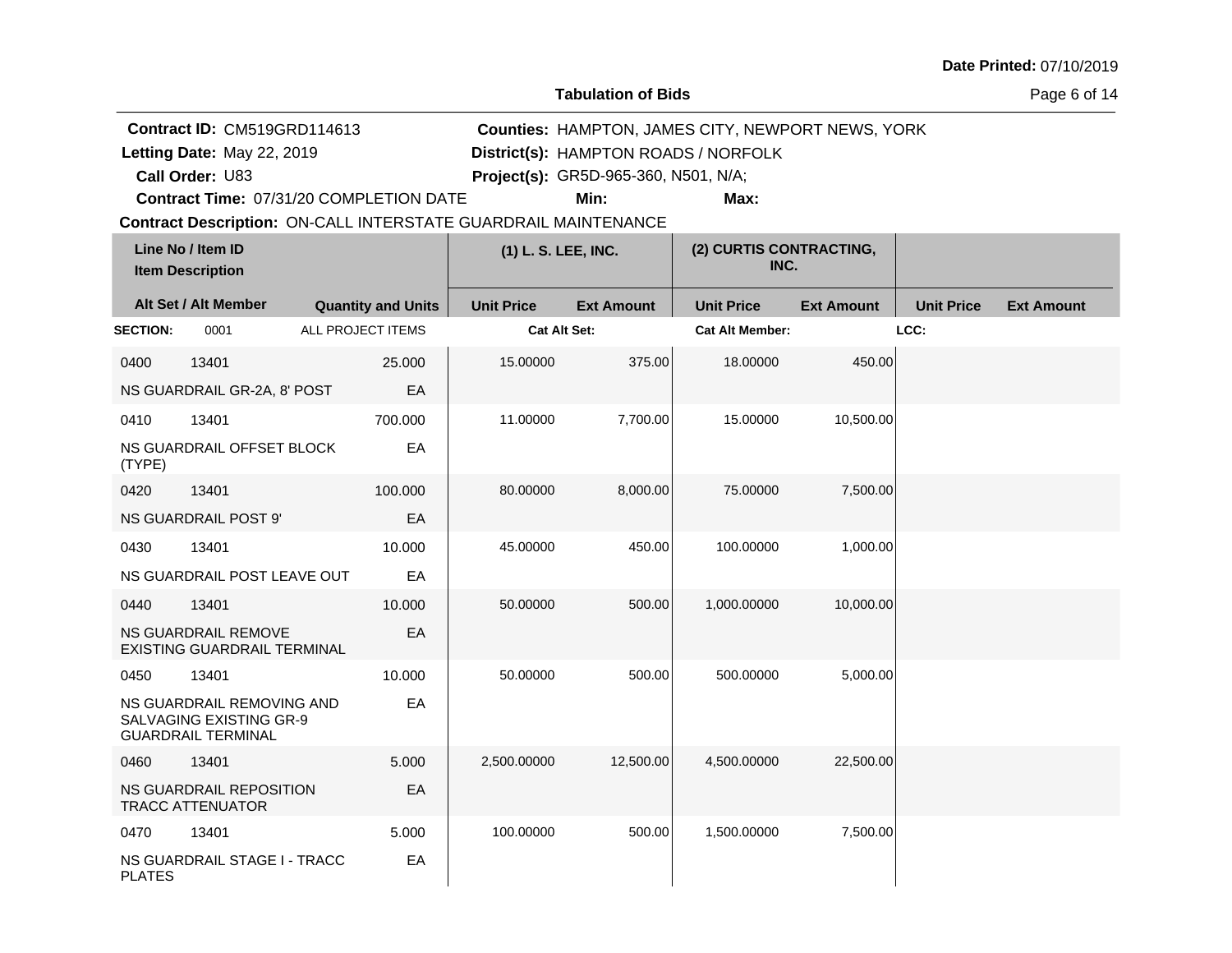**Tabulation of Bids**

Page 7 of 14

|                   | <b>Contract ID: CM519GRD114613</b><br><b>Counties: HAMPTON, JAMES CITY, NEWPORT NEWS, YORK</b> |                   |                           |                                                                       |                                      |                                      |                   |                   |                   |
|-------------------|------------------------------------------------------------------------------------------------|-------------------|---------------------------|-----------------------------------------------------------------------|--------------------------------------|--------------------------------------|-------------------|-------------------|-------------------|
|                   | Letting Date: May 22, 2019                                                                     |                   |                           |                                                                       |                                      | District(s): HAMPTON ROADS / NORFOLK |                   |                   |                   |
|                   | Call Order: U83                                                                                |                   |                           |                                                                       | Project(s): GR5D-965-360, N501, N/A; |                                      |                   |                   |                   |
|                   | Contract Time: 07/31/20 COMPLETION DATE                                                        |                   |                           |                                                                       | Min:                                 | Max:                                 |                   |                   |                   |
|                   |                                                                                                |                   |                           | <b>Contract Description: ON-CALL INTERSTATE GUARDRAIL MAINTENANCE</b> |                                      |                                      |                   |                   |                   |
|                   | Line No / Item ID<br><b>Item Description</b>                                                   |                   |                           | (1) L. S. LEE, INC.                                                   |                                      | (2) CURTIS CONTRACTING,<br>INC.      |                   |                   |                   |
|                   | Alt Set / Alt Member                                                                           |                   | <b>Quantity and Units</b> | <b>Unit Price</b>                                                     | <b>Ext Amount</b>                    | <b>Unit Price</b>                    | <b>Ext Amount</b> | <b>Unit Price</b> | <b>Ext Amount</b> |
| <b>SECTION:</b>   | 0001                                                                                           | ALL PROJECT ITEMS |                           | Cat Alt Set:                                                          |                                      | <b>Cat Alt Member:</b>               |                   | LCC:              |                   |
| 0480              | 13401                                                                                          |                   | 5.000                     | 100.00000                                                             | 500.00                               | 1,500.00000                          | 7,500.00          |                   |                   |
| <b>PLATES</b>     | NS GUARDRAIL STAGE II - TRACC                                                                  |                   | EА                        |                                                                       |                                      |                                      |                   |                   |                   |
| 0490              | 13401                                                                                          |                   | 5.000                     | 50.00000                                                              | 250.00                               | 1,500.00000                          | 7,500.00          |                   |                   |
| <b>PLATES</b>     | NS GUARDRAIL STAGE III - TRACC                                                                 |                   | EA                        |                                                                       |                                      |                                      |                   |                   |                   |
| 0500              | 13401                                                                                          |                   | 4.000                     | 150.00000                                                             | 600.00                               | 100.00000                            | 400.00            |                   |                   |
|                   | NS GUARDRAIL TERMINAL SITE<br>PREP (4FT MODERATE)                                              |                   | EA                        |                                                                       |                                      |                                      |                   |                   |                   |
| 0510              | 13401                                                                                          |                   | 4.000                     | 150.00000                                                             | 600.00                               | 100.00000                            | 400.00            |                   |                   |
|                   | NS GUARDRAIL TERMINAL SITE<br>PREP (6FT MODERATE)                                              |                   | EA                        |                                                                       |                                      |                                      |                   |                   |                   |
| 0520              | 13401                                                                                          |                   | 10.000                    | 150.00000                                                             | 1,500.00                             | 100.00000                            | 1,000.00          |                   |                   |
| PREP (MINOR)      | NS GUARDRAIL TERMINAL SITE                                                                     |                   | EA                        |                                                                       |                                      |                                      |                   |                   |                   |
| 0530              | 13401                                                                                          |                   | 5.000                     | 50.00000                                                              | 250.00                               | 0.01000                              | 0.05              |                   |                   |
| <b>BASE PLATE</b> | NS GUARDRAIL TRACC ANCHOR                                                                      |                   | EА                        |                                                                       |                                      |                                      |                   |                   |                   |
| 0540              | 13401                                                                                          |                   | 5.000                     | 2,000.00000                                                           | 10,000.00                            | 50.00000                             | 250.00            |                   |                   |
|                   | NS GUARDRAIL TRACC SLED                                                                        |                   | EА                        |                                                                       |                                      |                                      |                   |                   |                   |
| 0550              | 13401                                                                                          |                   | 2.000                     | 100.00000                                                             | 200.00                               | 100.00000                            | 200.00            |                   |                   |
| (W BEAM)          | NS GUARDRAIL TRANS SECTION                                                                     |                   | EА                        |                                                                       |                                      |                                      |                   |                   |                   |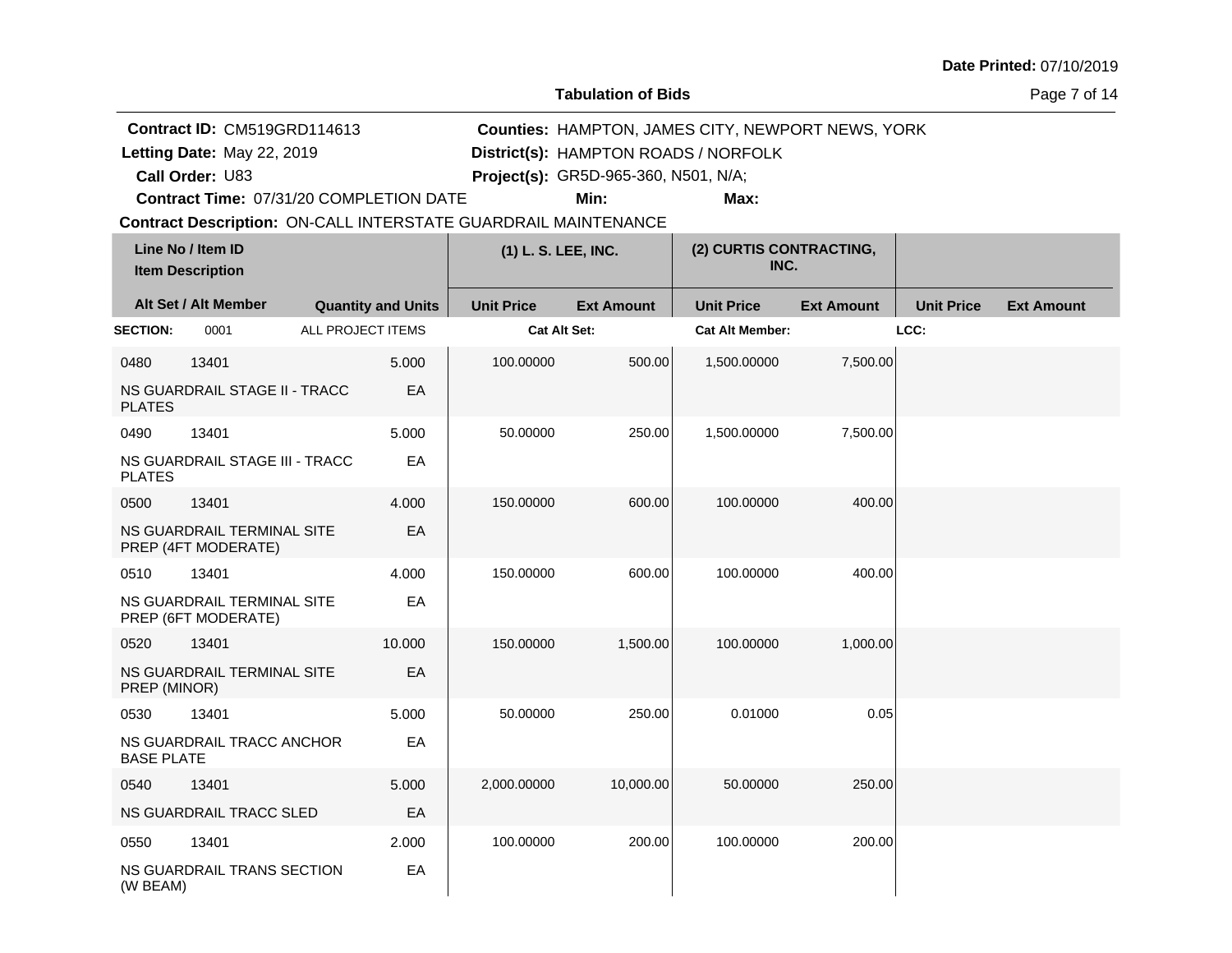**Tabulation of Bids**

Page 8 of 14

|                 | Contract ID: CM519GRD114613                      |                                                                       |                     | <b>Counties: HAMPTON, JAMES CITY, NEWPORT NEWS, YORK</b> |                                      |                   |                   |                   |  |  |
|-----------------|--------------------------------------------------|-----------------------------------------------------------------------|---------------------|----------------------------------------------------------|--------------------------------------|-------------------|-------------------|-------------------|--|--|
|                 | Letting Date: May 22, 2019                       |                                                                       |                     |                                                          | District(s): HAMPTON ROADS / NORFOLK |                   |                   |                   |  |  |
|                 | Call Order: U83                                  |                                                                       |                     | Project(s): GR5D-965-360, N501, N/A;                     |                                      |                   |                   |                   |  |  |
|                 |                                                  | Contract Time: 07/31/20 COMPLETION DATE                               |                     | Min:                                                     | Max:                                 |                   |                   |                   |  |  |
|                 |                                                  | <b>Contract Description: ON-CALL INTERSTATE GUARDRAIL MAINTENANCE</b> |                     |                                                          |                                      |                   |                   |                   |  |  |
|                 | Line No / Item ID<br><b>Item Description</b>     |                                                                       | (1) L. S. LEE, INC. |                                                          | (2) CURTIS CONTRACTING,<br>INC.      |                   |                   |                   |  |  |
|                 | Alt Set / Alt Member                             | <b>Quantity and Units</b>                                             | <b>Unit Price</b>   | <b>Ext Amount</b>                                        | <b>Unit Price</b>                    | <b>Ext Amount</b> | <b>Unit Price</b> | <b>Ext Amount</b> |  |  |
| <b>SECTION:</b> | 0001                                             | ALL PROJECT ITEMS                                                     | Cat Alt Set:        |                                                          | <b>Cat Alt Member:</b>               |                   | LCC:              |                   |  |  |
| 0560            | 13601                                            | 2.000                                                                 | 5,500.00000         | 11,000.00                                                | 4,000.00000                          | 8,000.00          |                   |                   |  |  |
|                 | <b>BULL NOSE BARRIER</b>                         | EA                                                                    |                     |                                                          |                                      |                   |                   |                   |  |  |
| 0570            | 13604                                            | 4.000                                                                 | 22,000.00000        | 88,000.00                                                | 4,500.00000                          | 18,000.00         |                   |                   |  |  |
| >=40 MPH        | IMPACT ATTEN. SER. TY. 1 TL-3,                   | EA                                                                    |                     |                                                          |                                      |                   |                   |                   |  |  |
| 0580            | 13710                                            | 2.000                                                                 | 6,800.00000         | 13,600.00                                                | 2,500.00000                          | 5,000.00          |                   |                   |  |  |
| <b>MODULE</b>   | NS IMPACT ATTENUATOR 17                          | EA                                                                    |                     |                                                          |                                      |                   |                   |                   |  |  |
| 0590            | 13710                                            | 2.000                                                                 | 3,300.00000         | 6,600.00                                                 | 3,000.00000                          | 6,000.00          |                   |                   |  |  |
| CARTRIDGE       | <b>NS IMPACT ATTENUATOR</b>                      | EA                                                                    |                     |                                                          |                                      |                   |                   |                   |  |  |
| 0600            | 13710                                            | 2.000                                                                 | 100.00000           | 200.00                                                   | 3,000.00000                          | 6,000.00          |                   |                   |  |  |
|                 | NS IMPACT ATTENUATOR<br><b>DIAPHRAM ASSEMBLY</b> | EA                                                                    |                     |                                                          |                                      |                   |                   |                   |  |  |
| 0610            | 13710                                            | 2.000                                                                 | 100.00000           | 200.00                                                   | 100.00000                            | 200.00            |                   |                   |  |  |
|                 | NS IMPACT ATTENUATOR FRAME                       | EA                                                                    |                     |                                                          |                                      |                   |                   |                   |  |  |
| 0620            | 13710                                            | 2.000                                                                 | 1,600.00000         | 3,200.00                                                 | 3,000.00000                          | 6,000.00          |                   |                   |  |  |
| <b>SECTION</b>  | NS IMPACT ATTENUATOR NOSE                        | EA                                                                    |                     |                                                          |                                      |                   |                   |                   |  |  |
| 0630            | 13710                                            | 15.000                                                                | 100.00000           | 1,500.00                                                 | 100.00000                            | 1,500.00          |                   |                   |  |  |
| <b>BARREL</b>   | NS IMPACT ATTENUATOR SAND                        | EA                                                                    |                     |                                                          |                                      |                   |                   |                   |  |  |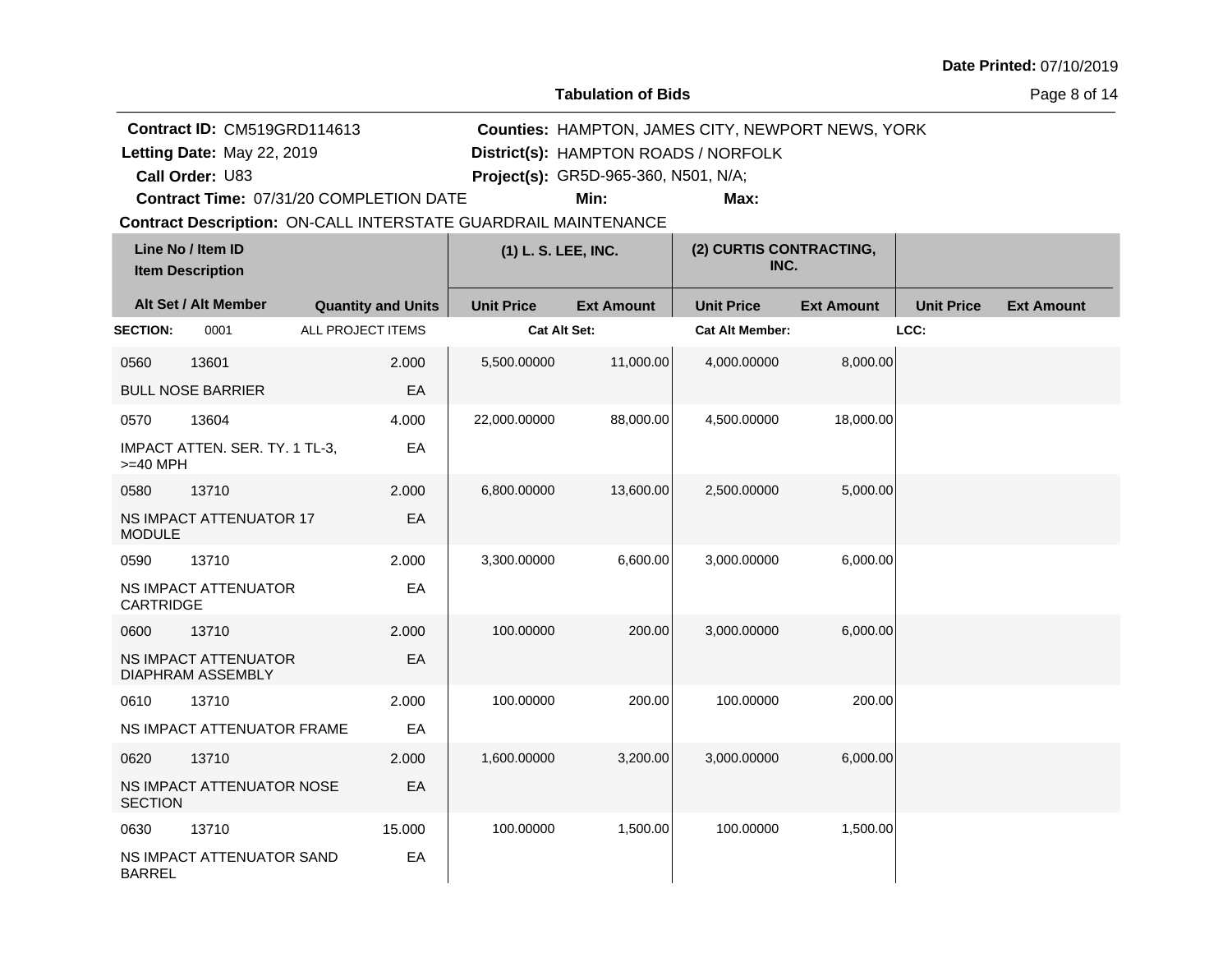**Tabulation of Bids**

Page 9 of 14

| <b>Contract ID: CM519GRD114613</b><br><b>Counties: HAMPTON, JAMES CITY, NEWPORT NEWS, YORK</b> |                                              |                   |                           |                                                                       |                                      |                                      |                   |                   |                   |
|------------------------------------------------------------------------------------------------|----------------------------------------------|-------------------|---------------------------|-----------------------------------------------------------------------|--------------------------------------|--------------------------------------|-------------------|-------------------|-------------------|
|                                                                                                | Letting Date: May 22, 2019                   |                   |                           |                                                                       |                                      | District(s): HAMPTON ROADS / NORFOLK |                   |                   |                   |
|                                                                                                | Call Order: U83                              |                   |                           |                                                                       | Project(s): GR5D-965-360, N501, N/A; |                                      |                   |                   |                   |
|                                                                                                | Contract Time: 07/31/20 COMPLETION DATE      |                   |                           |                                                                       | Min:                                 | Max:                                 |                   |                   |                   |
|                                                                                                |                                              |                   |                           | <b>Contract Description: ON-CALL INTERSTATE GUARDRAIL MAINTENANCE</b> |                                      |                                      |                   |                   |                   |
|                                                                                                | Line No / Item ID<br><b>Item Description</b> |                   |                           | (1) L. S. LEE, INC.                                                   |                                      | (2) CURTIS CONTRACTING,<br>INC.      |                   |                   |                   |
|                                                                                                | Alt Set / Alt Member                         |                   | <b>Quantity and Units</b> | <b>Unit Price</b>                                                     | <b>Ext Amount</b>                    | <b>Unit Price</b>                    | <b>Ext Amount</b> | <b>Unit Price</b> | <b>Ext Amount</b> |
| <b>SECTION:</b>                                                                                | 0001                                         | ALL PROJECT ITEMS |                           | <b>Cat Alt Set:</b>                                                   |                                      | <b>Cat Alt Member:</b>               |                   | LCC:              |                   |
| 0640                                                                                           | 13710                                        |                   | 2.000                     | 1,400.00000                                                           | 2,800.00                             | 3,000.00000                          | 6,000.00          |                   |                   |
| <b>PANEL</b>                                                                                   | NS IMPACT ATTENUATOR SIDE                    |                   | EA                        |                                                                       |                                      |                                      |                   |                   |                   |
| 0650                                                                                           | 16242                                        |                   | 140.000                   | 30.00000                                                              | 4,200.00                             | 40.00000                             | 5,600.00          |                   |                   |
| 21A OR 21B                                                                                     | AGGR. BASE MATL. TY. I OR II NO.             |                   | <b>TON</b>                |                                                                       |                                      |                                      |                   |                   |                   |
| 0660                                                                                           | 16387                                        |                   | 250,000                   | 2.00000                                                               | 500.00                               | 5.00000                              | 1,250.00          |                   |                   |
|                                                                                                | <b>MACHINING SHOULDERS</b>                   |                   | LF                        |                                                                       |                                      |                                      |                   |                   |                   |
| 0670                                                                                           | 16398                                        |                   | 250.000                   | 2.00000                                                               | 500.00                               | 5.00000                              | 1,250.00          |                   |                   |
| <b>RESTORATION</b>                                                                             | MANUAL SHOULDERS                             |                   | LF                        |                                                                       |                                      |                                      |                   |                   |                   |
| 0680                                                                                           | 17311                                        |                   | 7.000                     | 5.00000                                                               | 35.00                                | 5.00000                              | 35.00             |                   |                   |
|                                                                                                | W BEAM TERM CONNECTOR                        |                   | EA                        |                                                                       |                                      |                                      |                   |                   |                   |
| 0690                                                                                           | 17313                                        |                   | 20,000                    | 5.00000                                                               | 100.00                               | 5.00000                              | 100.00            |                   |                   |
|                                                                                                | W BEAM END SECT FLARED                       |                   | EA                        |                                                                       |                                      |                                      |                   |                   |                   |
| 0700                                                                                           | 17315                                        |                   | 20,000                    | 5.00000                                                               | 100.00                               | 5.00000                              | 100.00            |                   |                   |
|                                                                                                | W BEAM END SECT BUFFER                       |                   | EA                        |                                                                       |                                      |                                      |                   |                   |                   |
| 0710                                                                                           | 17317                                        |                   | 20.000                    | 5.00000                                                               | 100.00                               | 35.00000                             | 700.00            |                   |                   |
|                                                                                                | W BEAM END SECT ROUNDED                      |                   | EA                        |                                                                       |                                      |                                      |                   |                   |                   |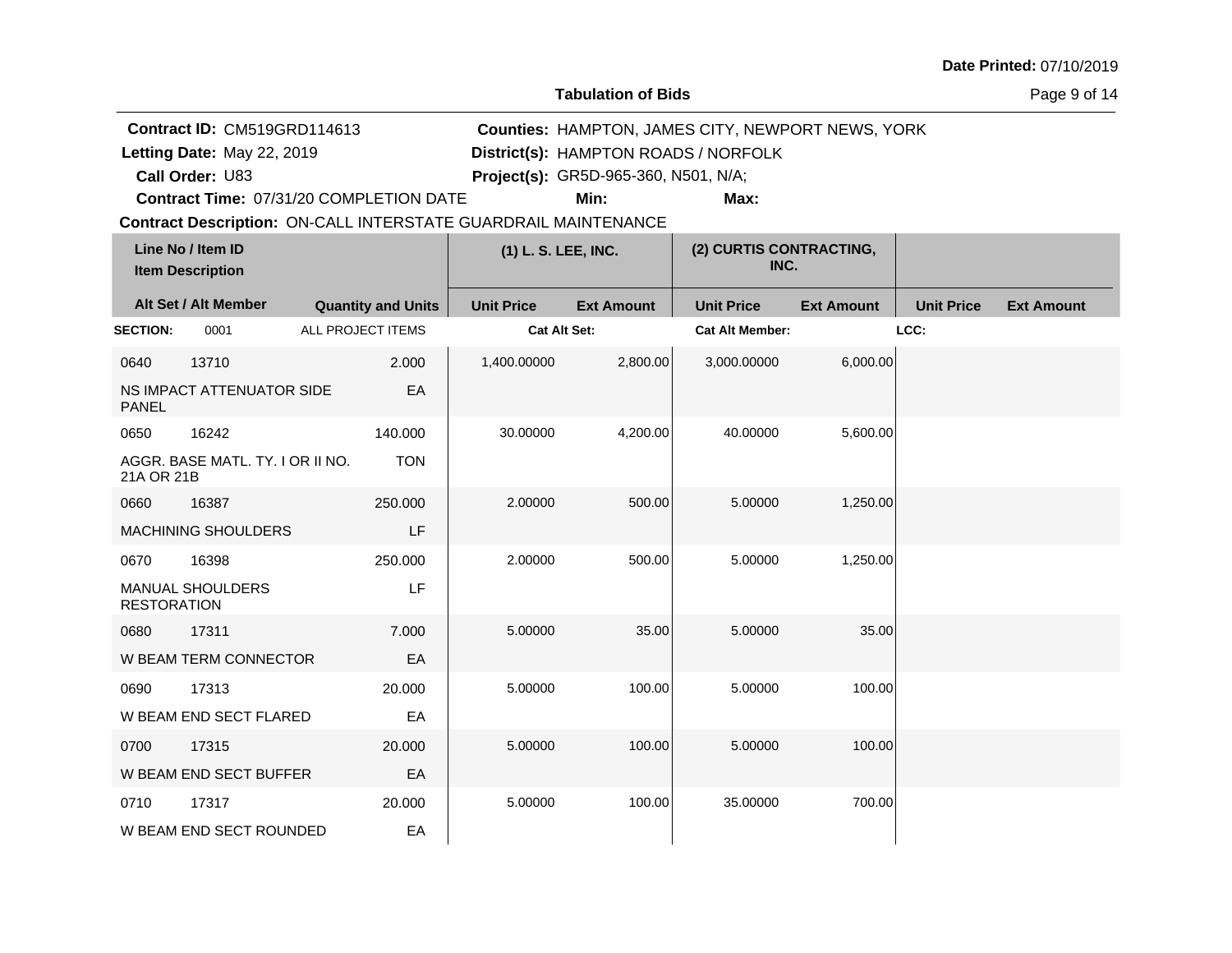**Tabulation of Bids**

Page 10 of 14

|                                              | Contract ID: CM519GRD114613  |                                                                |                     |                                      | Counties: HAMPTON, JAMES CITY, NEWPORT NEWS, YORK |                   |                   |                   |
|----------------------------------------------|------------------------------|----------------------------------------------------------------|---------------------|--------------------------------------|---------------------------------------------------|-------------------|-------------------|-------------------|
|                                              | Letting Date: May 22, 2019   |                                                                |                     |                                      | District(s): HAMPTON ROADS / NORFOLK              |                   |                   |                   |
|                                              | Call Order: U83              |                                                                |                     | Project(s): GR5D-965-360, N501, N/A; |                                                   |                   |                   |                   |
|                                              |                              | Contract Time: 07/31/20 COMPLETION DATE                        |                     | Min:                                 | Max:                                              |                   |                   |                   |
|                                              |                              | Contract Description: ON-CALL INTERSTATE GUARDRAIL MAINTENANCE |                     |                                      |                                                   |                   |                   |                   |
| Line No / Item ID<br><b>Item Description</b> |                              | (1) L. S. LEE, INC.                                            |                     | (2) CURTIS CONTRACTING,<br>INC.      |                                                   |                   |                   |                   |
|                                              | Alt Set / Alt Member         | <b>Quantity and Units</b>                                      | <b>Unit Price</b>   | <b>Ext Amount</b>                    | <b>Unit Price</b>                                 | <b>Ext Amount</b> | <b>Unit Price</b> | <b>Ext Amount</b> |
| <b>SECTION:</b>                              | 0001                         | ALL PROJECT ITEMS                                              | <b>Cat Alt Set:</b> |                                      | <b>Cat Alt Member:</b>                            |                   | LCC:              |                   |
| 0720                                         | 17321                        | 25.000                                                         | 7.00000             | 175.00                               | 5.00000                                           | 125.00            |                   |                   |
|                                              | W BEAM BACKUP PLATE          | EA                                                             |                     |                                      |                                                   |                   |                   |                   |
| 0730                                         | 17323                        | 7,500.000                                                      | 9.00000             | 67,500.00                            | 16.00000                                          | 120,000.00        |                   |                   |
|                                              | <b>GUARDRAIL BEAM</b>        | LF                                                             |                     |                                      |                                                   |                   |                   |                   |
| 0740                                         | 17325                        | 400.000                                                        | 9.00000             | 3,600.00                             | 10.00000                                          | 4,000.00          |                   |                   |
|                                              | RADIAL GUARDRAIL BEAM        | LF                                                             |                     |                                      |                                                   |                   |                   |                   |
| 0750                                         | 17327                        | 25.000                                                         | 10.00000            | 250.00                               | 5.00000                                           | 125.00            |                   |                   |
| <b>RUB RAIL</b>                              |                              | LF                                                             |                     |                                      |                                                   |                   |                   |                   |
| 0760                                         | 17329                        | 400.000                                                        | 171.00000           | 68,400.00                            | 45.00000                                          | 18,000.00         |                   |                   |
|                                              | POST (WOOD, CONC., OR STEEL) | EA                                                             |                     |                                      |                                                   |                   |                   |                   |
| 0770                                         | 17330                        | 7.000                                                          | 10.00000            | 70.00                                | 1.00000                                           | 7.00              |                   |                   |
|                                              | RUB RAIL OFFSET BLOCK        | EA                                                             |                     |                                      |                                                   |                   |                   |                   |
| 0780                                         | 17336                        | 10.000                                                         | 100.00000           | 1,000.00                             | 200.00000                                         | 2,000.00          |                   |                   |
| <b>VARIOUS TYPES</b>                         | BR-GR POST ATTACHMENT        | EA                                                             |                     |                                      |                                                   |                   |                   |                   |
| 0790                                         | 17338                        | 40.000                                                         | 1.00000             | 40.00                                | 1.00000                                           | 40.00             |                   |                   |
| DRILL HOLE                                   |                              | EA                                                             |                     |                                      |                                                   |                   |                   |                   |
| 0800                                         | 17341                        | 4,000.000                                                      | 0.01000             | 40.00                                | 0.01000                                           | 40.00             |                   |                   |
| <b>REALIGN POST</b>                          |                              | EA                                                             |                     |                                      |                                                   |                   |                   |                   |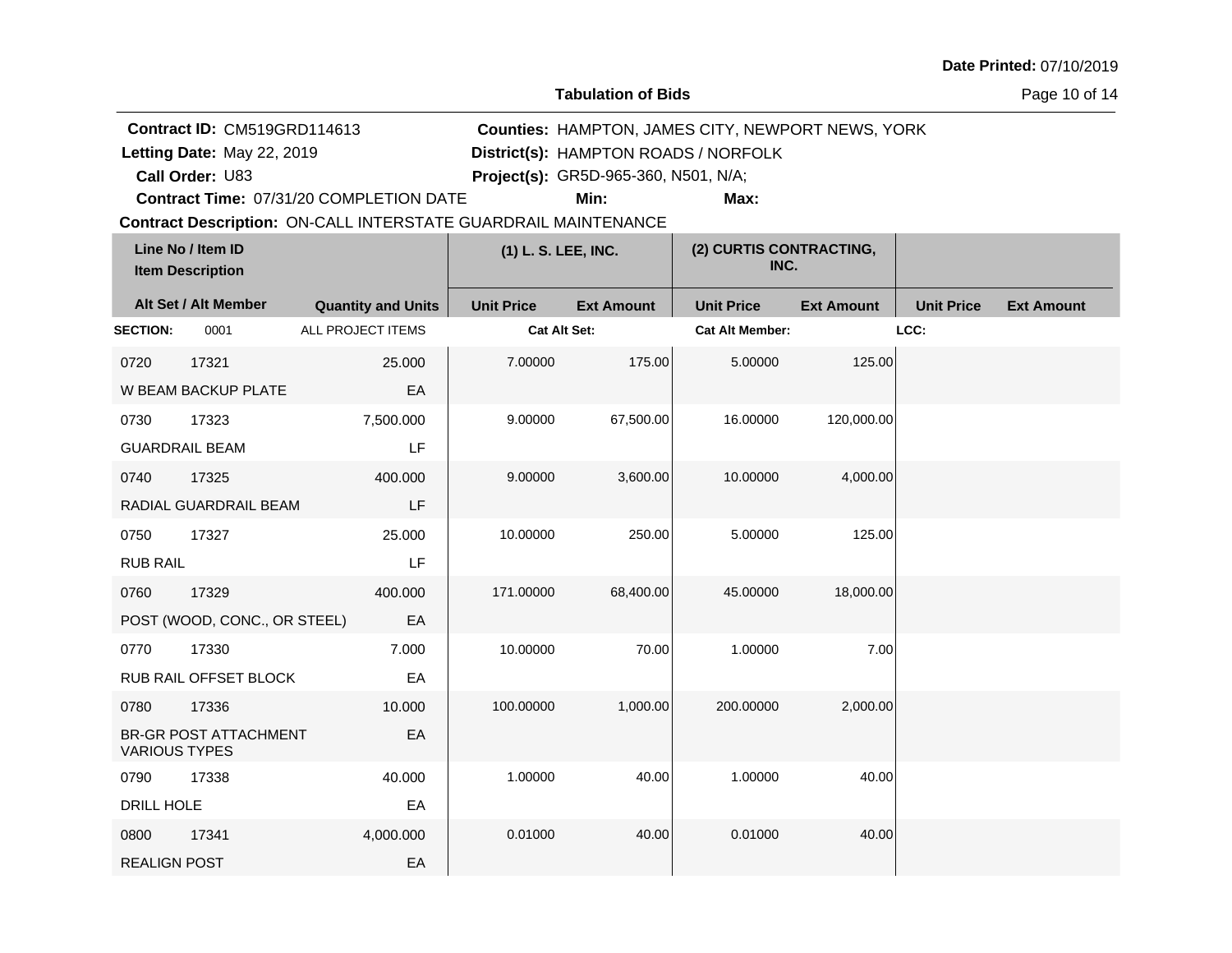**Tabulation of Bids**

Page 11 of 14

|                 | Contract ID: CM519GRD114613<br>Counties: HAMPTON, JAMES CITY, NEWPORT NEWS, YORK |                                                                       |                     |                                              |                                      |                   |                   |                   |
|-----------------|----------------------------------------------------------------------------------|-----------------------------------------------------------------------|---------------------|----------------------------------------------|--------------------------------------|-------------------|-------------------|-------------------|
|                 | Letting Date: May 22, 2019                                                       |                                                                       |                     |                                              | District(s): HAMPTON ROADS / NORFOLK |                   |                   |                   |
|                 | Call Order: U83                                                                  | Contract Time: 07/31/20 COMPLETION DATE                               |                     | Project(s): GR5D-965-360, N501, N/A;<br>Min: | Max:                                 |                   |                   |                   |
|                 |                                                                                  | <b>Contract Description: ON-CALL INTERSTATE GUARDRAIL MAINTENANCE</b> |                     |                                              |                                      |                   |                   |                   |
|                 | Line No / Item ID<br><b>Item Description</b>                                     |                                                                       | (1) L. S. LEE, INC. |                                              | (2) CURTIS CONTRACTING,<br>INC.      |                   |                   |                   |
|                 | Alt Set / Alt Member                                                             | <b>Quantity and Units</b>                                             | <b>Unit Price</b>   | <b>Ext Amount</b>                            | <b>Unit Price</b>                    | <b>Ext Amount</b> | <b>Unit Price</b> | <b>Ext Amount</b> |
| <b>SECTION:</b> | 0001                                                                             | <b>ALL PROJECT ITEMS</b>                                              | <b>Cat Alt Set:</b> |                                              | <b>Cat Alt Member:</b>               |                   | LCC:              |                   |
| 0810            | 17342                                                                            | 7.000                                                                 | 1.00000             | 7.00                                         | 40.00000                             | 280.00            |                   |                   |
|                 | STEEL TUBE GR-7                                                                  | EA                                                                    |                     |                                              |                                      |                   |                   |                   |
| 0820            | 17343                                                                            | 6.000                                                                 | 1.00000             | 6.00                                         | 7.00000                              | 42.00             |                   |                   |
|                 | TERMINAL CONNECTOR, GR-7                                                         | EA                                                                    |                     |                                              |                                      |                   |                   |                   |
| 0830            | 17344                                                                            | 6.000                                                                 | 1.00000             | 6.00                                         | 10.00000                             | 60.00             |                   |                   |
| SOIL PLATE GR-7 |                                                                                  | EA                                                                    |                     |                                              |                                      |                   |                   |                   |
| 0840            | 17346                                                                            | 50.000                                                                | 1.00000             | 50.00                                        | 10.00000                             | 500.00            |                   |                   |
|                 | BUFFERED END ASSEMBLY GR-7                                                       | EA                                                                    |                     |                                              |                                      |                   |                   |                   |
| 0850            | 17348                                                                            | 20.000                                                                | 45.00000            | 900.00                                       | 1.00000                              | 20.00             |                   |                   |
|                 | <b>BREAKAWAY POST GR-7</b>                                                       | EA                                                                    |                     |                                              |                                      |                   |                   |                   |
| 0860            | 17351                                                                            | 10.000                                                                | 80.00000            | 800.00                                       | 2.00000                              | 20.00             |                   |                   |
| PLATES GR-7     | CABLE ASSEMBLY AND ANCHOR                                                        | EA                                                                    |                     |                                              |                                      |                   |                   |                   |
| 0870            | 17352                                                                            | 10.000                                                                | 150.00000           | 1,500.00                                     | 50.00000                             | 500.00            |                   |                   |
| $\overline{7}$  | STRUT AND YOKE ASSEMBLY GR-                                                      | EA                                                                    |                     |                                              |                                      |                   |                   |                   |
| 0880            | 17374                                                                            | 10.000                                                                | 100.00000           | 1,000.00                                     | 100.00000                            | 1,000.00          |                   |                   |
|                 | <b>EMERGENCY MOBILIZATION</b>                                                    | EA                                                                    |                     |                                              |                                      |                   |                   |                   |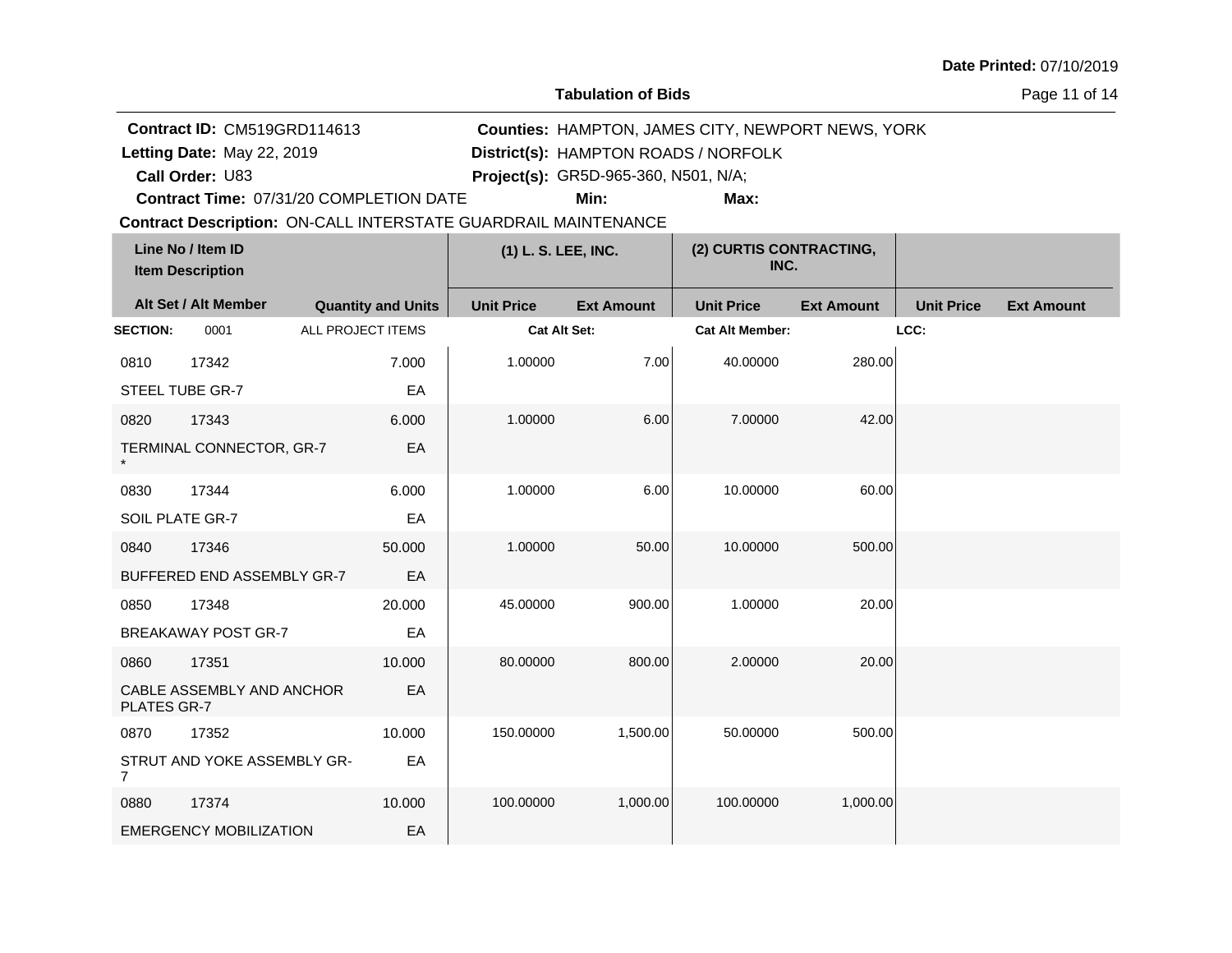**Tabulation of Bids**

Page 12 of 14

|                 | Contract ID: CM519GRD114613<br><b>Counties: HAMPTON, JAMES CITY, NEWPORT NEWS, YORK</b> |                                                                       |                     |                                      |                                 |                   |                   |                   |
|-----------------|-----------------------------------------------------------------------------------------|-----------------------------------------------------------------------|---------------------|--------------------------------------|---------------------------------|-------------------|-------------------|-------------------|
|                 | Letting Date: May 22, 2019                                                              |                                                                       |                     | District(s): HAMPTON ROADS / NORFOLK |                                 |                   |                   |                   |
|                 | Call Order: U83                                                                         |                                                                       |                     | Project(s): GR5D-965-360, N501, N/A; |                                 |                   |                   |                   |
|                 |                                                                                         | Contract Time: 07/31/20 COMPLETION DATE                               |                     | Min:                                 | Max:                            |                   |                   |                   |
|                 |                                                                                         | <b>Contract Description: ON-CALL INTERSTATE GUARDRAIL MAINTENANCE</b> |                     |                                      |                                 |                   |                   |                   |
|                 | Line No / Item ID<br><b>Item Description</b>                                            |                                                                       | (1) L. S. LEE, INC. |                                      | (2) CURTIS CONTRACTING,<br>INC. |                   |                   |                   |
|                 | Alt Set / Alt Member                                                                    | <b>Quantity and Units</b>                                             | <b>Unit Price</b>   | <b>Ext Amount</b>                    | <b>Unit Price</b>               | <b>Ext Amount</b> | <b>Unit Price</b> | <b>Ext Amount</b> |
| <b>SECTION:</b> | 0001                                                                                    | <b>ALL PROJECT ITEMS</b>                                              | <b>Cat Alt Set:</b> |                                      | <b>Cat Alt Member:</b>          |                   | LCC:              |                   |
| 0890            | 17381                                                                                   | 25.000                                                                | 300.00000           | 7,500.00                             | 250.00000                       | 6,250.00          |                   |                   |
| S3X5.7 STEEL    | POST GR-8 BENT PLATE OR                                                                 | EA                                                                    |                     |                                      |                                 |                   |                   |                   |
| 0900            | 17451                                                                                   | 100.000                                                               | 8.00000             | 800.00                               | 10.00000                        | 1,000.00          |                   |                   |
|                 | <b>GUARDRAIL DELINEATOR</b>                                                             | EA                                                                    |                     |                                      |                                 |                   |                   |                   |
| 0910            | 24260                                                                                   | 25.000                                                                | 30.00000            | 750.00                               | 40.00000                        | 1,000.00          |                   |                   |
|                 | CR. RUN AGGR. NO. 25 OR 26                                                              | <b>TON</b>                                                            |                     |                                      |                                 |                   |                   |                   |
| 0920            | 24272                                                                                   | 1,200.000                                                             | 0.01000             | 12.00                                | 1.00000                         | 1,200.00          |                   |                   |
|                 | <b>TRUCK MOUNTED ATTENUATOR</b>                                                         | HR.                                                                   |                     |                                      |                                 |                   |                   |                   |
| 0930            | 24278                                                                                   | 3,000.000                                                             | 0.01000             | 30.00                                | 0.01000                         | 30.00             |                   |                   |
| <b>DEVICES</b>  | <b>GROUP 2 CHANNELIZING</b>                                                             | <b>DAY</b>                                                            |                     |                                      |                                 |                   |                   |                   |
| 0940            | 24281                                                                                   | 1,200.000                                                             | 0.01000             | 12.00                                | 0.01000                         | 12.00             |                   |                   |
|                 | ELECTRONIC ARROW BOARD                                                                  | <b>HR</b>                                                             |                     |                                      |                                 |                   |                   |                   |
| 0950            | 24282                                                                                   | 45.000                                                                | 1.00000             | 45.00                                | 35.00000                        | 1,575.00          |                   |                   |
|                 | <b>FLAGGER SERVICE</b>                                                                  | <b>HR</b>                                                             |                     |                                      |                                 |                   |                   |                   |
| 0960            | 24502                                                                                   | 8.000                                                                 | 50.00000            | 400.00                               | 1,000.00000                     | 8,000.00          |                   |                   |
| TERMINAL        | NS REMOVE EXIST. GUARDRAIL                                                              | EA                                                                    |                     |                                      |                                 |                   |                   |                   |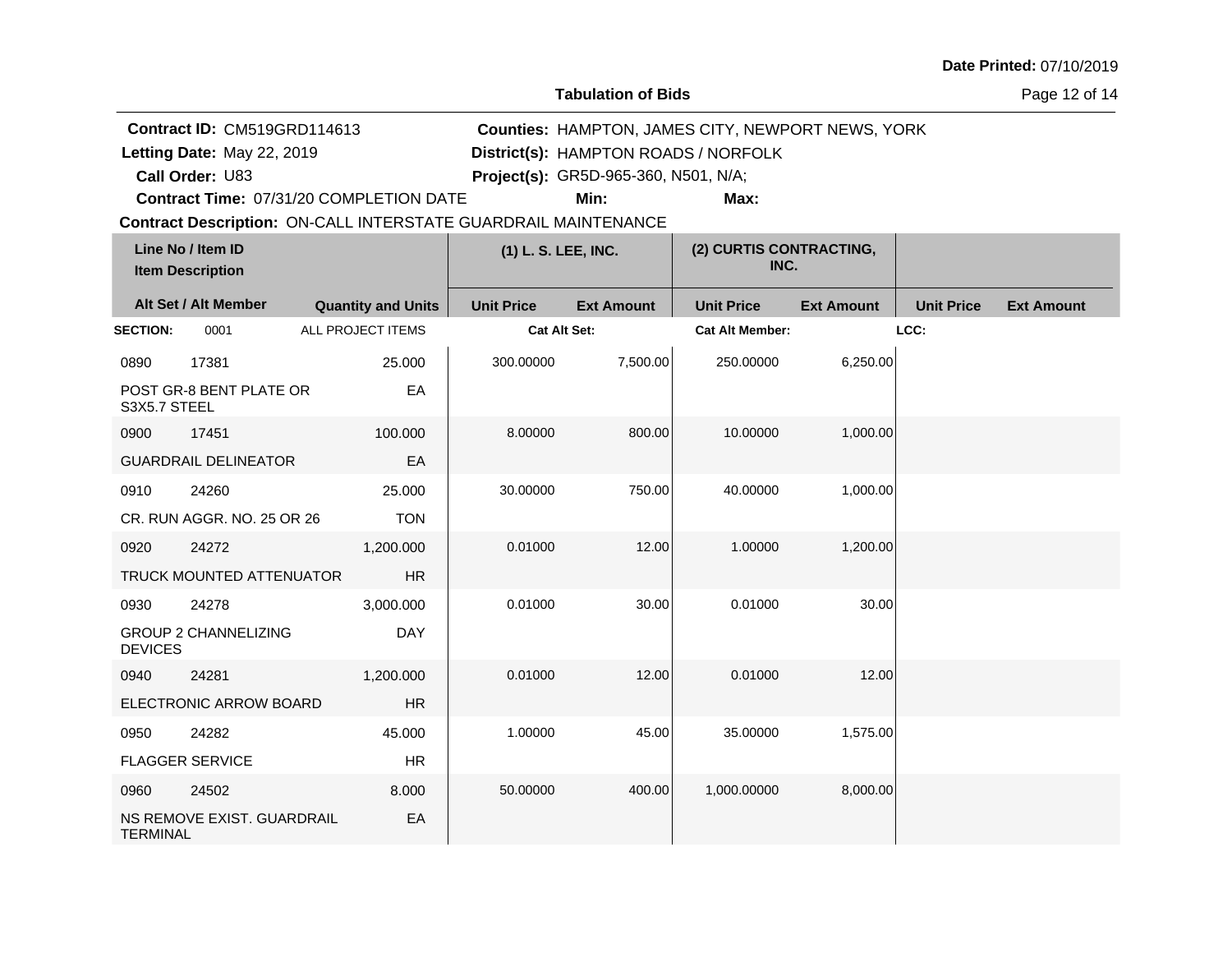**Tabulation of Bids**

Page 13 of 14

| Contract ID: CM519GRD114613 |                                                                 |  |                           |                                                                       |                                      | <b>Counties: HAMPTON, JAMES CITY, NEWPORT NEWS, YORK</b> |                   |                   |                   |
|-----------------------------|-----------------------------------------------------------------|--|---------------------------|-----------------------------------------------------------------------|--------------------------------------|----------------------------------------------------------|-------------------|-------------------|-------------------|
|                             | Letting Date: May 22, 2019                                      |  |                           |                                                                       |                                      | District(s): HAMPTON ROADS / NORFOLK                     |                   |                   |                   |
|                             | Call Order: U83                                                 |  |                           |                                                                       | Project(s): GR5D-965-360, N501, N/A; |                                                          |                   |                   |                   |
|                             | Contract Time: 07/31/20 COMPLETION DATE                         |  |                           |                                                                       | Min:                                 | Max:                                                     |                   |                   |                   |
|                             |                                                                 |  |                           | <b>Contract Description: ON-CALL INTERSTATE GUARDRAIL MAINTENANCE</b> |                                      |                                                          |                   |                   |                   |
|                             | Line No / Item ID<br><b>Item Description</b>                    |  |                           | (1) L. S. LEE, INC.                                                   |                                      | (2) CURTIS CONTRACTING,<br>INC.                          |                   |                   |                   |
|                             | Alt Set / Alt Member                                            |  | <b>Quantity and Units</b> | <b>Unit Price</b>                                                     | <b>Ext Amount</b>                    | <b>Unit Price</b>                                        | <b>Ext Amount</b> | <b>Unit Price</b> | <b>Ext Amount</b> |
| <b>SECTION:</b>             | 0001                                                            |  | <b>ALL PROJECT ITEMS</b>  | Cat Alt Set:                                                          |                                      | <b>Cat Alt Member:</b>                                   |                   | LCC:              |                   |
| 0970                        | 24600                                                           |  | 5,000.000                 | 1.50000                                                               | 7,500.00                             | 0.01000                                                  | 50.00             |                   |                   |
|                             | REMOVE EXISTING GUARDRAIL                                       |  | LF                        |                                                                       |                                      |                                                          |                   |                   |                   |
| 0980                        | 24611                                                           |  | 500.000                   | 2.00000                                                               | 1,000.00                             | 2.50000                                                  | 1,250.00          |                   |                   |
|                             | NS RESET EXIST. GUARDRAIL                                       |  | LF                        |                                                                       |                                      |                                                          |                   |                   |                   |
| 0990                        | 25570                                                           |  | (1)                       | 1,300.00000                                                           | 1,300.00                             | 5,751.00000                                              | 5,751.00          |                   |                   |
|                             | NS CONTRACT ESTABLISHMENT                                       |  | LS                        |                                                                       |                                      |                                                          |                   |                   |                   |
| 1000                        | 27321                                                           |  | 25.000                    | 1.00000                                                               | 25.00                                | 1.00000                                                  | 25.00             |                   |                   |
|                             | ROLLED EROSION CTRL<br>PRODUCT EC-2 TYPE 4                      |  | SY                        |                                                                       |                                      |                                                          |                   |                   |                   |
| 1010                        | 27505                                                           |  | 150.000                   | 0.35000                                                               | 52.50                                | 1.00000                                                  | 150.00            |                   |                   |
|                             | TEMP. SILT FENCE TYPE A                                         |  | LF                        |                                                                       |                                      |                                                          |                   |                   |                   |
| 1020                        | 49012                                                           |  | 5.000                     | 150.00000                                                             | 750.00                               | 300.00000                                                | 1,500.00          |                   |                   |
| <b>PAVED AREAS</b>          | NS UTILITIES HAND DIG AND<br><b>INSTALL GUARDRAIL POST - IN</b> |  | EA                        |                                                                       |                                      |                                                          |                   |                   |                   |
| 1030                        | 49012                                                           |  | 5.000                     | 150.00000                                                             | 750.00                               | 250.00000                                                | 1,250.00          |                   |                   |
| <b>UNPAVED AREAS</b>        | NS UTILITIES HAND DIG AND<br><b>INSTALL GUARDRAIL POST - IN</b> |  | EA                        |                                                                       |                                      |                                                          |                   |                   |                   |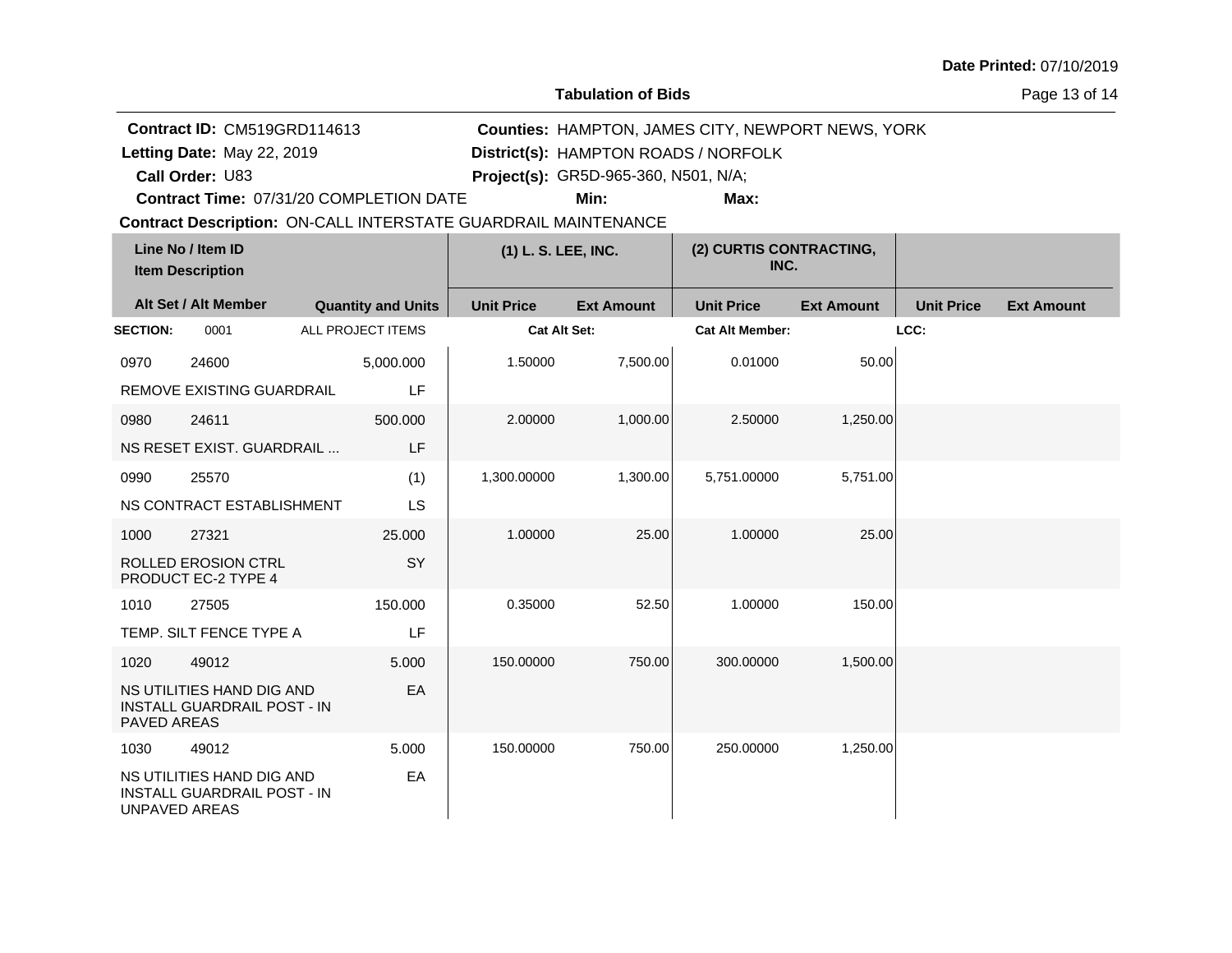**Tabulation of Bids**

Page 14 of 14

|                 | <b>Contract ID: CM519GRD114613</b><br>Letting Date: May 22, 2019<br>Call Order: U83 |                                                                       |                     | <b>Counties: HAMPTON, JAMES CITY, NEWPORT NEWS, YORK</b><br>District(s): HAMPTON ROADS / NORFOLK<br>Project(s): GR5D-965-360, N501, N/A; |                                 |                   |                   |                   |
|-----------------|-------------------------------------------------------------------------------------|-----------------------------------------------------------------------|---------------------|------------------------------------------------------------------------------------------------------------------------------------------|---------------------------------|-------------------|-------------------|-------------------|
|                 |                                                                                     | <b>Contract Time: 07/31/20 COMPLETION DATE</b>                        |                     | Min:                                                                                                                                     | Max:                            |                   |                   |                   |
|                 |                                                                                     | <b>Contract Description: ON-CALL INTERSTATE GUARDRAIL MAINTENANCE</b> |                     |                                                                                                                                          |                                 |                   |                   |                   |
|                 | Line No / Item ID<br><b>Item Description</b>                                        |                                                                       | (1) L. S. LEE, INC. |                                                                                                                                          | (2) CURTIS CONTRACTING,<br>INC. |                   |                   |                   |
|                 | Alt Set / Alt Member                                                                | <b>Quantity and Units</b>                                             | <b>Unit Price</b>   | <b>Ext Amount</b>                                                                                                                        | <b>Unit Price</b>               | <b>Ext Amount</b> | <b>Unit Price</b> | <b>Ext Amount</b> |
| <b>SECTION:</b> | 0001                                                                                | <b>ALL PROJECT ITEMS</b>                                              | <b>Cat Alt Set:</b> |                                                                                                                                          | <b>Cat Alt Member:</b>          |                   | LCC:              |                   |
| 1040            | 49012                                                                               | 5.000                                                                 | 20.00000            | 100.00                                                                                                                                   | 500.00000                       | 2,500.00          |                   |                   |
| <b>AREAS</b>    | NS UTILITIES TEST PIT<br>EXCAVATION IN NON PAVED                                    | EA                                                                    |                     |                                                                                                                                          |                                 |                   |                   |                   |
| 1050            | 49012                                                                               | 5.000                                                                 | 20.00000            | 100.00                                                                                                                                   | 1,000.00000                     | 5,000.00          |                   |                   |
|                 | NS UTILITIES TEST PIT<br><b>EXCAVATION IN PAVED AREAS</b>                           | EA                                                                    |                     |                                                                                                                                          |                                 |                   |                   |                   |
|                 | <b>Section Totals:</b>                                                              |                                                                       |                     | \$529,645.50                                                                                                                             |                                 | \$581,247.05      |                   |                   |
|                 | <b>Life Cycle Costs:</b>                                                            |                                                                       |                     |                                                                                                                                          |                                 |                   |                   |                   |
|                 | <b>Section Total with LCC:</b>                                                      |                                                                       |                     | \$529,645.50                                                                                                                             | \$581,247.05                    |                   |                   |                   |
|                 |                                                                                     | <b>Contract Item Totals</b>                                           |                     | \$529,645.50                                                                                                                             |                                 | \$581,247.05      |                   |                   |
|                 |                                                                                     | <b>Contract Time Totals</b>                                           |                     |                                                                                                                                          |                                 |                   |                   |                   |
|                 |                                                                                     | <b>Contract Life Cycle Costs Totals</b>                               |                     | \$0.00                                                                                                                                   |                                 | \$0.00            |                   |                   |
|                 |                                                                                     | <b>Contract Grand Totals</b>                                          |                     | \$529,645.50                                                                                                                             |                                 | \$581,247.05      |                   |                   |
|                 | () indicates item is bid as Lump Sum                                                |                                                                       |                     |                                                                                                                                          |                                 |                   |                   |                   |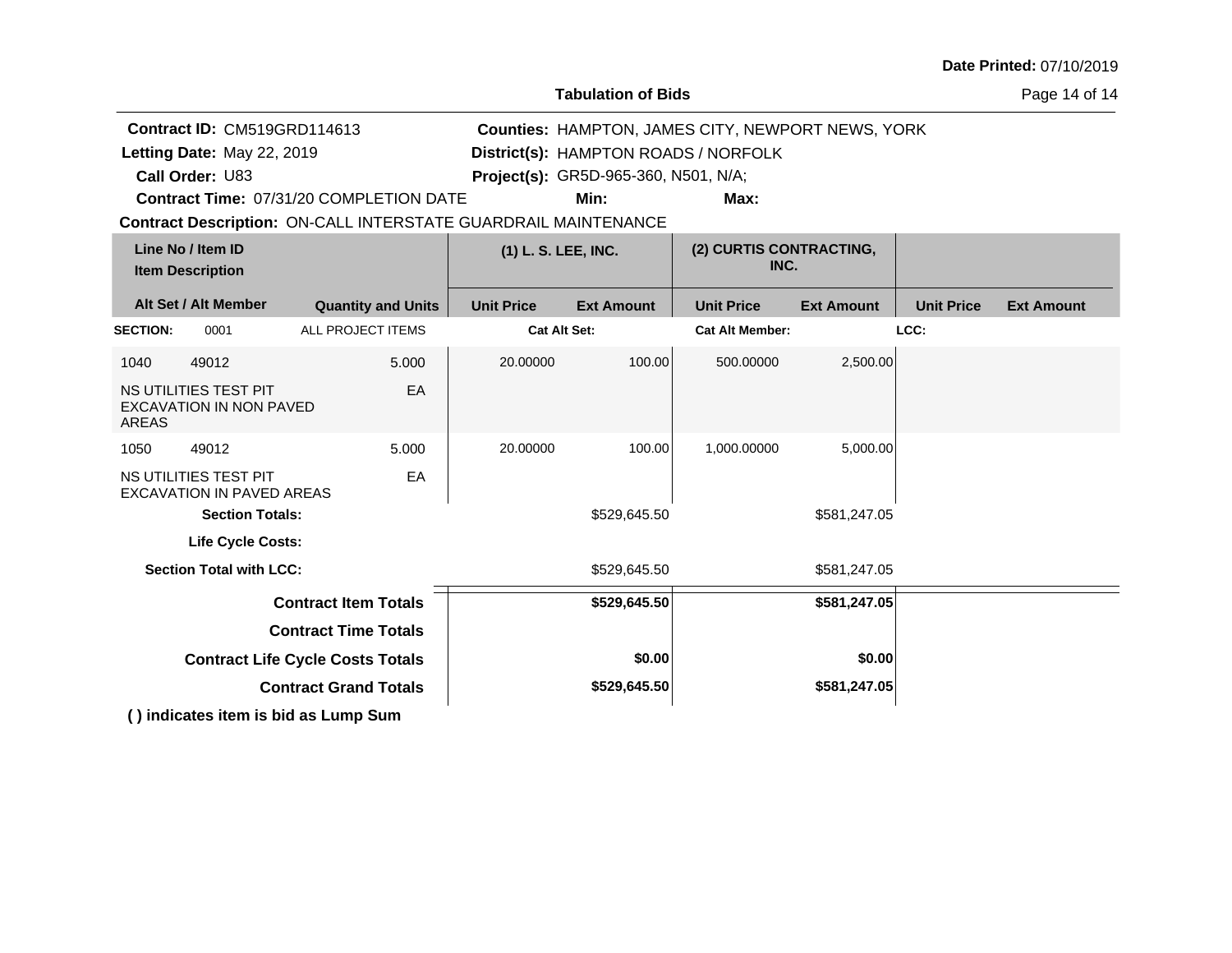**Vendor Ranking**

Page 1 of 1

|                    | <b>Contract ID:</b> CM519GRD114613             |      |                                             | <b>Counties: HAMPTON, JAMES CITY, NEWPORT NEWS, YORK</b> |  |
|--------------------|------------------------------------------------|------|---------------------------------------------|----------------------------------------------------------|--|
|                    | <b>Letting Date: May 22, 2019 10:00 AM</b>     |      | District(s): HAMPTON ROADS / NORFOLK        |                                                          |  |
| <b>Call Order:</b> | U83                                            |      | <b>Project(s):</b> GR5D-965-360, N501, N/A; |                                                          |  |
|                    | <b>Contract Time: 07/31/20 COMPLETION DATE</b> | Min: |                                             | Max:                                                     |  |

Contract Description: ON-CALL INTERSTATE GUARDRAIL MAINTENANCE

| Rank |      | Vendor ID/Name           | <b>Total Bid</b> | <b>Percent Of Low</b><br><b>Bid</b> |
|------|------|--------------------------|------------------|-------------------------------------|
|      | ∟159 | L. S. LEE, INC.          | \$529,645.50     | 100.00%                             |
|      | C333 | CURTIS CONTRACTING, INC. | \$581,247.05     | 109.74%                             |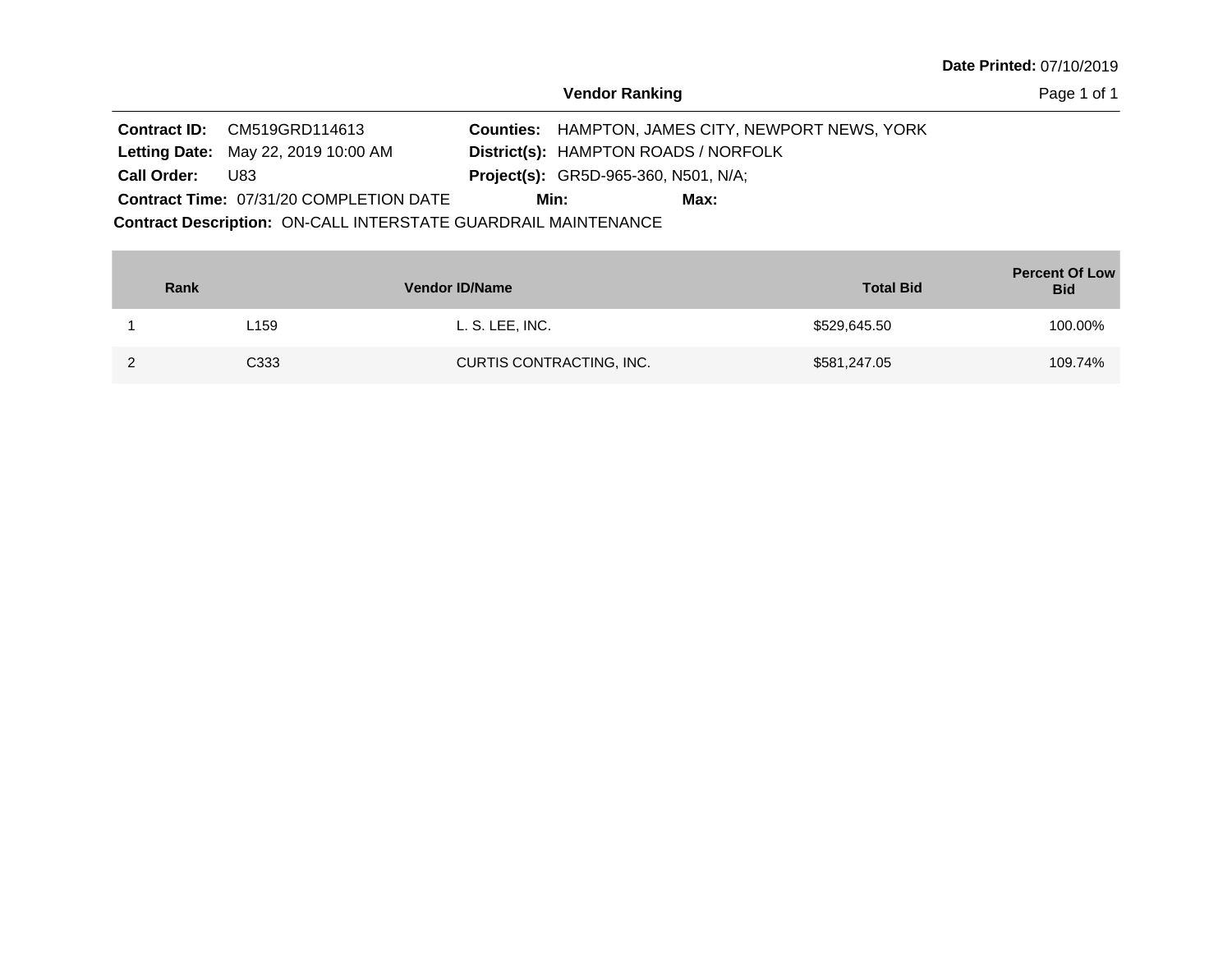| Date Printed: 07/22/2019 |  |
|--------------------------|--|
|--------------------------|--|

Page 1 of 22

| Contract ID: C000093087B60 |                                                                   |                           |                   | <b>Counties: RICHMOND CITY</b>                                                      |                         |            |                   |                          |  |  |
|----------------------------|-------------------------------------------------------------------|---------------------------|-------------------|-------------------------------------------------------------------------------------|-------------------------|------------|-------------------|--------------------------|--|--|
| Letting Date: May 22, 2019 |                                                                   |                           |                   | District(s): RICHMOND / DISTRICTWIDE OR OFFICE                                      |                         |            |                   |                          |  |  |
| Call Order: A48            |                                                                   |                           |                   | Project(s): 0195-127-599,C501, NHPP-195-6(025); 0195-127-599,B660, NHPP-195-6(025); |                         |            |                   |                          |  |  |
|                            | Contract Time: 03/03/21 COMPLETION DATE                           |                           |                   | Min:                                                                                | Max:                    |            |                   |                          |  |  |
|                            | Contract Description: SGR - BRIDGE REPAIR OVER RTE. 76 AND CSX RR |                           |                   |                                                                                     |                         |            |                   |                          |  |  |
|                            | Line No / Item ID                                                 |                           |                   | (1) CORMAN KOKOSING                                                                 | (2) WAGMAN HEAVY CIVIL, |            |                   | (3) ALLAN MYERS VA, INC. |  |  |
|                            | Item Description                                                  |                           |                   | <b>CONSTRUCTION COMPANY</b>                                                         | INC.                    |            |                   |                          |  |  |
|                            | Alt Set / Alt Member                                              | <b>Quantity and Units</b> | <b>Unit Price</b> | Ext Amount                                                                          | <b>Unit Price</b>       | Ext Amount | <b>Unit Price</b> | <b>Ext Amount</b>        |  |  |
| SECTION:                   | 0001                                                              | <b>REGULAR BID ITEMS</b>  |                   | Cat Alt Set:                                                                        | Cat Alt Member:         |            | LCC:              |                          |  |  |
| 0010                       | 00100                                                             | (1)                       | 450,000.00000     | 450,000.00                                                                          | 500,000.00000           | 500,000.00 | 600,000.00000     | 600,000.00               |  |  |
| <b>MOBILIZATION</b>        |                                                                   | LS                        |                   |                                                                                     |                         |            |                   |                          |  |  |
| 0020                       | 00101                                                             | (1)                       | 60,000.00000      | 60,000.00                                                                           | 80,000.00000            | 80,000.00  | 80,000.00000      | 80,000.00                |  |  |
| <b>CONSTRUCTION</b>        | <b>CONSTRUCTION SURVEYING</b>                                     | LS                        |                   |                                                                                     |                         |            |                   |                          |  |  |
| 0030                       | 00110                                                             | (1)                       | 20,000.00000      | 20,000.00                                                                           | 19,000.00000            | 19,000.00  | 75,000.00000      | 75,000.00                |  |  |
|                            | <b>CLEARING AND GRUBBING</b>                                      | LS                        |                   |                                                                                     |                         |            |                   |                          |  |  |
| 0040                       | 00120                                                             | 71.000                    | 100.00000         | 7,100.00                                                                            | 335.00000               | 23,785.00  | 175.00000         | 12,425.00                |  |  |
|                            | <b>REGULAR EXCAVATION</b>                                         | <b>CY</b>                 |                   |                                                                                     |                         |            |                   |                          |  |  |
| 0050                       | 00150                                                             | 70.000                    | 100.00000         | 7,000.00                                                                            | 77.00000                | 5,390.00   | 75.00000          | 5,250.00                 |  |  |
| <b>EMBANKMENT</b>          |                                                                   | <b>CY</b>                 |                   |                                                                                     |                         |            |                   |                          |  |  |
| 0060                       | 10128                                                             | 727.000                   | 45.00000          | 32,715.00                                                                           | 41.50000                | 30,170.50  | 60.00000          | 43,620.00                |  |  |
|                            | AGGR. BASE MATL. TY. I NO. 21B                                    | <b>TON</b>                |                   |                                                                                     |                         |            |                   |                          |  |  |
| 0070                       | 10608                                                             | 241.000                   | 200.00000         | 48,200.00                                                                           | 217.00000               | 52,297.00  | 150.00000         | 36,150.00                |  |  |
| 12.5D                      | ASPHALT CONCRETE TY. SM-                                          | <b>TON</b>                |                   |                                                                                     |                         |            |                   |                          |  |  |
| 0080                       | 10611                                                             | 238,000                   | 200.00000         | 47,600.00                                                                           | 209.00000               | 49,742.00  | 150.00000         | 35,700.00                |  |  |
|                            | ASPHALT CONCRETE TY. IM-19.0D                                     | <b>TON</b>                |                   |                                                                                     |                         |            |                   |                          |  |  |
|                            |                                                                   |                           |                   |                                                                                     |                         |            |                   |                          |  |  |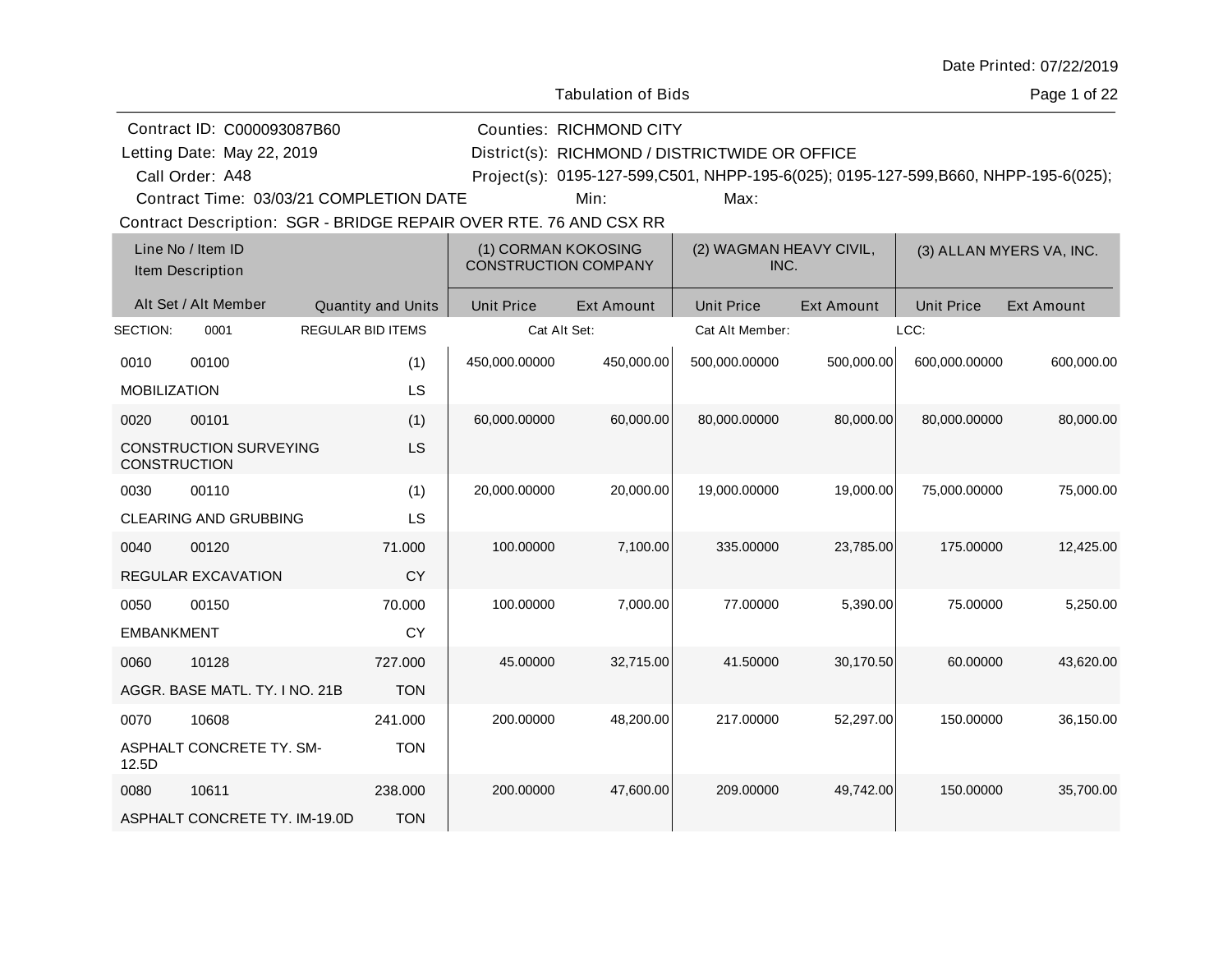| Date Printed: 07/22/2019 |  |
|--------------------------|--|
|--------------------------|--|

Page 2 of 22

Contract ID: C000093087B60 Letting Date: May 22, 2019

Letting Date: RICHMOND / DISTRICTWIDE OR OFFICE District(s):

Counties: RICHMOND CITY

Call Order: A48

A48 Project(s): 0195-127-599,C501, NHPP-195-6(025); 0195-127-599,B660, NHPP-195-6(025);

Contract Time: 03/03/21 COMPLETION DATE

Min: Max:

|                | Line No / Item ID<br>Item Description            |                           | (1) CORMAN KOKOSING<br><b>CONSTRUCTION COMPANY</b> |                   | (2) WAGMAN HEAVY CIVIL,<br>INC. |                   | (3) ALLAN MYERS VA, INC. |                   |
|----------------|--------------------------------------------------|---------------------------|----------------------------------------------------|-------------------|---------------------------------|-------------------|--------------------------|-------------------|
|                | Alt Set / Alt Member                             | <b>Quantity and Units</b> | <b>Unit Price</b>                                  | <b>Ext Amount</b> | <b>Unit Price</b>               | <b>Ext Amount</b> | <b>Unit Price</b>        | <b>Ext Amount</b> |
| SECTION:       | 0001                                             | <b>REGULAR BID ITEMS</b>  | Cat Alt Set:                                       |                   | Cat Alt Member:                 |                   | LCC:                     |                   |
| 0090           | 10642                                            | 538.000                   | 175.00000                                          | 94,150.00         | 209.00000                       | 112,442.00        | 150.00000                | 80,700.00         |
| 25.0A          | <b>ASPHALT CONCRETE TY. BM-</b>                  | <b>TON</b>                |                                                    |                   |                                 |                   |                          |                   |
| 0100           | 11070                                            | 694.000                   | 6.00000                                            | 4,164.00          | 12.00000                        | 8,328.00          | 6.00000                  | 4,164.00          |
| <b>DEPTH</b>   | NS SAW-CUT ASPH CONC FULL                        | LF                        |                                                    |                   |                                 |                   |                          |                   |
| 0110           | 12020                                            | 245.000                   | 30.00000                                           | 7,350.00          | 65.00000                        | 15,925.00         | 80.00000                 | 19,600.00         |
| STD. CURB CG-2 |                                                  | LF                        |                                                    |                   |                                 |                   |                          |                   |
| 0120           | 13495                                            | 1,362.000                 | 35.00000                                           | 47,670.00         | 60.00000                        | 81,720.00         | 126.00000                | 171,612.00        |
|                | TRAF. BARR. SER. CONC. SINGLE<br>FACE PAR.MB-10A | LF                        |                                                    |                   |                                 |                   |                          |                   |
| 0130           | 13604                                            | 4.000                     | 8,000.00000                                        | 32,000.00         | 11,500.00000                    | 46,000.00         | 29,000.00000             | 116,000.00        |
| $>=$ 40 MPH    | IMPACT ATTEN. SER. TY. 1 TL-3,                   | EA                        |                                                    |                   |                                 |                   |                          |                   |
| 0140           | 13750                                            | 1,776.000                 | 1.00000                                            | 1,776.00          | 0.01000                         | 17.76             | 0.10000                  | 177.60            |
|                | SOUND WALL COLOR COATING                         | SY                        |                                                    |                   |                                 |                   |                          |                   |
| 0150           | 13752                                            | 8,870.000                 | 45.00000                                           | 399,150.00        | 73.00000                        | 647,510.00        | 18.00000                 | 159,660.00        |
|                | STR.MOUNTED SOUND<br>BARR.WALL - ABSORPTIVE      | <b>SF</b>                 |                                                    |                   |                                 |                   |                          |                   |
| 0160           | 21020                                            | 9.000                     | 140.00000                                          | 1,260.00          | 225.00000                       | 2,025.00          | 550.00000                | 4,950.00          |
|                | <b>MEDIAN STRIP MS-1</b>                         | SY                        |                                                    |                   |                                 |                   |                          |                   |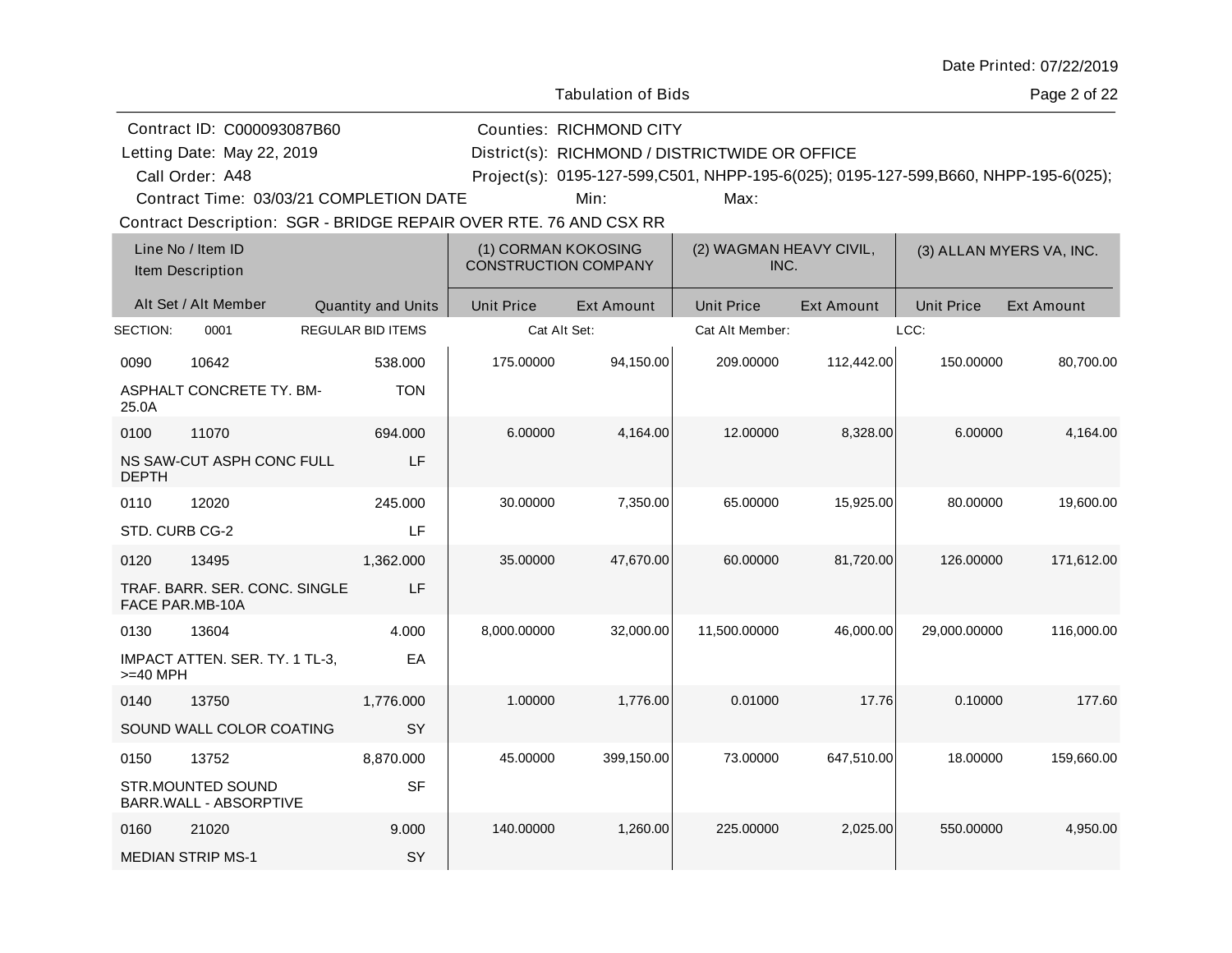| Date Printed: 07/22/2019 |  |
|--------------------------|--|
|--------------------------|--|

Page 3 of 22

| Contract ID: C000093087B60 | Counties: RICHMOND CITY     |
|----------------------------|-----------------------------|
| Letting Date: May 22, 2019 | District(s): RICHMOND / DIS |

Letting Date: RICHMOND / DISTRICTWIDE OR OFFICE District(s):

A48 Project(s): 0195-127-599,C501, NHPP-195-6(025); 0195-127-599,B660, NHPP-195-6(025);

Contract Time: 03/03/21 COMPLETION DATE

Call Order: A48

Min: Max:

|                     | Line No / Item ID<br>Item Description |                           | (1) CORMAN KOKOSING<br><b>CONSTRUCTION COMPANY</b> |                   | (2) WAGMAN HEAVY CIVIL,<br>INC. |                   | (3) ALLAN MYERS VA, INC. |                   |
|---------------------|---------------------------------------|---------------------------|----------------------------------------------------|-------------------|---------------------------------|-------------------|--------------------------|-------------------|
|                     | Alt Set / Alt Member                  | <b>Quantity and Units</b> | <b>Unit Price</b>                                  | <b>Ext Amount</b> | <b>Unit Price</b>               | <b>Ext Amount</b> | <b>Unit Price</b>        | <b>Ext Amount</b> |
| SECTION:            | 0001                                  | <b>REGULAR BID ITEMS</b>  | Cat Alt Set:                                       |                   | Cat Alt Member:                 |                   | LCC:                     |                   |
| 0170                | 21215                                 | 324.000                   | 25.00000                                           | 8,100.00          | 85.00000                        | 27,540.00         | 20.00000                 | 6,480.00          |
|                     | <b>MEDIAN STRIP MS-2</b>              | LF                        |                                                    |                   |                                 |                   |                          |                   |
| 0180                | 24150                                 | 2.000                     | 700.00000                                          | 1,400.00          | 440.00000                       | 880.00            | 600.00000                | 1,200.00          |
|                     | <b>TYPE 3 BARRICADE 4'</b>            | EA                        |                                                    |                   |                                 |                   |                          |                   |
| 0190                | 24160                                 | 1,076.000                 | 30.00000                                           | 32,280.00         | 32.00000                        | 34,432.00         | 70.00000                 | 75,320.00         |
| <b>SIGN</b>         | TEMPORARY (CONSTRUCTION)              | <b>SF</b>                 |                                                    |                   |                                 |                   |                          |                   |
| 0200                | 24272                                 | 2,160.000                 | 20.00000                                           | 43,200.00         | 22.00000                        | 47,520.00         | 125.00000                | 270,000.00        |
|                     | TRUCK MOUNTED ATTENUATOR              | <b>HR</b>                 |                                                    |                   |                                 |                   |                          |                   |
| 0210                | 24278                                 | 31,665.000                | 0.30000                                            | 9,499.50          | 6.65000                         | 210,572.25        | 0.10000                  | 3,166.50          |
| <b>DEVICES</b>      | <b>GROUP 2 CHANNELIZING</b>           | <b>DAY</b>                |                                                    |                   |                                 |                   |                          |                   |
| 0220                | 24279                                 | 71,280.000                | 1.00000                                            | 71,280.00         | 1.42000                         | 101,217.60        | 0.10000                  | 7,128.00          |
| <b>MESSAGE SIGN</b> | PORTABLE CHANGEABLE                   | <b>HR</b>                 |                                                    |                   |                                 |                   |                          |                   |
| 0230                | 24281                                 | 2,160.000                 | 1.00000                                            | 2,160.00          | 1.00000                         | 2,160.00          | 12.00000                 | 25,920.00         |
|                     | ELECTRONIC ARROW BOARD                | <b>HR</b>                 |                                                    |                   |                                 |                   |                          |                   |
| 0240                | 24290                                 | 620.000                   | 20.00000                                           | 12,400.00         | 29.00000                        | 17,980.00         | 90.00000                 | 55,800.00         |
| CONC. MB-7D PC      | <b>TRAFFIC BARRIER SERVICE</b>        | LF                        |                                                    |                   |                                 |                   |                          |                   |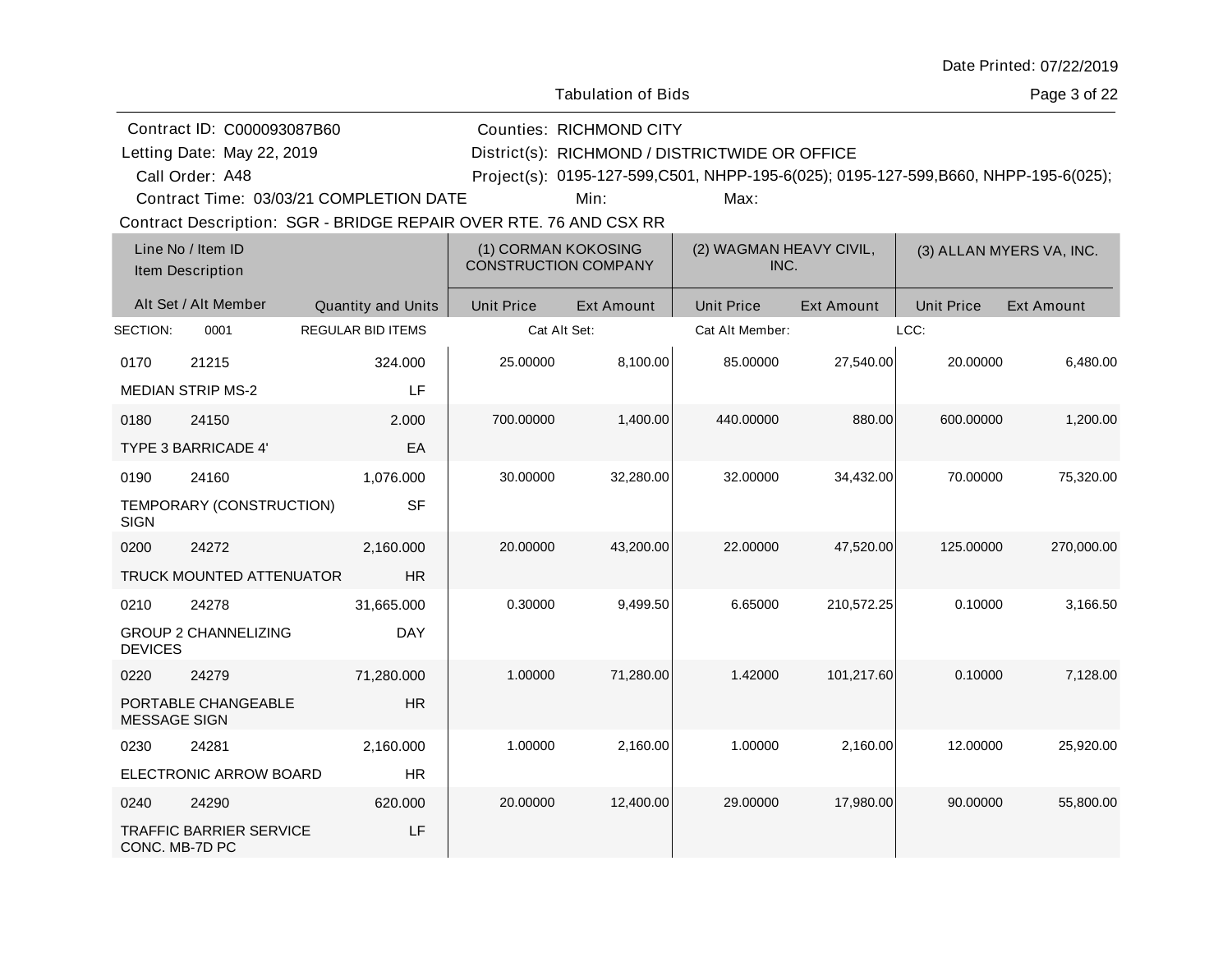| Date Printed: 07/22/2019 |  |
|--------------------------|--|
|--------------------------|--|

Page 4 of 22

| Contract ID: C000093087B60                                                                                   |                   |                           |                   | <b>Counties: RICHMOND CITY</b>                     |                                                                                     |                                 |                   |                          |  |
|--------------------------------------------------------------------------------------------------------------|-------------------|---------------------------|-------------------|----------------------------------------------------|-------------------------------------------------------------------------------------|---------------------------------|-------------------|--------------------------|--|
| Letting Date: May 22, 2019                                                                                   |                   |                           |                   | District(s): RICHMOND / DISTRICTWIDE OR OFFICE     |                                                                                     |                                 |                   |                          |  |
| Call Order: A48                                                                                              |                   |                           |                   |                                                    | Project(s): 0195-127-599,C501, NHPP-195-6(025); 0195-127-599,B660, NHPP-195-6(025); |                                 |                   |                          |  |
| Contract Time: 03/03/21 COMPLETION DATE                                                                      |                   |                           |                   | Min:                                               | Max:                                                                                |                                 |                   |                          |  |
| Contract Description: SGR - BRIDGE REPAIR OVER RTE. 76 AND CSX RR                                            |                   |                           |                   |                                                    |                                                                                     |                                 |                   |                          |  |
| Line No / Item ID<br>Item Description                                                                        |                   |                           |                   | (1) CORMAN KOKOSING<br><b>CONSTRUCTION COMPANY</b> |                                                                                     | (2) WAGMAN HEAVY CIVIL,<br>INC. |                   | (3) ALLAN MYERS VA, INC. |  |
| Alt Set / Alt Member                                                                                         |                   | <b>Quantity and Units</b> | <b>Unit Price</b> | <b>Ext Amount</b>                                  | <b>Unit Price</b>                                                                   | <b>Ext Amount</b>               | <b>Unit Price</b> | Ext Amount               |  |
| SECTION:<br>0001                                                                                             | REGULAR BID ITEMS |                           |                   | Cat Alt Set:                                       | Cat Alt Member:                                                                     |                                 | LCC:              |                          |  |
| 0250<br>24333                                                                                                |                   | (1)                       | 35,000.00000      | 35,000.00                                          | 90,000.00000                                                                        | 90,000.00                       | 225,000.00000     | 225,000.00               |  |
| NS TEMPORARY TRAFFIC<br>CONTROL SIGNAL - DETOUR                                                              |                   | LS                        |                   |                                                    |                                                                                     |                                 |                   |                          |  |
| 24420<br>0260                                                                                                |                   | 33,000                    | 50.00000          | 1,650.00                                           | 99.00000                                                                            | 3,267.00                        | 170.00000         | 5,610.00                 |  |
| DEMOLITION OF PAVEMENT RIGID                                                                                 |                   | <b>SY</b>                 |                   |                                                    |                                                                                     |                                 |                   |                          |  |
| 24430<br>0270                                                                                                |                   | 1,419.000                 | 20.00000          | 28,380.00                                          | 21.00000                                                                            | 29,799.00                       | 22.00000          | 31,218.00                |  |
| DEMOLITION OF PAVEMENT<br><b>FLEXIBLE</b>                                                                    |                   | SY                        |                   |                                                    |                                                                                     |                                 |                   |                          |  |
| 0280<br>24500                                                                                                |                   | 9.000                     | 50.00000          | 450.00                                             | 129.00000                                                                           | 1,161.00                        | 500.00000         | 4,500.00                 |  |
| <b>NS REMOVE EXIST. MS-1</b>                                                                                 |                   | SY                        |                   |                                                    |                                                                                     |                                 |                   |                          |  |
| 24502<br>0290                                                                                                |                   | 1.000                     | 10,000.00000      | 10,000.00                                          | 1,640.58000                                                                         | 1,640.58                        | 6,500.00000       | 6,500.00                 |  |
| NS REMOVE EXIST. AND DISPOSE<br>OF BR. MOUNTED SIGN<br><b>STRUCTURE</b>                                      |                   | EA                        |                   |                                                    |                                                                                     |                                 |                   |                          |  |
| 0300<br>24840                                                                                                |                   | 1.000                     | 10,000.00000      | 10,000.00                                          | 55,000.00000                                                                        | 55,000.00                       | 35,000.00000      | 35,000.00                |  |
| NS RECONSTRUCT EXIST.<br>REMOVE, SALVAGE, STORE AND<br><b>RE-INSTALL EXISTING LIGHT</b><br>POLE AND FIXTURES |                   | EA                        |                   |                                                    |                                                                                     |                                 |                   |                          |  |
| 25505<br>0310                                                                                                |                   | 19.000                    | 3,000.00000       | 57,000.00                                          | 2,850.00000                                                                         | 54,150.00                       | 7,000.00000       | 133,000.00               |  |
| FIELD OFFICE TY.I                                                                                            |                   | <b>MO</b>                 |                   |                                                    |                                                                                     |                                 |                   |                          |  |
|                                                                                                              |                   |                           |                   |                                                    |                                                                                     |                                 |                   |                          |  |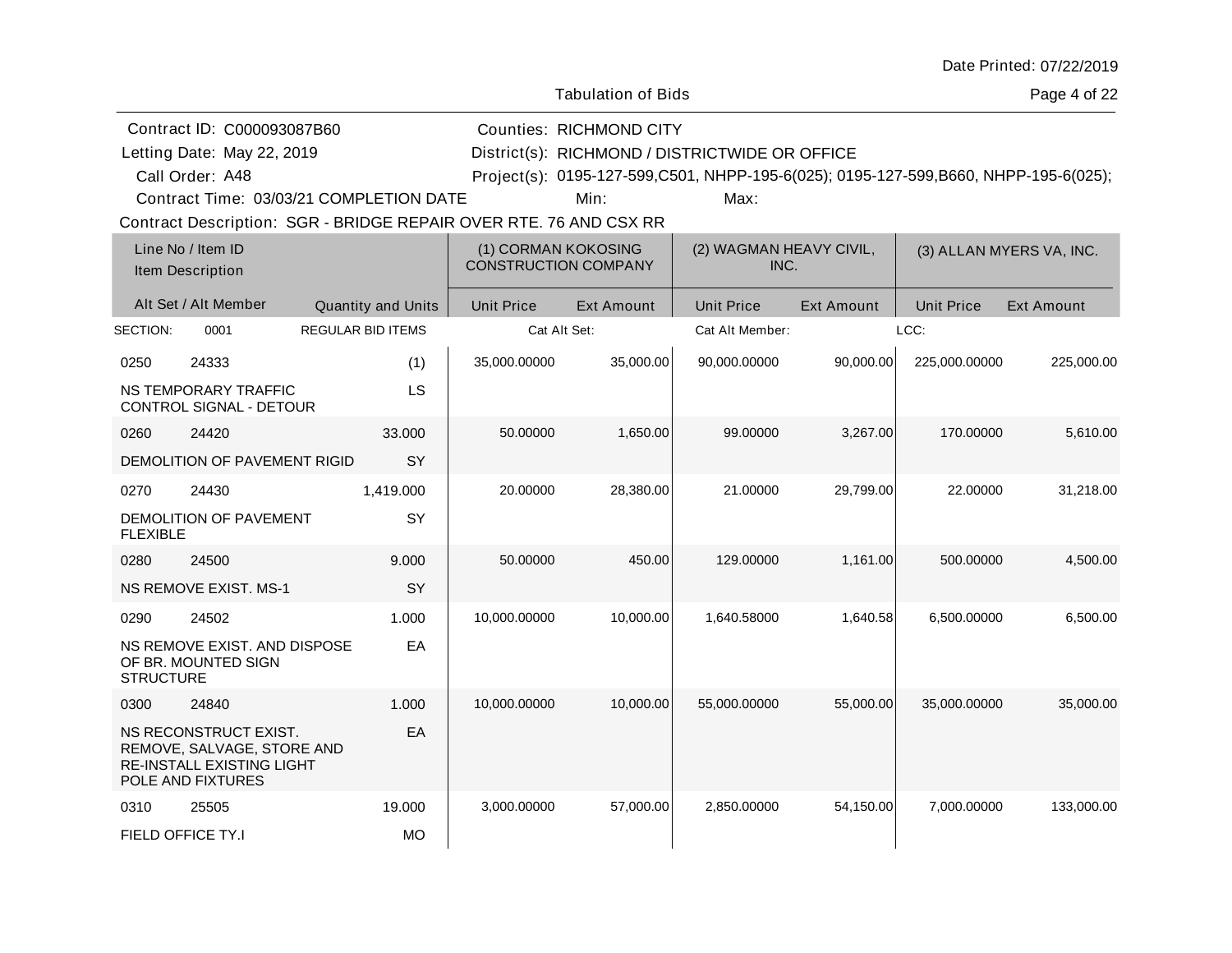| Date Printed: 07/22/2019 |  |
|--------------------------|--|
|--------------------------|--|

Page 5 of 22

|                                         | Contract ID: C000093087B60                                        |                   |                    |                   | <b>Counties: RICHMOND CITY</b>                 |                                                                                     |            |                   |                          |  |
|-----------------------------------------|-------------------------------------------------------------------|-------------------|--------------------|-------------------|------------------------------------------------|-------------------------------------------------------------------------------------|------------|-------------------|--------------------------|--|
| Letting Date: May 22, 2019              |                                                                   |                   |                    |                   | District(s): RICHMOND / DISTRICTWIDE OR OFFICE |                                                                                     |            |                   |                          |  |
|                                         | Call Order: A48                                                   |                   |                    |                   |                                                | Project(s): 0195-127-599,C501, NHPP-195-6(025); 0195-127-599,B660, NHPP-195-6(025); |            |                   |                          |  |
| Contract Time: 03/03/21 COMPLETION DATE |                                                                   |                   |                    | Min:              | Max:                                           |                                                                                     |            |                   |                          |  |
|                                         | Contract Description: SGR - BRIDGE REPAIR OVER RTE. 76 AND CSX RR |                   |                    |                   |                                                |                                                                                     |            |                   |                          |  |
|                                         | Line No / Item ID                                                 |                   |                    |                   | (1) CORMAN KOKOSING                            | (2) WAGMAN HEAVY CIVIL,                                                             |            |                   | (3) ALLAN MYERS VA, INC. |  |
|                                         | Item Description                                                  |                   |                    |                   | <b>CONSTRUCTION COMPANY</b>                    | INC.                                                                                |            |                   |                          |  |
|                                         | Alt Set / Alt Member                                              |                   | Quantity and Units | <b>Unit Price</b> | <b>Ext Amount</b>                              | <b>Unit Price</b>                                                                   | Ext Amount | <b>Unit Price</b> | <b>Ext Amount</b>        |  |
| SECTION:                                | 0001                                                              | REGULAR BID ITEMS |                    |                   | Cat Alt Set:                                   | Cat Alt Member:                                                                     |            | LCC:              |                          |  |
| 0320                                    | 25565                                                             |                   | (1)                | 5,000.00000       | 5,000.00                                       | 10,000.00000                                                                        | 10,000.00  | 250,000.00000     | 250,000.00               |  |
|                                         | PROGRESS SCHEDULE BASELINE                                        |                   | LS                 |                   |                                                |                                                                                     |            |                   |                          |  |
| 0330                                    | 25567                                                             |                   | 19.000             | 500.00000         | 9,500.00                                       | 700.00000                                                                           | 13,300.00  | 500.00000         | 9,500.00                 |  |
|                                         | PROGRESS SCHEDULE UPDATES                                         |                   | EA                 |                   |                                                |                                                                                     |            |                   |                          |  |
| 0340                                    | 27430                                                             |                   | 127.000            | 100.00000         | 12,700.00                                      | 1.00000                                                                             | 127.00     | 1.00000           | 127.00                   |  |
| <b>EXCAVATION</b>                       | SILTATION CONTROL                                                 |                   | <b>CY</b>          |                   |                                                |                                                                                     |            |                   |                          |  |
| 0350                                    | 27461                                                             |                   | 4.000              | 400.00000         | 1,600.00                                       | 540.00000                                                                           | 2,160.00   | 750.00000         | 3,000.00                 |  |
|                                         | <b>INLET PROTECTION TYPE B</b>                                    |                   | EA                 |                   |                                                |                                                                                     |            |                   |                          |  |
| 0360                                    | 27505                                                             |                   | 628,000            | 5.00000           | 3,140.00                                       | 8.50000                                                                             | 5,338.00   | 6.00000           | 3,768.00                 |  |
|                                         | TEMP. SILT FENCE TYPE A                                           |                   | LF                 |                   |                                                |                                                                                     |            |                   |                          |  |
| 0370                                    | 50108                                                             |                   | 10.000             | 50.00000          | 500.00                                         | 51.00000                                                                            | 510.00     | 100.00000         | 1,000.00                 |  |
| <b>SIGN PANEL</b>                       |                                                                   |                   | SF                 |                   |                                                |                                                                                     |            |                   |                          |  |
| 0400                                    | 54075                                                             |                   | 62.000             | 4.00000           | 248.00                                         | 6.00000                                                                             | 372.00     | 5.00000           | 310.00                   |  |
| MRKG 4"                                 | TYPE B CLASS VI PVMT LINE                                         |                   | LF                 |                   |                                                |                                                                                     |            |                   |                          |  |
| 0410                                    | 54076                                                             |                   | 2,470.000          | 5.00000           | 12,350.00                                      | 6.00000                                                                             | 14,820.00  | 5.00000           | 12,350.00                |  |
| MRKG 6"                                 | TYPE B CLASS VI PVMT LINE                                         |                   | LF                 |                   |                                                |                                                                                     |            |                   |                          |  |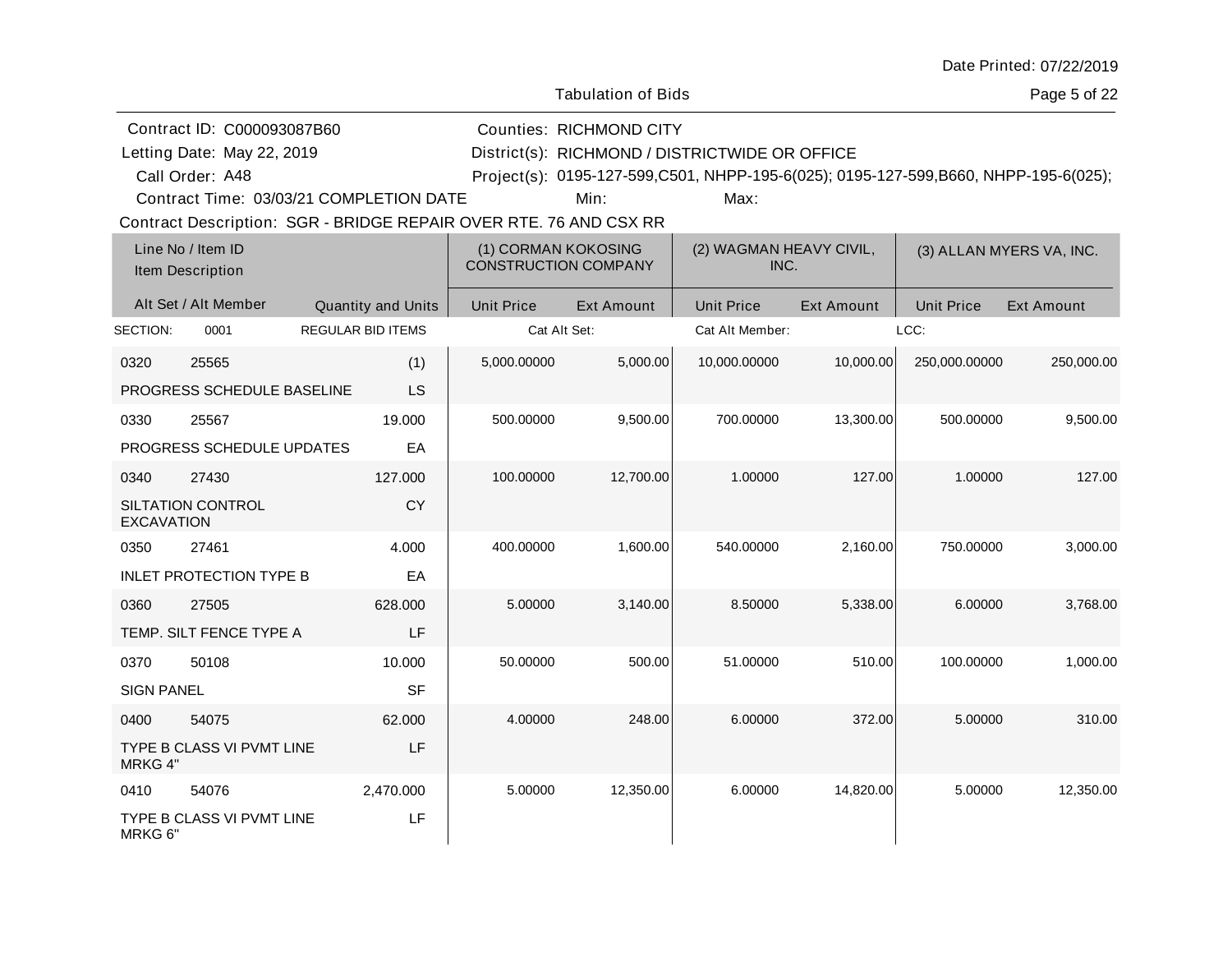| Date Printed: 07/22/2019 |  |
|--------------------------|--|
|--------------------------|--|

Page 6 of 22

|                     | Contract ID: C000093087B60                                        |                           |                                                    | <b>Counties: RICHMOND CITY</b> |                                                                                     |                   |                              |                          |
|---------------------|-------------------------------------------------------------------|---------------------------|----------------------------------------------------|--------------------------------|-------------------------------------------------------------------------------------|-------------------|------------------------------|--------------------------|
|                     | Letting Date: May 22, 2019                                        |                           |                                                    |                                | District(s): RICHMOND / DISTRICTWIDE OR OFFICE                                      |                   |                              |                          |
|                     | Call Order: A48                                                   |                           |                                                    |                                | Project(s): 0195-127-599,C501, NHPP-195-6(025); 0195-127-599,B660, NHPP-195-6(025); |                   |                              |                          |
|                     | Contract Time: 03/03/21 COMPLETION DATE                           |                           |                                                    | Min:                           | Max:                                                                                |                   |                              |                          |
|                     | Contract Description: SGR - BRIDGE REPAIR OVER RTE. 76 AND CSX RR |                           |                                                    |                                |                                                                                     |                   |                              |                          |
|                     | Line No / Item ID<br>Item Description                             |                           | (1) CORMAN KOKOSING<br><b>CONSTRUCTION COMPANY</b> |                                | (2) WAGMAN HEAVY CIVIL,<br>INC.                                                     |                   |                              | (3) ALLAN MYERS VA, INC. |
|                     | Alt Set / Alt Member                                              | <b>Quantity and Units</b> | <b>Unit Price</b>                                  | <b>Ext Amount</b>              | <b>Unit Price</b>                                                                   | <b>Ext Amount</b> | <b>Unit Price</b>            | <b>Ext Amount</b>        |
| SECTION:            | 0001                                                              | <b>REGULAR BID ITEMS</b>  |                                                    | Cat Alt Set:                   | Cat Alt Member:                                                                     |                   | LCC:                         |                          |
| 0420                | 54077                                                             | 619.000                   | 7.00000                                            | 4,333.00                       | 11.50000                                                                            | 7,118.50          | 7.00000                      | 4,333.00                 |
| MRKG 8"             | TYPE B CLASS VI PVMT LINE                                         | LF                        |                                                    |                                |                                                                                     |                   |                              |                          |
| 0430                | 54218                                                             | 12.000                    | 300.00000                                          | 3,600.00                       | 34.00000                                                                            | 408.00            | 75.00000                     | 900.00                   |
|                     | SNOW PLOW. RAISED PAVE.<br><b>MARKER HYD, CONC</b>                | EA                        |                                                    |                                |                                                                                     |                   |                              |                          |
| 0440                | 54430                                                             | 6,915.000                 | 2.00000                                            | 13,830.00                      | 0.40000                                                                             | 2,766.00          | 1.25000                      | 8,643.75                 |
|                     | TEMP. PVMT MRKG, TY. A, 6"                                        | LF                        |                                                    |                                |                                                                                     |                   |                              |                          |
| 0450                | 55140                                                             | 1.000                     | 4,000.00000                                        | 4,000.00                       | 4,300.00000                                                                         | 4,300.00          | 4,500.00000                  | 4,500.00                 |
| Α                   | CONCRETE FOUNDATION LF-1 TY.                                      | EA                        |                                                    |                                |                                                                                     |                   |                              |                          |
| 0460                | 61800                                                             | (1)                       | 5,000.00000                                        | 5,000.00                       | 11,000.00000                                                                        | 11,000.00         | 11,000.00000                 | 11,000.00                |
|                     | NS STRUCT. STEEL STEEL PLATE<br>FOR INLET PROTECTION              | LS                        |                                                    |                                |                                                                                     |                   |                              |                          |
| 0470                | 67904                                                             | (1)                       | 400,000.00000                                      | 400,000.00                     | 1,250,000.00000                                                                     |                   | 1,250,000.00 1,910,000.00000 | 1,910,000.00             |
| <b>SHIELDING</b>    | NS BRIDGE INCIDENTALS SAFETY                                      | LS                        |                                                    |                                |                                                                                     |                   |                              |                          |
| 0480                | 67910                                                             | 2.000                     | 6,000.00000                                        | 12,000.00                      | 12,480.00000                                                                        | 24,960.00         | 3.000.00000                  | 6,000.00                 |
| <b>STR. NO 2855</b> | NS NBIS ACCESS, UNDER BRIDGE                                      | DAY                       |                                                    |                                |                                                                                     |                   |                              |                          |
| 0490                | 68010                                                             | 606.000                   | 170.00000                                          | 103,020.00                     | 345.00000                                                                           | 209,070.00        | 200.00000                    | 121,200.00               |
|                     | <b>CONCRETE PARAPET</b>                                           | LF                        |                                                    |                                |                                                                                     |                   |                              |                          |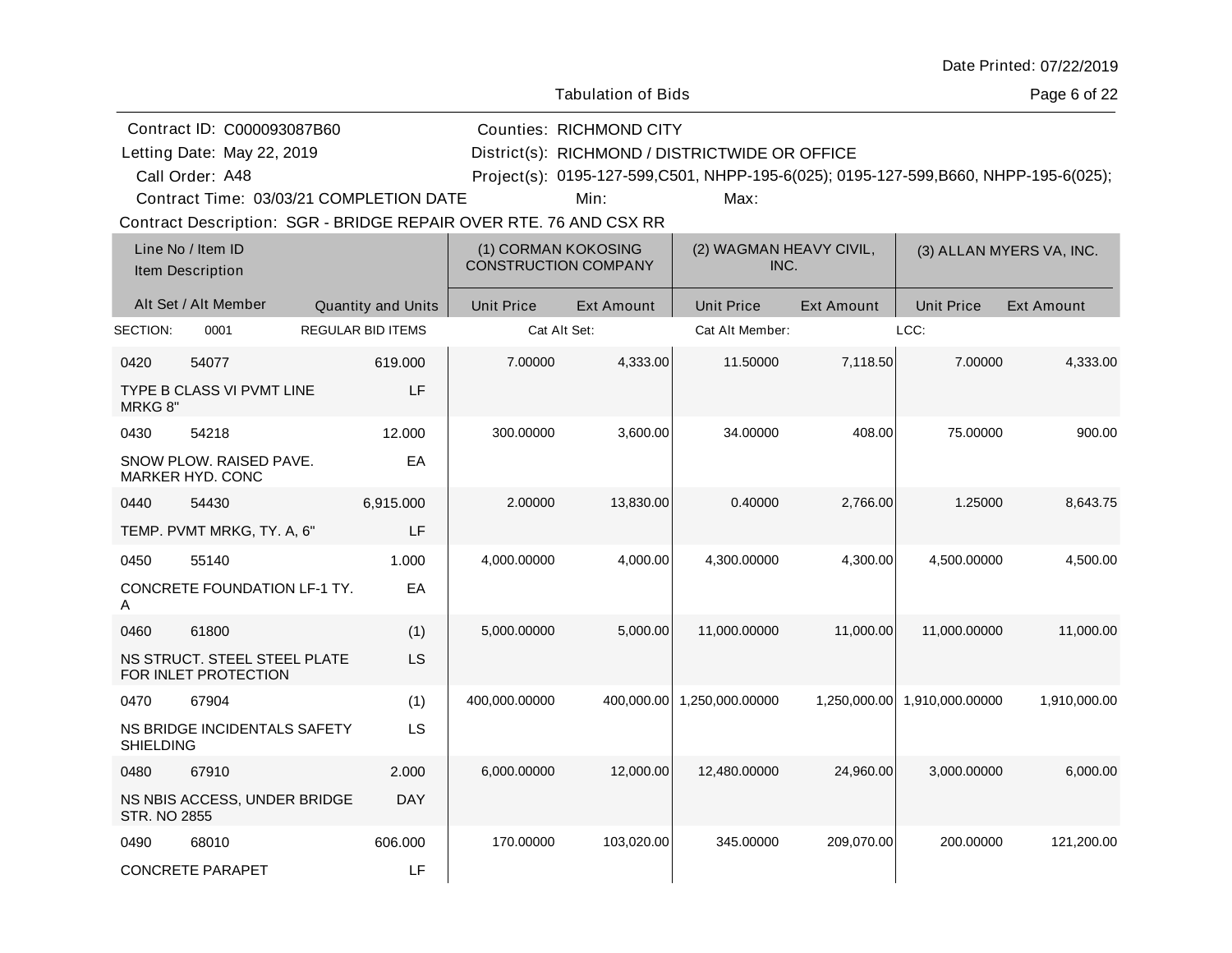| Date Printed: 07/22/2019 |  |
|--------------------------|--|
|--------------------------|--|

Page 7 of 22

|                  | Contract ID: C000093087B60                                        |                           |                                                    | <b>Counties: RICHMOND CITY</b> |                                                                                     |                   |                   |                          |
|------------------|-------------------------------------------------------------------|---------------------------|----------------------------------------------------|--------------------------------|-------------------------------------------------------------------------------------|-------------------|-------------------|--------------------------|
|                  | Letting Date: May 22, 2019                                        |                           |                                                    |                                | District(s): RICHMOND / DISTRICTWIDE OR OFFICE                                      |                   |                   |                          |
|                  | Call Order: A48                                                   |                           |                                                    |                                | Project(s): 0195-127-599,C501, NHPP-195-6(025); 0195-127-599,B660, NHPP-195-6(025); |                   |                   |                          |
|                  | Contract Time: 03/03/21 COMPLETION DATE                           |                           |                                                    | Min:                           | Max:                                                                                |                   |                   |                          |
|                  | Contract Description: SGR - BRIDGE REPAIR OVER RTE. 76 AND CSX RR |                           |                                                    |                                |                                                                                     |                   |                   |                          |
|                  | Line No / Item ID<br>Item Description                             |                           | (1) CORMAN KOKOSING<br><b>CONSTRUCTION COMPANY</b> |                                | (2) WAGMAN HEAVY CIVIL,<br>INC.                                                     |                   |                   | (3) ALLAN MYERS VA, INC. |
|                  | Alt Set / Alt Member                                              | <b>Quantity and Units</b> | <b>Unit Price</b>                                  | <b>Ext Amount</b>              | <b>Unit Price</b>                                                                   | <b>Ext Amount</b> | <b>Unit Price</b> | <b>Ext Amount</b>        |
| SECTION:         | 0001                                                              | <b>REGULAR BID ITEMS</b>  | Cat Alt Set:                                       |                                | Cat Alt Member:                                                                     |                   | LCC:              |                          |
| 0500             | 68011                                                             | 638.000                   | 220.00000                                          | 140,360.00                     | 510.00000                                                                           | 325,380.00        | 200.00000         | 127,600.00               |
|                  | <b>NS PARAPET CONCRETE</b><br>PARAPET BLOCKED BACK                | LF                        |                                                    |                                |                                                                                     |                   |                   |                          |
| 0510             | 68043                                                             | 603.100                   | 1,425.00000                                        | 859,417.50                     | 1,780.00000                                                                         | 1,073,518.00      | 1,100.00000       | 663,410.00               |
| <b>SHRINKAGE</b> | CONC. CLASS A4 MOD.LOW                                            | <b>CY</b>                 |                                                    |                                |                                                                                     |                   |                   |                          |
| 0520             | 68085                                                             | 3,685.000                 | 5.00000                                            | 18,425.00                      | 2.00000                                                                             | 7,370.00          | 3.00000           | 11,055.00                |
|                  | <b>COVER DEPTH SURVEY</b>                                         | SY                        |                                                    |                                |                                                                                     |                   |                   |                          |
| 0530             | 68093                                                             | 135,820.000               | 4.00000                                            | 543,280.00                     | 5.25000                                                                             | 713,055.00        | 1.75000           | 237,685.00               |
| STEEL CL. III    | <b>CORROSION RESISTANT REINF.</b>                                 | LB                        |                                                    |                                |                                                                                     |                   |                   |                          |
| 0540             | 68115                                                             | 10,000.000                | 20.00000                                           | 200,000.00                     | 19.40000                                                                            | 194,000.00        | 30.00000          | 300,000.00               |
| <b>REPAIRS</b>   | NS STRUCT. STEEL MISC. STEEL                                      | LB                        |                                                    |                                |                                                                                     |                   |                   |                          |
| 0550             | 68172                                                             | 100.000                   | 350.00000                                          | 35,000.00                      | 130.00000                                                                           | 13,000.00         | 150.00000         | 15,000.00                |
|                  | <b>CRACK REPAIR TYPE B</b>                                        | LF                        |                                                    |                                |                                                                                     |                   |                   |                          |
| 0560             | 68180                                                             | 1,580.000                 | 90.00000                                           | 142,200.00                     | 32.13000                                                                            | 50,765.40         | 25.00000          | 39,500.00                |
|                  | EMBEDDED GALVANIC ANODES                                          | EA                        |                                                    |                                |                                                                                     |                   |                   |                          |
| 0570             | 68315                                                             | 1,754.000                 | 18.00000                                           | 31,572.00                      | 28.00000                                                                            | 49,112.00         | 15.00000          | 26,310.00                |
|                  | TYPE A MILLING 1-1/2"                                             | SY                        |                                                    |                                |                                                                                     |                   |                   |                          |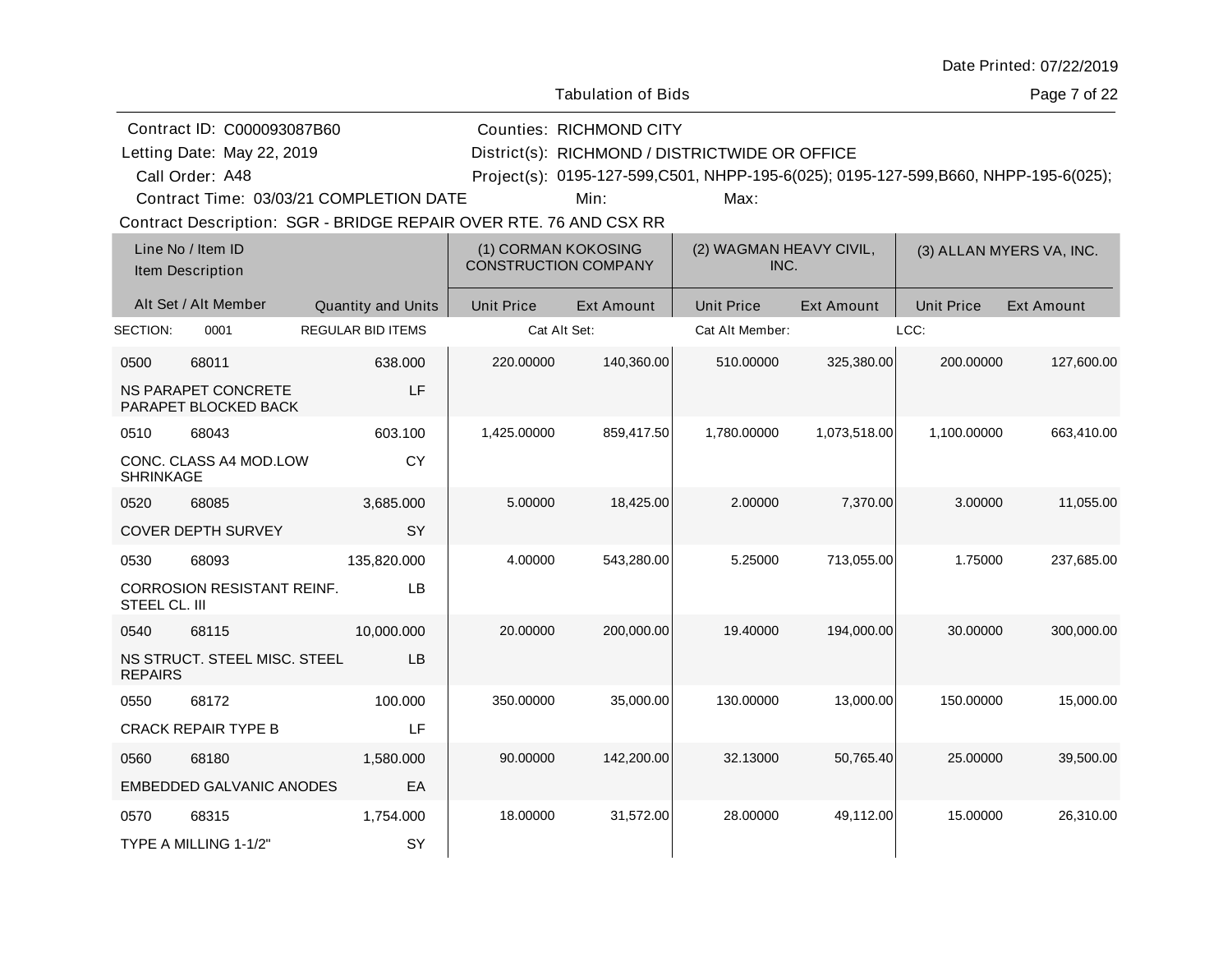| Date Printed: 07/22/2019 |  |
|--------------------------|--|
|--------------------------|--|

Page 8 of 22

|                            | Contract ID: C000093087B60                                        |                           |                   | <b>Counties: RICHMOND CITY</b>                     |                                                                                     |                   |                   |                          |  |  |
|----------------------------|-------------------------------------------------------------------|---------------------------|-------------------|----------------------------------------------------|-------------------------------------------------------------------------------------|-------------------|-------------------|--------------------------|--|--|
| Letting Date: May 22, 2019 |                                                                   |                           |                   | District(s): RICHMOND / DISTRICTWIDE OR OFFICE     |                                                                                     |                   |                   |                          |  |  |
|                            | Call Order: A48                                                   |                           |                   |                                                    | Project(s): 0195-127-599,C501, NHPP-195-6(025); 0195-127-599,B660, NHPP-195-6(025); |                   |                   |                          |  |  |
|                            | Contract Time: 03/03/21 COMPLETION DATE                           |                           |                   | Min:                                               | Max:                                                                                |                   |                   |                          |  |  |
|                            | Contract Description: SGR - BRIDGE REPAIR OVER RTE. 76 AND CSX RR |                           |                   |                                                    |                                                                                     |                   |                   |                          |  |  |
|                            | Line No / Item ID<br>Item Description                             |                           |                   | (1) CORMAN KOKOSING<br><b>CONSTRUCTION COMPANY</b> | (2) WAGMAN HEAVY CIVIL,<br>INC.                                                     |                   |                   | (3) ALLAN MYERS VA, INC. |  |  |
|                            | Alt Set / Alt Member                                              | <b>Quantity and Units</b> | <b>Unit Price</b> | <b>Ext Amount</b>                                  | <b>Unit Price</b>                                                                   | <b>Ext Amount</b> | <b>Unit Price</b> | <b>Ext Amount</b>        |  |  |
| SECTION:                   | 0001                                                              | <b>REGULAR BID ITEMS</b>  |                   | Cat Alt Set:                                       | Cat Alt Member:                                                                     |                   | LCC:              |                          |  |  |
| 0580                       | 68339                                                             | 35.000                    | 350.00000         | 12,250.00                                          | 2,600.00000                                                                         | 91,000.00         | 1,500.00000       | 52,500.00                |  |  |
|                            | DECK SLAB CLOSURE                                                 | SY                        |                   |                                                    |                                                                                     |                   |                   |                          |  |  |
| 0590                       | 68472                                                             | (1)                       | 1,700,000.00000   |                                                    | 1,700,000.00 1,779,650.00000                                                        | 1,779,650.00      | 950,000.00000     | 950,000.00               |  |  |
|                            | NS RECOAT EX. STR. NO. 2855                                       | LS                        |                   |                                                    |                                                                                     |                   |                   |                          |  |  |
| 0600                       | 68476                                                             | (1)                       | 15,000.00000      | 15,000.00                                          | 112,000.00000                                                                       | 112,000.00        | 550,000.00000     | 550,000.00               |  |  |
| <b>STR. NO 2855</b>        | NS ENV.& WORKER PROTECTION                                        | LS                        |                   |                                                    |                                                                                     |                   |                   |                          |  |  |
| 0610                       | 68492                                                             | (1)                       | 5,000.00000       | 5,000.00                                           | 25,150.00000                                                                        | 25,150.00         | 18,000.00000      | 18,000.00                |  |  |
| 2855 TYPE B                | NS MATERIAL DISPOSAL STR. NO                                      | LS                        |                   |                                                    |                                                                                     |                   |                   |                          |  |  |
| 0620                       | 68550                                                             | 232.000                   | 500.00000         | 116,000.00                                         | 280.00000                                                                           | 64,960.00         | 250.00000         | 58,000.00                |  |  |
| 0" TO 2"                   | ELASTOMERIC EXPANSION DAM                                         | LF                        |                   |                                                    |                                                                                     |                   |                   |                          |  |  |
| 0630                       | 68573                                                             | 162,000                   | 60.00000          | 9,720.00                                           | 542.00000                                                                           | 87,804.00         | 400.00000         | 64,800.00                |  |  |
| JOINT, HES                 | RECONSTRUCT EXPANSION                                             | LF                        |                   |                                                    |                                                                                     |                   |                   |                          |  |  |
| 0640                       | 68579                                                             | 115.000                   | 400.00000         | 46,000.00                                          | 633.00000                                                                           | 72,795.00         | 800.00000         | 92,000.00                |  |  |
|                            | RECONSTRUCT BACK WALL, HES                                        | LF                        |                   |                                                    |                                                                                     |                   |                   |                          |  |  |
| 0650                       | 68616                                                             | 1,488.000                 | 25.00000          | 37,200.00                                          | 32.85000                                                                            | 48,880.80         | 110.00000         | 163,680.00               |  |  |
| <b>OVERLAY</b>             | PLACE VERY EARLY STRENGTH<br>LATEX MODIFIED CONCRETE              | SY                        |                   |                                                    |                                                                                     |                   |                   |                          |  |  |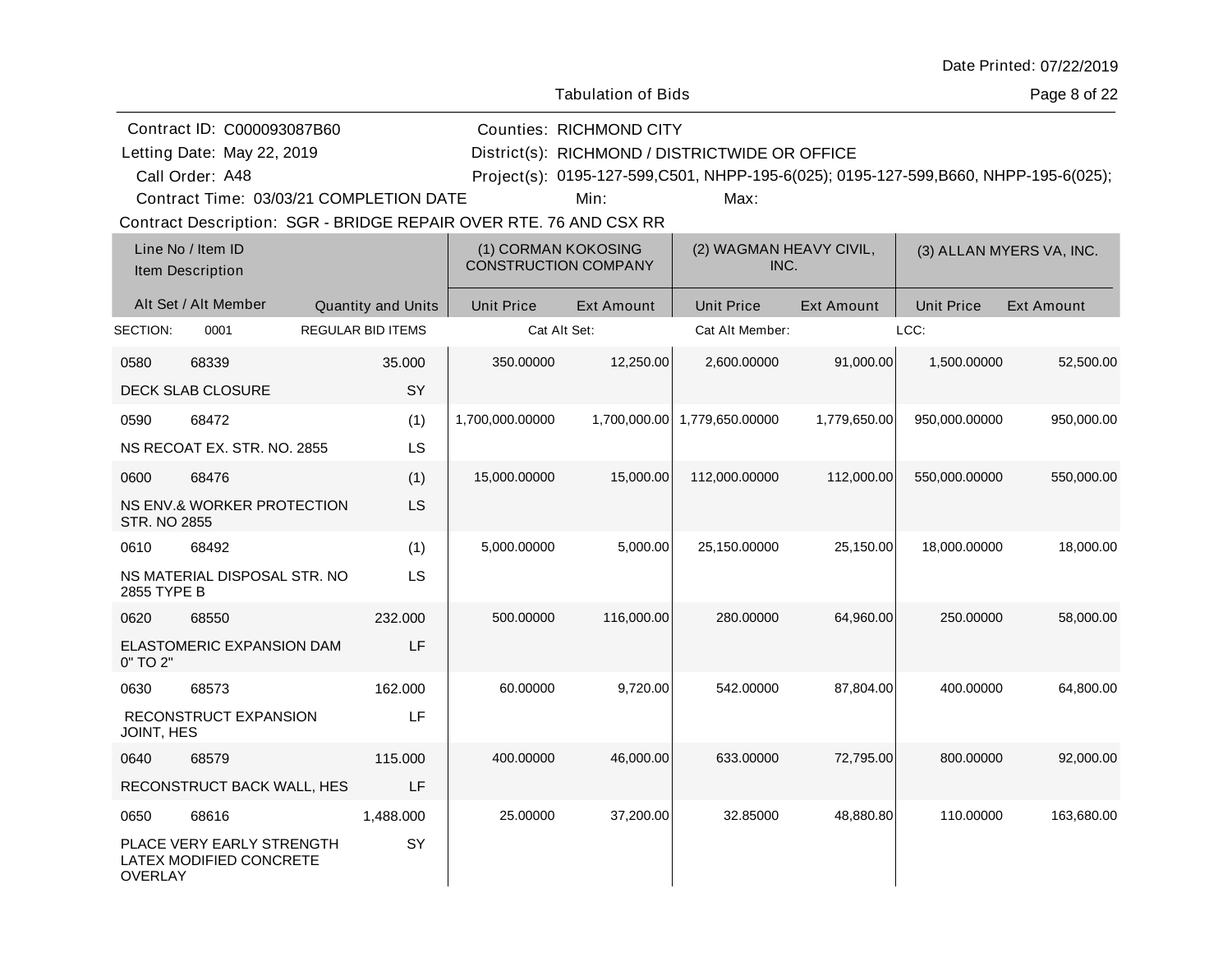| Date Printed: 07/22/2019 |  |
|--------------------------|--|
|--------------------------|--|

Page 9 of 22

|           | Contract ID: C000093087B60                                |                                                                   |                             | <b>Counties: RICHMOND CITY</b> |                                                                                     |                   |                              |                          |
|-----------|-----------------------------------------------------------|-------------------------------------------------------------------|-----------------------------|--------------------------------|-------------------------------------------------------------------------------------|-------------------|------------------------------|--------------------------|
|           | Letting Date: May 22, 2019                                |                                                                   |                             |                                | District(s): RICHMOND / DISTRICTWIDE OR OFFICE                                      |                   |                              |                          |
|           | Call Order: A48                                           |                                                                   |                             |                                | Project(s): 0195-127-599,C501, NHPP-195-6(025); 0195-127-599,B660, NHPP-195-6(025); |                   |                              |                          |
|           |                                                           | Contract Time: 03/03/21 COMPLETION DATE                           |                             | Min:                           | Max:                                                                                |                   |                              |                          |
|           |                                                           | Contract Description: SGR - BRIDGE REPAIR OVER RTE. 76 AND CSX RR |                             |                                |                                                                                     |                   |                              |                          |
|           | Line No / Item ID<br>Item Description                     |                                                                   | <b>CONSTRUCTION COMPANY</b> | (1) CORMAN KOKOSING            | (2) WAGMAN HEAVY CIVIL,<br>INC.                                                     |                   |                              | (3) ALLAN MYERS VA, INC. |
|           | Alt Set / Alt Member                                      | <b>Quantity and Units</b>                                         | <b>Unit Price</b>           | Ext Amount                     | <b>Unit Price</b>                                                                   | <b>Ext Amount</b> | <b>Unit Price</b>            | <b>Ext Amount</b>        |
| SECTION:  | 0001                                                      | <b>REGULAR BID ITEMS</b>                                          |                             | Cat Alt Set:                   | Cat Alt Member:                                                                     |                   | LCC:                         |                          |
| 0660      | 68619                                                     | 112.000                                                           | 1,000.00000                 | 112,000.00                     | 985.00000                                                                           | 110,320.00        | 880.00000                    | 98,560.00                |
| CONCRETE. | <b>NS FURNISH HIGH EARLY</b><br>STRENGTH LATEX MODIFIED   | <b>CY</b>                                                         |                             |                                |                                                                                     |                   |                              |                          |
| 0670      | 68642                                                     | 1,488.000                                                         | 100.00000                   | 148,800.00                     | 92.00000                                                                            | 136,896.00        | 15.00000                     | 22,320.00                |
|           | TYPE A HYDRO-DEMOLITION 1/2"                              | SY                                                                |                             |                                |                                                                                     |                   |                              |                          |
| 0680      | 68648                                                     | 266.000                                                           | 250.00000                   | 66,500.00                      | 367.00000                                                                           | 97,622.00         | 45.00000                     | 11,970.00                |
| 3"        | NS TYPE B HYDRO-DEMOLITION                                | SY                                                                |                             |                                |                                                                                     |                   |                              |                          |
| 0690      | 68900                                                     | (1)                                                               | 1,600,000.00000             |                                | 1,600,000.00 1,370,000.00000                                                        |                   | 1,370,000.00 2,756,682.00000 | 2,756,682.00             |
| 2855      | NS REM. PORT. OF EX.STR. NO                               | LS                                                                |                             |                                |                                                                                     |                   |                              |                          |
| 0700      | 68904                                                     | 40.000                                                            | 15,000.00000                | 600,000.00                     | 30,000.00000                                                                        | 1,200,000.00      | 25,000.00000                 | 1,000,000.00             |
|           | NS BR. SUPERSTR. WID./REPAIR<br>CAP BEAM BRACKET REPAIR   | EA                                                                |                             |                                |                                                                                     |                   |                              |                          |
| 0710      | 68904                                                     | 16.000                                                            | 6,000.00000                 | 96,000.00                      | 3,800.00000                                                                         | 60,800.00         | 1,500.00000                  | 24,000.00                |
|           | NS BR. SUPERSTR. WID./REPAIR<br>REPLACE EXPANSION BEARING | EA                                                                |                             |                                |                                                                                     |                   |                              |                          |
| 0720      | 68908                                                     | (1)                                                               | 200,000.00000               | 200,000.00                     | 690,000.00000                                                                       | 690,000.00        | 635,807.15000                | 635,807.15               |
|           | NS BR. SUPERSTR. WID./REPAIR<br><b>TEMPORARY SUPPORT</b>  | LS                                                                |                             |                                |                                                                                     |                   |                              |                          |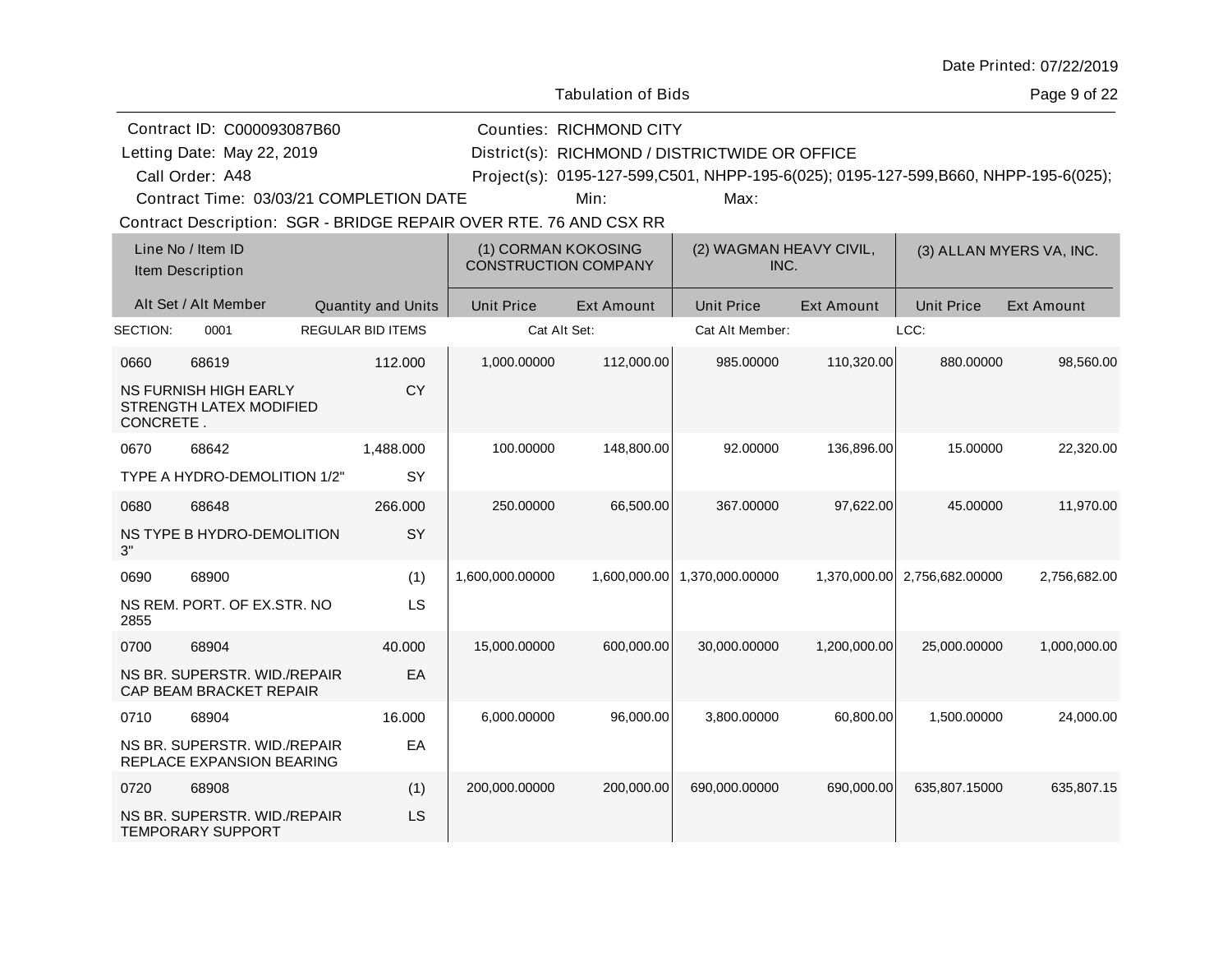| Date Printed: 07/22/2019 |  |
|--------------------------|--|
|--------------------------|--|

Page 10 of 22

| Contract ID: C000093087B60                                                         |                          |                   | <b>Counties: RICHMOND CITY</b>                                                      |                                 |                   |                   |                          |
|------------------------------------------------------------------------------------|--------------------------|-------------------|-------------------------------------------------------------------------------------|---------------------------------|-------------------|-------------------|--------------------------|
| Letting Date: May 22, 2019                                                         |                          |                   | District(s): RICHMOND / DISTRICTWIDE OR OFFICE                                      |                                 |                   |                   |                          |
| Call Order: A48                                                                    |                          |                   | Project(s): 0195-127-599,C501, NHPP-195-6(025); 0195-127-599,B660, NHPP-195-6(025); |                                 |                   |                   |                          |
| Contract Time: 03/03/21 COMPLETION DATE                                            |                          |                   | Min:                                                                                | Max:                            |                   |                   |                          |
| Contract Description: SGR - BRIDGE REPAIR OVER RTE. 76 AND CSX RR                  |                          |                   |                                                                                     |                                 |                   |                   |                          |
| Line No / Item ID<br>Item Description                                              |                          |                   | (1) CORMAN KOKOSING<br><b>CONSTRUCTION COMPANY</b>                                  | (2) WAGMAN HEAVY CIVIL,<br>INC. |                   |                   | (3) ALLAN MYERS VA, INC. |
| Alt Set / Alt Member                                                               | Quantity and Units       | <b>Unit Price</b> | <b>Ext Amount</b>                                                                   | <b>Unit Price</b>               | <b>Ext Amount</b> | <b>Unit Price</b> | <b>Ext Amount</b>        |
| SECTION:<br>0001                                                                   | <b>REGULAR BID ITEMS</b> |                   | Cat Alt Set:                                                                        | Cat Alt Member:                 |                   | LCC:              |                          |
| 0730<br>68910                                                                      | 3,685.000                | 6.00000           | 22,110.00                                                                           | 11.00000                        | 40,535.00         | 4.00000           | 14,740.00                |
| NS BR. SUPERSTR. WID./REPAIR<br><b>DIAMOND GRINDING</b>                            | SY                       |                   |                                                                                     |                                 |                   |                   |                          |
| 0740<br>69009                                                                      | 11.000                   | 120.00000         | 1,320.00                                                                            | 215.00000                       | 2,365.00          | 450.00000         | 4,950.00                 |
| POROUS BACKFILL                                                                    | <b>CY</b>                |                   |                                                                                     |                                 |                   |                   |                          |
| 69011<br>0750                                                                      | 55.000                   | 50.00000          | 2,750.00                                                                            | 176.00000                       | 9,680.00          | 150.00000         | 8,250.00                 |
| STRUCTURE EXCAVATION                                                               | <b>CY</b>                |                   |                                                                                     |                                 |                   |                   |                          |
| 69091<br>0760                                                                      | 1,410.000                | 3.00000           | 4,230.00                                                                            | 9.00000                         | 12.690.00         | 10.00000          | 14.100.00                |
| CORROSION RESISTANT REINF.<br>STEEL CL. I                                          | LB                       |                   |                                                                                     |                                 |                   |                   |                          |
| 0770<br>69500                                                                      | 24.000                   | 3,000.00000       | 72,000.00                                                                           | 3,100.00000                     | 74,400.00         | 1,300.00000       | 31,200.00                |
| CONCRETE SUBSTRUCT.<br><b>SURFACE REPAIR</b>                                       | SY                       |                   |                                                                                     |                                 |                   |                   |                          |
| 0780<br>69822                                                                      | 16.000                   | 3,000.00000       | 48,000.00                                                                           | 8,400.00000                     | 134,400.00        | 9,000.00000       | 144,000.00               |
| NS RECONSTRUCT BRIDGE SEAT<br><b>HES</b>                                           | EA                       |                   |                                                                                     |                                 |                   |                   |                          |
| 69905<br>0790                                                                      | 755.000                  | 90.00000          | 67,950.00                                                                           | 121.00000                       | 91,355.00         | 85.00000          | 64,175.00                |
| NS BR. SUBSTR. WID./REPAIR<br><b>EMBEDDED GALVANIC ANODES</b><br>TYPE <sub>2</sub> | EA                       |                   |                                                                                     |                                 |                   |                   |                          |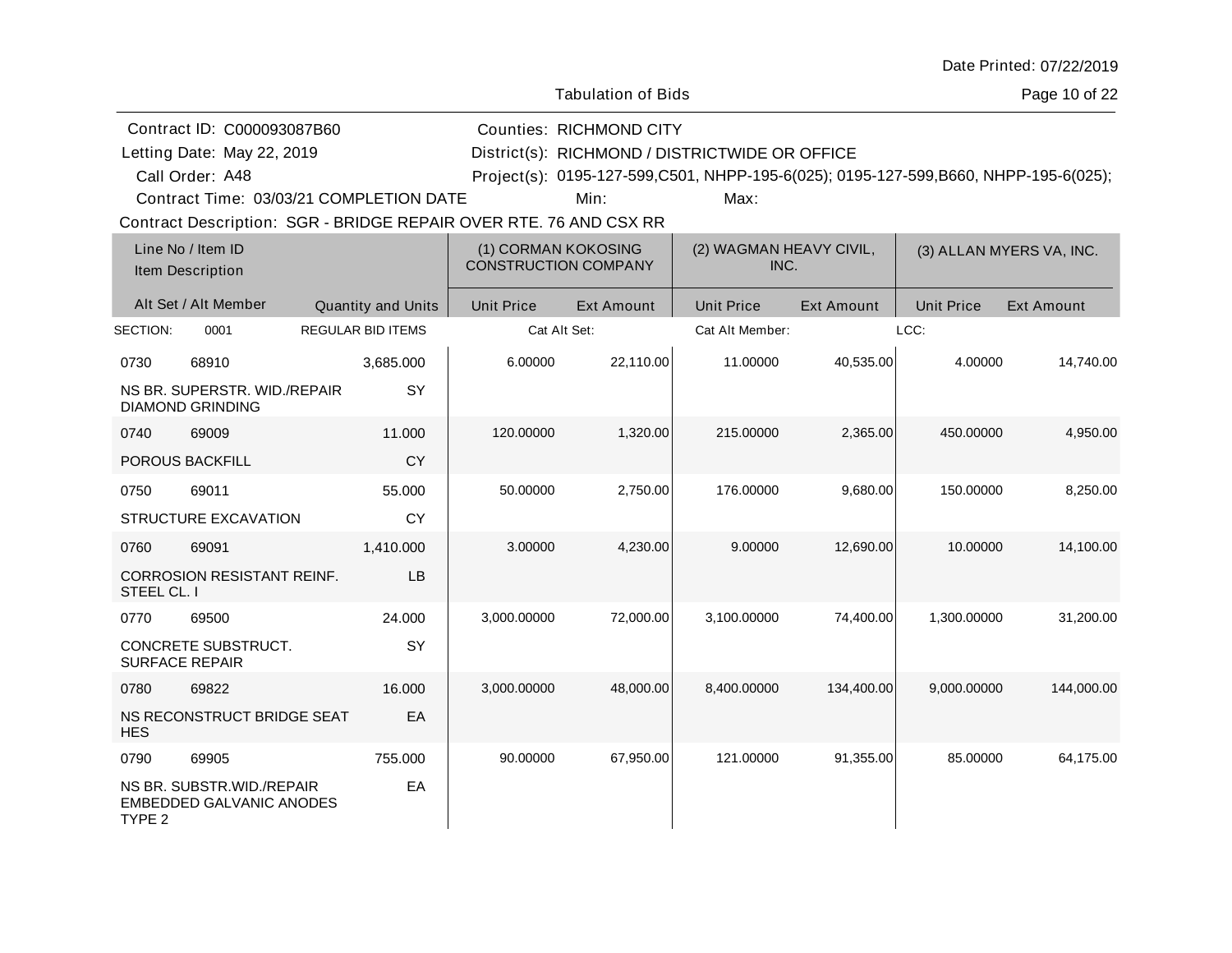| Date Printed: 07/22/2019 |  |
|--------------------------|--|
|--------------------------|--|

|                                                                   | <b>Tabulation of Bids</b>                                                             |                   |                                                |                   | Page 11 of 22                                                                       |                   |                 |
|-------------------------------------------------------------------|---------------------------------------------------------------------------------------|-------------------|------------------------------------------------|-------------------|-------------------------------------------------------------------------------------|-------------------|-----------------|
| Contract ID: C000093087B60                                        |                                                                                       |                   | <b>Counties: RICHMOND CITY</b>                 |                   |                                                                                     |                   |                 |
| Letting Date: May 22, 2019                                        |                                                                                       |                   | District(s): RICHMOND / DISTRICTWIDE OR OFFICE |                   |                                                                                     |                   |                 |
| Call Order: A48                                                   |                                                                                       |                   |                                                |                   | Project(s): 0195-127-599,C501, NHPP-195-6(025); 0195-127-599,B660, NHPP-195-6(025); |                   |                 |
| Contract Time: 03/03/21 COMPLETION DATE                           |                                                                                       |                   | Min:                                           | Max:              |                                                                                     |                   |                 |
| Contract Description: SGR - BRIDGE REPAIR OVER RTE. 76 AND CSX RR |                                                                                       |                   |                                                |                   |                                                                                     |                   |                 |
| Line No / Item ID<br>Item Description                             | (1) CORMAN KOKOSING<br>(2) WAGMAN HEAVY CIVIL,<br><b>CONSTRUCTION COMPANY</b><br>INC. |                   |                                                |                   | (3) ALLAN MYERS VA, INC.                                                            |                   |                 |
| Alt Set / Alt Member<br><b>Quantity and Units</b>                 |                                                                                       | <b>Unit Price</b> | Ext Amount                                     | <b>Unit Price</b> | Ext Amount                                                                          | <b>Unit Price</b> | Ext Amount      |
| Section Totals:                                                   |                                                                                       |                   | \$9,126,840.00                                 |                   | \$12,647,424.39                                                                     |                   | \$12,877,777.00 |
| Life Cycle Costs:                                                 |                                                                                       |                   |                                                |                   |                                                                                     |                   |                 |
| Section Total with LCC:                                           |                                                                                       | \$9,126,840.00    |                                                | \$12,647,424.39   |                                                                                     |                   | \$12,877,777.00 |
| <b>Contract Item Totals</b>                                       |                                                                                       | \$9,126,840.00    |                                                | \$12,647,424.39   |                                                                                     |                   | \$12,877,777.00 |
| <b>Contract Time Totals</b>                                       |                                                                                       |                   |                                                |                   |                                                                                     |                   |                 |
| <b>Contract Life Cycle Costs Totals</b>                           |                                                                                       |                   | \$0.00                                         |                   | \$0.00                                                                              |                   | \$0.00          |
| <b>Contract Grand Totals</b>                                      |                                                                                       |                   | \$9,126,840.00                                 |                   | \$12,647,424.39                                                                     |                   | 12,877,777.00   |
| () indicates item is bid as Lump Sum                              |                                                                                       |                   |                                                |                   |                                                                                     |                   |                 |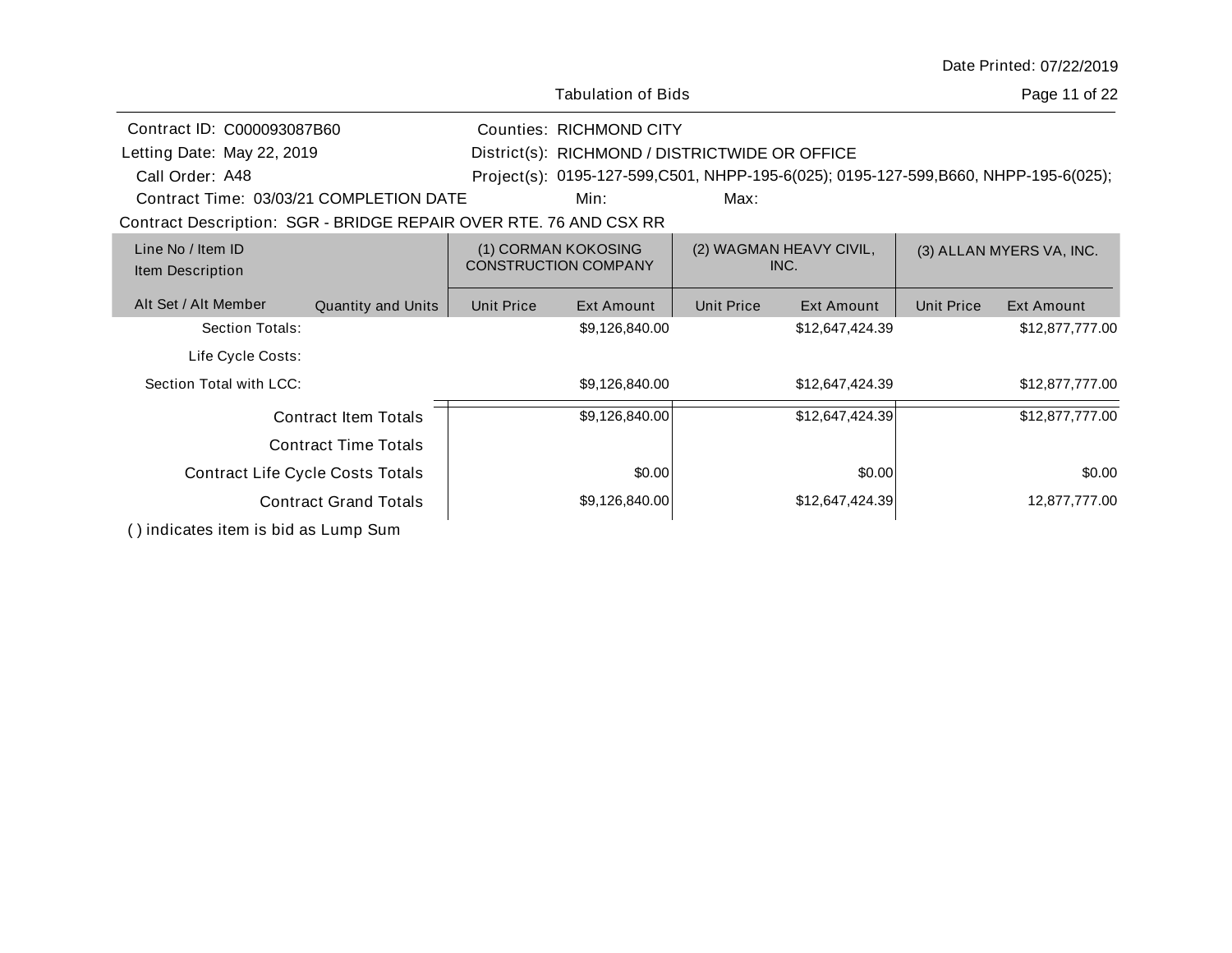| Date Printed: 07/22/2019 |  |
|--------------------------|--|
|--------------------------|--|

Page 12 of 22

| Contract ID: C000093087B60 | Counties: RICHMOND CITY                             |
|----------------------------|-----------------------------------------------------|
| Letting Date: May 22, 2019 | District(s): RICHMOND / DISTRICTWIDE OR OFFICE      |
| Call Order: A48            | Project(s): 0195-127-599, C501, NHPP-195-6(025); 01 |

A48 Project(s): 0195-127-599,C501, NHPP-195-6(025); 0195-127-599,B660, NHPP-195-6(025);

Contract Time: 03/03/21 COMPLETION DATE

Min: Max:

| Line No / Item ID<br>Item Description |                                |                           | (4) KIEWIT INFRASTRUCTURE<br>SOUTH CO. |                   |                   |                   |                   |                   |
|---------------------------------------|--------------------------------|---------------------------|----------------------------------------|-------------------|-------------------|-------------------|-------------------|-------------------|
|                                       | Alt Set / Alt Member           | <b>Quantity and Units</b> | <b>Unit Price</b>                      | <b>Ext Amount</b> | <b>Unit Price</b> | <b>Ext Amount</b> | <b>Unit Price</b> | <b>Ext Amount</b> |
| SECTION:                              | 0001                           | <b>REGULAR BID ITEMS</b>  | Cat Alt Set:                           |                   | Cat Alt Member:   |                   | LCC:              |                   |
| 0010                                  | 00100                          | (1)                       | 655,000.00000                          | 655,000.00        |                   |                   |                   |                   |
| <b>MOBILIZATION</b>                   |                                | <b>LS</b>                 |                                        |                   |                   |                   |                   |                   |
| 0020                                  | 00101                          | (1)                       | 50,000.00000                           | 50,000.00         |                   |                   |                   |                   |
| <b>CONSTRUCTION</b>                   | <b>CONSTRUCTION SURVEYING</b>  | <b>LS</b>                 |                                        |                   |                   |                   |                   |                   |
| 0030                                  | 00110                          | (1)                       | 250,000.00000                          | 250,000.00        |                   |                   |                   |                   |
|                                       | <b>CLEARING AND GRUBBING</b>   | <b>LS</b>                 |                                        |                   |                   |                   |                   |                   |
| 0040                                  | 00120                          | 71.000                    | 88.00000                               | 6,248.00          |                   |                   |                   |                   |
|                                       | REGULAR EXCAVATION             | <b>CY</b>                 |                                        |                   |                   |                   |                   |                   |
| 0050                                  | 00150                          | 70.000                    | 85.00000                               | 5,950.00          |                   |                   |                   |                   |
| <b>EMBANKMENT</b>                     |                                | <b>CY</b>                 |                                        |                   |                   |                   |                   |                   |
| 0060                                  | 10128                          | 727.000                   | 148.00000                              | 107,596.00        |                   |                   |                   |                   |
|                                       | AGGR. BASE MATL. TY. I NO. 21B | <b>TON</b>                |                                        |                   |                   |                   |                   |                   |
| 0070                                  | 10608                          | 241.000                   | 147.00000                              | 35,427.00         |                   |                   |                   |                   |
| 12.5D                                 | ASPHALT CONCRETE TY. SM-       | <b>TON</b>                |                                        |                   |                   |                   |                   |                   |
| 0080                                  | 10611                          | 238.000                   | 136.00000                              | 32,368.00         |                   |                   |                   |                   |
|                                       | ASPHALT CONCRETE TY. IM-19.0D  | <b>TON</b>                |                                        |                   |                   |                   |                   |                   |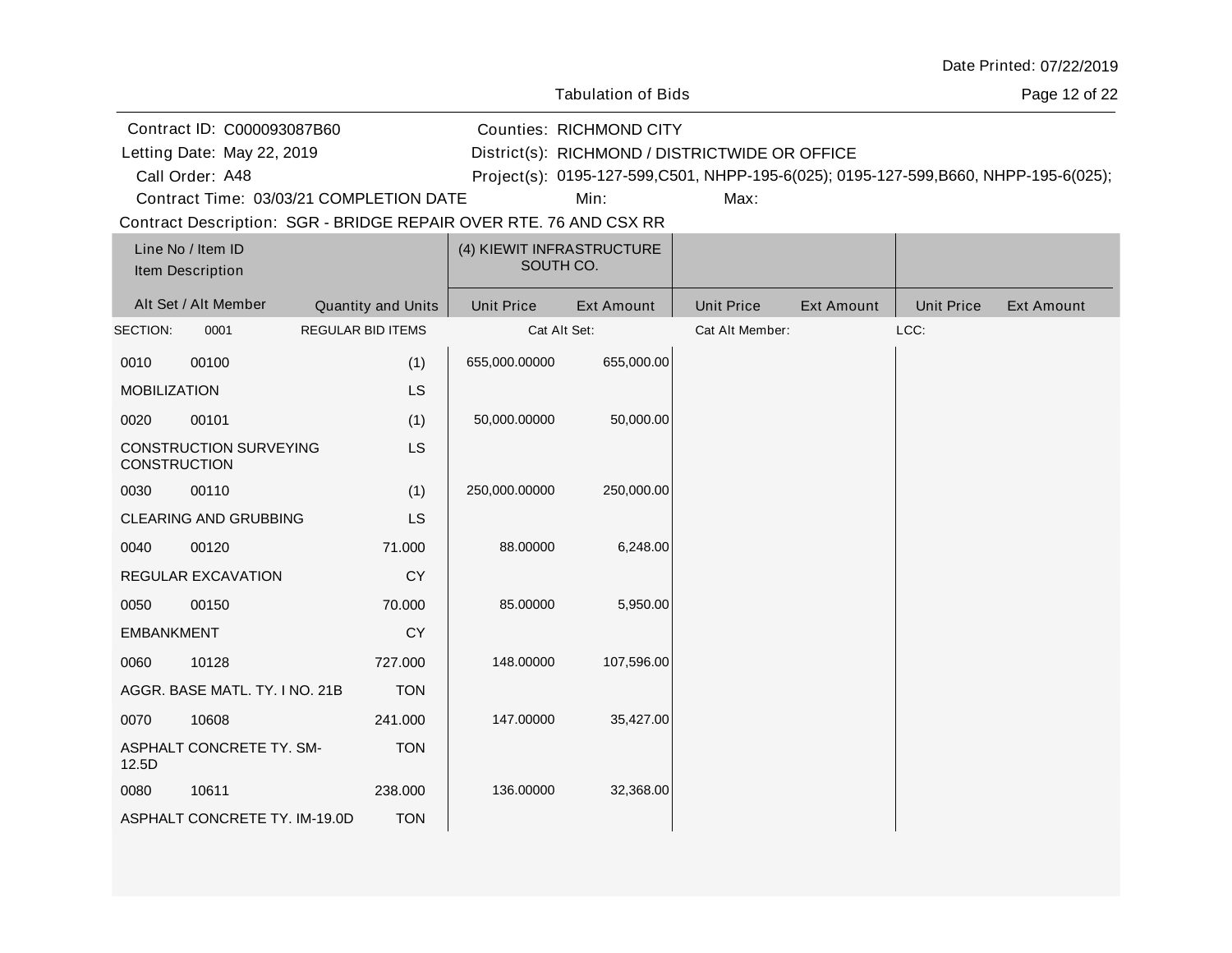| Date Printed: 07/22/2019 |  |
|--------------------------|--|
|--------------------------|--|

Page 13 of 22

Contract ID: C000093087B60 Letting Date: May 22, 2019

Letting Date: RICHMOND / DISTRICTWIDE OR OFFICE District(s):

Counties: RICHMOND CITY

A48 Project(s): 0195-127-599,C501, NHPP-195-6(025); 0195-127-599,B660, NHPP-195-6(025);

Contract Time: 03/03/21 COMPLETION DATE

Call Order: A48

Min: Max:

| Line No / Item ID<br>Item Description |                                                  |                          | (4) KIEWIT INFRASTRUCTURE<br>SOUTH CO. |                   |                   |                   |                   |                   |
|---------------------------------------|--------------------------------------------------|--------------------------|----------------------------------------|-------------------|-------------------|-------------------|-------------------|-------------------|
|                                       | Alt Set / Alt Member                             | Quantity and Units       | <b>Unit Price</b>                      | <b>Ext Amount</b> | <b>Unit Price</b> | <b>Ext Amount</b> | <b>Unit Price</b> | <b>Ext Amount</b> |
| SECTION:                              | 0001                                             | <b>REGULAR BID ITEMS</b> | Cat Alt Set:                           |                   | Cat Alt Member:   |                   | LCC:              |                   |
| 0090                                  | 10642                                            | 538.000                  | 136.00000                              | 73,168.00         |                   |                   |                   |                   |
| 25.0A                                 | ASPHALT CONCRETE TY. BM-                         | <b>TON</b>               |                                        |                   |                   |                   |                   |                   |
| 0100                                  | 11070                                            | 694.000                  | 2.00000                                | 1,388.00          |                   |                   |                   |                   |
| <b>DEPTH</b>                          | NS SAW-CUT ASPH CONC FULL                        | LF                       |                                        |                   |                   |                   |                   |                   |
| 0110                                  | 12020                                            | 245.000                  | 35.00000                               | 8,575.00          |                   |                   |                   |                   |
| STD. CURB CG-2                        |                                                  | LF                       |                                        |                   |                   |                   |                   |                   |
| 0120                                  | 13495                                            | 1,362.000                | 52.00000                               | 70,824.00         |                   |                   |                   |                   |
|                                       | TRAF. BARR. SER. CONC. SINGLE<br>FACE PAR.MB-10A | LF                       |                                        |                   |                   |                   |                   |                   |
| 0130                                  | 13604                                            | 4.000                    | 6,900.00000                            | 27,600.00         |                   |                   |                   |                   |
| $>=$ 40 MPH                           | IMPACT ATTEN. SER. TY. 1 TL-3,                   | EA                       |                                        |                   |                   |                   |                   |                   |
| 0140                                  | 13750                                            | 1,776.000                | 28.00000                               | 49,728.00         |                   |                   |                   |                   |
|                                       | SOUND WALL COLOR COATING                         | SY                       |                                        |                   |                   |                   |                   |                   |
| 0150                                  | 13752                                            | 8,870.000                | 61.60000                               | 546,392.00        |                   |                   |                   |                   |
|                                       | STR.MOUNTED SOUND<br>BARR.WALL - ABSORPTIVE      | <b>SF</b>                |                                        |                   |                   |                   |                   |                   |
| 0160                                  | 21020                                            | 9.000                    | 164.00000                              | 1,476.00          |                   |                   |                   |                   |
|                                       | <b>MEDIAN STRIP MS-1</b>                         | SY                       |                                        |                   |                   |                   |                   |                   |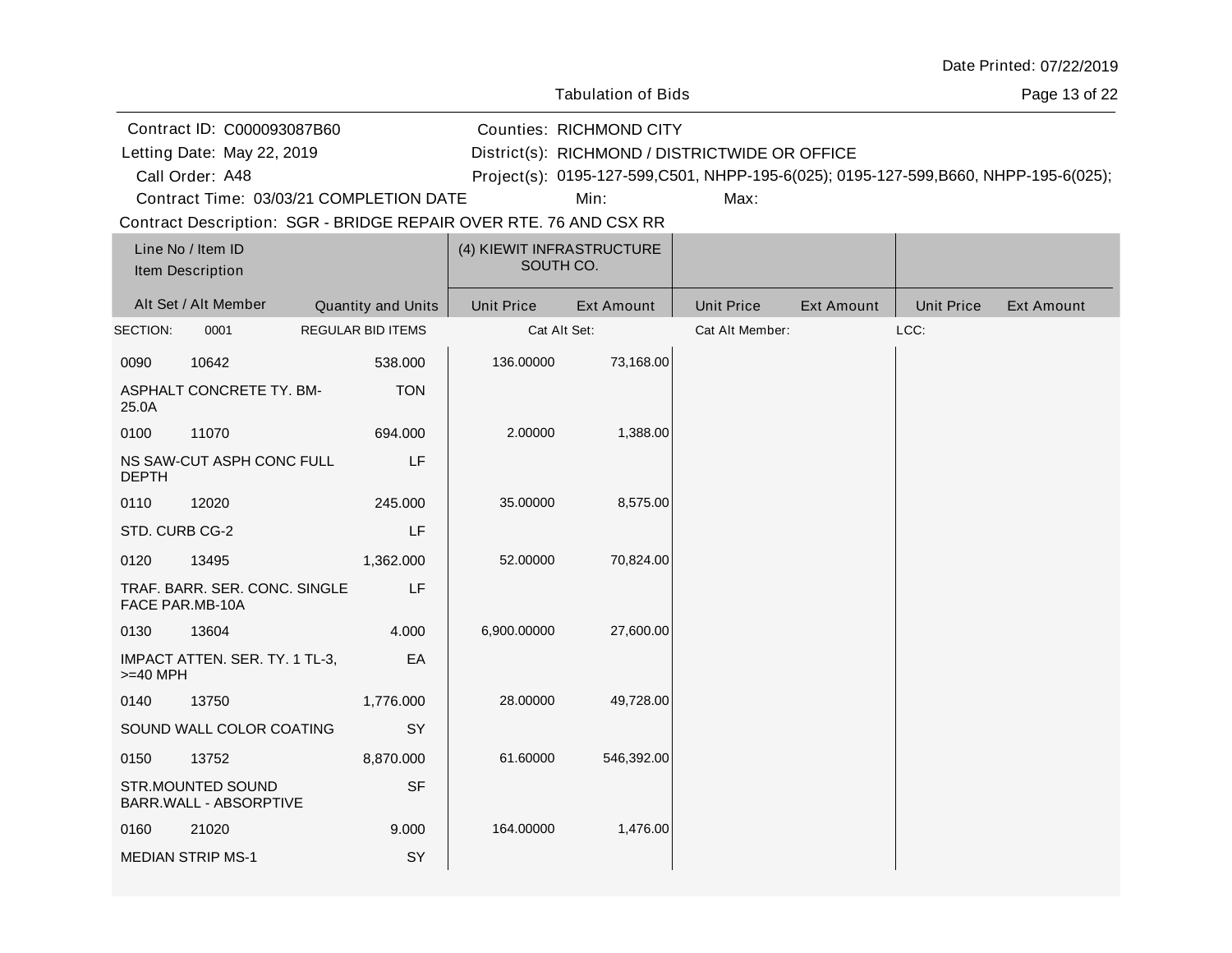| Date Printed: 07/22/2019 |  |
|--------------------------|--|
|--------------------------|--|

Page 14 of 22

Contract ID: C000093087B60 Letting Date: May 22, 2019

Call Order: A48

Letting Date: RICHMOND / DISTRICTWIDE OR OFFICE District(s):

Counties: RICHMOND CITY

A48 Project(s): 0195-127-599,C501, NHPP-195-6(025); 0195-127-599,B660, NHPP-195-6(025);

Contract Time: 03/03/21 COMPLETION DATE

Min: Max:

| Line No / Item ID<br>Item Description |                                |                          | (4) KIEWIT INFRASTRUCTURE<br>SOUTH CO. |                   |                   |                   |                   |                   |
|---------------------------------------|--------------------------------|--------------------------|----------------------------------------|-------------------|-------------------|-------------------|-------------------|-------------------|
|                                       | Alt Set / Alt Member           | Quantity and Units       | <b>Unit Price</b>                      | <b>Ext Amount</b> | <b>Unit Price</b> | <b>Ext Amount</b> | <b>Unit Price</b> | <b>Ext Amount</b> |
| SECTION:                              | 0001                           | <b>REGULAR BID ITEMS</b> | Cat Alt Set:                           |                   | Cat Alt Member:   |                   | LCC:              |                   |
| 0170                                  | 21215                          | 324.000                  | 30.50000                               | 9,882.00          |                   |                   |                   |                   |
|                                       | <b>MEDIAN STRIP MS-2</b>       | LF                       |                                        |                   |                   |                   |                   |                   |
| 0180                                  | 24150                          | 2.000                    | 256.00000                              | 512.00            |                   |                   |                   |                   |
|                                       | <b>TYPE 3 BARRICADE 4'</b>     | EA                       |                                        |                   |                   |                   |                   |                   |
| 0190                                  | 24160                          | 1,076.000                | 21.00000                               | 22,596.00         |                   |                   |                   |                   |
| <b>SIGN</b>                           | TEMPORARY (CONSTRUCTION)       | <b>SF</b>                |                                        |                   |                   |                   |                   |                   |
| 0200                                  | 24272                          | 2,160.000                | 5.25000                                | 11,340.00         |                   |                   |                   |                   |
|                                       | TRUCK MOUNTED ATTENUATOR       | <b>HR</b>                |                                        |                   |                   |                   |                   |                   |
| 0210                                  | 24278                          | 31,665.000               | 0.01000                                | 316.65            |                   |                   |                   |                   |
| <b>DEVICES</b>                        | <b>GROUP 2 CHANNELIZING</b>    | <b>DAY</b>               |                                        |                   |                   |                   |                   |                   |
| 0220                                  | 24279                          | 71,280.000               | 0.01000                                | 712.80            |                   |                   |                   |                   |
| MESSAGE SIGN                          | PORTABLE CHANGEABLE            | <b>HR</b>                |                                        |                   |                   |                   |                   |                   |
| 0230                                  | 24281                          | 2,160.000                | 0.01000                                | 21.60             |                   |                   |                   |                   |
|                                       | ELECTRONIC ARROW BOARD         | <b>HR</b>                |                                        |                   |                   |                   |                   |                   |
| 0240                                  | 24290                          | 620.000                  | 23.00000                               | 14,260.00         |                   |                   |                   |                   |
| CONC. MB-7D PC                        | <b>TRAFFIC BARRIER SERVICE</b> | LF                       |                                        |                   |                   |                   |                   |                   |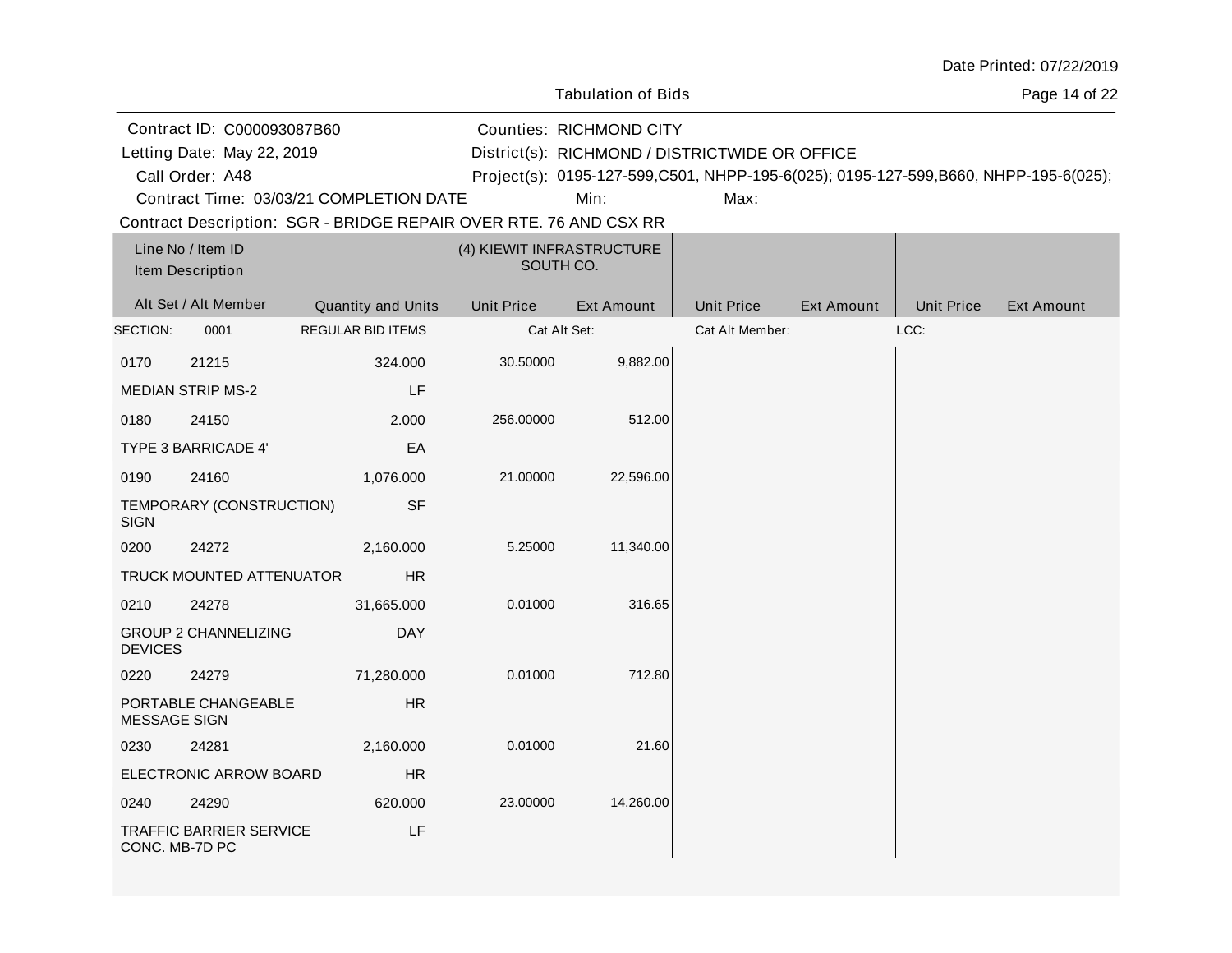| Date Printed: 07/22/2019 |  |
|--------------------------|--|
|--------------------------|--|

Page 15 of 22

|                  | Contract ID: C000093087B60                                                                            |                                                                   |                   | <b>Counties: RICHMOND CITY</b>                 |                   |                   |                   |                                                                                     |  |
|------------------|-------------------------------------------------------------------------------------------------------|-------------------------------------------------------------------|-------------------|------------------------------------------------|-------------------|-------------------|-------------------|-------------------------------------------------------------------------------------|--|
|                  | Letting Date: May 22, 2019                                                                            |                                                                   |                   | District(s): RICHMOND / DISTRICTWIDE OR OFFICE |                   |                   |                   |                                                                                     |  |
|                  | Call Order: A48                                                                                       |                                                                   |                   |                                                |                   |                   |                   | Project(s): 0195-127-599,C501, NHPP-195-6(025); 0195-127-599,B660, NHPP-195-6(025); |  |
|                  |                                                                                                       | Contract Time: 03/03/21 COMPLETION DATE                           |                   | Min:                                           | Max:              |                   |                   |                                                                                     |  |
|                  |                                                                                                       | Contract Description: SGR - BRIDGE REPAIR OVER RTE. 76 AND CSX RR |                   |                                                |                   |                   |                   |                                                                                     |  |
|                  | Line No / Item ID                                                                                     |                                                                   |                   | (4) KIEWIT INFRASTRUCTURE                      |                   |                   |                   |                                                                                     |  |
|                  | Item Description                                                                                      |                                                                   |                   | SOUTH CO.                                      |                   |                   |                   |                                                                                     |  |
|                  | Alt Set / Alt Member                                                                                  | Quantity and Units                                                | <b>Unit Price</b> | <b>Ext Amount</b>                              | <b>Unit Price</b> | <b>Ext Amount</b> | <b>Unit Price</b> | <b>Ext Amount</b>                                                                   |  |
| SECTION:         | 0001                                                                                                  | <b>REGULAR BID ITEMS</b>                                          |                   | Cat Alt Set:                                   | Cat Alt Member:   |                   | LCC:              |                                                                                     |  |
| 0250             | 24333                                                                                                 | (1)                                                               | 175,000.00000     | 175,000.00                                     |                   |                   |                   |                                                                                     |  |
|                  | NS TEMPORARY TRAFFIC<br>CONTROL SIGNAL - DETOUR                                                       | LS                                                                |                   |                                                |                   |                   |                   |                                                                                     |  |
| 0260             | 24420                                                                                                 | 33.000                                                            | 115.00000         | 3,795.00                                       |                   |                   |                   |                                                                                     |  |
|                  | DEMOLITION OF PAVEMENT RIGID                                                                          | SY                                                                |                   |                                                |                   |                   |                   |                                                                                     |  |
| 0270             | 24430                                                                                                 | 1,419.000                                                         | 30.00000          | 42,570.00                                      |                   |                   |                   |                                                                                     |  |
| <b>FLEXIBLE</b>  | DEMOLITION OF PAVEMENT                                                                                | SY                                                                |                   |                                                |                   |                   |                   |                                                                                     |  |
| 0280             | 24500                                                                                                 | 9.000                                                             | 150.00000         | 1,350.00                                       |                   |                   |                   |                                                                                     |  |
|                  | <b>NS REMOVE EXIST. MS-1</b>                                                                          | SY                                                                |                   |                                                |                   |                   |                   |                                                                                     |  |
| 0290             | 24502                                                                                                 | 1.000                                                             | 5,000.00000       | 5,000.00                                       |                   |                   |                   |                                                                                     |  |
| <b>STRUCTURE</b> | NS REMOVE EXIST. AND DISPOSE<br>OF BR. MOUNTED SIGN                                                   | EA                                                                |                   |                                                |                   |                   |                   |                                                                                     |  |
| 0300             | 24840                                                                                                 | 1.000                                                             | 3,500.00000       | 3,500.00                                       |                   |                   |                   |                                                                                     |  |
|                  | NS RECONSTRUCT EXIST.<br>REMOVE, SALVAGE, STORE AND<br>RE-INSTALL EXISTING LIGHT<br>POLE AND FIXTURES | EA                                                                |                   |                                                |                   |                   |                   |                                                                                     |  |
| 0310             | 25505                                                                                                 | 19.000                                                            | 3,000.00000       | 57,000.00                                      |                   |                   |                   |                                                                                     |  |
|                  | FIELD OFFICE TY.I                                                                                     | <b>MO</b>                                                         |                   |                                                |                   |                   |                   |                                                                                     |  |
|                  |                                                                                                       |                                                                   |                   |                                                |                   |                   |                   |                                                                                     |  |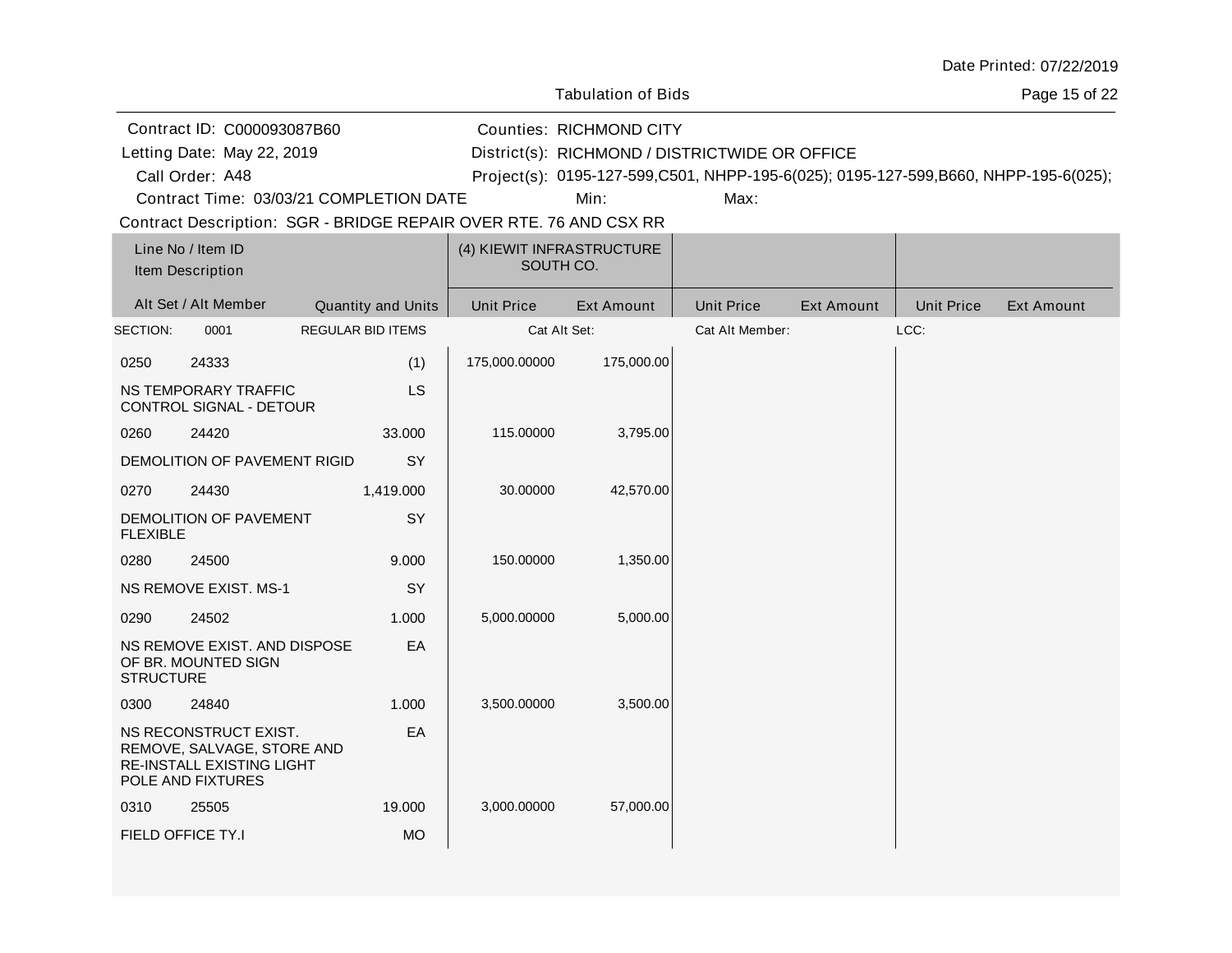| Date Printed: 07/22/2019 |  |
|--------------------------|--|
|--------------------------|--|

Page 16 of 22

|                   | Contract ID: C000093087B60                                        |                          |                           |                   | <b>Counties: RICHMOND CITY</b>                 |                   |                   |                   |                                                                                     |  |
|-------------------|-------------------------------------------------------------------|--------------------------|---------------------------|-------------------|------------------------------------------------|-------------------|-------------------|-------------------|-------------------------------------------------------------------------------------|--|
|                   | Letting Date: May 22, 2019                                        |                          |                           |                   | District(s): RICHMOND / DISTRICTWIDE OR OFFICE |                   |                   |                   |                                                                                     |  |
|                   | Call Order: A48                                                   |                          |                           |                   |                                                |                   |                   |                   | Project(s): 0195-127-599,C501, NHPP-195-6(025); 0195-127-599,B660, NHPP-195-6(025); |  |
|                   | Contract Time: 03/03/21 COMPLETION DATE                           |                          |                           |                   | Min:                                           | Max:              |                   |                   |                                                                                     |  |
|                   | Contract Description: SGR - BRIDGE REPAIR OVER RTE. 76 AND CSX RR |                          |                           |                   |                                                |                   |                   |                   |                                                                                     |  |
|                   | Line No / Item ID<br>Item Description                             |                          |                           | SOUTH CO.         | (4) KIEWIT INFRASTRUCTURE                      |                   |                   |                   |                                                                                     |  |
|                   | Alt Set / Alt Member                                              |                          | <b>Quantity and Units</b> | <b>Unit Price</b> | <b>Ext Amount</b>                              | <b>Unit Price</b> | <b>Ext Amount</b> | <b>Unit Price</b> | <b>Ext Amount</b>                                                                   |  |
| SECTION:          | 0001                                                              | <b>REGULAR BID ITEMS</b> |                           |                   | Cat Alt Set:                                   | Cat Alt Member:   |                   | LCC:              |                                                                                     |  |
| 0320              | 25565                                                             |                          | (1)                       | 20,000.00000      | 20,000.00                                      |                   |                   |                   |                                                                                     |  |
|                   | PROGRESS SCHEDULE BASELINE                                        |                          | <b>LS</b>                 |                   |                                                |                   |                   |                   |                                                                                     |  |
| 0330              | 25567                                                             |                          | 19.000                    | 1,000.00000       | 19,000.00                                      |                   |                   |                   |                                                                                     |  |
|                   | PROGRESS SCHEDULE UPDATES                                         |                          | EA                        |                   |                                                |                   |                   |                   |                                                                                     |  |
| 0340              | 27430                                                             |                          | 127.000                   | 50.00000          | 6,350.00                                       |                   |                   |                   |                                                                                     |  |
| <b>EXCAVATION</b> | SILTATION CONTROL                                                 |                          | <b>CY</b>                 |                   |                                                |                   |                   |                   |                                                                                     |  |
| 0350              | 27461                                                             |                          | 4.000                     | 275.00000         | 1,100.00                                       |                   |                   |                   |                                                                                     |  |
|                   | <b>INLET PROTECTION TYPE B</b>                                    |                          | EA                        |                   |                                                |                   |                   |                   |                                                                                     |  |
| 0360              | 27505                                                             |                          | 628.000                   | 4.50000           | 2,826.00                                       |                   |                   |                   |                                                                                     |  |
|                   | TEMP. SILT FENCE TYPE A                                           |                          | LF                        |                   |                                                |                   |                   |                   |                                                                                     |  |
| 0370              | 50108                                                             |                          | 10.000                    | 33.00000          | 330.00                                         |                   |                   |                   |                                                                                     |  |
| <b>SIGN PANEL</b> |                                                                   |                          | <b>SF</b>                 |                   |                                                |                   |                   |                   |                                                                                     |  |
| 0400              | 54075                                                             |                          | 62.000                    | 3.00000           | 186.00                                         |                   |                   |                   |                                                                                     |  |
| MRKG 4"           | TYPE B CLASS VI PVMT LINE                                         |                          | LF                        |                   |                                                |                   |                   |                   |                                                                                     |  |
| 0410              | 54076                                                             |                          | 2,470.000                 | 4.60000           | 11,362.00                                      |                   |                   |                   |                                                                                     |  |
| MRKG 6"           | TYPE B CLASS VI PVMT LINE                                         |                          | LF                        |                   |                                                |                   |                   |                   |                                                                                     |  |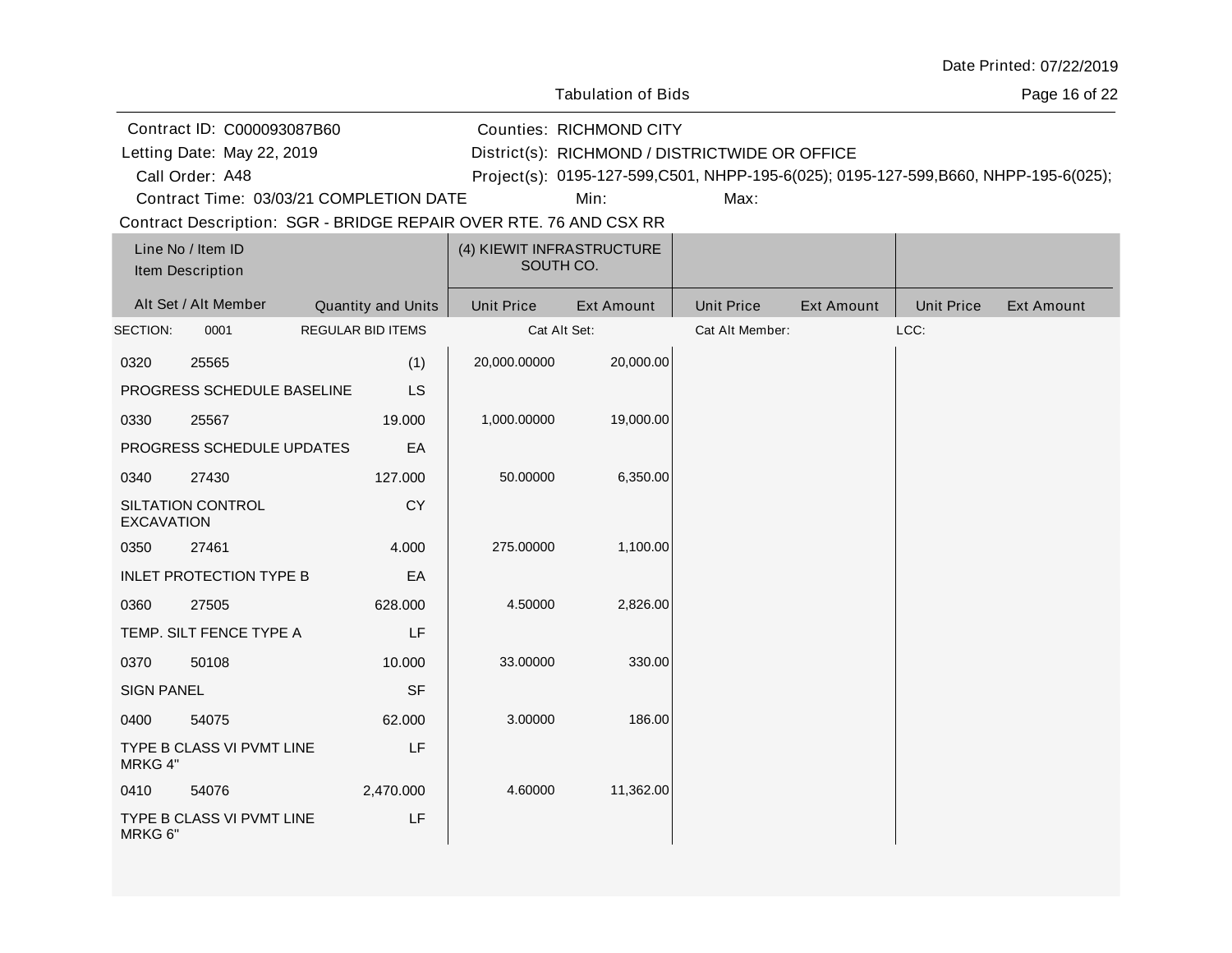| Date Printed: 07/22/2019 |  |
|--------------------------|--|
|--------------------------|--|

Page 17 of 22

| Contract ID: C000093087B60<br>Letting Date: May 22, 2019          |  |                           |                                        | <b>Counties: RICHMOND CITY</b> | District(s): RICHMOND / DISTRICTWIDE OR OFFICE |                   |                   |                                                                                     |
|-------------------------------------------------------------------|--|---------------------------|----------------------------------------|--------------------------------|------------------------------------------------|-------------------|-------------------|-------------------------------------------------------------------------------------|
| Call Order: A48                                                   |  |                           |                                        |                                |                                                |                   |                   | Project(s): 0195-127-599,C501, NHPP-195-6(025); 0195-127-599,B660, NHPP-195-6(025); |
| Contract Time: 03/03/21 COMPLETION DATE                           |  |                           |                                        | Min:                           | Max:                                           |                   |                   |                                                                                     |
| Contract Description: SGR - BRIDGE REPAIR OVER RTE. 76 AND CSX RR |  |                           |                                        |                                |                                                |                   |                   |                                                                                     |
| Line No / Item ID<br>Item Description                             |  |                           | (4) KIEWIT INFRASTRUCTURE<br>SOUTH CO. |                                |                                                |                   |                   |                                                                                     |
| Alt Set / Alt Member                                              |  | <b>Quantity and Units</b> | <b>Unit Price</b>                      | <b>Ext Amount</b>              | <b>Unit Price</b>                              | <b>Ext Amount</b> | <b>Unit Price</b> | <b>Ext Amount</b>                                                                   |
| SECTION:<br>0001                                                  |  | <b>REGULAR BID ITEMS</b>  | Cat Alt Set:                           |                                | Cat Alt Member:                                |                   | LCC:              |                                                                                     |
| 0420<br>54077                                                     |  | 619.000                   | 6.15000                                | 3,806.85                       |                                                |                   |                   |                                                                                     |
| TYPE B CLASS VI PVMT LINE<br>MRKG 8"                              |  | LF                        |                                        |                                |                                                |                   |                   |                                                                                     |
| 0430<br>54218                                                     |  | 12.000                    | 40.00000                               | 480.00                         |                                                |                   |                   |                                                                                     |
| SNOW PLOW. RAISED PAVE.<br>MARKER HYD. CONC                       |  | EA                        |                                        |                                |                                                |                   |                   |                                                                                     |
| 0440<br>54430                                                     |  | 6,915.000                 | 0.60000                                | 4,149.00                       |                                                |                   |                   |                                                                                     |
| TEMP. PVMT MRKG, TY. A, 6"                                        |  | LF                        |                                        |                                |                                                |                   |                   |                                                                                     |
| 0450<br>55140                                                     |  | 1.000                     | 2,725.00000                            | 2,725.00                       |                                                |                   |                   |                                                                                     |
| CONCRETE FOUNDATION LF-1 TY.<br>Α                                 |  | EA                        |                                        |                                |                                                |                   |                   |                                                                                     |
| 61800<br>0460                                                     |  | (1)                       | 2,300.00000                            | 2,300.00                       |                                                |                   |                   |                                                                                     |
| NS STRUCT. STEEL STEEL PLATE<br>FOR INLET PROTECTION              |  | LS                        |                                        |                                |                                                |                   |                   |                                                                                     |
| 67904<br>0470                                                     |  | (1)                       | 210,000.00000                          | 210,000.00                     |                                                |                   |                   |                                                                                     |
| NS BRIDGE INCIDENTALS SAFETY<br><b>SHIELDING</b>                  |  | <b>LS</b>                 |                                        |                                |                                                |                   |                   |                                                                                     |
| 67910<br>0480                                                     |  | 2.000                     | 7,500.00000                            | 15,000.00                      |                                                |                   |                   |                                                                                     |
| NS NBIS ACCESS, UNDER BRIDGE<br><b>STR. NO 2855</b>               |  | <b>DAY</b>                |                                        |                                |                                                |                   |                   |                                                                                     |

198.00000 119,988.00

0490 68010

CONCRETE PARAPET

606.000

LF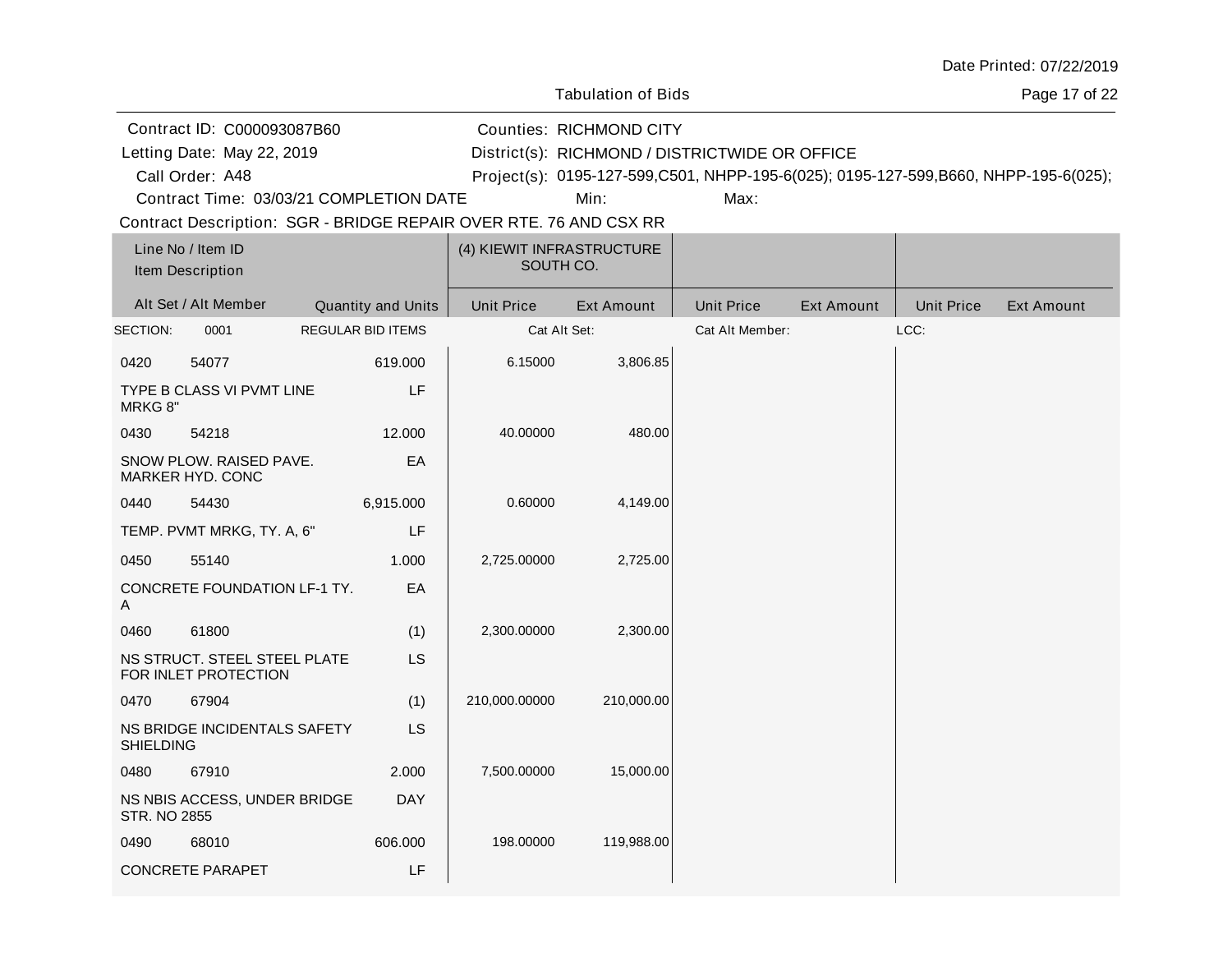| Date Printed: 07/22/2019 |  |
|--------------------------|--|
|--------------------------|--|

Page 18 of 22

Call Order: A48 Letting Date: RICHMOND / DISTRICTWIDE OR OFFICE District(s): Contract ID: C000093087B60 Counties: RICHMOND CITY A48 Project(s): 0195-127-599,C501, NHPP-195-6(025); 0195-127-599,B660, NHPP-195-6(025);Contract Time: 03/03/21 COMPLETION DATE Letting Date: May 22, 2019

Min: Max:

| Line No / Item ID<br>Item Description                   |                       | (4) KIEWIT INFRASTRUCTURE<br>SOUTH CO. |                   |                   |                   |                   |                   |                   |
|---------------------------------------------------------|-----------------------|----------------------------------------|-------------------|-------------------|-------------------|-------------------|-------------------|-------------------|
|                                                         | Alt Set / Alt Member  | <b>Quantity and Units</b>              | <b>Unit Price</b> | <b>Ext Amount</b> | <b>Unit Price</b> | <b>Ext Amount</b> | <b>Unit Price</b> | <b>Ext Amount</b> |
| SECTION:                                                | 0001                  | <b>REGULAR BID ITEMS</b>               | Cat Alt Set:      |                   | Cat Alt Member:   |                   | LCC:              |                   |
| 0500                                                    | 68011                 | 638.000                                | 325.00000         | 207,350.00        |                   |                   |                   |                   |
| LF<br>NS PARAPET CONCRETE<br>PARAPET BLOCKED BACK       |                       |                                        |                   |                   |                   |                   |                   |                   |
| 0510                                                    | 68043                 | 603.100                                | 2,500.00000       | 1,507,750.00      |                   |                   |                   |                   |
| <b>CY</b><br>CONC. CLASS A4 MOD.LOW<br><b>SHRINKAGE</b> |                       |                                        |                   |                   |                   |                   |                   |                   |
| 0520                                                    | 68085                 | 3,685.000                              | 6.00000           | 22,110.00         |                   |                   |                   |                   |
|                                                         | COVER DEPTH SURVEY    | SY                                     |                   |                   |                   |                   |                   |                   |
| 0530                                                    | 68093                 | 135,820.000                            | 4.50000           | 611,190.00        |                   |                   |                   |                   |
| <b>CORROSION RESISTANT REINF.</b><br>STEEL CL. III      |                       | <b>LB</b>                              |                   |                   |                   |                   |                   |                   |
| 0540                                                    | 68115                 | 10,000.000                             | 32.00000          | 320,000.00        |                   |                   |                   |                   |
| NS STRUCT. STEEL MISC. STEEL<br>LB<br><b>REPAIRS</b>    |                       |                                        |                   |                   |                   |                   |                   |                   |
| 0550                                                    | 68172                 | 100.000                                | 75.00000          | 7,500.00          |                   |                   |                   |                   |
| LF<br><b>CRACK REPAIR TYPE B</b>                        |                       |                                        |                   |                   |                   |                   |                   |                   |
| 0560                                                    | 68180                 | 1,580.000                              | 56.00000          | 88,480.00         |                   |                   |                   |                   |
| <b>EMBEDDED GALVANIC ANODES</b><br>EA                   |                       |                                        |                   |                   |                   |                   |                   |                   |
| 0570                                                    | 68315                 | 1,754.000                              | 21.00000          | 36,834.00         |                   |                   |                   |                   |
|                                                         | TYPE A MILLING 1-1/2" | SY                                     |                   |                   |                   |                   |                   |                   |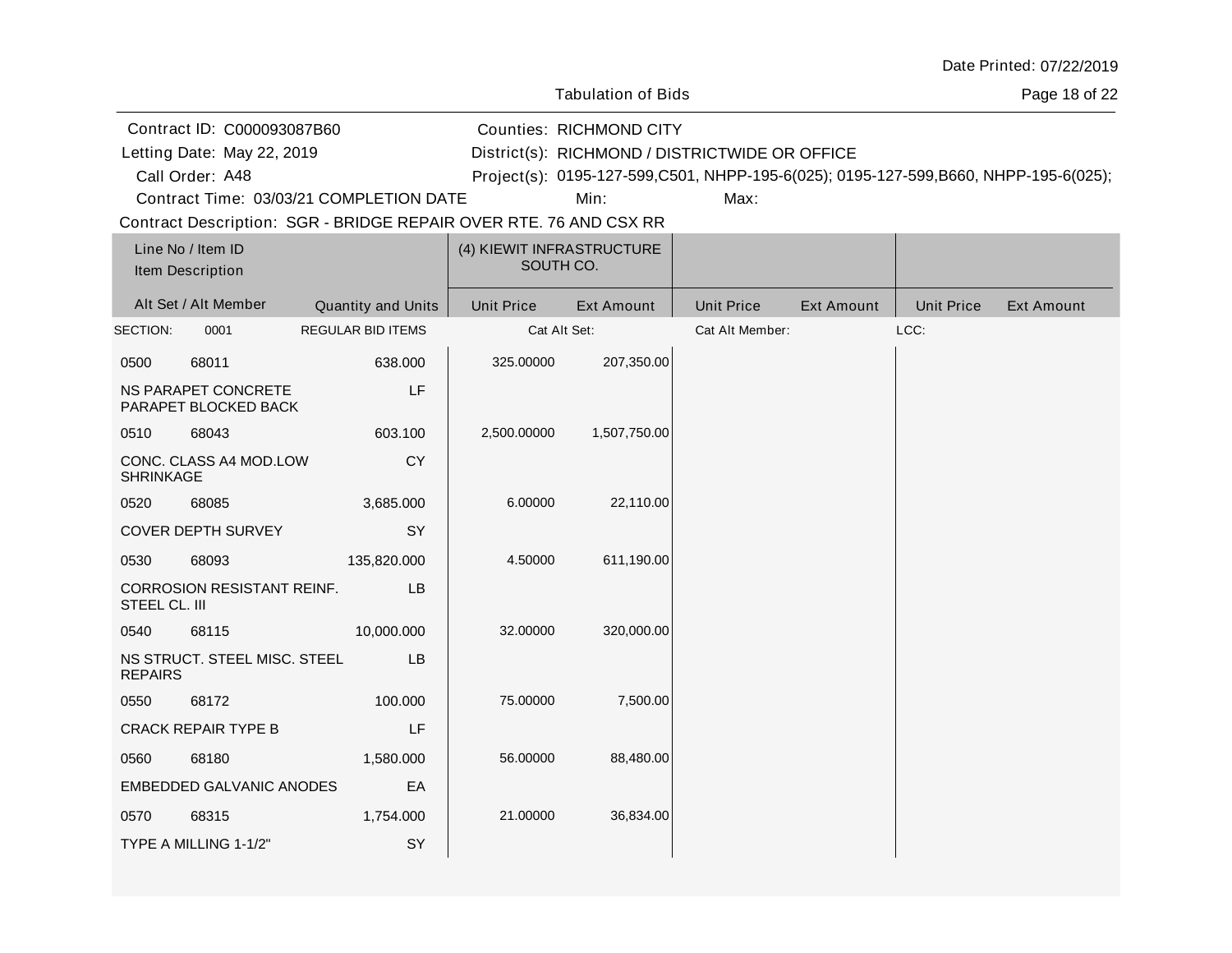| Date Printed: 07/22/2019 |  |
|--------------------------|--|
|--------------------------|--|

Tabulation of Bids

Page 19 of 22

|                                       | Contract ID: C000093087B60                                        |                          |                                                | <b>Counties: RICHMOND CITY</b> |                   |                   |                   |                                                                                     |
|---------------------------------------|-------------------------------------------------------------------|--------------------------|------------------------------------------------|--------------------------------|-------------------|-------------------|-------------------|-------------------------------------------------------------------------------------|
| Letting Date: May 22, 2019            |                                                                   |                          | District(s): RICHMOND / DISTRICTWIDE OR OFFICE |                                |                   |                   |                   |                                                                                     |
| Call Order: A48                       |                                                                   |                          |                                                |                                |                   |                   |                   | Project(s): 0195-127-599,C501, NHPP-195-6(025); 0195-127-599,B660, NHPP-195-6(025); |
|                                       | Contract Time: 03/03/21 COMPLETION DATE                           |                          |                                                | Min:                           | Max:              |                   |                   |                                                                                     |
|                                       | Contract Description: SGR - BRIDGE REPAIR OVER RTE. 76 AND CSX RR |                          |                                                |                                |                   |                   |                   |                                                                                     |
| Line No / Item ID<br>Item Description |                                                                   |                          | (4) KIEWIT INFRASTRUCTURE<br>SOUTH CO.         |                                |                   |                   |                   |                                                                                     |
| Alt Set / Alt Member                  |                                                                   | Quantity and Units       | <b>Unit Price</b>                              | <b>Ext Amount</b>              | <b>Unit Price</b> | <b>Ext Amount</b> | <b>Unit Price</b> | <b>Ext Amount</b>                                                                   |
| SECTION:<br>0001                      |                                                                   | <b>REGULAR BID ITEMS</b> |                                                | Cat Alt Set:                   | Cat Alt Member:   |                   | LCC:              |                                                                                     |
| 0580<br>68339                         |                                                                   | 35.000                   | 1,250.00000                                    | 43,750.00                      |                   |                   |                   |                                                                                     |
| DECK SLAB CLOSURE                     |                                                                   | SY                       |                                                |                                |                   |                   |                   |                                                                                     |
| 68472<br>0590                         |                                                                   | (1)                      | 1,760,000.00000                                | 1,760,000.00                   |                   |                   |                   |                                                                                     |
|                                       | NS RECOAT EX. STR. NO. 2855                                       | <b>LS</b>                |                                                |                                |                   |                   |                   |                                                                                     |
| 0600<br>68476                         |                                                                   | (1)                      | 550,000.00000                                  | 550,000.00                     |                   |                   |                   |                                                                                     |
| <b>STR. NO 2855</b>                   | NS ENV.& WORKER PROTECTION                                        | <b>LS</b>                |                                                |                                |                   |                   |                   |                                                                                     |
| 0610<br>68492                         |                                                                   | (1)                      | 16,500.00000                                   | 16,500.00                      |                   |                   |                   |                                                                                     |
| 2855 TYPE B                           | NS MATERIAL DISPOSAL STR. NO                                      | LS.                      |                                                |                                |                   |                   |                   |                                                                                     |
| 0620<br>68550                         |                                                                   | 232.000                  | 385.00000                                      | 89,320.00                      |                   |                   |                   |                                                                                     |
| 0" TO 2"                              | ELASTOMERIC EXPANSION DAM                                         | LF                       |                                                |                                |                   |                   |                   |                                                                                     |
| 0630<br>68573                         |                                                                   | 162.000                  | 1,150.00000                                    | 186,300.00                     |                   |                   |                   |                                                                                     |
| JOINT, HES                            | RECONSTRUCT EXPANSION                                             | LF                       |                                                |                                |                   |                   |                   |                                                                                     |
| 0640<br>68579                         |                                                                   | 115.000                  | 280.00000                                      | 32,200.00                      |                   |                   |                   |                                                                                     |
|                                       | RECONSTRUCT BACK WALL, HES                                        | LF                       |                                                |                                |                   |                   |                   |                                                                                     |
| 68616<br>0650                         |                                                                   | 1,488.000                | 106.00000                                      | 157,728.00                     |                   |                   |                   |                                                                                     |
| <b>OVERLAY</b>                        | PLACE VERY EARLY STRENGTH<br>LATEX MODIFIED CONCRETE              | SY                       |                                                |                                |                   |                   |                   |                                                                                     |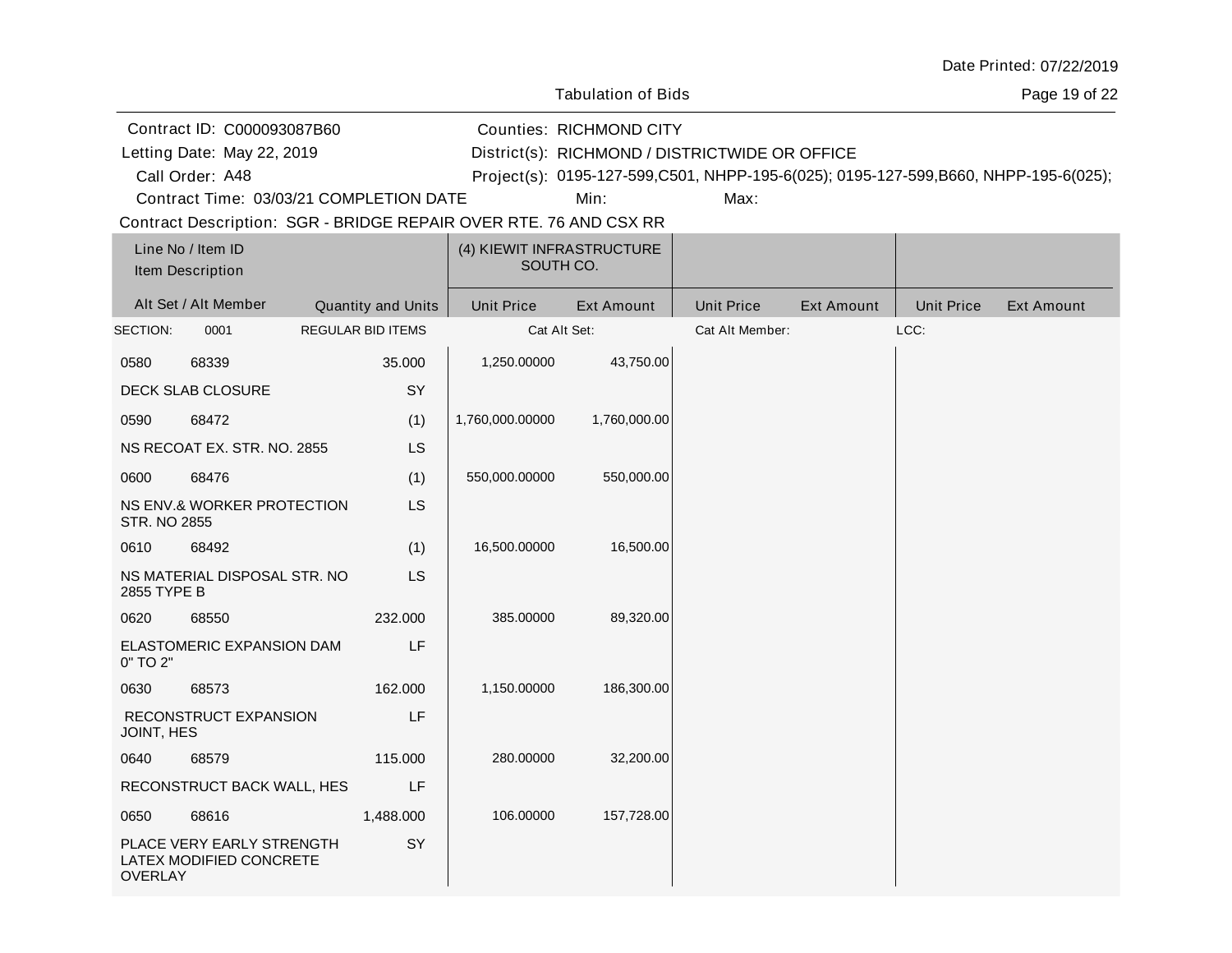| Date Printed: 07/22/2019 |  |
|--------------------------|--|
|--------------------------|--|

Tabulation of Bids

Page 20 of 22

Alt Set / Alt Member Cuantity and Units | Unit Price Ext Amount | Unit Price Ext Amount | Unit Price Ext Amount Line No / Item ID Unit Price Ext Amount | Unit Price Item Description (4) KIEWIT INFRASTRUCTURE SOUTH CO. SECTION: 0001 REGULAR BID ITEMS Cat Alt Set: Cat Alt Member: LCC: 0660 68619 NS FURNISH HIGH EARLY STRENGTH LATEX MODIFIED CONCRETE . 112.000 **CY** 1,500.00000 168,000.00 0670 68642 TYPE A HYDRO-DEMOLITION 1/2" 1,488.000 **SY** 98.00000 145,824.00 0680 68648 NS TYPE B HYDRO-DEMOLITION 3" 266.000 **SY** 360.00000 95,760.00 0690 68900 (1) 1,462,000.00000 1,462,000.00 Contract Description: SGR - BRIDGE REPAIR OVER RTE. 76 AND CSX RR Call Order: A48 Letting Date: RICHMOND / DISTRICTWIDE OR OFFICE District(s): Contract ID: C000093087B60 Counties: RICHMOND CITY A48 Project(s): 0195-127-599,C501, NHPP-195-6(025); 0195-127-599,B660, NHPP-195-6(025);Contract Time: 03/03/21 COMPLETION DATE Letting Date: May 22, 2019 Min: Max:

32,000.00000 1,280,000.00

2,800.00000 44,800.00

1,840,000.00000 1,840,000.00

LS

EA

(1) LS

40.000

16.000 EA

NS REM. PORT. OF EX.STR. NO

NS BR. SUPERSTR. WID./REPAIR CAP BEAM BRACKET REPAIR

NS BR. SUPERSTR. WID./REPAIR REPLACE EXPANSION BEARING

NS BR. SUPERSTR. WID./REPAIR

2855

0700 68904

0710 68904

0720 68908

TEMPORARY SUPPORT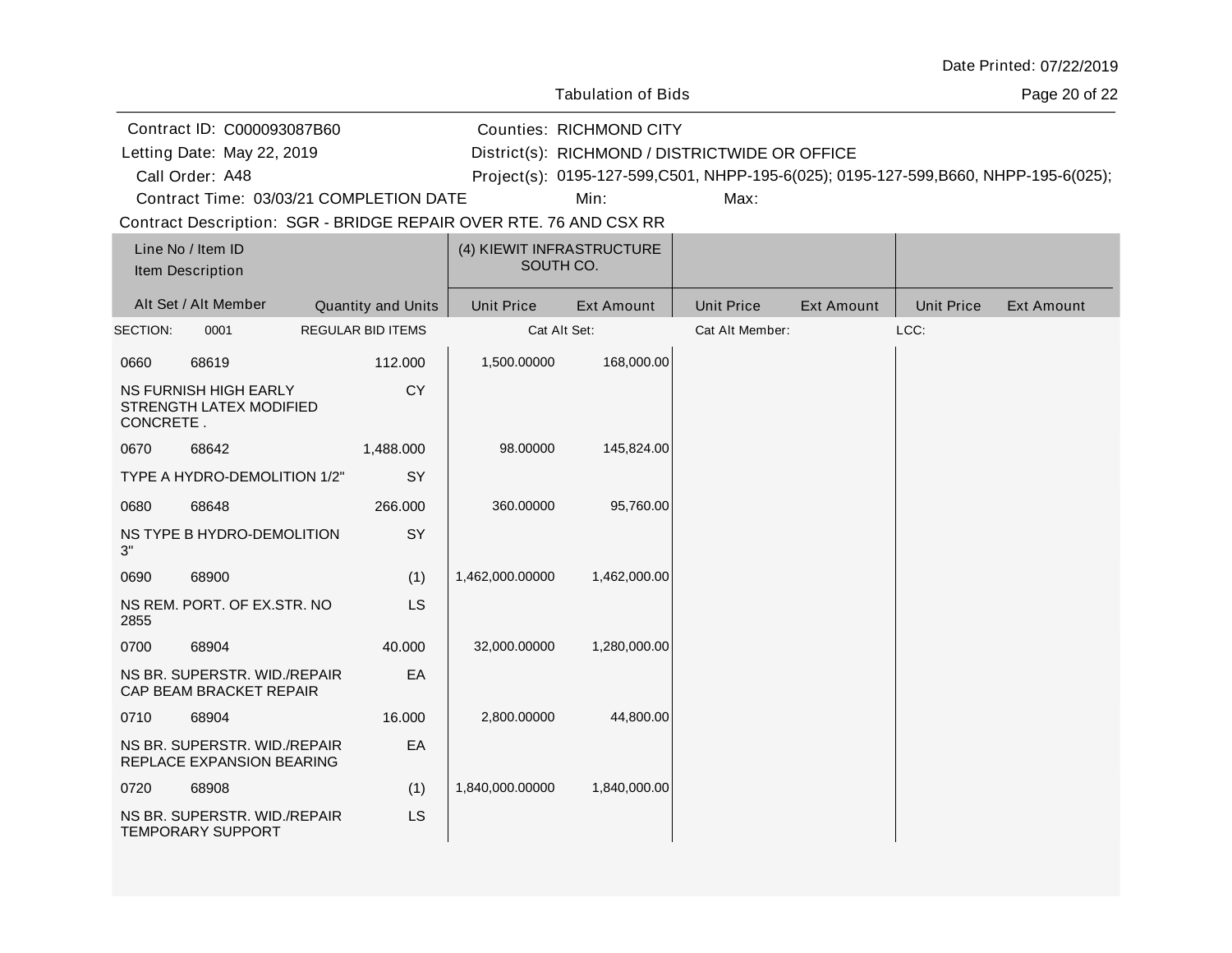| Date Printed: 07/22/2019 |  |
|--------------------------|--|
|--------------------------|--|

Tabulation of Bids

Page 21 of 22

|                                              | Contract ID: C000093087B60                                        |                          |                   | <b>Counties: RICHMOND CITY</b>         |                                                                                     |                   |                   |                   |
|----------------------------------------------|-------------------------------------------------------------------|--------------------------|-------------------|----------------------------------------|-------------------------------------------------------------------------------------|-------------------|-------------------|-------------------|
|                                              | Letting Date: May 22, 2019                                        |                          |                   |                                        | District(s): RICHMOND / DISTRICTWIDE OR OFFICE                                      |                   |                   |                   |
| Call Order: A48                              |                                                                   |                          |                   |                                        | Project(s): 0195-127-599,C501, NHPP-195-6(025); 0195-127-599,B660, NHPP-195-6(025); |                   |                   |                   |
|                                              | Contract Time: 03/03/21 COMPLETION DATE                           |                          |                   | Min:                                   | Max:                                                                                |                   |                   |                   |
|                                              | Contract Description: SGR - BRIDGE REPAIR OVER RTE. 76 AND CSX RR |                          |                   |                                        |                                                                                     |                   |                   |                   |
| Line No / Item ID<br>Item Description        |                                                                   |                          |                   | (4) KIEWIT INFRASTRUCTURE<br>SOUTH CO. |                                                                                     |                   |                   |                   |
| Alt Set / Alt Member                         |                                                                   | Quantity and Units       | <b>Unit Price</b> | <b>Ext Amount</b>                      | <b>Unit Price</b>                                                                   | <b>Ext Amount</b> | <b>Unit Price</b> | <b>Ext Amount</b> |
| SECTION:                                     | 0001                                                              | <b>REGULAR BID ITEMS</b> |                   | Cat Alt Set:                           | Cat Alt Member:                                                                     |                   | LCC:              |                   |
| 0730                                         | 68910                                                             | 3,685.000                | 12.00000          | 44,220.00                              |                                                                                     |                   |                   |                   |
| <b>DIAMOND GRINDING</b>                      | NS BR. SUPERSTR. WID./REPAIR                                      | SY                       |                   |                                        |                                                                                     |                   |                   |                   |
| 0740                                         | 69009                                                             | 11.000                   | 150.00000         | 1,650.00                               |                                                                                     |                   |                   |                   |
| POROUS BACKFILL                              |                                                                   | <b>CY</b>                |                   |                                        |                                                                                     |                   |                   |                   |
| 69011<br>0750                                |                                                                   | 55.000                   | 150.00000         | 8,250.00                               |                                                                                     |                   |                   |                   |
|                                              | STRUCTURE EXCAVATION                                              | CY                       |                   |                                        |                                                                                     |                   |                   |                   |
| 0760                                         | 69091                                                             | 1,410.000                | 10.60000          | 14,946.00                              |                                                                                     |                   |                   |                   |
| STEEL CL. I                                  | CORROSION RESISTANT REINF.                                        | LB                       |                   |                                        |                                                                                     |                   |                   |                   |
| 0770                                         | 69500                                                             | 24.000                   | 2,500.00000       | 60,000.00                              |                                                                                     |                   |                   |                   |
| CONCRETE SUBSTRUCT.<br><b>SURFACE REPAIR</b> |                                                                   | SY                       |                   |                                        |                                                                                     |                   |                   |                   |
| 0780                                         | 69822                                                             | 16.000                   | 1,100.00000       | 17,600.00                              |                                                                                     |                   |                   |                   |
| <b>HES</b>                                   | NS RECONSTRUCT BRIDGE SEAT                                        | EA                       |                   |                                        |                                                                                     |                   |                   |                   |
| 0790                                         | 69905                                                             | 755.000                  | 185.00000         | 139,675.00                             |                                                                                     |                   |                   |                   |
| TYPE 2                                       | NS BR. SUBSTR. WID./REPAIR<br><b>EMBEDDED GALVANIC ANODES</b>     | EA                       |                   |                                        |                                                                                     |                   |                   |                   |
|                                              |                                                                   |                          |                   |                                        |                                                                                     |                   |                   |                   |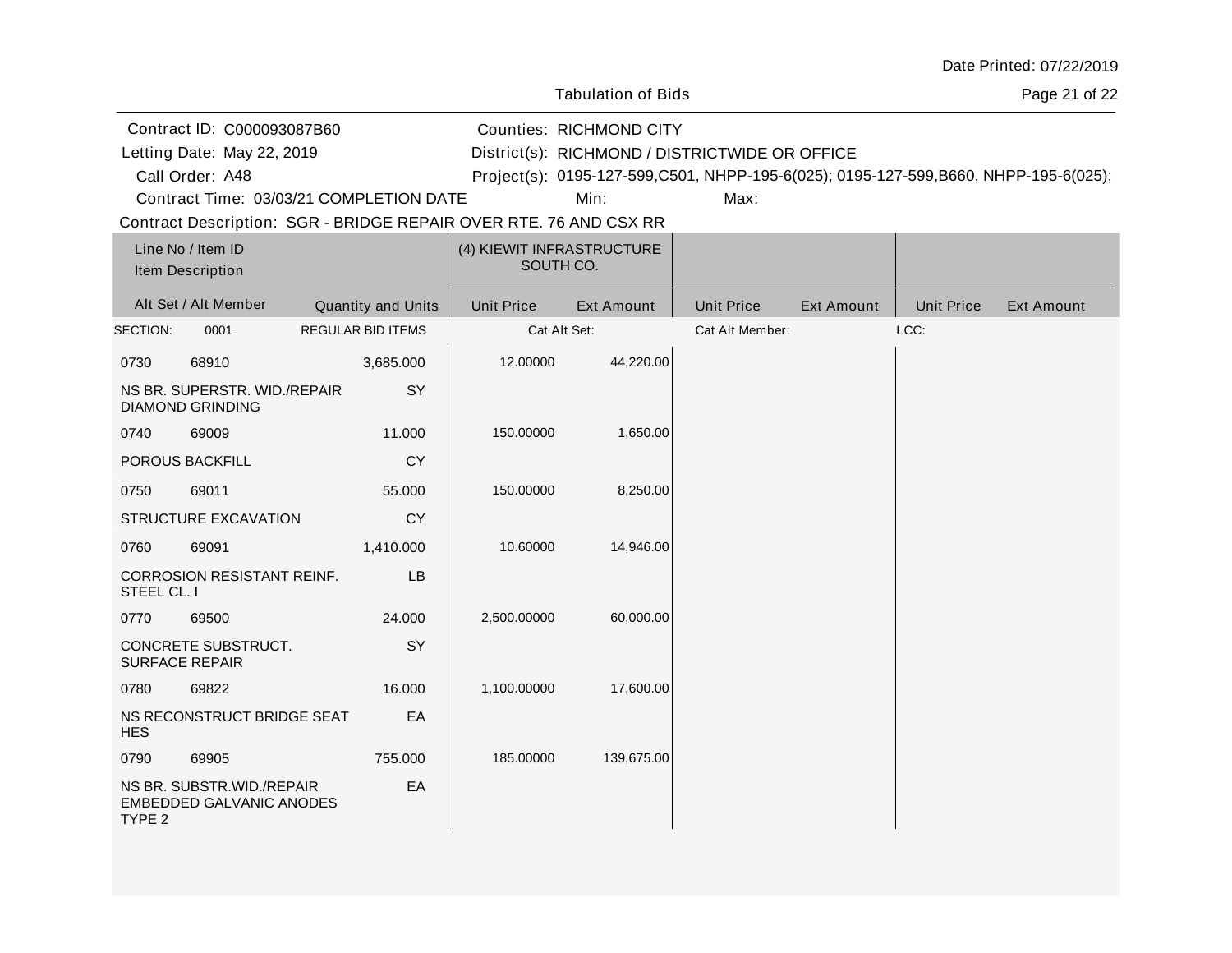|                                                                   |                    |                                |                                                                                     |                   |            |                   | Date Printed: 07/22/2019 |
|-------------------------------------------------------------------|--------------------|--------------------------------|-------------------------------------------------------------------------------------|-------------------|------------|-------------------|--------------------------|
|                                                                   |                    |                                | <b>Tabulation of Bids</b>                                                           |                   |            |                   | Page 22 of 22            |
| Contract ID: C000093087B60                                        |                    | <b>Counties: RICHMOND CITY</b> |                                                                                     |                   |            |                   |                          |
| Letting Date: May 22, 2019                                        |                    |                                | District(s): RICHMOND / DISTRICTWIDE OR OFFICE                                      |                   |            |                   |                          |
| Call Order: A48                                                   |                    |                                | Project(s): 0195-127-599,C501, NHPP-195-6(025); 0195-127-599,B660, NHPP-195-6(025); |                   |            |                   |                          |
| Contract Time: 03/03/21 COMPLETION DATE                           |                    |                                | Min:                                                                                | Max:              |            |                   |                          |
| Contract Description: SGR - BRIDGE REPAIR OVER RTE. 76 AND CSX RR |                    |                                |                                                                                     |                   |            |                   |                          |
| Line No / Item ID<br>Item Description                             |                    |                                | (4) KIEWIT INFRASTRUCTURE<br>SOUTH CO.                                              |                   |            |                   |                          |
| Alt Set / Alt Member                                              | Quantity and Units | <b>Unit Price</b>              | Ext Amount                                                                          | <b>Unit Price</b> | Ext Amount | <b>Unit Price</b> | Ext Amount               |
| Section Totals:                                                   |                    |                                | \$13,648,935.90                                                                     |                   |            |                   |                          |
| Life Cycle Costs:                                                 |                    |                                |                                                                                     |                   |            |                   |                          |
| Section Total with LCC:                                           |                    |                                | \$13,648,935.90                                                                     |                   |            |                   |                          |
| <b>Contract Item Totals</b>                                       |                    |                                | \$13,648,935.90                                                                     |                   |            |                   |                          |
| <b>Contract Time Totals</b>                                       |                    |                                |                                                                                     |                   |            |                   |                          |
| <b>Contract Life Cycle Costs Totals</b>                           |                    |                                | \$0.00                                                                              |                   |            |                   |                          |
| <b>Contract Grand Totals</b>                                      |                    |                                | \$13,648,935.90                                                                     |                   |            |                   |                          |
| () indicates item is bid as Lump Sum                              |                    |                                |                                                                                     |                   |            |                   |                          |